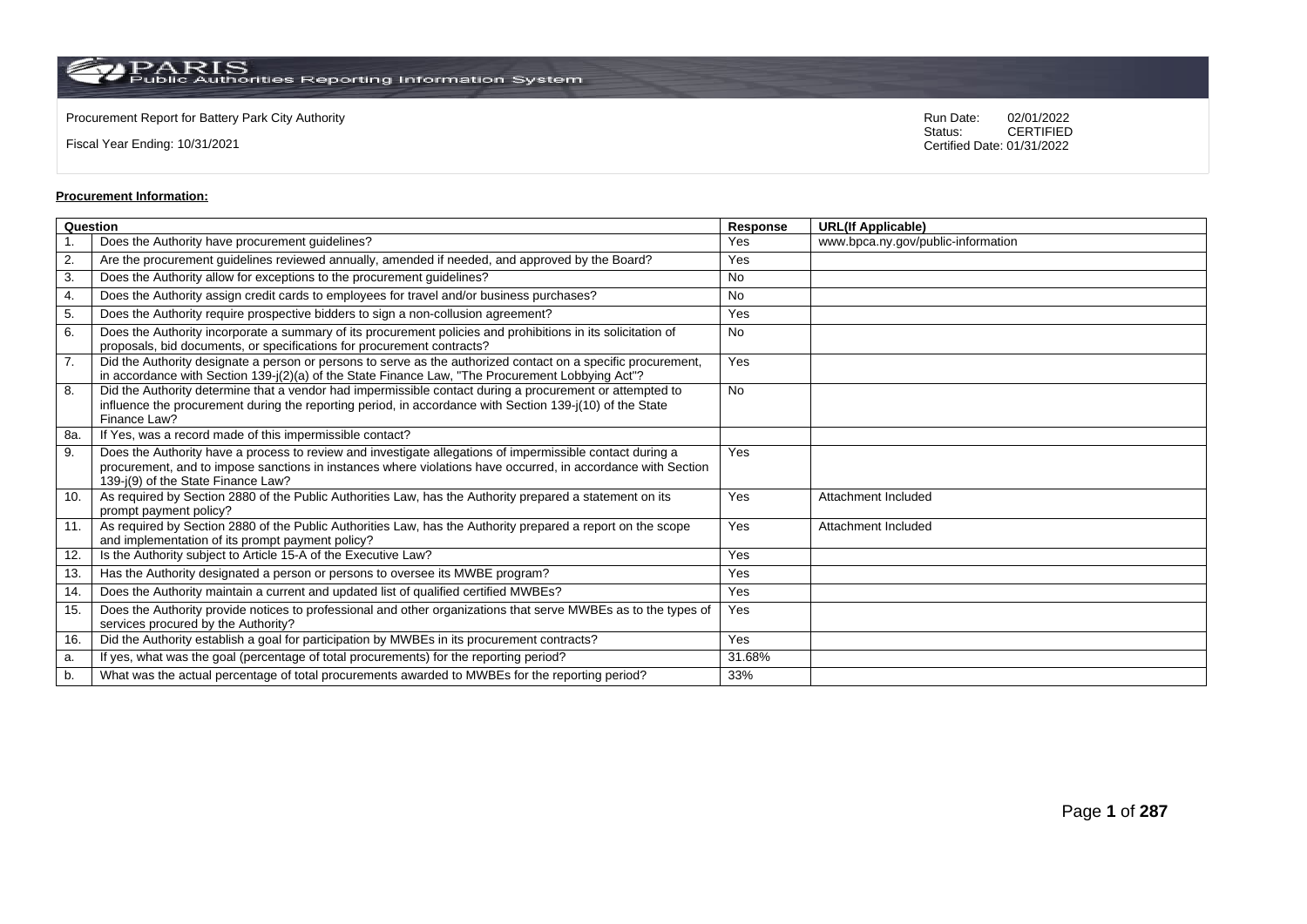Fiscal Year Ending: 10/31/2021

Procurement Report for Battery Park City Authority **National State Concrete Concrete Concrete Concrete Concrete Concrete Concrete Concrete Concrete Concrete Concrete Concrete Concrete Concrete Concrete Concrete Concrete Co** CERTIFIED Certified Date: 01/31/2022

| 1. Vendor Name                                                                                                        | 212/Harakawa Inc. DBA Two Twelve   | <b>Type Of Procurement</b>                                             | Design and Construction/Maintenance  |
|-----------------------------------------------------------------------------------------------------------------------|------------------------------------|------------------------------------------------------------------------|--------------------------------------|
| <b>Transaction Number</b>                                                                                             |                                    | <b>Award Process</b>                                                   | Authority Contract - Competitive Bid |
| <b>Procurement Description</b>                                                                                        | Wayfinding Signage Design Services | <b>Award Date</b>                                                      | 10/16/17                             |
| Amount Expended for Fiscal Year                                                                                       | \$71,196.46                        | <b>Begin Date</b>                                                      | 10/16/17                             |
| Amount Expended for Life to Date                                                                                      | \$386,235.59                       | <b>Renewal Date</b>                                                    |                                      |
| Does the Contract have an End Date                                                                                    | Yes                                | <b>End Date</b>                                                        | 11/30/21                             |
| <b>Current or Outstanding Balance</b>                                                                                 | \$31,581.76                        | Amount                                                                 | \$417,817.35                         |
| <b>Number of Bids or Proposals</b><br><b>Received Prior to Award of Contract</b>                                      | 3                                  | <b>Fair Market Value</b>                                               |                                      |
| Is the Vendor a NYS or Foreign<br><b>Business Enterprise?</b>                                                         |                                    | <b>Explain why the Fair Market Value is</b><br>less than the Amount    |                                      |
| Is the Vendor a Minority or Women -<br><b>Owned Business Enterprise?</b>                                              | <b>No</b>                          | <b>Status</b>                                                          | <b>OPEN</b>                          |
| <b>Exemption from the Publication</b><br><b>Requirements of Article 4C of the</b><br><b>Economic Development Law?</b> |                                    | Were MWBE Firms Solicited as Part of<br>this Procurement Process?      | Yes                                  |
| If Yes, basis for Exemption                                                                                           |                                    | <b>Number of Bids and Proposals</b><br><b>Received from MWBE Firms</b> | $\mathbf 0$                          |
| <b>Address Line 1</b>                                                                                                 | 236 West 27th Street Suite 802     |                                                                        |                                      |
| <b>Address Line 2</b>                                                                                                 |                                    |                                                                        |                                      |
| City                                                                                                                  | <b>NEW YORK</b>                    |                                                                        |                                      |
| <b>State</b>                                                                                                          | <b>NY</b>                          |                                                                        |                                      |
| <b>Postal Code</b>                                                                                                    | 10001                              |                                                                        |                                      |
| Plus <sub>4</sub>                                                                                                     |                                    |                                                                        |                                      |
| <b>Province/Region</b>                                                                                                |                                    |                                                                        |                                      |
| <b>Country</b>                                                                                                        | <b>United States</b>               |                                                                        |                                      |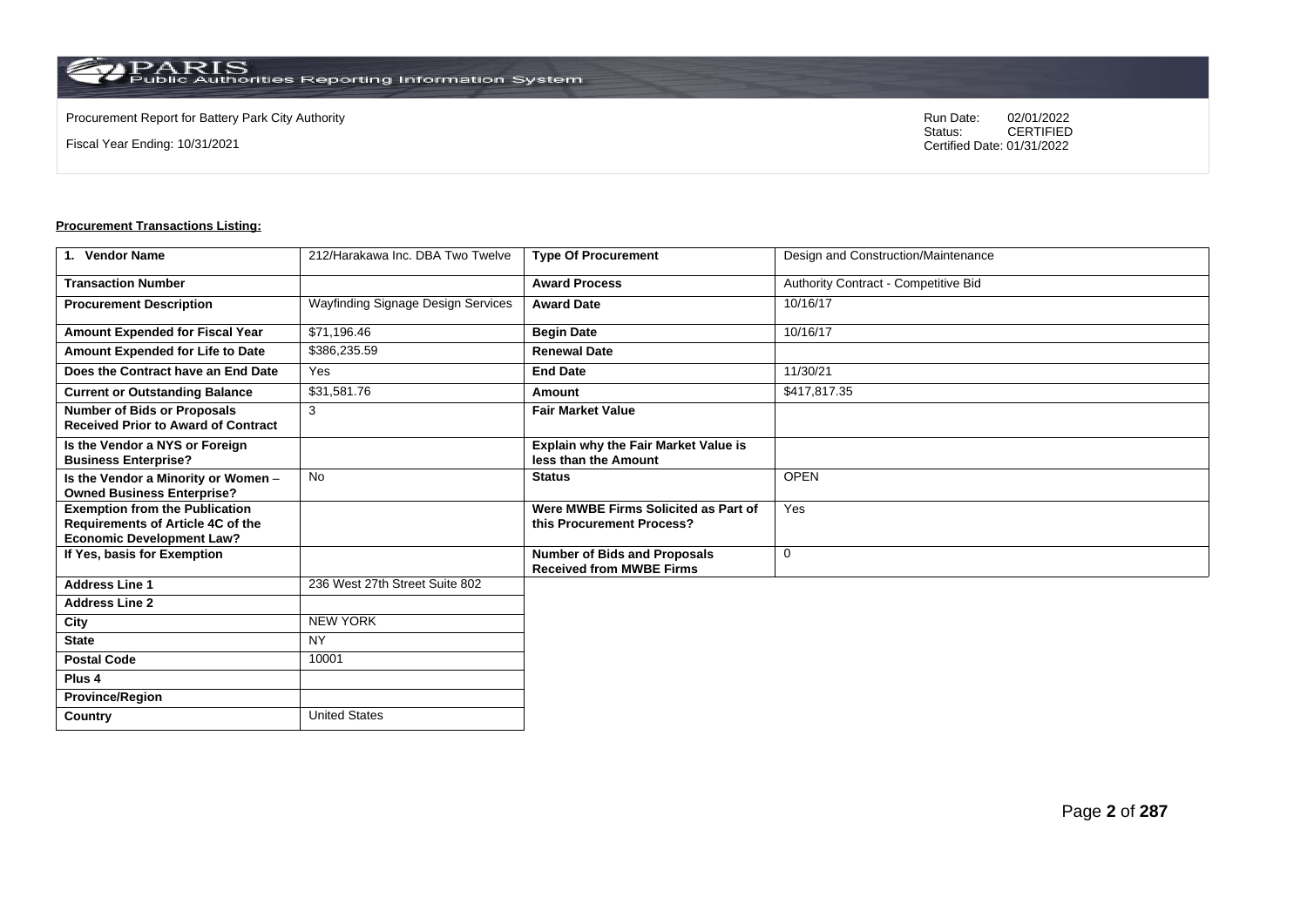**Country** United States

Fiscal Year Ending: 10/31/2021

Procurement Report for Battery Park City Authority **National State Concrete Concrete Concrete Concrete Concrete Concrete Concrete Concrete Concrete Concrete Concrete Concrete Concrete Concrete Concrete Concrete Concrete Co** CERTIFIED Certified Date: 01/31/2022

| 2. Vendor Name                                                                                                 | <b>ABM Janitorial Services</b> | <b>Type Of Procurement</b>                                             | Other                                    |
|----------------------------------------------------------------------------------------------------------------|--------------------------------|------------------------------------------------------------------------|------------------------------------------|
| <b>Transaction Number</b>                                                                                      |                                | <b>Award Process</b>                                                   | Authority Contract - Non-Competitive Bid |
| <b>Procurement Description</b>                                                                                 | Janitorial Cleaning Services   | <b>Award Date</b>                                                      | 01/01/20                                 |
| Amount Expended for Fiscal Year                                                                                | \$70,469.72                    | <b>Begin Date</b>                                                      | 01/01/20                                 |
| Amount Expended for Life to Date                                                                               | \$125,531.32                   | <b>Renewal Date</b>                                                    |                                          |
| Does the Contract have an End Date                                                                             | Yes                            | <b>End Date</b>                                                        | 12/31/22                                 |
| <b>Current or Outstanding Balance</b>                                                                          | \$88,960.16                    | Amount                                                                 | \$214,491.48                             |
| <b>Number of Bids or Proposals</b><br><b>Received Prior to Award of Contract</b>                               |                                | <b>Fair Market Value</b>                                               | \$214,491.48                             |
| Is the Vendor a NYS or Foreign<br><b>Business Enterprise?</b>                                                  |                                | Explain why the Fair Market Value is<br>less than the Amount           |                                          |
| Is the Vendor a Minority or Women -<br><b>Owned Business Enterprise?</b>                                       | No                             | <b>Status</b>                                                          | <b>OPEN</b>                              |
| <b>Exemption from the Publication</b><br>Requirements of Article 4C of the<br><b>Economic Development Law?</b> |                                | Were MWBE Firms Solicited as Part of<br>this Procurement Process?      | No                                       |
| If Yes, basis for Exemption                                                                                    |                                | <b>Number of Bids and Proposals</b><br><b>Received from MWBE Firms</b> | 0                                        |
| <b>Address Line 1</b>                                                                                          | PO Box 1534                    |                                                                        |                                          |
| <b>Address Line 2</b>                                                                                          |                                |                                                                        |                                          |
| City                                                                                                           | <b>NEW YORK</b>                |                                                                        |                                          |
| <b>State</b>                                                                                                   | <b>NY</b>                      |                                                                        |                                          |
| <b>Postal Code</b>                                                                                             | 10008                          |                                                                        |                                          |
| Plus <sub>4</sub>                                                                                              |                                |                                                                        |                                          |
| <b>Province/Region</b>                                                                                         |                                |                                                                        |                                          |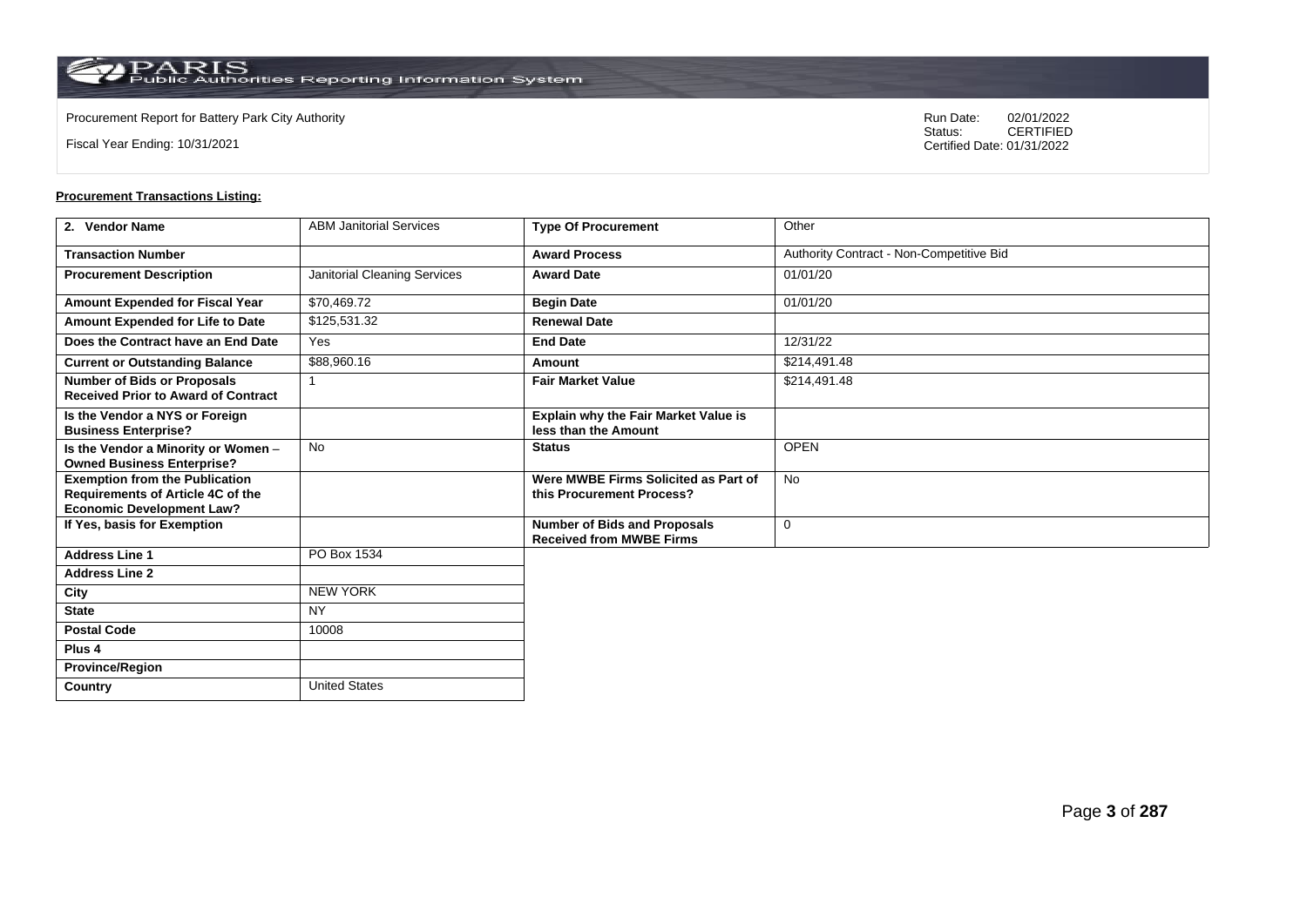**Country** United States

Fiscal Year Ending: 10/31/2021

Procurement Report for Battery Park City Authority **National State Concrete Concrete Concrete Concrete Concrete Concrete Concrete Concrete Concrete Concrete Concrete Concrete Concrete Concrete Concrete Concrete Concrete Co** CERTIFIED Certified Date: 01/31/2022

| 3. Vendor Name                                                                                                 | AECOM USA, Inc                                                     | <b>Type Of Procurement</b>                                             | <b>Consulting Services</b>           |
|----------------------------------------------------------------------------------------------------------------|--------------------------------------------------------------------|------------------------------------------------------------------------|--------------------------------------|
| <b>Transaction Number</b>                                                                                      |                                                                    | <b>Award Process</b>                                                   | Authority Contract - Competitive Bid |
| <b>Procurement Description</b>                                                                                 | <b>BPC Flood Resiliency Consulting</b><br><b>Engineer Services</b> | <b>Award Date</b>                                                      | 06/10/21                             |
| Amount Expended for Fiscal Year                                                                                | \$669,931.48                                                       | <b>Begin Date</b>                                                      | 06/10/21                             |
| Amount Expended for Life to Date                                                                               | \$669,931.48                                                       | <b>Renewal Date</b>                                                    |                                      |
| Does the Contract have an End Date                                                                             | Yes                                                                | <b>End Date</b>                                                        | 03/31/26                             |
| <b>Current or Outstanding Balance</b>                                                                          | \$22,699,291.52                                                    | <b>Amount</b>                                                          | \$23,369,223.00                      |
| <b>Number of Bids or Proposals</b><br><b>Received Prior to Award of Contract</b>                               | 6                                                                  | <b>Fair Market Value</b>                                               |                                      |
| Is the Vendor a NYS or Foreign<br><b>Business Enterprise?</b>                                                  |                                                                    | <b>Explain why the Fair Market Value is</b><br>less than the Amount    |                                      |
| Is the Vendor a Minority or Women -<br><b>Owned Business Enterprise?</b>                                       | <b>No</b>                                                          | <b>Status</b>                                                          | <b>OPEN</b>                          |
| <b>Exemption from the Publication</b><br>Requirements of Article 4C of the<br><b>Economic Development Law?</b> |                                                                    | Were MWBE Firms Solicited as Part of<br>this Procurement Process?      | Yes                                  |
| If Yes, basis for Exemption                                                                                    |                                                                    | <b>Number of Bids and Proposals</b><br><b>Received from MWBE Firms</b> | $\mathbf 0$                          |
| <b>Address Line 1</b>                                                                                          | 605 Third Avenue                                                   |                                                                        |                                      |
| <b>Address Line 2</b>                                                                                          |                                                                    |                                                                        |                                      |
| City                                                                                                           | <b>NEW YORK</b>                                                    |                                                                        |                                      |
| <b>State</b>                                                                                                   | <b>NY</b>                                                          |                                                                        |                                      |
| <b>Postal Code</b>                                                                                             | 10158                                                              |                                                                        |                                      |
| Plus <sub>4</sub>                                                                                              |                                                                    |                                                                        |                                      |
| <b>Province/Region</b>                                                                                         |                                                                    |                                                                        |                                      |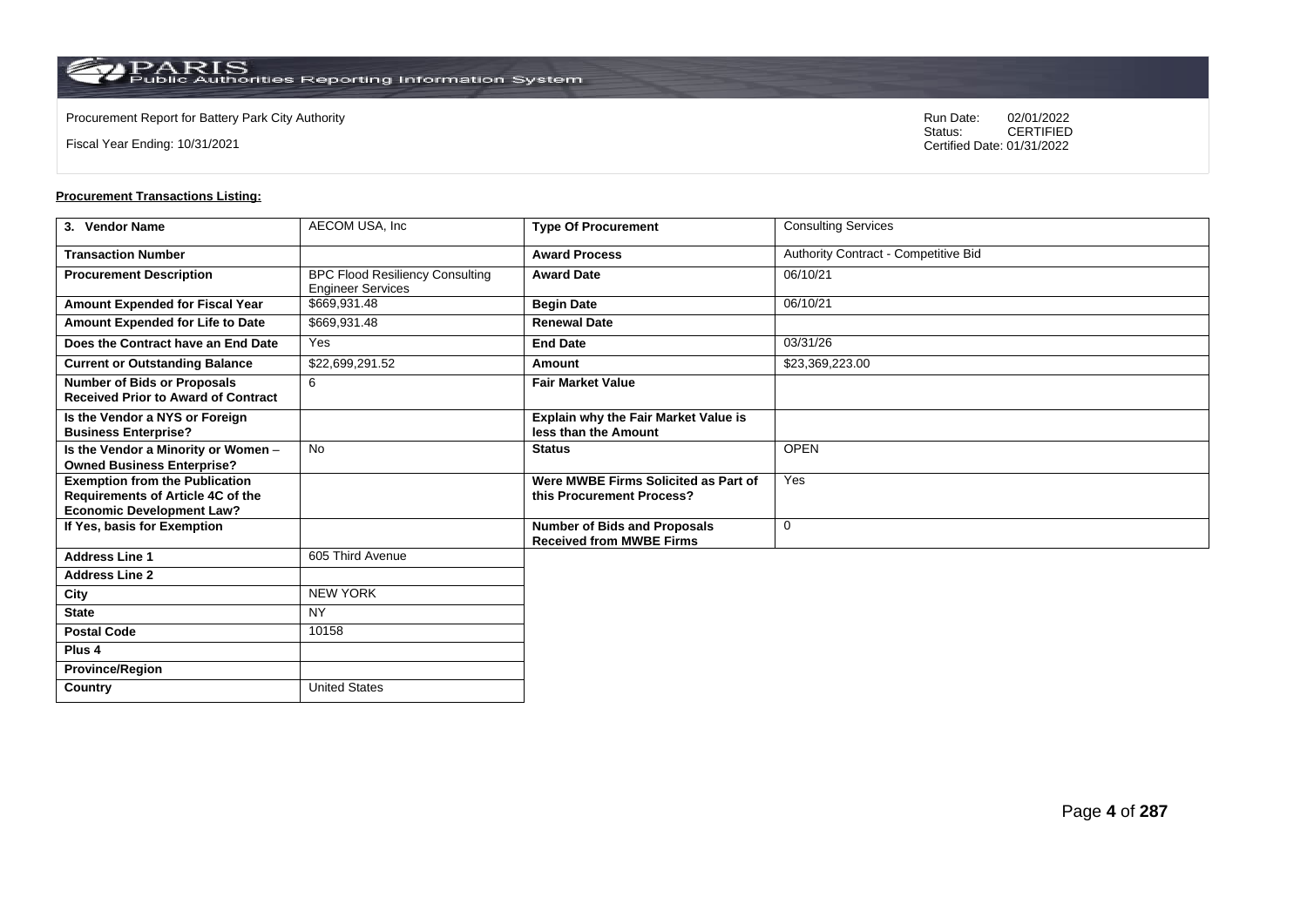**Country** United States

Fiscal Year Ending: 10/31/2021

Procurement Report for Battery Park City Authority **National State Concrete Concrete Concrete Concrete Concrete Concrete Concrete Concrete Concrete Concrete Concrete Concrete Concrete Concrete Concrete Concrete Concrete Co** CERTIFIED Certified Date: 01/31/2022

| 4. Vendor Name                                                                                                 | AECOM USA, Inc                     | <b>Type Of Procurement</b>                                             | Design and Construction/Maintenance  |
|----------------------------------------------------------------------------------------------------------------|------------------------------------|------------------------------------------------------------------------|--------------------------------------|
| <b>Transaction Number</b>                                                                                      |                                    | <b>Award Process</b>                                                   | Authority Contract - Competitive Bid |
| <b>Procurement Description</b>                                                                                 | South Battery Park City Resiliency | <b>Award Date</b>                                                      | 08/22/18                             |
| Amount Expended for Fiscal Year                                                                                | \$3,797,619.48                     | <b>Begin Date</b>                                                      | 08/22/18                             |
| Amount Expended for Life to Date                                                                               | \$11,386,868.38                    | <b>Renewal Date</b>                                                    |                                      |
| Does the Contract have an End Date                                                                             | Yes                                | <b>End Date</b>                                                        | 08/21/21                             |
| <b>Current or Outstanding Balance</b>                                                                          | \$2,278,026.40                     | Amount                                                                 | \$13,664,894.78                      |
| <b>Number of Bids or Proposals</b><br><b>Received Prior to Award of Contract</b>                               | 11                                 | <b>Fair Market Value</b>                                               |                                      |
| Is the Vendor a NYS or Foreign<br><b>Business Enterprise?</b>                                                  |                                    | <b>Explain why the Fair Market Value is</b><br>less than the Amount    |                                      |
| Is the Vendor a Minority or Women -<br><b>Owned Business Enterprise?</b>                                       | <b>No</b>                          | <b>Status</b>                                                          | <b>OPEN</b>                          |
| <b>Exemption from the Publication</b><br>Requirements of Article 4C of the<br><b>Economic Development Law?</b> |                                    | Were MWBE Firms Solicited as Part of<br>this Procurement Process?      | Yes                                  |
| If Yes, basis for Exemption                                                                                    |                                    | <b>Number of Bids and Proposals</b><br><b>Received from MWBE Firms</b> | 2                                    |
| <b>Address Line 1</b>                                                                                          | 605 Third Avenue                   |                                                                        |                                      |
| <b>Address Line 2</b>                                                                                          |                                    |                                                                        |                                      |
| City                                                                                                           | <b>NEW YORK</b>                    |                                                                        |                                      |
| <b>State</b>                                                                                                   | <b>NY</b>                          |                                                                        |                                      |
| <b>Postal Code</b>                                                                                             | 10158                              |                                                                        |                                      |
| Plus <sub>4</sub>                                                                                              |                                    |                                                                        |                                      |
| <b>Province/Region</b>                                                                                         |                                    |                                                                        |                                      |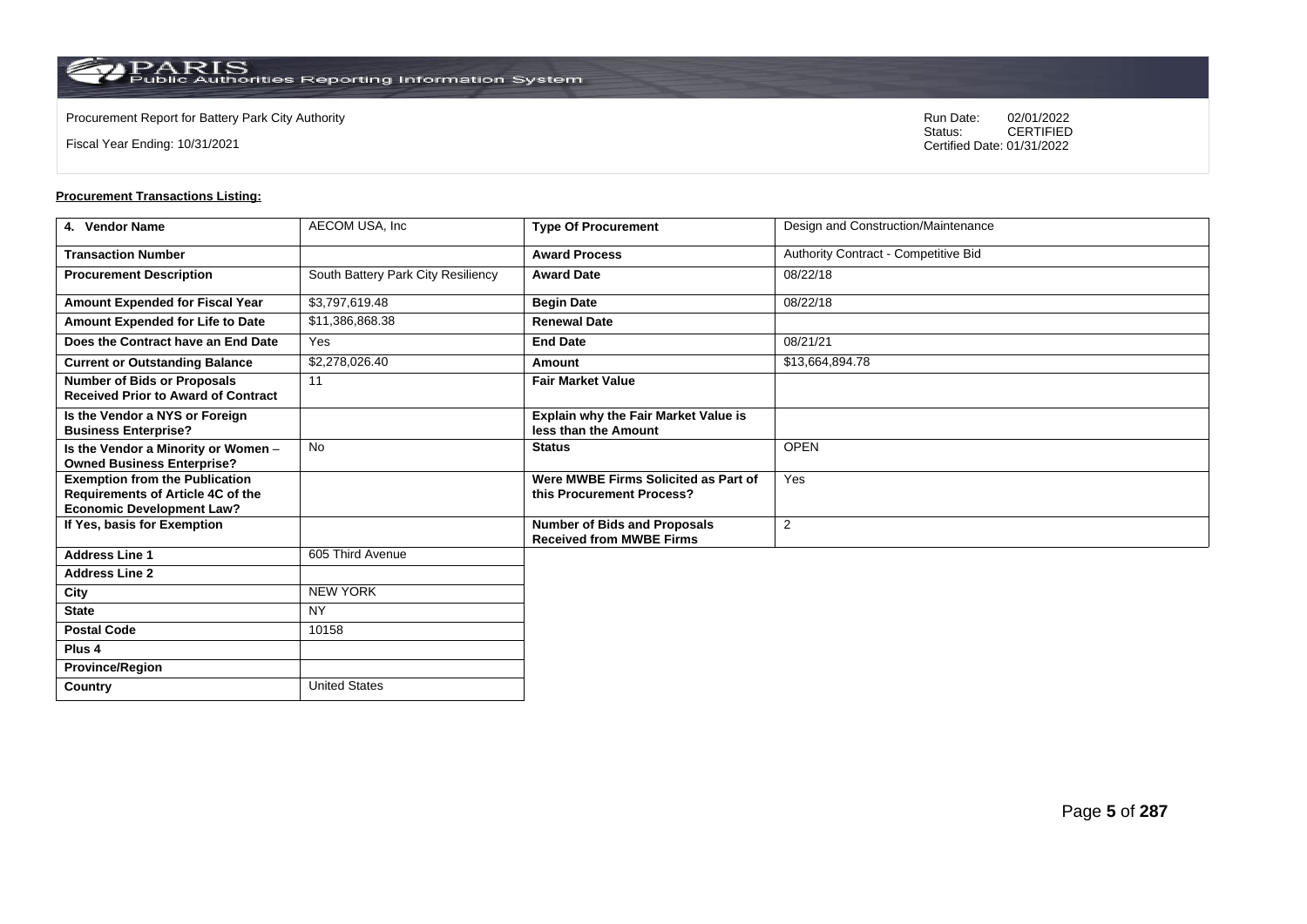**Country** United States

Fiscal Year Ending: 10/31/2021

Procurement Report for Battery Park City Authority **National State Concrete Concrete Concrete Concrete Concrete Concrete Concrete Concrete Concrete Concrete Concrete Concrete Concrete Concrete Concrete Concrete Concrete Co** CERTIFIED Certified Date: 01/31/2022

| 5. Vendor Name                                                                                                 | AECOM USA, Inc                     | <b>Type Of Procurement</b>                                             | <b>Consulting Services</b>           |
|----------------------------------------------------------------------------------------------------------------|------------------------------------|------------------------------------------------------------------------|--------------------------------------|
| <b>Transaction Number</b>                                                                                      |                                    | <b>Award Process</b>                                                   | Authority Contract - Competitive Bid |
| <b>Procurement Description</b>                                                                                 | North Battery Park City Resiliency | <b>Award Date</b>                                                      | 06/28/19                             |
| <b>Amount Expended for Fiscal Year</b>                                                                         | \$1,657,683.24                     | <b>Begin Date</b>                                                      | 06/28/19                             |
| Amount Expended for Life to Date                                                                               | \$4,138,994.64                     | <b>Renewal Date</b>                                                    |                                      |
| Does the Contract have an End Date                                                                             | Yes                                | <b>End Date</b>                                                        | 03/28/22                             |
| <b>Current or Outstanding Balance</b>                                                                          | \$3,001,431.36                     | Amount                                                                 | \$7,140,426.00                       |
| <b>Number of Bids or Proposals</b><br><b>Received Prior to Award of Contract</b>                               | 8                                  | <b>Fair Market Value</b>                                               |                                      |
| Is the Vendor a NYS or Foreign<br><b>Business Enterprise?</b>                                                  |                                    | Explain why the Fair Market Value is<br>less than the Amount           |                                      |
| Is the Vendor a Minority or Women -<br><b>Owned Business Enterprise?</b>                                       | <b>No</b>                          | <b>Status</b>                                                          | <b>OPEN</b>                          |
| <b>Exemption from the Publication</b><br>Requirements of Article 4C of the<br><b>Economic Development Law?</b> |                                    | Were MWBE Firms Solicited as Part of<br>this Procurement Process?      | Yes                                  |
| If Yes, basis for Exemption                                                                                    |                                    | <b>Number of Bids and Proposals</b><br><b>Received from MWBE Firms</b> |                                      |
| <b>Address Line 1</b>                                                                                          | 605 Third Avenue                   |                                                                        |                                      |
| <b>Address Line 2</b>                                                                                          |                                    |                                                                        |                                      |
| City                                                                                                           | <b>NEW YORK</b>                    |                                                                        |                                      |
| <b>State</b>                                                                                                   | <b>NY</b>                          |                                                                        |                                      |
| <b>Postal Code</b>                                                                                             | 10158                              |                                                                        |                                      |
| Plus <sub>4</sub>                                                                                              |                                    |                                                                        |                                      |
| <b>Province/Region</b>                                                                                         |                                    |                                                                        |                                      |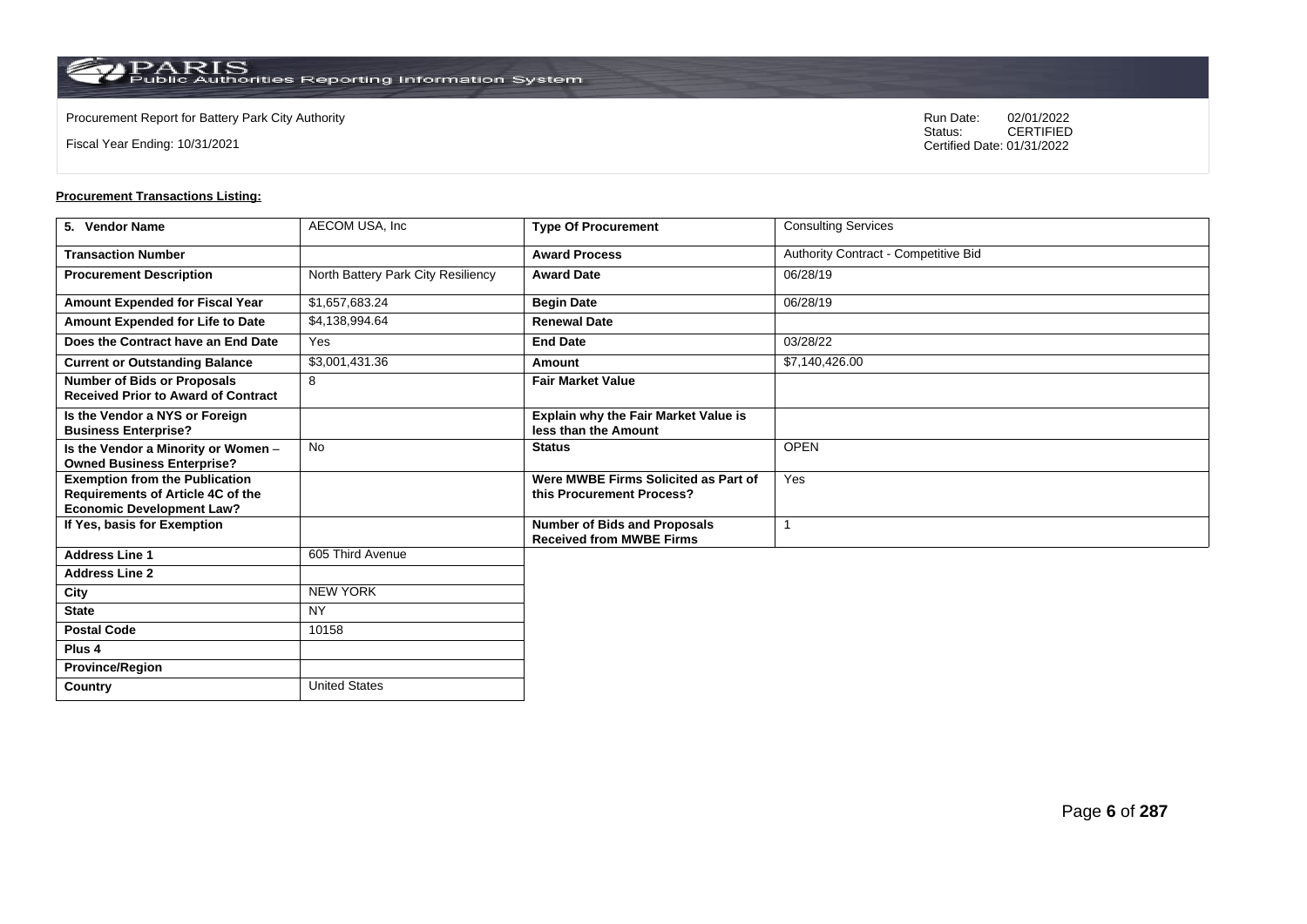**Country** United States

Fiscal Year Ending: 10/31/2021

Procurement Report for Battery Park City Authority **National State Concrete Concrete Concrete Concrete Concrete Concrete Concrete Concrete Concrete Concrete Concrete Concrete Concrete Concrete Concrete Concrete Concrete Co** CERTIFIED Certified Date: 01/31/2022

| 6. Vendor Name                                                                                                 | AECOM USA, Inc                                     | <b>Type Of Procurement</b>                                             | <b>Consulting Services</b>           |
|----------------------------------------------------------------------------------------------------------------|----------------------------------------------------|------------------------------------------------------------------------|--------------------------------------|
| <b>Transaction Number</b>                                                                                      |                                                    | <b>Award Process</b>                                                   | Authority Contract - Competitive Bid |
| <b>Procurement Description</b>                                                                                 | On Call Construction Management<br><b>Services</b> | <b>Award Date</b>                                                      | 09/27/19                             |
| Amount Expended for Fiscal Year                                                                                | \$0.00                                             | <b>Begin Date</b>                                                      | 09/27/19                             |
| Amount Expended for Life to Date                                                                               | \$0.00                                             | <b>Renewal Date</b>                                                    |                                      |
| Does the Contract have an End Date                                                                             | Yes                                                | <b>End Date</b>                                                        | 09/25/23                             |
| <b>Current or Outstanding Balance</b>                                                                          | \$200,000.00                                       | Amount                                                                 | \$200,000.00                         |
| <b>Number of Bids or Proposals</b><br><b>Received Prior to Award of Contract</b>                               | 8                                                  | <b>Fair Market Value</b>                                               |                                      |
| Is the Vendor a NYS or Foreign<br><b>Business Enterprise?</b>                                                  |                                                    | <b>Explain why the Fair Market Value is</b><br>less than the Amount    |                                      |
| Is the Vendor a Minority or Women -<br><b>Owned Business Enterprise?</b>                                       | <b>No</b>                                          | <b>Status</b>                                                          | <b>OPEN</b>                          |
| <b>Exemption from the Publication</b><br>Requirements of Article 4C of the<br><b>Economic Development Law?</b> |                                                    | Were MWBE Firms Solicited as Part of<br>this Procurement Process?      | Yes                                  |
| If Yes, basis for Exemption                                                                                    |                                                    | <b>Number of Bids and Proposals</b><br><b>Received from MWBE Firms</b> | $\overline{7}$                       |
| <b>Address Line 1</b>                                                                                          | 605 Third Avenue                                   |                                                                        |                                      |
| <b>Address Line 2</b>                                                                                          |                                                    |                                                                        |                                      |
| City                                                                                                           | <b>NEW YORK</b>                                    |                                                                        |                                      |
| <b>State</b>                                                                                                   | <b>NY</b>                                          |                                                                        |                                      |
| <b>Postal Code</b>                                                                                             | 10158                                              |                                                                        |                                      |
| Plus <sub>4</sub>                                                                                              |                                                    |                                                                        |                                      |
| <b>Province/Region</b>                                                                                         |                                                    |                                                                        |                                      |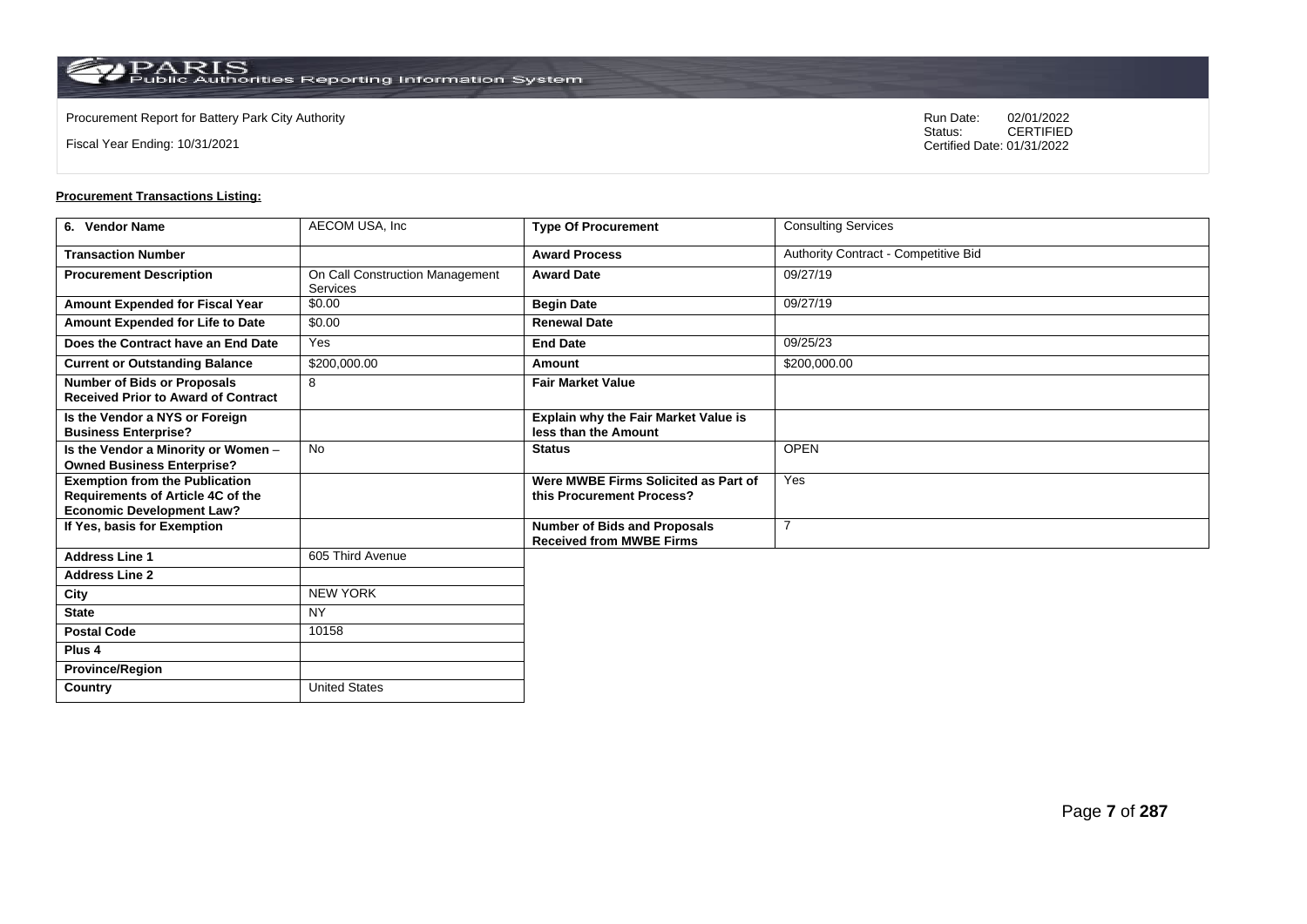**Country** United States

Fiscal Year Ending: 10/31/2021

Procurement Report for Battery Park City Authority **National State Concrete Concrete Concrete Concrete Concrete Concrete Concrete Concrete Concrete Concrete Concrete Concrete Concrete Concrete Concrete Concrete Concrete Co** CERTIFIED Certified Date: 01/31/2022

| 7. Vendor Name                                                                                                 | AKRF, Inc.                                                          | <b>Type Of Procurement</b>                                             | <b>Consulting Services</b>           |
|----------------------------------------------------------------------------------------------------------------|---------------------------------------------------------------------|------------------------------------------------------------------------|--------------------------------------|
| <b>Transaction Number</b>                                                                                      |                                                                     | <b>Award Process</b>                                                   | Authority Contract - Competitive Bid |
| <b>Procurement Description</b>                                                                                 | <b>Historic and Cultural Resources</b><br><b>Consulting Service</b> | <b>Award Date</b>                                                      | 09/14/20                             |
| Amount Expended for Fiscal Year                                                                                | \$9.618.75                                                          | <b>Begin Date</b>                                                      | 09/14/20                             |
| Amount Expended for Life to Date                                                                               | \$9,618.75                                                          | <b>Renewal Date</b>                                                    |                                      |
| Does the Contract have an End Date                                                                             | Yes                                                                 | <b>End Date</b>                                                        | 09/13/21                             |
| <b>Current or Outstanding Balance</b>                                                                          | \$39,381.25                                                         | Amount                                                                 | \$49,000.00                          |
| <b>Number of Bids or Proposals</b><br><b>Received Prior to Award of Contract</b>                               | 3                                                                   | <b>Fair Market Value</b>                                               |                                      |
| Is the Vendor a NYS or Foreign<br><b>Business Enterprise?</b>                                                  |                                                                     | <b>Explain why the Fair Market Value is</b><br>less than the Amount    |                                      |
| Is the Vendor a Minority or Women -<br><b>Owned Business Enterprise?</b>                                       | <b>No</b>                                                           | <b>Status</b>                                                          | <b>OPEN</b>                          |
| <b>Exemption from the Publication</b><br>Requirements of Article 4C of the<br><b>Economic Development Law?</b> |                                                                     | Were MWBE Firms Solicited as Part of<br>this Procurement Process?      | Yes                                  |
| If Yes, basis for Exemption                                                                                    |                                                                     | <b>Number of Bids and Proposals</b><br><b>Received from MWBE Firms</b> | $\mathbf 0$                          |
| <b>Address Line 1</b>                                                                                          | 440 Park Avenue South, 7th Floor                                    |                                                                        |                                      |
| <b>Address Line 2</b>                                                                                          |                                                                     |                                                                        |                                      |
| City                                                                                                           | <b>NEW YORK</b>                                                     |                                                                        |                                      |
| <b>State</b>                                                                                                   | <b>NY</b>                                                           |                                                                        |                                      |
| <b>Postal Code</b>                                                                                             | 10016                                                               |                                                                        |                                      |
| Plus <sub>4</sub>                                                                                              |                                                                     |                                                                        |                                      |
| <b>Province/Region</b>                                                                                         |                                                                     |                                                                        |                                      |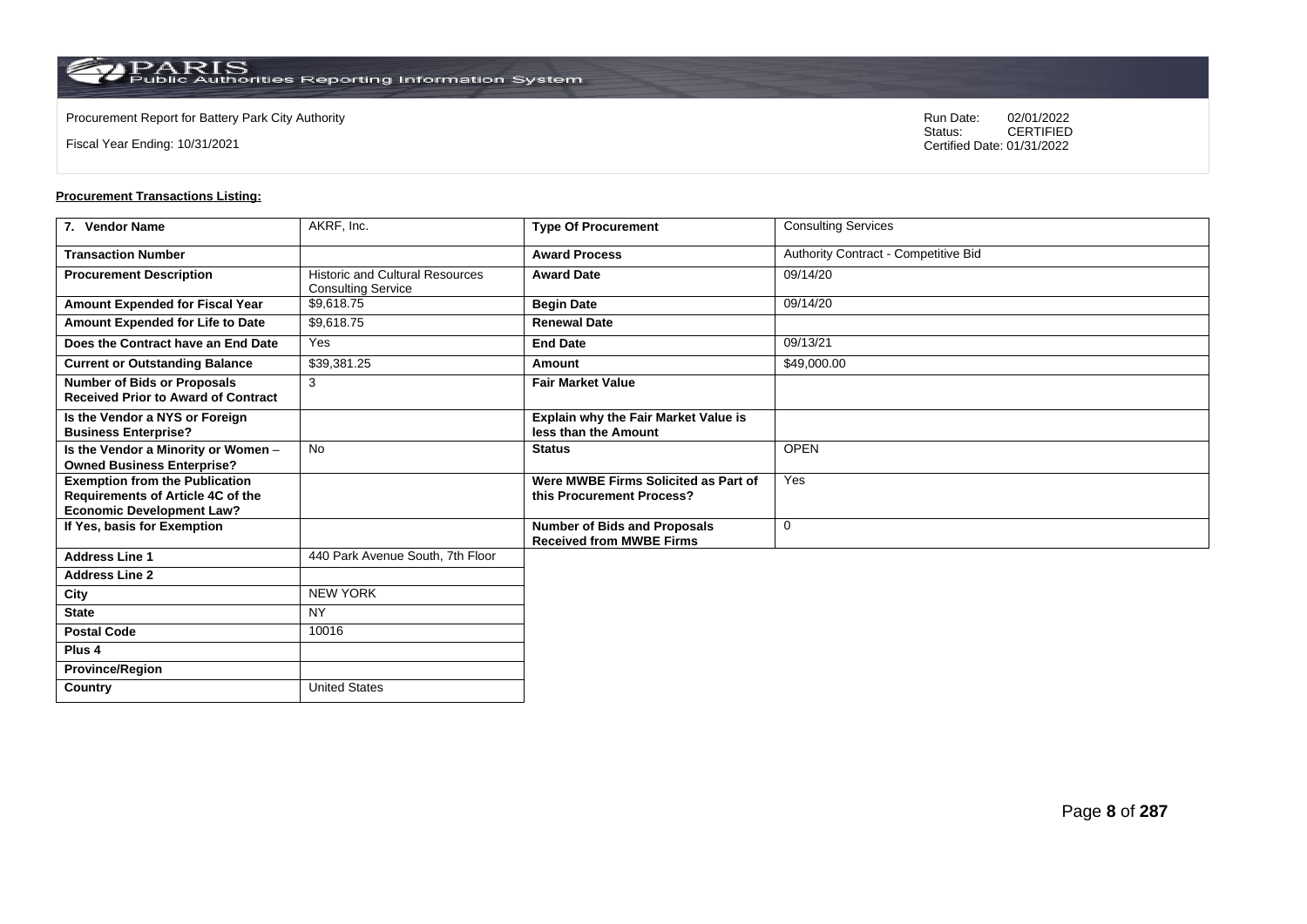**Country** United States

Fiscal Year Ending: 10/31/2021

Procurement Report for Battery Park City Authority **National State Concrete Concrete Concrete Concrete Concrete Concrete Concrete Concrete Concrete Concrete Concrete Concrete Concrete Concrete Concrete Concrete Concrete Co** CERTIFIED Certified Date: 01/31/2022

| 8. Vendor Name                                                                                                 | Alison Loerke dba ALIA Prod | <b>Type Of Procurement</b>                                             | Other                                    |
|----------------------------------------------------------------------------------------------------------------|-----------------------------|------------------------------------------------------------------------|------------------------------------------|
| <b>Transaction Number</b>                                                                                      |                             | <b>Award Process</b>                                                   | Authority Contract - Non-Competitive Bid |
| <b>Procurement Description</b>                                                                                 | River and Blues performance | <b>Award Date</b>                                                      | 06/08/21                                 |
| Amount Expended for Fiscal Year                                                                                | \$9,000.00                  | <b>Begin Date</b>                                                      | 06/08/21                                 |
| Amount Expended for Life to Date                                                                               | \$9,000.00                  | <b>Renewal Date</b>                                                    |                                          |
| Does the Contract have an End Date                                                                             | Yes                         | <b>End Date</b>                                                        | 07/30/21                                 |
| <b>Current or Outstanding Balance</b>                                                                          | \$0.00                      | Amount                                                                 | \$9,000.00                               |
| <b>Number of Bids or Proposals</b><br><b>Received Prior to Award of Contract</b>                               |                             | <b>Fair Market Value</b>                                               | \$9,000.00                               |
| Is the Vendor a NYS or Foreign<br><b>Business Enterprise?</b>                                                  |                             | Explain why the Fair Market Value is<br>less than the Amount           |                                          |
| Is the Vendor a Minority or Women -<br><b>Owned Business Enterprise?</b>                                       | No                          | <b>Status</b>                                                          | <b>COMPLETED</b>                         |
| <b>Exemption from the Publication</b><br>Requirements of Article 4C of the<br><b>Economic Development Law?</b> |                             | Were MWBE Firms Solicited as Part of<br>this Procurement Process?      | No                                       |
| If Yes, basis for Exemption                                                                                    |                             | <b>Number of Bids and Proposals</b><br><b>Received from MWBE Firms</b> | 0                                        |
| <b>Address Line 1</b>                                                                                          | 5218 Wissoming Road         |                                                                        |                                          |
| <b>Address Line 2</b>                                                                                          |                             |                                                                        |                                          |
| City                                                                                                           | <b>BETHESDA</b>             |                                                                        |                                          |
| <b>State</b>                                                                                                   | <b>MD</b>                   |                                                                        |                                          |
| <b>Postal Code</b>                                                                                             | 20816                       |                                                                        |                                          |
| Plus <sub>4</sub>                                                                                              |                             |                                                                        |                                          |
| <b>Province/Region</b>                                                                                         |                             |                                                                        |                                          |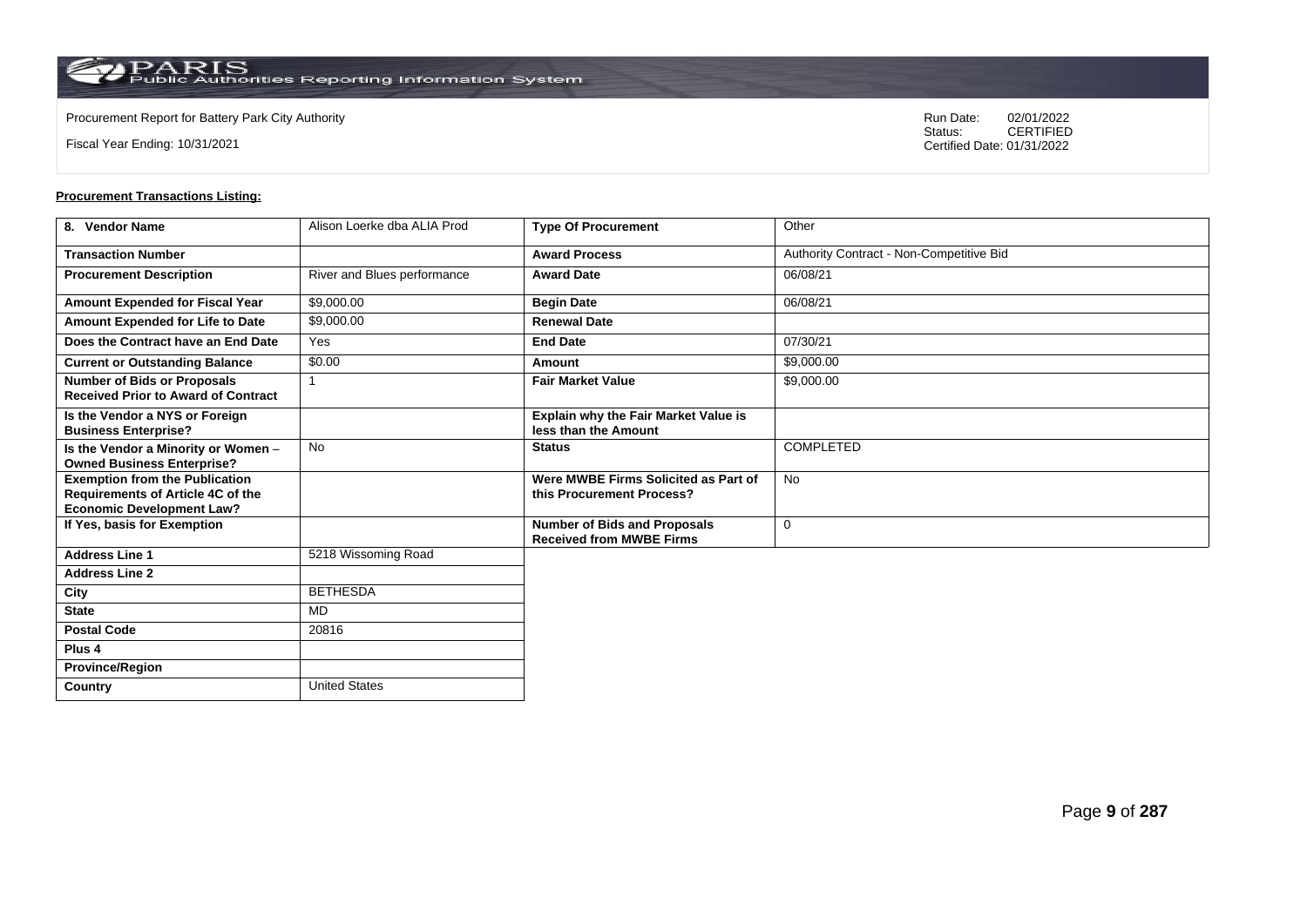Fiscal Year Ending: 10/31/2021

Procurement Report for Battery Park City Authority **National State Concrete Concrete Concrete Concrete Concrete Concrete Concrete Concrete Concrete Concrete Concrete Concrete Concrete Concrete Concrete Concrete Concrete Co** CERTIFIED Certified Date: 01/31/2022

| 9. Vendor Name                                                                                                 | Alliance For Downtown New York.<br>Inc.     | <b>Type Of Procurement</b>                                             | <b>Other Professional Services</b>       |
|----------------------------------------------------------------------------------------------------------------|---------------------------------------------|------------------------------------------------------------------------|------------------------------------------|
| <b>Transaction Number</b>                                                                                      |                                             | <b>Award Process</b>                                                   | Authority Contract - Non-Competitive Bid |
| <b>Procurement Description</b>                                                                                 | Downtown Alliance Bus Services<br>agreement | <b>Award Date</b>                                                      | 10/17/19                                 |
| Amount Expended for Fiscal Year                                                                                | \$0.00                                      | <b>Begin Date</b>                                                      | 10/17/19                                 |
| Amount Expended for Life to Date                                                                               | \$1,264,000.00                              | <b>Renewal Date</b>                                                    |                                          |
| Does the Contract have an End Date                                                                             | Yes                                         | <b>End Date</b>                                                        | 12/31/20                                 |
| <b>Current or Outstanding Balance</b>                                                                          | \$0.00                                      | Amount                                                                 | \$1,264,000.00                           |
| <b>Number of Bids or Proposals</b><br><b>Received Prior to Award of Contract</b>                               | $\mathbf 0$                                 | <b>Fair Market Value</b>                                               | \$1,264,000.00                           |
| Is the Vendor a NYS or Foreign<br><b>Business Enterprise?</b>                                                  |                                             | <b>Explain why the Fair Market Value is</b><br>less than the Amount    |                                          |
| Is the Vendor a Minority or Women -<br><b>Owned Business Enterprise?</b>                                       | <b>No</b>                                   | <b>Status</b>                                                          | <b>COMPLETED</b>                         |
| <b>Exemption from the Publication</b><br>Requirements of Article 4C of the<br><b>Economic Development Law?</b> |                                             | Were MWBE Firms Solicited as Part of<br>this Procurement Process?      | <b>No</b>                                |
| If Yes, basis for Exemption                                                                                    |                                             | <b>Number of Bids and Proposals</b><br><b>Received from MWBE Firms</b> | $\mathbf 0$                              |
| <b>Address Line 1</b>                                                                                          | 120 Broadway, Suite 3340                    |                                                                        |                                          |
| <b>Address Line 2</b>                                                                                          |                                             |                                                                        |                                          |
| City                                                                                                           | <b>NEW YORK</b>                             |                                                                        |                                          |
| <b>State</b>                                                                                                   | <b>NY</b>                                   |                                                                        |                                          |
| <b>Postal Code</b>                                                                                             | 10271                                       |                                                                        |                                          |
| Plus <sub>4</sub>                                                                                              |                                             |                                                                        |                                          |
| <b>Province/Region</b>                                                                                         |                                             |                                                                        |                                          |
| Country                                                                                                        | <b>United States</b>                        |                                                                        |                                          |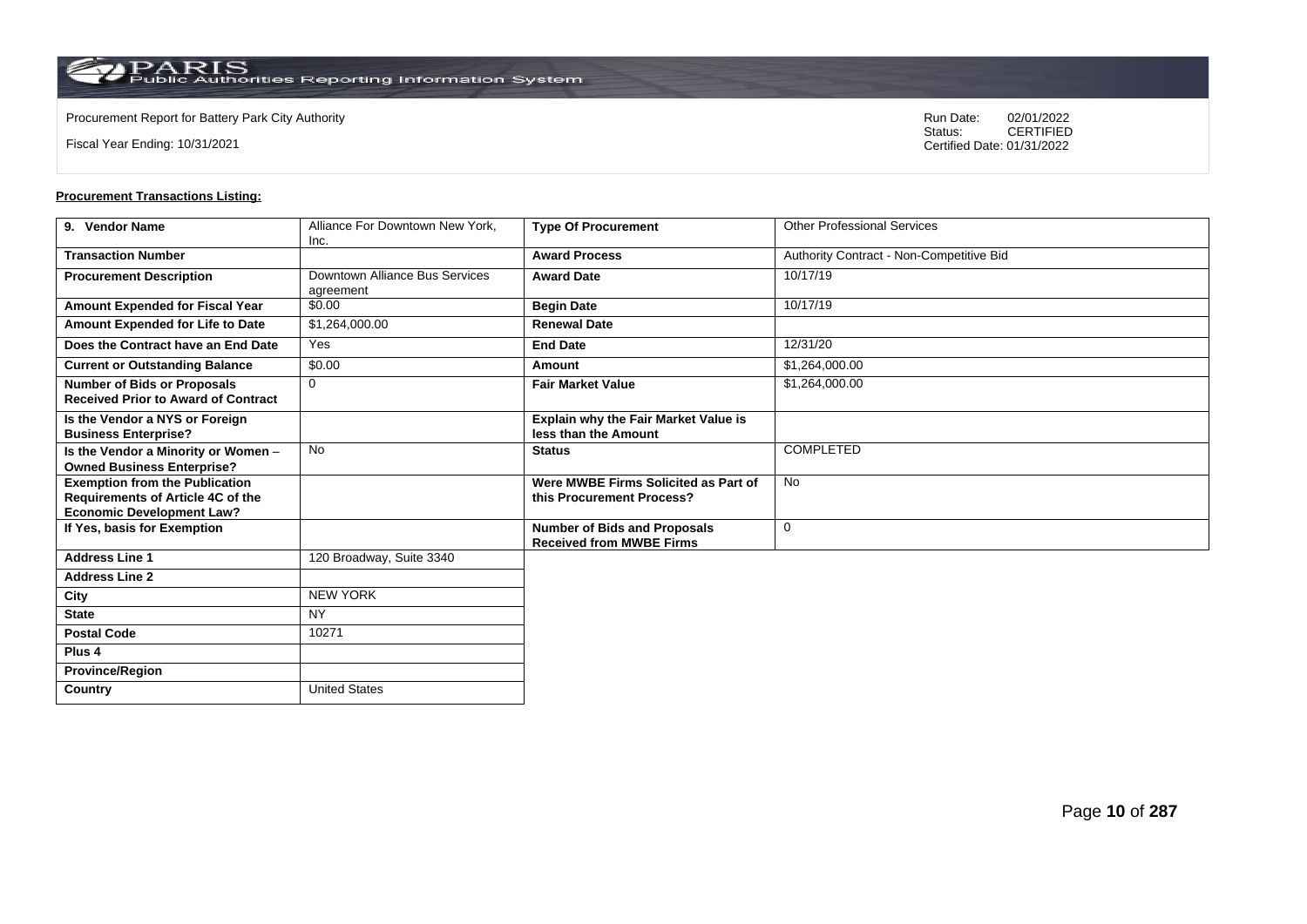Fiscal Year Ending: 10/31/2021

Procurement Report for Battery Park City Authority **National State Concrete Concrete Concrete Concrete Concrete Concrete Concrete Concrete Concrete Concrete Concrete Concrete Concrete Concrete Concrete Concrete Concrete Co** CERTIFIED Certified Date: 01/31/2022

| 10. Vendor Name                                                                                                | Alliance For Downtown New York,<br>Inc.     | <b>Type Of Procurement</b>                                             | <b>Other Professional Services</b>       |
|----------------------------------------------------------------------------------------------------------------|---------------------------------------------|------------------------------------------------------------------------|------------------------------------------|
| <b>Transaction Number</b>                                                                                      |                                             | <b>Award Process</b>                                                   | Authority Contract - Non-Competitive Bid |
| <b>Procurement Description</b>                                                                                 | Downtown Alliance Bus Services<br>agreement | <b>Award Date</b>                                                      | 01/01/21                                 |
| Amount Expended for Fiscal Year                                                                                | \$632,000.00                                | <b>Begin Date</b>                                                      | 01/01/21                                 |
| Amount Expended for Life to Date                                                                               | \$632,000.00                                | <b>Renewal Date</b>                                                    |                                          |
| Does the Contract have an End Date                                                                             | Yes                                         | <b>End Date</b>                                                        | 12/31/21                                 |
| <b>Current or Outstanding Balance</b>                                                                          | \$0.00                                      | Amount                                                                 | \$632,000.00                             |
| <b>Number of Bids or Proposals</b><br><b>Received Prior to Award of Contract</b>                               | $\mathbf 0$                                 | <b>Fair Market Value</b>                                               | \$632,000.00                             |
| Is the Vendor a NYS or Foreign<br><b>Business Enterprise?</b>                                                  |                                             | <b>Explain why the Fair Market Value is</b><br>less than the Amount    |                                          |
| Is the Vendor a Minority or Women -<br><b>Owned Business Enterprise?</b>                                       | No                                          | <b>Status</b>                                                          | <b>OPEN</b>                              |
| <b>Exemption from the Publication</b><br>Requirements of Article 4C of the<br><b>Economic Development Law?</b> |                                             | Were MWBE Firms Solicited as Part of<br>this Procurement Process?      | <b>No</b>                                |
| If Yes, basis for Exemption                                                                                    |                                             | <b>Number of Bids and Proposals</b><br><b>Received from MWBE Firms</b> | $\mathbf 0$                              |
| <b>Address Line 1</b>                                                                                          | 120 Broadway, Suite 3340                    |                                                                        |                                          |
| <b>Address Line 2</b>                                                                                          |                                             |                                                                        |                                          |
| City                                                                                                           | <b>NEW YORK</b>                             |                                                                        |                                          |
| <b>State</b>                                                                                                   | <b>NY</b>                                   |                                                                        |                                          |
| <b>Postal Code</b>                                                                                             | 10271                                       |                                                                        |                                          |
| Plus <sub>4</sub>                                                                                              |                                             |                                                                        |                                          |
| <b>Province/Region</b>                                                                                         |                                             |                                                                        |                                          |
| Country                                                                                                        | <b>United States</b>                        |                                                                        |                                          |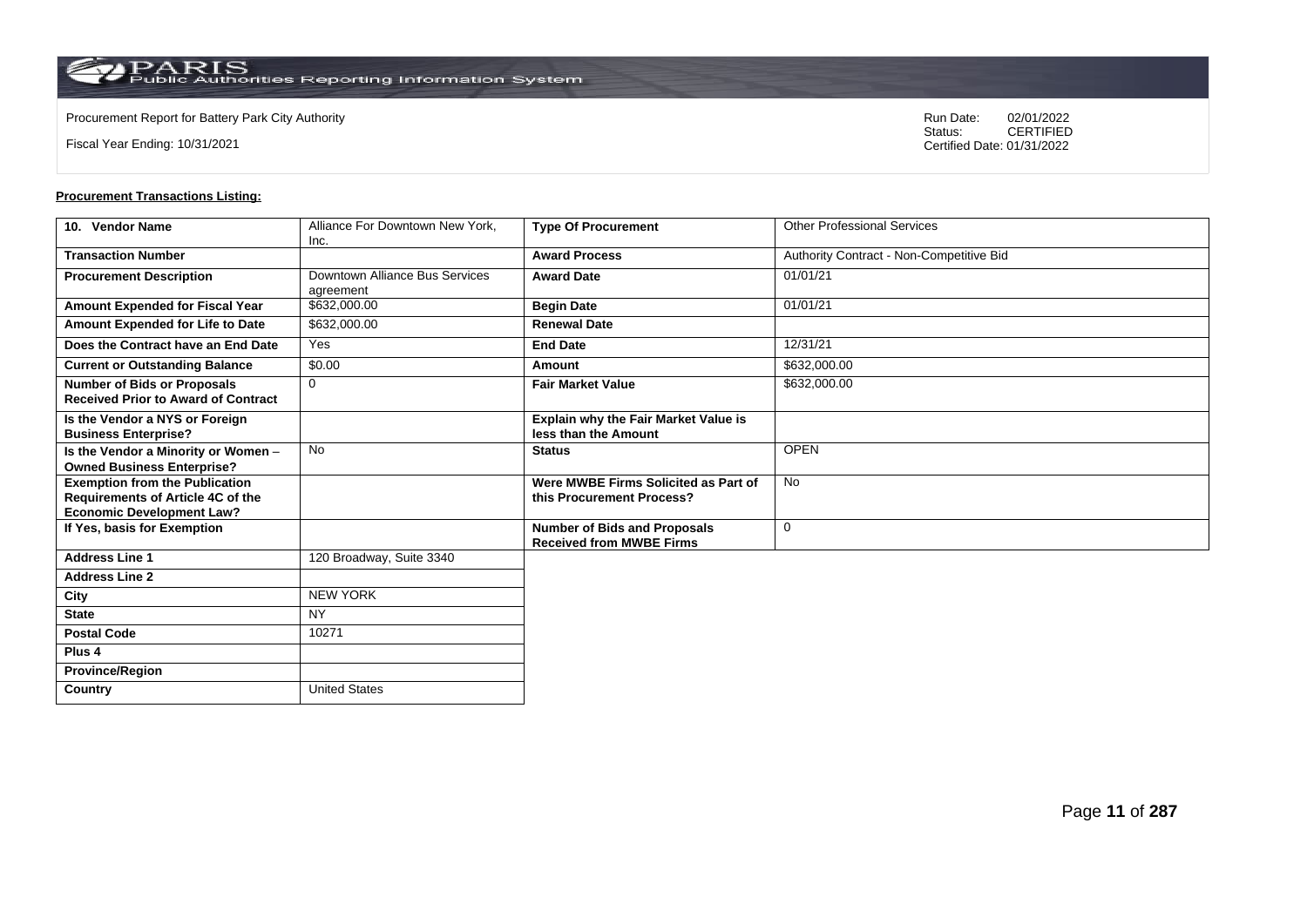**Country** United States

Fiscal Year Ending: 10/31/2021

Procurement Report for Battery Park City Authority **National State Concrete Concrete Concrete Concrete Concrete Concrete Concrete Concrete Concrete Concrete Concrete Concrete Concrete Concrete Concrete Concrete Concrete Co** CERTIFIED Certified Date: 01/31/2022

| 11. Vendor Name                                                                                                | Alliance For Downtown New York,<br>Inc. | <b>Type Of Procurement</b>                                             | Other                                    |
|----------------------------------------------------------------------------------------------------------------|-----------------------------------------|------------------------------------------------------------------------|------------------------------------------|
| <b>Transaction Number</b>                                                                                      |                                         | <b>Award Process</b>                                                   | Authority Contract - Non-Competitive Bid |
| <b>Procurement Description</b>                                                                                 | Wifi Expansion                          | <b>Award Date</b>                                                      | 07/19/18                                 |
| Amount Expended for Fiscal Year                                                                                | \$114,240.00                            | <b>Begin Date</b>                                                      | 07/19/18                                 |
| Amount Expended for Life to Date                                                                               | \$300,907.00                            | <b>Renewal Date</b>                                                    |                                          |
| Does the Contract have an End Date                                                                             | Yes                                     | <b>End Date</b>                                                        | 09/30/22                                 |
| <b>Current or Outstanding Balance</b>                                                                          | \$23,333.00                             | Amount                                                                 | \$324,240.00                             |
| <b>Number of Bids or Proposals</b><br><b>Received Prior to Award of Contract</b>                               | $\mathbf 0$                             | <b>Fair Market Value</b>                                               | \$324,240.00                             |
| Is the Vendor a NYS or Foreign<br><b>Business Enterprise?</b>                                                  |                                         | Explain why the Fair Market Value is<br>less than the Amount           |                                          |
| Is the Vendor a Minority or Women -<br><b>Owned Business Enterprise?</b>                                       | <b>No</b>                               | <b>Status</b>                                                          | <b>OPEN</b>                              |
| <b>Exemption from the Publication</b><br>Requirements of Article 4C of the<br><b>Economic Development Law?</b> |                                         | Were MWBE Firms Solicited as Part of<br>this Procurement Process?      | No                                       |
| If Yes, basis for Exemption                                                                                    |                                         | <b>Number of Bids and Proposals</b><br><b>Received from MWBE Firms</b> | $\mathbf 0$                              |
| <b>Address Line 1</b>                                                                                          | 120 Broadway, Suite 3340                |                                                                        |                                          |
| <b>Address Line 2</b>                                                                                          |                                         |                                                                        |                                          |
| City                                                                                                           | <b>NEW YORK</b>                         |                                                                        |                                          |
| <b>State</b>                                                                                                   | <b>NY</b>                               |                                                                        |                                          |
| <b>Postal Code</b>                                                                                             | 10271                                   |                                                                        |                                          |
| Plus <sub>4</sub>                                                                                              |                                         |                                                                        |                                          |
| <b>Province/Region</b>                                                                                         |                                         |                                                                        |                                          |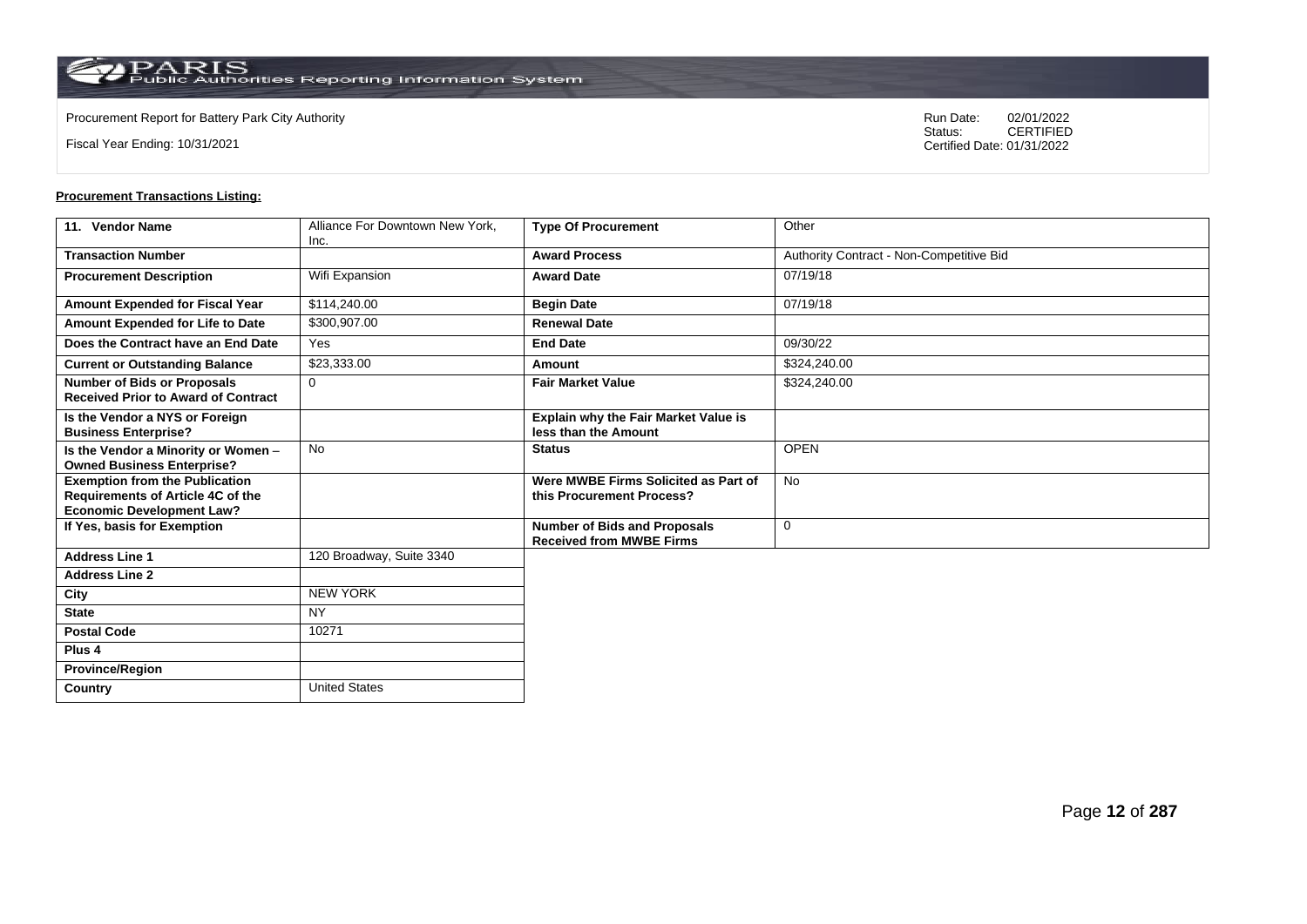**Country** United States

Fiscal Year Ending: 10/31/2021

Procurement Report for Battery Park City Authority **National State Concrete Concrete Concrete Concrete Concrete Concrete Concrete Concrete Concrete Concrete Concrete Concrete Concrete Concrete Concrete Concrete Concrete Co** CERTIFIED Certified Date: 01/31/2022

| 12. Vendor Name                                                                                                       | Almstead Tree & Shrub Care Co. | <b>Type Of Procurement</b>                                             | <b>Other Professional Services</b>   |
|-----------------------------------------------------------------------------------------------------------------------|--------------------------------|------------------------------------------------------------------------|--------------------------------------|
|                                                                                                                       | <b>LLC</b>                     |                                                                        |                                      |
| <b>Transaction Number</b>                                                                                             |                                | <b>Award Process</b>                                                   | Authority Contract - Competitive Bid |
| <b>Procurement Description</b>                                                                                        | On-call tree removal           | <b>Award Date</b>                                                      | 06/07/18                             |
| Amount Expended for Fiscal Year                                                                                       | \$62,260.00                    | <b>Begin Date</b>                                                      | 06/07/18                             |
| Amount Expended for Life to Date                                                                                      | \$205,229.50                   | <b>Renewal Date</b>                                                    |                                      |
| Does the Contract have an End Date                                                                                    | Yes                            | <b>End Date</b>                                                        | 06/06/21                             |
| <b>Current or Outstanding Balance</b>                                                                                 | \$19,770.50                    | Amount                                                                 | \$225,000.00                         |
| <b>Number of Bids or Proposals</b><br><b>Received Prior to Award of Contract</b>                                      | $\overline{4}$                 | <b>Fair Market Value</b>                                               |                                      |
| Is the Vendor a NYS or Foreign<br><b>Business Enterprise?</b>                                                         |                                | Explain why the Fair Market Value is<br>less than the Amount           |                                      |
| Is the Vendor a Minority or Women -<br><b>Owned Business Enterprise?</b>                                              | <b>No</b>                      | <b>Status</b>                                                          | <b>COMPLETED</b>                     |
| <b>Exemption from the Publication</b><br><b>Requirements of Article 4C of the</b><br><b>Economic Development Law?</b> |                                | Were MWBE Firms Solicited as Part of<br>this Procurement Process?      | Yes                                  |
| If Yes, basis for Exemption                                                                                           |                                | <b>Number of Bids and Proposals</b><br><b>Received from MWBE Firms</b> | 0                                    |
| <b>Address Line 1</b>                                                                                                 | 58 Beechwood Avenue            |                                                                        |                                      |
| <b>Address Line 2</b>                                                                                                 |                                |                                                                        |                                      |
| City                                                                                                                  | <b>NEW ROCHELLE</b>            |                                                                        |                                      |
| <b>State</b>                                                                                                          | <b>NY</b>                      |                                                                        |                                      |
| <b>Postal Code</b>                                                                                                    | 10801                          |                                                                        |                                      |
| Plus <sub>4</sub>                                                                                                     |                                |                                                                        |                                      |
| <b>Province/Region</b>                                                                                                |                                |                                                                        |                                      |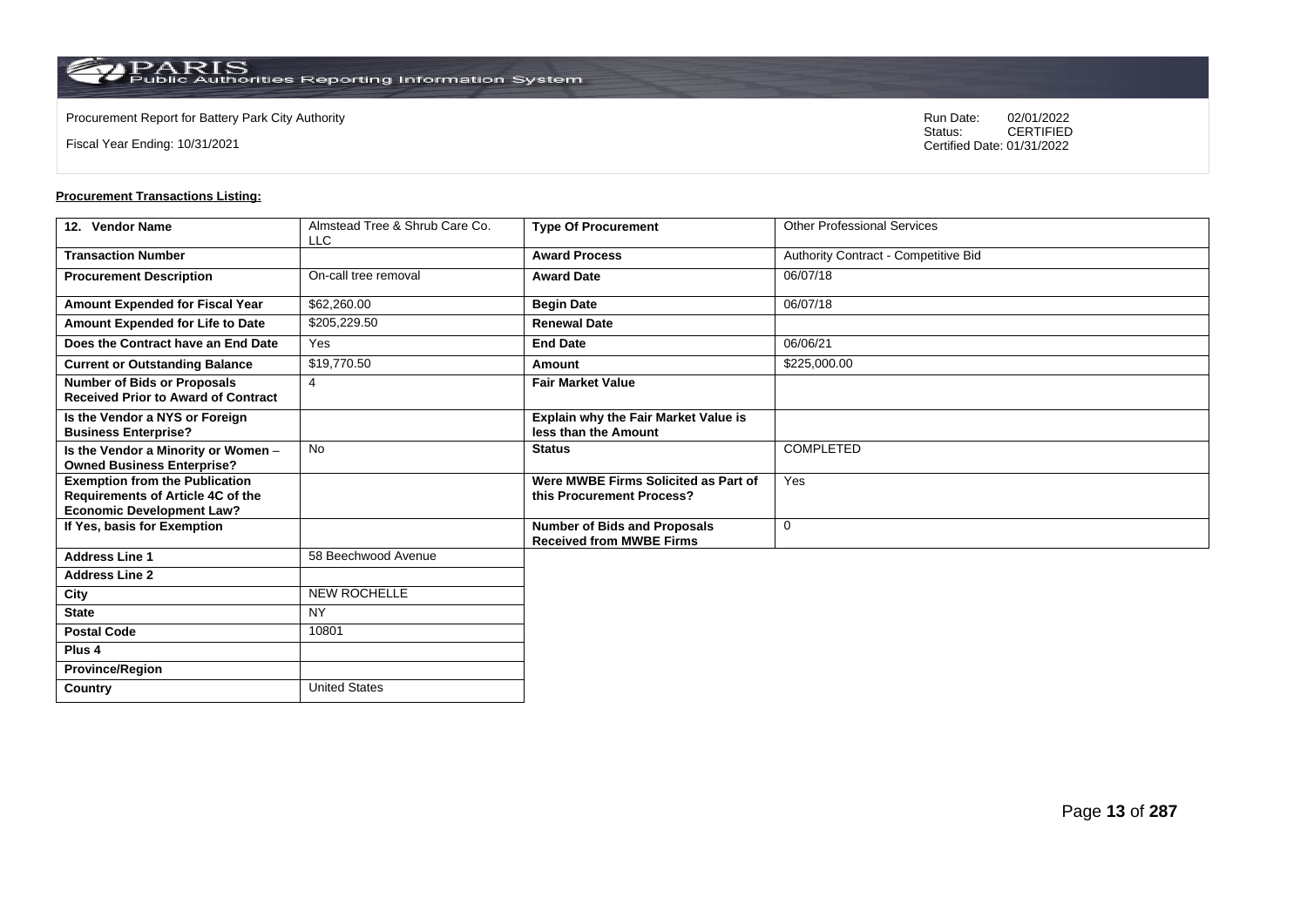Fiscal Year Ending: 10/31/2021

Procurement Report for Battery Park City Authority **National State Concrete Concrete Concrete Concrete Concrete Concrete Concrete Concrete Concrete Concrete Concrete Concrete Concrete Concrete Concrete Concrete Concrete Co** CERTIFIED Certified Date: 01/31/2022

| 13. Vendor Name                                                                                                | Alpine Construction & Landscaping<br>Corp                               | <b>Type Of Procurement</b>                                             | <b>Consulting Services</b>           |
|----------------------------------------------------------------------------------------------------------------|-------------------------------------------------------------------------|------------------------------------------------------------------------|--------------------------------------|
| <b>Transaction Number</b>                                                                                      |                                                                         | <b>Award Process</b>                                                   | Authority Contract - Competitive Bid |
| <b>Procurement Description</b>                                                                                 | South Route 9A Medians - Landscape<br>and Sprinkler Maintenance Service | <b>Award Date</b>                                                      | 11/01/19                             |
| Amount Expended for Fiscal Year                                                                                | \$423,320.00                                                            | <b>Begin Date</b>                                                      | 11/01/19                             |
| Amount Expended for Life to Date                                                                               | \$646,520.00                                                            | <b>Renewal Date</b>                                                    |                                      |
| Does the Contract have an End Date                                                                             | Yes                                                                     | <b>End Date</b>                                                        | 04/30/22                             |
| <b>Current or Outstanding Balance</b>                                                                          | \$982,769.00                                                            | Amount                                                                 | \$1,629,289.00                       |
| <b>Number of Bids or Proposals</b><br><b>Received Prior to Award of Contract</b>                               | $\overline{2}$                                                          | <b>Fair Market Value</b>                                               |                                      |
| Is the Vendor a NYS or Foreign<br><b>Business Enterprise?</b>                                                  |                                                                         | Explain why the Fair Market Value is<br>less than the Amount           |                                      |
| Is the Vendor a Minority or Women -<br><b>Owned Business Enterprise?</b>                                       | <b>No</b>                                                               | <b>Status</b>                                                          | <b>OPEN</b>                          |
| <b>Exemption from the Publication</b><br>Requirements of Article 4C of the<br><b>Economic Development Law?</b> |                                                                         | Were MWBE Firms Solicited as Part of<br>this Procurement Process?      | Yes                                  |
| If Yes, basis for Exemption                                                                                    |                                                                         | <b>Number of Bids and Proposals</b><br><b>Received from MWBE Firms</b> | $\mathbf 0$                          |
| <b>Address Line 1</b>                                                                                          | 404 Fifth Avenue                                                        |                                                                        |                                      |
| <b>Address Line 2</b>                                                                                          |                                                                         |                                                                        |                                      |
| City                                                                                                           | <b>NEW YORK</b>                                                         |                                                                        |                                      |
| <b>State</b>                                                                                                   | <b>NY</b>                                                               |                                                                        |                                      |
| <b>Postal Code</b>                                                                                             | 10018                                                                   |                                                                        |                                      |
| Plus <sub>4</sub>                                                                                              |                                                                         |                                                                        |                                      |
| <b>Province/Region</b>                                                                                         |                                                                         |                                                                        |                                      |
| Country                                                                                                        | United States                                                           |                                                                        |                                      |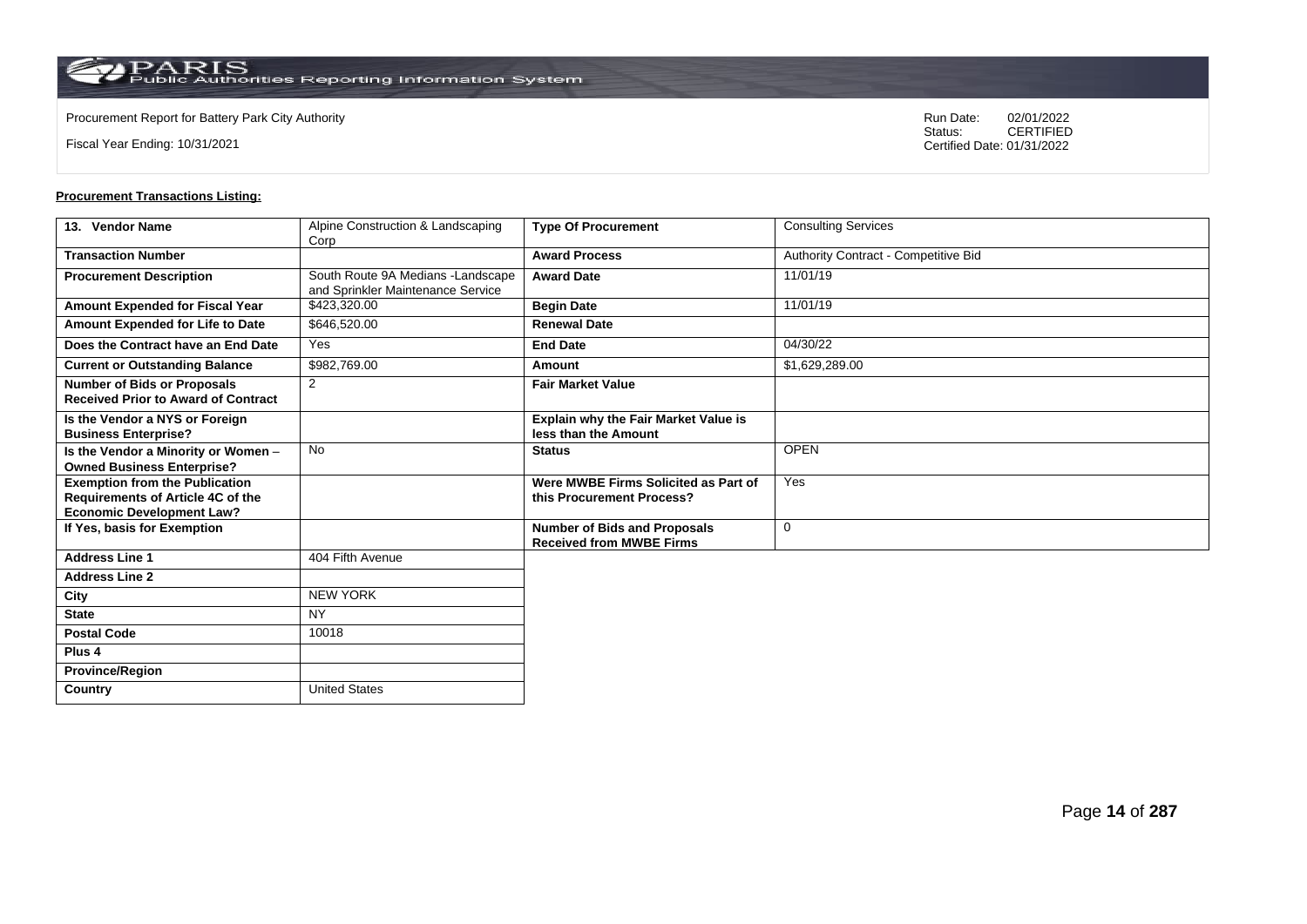**Country** United States

Fiscal Year Ending: 10/31/2021

Procurement Report for Battery Park City Authority **National State Concrete Concrete Concrete Concrete Concrete Concrete Concrete Concrete Concrete Concrete Concrete Concrete Concrete Concrete Concrete Concrete Concrete Co** CERTIFIED Certified Date: 01/31/2022

| 14. Vendor Name                                                                                                | Alveole Inc.                              | <b>Type Of Procurement</b>                                             | Design and Construction/Maintenance      |
|----------------------------------------------------------------------------------------------------------------|-------------------------------------------|------------------------------------------------------------------------|------------------------------------------|
| <b>Transaction Number</b>                                                                                      |                                           | <b>Award Process</b>                                                   | Authority Contract - Non-Competitive Bid |
| <b>Procurement Description</b>                                                                                 | Beehive installation and care<br>services | <b>Award Date</b>                                                      | 06/29/21                                 |
| Amount Expended for Fiscal Year                                                                                | \$4,575.00                                | <b>Begin Date</b>                                                      | 06/29/21                                 |
| Amount Expended for Life to Date                                                                               | \$4,575.00                                | <b>Renewal Date</b>                                                    |                                          |
| Does the Contract have an End Date                                                                             | Yes                                       | <b>End Date</b>                                                        | 06/28/22                                 |
| <b>Current or Outstanding Balance</b>                                                                          | \$1,525.00                                | <b>Amount</b>                                                          | \$6,100.00                               |
| <b>Number of Bids or Proposals</b><br><b>Received Prior to Award of Contract</b>                               | 2                                         | <b>Fair Market Value</b>                                               | \$6,100.00                               |
| Is the Vendor a NYS or Foreign<br><b>Business Enterprise?</b>                                                  |                                           | <b>Explain why the Fair Market Value is</b><br>less than the Amount    |                                          |
| Is the Vendor a Minority or Women -<br><b>Owned Business Enterprise?</b>                                       | <b>No</b>                                 | <b>Status</b>                                                          | <b>OPEN</b>                              |
| <b>Exemption from the Publication</b><br>Requirements of Article 4C of the<br><b>Economic Development Law?</b> |                                           | Were MWBE Firms Solicited as Part of<br>this Procurement Process?      | No                                       |
| If Yes, basis for Exemption                                                                                    |                                           | <b>Number of Bids and Proposals</b><br><b>Received from MWBE Firms</b> | $\mathbf 0$                              |
| <b>Address Line 1</b>                                                                                          | 2349 W. Grand Avenue                      |                                                                        |                                          |
| <b>Address Line 2</b>                                                                                          |                                           |                                                                        |                                          |
| City                                                                                                           | CHICAGO                                   |                                                                        |                                          |
| <b>State</b>                                                                                                   | IL.                                       |                                                                        |                                          |
| <b>Postal Code</b>                                                                                             | 60612                                     |                                                                        |                                          |
| Plus <sub>4</sub>                                                                                              |                                           |                                                                        |                                          |
| <b>Province/Region</b>                                                                                         |                                           |                                                                        |                                          |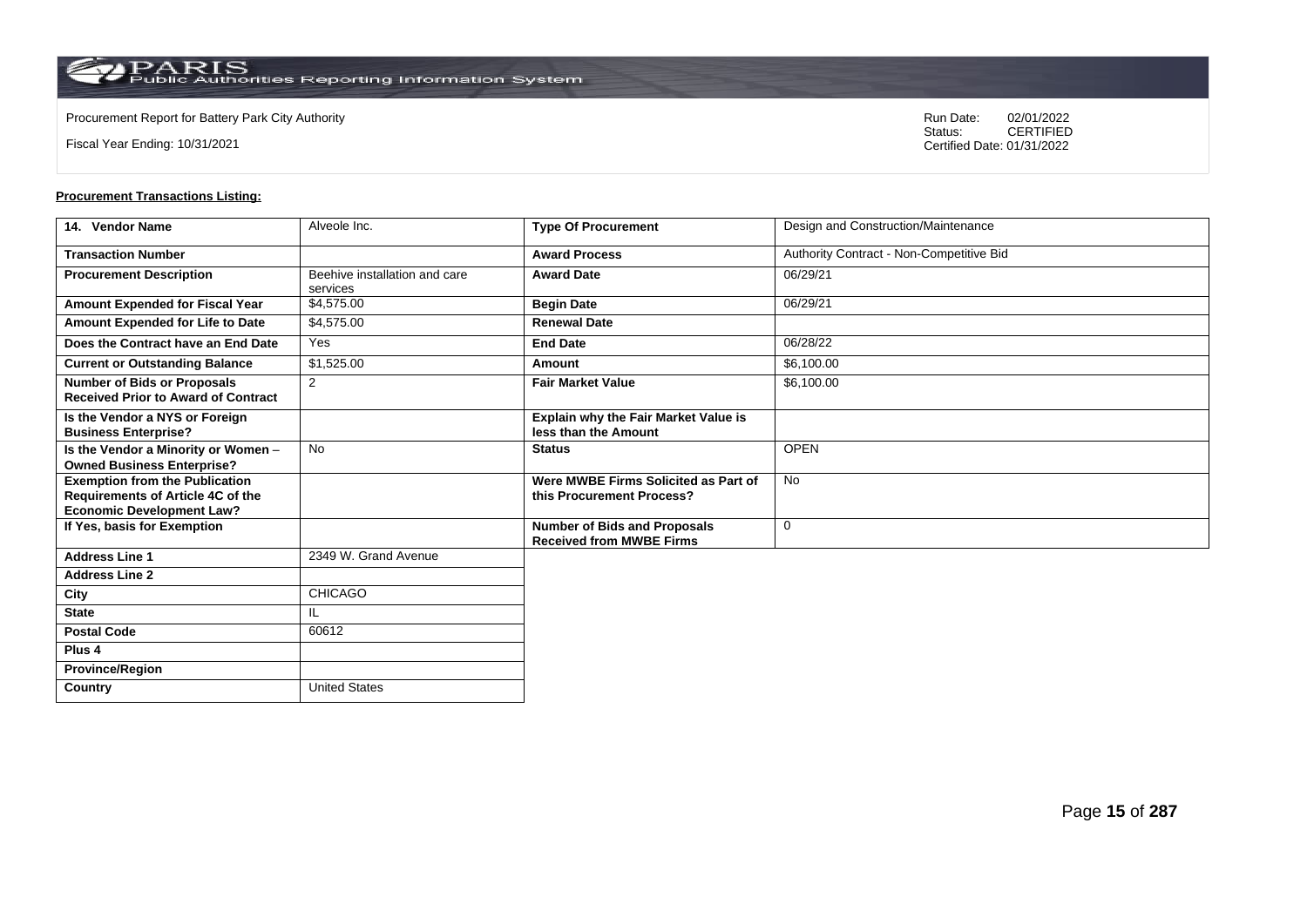Fiscal Year Ending: 10/31/2021

Procurement Report for Battery Park City Authority **National State Concrete Concrete Concrete Concrete Concrete Concrete Concrete Concrete Concrete Concrete Concrete Concrete Concrete Concrete Concrete Concrete Concrete Co** CERTIFIED Certified Date: 01/31/2022

| 15. Vendor Name                                                                                                       | Amaracon Testing & Inspections,<br><b>LLC</b>                     | <b>Type Of Procurement</b>                                             | <b>Consulting Services</b>           |
|-----------------------------------------------------------------------------------------------------------------------|-------------------------------------------------------------------|------------------------------------------------------------------------|--------------------------------------|
| <b>Transaction Number</b>                                                                                             |                                                                   | <b>Award Process</b>                                                   | Authority Contract - Competitive Bid |
| <b>Procurement Description</b>                                                                                        | <b>BPC C.C Facility Leaking</b><br>Remediation and water Proofing | <b>Award Date</b>                                                      | 02/28/20                             |
| Amount Expended for Fiscal Year                                                                                       | \$12,885.00                                                       | <b>Begin Date</b>                                                      | 02/28/20                             |
| Amount Expended for Life to Date                                                                                      | \$12,885.00                                                       | <b>Renewal Date</b>                                                    |                                      |
| Does the Contract have an End Date                                                                                    | Yes                                                               | <b>End Date</b>                                                        | 02/28/21                             |
| <b>Current or Outstanding Balance</b>                                                                                 | \$12,115.00                                                       | Amount                                                                 | \$25,000.00                          |
| <b>Number of Bids or Proposals</b><br><b>Received Prior to Award of Contract</b>                                      | $\overline{4}$                                                    | <b>Fair Market Value</b>                                               |                                      |
| Is the Vendor a NYS or Foreign<br><b>Business Enterprise?</b>                                                         |                                                                   | <b>Explain why the Fair Market Value is</b><br>less than the Amount    |                                      |
| Is the Vendor a Minority or Women -<br><b>Owned Business Enterprise?</b>                                              | Yes                                                               | <b>Status</b>                                                          | <b>OPEN</b>                          |
| <b>Exemption from the Publication</b><br><b>Requirements of Article 4C of the</b><br><b>Economic Development Law?</b> |                                                                   | Were MWBE Firms Solicited as Part of<br>this Procurement Process?      | Yes                                  |
| If Yes, basis for Exemption                                                                                           |                                                                   | <b>Number of Bids and Proposals</b><br><b>Received from MWBE Firms</b> | 3                                    |
| <b>Address Line 1</b>                                                                                                 | 2 Commercial Street                                               |                                                                        |                                      |
| <b>Address Line 2</b>                                                                                                 |                                                                   |                                                                        |                                      |
| City                                                                                                                  | <b>HICKSVILLE</b>                                                 |                                                                        |                                      |
| <b>State</b>                                                                                                          | <b>NY</b>                                                         |                                                                        |                                      |
| <b>Postal Code</b>                                                                                                    | 11801                                                             |                                                                        |                                      |
| Plus <sub>4</sub>                                                                                                     |                                                                   |                                                                        |                                      |
| <b>Province/Region</b>                                                                                                |                                                                   |                                                                        |                                      |
| Country                                                                                                               | <b>United States</b>                                              |                                                                        |                                      |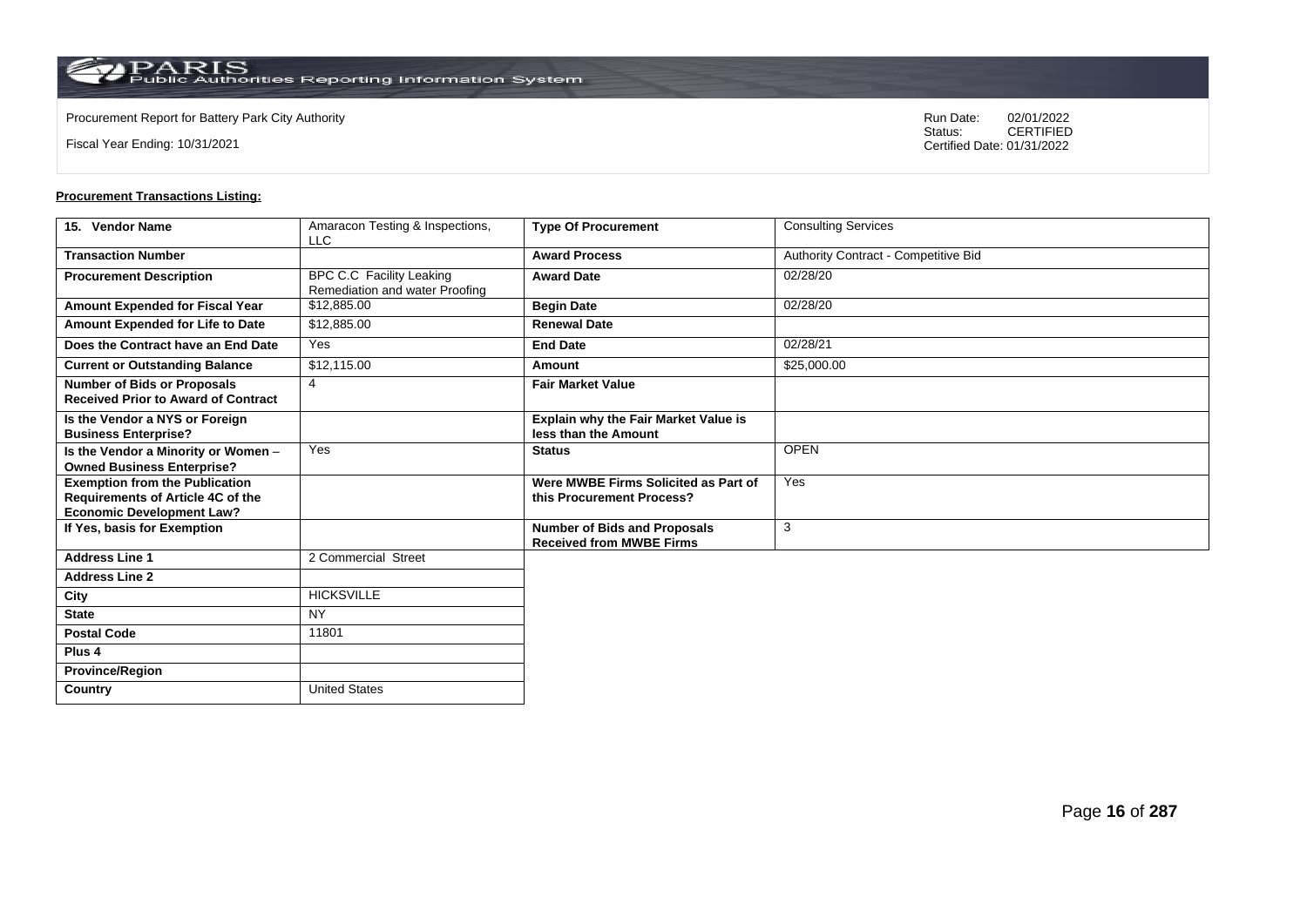Fiscal Year Ending: 10/31/2021

Procurement Report for Battery Park City Authority **National State Concrete Concrete Concrete Concrete Concrete Concrete Concrete Concrete Concrete Concrete Concrete Concrete Concrete Concrete Concrete Concrete Concrete Co** CERTIFIED Certified Date: 01/31/2022

| 16. Vendor Name                                                                   | American Computer Consultants, Inc. | <b>Type Of Procurement</b>                                             | Technology - Hardware                   |
|-----------------------------------------------------------------------------------|-------------------------------------|------------------------------------------------------------------------|-----------------------------------------|
| <b>Transaction Number</b>                                                         |                                     | <b>Award Process</b>                                                   | Non Contract Procurement/Purchase Order |
| <b>Procurement Description</b>                                                    | IT service support                  | <b>Award Date</b>                                                      |                                         |
| Amount Expended for Fiscal Year                                                   | \$28,174.36                         | <b>Begin Date</b>                                                      |                                         |
| Amount Expended for Life to Date                                                  |                                     | <b>Renewal Date</b>                                                    |                                         |
| Does the Contract have an End Date                                                |                                     | <b>End Date</b>                                                        |                                         |
| <b>Current or Outstanding Balance</b>                                             |                                     | Amount                                                                 |                                         |
| <b>Number of Bids or Proposals</b><br><b>Received Prior to Award of Contract</b>  |                                     | <b>Fair Market Value</b>                                               |                                         |
| Is the Vendor a NYS or Foreign<br><b>Business Enterprise?</b>                     |                                     | Explain why the Fair Market Value is<br>less than the Amount           |                                         |
| Is the Vendor a Minority or Women -<br><b>Owned Business Enterprise?</b>          | Yes                                 | <b>Status</b>                                                          | COMPLETED                               |
| <b>Exemption from the Publication</b><br><b>Requirements of Article 4C of the</b> |                                     | Were MWBE Firms Solicited as Part of<br>this Procurement Process?      |                                         |
| <b>Economic Development Law?</b>                                                  |                                     |                                                                        |                                         |
| If Yes, basis for Exemption                                                       |                                     | <b>Number of Bids and Proposals</b><br><b>Received from MWBE Firms</b> |                                         |
| <b>Address Line 1</b>                                                             | 212-55 Jamaica Avenue               |                                                                        |                                         |
| <b>Address Line 2</b>                                                             |                                     |                                                                        |                                         |
| City                                                                              | QUEENS VILLAGE                      |                                                                        |                                         |
| <b>State</b>                                                                      | <b>NY</b>                           |                                                                        |                                         |
| <b>Postal Code</b>                                                                | 11428                               |                                                                        |                                         |
| Plus 4                                                                            |                                     |                                                                        |                                         |
| <b>Province/Region</b>                                                            |                                     |                                                                        |                                         |
| Country                                                                           | <b>United States</b>                |                                                                        |                                         |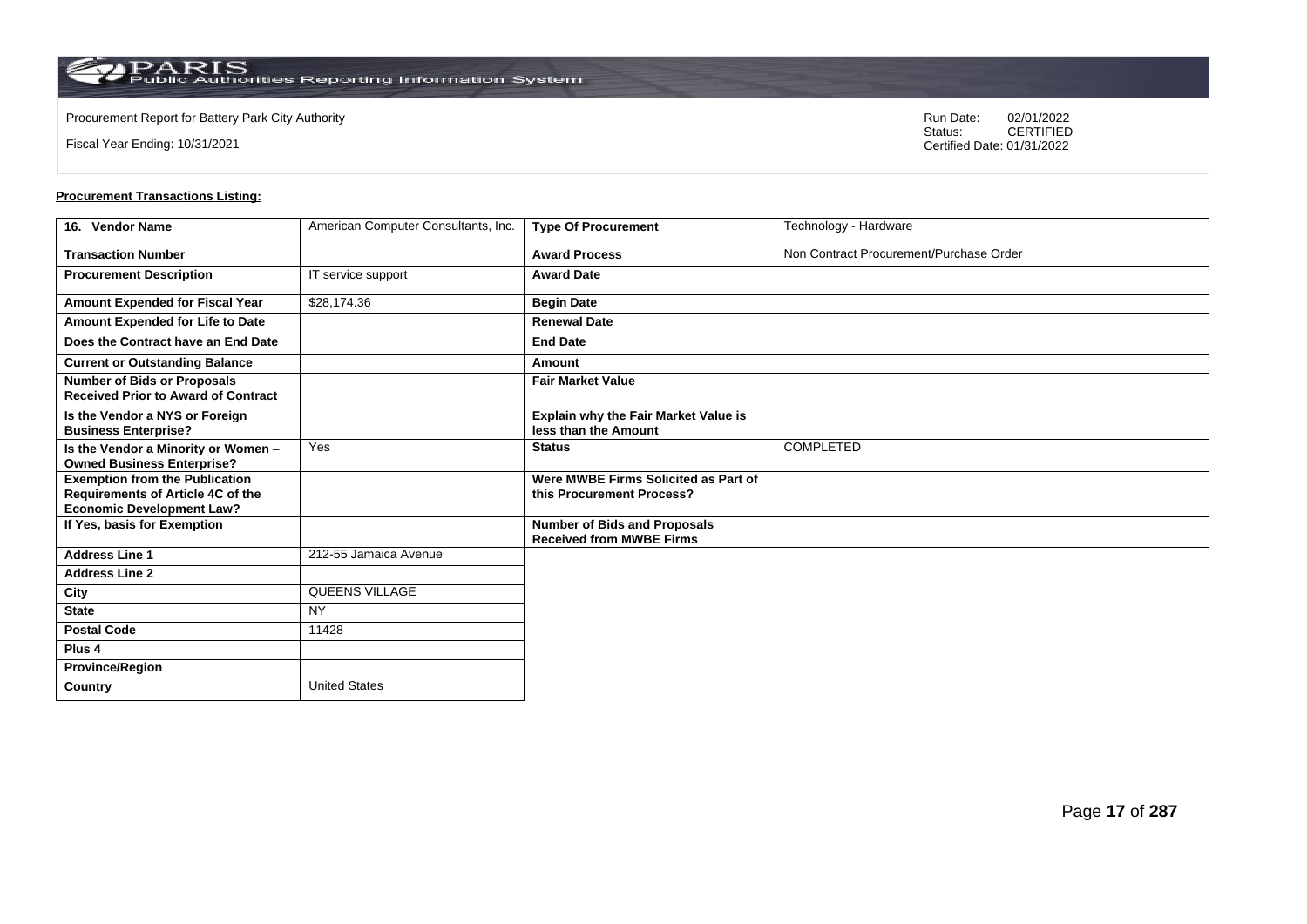Fiscal Year Ending: 10/31/2021

Procurement Report for Battery Park City Authority **National State Concrete Concrete Concrete Concrete Concrete Concrete Concrete Concrete Concrete Concrete Concrete Concrete Concrete Concrete Concrete Concrete Concrete Co** CERTIFIED Certified Date: 01/31/2022

| 17. Vendor Name                                                                  | <b>American Express</b>        | <b>Type Of Procurement</b>                                             | Other                                   |
|----------------------------------------------------------------------------------|--------------------------------|------------------------------------------------------------------------|-----------------------------------------|
| <b>Transaction Number</b>                                                        |                                | <b>Award Process</b>                                                   | Non Contract Procurement/Purchase Order |
| <b>Procurement Description</b>                                                   | Credit card payment method     | <b>Award Date</b>                                                      |                                         |
| Amount Expended for Fiscal Year                                                  | \$98,830.61                    | <b>Begin Date</b>                                                      |                                         |
| Amount Expended for Life to Date                                                 |                                | <b>Renewal Date</b>                                                    |                                         |
| Does the Contract have an End Date                                               |                                | <b>End Date</b>                                                        |                                         |
| <b>Current or Outstanding Balance</b>                                            |                                | Amount                                                                 |                                         |
| <b>Number of Bids or Proposals</b><br><b>Received Prior to Award of Contract</b> |                                | <b>Fair Market Value</b>                                               |                                         |
| Is the Vendor a NYS or Foreign<br><b>Business Enterprise?</b>                    |                                | Explain why the Fair Market Value is<br>less than the Amount           |                                         |
| Is the Vendor a Minority or Women -<br><b>Owned Business Enterprise?</b>         | No                             | <b>Status</b>                                                          | <b>COMPLETED</b>                        |
| <b>Exemption from the Publication</b><br>Requirements of Article 4C of the       |                                | Were MWBE Firms Solicited as Part of<br>this Procurement Process?      |                                         |
| <b>Economic Development Law?</b>                                                 |                                |                                                                        |                                         |
| If Yes, basis for Exemption                                                      |                                | <b>Number of Bids and Proposals</b><br><b>Received from MWBE Firms</b> |                                         |
| <b>Address Line 1</b>                                                            | <b>Express Cash Operations</b> |                                                                        |                                         |
| <b>Address Line 2</b>                                                            | P.O. Box 1270                  |                                                                        |                                         |
| City                                                                             | <b>NEWARK</b>                  |                                                                        |                                         |
| <b>State</b>                                                                     | <b>NJ</b>                      |                                                                        |                                         |
| <b>Postal Code</b>                                                               | 07101                          |                                                                        |                                         |
| Plus 4                                                                           |                                |                                                                        |                                         |
| <b>Province/Region</b>                                                           |                                |                                                                        |                                         |
| Country                                                                          | <b>United States</b>           |                                                                        |                                         |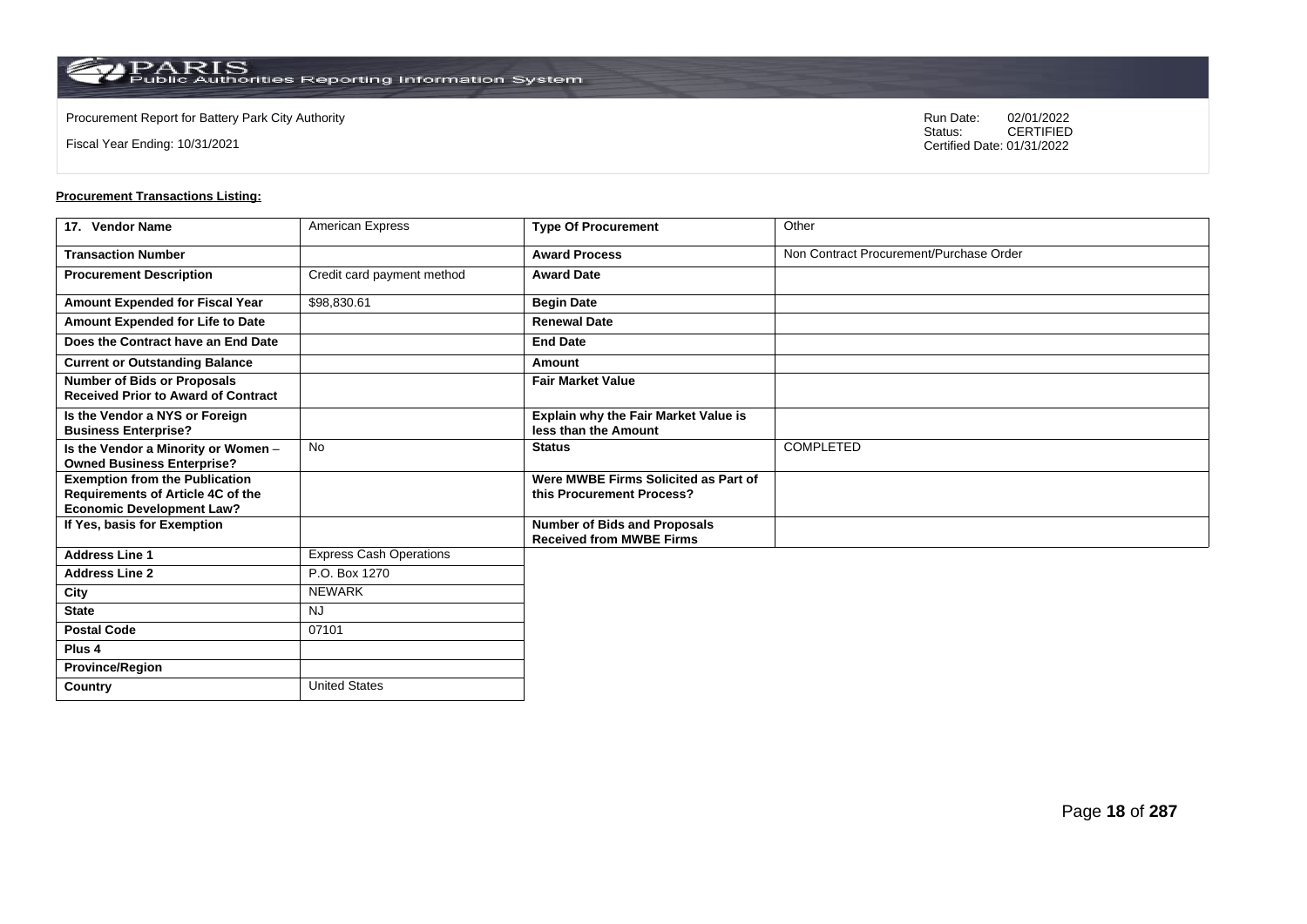Fiscal Year Ending: 10/31/2021

Procurement Report for Battery Park City Authority **National State Concrete Concrete Concrete Concrete Concrete Concrete Concrete Concrete Concrete Concrete Concrete Concrete Concrete Concrete Concrete Concrete Concrete Co** CERTIFIED Certified Date: 01/31/2022

| 18. Vendor Name                                                                                                | American Veteran Enterprise Team<br><b>LLC</b> | <b>Type Of Procurement</b>                                        | Commodities/Supplies                    |
|----------------------------------------------------------------------------------------------------------------|------------------------------------------------|-------------------------------------------------------------------|-----------------------------------------|
| <b>Transaction Number</b>                                                                                      |                                                | <b>Award Process</b>                                              | Non Contract Procurement/Purchase Order |
| <b>Procurement Description</b>                                                                                 | Parks Operations supplies                      | <b>Award Date</b>                                                 |                                         |
| Amount Expended for Fiscal Year                                                                                | \$27,442.00                                    | <b>Begin Date</b>                                                 |                                         |
| Amount Expended for Life to Date                                                                               |                                                | <b>Renewal Date</b>                                               |                                         |
| Does the Contract have an End Date                                                                             |                                                | <b>End Date</b>                                                   |                                         |
| <b>Current or Outstanding Balance</b>                                                                          |                                                | Amount                                                            |                                         |
| <b>Number of Bids or Proposals</b><br><b>Received Prior to Award of Contract</b>                               |                                                | <b>Fair Market Value</b>                                          |                                         |
| Is the Vendor a NYS or Foreign<br><b>Business Enterprise?</b>                                                  |                                                | Explain why the Fair Market Value is<br>less than the Amount      |                                         |
| Is the Vendor a Minority or Women -<br><b>Owned Business Enterprise?</b>                                       | <b>No</b>                                      | <b>Status</b>                                                     | <b>COMPLETED</b>                        |
| <b>Exemption from the Publication</b><br>Requirements of Article 4C of the<br><b>Economic Development Law?</b> |                                                | Were MWBE Firms Solicited as Part of<br>this Procurement Process? |                                         |
| If Yes, basis for Exemption                                                                                    |                                                | Number of Bids and Proposals<br><b>Received from MWBE Firms</b>   |                                         |
| <b>Address Line 1</b>                                                                                          | 595 New London RD#134                          |                                                                   |                                         |
| <b>Address Line 2</b>                                                                                          |                                                |                                                                   |                                         |
| City                                                                                                           | <b>LATHAM</b>                                  |                                                                   |                                         |
| <b>State</b>                                                                                                   | <b>NY</b>                                      |                                                                   |                                         |
| <b>Postal Code</b>                                                                                             | 12110                                          |                                                                   |                                         |
| Plus <sub>4</sub>                                                                                              |                                                |                                                                   |                                         |
| <b>Province/Region</b>                                                                                         |                                                |                                                                   |                                         |
| Country                                                                                                        | <b>United States</b>                           |                                                                   |                                         |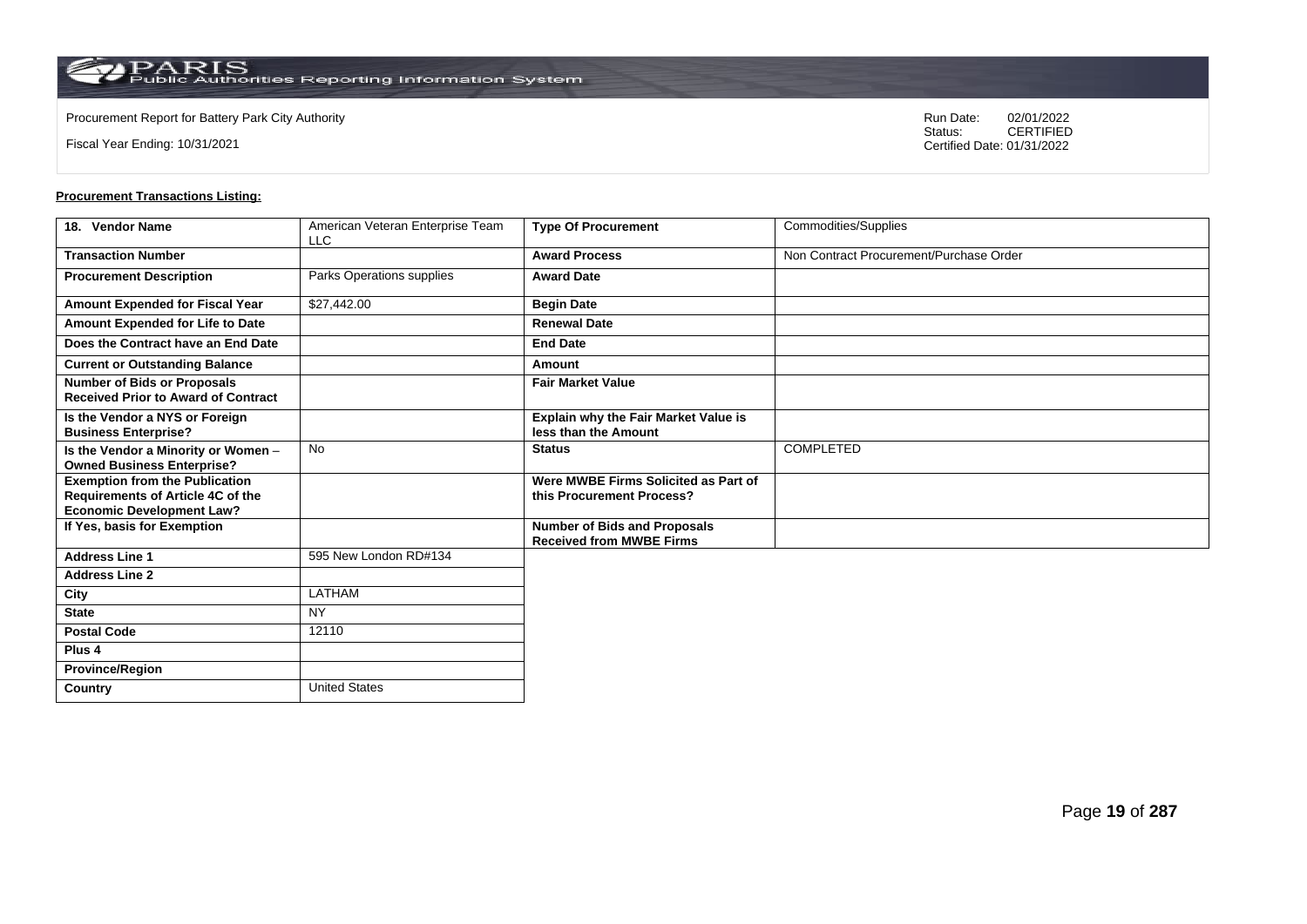Fiscal Year Ending: 10/31/2021

Procurement Report for Battery Park City Authority **National State Concrete Concrete Concrete Concrete Concrete Concrete Concrete Concrete Concrete Concrete Concrete Concrete Concrete Concrete Concrete Concrete Concrete Co** CERTIFIED Certified Date: 01/31/2022

| 19. Vendor Name                                                                                                | Arch Insurance                  | <b>Type Of Procurement</b>                                             | Other                                   |
|----------------------------------------------------------------------------------------------------------------|---------------------------------|------------------------------------------------------------------------|-----------------------------------------|
| <b>Transaction Number</b>                                                                                      |                                 | <b>Award Process</b>                                                   | Non Contract Procurement/Purchase Order |
| <b>Procurement Description</b>                                                                                 | Short term disability insurance | <b>Award Date</b>                                                      |                                         |
| Amount Expended for Fiscal Year                                                                                | \$56,234.16                     | <b>Begin Date</b>                                                      |                                         |
| Amount Expended for Life to Date                                                                               |                                 | <b>Renewal Date</b>                                                    |                                         |
| Does the Contract have an End Date                                                                             |                                 | <b>End Date</b>                                                        |                                         |
| <b>Current or Outstanding Balance</b>                                                                          |                                 | Amount                                                                 |                                         |
| <b>Number of Bids or Proposals</b><br><b>Received Prior to Award of Contract</b>                               |                                 | <b>Fair Market Value</b>                                               |                                         |
| Is the Vendor a NYS or Foreign<br><b>Business Enterprise?</b>                                                  |                                 | Explain why the Fair Market Value is<br>less than the Amount           |                                         |
| Is the Vendor a Minority or Women -<br><b>Owned Business Enterprise?</b>                                       | No                              | <b>Status</b>                                                          | COMPLETED                               |
| <b>Exemption from the Publication</b><br>Requirements of Article 4C of the<br><b>Economic Development Law?</b> |                                 | Were MWBE Firms Solicited as Part of<br>this Procurement Process?      |                                         |
| If Yes, basis for Exemption                                                                                    |                                 | <b>Number of Bids and Proposals</b><br><b>Received from MWBE Firms</b> |                                         |
| <b>Address Line 1</b>                                                                                          | Harborside 3, 210 Hudson Street |                                                                        |                                         |
| <b>Address Line 2</b>                                                                                          | Suite 300                       |                                                                        |                                         |
| City                                                                                                           | <b>JERSEY CITY</b>              |                                                                        |                                         |
| <b>State</b>                                                                                                   | <b>NJ</b>                       |                                                                        |                                         |
| <b>Postal Code</b>                                                                                             | 07311                           |                                                                        |                                         |
| Plus 4                                                                                                         |                                 |                                                                        |                                         |
| <b>Province/Region</b>                                                                                         |                                 |                                                                        |                                         |
| Country                                                                                                        | <b>United States</b>            |                                                                        |                                         |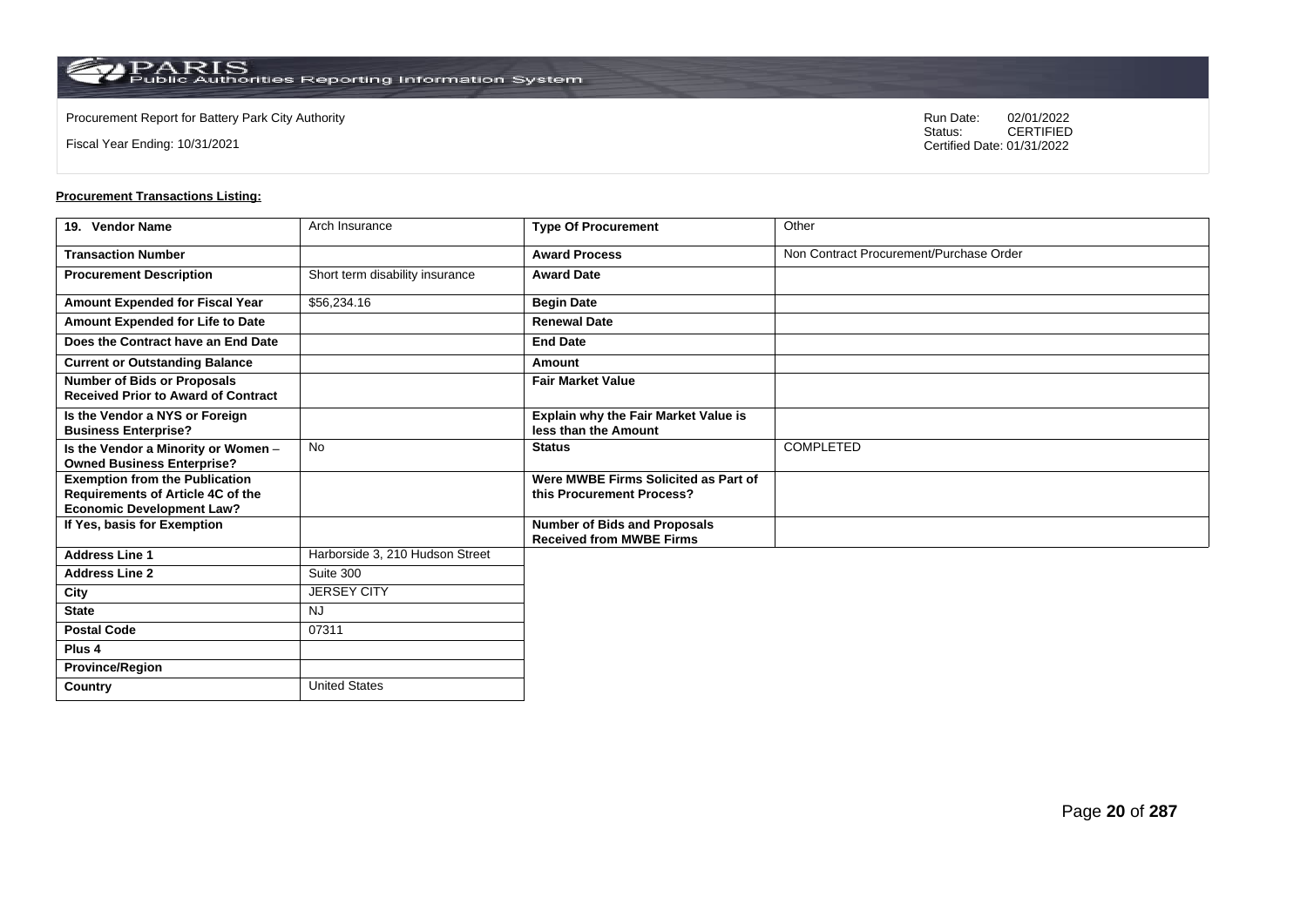**Country** United States

Fiscal Year Ending: 10/31/2021

Procurement Report for Battery Park City Authority **National State Concrete Concrete Concrete Concrete Concrete Concrete Concrete Concrete Concrete Concrete Concrete Concrete Concrete Concrete Concrete Concrete Concrete Co** CERTIFIED Certified Date: 01/31/2022

| 20. Vendor Name                                                                                                       | <b>Architectural Preservation Studios</b> | <b>Type Of Procurement</b>                                             | Design and Construction/Maintenance  |
|-----------------------------------------------------------------------------------------------------------------------|-------------------------------------------|------------------------------------------------------------------------|--------------------------------------|
| <b>Transaction Number</b>                                                                                             |                                           | <b>Award Process</b>                                                   | Authority Contract - Competitive Bid |
| <b>Procurement Description</b>                                                                                        | 200-300 North Ave Leak<br>Remediation     | <b>Award Date</b>                                                      | 03/02/15                             |
| Amount Expended for Fiscal Year                                                                                       | \$88,857.73                               | <b>Begin Date</b>                                                      | 03/02/15                             |
| Amount Expended for Life to Date                                                                                      | \$345,303.11                              | <b>Renewal Date</b>                                                    |                                      |
| Does the Contract have an End Date                                                                                    | Yes                                       | <b>End Date</b>                                                        | 05/31/21                             |
| <b>Current or Outstanding Balance</b>                                                                                 | \$108,346.89                              | Amount                                                                 | \$453,650.00                         |
| <b>Number of Bids or Proposals</b><br><b>Received Prior to Award of Contract</b>                                      | 7                                         | <b>Fair Market Value</b>                                               |                                      |
| Is the Vendor a NYS or Foreign<br><b>Business Enterprise?</b>                                                         |                                           | Explain why the Fair Market Value is<br>less than the Amount           |                                      |
| Is the Vendor a Minority or Women -<br><b>Owned Business Enterprise?</b>                                              | Yes                                       | <b>Status</b>                                                          | <b>OPEN</b>                          |
| <b>Exemption from the Publication</b><br><b>Requirements of Article 4C of the</b><br><b>Economic Development Law?</b> |                                           | Were MWBE Firms Solicited as Part of<br>this Procurement Process?      | Yes                                  |
| If Yes, basis for Exemption                                                                                           |                                           | <b>Number of Bids and Proposals</b><br><b>Received from MWBE Firms</b> |                                      |
| <b>Address Line 1</b>                                                                                                 | 594 Broadway, Suite 919                   |                                                                        |                                      |
| <b>Address Line 2</b>                                                                                                 |                                           |                                                                        |                                      |
| City                                                                                                                  | <b>NEW YORK</b>                           |                                                                        |                                      |
| <b>State</b>                                                                                                          | <b>NY</b>                                 |                                                                        |                                      |
| <b>Postal Code</b>                                                                                                    | 10012                                     |                                                                        |                                      |
| Plus <sub>4</sub>                                                                                                     |                                           |                                                                        |                                      |
| <b>Province/Region</b>                                                                                                |                                           |                                                                        |                                      |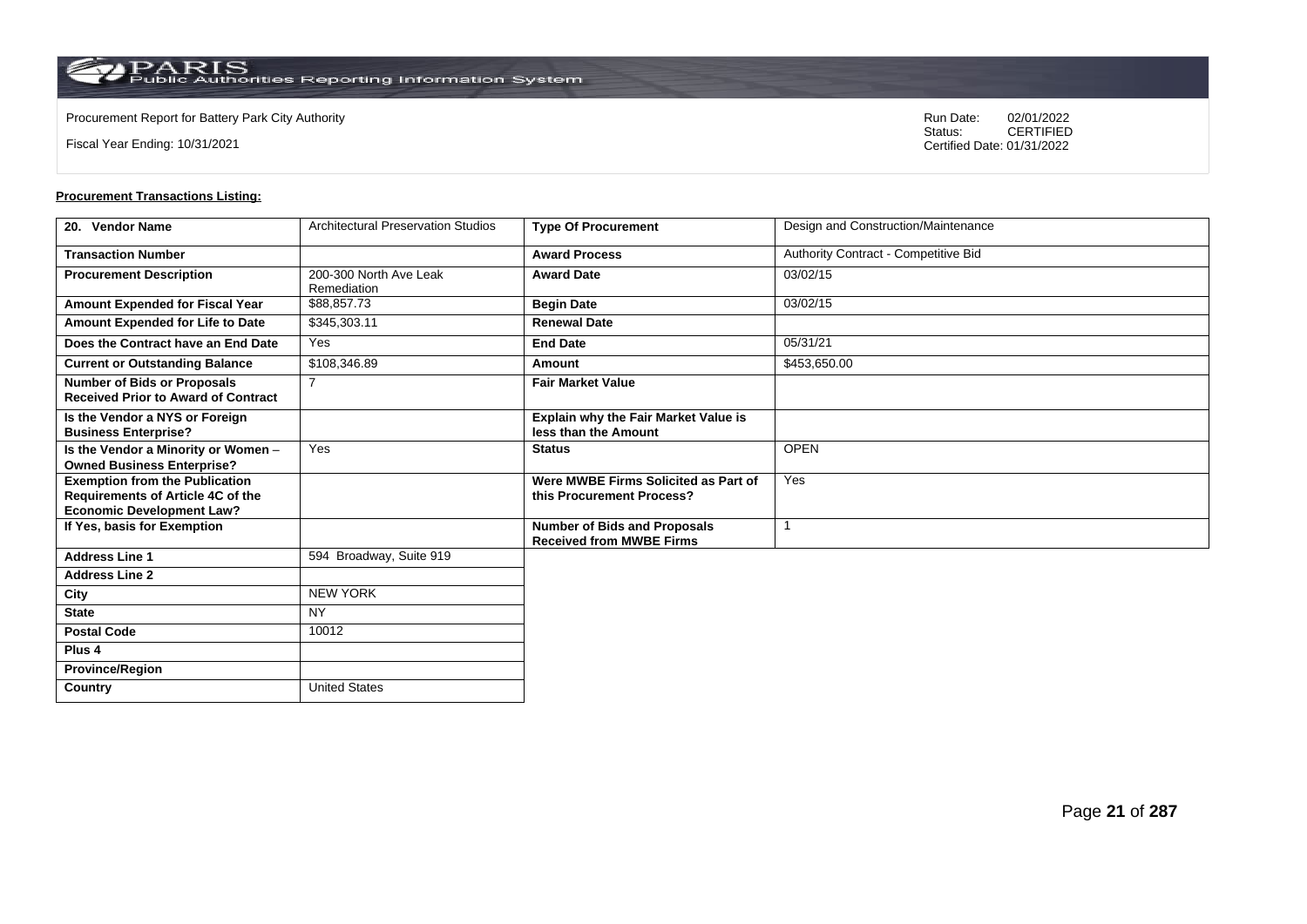**Country** United States

Fiscal Year Ending: 10/31/2021

Procurement Report for Battery Park City Authority **National State Concrete Concrete Concrete Concrete Concrete Concrete Concrete Concrete Concrete Concrete Concrete Concrete Concrete Concrete Concrete Concrete Concrete Co** CERTIFIED Certified Date: 01/31/2022

| 21. Vendor Name                                                                                                | Arora and Assocaites, P.C.                               | <b>Type Of Procurement</b>                                             | <b>Consulting Services</b>           |
|----------------------------------------------------------------------------------------------------------------|----------------------------------------------------------|------------------------------------------------------------------------|--------------------------------------|
| <b>Transaction Number</b>                                                                                      |                                                          | <b>Award Process</b>                                                   | Authority Contract - Competitive Bid |
| <b>Procurement Description</b>                                                                                 | On Call Engineering and<br><b>Architectural Services</b> | <b>Award Date</b>                                                      | 12/01/20                             |
| Amount Expended for Fiscal Year                                                                                | \$0.00                                                   | <b>Begin Date</b>                                                      | 12/01/20                             |
| Amount Expended for Life to Date                                                                               | \$0.00                                                   | <b>Renewal Date</b>                                                    |                                      |
| Does the Contract have an End Date                                                                             | Yes                                                      | <b>End Date</b>                                                        | 12/01/22                             |
| <b>Current or Outstanding Balance</b>                                                                          | \$500,000.00                                             | Amount                                                                 | \$500,000.00                         |
| <b>Number of Bids or Proposals</b><br><b>Received Prior to Award of Contract</b>                               | 12                                                       | <b>Fair Market Value</b>                                               |                                      |
| Is the Vendor a NYS or Foreign<br><b>Business Enterprise?</b>                                                  |                                                          | Explain why the Fair Market Value is<br>less than the Amount           |                                      |
| Is the Vendor a Minority or Women -<br><b>Owned Business Enterprise?</b>                                       | Yes                                                      | <b>Status</b>                                                          | <b>OPEN</b>                          |
| <b>Exemption from the Publication</b><br>Requirements of Article 4C of the<br><b>Economic Development Law?</b> |                                                          | Were MWBE Firms Solicited as Part of<br>this Procurement Process?      | Yes                                  |
| If Yes, basis for Exemption                                                                                    |                                                          | <b>Number of Bids and Proposals</b><br><b>Received from MWBE Firms</b> | $\overline{4}$                       |
| <b>Address Line 1</b>                                                                                          | 1200 Lenox Drive, Suite 200                              |                                                                        |                                      |
| <b>Address Line 2</b>                                                                                          |                                                          |                                                                        |                                      |
| City                                                                                                           | LAWRENCEVILLE                                            |                                                                        |                                      |
| <b>State</b>                                                                                                   | <b>NJ</b>                                                |                                                                        |                                      |
| <b>Postal Code</b>                                                                                             | 08648                                                    |                                                                        |                                      |
| Plus <sub>4</sub>                                                                                              |                                                          |                                                                        |                                      |
| <b>Province/Region</b>                                                                                         |                                                          |                                                                        |                                      |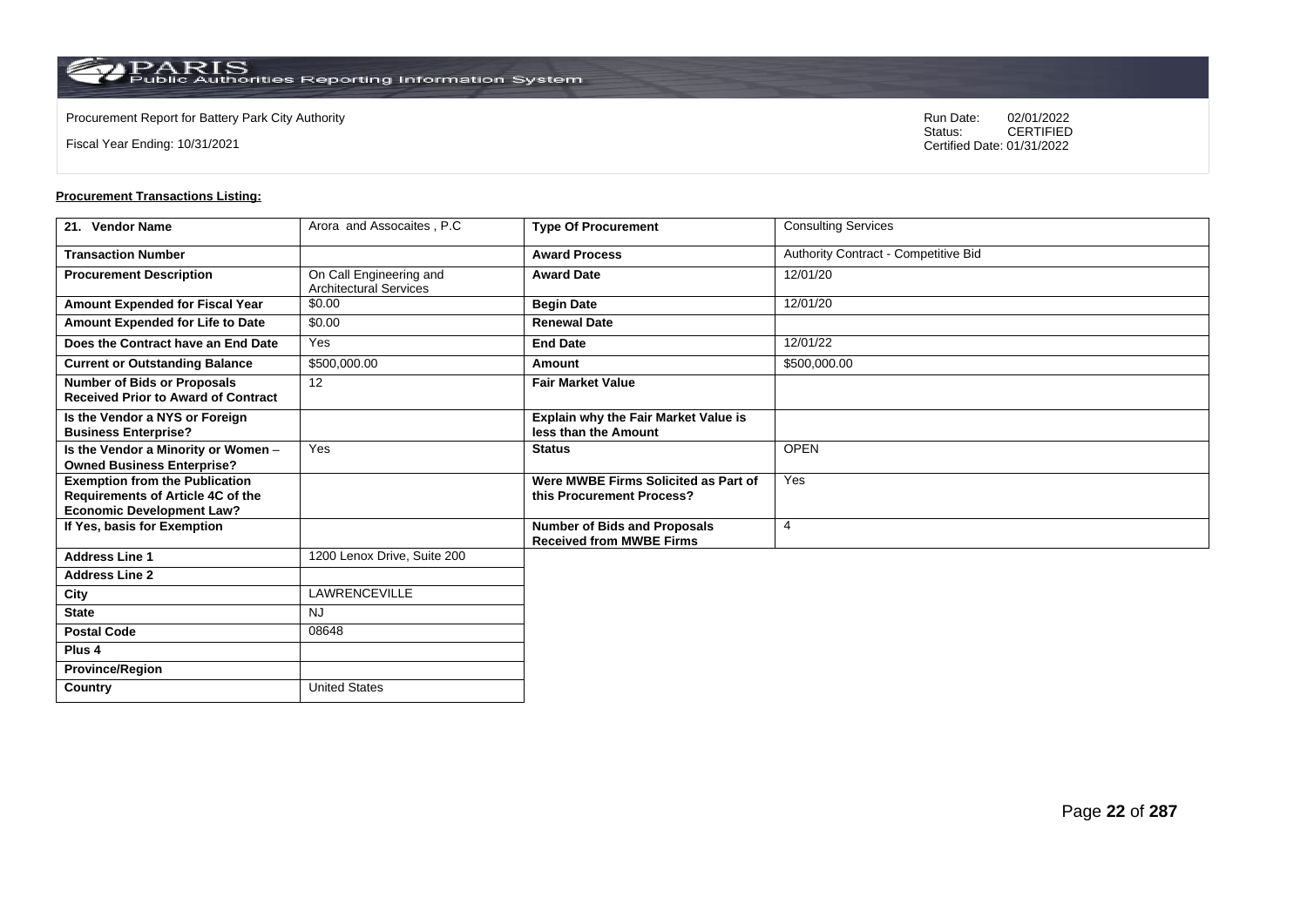**Country** United States

Fiscal Year Ending: 10/31/2021

Procurement Report for Battery Park City Authority **National State Concrete Concrete Concrete Concrete Concrete Concrete Concrete Concrete Concrete Concrete Concrete Concrete Concrete Concrete Concrete Concrete Concrete Co** CERTIFIED Certified Date: 01/31/2022

| 22. Vendor Name                                                                                                | Artida Arts, Inc.            | <b>Type Of Procurement</b>                                             | <b>Consulting Services</b>               |
|----------------------------------------------------------------------------------------------------------------|------------------------------|------------------------------------------------------------------------|------------------------------------------|
| <b>Transaction Number</b>                                                                                      |                              | <b>Award Process</b>                                                   | Authority Contract - Non-Competitive Bid |
| <b>Procurement Description</b>                                                                                 | Mother Cabrini Memorial arts | <b>Award Date</b>                                                      | 04/10/20                                 |
| Amount Expended for Fiscal Year                                                                                | \$126,514.17                 | <b>Begin Date</b>                                                      | 04/10/20                                 |
| Amount Expended for Life to Date                                                                               | \$449,125.00                 | <b>Renewal Date</b>                                                    |                                          |
| Does the Contract have an End Date                                                                             | Yes                          | <b>End Date</b>                                                        | 04/10/21                                 |
| <b>Current or Outstanding Balance</b>                                                                          | \$0.00                       | Amount                                                                 | \$449,125.00                             |
| <b>Number of Bids or Proposals</b><br><b>Received Prior to Award of Contract</b>                               | $\mathbf 0$                  | <b>Fair Market Value</b>                                               | \$449,125.00                             |
| Is the Vendor a NYS or Foreign<br><b>Business Enterprise?</b>                                                  |                              | Explain why the Fair Market Value is<br>less than the Amount           |                                          |
| Is the Vendor a Minority or Women -<br><b>Owned Business Enterprise?</b>                                       | <b>No</b>                    | <b>Status</b>                                                          | <b>OPEN</b>                              |
| <b>Exemption from the Publication</b><br>Requirements of Article 4C of the<br><b>Economic Development Law?</b> |                              | Were MWBE Firms Solicited as Part of<br>this Procurement Process?      | <b>No</b>                                |
| If Yes, basis for Exemption                                                                                    |                              | <b>Number of Bids and Proposals</b><br><b>Received from MWBE Firms</b> | $\mathbf 0$                              |
| <b>Address Line 1</b>                                                                                          | 542 Sound Shore Rd           |                                                                        |                                          |
| <b>Address Line 2</b>                                                                                          |                              |                                                                        |                                          |
| City                                                                                                           | <b>RIVERHEAD</b>             |                                                                        |                                          |
| <b>State</b>                                                                                                   | <b>NY</b>                    |                                                                        |                                          |
| <b>Postal Code</b>                                                                                             | 11901                        |                                                                        |                                          |
| Plus <sub>4</sub>                                                                                              |                              |                                                                        |                                          |
| <b>Province/Region</b>                                                                                         |                              |                                                                        |                                          |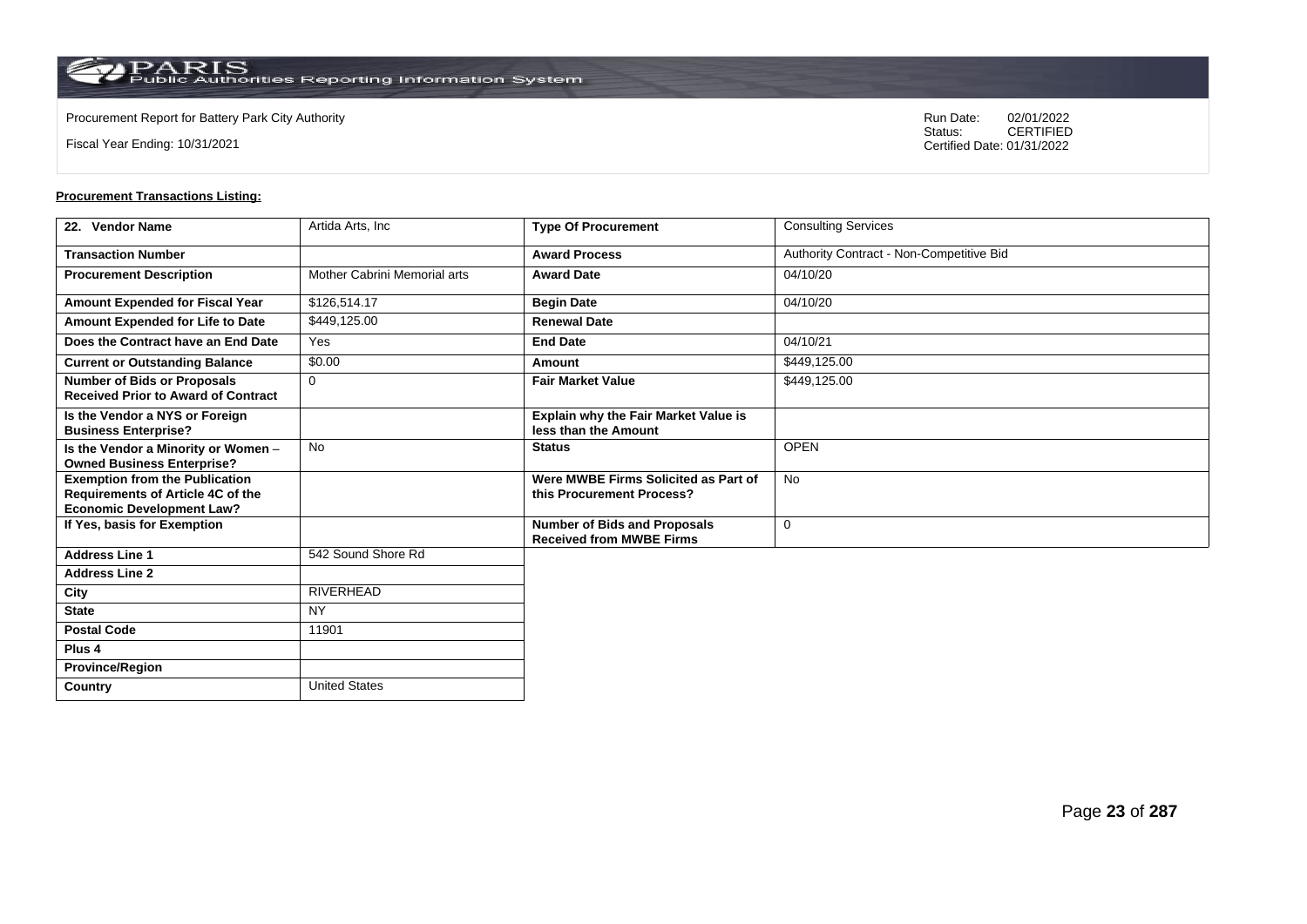**Country** United States

Fiscal Year Ending: 10/31/2021

Procurement Report for Battery Park City Authority **National State Concrete Concrete Concrete Concrete Concrete Concrete Concrete Concrete Concrete Concrete Concrete Concrete Concrete Concrete Concrete Concrete Concrete Co** CERTIFIED Certified Date: 01/31/2022

| 23. Vendor Name                                                                                                | AskReply, inc D/B/A B2GNow | <b>Type Of Procurement</b>                                             | <b>Consulting Services</b>               |
|----------------------------------------------------------------------------------------------------------------|----------------------------|------------------------------------------------------------------------|------------------------------------------|
| <b>Transaction Number</b>                                                                                      |                            | <b>Award Process</b>                                                   | Authority Contract - Non-Competitive Bid |
| <b>Procurement Description</b>                                                                                 | NYSCS Onboarding           | <b>Award Date</b>                                                      | 06/30/20                                 |
| Amount Expended for Fiscal Year                                                                                | \$0.00                     | <b>Begin Date</b>                                                      | 06/30/20                                 |
| Amount Expended for Life to Date                                                                               | \$15,843.50                | <b>Renewal Date</b>                                                    |                                          |
| Does the Contract have an End Date                                                                             | Yes                        | <b>End Date</b>                                                        | 07/01/21                                 |
| <b>Current or Outstanding Balance</b>                                                                          | \$0.00                     | Amount                                                                 | \$15,843.50                              |
| <b>Number of Bids or Proposals</b><br><b>Received Prior to Award of Contract</b>                               | 1                          | <b>Fair Market Value</b>                                               | \$15,843.50                              |
| Is the Vendor a NYS or Foreign<br><b>Business Enterprise?</b>                                                  |                            | Explain why the Fair Market Value is<br>less than the Amount           |                                          |
| Is the Vendor a Minority or Women -<br><b>Owned Business Enterprise?</b>                                       | <b>No</b>                  | <b>Status</b>                                                          | <b>COMPLETED</b>                         |
| <b>Exemption from the Publication</b><br>Requirements of Article 4C of the<br><b>Economic Development Law?</b> |                            | Were MWBE Firms Solicited as Part of<br>this Procurement Process?      | <b>No</b>                                |
| If Yes, basis for Exemption                                                                                    |                            | <b>Number of Bids and Proposals</b><br><b>Received from MWBE Firms</b> | 0                                        |
| <b>Address Line 1</b>                                                                                          | 725 West McDowell Road     |                                                                        |                                          |
| <b>Address Line 2</b>                                                                                          |                            |                                                                        |                                          |
| City                                                                                                           | <b>PHOENIX</b>             |                                                                        |                                          |
| <b>State</b>                                                                                                   | AZ                         |                                                                        |                                          |
| <b>Postal Code</b>                                                                                             | 85007                      |                                                                        |                                          |
| Plus <sub>4</sub>                                                                                              |                            |                                                                        |                                          |
| <b>Province/Region</b>                                                                                         |                            |                                                                        |                                          |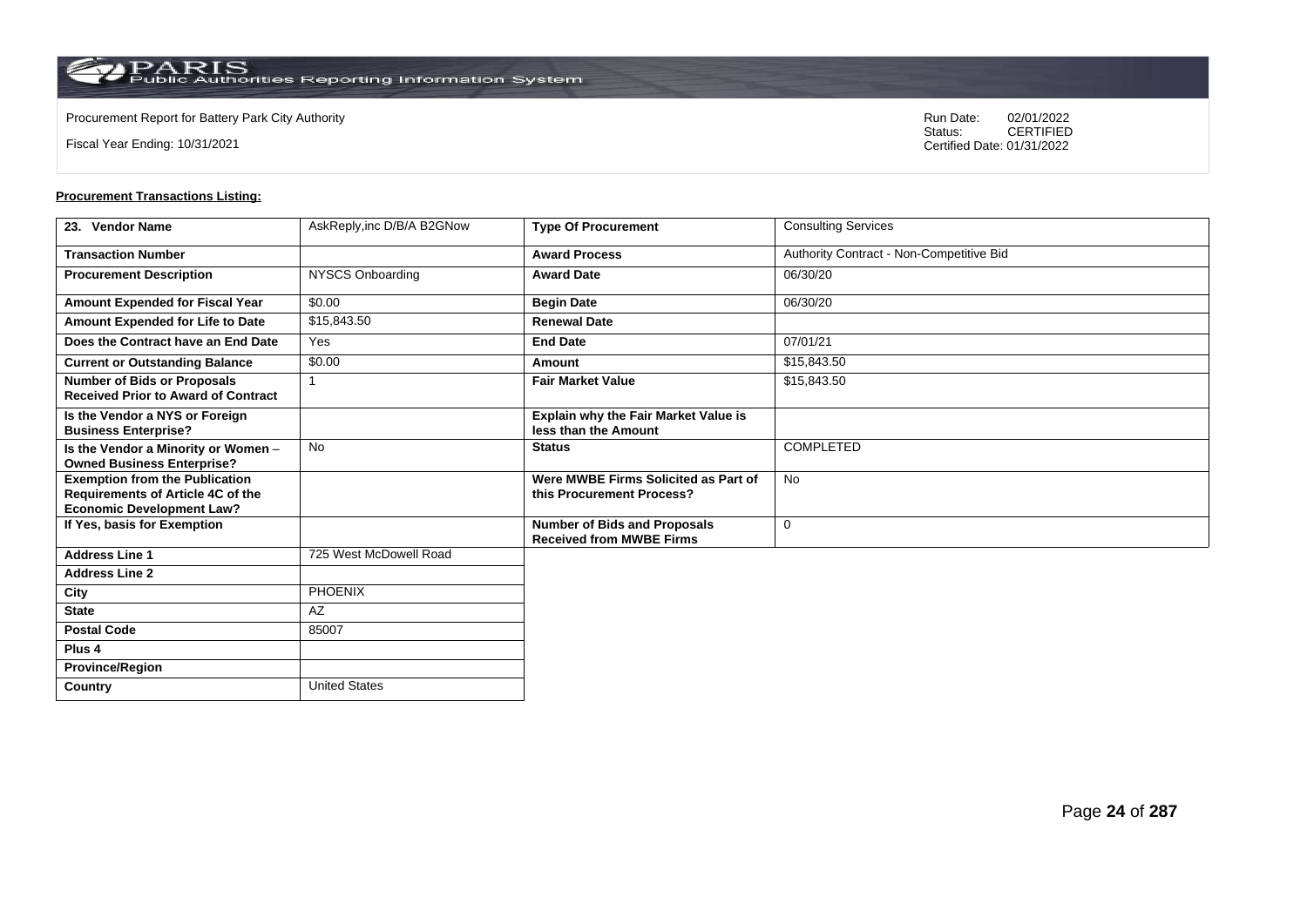**Country** United States

Fiscal Year Ending: 10/31/2021

Procurement Report for Battery Park City Authority **National State Concrete Concrete Concrete Concrete Concrete Concrete Concrete Concrete Concrete Concrete Concrete Concrete Concrete Concrete Concrete Concrete Concrete Co** CERTIFIED Certified Date: 01/31/2022

| 24. Vendor Name                                                                                                | Asphalt Green, Inc.                    | <b>Type Of Procurement</b>                                             | Design and Construction/Maintenance  |
|----------------------------------------------------------------------------------------------------------------|----------------------------------------|------------------------------------------------------------------------|--------------------------------------|
| <b>Transaction Number</b>                                                                                      |                                        | <b>Award Process</b>                                                   | Authority Contract - Competitive Bid |
| <b>Procurement Description</b>                                                                                 | Community center manager site<br>23/24 | <b>Award Date</b>                                                      | 12/30/09                             |
| Amount Expended for Fiscal Year                                                                                | \$0.00                                 | <b>Begin Date</b>                                                      | 12/30/09                             |
| Amount Expended for Life to Date                                                                               | \$1,932,925.78                         | <b>Renewal Date</b>                                                    |                                      |
| Does the Contract have an End Date                                                                             | Yes                                    | <b>End Date</b>                                                        | 04/30/22                             |
| <b>Current or Outstanding Balance</b>                                                                          | \$0.00                                 | Amount                                                                 | \$1,932,925.78                       |
| <b>Number of Bids or Proposals</b><br><b>Received Prior to Award of Contract</b>                               | 0                                      | <b>Fair Market Value</b>                                               |                                      |
| Is the Vendor a NYS or Foreign<br><b>Business Enterprise?</b>                                                  |                                        | Explain why the Fair Market Value is<br>less than the Amount           |                                      |
| Is the Vendor a Minority or Women -<br><b>Owned Business Enterprise?</b>                                       | <b>No</b>                              | <b>Status</b>                                                          | <b>OPEN</b>                          |
| <b>Exemption from the Publication</b><br>Requirements of Article 4C of the<br><b>Economic Development Law?</b> |                                        | Were MWBE Firms Solicited as Part of<br>this Procurement Process?      | Yes                                  |
| If Yes, basis for Exemption                                                                                    |                                        | <b>Number of Bids and Proposals</b><br><b>Received from MWBE Firms</b> | $\mathbf 0$                          |
| <b>Address Line 1</b>                                                                                          | 555 East 90th Street                   |                                                                        |                                      |
| <b>Address Line 2</b>                                                                                          |                                        |                                                                        |                                      |
| City                                                                                                           | <b>NEW YORK</b>                        |                                                                        |                                      |
| <b>State</b>                                                                                                   | <b>NY</b>                              |                                                                        |                                      |
| <b>Postal Code</b>                                                                                             | 10128                                  |                                                                        |                                      |
| Plus <sub>4</sub>                                                                                              |                                        |                                                                        |                                      |
| <b>Province/Region</b>                                                                                         |                                        |                                                                        |                                      |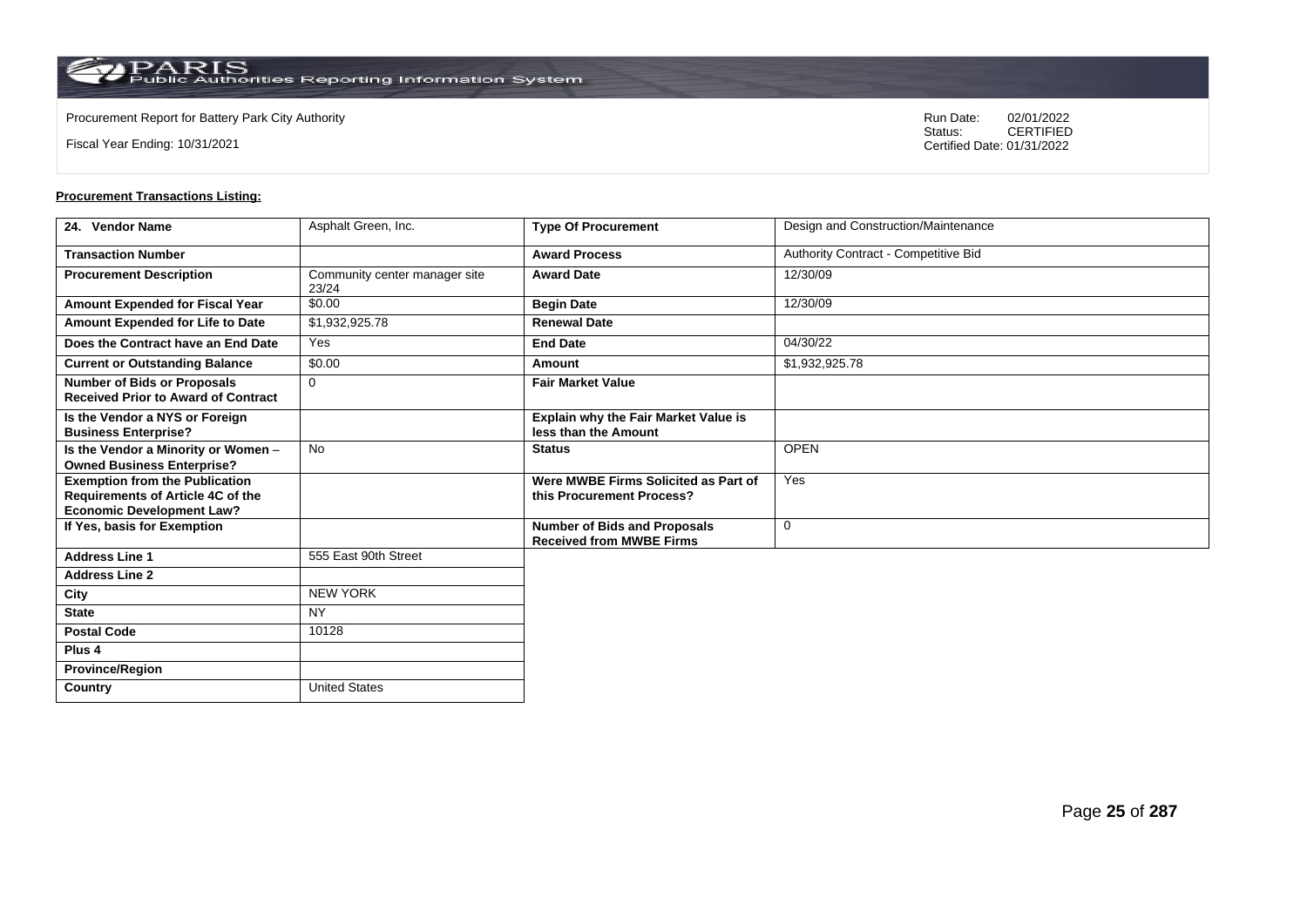**Country** United States

Fiscal Year Ending: 10/31/2021

Procurement Report for Battery Park City Authority **National State Concrete Concrete Concrete Concrete Concrete Concrete Concrete Concrete Concrete Concrete Concrete Concrete Concrete Concrete Concrete Concrete Concrete Co** CERTIFIED Certified Date: 01/31/2022

| 25. Vendor Name                                                                                                | Asphalt Green, Inc.               | <b>Type Of Procurement</b>                                             | Other                                    |
|----------------------------------------------------------------------------------------------------------------|-----------------------------------|------------------------------------------------------------------------|------------------------------------------|
| <b>Transaction Number</b>                                                                                      |                                   | <b>Award Process</b>                                                   | Authority Contract - Non-Competitive Bid |
| <b>Procurement Description</b>                                                                                 | Asphalt Green 501c3 Legal Opinion | <b>Award Date</b>                                                      | 07/01/19                                 |
| Amount Expended for Fiscal Year                                                                                | \$0.00                            | <b>Begin Date</b>                                                      | 07/01/19                                 |
| Amount Expended for Life to Date                                                                               | \$28,192.43                       | <b>Renewal Date</b>                                                    |                                          |
| Does the Contract have an End Date                                                                             | Yes                               | <b>End Date</b>                                                        | 09/30/19                                 |
| <b>Current or Outstanding Balance</b>                                                                          | \$6,807.57                        | Amount                                                                 | \$35,000.00                              |
| <b>Number of Bids or Proposals</b><br><b>Received Prior to Award of Contract</b>                               | $\Omega$                          | <b>Fair Market Value</b>                                               | \$35,000.00                              |
| Is the Vendor a NYS or Foreign<br><b>Business Enterprise?</b>                                                  |                                   | Explain why the Fair Market Value is<br>less than the Amount           |                                          |
| Is the Vendor a Minority or Women -<br><b>Owned Business Enterprise?</b>                                       | No                                | <b>Status</b>                                                          | <b>OPEN</b>                              |
| <b>Exemption from the Publication</b><br>Requirements of Article 4C of the<br><b>Economic Development Law?</b> |                                   | Were MWBE Firms Solicited as Part of<br>this Procurement Process?      | No                                       |
| If Yes, basis for Exemption                                                                                    |                                   | <b>Number of Bids and Proposals</b><br><b>Received from MWBE Firms</b> | 0                                        |
| <b>Address Line 1</b>                                                                                          | 555 East 90th Street              |                                                                        |                                          |
| <b>Address Line 2</b>                                                                                          |                                   |                                                                        |                                          |
| City                                                                                                           | <b>NEW YORK</b>                   |                                                                        |                                          |
| <b>State</b>                                                                                                   | <b>NY</b>                         |                                                                        |                                          |
| <b>Postal Code</b>                                                                                             | 10128                             |                                                                        |                                          |
| Plus <sub>4</sub>                                                                                              |                                   |                                                                        |                                          |
| <b>Province/Region</b>                                                                                         |                                   |                                                                        |                                          |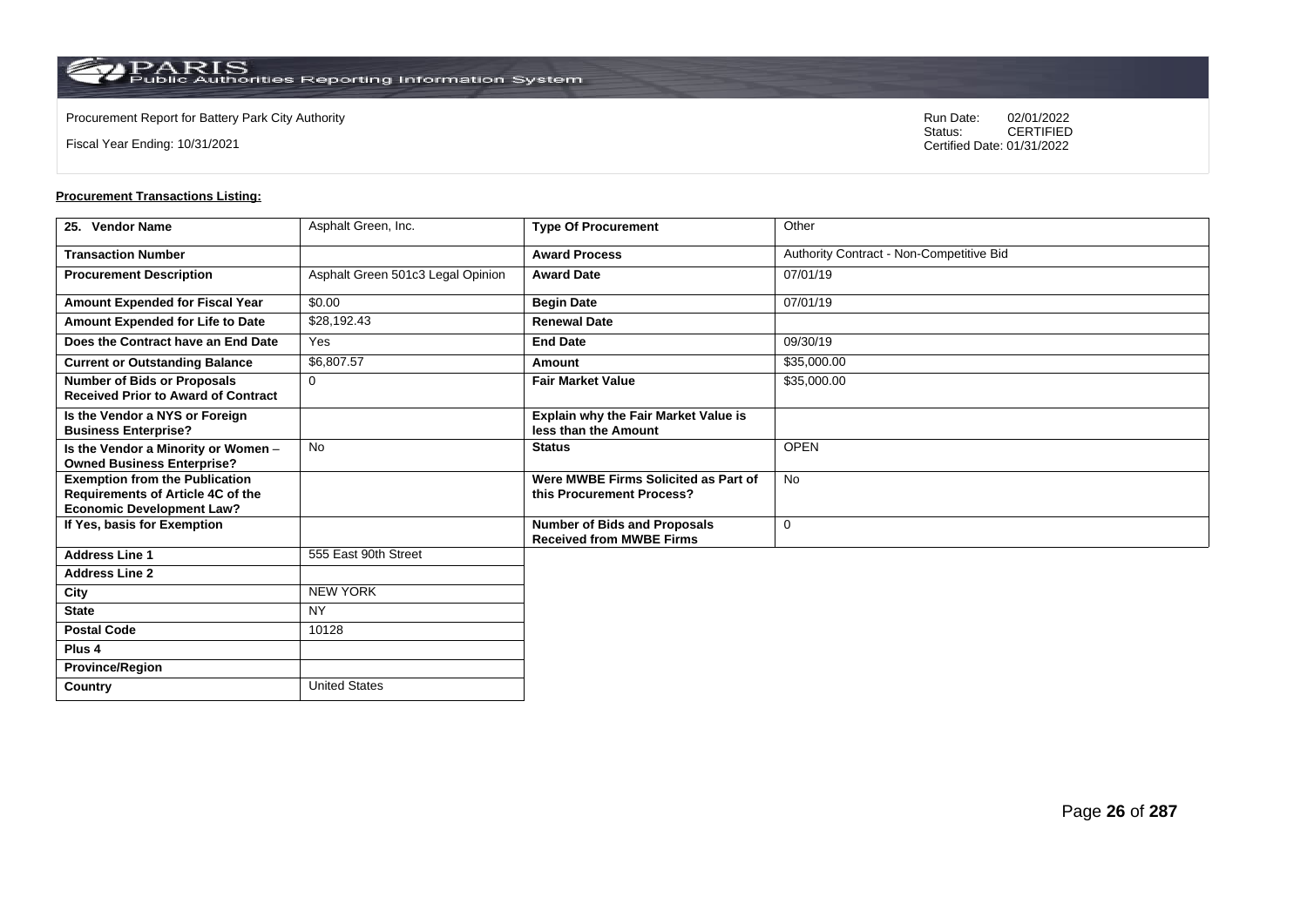Fiscal Year Ending: 10/31/2021

Procurement Report for Battery Park City Authority **National State Concrete Concrete Concrete Concrete Concrete Concrete Concrete Concrete Concrete Concrete Concrete Concrete Concrete Concrete Concrete Concrete Concrete Co** CERTIFIED Certified Date: 01/31/2022

| 26. Vendor Name                                                                                                | Athletic Fields of America<br>Corporation        | <b>Type Of Procurement</b>                                             | <b>Other Professional Services</b>       |
|----------------------------------------------------------------------------------------------------------------|--------------------------------------------------|------------------------------------------------------------------------|------------------------------------------|
| <b>Transaction Number</b>                                                                                      |                                                  | <b>Award Process</b>                                                   | Authority Contract - Non-Competitive Bid |
| <b>Procurement Description</b>                                                                                 | BPC Ballfields and W. Thames Park<br>Maintenance | <b>Award Date</b>                                                      | 04/18/18                                 |
| Amount Expended for Fiscal Year                                                                                | \$34,200.00                                      | <b>Begin Date</b>                                                      | 04/18/18                                 |
| Amount Expended for Life to Date                                                                               | \$99,300.00                                      | <b>Renewal Date</b>                                                    |                                          |
| Does the Contract have an End Date                                                                             | Yes                                              | <b>End Date</b>                                                        | 04/17/22                                 |
| <b>Current or Outstanding Balance</b>                                                                          | \$43,700.00                                      | Amount                                                                 | \$143,000.00                             |
| <b>Number of Bids or Proposals</b><br><b>Received Prior to Award of Contract</b>                               | $\mathbf 0$                                      | <b>Fair Market Value</b>                                               | \$143,000.00                             |
| Is the Vendor a NYS or Foreign<br><b>Business Enterprise?</b>                                                  |                                                  | Explain why the Fair Market Value is<br>less than the Amount           |                                          |
| Is the Vendor a Minority or Women -<br><b>Owned Business Enterprise?</b>                                       | No                                               | <b>Status</b>                                                          | <b>OPEN</b>                              |
| <b>Exemption from the Publication</b><br>Requirements of Article 4C of the<br><b>Economic Development Law?</b> |                                                  | Were MWBE Firms Solicited as Part of<br>this Procurement Process?      | <b>No</b>                                |
| If Yes, basis for Exemption                                                                                    |                                                  | <b>Number of Bids and Proposals</b><br><b>Received from MWBE Firms</b> | $\mathbf 0$                              |
| <b>Address Line 1</b>                                                                                          | 145 River Road                                   |                                                                        |                                          |
| <b>Address Line 2</b>                                                                                          |                                                  |                                                                        |                                          |
| City                                                                                                           | <b>MONTVILLE</b>                                 |                                                                        |                                          |
| <b>State</b>                                                                                                   | <b>NJ</b>                                        |                                                                        |                                          |
| <b>Postal Code</b>                                                                                             | 07045                                            |                                                                        |                                          |
| Plus <sub>4</sub>                                                                                              |                                                  |                                                                        |                                          |
| <b>Province/Region</b>                                                                                         |                                                  |                                                                        |                                          |
| Country                                                                                                        | <b>United States</b>                             |                                                                        |                                          |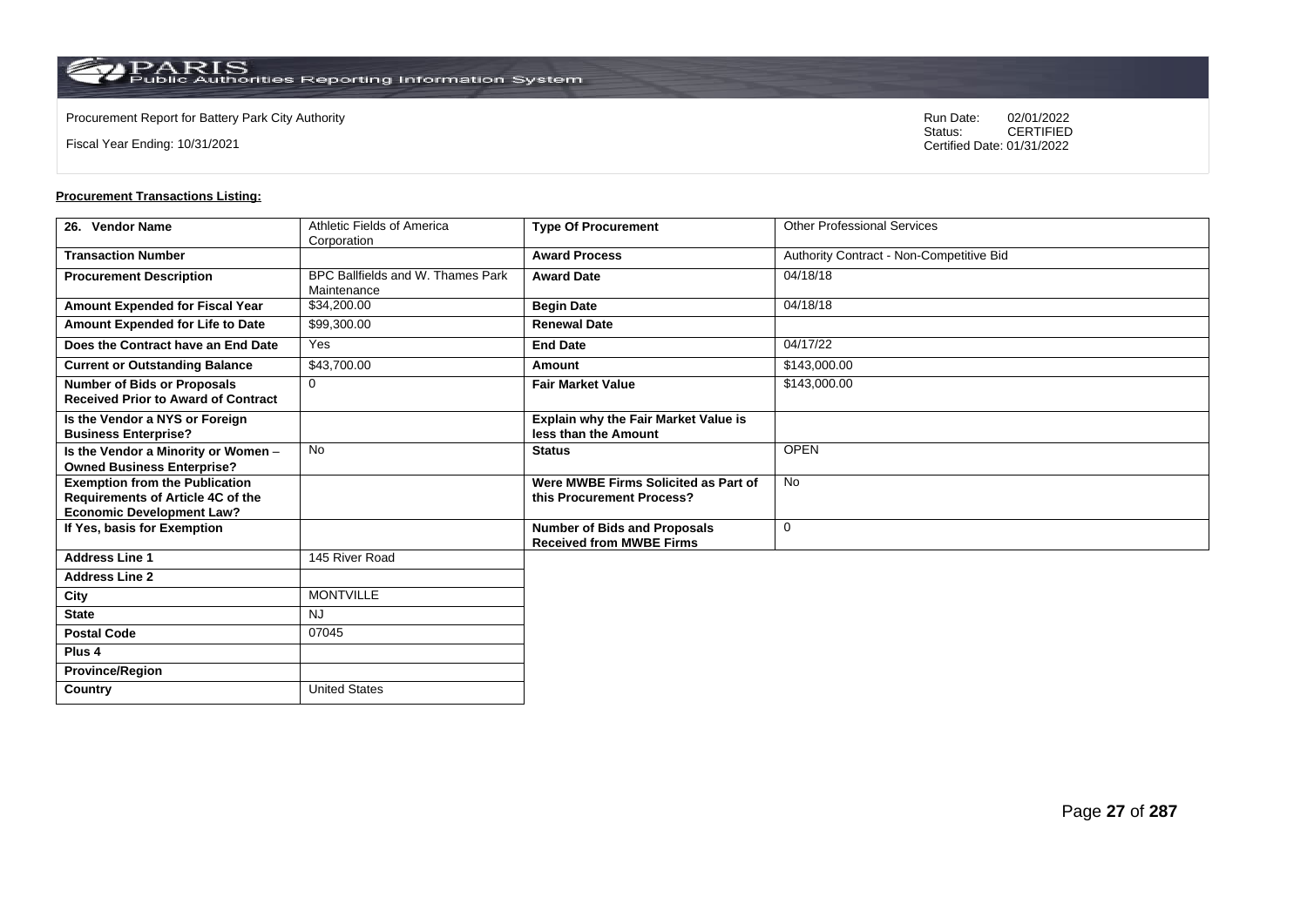**Country** United States

Fiscal Year Ending: 10/31/2021

Procurement Report for Battery Park City Authority **National State Concrete Concrete Concrete Concrete Concrete Concrete Concrete Concrete Concrete Concrete Concrete Concrete Concrete Concrete Concrete Concrete Concrete Co** CERTIFIED Certified Date: 01/31/2022

| 27. Vendor Name                                                                                                       | Automatic Data Processing | <b>Type Of Procurement</b>                                             | <b>Other Professional Services</b>      |
|-----------------------------------------------------------------------------------------------------------------------|---------------------------|------------------------------------------------------------------------|-----------------------------------------|
| <b>Transaction Number</b>                                                                                             |                           | <b>Award Process</b>                                                   | Non Contract Procurement/Purchase Order |
| <b>Procurement Description</b>                                                                                        | Payroll services          | <b>Award Date</b>                                                      |                                         |
| <b>Amount Expended for Fiscal Year</b>                                                                                | \$19,692.00               | <b>Begin Date</b>                                                      |                                         |
| Amount Expended for Life to Date                                                                                      |                           | <b>Renewal Date</b>                                                    |                                         |
| Does the Contract have an End Date                                                                                    |                           | <b>End Date</b>                                                        |                                         |
| <b>Current or Outstanding Balance</b>                                                                                 |                           | Amount                                                                 |                                         |
| <b>Number of Bids or Proposals</b><br><b>Received Prior to Award of Contract</b>                                      |                           | <b>Fair Market Value</b>                                               |                                         |
| Is the Vendor a NYS or Foreign<br><b>Business Enterprise?</b>                                                         |                           | Explain why the Fair Market Value is<br>less than the Amount           |                                         |
| Is the Vendor a Minority or Women -<br><b>Owned Business Enterprise?</b>                                              | <b>No</b>                 | <b>Status</b>                                                          | COMPLETED                               |
| <b>Exemption from the Publication</b><br><b>Requirements of Article 4C of the</b><br><b>Economic Development Law?</b> |                           | Were MWBE Firms Solicited as Part of<br>this Procurement Process?      |                                         |
| If Yes, basis for Exemption                                                                                           |                           | <b>Number of Bids and Proposals</b><br><b>Received from MWBE Firms</b> |                                         |
| <b>Address Line 1</b>                                                                                                 | P.O. Box 842875           |                                                                        |                                         |
| <b>Address Line 2</b>                                                                                                 |                           |                                                                        |                                         |
| City                                                                                                                  | <b>BOSTON</b>             |                                                                        |                                         |
| <b>State</b>                                                                                                          | MA                        |                                                                        |                                         |
| <b>Postal Code</b>                                                                                                    | 02284                     |                                                                        |                                         |
| Plus <sub>4</sub>                                                                                                     |                           |                                                                        |                                         |
| <b>Province/Region</b>                                                                                                |                           |                                                                        |                                         |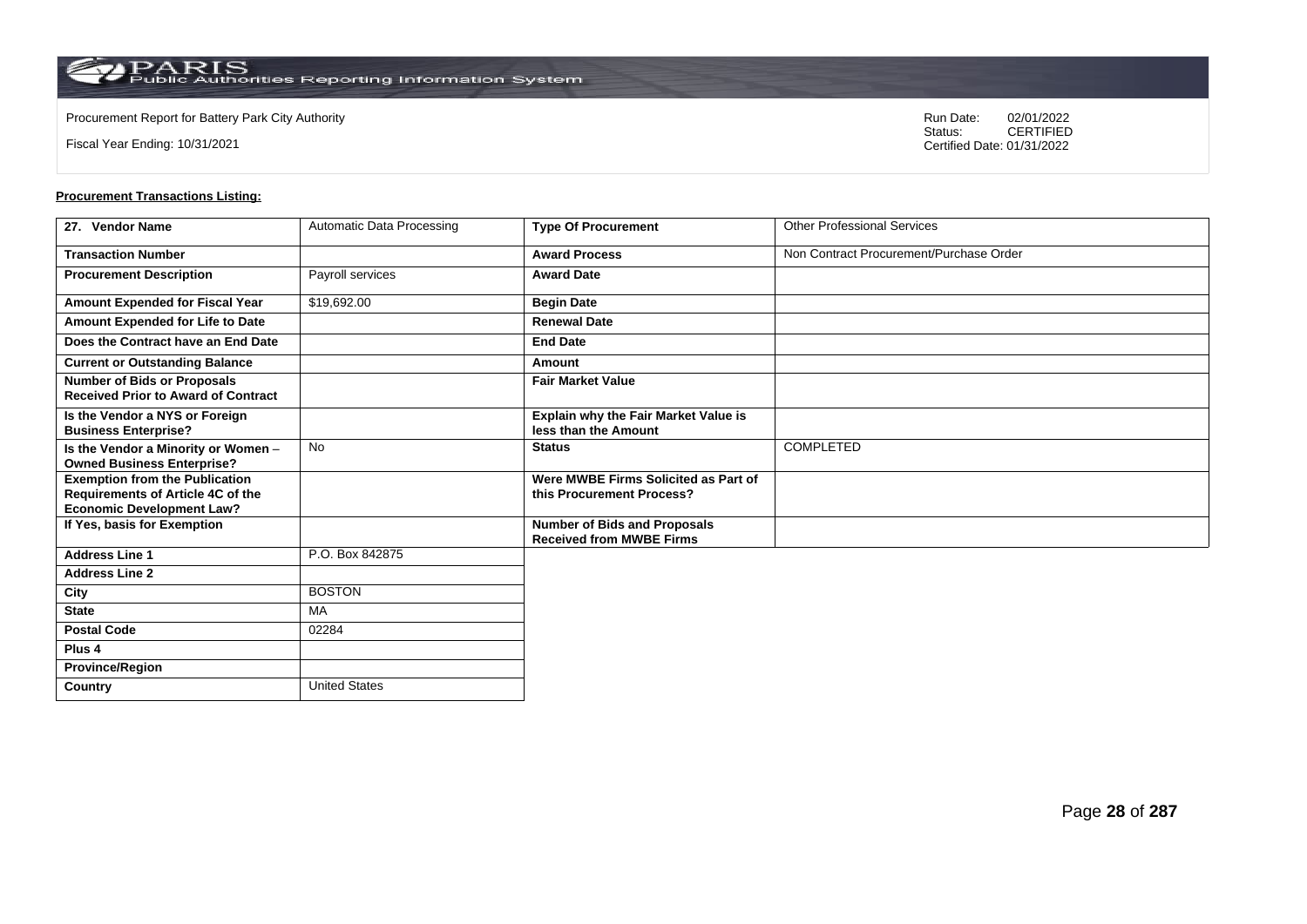**Country** United States

Fiscal Year Ending: 10/31/2021

Procurement Report for Battery Park City Authority **National State Concrete Concrete Concrete Concrete Concrete Concrete Concrete Concrete Concrete Concrete Concrete Concrete Concrete Concrete Concrete Concrete Concrete Co** CERTIFIED Certified Date: 01/31/2022

| 28. Vendor Name                                                                                                       | Automatic Data Processing, Inc.            | <b>Type Of Procurement</b>                                             | <b>Other Professional Services</b>   |
|-----------------------------------------------------------------------------------------------------------------------|--------------------------------------------|------------------------------------------------------------------------|--------------------------------------|
| <b>Transaction Number</b>                                                                                             |                                            | <b>Award Process</b>                                                   | Authority Contract - Competitive Bid |
| <b>Procurement Description</b>                                                                                        | ADP Workfoce Now HR system/<br><b>BPCA</b> | <b>Award Date</b>                                                      | 03/05/18                             |
| Amount Expended for Fiscal Year                                                                                       | \$116,157.86                               | <b>Begin Date</b>                                                      | 03/05/18                             |
| Amount Expended for Life to Date                                                                                      | \$442,779.66                               | <b>Renewal Date</b>                                                    |                                      |
| Does the Contract have an End Date                                                                                    | Yes                                        | <b>End Date</b>                                                        | 03/04/23                             |
| <b>Current or Outstanding Balance</b>                                                                                 | \$388,405.34                               | Amount                                                                 | \$831,185.00                         |
| <b>Number of Bids or Proposals</b><br><b>Received Prior to Award of Contract</b>                                      | 3                                          | <b>Fair Market Value</b>                                               |                                      |
| Is the Vendor a NYS or Foreign<br><b>Business Enterprise?</b>                                                         |                                            | <b>Explain why the Fair Market Value is</b><br>less than the Amount    |                                      |
| Is the Vendor a Minority or Women -<br><b>Owned Business Enterprise?</b>                                              | <b>No</b>                                  | <b>Status</b>                                                          | <b>OPEN</b>                          |
| <b>Exemption from the Publication</b><br><b>Requirements of Article 4C of the</b><br><b>Economic Development Law?</b> |                                            | Were MWBE Firms Solicited as Part of<br>this Procurement Process?      | Yes                                  |
| If Yes, basis for Exemption                                                                                           |                                            | <b>Number of Bids and Proposals</b><br><b>Received from MWBE Firms</b> | $\mathbf 0$                          |
| <b>Address Line 1</b>                                                                                                 | One ADP Boulevard                          |                                                                        |                                      |
| <b>Address Line 2</b>                                                                                                 |                                            |                                                                        |                                      |
| City                                                                                                                  | <b>ROSELAND</b>                            |                                                                        |                                      |
| <b>State</b>                                                                                                          | <b>NJ</b>                                  |                                                                        |                                      |
| <b>Postal Code</b>                                                                                                    | 07068                                      |                                                                        |                                      |
| Plus <sub>4</sub>                                                                                                     |                                            |                                                                        |                                      |
| <b>Province/Region</b>                                                                                                |                                            |                                                                        |                                      |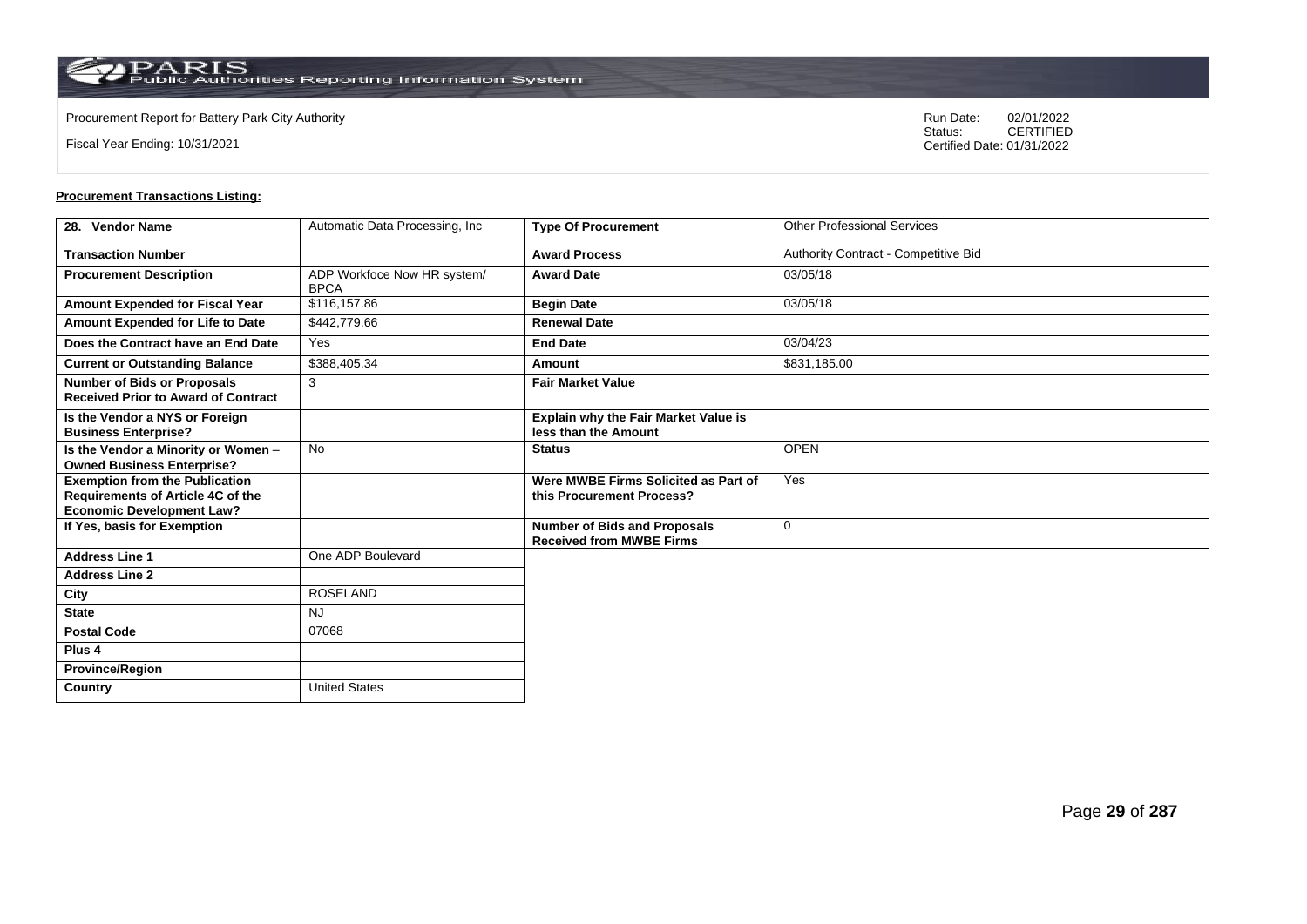Fiscal Year Ending: 10/31/2021

Procurement Report for Battery Park City Authority **National State Concrete Concrete Concrete Concrete Concrete Concrete Concrete Concrete Concrete Concrete Concrete Concrete Concrete Concrete Concrete Concrete Concrete Co** CERTIFIED Certified Date: 01/31/2022

| 29. Vendor Name                                                                  | BYR Inc              | <b>Type Of Procurement</b>                                             | Technology - Hardware                   |
|----------------------------------------------------------------------------------|----------------------|------------------------------------------------------------------------|-----------------------------------------|
| <b>Transaction Number</b>                                                        |                      | <b>Award Process</b>                                                   | Non Contract Procurement/Purchase Order |
| <b>Procurement Description</b>                                                   | <b>IT Equipment</b>  | <b>Award Date</b>                                                      |                                         |
| Amount Expended for Fiscal Year                                                  | \$19,972.57          | <b>Begin Date</b>                                                      |                                         |
| Amount Expended for Life to Date                                                 |                      | <b>Renewal Date</b>                                                    |                                         |
| Does the Contract have an End Date                                               |                      | <b>End Date</b>                                                        |                                         |
| <b>Current or Outstanding Balance</b>                                            |                      | Amount                                                                 |                                         |
| <b>Number of Bids or Proposals</b><br><b>Received Prior to Award of Contract</b> |                      | <b>Fair Market Value</b>                                               |                                         |
| Is the Vendor a NYS or Foreign<br><b>Business Enterprise?</b>                    |                      | Explain why the Fair Market Value is<br>less than the Amount           |                                         |
| Is the Vendor a Minority or Women -<br><b>Owned Business Enterprise?</b>         | Yes                  | <b>Status</b>                                                          | <b>COMPLETED</b>                        |
| <b>Exemption from the Publication</b><br>Requirements of Article 4C of the       |                      | Were MWBE Firms Solicited as Part of<br>this Procurement Process?      |                                         |
| <b>Economic Development Law?</b>                                                 |                      |                                                                        |                                         |
| If Yes, basis for Exemption                                                      |                      | <b>Number of Bids and Proposals</b><br><b>Received from MWBE Firms</b> |                                         |
| <b>Address Line 1</b>                                                            | 262 Hewes Street     |                                                                        |                                         |
| <b>Address Line 2</b>                                                            |                      |                                                                        |                                         |
| City                                                                             | <b>BROOKLYN</b>      |                                                                        |                                         |
| <b>State</b>                                                                     | <b>NY</b>            |                                                                        |                                         |
| <b>Postal Code</b>                                                               | 11211                |                                                                        |                                         |
| Plus 4                                                                           |                      |                                                                        |                                         |
| <b>Province/Region</b>                                                           |                      |                                                                        |                                         |
| Country                                                                          | <b>United States</b> |                                                                        |                                         |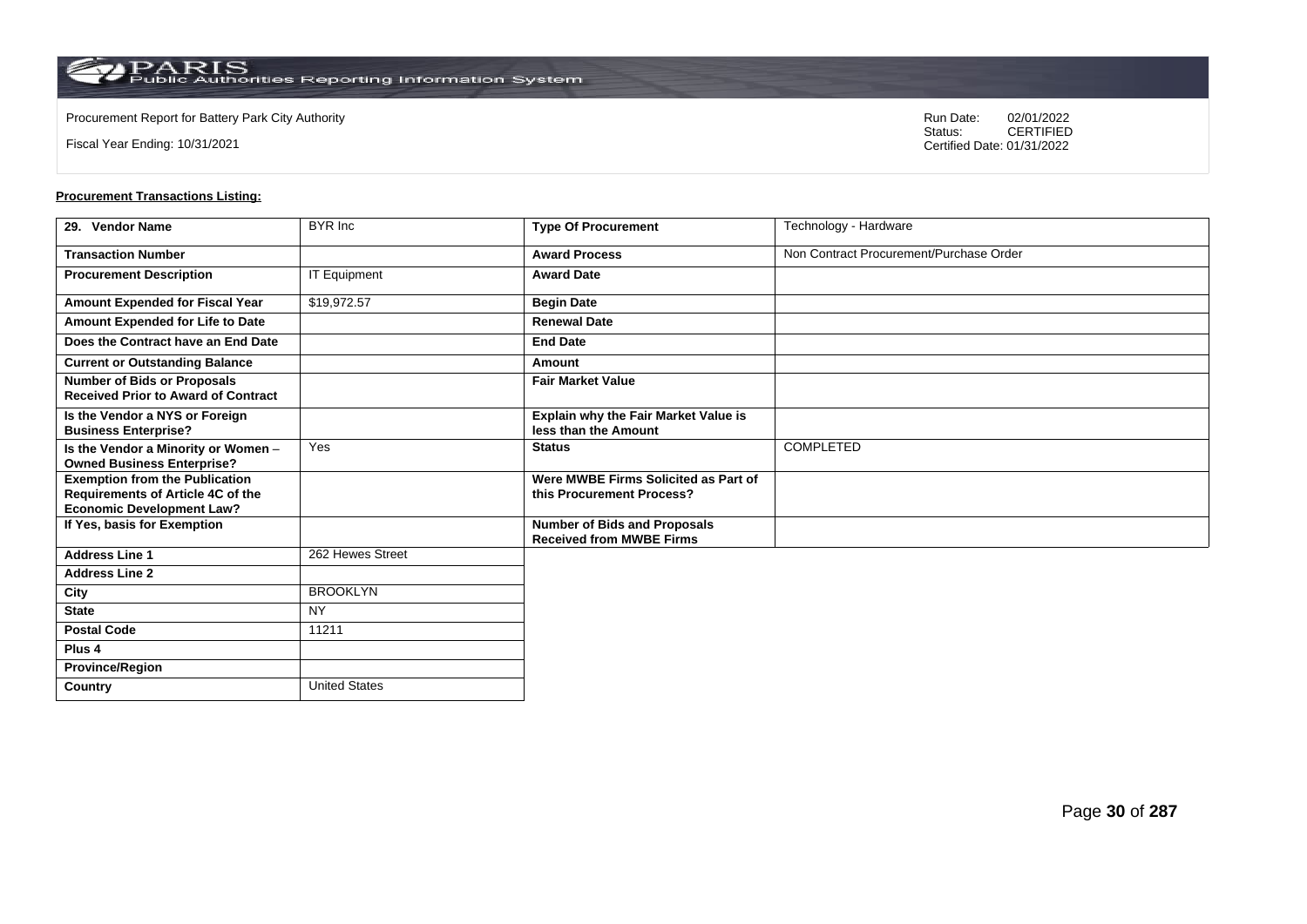**Country** United States

Fiscal Year Ending: 10/31/2021

Procurement Report for Battery Park City Authority **National State Concrete Concrete Concrete Concrete Concrete Concrete Concrete Concrete Concrete Concrete Concrete Concrete Concrete Concrete Concrete Concrete Concrete Co** CERTIFIED Certified Date: 01/31/2022

| 30. Vendor Name                                                                                                | <b>Bank of America</b>         | <b>Type Of Procurement</b>                                             | <b>Financial Services</b>            |
|----------------------------------------------------------------------------------------------------------------|--------------------------------|------------------------------------------------------------------------|--------------------------------------|
| <b>Transaction Number</b>                                                                                      |                                | <b>Award Process</b>                                                   | Authority Contract - Competitive Bid |
| <b>Procurement Description</b>                                                                                 | <b>Banking Services</b>        | <b>Award Date</b>                                                      | 04/07/21                             |
| Amount Expended for Fiscal Year                                                                                | \$0.00                         | <b>Begin Date</b>                                                      | 04/07/21                             |
| Amount Expended for Life to Date                                                                               | \$0.00                         | <b>Renewal Date</b>                                                    |                                      |
| Does the Contract have an End Date                                                                             | Yes                            | <b>End Date</b>                                                        | 04/06/26                             |
| <b>Current or Outstanding Balance</b>                                                                          | \$28,000.00                    | Amount                                                                 | \$28,000.00                          |
| <b>Number of Bids or Proposals</b><br><b>Received Prior to Award of Contract</b>                               | 3                              | <b>Fair Market Value</b>                                               |                                      |
| Is the Vendor a NYS or Foreign<br><b>Business Enterprise?</b>                                                  |                                | Explain why the Fair Market Value is<br>less than the Amount           |                                      |
| Is the Vendor a Minority or Women -<br><b>Owned Business Enterprise?</b>                                       | <b>No</b>                      | <b>Status</b>                                                          | <b>OPEN</b>                          |
| <b>Exemption from the Publication</b><br>Requirements of Article 4C of the<br><b>Economic Development Law?</b> |                                | Were MWBE Firms Solicited as Part of<br>this Procurement Process?      | Yes                                  |
| If Yes, basis for Exemption                                                                                    |                                | <b>Number of Bids and Proposals</b><br><b>Received from MWBE Firms</b> | 0                                    |
| <b>Address Line 1</b>                                                                                          | 401 N. Tryon ST. NC1-021-06-01 |                                                                        |                                      |
| <b>Address Line 2</b>                                                                                          |                                |                                                                        |                                      |
| City                                                                                                           | <b>CHARLOTTE</b>               |                                                                        |                                      |
| <b>State</b>                                                                                                   | NC.                            |                                                                        |                                      |
| <b>Postal Code</b>                                                                                             | 28255                          |                                                                        |                                      |
| Plus <sub>4</sub>                                                                                              |                                |                                                                        |                                      |
| <b>Province/Region</b>                                                                                         |                                |                                                                        |                                      |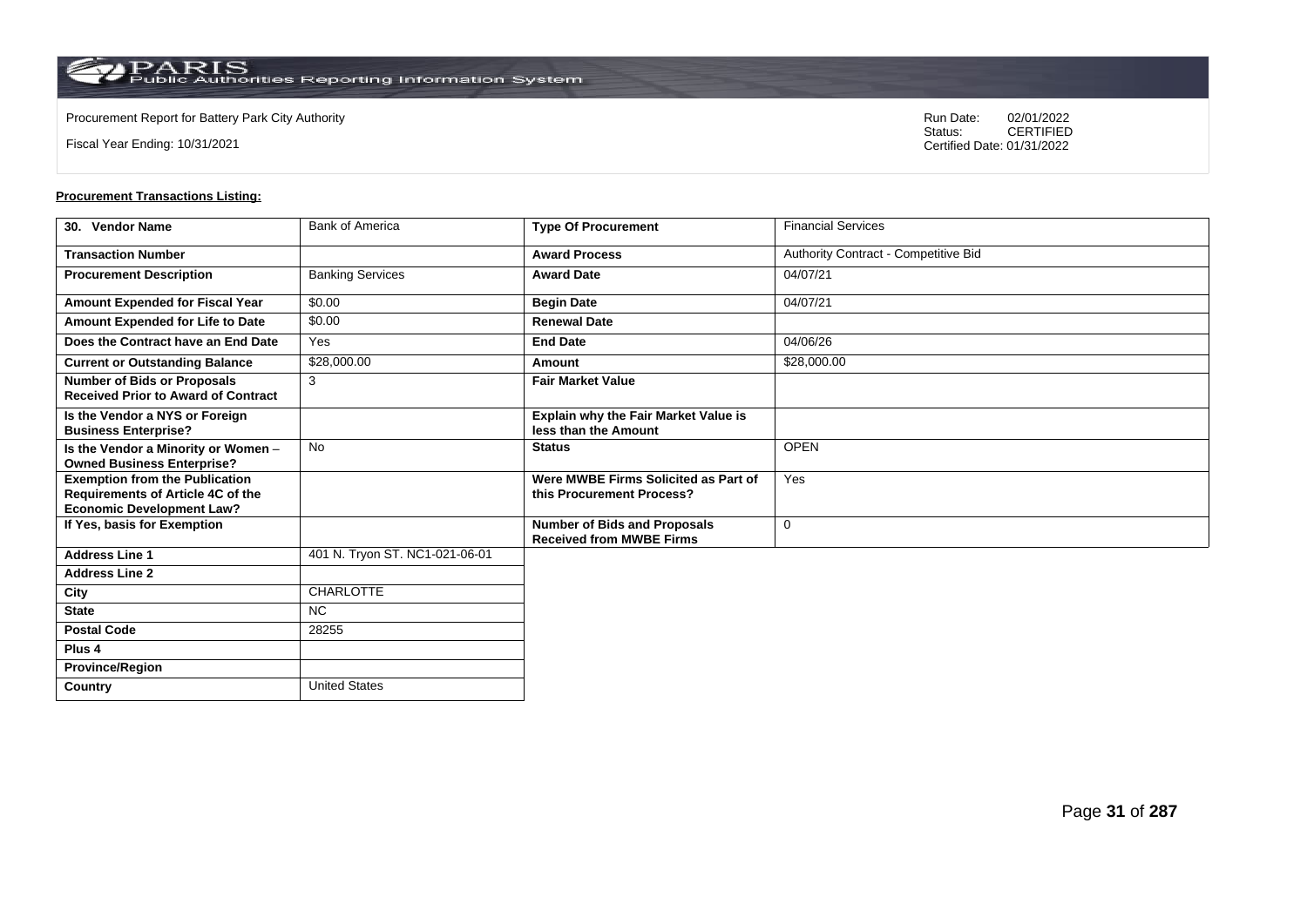**Country** United States

Fiscal Year Ending: 10/31/2021

Procurement Report for Battery Park City Authority **National State Concrete Concrete Concrete Concrete Concrete Concrete Concrete Concrete Concrete Concrete Concrete Concrete Concrete Concrete Concrete Concrete Concrete Co** CERTIFIED Certified Date: 01/31/2022

| 31. Vendor Name                                                                                                | <b>Battery Dance Corporation</b> | <b>Type Of Procurement</b>                                             | <b>Other Professional Services</b>       |
|----------------------------------------------------------------------------------------------------------------|----------------------------------|------------------------------------------------------------------------|------------------------------------------|
| <b>Transaction Number</b>                                                                                      |                                  | <b>Award Process</b>                                                   | Authority Contract - Non-Competitive Bid |
| <b>Procurement Description</b>                                                                                 | <b>Battery Dance Festival</b>    | <b>Award Date</b>                                                      | 06/29/21                                 |
| Amount Expended for Fiscal Year                                                                                | \$20,000.00                      | <b>Begin Date</b>                                                      | 06/29/21                                 |
| Amount Expended for Life to Date                                                                               | \$20,000.00                      | <b>Renewal Date</b>                                                    |                                          |
| Does the Contract have an End Date                                                                             | Yes                              | <b>End Date</b>                                                        | 08/20/21                                 |
| <b>Current or Outstanding Balance</b>                                                                          | \$0.00                           | Amount                                                                 | \$20,000.00                              |
| <b>Number of Bids or Proposals</b><br><b>Received Prior to Award of Contract</b>                               | $\mathbf 0$                      | <b>Fair Market Value</b>                                               | \$20,000.00                              |
| Is the Vendor a NYS or Foreign<br><b>Business Enterprise?</b>                                                  |                                  | Explain why the Fair Market Value is<br>less than the Amount           |                                          |
| Is the Vendor a Minority or Women -<br><b>Owned Business Enterprise?</b>                                       | <b>No</b>                        | <b>Status</b>                                                          | <b>COMPLETED</b>                         |
| <b>Exemption from the Publication</b><br>Requirements of Article 4C of the<br><b>Economic Development Law?</b> |                                  | Were MWBE Firms Solicited as Part of<br>this Procurement Process?      | <b>No</b>                                |
| If Yes, basis for Exemption                                                                                    |                                  | <b>Number of Bids and Proposals</b><br><b>Received from MWBE Firms</b> | 0                                        |
| <b>Address Line 1</b>                                                                                          | 380 Broadway, 5th Floor          |                                                                        |                                          |
| <b>Address Line 2</b>                                                                                          |                                  |                                                                        |                                          |
| City                                                                                                           | <b>NEW YORK</b>                  |                                                                        |                                          |
| <b>State</b>                                                                                                   | <b>NY</b>                        |                                                                        |                                          |
| <b>Postal Code</b>                                                                                             | 10013                            |                                                                        |                                          |
| Plus <sub>4</sub>                                                                                              |                                  |                                                                        |                                          |
| <b>Province/Region</b>                                                                                         |                                  |                                                                        |                                          |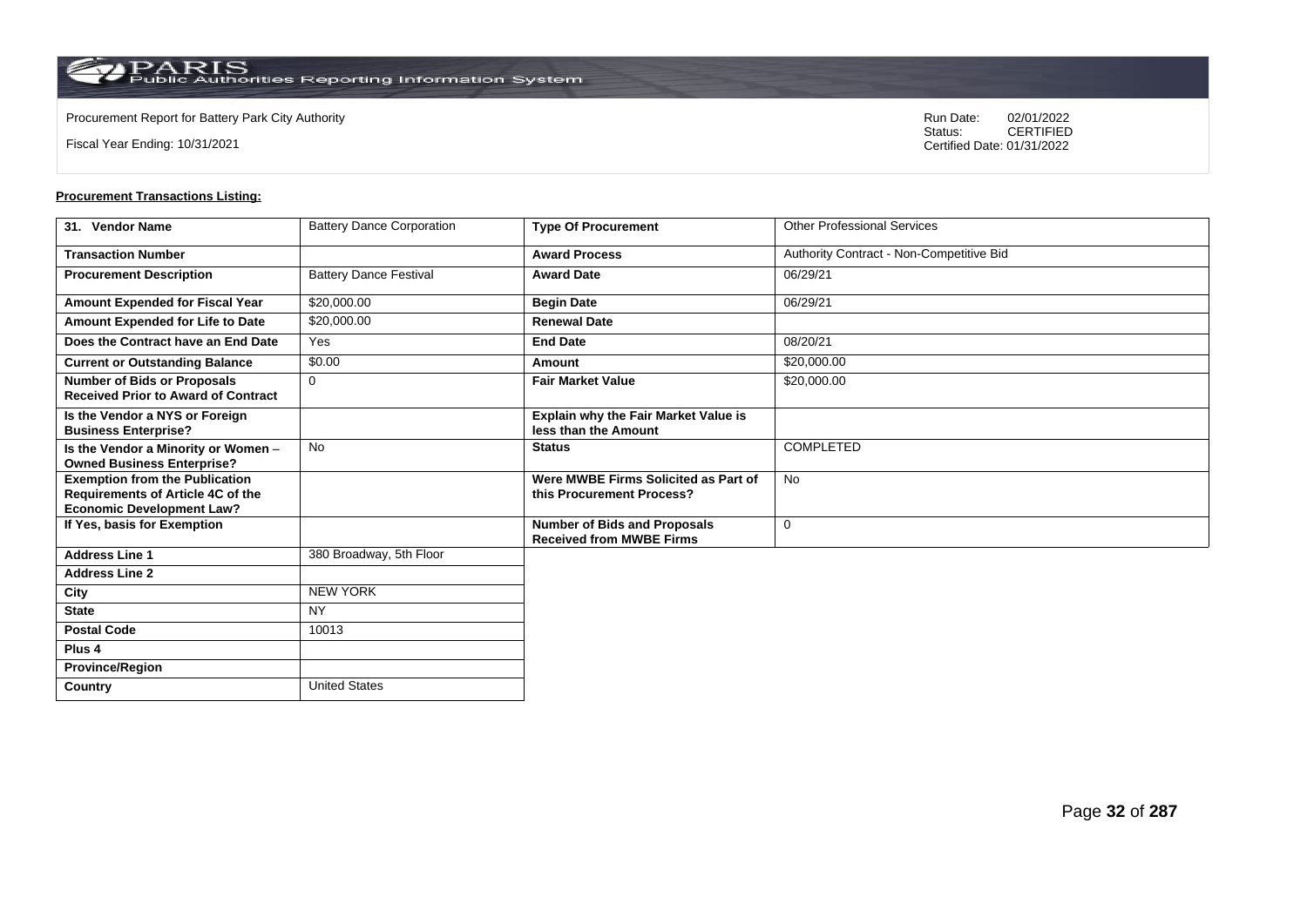**Country** United States

Fiscal Year Ending: 10/31/2021

Procurement Report for Battery Park City Authority **National State Concrete Concrete Concrete Concrete Concrete Concrete Concrete Concrete Concrete Concrete Concrete Concrete Concrete Concrete Concrete Concrete Concrete Co** CERTIFIED Certified Date: 01/31/2022

| 32. Vendor Name                                                                                                       | Battery Place Green, LLC        | <b>Type Of Procurement</b>                                             | <b>Other Professional Services</b>   |
|-----------------------------------------------------------------------------------------------------------------------|---------------------------------|------------------------------------------------------------------------|--------------------------------------|
| <b>Transaction Number</b>                                                                                             |                                 | <b>Award Process</b>                                                   | Authority Contract - Competitive Bid |
| <b>Procurement Description</b>                                                                                        | Portion of BPC Site 3 Lease     | <b>Award Date</b>                                                      | 08/17/06                             |
| Amount Expended for Fiscal Year                                                                                       | \$0.00                          | <b>Begin Date</b>                                                      | 08/17/06                             |
| Amount Expended for Life to Date                                                                                      | \$8,249,276.00                  | <b>Renewal Date</b>                                                    |                                      |
| Does the Contract have an End Date                                                                                    | Yes                             | <b>End Date</b>                                                        | 06/01/69                             |
| <b>Current or Outstanding Balance</b>                                                                                 | \$19,799.00                     | Amount                                                                 | \$8,269,075.00                       |
| <b>Number of Bids or Proposals</b><br><b>Received Prior to Award of Contract</b>                                      | $\Omega$                        | <b>Fair Market Value</b>                                               |                                      |
| Is the Vendor a NYS or Foreign<br><b>Business Enterprise?</b>                                                         |                                 | <b>Explain why the Fair Market Value is</b><br>less than the Amount    |                                      |
| Is the Vendor a Minority or Women -<br><b>Owned Business Enterprise?</b>                                              | <b>No</b>                       | <b>Status</b>                                                          | <b>OPEN</b>                          |
| <b>Exemption from the Publication</b><br><b>Requirements of Article 4C of the</b><br><b>Economic Development Law?</b> |                                 | Were MWBE Firms Solicited as Part of<br>this Procurement Process?      | Yes                                  |
| If Yes, basis for Exemption                                                                                           |                                 | <b>Number of Bids and Proposals</b><br><b>Received from MWBE Firms</b> | $\mathbf 0$                          |
| <b>Address Line 1</b>                                                                                                 | 1050 Franklin Avenue, Suite 200 |                                                                        |                                      |
| <b>Address Line 2</b>                                                                                                 | C/O Albanese Organization       |                                                                        |                                      |
| City                                                                                                                  | <b>GARDEN CITY</b>              |                                                                        |                                      |
| <b>State</b>                                                                                                          | <b>NY</b>                       |                                                                        |                                      |
| <b>Postal Code</b>                                                                                                    | 11530                           |                                                                        |                                      |
| Plus <sub>4</sub>                                                                                                     |                                 |                                                                        |                                      |
| <b>Province/Region</b>                                                                                                |                                 |                                                                        |                                      |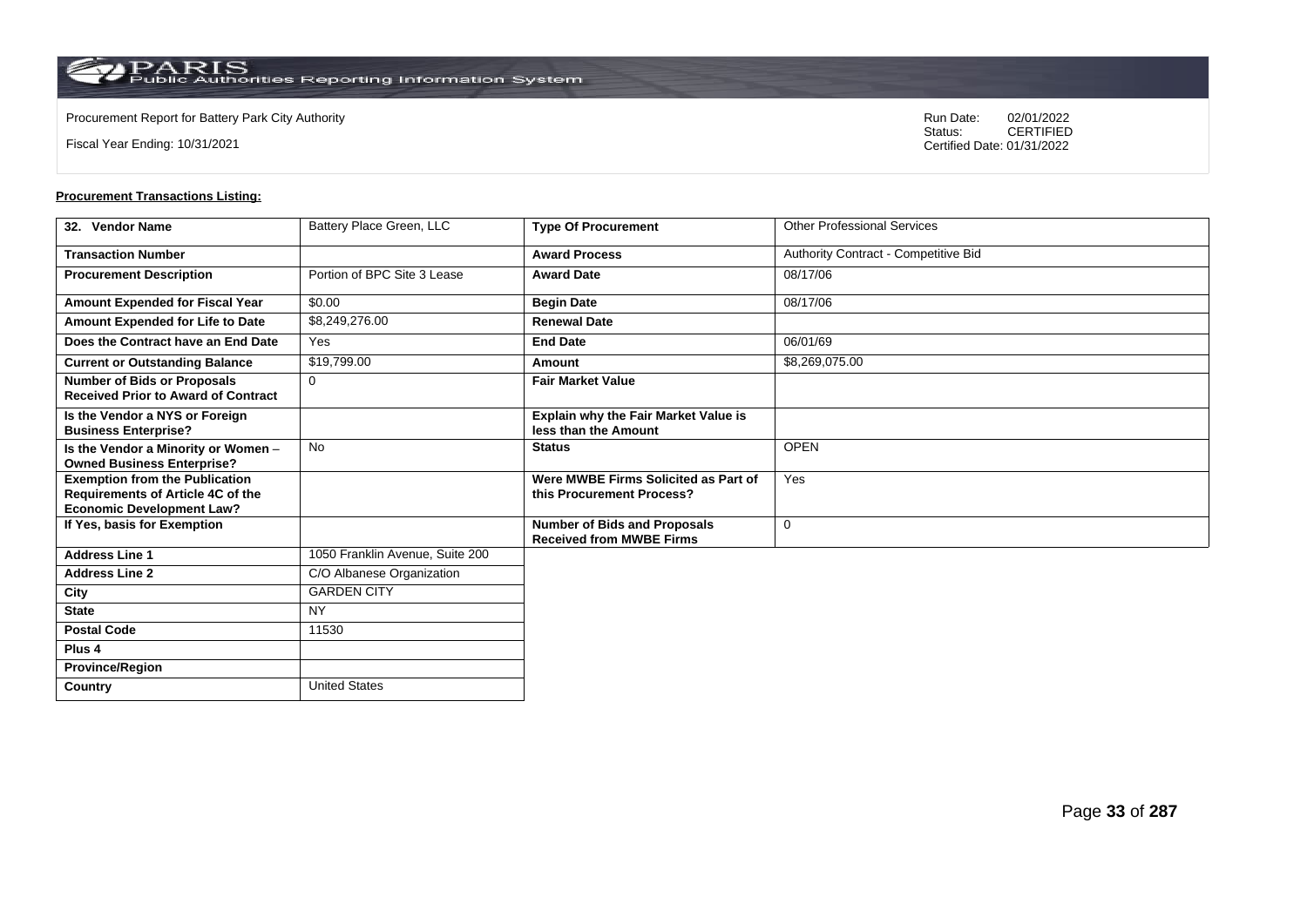**Country** United States

Fiscal Year Ending: 10/31/2021

Procurement Report for Battery Park City Authority **National State Concrete Concrete Concrete Concrete Concrete Concrete Concrete Concrete Concrete Concrete Concrete Concrete Concrete Concrete Concrete Concrete Concrete Co** CERTIFIED Certified Date: 01/31/2022

| 33. Vendor Name                                                                                                       | Bear Sterns Securities Corp | <b>Type Of Procurement</b>                                             | <b>Financial Services</b>               |
|-----------------------------------------------------------------------------------------------------------------------|-----------------------------|------------------------------------------------------------------------|-----------------------------------------|
| <b>Transaction Number</b>                                                                                             |                             | <b>Award Process</b>                                                   | Non Contract Procurement/Purchase Order |
| <b>Procurement Description</b>                                                                                        | Reserve fund agreement fee  | <b>Award Date</b>                                                      |                                         |
| Amount Expended for Fiscal Year                                                                                       | \$11,725.24                 | <b>Begin Date</b>                                                      |                                         |
| Amount Expended for Life to Date                                                                                      |                             | <b>Renewal Date</b>                                                    |                                         |
| Does the Contract have an End Date                                                                                    |                             | <b>End Date</b>                                                        |                                         |
| <b>Current or Outstanding Balance</b>                                                                                 |                             | Amount                                                                 |                                         |
| <b>Number of Bids or Proposals</b><br><b>Received Prior to Award of Contract</b>                                      |                             | <b>Fair Market Value</b>                                               |                                         |
| Is the Vendor a NYS or Foreign<br><b>Business Enterprise?</b>                                                         |                             | Explain why the Fair Market Value is<br>less than the Amount           |                                         |
| Is the Vendor a Minority or Women -<br><b>Owned Business Enterprise?</b>                                              | <b>No</b>                   | <b>Status</b>                                                          | COMPLETED                               |
| <b>Exemption from the Publication</b><br><b>Requirements of Article 4C of the</b><br><b>Economic Development Law?</b> |                             | Were MWBE Firms Solicited as Part of<br>this Procurement Process?      |                                         |
| If Yes, basis for Exemption                                                                                           |                             | <b>Number of Bids and Proposals</b><br><b>Received from MWBE Firms</b> |                                         |
| <b>Address Line 1</b>                                                                                                 | 1 Metrotech Center N        |                                                                        |                                         |
| <b>Address Line 2</b>                                                                                                 |                             |                                                                        |                                         |
| City                                                                                                                  | <b>BROOKLYN</b>             |                                                                        |                                         |
| <b>State</b>                                                                                                          | <b>NY</b>                   |                                                                        |                                         |
| <b>Postal Code</b>                                                                                                    | 11201                       |                                                                        |                                         |
| Plus <sub>4</sub>                                                                                                     |                             |                                                                        |                                         |
| <b>Province/Region</b>                                                                                                |                             |                                                                        |                                         |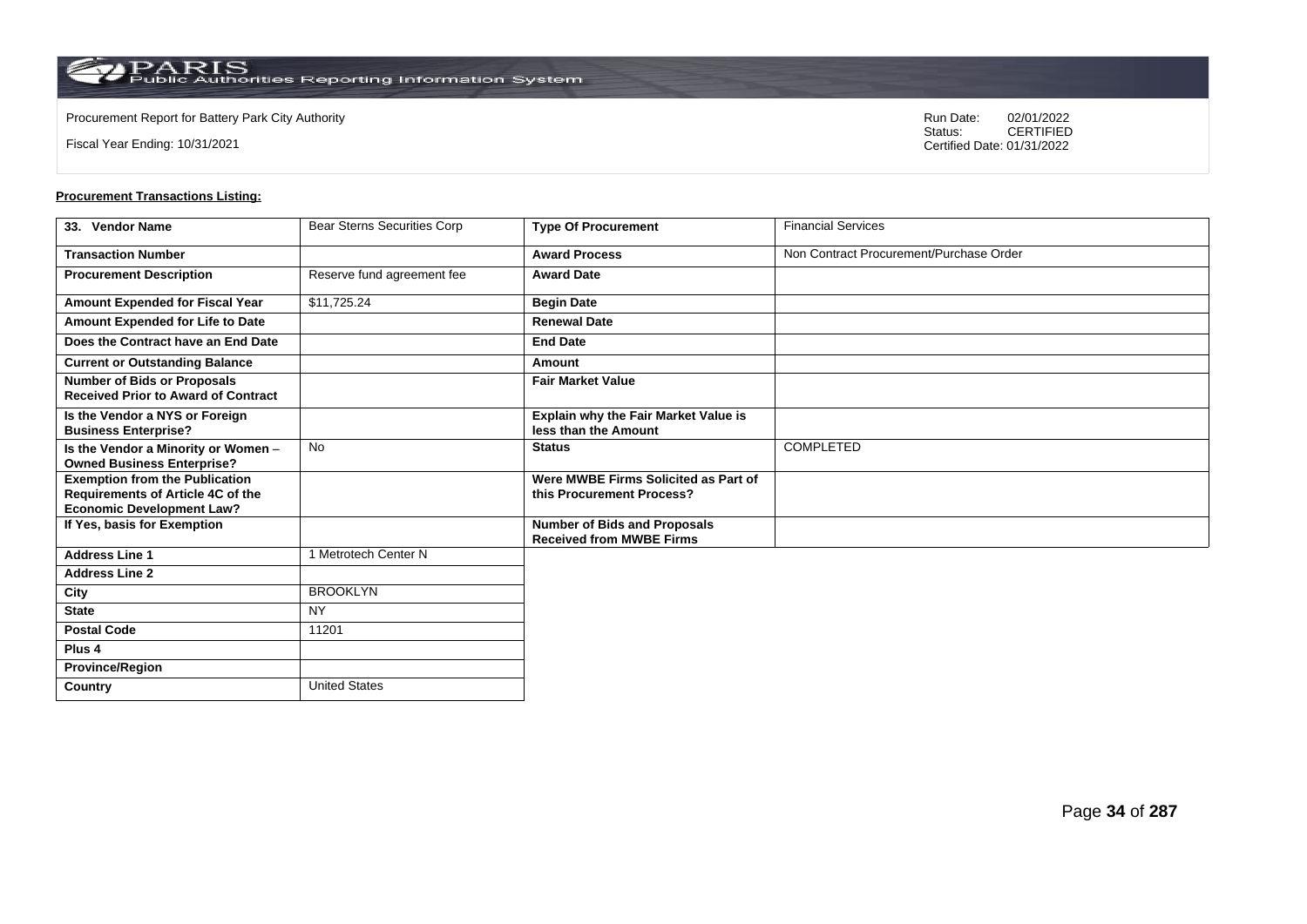**Country** United States

Fiscal Year Ending: 10/31/2021

Procurement Report for Battery Park City Authority **National State Concrete Concrete Concrete Concrete Concrete Concrete Concrete Concrete Concrete Concrete Concrete Concrete Concrete Concrete Concrete Concrete Concrete Co** CERTIFIED Certified Date: 01/31/2022

| 34. Vendor Name                                                                                                       | Beds and Borders, Inc.          | <b>Type Of Procurement</b>                                             | Other                                   |
|-----------------------------------------------------------------------------------------------------------------------|---------------------------------|------------------------------------------------------------------------|-----------------------------------------|
| <b>Transaction Number</b>                                                                                             |                                 | <b>Award Process</b>                                                   | Non Contract Procurement/Purchase Order |
| <b>Procurement Description</b>                                                                                        | Horticulture plants and flowers | <b>Award Date</b>                                                      |                                         |
| Amount Expended for Fiscal Year                                                                                       | \$7,757.11                      | <b>Begin Date</b>                                                      |                                         |
| Amount Expended for Life to Date                                                                                      |                                 | <b>Renewal Date</b>                                                    |                                         |
| Does the Contract have an End Date                                                                                    |                                 | <b>End Date</b>                                                        |                                         |
| <b>Current or Outstanding Balance</b>                                                                                 |                                 | Amount                                                                 |                                         |
| <b>Number of Bids or Proposals</b><br><b>Received Prior to Award of Contract</b>                                      |                                 | <b>Fair Market Value</b>                                               |                                         |
| Is the Vendor a NYS or Foreign<br><b>Business Enterprise?</b>                                                         |                                 | <b>Explain why the Fair Market Value is</b><br>less than the Amount    |                                         |
| Is the Vendor a Minority or Women -<br><b>Owned Business Enterprise?</b>                                              | <b>No</b>                       | <b>Status</b>                                                          | COMPLETED                               |
| <b>Exemption from the Publication</b><br><b>Requirements of Article 4C of the</b><br><b>Economic Development Law?</b> |                                 | Were MWBE Firms Solicited as Part of<br>this Procurement Process?      |                                         |
| If Yes, basis for Exemption                                                                                           |                                 | <b>Number of Bids and Proposals</b><br><b>Received from MWBE Firms</b> |                                         |
| <b>Address Line 1</b>                                                                                                 | 600 Laurel Lane                 |                                                                        |                                         |
| <b>Address Line 2</b>                                                                                                 |                                 |                                                                        |                                         |
| City                                                                                                                  | LAUREL                          |                                                                        |                                         |
| <b>State</b>                                                                                                          | <b>NY</b>                       |                                                                        |                                         |
| <b>Postal Code</b>                                                                                                    | 11948                           |                                                                        |                                         |
| Plus <sub>4</sub>                                                                                                     |                                 |                                                                        |                                         |
| <b>Province/Region</b>                                                                                                |                                 |                                                                        |                                         |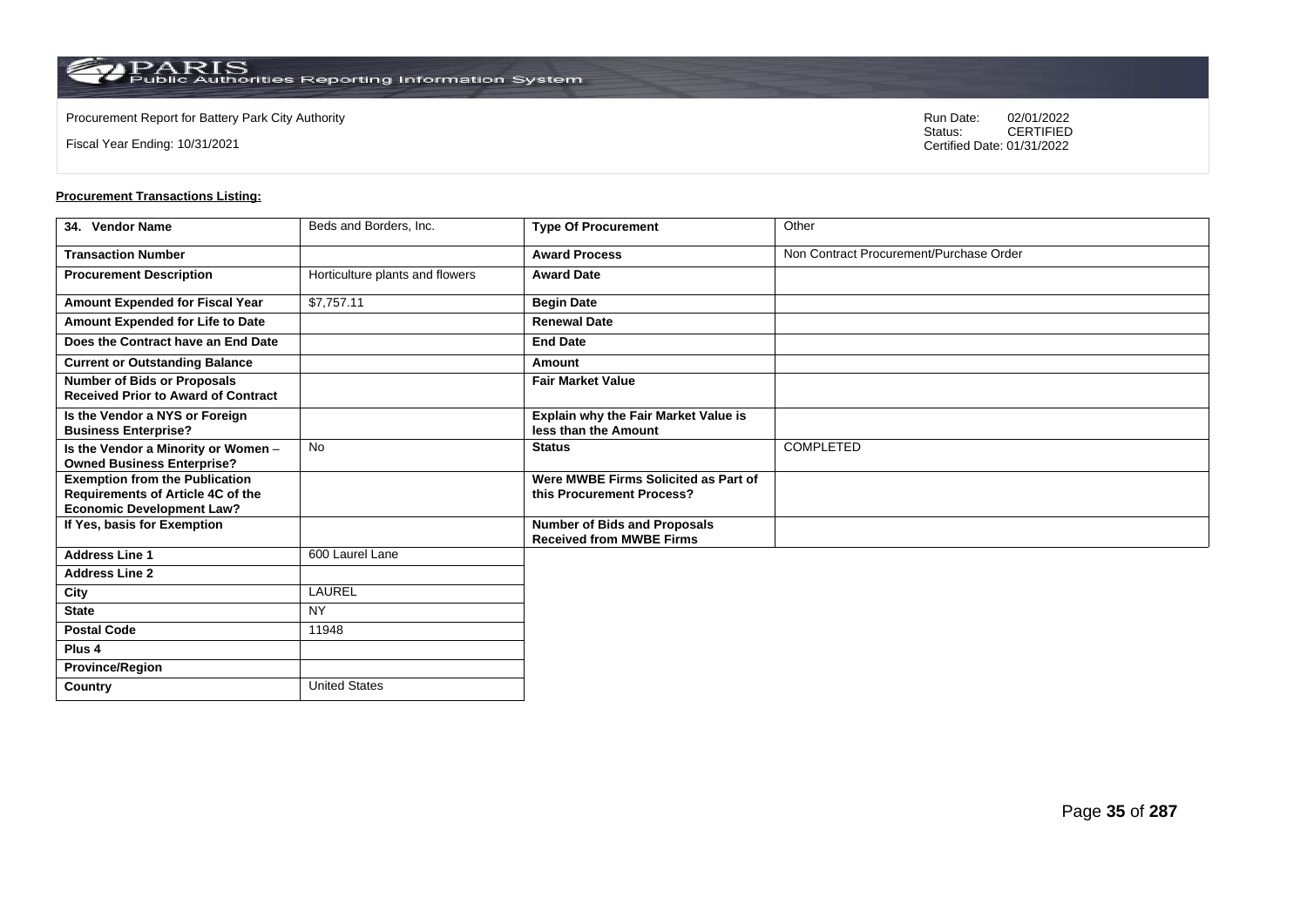$\operatorname{PARIS}_{\text{Public Authorities Reporting Information System}}$ 

**Country** United States

Fiscal Year Ending: 10/31/2021

Procurement Report for Battery Park City Authority **National State Concrete Concrete Concrete Concrete Concrete Concrete Concrete Concrete Concrete Concrete Concrete Concrete Concrete Concrete Concrete Concrete Concrete Co** CERTIFIED Certified Date: 01/31/2022

| 35. Vendor Name                                                                                                | Benefit Analysis, Inc.                                    | <b>Type Of Procurement</b>                                             | <b>Other Professional Services</b>      |
|----------------------------------------------------------------------------------------------------------------|-----------------------------------------------------------|------------------------------------------------------------------------|-----------------------------------------|
| <b>Transaction Number</b>                                                                                      |                                                           | <b>Award Process</b>                                                   | Non Contract Procurement/Purchase Order |
| <b>Procurement Description</b>                                                                                 | Employee transit checks and flexible<br>spending accounts | <b>Award Date</b>                                                      |                                         |
| Amount Expended for Fiscal Year                                                                                | \$273,894.12                                              | <b>Begin Date</b>                                                      |                                         |
| Amount Expended for Life to Date                                                                               |                                                           | <b>Renewal Date</b>                                                    |                                         |
| Does the Contract have an End Date                                                                             |                                                           | <b>End Date</b>                                                        |                                         |
| <b>Current or Outstanding Balance</b>                                                                          |                                                           | Amount                                                                 |                                         |
| <b>Number of Bids or Proposals</b><br><b>Received Prior to Award of Contract</b>                               |                                                           | <b>Fair Market Value</b>                                               |                                         |
| Is the Vendor a NYS or Foreign<br><b>Business Enterprise?</b>                                                  |                                                           | Explain why the Fair Market Value is<br>less than the Amount           |                                         |
| Is the Vendor a Minority or Women -<br><b>Owned Business Enterprise?</b>                                       | <b>No</b>                                                 | <b>Status</b>                                                          | COMPLETED                               |
| <b>Exemption from the Publication</b><br>Requirements of Article 4C of the<br><b>Economic Development Law?</b> |                                                           | Were MWBE Firms Solicited as Part of<br>this Procurement Process?      |                                         |
| If Yes, basis for Exemption                                                                                    |                                                           | <b>Number of Bids and Proposals</b><br><b>Received from MWBE Firms</b> |                                         |
| <b>Address Line 1</b>                                                                                          | P.O. Box 527                                              |                                                                        |                                         |
| <b>Address Line 2</b>                                                                                          |                                                           |                                                                        |                                         |
| City                                                                                                           | <b>NUTLEY</b>                                             |                                                                        |                                         |
| <b>State</b>                                                                                                   | <b>NJ</b>                                                 |                                                                        |                                         |
| <b>Postal Code</b>                                                                                             | 07110                                                     |                                                                        |                                         |
| Plus <sub>4</sub>                                                                                              |                                                           |                                                                        |                                         |
| <b>Province/Region</b>                                                                                         |                                                           |                                                                        |                                         |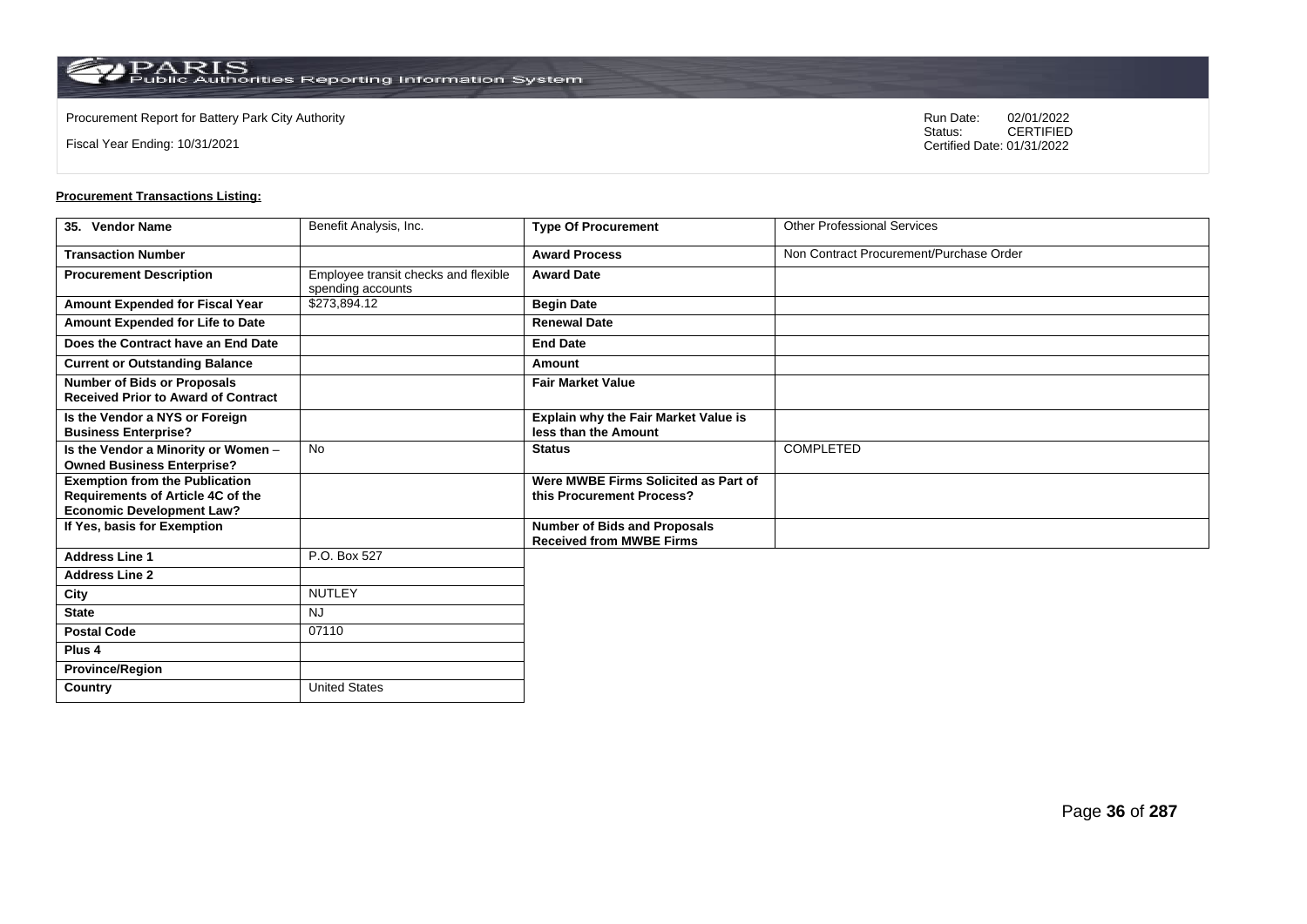$\operatorname{PARIS}_{\text{Public Authorities}\,\text{Reporting}\,\text{Information System}}$ 

**Country** United States

Fiscal Year Ending: 10/31/2021

Procurement Report for Battery Park City Authority **National State Concrete Concrete Concrete Concrete Concrete Concrete Concrete Concrete Concrete Concrete Concrete Concrete Concrete Concrete Concrete Concrete Concrete Co** CERTIFIED Certified Date: 01/31/2022

| 36. Vendor Name                                                                                                | <b>Bloomberg Finance LP</b> | <b>Type Of Procurement</b>                                             | Technology - Consulting/Development or Support |
|----------------------------------------------------------------------------------------------------------------|-----------------------------|------------------------------------------------------------------------|------------------------------------------------|
| <b>Transaction Number</b>                                                                                      |                             | <b>Award Process</b>                                                   | Non Contract Procurement/Purchase Order        |
| <b>Procurement Description</b>                                                                                 | Subscription                | <b>Award Date</b>                                                      |                                                |
| Amount Expended for Fiscal Year                                                                                | \$27,495.00                 | <b>Begin Date</b>                                                      |                                                |
| Amount Expended for Life to Date                                                                               |                             | <b>Renewal Date</b>                                                    |                                                |
| Does the Contract have an End Date                                                                             |                             | <b>End Date</b>                                                        |                                                |
| <b>Current or Outstanding Balance</b>                                                                          |                             | Amount                                                                 |                                                |
| <b>Number of Bids or Proposals</b><br><b>Received Prior to Award of Contract</b>                               |                             | <b>Fair Market Value</b>                                               |                                                |
| Is the Vendor a NYS or Foreign<br><b>Business Enterprise?</b>                                                  |                             | Explain why the Fair Market Value is<br>less than the Amount           |                                                |
| Is the Vendor a Minority or Women -<br><b>Owned Business Enterprise?</b>                                       | <b>No</b>                   | <b>Status</b>                                                          | COMPLETED                                      |
| <b>Exemption from the Publication</b><br>Requirements of Article 4C of the<br><b>Economic Development Law?</b> |                             | Were MWBE Firms Solicited as Part of<br>this Procurement Process?      |                                                |
| If Yes, basis for Exemption                                                                                    |                             | <b>Number of Bids and Proposals</b><br><b>Received from MWBE Firms</b> |                                                |
| <b>Address Line 1</b>                                                                                          | 731 Lexington Ave           |                                                                        |                                                |
| <b>Address Line 2</b>                                                                                          |                             |                                                                        |                                                |
| City                                                                                                           | <b>NEW YORK</b>             |                                                                        |                                                |
| <b>State</b>                                                                                                   | <b>NY</b>                   |                                                                        |                                                |
| <b>Postal Code</b>                                                                                             | 10022                       |                                                                        |                                                |
| Plus <sub>4</sub>                                                                                              |                             |                                                                        |                                                |
| <b>Province/Region</b>                                                                                         |                             |                                                                        |                                                |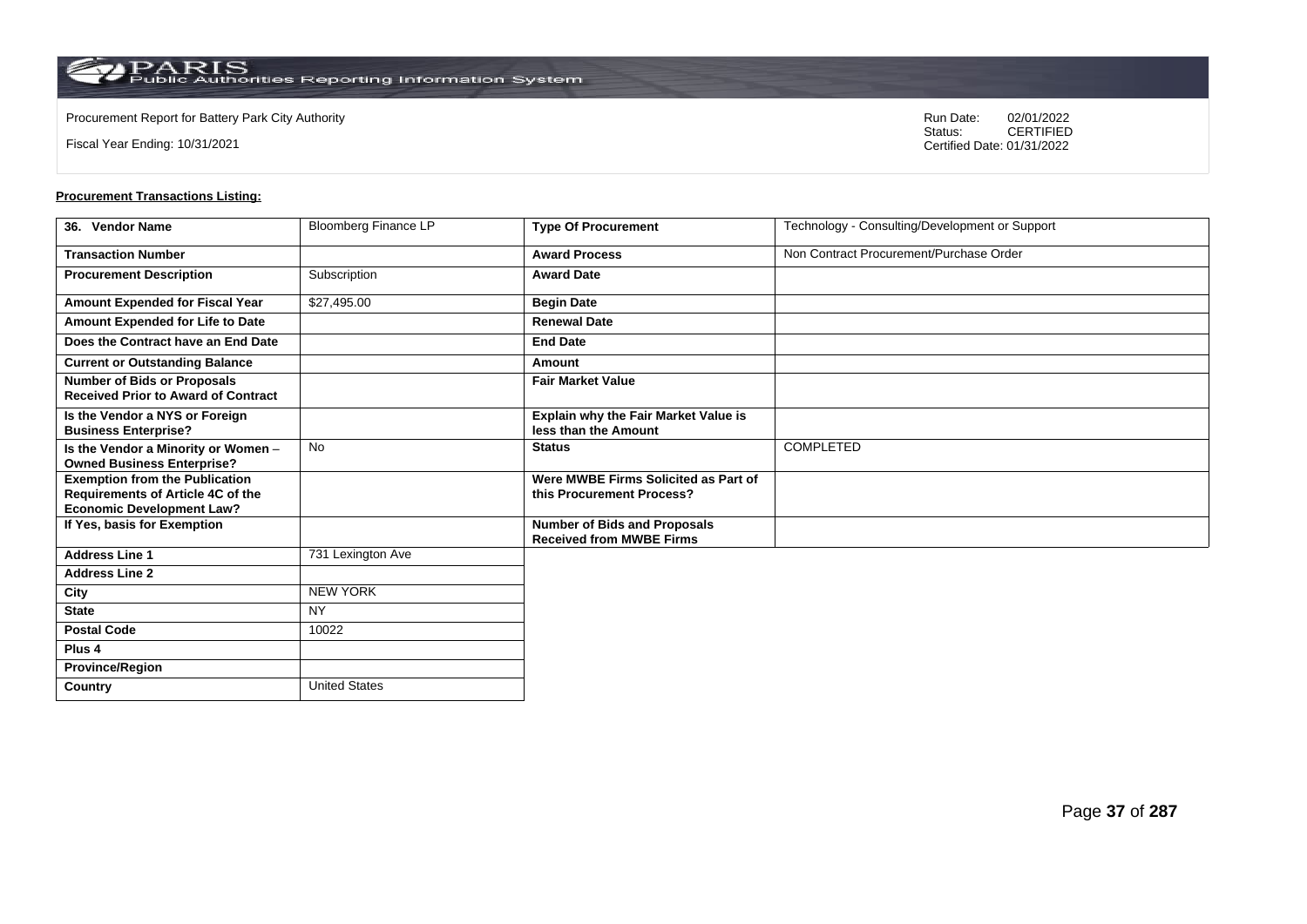**Country** United States

Fiscal Year Ending: 10/31/2021

Procurement Report for Battery Park City Authority **National State Concrete Concrete Concrete Concrete Concrete Concrete Concrete Concrete Concrete Concrete Concrete Concrete Concrete Concrete Concrete Concrete Concrete Co** CERTIFIED Certified Date: 01/31/2022

| 37. Vendor Name                                                                                                | Bond, Schoeneck & King PLLC | <b>Type Of Procurement</b>                                        | Legal Services                       |
|----------------------------------------------------------------------------------------------------------------|-----------------------------|-------------------------------------------------------------------|--------------------------------------|
| <b>Transaction Number</b>                                                                                      |                             | <b>Award Process</b>                                              | Authority Contract - Competitive Bid |
| <b>Procurement Description</b>                                                                                 | Legal Services              | <b>Award Date</b>                                                 | 08/15/19                             |
| Amount Expended for Fiscal Year                                                                                | \$6,317.50                  | <b>Begin Date</b>                                                 | 08/15/19                             |
| Amount Expended for Life to Date                                                                               | \$34,459.04                 | <b>Renewal Date</b>                                               |                                      |
| Does the Contract have an End Date                                                                             | Yes                         | <b>End Date</b>                                                   | 03/26/22                             |
| <b>Current or Outstanding Balance</b>                                                                          | \$65,540.96                 | Amount                                                            | \$100,000.00                         |
| <b>Number of Bids or Proposals</b><br><b>Received Prior to Award of Contract</b>                               | 46                          | <b>Fair Market Value</b>                                          |                                      |
| Is the Vendor a NYS or Foreign<br><b>Business Enterprise?</b>                                                  |                             | Explain why the Fair Market Value is<br>less than the Amount      |                                      |
| Is the Vendor a Minority or Women -<br><b>Owned Business Enterprise?</b>                                       | <b>No</b>                   | <b>Status</b>                                                     | <b>OPEN</b>                          |
| <b>Exemption from the Publication</b><br>Requirements of Article 4C of the<br><b>Economic Development Law?</b> |                             | Were MWBE Firms Solicited as Part of<br>this Procurement Process? | Yes                                  |
| If Yes, basis for Exemption                                                                                    |                             | Number of Bids and Proposals<br><b>Received from MWBE Firms</b>   | 12                                   |
| <b>Address Line 1</b>                                                                                          | 1010 Franklin Avenue        |                                                                   |                                      |
| <b>Address Line 2</b>                                                                                          | Suite 200                   |                                                                   |                                      |
| City                                                                                                           | <b>GARDEN CITY</b>          |                                                                   |                                      |
| <b>State</b>                                                                                                   | <b>NY</b>                   |                                                                   |                                      |
| <b>Postal Code</b>                                                                                             | 11530                       |                                                                   |                                      |
| Plus <sub>4</sub>                                                                                              |                             |                                                                   |                                      |
| <b>Province/Region</b>                                                                                         |                             |                                                                   |                                      |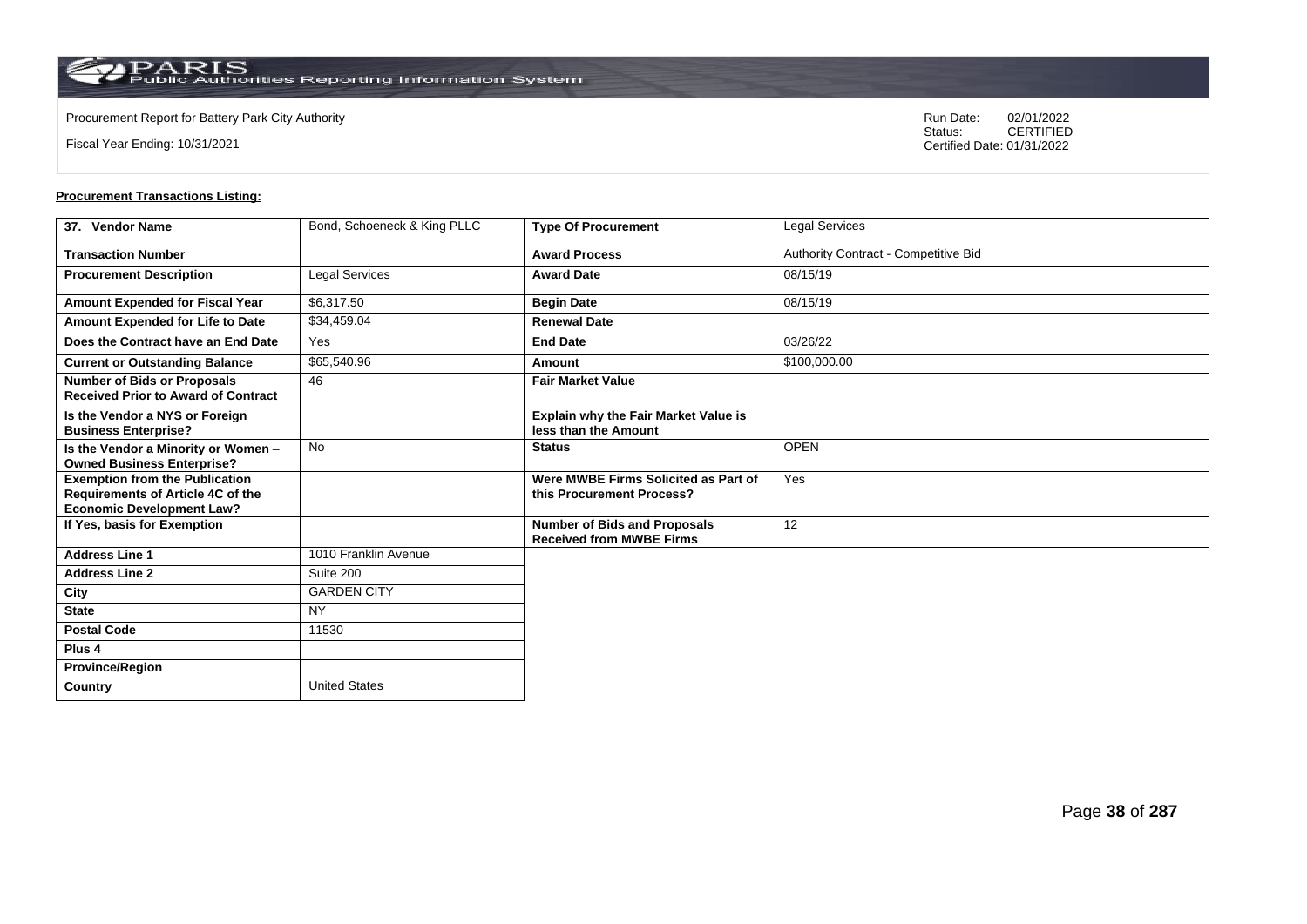**Country** United States

Fiscal Year Ending: 10/31/2021

Procurement Report for Battery Park City Authority **National State Concrete Concrete Concrete Concrete Concrete Concrete Concrete Concrete Concrete Concrete Concrete Concrete Concrete Concrete Concrete Concrete Concrete Co** CERTIFIED Certified Date: 01/31/2022

| 38. Vendor Name                                                                                                | Bondlink, Inc.                    | <b>Type Of Procurement</b>                                        | <b>Financial Services</b>                |
|----------------------------------------------------------------------------------------------------------------|-----------------------------------|-------------------------------------------------------------------|------------------------------------------|
| <b>Transaction Number</b>                                                                                      |                                   | <b>Award Process</b>                                              | Authority Contract - Non-Competitive Bid |
| <b>Procurement Description</b>                                                                                 | <b>Investor Relations Website</b> | <b>Award Date</b>                                                 | 01/16/19                                 |
| Amount Expended for Fiscal Year                                                                                | \$2,400.00                        | <b>Begin Date</b>                                                 | 01/16/19                                 |
| Amount Expended for Life to Date                                                                               | \$38,556.00                       | <b>Renewal Date</b>                                               |                                          |
| Does the Contract have an End Date                                                                             | Yes                               | <b>End Date</b>                                                   | 01/16/23                                 |
| <b>Current or Outstanding Balance</b>                                                                          | \$71,444.00                       | Amount                                                            | \$110,000.00                             |
| <b>Number of Bids or Proposals</b><br><b>Received Prior to Award of Contract</b>                               | $\Omega$                          | <b>Fair Market Value</b>                                          | \$110,000.00                             |
| Is the Vendor a NYS or Foreign<br><b>Business Enterprise?</b>                                                  |                                   | Explain why the Fair Market Value is<br>less than the Amount      |                                          |
| Is the Vendor a Minority or Women -<br><b>Owned Business Enterprise?</b>                                       | <b>No</b>                         | <b>Status</b>                                                     | <b>OPEN</b>                              |
| <b>Exemption from the Publication</b><br>Requirements of Article 4C of the<br><b>Economic Development Law?</b> |                                   | Were MWBE Firms Solicited as Part of<br>this Procurement Process? | <b>No</b>                                |
| If Yes, basis for Exemption                                                                                    |                                   | Number of Bids and Proposals<br><b>Received from MWBE Firms</b>   | 0                                        |
| <b>Address Line 1</b>                                                                                          | 330 Congress St. 5th Floor        |                                                                   |                                          |
| <b>Address Line 2</b>                                                                                          |                                   |                                                                   |                                          |
| City                                                                                                           | <b>BOSTON</b>                     |                                                                   |                                          |
| <b>State</b>                                                                                                   | MA                                |                                                                   |                                          |
| <b>Postal Code</b>                                                                                             | 02210                             |                                                                   |                                          |
| Plus <sub>4</sub>                                                                                              |                                   |                                                                   |                                          |
| <b>Province/Region</b>                                                                                         |                                   |                                                                   |                                          |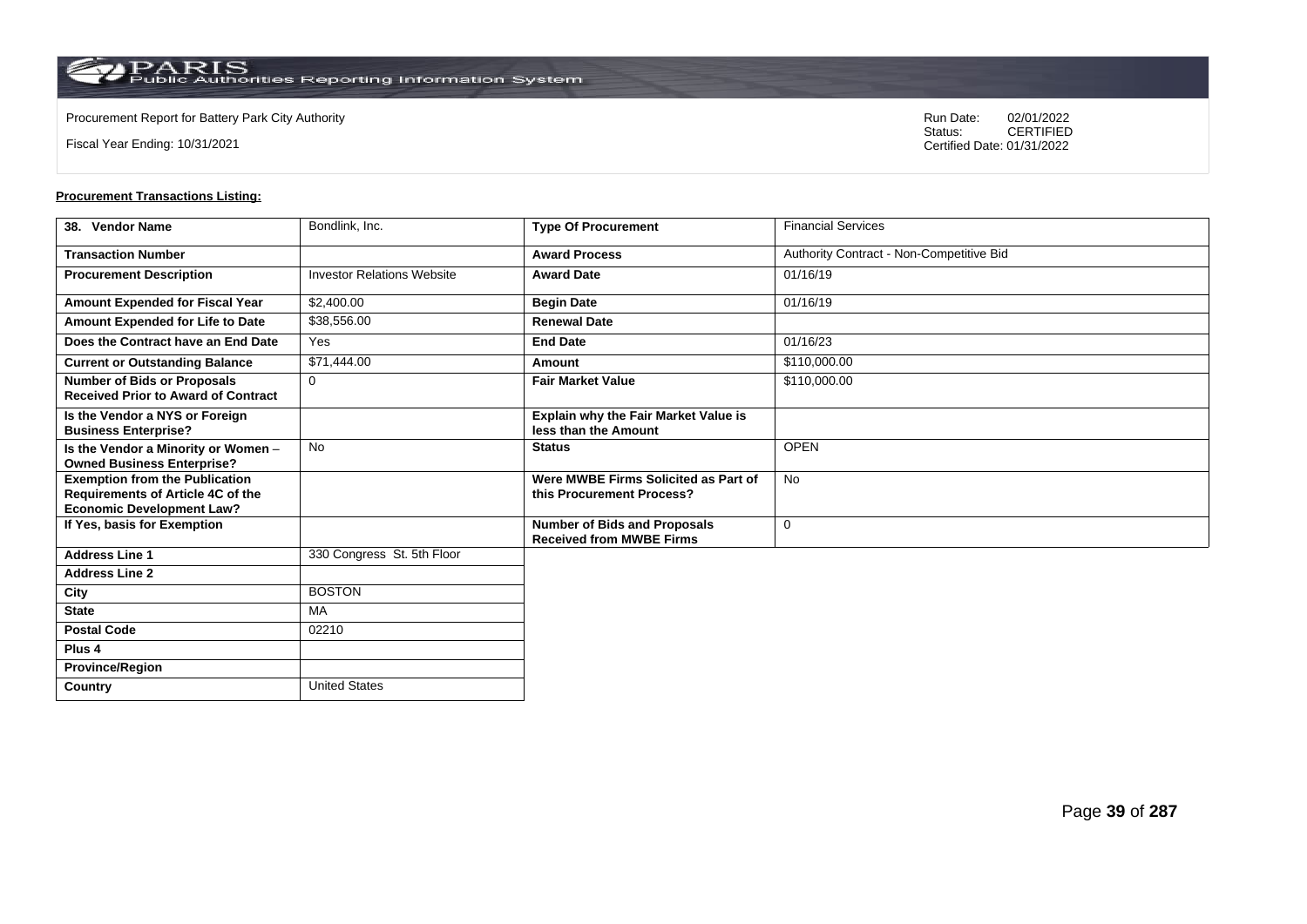Fiscal Year Ending: 10/31/2021

Procurement Report for Battery Park City Authority **National State Concrete Concrete Concrete Concrete Concrete Concrete Concrete Concrete Concrete Concrete Concrete Concrete Concrete Concrete Concrete Concrete Concrete Co** CERTIFIED Certified Date: 01/31/2022

| 39. Vendor Name                                                                                                       | Boro Sawmill & Timber Co. | <b>Type Of Procurement</b>                                             | Commodities/Supplies                    |
|-----------------------------------------------------------------------------------------------------------------------|---------------------------|------------------------------------------------------------------------|-----------------------------------------|
| <b>Transaction Number</b>                                                                                             |                           | <b>Award Process</b>                                                   | Non Contract Procurement/Purchase Order |
| <b>Procurement Description</b>                                                                                        | Lumber                    | <b>Award Date</b>                                                      |                                         |
| Amount Expended for Fiscal Year                                                                                       | \$14,030.00               | <b>Begin Date</b>                                                      |                                         |
| Amount Expended for Life to Date                                                                                      |                           | <b>Renewal Date</b>                                                    |                                         |
| Does the Contract have an End Date                                                                                    |                           | <b>End Date</b>                                                        |                                         |
| <b>Current or Outstanding Balance</b>                                                                                 |                           | Amount                                                                 |                                         |
| <b>Number of Bids or Proposals</b><br><b>Received Prior to Award of Contract</b>                                      |                           | <b>Fair Market Value</b>                                               |                                         |
| Is the Vendor a NYS or Foreign<br><b>Business Enterprise?</b>                                                         |                           | <b>Explain why the Fair Market Value is</b><br>less than the Amount    |                                         |
| Is the Vendor a Minority or Women -<br><b>Owned Business Enterprise?</b>                                              | <b>No</b>                 | <b>Status</b>                                                          | <b>COMPLETED</b>                        |
| <b>Exemption from the Publication</b><br><b>Requirements of Article 4C of the</b><br><b>Economic Development Law?</b> |                           | Were MWBE Firms Solicited as Part of<br>this Procurement Process?      |                                         |
| If Yes, basis for Exemption                                                                                           |                           | <b>Number of Bids and Proposals</b><br><b>Received from MWBE Firms</b> |                                         |
| <b>Address Line 1</b>                                                                                                 | 139 Ryerson Avenue        |                                                                        |                                         |
| <b>Address Line 2</b>                                                                                                 |                           |                                                                        |                                         |
| City                                                                                                                  | <b>WAYNE</b>              |                                                                        |                                         |
| <b>State</b>                                                                                                          | <b>NJ</b>                 |                                                                        |                                         |
| <b>Postal Code</b>                                                                                                    | 07470                     |                                                                        |                                         |
| Plus <sub>4</sub>                                                                                                     |                           |                                                                        |                                         |
| <b>Province/Region</b>                                                                                                |                           |                                                                        |                                         |
| Country                                                                                                               | <b>United States</b>      |                                                                        |                                         |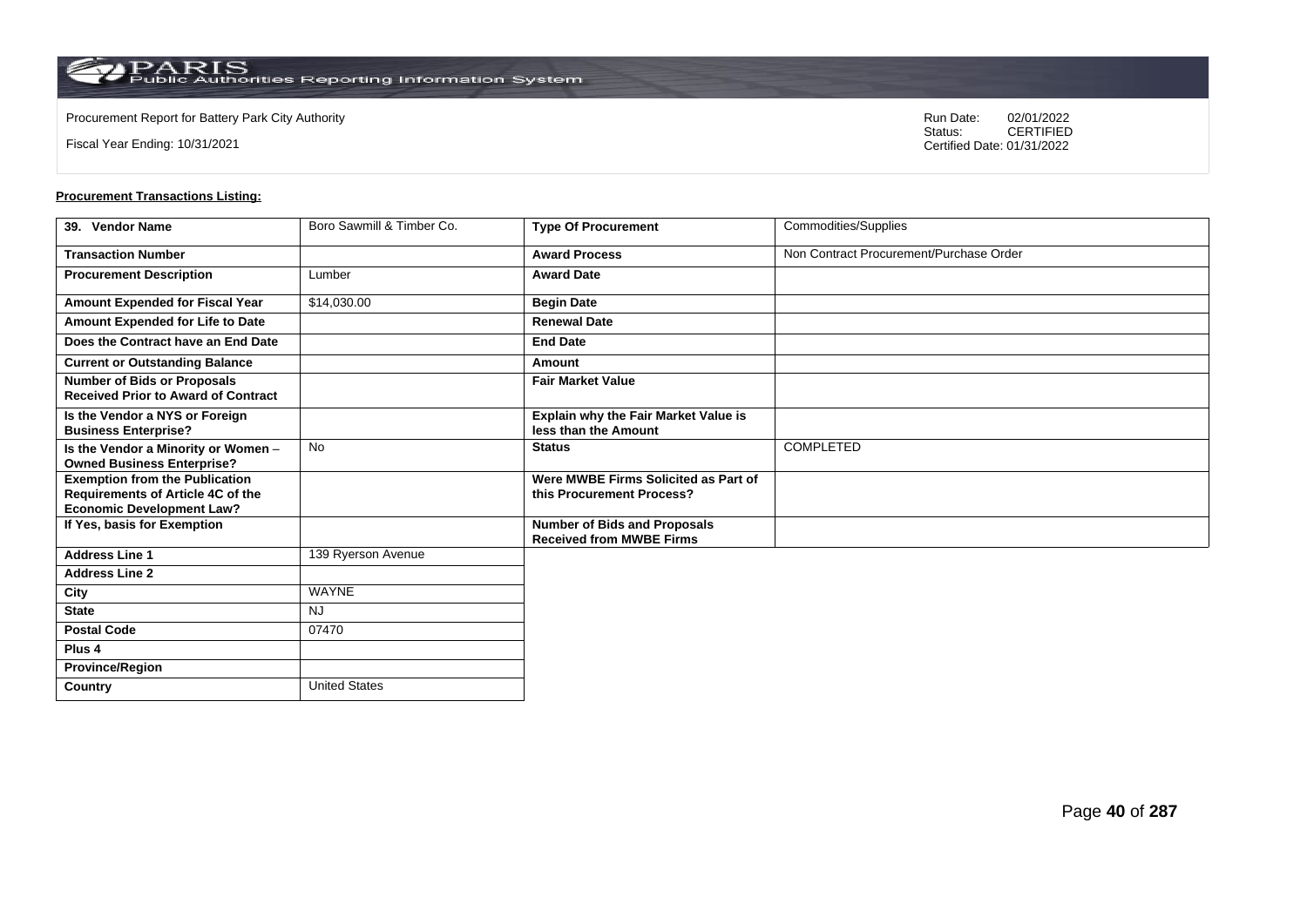Fiscal Year Ending: 10/31/2021

Procurement Report for Battery Park City Authority **National State Concrete Concrete Concrete Concrete Concrete Concrete Concrete Concrete Concrete Concrete Concrete Concrete Concrete Concrete Concrete Concrete Concrete Co** CERTIFIED Certified Date: 01/31/2022

| 40. Vendor Name                            | Borough of Manhattan Community                                | <b>Type Of Procurement</b>                                             | Other                                    |
|--------------------------------------------|---------------------------------------------------------------|------------------------------------------------------------------------|------------------------------------------|
| <b>Transaction Number</b>                  | College Foundation, Inc                                       | <b>Award Process</b>                                                   | Authority Contract - Non-Competitive Bid |
|                                            |                                                               |                                                                        |                                          |
| <b>Procurement Description</b>             | <b>BMCC Ned Smyth and Mildred</b><br><b>Howard Exhibition</b> | <b>Award Date</b>                                                      | 11/18/20                                 |
| Amount Expended for Fiscal Year            | \$55,000.00                                                   | <b>Begin Date</b>                                                      | 11/18/20                                 |
| Amount Expended for Life to Date           | \$55,000.00                                                   | <b>Renewal Date</b>                                                    |                                          |
| Does the Contract have an End Date         | Yes                                                           | <b>End Date</b>                                                        | 11/18/21                                 |
| <b>Current or Outstanding Balance</b>      | \$0.00                                                        | Amount                                                                 | \$55,000.00                              |
| <b>Number of Bids or Proposals</b>         | $\mathbf 0$                                                   | <b>Fair Market Value</b>                                               | \$55,000.00                              |
| <b>Received Prior to Award of Contract</b> |                                                               |                                                                        |                                          |
| Is the Vendor a NYS or Foreign             |                                                               | <b>Explain why the Fair Market Value is</b>                            |                                          |
| <b>Business Enterprise?</b>                |                                                               | less than the Amount                                                   |                                          |
| Is the Vendor a Minority or Women -        | <b>No</b>                                                     | <b>Status</b>                                                          | <b>OPEN</b>                              |
| <b>Owned Business Enterprise?</b>          |                                                               |                                                                        |                                          |
| <b>Exemption from the Publication</b>      |                                                               | Were MWBE Firms Solicited as Part of                                   | <b>No</b>                                |
| <b>Requirements of Article 4C of the</b>   |                                                               | this Procurement Process?                                              |                                          |
| <b>Economic Development Law?</b>           |                                                               |                                                                        |                                          |
| If Yes, basis for Exemption                |                                                               | <b>Number of Bids and Proposals</b><br><b>Received from MWBE Firms</b> | $\mathbf 0$                              |
| <b>Address Line 1</b>                      | 199 Chambers Street                                           |                                                                        |                                          |
| <b>Address Line 2</b>                      |                                                               |                                                                        |                                          |
|                                            |                                                               |                                                                        |                                          |
| City                                       | <b>NEW YORK</b>                                               |                                                                        |                                          |
| <b>State</b>                               | <b>NY</b>                                                     |                                                                        |                                          |
| <b>Postal Code</b>                         | 10007                                                         |                                                                        |                                          |
| Plus <sub>4</sub>                          |                                                               |                                                                        |                                          |
| <b>Province/Region</b>                     |                                                               |                                                                        |                                          |
| Country                                    | <b>United States</b>                                          |                                                                        |                                          |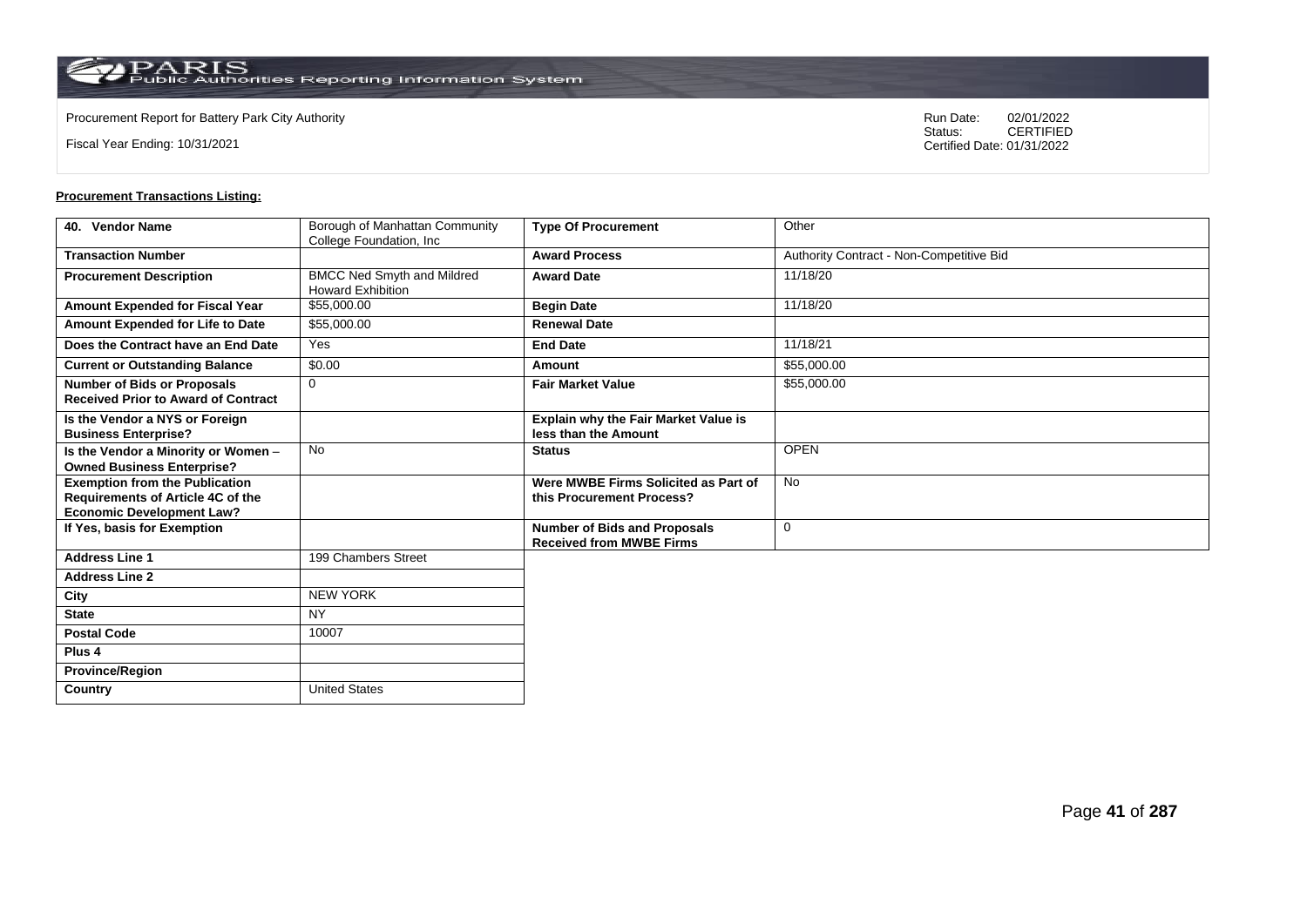$\operatorname{PARIS}_{\text{Public Authorities}\,\text{Reporting}\,\text{Information System}}$ 

**Country** United States

Fiscal Year Ending: 10/31/2021

Procurement Report for Battery Park City Authority **National State Concrete Concrete Concrete Concrete Concrete Concrete Concrete Concrete Concrete Concrete Concrete Concrete Concrete Concrete Concrete Concrete Concrete Co** CERTIFIED Certified Date: 01/31/2022

| 41. Vendor Name                                                                                                | <b>Bracewell LLP</b>        | <b>Type Of Procurement</b>                                             | <b>Other Professional Services</b>       |
|----------------------------------------------------------------------------------------------------------------|-----------------------------|------------------------------------------------------------------------|------------------------------------------|
| <b>Transaction Number</b>                                                                                      |                             | <b>Award Process</b>                                                   | Authority Contract - Non-Competitive Bid |
| <b>Procurement Description</b>                                                                                 | <b>WTC Litigation</b>       | <b>Award Date</b>                                                      | 09/14/17                                 |
| Amount Expended for Fiscal Year                                                                                | \$0.00                      | <b>Begin Date</b>                                                      | 09/14/17                                 |
| Amount Expended for Life to Date                                                                               | \$270,739.65                | <b>Renewal Date</b>                                                    |                                          |
| Does the Contract have an End Date                                                                             | Yes                         | <b>End Date</b>                                                        | 08/13/20                                 |
| <b>Current or Outstanding Balance</b>                                                                          | \$29,260.35                 | Amount                                                                 | \$300,000.00                             |
| <b>Number of Bids or Proposals</b><br><b>Received Prior to Award of Contract</b>                               | $\Omega$                    | <b>Fair Market Value</b>                                               | \$300,000.00                             |
| Is the Vendor a NYS or Foreign<br><b>Business Enterprise?</b>                                                  |                             | Explain why the Fair Market Value is<br>less than the Amount           |                                          |
| Is the Vendor a Minority or Women -<br><b>Owned Business Enterprise?</b>                                       | <b>No</b>                   | <b>Status</b>                                                          | <b>OPEN</b>                              |
| <b>Exemption from the Publication</b><br>Requirements of Article 4C of the<br><b>Economic Development Law?</b> |                             | Were MWBE Firms Solicited as Part of<br>this Procurement Process?      | <b>No</b>                                |
| If Yes, basis for Exemption                                                                                    |                             | <b>Number of Bids and Proposals</b><br><b>Received from MWBE Firms</b> | 0                                        |
| <b>Address Line 1</b>                                                                                          | 1251 Avenue of the Americas |                                                                        |                                          |
| <b>Address Line 2</b>                                                                                          | 49th fl                     |                                                                        |                                          |
| City                                                                                                           | <b>NEW YORK</b>             |                                                                        |                                          |
| <b>State</b>                                                                                                   | <b>NY</b>                   |                                                                        |                                          |
| <b>Postal Code</b>                                                                                             | 10020                       |                                                                        |                                          |
| Plus <sub>4</sub>                                                                                              |                             |                                                                        |                                          |
| <b>Province/Region</b>                                                                                         |                             |                                                                        |                                          |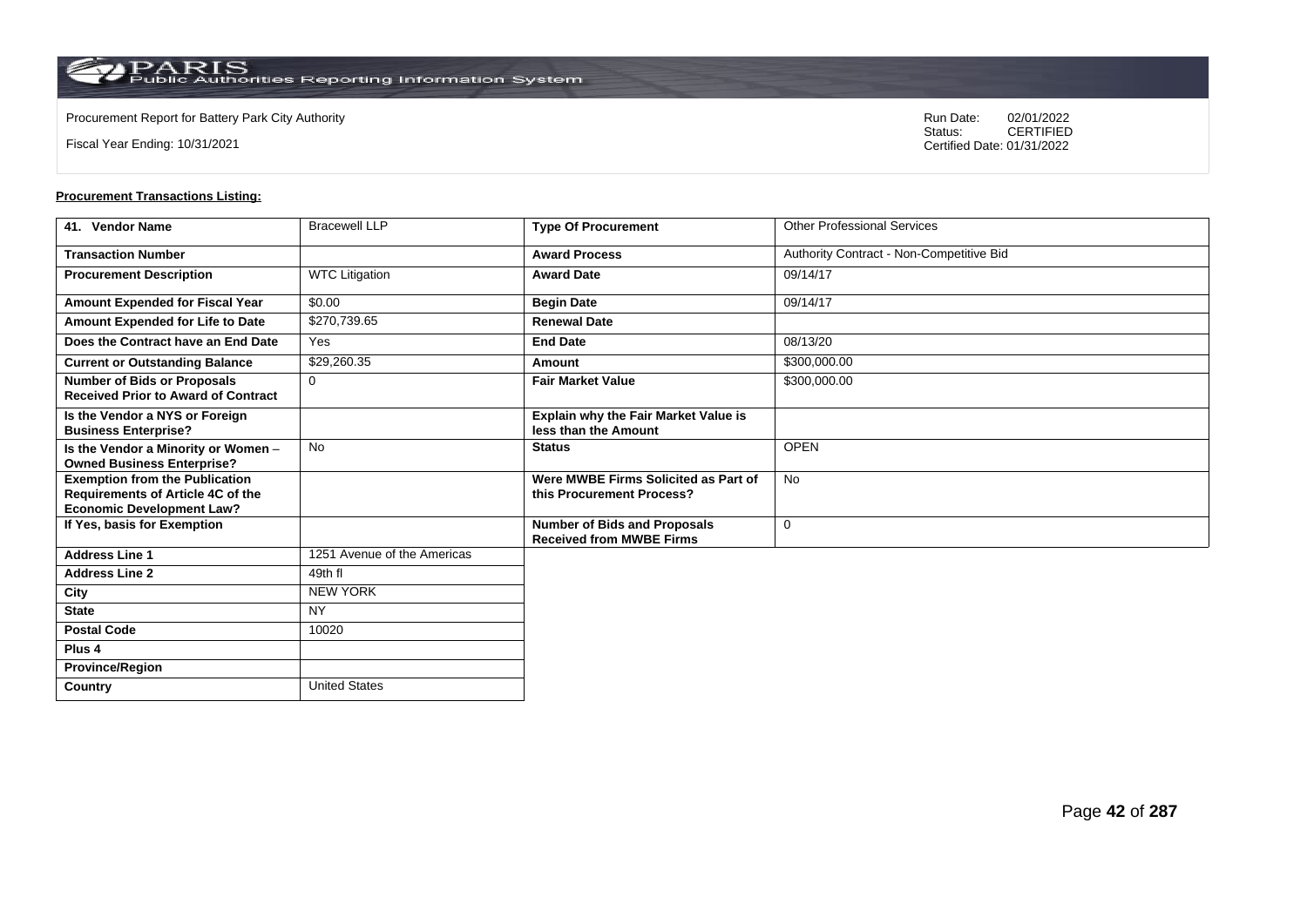Fiscal Year Ending: 10/31/2021

Procurement Report for Battery Park City Authority **National State Concrete Concrete Concrete Concrete Concrete Concrete Concrete Concrete Concrete Concrete Concrete Concrete Concrete Concrete Concrete Concrete Concrete Co** CERTIFIED Certified Date: 01/31/2022

| 42. Vendor Name                                                                                                | Breit Enterprises, Inc. | <b>Type Of Procurement</b>                                             | Commodities/Supplies                    |
|----------------------------------------------------------------------------------------------------------------|-------------------------|------------------------------------------------------------------------|-----------------------------------------|
| <b>Transaction Number</b>                                                                                      |                         | <b>Award Process</b>                                                   | Non Contract Procurement/Purchase Order |
| <b>Procurement Description</b>                                                                                 | Thermal bluestone       | <b>Award Date</b>                                                      |                                         |
| Amount Expended for Fiscal Year                                                                                | \$15,620.00             | <b>Begin Date</b>                                                      |                                         |
| Amount Expended for Life to Date                                                                               |                         | <b>Renewal Date</b>                                                    |                                         |
| Does the Contract have an End Date                                                                             |                         | <b>End Date</b>                                                        |                                         |
| <b>Current or Outstanding Balance</b>                                                                          |                         | Amount                                                                 |                                         |
| <b>Number of Bids or Proposals</b><br><b>Received Prior to Award of Contract</b>                               |                         | <b>Fair Market Value</b>                                               |                                         |
| Is the Vendor a NYS or Foreign<br><b>Business Enterprise?</b>                                                  |                         | Explain why the Fair Market Value is<br>less than the Amount           |                                         |
| Is the Vendor a Minority or Women -<br><b>Owned Business Enterprise?</b>                                       | Yes                     | <b>Status</b>                                                          | <b>COMPLETED</b>                        |
| <b>Exemption from the Publication</b><br>Requirements of Article 4C of the<br><b>Economic Development Law?</b> |                         | Were MWBE Firms Solicited as Part of<br>this Procurement Process?      |                                         |
| If Yes, basis for Exemption                                                                                    |                         | <b>Number of Bids and Proposals</b><br><b>Received from MWBE Firms</b> |                                         |
| <b>Address Line 1</b>                                                                                          | 68 Verdi Street         |                                                                        |                                         |
| <b>Address Line 2</b>                                                                                          |                         |                                                                        |                                         |
| City                                                                                                           | FARMINGDALE             |                                                                        |                                         |
| <b>State</b>                                                                                                   | <b>NY</b>               |                                                                        |                                         |
| <b>Postal Code</b>                                                                                             | 11735                   |                                                                        |                                         |
| Plus 4                                                                                                         |                         |                                                                        |                                         |
| <b>Province/Region</b>                                                                                         |                         |                                                                        |                                         |
| Country                                                                                                        | <b>United States</b>    |                                                                        |                                         |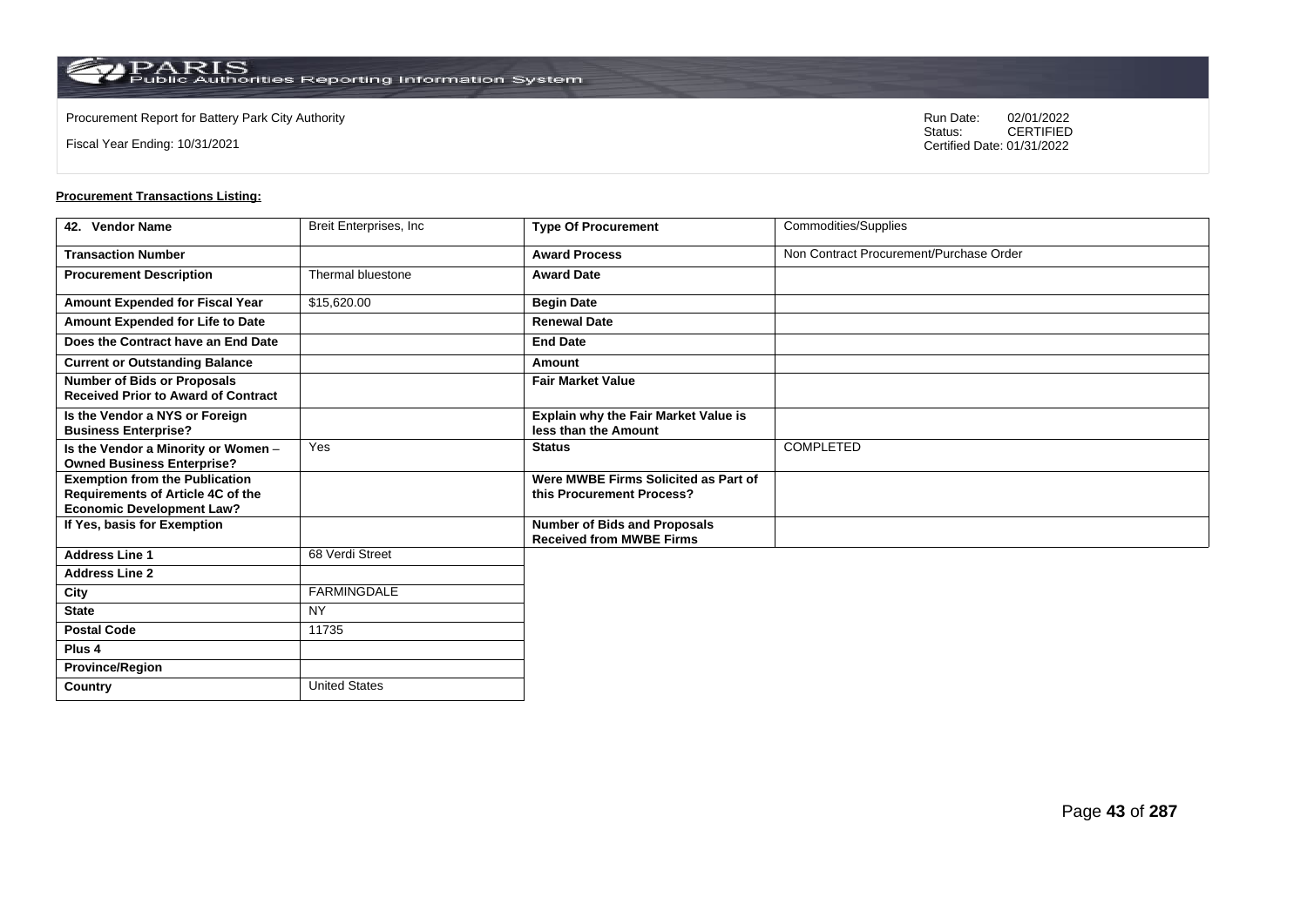$\operatorname{PARIS}_{\text{Public Authorities}\,\text{Reporting}\,\text{Information System}}$ 

**Country** United States

Fiscal Year Ending: 10/31/2021

Procurement Report for Battery Park City Authority **National State Concrete Concrete Concrete Concrete Concrete Concrete Concrete Concrete Concrete Concrete Concrete Concrete Concrete Concrete Concrete Concrete Concrete Co** CERTIFIED Certified Date: 01/31/2022

| 43. Vendor Name                                                                                                       | Brickens Construction, Inc.                         | <b>Type Of Procurement</b>                                             | Design and Construction/Maintenance  |
|-----------------------------------------------------------------------------------------------------------------------|-----------------------------------------------------|------------------------------------------------------------------------|--------------------------------------|
| <b>Transaction Number</b>                                                                                             |                                                     | <b>Award Process</b>                                                   | Authority Contract - Competitive Bid |
| <b>Procurement Description</b>                                                                                        | NYC Police Memorial Expansion GC<br><b>Services</b> | <b>Award Date</b>                                                      | 03/08/21                             |
| Amount Expended for Fiscal Year                                                                                       | \$935,885.79                                        | <b>Begin Date</b>                                                      | 03/08/21                             |
| Amount Expended for Life to Date                                                                                      | \$1,039,873.10                                      | <b>Renewal Date</b>                                                    |                                      |
| Does the Contract have an End Date                                                                                    | Yes                                                 | <b>End Date</b>                                                        | 12/15/21                             |
| <b>Current or Outstanding Balance</b>                                                                                 | \$911,891.90                                        | Amount                                                                 | \$1,951,765.00                       |
| <b>Number of Bids or Proposals</b><br><b>Received Prior to Award of Contract</b>                                      | 6                                                   | <b>Fair Market Value</b>                                               |                                      |
| Is the Vendor a NYS or Foreign<br><b>Business Enterprise?</b>                                                         |                                                     | Explain why the Fair Market Value is<br>less than the Amount           |                                      |
| Is the Vendor a Minority or Women -<br><b>Owned Business Enterprise?</b>                                              | <b>No</b>                                           | <b>Status</b>                                                          | <b>OPEN</b>                          |
| <b>Exemption from the Publication</b><br><b>Requirements of Article 4C of the</b><br><b>Economic Development Law?</b> |                                                     | Were MWBE Firms Solicited as Part of<br>this Procurement Process?      | Yes                                  |
| If Yes, basis for Exemption                                                                                           |                                                     | <b>Number of Bids and Proposals</b><br><b>Received from MWBE Firms</b> |                                      |
| <b>Address Line 1</b>                                                                                                 | 801 McLean Avenue                                   |                                                                        |                                      |
| <b>Address Line 2</b>                                                                                                 |                                                     |                                                                        |                                      |
| City                                                                                                                  | <b>YONKERS</b>                                      |                                                                        |                                      |
| <b>State</b>                                                                                                          | <b>NY</b>                                           |                                                                        |                                      |
| <b>Postal Code</b>                                                                                                    | 10704                                               |                                                                        |                                      |
| Plus <sub>4</sub>                                                                                                     |                                                     |                                                                        |                                      |
| <b>Province/Region</b>                                                                                                |                                                     |                                                                        |                                      |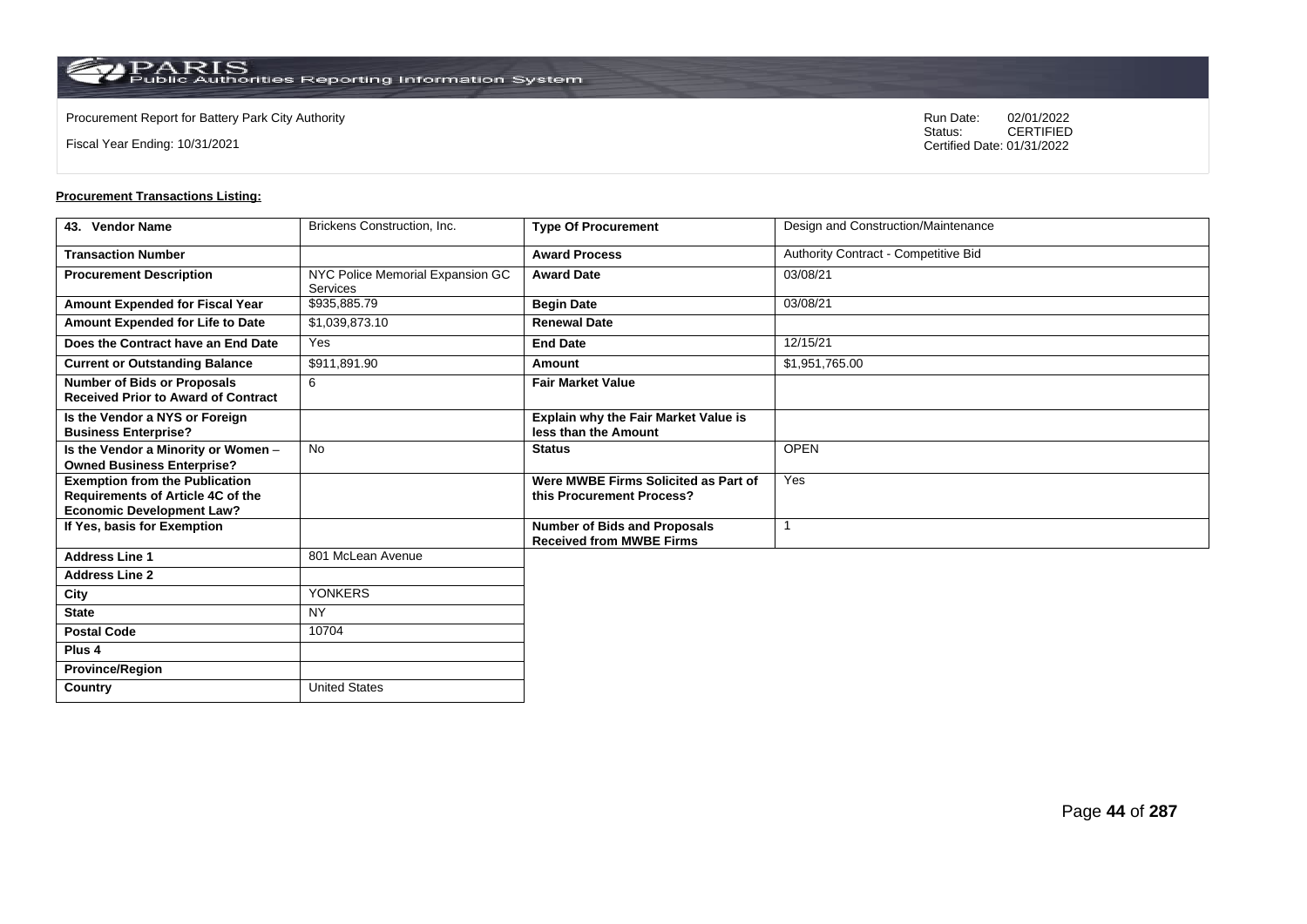$\operatorname{PARIS}_{\text{Public Authorities}\,\text{Reporting}\,\text{Information System}}$ 

Fiscal Year Ending: 10/31/2021

Procurement Report for Battery Park City Authority **National State Concrete Concrete Concrete Concrete Concrete Concrete Concrete Concrete Concrete Concrete Concrete Concrete Concrete Concrete Concrete Concrete Concrete Co** CERTIFIED Certified Date: 01/31/2022

| 44. Vendor Name                                                                                                | Brookfield Properties One WFC Co.<br><b>LLC</b> | <b>Type Of Procurement</b>                                             | Commodities/Supplies                    |
|----------------------------------------------------------------------------------------------------------------|-------------------------------------------------|------------------------------------------------------------------------|-----------------------------------------|
| <b>Transaction Number</b>                                                                                      |                                                 | <b>Award Process</b>                                                   | Non Contract Procurement/Purchase Order |
| <b>Procurement Description</b>                                                                                 | <b>Electric Utility</b>                         | <b>Award Date</b>                                                      |                                         |
| <b>Amount Expended for Fiscal Year</b>                                                                         | \$160,843.98                                    | <b>Begin Date</b>                                                      |                                         |
| Amount Expended for Life to Date                                                                               |                                                 | <b>Renewal Date</b>                                                    |                                         |
| Does the Contract have an End Date                                                                             |                                                 | <b>End Date</b>                                                        |                                         |
| <b>Current or Outstanding Balance</b>                                                                          |                                                 | Amount                                                                 |                                         |
| <b>Number of Bids or Proposals</b><br><b>Received Prior to Award of Contract</b>                               |                                                 | <b>Fair Market Value</b>                                               |                                         |
| Is the Vendor a NYS or Foreign<br><b>Business Enterprise?</b>                                                  |                                                 | Explain why the Fair Market Value is<br>less than the Amount           |                                         |
| Is the Vendor a Minority or Women -<br><b>Owned Business Enterprise?</b>                                       | <b>No</b>                                       | <b>Status</b>                                                          | <b>COMPLETED</b>                        |
| <b>Exemption from the Publication</b><br>Requirements of Article 4C of the<br><b>Economic Development Law?</b> |                                                 | Were MWBE Firms Solicited as Part of<br>this Procurement Process?      |                                         |
| If Yes, basis for Exemption                                                                                    |                                                 | <b>Number of Bids and Proposals</b><br><b>Received from MWBE Firms</b> |                                         |
| <b>Address Line 1</b>                                                                                          | 250 Vesey Street, 15th Floor                    |                                                                        |                                         |
| <b>Address Line 2</b>                                                                                          |                                                 |                                                                        |                                         |
| City                                                                                                           | <b>NEW YORK</b>                                 |                                                                        |                                         |
| <b>State</b>                                                                                                   | <b>NY</b>                                       |                                                                        |                                         |
| <b>Postal Code</b>                                                                                             | 10281                                           |                                                                        |                                         |
| Plus <sub>4</sub>                                                                                              |                                                 |                                                                        |                                         |
| <b>Province/Region</b>                                                                                         |                                                 |                                                                        |                                         |
| Country                                                                                                        | <b>United States</b>                            |                                                                        |                                         |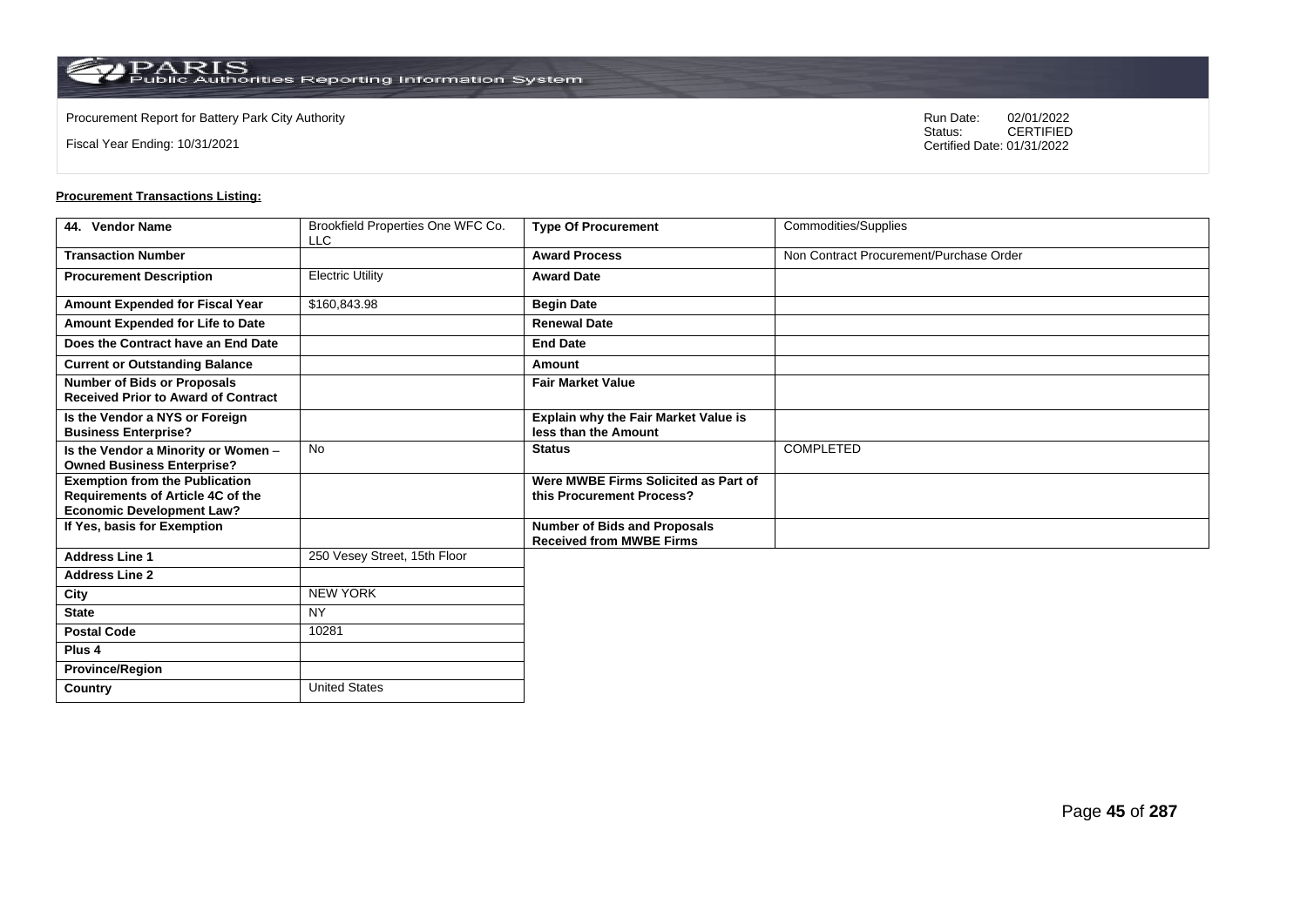**Country** United States

Fiscal Year Ending: 10/31/2021

Procurement Report for Battery Park City Authority **National State Concrete Concrete Concrete Concrete Concrete Concrete Concrete Concrete Concrete Concrete Concrete Concrete Concrete Concrete Concrete Concrete Concrete Co** CERTIFIED Certified Date: 01/31/2022

| 45. Vendor Name                                                                                                | Bruce E. McCue dba/ McCue<br>Gardens | <b>Type Of Procurement</b>                                             | Other                                   |
|----------------------------------------------------------------------------------------------------------------|--------------------------------------|------------------------------------------------------------------------|-----------------------------------------|
| <b>Transaction Number</b>                                                                                      |                                      | <b>Award Process</b>                                                   | Non Contract Procurement/Purchase Order |
| <b>Procurement Description</b>                                                                                 | Horticulture plants and flowers      | <b>Award Date</b>                                                      |                                         |
| <b>Amount Expended for Fiscal Year</b>                                                                         | \$5,014.25                           | <b>Begin Date</b>                                                      |                                         |
| Amount Expended for Life to Date                                                                               |                                      | <b>Renewal Date</b>                                                    |                                         |
| Does the Contract have an End Date                                                                             |                                      | <b>End Date</b>                                                        |                                         |
| <b>Current or Outstanding Balance</b>                                                                          |                                      | Amount                                                                 |                                         |
| <b>Number of Bids or Proposals</b><br><b>Received Prior to Award of Contract</b>                               |                                      | <b>Fair Market Value</b>                                               |                                         |
| Is the Vendor a NYS or Foreign<br><b>Business Enterprise?</b>                                                  |                                      | <b>Explain why the Fair Market Value is</b><br>less than the Amount    |                                         |
| Is the Vendor a Minority or Women -<br><b>Owned Business Enterprise?</b>                                       | <b>No</b>                            | <b>Status</b>                                                          | <b>COMPLETED</b>                        |
| <b>Exemption from the Publication</b><br>Requirements of Article 4C of the<br><b>Economic Development Law?</b> |                                      | Were MWBE Firms Solicited as Part of<br>this Procurement Process?      |                                         |
| If Yes, basis for Exemption                                                                                    |                                      | <b>Number of Bids and Proposals</b><br><b>Received from MWBE Firms</b> |                                         |
| <b>Address Line 1</b>                                                                                          | 47 Hartford Avenue                   |                                                                        |                                         |
| <b>Address Line 2</b>                                                                                          |                                      |                                                                        |                                         |
| City                                                                                                           | WETHERSFIELD                         |                                                                        |                                         |
| <b>State</b>                                                                                                   | <b>CT</b>                            |                                                                        |                                         |
| <b>Postal Code</b>                                                                                             | 06109                                |                                                                        |                                         |
| Plus <sub>4</sub>                                                                                              |                                      |                                                                        |                                         |
| <b>Province/Region</b>                                                                                         |                                      |                                                                        |                                         |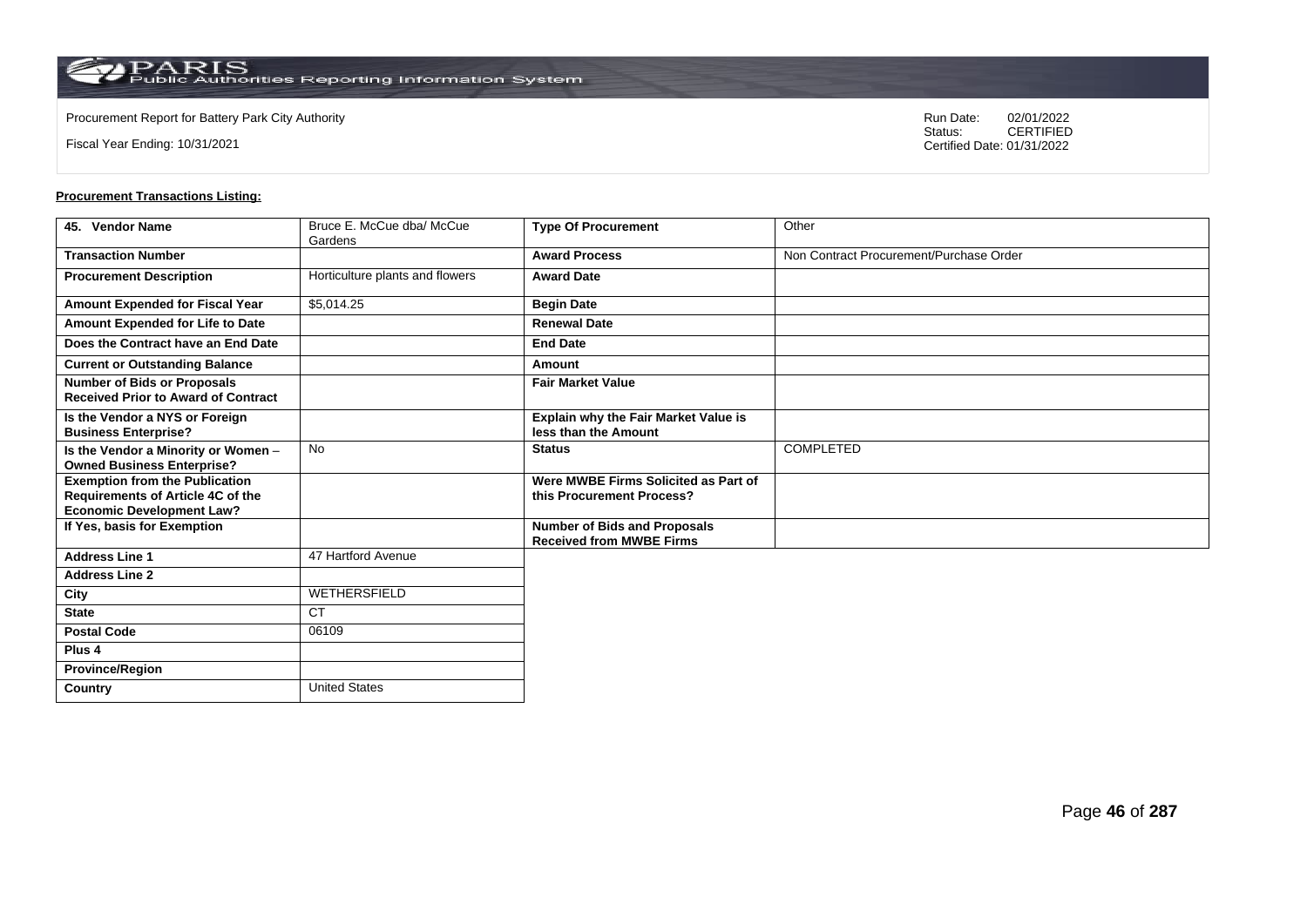Fiscal Year Ending: 10/31/2021

Procurement Report for Battery Park City Authority **National State Concrete Concrete Concrete Concrete Concrete Concrete Concrete Concrete Concrete Concrete Concrete Concrete Concrete Concrete Concrete Concrete Concrete Co** CERTIFIED Certified Date: 01/31/2022

| 46. Vendor Name                                                                                                       | Buro Happold Consulting Engineers,<br>P.C. & Inc. | <b>Type Of Procurement</b>                                             | <b>Consulting Services</b>           |
|-----------------------------------------------------------------------------------------------------------------------|---------------------------------------------------|------------------------------------------------------------------------|--------------------------------------|
| <b>Transaction Number</b>                                                                                             |                                                   | <b>Award Process</b>                                                   | Authority Contract - Competitive Bid |
| <b>Procurement Description</b>                                                                                        | BPC Sustainability Plan, Green<br>Guidelines      | <b>Award Date</b>                                                      | 10/25/19                             |
| Amount Expended for Fiscal Year                                                                                       | \$6,720.00                                        | <b>Begin Date</b>                                                      | 10/25/19                             |
| Amount Expended for Life to Date                                                                                      | \$1,203,357.65                                    | <b>Renewal Date</b>                                                    |                                      |
| Does the Contract have an End Date                                                                                    | Yes                                               | <b>End Date</b>                                                        | 10/23/20                             |
| <b>Current or Outstanding Balance</b>                                                                                 | $\overline{$1,392.35}$                            | Amount                                                                 | \$1,204,750.00                       |
| <b>Number of Bids or Proposals</b><br><b>Received Prior to Award of Contract</b>                                      | 11                                                | <b>Fair Market Value</b>                                               |                                      |
| Is the Vendor a NYS or Foreign<br><b>Business Enterprise?</b>                                                         |                                                   | <b>Explain why the Fair Market Value is</b><br>less than the Amount    |                                      |
| Is the Vendor a Minority or Women -<br><b>Owned Business Enterprise?</b>                                              | <b>No</b>                                         | <b>Status</b>                                                          | <b>COMPLETED</b>                     |
| <b>Exemption from the Publication</b><br><b>Requirements of Article 4C of the</b><br><b>Economic Development Law?</b> |                                                   | Were MWBE Firms Solicited as Part of<br>this Procurement Process?      | Yes                                  |
| If Yes, basis for Exemption                                                                                           |                                                   | <b>Number of Bids and Proposals</b><br><b>Received from MWBE Firms</b> | $\mathbf 0$                          |
| <b>Address Line 1</b>                                                                                                 | 100 Broadway, 23rd Fl                             |                                                                        |                                      |
| <b>Address Line 2</b>                                                                                                 | 3rd Floor                                         |                                                                        |                                      |
| City                                                                                                                  | <b>NEW YORK</b>                                   |                                                                        |                                      |
| <b>State</b>                                                                                                          | <b>NY</b>                                         |                                                                        |                                      |
| <b>Postal Code</b>                                                                                                    | 10005                                             |                                                                        |                                      |
| Plus <sub>4</sub>                                                                                                     |                                                   |                                                                        |                                      |
| <b>Province/Region</b>                                                                                                |                                                   |                                                                        |                                      |
| Country                                                                                                               | <b>United States</b>                              |                                                                        |                                      |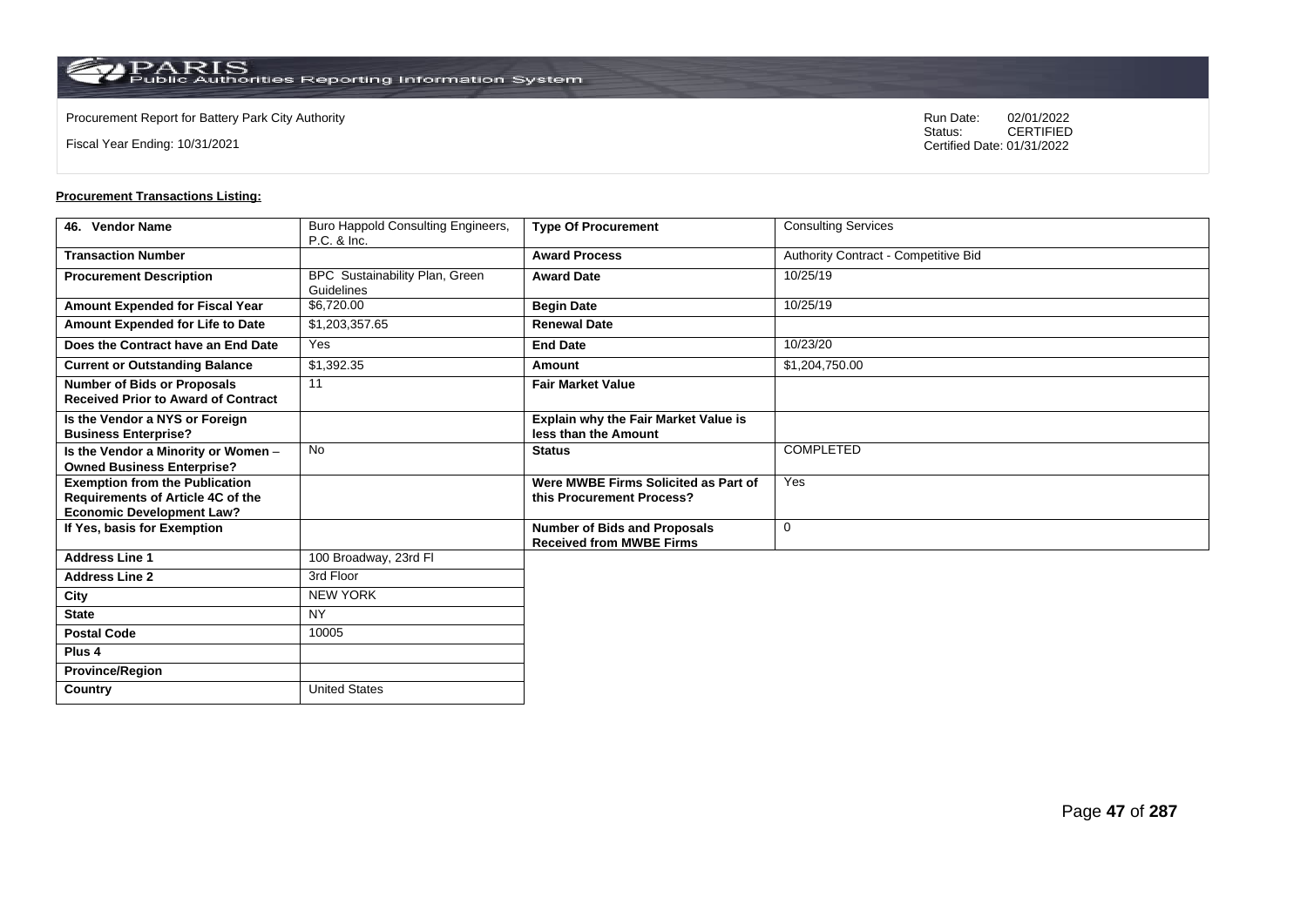Fiscal Year Ending: 10/31/2021

Procurement Report for Battery Park City Authority **National State Concrete Concrete Concrete Concrete Concrete Concrete Concrete Concrete Concrete Concrete Concrete Concrete Concrete Concrete Concrete Concrete Concrete Co** CERTIFIED Certified Date: 01/31/2022

| 47. Vendor Name                                                                                                       | Buro Happold Consulting Engineers,<br>P.C. & Inc. | <b>Type Of Procurement</b>                                             | <b>Consulting Services</b>               |
|-----------------------------------------------------------------------------------------------------------------------|---------------------------------------------------|------------------------------------------------------------------------|------------------------------------------|
| <b>Transaction Number</b>                                                                                             |                                                   | <b>Award Process</b>                                                   | Authority Contract - Non-Competitive Bid |
| <b>Procurement Description</b>                                                                                        | BPC Sustainablility Implementation<br>Plan        | <b>Award Date</b>                                                      | 05/01/21                                 |
| Amount Expended for Fiscal Year                                                                                       | \$73,342.50                                       | <b>Begin Date</b>                                                      | 05/01/21                                 |
| Amount Expended for Life to Date                                                                                      | \$73,342.50                                       | <b>Renewal Date</b>                                                    |                                          |
| Does the Contract have an End Date                                                                                    | Yes                                               | <b>End Date</b>                                                        | 04/30/22                                 |
| <b>Current or Outstanding Balance</b>                                                                                 | \$63,157.50                                       | Amount                                                                 | \$136,500.00                             |
| <b>Number of Bids or Proposals</b><br><b>Received Prior to Award of Contract</b>                                      | $\mathbf 0$                                       | <b>Fair Market Value</b>                                               | \$136,500.00                             |
| Is the Vendor a NYS or Foreign<br><b>Business Enterprise?</b>                                                         |                                                   | <b>Explain why the Fair Market Value is</b><br>less than the Amount    |                                          |
| Is the Vendor a Minority or Women -<br><b>Owned Business Enterprise?</b>                                              | <b>No</b>                                         | <b>Status</b>                                                          | <b>OPEN</b>                              |
| <b>Exemption from the Publication</b><br><b>Requirements of Article 4C of the</b><br><b>Economic Development Law?</b> |                                                   | Were MWBE Firms Solicited as Part of<br>this Procurement Process?      | <b>No</b>                                |
| If Yes, basis for Exemption                                                                                           |                                                   | <b>Number of Bids and Proposals</b><br><b>Received from MWBE Firms</b> | $\mathbf 0$                              |
| <b>Address Line 1</b>                                                                                                 | 100 Broadway, 23rd Fl                             |                                                                        |                                          |
| <b>Address Line 2</b>                                                                                                 | 3rd Floor                                         |                                                                        |                                          |
| City                                                                                                                  | <b>NEW YORK</b>                                   |                                                                        |                                          |
| <b>State</b>                                                                                                          | <b>NY</b>                                         |                                                                        |                                          |
| <b>Postal Code</b>                                                                                                    | 10005                                             |                                                                        |                                          |
| Plus <sub>4</sub>                                                                                                     |                                                   |                                                                        |                                          |
| <b>Province/Region</b>                                                                                                |                                                   |                                                                        |                                          |
| Country                                                                                                               | <b>United States</b>                              |                                                                        |                                          |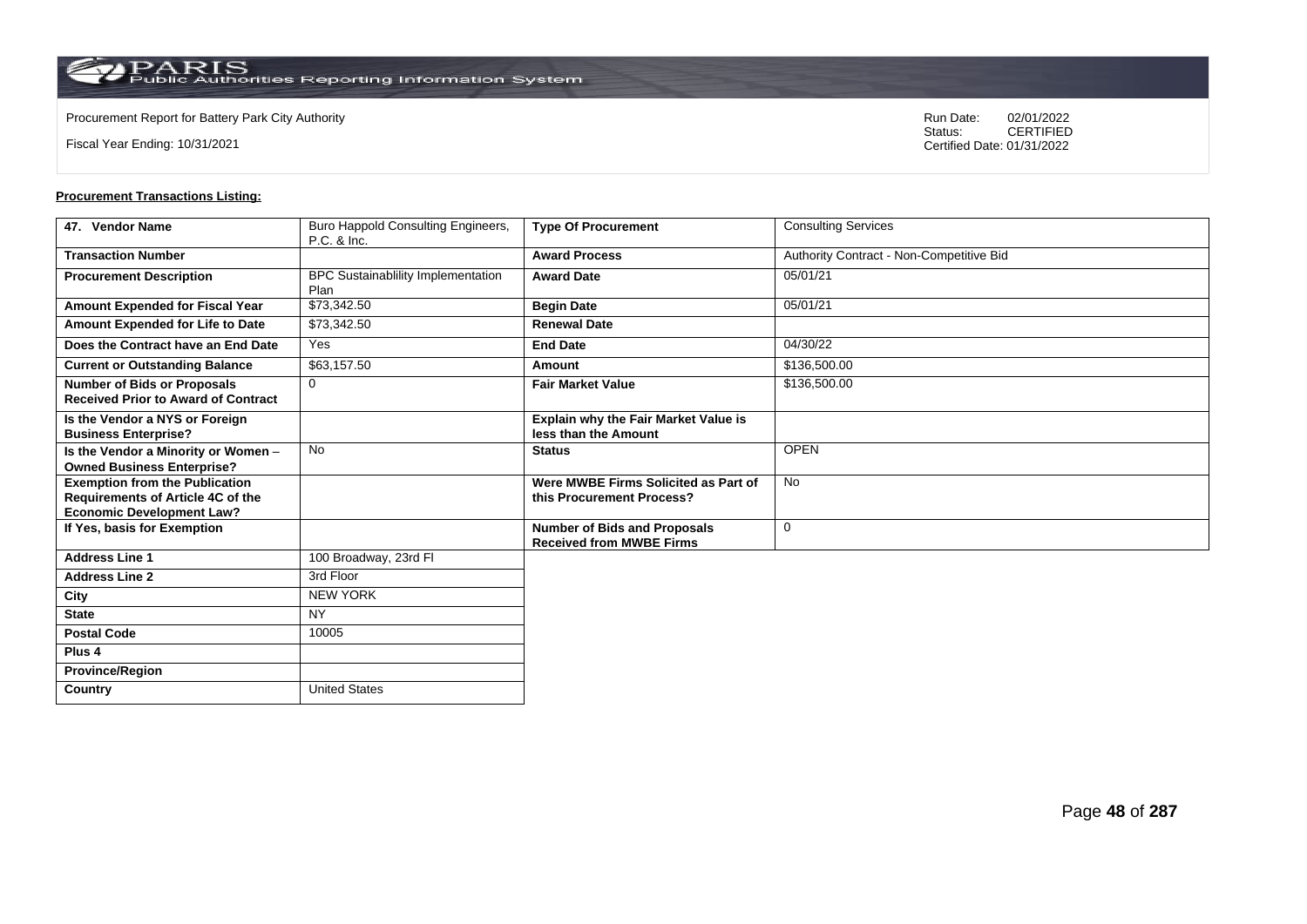**Country** United States

Fiscal Year Ending: 10/31/2021

Procurement Report for Battery Park City Authority **National State Concrete Concrete Concrete Concrete Concrete Concrete Concrete Concrete Concrete Concrete Concrete Concrete Concrete Concrete Concrete Concrete Concrete Co** CERTIFIED Certified Date: 01/31/2022

| 48. Vendor Name                                                                                                | CB Richard Ellis, Inc.                              | <b>Type Of Procurement</b>                                             | Other                                |
|----------------------------------------------------------------------------------------------------------------|-----------------------------------------------------|------------------------------------------------------------------------|--------------------------------------|
| <b>Transaction Number</b>                                                                                      |                                                     | <b>Award Process</b>                                                   | Authority Contract - Competitive Bid |
| <b>Procurement Description</b>                                                                                 | <b>Commercial Real Estate Brokerage</b><br>services | <b>Award Date</b>                                                      | 03/08/21                             |
| Amount Expended for Fiscal Year                                                                                | \$0.00                                              | <b>Begin Date</b>                                                      | 03/08/21                             |
| Amount Expended for Life to Date                                                                               | \$0.00                                              | <b>Renewal Date</b>                                                    |                                      |
| Does the Contract have an End Date                                                                             | Yes                                                 | <b>End Date</b>                                                        | 03/07/23                             |
| <b>Current or Outstanding Balance</b>                                                                          | \$15,000,000.00                                     | Amount                                                                 | \$15,000,000.00                      |
| <b>Number of Bids or Proposals</b><br><b>Received Prior to Award of Contract</b>                               | 6                                                   | <b>Fair Market Value</b>                                               |                                      |
| Is the Vendor a NYS or Foreign<br><b>Business Enterprise?</b>                                                  |                                                     | Explain why the Fair Market Value is<br>less than the Amount           |                                      |
| Is the Vendor a Minority or Women -<br><b>Owned Business Enterprise?</b>                                       | <b>No</b>                                           | <b>Status</b>                                                          | <b>OPEN</b>                          |
| <b>Exemption from the Publication</b><br>Requirements of Article 4C of the<br><b>Economic Development Law?</b> |                                                     | Were MWBE Firms Solicited as Part of<br>this Procurement Process?      | Yes                                  |
| If Yes, basis for Exemption                                                                                    |                                                     | <b>Number of Bids and Proposals</b><br><b>Received from MWBE Firms</b> |                                      |
| <b>Address Line 1</b>                                                                                          | 200 Park Avenue 19 th FL                            |                                                                        |                                      |
| <b>Address Line 2</b>                                                                                          |                                                     |                                                                        |                                      |
| City                                                                                                           | <b>NEW YORK</b>                                     |                                                                        |                                      |
| <b>State</b>                                                                                                   | <b>NY</b>                                           |                                                                        |                                      |
| <b>Postal Code</b>                                                                                             | 10166                                               |                                                                        |                                      |
| Plus <sub>4</sub>                                                                                              |                                                     |                                                                        |                                      |
| <b>Province/Region</b>                                                                                         |                                                     |                                                                        |                                      |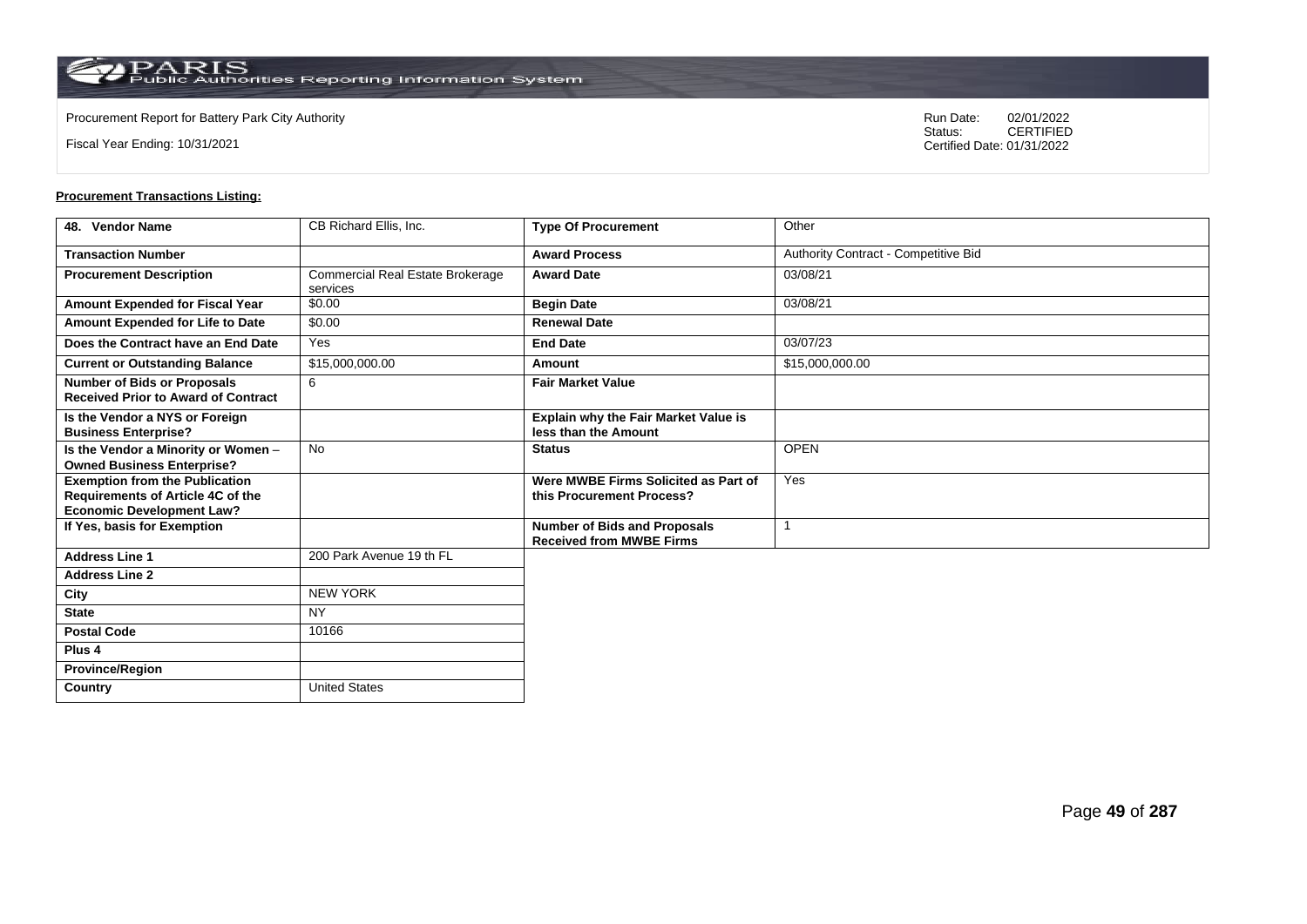$\operatorname{PARIS}_{\text{Public Authorities Reporting Information System}}$ 

**Country** United States

Fiscal Year Ending: 10/31/2021

Procurement Report for Battery Park City Authority **National State Concrete Concrete Concrete Concrete Concrete Concrete Concrete Concrete Concrete Concrete Concrete Concrete Concrete Concrete Concrete Concrete Concrete Co** CERTIFIED Certified Date: 01/31/2022

| 49. Vendor Name                                                                                                | CB Richard Ellis, Inc.                            | <b>Type Of Procurement</b>                                             | <b>Consulting Services</b>           |
|----------------------------------------------------------------------------------------------------------------|---------------------------------------------------|------------------------------------------------------------------------|--------------------------------------|
| <b>Transaction Number</b>                                                                                      |                                                   | <b>Award Process</b>                                                   | Authority Contract - Competitive Bid |
| <b>Procurement Description</b>                                                                                 | On-Call Real Estate Consultant<br><b>Services</b> | <b>Award Date</b>                                                      | 04/29/11                             |
| Amount Expended for Fiscal Year                                                                                | \$0.00                                            | <b>Begin Date</b>                                                      | 04/29/11                             |
| Amount Expended for Life to Date                                                                               | \$1,565,950.00                                    | <b>Renewal Date</b>                                                    |                                      |
| Does the Contract have an End Date                                                                             | Yes                                               | <b>End Date</b>                                                        | 12/31/19                             |
| <b>Current or Outstanding Balance</b>                                                                          | \$6,550.00                                        | Amount                                                                 | $\overline{$1,572,500.00}$           |
| <b>Number of Bids or Proposals</b><br><b>Received Prior to Award of Contract</b>                               | $\Omega$                                          | <b>Fair Market Value</b>                                               |                                      |
| Is the Vendor a NYS or Foreign<br><b>Business Enterprise?</b>                                                  |                                                   | Explain why the Fair Market Value is<br>less than the Amount           |                                      |
| Is the Vendor a Minority or Women -<br><b>Owned Business Enterprise?</b>                                       | <b>No</b>                                         | <b>Status</b>                                                          | <b>OPEN</b>                          |
| <b>Exemption from the Publication</b><br>Requirements of Article 4C of the<br><b>Economic Development Law?</b> |                                                   | Were MWBE Firms Solicited as Part of<br>this Procurement Process?      | Yes                                  |
| If Yes, basis for Exemption                                                                                    |                                                   | <b>Number of Bids and Proposals</b><br><b>Received from MWBE Firms</b> | $\mathbf 0$                          |
| <b>Address Line 1</b>                                                                                          | 200 Park Avenue 19 th FL                          |                                                                        |                                      |
| <b>Address Line 2</b>                                                                                          |                                                   |                                                                        |                                      |
| City                                                                                                           | <b>NEW YORK</b>                                   |                                                                        |                                      |
| <b>State</b>                                                                                                   | <b>NY</b>                                         |                                                                        |                                      |
| <b>Postal Code</b>                                                                                             | 10166                                             |                                                                        |                                      |
| Plus <sub>4</sub>                                                                                              |                                                   |                                                                        |                                      |
| <b>Province/Region</b>                                                                                         |                                                   |                                                                        |                                      |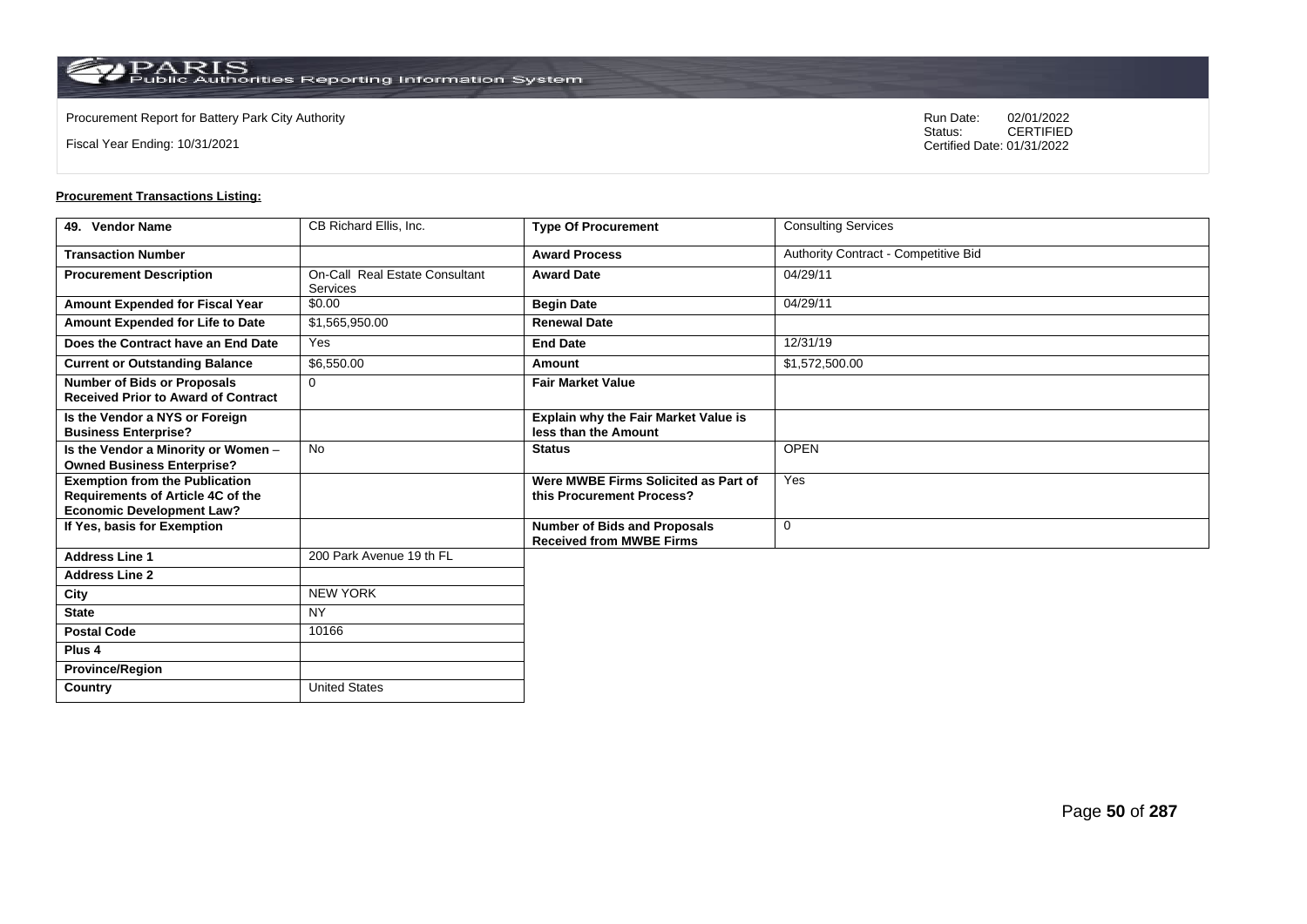**Country** United States

Fiscal Year Ending: 10/31/2021

Procurement Report for Battery Park City Authority **National State Concrete Concrete Concrete Concrete Concrete Concrete Concrete Concrete Concrete Concrete Concrete Concrete Concrete Concrete Concrete Concrete Concrete Co** CERTIFIED Certified Date: 01/31/2022

| 50. Vendor Name                                                                                                | CB Richard Ellis, Inc.         | <b>Type Of Procurement</b>                                             | <b>Consulting Services</b>           |
|----------------------------------------------------------------------------------------------------------------|--------------------------------|------------------------------------------------------------------------|--------------------------------------|
| <b>Transaction Number</b>                                                                                      |                                | <b>Award Process</b>                                                   | Authority Contract - Competitive Bid |
| <b>Procurement Description</b>                                                                                 | On Call Real Estate Consulting | <b>Award Date</b>                                                      | 01/01/20                             |
| Amount Expended for Fiscal Year                                                                                | \$28,675.00                    | <b>Begin Date</b>                                                      | 01/01/20                             |
| Amount Expended for Life to Date                                                                               | \$108,425.00                   | <b>Renewal Date</b>                                                    |                                      |
| Does the Contract have an End Date                                                                             | Yes                            | <b>End Date</b>                                                        | 03/25/24                             |
| <b>Current or Outstanding Balance</b>                                                                          | \$391,575.00                   | Amount                                                                 | \$500,000.00                         |
| <b>Number of Bids or Proposals</b><br><b>Received Prior to Award of Contract</b>                               | 6                              | <b>Fair Market Value</b>                                               |                                      |
| Is the Vendor a NYS or Foreign<br><b>Business Enterprise?</b>                                                  |                                | Explain why the Fair Market Value is<br>less than the Amount           |                                      |
| Is the Vendor a Minority or Women -<br><b>Owned Business Enterprise?</b>                                       | <b>No</b>                      | <b>Status</b>                                                          | <b>OPEN</b>                          |
| <b>Exemption from the Publication</b><br>Requirements of Article 4C of the<br><b>Economic Development Law?</b> |                                | Were MWBE Firms Solicited as Part of<br>this Procurement Process?      | Yes                                  |
| If Yes, basis for Exemption                                                                                    |                                | <b>Number of Bids and Proposals</b><br><b>Received from MWBE Firms</b> | 0                                    |
| <b>Address Line 1</b>                                                                                          | 200 Park Avenue 19 th FL       |                                                                        |                                      |
| <b>Address Line 2</b>                                                                                          |                                |                                                                        |                                      |
| City                                                                                                           | <b>NEW YORK</b>                |                                                                        |                                      |
| <b>State</b>                                                                                                   | <b>NY</b>                      |                                                                        |                                      |
| <b>Postal Code</b>                                                                                             | 10166                          |                                                                        |                                      |
| Plus <sub>4</sub>                                                                                              |                                |                                                                        |                                      |
| <b>Province/Region</b>                                                                                         |                                |                                                                        |                                      |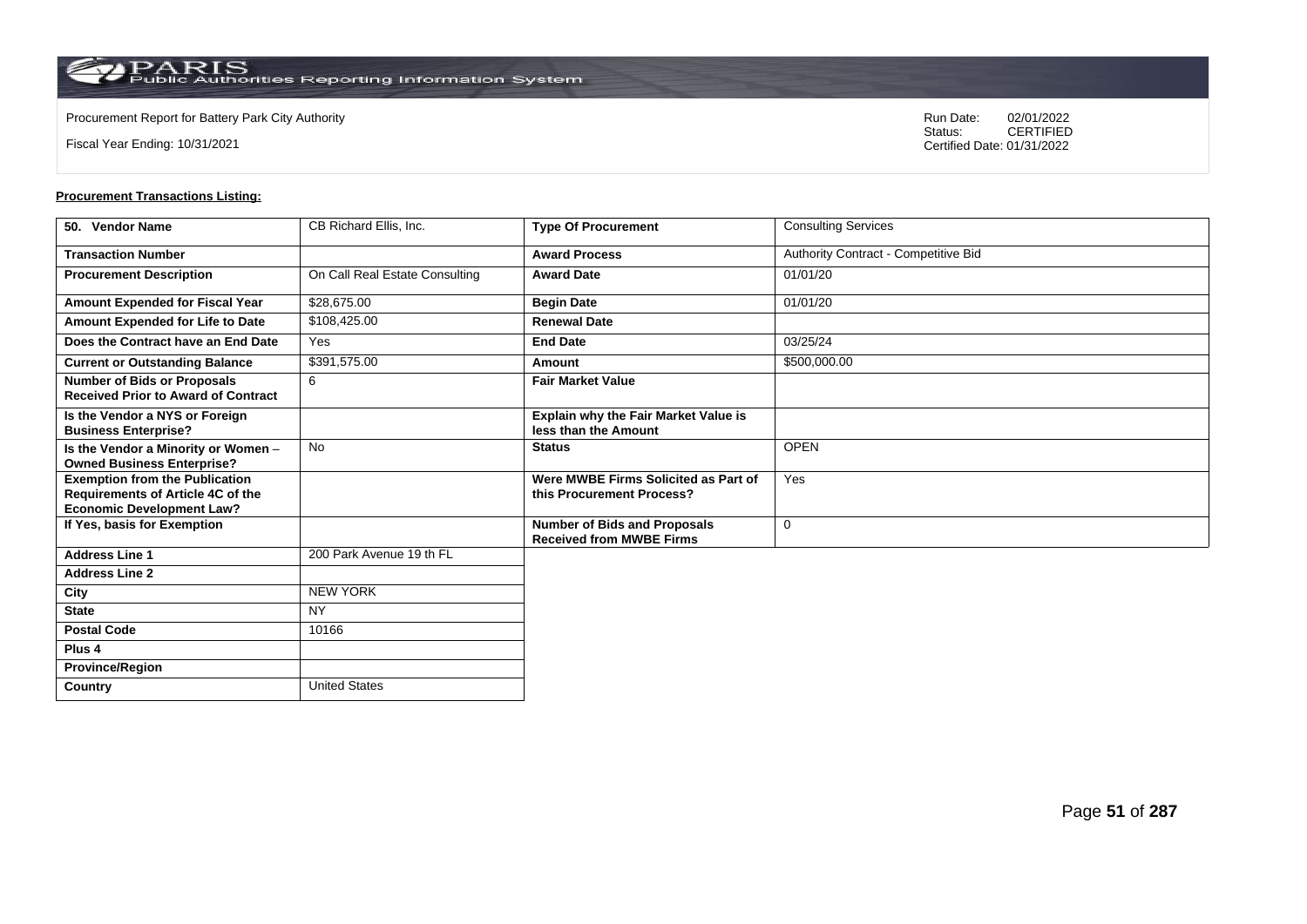**Country** United States

Fiscal Year Ending: 10/31/2021

Procurement Report for Battery Park City Authority **National State Concrete Concrete Concrete Concrete Concrete Concrete Concrete Concrete Concrete Concrete Concrete Concrete Concrete Concrete Concrete Concrete Concrete Co** CERTIFIED Certified Date: 01/31/2022

| 51. Vendor Name                                                                                                | CB Richard Ellis, Inc.             | <b>Type Of Procurement</b>                                             | <b>Financial Services</b>                |
|----------------------------------------------------------------------------------------------------------------|------------------------------------|------------------------------------------------------------------------|------------------------------------------|
| <b>Transaction Number</b>                                                                                      |                                    | <b>Award Process</b>                                                   | Authority Contract - Non-Competitive Bid |
| <b>Procurement Description</b>                                                                                 | <b>Bond Real Estate Consulting</b> | <b>Award Date</b>                                                      | 08/10/18                                 |
| Amount Expended for Fiscal Year                                                                                | \$0.00                             | <b>Begin Date</b>                                                      | 08/10/18                                 |
| Amount Expended for Life to Date                                                                               | \$355,000.00                       | <b>Renewal Date</b>                                                    |                                          |
| Does the Contract have an End Date                                                                             | Yes                                | <b>End Date</b>                                                        | 08/09/19                                 |
| <b>Current or Outstanding Balance</b>                                                                          | \$120,000.00                       | Amount                                                                 | \$475,000.00                             |
| <b>Number of Bids or Proposals</b><br><b>Received Prior to Award of Contract</b>                               | $\Omega$                           | <b>Fair Market Value</b>                                               | \$475,000.00                             |
| Is the Vendor a NYS or Foreign<br><b>Business Enterprise?</b>                                                  |                                    | Explain why the Fair Market Value is<br>less than the Amount           |                                          |
| Is the Vendor a Minority or Women -<br><b>Owned Business Enterprise?</b>                                       | <b>No</b>                          | <b>Status</b>                                                          | <b>OPEN</b>                              |
| <b>Exemption from the Publication</b><br>Requirements of Article 4C of the<br><b>Economic Development Law?</b> |                                    | Were MWBE Firms Solicited as Part of<br>this Procurement Process?      | <b>No</b>                                |
| If Yes, basis for Exemption                                                                                    |                                    | <b>Number of Bids and Proposals</b><br><b>Received from MWBE Firms</b> | 0                                        |
| <b>Address Line 1</b>                                                                                          | 200 Park Avenue 19 th FL           |                                                                        |                                          |
| <b>Address Line 2</b>                                                                                          |                                    |                                                                        |                                          |
| City                                                                                                           | <b>NEW YORK</b>                    |                                                                        |                                          |
| <b>State</b>                                                                                                   | <b>NY</b>                          |                                                                        |                                          |
| <b>Postal Code</b>                                                                                             | 10166                              |                                                                        |                                          |
| Plus <sub>4</sub>                                                                                              |                                    |                                                                        |                                          |
| <b>Province/Region</b>                                                                                         |                                    |                                                                        |                                          |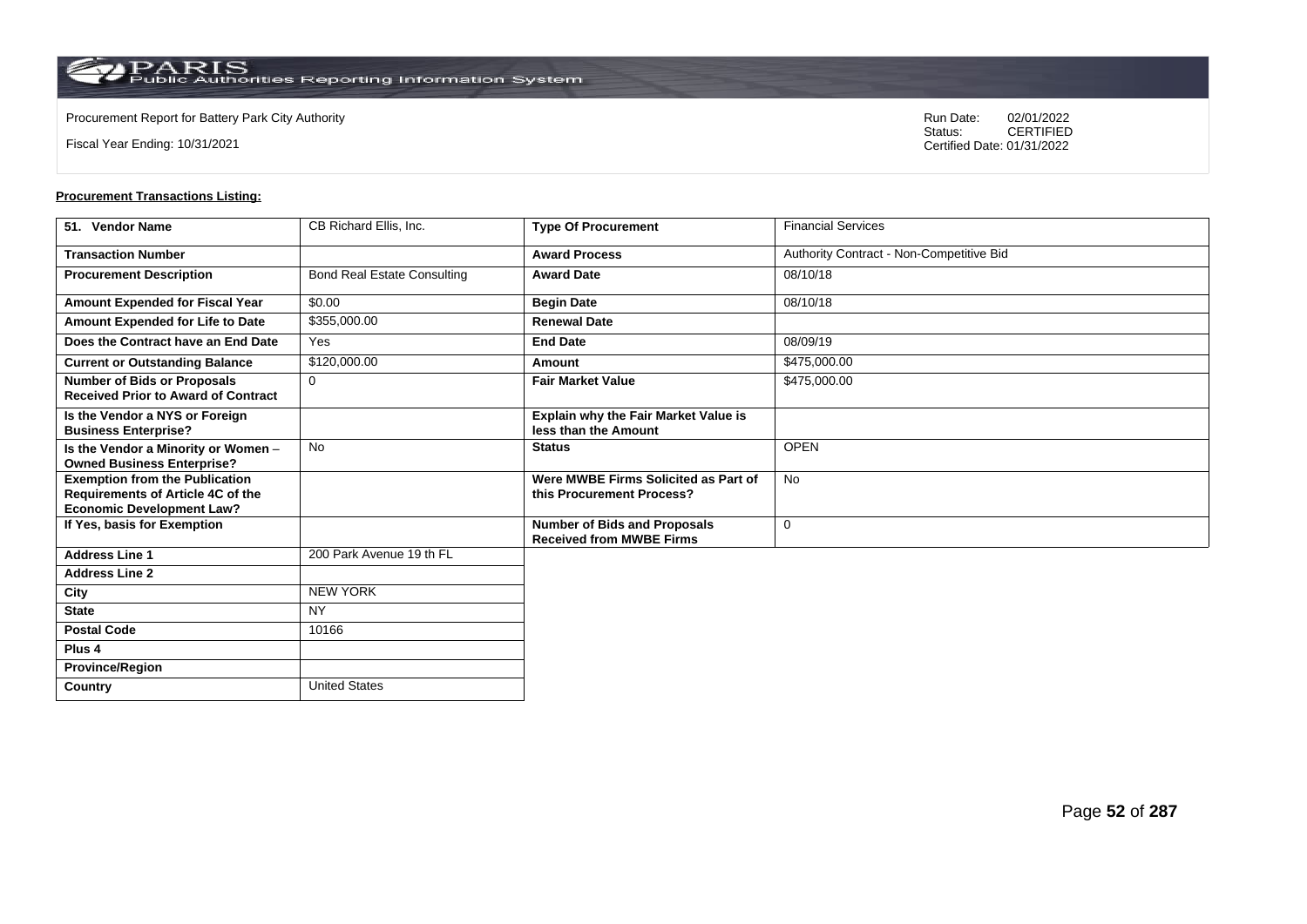**Country** United States

Fiscal Year Ending: 10/31/2021

Procurement Report for Battery Park City Authority **National State Concrete Concrete Concrete Concrete Concrete Concrete Concrete Concrete Concrete Concrete Concrete Concrete Concrete Concrete Concrete Concrete Concrete Co** CERTIFIED Certified Date: 01/31/2022

| 52. Vendor Name                                                                                                | Carter Ledyard & Milburn LLP | <b>Type Of Procurement</b>                                             | Legal Services                       |
|----------------------------------------------------------------------------------------------------------------|------------------------------|------------------------------------------------------------------------|--------------------------------------|
| <b>Transaction Number</b>                                                                                      |                              | <b>Award Process</b>                                                   | Authority Contract - Competitive Bid |
| <b>Procurement Description</b>                                                                                 | Legal Services               | <b>Award Date</b>                                                      | 09/01/19                             |
| Amount Expended for Fiscal Year                                                                                | \$15,800.79                  | <b>Begin Date</b>                                                      | 09/01/19                             |
| Amount Expended for Life to Date                                                                               | \$84,922.55                  | <b>Renewal Date</b>                                                    |                                      |
| Does the Contract have an End Date                                                                             | Yes                          | <b>End Date</b>                                                        | 03/26/22                             |
| <b>Current or Outstanding Balance</b>                                                                          | \$165,077.45                 | Amount                                                                 | \$250,000.00                         |
| <b>Number of Bids or Proposals</b><br><b>Received Prior to Award of Contract</b>                               | 46                           | <b>Fair Market Value</b>                                               |                                      |
| Is the Vendor a NYS or Foreign<br><b>Business Enterprise?</b>                                                  |                              | Explain why the Fair Market Value is<br>less than the Amount           |                                      |
| Is the Vendor a Minority or Women -<br><b>Owned Business Enterprise?</b>                                       | <b>No</b>                    | <b>Status</b>                                                          | <b>OPEN</b>                          |
| <b>Exemption from the Publication</b><br>Requirements of Article 4C of the<br><b>Economic Development Law?</b> |                              | Were MWBE Firms Solicited as Part of<br>this Procurement Process?      | Yes                                  |
| If Yes, basis for Exemption                                                                                    |                              | <b>Number of Bids and Proposals</b><br><b>Received from MWBE Firms</b> | 12                                   |
| <b>Address Line 1</b>                                                                                          | 2 Wall Street                |                                                                        |                                      |
| <b>Address Line 2</b>                                                                                          |                              |                                                                        |                                      |
| City                                                                                                           | <b>NEW YORK</b>              |                                                                        |                                      |
| <b>State</b>                                                                                                   | <b>NY</b>                    |                                                                        |                                      |
| <b>Postal Code</b>                                                                                             | 10005                        |                                                                        |                                      |
| Plus <sub>4</sub>                                                                                              |                              |                                                                        |                                      |
| <b>Province/Region</b>                                                                                         |                              |                                                                        |                                      |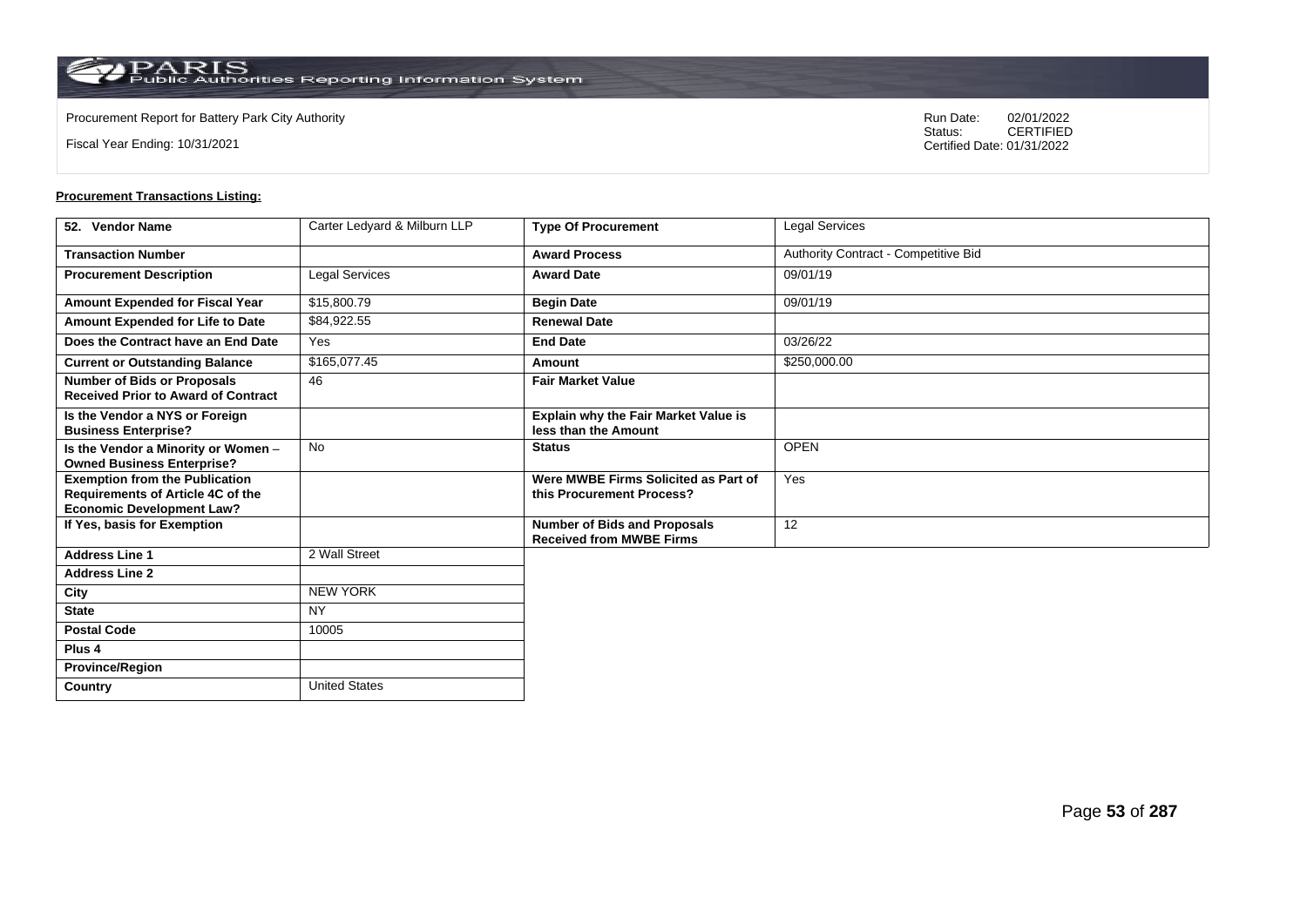**Country** United States

Fiscal Year Ending: 10/31/2021

Procurement Report for Battery Park City Authority **National State Concrete Concrete Concrete Concrete Concrete Concrete Concrete Concrete Concrete Concrete Concrete Concrete Concrete Concrete Concrete Concrete Concrete Co** CERTIFIED Certified Date: 01/31/2022

| 53. Vendor Name                                                                                                | Carter Ledyard & Milburn LLP | <b>Type Of Procurement</b>                                             | Legal Services                       |
|----------------------------------------------------------------------------------------------------------------|------------------------------|------------------------------------------------------------------------|--------------------------------------|
| <b>Transaction Number</b>                                                                                      |                              | <b>Award Process</b>                                                   | Authority Contract - Competitive Bid |
| <b>Procurement Description</b>                                                                                 | Legal Counsel                | <b>Award Date</b>                                                      | 04/01/18                             |
| Amount Expended for Fiscal Year                                                                                | \$0.00                       | <b>Begin Date</b>                                                      | 04/01/18                             |
| Amount Expended for Life to Date                                                                               | \$49,386.82                  | <b>Renewal Date</b>                                                    |                                      |
| Does the Contract have an End Date                                                                             | Yes                          | <b>End Date</b>                                                        | 09/30/19                             |
| <b>Current or Outstanding Balance</b>                                                                          | \$100,613.18                 | Amount                                                                 | \$150,000.00                         |
| <b>Number of Bids or Proposals</b><br><b>Received Prior to Award of Contract</b>                               | 22                           | <b>Fair Market Value</b>                                               |                                      |
| Is the Vendor a NYS or Foreign<br><b>Business Enterprise?</b>                                                  |                              | <b>Explain why the Fair Market Value is</b><br>less than the Amount    |                                      |
| Is the Vendor a Minority or Women -<br><b>Owned Business Enterprise?</b>                                       | No                           | <b>Status</b>                                                          | <b>OPEN</b>                          |
| <b>Exemption from the Publication</b><br>Requirements of Article 4C of the<br><b>Economic Development Law?</b> |                              | Were MWBE Firms Solicited as Part of<br>this Procurement Process?      | Yes                                  |
| If Yes, basis for Exemption                                                                                    |                              | <b>Number of Bids and Proposals</b><br><b>Received from MWBE Firms</b> | $\mathbf 0$                          |
| <b>Address Line 1</b>                                                                                          | 2 Wall Street                |                                                                        |                                      |
| <b>Address Line 2</b>                                                                                          |                              |                                                                        |                                      |
| City                                                                                                           | <b>NEW YORK</b>              |                                                                        |                                      |
| <b>State</b>                                                                                                   | <b>NY</b>                    |                                                                        |                                      |
| <b>Postal Code</b>                                                                                             | 10005                        |                                                                        |                                      |
| Plus <sub>4</sub>                                                                                              |                              |                                                                        |                                      |
| <b>Province/Region</b>                                                                                         |                              |                                                                        |                                      |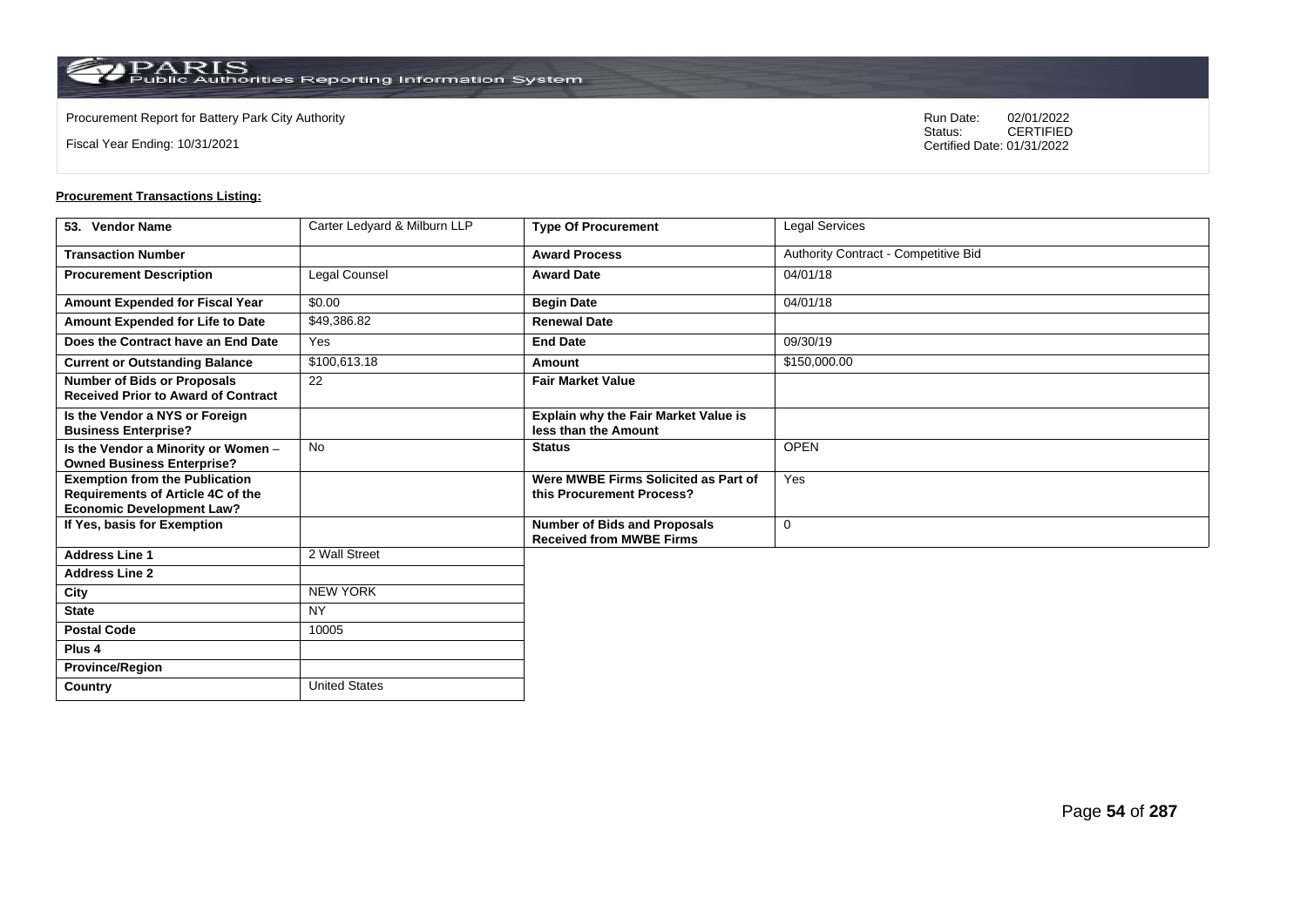Fiscal Year Ending: 10/31/2021

Procurement Report for Battery Park City Authority **National State Concrete Concrete Concrete Concrete Concrete Concrete Concrete Concrete Concrete Concrete Concrete Concrete Concrete Concrete Concrete Concrete Concrete Co** CERTIFIED Certified Date: 01/31/2022

| 54. Vendor Name                                                                                                | Carter, Milchman & Frank, Inc. | <b>Type Of Procurement</b>                                             | Other                                   |
|----------------------------------------------------------------------------------------------------------------|--------------------------------|------------------------------------------------------------------------|-----------------------------------------|
| <b>Transaction Number</b>                                                                                      |                                | <b>Award Process</b>                                                   | Non Contract Procurement/Purchase Order |
| <b>Procurement Description</b>                                                                                 | Parks Operations supplies      | <b>Award Date</b>                                                      |                                         |
| Amount Expended for Fiscal Year                                                                                | \$13,328.00                    | <b>Begin Date</b>                                                      |                                         |
| Amount Expended for Life to Date                                                                               |                                | <b>Renewal Date</b>                                                    |                                         |
| Does the Contract have an End Date                                                                             |                                | <b>End Date</b>                                                        |                                         |
| <b>Current or Outstanding Balance</b>                                                                          |                                | <b>Amount</b>                                                          |                                         |
| <b>Number of Bids or Proposals</b><br><b>Received Prior to Award of Contract</b>                               |                                | <b>Fair Market Value</b>                                               |                                         |
| Is the Vendor a NYS or Foreign<br><b>Business Enterprise?</b>                                                  |                                | Explain why the Fair Market Value is<br>less than the Amount           |                                         |
| Is the Vendor a Minority or Women -<br><b>Owned Business Enterprise?</b>                                       | Yes                            | <b>Status</b>                                                          | <b>COMPLETED</b>                        |
| <b>Exemption from the Publication</b><br>Requirements of Article 4C of the<br><b>Economic Development Law?</b> |                                | Were MWBE Firms Solicited as Part of<br>this Procurement Process?      |                                         |
| If Yes, basis for Exemption                                                                                    |                                | <b>Number of Bids and Proposals</b><br><b>Received from MWBE Firms</b> |                                         |
| <b>Address Line 1</b>                                                                                          | 28-10 37th Avenue              |                                                                        |                                         |
| <b>Address Line 2</b>                                                                                          |                                |                                                                        |                                         |
| City                                                                                                           | LONG ISLAND CITY               |                                                                        |                                         |
| <b>State</b>                                                                                                   | <b>NY</b>                      |                                                                        |                                         |
| <b>Postal Code</b>                                                                                             | 11101                          |                                                                        |                                         |
| Plus 4                                                                                                         |                                |                                                                        |                                         |
| <b>Province/Region</b>                                                                                         |                                |                                                                        |                                         |
| Country                                                                                                        | <b>United States</b>           |                                                                        |                                         |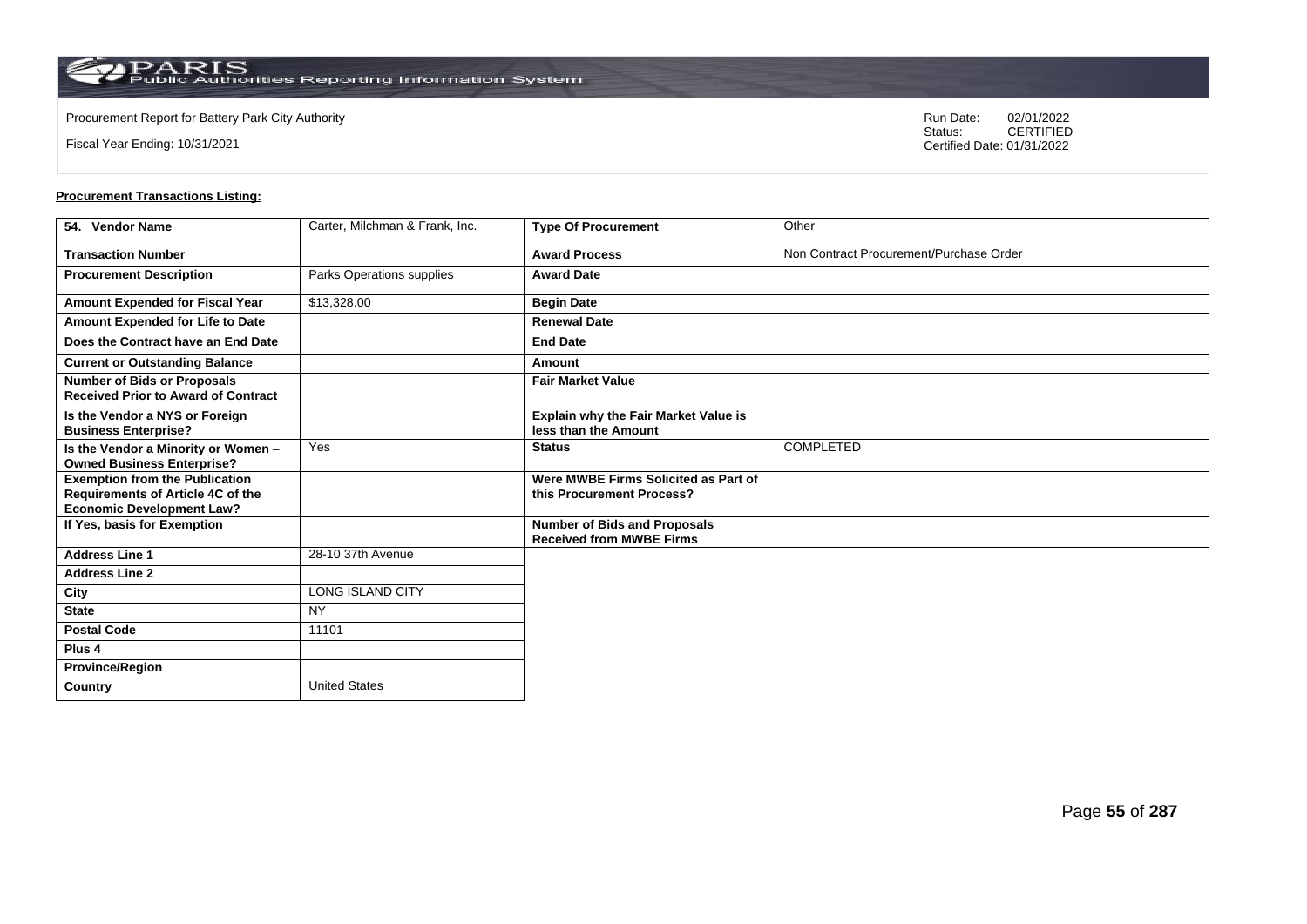**Country** United States

Fiscal Year Ending: 10/31/2021

Procurement Report for Battery Park City Authority **National State Concrete Concrete Concrete Concrete Concrete Concrete Concrete Concrete Concrete Concrete Concrete Concrete Concrete Concrete Concrete Concrete Concrete Co** CERTIFIED Certified Date: 01/31/2022

| 55. Vendor Name                                                                                                | Cashin Associates, P.C.                                   | <b>Type Of Procurement</b>                                             | <b>Consulting Services</b>           |
|----------------------------------------------------------------------------------------------------------------|-----------------------------------------------------------|------------------------------------------------------------------------|--------------------------------------|
| <b>Transaction Number</b>                                                                                      |                                                           | <b>Award Process</b>                                                   | Authority Contract - Competitive Bid |
| <b>Procurement Description</b>                                                                                 | On Call Engineering and<br><b>Archictectural Services</b> | <b>Award Date</b>                                                      | 12/01/20                             |
| Amount Expended for Fiscal Year                                                                                | \$40,249.50                                               | <b>Begin Date</b>                                                      | 12/01/20                             |
| Amount Expended for Life to Date                                                                               | \$40,249.50                                               | <b>Renewal Date</b>                                                    |                                      |
| Does the Contract have an End Date                                                                             | Yes                                                       | <b>End Date</b>                                                        | 11/30/22                             |
| <b>Current or Outstanding Balance</b>                                                                          | \$459,750.50                                              | <b>Amount</b>                                                          | \$500,000.00                         |
| <b>Number of Bids or Proposals</b><br><b>Received Prior to Award of Contract</b>                               | 12                                                        | <b>Fair Market Value</b>                                               |                                      |
| Is the Vendor a NYS or Foreign<br><b>Business Enterprise?</b>                                                  |                                                           | Explain why the Fair Market Value is<br>less than the Amount           |                                      |
| Is the Vendor a Minority or Women -<br><b>Owned Business Enterprise?</b>                                       | <b>No</b>                                                 | <b>Status</b>                                                          | <b>OPEN</b>                          |
| <b>Exemption from the Publication</b><br>Requirements of Article 4C of the<br><b>Economic Development Law?</b> |                                                           | Were MWBE Firms Solicited as Part of<br>this Procurement Process?      | Yes                                  |
| If Yes, basis for Exemption                                                                                    |                                                           | <b>Number of Bids and Proposals</b><br><b>Received from MWBE Firms</b> | $\overline{4}$                       |
| <b>Address Line 1</b>                                                                                          | 1200 Veterans Memorial Highway                            |                                                                        |                                      |
| <b>Address Line 2</b>                                                                                          |                                                           |                                                                        |                                      |
| City                                                                                                           | <b>HAUPPAUGE</b>                                          |                                                                        |                                      |
| <b>State</b>                                                                                                   | <b>NY</b>                                                 |                                                                        |                                      |
| <b>Postal Code</b>                                                                                             | 11788                                                     |                                                                        |                                      |
| Plus <sub>4</sub>                                                                                              |                                                           |                                                                        |                                      |
| <b>Province/Region</b>                                                                                         |                                                           |                                                                        |                                      |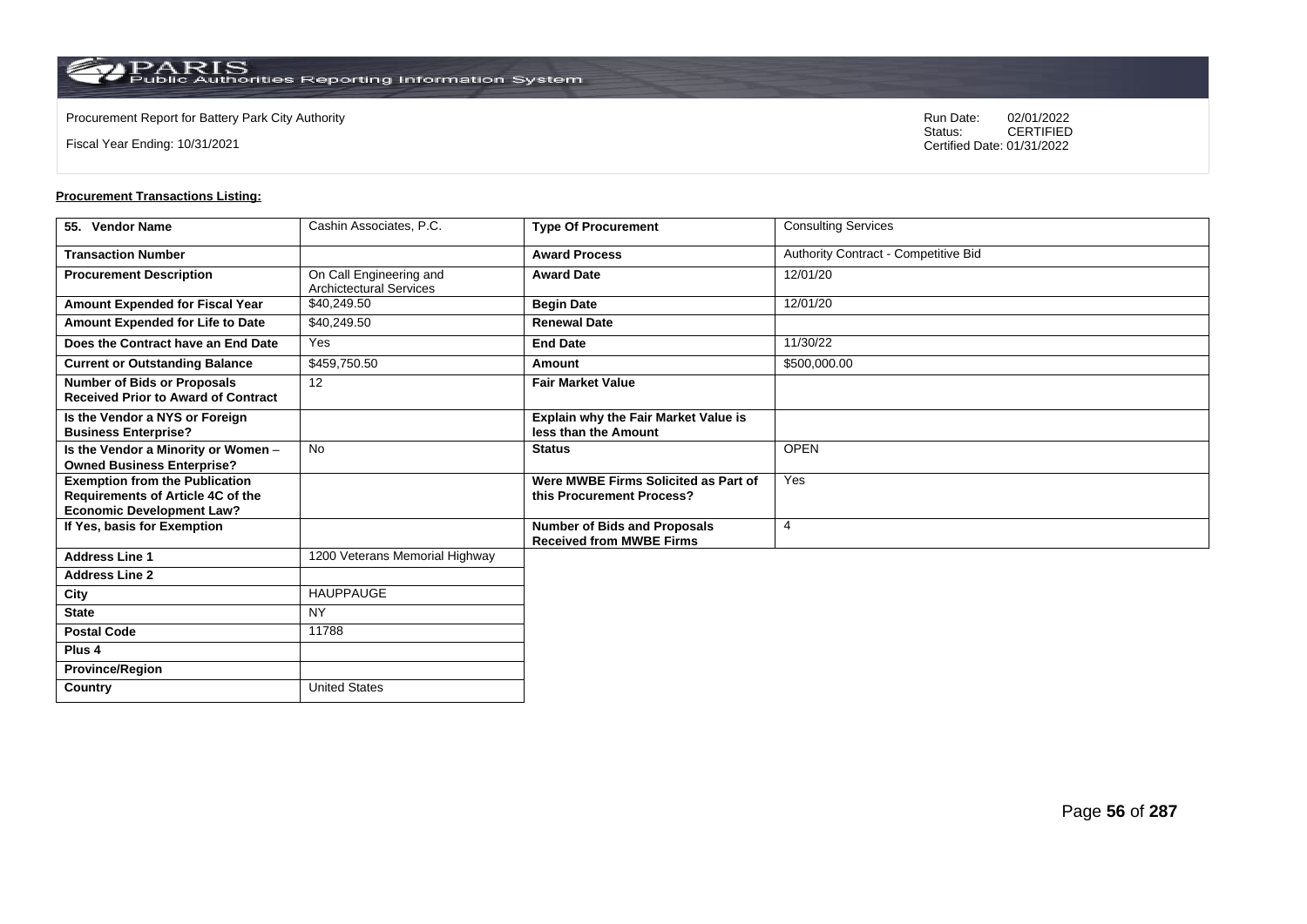$\operatorname{PARIS}_{\text{Public Authorities}\,\text{Reporting}\,\text{Information System}}$ 

Fiscal Year Ending: 10/31/2021

Procurement Report for Battery Park City Authority **National State Concrete Concrete Concrete Concrete Concrete Concrete Concrete Concrete Concrete Concrete Concrete Concrete Concrete Concrete Concrete Concrete Concrete Co** CERTIFIED Certified Date: 01/31/2022

| 56. Vendor Name                                                                                                | Circle Janitorial Supplies, Inc. | <b>Type Of Procurement</b>                                             | Commodities/Supplies                    |
|----------------------------------------------------------------------------------------------------------------|----------------------------------|------------------------------------------------------------------------|-----------------------------------------|
| <b>Transaction Number</b>                                                                                      |                                  | <b>Award Process</b>                                                   | Non Contract Procurement/Purchase Order |
| <b>Procurement Description</b>                                                                                 | Cleaning supplies                | <b>Award Date</b>                                                      |                                         |
| Amount Expended for Fiscal Year                                                                                | \$11,604.65                      | <b>Begin Date</b>                                                      |                                         |
| Amount Expended for Life to Date                                                                               |                                  | <b>Renewal Date</b>                                                    |                                         |
| Does the Contract have an End Date                                                                             |                                  | <b>End Date</b>                                                        |                                         |
| <b>Current or Outstanding Balance</b>                                                                          |                                  | Amount                                                                 |                                         |
| <b>Number of Bids or Proposals</b><br><b>Received Prior to Award of Contract</b>                               |                                  | <b>Fair Market Value</b>                                               |                                         |
| Is the Vendor a NYS or Foreign<br><b>Business Enterprise?</b>                                                  |                                  | <b>Explain why the Fair Market Value is</b><br>less than the Amount    |                                         |
| Is the Vendor a Minority or Women -<br><b>Owned Business Enterprise?</b>                                       | Yes                              | <b>Status</b>                                                          | <b>COMPLETED</b>                        |
| <b>Exemption from the Publication</b><br>Requirements of Article 4C of the<br><b>Economic Development Law?</b> |                                  | Were MWBE Firms Solicited as Part of<br>this Procurement Process?      |                                         |
| If Yes, basis for Exemption                                                                                    |                                  | <b>Number of Bids and Proposals</b><br><b>Received from MWBE Firms</b> |                                         |
| <b>Address Line 1</b>                                                                                          | 5 East 12th Street               |                                                                        |                                         |
| <b>Address Line 2</b>                                                                                          |                                  |                                                                        |                                         |
| City                                                                                                           | <b>PATERSON</b>                  |                                                                        |                                         |
| <b>State</b>                                                                                                   | <b>NJ</b>                        |                                                                        |                                         |
| <b>Postal Code</b>                                                                                             | 07524                            |                                                                        |                                         |
| Plus <sub>4</sub>                                                                                              |                                  |                                                                        |                                         |
| <b>Province/Region</b>                                                                                         |                                  |                                                                        |                                         |
| Country                                                                                                        | <b>United States</b>             |                                                                        |                                         |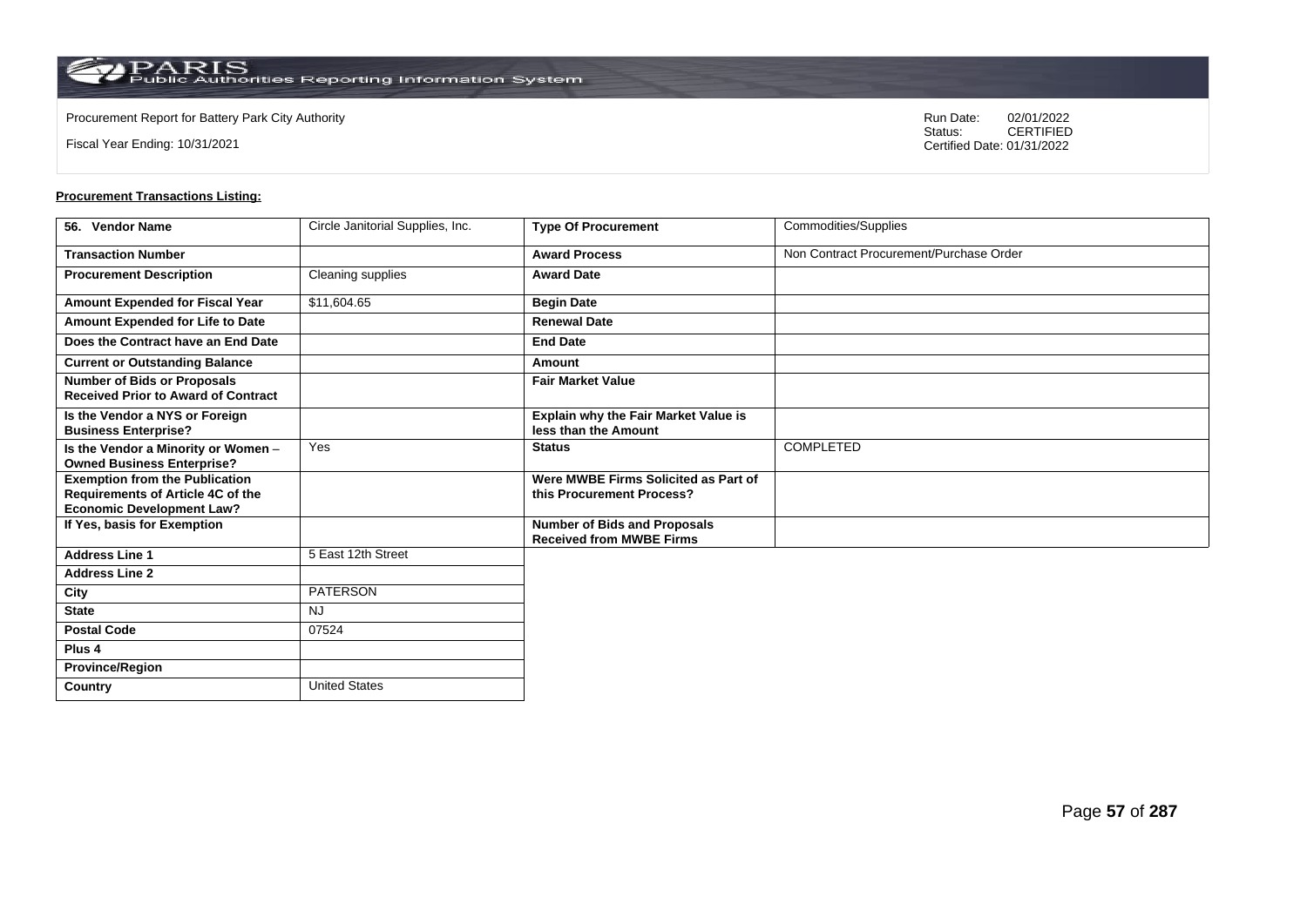**Country** United States

Fiscal Year Ending: 10/31/2021

Procurement Report for Battery Park City Authority **National State Concrete Concrete Concrete Concrete Concrete Concrete Concrete Concrete Concrete Concrete Concrete Concrete Concrete Concrete Concrete Concrete Concrete Co** CERTIFIED Certified Date: 01/31/2022

| 57. Vendor Name                                                                                                | Classico Building Maintenance, Inc. | <b>Type Of Procurement</b>                                             | Other                                |
|----------------------------------------------------------------------------------------------------------------|-------------------------------------|------------------------------------------------------------------------|--------------------------------------|
| <b>Transaction Number</b>                                                                                      |                                     | <b>Award Process</b>                                                   | Authority Contract - Competitive Bid |
| <b>Procurement Description</b>                                                                                 | Eastern Boundary and Pier A         | <b>Award Date</b>                                                      | 12/15/19                             |
| Amount Expended for Fiscal Year                                                                                | \$246,485.40                        | <b>Begin Date</b>                                                      | 12/15/19                             |
| Amount Expended for Life to Date                                                                               | \$442,613.87                        | <b>Renewal Date</b>                                                    |                                      |
| Does the Contract have an End Date                                                                             | Yes                                 | <b>End Date</b>                                                        | 06/14/22                             |
| <b>Current or Outstanding Balance</b>                                                                          | \$1,057,386.13                      | Amount                                                                 | \$1,500,000.00                       |
| <b>Number of Bids or Proposals</b><br><b>Received Prior to Award of Contract</b>                               | 2                                   | <b>Fair Market Value</b>                                               |                                      |
| Is the Vendor a NYS or Foreign<br><b>Business Enterprise?</b>                                                  |                                     | Explain why the Fair Market Value is<br>less than the Amount           |                                      |
| Is the Vendor a Minority or Women -<br><b>Owned Business Enterprise?</b>                                       | Yes                                 | <b>Status</b>                                                          | <b>OPEN</b>                          |
| <b>Exemption from the Publication</b><br>Requirements of Article 4C of the<br><b>Economic Development Law?</b> |                                     | Were MWBE Firms Solicited as Part of<br>this Procurement Process?      | Yes                                  |
| If Yes, basis for Exemption                                                                                    |                                     | <b>Number of Bids and Proposals</b><br><b>Received from MWBE Firms</b> | $\overline{2}$                       |
| <b>Address Line 1</b>                                                                                          | 2580 Boston Road                    |                                                                        |                                      |
| <b>Address Line 2</b>                                                                                          |                                     |                                                                        |                                      |
| City                                                                                                           | <b>BRONX</b>                        |                                                                        |                                      |
| <b>State</b>                                                                                                   | <b>NY</b>                           |                                                                        |                                      |
| <b>Postal Code</b>                                                                                             | 10467                               |                                                                        |                                      |
| Plus <sub>4</sub>                                                                                              |                                     |                                                                        |                                      |
| <b>Province/Region</b>                                                                                         |                                     |                                                                        |                                      |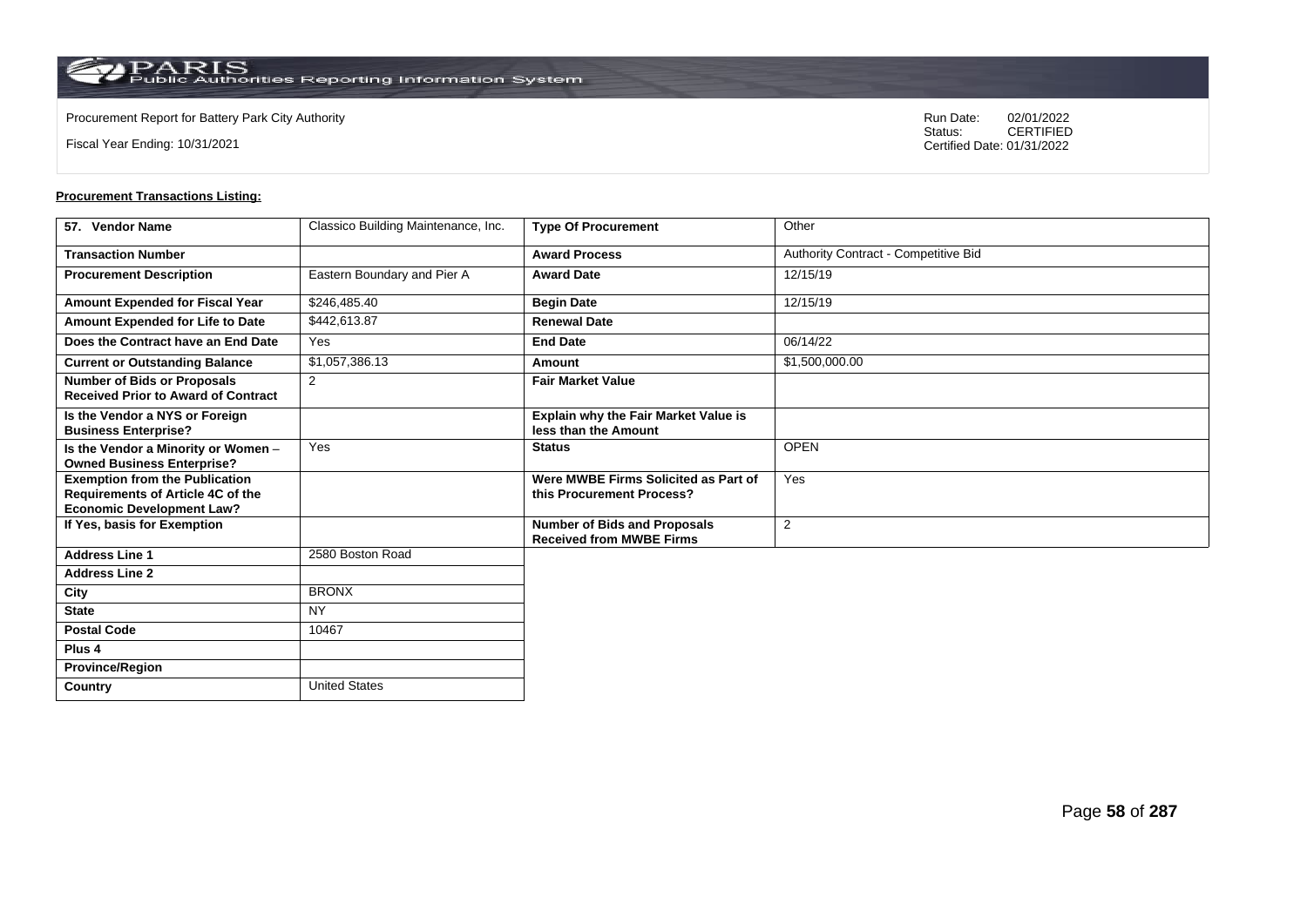**Country** United States

Fiscal Year Ending: 10/31/2021

Procurement Report for Battery Park City Authority **National State Concrete Concrete Concrete Concrete Concrete Concrete Concrete Concrete Concrete Concrete Concrete Concrete Concrete Concrete Concrete Concrete Concrete Co** CERTIFIED Certified Date: 01/31/2022

| 58. Vendor Name                                                                                                | Claudia Zanes                 | <b>Type Of Procurement</b>                                             | <b>Other Professional Services</b>       |
|----------------------------------------------------------------------------------------------------------------|-------------------------------|------------------------------------------------------------------------|------------------------------------------|
| <b>Transaction Number</b>                                                                                      |                               | <b>Award Process</b>                                                   | Authority Contract - Non-Competitive Bid |
| <b>Procurement Description</b>                                                                                 | Stories and Songs Performance | <b>Award Date</b>                                                      | 01/17/20                                 |
| Amount Expended for Fiscal Year                                                                                | \$0.00                        | <b>Begin Date</b>                                                      | 01/17/20                                 |
| Amount Expended for Life to Date                                                                               | \$2,000.00                    | <b>Renewal Date</b>                                                    |                                          |
| Does the Contract have an End Date                                                                             | Yes                           | <b>End Date</b>                                                        | 11/01/20                                 |
| <b>Current or Outstanding Balance</b>                                                                          | \$8,000.00                    | Amount                                                                 | \$10,000.00                              |
| <b>Number of Bids or Proposals</b><br><b>Received Prior to Award of Contract</b>                               |                               | <b>Fair Market Value</b>                                               | \$10,000.00                              |
| Is the Vendor a NYS or Foreign<br><b>Business Enterprise?</b>                                                  |                               | Explain why the Fair Market Value is<br>less than the Amount           |                                          |
| Is the Vendor a Minority or Women -<br><b>Owned Business Enterprise?</b>                                       | <b>No</b>                     | <b>Status</b>                                                          | <b>COMPLETED</b>                         |
| <b>Exemption from the Publication</b><br>Requirements of Article 4C of the<br><b>Economic Development Law?</b> |                               | Were MWBE Firms Solicited as Part of<br>this Procurement Process?      | <b>No</b>                                |
| If Yes, basis for Exemption                                                                                    |                               | <b>Number of Bids and Proposals</b><br><b>Received from MWBE Firms</b> | $\mathbf 0$                              |
| <b>Address Line 1</b>                                                                                          | 729 Reservoir Street          |                                                                        |                                          |
| <b>Address Line 2</b>                                                                                          |                               |                                                                        |                                          |
| City                                                                                                           | <b>BALTIMORE</b>              |                                                                        |                                          |
| <b>State</b>                                                                                                   | MD                            |                                                                        |                                          |
| <b>Postal Code</b>                                                                                             | 21217                         |                                                                        |                                          |
| Plus <sub>4</sub>                                                                                              |                               |                                                                        |                                          |
| <b>Province/Region</b>                                                                                         |                               |                                                                        |                                          |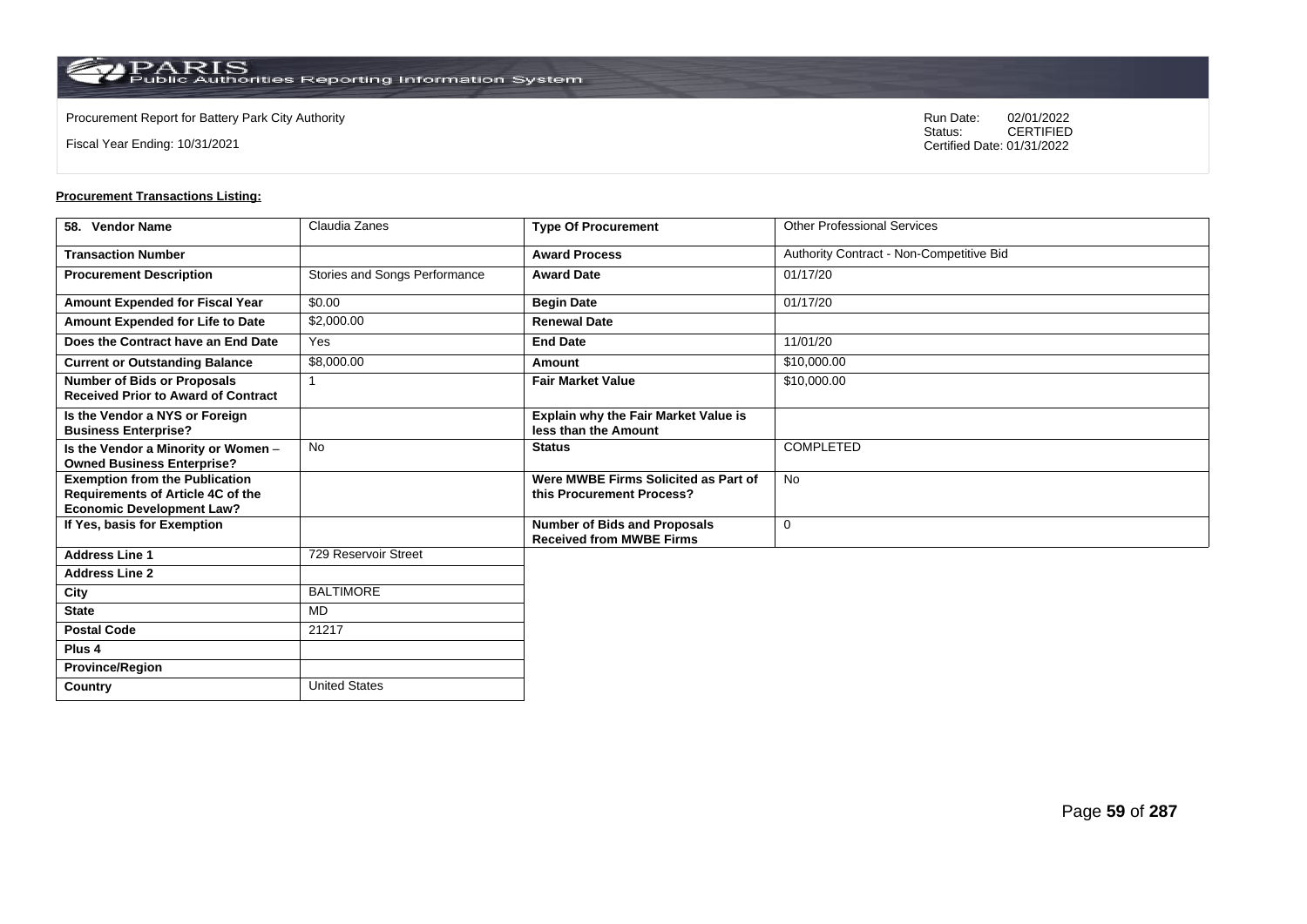**Country** United States

Fiscal Year Ending: 10/31/2021

Procurement Report for Battery Park City Authority **National State Concrete Concrete Concrete Concrete Concrete Concrete Concrete Concrete Concrete Concrete Concrete Concrete Concrete Concrete Concrete Concrete Concrete Co** CERTIFIED Certified Date: 01/31/2022

| 59. Vendor Name                                                                                                | Colon & Peguero LLP | <b>Type Of Procurement</b>                                             | <b>Other Professional Services</b>   |
|----------------------------------------------------------------------------------------------------------------|---------------------|------------------------------------------------------------------------|--------------------------------------|
| <b>Transaction Number</b>                                                                                      |                     | <b>Award Process</b>                                                   | Authority Contract - Competitive Bid |
| <b>Procurement Description</b>                                                                                 | Agent services      | <b>Award Date</b>                                                      | 10/15/13                             |
| Amount Expended for Fiscal Year                                                                                | \$0.00              | <b>Begin Date</b>                                                      | 10/15/13                             |
| Amount Expended for Life to Date                                                                               | \$116,230.00        | <b>Renewal Date</b>                                                    |                                      |
| Does the Contract have an End Date                                                                             | Yes                 | <b>End Date</b>                                                        | 04/15/20                             |
| <b>Current or Outstanding Balance</b>                                                                          | \$3,770.00          | Amount                                                                 | \$120,000.00                         |
| <b>Number of Bids or Proposals</b><br><b>Received Prior to Award of Contract</b>                               | $\Omega$            | <b>Fair Market Value</b>                                               |                                      |
| Is the Vendor a NYS or Foreign<br><b>Business Enterprise?</b>                                                  |                     | Explain why the Fair Market Value is<br>less than the Amount           |                                      |
| Is the Vendor a Minority or Women -<br><b>Owned Business Enterprise?</b>                                       | Yes                 | <b>Status</b>                                                          | <b>OPEN</b>                          |
| <b>Exemption from the Publication</b><br>Requirements of Article 4C of the<br><b>Economic Development Law?</b> |                     | Were MWBE Firms Solicited as Part of<br>this Procurement Process?      | Yes                                  |
| If Yes, basis for Exemption                                                                                    |                     | <b>Number of Bids and Proposals</b><br><b>Received from MWBE Firms</b> | $\mathbf 0$                          |
| <b>Address Line 1</b>                                                                                          | 575 Eighth Avenue   |                                                                        |                                      |
| <b>Address Line 2</b>                                                                                          | <b>Suite 1808</b>   |                                                                        |                                      |
| City                                                                                                           | <b>NEW YORK</b>     |                                                                        |                                      |
| <b>State</b>                                                                                                   | <b>NY</b>           |                                                                        |                                      |
| <b>Postal Code</b>                                                                                             | 10018               |                                                                        |                                      |
| Plus <sub>4</sub>                                                                                              |                     |                                                                        |                                      |
| <b>Province/Region</b>                                                                                         |                     |                                                                        |                                      |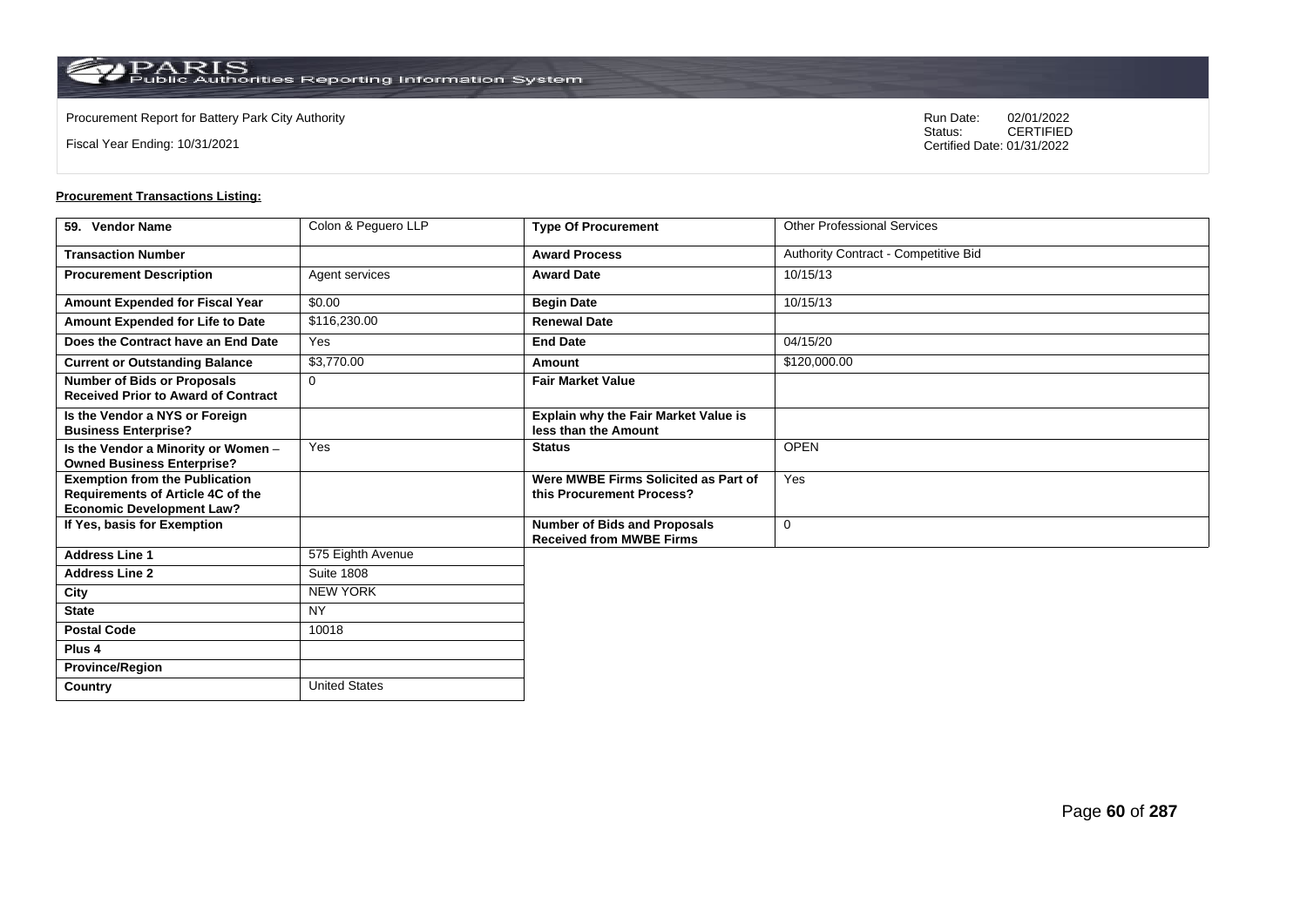$\operatorname{PARIS}_{\text{Public Authorities}\,\text{Reporting}\,\text{Information System}}$ 

**Country** United States

Fiscal Year Ending: 10/31/2021

Procurement Report for Battery Park City Authority **National State Concrete Concrete Concrete Concrete Concrete Concrete Concrete Concrete Concrete Concrete Concrete Concrete Concrete Concrete Concrete Concrete Concrete Co** CERTIFIED Certified Date: 01/31/2022

| 60. Vendor Name                                                                                                       | Community Electric Inc.                      | <b>Type Of Procurement</b>                                             | Design and Construction/Maintenance  |
|-----------------------------------------------------------------------------------------------------------------------|----------------------------------------------|------------------------------------------------------------------------|--------------------------------------|
| <b>Transaction Number</b>                                                                                             |                                              | <b>Award Process</b>                                                   | Authority Contract - Competitive Bid |
| <b>Procurement Description</b>                                                                                        | Belvedere Pylons and Glass<br><b>Benches</b> | <b>Award Date</b>                                                      | 01/22/19                             |
| Amount Expended for Fiscal Year                                                                                       | \$185,689.49                                 | <b>Begin Date</b>                                                      | 01/22/19                             |
| Amount Expended for Life to Date                                                                                      | \$658,806.28                                 | <b>Renewal Date</b>                                                    |                                      |
| Does the Contract have an End Date                                                                                    | Yes                                          | <b>End Date</b>                                                        | 04/30/21                             |
| <b>Current or Outstanding Balance</b>                                                                                 | \$54,437.22                                  | Amount                                                                 | \$713,243.50                         |
| <b>Number of Bids or Proposals</b><br><b>Received Prior to Award of Contract</b>                                      | 3                                            | <b>Fair Market Value</b>                                               |                                      |
| Is the Vendor a NYS or Foreign<br><b>Business Enterprise?</b>                                                         |                                              | Explain why the Fair Market Value is<br>less than the Amount           |                                      |
| Is the Vendor a Minority or Women -<br><b>Owned Business Enterprise?</b>                                              | <b>No</b>                                    | <b>Status</b>                                                          | <b>OPEN</b>                          |
| <b>Exemption from the Publication</b><br><b>Requirements of Article 4C of the</b><br><b>Economic Development Law?</b> |                                              | Were MWBE Firms Solicited as Part of<br>this Procurement Process?      | Yes                                  |
| If Yes, basis for Exemption                                                                                           |                                              | <b>Number of Bids and Proposals</b><br><b>Received from MWBE Firms</b> |                                      |
| <b>Address Line 1</b>                                                                                                 | 124 Granite Avenue                           |                                                                        |                                      |
| <b>Address Line 2</b>                                                                                                 |                                              |                                                                        |                                      |
| City                                                                                                                  | <b>STATEN ISLAND</b>                         |                                                                        |                                      |
| <b>State</b>                                                                                                          | <b>NY</b>                                    |                                                                        |                                      |
| <b>Postal Code</b>                                                                                                    | 10303                                        |                                                                        |                                      |
| Plus <sub>4</sub>                                                                                                     |                                              |                                                                        |                                      |
| <b>Province/Region</b>                                                                                                |                                              |                                                                        |                                      |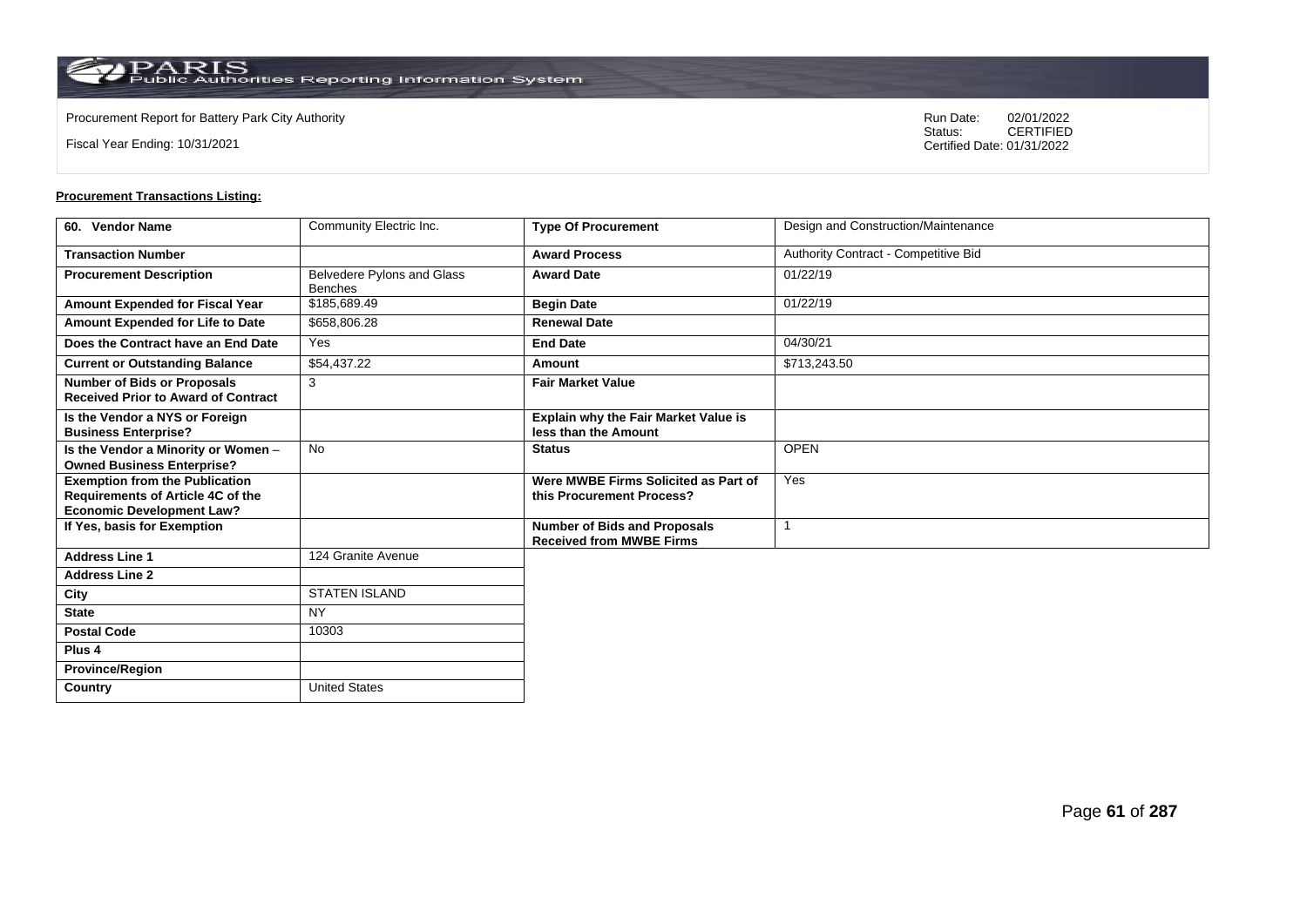Fiscal Year Ending: 10/31/2021

Procurement Report for Battery Park City Authority **National State Concrete Concrete Concrete Concrete Concrete Concrete Concrete Concrete Concrete Concrete Concrete Concrete Concrete Concrete Concrete Concrete Concrete Co** CERTIFIED Certified Date: 01/31/2022

| 61. Vendor Name                                                                   | Con Edison           | <b>Type Of Procurement</b>                                             | <b>Other Professional Services</b>      |
|-----------------------------------------------------------------------------------|----------------------|------------------------------------------------------------------------|-----------------------------------------|
| <b>Transaction Number</b>                                                         |                      | <b>Award Process</b>                                                   | Non Contract Procurement/Purchase Order |
| <b>Procurement Description</b>                                                    | Electric utilities   | <b>Award Date</b>                                                      |                                         |
| Amount Expended for Fiscal Year                                                   | \$38,373.71          | <b>Begin Date</b>                                                      |                                         |
| Amount Expended for Life to Date                                                  |                      | <b>Renewal Date</b>                                                    |                                         |
| Does the Contract have an End Date                                                |                      | <b>End Date</b>                                                        |                                         |
| <b>Current or Outstanding Balance</b>                                             |                      | <b>Amount</b>                                                          |                                         |
| <b>Number of Bids or Proposals</b><br><b>Received Prior to Award of Contract</b>  |                      | <b>Fair Market Value</b>                                               |                                         |
| Is the Vendor a NYS or Foreign<br><b>Business Enterprise?</b>                     |                      | Explain why the Fair Market Value is<br>less than the Amount           |                                         |
| Is the Vendor a Minority or Women -<br><b>Owned Business Enterprise?</b>          | <b>No</b>            | <b>Status</b>                                                          | <b>COMPLETED</b>                        |
| <b>Exemption from the Publication</b><br><b>Requirements of Article 4C of the</b> |                      | Were MWBE Firms Solicited as Part of<br>this Procurement Process?      |                                         |
| <b>Economic Development Law?</b>                                                  |                      |                                                                        |                                         |
| If Yes, basis for Exemption                                                       |                      | <b>Number of Bids and Proposals</b><br><b>Received from MWBE Firms</b> |                                         |
| <b>Address Line 1</b>                                                             | Jaf Station          |                                                                        |                                         |
| <b>Address Line 2</b>                                                             | P.O. Box 1702        |                                                                        |                                         |
| City                                                                              | <b>NEW YORK</b>      |                                                                        |                                         |
| <b>State</b>                                                                      | <b>NY</b>            |                                                                        |                                         |
| <b>Postal Code</b>                                                                | 10116                |                                                                        |                                         |
| Plus 4                                                                            |                      |                                                                        |                                         |
| <b>Province/Region</b>                                                            |                      |                                                                        |                                         |
| Country                                                                           | <b>United States</b> |                                                                        |                                         |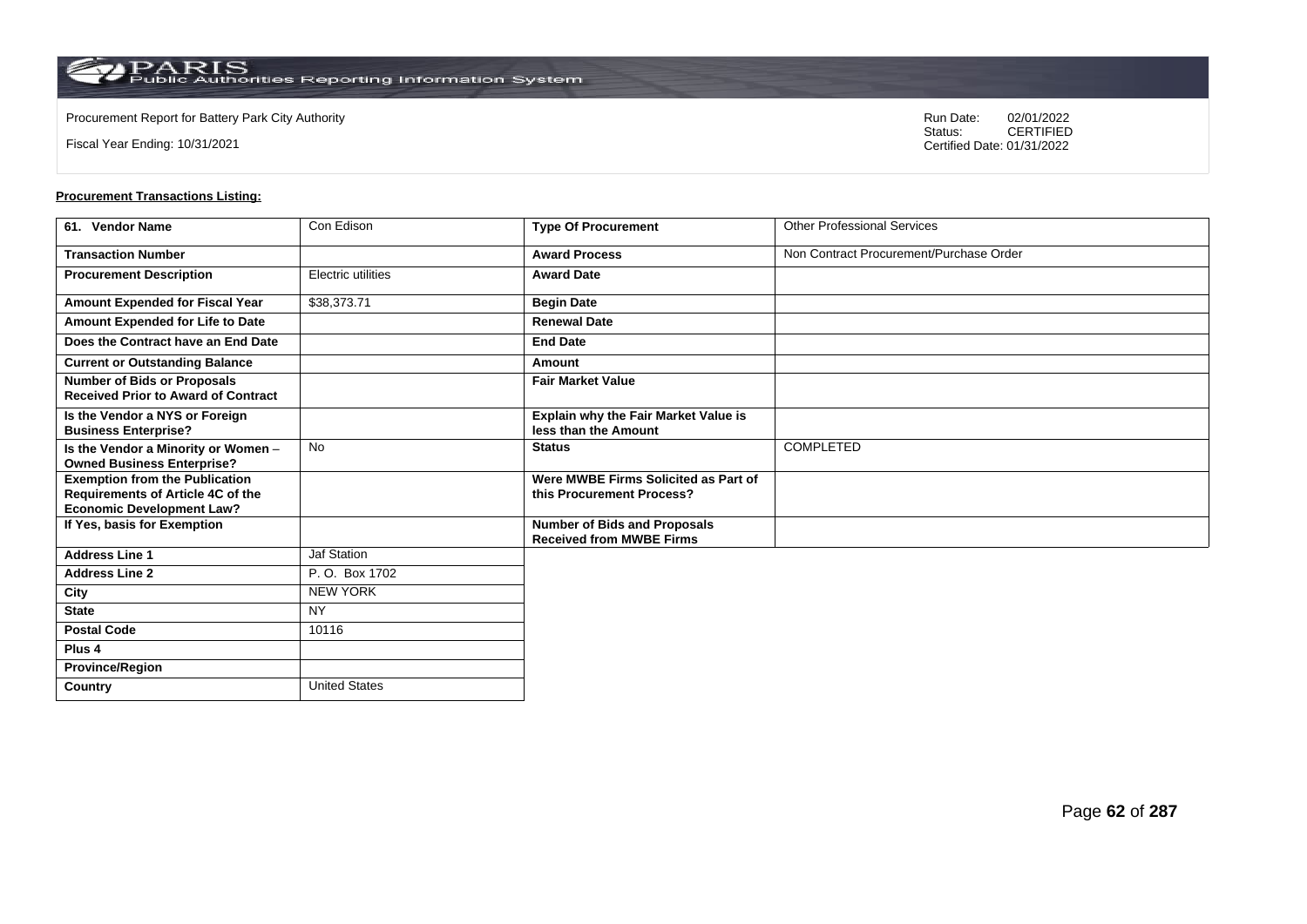Fiscal Year Ending: 10/31/2021

Procurement Report for Battery Park City Authority **National State Concrete Concrete Concrete Concrete Concrete Concrete Concrete Concrete Concrete Concrete Concrete Concrete Concrete Concrete Concrete Concrete Concrete Co** CERTIFIED Certified Date: 01/31/2022

| 62. Vendor Name                                                                  | Con Edison           | <b>Type Of Procurement</b>                                             | <b>Other Professional Services</b>      |
|----------------------------------------------------------------------------------|----------------------|------------------------------------------------------------------------|-----------------------------------------|
| <b>Transaction Number</b>                                                        |                      | <b>Award Process</b>                                                   | Non Contract Procurement/Purchase Order |
| <b>Procurement Description</b>                                                   | Electric utilities   | <b>Award Date</b>                                                      |                                         |
| Amount Expended for Fiscal Year                                                  | \$31,135.10          | <b>Begin Date</b>                                                      |                                         |
| Amount Expended for Life to Date                                                 |                      | <b>Renewal Date</b>                                                    |                                         |
| Does the Contract have an End Date                                               |                      | <b>End Date</b>                                                        |                                         |
| <b>Current or Outstanding Balance</b>                                            |                      | Amount                                                                 |                                         |
| <b>Number of Bids or Proposals</b><br><b>Received Prior to Award of Contract</b> |                      | <b>Fair Market Value</b>                                               |                                         |
| Is the Vendor a NYS or Foreign<br><b>Business Enterprise?</b>                    |                      | Explain why the Fair Market Value is<br>less than the Amount           |                                         |
| Is the Vendor a Minority or Women -<br><b>Owned Business Enterprise?</b>         | <b>No</b>            | <b>Status</b>                                                          | <b>COMPLETED</b>                        |
| <b>Exemption from the Publication</b><br>Requirements of Article 4C of the       |                      | Were MWBE Firms Solicited as Part of<br>this Procurement Process?      |                                         |
| <b>Economic Development Law?</b>                                                 |                      |                                                                        |                                         |
| If Yes, basis for Exemption                                                      |                      | <b>Number of Bids and Proposals</b><br><b>Received from MWBE Firms</b> |                                         |
| <b>Address Line 1</b>                                                            | Jaff Station         |                                                                        |                                         |
| <b>Address Line 2</b>                                                            | PO Box 1702          |                                                                        |                                         |
| City                                                                             | <b>NEW YORK</b>      |                                                                        |                                         |
| <b>State</b>                                                                     | <b>NY</b>            |                                                                        |                                         |
| <b>Postal Code</b>                                                               | 10116                |                                                                        |                                         |
| Plus 4                                                                           |                      |                                                                        |                                         |
| <b>Province/Region</b>                                                           |                      |                                                                        |                                         |
| Country                                                                          | <b>United States</b> |                                                                        |                                         |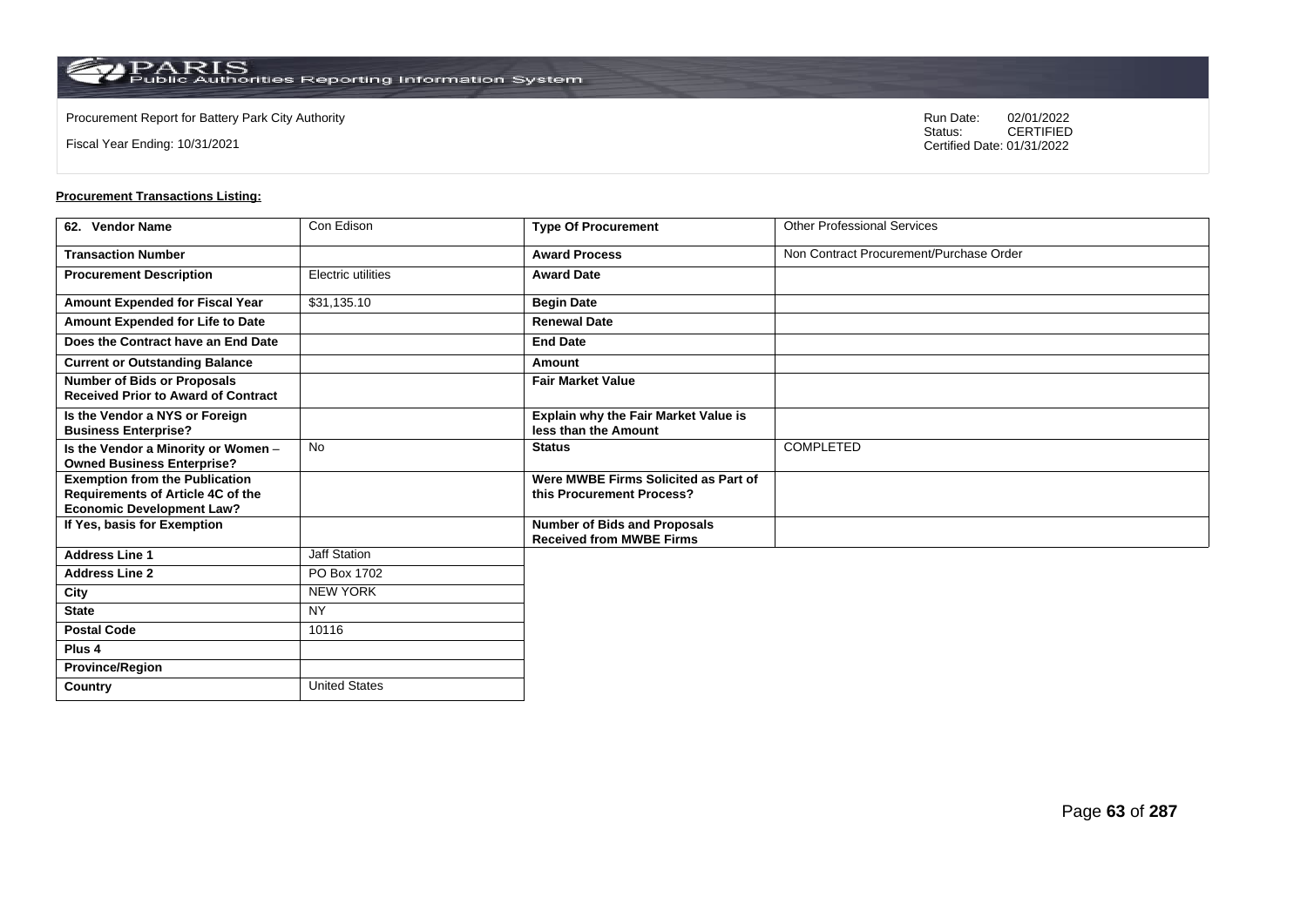**Country** United States

Fiscal Year Ending: 10/31/2021

Procurement Report for Battery Park City Authority **National State Concrete Concrete Concrete Concrete Concrete Concrete Concrete Concrete Concrete Concrete Concrete Concrete Concrete Concrete Concrete Concrete Concrete Co** CERTIFIED Certified Date: 01/31/2022

| 63. Vendor Name                                                                                                | <b>Concert Artists Guild</b>      | <b>Type Of Procurement</b>                                             | <b>Other Professional Services</b>       |
|----------------------------------------------------------------------------------------------------------------|-----------------------------------|------------------------------------------------------------------------|------------------------------------------|
| <b>Transaction Number</b>                                                                                      |                                   | <b>Award Process</b>                                                   | Authority Contract - Non-Competitive Bid |
| <b>Procurement Description</b>                                                                                 | Strings on the Hudson Performance | <b>Award Date</b>                                                      | 06/16/21                                 |
| Amount Expended for Fiscal Year                                                                                | \$6,000.00                        | <b>Begin Date</b>                                                      | 06/16/21                                 |
| Amount Expended for Life to Date                                                                               | \$6,000.00                        | <b>Renewal Date</b>                                                    |                                          |
| Does the Contract have an End Date                                                                             | Yes                               | <b>End Date</b>                                                        | 08/06/21                                 |
| <b>Current or Outstanding Balance</b>                                                                          | \$0.00                            | Amount                                                                 | \$6,000.00                               |
| <b>Number of Bids or Proposals</b><br><b>Received Prior to Award of Contract</b>                               | 1                                 | <b>Fair Market Value</b>                                               | \$6,000.00                               |
| Is the Vendor a NYS or Foreign<br><b>Business Enterprise?</b>                                                  |                                   | Explain why the Fair Market Value is<br>less than the Amount           |                                          |
| Is the Vendor a Minority or Women -<br><b>Owned Business Enterprise?</b>                                       | <b>No</b>                         | <b>Status</b>                                                          | <b>COMPLETED</b>                         |
| <b>Exemption from the Publication</b><br>Requirements of Article 4C of the<br><b>Economic Development Law?</b> |                                   | Were MWBE Firms Solicited as Part of<br>this Procurement Process?      | <b>No</b>                                |
| If Yes, basis for Exemption                                                                                    |                                   | <b>Number of Bids and Proposals</b><br><b>Received from MWBE Firms</b> | 0                                        |
| <b>Address Line 1</b>                                                                                          | 135 E. 57 St. 7th Floor           |                                                                        |                                          |
| <b>Address Line 2</b>                                                                                          |                                   |                                                                        |                                          |
| City                                                                                                           | <b>NEW YORK</b>                   |                                                                        |                                          |
| <b>State</b>                                                                                                   | <b>NY</b>                         |                                                                        |                                          |
| <b>Postal Code</b>                                                                                             | 10022                             |                                                                        |                                          |
| Plus <sub>4</sub>                                                                                              |                                   |                                                                        |                                          |
| <b>Province/Region</b>                                                                                         |                                   |                                                                        |                                          |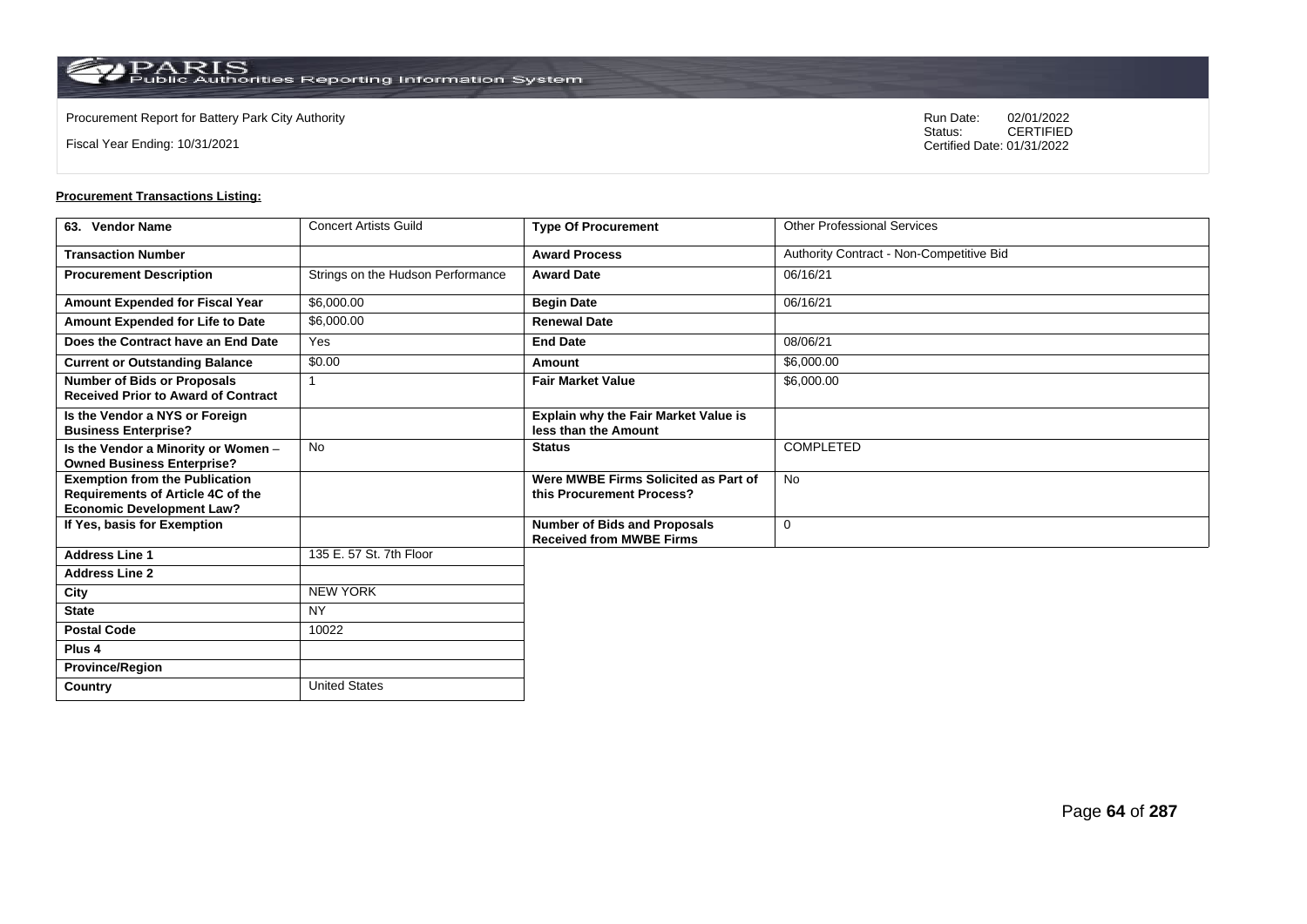**Country** United States

Fiscal Year Ending: 10/31/2021

Procurement Report for Battery Park City Authority **National State Concrete Concrete Concrete Concrete Concrete Concrete Concrete Concrete Concrete Concrete Concrete Concrete Concrete Concrete Concrete Concrete Concrete Co** CERTIFIED Certified Date: 01/31/2022

| 64. Vendor Name                                                                                                | Contrereas Translation &         | <b>Type Of Procurement</b>                                             | <b>Consulting Services</b>               |
|----------------------------------------------------------------------------------------------------------------|----------------------------------|------------------------------------------------------------------------|------------------------------------------|
|                                                                                                                | Interpretation Services, Inc.    |                                                                        |                                          |
| <b>Transaction Number</b>                                                                                      |                                  | <b>Award Process</b>                                                   | Authority Contract - Non-Competitive Bid |
| <b>Procurement Description</b>                                                                                 | <b>Translation Services</b>      | <b>Award Date</b>                                                      | 04/30/21                                 |
| Amount Expended for Fiscal Year                                                                                | \$3,679.14                       | <b>Begin Date</b>                                                      | 04/30/21                                 |
| Amount Expended for Life to Date                                                                               | \$3,679.14                       | <b>Renewal Date</b>                                                    |                                          |
| Does the Contract have an End Date                                                                             | Yes                              | <b>End Date</b>                                                        | 04/29/22                                 |
| <b>Current or Outstanding Balance</b>                                                                          | \$21,320.86                      | Amount                                                                 | \$25,000.00                              |
| <b>Number of Bids or Proposals</b><br><b>Received Prior to Award of Contract</b>                               | 10                               | <b>Fair Market Value</b>                                               | \$25,000.00                              |
| Is the Vendor a NYS or Foreign<br><b>Business Enterprise?</b>                                                  |                                  | Explain why the Fair Market Value is<br>less than the Amount           |                                          |
| Is the Vendor a Minority or Women -<br><b>Owned Business Enterprise?</b>                                       | <b>No</b>                        | <b>Status</b>                                                          | <b>OPEN</b>                              |
| <b>Exemption from the Publication</b><br>Requirements of Article 4C of the<br><b>Economic Development Law?</b> |                                  | Were MWBE Firms Solicited as Part of<br>this Procurement Process?      | No                                       |
| If Yes, basis for Exemption                                                                                    |                                  | <b>Number of Bids and Proposals</b><br><b>Received from MWBE Firms</b> | 10                                       |
| <b>Address Line 1</b>                                                                                          | 100 New Roc City Plaza unit #225 |                                                                        |                                          |
| <b>Address Line 2</b>                                                                                          |                                  |                                                                        |                                          |
| City                                                                                                           | <b>NEW ROCHELLE</b>              |                                                                        |                                          |
| <b>State</b>                                                                                                   | <b>NY</b>                        |                                                                        |                                          |
| <b>Postal Code</b>                                                                                             | 10801                            |                                                                        |                                          |
| Plus <sub>4</sub>                                                                                              |                                  |                                                                        |                                          |
| <b>Province/Region</b>                                                                                         |                                  |                                                                        |                                          |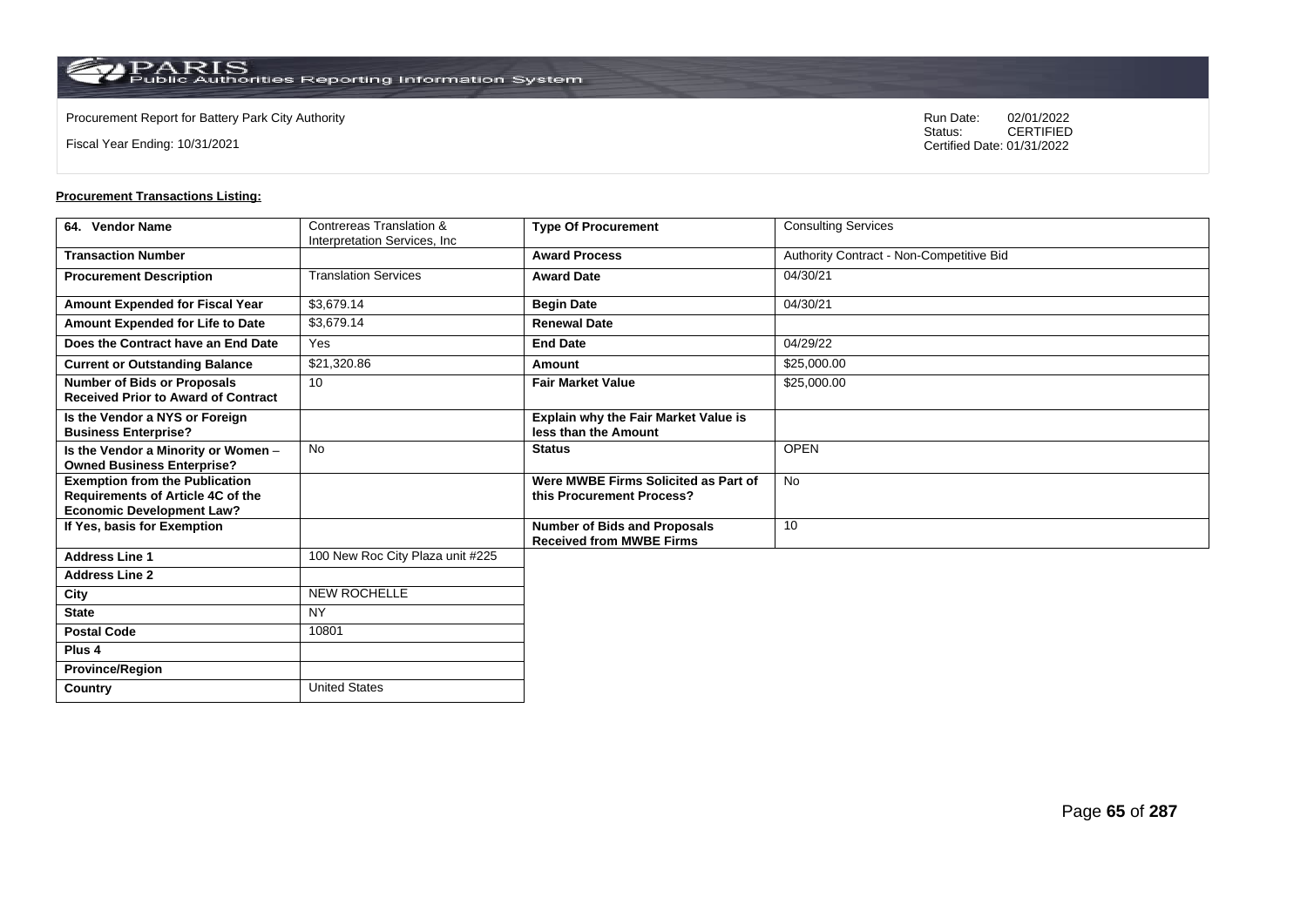$\operatorname{PARIS}_{\text{Public Authorities}\,\text{Reporting}\,\text{Information System}}$ 

**Country** United States

Fiscal Year Ending: 10/31/2021

Procurement Report for Battery Park City Authority **National State Concrete Concrete Concrete Concrete Concrete Concrete Concrete Concrete Concrete Concrete Concrete Concrete Concrete Concrete Concrete Concrete Concrete Co** CERTIFIED Certified Date: 01/31/2022

| 65. Vendor Name                                                                                                | Cool Insuring Agency, Inc. | <b>Type Of Procurement</b>                                             | <b>Other Professional Services</b>      |
|----------------------------------------------------------------------------------------------------------------|----------------------------|------------------------------------------------------------------------|-----------------------------------------|
| <b>Transaction Number</b>                                                                                      |                            | <b>Award Process</b>                                                   | Non Contract Procurement/Purchase Order |
| <b>Procurement Description</b>                                                                                 | Pier A Property insurance  | <b>Award Date</b>                                                      |                                         |
| Amount Expended for Fiscal Year                                                                                | \$33,253.10                | <b>Begin Date</b>                                                      |                                         |
| Amount Expended for Life to Date                                                                               |                            | <b>Renewal Date</b>                                                    |                                         |
| Does the Contract have an End Date                                                                             |                            | <b>End Date</b>                                                        |                                         |
| <b>Current or Outstanding Balance</b>                                                                          |                            | Amount                                                                 |                                         |
| <b>Number of Bids or Proposals</b><br><b>Received Prior to Award of Contract</b>                               |                            | <b>Fair Market Value</b>                                               |                                         |
| Is the Vendor a NYS or Foreign<br><b>Business Enterprise?</b>                                                  |                            | Explain why the Fair Market Value is<br>less than the Amount           |                                         |
| Is the Vendor a Minority or Women -<br><b>Owned Business Enterprise?</b>                                       | No                         | <b>Status</b>                                                          | <b>COMPLETED</b>                        |
| <b>Exemption from the Publication</b><br>Requirements of Article 4C of the<br><b>Economic Development Law?</b> |                            | Were MWBE Firms Solicited as Part of<br>this Procurement Process?      |                                         |
| If Yes, basis for Exemption                                                                                    |                            | <b>Number of Bids and Proposals</b><br><b>Received from MWBE Firms</b> |                                         |
| <b>Address Line 1</b>                                                                                          | 784 Troy-Schenectady Road  |                                                                        |                                         |
| <b>Address Line 2</b>                                                                                          |                            |                                                                        |                                         |
| City                                                                                                           | LATHAM                     |                                                                        |                                         |
| <b>State</b>                                                                                                   | <b>NY</b>                  |                                                                        |                                         |
| <b>Postal Code</b>                                                                                             | 12110                      |                                                                        |                                         |
| Plus <sub>4</sub>                                                                                              |                            |                                                                        |                                         |
| <b>Province/Region</b>                                                                                         |                            |                                                                        |                                         |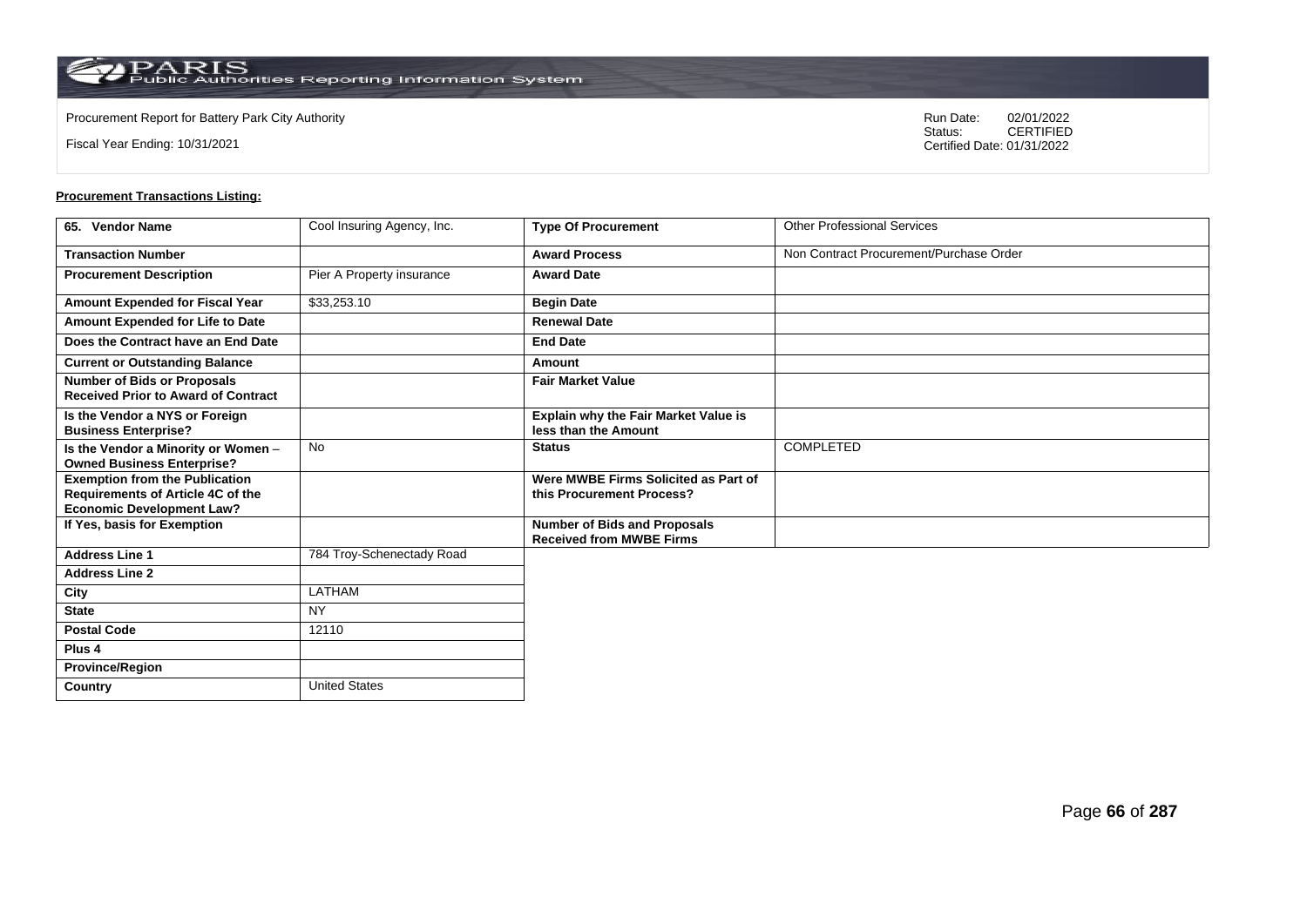Fiscal Year Ending: 10/31/2021

Procurement Report for Battery Park City Authority **National State Concrete Concrete Concrete Concrete Concrete Concrete Concrete Concrete Concrete Concrete Concrete Concrete Concrete Concrete Concrete Concrete Concrete Co** CERTIFIED Certified Date: 01/31/2022

| 66. Vendor Name                                                                   | CoolNerd Media, Inc.              | <b>Type Of Procurement</b>                                             | Commodities/Supplies                    |
|-----------------------------------------------------------------------------------|-----------------------------------|------------------------------------------------------------------------|-----------------------------------------|
| <b>Transaction Number</b>                                                         |                                   | <b>Award Process</b>                                                   | Non Contract Procurement/Purchase Order |
| <b>Procurement Description</b>                                                    | Office health and safety supplies | <b>Award Date</b>                                                      |                                         |
| Amount Expended for Fiscal Year                                                   | \$6,107.90                        | <b>Begin Date</b>                                                      |                                         |
| Amount Expended for Life to Date                                                  |                                   | <b>Renewal Date</b>                                                    |                                         |
| Does the Contract have an End Date                                                |                                   | <b>End Date</b>                                                        |                                         |
| <b>Current or Outstanding Balance</b>                                             |                                   | Amount                                                                 |                                         |
| <b>Number of Bids or Proposals</b><br><b>Received Prior to Award of Contract</b>  |                                   | <b>Fair Market Value</b>                                               |                                         |
| Is the Vendor a NYS or Foreign<br><b>Business Enterprise?</b>                     |                                   | Explain why the Fair Market Value is<br>less than the Amount           |                                         |
| Is the Vendor a Minority or Women -<br><b>Owned Business Enterprise?</b>          | Yes                               | <b>Status</b>                                                          | COMPLETED                               |
| <b>Exemption from the Publication</b><br><b>Requirements of Article 4C of the</b> |                                   | Were MWBE Firms Solicited as Part of<br>this Procurement Process?      |                                         |
| <b>Economic Development Law?</b>                                                  |                                   |                                                                        |                                         |
| If Yes, basis for Exemption                                                       |                                   | <b>Number of Bids and Proposals</b><br><b>Received from MWBE Firms</b> |                                         |
| <b>Address Line 1</b>                                                             | 648 East 11th Street              |                                                                        |                                         |
| <b>Address Line 2</b>                                                             | Suite D <sub>3</sub>              |                                                                        |                                         |
| City                                                                              | <b>NEW YORK</b>                   |                                                                        |                                         |
| <b>State</b>                                                                      | <b>NY</b>                         |                                                                        |                                         |
| <b>Postal Code</b>                                                                | 10009                             |                                                                        |                                         |
| Plus 4                                                                            |                                   |                                                                        |                                         |
| <b>Province/Region</b>                                                            |                                   |                                                                        |                                         |
| Country                                                                           | <b>United States</b>              |                                                                        |                                         |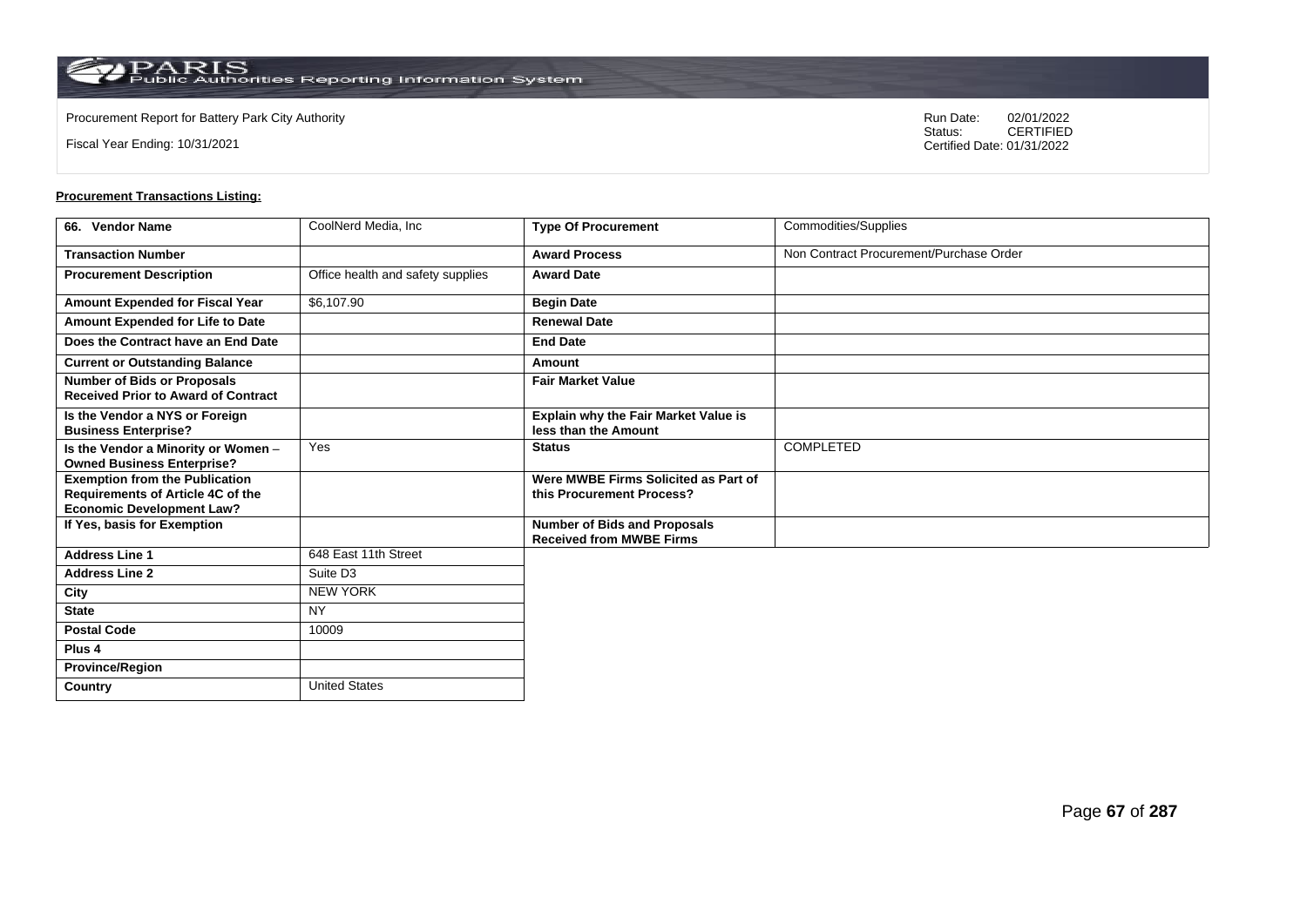**Country** United States

Fiscal Year Ending: 10/31/2021

Procurement Report for Battery Park City Authority **National State Concrete Concrete Concrete Concrete Concrete Concrete Concrete Concrete Concrete Concrete Concrete Concrete Concrete Concrete Concrete Concrete Concrete Co** CERTIFIED Certified Date: 01/31/2022

| 67. Vendor Name                                                                                                       | Cooper Tank & Welding Corp. | <b>Type Of Procurement</b>                                             | Other                                   |
|-----------------------------------------------------------------------------------------------------------------------|-----------------------------|------------------------------------------------------------------------|-----------------------------------------|
| <b>Transaction Number</b>                                                                                             |                             | <b>Award Process</b>                                                   | Non Contract Procurement/Purchase Order |
| <b>Procurement Description</b>                                                                                        | Compactor                   | <b>Award Date</b>                                                      |                                         |
| Amount Expended for Fiscal Year                                                                                       | \$37,050.00                 | <b>Begin Date</b>                                                      |                                         |
| Amount Expended for Life to Date                                                                                      |                             | <b>Renewal Date</b>                                                    |                                         |
| Does the Contract have an End Date                                                                                    |                             | <b>End Date</b>                                                        |                                         |
| <b>Current or Outstanding Balance</b>                                                                                 |                             | Amount                                                                 |                                         |
| <b>Number of Bids or Proposals</b><br><b>Received Prior to Award of Contract</b>                                      |                             | <b>Fair Market Value</b>                                               |                                         |
| Is the Vendor a NYS or Foreign<br><b>Business Enterprise?</b>                                                         |                             | Explain why the Fair Market Value is<br>less than the Amount           |                                         |
| Is the Vendor a Minority or Women -<br><b>Owned Business Enterprise?</b>                                              | Yes                         | <b>Status</b>                                                          | COMPLETED                               |
| <b>Exemption from the Publication</b><br><b>Requirements of Article 4C of the</b><br><b>Economic Development Law?</b> |                             | Were MWBE Firms Solicited as Part of<br>this Procurement Process?      |                                         |
| If Yes, basis for Exemption                                                                                           |                             | <b>Number of Bids and Proposals</b><br><b>Received from MWBE Firms</b> |                                         |
| <b>Address Line 1</b>                                                                                                 | 123 Varick Avenue           |                                                                        |                                         |
| <b>Address Line 2</b>                                                                                                 |                             |                                                                        |                                         |
| City                                                                                                                  | <b>BROOKLYN</b>             |                                                                        |                                         |
| <b>State</b>                                                                                                          | <b>NY</b>                   |                                                                        |                                         |
| <b>Postal Code</b>                                                                                                    | 11237                       |                                                                        |                                         |
| Plus <sub>4</sub>                                                                                                     |                             |                                                                        |                                         |
| <b>Province/Region</b>                                                                                                |                             |                                                                        |                                         |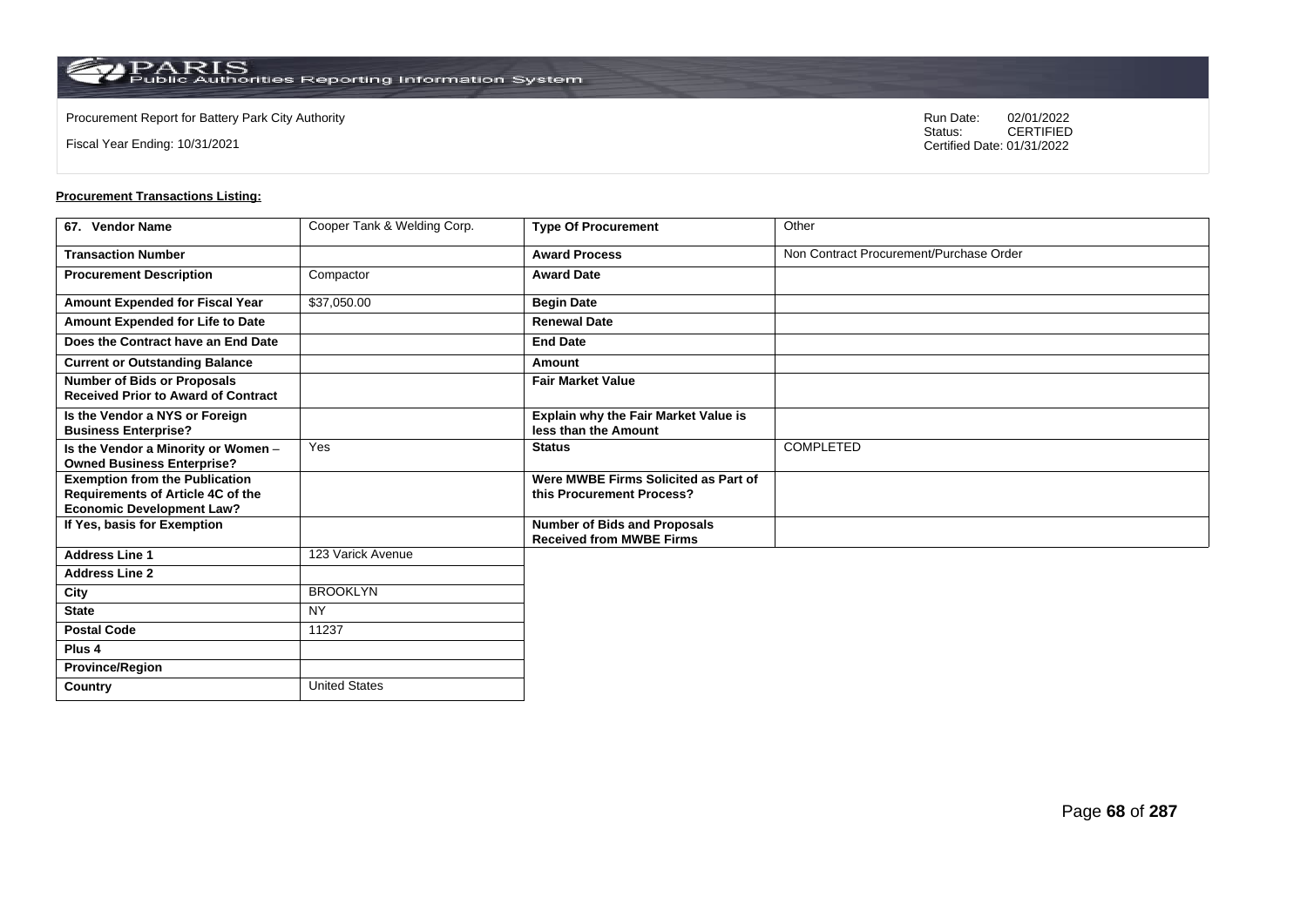$\operatorname{PARIS}_{\text{Public Authorities Reporting Information System}}$ 

**Country** United States

Fiscal Year Ending: 10/31/2021

Procurement Report for Battery Park City Authority **National State Concrete Concrete Concrete Concrete Concrete Concrete Concrete Concrete Concrete Concrete Concrete Concrete Concrete Concrete Concrete Concrete Concrete Co** CERTIFIED Certified Date: 01/31/2022

| 68. Vendor Name                                                                                                       | Cooper Tank and Welding Corp.             | <b>Type Of Procurement</b>                                             | Design and Construction/Maintenance      |
|-----------------------------------------------------------------------------------------------------------------------|-------------------------------------------|------------------------------------------------------------------------|------------------------------------------|
| <b>Transaction Number</b>                                                                                             |                                           | <b>Award Process</b>                                                   | Authority Contract - Non-Competitive Bid |
| <b>Procurement Description</b>                                                                                        | Trash compactor repair and<br>maintenance | <b>Award Date</b>                                                      | 08/31/21                                 |
| Amount Expended for Fiscal Year                                                                                       | \$0.00                                    | <b>Begin Date</b>                                                      | 08/31/21                                 |
| Amount Expended for Life to Date                                                                                      | \$0.00                                    | <b>Renewal Date</b>                                                    |                                          |
| Does the Contract have an End Date                                                                                    | Yes                                       | <b>End Date</b>                                                        | 09/01/22                                 |
| <b>Current or Outstanding Balance</b>                                                                                 | \$10,000.00                               | Amount                                                                 | \$10,000.00                              |
| <b>Number of Bids or Proposals</b><br><b>Received Prior to Award of Contract</b>                                      | $\mathbf 0$                               | <b>Fair Market Value</b>                                               | \$10,000.00                              |
| Is the Vendor a NYS or Foreign<br><b>Business Enterprise?</b>                                                         |                                           | Explain why the Fair Market Value is<br>less than the Amount           |                                          |
| Is the Vendor a Minority or Women -<br><b>Owned Business Enterprise?</b>                                              | <b>No</b>                                 | <b>Status</b>                                                          | <b>OPEN</b>                              |
| <b>Exemption from the Publication</b><br><b>Requirements of Article 4C of the</b><br><b>Economic Development Law?</b> |                                           | Were MWBE Firms Solicited as Part of<br>this Procurement Process?      | <b>No</b>                                |
| If Yes, basis for Exemption                                                                                           |                                           | <b>Number of Bids and Proposals</b><br><b>Received from MWBE Firms</b> | $\mathbf 0$                              |
| <b>Address Line 1</b>                                                                                                 | 123 Varick Ave.                           |                                                                        |                                          |
| <b>Address Line 2</b>                                                                                                 |                                           |                                                                        |                                          |
| City                                                                                                                  | <b>BROOKLYN</b>                           |                                                                        |                                          |
| <b>State</b>                                                                                                          | <b>NY</b>                                 |                                                                        |                                          |
| <b>Postal Code</b>                                                                                                    | 11237                                     |                                                                        |                                          |
| Plus <sub>4</sub>                                                                                                     |                                           |                                                                        |                                          |
| <b>Province/Region</b>                                                                                                |                                           |                                                                        |                                          |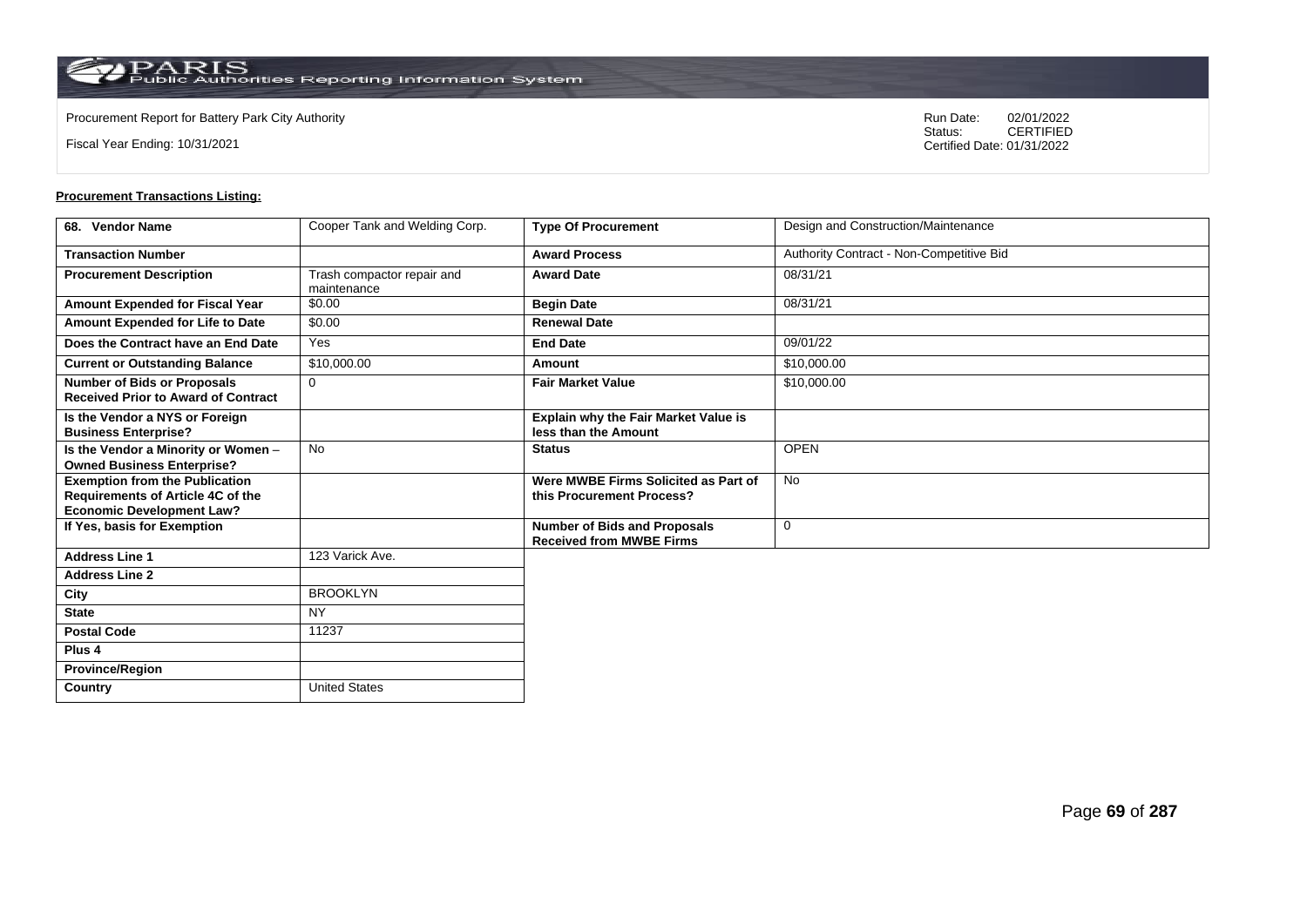$\operatorname{PARIS}_{\text{Public Authorities Reporting Information System}}$ 

**Country** United States

Fiscal Year Ending: 10/31/2021

Procurement Report for Battery Park City Authority **National State Concrete Concrete Concrete Concrete Concrete Concrete Concrete Concrete Concrete Concrete Concrete Concrete Concrete Concrete Concrete Concrete Concrete Co** CERTIFIED Certified Date: 01/31/2022

| 69. Vendor Name                                                                                                | Crana Electric, Inc.                                    | <b>Type Of Procurement</b>                                             | <b>Other Professional Services</b>   |
|----------------------------------------------------------------------------------------------------------------|---------------------------------------------------------|------------------------------------------------------------------------|--------------------------------------|
| <b>Transaction Number</b>                                                                                      |                                                         | <b>Award Process</b>                                                   | Authority Contract - Competitive Bid |
| <b>Procurement Description</b>                                                                                 | Pier A Phase III Core and Shell<br><b>Electric Work</b> | <b>Award Date</b>                                                      | 01/22/10                             |
| <b>Amount Expended for Fiscal Year</b>                                                                         | \$0.00                                                  | <b>Begin Date</b>                                                      | 01/22/10                             |
| Amount Expended for Life to Date                                                                               | \$2,224,271.75                                          | <b>Renewal Date</b>                                                    |                                      |
| Does the Contract have an End Date                                                                             | Yes                                                     | <b>End Date</b>                                                        | 07/31/14                             |
| <b>Current or Outstanding Balance</b>                                                                          | \$26,151.53                                             | Amount                                                                 | \$2,250,423.59                       |
| <b>Number of Bids or Proposals</b><br><b>Received Prior to Award of Contract</b>                               | $\Omega$                                                | <b>Fair Market Value</b>                                               |                                      |
| Is the Vendor a NYS or Foreign<br><b>Business Enterprise?</b>                                                  |                                                         | <b>Explain why the Fair Market Value is</b><br>less than the Amount    |                                      |
| Is the Vendor a Minority or Women -<br><b>Owned Business Enterprise?</b>                                       | <b>No</b>                                               | <b>Status</b>                                                          | <b>OPEN</b>                          |
| <b>Exemption from the Publication</b><br>Requirements of Article 4C of the<br><b>Economic Development Law?</b> |                                                         | Were MWBE Firms Solicited as Part of<br>this Procurement Process?      | Yes                                  |
| If Yes, basis for Exemption                                                                                    |                                                         | <b>Number of Bids and Proposals</b><br><b>Received from MWBE Firms</b> | $\mathbf 0$                          |
| <b>Address Line 1</b>                                                                                          | 230 5th Avenue South                                    |                                                                        |                                      |
| <b>Address Line 2</b>                                                                                          |                                                         |                                                                        |                                      |
| City                                                                                                           | <b>MOUNT VERNON</b>                                     |                                                                        |                                      |
| <b>State</b>                                                                                                   | <b>NY</b>                                               |                                                                        |                                      |
| <b>Postal Code</b>                                                                                             | 10550                                                   |                                                                        |                                      |
| Plus <sub>4</sub>                                                                                              |                                                         |                                                                        |                                      |
| <b>Province/Region</b>                                                                                         |                                                         |                                                                        |                                      |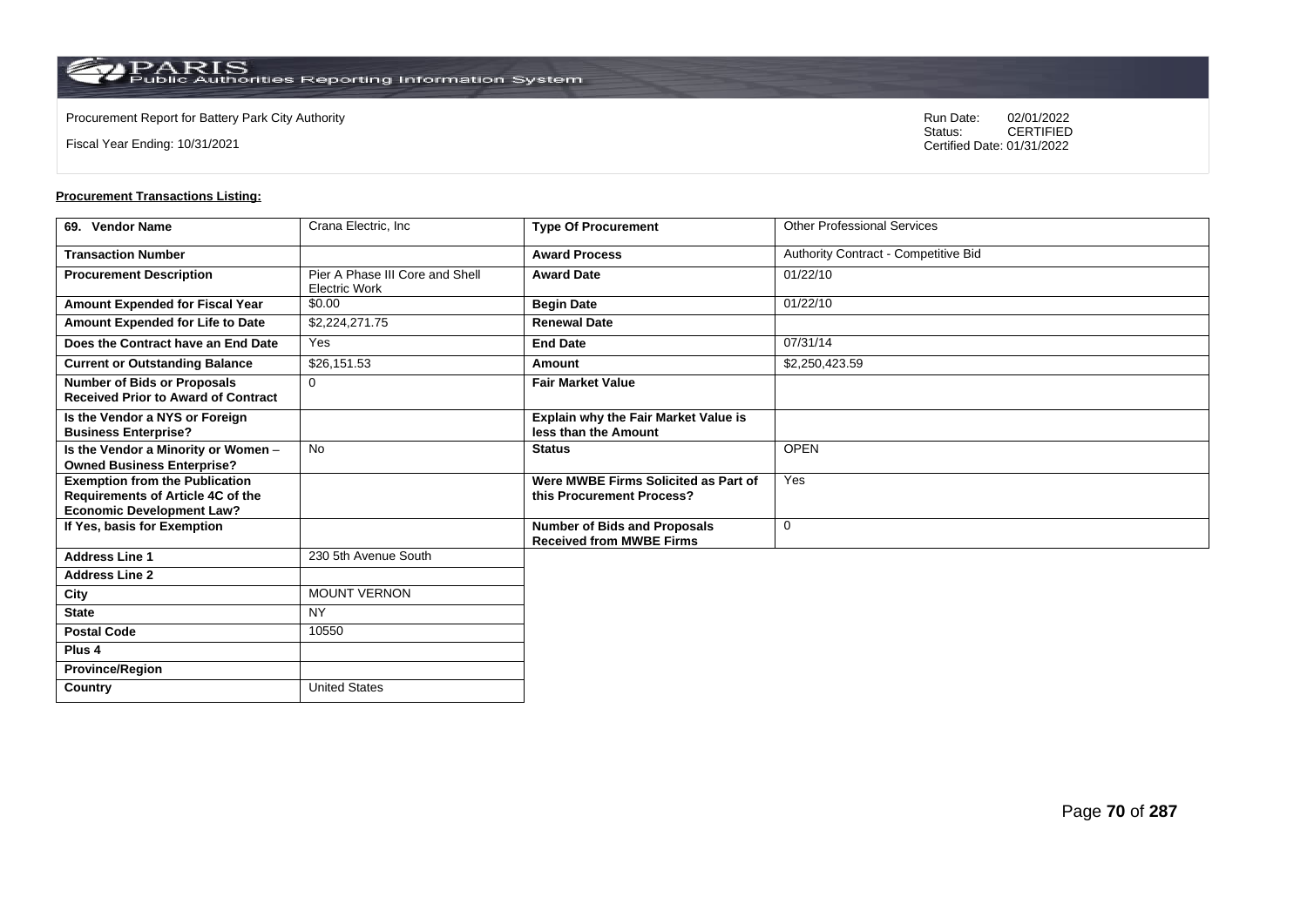Fiscal Year Ending: 10/31/2021

Procurement Report for Battery Park City Authority **National State Concrete Concrete Concrete Concrete Concrete Concrete Concrete Concrete Concrete Concrete Concrete Concrete Concrete Concrete Concrete Concrete Concrete Co** CERTIFIED Certified Date: 01/31/2022

| 70. Vendor Name                                                                                                | Crossfire Sound Productions, LLC                               | <b>Type Of Procurement</b>                                             | Other                                |
|----------------------------------------------------------------------------------------------------------------|----------------------------------------------------------------|------------------------------------------------------------------------|--------------------------------------|
| <b>Transaction Number</b>                                                                                      |                                                                | <b>Award Process</b>                                                   | Authority Contract - Competitive Bid |
| <b>Procurement Description</b>                                                                                 | Stage and Sound setup and<br><b>Equipment Rentals for Park</b> | <b>Award Date</b>                                                      | 01/22/21                             |
| Amount Expended for Fiscal Year                                                                                | \$53,899.00                                                    | <b>Begin Date</b>                                                      | 01/22/21                             |
| Amount Expended for Life to Date                                                                               | \$53,899.00                                                    | <b>Renewal Date</b>                                                    |                                      |
| Does the Contract have an End Date                                                                             | Yes                                                            | <b>End Date</b>                                                        | 01/21/24                             |
| <b>Current or Outstanding Balance</b>                                                                          | \$296,101.00                                                   | Amount                                                                 | \$350,000.00                         |
| <b>Number of Bids or Proposals</b><br><b>Received Prior to Award of Contract</b>                               | $\overline{7}$                                                 | <b>Fair Market Value</b>                                               |                                      |
| Is the Vendor a NYS or Foreign<br><b>Business Enterprise?</b>                                                  |                                                                | <b>Explain why the Fair Market Value is</b><br>less than the Amount    |                                      |
| Is the Vendor a Minority or Women -<br><b>Owned Business Enterprise?</b>                                       | <b>No</b>                                                      | <b>Status</b>                                                          | <b>OPEN</b>                          |
| <b>Exemption from the Publication</b><br>Requirements of Article 4C of the<br><b>Economic Development Law?</b> |                                                                | Were MWBE Firms Solicited as Part of<br>this Procurement Process?      | Yes                                  |
| If Yes, basis for Exemption                                                                                    |                                                                | <b>Number of Bids and Proposals</b><br><b>Received from MWBE Firms</b> | 0                                    |
| <b>Address Line 1</b>                                                                                          | 276 Meserole Street                                            |                                                                        |                                      |
| <b>Address Line 2</b>                                                                                          |                                                                |                                                                        |                                      |
| City                                                                                                           | <b>BROOKLYN</b>                                                |                                                                        |                                      |
| <b>State</b>                                                                                                   | <b>NY</b>                                                      |                                                                        |                                      |
| <b>Postal Code</b>                                                                                             | 11206                                                          |                                                                        |                                      |
| Plus <sub>4</sub>                                                                                              |                                                                |                                                                        |                                      |
| <b>Province/Region</b>                                                                                         |                                                                |                                                                        |                                      |
| Country                                                                                                        | <b>United States</b>                                           |                                                                        |                                      |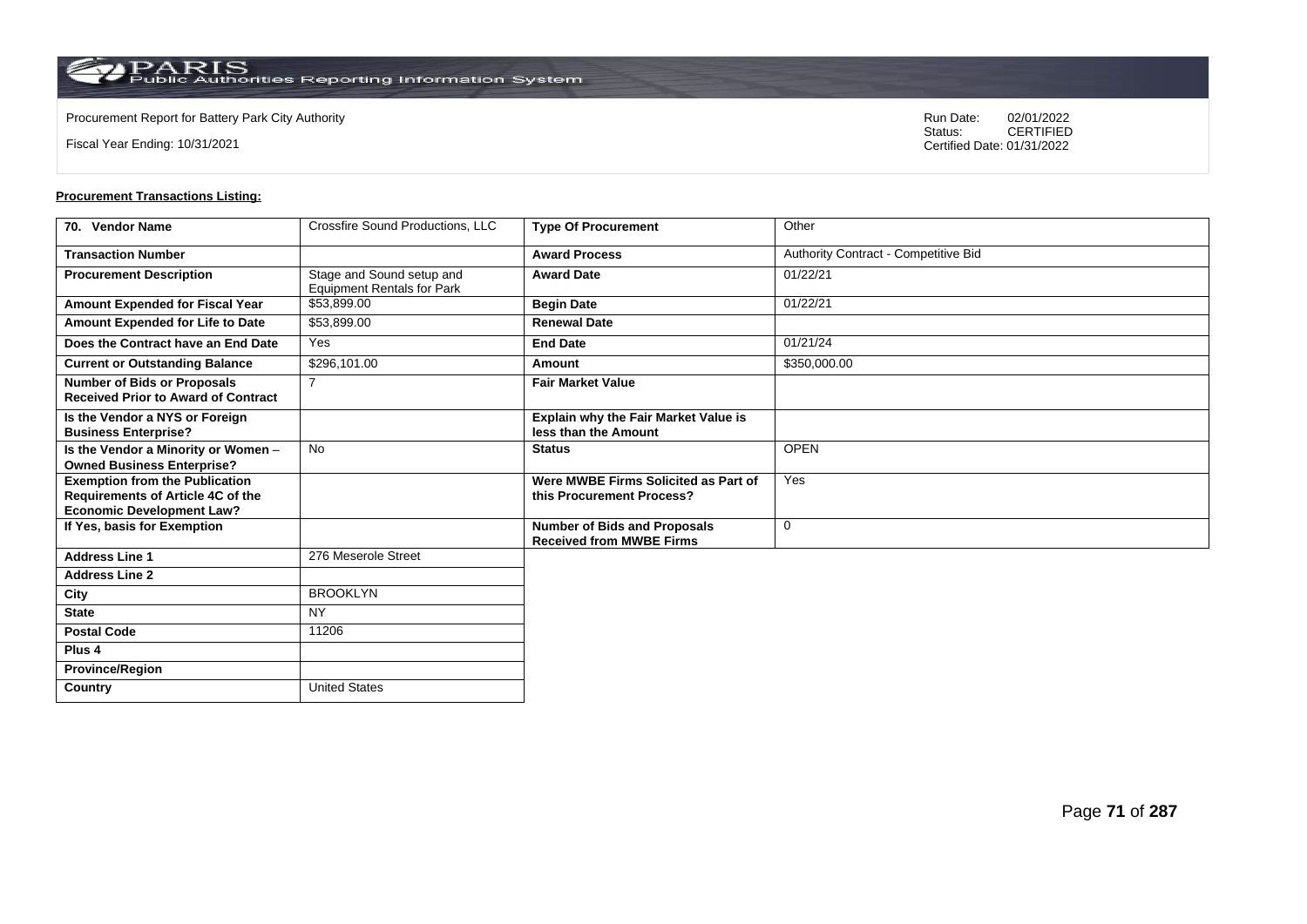$\operatorname{PARIS}_{\text{Public Authorities Reporting Information System}}$ 

**Country** United States

Fiscal Year Ending: 10/31/2021

Procurement Report for Battery Park City Authority **National State Concrete Concrete Concrete Concrete Concrete Concrete Concrete Concrete Concrete Concrete Concrete Concrete Concrete Concrete Concrete Concrete Concrete Co** CERTIFIED Certified Date: 01/31/2022

| 71. Vendor Name                                                                                                | Crowe LLP                                   | <b>Type Of Procurement</b>                                             | <b>Financial Services</b>            |
|----------------------------------------------------------------------------------------------------------------|---------------------------------------------|------------------------------------------------------------------------|--------------------------------------|
| <b>Transaction Number</b>                                                                                      |                                             | <b>Award Process</b>                                                   | Authority Contract - Competitive Bid |
| <b>Procurement Description</b>                                                                                 | Professional and Internal Audit<br>Services | <b>Award Date</b>                                                      | 11/20/17                             |
| Amount Expended for Fiscal Year                                                                                | \$362,219.25                                | <b>Begin Date</b>                                                      | 11/20/17                             |
| Amount Expended for Life to Date                                                                               | \$1,453,415.97                              | <b>Renewal Date</b>                                                    |                                      |
| Does the Contract have an End Date                                                                             | Yes                                         | <b>End Date</b>                                                        | 11/19/22                             |
| <b>Current or Outstanding Balance</b>                                                                          | \$146,584.03                                | Amount                                                                 | \$1,600,000.00                       |
| <b>Number of Bids or Proposals</b><br><b>Received Prior to Award of Contract</b>                               | 14                                          | <b>Fair Market Value</b>                                               |                                      |
| Is the Vendor a NYS or Foreign<br><b>Business Enterprise?</b>                                                  |                                             | Explain why the Fair Market Value is<br>less than the Amount           |                                      |
| Is the Vendor a Minority or Women -<br><b>Owned Business Enterprise?</b>                                       | Yes                                         | <b>Status</b>                                                          | <b>OPEN</b>                          |
| <b>Exemption from the Publication</b><br>Requirements of Article 4C of the<br><b>Economic Development Law?</b> |                                             | Were MWBE Firms Solicited as Part of<br>this Procurement Process?      | Yes                                  |
| If Yes, basis for Exemption                                                                                    |                                             | <b>Number of Bids and Proposals</b><br><b>Received from MWBE Firms</b> | 2                                    |
| <b>Address Line 1</b>                                                                                          | 320 E Jefferson BLVD, PO Box 7              |                                                                        |                                      |
| <b>Address Line 2</b>                                                                                          |                                             |                                                                        |                                      |
| City                                                                                                           | SOUTH BEND                                  |                                                                        |                                      |
| <b>State</b>                                                                                                   | IN                                          |                                                                        |                                      |
| <b>Postal Code</b>                                                                                             | 46624                                       |                                                                        |                                      |
| Plus <sub>4</sub>                                                                                              |                                             |                                                                        |                                      |
| <b>Province/Region</b>                                                                                         |                                             |                                                                        |                                      |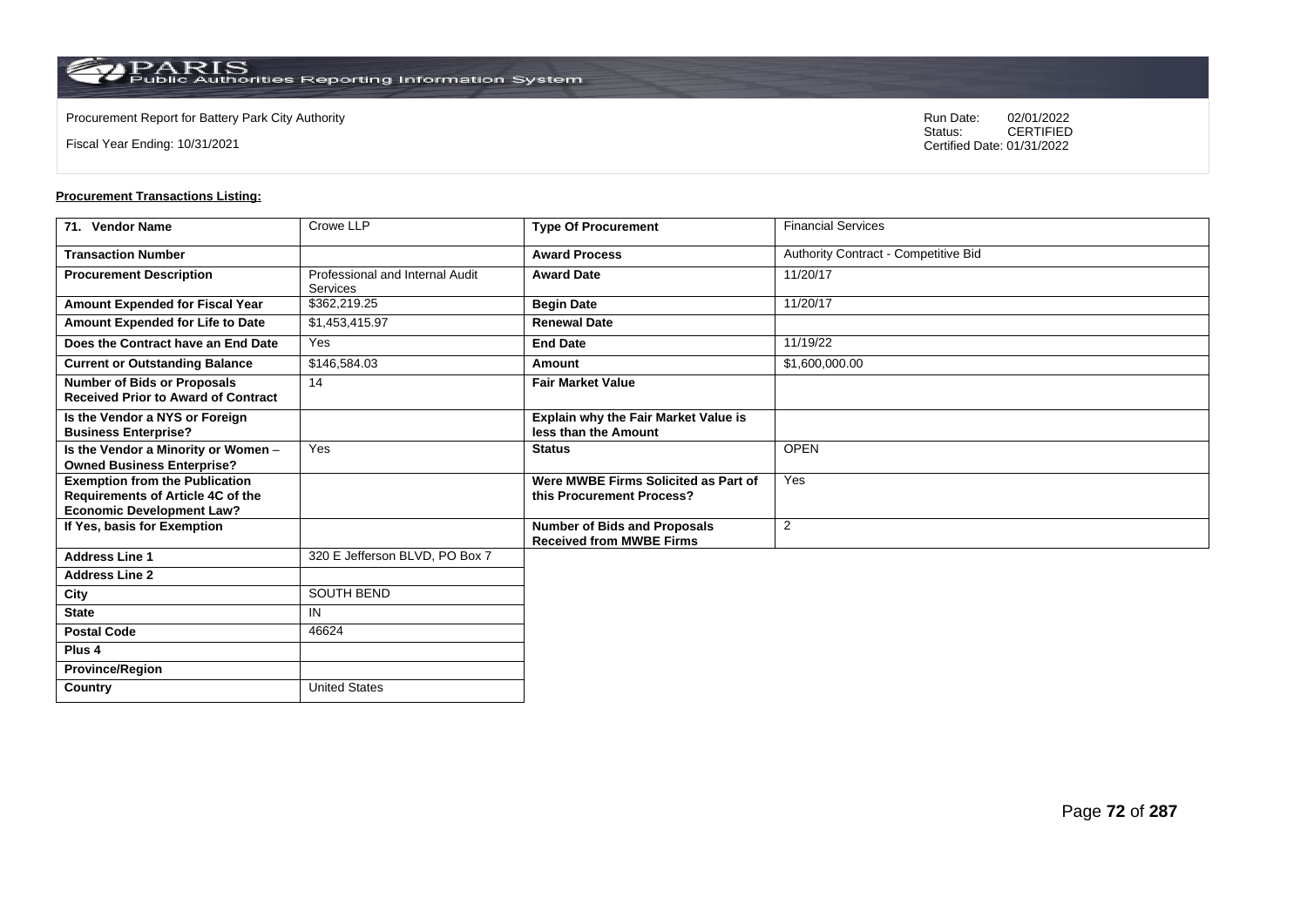$\operatorname{PARIS}_{\text{Public Authorities Reporting Information System}}$ 

**Country** United States

Fiscal Year Ending: 10/31/2021

Procurement Report for Battery Park City Authority **National State Concrete Concrete Concrete Concrete Concrete Concrete Concrete Concrete Concrete Concrete Concrete Concrete Concrete Concrete Concrete Concrete Concrete Co** CERTIFIED Certified Date: 01/31/2022

| 72. Vendor Name                                                                                                | D'Onofrio General Contractors Corp.     | <b>Type Of Procurement</b>                                             | Design and Construction/Maintenance  |
|----------------------------------------------------------------------------------------------------------------|-----------------------------------------|------------------------------------------------------------------------|--------------------------------------|
| <b>Transaction Number</b>                                                                                      |                                         | <b>Award Process</b>                                                   | Authority Contract - Competitive Bid |
| <b>Procurement Description</b>                                                                                 | On Call General Contracting<br>Services | <b>Award Date</b>                                                      | 07/17/19                             |
| Amount Expended for Fiscal Year                                                                                | \$924,009.67                            | <b>Begin Date</b>                                                      | 07/17/19                             |
| Amount Expended for Life to Date                                                                               | \$1,124,989.06                          | <b>Renewal Date</b>                                                    |                                      |
| Does the Contract have an End Date                                                                             | Yes                                     | <b>End Date</b>                                                        | 06/24/22                             |
| <b>Current or Outstanding Balance</b>                                                                          | \$325,010.94                            | Amount                                                                 | \$1,450,000.00                       |
| <b>Number of Bids or Proposals</b><br><b>Received Prior to Award of Contract</b>                               | 6                                       | <b>Fair Market Value</b>                                               |                                      |
| Is the Vendor a NYS or Foreign<br><b>Business Enterprise?</b>                                                  |                                         | Explain why the Fair Market Value is<br>less than the Amount           |                                      |
| Is the Vendor a Minority or Women -<br><b>Owned Business Enterprise?</b>                                       | <b>No</b>                               | <b>Status</b>                                                          | <b>OPEN</b>                          |
| <b>Exemption from the Publication</b><br>Requirements of Article 4C of the<br><b>Economic Development Law?</b> |                                         | Were MWBE Firms Solicited as Part of<br>this Procurement Process?      | Yes                                  |
| If Yes, basis for Exemption                                                                                    |                                         | <b>Number of Bids and Proposals</b><br><b>Received from MWBE Firms</b> |                                      |
| <b>Address Line 1</b>                                                                                          | 202 28TH Street                         |                                                                        |                                      |
| <b>Address Line 2</b>                                                                                          |                                         |                                                                        |                                      |
| City                                                                                                           | <b>BROOKLYN</b>                         |                                                                        |                                      |
| <b>State</b>                                                                                                   | <b>NY</b>                               |                                                                        |                                      |
| <b>Postal Code</b>                                                                                             | 11232                                   |                                                                        |                                      |
| Plus <sub>4</sub>                                                                                              |                                         |                                                                        |                                      |
| <b>Province/Region</b>                                                                                         |                                         |                                                                        |                                      |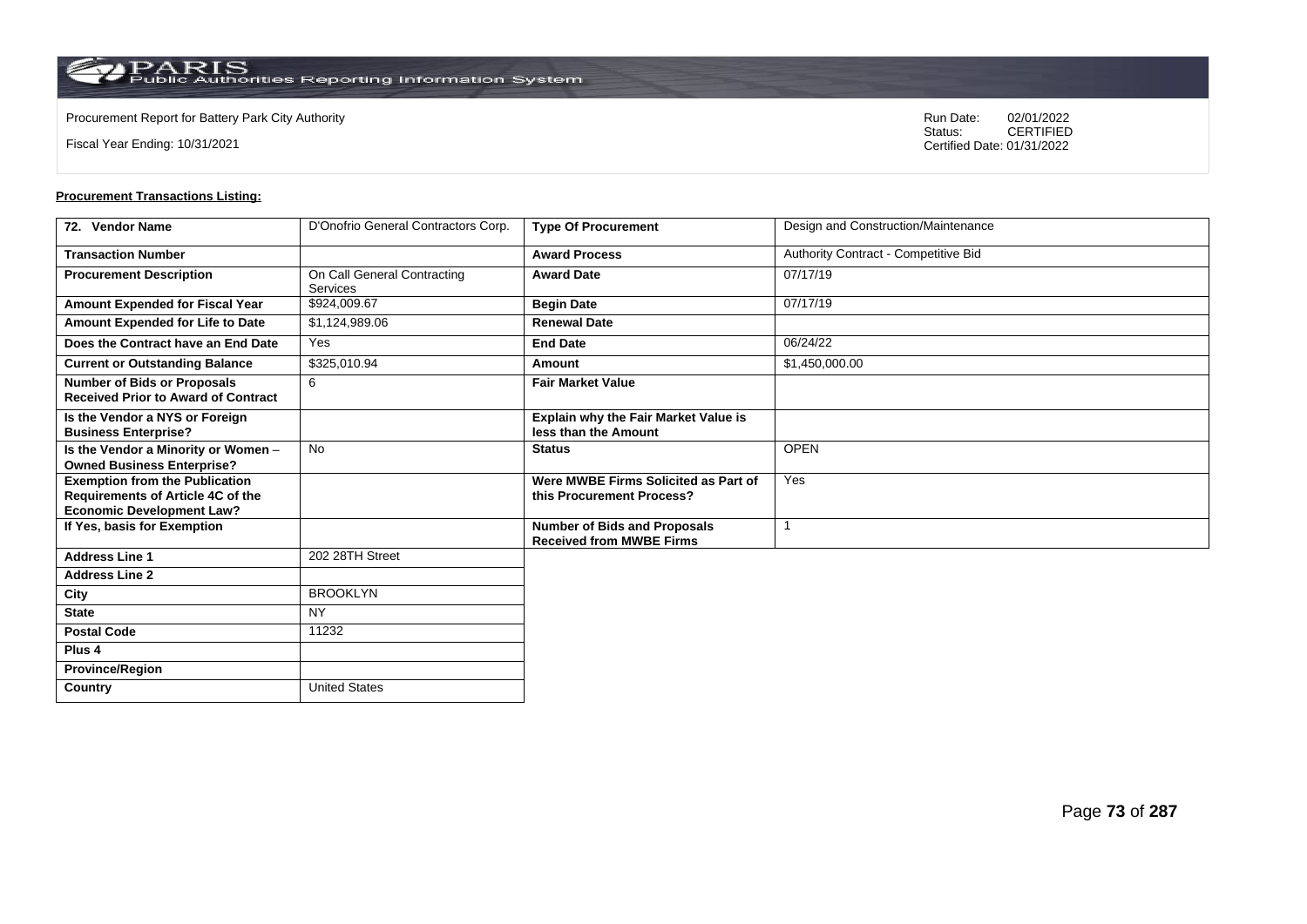**Country** United States

Fiscal Year Ending: 10/31/2021

Procurement Report for Battery Park City Authority **National State Concrete Concrete Concrete Concrete Concrete Concrete Concrete Concrete Concrete Concrete Concrete Concrete Concrete Concrete Concrete Concrete Concrete Co** CERTIFIED Certified Date: 01/31/2022

| 73. Vendor Name                                                                                                       | DSY PRODUCTIONS, LLC      | <b>Type Of Procurement</b>                                             | Other                                   |
|-----------------------------------------------------------------------------------------------------------------------|---------------------------|------------------------------------------------------------------------|-----------------------------------------|
| <b>Transaction Number</b>                                                                                             |                           | <b>Award Process</b>                                                   | Non Contract Procurement/Purchase Order |
| <b>Procurement Description</b>                                                                                        | Permit deposit refund     | <b>Award Date</b>                                                      |                                         |
| Amount Expended for Fiscal Year                                                                                       | \$10,000.00               | <b>Begin Date</b>                                                      |                                         |
| Amount Expended for Life to Date                                                                                      |                           | <b>Renewal Date</b>                                                    |                                         |
| Does the Contract have an End Date                                                                                    |                           | <b>End Date</b>                                                        |                                         |
| <b>Current or Outstanding Balance</b>                                                                                 |                           | Amount                                                                 |                                         |
| <b>Number of Bids or Proposals</b><br><b>Received Prior to Award of Contract</b>                                      |                           | <b>Fair Market Value</b>                                               |                                         |
| Is the Vendor a NYS or Foreign<br><b>Business Enterprise?</b>                                                         |                           | <b>Explain why the Fair Market Value is</b><br>less than the Amount    |                                         |
| Is the Vendor a Minority or Women -<br><b>Owned Business Enterprise?</b>                                              | <b>No</b>                 | <b>Status</b>                                                          | COMPLETED                               |
| <b>Exemption from the Publication</b><br><b>Requirements of Article 4C of the</b><br><b>Economic Development Law?</b> |                           | Were MWBE Firms Solicited as Part of<br>this Procurement Process?      |                                         |
| If Yes, basis for Exemption                                                                                           |                           | <b>Number of Bids and Proposals</b><br><b>Received from MWBE Firms</b> |                                         |
| <b>Address Line 1</b>                                                                                                 | 120 Wall Street, 14th Fl. |                                                                        |                                         |
| <b>Address Line 2</b>                                                                                                 |                           |                                                                        |                                         |
| City                                                                                                                  | <b>NEW YORK</b>           |                                                                        |                                         |
| <b>State</b>                                                                                                          | <b>NY</b>                 |                                                                        |                                         |
| <b>Postal Code</b>                                                                                                    | 10005                     |                                                                        |                                         |
| Plus <sub>4</sub>                                                                                                     |                           |                                                                        |                                         |
| <b>Province/Region</b>                                                                                                |                           |                                                                        |                                         |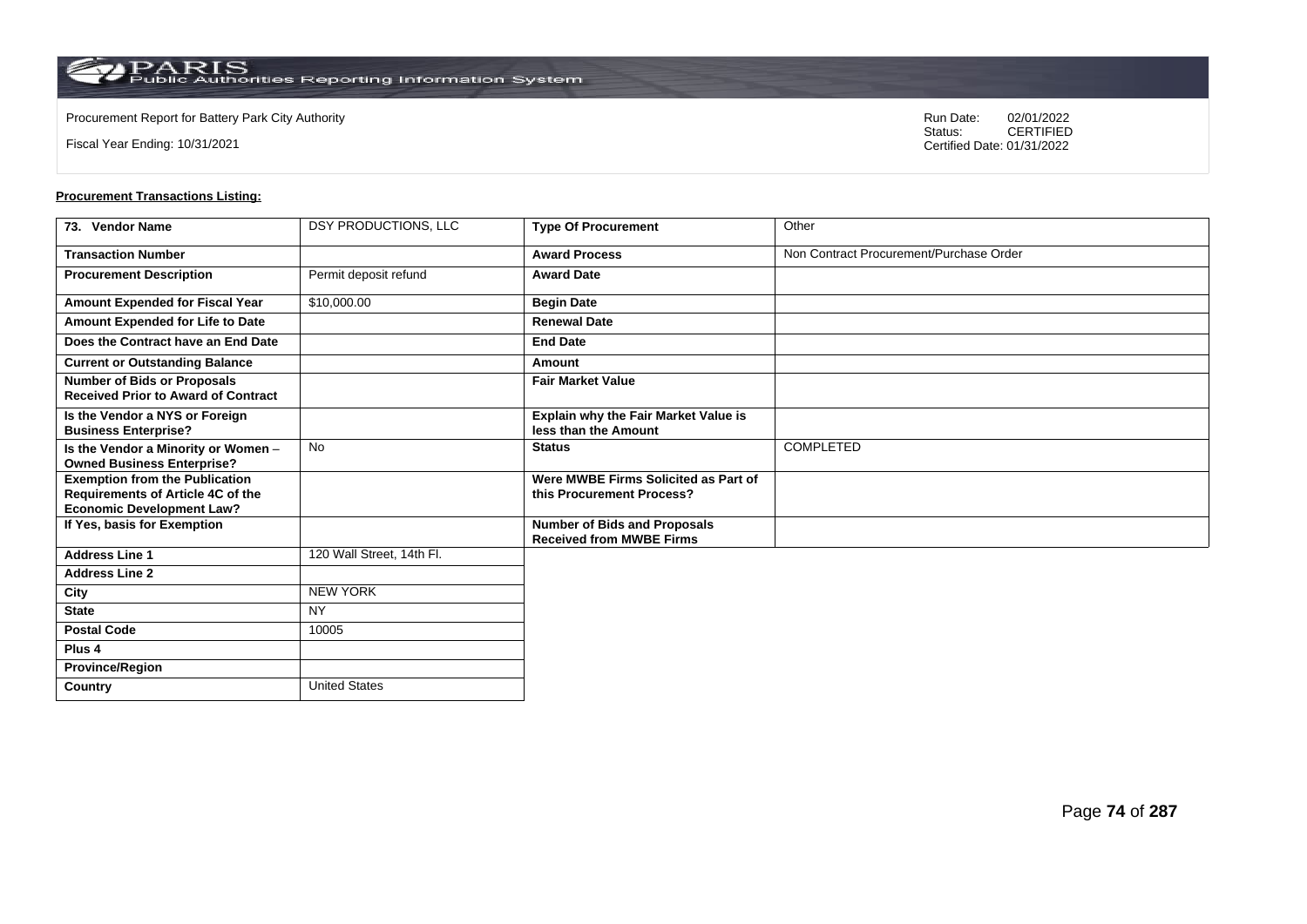Fiscal Year Ending: 10/31/2021

Procurement Report for Battery Park City Authority **National State Concrete Concrete Concrete Concrete Concrete Concrete Concrete Concrete Concrete Concrete Concrete Concrete Concrete Concrete Concrete Concrete Concrete Co** CERTIFIED Certified Date: 01/31/2022

| 74. Vendor Name                            | Deborah Bradley Construction            | <b>Type Of Procurement</b>                                             | Design and Construction/Maintenance  |
|--------------------------------------------|-----------------------------------------|------------------------------------------------------------------------|--------------------------------------|
| <b>Transaction Number</b>                  | Company                                 | <b>Award Process</b>                                                   | Authority Contract - Competitive Bid |
|                                            |                                         |                                                                        |                                      |
| <b>Procurement Description</b>             | On Call General Contracting<br>Services | <b>Award Date</b>                                                      | 06/24/19                             |
| Amount Expended for Fiscal Year            | \$849,869.40                            | <b>Begin Date</b>                                                      | 06/24/19                             |
| Amount Expended for Life to Date           | \$1,450,610.54                          | <b>Renewal Date</b>                                                    |                                      |
| Does the Contract have an End Date         | Yes                                     | <b>End Date</b>                                                        | 06/24/22                             |
| <b>Current or Outstanding Balance</b>      | \$199,389.46                            | Amount                                                                 | \$1,650,000.00                       |
| <b>Number of Bids or Proposals</b>         | 6                                       | <b>Fair Market Value</b>                                               |                                      |
| <b>Received Prior to Award of Contract</b> |                                         |                                                                        |                                      |
| Is the Vendor a NYS or Foreign             |                                         | <b>Explain why the Fair Market Value is</b>                            |                                      |
| <b>Business Enterprise?</b>                |                                         | less than the Amount                                                   |                                      |
| Is the Vendor a Minority or Women -        | Yes                                     | <b>Status</b>                                                          | <b>OPEN</b>                          |
| <b>Owned Business Enterprise?</b>          |                                         |                                                                        |                                      |
| <b>Exemption from the Publication</b>      |                                         | Were MWBE Firms Solicited as Part of                                   | Yes                                  |
| Requirements of Article 4C of the          |                                         | this Procurement Process?                                              |                                      |
| <b>Economic Development Law?</b>           |                                         |                                                                        |                                      |
| If Yes, basis for Exemption                |                                         | <b>Number of Bids and Proposals</b><br><b>Received from MWBE Firms</b> |                                      |
| <b>Address Line 1</b>                      | 481 Manhattan Avenue                    |                                                                        |                                      |
| <b>Address Line 2</b>                      | 11th FI                                 |                                                                        |                                      |
|                                            |                                         |                                                                        |                                      |
| City                                       | <b>NEW YORK</b>                         |                                                                        |                                      |
| <b>State</b>                               | <b>NY</b>                               |                                                                        |                                      |
| <b>Postal Code</b>                         | 10027                                   |                                                                        |                                      |
| Plus <sub>4</sub>                          |                                         |                                                                        |                                      |
| <b>Province/Region</b>                     |                                         |                                                                        |                                      |
| Country                                    | <b>United States</b>                    |                                                                        |                                      |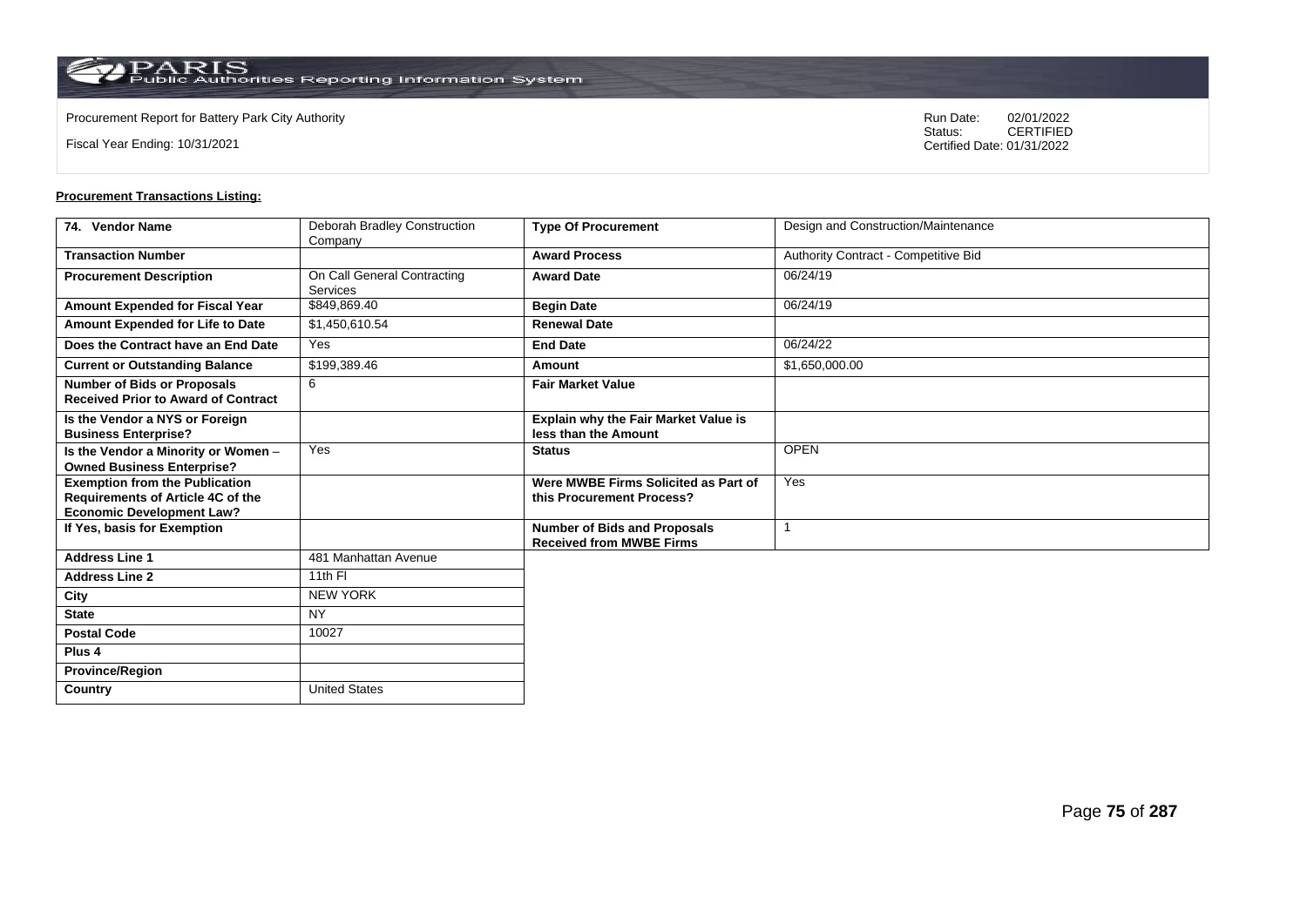$\operatorname{PARIS}_{\text{Public Authorities Reporting Information System}}$ 

Fiscal Year Ending: 10/31/2021

Procurement Report for Battery Park City Authority **National State Concrete Concrete Concrete Concrete Concrete Concrete Concrete Concrete Concrete Concrete Concrete Concrete Concrete Concrete Concrete Concrete Concrete Co** CERTIFIED Certified Date: 01/31/2022

| 75. Vendor Name                                                                                                | Deborah Bradley Construction<br>Company    | <b>Type Of Procurement</b>                                             | Design and Construction/Maintenance  |
|----------------------------------------------------------------------------------------------------------------|--------------------------------------------|------------------------------------------------------------------------|--------------------------------------|
| <b>Transaction Number</b>                                                                                      |                                            | <b>Award Process</b>                                                   | Authority Contract - Competitive Bid |
| <b>Procurement Description</b>                                                                                 | Rockefeller Park Playground<br>Restoration | <b>Award Date</b>                                                      | 03/28/19                             |
| Amount Expended for Fiscal Year                                                                                | \$45,261.95                                | <b>Begin Date</b>                                                      | 03/28/19                             |
| Amount Expended for Life to Date                                                                               | \$1,577,447.40                             | <b>Renewal Date</b>                                                    |                                      |
| Does the Contract have an End Date                                                                             | Yes                                        | <b>End Date</b>                                                        | 05/31/21                             |
| <b>Current or Outstanding Balance</b>                                                                          | \$7,000.83                                 | Amount                                                                 | \$1,584,448.23                       |
| <b>Number of Bids or Proposals</b><br><b>Received Prior to Award of Contract</b>                               | 3                                          | <b>Fair Market Value</b>                                               |                                      |
| Is the Vendor a NYS or Foreign<br><b>Business Enterprise?</b>                                                  |                                            | Explain why the Fair Market Value is<br>less than the Amount           |                                      |
| Is the Vendor a Minority or Women -<br><b>Owned Business Enterprise?</b>                                       | Yes                                        | <b>Status</b>                                                          | <b>OPEN</b>                          |
| <b>Exemption from the Publication</b><br>Requirements of Article 4C of the<br><b>Economic Development Law?</b> |                                            | Were MWBE Firms Solicited as Part of<br>this Procurement Process?      | Yes                                  |
| If Yes, basis for Exemption                                                                                    |                                            | <b>Number of Bids and Proposals</b><br><b>Received from MWBE Firms</b> | 2                                    |
| <b>Address Line 1</b>                                                                                          | 481 Manhattan Avenue                       |                                                                        |                                      |
| <b>Address Line 2</b>                                                                                          | 11th FI                                    |                                                                        |                                      |
| City                                                                                                           | <b>NEW YORK</b>                            |                                                                        |                                      |
| <b>State</b>                                                                                                   | <b>NY</b>                                  |                                                                        |                                      |
| <b>Postal Code</b>                                                                                             | 10027                                      |                                                                        |                                      |
| Plus <sub>4</sub>                                                                                              |                                            |                                                                        |                                      |
| <b>Province/Region</b>                                                                                         |                                            |                                                                        |                                      |
| Country                                                                                                        | <b>United States</b>                       |                                                                        |                                      |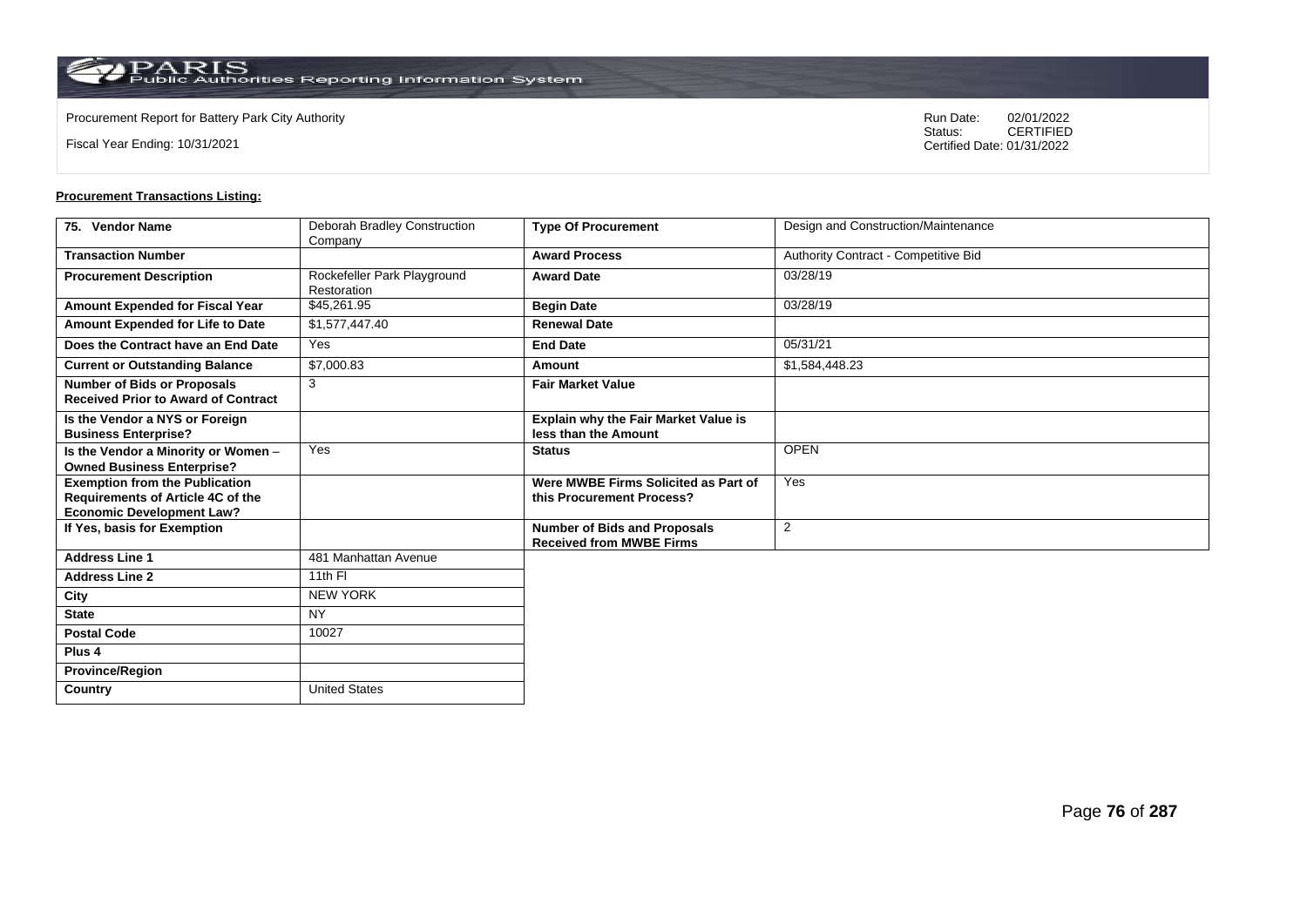$\operatorname{PARIS}_{\text{Public Authorities Reporting Information System}}$ 

Fiscal Year Ending: 10/31/2021

Procurement Report for Battery Park City Authority **National State Concrete Concrete Concrete Concrete Concrete Concrete Concrete Concrete Concrete Concrete Concrete Concrete Concrete Concrete Concrete Concrete Concrete Co** CERTIFIED Certified Date: 01/31/2022

| 76. Vendor Name                                                                                                | Dell Marketing L.P.                                   | <b>Type Of Procurement</b>                                             | Technology - Consulting/Development or Support |
|----------------------------------------------------------------------------------------------------------------|-------------------------------------------------------|------------------------------------------------------------------------|------------------------------------------------|
| <b>Transaction Number</b>                                                                                      |                                                       | <b>Award Process</b>                                                   | Non Contract Procurement/Purchase Order        |
| <b>Procurement Description</b>                                                                                 | Desktop, laptops, replacement parts,<br>and equipment | <b>Award Date</b>                                                      |                                                |
| Amount Expended for Fiscal Year                                                                                | \$78,571.18                                           | <b>Begin Date</b>                                                      |                                                |
| Amount Expended for Life to Date                                                                               |                                                       | <b>Renewal Date</b>                                                    |                                                |
| Does the Contract have an End Date                                                                             |                                                       | <b>End Date</b>                                                        |                                                |
| <b>Current or Outstanding Balance</b>                                                                          |                                                       | Amount                                                                 |                                                |
| <b>Number of Bids or Proposals</b><br><b>Received Prior to Award of Contract</b>                               |                                                       | <b>Fair Market Value</b>                                               |                                                |
| Is the Vendor a NYS or Foreign<br><b>Business Enterprise?</b>                                                  |                                                       | Explain why the Fair Market Value is<br>less than the Amount           |                                                |
| Is the Vendor a Minority or Women -<br><b>Owned Business Enterprise?</b>                                       | <b>No</b>                                             | <b>Status</b>                                                          | COMPLETED                                      |
| <b>Exemption from the Publication</b><br>Requirements of Article 4C of the<br><b>Economic Development Law?</b> |                                                       | Were MWBE Firms Solicited as Part of<br>this Procurement Process?      |                                                |
| If Yes, basis for Exemption                                                                                    |                                                       | <b>Number of Bids and Proposals</b><br><b>Received from MWBE Firms</b> |                                                |
| <b>Address Line 1</b>                                                                                          | BOX 371964                                            |                                                                        |                                                |
| <b>Address Line 2</b>                                                                                          |                                                       |                                                                        |                                                |
| City                                                                                                           | PITTSBURGH                                            |                                                                        |                                                |
| <b>State</b>                                                                                                   | PA                                                    |                                                                        |                                                |
| <b>Postal Code</b>                                                                                             | 15250                                                 |                                                                        |                                                |
| Plus <sub>4</sub>                                                                                              |                                                       |                                                                        |                                                |
| <b>Province/Region</b>                                                                                         |                                                       |                                                                        |                                                |
| <b>Country</b>                                                                                                 | <b>United States</b>                                  |                                                                        |                                                |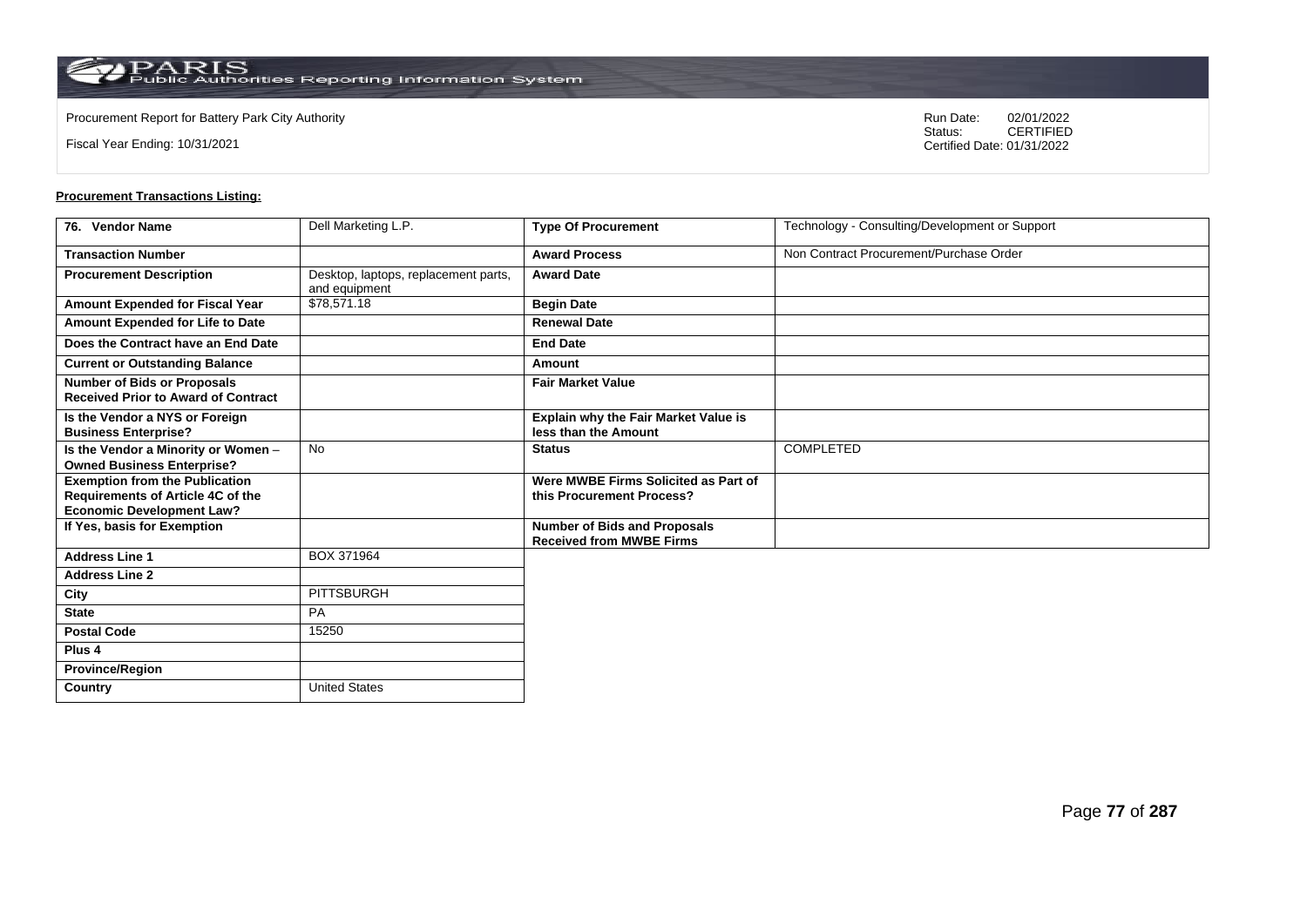Fiscal Year Ending: 10/31/2021

Procurement Report for Battery Park City Authority **National State Concrete Concrete Concrete Concrete Concrete Concrete Concrete Concrete Concrete Concrete Concrete Concrete Concrete Concrete Concrete Concrete Concrete Co** CERTIFIED Certified Date: 01/31/2022

| 77. Vendor Name                                                                  | Dept. of the Treasury IRS | <b>Type Of Procurement</b>                                             | Other                                   |
|----------------------------------------------------------------------------------|---------------------------|------------------------------------------------------------------------|-----------------------------------------|
| <b>Transaction Number</b>                                                        |                           | <b>Award Process</b>                                                   | Non Contract Procurement/Purchase Order |
| <b>Procurement Description</b>                                                   | FFCRA refund              | <b>Award Date</b>                                                      |                                         |
| Amount Expended for Fiscal Year                                                  | \$9,662.56                | <b>Begin Date</b>                                                      |                                         |
| Amount Expended for Life to Date                                                 |                           | <b>Renewal Date</b>                                                    |                                         |
| Does the Contract have an End Date                                               |                           | <b>End Date</b>                                                        |                                         |
| <b>Current or Outstanding Balance</b>                                            |                           | Amount                                                                 |                                         |
| <b>Number of Bids or Proposals</b><br><b>Received Prior to Award of Contract</b> |                           | <b>Fair Market Value</b>                                               |                                         |
| Is the Vendor a NYS or Foreign<br><b>Business Enterprise?</b>                    |                           | Explain why the Fair Market Value is<br>less than the Amount           |                                         |
| Is the Vendor a Minority or Women -<br><b>Owned Business Enterprise?</b>         | No                        | <b>Status</b>                                                          | <b>COMPLETED</b>                        |
| <b>Exemption from the Publication</b><br>Requirements of Article 4C of the       |                           | Were MWBE Firms Solicited as Part of<br>this Procurement Process?      |                                         |
| <b>Economic Development Law?</b>                                                 |                           |                                                                        |                                         |
| If Yes, basis for Exemption                                                      |                           | <b>Number of Bids and Proposals</b><br><b>Received from MWBE Firms</b> |                                         |
| <b>Address Line 1</b>                                                            | 1973 N Rulon White Blvd   |                                                                        |                                         |
| <b>Address Line 2</b>                                                            | M/S 7700                  |                                                                        |                                         |
| City                                                                             | <b>OGDEN</b>              |                                                                        |                                         |
| <b>State</b>                                                                     | UT                        |                                                                        |                                         |
| <b>Postal Code</b>                                                               | 84404                     |                                                                        |                                         |
| Plus 4                                                                           |                           |                                                                        |                                         |
| <b>Province/Region</b>                                                           |                           |                                                                        |                                         |
| Country                                                                          | <b>United States</b>      |                                                                        |                                         |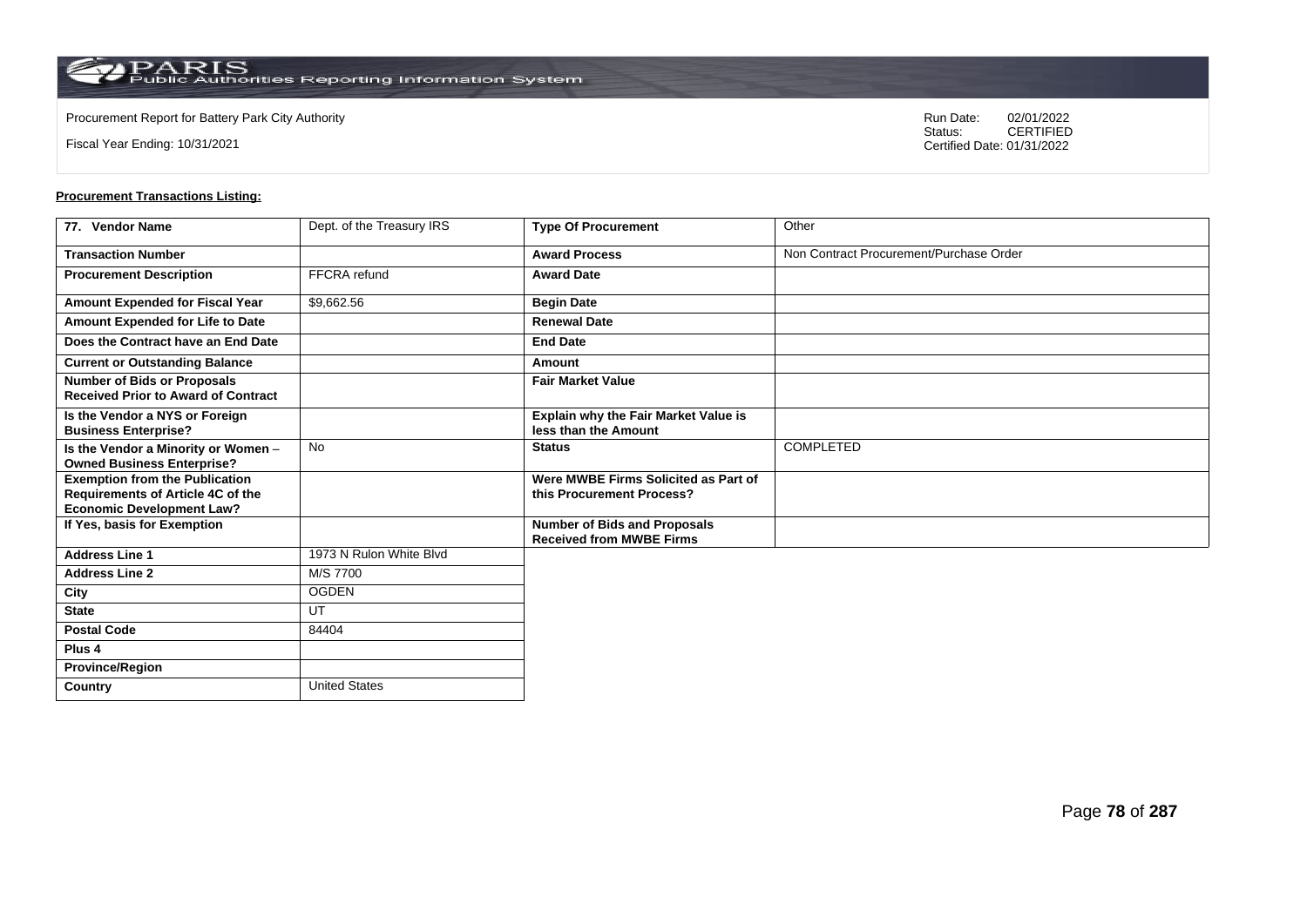**Country** United States

Fiscal Year Ending: 10/31/2021

Procurement Report for Battery Park City Authority **National State Concrete Concrete Concrete Concrete Concrete Concrete Concrete Concrete Concrete Concrete Concrete Concrete Concrete Concrete Concrete Concrete Concrete Co** CERTIFIED Certified Date: 01/31/2022

| 78. Vendor Name                                                                                                | Derive Technologies LLC     | <b>Type Of Procurement</b>                                             | Technology - Software                   |
|----------------------------------------------------------------------------------------------------------------|-----------------------------|------------------------------------------------------------------------|-----------------------------------------|
| <b>Transaction Number</b>                                                                                      |                             | <b>Award Process</b>                                                   | Non Contract Procurement/Purchase Order |
| <b>Procurement Description</b>                                                                                 | Windows enterprise software | <b>Award Date</b>                                                      |                                         |
| Amount Expended for Fiscal Year                                                                                | \$11,750.00                 | <b>Begin Date</b>                                                      |                                         |
| Amount Expended for Life to Date                                                                               |                             | <b>Renewal Date</b>                                                    |                                         |
| Does the Contract have an End Date                                                                             |                             | <b>End Date</b>                                                        |                                         |
| <b>Current or Outstanding Balance</b>                                                                          |                             | Amount                                                                 |                                         |
| <b>Number of Bids or Proposals</b><br><b>Received Prior to Award of Contract</b>                               |                             | <b>Fair Market Value</b>                                               |                                         |
| Is the Vendor a NYS or Foreign<br><b>Business Enterprise?</b>                                                  |                             | <b>Explain why the Fair Market Value is</b><br>less than the Amount    |                                         |
| Is the Vendor a Minority or Women -<br><b>Owned Business Enterprise?</b>                                       | Yes                         | <b>Status</b>                                                          | COMPLETED                               |
| <b>Exemption from the Publication</b><br>Requirements of Article 4C of the<br><b>Economic Development Law?</b> |                             | Were MWBE Firms Solicited as Part of<br>this Procurement Process?      |                                         |
| If Yes, basis for Exemption                                                                                    |                             | <b>Number of Bids and Proposals</b><br><b>Received from MWBE Firms</b> |                                         |
| <b>Address Line 1</b>                                                                                          | 40 Wall Street, 20th Floor  |                                                                        |                                         |
| <b>Address Line 2</b>                                                                                          |                             |                                                                        |                                         |
| City                                                                                                           | <b>NEW YORK</b>             |                                                                        |                                         |
| <b>State</b>                                                                                                   | <b>NY</b>                   |                                                                        |                                         |
| <b>Postal Code</b>                                                                                             | 10005                       |                                                                        |                                         |
| Plus <sub>4</sub>                                                                                              |                             |                                                                        |                                         |
| <b>Province/Region</b>                                                                                         |                             |                                                                        |                                         |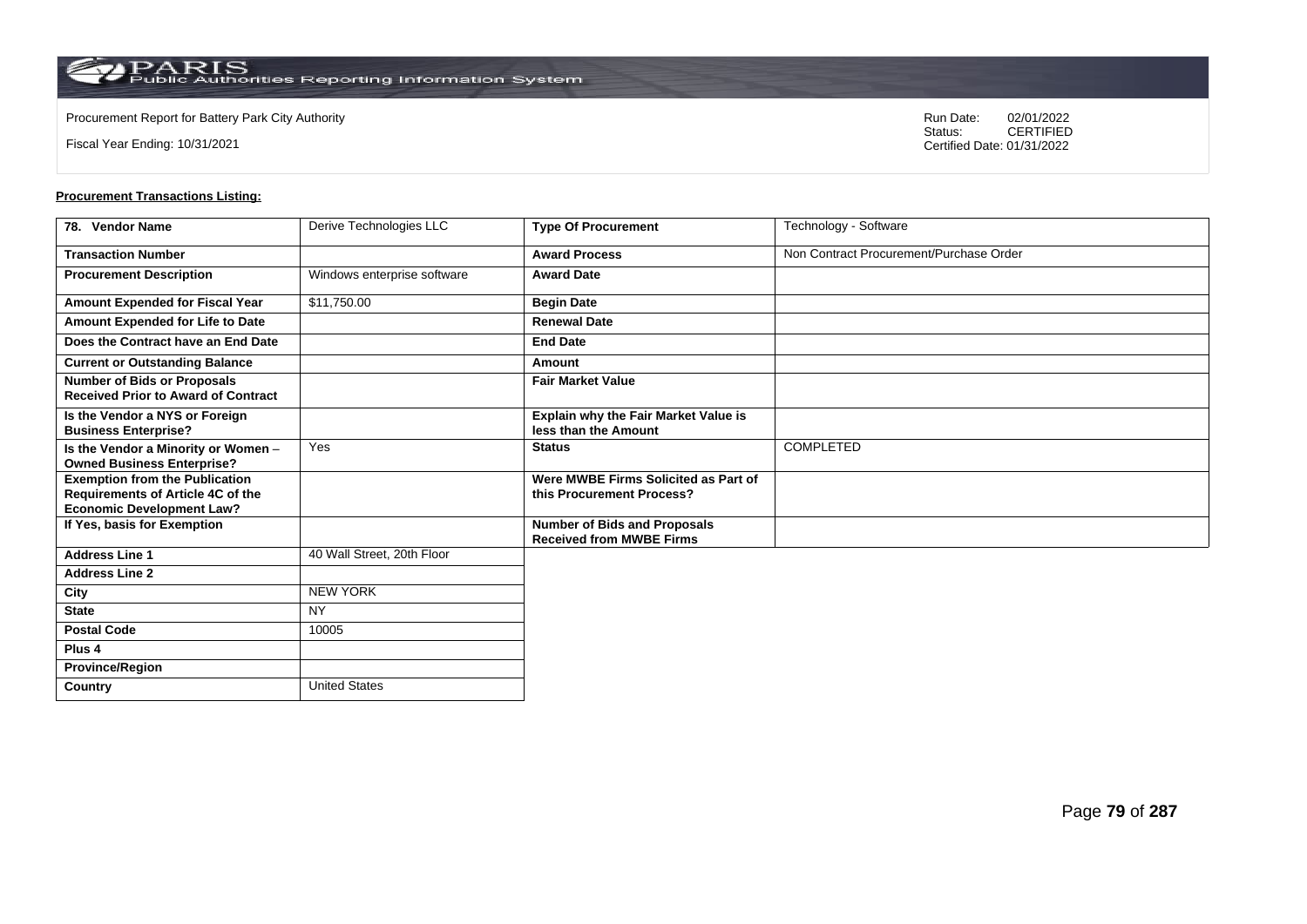Fiscal Year Ending: 10/31/2021

Procurement Report for Battery Park City Authority **National State Concrete Concrete Concrete Concrete Concrete Concrete Concrete Concrete Concrete Concrete Concrete Concrete Concrete Concrete Concrete Concrete Concrete Co** CERTIFIED Certified Date: 01/31/2022

| 79. Vendor Name                                                                                                | Devon Gilfillian Music, LLC                 | <b>Type Of Procurement</b>                                             | <b>Other Professional Services</b>       |
|----------------------------------------------------------------------------------------------------------------|---------------------------------------------|------------------------------------------------------------------------|------------------------------------------|
| <b>Transaction Number</b>                                                                                      |                                             | <b>Award Process</b>                                                   | Authority Contract - Non-Competitive Bid |
| <b>Procurement Description</b>                                                                                 | <b>River and Blues Performance</b>          | <b>Award Date</b>                                                      | 06/29/21                                 |
| Amount Expended for Fiscal Year                                                                                | \$13,000.00                                 | <b>Begin Date</b>                                                      | 06/29/21                                 |
| Amount Expended for Life to Date                                                                               | \$13,000.00                                 | <b>Renewal Date</b>                                                    |                                          |
| Does the Contract have an End Date                                                                             | Yes                                         | <b>End Date</b>                                                        | 07/16/21                                 |
| <b>Current or Outstanding Balance</b>                                                                          | \$0.00                                      | Amount                                                                 | \$13,000.00                              |
| <b>Number of Bids or Proposals</b><br><b>Received Prior to Award of Contract</b>                               |                                             | <b>Fair Market Value</b>                                               | \$13,000.00                              |
| Is the Vendor a NYS or Foreign<br><b>Business Enterprise?</b>                                                  |                                             | <b>Explain why the Fair Market Value is</b><br>less than the Amount    |                                          |
| Is the Vendor a Minority or Women -<br><b>Owned Business Enterprise?</b>                                       | <b>No</b>                                   | <b>Status</b>                                                          | <b>COMPLETED</b>                         |
| <b>Exemption from the Publication</b><br>Requirements of Article 4C of the<br><b>Economic Development Law?</b> |                                             | Were MWBE Firms Solicited as Part of<br>this Procurement Process?      | No                                       |
| If Yes, basis for Exemption                                                                                    |                                             | <b>Number of Bids and Proposals</b><br><b>Received from MWBE Firms</b> | $\mathbf 0$                              |
| <b>Address Line 1</b>                                                                                          | c/o PSBM, 235 Park Ave. South, 9th<br>floor |                                                                        |                                          |
| <b>Address Line 2</b>                                                                                          |                                             |                                                                        |                                          |
| City                                                                                                           | <b>NEW YORK</b>                             |                                                                        |                                          |
| <b>State</b>                                                                                                   | <b>NY</b>                                   |                                                                        |                                          |
| <b>Postal Code</b>                                                                                             | 10003                                       |                                                                        |                                          |
| Plus <sub>4</sub>                                                                                              |                                             |                                                                        |                                          |
| <b>Province/Region</b>                                                                                         |                                             |                                                                        |                                          |
| Country                                                                                                        | <b>United States</b>                        |                                                                        |                                          |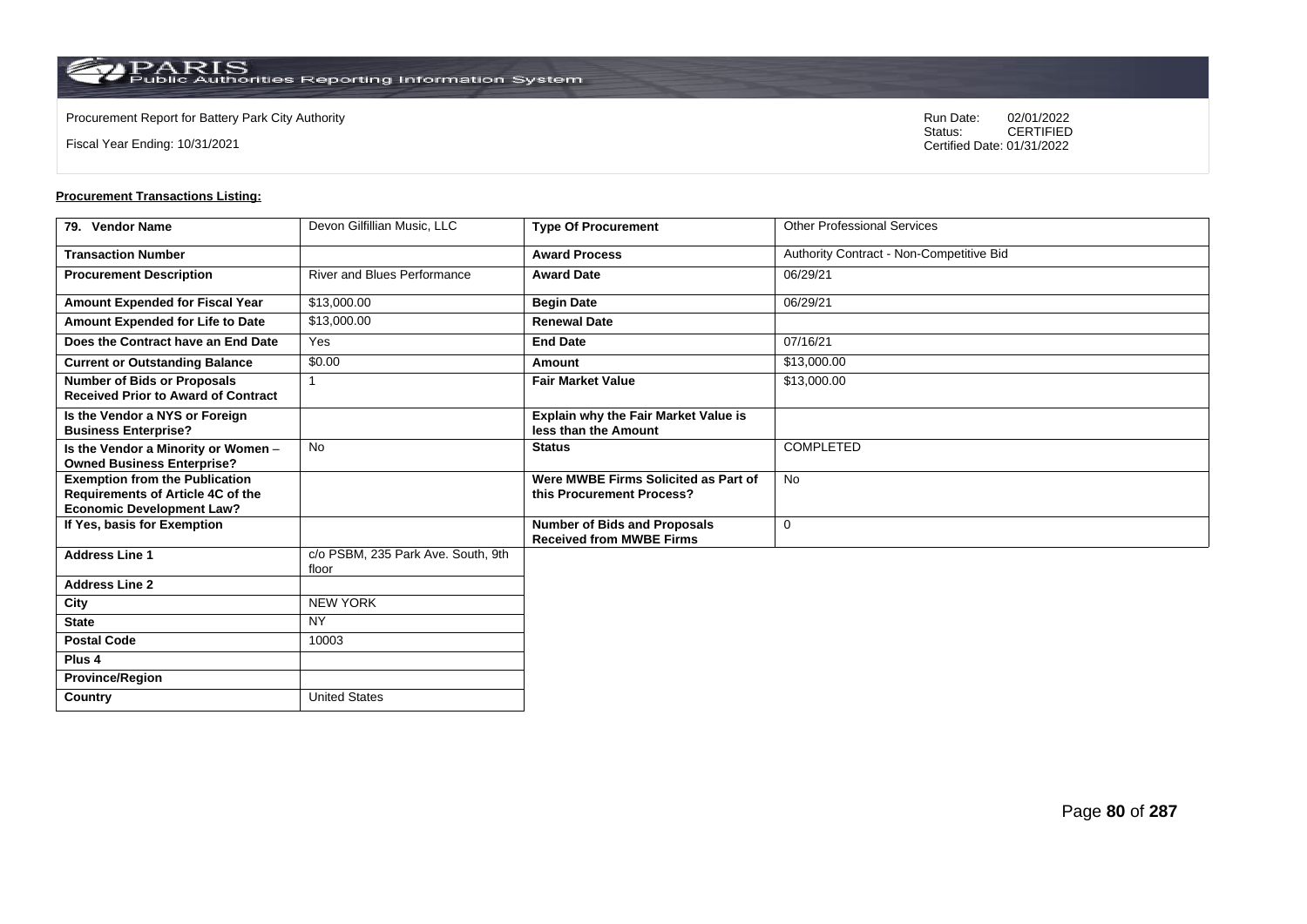**Country** United States

Fiscal Year Ending: 10/31/2021

Procurement Report for Battery Park City Authority **National State Concrete Concrete Concrete Concrete Concrete Concrete Concrete Concrete Concrete Concrete Concrete Concrete Concrete Concrete Concrete Concrete Concrete Co** CERTIFIED Certified Date: 01/31/2022

| 80. Vendor Name                                                                                                | Dewberry Engineers, Inc.                                 | <b>Type Of Procurement</b>                                             | <b>Consulting Services</b>               |
|----------------------------------------------------------------------------------------------------------------|----------------------------------------------------------|------------------------------------------------------------------------|------------------------------------------|
| <b>Transaction Number</b>                                                                                      |                                                          | <b>Award Process</b>                                                   | Authority Contract - Non-Competitive Bid |
| <b>Procurement Description</b>                                                                                 | Peer review Work Authorization<br><b>Review Servcies</b> | <b>Award Date</b>                                                      | 07/01/20                                 |
| Amount Expended for Fiscal Year                                                                                | \$0.00                                                   | <b>Begin Date</b>                                                      | 07/01/20                                 |
| Amount Expended for Life to Date                                                                               | \$0.00                                                   | <b>Renewal Date</b>                                                    |                                          |
| Does the Contract have an End Date                                                                             | Yes                                                      | <b>End Date</b>                                                        | 07/01/21                                 |
| <b>Current or Outstanding Balance</b>                                                                          | \$28,495.00                                              | <b>Amount</b>                                                          | \$28,495.00                              |
| <b>Number of Bids or Proposals</b><br><b>Received Prior to Award of Contract</b>                               | $\mathbf 0$                                              | <b>Fair Market Value</b>                                               | \$28,495.00                              |
| Is the Vendor a NYS or Foreign<br><b>Business Enterprise?</b>                                                  |                                                          | Explain why the Fair Market Value is<br>less than the Amount           |                                          |
| Is the Vendor a Minority or Women -<br><b>Owned Business Enterprise?</b>                                       | <b>No</b>                                                | <b>Status</b>                                                          | <b>OPEN</b>                              |
| <b>Exemption from the Publication</b><br>Requirements of Article 4C of the<br><b>Economic Development Law?</b> |                                                          | Were MWBE Firms Solicited as Part of<br>this Procurement Process?      | <b>No</b>                                |
| If Yes, basis for Exemption                                                                                    |                                                          | <b>Number of Bids and Proposals</b><br><b>Received from MWBE Firms</b> | $\mathbf 0$                              |
| <b>Address Line 1</b>                                                                                          | 132 West 31 Street, Suite 301                            |                                                                        |                                          |
| <b>Address Line 2</b>                                                                                          |                                                          |                                                                        |                                          |
| City                                                                                                           | <b>NEW YORK</b>                                          |                                                                        |                                          |
| <b>State</b>                                                                                                   | <b>NY</b>                                                |                                                                        |                                          |
| <b>Postal Code</b>                                                                                             | 10001                                                    |                                                                        |                                          |
| Plus <sub>4</sub>                                                                                              |                                                          |                                                                        |                                          |
| <b>Province/Region</b>                                                                                         |                                                          |                                                                        |                                          |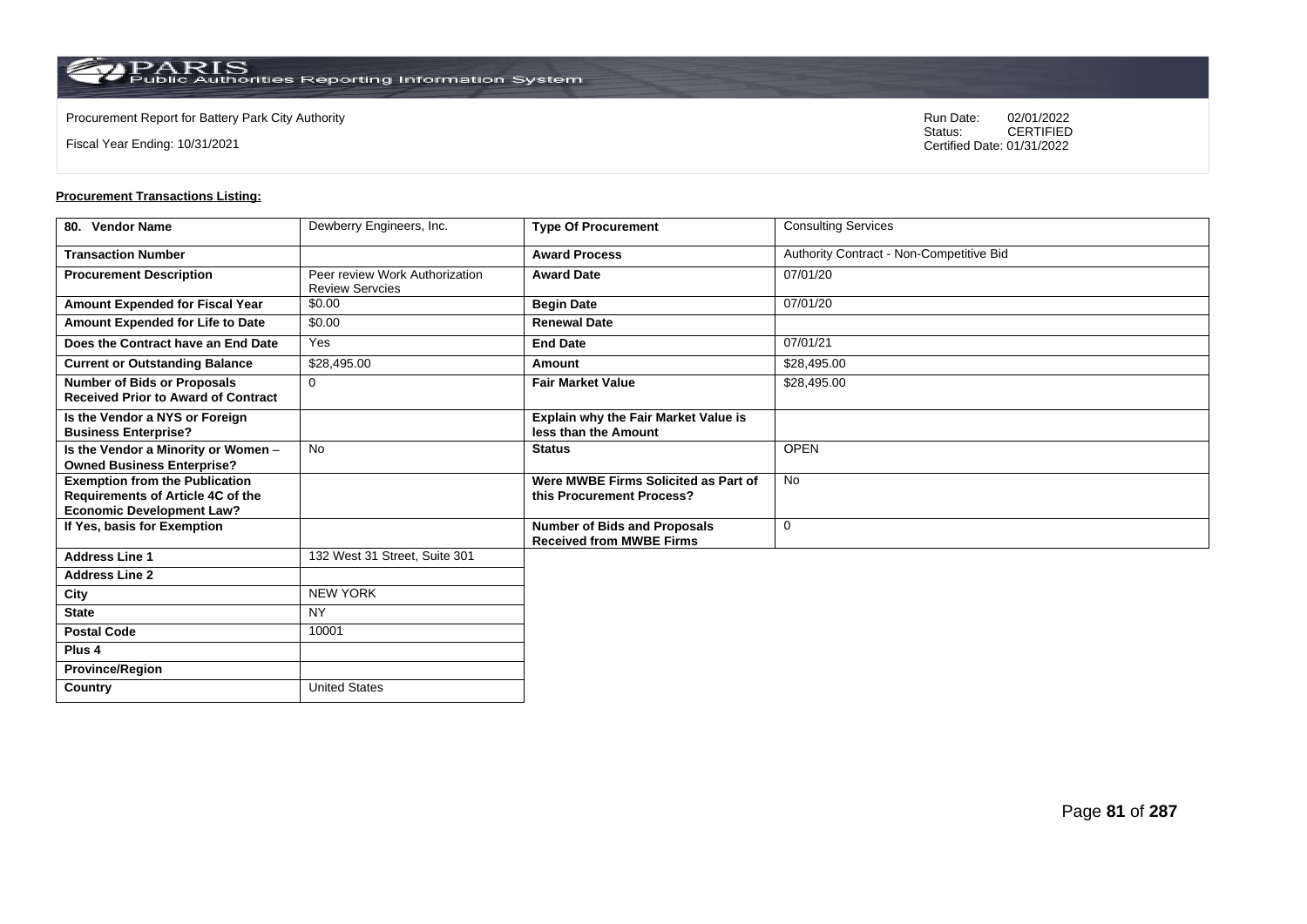**Country** United States

Fiscal Year Ending: 10/31/2021

Procurement Report for Battery Park City Authority **National State Concrete Concrete Concrete Concrete Concrete Concrete Concrete Concrete Concrete Concrete Concrete Concrete Concrete Concrete Concrete Concrete Concrete Co** CERTIFIED Certified Date: 01/31/2022

| 81. Vendor Name                                                                                                       | Dewberry Engineers, inc.                                   | <b>Type Of Procurement</b>                                             | <b>Consulting Services</b>           |
|-----------------------------------------------------------------------------------------------------------------------|------------------------------------------------------------|------------------------------------------------------------------------|--------------------------------------|
| <b>Transaction Number</b>                                                                                             |                                                            | <b>Award Process</b>                                                   | Authority Contract - Competitive Bid |
| <b>Procurement Description</b>                                                                                        | Peer Review Services for North and<br>South BPC Resiliency | <b>Award Date</b>                                                      | 03/25/20                             |
| <b>Amount Expended for Fiscal Year</b>                                                                                | \$192,524.50                                               | <b>Begin Date</b>                                                      | 03/25/20                             |
| Amount Expended for Life to Date                                                                                      | \$295,499.93                                               | <b>Renewal Date</b>                                                    |                                      |
| Does the Contract have an End Date                                                                                    | Yes                                                        | <b>End Date</b>                                                        | 09/24/21                             |
| <b>Current or Outstanding Balance</b>                                                                                 | \$106,725.97                                               | Amount                                                                 | \$402,225.90                         |
| <b>Number of Bids or Proposals</b><br><b>Received Prior to Award of Contract</b>                                      | $\overline{4}$                                             | <b>Fair Market Value</b>                                               |                                      |
| Is the Vendor a NYS or Foreign<br><b>Business Enterprise?</b>                                                         |                                                            | <b>Explain why the Fair Market Value is</b><br>less than the Amount    |                                      |
| Is the Vendor a Minority or Women -<br><b>Owned Business Enterprise?</b>                                              | <b>No</b>                                                  | <b>Status</b>                                                          | <b>OPEN</b>                          |
| <b>Exemption from the Publication</b><br><b>Requirements of Article 4C of the</b><br><b>Economic Development Law?</b> |                                                            | Were MWBE Firms Solicited as Part of<br>this Procurement Process?      | Yes                                  |
| If Yes, basis for Exemption                                                                                           |                                                            | <b>Number of Bids and Proposals</b><br><b>Received from MWBE Firms</b> | $\mathbf 0$                          |
| <b>Address Line 1</b>                                                                                                 | 132 West 31 Street, Suite 301                              |                                                                        |                                      |
| <b>Address Line 2</b>                                                                                                 |                                                            |                                                                        |                                      |
| City                                                                                                                  | <b>NEW YORK</b>                                            |                                                                        |                                      |
| <b>State</b>                                                                                                          | <b>NY</b>                                                  |                                                                        |                                      |
| <b>Postal Code</b>                                                                                                    | 10001                                                      |                                                                        |                                      |
| Plus <sub>4</sub>                                                                                                     |                                                            |                                                                        |                                      |
| <b>Province/Region</b>                                                                                                |                                                            |                                                                        |                                      |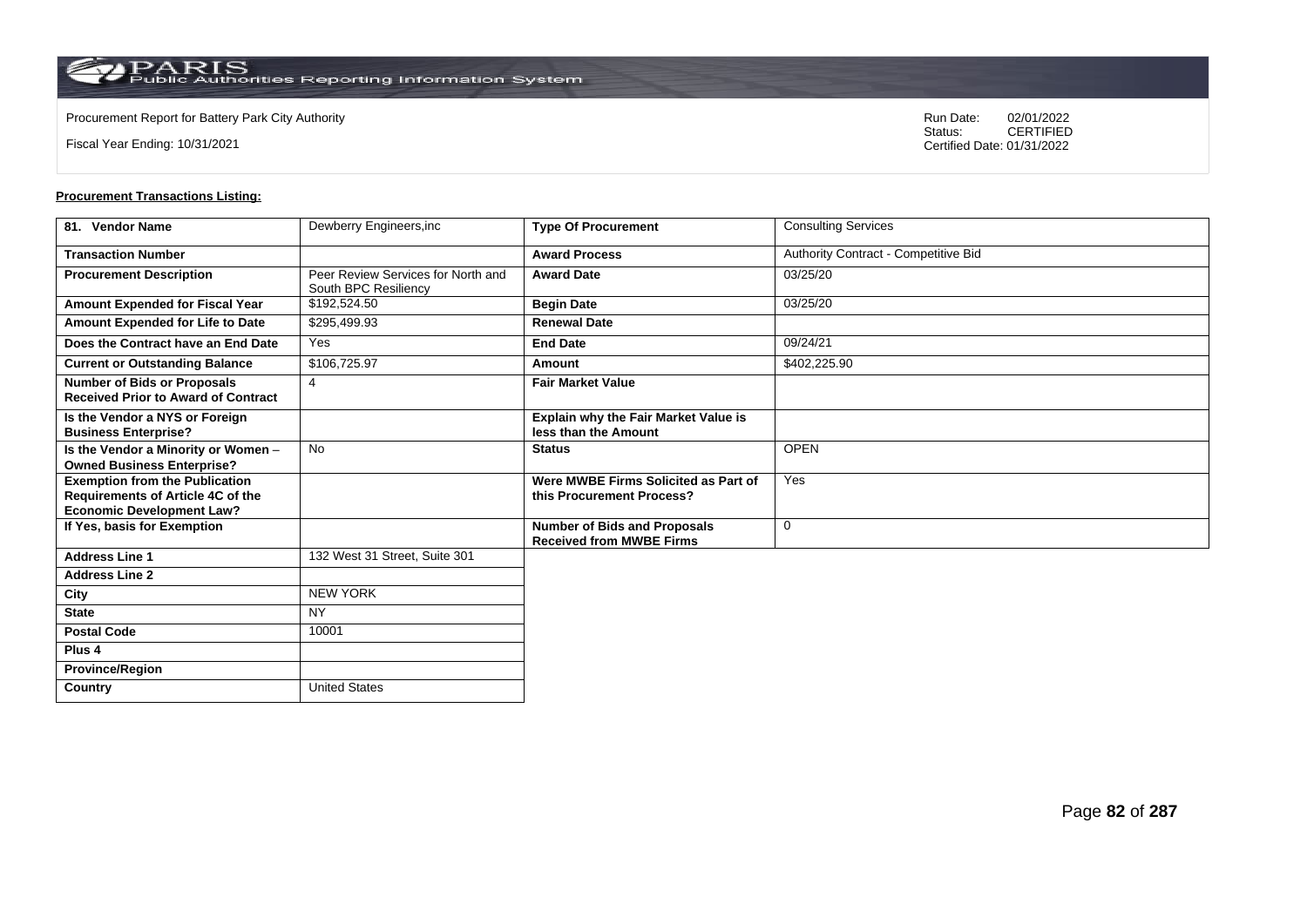Fiscal Year Ending: 10/31/2021

Procurement Report for Battery Park City Authority **National State Concrete Concrete Concrete Concrete Concrete Concrete Concrete Concrete Concrete Concrete Concrete Concrete Concrete Concrete Concrete Concrete Concrete Co** CERTIFIED Certified Date: 01/31/2022

| 82. Vendor Name                                                                                                       | Diva Communications, Inc.                         | <b>Type Of Procurement</b>                                             | <b>Other Professional Services</b>       |
|-----------------------------------------------------------------------------------------------------------------------|---------------------------------------------------|------------------------------------------------------------------------|------------------------------------------|
| <b>Transaction Number</b>                                                                                             |                                                   | <b>Award Process</b>                                                   | Authority Contract - Non-Competitive Bid |
| <b>Procurement Description</b>                                                                                        | Webcasting and Video Producton<br><b>Services</b> | <b>Award Date</b>                                                      | 12/01/19                                 |
| Amount Expended for Fiscal Year                                                                                       | \$24,862.50                                       | <b>Begin Date</b>                                                      | 12/01/19                                 |
| Amount Expended for Life to Date                                                                                      | \$50,165.00                                       | <b>Renewal Date</b>                                                    |                                          |
| Does the Contract have an End Date                                                                                    | Yes                                               | <b>End Date</b>                                                        | 11/30/22                                 |
| <b>Current or Outstanding Balance</b>                                                                                 | \$99,835.00                                       | Amount                                                                 | \$150,000.00                             |
| <b>Number of Bids or Proposals</b><br><b>Received Prior to Award of Contract</b>                                      | 8                                                 | <b>Fair Market Value</b>                                               | \$150,000.00                             |
| Is the Vendor a NYS or Foreign<br><b>Business Enterprise?</b>                                                         |                                                   | <b>Explain why the Fair Market Value is</b><br>less than the Amount    |                                          |
| Is the Vendor a Minority or Women -<br><b>Owned Business Enterprise?</b>                                              | Yes                                               | <b>Status</b>                                                          | <b>OPEN</b>                              |
| <b>Exemption from the Publication</b><br><b>Requirements of Article 4C of the</b><br><b>Economic Development Law?</b> |                                                   | Were MWBE Firms Solicited as Part of<br>this Procurement Process?      | Yes                                      |
| If Yes, basis for Exemption                                                                                           |                                                   | <b>Number of Bids and Proposals</b><br><b>Received from MWBE Firms</b> | 8                                        |
| <b>Address Line 1</b>                                                                                                 | 630 Ninth Avenue                                  |                                                                        |                                          |
| <b>Address Line 2</b>                                                                                                 | Suite 304                                         |                                                                        |                                          |
| City                                                                                                                  | <b>NEW YORK</b>                                   |                                                                        |                                          |
| <b>State</b>                                                                                                          | <b>NY</b>                                         |                                                                        |                                          |
| <b>Postal Code</b>                                                                                                    | 10036                                             |                                                                        |                                          |
| Plus <sub>4</sub>                                                                                                     |                                                   |                                                                        |                                          |
| <b>Province/Region</b>                                                                                                |                                                   |                                                                        |                                          |
| Country                                                                                                               | <b>United States</b>                              |                                                                        |                                          |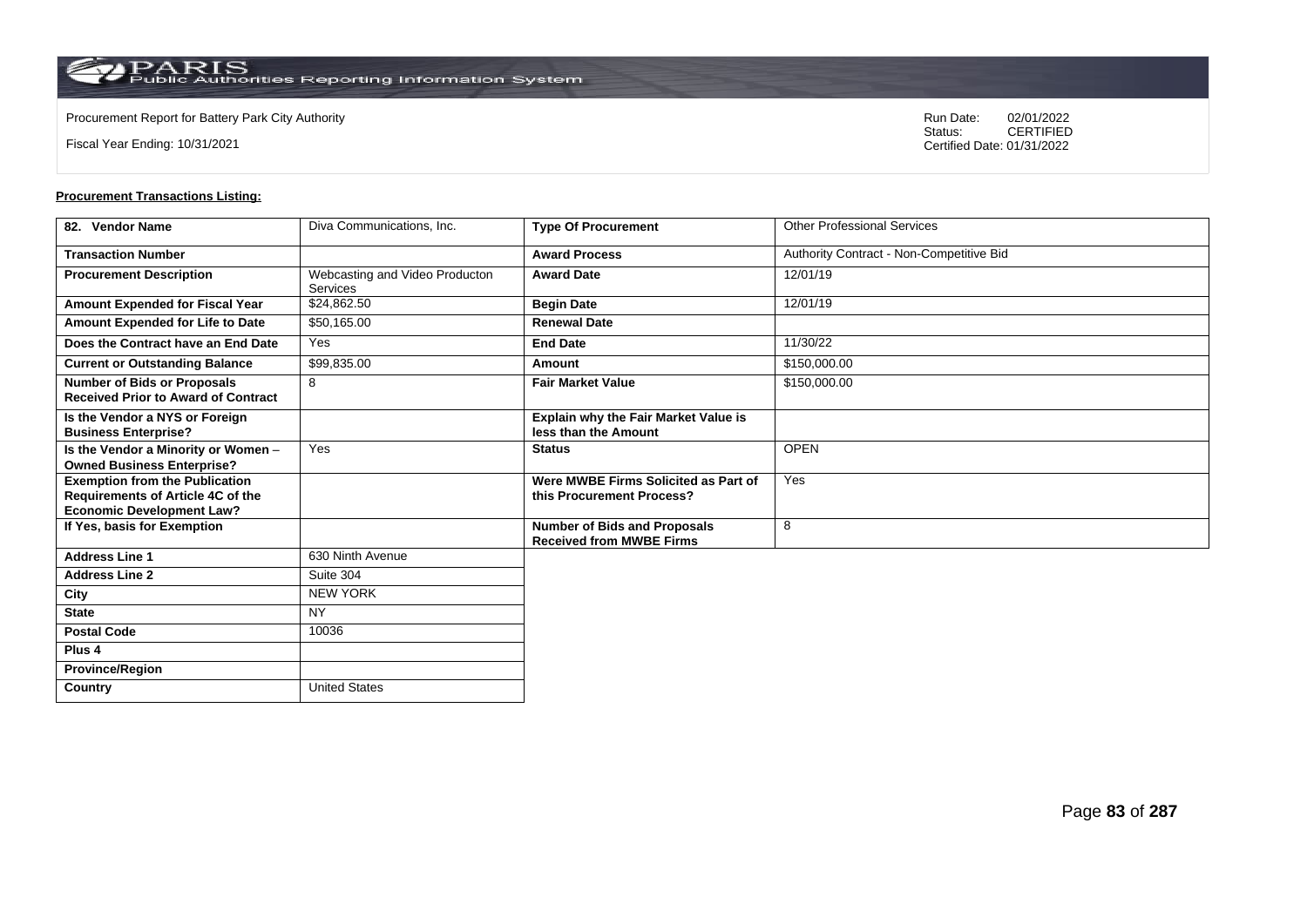Fiscal Year Ending: 10/31/2021

Procurement Report for Battery Park City Authority **National State Concrete Concrete Concrete Concrete Concrete Concrete Concrete Concrete Concrete Concrete Concrete Concrete Concrete Concrete Concrete Concrete Concrete Co** CERTIFIED Certified Date: 01/31/2022

| 83. Vendor Name                                                                                                       | EC America, Inc.                              | <b>Type Of Procurement</b>                                             | <b>Other Professional Services</b>      |
|-----------------------------------------------------------------------------------------------------------------------|-----------------------------------------------|------------------------------------------------------------------------|-----------------------------------------|
| <b>Transaction Number</b>                                                                                             |                                               | <b>Award Process</b>                                                   | Non Contract Procurement/Purchase Order |
| <b>Procurement Description</b>                                                                                        | Construction management/Project<br>management | <b>Award Date</b>                                                      |                                         |
| <b>Amount Expended for Fiscal Year</b>                                                                                | \$200,052.00                                  | <b>Begin Date</b>                                                      |                                         |
| Amount Expended for Life to Date                                                                                      |                                               | <b>Renewal Date</b>                                                    |                                         |
| Does the Contract have an End Date                                                                                    |                                               | <b>End Date</b>                                                        |                                         |
| <b>Current or Outstanding Balance</b>                                                                                 |                                               | Amount                                                                 |                                         |
| <b>Number of Bids or Proposals</b><br><b>Received Prior to Award of Contract</b>                                      |                                               | <b>Fair Market Value</b>                                               |                                         |
| Is the Vendor a NYS or Foreign<br><b>Business Enterprise?</b>                                                         |                                               | Explain why the Fair Market Value is<br>less than the Amount           |                                         |
| Is the Vendor a Minority or Women -<br><b>Owned Business Enterprise?</b>                                              | <b>No</b>                                     | <b>Status</b>                                                          | <b>COMPLETED</b>                        |
| <b>Exemption from the Publication</b><br><b>Requirements of Article 4C of the</b><br><b>Economic Development Law?</b> |                                               | Were MWBE Firms Solicited as Part of<br>this Procurement Process?      |                                         |
| If Yes, basis for Exemption                                                                                           |                                               | <b>Number of Bids and Proposals</b><br><b>Received from MWBE Firms</b> |                                         |
| <b>Address Line 1</b>                                                                                                 | 8444 Westpark Drive                           |                                                                        |                                         |
| <b>Address Line 2</b>                                                                                                 | Suite 200                                     |                                                                        |                                         |
| City                                                                                                                  | <b>MCLEAN</b>                                 |                                                                        |                                         |
| <b>State</b>                                                                                                          | VA                                            |                                                                        |                                         |
| <b>Postal Code</b>                                                                                                    | 22102                                         |                                                                        |                                         |
| Plus <sub>4</sub>                                                                                                     |                                               |                                                                        |                                         |
| <b>Province/Region</b>                                                                                                |                                               |                                                                        |                                         |
| Country                                                                                                               | <b>United States</b>                          |                                                                        |                                         |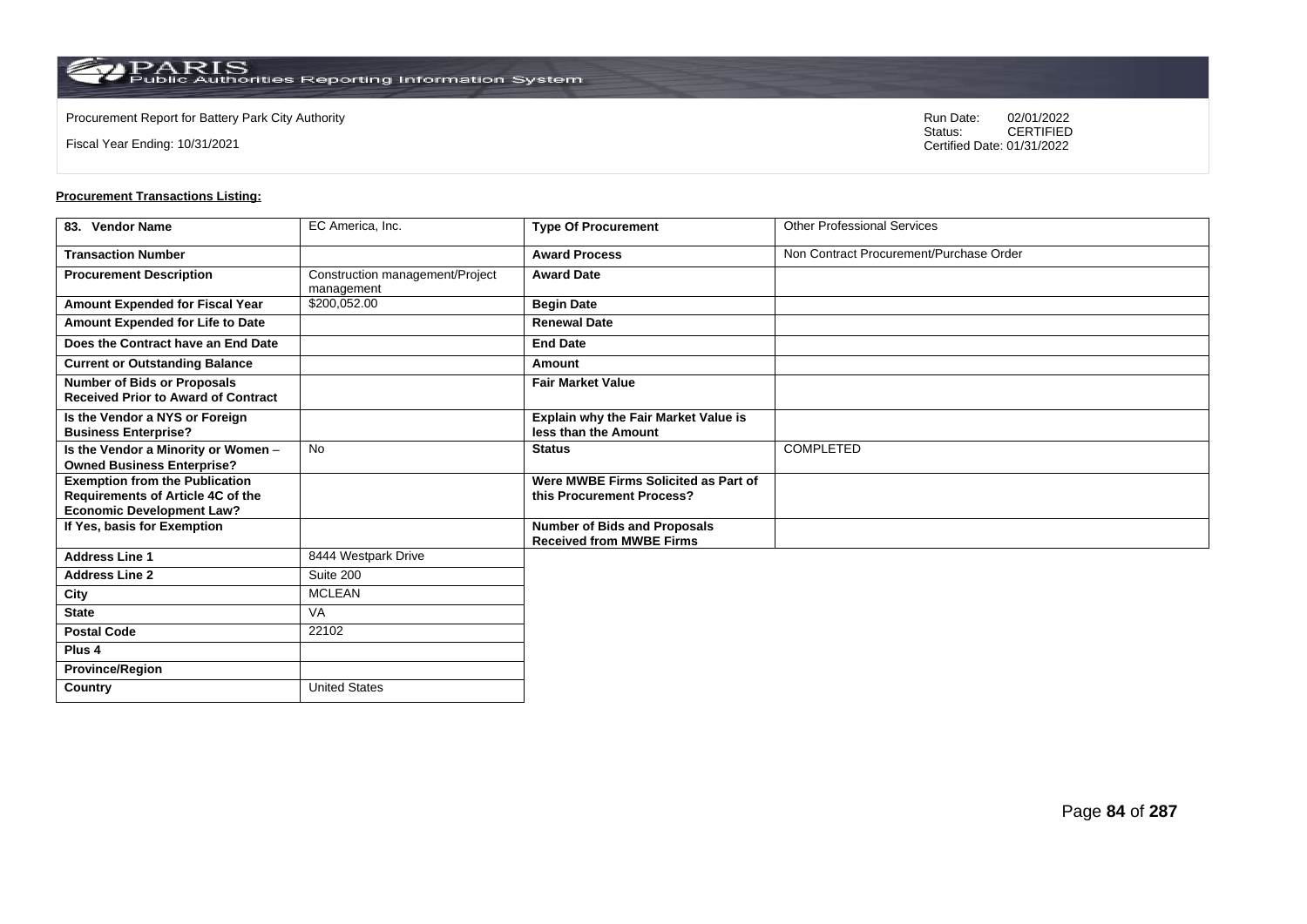Fiscal Year Ending: 10/31/2021

Procurement Report for Battery Park City Authority **National State Concrete Concrete Concrete Concrete Concrete Concrete Concrete Concrete Concrete Concrete Concrete Concrete Concrete Concrete Concrete Concrete Concrete Co** CERTIFIED Certified Date: 01/31/2022

| 84. Vendor Name                                                                                                | Edge Electronics, Inc. | <b>Type Of Procurement</b>                                             | Other                                   |
|----------------------------------------------------------------------------------------------------------------|------------------------|------------------------------------------------------------------------|-----------------------------------------|
| <b>Transaction Number</b>                                                                                      |                        | <b>Award Process</b>                                                   | Non Contract Procurement/Purchase Order |
| <b>Procurement Description</b>                                                                                 | Paint supplies         | <b>Award Date</b>                                                      |                                         |
| Amount Expended for Fiscal Year                                                                                | \$5,389.64             | <b>Begin Date</b>                                                      |                                         |
| Amount Expended for Life to Date                                                                               |                        | <b>Renewal Date</b>                                                    |                                         |
| Does the Contract have an End Date                                                                             |                        | <b>End Date</b>                                                        |                                         |
| <b>Current or Outstanding Balance</b>                                                                          |                        | Amount                                                                 |                                         |
| <b>Number of Bids or Proposals</b><br><b>Received Prior to Award of Contract</b>                               |                        | <b>Fair Market Value</b>                                               |                                         |
| Is the Vendor a NYS or Foreign<br><b>Business Enterprise?</b>                                                  |                        | Explain why the Fair Market Value is<br>less than the Amount           |                                         |
| Is the Vendor a Minority or Women -<br><b>Owned Business Enterprise?</b>                                       | Yes                    | <b>Status</b>                                                          | <b>COMPLETED</b>                        |
| <b>Exemption from the Publication</b><br>Requirements of Article 4C of the<br><b>Economic Development Law?</b> |                        | Were MWBE Firms Solicited as Part of<br>this Procurement Process?      |                                         |
| If Yes, basis for Exemption                                                                                    |                        | <b>Number of Bids and Proposals</b><br><b>Received from MWBE Firms</b> |                                         |
| <b>Address Line 1</b>                                                                                          | 75 Orville Drive       |                                                                        |                                         |
| <b>Address Line 2</b>                                                                                          |                        |                                                                        |                                         |
| City                                                                                                           | <b>BOHEMIA</b>         |                                                                        |                                         |
| <b>State</b>                                                                                                   | <b>NY</b>              |                                                                        |                                         |
| <b>Postal Code</b>                                                                                             | 11716                  |                                                                        |                                         |
| Plus 4                                                                                                         |                        |                                                                        |                                         |
| <b>Province/Region</b>                                                                                         |                        |                                                                        |                                         |
| Country                                                                                                        | <b>United States</b>   |                                                                        |                                         |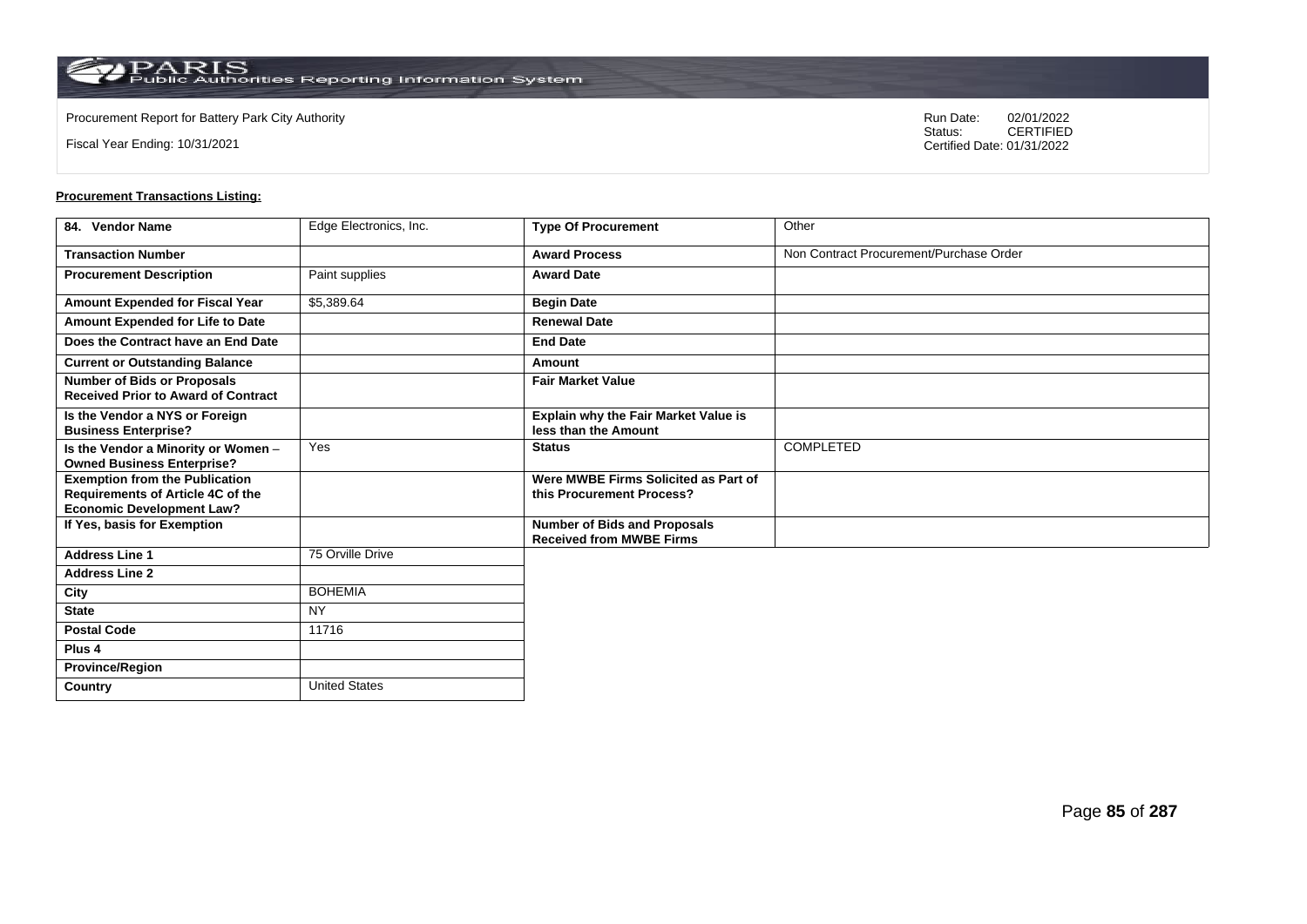Fiscal Year Ending: 10/31/2021

Procurement Report for Battery Park City Authority **National State Concrete Concrete Concrete Concrete Concrete Concrete Concrete Concrete Concrete Concrete Concrete Concrete Concrete Concrete Concrete Concrete Concrete Co** CERTIFIED Certified Date: 01/31/2022

| 85. Vendor Name                                                                                                       | Elite Construction Company of NY,<br><b>LLC</b> | <b>Type Of Procurement</b>                                             | Design and Construction/Maintenance  |
|-----------------------------------------------------------------------------------------------------------------------|-------------------------------------------------|------------------------------------------------------------------------|--------------------------------------|
| <b>Transaction Number</b>                                                                                             |                                                 | <b>Award Process</b>                                                   | Authority Contract - Competitive Bid |
| <b>Procurement Description</b>                                                                                        | On- Call Construction Management<br>Services    | <b>Award Date</b>                                                      | 01/01/16                             |
| Amount Expended for Fiscal Year                                                                                       | \$54,563.59                                     | <b>Begin Date</b>                                                      | 01/01/16                             |
| Amount Expended for Life to Date                                                                                      | \$565,777.35                                    | <b>Renewal Date</b>                                                    |                                      |
| Does the Contract have an End Date                                                                                    | Yes                                             | <b>End Date</b>                                                        | 10/06/19                             |
| <b>Current or Outstanding Balance</b>                                                                                 | \$9,222.65                                      | Amount                                                                 | \$575,000.00                         |
| <b>Number of Bids or Proposals</b><br><b>Received Prior to Award of Contract</b>                                      | 13                                              | <b>Fair Market Value</b>                                               |                                      |
| Is the Vendor a NYS or Foreign<br><b>Business Enterprise?</b>                                                         |                                                 | <b>Explain why the Fair Market Value is</b><br>less than the Amount    |                                      |
| Is the Vendor a Minority or Women -<br><b>Owned Business Enterprise?</b>                                              | <b>No</b>                                       | <b>Status</b>                                                          | <b>COMPLETED</b>                     |
| <b>Exemption from the Publication</b><br><b>Requirements of Article 4C of the</b><br><b>Economic Development Law?</b> |                                                 | Were MWBE Firms Solicited as Part of<br>this Procurement Process?      | Yes                                  |
| If Yes, basis for Exemption                                                                                           |                                                 | <b>Number of Bids and Proposals</b><br><b>Received from MWBE Firms</b> | $\overline{11}$                      |
| <b>Address Line 1</b>                                                                                                 | 1225 Franklin Avenue                            |                                                                        |                                      |
| <b>Address Line 2</b>                                                                                                 | Suite 325                                       |                                                                        |                                      |
| City                                                                                                                  | <b>GARDEN CITY</b>                              |                                                                        |                                      |
| <b>State</b>                                                                                                          | <b>NY</b>                                       |                                                                        |                                      |
| <b>Postal Code</b>                                                                                                    | 11530                                           |                                                                        |                                      |
| Plus <sub>4</sub>                                                                                                     |                                                 |                                                                        |                                      |
| <b>Province/Region</b>                                                                                                |                                                 |                                                                        |                                      |
| Country                                                                                                               | <b>United States</b>                            |                                                                        |                                      |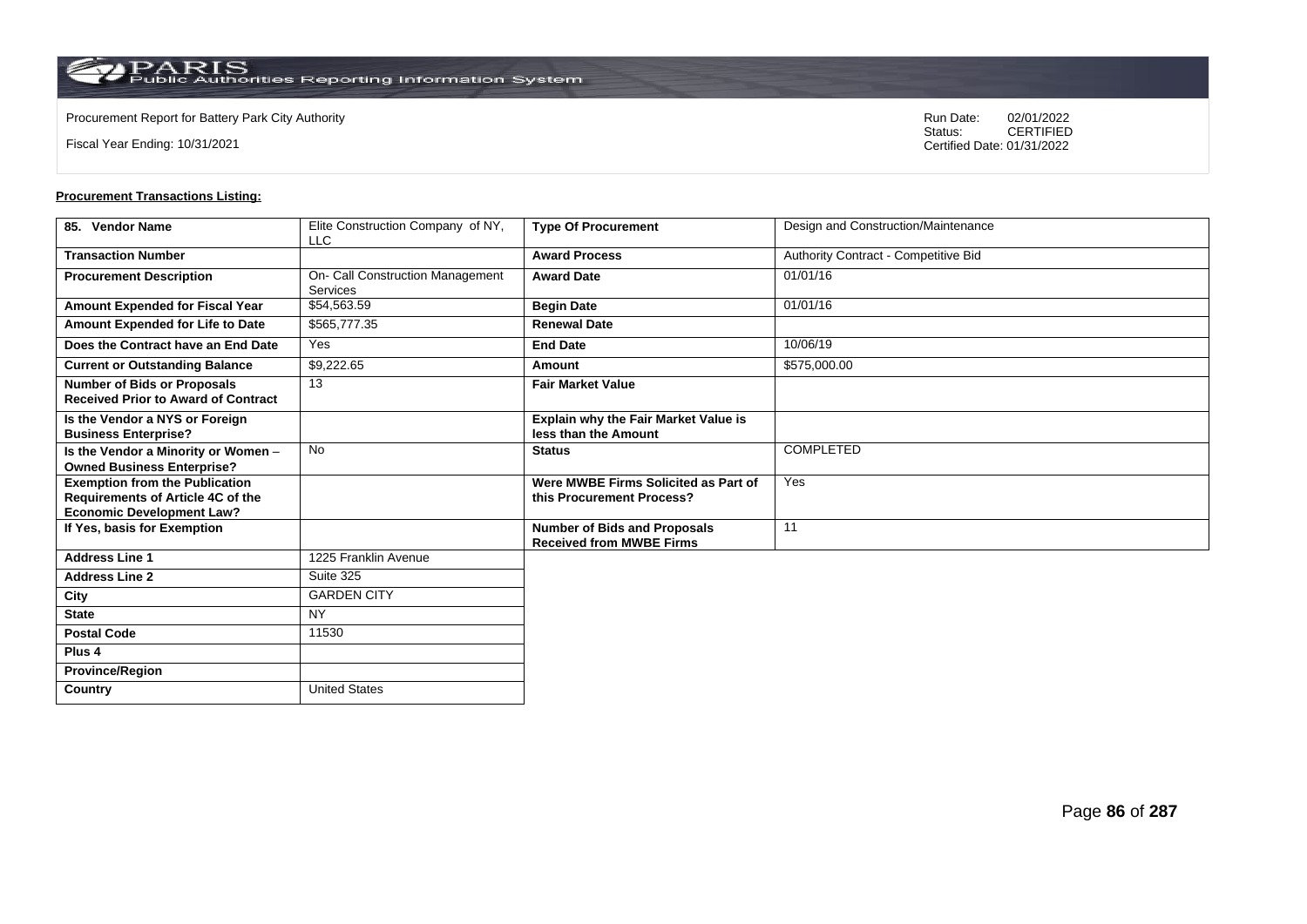Fiscal Year Ending: 10/31/2021

Procurement Report for Battery Park City Authority **National State Concrete Concrete Concrete Concrete Concrete Concrete Concrete Concrete Concrete Concrete Concrete Concrete Concrete Concrete Concrete Concrete Concrete Co** CERTIFIED Certified Date: 01/31/2022

| 86. Vendor Name                                                                                                       | Elite Construction Company of NY,<br><b>LLC</b> | <b>Type Of Procurement</b>                                             | <b>Consulting Services</b>           |
|-----------------------------------------------------------------------------------------------------------------------|-------------------------------------------------|------------------------------------------------------------------------|--------------------------------------|
| <b>Transaction Number</b>                                                                                             |                                                 | <b>Award Process</b>                                                   | Authority Contract - Competitive Bid |
| <b>Procurement Description</b>                                                                                        | On Call Construction Management<br>Services     | <b>Award Date</b>                                                      | 09/27/19                             |
| Amount Expended for Fiscal Year                                                                                       | \$1,564.33                                      | <b>Begin Date</b>                                                      | 09/27/19                             |
| Amount Expended for Life to Date                                                                                      | \$73,857.88                                     | <b>Renewal Date</b>                                                    |                                      |
| Does the Contract have an End Date                                                                                    | Yes                                             | <b>End Date</b>                                                        | 09/25/22                             |
| <b>Current or Outstanding Balance</b>                                                                                 | \$126,142.12                                    | Amount                                                                 | \$200,000.00                         |
| <b>Number of Bids or Proposals</b><br><b>Received Prior to Award of Contract</b>                                      | 8                                               | <b>Fair Market Value</b>                                               |                                      |
| Is the Vendor a NYS or Foreign<br><b>Business Enterprise?</b>                                                         |                                                 | Explain why the Fair Market Value is<br>less than the Amount           |                                      |
| Is the Vendor a Minority or Women -<br><b>Owned Business Enterprise?</b>                                              | <b>No</b>                                       | <b>Status</b>                                                          | <b>OPEN</b>                          |
| <b>Exemption from the Publication</b><br><b>Requirements of Article 4C of the</b><br><b>Economic Development Law?</b> |                                                 | Were MWBE Firms Solicited as Part of<br>this Procurement Process?      | Yes                                  |
| If Yes, basis for Exemption                                                                                           |                                                 | <b>Number of Bids and Proposals</b><br><b>Received from MWBE Firms</b> | $\overline{7}$                       |
| <b>Address Line 1</b>                                                                                                 | 1225 Franklin Avenue                            |                                                                        |                                      |
| <b>Address Line 2</b>                                                                                                 | Suite 325                                       |                                                                        |                                      |
| City                                                                                                                  | <b>GARDEN CITY</b>                              |                                                                        |                                      |
| <b>State</b>                                                                                                          | <b>NY</b>                                       |                                                                        |                                      |
| <b>Postal Code</b>                                                                                                    | 11530                                           |                                                                        |                                      |
| Plus <sub>4</sub>                                                                                                     |                                                 |                                                                        |                                      |
| <b>Province/Region</b>                                                                                                |                                                 |                                                                        |                                      |
| Country                                                                                                               | <b>United States</b>                            |                                                                        |                                      |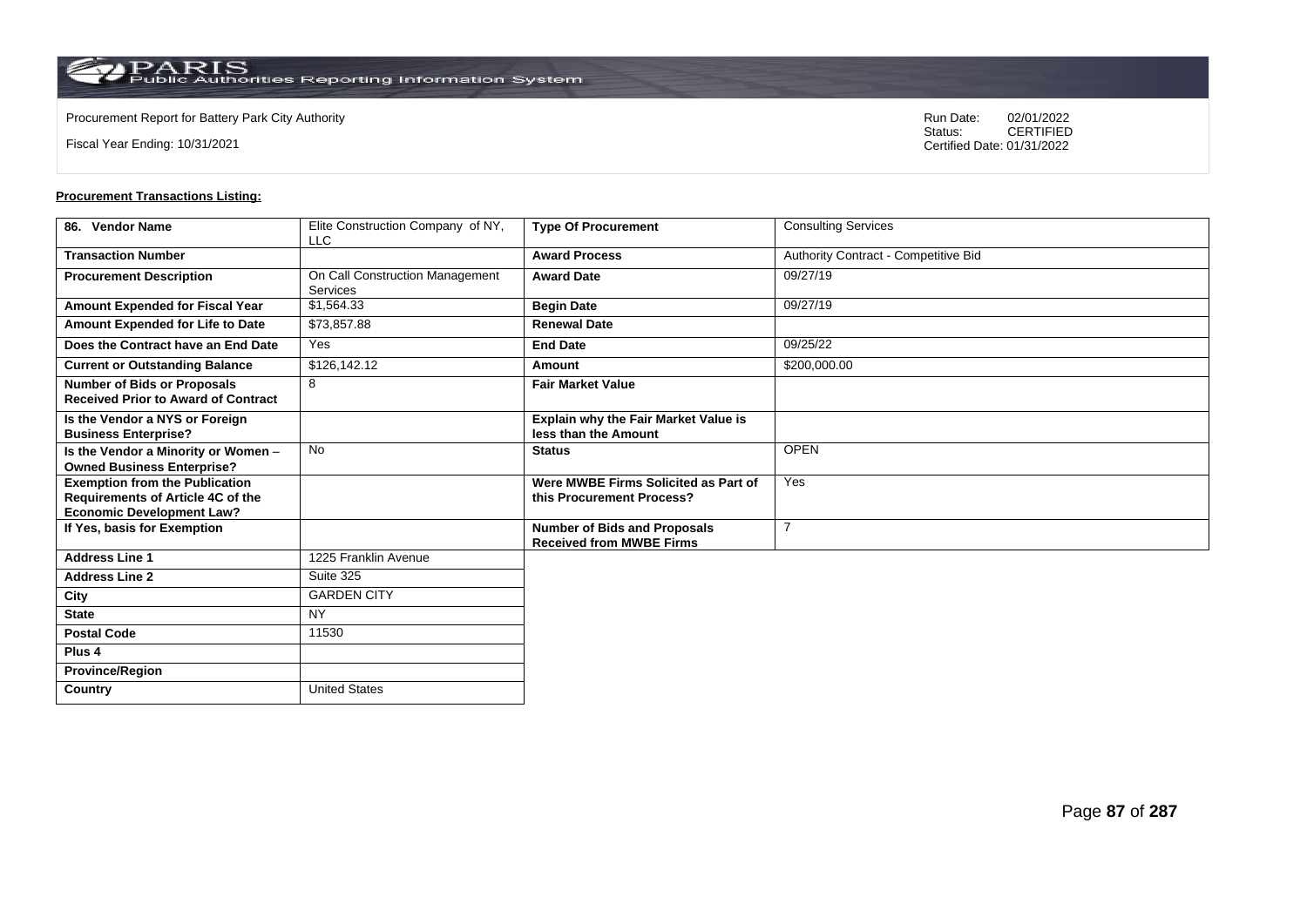**Country** United States

Fiscal Year Ending: 10/31/2021

Procurement Report for Battery Park City Authority **National State Concrete Concrete Concrete Concrete Concrete Concrete Concrete Concrete Concrete Concrete Concrete Concrete Concrete Concrete Concrete Concrete Concrete Co** CERTIFIED Certified Date: 01/31/2022

| 87. Vendor Name                                                                                                | Ennis-Flint, Inc.             | <b>Type Of Procurement</b>                                             | Other                                   |
|----------------------------------------------------------------------------------------------------------------|-------------------------------|------------------------------------------------------------------------|-----------------------------------------|
| <b>Transaction Number</b>                                                                                      |                               | <b>Award Process</b>                                                   | Non Contract Procurement/Purchase Order |
| <b>Procurement Description</b>                                                                                 | Eastern Border site materials | <b>Award Date</b>                                                      |                                         |
| Amount Expended for Fiscal Year                                                                                | \$6,380.00                    | <b>Begin Date</b>                                                      |                                         |
| Amount Expended for Life to Date                                                                               |                               | <b>Renewal Date</b>                                                    |                                         |
| Does the Contract have an End Date                                                                             |                               | <b>End Date</b>                                                        |                                         |
| <b>Current or Outstanding Balance</b>                                                                          |                               | Amount                                                                 |                                         |
| <b>Number of Bids or Proposals</b><br><b>Received Prior to Award of Contract</b>                               |                               | <b>Fair Market Value</b>                                               |                                         |
| Is the Vendor a NYS or Foreign<br><b>Business Enterprise?</b>                                                  |                               | Explain why the Fair Market Value is<br>less than the Amount           |                                         |
| Is the Vendor a Minority or Women -<br><b>Owned Business Enterprise?</b>                                       | No                            | <b>Status</b>                                                          | <b>COMPLETED</b>                        |
| <b>Exemption from the Publication</b><br>Requirements of Article 4C of the<br><b>Economic Development Law?</b> |                               | Were MWBE Firms Solicited as Part of<br>this Procurement Process?      |                                         |
| If Yes, basis for Exemption                                                                                    |                               | <b>Number of Bids and Proposals</b><br><b>Received from MWBE Firms</b> |                                         |
| <b>Address Line 1</b>                                                                                          | 4161 Piedmont Pkwy, Ste 370   |                                                                        |                                         |
| <b>Address Line 2</b>                                                                                          |                               |                                                                        |                                         |
| City                                                                                                           | GREENSBORO                    |                                                                        |                                         |
| <b>State</b>                                                                                                   | NC.                           |                                                                        |                                         |
| <b>Postal Code</b>                                                                                             | 27410                         |                                                                        |                                         |
| Plus <sub>4</sub>                                                                                              |                               |                                                                        |                                         |
| <b>Province/Region</b>                                                                                         |                               |                                                                        |                                         |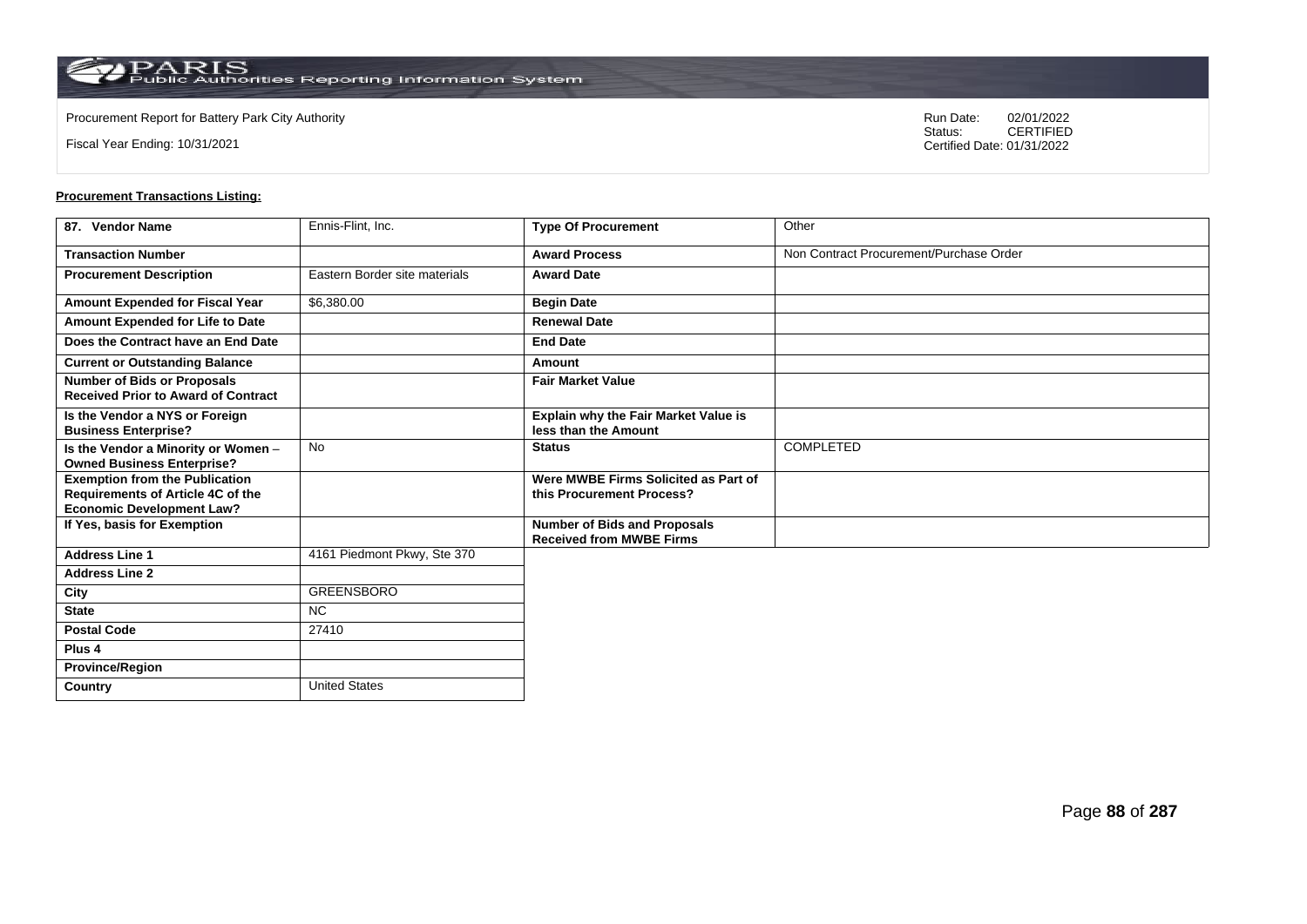**Country** United States

Fiscal Year Ending: 10/31/2021

Procurement Report for Battery Park City Authority **National State Concrete Concrete Concrete Concrete Concrete Concrete Concrete Concrete Concrete Concrete Concrete Concrete Concrete Concrete Concrete Concrete Concrete Co** CERTIFIED Certified Date: 01/31/2022

| 88. Vendor Name                                                                                                | Ensign Engineering, P.C                                   | <b>Type Of Procurement</b>                                             | <b>Consulting Services</b>           |
|----------------------------------------------------------------------------------------------------------------|-----------------------------------------------------------|------------------------------------------------------------------------|--------------------------------------|
| <b>Transaction Number</b>                                                                                      |                                                           | <b>Award Process</b>                                                   | Authority Contract - Competitive Bid |
| <b>Procurement Description</b>                                                                                 | On Call Engineering and<br><b>Archictectural Services</b> | <b>Award Date</b>                                                      | 08/24/20                             |
| Amount Expended for Fiscal Year                                                                                | \$0.00                                                    | <b>Begin Date</b>                                                      | 08/24/20                             |
| Amount Expended for Life to Date                                                                               | \$0.00                                                    | <b>Renewal Date</b>                                                    |                                      |
| Does the Contract have an End Date                                                                             | Yes                                                       | <b>End Date</b>                                                        | 08/19/22                             |
| <b>Current or Outstanding Balance</b>                                                                          | \$300,000.00                                              | Amount                                                                 | \$300,000.00                         |
| <b>Number of Bids or Proposals</b><br><b>Received Prior to Award of Contract</b>                               | 12                                                        | <b>Fair Market Value</b>                                               |                                      |
| Is the Vendor a NYS or Foreign<br><b>Business Enterprise?</b>                                                  |                                                           | Explain why the Fair Market Value is<br>less than the Amount           |                                      |
| Is the Vendor a Minority or Women -<br><b>Owned Business Enterprise?</b>                                       | Yes                                                       | <b>Status</b>                                                          | <b>OPEN</b>                          |
| <b>Exemption from the Publication</b><br>Requirements of Article 4C of the<br><b>Economic Development Law?</b> |                                                           | Were MWBE Firms Solicited as Part of<br>this Procurement Process?      | Yes                                  |
| If Yes, basis for Exemption                                                                                    |                                                           | <b>Number of Bids and Proposals</b><br><b>Received from MWBE Firms</b> | $\overline{4}$                       |
| <b>Address Line 1</b>                                                                                          | 1111 Calhoun Ave                                          |                                                                        |                                      |
| <b>Address Line 2</b>                                                                                          |                                                           |                                                                        |                                      |
| City                                                                                                           | <b>BRONX</b>                                              |                                                                        |                                      |
| <b>State</b>                                                                                                   | <b>NY</b>                                                 |                                                                        |                                      |
| <b>Postal Code</b>                                                                                             | 10465                                                     |                                                                        |                                      |
| Plus <sub>4</sub>                                                                                              |                                                           |                                                                        |                                      |
| <b>Province/Region</b>                                                                                         |                                                           |                                                                        |                                      |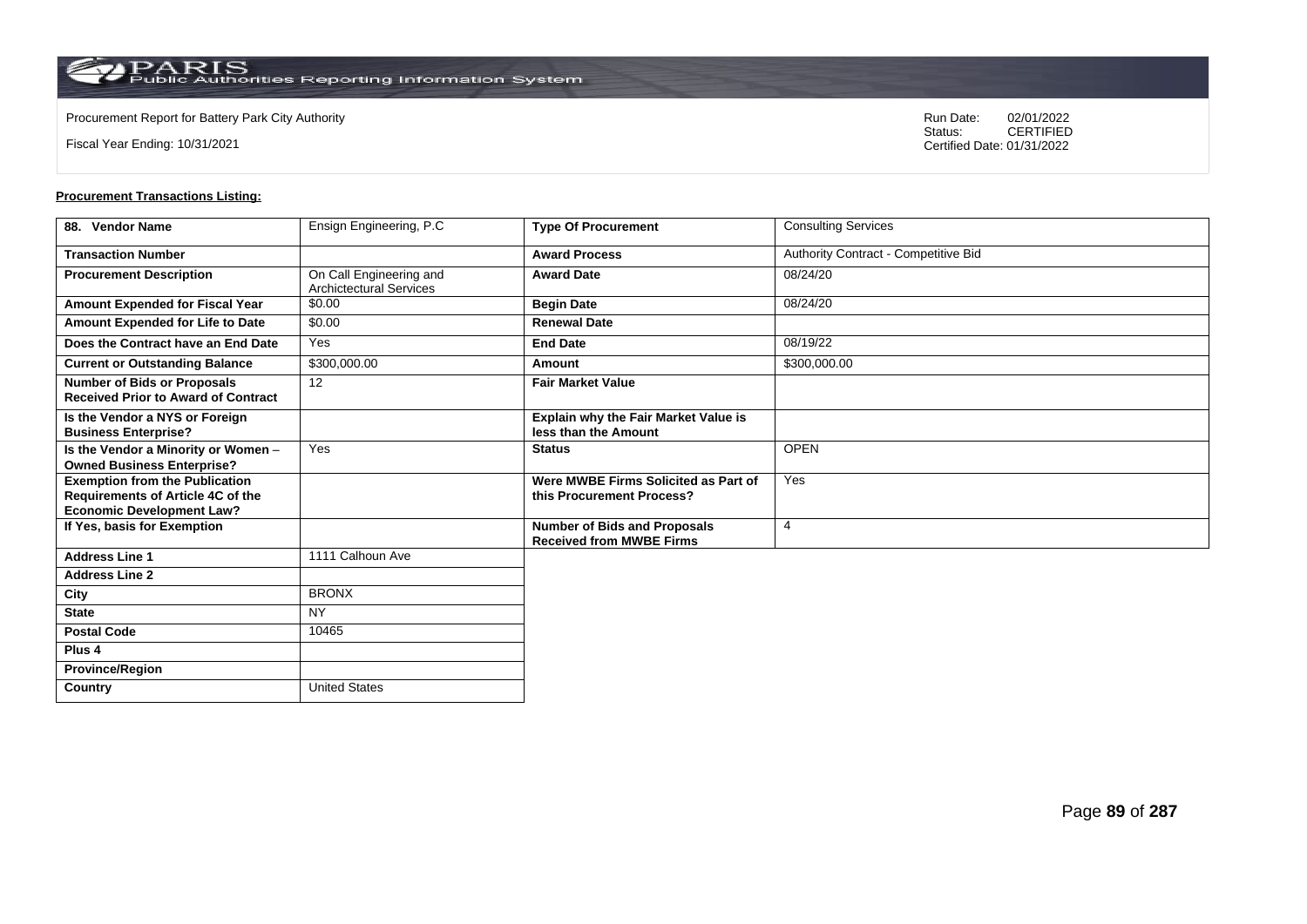**Country** United States

Fiscal Year Ending: 10/31/2021

Procurement Report for Battery Park City Authority **National State Concrete Concrete Concrete Concrete Concrete Concrete Concrete Concrete Concrete Concrete Concrete Concrete Concrete Concrete Concrete Concrete Concrete Co** CERTIFIED Certified Date: 01/31/2022

| 89. Vendor Name                                                                                                       | Epic Management of NY                              | <b>Type Of Procurement</b>                                             | <b>Consulting Services</b>           |
|-----------------------------------------------------------------------------------------------------------------------|----------------------------------------------------|------------------------------------------------------------------------|--------------------------------------|
| <b>Transaction Number</b>                                                                                             |                                                    | <b>Award Process</b>                                                   | Authority Contract - Competitive Bid |
| <b>Procurement Description</b>                                                                                        | On Call Construction Management<br><b>Services</b> | <b>Award Date</b>                                                      | 11/26/19                             |
| Amount Expended for Fiscal Year                                                                                       | \$0.00                                             | <b>Begin Date</b>                                                      | 11/26/19                             |
| Amount Expended for Life to Date                                                                                      | \$0.00                                             | <b>Renewal Date</b>                                                    |                                      |
| Does the Contract have an End Date                                                                                    | Yes                                                | <b>End Date</b>                                                        | 11/25/22                             |
| <b>Current or Outstanding Balance</b>                                                                                 | \$200,000.00                                       | Amount                                                                 | \$200,000.00                         |
| <b>Number of Bids or Proposals</b><br><b>Received Prior to Award of Contract</b>                                      | 8                                                  | <b>Fair Market Value</b>                                               |                                      |
| Is the Vendor a NYS or Foreign<br><b>Business Enterprise?</b>                                                         |                                                    | Explain why the Fair Market Value is<br>less than the Amount           |                                      |
| Is the Vendor a Minority or Women -<br><b>Owned Business Enterprise?</b>                                              | <b>No</b>                                          | <b>Status</b>                                                          | <b>OPEN</b>                          |
| <b>Exemption from the Publication</b><br><b>Requirements of Article 4C of the</b><br><b>Economic Development Law?</b> |                                                    | Were MWBE Firms Solicited as Part of<br>this Procurement Process?      | Yes                                  |
| If Yes, basis for Exemption                                                                                           |                                                    | <b>Number of Bids and Proposals</b><br><b>Received from MWBE Firms</b> | 7                                    |
| <b>Address Line 1</b>                                                                                                 | 350 5th Avenue, 59th Floor                         |                                                                        |                                      |
| <b>Address Line 2</b>                                                                                                 |                                                    |                                                                        |                                      |
| City                                                                                                                  | <b>NEW YORK</b>                                    |                                                                        |                                      |
| <b>State</b>                                                                                                          | <b>NY</b>                                          |                                                                        |                                      |
| <b>Postal Code</b>                                                                                                    | 10118                                              |                                                                        |                                      |
| Plus <sub>4</sub>                                                                                                     |                                                    |                                                                        |                                      |
| <b>Province/Region</b>                                                                                                |                                                    |                                                                        |                                      |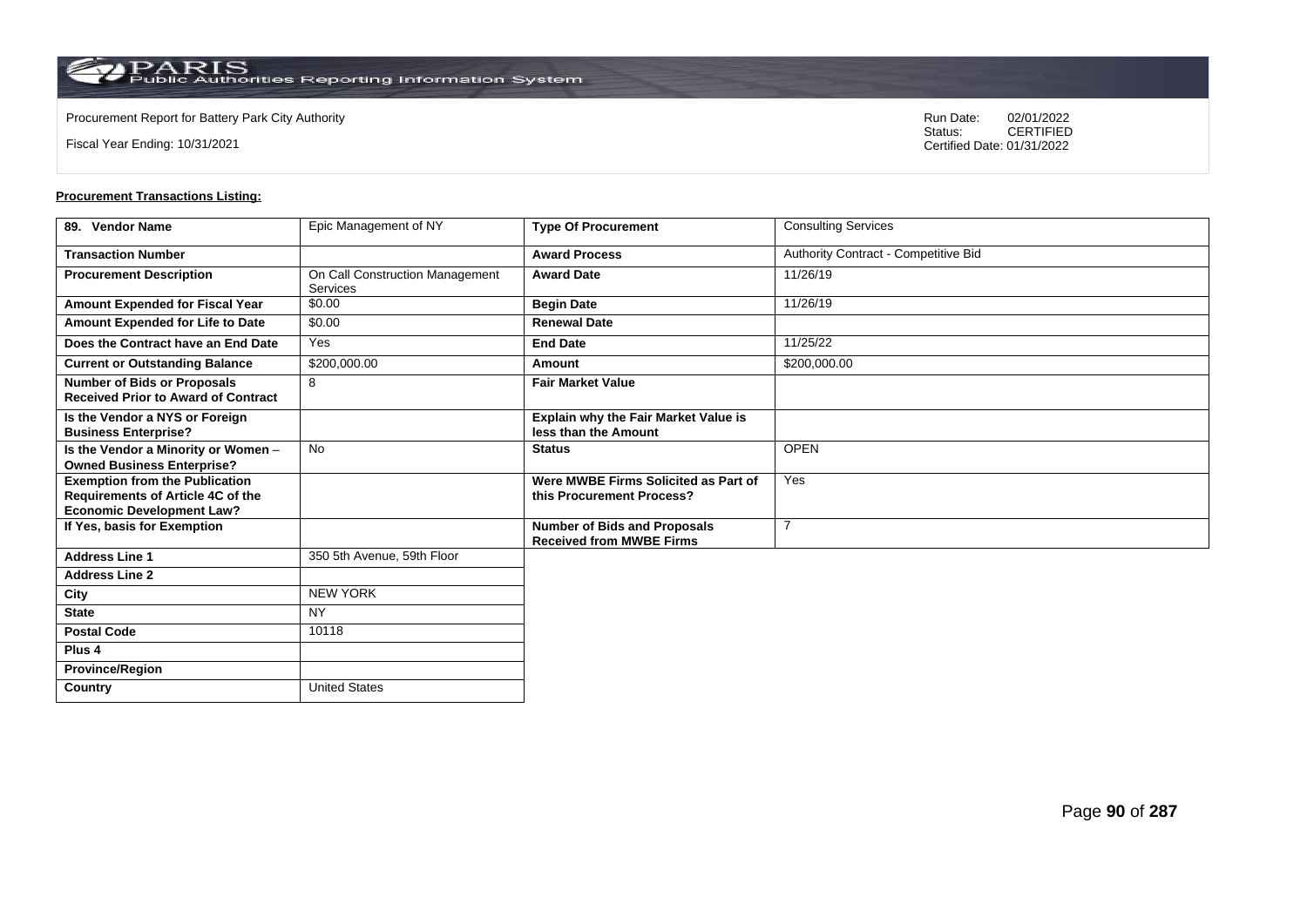**Country** United States

Fiscal Year Ending: 10/31/2021

Procurement Report for Battery Park City Authority **National State Concrete Concrete Concrete Concrete Concrete Concrete Concrete Concrete Concrete Concrete Concrete Concrete Concrete Concrete Concrete Concrete Concrete Co** CERTIFIED Certified Date: 01/31/2022

| 90. Vendor Name                                                                                                | Exquisite Glass & Stone, Inc. | <b>Type Of Procurement</b>                                             | <b>Other Professional Services</b>       |
|----------------------------------------------------------------------------------------------------------------|-------------------------------|------------------------------------------------------------------------|------------------------------------------|
| <b>Transaction Number</b>                                                                                      |                               | <b>Award Process</b>                                                   | Authority Contract - Non-Competitive Bid |
| <b>Procurement Description</b>                                                                                 | Poetry path                   | <b>Award Date</b>                                                      | 10/23/19                                 |
| Amount Expended for Fiscal Year                                                                                | \$0.00                        | <b>Begin Date</b>                                                      | 10/23/19                                 |
| Amount Expended for Life to Date                                                                               | \$13,350.00                   | <b>Renewal Date</b>                                                    |                                          |
| Does the Contract have an End Date                                                                             | Yes                           | <b>End Date</b>                                                        | 11/22/20                                 |
| <b>Current or Outstanding Balance</b>                                                                          | \$0.00                        | Amount                                                                 | \$13,350.00                              |
| <b>Number of Bids or Proposals</b><br><b>Received Prior to Award of Contract</b>                               | 2                             | <b>Fair Market Value</b>                                               | \$13,350.00                              |
| Is the Vendor a NYS or Foreign<br><b>Business Enterprise?</b>                                                  |                               | Explain why the Fair Market Value is<br>less than the Amount           |                                          |
| Is the Vendor a Minority or Women -<br><b>Owned Business Enterprise?</b>                                       | <b>No</b>                     | <b>Status</b>                                                          | <b>COMPLETED</b>                         |
| <b>Exemption from the Publication</b><br>Requirements of Article 4C of the<br><b>Economic Development Law?</b> |                               | Were MWBE Firms Solicited as Part of<br>this Procurement Process?      | <b>No</b>                                |
| If Yes, basis for Exemption                                                                                    |                               | <b>Number of Bids and Proposals</b><br><b>Received from MWBE Firms</b> |                                          |
| <b>Address Line 1</b>                                                                                          | 31-17 12th Street             |                                                                        |                                          |
| <b>Address Line 2</b>                                                                                          |                               |                                                                        |                                          |
| City                                                                                                           | <b>ASTORIA</b>                |                                                                        |                                          |
| <b>State</b>                                                                                                   | <b>NY</b>                     |                                                                        |                                          |
| <b>Postal Code</b>                                                                                             | 11106                         |                                                                        |                                          |
| Plus <sub>4</sub>                                                                                              |                               |                                                                        |                                          |
| <b>Province/Region</b>                                                                                         |                               |                                                                        |                                          |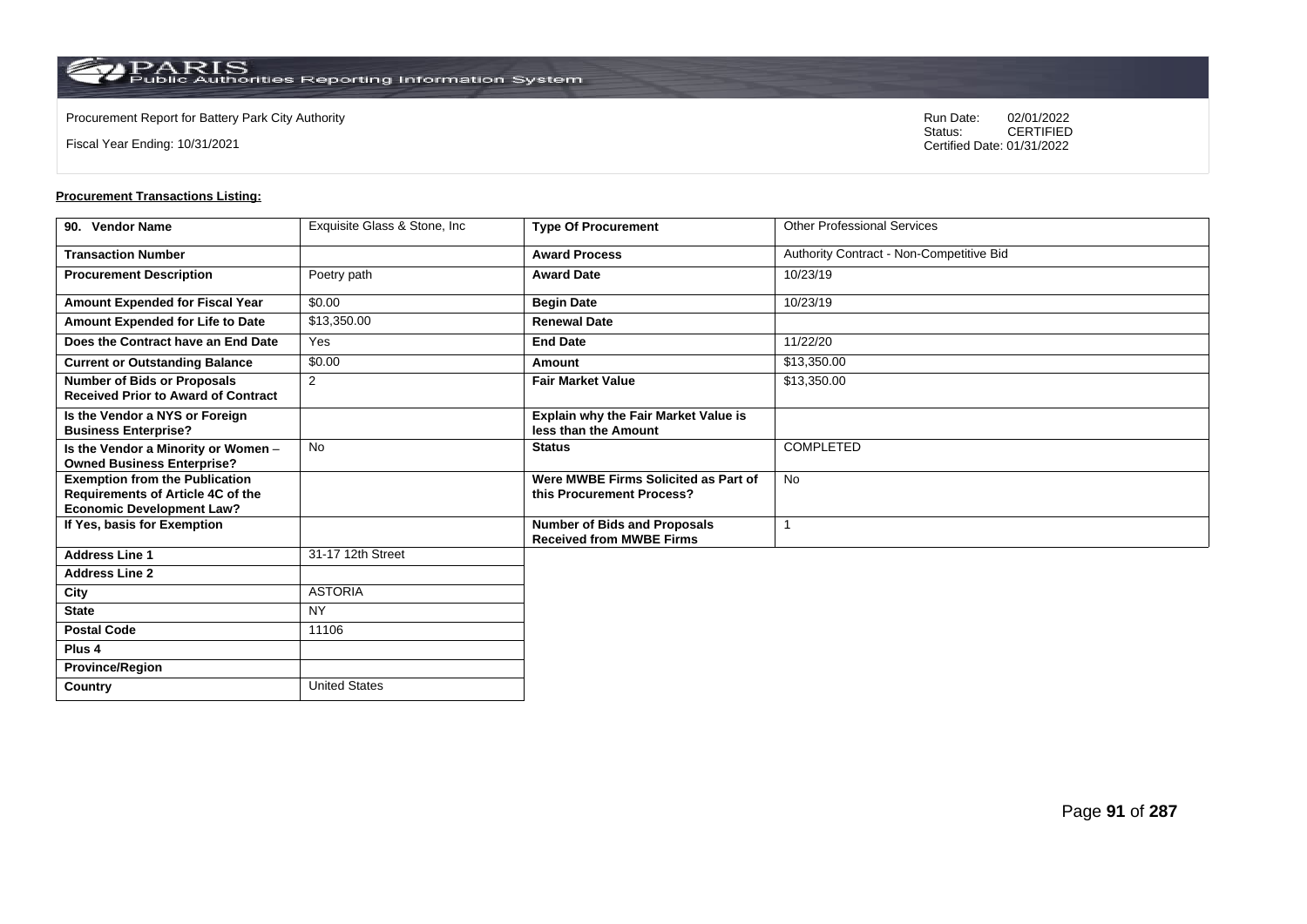Fiscal Year Ending: 10/31/2021

Procurement Report for Battery Park City Authority **National State Concrete Concrete Concrete Concrete Concrete Concrete Concrete Concrete Concrete Concrete Concrete Concrete Concrete Concrete Concrete Concrete Concrete Co** CERTIFIED Certified Date: 01/31/2022

| 91. Vendor Name                                                                                                | F & F Industrial Equip Corp. | <b>Type Of Procurement</b>                                             | Other                                   |
|----------------------------------------------------------------------------------------------------------------|------------------------------|------------------------------------------------------------------------|-----------------------------------------|
| <b>Transaction Number</b>                                                                                      |                              | <b>Award Process</b>                                                   | Non Contract Procurement/Purchase Order |
| <b>Procurement Description</b>                                                                                 | Faucet                       | <b>Award Date</b>                                                      |                                         |
| <b>Amount Expended for Fiscal Year</b>                                                                         | \$5,102.25                   | <b>Begin Date</b>                                                      |                                         |
| Amount Expended for Life to Date                                                                               |                              | <b>Renewal Date</b>                                                    |                                         |
| Does the Contract have an End Date                                                                             |                              | <b>End Date</b>                                                        |                                         |
| <b>Current or Outstanding Balance</b>                                                                          |                              | Amount                                                                 |                                         |
| <b>Number of Bids or Proposals</b><br><b>Received Prior to Award of Contract</b>                               |                              | <b>Fair Market Value</b>                                               |                                         |
| Is the Vendor a NYS or Foreign<br><b>Business Enterprise?</b>                                                  |                              | Explain why the Fair Market Value is<br>less than the Amount           |                                         |
| Is the Vendor a Minority or Women -<br><b>Owned Business Enterprise?</b>                                       | <b>No</b>                    | <b>Status</b>                                                          | <b>COMPLETED</b>                        |
| <b>Exemption from the Publication</b><br>Requirements of Article 4C of the<br><b>Economic Development Law?</b> |                              | Were MWBE Firms Solicited as Part of<br>this Procurement Process?      |                                         |
| If Yes, basis for Exemption                                                                                    |                              | <b>Number of Bids and Proposals</b><br><b>Received from MWBE Firms</b> |                                         |
| <b>Address Line 1</b>                                                                                          | 195 Tower Drive              |                                                                        |                                         |
| <b>Address Line 2</b>                                                                                          |                              |                                                                        |                                         |
| City                                                                                                           | <b>MIDDLETOWN</b>            |                                                                        |                                         |
| <b>State</b>                                                                                                   | <b>NY</b>                    |                                                                        |                                         |
| <b>Postal Code</b>                                                                                             | 10941                        |                                                                        |                                         |
| Plus <sub>4</sub>                                                                                              |                              |                                                                        |                                         |
| <b>Province/Region</b>                                                                                         |                              |                                                                        |                                         |
| Country                                                                                                        | <b>United States</b>         |                                                                        |                                         |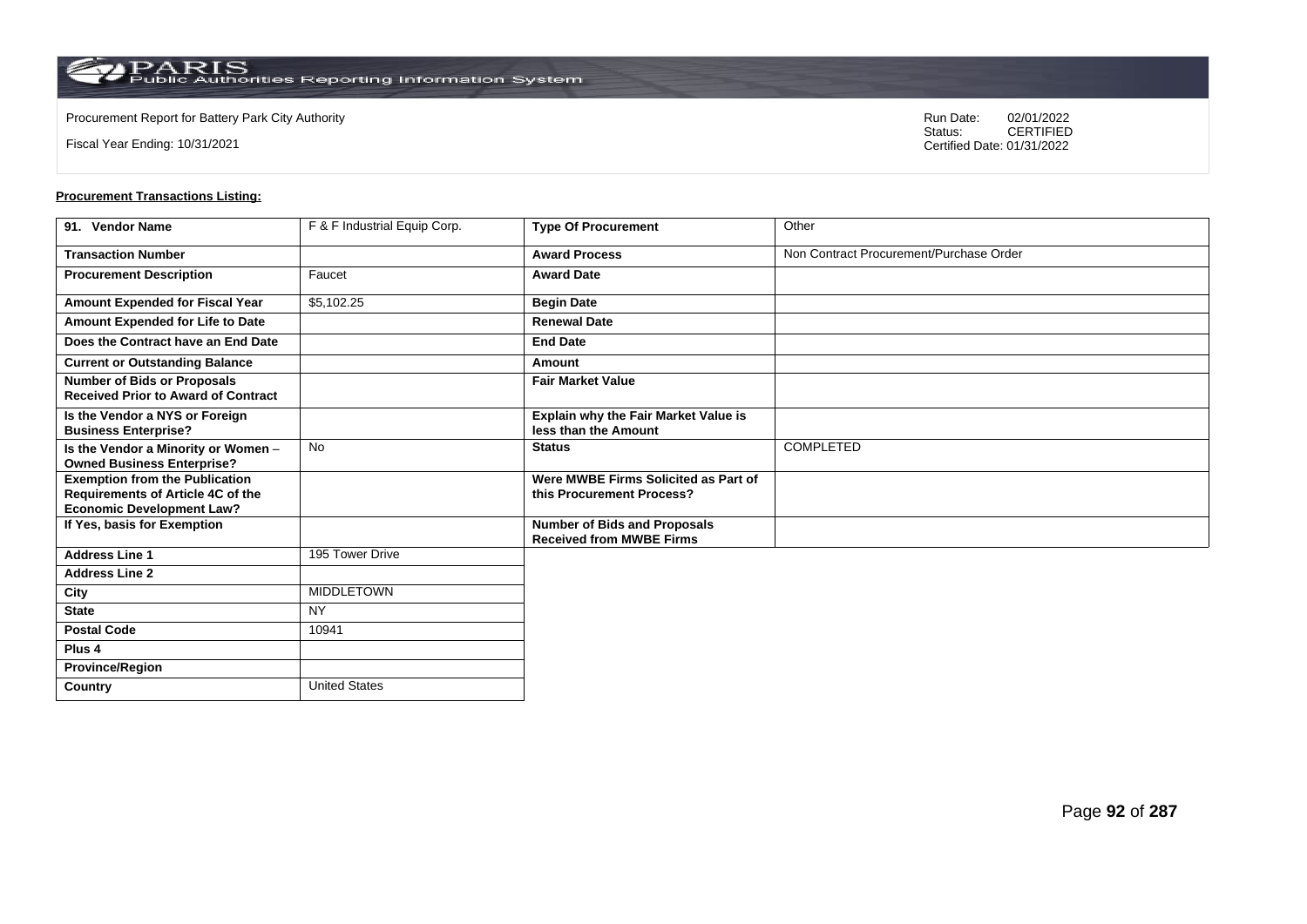Fiscal Year Ending: 10/31/2021

Procurement Report for Battery Park City Authority **National State Concrete Concrete Concrete Concrete Concrete Concrete Concrete Concrete Concrete Concrete Concrete Concrete Concrete Concrete Concrete Concrete Concrete Co** CERTIFIED Certified Date: 01/31/2022

| 92. Vendor Name                                                                                                | FMR LLC dba/Fidelity Investments<br>Institutional Operations Company | <b>Type Of Procurement</b>                                             | <b>Financial Services</b>               |
|----------------------------------------------------------------------------------------------------------------|----------------------------------------------------------------------|------------------------------------------------------------------------|-----------------------------------------|
| <b>Transaction Number</b>                                                                                      |                                                                      | <b>Award Process</b>                                                   | Non Contract Procurement/Purchase Order |
| <b>Procurement Description</b>                                                                                 | <b>Financial services</b>                                            | <b>Award Date</b>                                                      |                                         |
| Amount Expended for Fiscal Year                                                                                | \$68,919.39                                                          | <b>Begin Date</b>                                                      |                                         |
| Amount Expended for Life to Date                                                                               |                                                                      | <b>Renewal Date</b>                                                    |                                         |
| Does the Contract have an End Date                                                                             |                                                                      | <b>End Date</b>                                                        |                                         |
| <b>Current or Outstanding Balance</b>                                                                          |                                                                      | Amount                                                                 |                                         |
| <b>Number of Bids or Proposals</b><br><b>Received Prior to Award of Contract</b>                               |                                                                      | <b>Fair Market Value</b>                                               |                                         |
| Is the Vendor a NYS or Foreign<br><b>Business Enterprise?</b>                                                  |                                                                      | Explain why the Fair Market Value is<br>less than the Amount           |                                         |
| Is the Vendor a Minority or Women -<br><b>Owned Business Enterprise?</b>                                       | <b>No</b>                                                            | <b>Status</b>                                                          | <b>COMPLETED</b>                        |
| <b>Exemption from the Publication</b><br>Requirements of Article 4C of the<br><b>Economic Development Law?</b> |                                                                      | Were MWBE Firms Solicited as Part of<br>this Procurement Process?      |                                         |
| If Yes, basis for Exemption                                                                                    |                                                                      | <b>Number of Bids and Proposals</b><br><b>Received from MWBE Firms</b> |                                         |
| <b>Address Line 1</b>                                                                                          | 82 Devonshire Street, F3B                                            |                                                                        |                                         |
| <b>Address Line 2</b>                                                                                          |                                                                      |                                                                        |                                         |
| City                                                                                                           | <b>BOSTON</b>                                                        |                                                                        |                                         |
| <b>State</b>                                                                                                   | MA                                                                   |                                                                        |                                         |
| <b>Postal Code</b>                                                                                             | 02109                                                                |                                                                        |                                         |
| Plus <sub>4</sub>                                                                                              |                                                                      |                                                                        |                                         |
| <b>Province/Region</b>                                                                                         |                                                                      |                                                                        |                                         |
| Country                                                                                                        | <b>United States</b>                                                 |                                                                        |                                         |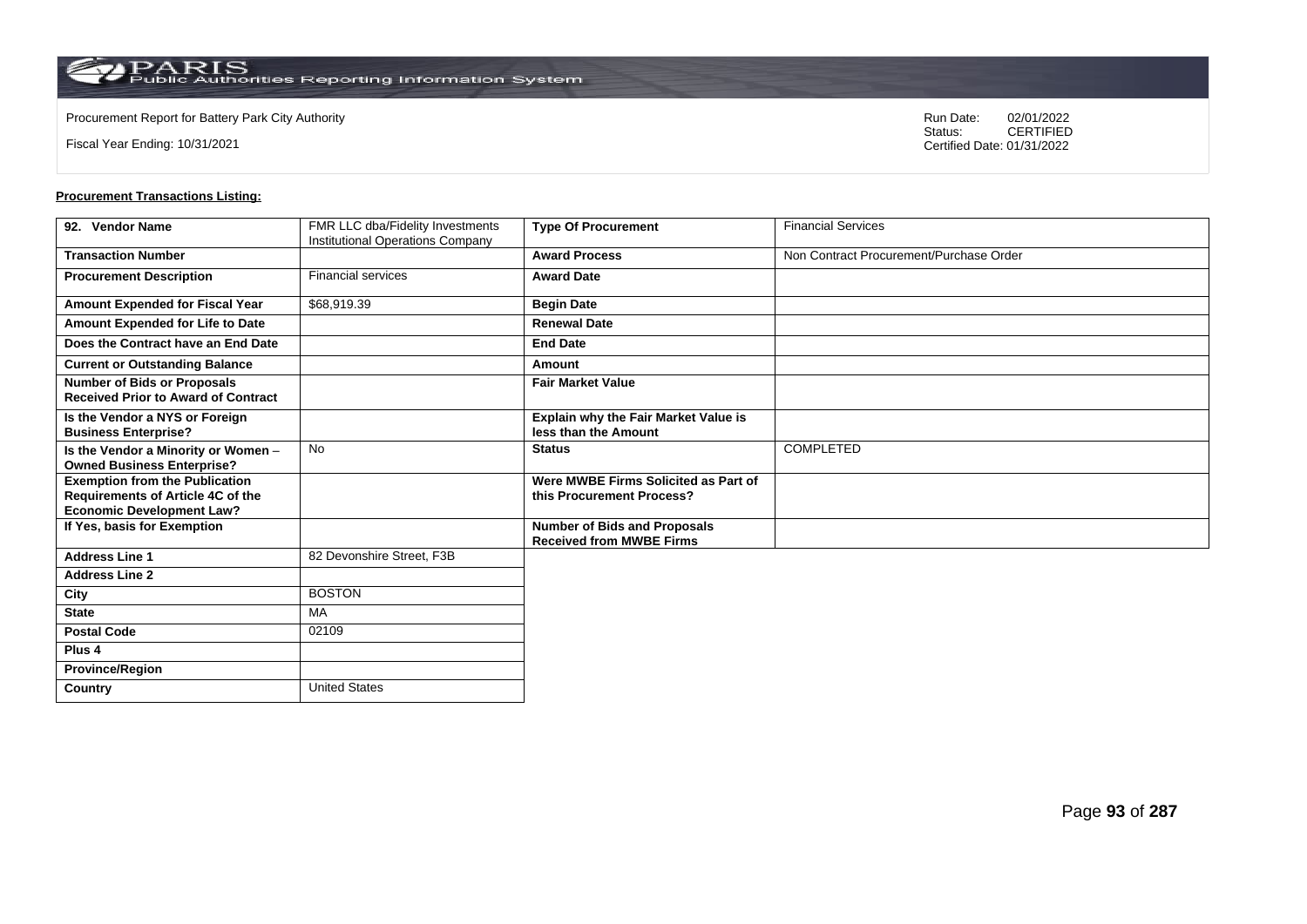**Country** United States

Fiscal Year Ending: 10/31/2021

Procurement Report for Battery Park City Authority **National State Concrete Concrete Concrete Concrete Concrete Concrete Concrete Concrete Concrete Concrete Concrete Concrete Concrete Concrete Concrete Concrete Concrete Co** CERTIFIED Certified Date: 01/31/2022

| 93. Vendor Name                                                                                                | Farrell Equipment & Controls, Inc. | <b>Type Of Procurement</b>                                             | Other                                   |
|----------------------------------------------------------------------------------------------------------------|------------------------------------|------------------------------------------------------------------------|-----------------------------------------|
|                                                                                                                | dba Assured Automation             |                                                                        |                                         |
| <b>Transaction Number</b>                                                                                      |                                    | <b>Award Process</b>                                                   | Non Contract Procurement/Purchase Order |
| <b>Procurement Description</b>                                                                                 | Parks Operations equipment         | <b>Award Date</b>                                                      |                                         |
| Amount Expended for Fiscal Year                                                                                | \$7,870.00                         | <b>Begin Date</b>                                                      |                                         |
| Amount Expended for Life to Date                                                                               |                                    | <b>Renewal Date</b>                                                    |                                         |
| Does the Contract have an End Date                                                                             |                                    | <b>End Date</b>                                                        |                                         |
| <b>Current or Outstanding Balance</b>                                                                          |                                    | Amount                                                                 |                                         |
| <b>Number of Bids or Proposals</b><br><b>Received Prior to Award of Contract</b>                               |                                    | <b>Fair Market Value</b>                                               |                                         |
| Is the Vendor a NYS or Foreign<br><b>Business Enterprise?</b>                                                  |                                    | Explain why the Fair Market Value is<br>less than the Amount           |                                         |
| Is the Vendor a Minority or Women -<br><b>Owned Business Enterprise?</b>                                       | <b>No</b>                          | <b>Status</b>                                                          | <b>COMPLETED</b>                        |
| <b>Exemption from the Publication</b><br>Requirements of Article 4C of the<br><b>Economic Development Law?</b> |                                    | Were MWBE Firms Solicited as Part of<br>this Procurement Process?      |                                         |
| If Yes, basis for Exemption                                                                                    |                                    | <b>Number of Bids and Proposals</b><br><b>Received from MWBE Firms</b> |                                         |
| <b>Address Line 1</b>                                                                                          | 263 Cox Street                     |                                                                        |                                         |
| <b>Address Line 2</b>                                                                                          |                                    |                                                                        |                                         |
| City                                                                                                           | <b>ROSELLE</b>                     |                                                                        |                                         |
| <b>State</b>                                                                                                   | <b>NJ</b>                          |                                                                        |                                         |
| <b>Postal Code</b>                                                                                             | 07203                              |                                                                        |                                         |
| Plus <sub>4</sub>                                                                                              |                                    |                                                                        |                                         |
| <b>Province/Region</b>                                                                                         |                                    |                                                                        |                                         |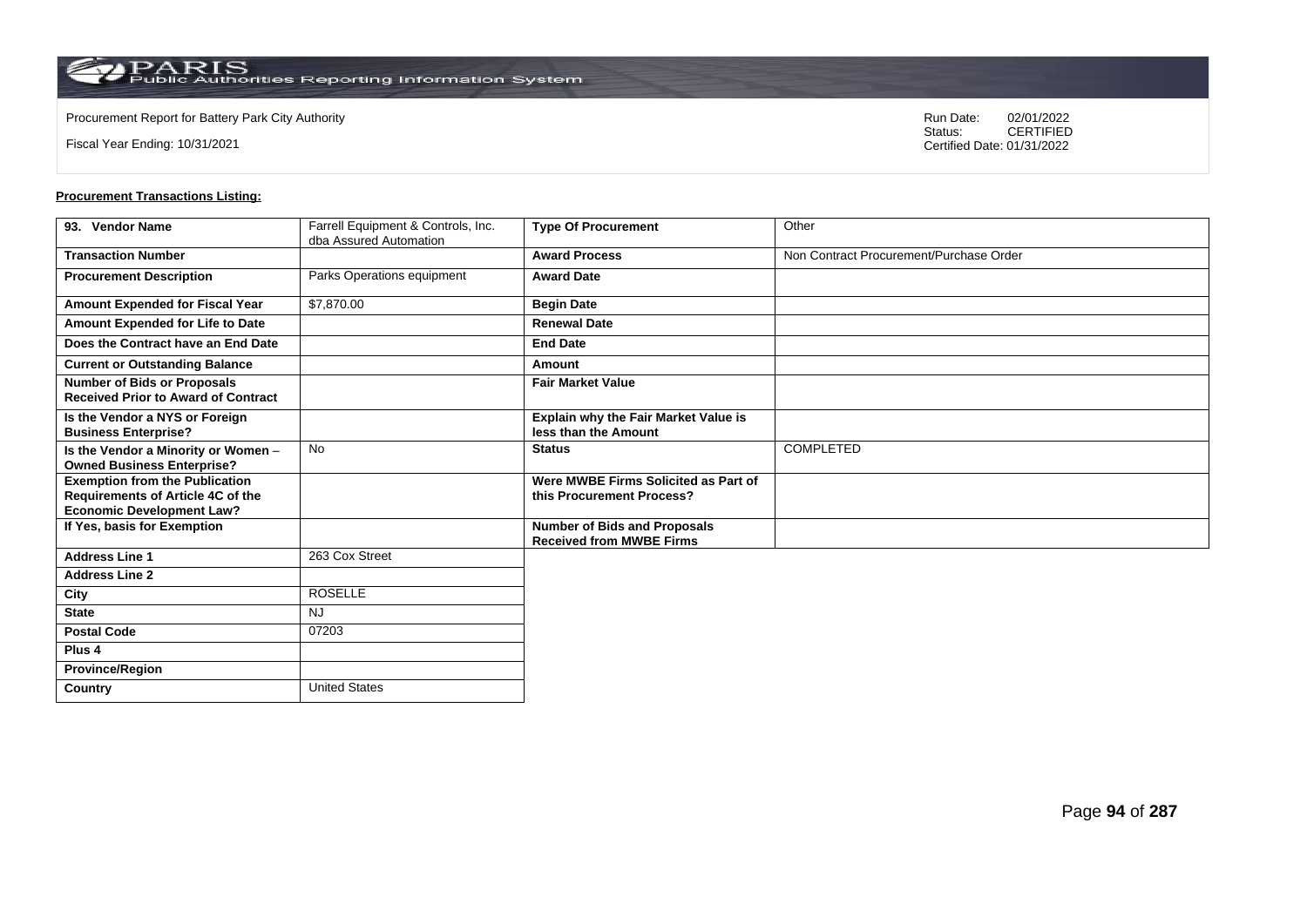Fiscal Year Ending: 10/31/2021

Procurement Report for Battery Park City Authority **National State Concrete Concrete Concrete Concrete Concrete Concrete Concrete Concrete Concrete Concrete Concrete Concrete Concrete Concrete Concrete Concrete Concrete Co** CERTIFIED Certified Date: 01/31/2022

| 94. Vendor Name                            | <b>Finger Lakes Insdustrial Contracting</b> | <b>Type Of Procurement</b>                  | Design and Construction/Maintenance  |
|--------------------------------------------|---------------------------------------------|---------------------------------------------|--------------------------------------|
|                                            | Corp.                                       |                                             |                                      |
| <b>Transaction Number</b>                  |                                             | <b>Award Process</b>                        | Authority Contract - Competitive Bid |
| <b>Procurement Description</b>             | Pier A River Water Geothermal               | <b>Award Date</b>                           | 05/10/17                             |
|                                            | <b>System Maintenance</b>                   |                                             |                                      |
| Amount Expended for Fiscal Year            | \$65,543.00                                 | <b>Begin Date</b>                           | 05/10/17                             |
| Amount Expended for Life to Date           | \$469,678.02                                | <b>Renewal Date</b>                         |                                      |
| Does the Contract have an End Date         | <b>Yes</b>                                  | <b>End Date</b>                             | 10/31/21                             |
| <b>Current or Outstanding Balance</b>      | \$180,409.98                                | Amount                                      | \$650,088.00                         |
| <b>Number of Bids or Proposals</b>         | $\overline{2}$                              | <b>Fair Market Value</b>                    |                                      |
| <b>Received Prior to Award of Contract</b> |                                             |                                             |                                      |
| Is the Vendor a NYS or Foreign             |                                             | <b>Explain why the Fair Market Value is</b> |                                      |
| <b>Business Enterprise?</b>                |                                             | less than the Amount                        |                                      |
| Is the Vendor a Minority or Women -        | Yes                                         | <b>Status</b>                               | <b>OPEN</b>                          |
| <b>Owned Business Enterprise?</b>          |                                             |                                             |                                      |
| <b>Exemption from the Publication</b>      |                                             | Were MWBE Firms Solicited as Part of        | Yes                                  |
| Requirements of Article 4C of the          |                                             | this Procurement Process?                   |                                      |
| <b>Economic Development Law?</b>           |                                             |                                             |                                      |
| If Yes, basis for Exemption                |                                             | <b>Number of Bids and Proposals</b>         | -1                                   |
|                                            |                                             | <b>Received from MWBE Firms</b>             |                                      |
| <b>Address Line 1</b>                      | 3195 East Bayard Street Ext                 |                                             |                                      |
| <b>Address Line 2</b>                      |                                             |                                             |                                      |
| City                                       | <b>SENECA FALLS</b>                         |                                             |                                      |
| <b>State</b>                               | <b>NY</b>                                   |                                             |                                      |
| <b>Postal Code</b>                         | 13148                                       |                                             |                                      |
| Plus <sub>4</sub>                          |                                             |                                             |                                      |
| <b>Province/Region</b>                     |                                             |                                             |                                      |
| Country                                    | <b>United States</b>                        |                                             |                                      |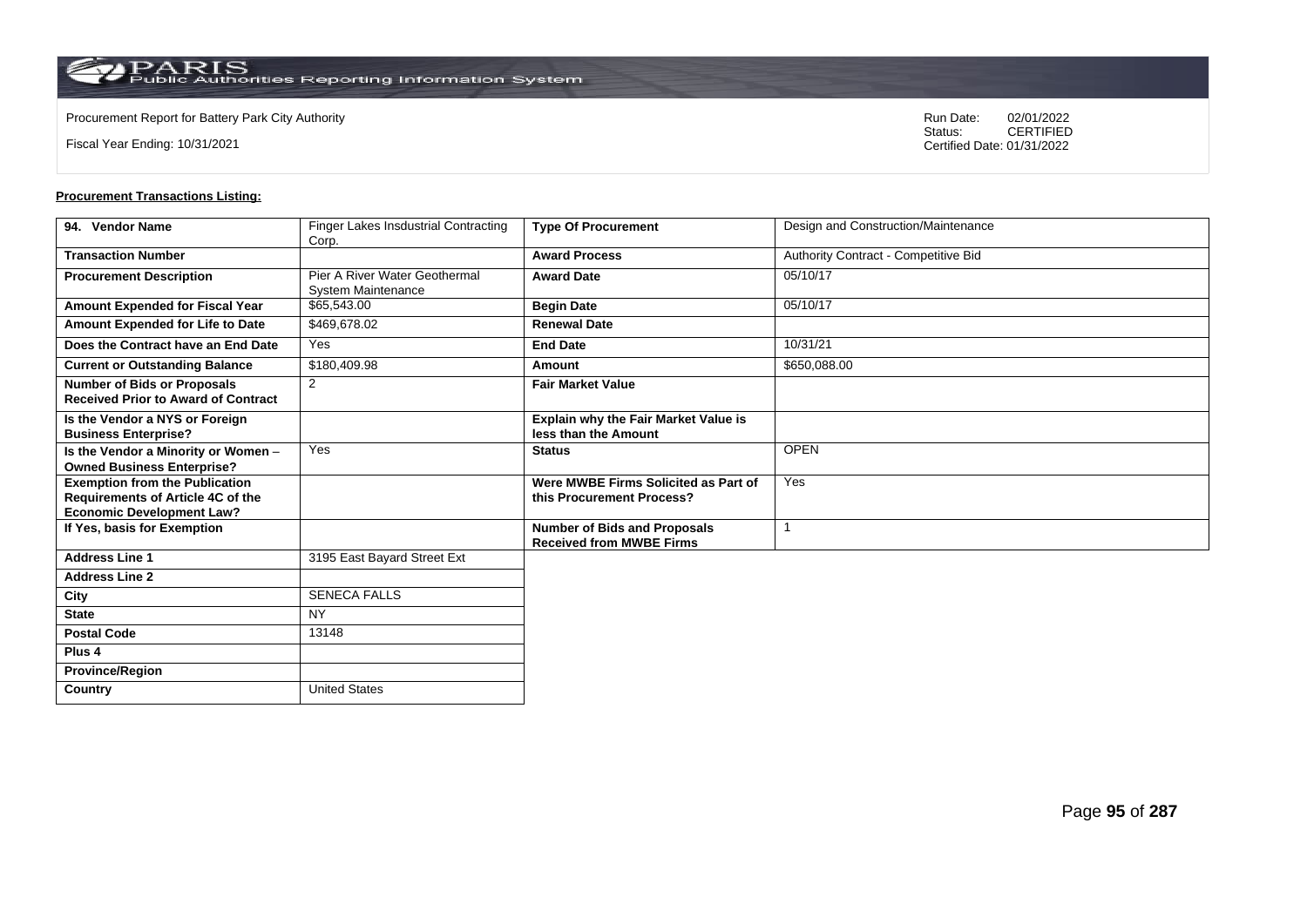**Country** United States

Fiscal Year Ending: 10/31/2021

Procurement Report for Battery Park City Authority **National State Concrete Concrete Concrete Concrete Concrete Concrete Concrete Concrete Concrete Concrete Concrete Concrete Concrete Concrete Concrete Concrete Concrete Co** CERTIFIED Certified Date: 01/31/2022

| 95. Vendor Name                                                                                                       | Fitch Ratings, Inc.         | <b>Type Of Procurement</b>                                             | <b>Other Professional Services</b>      |
|-----------------------------------------------------------------------------------------------------------------------|-----------------------------|------------------------------------------------------------------------|-----------------------------------------|
| <b>Transaction Number</b>                                                                                             |                             | <b>Award Process</b>                                                   | Non Contract Procurement/Purchase Order |
| <b>Procurement Description</b>                                                                                        | <b>Bond Rating Services</b> | <b>Award Date</b>                                                      |                                         |
| Amount Expended for Fiscal Year                                                                                       | \$5,000.00                  | <b>Begin Date</b>                                                      |                                         |
| Amount Expended for Life to Date                                                                                      |                             | <b>Renewal Date</b>                                                    |                                         |
| Does the Contract have an End Date                                                                                    |                             | <b>End Date</b>                                                        |                                         |
| <b>Current or Outstanding Balance</b>                                                                                 |                             | Amount                                                                 |                                         |
| <b>Number of Bids or Proposals</b><br><b>Received Prior to Award of Contract</b>                                      |                             | <b>Fair Market Value</b>                                               |                                         |
| Is the Vendor a NYS or Foreign<br><b>Business Enterprise?</b>                                                         |                             | Explain why the Fair Market Value is<br>less than the Amount           |                                         |
| Is the Vendor a Minority or Women -<br><b>Owned Business Enterprise?</b>                                              | <b>No</b>                   | <b>Status</b>                                                          | COMPLETED                               |
| <b>Exemption from the Publication</b><br><b>Requirements of Article 4C of the</b><br><b>Economic Development Law?</b> |                             | Were MWBE Firms Solicited as Part of<br>this Procurement Process?      |                                         |
| If Yes, basis for Exemption                                                                                           |                             | <b>Number of Bids and Proposals</b><br><b>Received from MWBE Firms</b> |                                         |
| <b>Address Line 1</b>                                                                                                 | PO Box 90046                |                                                                        |                                         |
| <b>Address Line 2</b>                                                                                                 |                             |                                                                        |                                         |
| City                                                                                                                  | <b>PRESCOTT</b>             |                                                                        |                                         |
| <b>State</b>                                                                                                          | <b>AZ</b>                   |                                                                        |                                         |
| <b>Postal Code</b>                                                                                                    | 86304                       |                                                                        |                                         |
| Plus <sub>4</sub>                                                                                                     |                             |                                                                        |                                         |
| <b>Province/Region</b>                                                                                                |                             |                                                                        |                                         |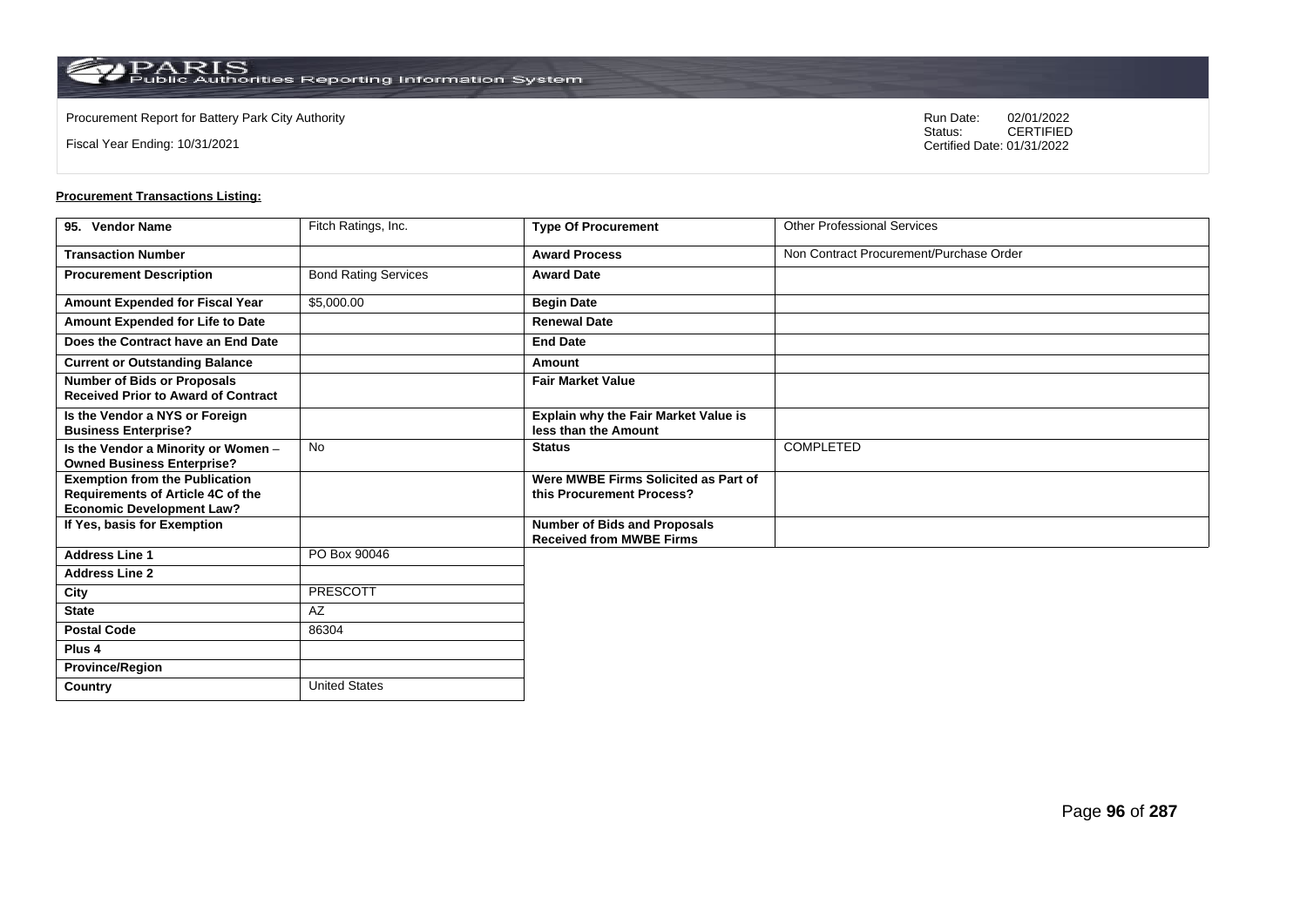Fiscal Year Ending: 10/31/2021

Procurement Report for Battery Park City Authority **National State Concrete Concrete Concrete Concrete Concrete Concrete Concrete Concrete Concrete Concrete Concrete Concrete Concrete Concrete Concrete Concrete Concrete Co** CERTIFIED Certified Date: 01/31/2022

| 96. Vendor Name                                                                   | Fleury Risk Management LLC      | <b>Type Of Procurement</b>                                             | <b>Other Professional Services</b>      |
|-----------------------------------------------------------------------------------|---------------------------------|------------------------------------------------------------------------|-----------------------------------------|
| <b>Transaction Number</b>                                                         |                                 | <b>Award Process</b>                                                   | Non Contract Procurement/Purchase Order |
| <b>Procurement Description</b>                                                    | Worker's compensation insurance | <b>Award Date</b>                                                      |                                         |
| Amount Expended for Fiscal Year                                                   | \$26,112.60                     | <b>Begin Date</b>                                                      |                                         |
| Amount Expended for Life to Date                                                  |                                 | <b>Renewal Date</b>                                                    |                                         |
| Does the Contract have an End Date                                                |                                 | <b>End Date</b>                                                        |                                         |
| <b>Current or Outstanding Balance</b>                                             |                                 | Amount                                                                 |                                         |
| <b>Number of Bids or Proposals</b><br><b>Received Prior to Award of Contract</b>  |                                 | <b>Fair Market Value</b>                                               |                                         |
| Is the Vendor a NYS or Foreign<br><b>Business Enterprise?</b>                     |                                 | Explain why the Fair Market Value is<br>less than the Amount           |                                         |
| Is the Vendor a Minority or Women -<br><b>Owned Business Enterprise?</b>          | <b>No</b>                       | <b>Status</b>                                                          | COMPLETED                               |
| <b>Exemption from the Publication</b><br><b>Requirements of Article 4C of the</b> |                                 | Were MWBE Firms Solicited as Part of<br>this Procurement Process?      |                                         |
| <b>Economic Development Law?</b>                                                  |                                 |                                                                        |                                         |
| If Yes, basis for Exemption                                                       |                                 | <b>Number of Bids and Proposals</b><br><b>Received from MWBE Firms</b> |                                         |
| <b>Address Line 1</b>                                                             | 28 Corporate Drive              |                                                                        |                                         |
| <b>Address Line 2</b>                                                             | Suite 104                       |                                                                        |                                         |
| City                                                                              | <b>CLIFTON PARK</b>             |                                                                        |                                         |
| <b>State</b>                                                                      | <b>NY</b>                       |                                                                        |                                         |
| <b>Postal Code</b>                                                                | 12065                           |                                                                        |                                         |
| Plus 4                                                                            |                                 |                                                                        |                                         |
| <b>Province/Region</b>                                                            |                                 |                                                                        |                                         |
| Country                                                                           | <b>United States</b>            |                                                                        |                                         |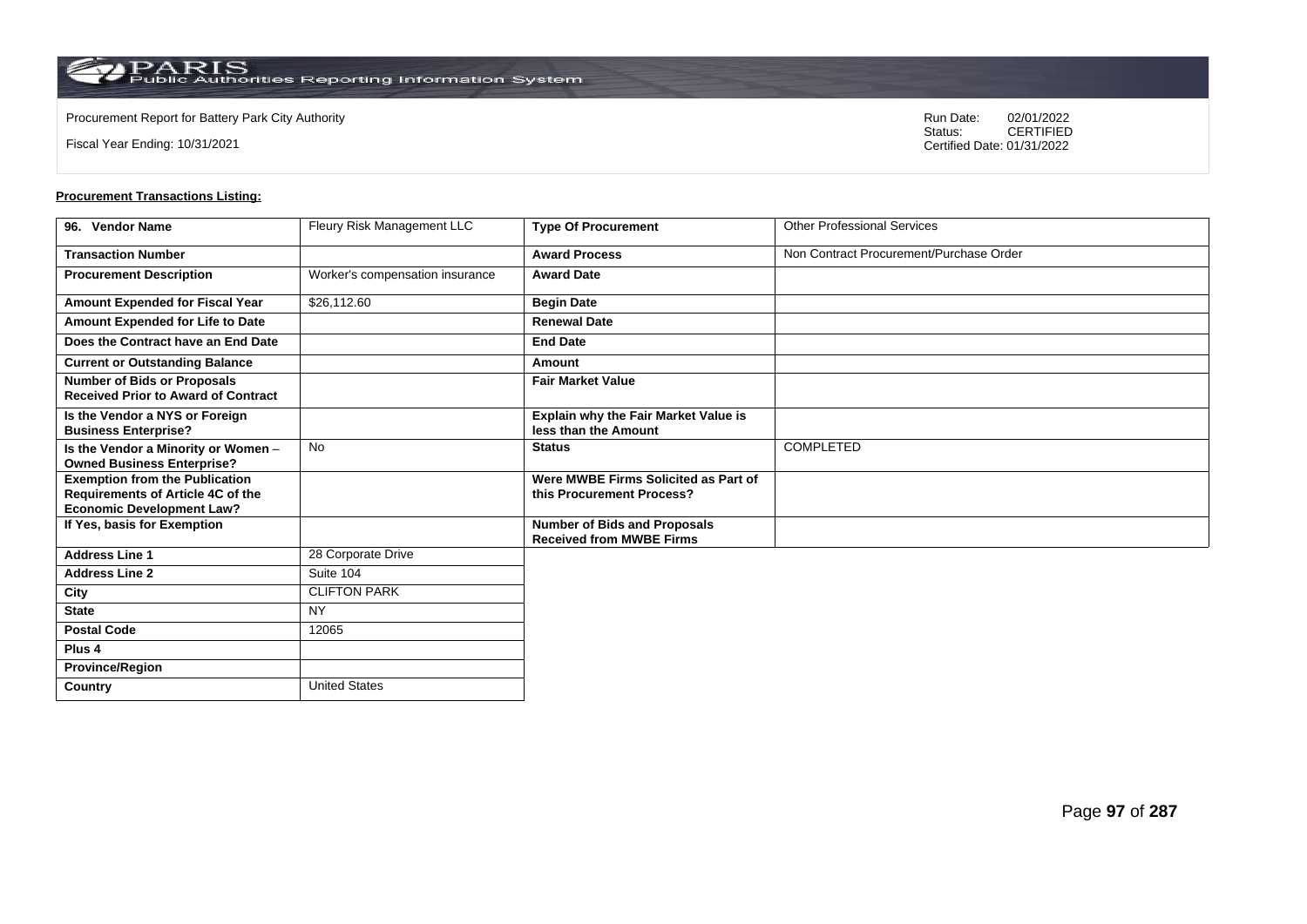**Country** United States

Fiscal Year Ending: 10/31/2021

Procurement Report for Battery Park City Authority **National State Concrete Concrete Concrete Concrete Concrete Concrete Concrete Concrete Concrete Concrete Concrete Concrete Concrete Concrete Concrete Concrete Concrete Co** CERTIFIED Certified Date: 01/31/2022

| 97. Vendor Name                                                                                                | Fordham University-WFUV    | <b>Type Of Procurement</b>                                             | <b>Other Professional Services</b>      |
|----------------------------------------------------------------------------------------------------------------|----------------------------|------------------------------------------------------------------------|-----------------------------------------|
| <b>Transaction Number</b>                                                                                      |                            | <b>Award Process</b>                                                   | Non Contract Procurement/Purchase Order |
| <b>Procurement Description</b>                                                                                 | Advertising and promotions | <b>Award Date</b>                                                      |                                         |
| Amount Expended for Fiscal Year                                                                                | \$15,174.00                | <b>Begin Date</b>                                                      |                                         |
| Amount Expended for Life to Date                                                                               |                            | <b>Renewal Date</b>                                                    |                                         |
| Does the Contract have an End Date                                                                             |                            | <b>End Date</b>                                                        |                                         |
| <b>Current or Outstanding Balance</b>                                                                          |                            | Amount                                                                 |                                         |
| <b>Number of Bids or Proposals</b><br><b>Received Prior to Award of Contract</b>                               |                            | <b>Fair Market Value</b>                                               |                                         |
| Is the Vendor a NYS or Foreign<br><b>Business Enterprise?</b>                                                  |                            | Explain why the Fair Market Value is<br>less than the Amount           |                                         |
| Is the Vendor a Minority or Women -<br><b>Owned Business Enterprise?</b>                                       | <b>No</b>                  | <b>Status</b>                                                          | <b>COMPLETED</b>                        |
| <b>Exemption from the Publication</b><br>Requirements of Article 4C of the<br><b>Economic Development Law?</b> |                            | Were MWBE Firms Solicited as Part of<br>this Procurement Process?      |                                         |
| If Yes, basis for Exemption                                                                                    |                            | <b>Number of Bids and Proposals</b><br><b>Received from MWBE Firms</b> |                                         |
| <b>Address Line 1</b>                                                                                          | 441 E. Fordham Road        |                                                                        |                                         |
| <b>Address Line 2</b>                                                                                          |                            |                                                                        |                                         |
| City                                                                                                           | <b>BRONX</b>               |                                                                        |                                         |
| <b>State</b>                                                                                                   | <b>NY</b>                  |                                                                        |                                         |
| <b>Postal Code</b>                                                                                             | 10458                      |                                                                        |                                         |
| Plus <sub>4</sub>                                                                                              |                            |                                                                        |                                         |
| <b>Province/Region</b>                                                                                         |                            |                                                                        |                                         |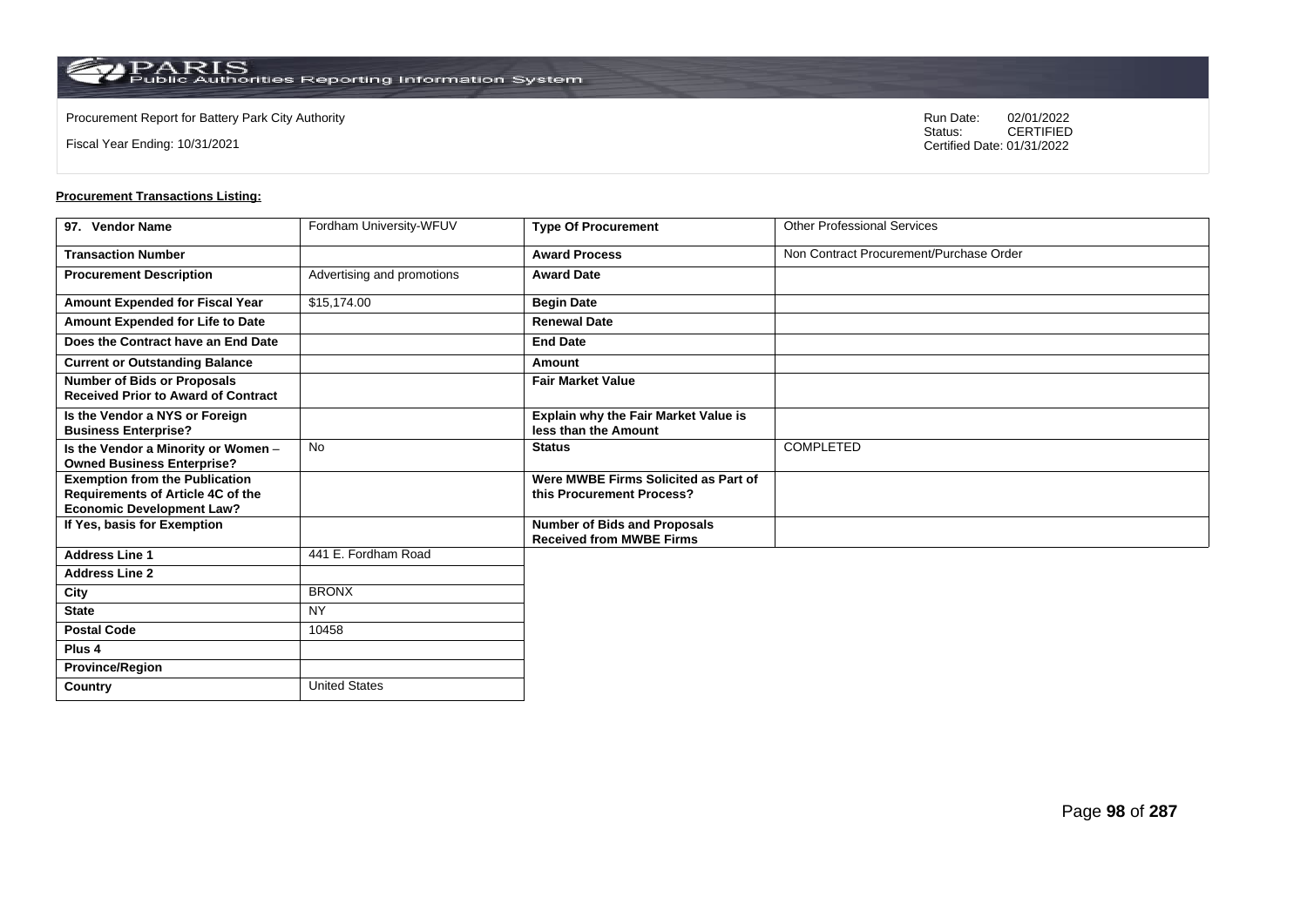**Country** United States

Fiscal Year Ending: 10/31/2021

Procurement Report for Battery Park City Authority **National State Concrete Concrete Concrete Concrete Concrete Concrete Concrete Concrete Concrete Concrete Concrete Concrete Concrete Concrete Concrete Concrete Concrete Co** CERTIFIED Certified Date: 01/31/2022

| 98. Vendor Name                                                                                                | Frost Lighting Inc. dba Frost | <b>Type Of Procurement</b>                                             | Other                                    |
|----------------------------------------------------------------------------------------------------------------|-------------------------------|------------------------------------------------------------------------|------------------------------------------|
|                                                                                                                | Productions                   |                                                                        |                                          |
| <b>Transaction Number</b>                                                                                      |                               | <b>Award Process</b>                                                   | Authority Contract - Non-Competitive Bid |
| <b>Procurement Description</b>                                                                                 | Outdoor film events           | <b>Award Date</b>                                                      | 09/15/21                                 |
| <b>Amount Expended for Fiscal Year</b>                                                                         | \$3,320.69                    | <b>Begin Date</b>                                                      | 09/15/21                                 |
| Amount Expended for Life to Date                                                                               | \$3,320.69                    | <b>Renewal Date</b>                                                    |                                          |
| Does the Contract have an End Date                                                                             | Yes                           | <b>End Date</b>                                                        | 09/16/22                                 |
| <b>Current or Outstanding Balance</b>                                                                          | \$10,179.31                   | Amount                                                                 | \$13,500.00                              |
| <b>Number of Bids or Proposals</b><br><b>Received Prior to Award of Contract</b>                               | 2                             | <b>Fair Market Value</b>                                               | \$13,500.00                              |
| Is the Vendor a NYS or Foreign<br><b>Business Enterprise?</b>                                                  |                               | <b>Explain why the Fair Market Value is</b><br>less than the Amount    |                                          |
| Is the Vendor a Minority or Women -<br><b>Owned Business Enterprise?</b>                                       | <b>No</b>                     | <b>Status</b>                                                          | <b>OPEN</b>                              |
| <b>Exemption from the Publication</b><br>Requirements of Article 4C of the<br><b>Economic Development Law?</b> |                               | Were MWBE Firms Solicited as Part of<br>this Procurement Process?      | <b>No</b>                                |
| If Yes, basis for Exemption                                                                                    |                               | <b>Number of Bids and Proposals</b><br><b>Received from MWBE Firms</b> | 0                                        |
| <b>Address Line 1</b>                                                                                          | 145 West 30th Street. 9th Fl  |                                                                        |                                          |
| <b>Address Line 2</b>                                                                                          |                               |                                                                        |                                          |
| City                                                                                                           | <b>NEW YORK</b>               |                                                                        |                                          |
| <b>State</b>                                                                                                   | <b>NY</b>                     |                                                                        |                                          |
| <b>Postal Code</b>                                                                                             | 10001                         |                                                                        |                                          |
| Plus <sub>4</sub>                                                                                              |                               |                                                                        |                                          |
| <b>Province/Region</b>                                                                                         |                               |                                                                        |                                          |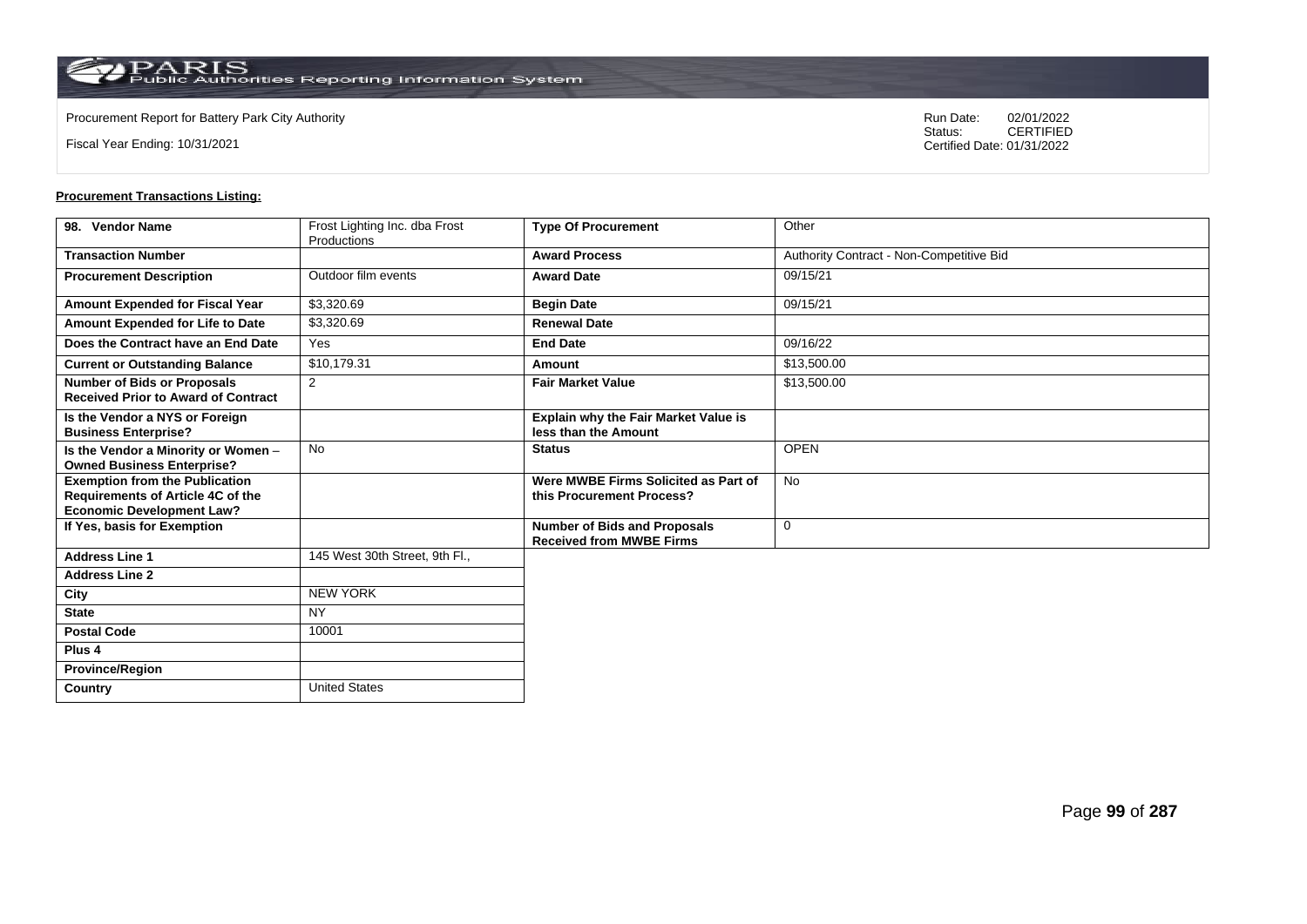Fiscal Year Ending: 10/31/2021

Procurement Report for Battery Park City Authority **National State Concrete Concrete Concrete Concrete Concrete Concrete Concrete Concrete Concrete Concrete Concrete Concrete Concrete Concrete Concrete Concrete Concrete Co** CERTIFIED Certified Date: 01/31/2022

| 99. Vendor Name                                                                                                       | Genesys Engineering P.C.                                         | <b>Type Of Procurement</b>                                             | Other                                    |
|-----------------------------------------------------------------------------------------------------------------------|------------------------------------------------------------------|------------------------------------------------------------------------|------------------------------------------|
| <b>Transaction Number</b>                                                                                             |                                                                  | <b>Award Process</b>                                                   | Authority Contract - Non-Competitive Bid |
| <b>Procurement Description</b>                                                                                        | <b>Pier A Assessment and Curtailment</b><br><b>Plan Services</b> | <b>Award Date</b>                                                      | 06/15/21                                 |
| Amount Expended for Fiscal Year                                                                                       | \$0.00                                                           | <b>Begin Date</b>                                                      | 06/15/21                                 |
| Amount Expended for Life to Date                                                                                      | \$0.00                                                           | <b>Renewal Date</b>                                                    |                                          |
| Does the Contract have an End Date                                                                                    | Yes                                                              | <b>End Date</b>                                                        | 06/14/22                                 |
| <b>Current or Outstanding Balance</b>                                                                                 | \$40,000.00                                                      | Amount                                                                 | \$40,000.00                              |
| <b>Number of Bids or Proposals</b><br><b>Received Prior to Award of Contract</b>                                      | $\Omega$                                                         | <b>Fair Market Value</b>                                               | \$40,000.00                              |
| Is the Vendor a NYS or Foreign<br><b>Business Enterprise?</b>                                                         |                                                                  | <b>Explain why the Fair Market Value is</b><br>less than the Amount    |                                          |
| Is the Vendor a Minority or Women -<br><b>Owned Business Enterprise?</b>                                              | <b>No</b>                                                        | <b>Status</b>                                                          | <b>OPEN</b>                              |
| <b>Exemption from the Publication</b><br><b>Requirements of Article 4C of the</b><br><b>Economic Development Law?</b> |                                                                  | Were MWBE Firms Solicited as Part of<br>this Procurement Process?      | <b>No</b>                                |
| If Yes, basis for Exemption                                                                                           |                                                                  | <b>Number of Bids and Proposals</b><br><b>Received from MWBE Firms</b> | 0                                        |
| <b>Address Line 1</b>                                                                                                 | 629 Fifth Avenue                                                 |                                                                        |                                          |
| <b>Address Line 2</b>                                                                                                 | Bldg. 3, Suite 111                                               |                                                                        |                                          |
| City                                                                                                                  | PELHAM                                                           |                                                                        |                                          |
| <b>State</b>                                                                                                          | <b>NY</b>                                                        |                                                                        |                                          |
| <b>Postal Code</b>                                                                                                    | 10803                                                            |                                                                        |                                          |
| Plus <sub>4</sub>                                                                                                     |                                                                  |                                                                        |                                          |
| <b>Province/Region</b>                                                                                                |                                                                  |                                                                        |                                          |
| Country                                                                                                               | <b>United States</b>                                             |                                                                        |                                          |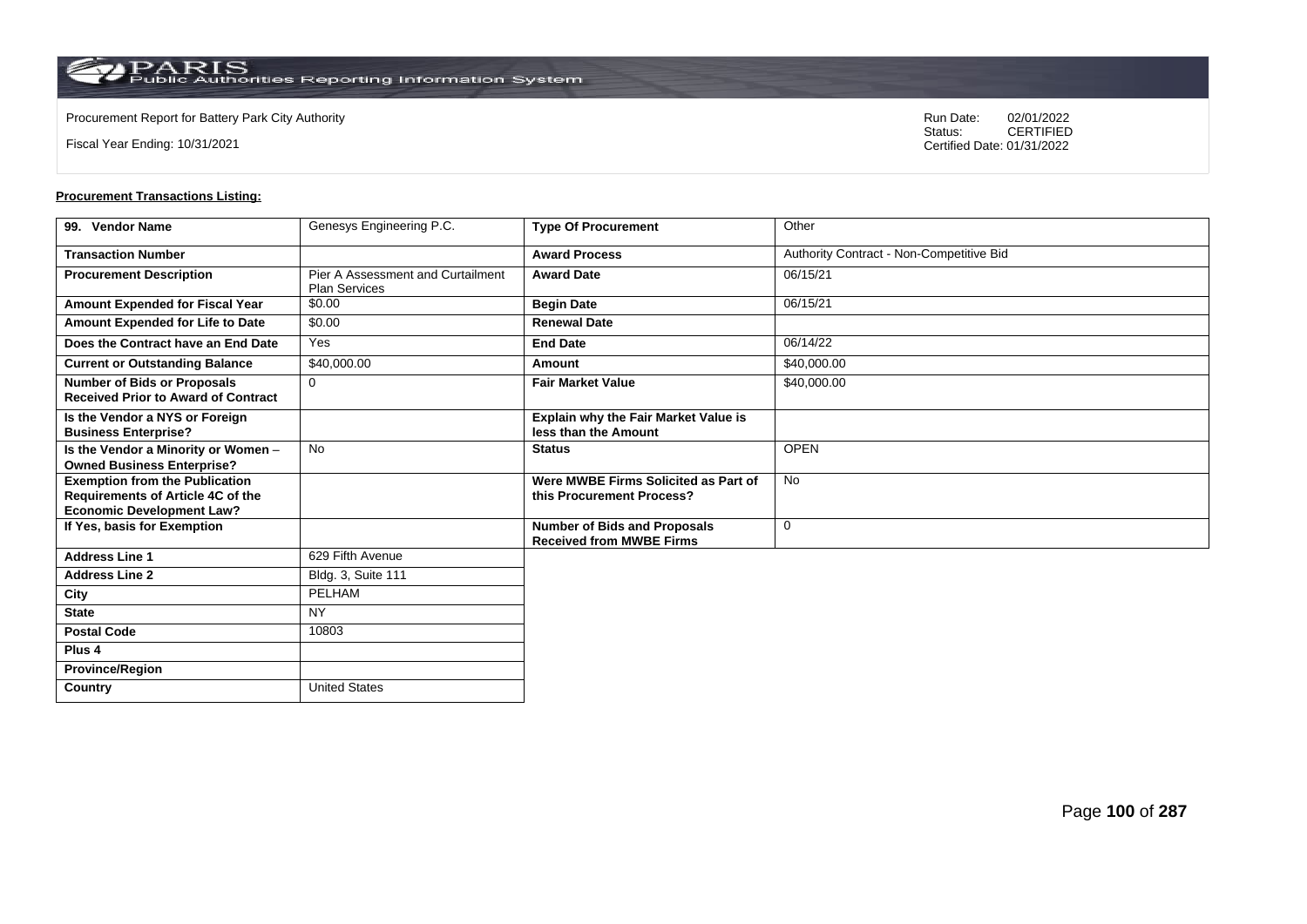**Country** United States

Fiscal Year Ending: 10/31/2021

Procurement Report for Battery Park City Authority **National State Concrete Concrete Concrete Concrete Concrete Concrete Concrete Concrete Concrete Concrete Concrete Concrete Concrete Concrete Concrete Concrete Concrete Co** CERTIFIED Certified Date: 01/31/2022

| 100. Vendor Name                                                                                               | <b>Ghost Productions Inc.</b>   | <b>Type Of Procurement</b>                                             | Other                                   |
|----------------------------------------------------------------------------------------------------------------|---------------------------------|------------------------------------------------------------------------|-----------------------------------------|
| <b>Transaction Number</b>                                                                                      |                                 | <b>Award Process</b>                                                   | Non Contract Procurement/Purchase Order |
| <b>Procurement Description</b>                                                                                 | Security deposit refund         | <b>Award Date</b>                                                      |                                         |
| <b>Amount Expended for Fiscal Year</b>                                                                         | \$10,000.00                     | <b>Begin Date</b>                                                      |                                         |
| Amount Expended for Life to Date                                                                               |                                 | <b>Renewal Date</b>                                                    |                                         |
| Does the Contract have an End Date                                                                             |                                 | <b>End Date</b>                                                        |                                         |
| <b>Current or Outstanding Balance</b>                                                                          |                                 | Amount                                                                 |                                         |
| <b>Number of Bids or Proposals</b><br><b>Received Prior to Award of Contract</b>                               |                                 | <b>Fair Market Value</b>                                               |                                         |
| Is the Vendor a NYS or Foreign<br><b>Business Enterprise?</b>                                                  |                                 | Explain why the Fair Market Value is<br>less than the Amount           |                                         |
| Is the Vendor a Minority or Women -<br><b>Owned Business Enterprise?</b>                                       | No                              | <b>Status</b>                                                          | <b>COMPLETED</b>                        |
| <b>Exemption from the Publication</b><br>Requirements of Article 4C of the<br><b>Economic Development Law?</b> |                                 | Were MWBE Firms Solicited as Part of<br>this Procurement Process?      |                                         |
| If Yes, basis for Exemption                                                                                    |                                 | <b>Number of Bids and Proposals</b><br><b>Received from MWBE Firms</b> |                                         |
| <b>Address Line 1</b>                                                                                          | 15 Washington Avenue, 3rd Floor |                                                                        |                                         |
| <b>Address Line 2</b>                                                                                          |                                 |                                                                        |                                         |
| City                                                                                                           | <b>BROOKLYN</b>                 |                                                                        |                                         |
| <b>State</b>                                                                                                   | <b>NY</b>                       |                                                                        |                                         |
| <b>Postal Code</b>                                                                                             | 11205                           |                                                                        |                                         |
| Plus <sub>4</sub>                                                                                              |                                 |                                                                        |                                         |
| <b>Province/Region</b>                                                                                         |                                 |                                                                        |                                         |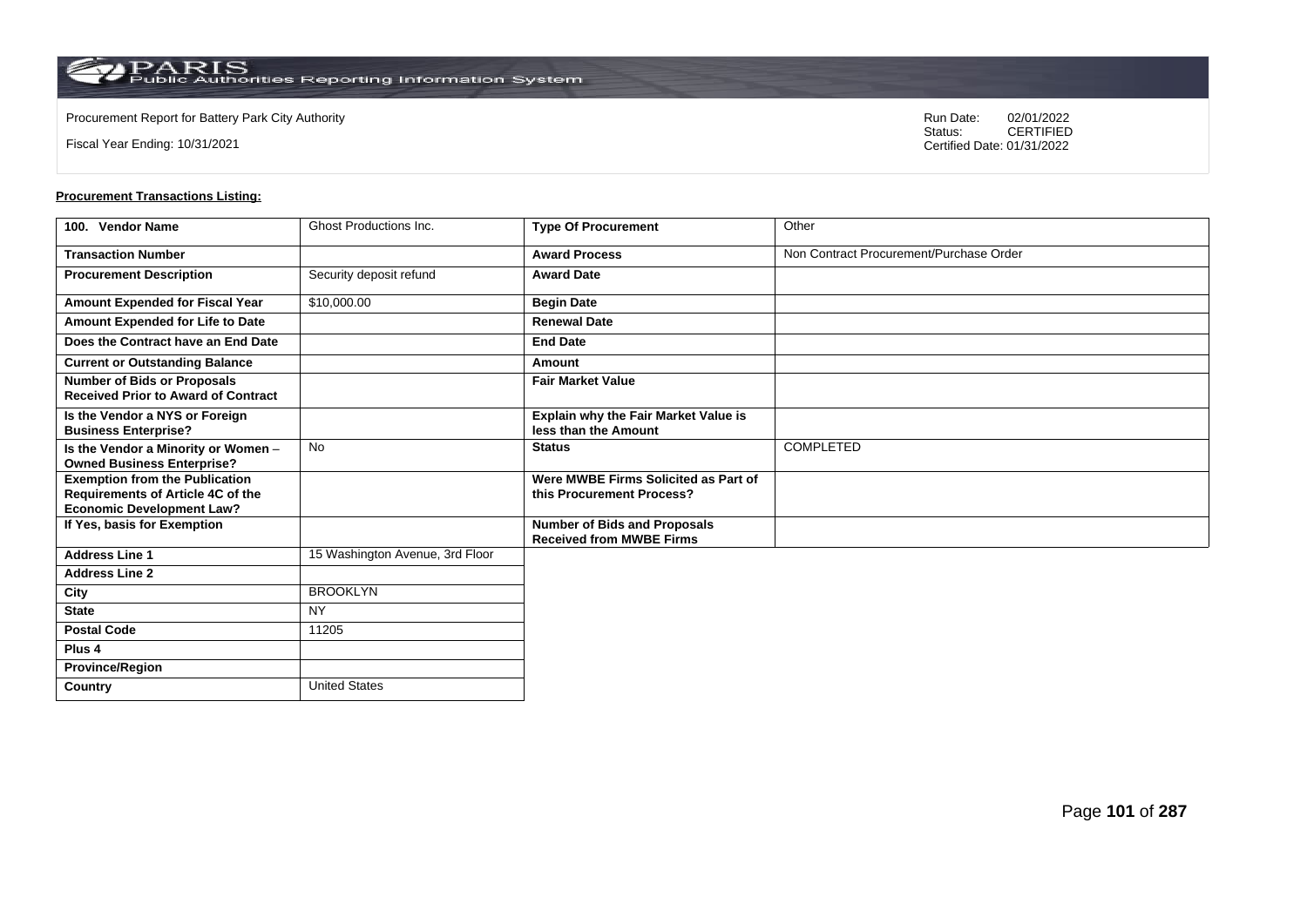Fiscal Year Ending: 10/31/2021

Procurement Report for Battery Park City Authority **National State Concrete Concrete Concrete Concrete Concrete Concrete Concrete Concrete Concrete Concrete Concrete Concrete Concrete Concrete Concrete Concrete Concrete Co** CERTIFIED Certified Date: 01/31/2022

| 101. Vendor Name                                                                                               | Goldman Copeland Associates,<br>Engineers P.CC            | <b>Type Of Procurement</b>                                             | <b>Consulting Services</b>           |
|----------------------------------------------------------------------------------------------------------------|-----------------------------------------------------------|------------------------------------------------------------------------|--------------------------------------|
| <b>Transaction Number</b>                                                                                      |                                                           | <b>Award Process</b>                                                   | Authority Contract - Competitive Bid |
| <b>Procurement Description</b>                                                                                 | On Call Engineering and<br><b>Archictectural Services</b> | <b>Award Date</b>                                                      | 11/25/20                             |
| <b>Amount Expended for Fiscal Year</b>                                                                         | \$0.00                                                    | <b>Begin Date</b>                                                      | 11/25/20                             |
| Amount Expended for Life to Date                                                                               | \$0.00                                                    | <b>Renewal Date</b>                                                    |                                      |
| Does the Contract have an End Date                                                                             | Yes                                                       | <b>End Date</b>                                                        | 11/25/22                             |
| <b>Current or Outstanding Balance</b>                                                                          | \$500,000.00                                              | Amount                                                                 | \$500,000.00                         |
| <b>Number of Bids or Proposals</b><br><b>Received Prior to Award of Contract</b>                               | 12                                                        | <b>Fair Market Value</b>                                               |                                      |
| Is the Vendor a NYS or Foreign<br><b>Business Enterprise?</b>                                                  |                                                           | Explain why the Fair Market Value is<br>less than the Amount           |                                      |
| Is the Vendor a Minority or Women -<br><b>Owned Business Enterprise?</b>                                       | <b>No</b>                                                 | <b>Status</b>                                                          | <b>OPEN</b>                          |
| <b>Exemption from the Publication</b><br>Requirements of Article 4C of the<br><b>Economic Development Law?</b> |                                                           | Were MWBE Firms Solicited as Part of<br>this Procurement Process?      | Yes                                  |
| If Yes, basis for Exemption                                                                                    |                                                           | <b>Number of Bids and Proposals</b><br><b>Received from MWBE Firms</b> | $\overline{4}$                       |
| <b>Address Line 1</b>                                                                                          | 229 West 36th Street 7 Floor                              |                                                                        |                                      |
| <b>Address Line 2</b>                                                                                          |                                                           |                                                                        |                                      |
| City                                                                                                           | <b>NEW YORK</b>                                           |                                                                        |                                      |
| <b>State</b>                                                                                                   | <b>NY</b>                                                 |                                                                        |                                      |
| <b>Postal Code</b>                                                                                             | 10018                                                     |                                                                        |                                      |
| Plus <sub>4</sub>                                                                                              |                                                           |                                                                        |                                      |
| <b>Province/Region</b>                                                                                         |                                                           |                                                                        |                                      |
| Country                                                                                                        | <b>United States</b>                                      |                                                                        |                                      |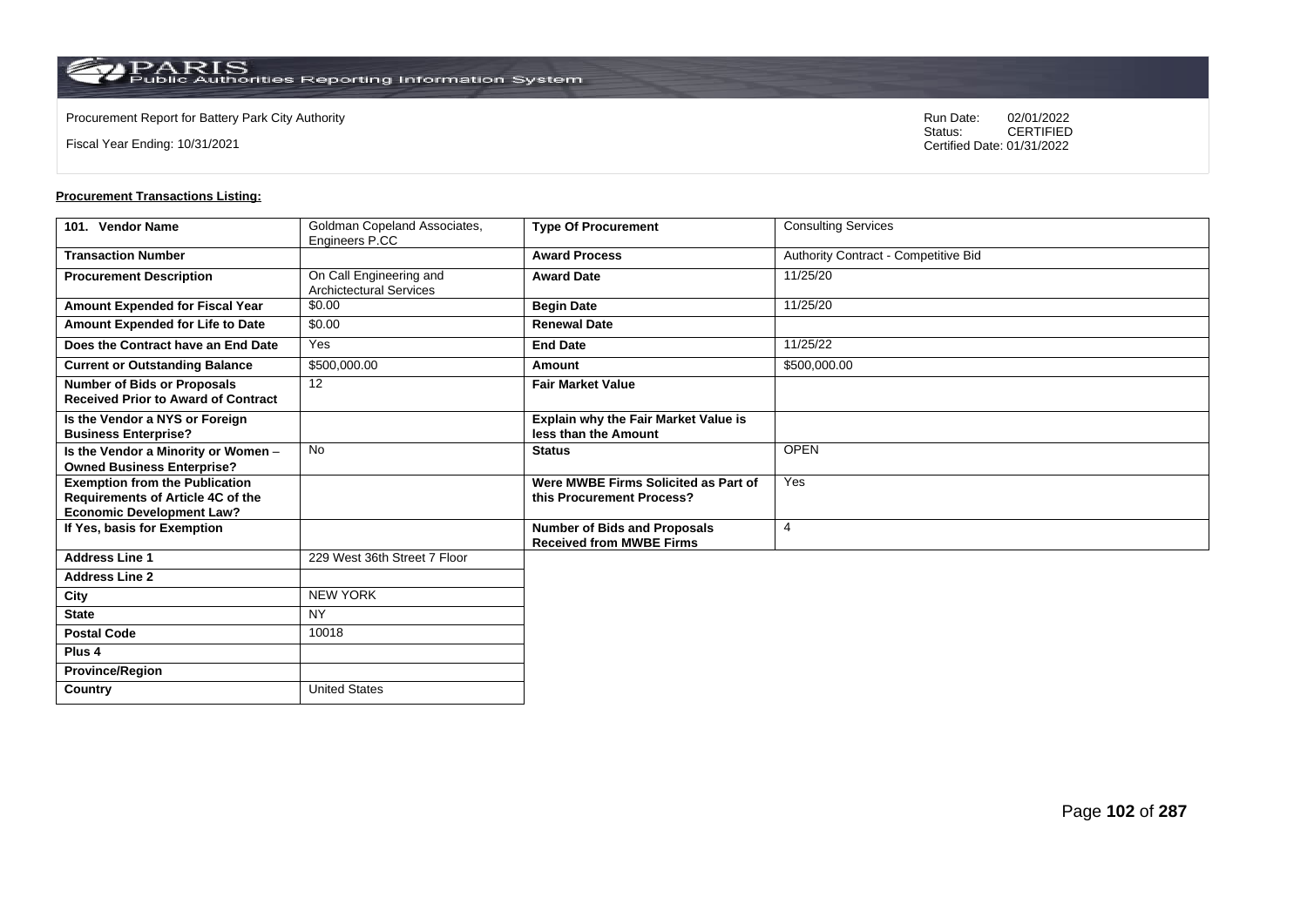**Country** United States

Fiscal Year Ending: 10/31/2021

Procurement Report for Battery Park City Authority **National State Concrete Concrete Concrete Concrete Concrete Concrete Concrete Concrete Concrete Concrete Concrete Concrete Concrete Concrete Concrete Concrete Concrete Co** CERTIFIED Certified Date: 01/31/2022

| 102. Vendor Name                                                                                               | Golondrina LLC                             | <b>Type Of Procurement</b>                                             | Other                                    |
|----------------------------------------------------------------------------------------------------------------|--------------------------------------------|------------------------------------------------------------------------|------------------------------------------|
| <b>Transaction Number</b>                                                                                      |                                            | <b>Award Process</b>                                                   | Authority Contract - Non-Competitive Bid |
| <b>Procurement Description</b>                                                                                 | Musical performer For Parks<br>Programming | <b>Award Date</b>                                                      | 05/01/21                                 |
| Amount Expended for Fiscal Year                                                                                | \$500.00                                   | <b>Begin Date</b>                                                      | 05/01/21                                 |
| Amount Expended for Life to Date                                                                               | \$500.00                                   | <b>Renewal Date</b>                                                    |                                          |
| Does the Contract have an End Date                                                                             | Yes                                        | <b>End Date</b>                                                        | 04/30/22                                 |
| <b>Current or Outstanding Balance</b>                                                                          | \$4,500.00                                 | Amount                                                                 | \$5,000.00                               |
| <b>Number of Bids or Proposals</b><br><b>Received Prior to Award of Contract</b>                               |                                            | <b>Fair Market Value</b>                                               | \$5,000.00                               |
| Is the Vendor a NYS or Foreign<br><b>Business Enterprise?</b>                                                  |                                            | Explain why the Fair Market Value is<br>less than the Amount           |                                          |
| Is the Vendor a Minority or Women -<br><b>Owned Business Enterprise?</b>                                       | <b>No</b>                                  | <b>Status</b>                                                          | <b>OPEN</b>                              |
| <b>Exemption from the Publication</b><br>Requirements of Article 4C of the<br><b>Economic Development Law?</b> |                                            | Were MWBE Firms Solicited as Part of<br>this Procurement Process?      | <b>No</b>                                |
| If Yes, basis for Exemption                                                                                    |                                            | <b>Number of Bids and Proposals</b><br><b>Received from MWBE Firms</b> | $\mathbf 0$                              |
| <b>Address Line 1</b>                                                                                          | 47 Hudson Place                            |                                                                        |                                          |
| <b>Address Line 2</b>                                                                                          | FL <sub>3</sub>                            |                                                                        |                                          |
| City                                                                                                           | WEEHAWKEN                                  |                                                                        |                                          |
| <b>State</b>                                                                                                   | <b>NJ</b>                                  |                                                                        |                                          |
| <b>Postal Code</b>                                                                                             | 07086                                      |                                                                        |                                          |
| Plus <sub>4</sub>                                                                                              |                                            |                                                                        |                                          |
| <b>Province/Region</b>                                                                                         |                                            |                                                                        |                                          |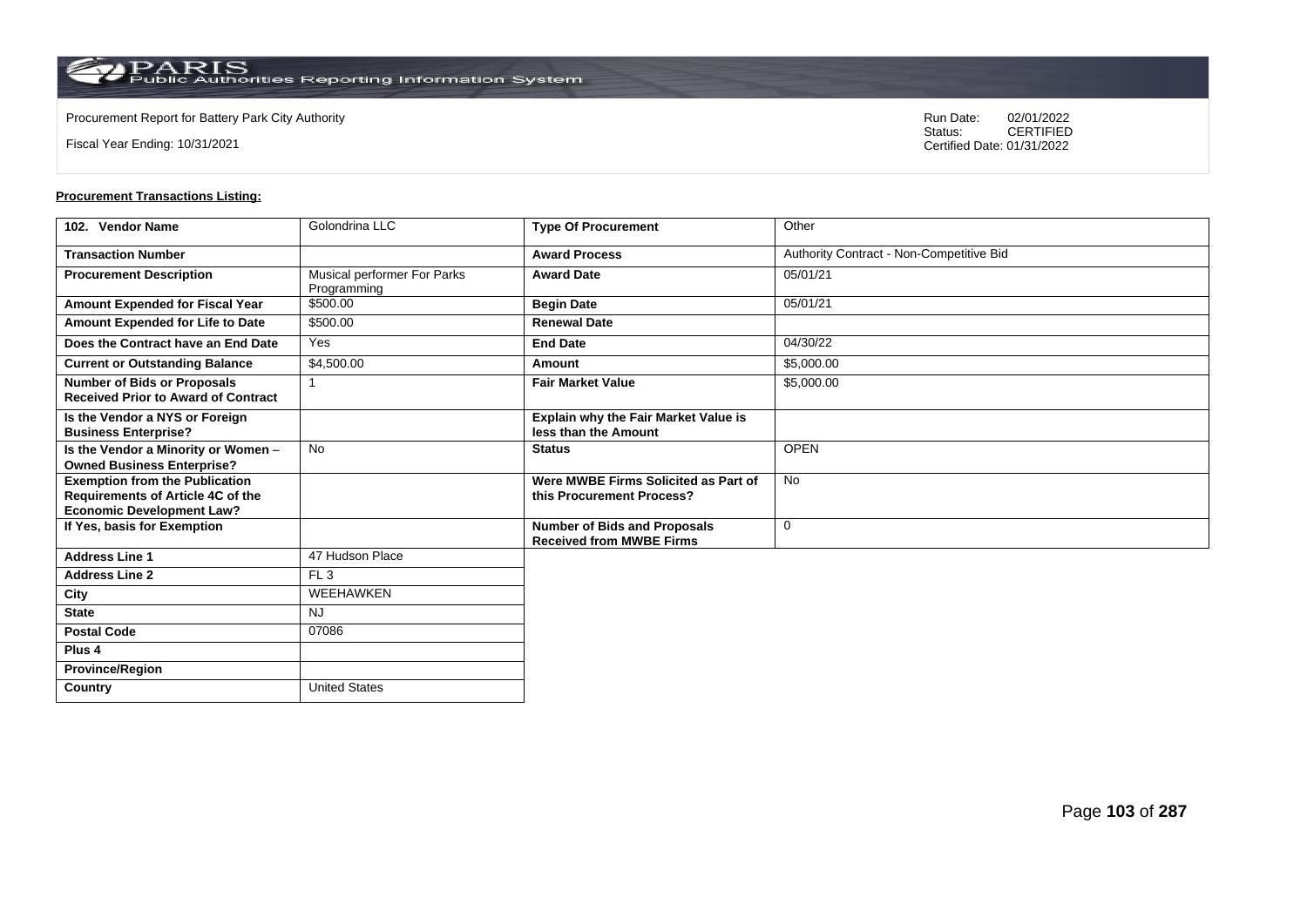**Country** United States

Fiscal Year Ending: 10/31/2021

Procurement Report for Battery Park City Authority **National State Concrete Concrete Concrete Concrete Concrete Concrete Concrete Concrete Concrete Concrete Concrete Concrete Concrete Concrete Concrete Concrete Concrete Co** CERTIFIED Certified Date: 01/31/2022

| 103. Vendor Name                                                                                               | Green Business Certification, Inc.       | <b>Type Of Procurement</b>                                             | <b>Consulting Services</b>               |
|----------------------------------------------------------------------------------------------------------------|------------------------------------------|------------------------------------------------------------------------|------------------------------------------|
| <b>Transaction Number</b>                                                                                      |                                          | <b>Award Process</b>                                                   | Authority Contract - Non-Competitive Bid |
| <b>Procurement Description</b>                                                                                 | <b>Zero Waste Certification Services</b> | <b>Award Date</b>                                                      | 02/14/20                                 |
| Amount Expended for Fiscal Year                                                                                | \$0.00                                   | <b>Begin Date</b>                                                      | 02/14/20                                 |
| Amount Expended for Life to Date                                                                               | \$5,287.50                               | <b>Renewal Date</b>                                                    |                                          |
| Does the Contract have an End Date                                                                             | Yes                                      | <b>End Date</b>                                                        | 02/14/21                                 |
| <b>Current or Outstanding Balance</b>                                                                          | \$0.00                                   | Amount                                                                 | \$5,287.50                               |
| <b>Number of Bids or Proposals</b><br><b>Received Prior to Award of Contract</b>                               | 2                                        | <b>Fair Market Value</b>                                               | \$5,287.50                               |
| Is the Vendor a NYS or Foreign<br><b>Business Enterprise?</b>                                                  |                                          | <b>Explain why the Fair Market Value is</b><br>less than the Amount    |                                          |
| Is the Vendor a Minority or Women -<br><b>Owned Business Enterprise?</b>                                       | No                                       | <b>Status</b>                                                          | <b>COMPLETED</b>                         |
| <b>Exemption from the Publication</b><br>Requirements of Article 4C of the<br><b>Economic Development Law?</b> |                                          | Were MWBE Firms Solicited as Part of<br>this Procurement Process?      | <b>No</b>                                |
| If Yes, basis for Exemption                                                                                    |                                          | <b>Number of Bids and Proposals</b><br><b>Received from MWBE Firms</b> | $\mathbf 0$                              |
| <b>Address Line 1</b>                                                                                          | 2101 L Street NW                         |                                                                        |                                          |
| <b>Address Line 2</b>                                                                                          | Suite 500                                |                                                                        |                                          |
| City                                                                                                           | <b>WASHINGTON</b>                        |                                                                        |                                          |
| <b>State</b>                                                                                                   | <b>DC</b>                                |                                                                        |                                          |
| <b>Postal Code</b>                                                                                             | 20037                                    |                                                                        |                                          |
| Plus <sub>4</sub>                                                                                              |                                          |                                                                        |                                          |
| <b>Province/Region</b>                                                                                         |                                          |                                                                        |                                          |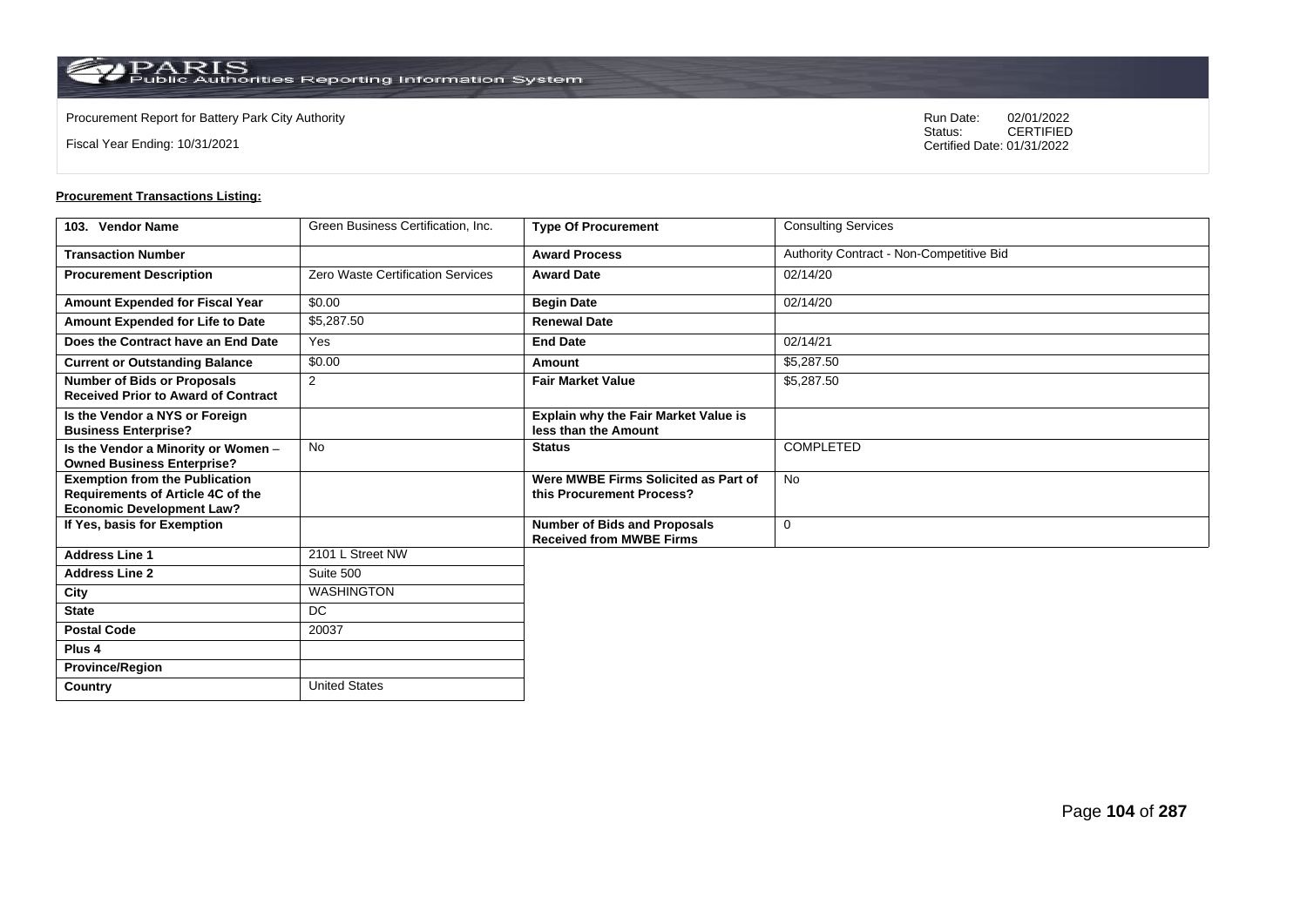**Country** United States

Fiscal Year Ending: 10/31/2021

Procurement Report for Battery Park City Authority **National State Concrete Concrete Concrete Concrete Concrete Concrete Concrete Concrete Concrete Concrete Concrete Concrete Concrete Concrete Concrete Concrete Concrete Co** CERTIFIED Certified Date: 01/31/2022

| 104. Vendor Name                                                                                                      | Greenway U.S.A, LLC                                    | <b>Type Of Procurement</b>                                             | Design and Construction/Maintenance  |
|-----------------------------------------------------------------------------------------------------------------------|--------------------------------------------------------|------------------------------------------------------------------------|--------------------------------------|
| <b>Transaction Number</b>                                                                                             |                                                        | <b>Award Process</b>                                                   | Authority Contract - Competitive Bid |
| <b>Procurement Description</b>                                                                                        | P.S./I.S 89 Playground Restoration<br>and Modification | <b>Award Date</b>                                                      | 06/28/19                             |
| Amount Expended for Fiscal Year                                                                                       | \$154,309.15                                           | <b>Begin Date</b>                                                      | 06/28/19                             |
| Amount Expended for Life to Date                                                                                      | \$663,229.23                                           | <b>Renewal Date</b>                                                    |                                      |
| Does the Contract have an End Date                                                                                    | Yes                                                    | <b>End Date</b>                                                        | 12/24/19                             |
| <b>Current or Outstanding Balance</b>                                                                                 | \$0.00                                                 | Amount                                                                 | \$663,229.23                         |
| <b>Number of Bids or Proposals</b><br><b>Received Prior to Award of Contract</b>                                      | 3                                                      | <b>Fair Market Value</b>                                               |                                      |
| Is the Vendor a NYS or Foreign<br><b>Business Enterprise?</b>                                                         |                                                        | Explain why the Fair Market Value is<br>less than the Amount           |                                      |
| Is the Vendor a Minority or Women -<br><b>Owned Business Enterprise?</b>                                              | <b>No</b>                                              | <b>Status</b>                                                          | <b>COMPLETED</b>                     |
| <b>Exemption from the Publication</b><br><b>Requirements of Article 4C of the</b><br><b>Economic Development Law?</b> |                                                        | Were MWBE Firms Solicited as Part of<br>this Procurement Process?      | Yes                                  |
| If Yes, basis for Exemption                                                                                           |                                                        | <b>Number of Bids and Proposals</b><br><b>Received from MWBE Firms</b> | 2                                    |
| <b>Address Line 1</b>                                                                                                 | 264 W 40th Street Suite #1101                          |                                                                        |                                      |
| <b>Address Line 2</b>                                                                                                 |                                                        |                                                                        |                                      |
| City                                                                                                                  | <b>NEW YORK</b>                                        |                                                                        |                                      |
| <b>State</b>                                                                                                          | <b>NY</b>                                              |                                                                        |                                      |
| <b>Postal Code</b>                                                                                                    | 10018                                                  |                                                                        |                                      |
| Plus <sub>4</sub>                                                                                                     |                                                        |                                                                        |                                      |
| <b>Province/Region</b>                                                                                                |                                                        |                                                                        |                                      |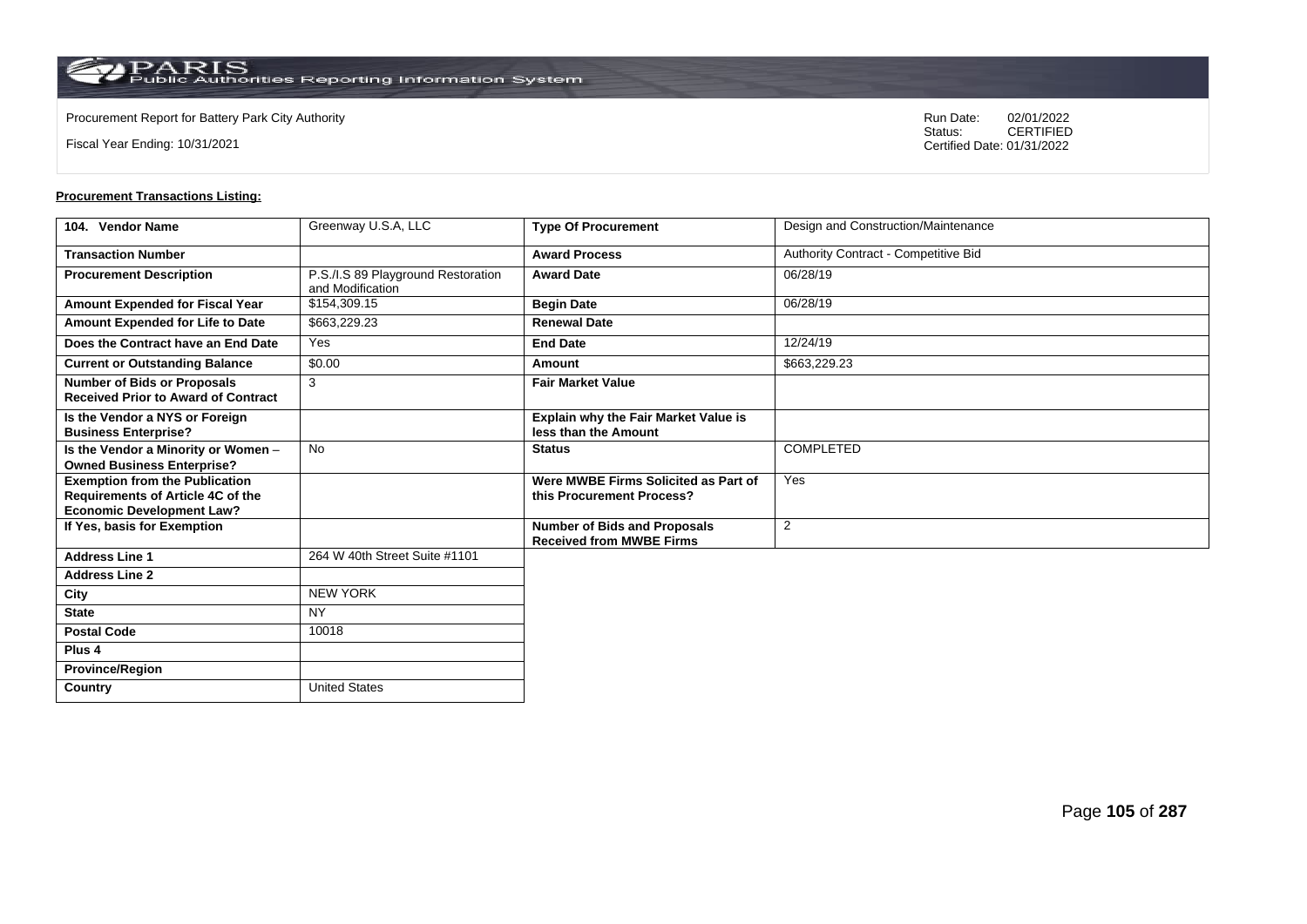**Country** United States

Fiscal Year Ending: 10/31/2021

Procurement Report for Battery Park City Authority **National State Concrete Concrete Concrete Concrete Concrete Concrete Concrete Concrete Concrete Concrete Concrete Concrete Concrete Concrete Concrete Concrete Concrete Co** CERTIFIED Certified Date: 01/31/2022

| 105. Vendor Name                                                                                                      | Greenway U.S.A, LLC                            | <b>Type Of Procurement</b>                                             | Design and Construction/Maintenance  |
|-----------------------------------------------------------------------------------------------------------------------|------------------------------------------------|------------------------------------------------------------------------|--------------------------------------|
| <b>Transaction Number</b>                                                                                             |                                                | <b>Award Process</b>                                                   | Authority Contract - Competitive Bid |
| <b>Procurement Description</b>                                                                                        | On Call General Contracting<br><b>Services</b> | <b>Award Date</b>                                                      | 07/01/20                             |
| Amount Expended for Fiscal Year                                                                                       | \$391,589.51                                   | <b>Begin Date</b>                                                      | 07/01/20                             |
| <b>Amount Expended for Life to Date</b>                                                                               | \$433,763.00                                   | <b>Renewal Date</b>                                                    |                                      |
| Does the Contract have an End Date                                                                                    | Yes                                            | <b>End Date</b>                                                        | 01/29/22                             |
| <b>Current or Outstanding Balance</b>                                                                                 | \$216,237.00                                   | Amount                                                                 | \$650,000.00                         |
| <b>Number of Bids or Proposals</b><br><b>Received Prior to Award of Contract</b>                                      | 5                                              | <b>Fair Market Value</b>                                               |                                      |
| Is the Vendor a NYS or Foreign<br><b>Business Enterprise?</b>                                                         |                                                | Explain why the Fair Market Value is<br>less than the Amount           |                                      |
| Is the Vendor a Minority or Women -<br><b>Owned Business Enterprise?</b>                                              | <b>No</b>                                      | <b>Status</b>                                                          | <b>OPEN</b>                          |
| <b>Exemption from the Publication</b><br><b>Requirements of Article 4C of the</b><br><b>Economic Development Law?</b> |                                                | Were MWBE Firms Solicited as Part of<br>this Procurement Process?      | Yes                                  |
| If Yes, basis for Exemption                                                                                           |                                                | <b>Number of Bids and Proposals</b><br><b>Received from MWBE Firms</b> | 2                                    |
| <b>Address Line 1</b>                                                                                                 | 264 W 40th Street Suite #1101                  |                                                                        |                                      |
| <b>Address Line 2</b>                                                                                                 |                                                |                                                                        |                                      |
| City                                                                                                                  | <b>NEW YORK</b>                                |                                                                        |                                      |
| <b>State</b>                                                                                                          | <b>NY</b>                                      |                                                                        |                                      |
| <b>Postal Code</b>                                                                                                    | 10018                                          |                                                                        |                                      |
| Plus <sub>4</sub>                                                                                                     |                                                |                                                                        |                                      |
| <b>Province/Region</b>                                                                                                |                                                |                                                                        |                                      |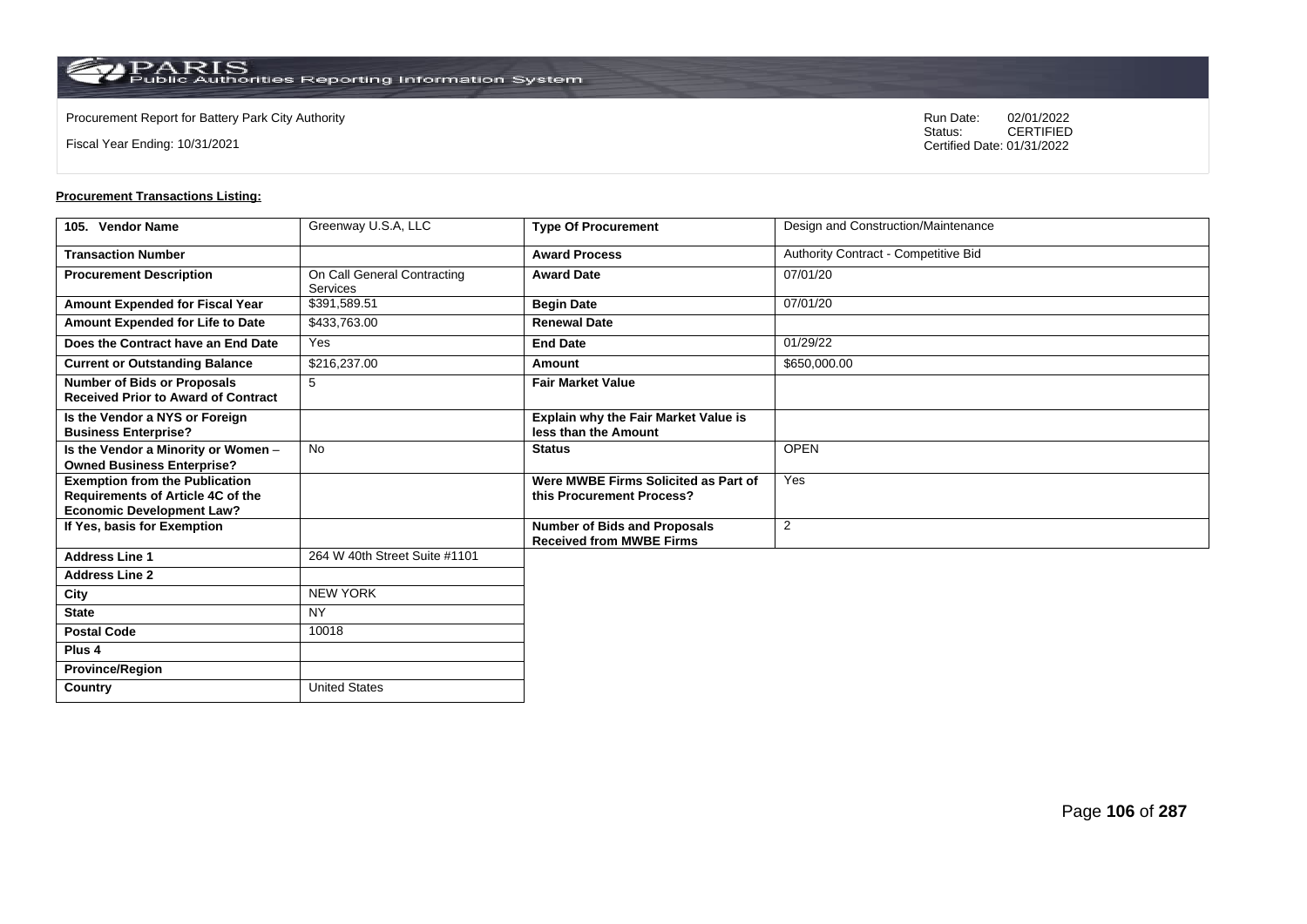$\operatorname{PARIS}_{\text{Public Authorities Reporting Information System}}$ 

Fiscal Year Ending: 10/31/2021

Procurement Report for Battery Park City Authority **National State Concrete Concrete Concrete Concrete Concrete Concrete Concrete Concrete Concrete Concrete Concrete Concrete Concrete Concrete Concrete Concrete Concrete Co** CERTIFIED Certified Date: 01/31/2022

| 106. Vendor Name                                                                                                      | H2M Architects and Engineers, Land<br>Surverying and Landscape,<br>Architecture, D.P.C | <b>Type Of Procurement</b>                                             | Design and Construction/Maintenance  |
|-----------------------------------------------------------------------------------------------------------------------|----------------------------------------------------------------------------------------|------------------------------------------------------------------------|--------------------------------------|
| <b>Transaction Number</b>                                                                                             |                                                                                        | <b>Award Process</b>                                                   | Authority Contract - Competitive Bid |
| <b>Procurement Description</b>                                                                                        | On call Engineering Services                                                           | <b>Award Date</b>                                                      | 09/29/17                             |
| Amount Expended for Fiscal Year                                                                                       | \$0.00                                                                                 | <b>Begin Date</b>                                                      | 09/29/17                             |
| Amount Expended for Life to Date                                                                                      | \$353,025.55                                                                           | <b>Renewal Date</b>                                                    |                                      |
| Does the Contract have an End Date                                                                                    | Yes                                                                                    | <b>End Date</b>                                                        | 09/28/19                             |
| <b>Current or Outstanding Balance</b>                                                                                 | \$346,974.45                                                                           | Amount                                                                 | \$700,000.00                         |
| <b>Number of Bids or Proposals</b><br><b>Received Prior to Award of Contract</b>                                      | 19                                                                                     | <b>Fair Market Value</b>                                               |                                      |
| Is the Vendor a NYS or Foreign<br><b>Business Enterprise?</b>                                                         |                                                                                        | <b>Explain why the Fair Market Value is</b><br>less than the Amount    |                                      |
| Is the Vendor a Minority or Women -<br><b>Owned Business Enterprise?</b>                                              | <b>No</b>                                                                              | <b>Status</b>                                                          | <b>OPEN</b>                          |
| <b>Exemption from the Publication</b><br><b>Requirements of Article 4C of the</b><br><b>Economic Development Law?</b> |                                                                                        | Were MWBE Firms Solicited as Part of<br>this Procurement Process?      | Yes                                  |
| If Yes, basis for Exemption                                                                                           |                                                                                        | <b>Number of Bids and Proposals</b><br><b>Received from MWBE Firms</b> | 5                                    |
| <b>Address Line 1</b>                                                                                                 | 538 Broad Hollow Road, 4th Floor<br>east                                               |                                                                        |                                      |
| <b>Address Line 2</b>                                                                                                 |                                                                                        |                                                                        |                                      |
| City                                                                                                                  | <b>MELVILLE</b>                                                                        |                                                                        |                                      |
| <b>State</b>                                                                                                          | NY.                                                                                    |                                                                        |                                      |
| <b>Postal Code</b>                                                                                                    | 11747                                                                                  |                                                                        |                                      |
| Plus <sub>4</sub>                                                                                                     |                                                                                        |                                                                        |                                      |
| <b>Province/Region</b>                                                                                                |                                                                                        |                                                                        |                                      |
| Country                                                                                                               | <b>United States</b>                                                                   |                                                                        |                                      |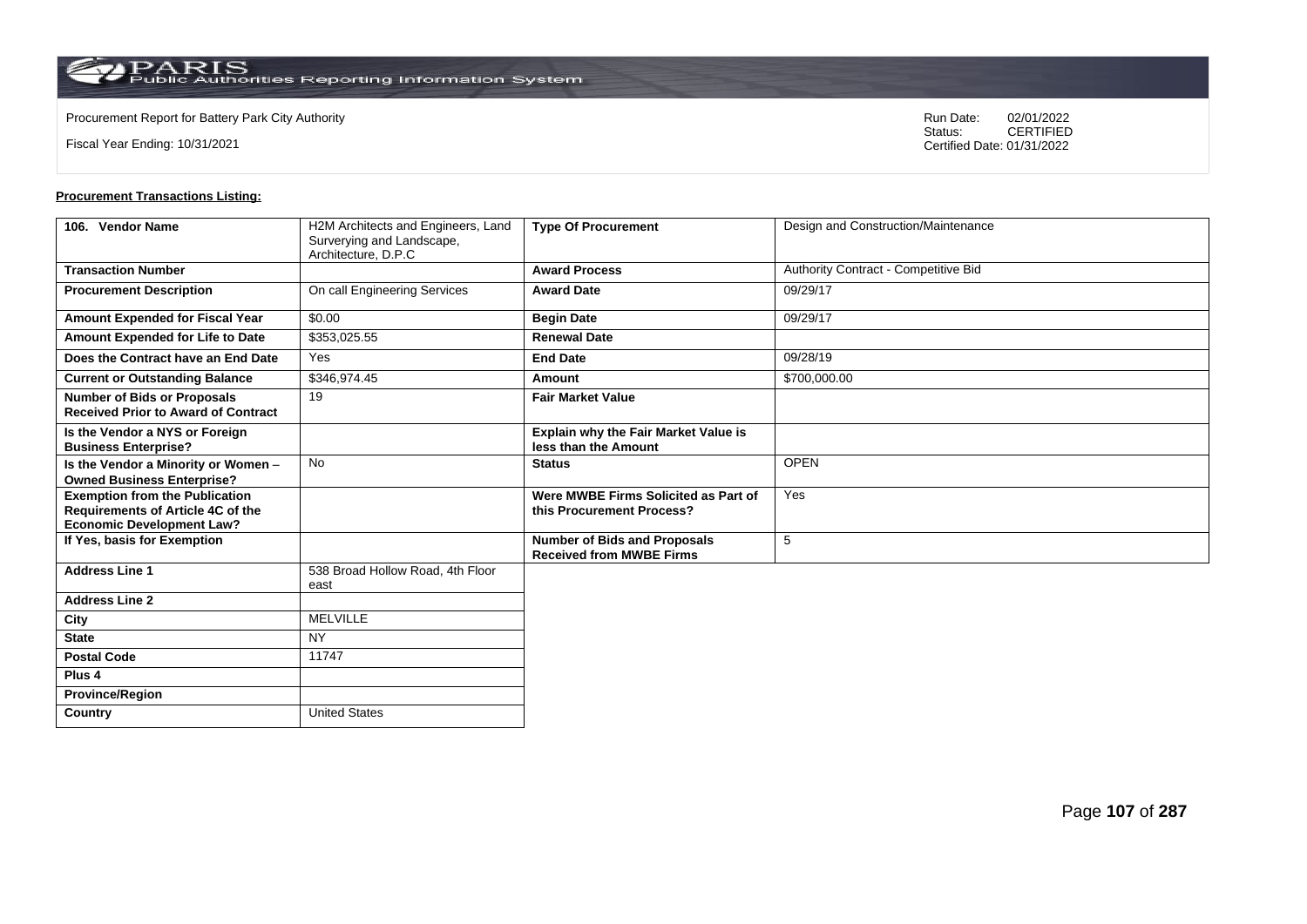Fiscal Year Ending: 10/31/2021

Procurement Report for Battery Park City Authority **National State Concrete Concrete Concrete Concrete Concrete Concrete Concrete Concrete Concrete Concrete Concrete Concrete Concrete Concrete Concrete Concrete Concrete Co** CERTIFIED Certified Date: 01/31/2022

| 107. Vendor Name                                                                                                      | H2M Architects and Engineers, Land<br>Surverying and Landscape, | <b>Type Of Procurement</b>                                             | <b>Consulting Services</b>           |
|-----------------------------------------------------------------------------------------------------------------------|-----------------------------------------------------------------|------------------------------------------------------------------------|--------------------------------------|
|                                                                                                                       | Architecture, D.P.C                                             |                                                                        |                                      |
| <b>Transaction Number</b>                                                                                             |                                                                 | <b>Award Process</b>                                                   | Authority Contract - Competitive Bid |
| <b>Procurement Description</b>                                                                                        | On Call Engineering Services                                    | <b>Award Date</b>                                                      | 12/01/20                             |
| <b>Amount Expended for Fiscal Year</b>                                                                                | \$818.98                                                        | <b>Begin Date</b>                                                      | 12/01/20                             |
| Amount Expended for Life to Date                                                                                      | \$818.98                                                        | <b>Renewal Date</b>                                                    |                                      |
| Does the Contract have an End Date                                                                                    | Yes                                                             | <b>End Date</b>                                                        | 12/01/22                             |
| <b>Current or Outstanding Balance</b>                                                                                 | \$299,181.02                                                    | Amount                                                                 | \$300,000.00                         |
| <b>Number of Bids or Proposals</b><br><b>Received Prior to Award of Contract</b>                                      | 12                                                              | <b>Fair Market Value</b>                                               |                                      |
| Is the Vendor a NYS or Foreign<br><b>Business Enterprise?</b>                                                         |                                                                 | <b>Explain why the Fair Market Value is</b><br>less than the Amount    |                                      |
| Is the Vendor a Minority or Women -<br><b>Owned Business Enterprise?</b>                                              | <b>No</b>                                                       | <b>Status</b>                                                          | <b>OPEN</b>                          |
| <b>Exemption from the Publication</b><br><b>Requirements of Article 4C of the</b><br><b>Economic Development Law?</b> |                                                                 | Were MWBE Firms Solicited as Part of<br>this Procurement Process?      | Yes                                  |
| If Yes, basis for Exemption                                                                                           |                                                                 | <b>Number of Bids and Proposals</b><br><b>Received from MWBE Firms</b> | $\overline{4}$                       |
| <b>Address Line 1</b>                                                                                                 | 538 Broad Hollow Road, 4th Floor<br>east                        |                                                                        |                                      |
| <b>Address Line 2</b>                                                                                                 |                                                                 |                                                                        |                                      |
| City                                                                                                                  | <b>MELVILLE</b>                                                 |                                                                        |                                      |
| <b>State</b>                                                                                                          | <b>NY</b>                                                       |                                                                        |                                      |
| <b>Postal Code</b>                                                                                                    | 11747                                                           |                                                                        |                                      |
| Plus <sub>4</sub>                                                                                                     |                                                                 |                                                                        |                                      |
| <b>Province/Region</b>                                                                                                |                                                                 |                                                                        |                                      |
| Country                                                                                                               | <b>United States</b>                                            |                                                                        |                                      |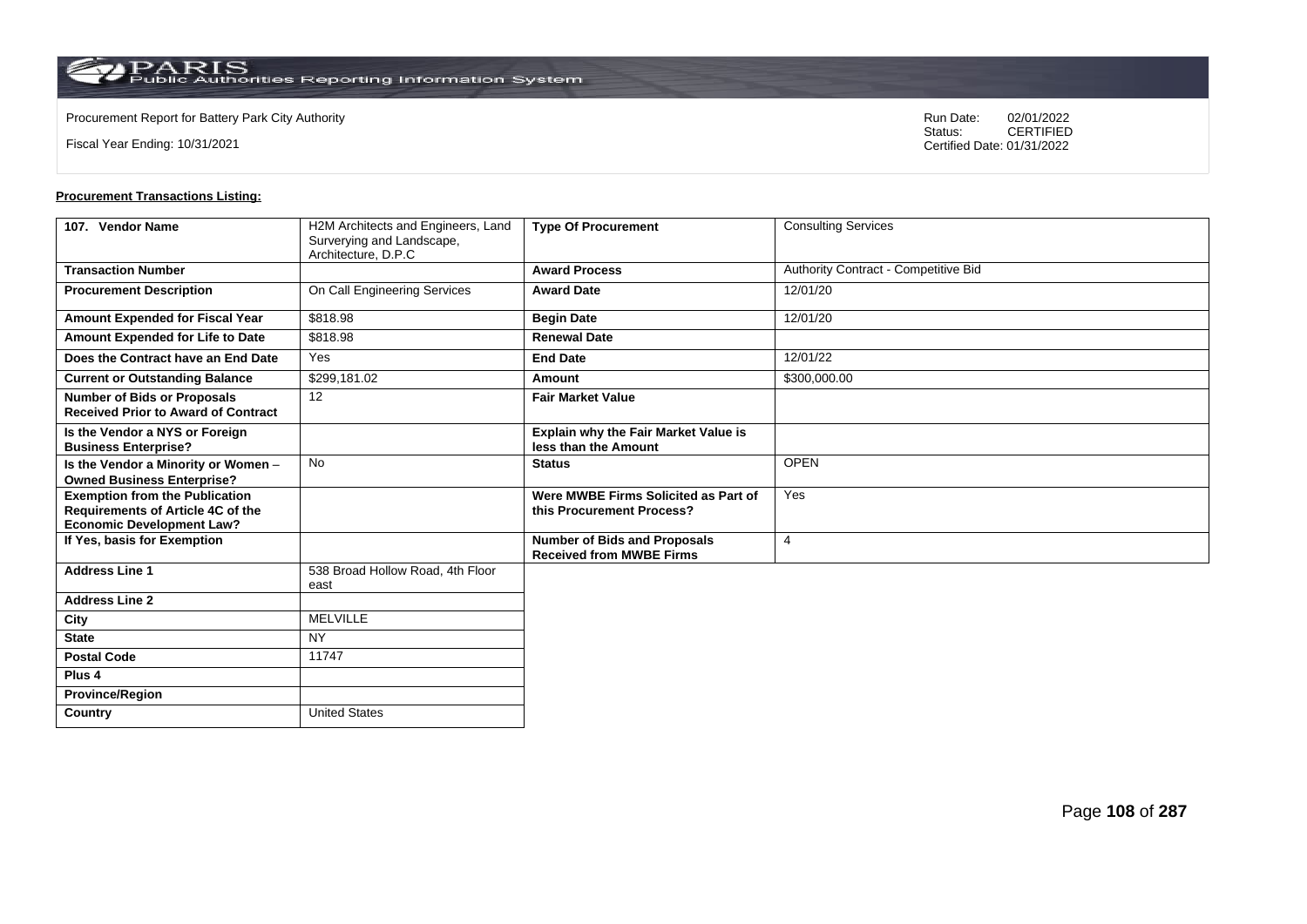**Country** United States

Fiscal Year Ending: 10/31/2021

Procurement Report for Battery Park City Authority **National State Concrete Concrete Concrete Concrete Concrete Concrete Concrete Concrete Concrete Concrete Concrete Concrete Concrete Concrete Concrete Concrete Concrete Co** CERTIFIED Certified Date: 01/31/2022

| 108. Vendor Name                                                                                               | HR&A Advisors. Inc.            | <b>Type Of Procurement</b>                                             | Legal Services                       |
|----------------------------------------------------------------------------------------------------------------|--------------------------------|------------------------------------------------------------------------|--------------------------------------|
| <b>Transaction Number</b>                                                                                      |                                | <b>Award Process</b>                                                   | Authority Contract - Competitive Bid |
| <b>Procurement Description</b>                                                                                 | <b>Real Estate Consultants</b> | <b>Award Date</b>                                                      | 08/01/19                             |
| Amount Expended for Fiscal Year                                                                                | \$376,733.75                   | <b>Begin Date</b>                                                      | 08/01/19                             |
| Amount Expended for Life to Date                                                                               | \$872,768.75                   | <b>Renewal Date</b>                                                    |                                      |
| Does the Contract have an End Date                                                                             | Yes                            | <b>End Date</b>                                                        | 03/25/23                             |
| <b>Current or Outstanding Balance</b>                                                                          | \$127,231.25                   | Amount                                                                 | \$1,000,000.00                       |
| <b>Number of Bids or Proposals</b><br><b>Received Prior to Award of Contract</b>                               | 6                              | <b>Fair Market Value</b>                                               |                                      |
| Is the Vendor a NYS or Foreign<br><b>Business Enterprise?</b>                                                  |                                | Explain why the Fair Market Value is<br>less than the Amount           |                                      |
| Is the Vendor a Minority or Women -<br><b>Owned Business Enterprise?</b>                                       | No                             | <b>Status</b>                                                          | <b>OPEN</b>                          |
| <b>Exemption from the Publication</b><br>Requirements of Article 4C of the<br><b>Economic Development Law?</b> |                                | Were MWBE Firms Solicited as Part of<br>this Procurement Process?      | Yes                                  |
| If Yes, basis for Exemption                                                                                    |                                | <b>Number of Bids and Proposals</b><br><b>Received from MWBE Firms</b> | 0                                    |
| <b>Address Line 1</b>                                                                                          | 99 Hudson Street               |                                                                        |                                      |
| <b>Address Line 2</b>                                                                                          | 3rd Floor                      |                                                                        |                                      |
| City                                                                                                           | <b>NEW YORK</b>                |                                                                        |                                      |
| <b>State</b>                                                                                                   | <b>NY</b>                      |                                                                        |                                      |
| <b>Postal Code</b>                                                                                             | 10013                          |                                                                        |                                      |
| Plus <sub>4</sub>                                                                                              |                                |                                                                        |                                      |
| <b>Province/Region</b>                                                                                         |                                |                                                                        |                                      |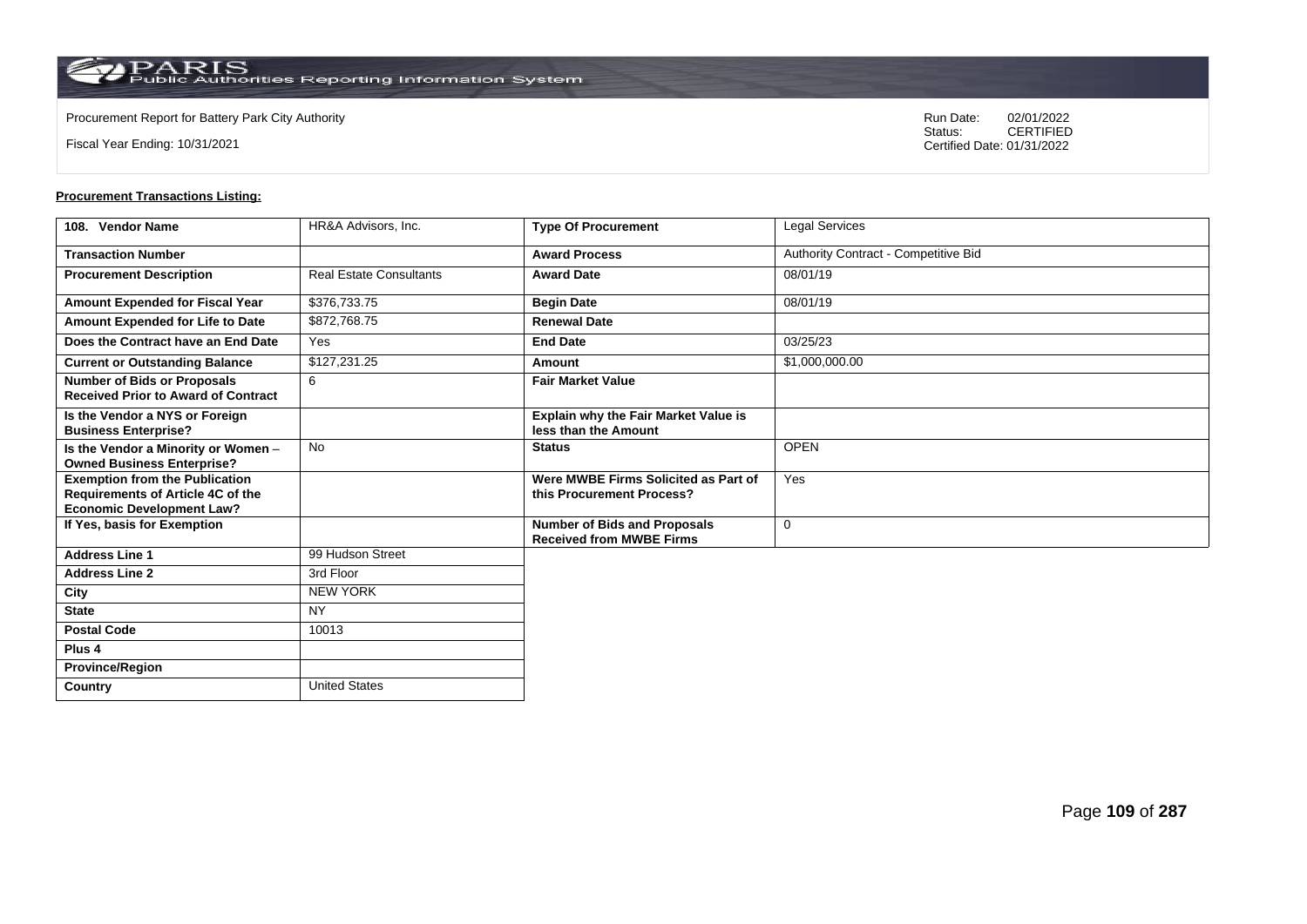**Country** United States

Fiscal Year Ending: 10/31/2021

Procurement Report for Battery Park City Authority **National State Concrete Concrete Concrete Concrete Concrete Concrete Concrete Concrete Concrete Concrete Concrete Concrete Concrete Concrete Concrete Concrete Concrete Co** CERTIFIED Certified Date: 01/31/2022

| 109. Vendor Name                                                                                               | HR&A Advisors, Inc.   | <b>Type Of Procurement</b>                                             | Legal Services                           |
|----------------------------------------------------------------------------------------------------------------|-----------------------|------------------------------------------------------------------------|------------------------------------------|
| <b>Transaction Number</b>                                                                                      |                       | <b>Award Process</b>                                                   | Authority Contract - Non-Competitive Bid |
| <b>Procurement Description</b>                                                                                 | Specialized knowledge | <b>Award Date</b>                                                      | 10/22/18                                 |
| Amount Expended for Fiscal Year                                                                                | \$0.00                | <b>Begin Date</b>                                                      | 10/22/18                                 |
| Amount Expended for Life to Date                                                                               | \$463,757.50          | <b>Renewal Date</b>                                                    |                                          |
| Does the Contract have an End Date                                                                             | Yes                   | <b>End Date</b>                                                        | 10/21/19                                 |
| <b>Current or Outstanding Balance</b>                                                                          | \$36,242.50           | Amount                                                                 | \$500,000.00                             |
| <b>Number of Bids or Proposals</b><br><b>Received Prior to Award of Contract</b>                               | $\Omega$              | <b>Fair Market Value</b>                                               | \$500,000.00                             |
| Is the Vendor a NYS or Foreign<br><b>Business Enterprise?</b>                                                  |                       | Explain why the Fair Market Value is<br>less than the Amount           |                                          |
| Is the Vendor a Minority or Women -<br><b>Owned Business Enterprise?</b>                                       | <b>No</b>             | <b>Status</b>                                                          | <b>OPEN</b>                              |
| <b>Exemption from the Publication</b><br>Requirements of Article 4C of the<br><b>Economic Development Law?</b> |                       | Were MWBE Firms Solicited as Part of<br>this Procurement Process?      | <b>No</b>                                |
| If Yes, basis for Exemption                                                                                    |                       | <b>Number of Bids and Proposals</b><br><b>Received from MWBE Firms</b> | 0                                        |
| <b>Address Line 1</b>                                                                                          | 99 Hudson Street      |                                                                        |                                          |
| <b>Address Line 2</b>                                                                                          | 3rd Floor             |                                                                        |                                          |
| City                                                                                                           | <b>NEW YORK</b>       |                                                                        |                                          |
| <b>State</b>                                                                                                   | <b>NY</b>             |                                                                        |                                          |
| <b>Postal Code</b>                                                                                             | 10013                 |                                                                        |                                          |
| Plus <sub>4</sub>                                                                                              |                       |                                                                        |                                          |
| <b>Province/Region</b>                                                                                         |                       |                                                                        |                                          |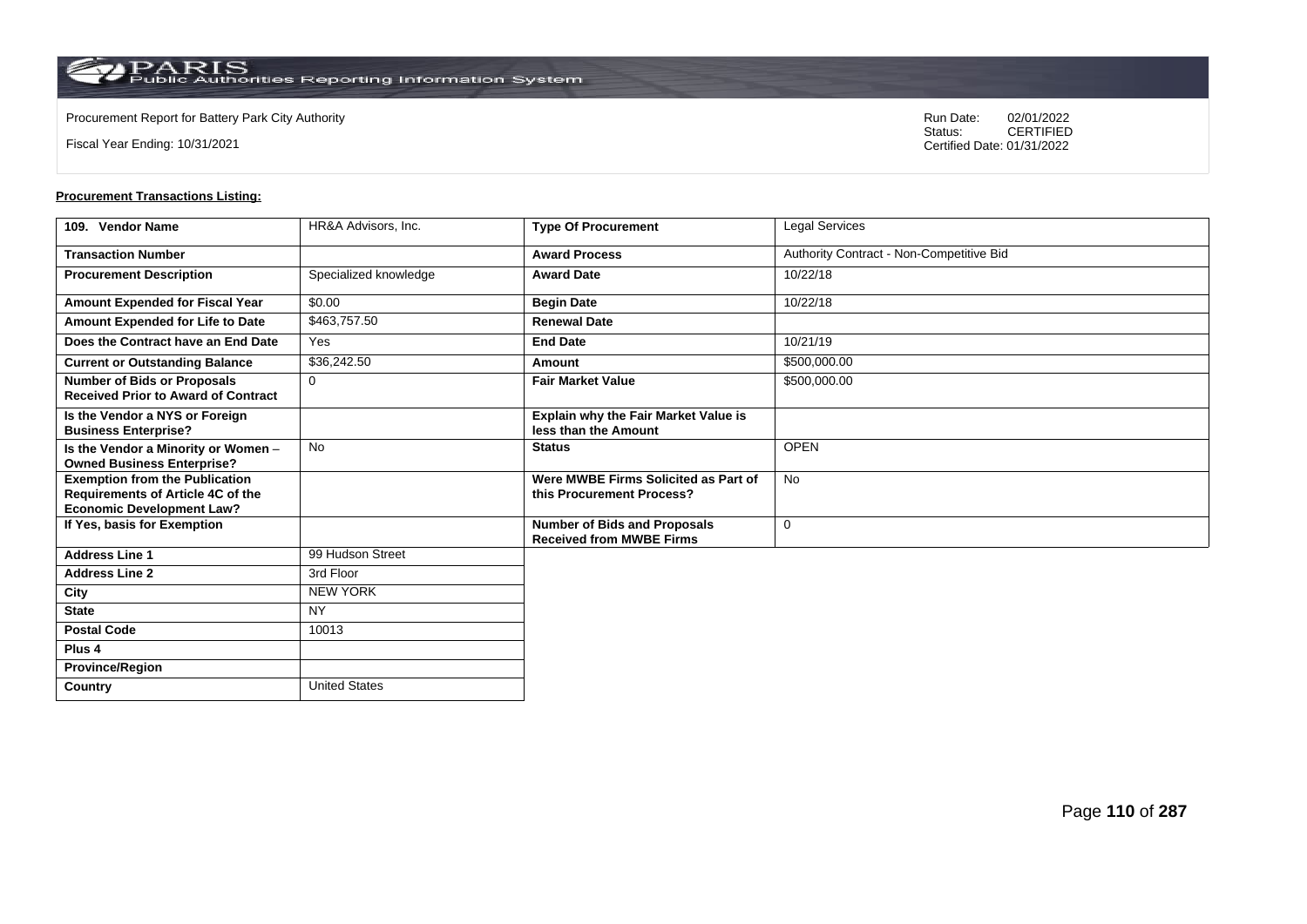**Country** United States

Fiscal Year Ending: 10/31/2021

Procurement Report for Battery Park City Authority **National State Concrete Concrete Concrete Concrete Concrete Concrete Concrete Concrete Concrete Concrete Concrete Concrete Concrete Concrete Concrete Concrete Concrete Co** CERTIFIED Certified Date: 01/31/2022

| 110. Vendor Name                                                                                                      | Halka Nurseries, Inc. | <b>Type Of Procurement</b>                                             | Other                                   |
|-----------------------------------------------------------------------------------------------------------------------|-----------------------|------------------------------------------------------------------------|-----------------------------------------|
| <b>Transaction Number</b>                                                                                             |                       | <b>Award Process</b>                                                   | Non Contract Procurement/Purchase Order |
| <b>Procurement Description</b>                                                                                        | Horticulture supplies | <b>Award Date</b>                                                      |                                         |
| Amount Expended for Fiscal Year                                                                                       | \$8,325.00            | <b>Begin Date</b>                                                      |                                         |
| Amount Expended for Life to Date                                                                                      |                       | <b>Renewal Date</b>                                                    |                                         |
| Does the Contract have an End Date                                                                                    |                       | <b>End Date</b>                                                        |                                         |
| <b>Current or Outstanding Balance</b>                                                                                 |                       | Amount                                                                 |                                         |
| <b>Number of Bids or Proposals</b><br><b>Received Prior to Award of Contract</b>                                      |                       | <b>Fair Market Value</b>                                               |                                         |
| Is the Vendor a NYS or Foreign<br><b>Business Enterprise?</b>                                                         |                       | <b>Explain why the Fair Market Value is</b><br>less than the Amount    |                                         |
| Is the Vendor a Minority or Women -<br><b>Owned Business Enterprise?</b>                                              | <b>No</b>             | <b>Status</b>                                                          | COMPLETED                               |
| <b>Exemption from the Publication</b><br><b>Requirements of Article 4C of the</b><br><b>Economic Development Law?</b> |                       | Were MWBE Firms Solicited as Part of<br>this Procurement Process?      |                                         |
| If Yes, basis for Exemption                                                                                           |                       | <b>Number of Bids and Proposals</b><br><b>Received from MWBE Firms</b> |                                         |
| <b>Address Line 1</b>                                                                                                 | 240 Sweetmans Lane    |                                                                        |                                         |
| <b>Address Line 2</b>                                                                                                 |                       |                                                                        |                                         |
| City                                                                                                                  | MILLSTONE TOWNSHIP    |                                                                        |                                         |
| <b>State</b>                                                                                                          | <b>NJ</b>             |                                                                        |                                         |
| <b>Postal Code</b>                                                                                                    | 08535                 |                                                                        |                                         |
| Plus <sub>4</sub>                                                                                                     |                       |                                                                        |                                         |
| <b>Province/Region</b>                                                                                                |                       |                                                                        |                                         |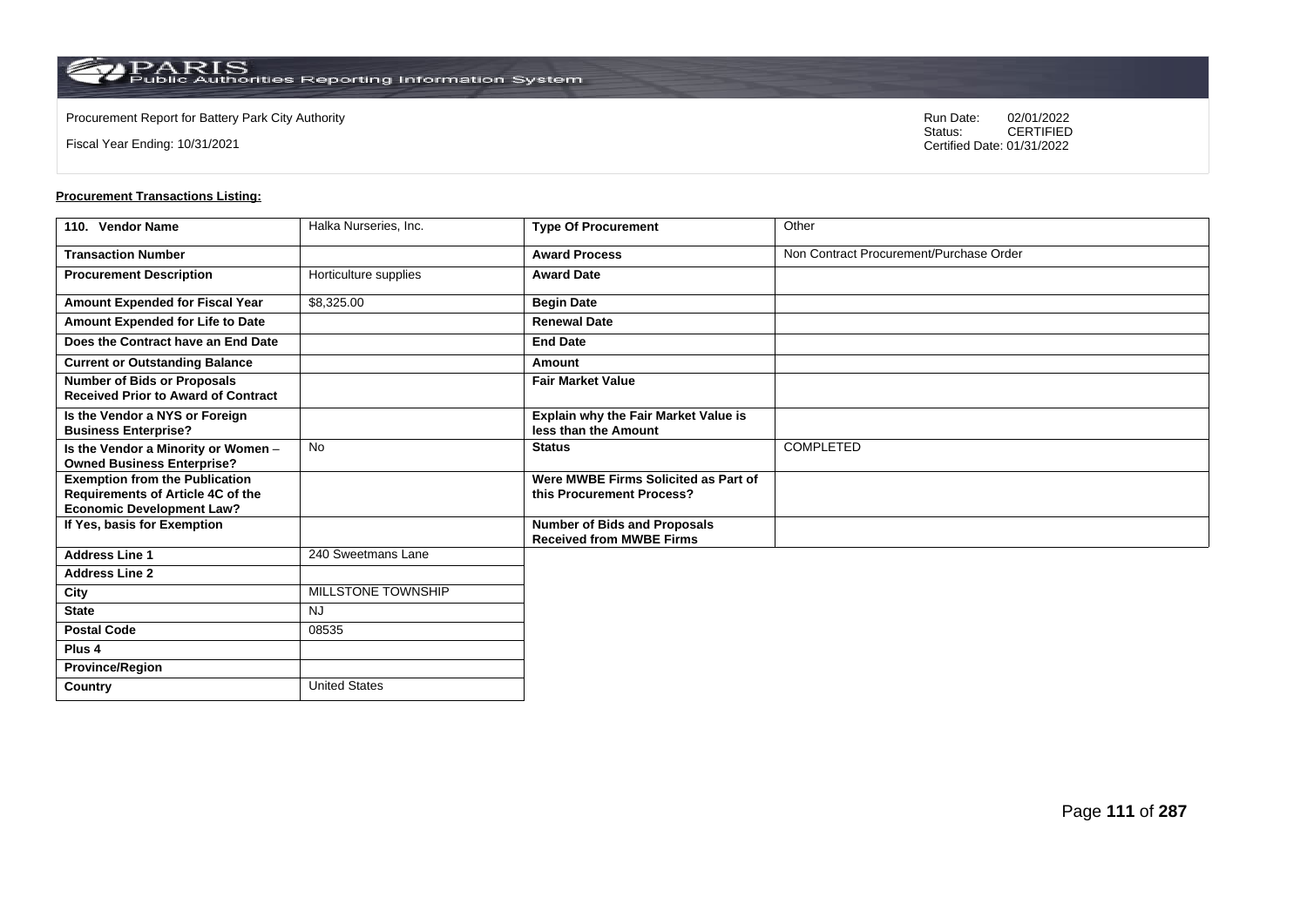Fiscal Year Ending: 10/31/2021

Procurement Report for Battery Park City Authority **National State Concrete Concrete Concrete Concrete Concrete Concrete Concrete Concrete Concrete Concrete Concrete Concrete Concrete Concrete Concrete Concrete Concrete Co** CERTIFIED Certified Date: 01/31/2022

| 111. Vendor Name                                                                 | Hawkins, Delafield & Wood    | <b>Type Of Procurement</b>                                             | <b>Legal Services</b>                   |
|----------------------------------------------------------------------------------|------------------------------|------------------------------------------------------------------------|-----------------------------------------|
| <b>Transaction Number</b>                                                        |                              | <b>Award Process</b>                                                   | Non Contract Procurement/Purchase Order |
| <b>Procurement Description</b>                                                   | Legal Counsel/Public Finance | <b>Award Date</b>                                                      |                                         |
| Amount Expended for Fiscal Year                                                  | \$10,680.08                  | <b>Begin Date</b>                                                      |                                         |
| Amount Expended for Life to Date                                                 |                              | <b>Renewal Date</b>                                                    |                                         |
| Does the Contract have an End Date                                               |                              | <b>End Date</b>                                                        |                                         |
| <b>Current or Outstanding Balance</b>                                            |                              | Amount                                                                 |                                         |
| <b>Number of Bids or Proposals</b><br><b>Received Prior to Award of Contract</b> |                              | <b>Fair Market Value</b>                                               |                                         |
| Is the Vendor a NYS or Foreign<br><b>Business Enterprise?</b>                    |                              | Explain why the Fair Market Value is<br>less than the Amount           |                                         |
| Is the Vendor a Minority or Women -<br><b>Owned Business Enterprise?</b>         | No                           | <b>Status</b>                                                          | COMPLETED                               |
| <b>Exemption from the Publication</b><br>Requirements of Article 4C of the       |                              | Were MWBE Firms Solicited as Part of<br>this Procurement Process?      |                                         |
| <b>Economic Development Law?</b><br>If Yes, basis for Exemption                  |                              | <b>Number of Bids and Proposals</b><br><b>Received from MWBE Firms</b> |                                         |
| <b>Address Line 1</b>                                                            | 7 World Trade Center         |                                                                        |                                         |
| <b>Address Line 2</b>                                                            | 250 Greenwich Street, FI 41  |                                                                        |                                         |
| City                                                                             | <b>NEW YORK</b>              |                                                                        |                                         |
| <b>State</b>                                                                     | <b>NY</b>                    |                                                                        |                                         |
| <b>Postal Code</b>                                                               | 10007                        |                                                                        |                                         |
| Plus 4                                                                           |                              |                                                                        |                                         |
| <b>Province/Region</b>                                                           |                              |                                                                        |                                         |
| Country                                                                          | <b>United States</b>         |                                                                        |                                         |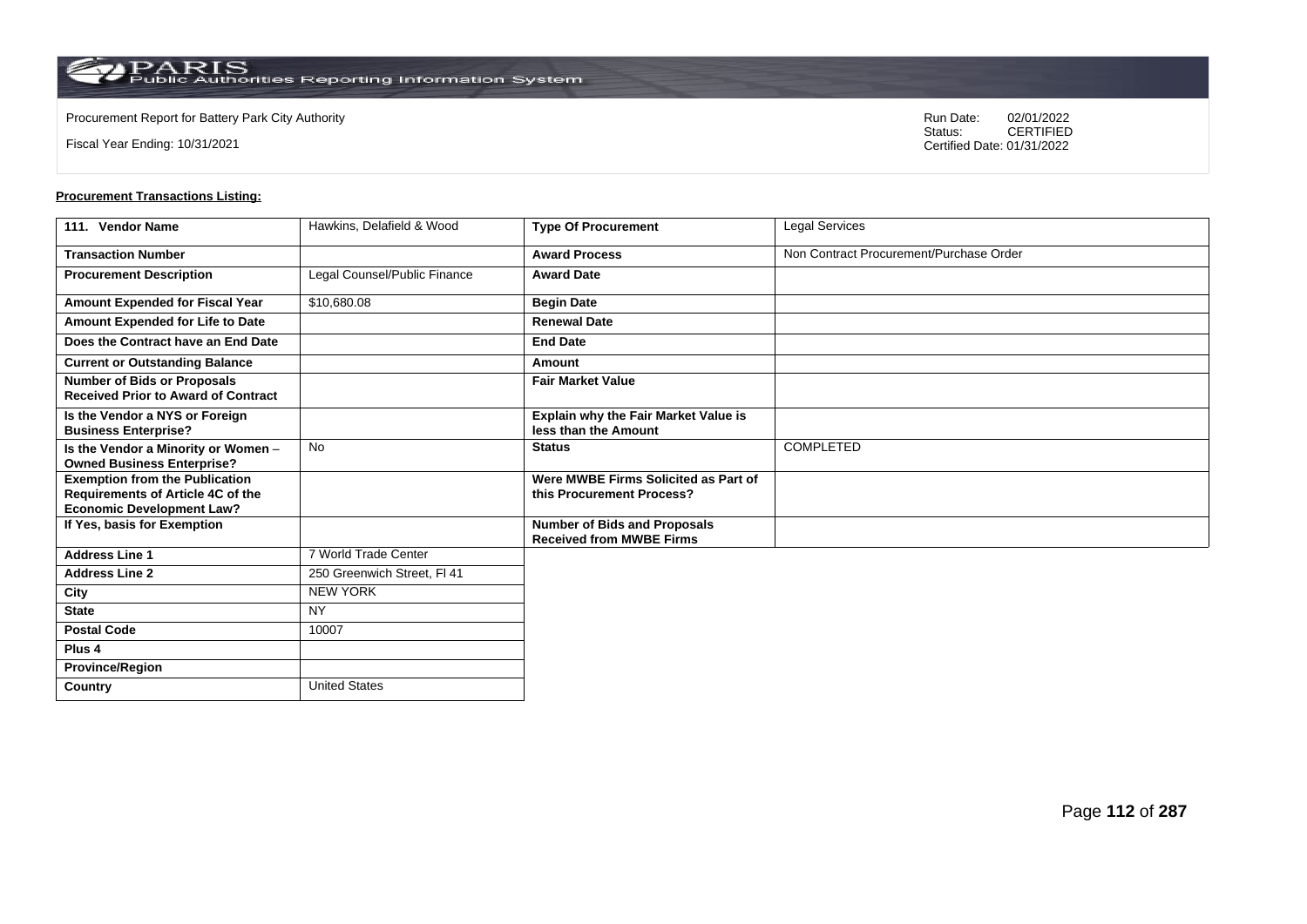**Country** United States

Fiscal Year Ending: 10/31/2021

Procurement Report for Battery Park City Authority **National State Concrete Concrete Concrete Concrete Concrete Concrete Concrete Concrete Concrete Concrete Concrete Concrete Concrete Concrete Concrete Concrete Concrete Co** CERTIFIED Certified Date: 01/31/2022

| 112. Vendor Name                                                                                               | Hawkins, Delafield& Wood    | <b>Type Of Procurement</b>                                             | Legal Services                       |
|----------------------------------------------------------------------------------------------------------------|-----------------------------|------------------------------------------------------------------------|--------------------------------------|
| <b>Transaction Number</b>                                                                                      |                             | <b>Award Process</b>                                                   | Authority Contract - Competitive Bid |
| <b>Procurement Description</b>                                                                                 | Pre-qualified legal counsel | <b>Award Date</b>                                                      | 01/28/13                             |
| Amount Expended for Fiscal Year                                                                                | \$0.00                      | <b>Begin Date</b>                                                      | 01/28/13                             |
| Amount Expended for Life to Date                                                                               | \$636,537.46                | <b>Renewal Date</b>                                                    |                                      |
| Does the Contract have an End Date                                                                             | Yes                         | <b>End Date</b>                                                        | 06/30/18                             |
| <b>Current or Outstanding Balance</b>                                                                          | \$13,462.54                 | Amount                                                                 | \$650,000.00                         |
| <b>Number of Bids or Proposals</b><br><b>Received Prior to Award of Contract</b>                               | 25                          | <b>Fair Market Value</b>                                               |                                      |
| Is the Vendor a NYS or Foreign<br><b>Business Enterprise?</b>                                                  |                             | Explain why the Fair Market Value is<br>less than the Amount           |                                      |
| Is the Vendor a Minority or Women -<br><b>Owned Business Enterprise?</b>                                       | <b>No</b>                   | <b>Status</b>                                                          | <b>OPEN</b>                          |
| <b>Exemption from the Publication</b><br>Requirements of Article 4C of the<br><b>Economic Development Law?</b> |                             | Were MWBE Firms Solicited as Part of<br>this Procurement Process?      | Yes                                  |
| If Yes, basis for Exemption                                                                                    |                             | <b>Number of Bids and Proposals</b><br><b>Received from MWBE Firms</b> | $\mathbf 0$                          |
| <b>Address Line 1</b>                                                                                          | 7 World Trade Center        |                                                                        |                                      |
| <b>Address Line 2</b>                                                                                          |                             |                                                                        |                                      |
| City                                                                                                           | NEW YORK                    |                                                                        |                                      |
| <b>State</b>                                                                                                   | <b>NY</b>                   |                                                                        |                                      |
| <b>Postal Code</b>                                                                                             | 10007                       |                                                                        |                                      |
| Plus <sub>4</sub>                                                                                              |                             |                                                                        |                                      |
| <b>Province/Region</b>                                                                                         |                             |                                                                        |                                      |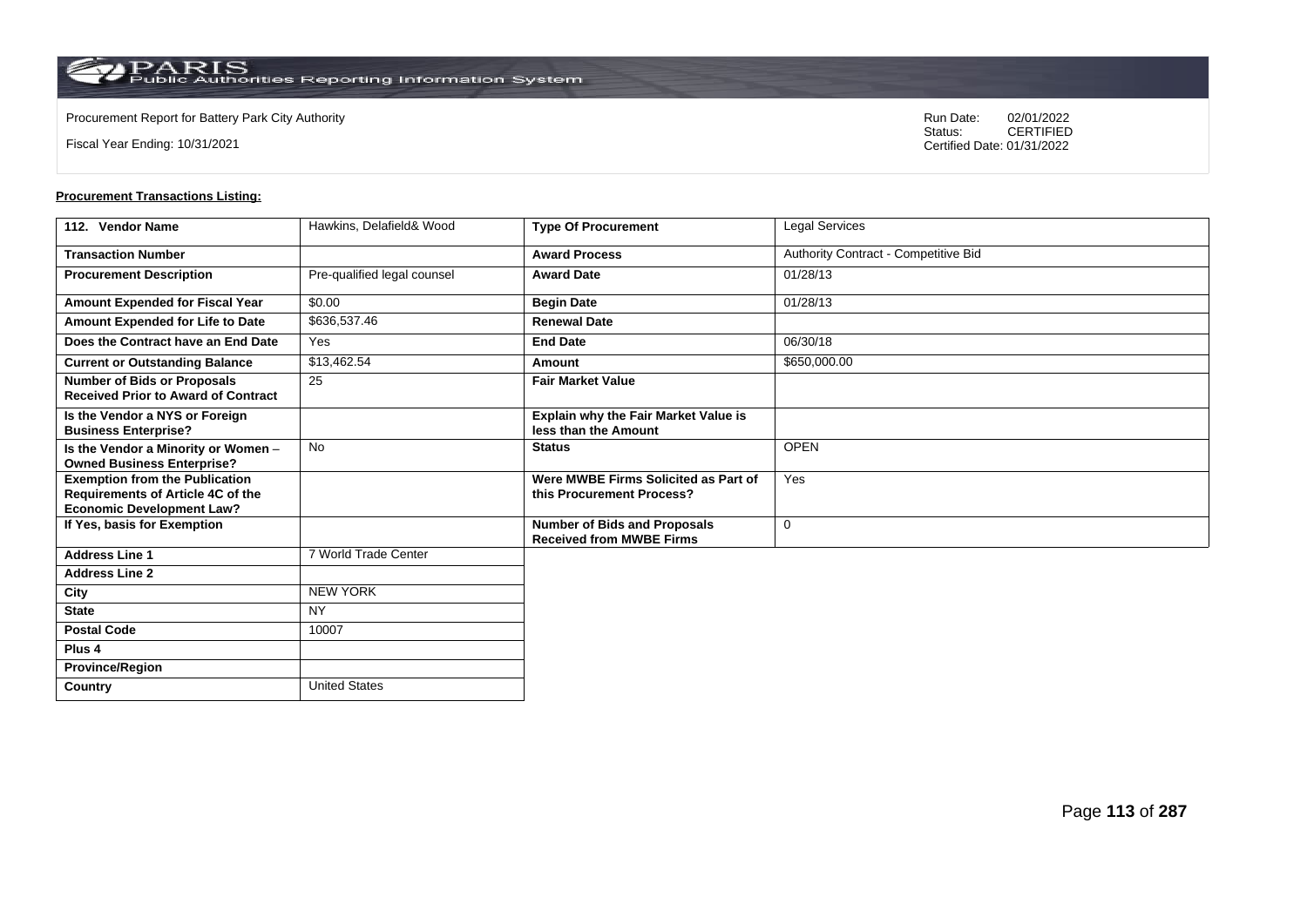**Country** United States

Fiscal Year Ending: 10/31/2021

Procurement Report for Battery Park City Authority **National State Concrete Concrete Concrete Concrete Concrete Concrete Concrete Concrete Concrete Concrete Concrete Concrete Concrete Concrete Concrete Concrete Concrete Co** CERTIFIED Certified Date: 01/31/2022

| 113. Vendor Name                                                                                               | Hawkins, Delafield& Wood       | <b>Type Of Procurement</b>                                             | Legal Services                       |
|----------------------------------------------------------------------------------------------------------------|--------------------------------|------------------------------------------------------------------------|--------------------------------------|
| <b>Transaction Number</b>                                                                                      |                                | <b>Award Process</b>                                                   | Authority Contract - Competitive Bid |
| <b>Procurement Description</b>                                                                                 | Legal Counseling/Bond Criteria | <b>Award Date</b>                                                      | 06/30/20                             |
| Amount Expended for Fiscal Year                                                                                | \$121,662.80                   | <b>Begin Date</b>                                                      | 06/30/20                             |
| Amount Expended for Life to Date                                                                               | \$368,256.07                   | <b>Renewal Date</b>                                                    |                                      |
| Does the Contract have an End Date                                                                             | Yes                            | <b>End Date</b>                                                        | 03/26/22                             |
| <b>Current or Outstanding Balance</b>                                                                          | \$131,743.93                   | Amount                                                                 | \$500,000.00                         |
| <b>Number of Bids or Proposals</b><br><b>Received Prior to Award of Contract</b>                               | 46                             | <b>Fair Market Value</b>                                               |                                      |
| Is the Vendor a NYS or Foreign<br><b>Business Enterprise?</b>                                                  |                                | Explain why the Fair Market Value is<br>less than the Amount           |                                      |
| Is the Vendor a Minority or Women -<br><b>Owned Business Enterprise?</b>                                       | <b>No</b>                      | <b>Status</b>                                                          | <b>OPEN</b>                          |
| <b>Exemption from the Publication</b><br>Requirements of Article 4C of the<br><b>Economic Development Law?</b> |                                | Were MWBE Firms Solicited as Part of<br>this Procurement Process?      | Yes                                  |
| If Yes, basis for Exemption                                                                                    |                                | <b>Number of Bids and Proposals</b><br><b>Received from MWBE Firms</b> | $\mathbf 0$                          |
| <b>Address Line 1</b>                                                                                          | 7 World Trade Center           |                                                                        |                                      |
| <b>Address Line 2</b>                                                                                          |                                |                                                                        |                                      |
| City                                                                                                           | <b>NEW YORK</b>                |                                                                        |                                      |
| <b>State</b>                                                                                                   | <b>NY</b>                      |                                                                        |                                      |
| <b>Postal Code</b>                                                                                             | 10007                          |                                                                        |                                      |
| Plus <sub>4</sub>                                                                                              |                                |                                                                        |                                      |
| <b>Province/Region</b>                                                                                         |                                |                                                                        |                                      |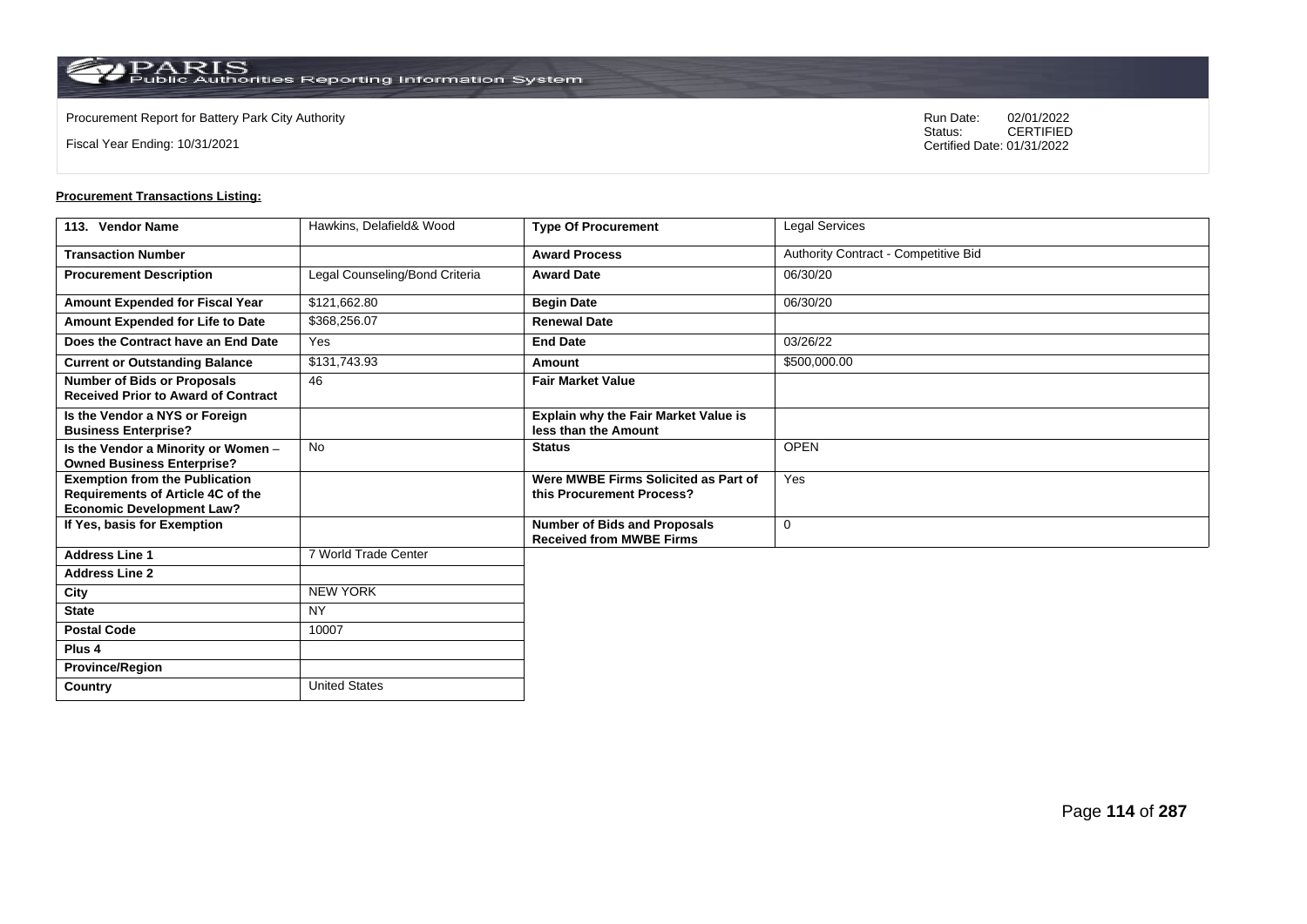**Country** United States

Fiscal Year Ending: 10/31/2021

Procurement Report for Battery Park City Authority **National State Concrete Concrete Concrete Concrete Concrete Concrete Concrete Concrete Concrete Concrete Concrete Concrete Concrete Concrete Concrete Concrete Concrete Co** CERTIFIED Certified Date: 01/31/2022

| 114. Vendor Name                                                                                               | Hawkins, Delafield& Wood     | <b>Type Of Procurement</b>                                             | Legal Services                           |
|----------------------------------------------------------------------------------------------------------------|------------------------------|------------------------------------------------------------------------|------------------------------------------|
| <b>Transaction Number</b>                                                                                      |                              | <b>Award Process</b>                                                   | Authority Contract - Non-Competitive Bid |
| <b>Procurement Description</b>                                                                                 | Legal Counsel/Public Finance | <b>Award Date</b>                                                      | 07/01/18                                 |
| Amount Expended for Fiscal Year                                                                                | \$0.00                       | <b>Begin Date</b>                                                      | 07/01/18                                 |
| Amount Expended for Life to Date                                                                               | \$388,834.81                 | <b>Renewal Date</b>                                                    |                                          |
| Does the Contract have an End Date                                                                             | Yes                          | <b>End Date</b>                                                        | 06/30/20                                 |
| <b>Current or Outstanding Balance</b>                                                                          | \$111,165.19                 | Amount                                                                 | \$500,000.00                             |
| <b>Number of Bids or Proposals</b><br><b>Received Prior to Award of Contract</b>                               | $\mathbf 0$                  | <b>Fair Market Value</b>                                               | \$500,000.00                             |
| Is the Vendor a NYS or Foreign<br><b>Business Enterprise?</b>                                                  |                              | Explain why the Fair Market Value is<br>less than the Amount           |                                          |
| Is the Vendor a Minority or Women -<br><b>Owned Business Enterprise?</b>                                       | <b>No</b>                    | <b>Status</b>                                                          | <b>OPEN</b>                              |
| <b>Exemption from the Publication</b><br>Requirements of Article 4C of the<br><b>Economic Development Law?</b> |                              | Were MWBE Firms Solicited as Part of<br>this Procurement Process?      | <b>No</b>                                |
| If Yes, basis for Exemption                                                                                    |                              | <b>Number of Bids and Proposals</b><br><b>Received from MWBE Firms</b> | $\mathbf 0$                              |
| <b>Address Line 1</b>                                                                                          | 7 World Trade Center         |                                                                        |                                          |
| <b>Address Line 2</b>                                                                                          |                              |                                                                        |                                          |
| City                                                                                                           | NEW YORK                     |                                                                        |                                          |
| <b>State</b>                                                                                                   | <b>NY</b>                    |                                                                        |                                          |
| <b>Postal Code</b>                                                                                             | 10007                        |                                                                        |                                          |
| Plus <sub>4</sub>                                                                                              |                              |                                                                        |                                          |
| <b>Province/Region</b>                                                                                         |                              |                                                                        |                                          |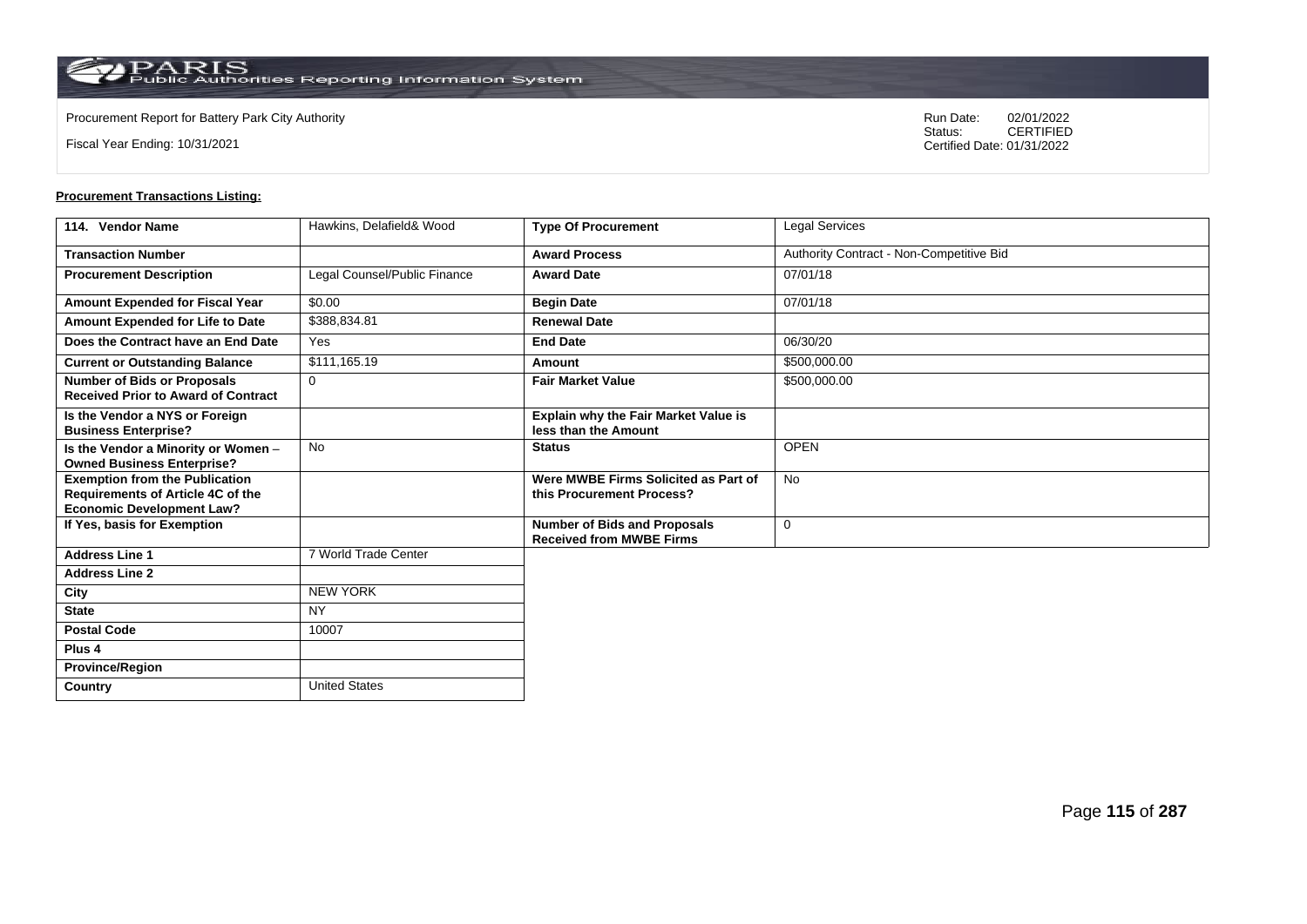**Country** United States

Fiscal Year Ending: 10/31/2021

Procurement Report for Battery Park City Authority **National State Concrete Concrete Concrete Concrete Concrete Concrete Concrete Concrete Concrete Concrete Concrete Concrete Concrete Concrete Concrete Concrete Concrete Co** CERTIFIED Certified Date: 01/31/2022

| 115. Vendor Name                                                                                                      | Herc Rentals Inc. | <b>Type Of Procurement</b>                                             | Other                                   |
|-----------------------------------------------------------------------------------------------------------------------|-------------------|------------------------------------------------------------------------|-----------------------------------------|
| <b>Transaction Number</b>                                                                                             |                   | <b>Award Process</b>                                                   | Non Contract Procurement/Purchase Order |
| <b>Procurement Description</b>                                                                                        | Forklift rental   | <b>Award Date</b>                                                      |                                         |
| <b>Amount Expended for Fiscal Year</b>                                                                                | \$13,528.15       | <b>Begin Date</b>                                                      |                                         |
| Amount Expended for Life to Date                                                                                      |                   | <b>Renewal Date</b>                                                    |                                         |
| Does the Contract have an End Date                                                                                    |                   | <b>End Date</b>                                                        |                                         |
| <b>Current or Outstanding Balance</b>                                                                                 |                   | Amount                                                                 |                                         |
| <b>Number of Bids or Proposals</b><br><b>Received Prior to Award of Contract</b>                                      |                   | <b>Fair Market Value</b>                                               |                                         |
| Is the Vendor a NYS or Foreign<br><b>Business Enterprise?</b>                                                         |                   | Explain why the Fair Market Value is<br>less than the Amount           |                                         |
| Is the Vendor a Minority or Women -<br><b>Owned Business Enterprise?</b>                                              | <b>No</b>         | <b>Status</b>                                                          | COMPLETED                               |
| <b>Exemption from the Publication</b><br><b>Requirements of Article 4C of the</b><br><b>Economic Development Law?</b> |                   | Were MWBE Firms Solicited as Part of<br>this Procurement Process?      |                                         |
| If Yes, basis for Exemption                                                                                           |                   | <b>Number of Bids and Proposals</b><br><b>Received from MWBE Firms</b> |                                         |
| <b>Address Line 1</b>                                                                                                 | PO Box 936257     |                                                                        |                                         |
| <b>Address Line 2</b>                                                                                                 |                   |                                                                        |                                         |
| City                                                                                                                  | <b>ATLANTA</b>    |                                                                        |                                         |
| <b>State</b>                                                                                                          | GA                |                                                                        |                                         |
| <b>Postal Code</b>                                                                                                    | 31193             |                                                                        |                                         |
| Plus <sub>4</sub>                                                                                                     |                   |                                                                        |                                         |
| <b>Province/Region</b>                                                                                                |                   |                                                                        |                                         |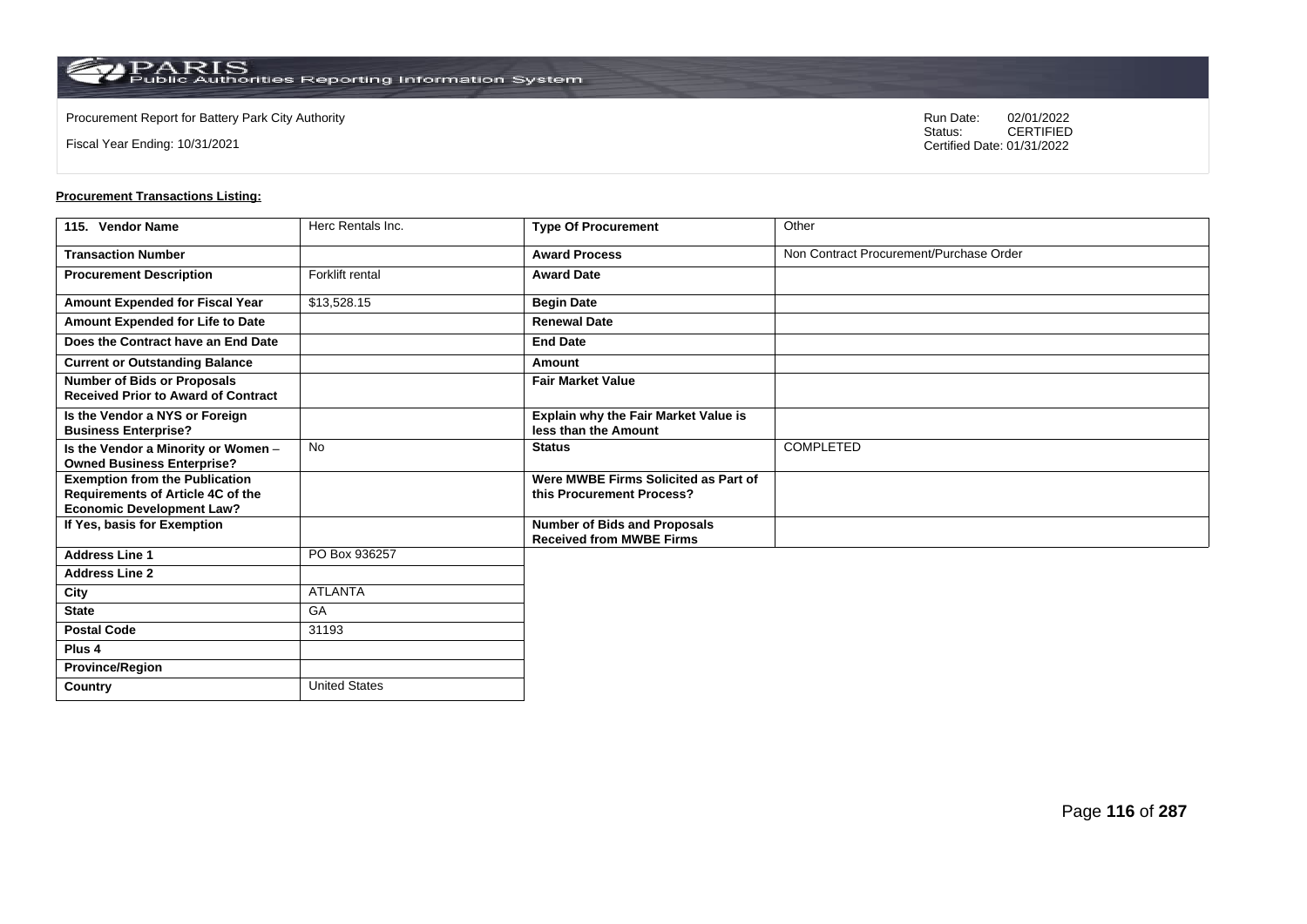**Country** United States

Fiscal Year Ending: 10/31/2021

Procurement Report for Battery Park City Authority **National State Concrete Concrete Concrete Concrete Concrete Concrete Concrete Concrete Concrete Concrete Concrete Concrete Concrete Concrete Concrete Concrete Concrete Co** CERTIFIED Certified Date: 01/31/2022

| 116. Vendor Name                                                                                               | Hoguet Newman & Regal, LLP   | <b>Type Of Procurement</b>                                             | Legal Services                       |
|----------------------------------------------------------------------------------------------------------------|------------------------------|------------------------------------------------------------------------|--------------------------------------|
| <b>Transaction Number</b>                                                                                      |                              | <b>Award Process</b>                                                   | Authority Contract - Competitive Bid |
| <b>Procurement Description</b>                                                                                 | Legal Counsel                | <b>Award Date</b>                                                      | 06/01/18                             |
| Amount Expended for Fiscal Year                                                                                | \$0.00                       | <b>Begin Date</b>                                                      | 06/01/18                             |
| Amount Expended for Life to Date                                                                               | \$7,517.50                   | <b>Renewal Date</b>                                                    |                                      |
| Does the Contract have an End Date                                                                             | Yes                          | <b>End Date</b>                                                        | 10/31/19                             |
| <b>Current or Outstanding Balance</b>                                                                          | \$142,482.50                 | Amount                                                                 | \$150,000.00                         |
| <b>Number of Bids or Proposals</b><br><b>Received Prior to Award of Contract</b>                               | 46                           | <b>Fair Market Value</b>                                               |                                      |
| Is the Vendor a NYS or Foreign<br><b>Business Enterprise?</b>                                                  |                              | Explain why the Fair Market Value is<br>less than the Amount           |                                      |
| Is the Vendor a Minority or Women -<br><b>Owned Business Enterprise?</b>                                       | Yes                          | <b>Status</b>                                                          | <b>OPEN</b>                          |
| <b>Exemption from the Publication</b><br>Requirements of Article 4C of the<br><b>Economic Development Law?</b> |                              | Were MWBE Firms Solicited as Part of<br>this Procurement Process?      | Yes                                  |
| If Yes, basis for Exemption                                                                                    |                              | <b>Number of Bids and Proposals</b><br><b>Received from MWBE Firms</b> | 13                                   |
| <b>Address Line 1</b>                                                                                          | One Grand Central Place      |                                                                        |                                      |
| <b>Address Line 2</b>                                                                                          | 60 East 42nd Street, 48th fl |                                                                        |                                      |
| City                                                                                                           | <b>NEW YORK</b>              |                                                                        |                                      |
| <b>State</b>                                                                                                   | <b>NY</b>                    |                                                                        |                                      |
| <b>Postal Code</b>                                                                                             | 10165                        |                                                                        |                                      |
| Plus <sub>4</sub>                                                                                              |                              |                                                                        |                                      |
| <b>Province/Region</b>                                                                                         |                              |                                                                        |                                      |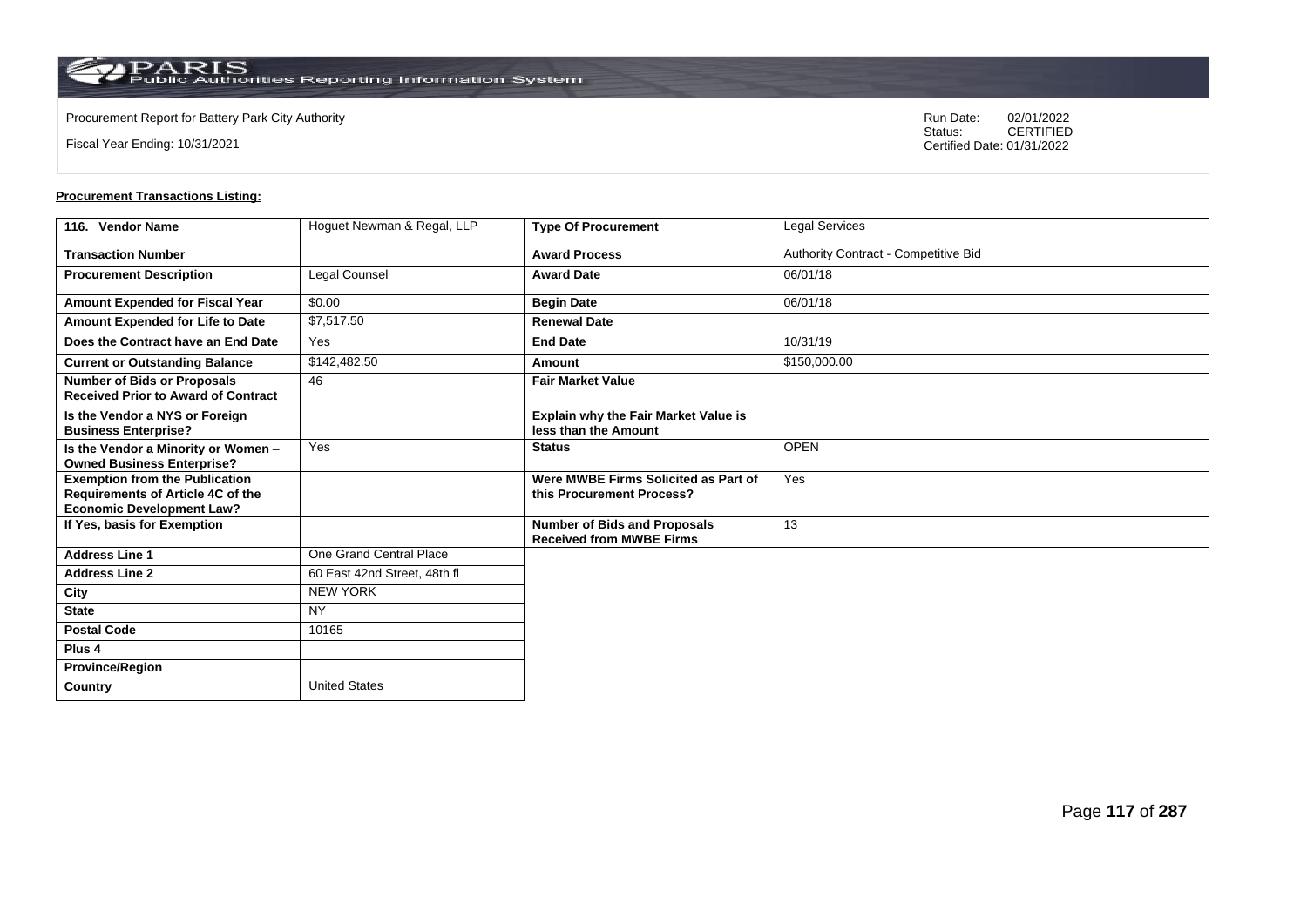**Country** United States

Fiscal Year Ending: 10/31/2021

Procurement Report for Battery Park City Authority **National State Concrete Concrete Concrete Concrete Concrete Concrete Concrete Concrete Concrete Concrete Concrete Concrete Concrete Concrete Concrete Concrete Concrete Co** CERTIFIED Certified Date: 01/31/2022

| 117. Vendor Name                                                                                                      | Hoguet Newman & Regal, LLP   | <b>Type Of Procurement</b>                                             | <b>Other Professional Services</b>   |
|-----------------------------------------------------------------------------------------------------------------------|------------------------------|------------------------------------------------------------------------|--------------------------------------|
| <b>Transaction Number</b>                                                                                             |                              | <b>Award Process</b>                                                   | Authority Contract - Competitive Bid |
| <b>Procurement Description</b>                                                                                        | <b>Legal Services</b>        | <b>Award Date</b>                                                      | 09/01/19                             |
| Amount Expended for Fiscal Year                                                                                       | \$0.00                       | <b>Begin Date</b>                                                      | 09/01/19                             |
| Amount Expended for Life to Date                                                                                      | \$0.00                       | <b>Renewal Date</b>                                                    |                                      |
| Does the Contract have an End Date                                                                                    | Yes                          | <b>End Date</b>                                                        | 03/26/22                             |
| <b>Current or Outstanding Balance</b>                                                                                 | \$100,000.00                 | Amount                                                                 | \$100,000.00                         |
| <b>Number of Bids or Proposals</b><br><b>Received Prior to Award of Contract</b>                                      | 46                           | <b>Fair Market Value</b>                                               |                                      |
| Is the Vendor a NYS or Foreign<br><b>Business Enterprise?</b>                                                         |                              | Explain why the Fair Market Value is<br>less than the Amount           |                                      |
| Is the Vendor a Minority or Women -<br><b>Owned Business Enterprise?</b>                                              | Yes                          | <b>Status</b>                                                          | <b>OPEN</b>                          |
| <b>Exemption from the Publication</b><br><b>Requirements of Article 4C of the</b><br><b>Economic Development Law?</b> |                              | Were MWBE Firms Solicited as Part of<br>this Procurement Process?      | Yes                                  |
| If Yes, basis for Exemption                                                                                           |                              | <b>Number of Bids and Proposals</b><br><b>Received from MWBE Firms</b> | 13                                   |
| <b>Address Line 1</b>                                                                                                 | One Grand Central Place      |                                                                        |                                      |
| <b>Address Line 2</b>                                                                                                 | 60 East 42nd Street, 48th fl |                                                                        |                                      |
| City                                                                                                                  | <b>NEW YORK</b>              |                                                                        |                                      |
| <b>State</b>                                                                                                          | <b>NY</b>                    |                                                                        |                                      |
| <b>Postal Code</b>                                                                                                    | 10165                        |                                                                        |                                      |
| Plus <sub>4</sub>                                                                                                     |                              |                                                                        |                                      |
| <b>Province/Region</b>                                                                                                |                              |                                                                        |                                      |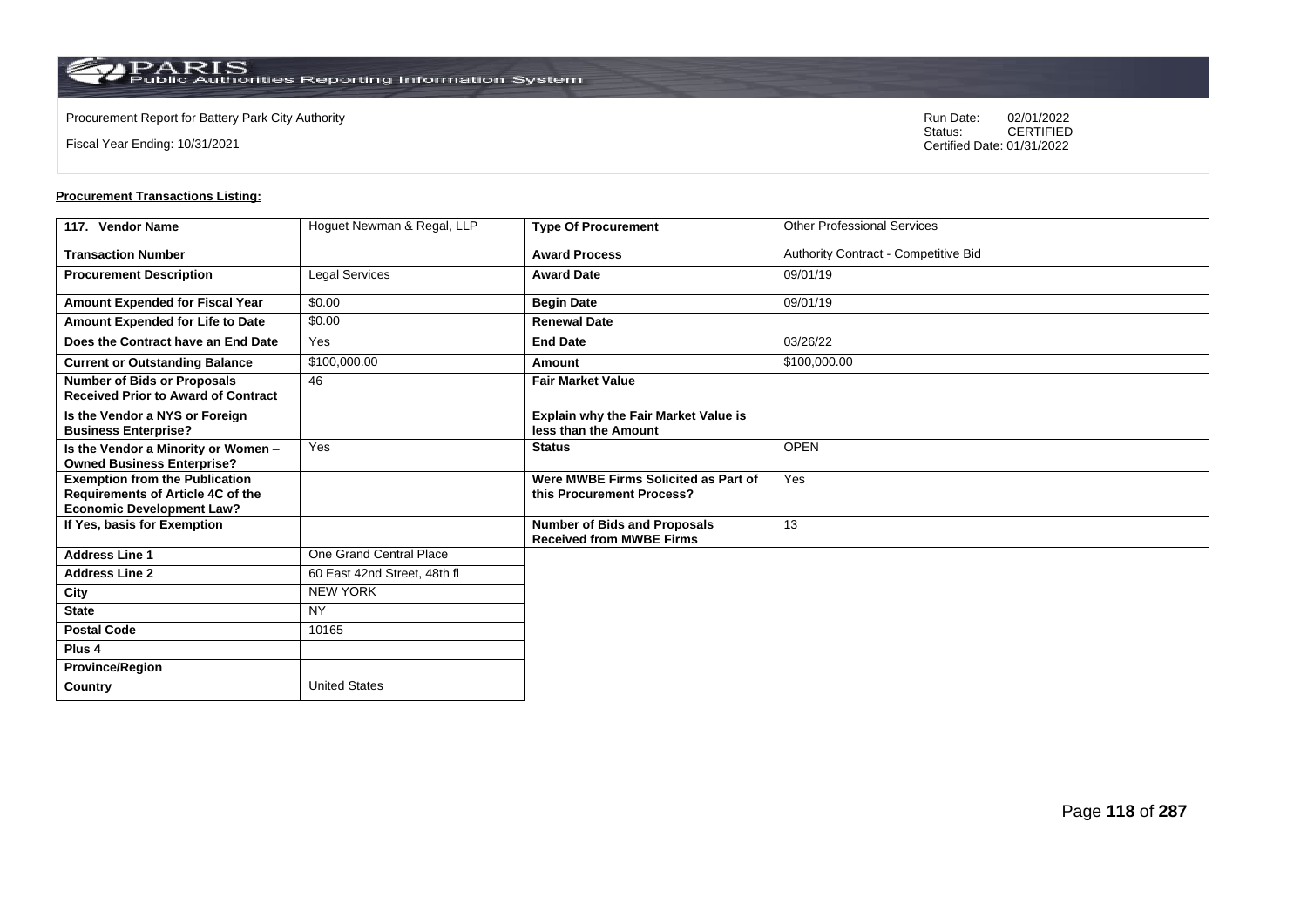**Country** United States

Fiscal Year Ending: 10/31/2021

Procurement Report for Battery Park City Authority **National State Concrete Concrete Concrete Concrete Concrete Concrete Concrete Concrete Concrete Concrete Concrete Concrete Concrete Concrete Concrete Concrete Concrete Co** CERTIFIED Certified Date: 01/31/2022

| 118. Vendor Name                                                                                               | Holland & Knight, LLP | <b>Type Of Procurement</b>                                             | <b>Other Professional Services</b>   |
|----------------------------------------------------------------------------------------------------------------|-----------------------|------------------------------------------------------------------------|--------------------------------------|
| <b>Transaction Number</b>                                                                                      |                       | <b>Award Process</b>                                                   | Authority Contract - Competitive Bid |
| <b>Procurement Description</b>                                                                                 | Legal services        | <b>Award Date</b>                                                      | 09/01/19                             |
| Amount Expended for Fiscal Year                                                                                | \$73,811.56           | <b>Begin Date</b>                                                      | 09/01/19                             |
| Amount Expended for Life to Date                                                                               | \$101,825.76          | <b>Renewal Date</b>                                                    |                                      |
| Does the Contract have an End Date                                                                             | Yes                   | <b>End Date</b>                                                        | 03/26/22                             |
| <b>Current or Outstanding Balance</b>                                                                          | \$248,174.24          | Amount                                                                 | \$350,000.00                         |
| <b>Number of Bids or Proposals</b><br><b>Received Prior to Award of Contract</b>                               | 46                    | <b>Fair Market Value</b>                                               |                                      |
| Is the Vendor a NYS or Foreign<br><b>Business Enterprise?</b>                                                  |                       | Explain why the Fair Market Value is<br>less than the Amount           |                                      |
| Is the Vendor a Minority or Women -<br><b>Owned Business Enterprise?</b>                                       | <b>No</b>             | <b>Status</b>                                                          | <b>OPEN</b>                          |
| <b>Exemption from the Publication</b><br>Requirements of Article 4C of the<br><b>Economic Development Law?</b> |                       | Were MWBE Firms Solicited as Part of<br>this Procurement Process?      | Yes                                  |
| If Yes, basis for Exemption                                                                                    |                       | <b>Number of Bids and Proposals</b><br><b>Received from MWBE Firms</b> | 13                                   |
| <b>Address Line 1</b>                                                                                          | 31 West 52nd Street   |                                                                        |                                      |
| <b>Address Line 2</b>                                                                                          |                       |                                                                        |                                      |
| City                                                                                                           | <b>NEW YORK</b>       |                                                                        |                                      |
| <b>State</b>                                                                                                   | <b>NY</b>             |                                                                        |                                      |
| <b>Postal Code</b>                                                                                             | 10019                 |                                                                        |                                      |
| Plus <sub>4</sub>                                                                                              |                       |                                                                        |                                      |
| <b>Province/Region</b>                                                                                         |                       |                                                                        |                                      |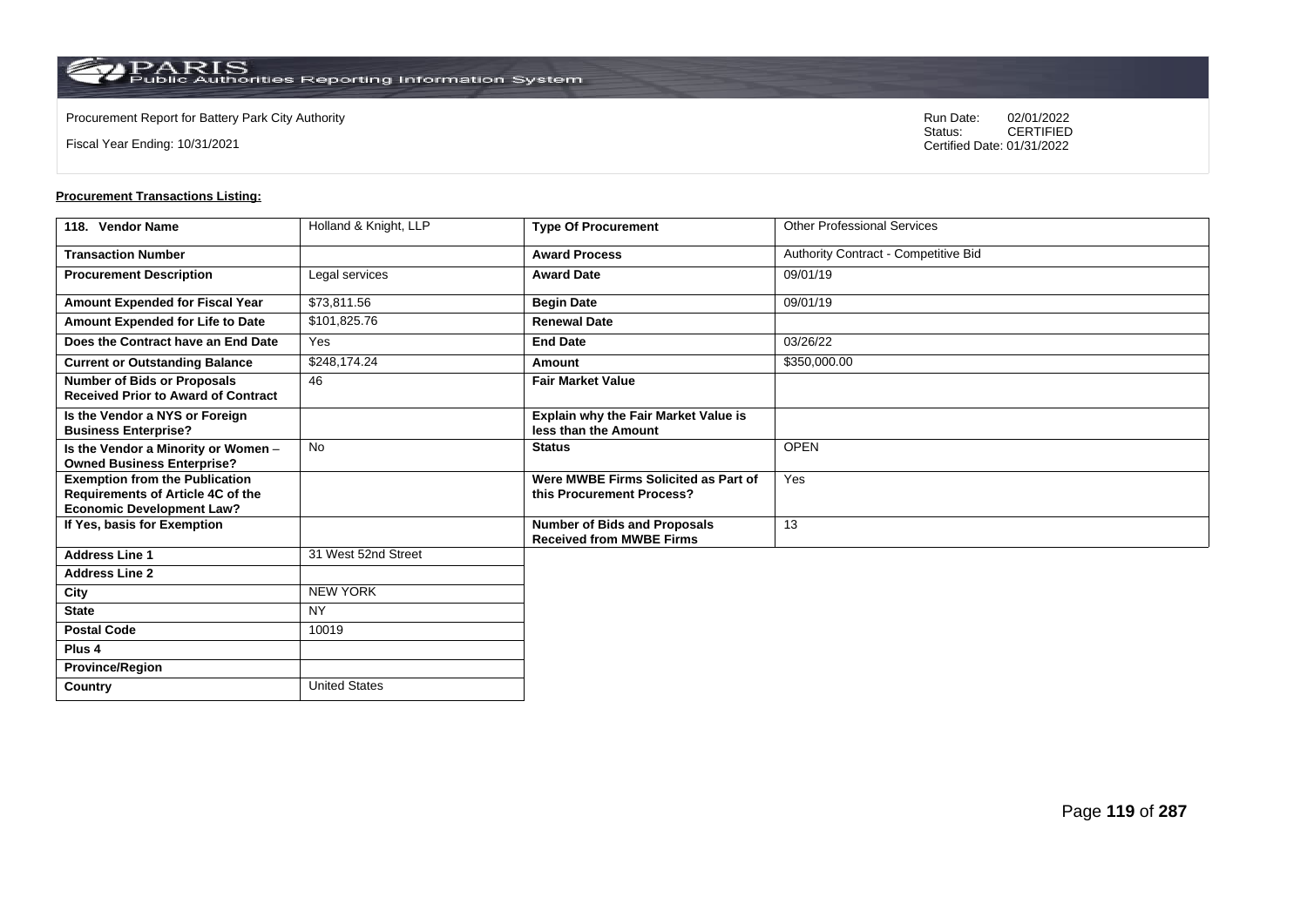**Country** United States

Fiscal Year Ending: 10/31/2021

Procurement Report for Battery Park City Authority **National State Concrete Concrete Concrete Concrete Concrete Concrete Concrete Concrete Concrete Concrete Concrete Concrete Concrete Concrete Concrete Concrete Concrete Co** CERTIFIED Certified Date: 01/31/2022

| 119. Vendor Name                                                                                               | Holland & Knight, LLP | <b>Type Of Procurement</b>                                             | <b>Other Professional Services</b>   |
|----------------------------------------------------------------------------------------------------------------|-----------------------|------------------------------------------------------------------------|--------------------------------------|
| <b>Transaction Number</b>                                                                                      |                       | <b>Award Process</b>                                                   | Authority Contract - Competitive Bid |
| <b>Procurement Description</b>                                                                                 | Legal counsel         | <b>Award Date</b>                                                      | 06/01/18                             |
| Amount Expended for Fiscal Year                                                                                | \$0.00                | <b>Begin Date</b>                                                      | 06/01/18                             |
| Amount Expended for Life to Date                                                                               | \$25,368.80           | <b>Renewal Date</b>                                                    |                                      |
| Does the Contract have an End Date                                                                             | Yes                   | <b>End Date</b>                                                        | 11/30/19                             |
| <b>Current or Outstanding Balance</b>                                                                          | \$124,631.20          | Amount                                                                 | \$150,000.00                         |
| <b>Number of Bids or Proposals</b><br><b>Received Prior to Award of Contract</b>                               | 22                    | <b>Fair Market Value</b>                                               |                                      |
| Is the Vendor a NYS or Foreign<br><b>Business Enterprise?</b>                                                  |                       | Explain why the Fair Market Value is<br>less than the Amount           |                                      |
| Is the Vendor a Minority or Women -<br><b>Owned Business Enterprise?</b>                                       | <b>No</b>             | <b>Status</b>                                                          | <b>OPEN</b>                          |
| <b>Exemption from the Publication</b><br>Requirements of Article 4C of the<br><b>Economic Development Law?</b> |                       | Were MWBE Firms Solicited as Part of<br>this Procurement Process?      | Yes                                  |
| If Yes, basis for Exemption                                                                                    |                       | <b>Number of Bids and Proposals</b><br><b>Received from MWBE Firms</b> | 6                                    |
| <b>Address Line 1</b>                                                                                          | 31 West 52nd Street   |                                                                        |                                      |
| <b>Address Line 2</b>                                                                                          |                       |                                                                        |                                      |
| City                                                                                                           | <b>NEW YORK</b>       |                                                                        |                                      |
| <b>State</b>                                                                                                   | <b>NY</b>             |                                                                        |                                      |
| <b>Postal Code</b>                                                                                             | 10019                 |                                                                        |                                      |
| Plus <sub>4</sub>                                                                                              |                       |                                                                        |                                      |
| <b>Province/Region</b>                                                                                         |                       |                                                                        |                                      |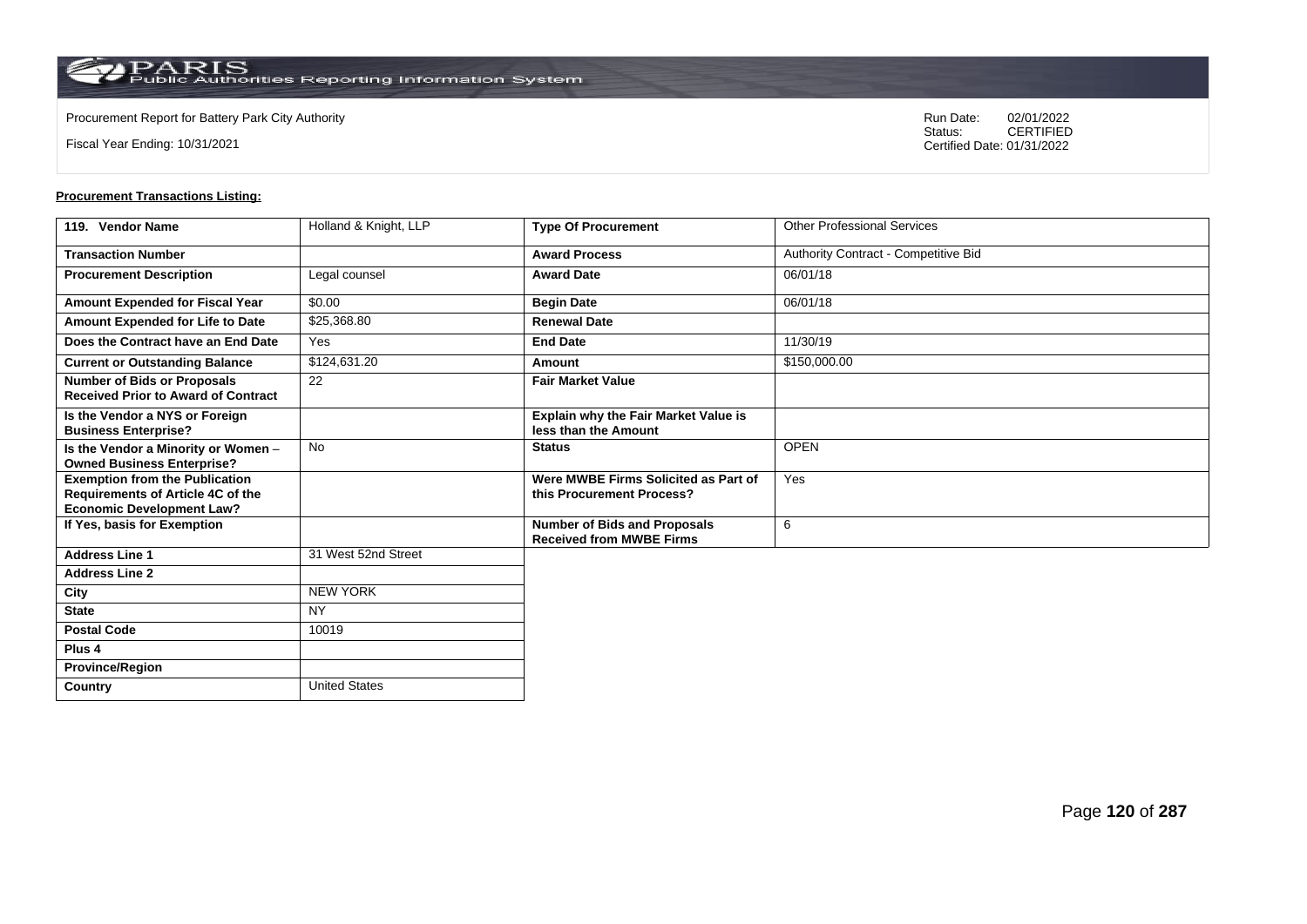Fiscal Year Ending: 10/31/2021

Procurement Report for Battery Park City Authority **National State Concrete Concrete Concrete Concrete Concrete Concrete Concrete Concrete Concrete Concrete Concrete Concrete Concrete Concrete Concrete Concrete Concrete Co** CERTIFIED Certified Date: 01/31/2022

| 120. Vendor Name                                                                                                      | Howard L. Bosswell Engineer and<br>Land Surveyor, PC               | <b>Type Of Procurement</b>                                             | <b>Consulting Services</b>           |
|-----------------------------------------------------------------------------------------------------------------------|--------------------------------------------------------------------|------------------------------------------------------------------------|--------------------------------------|
| <b>Transaction Number</b>                                                                                             |                                                                    | <b>Award Process</b>                                                   | Authority Contract - Competitive Bid |
| <b>Procurement Description</b>                                                                                        | Phase 7 pile Remediation Project<br><b>Construction Management</b> | <b>Award Date</b>                                                      | 07/06/20                             |
| Amount Expended for Fiscal Year                                                                                       | \$408,148.96                                                       | <b>Begin Date</b>                                                      | 07/06/20                             |
| Amount Expended for Life to Date                                                                                      | \$408,148.96                                                       | <b>Renewal Date</b>                                                    |                                      |
| Does the Contract have an End Date                                                                                    | Yes                                                                | <b>End Date</b>                                                        | 01/06/22                             |
| <b>Current or Outstanding Balance</b>                                                                                 | \$101,505.66                                                       | Amount                                                                 | \$509,654.62                         |
| <b>Number of Bids or Proposals</b><br><b>Received Prior to Award of Contract</b>                                      | $\overline{4}$                                                     | <b>Fair Market Value</b>                                               |                                      |
| Is the Vendor a NYS or Foreign<br><b>Business Enterprise?</b>                                                         |                                                                    | <b>Explain why the Fair Market Value is</b><br>less than the Amount    |                                      |
| Is the Vendor a Minority or Women -<br><b>Owned Business Enterprise?</b>                                              | <b>No</b>                                                          | <b>Status</b>                                                          | <b>OPEN</b>                          |
| <b>Exemption from the Publication</b><br><b>Requirements of Article 4C of the</b><br><b>Economic Development Law?</b> |                                                                    | Were MWBE Firms Solicited as Part of<br>this Procurement Process?      | Yes                                  |
| If Yes, basis for Exemption                                                                                           |                                                                    | <b>Number of Bids and Proposals</b><br><b>Received from MWBE Firms</b> |                                      |
| <b>Address Line 1</b>                                                                                                 | 330 Phillips Avenue                                                |                                                                        |                                      |
| <b>Address Line 2</b>                                                                                                 |                                                                    |                                                                        |                                      |
| City                                                                                                                  | SOUTH HACKENSACK                                                   |                                                                        |                                      |
| <b>State</b>                                                                                                          | <b>NJ</b>                                                          |                                                                        |                                      |
| <b>Postal Code</b>                                                                                                    | 07606                                                              |                                                                        |                                      |
| Plus <sub>4</sub>                                                                                                     |                                                                    |                                                                        |                                      |
| <b>Province/Region</b>                                                                                                |                                                                    |                                                                        |                                      |
| Country                                                                                                               | <b>United States</b>                                               |                                                                        |                                      |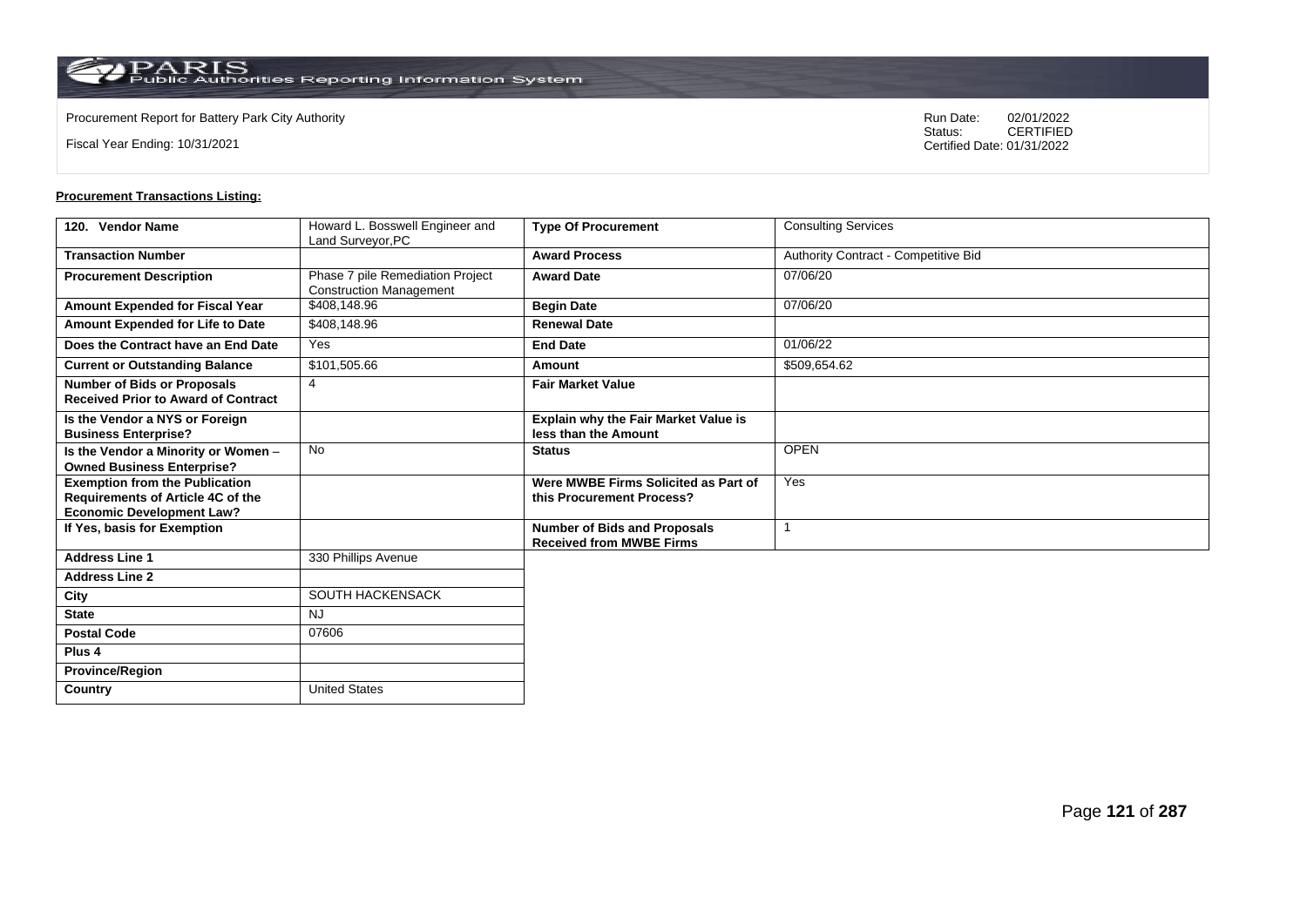**Country** United States

Fiscal Year Ending: 10/31/2021

Procurement Report for Battery Park City Authority **National State Concrete Concrete Concrete Concrete Concrete Concrete Concrete Concrete Concrete Concrete Concrete Concrete Concrete Concrete Concrete Concrete Concrete Co** CERTIFIED Certified Date: 01/31/2022

| 121. Vendor Name                                                                                               | Hudson Meridian Construction Group            | <b>Type Of Procurement</b>                                             | <b>Consulting Services</b>           |
|----------------------------------------------------------------------------------------------------------------|-----------------------------------------------|------------------------------------------------------------------------|--------------------------------------|
| <b>Transaction Number</b>                                                                                      |                                               | <b>Award Process</b>                                                   | Authority Contract - Competitive Bid |
| <b>Procurement Description</b>                                                                                 | <b>BPC Ballfields and Community</b><br>Center | <b>Award Date</b>                                                      | 01/15/20                             |
| Amount Expended for Fiscal Year                                                                                | \$251,569.59                                  | <b>Begin Date</b>                                                      | 01/15/20                             |
| Amount Expended for Life to Date                                                                               | \$284,488.71                                  | <b>Renewal Date</b>                                                    |                                      |
| Does the Contract have an End Date                                                                             | Yes                                           | <b>End Date</b>                                                        | 12/31/21                             |
| <b>Current or Outstanding Balance</b>                                                                          | \$28,383.99                                   | Amount                                                                 | \$312,872.70                         |
| <b>Number of Bids or Proposals</b><br><b>Received Prior to Award of Contract</b>                               | 12                                            | <b>Fair Market Value</b>                                               |                                      |
| Is the Vendor a NYS or Foreign<br><b>Business Enterprise?</b>                                                  |                                               | <b>Explain why the Fair Market Value is</b><br>less than the Amount    |                                      |
| Is the Vendor a Minority or Women -<br><b>Owned Business Enterprise?</b>                                       | <b>No</b>                                     | <b>Status</b>                                                          | <b>OPEN</b>                          |
| <b>Exemption from the Publication</b><br>Requirements of Article 4C of the<br><b>Economic Development Law?</b> |                                               | Were MWBE Firms Solicited as Part of<br>this Procurement Process?      | Yes                                  |
| If Yes, basis for Exemption                                                                                    |                                               | <b>Number of Bids and Proposals</b><br><b>Received from MWBE Firms</b> | 5                                    |
| <b>Address Line 1</b>                                                                                          | 61 Brodway                                    |                                                                        |                                      |
| <b>Address Line 2</b>                                                                                          | 7th Floor                                     |                                                                        |                                      |
| City                                                                                                           | <b>NEW YORK</b>                               |                                                                        |                                      |
| <b>State</b>                                                                                                   | NY                                            |                                                                        |                                      |
| <b>Postal Code</b>                                                                                             | 10006                                         |                                                                        |                                      |
| Plus <sub>4</sub>                                                                                              |                                               |                                                                        |                                      |
| <b>Province/Region</b>                                                                                         |                                               |                                                                        |                                      |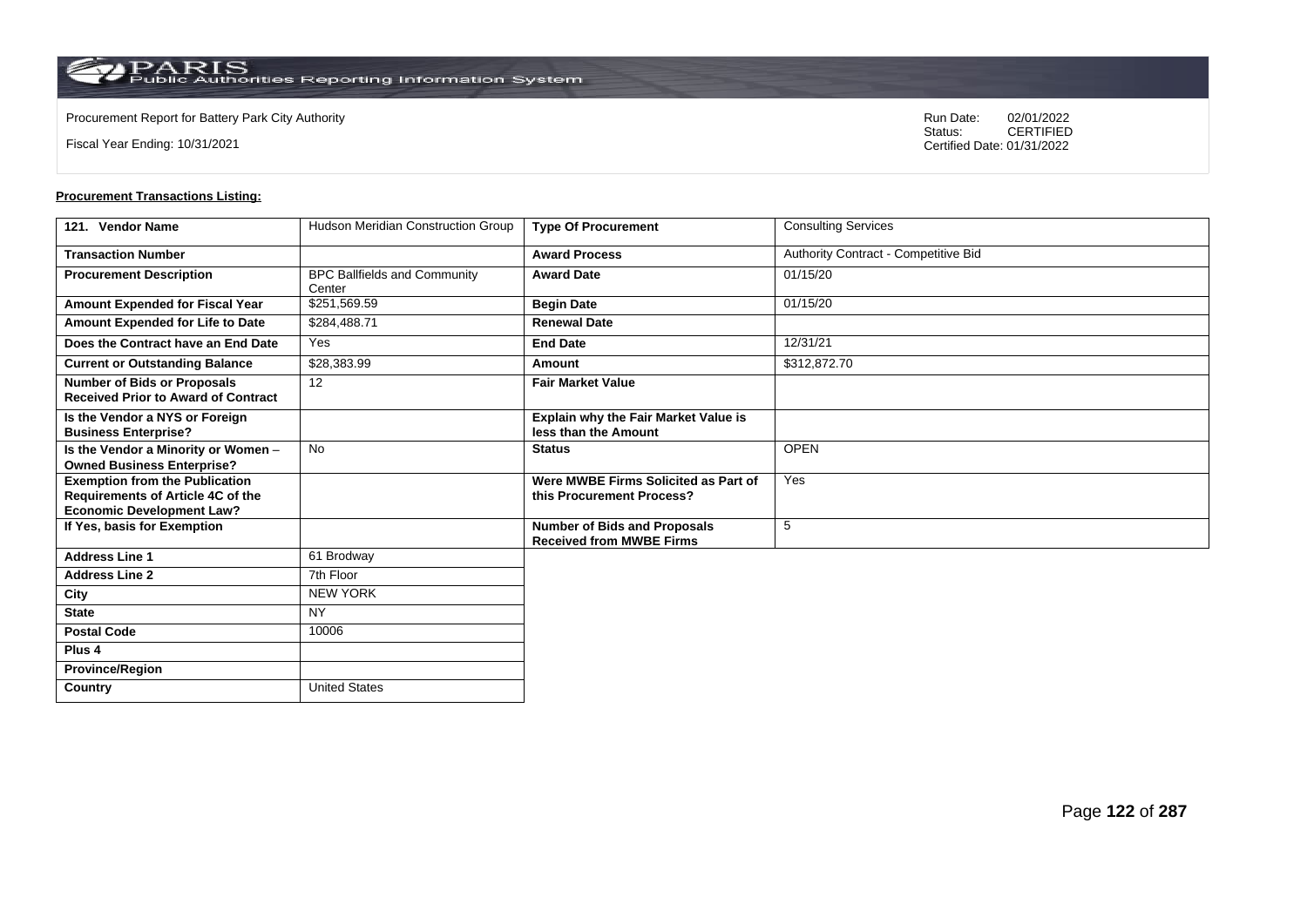$\operatorname{PARIS}_{\text{Public Authorities}\,\text{Reporting}\,\text{Information System}}$ 

Fiscal Year Ending: 10/31/2021

Procurement Report for Battery Park City Authority **National State Concrete Concrete Concrete Concrete Concrete Concrete Concrete Concrete Concrete Concrete Concrete Concrete Concrete Concrete Concrete Concrete Concrete Co** CERTIFIED Certified Date: 01/31/2022

| 122. Vendor Name                                                                                                      | Hudson Meridian Construction Group          | <b>Type Of Procurement</b>                                             | <b>Consulting Services</b>           |
|-----------------------------------------------------------------------------------------------------------------------|---------------------------------------------|------------------------------------------------------------------------|--------------------------------------|
| <b>Transaction Number</b>                                                                                             |                                             | <b>Award Process</b>                                                   | Authority Contract - Competitive Bid |
| <b>Procurement Description</b>                                                                                        | On Call Construction Management<br>services | <b>Award Date</b>                                                      | 11/21/19                             |
| Amount Expended for Fiscal Year                                                                                       | \$31,062.57                                 | <b>Begin Date</b>                                                      | 11/21/19                             |
| Amount Expended for Life to Date                                                                                      | \$31.062.57                                 | <b>Renewal Date</b>                                                    |                                      |
| Does the Contract have an End Date                                                                                    | Yes                                         | <b>End Date</b>                                                        | 11/20/22                             |
| <b>Current or Outstanding Balance</b>                                                                                 | \$168,937.43                                | Amount                                                                 | \$200,000.00                         |
| <b>Number of Bids or Proposals</b><br><b>Received Prior to Award of Contract</b>                                      | 8                                           | <b>Fair Market Value</b>                                               |                                      |
| Is the Vendor a NYS or Foreign<br><b>Business Enterprise?</b>                                                         |                                             | <b>Explain why the Fair Market Value is</b><br>less than the Amount    |                                      |
| Is the Vendor a Minority or Women -<br><b>Owned Business Enterprise?</b>                                              | <b>No</b>                                   | <b>Status</b>                                                          | <b>OPEN</b>                          |
| <b>Exemption from the Publication</b><br><b>Requirements of Article 4C of the</b><br><b>Economic Development Law?</b> |                                             | Were MWBE Firms Solicited as Part of<br>this Procurement Process?      | Yes                                  |
| If Yes, basis for Exemption                                                                                           |                                             | <b>Number of Bids and Proposals</b><br><b>Received from MWBE Firms</b> | 7                                    |
| <b>Address Line 1</b>                                                                                                 | 61 Brodway                                  |                                                                        |                                      |
| <b>Address Line 2</b>                                                                                                 | 7th Floor                                   |                                                                        |                                      |
| City                                                                                                                  | <b>NEW YORK</b>                             |                                                                        |                                      |
| <b>State</b>                                                                                                          | NY                                          |                                                                        |                                      |
| <b>Postal Code</b>                                                                                                    | 10006                                       |                                                                        |                                      |
| Plus <sub>4</sub>                                                                                                     |                                             |                                                                        |                                      |
| <b>Province/Region</b>                                                                                                |                                             |                                                                        |                                      |
| <b>Country</b>                                                                                                        | <b>United States</b>                        |                                                                        |                                      |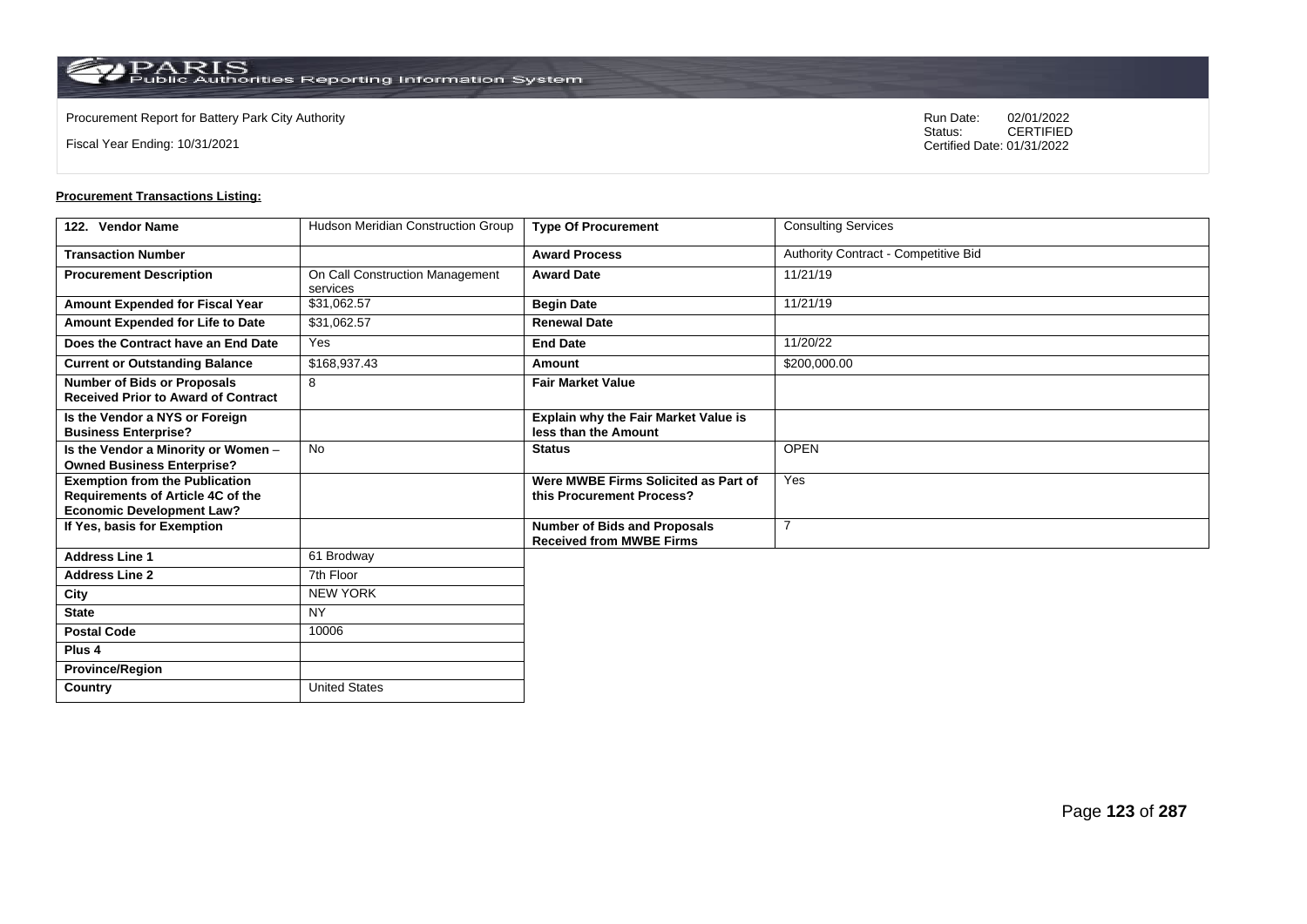$\operatorname{PARIS}_{\text{Public Authorities}\,\text{Reporting}\,\text{Information System}}$ 

**Country** United States

Fiscal Year Ending: 10/31/2021

Procurement Report for Battery Park City Authority **National State Concrete Concrete Concrete Concrete Concrete Concrete Concrete Concrete Concrete Concrete Concrete Concrete Concrete Concrete Concrete Concrete Concrete Co** CERTIFIED Certified Date: 01/31/2022

| 123. Vendor Name                                                                                                      | IRL Systems, Inc.                         | <b>Type Of Procurement</b>                                             | <b>Consulting Services</b>               |
|-----------------------------------------------------------------------------------------------------------------------|-------------------------------------------|------------------------------------------------------------------------|------------------------------------------|
| <b>Transaction Number</b>                                                                                             |                                           | <b>Award Process</b>                                                   | Authority Contract - Non-Competitive Bid |
| <b>Procurement Description</b>                                                                                        | Fire Alarm Systems Test and<br>Inspection | <b>Award Date</b>                                                      | 02/14/18                                 |
| <b>Amount Expended for Fiscal Year</b>                                                                                | \$8,518.36                                | <b>Begin Date</b>                                                      | 02/14/18                                 |
| Amount Expended for Life to Date                                                                                      | \$11,819.29                               | <b>Renewal Date</b>                                                    |                                          |
| Does the Contract have an End Date                                                                                    | Yes                                       | <b>End Date</b>                                                        | 02/13/23                                 |
| <b>Current or Outstanding Balance</b>                                                                                 | \$34,610.36                               | Amount                                                                 | \$46,429.65                              |
| <b>Number of Bids or Proposals</b><br><b>Received Prior to Award of Contract</b>                                      |                                           | <b>Fair Market Value</b>                                               | \$46,429.65                              |
| Is the Vendor a NYS or Foreign<br><b>Business Enterprise?</b>                                                         |                                           | <b>Explain why the Fair Market Value is</b><br>less than the Amount    |                                          |
| Is the Vendor a Minority or Women -<br><b>Owned Business Enterprise?</b>                                              | <b>No</b>                                 | <b>Status</b>                                                          | <b>OPEN</b>                              |
| <b>Exemption from the Publication</b><br><b>Requirements of Article 4C of the</b><br><b>Economic Development Law?</b> |                                           | Were MWBE Firms Solicited as Part of<br>this Procurement Process?      | <b>No</b>                                |
| If Yes, basis for Exemption                                                                                           |                                           | <b>Number of Bids and Proposals</b><br><b>Received from MWBE Firms</b> | $\mathbf 0$                              |
| <b>Address Line 1</b>                                                                                                 | 1650 Bath Avenue                          |                                                                        |                                          |
| <b>Address Line 2</b>                                                                                                 |                                           |                                                                        |                                          |
| City                                                                                                                  | <b>BROOKLYN</b>                           |                                                                        |                                          |
| <b>State</b>                                                                                                          | <b>NY</b>                                 |                                                                        |                                          |
| <b>Postal Code</b>                                                                                                    | 11214                                     |                                                                        |                                          |
| Plus <sub>4</sub>                                                                                                     |                                           |                                                                        |                                          |
| <b>Province/Region</b>                                                                                                |                                           |                                                                        |                                          |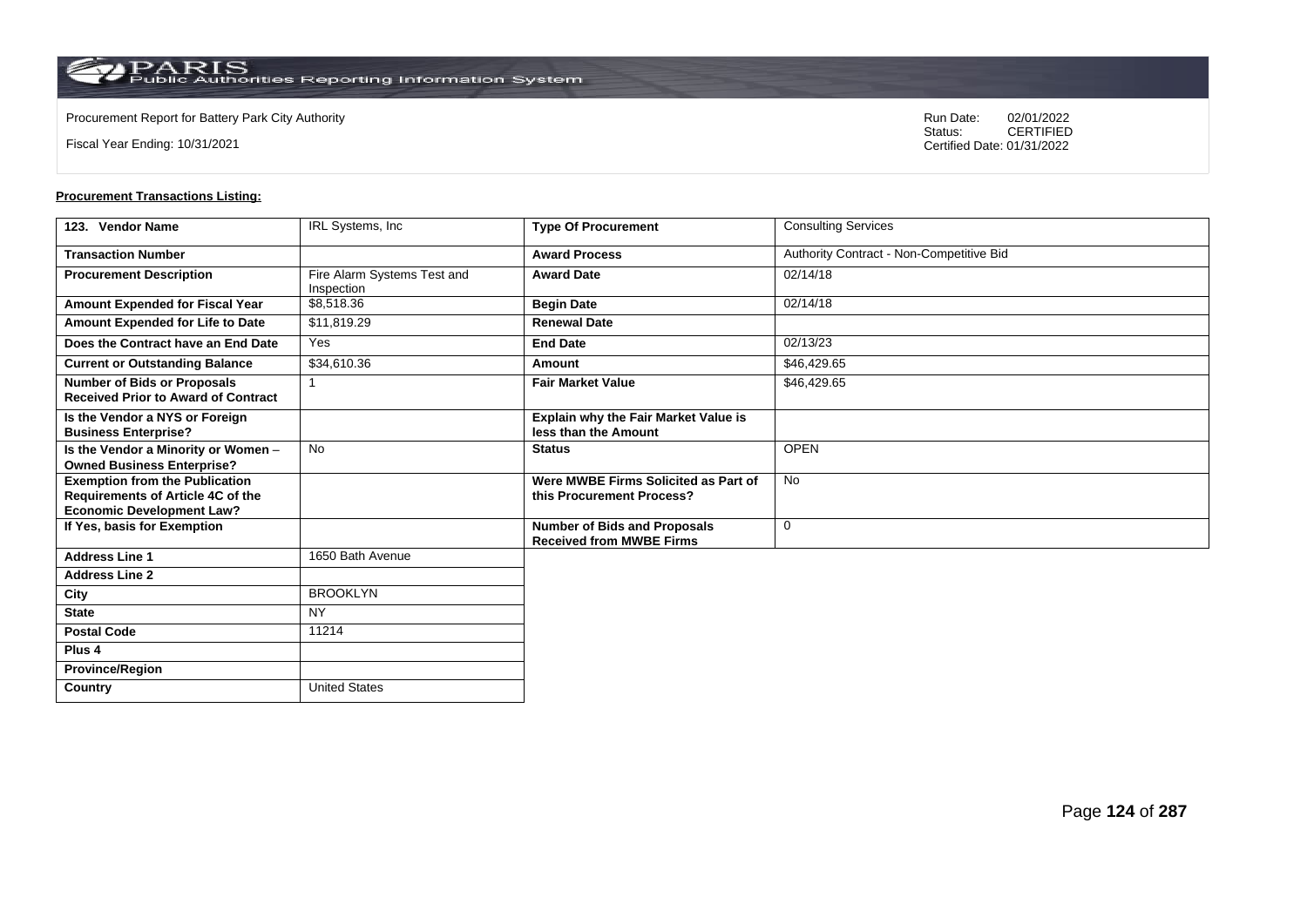Fiscal Year Ending: 10/31/2021

Procurement Report for Battery Park City Authority **National State Concrete Concrete Concrete Concrete Concrete Concrete Concrete Concrete Concrete Concrete Concrete Concrete Concrete Concrete Concrete Concrete Concrete Co** CERTIFIED Certified Date: 01/31/2022

| 124. Vendor Name                                                                                               | Independent Media Sales & Services | <b>Type Of Procurement</b>                                             | Commodities/Supplies                    |
|----------------------------------------------------------------------------------------------------------------|------------------------------------|------------------------------------------------------------------------|-----------------------------------------|
| <b>Transaction Number</b>                                                                                      |                                    | <b>Award Process</b>                                                   | Non Contract Procurement/Purchase Order |
| <b>Procurement Description</b>                                                                                 | Legal advertisement                | <b>Award Date</b>                                                      |                                         |
| <b>Amount Expended for Fiscal Year</b>                                                                         | \$7,200.00                         | <b>Begin Date</b>                                                      |                                         |
| <b>Amount Expended for Life to Date</b>                                                                        |                                    | <b>Renewal Date</b>                                                    |                                         |
| Does the Contract have an End Date                                                                             |                                    | <b>End Date</b>                                                        |                                         |
| <b>Current or Outstanding Balance</b>                                                                          |                                    | Amount                                                                 |                                         |
| <b>Number of Bids or Proposals</b><br><b>Received Prior to Award of Contract</b>                               |                                    | <b>Fair Market Value</b>                                               |                                         |
| Is the Vendor a NYS or Foreign<br><b>Business Enterprise?</b>                                                  |                                    | <b>Explain why the Fair Market Value is</b><br>less than the Amount    |                                         |
| Is the Vendor a Minority or Women -<br><b>Owned Business Enterprise?</b>                                       | Yes                                | <b>Status</b>                                                          | <b>COMPLETED</b>                        |
| <b>Exemption from the Publication</b><br>Requirements of Article 4C of the<br><b>Economic Development Law?</b> |                                    | Were MWBE Firms Solicited as Part of<br>this Procurement Process?      |                                         |
| If Yes, basis for Exemption                                                                                    |                                    | <b>Number of Bids and Proposals</b><br><b>Received from MWBE Firms</b> |                                         |
| <b>Address Line 1</b>                                                                                          | 39 Cobble Stone Drive              |                                                                        |                                         |
| <b>Address Line 2</b>                                                                                          |                                    |                                                                        |                                         |
| City                                                                                                           | <b>SHOREHAM</b>                    |                                                                        |                                         |
| <b>State</b>                                                                                                   | <b>NY</b>                          |                                                                        |                                         |
| <b>Postal Code</b>                                                                                             | 11786                              |                                                                        |                                         |
| Plus <sub>4</sub>                                                                                              |                                    |                                                                        |                                         |
| <b>Province/Region</b>                                                                                         |                                    |                                                                        |                                         |
| Country                                                                                                        | <b>United States</b>               |                                                                        |                                         |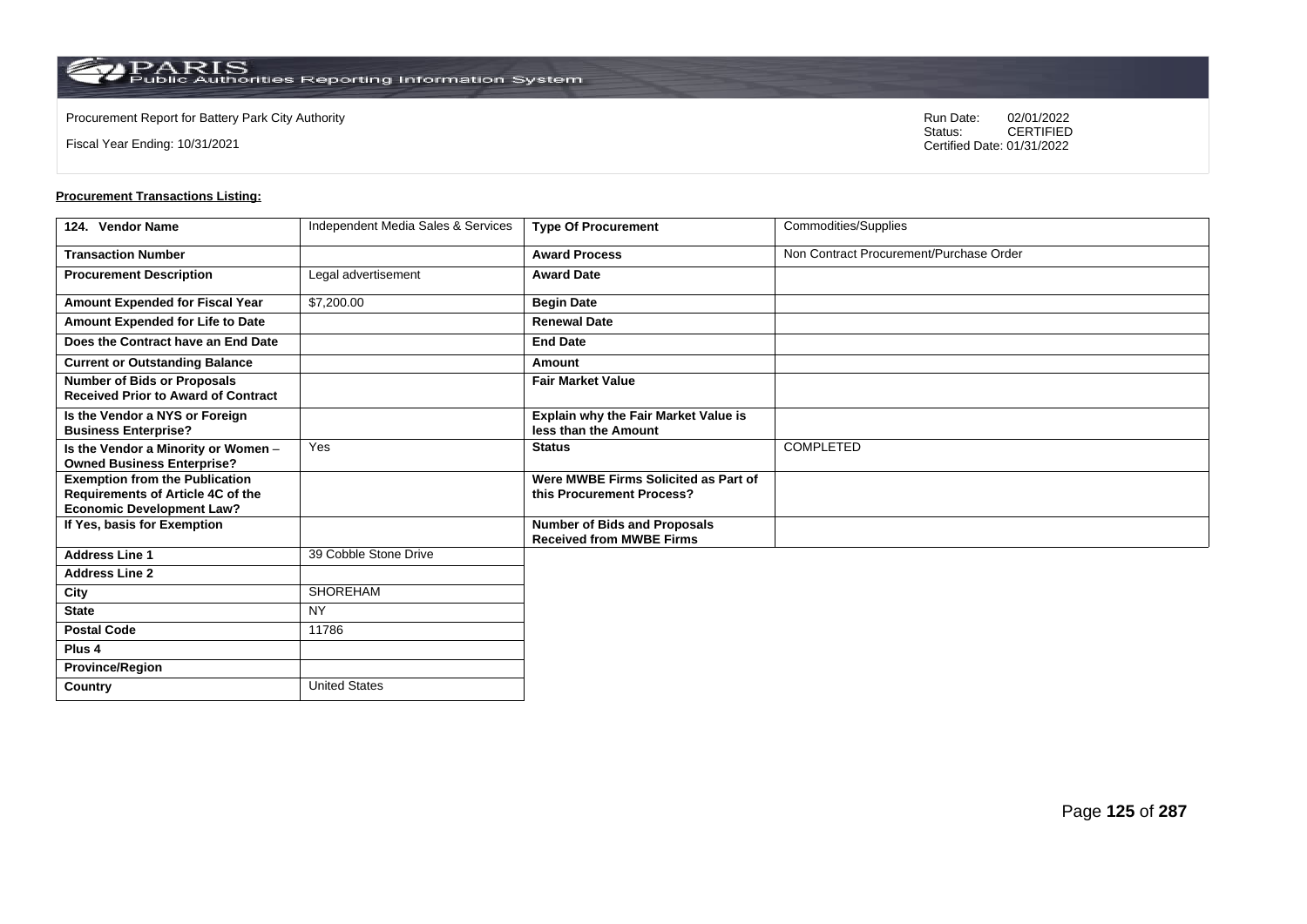**Country** United States

Fiscal Year Ending: 10/31/2021

Procurement Report for Battery Park City Authority **National State Concrete Concrete Concrete Concrete Concrete Concrete Concrete Concrete Concrete Concrete Concrete Concrete Concrete Concrete Concrete Concrete Concrete Co** CERTIFIED Certified Date: 01/31/2022

| 125. Vendor Name                                                                                               | Innovative Recyling Technologies | <b>Type Of Procurement</b>                                             | Other                                    |
|----------------------------------------------------------------------------------------------------------------|----------------------------------|------------------------------------------------------------------------|------------------------------------------|
| <b>Transaction Number</b>                                                                                      |                                  | <b>Award Process</b>                                                   | Authority Contract - Non-Competitive Bid |
| <b>Procurement Description</b>                                                                                 | <b>Waste Stream Service</b>      | <b>Award Date</b>                                                      | 05/31/20                                 |
| Amount Expended for Fiscal Year                                                                                | \$4,310.62                       | <b>Begin Date</b>                                                      | 05/31/20                                 |
| Amount Expended for Life to Date                                                                               | \$4.310.62                       | <b>Renewal Date</b>                                                    |                                          |
| Does the Contract have an End Date                                                                             | Yes                              | <b>End Date</b>                                                        | 06/01/21                                 |
| <b>Current or Outstanding Balance</b>                                                                          | \$5,689.38                       | Amount                                                                 | \$10,000.00                              |
| <b>Number of Bids or Proposals</b><br><b>Received Prior to Award of Contract</b>                               |                                  | <b>Fair Market Value</b>                                               | \$10,000.00                              |
| Is the Vendor a NYS or Foreign<br><b>Business Enterprise?</b>                                                  |                                  | Explain why the Fair Market Value is<br>less than the Amount           |                                          |
| Is the Vendor a Minority or Women -<br><b>Owned Business Enterprise?</b>                                       | Yes                              | <b>Status</b>                                                          | <b>OPEN</b>                              |
| <b>Exemption from the Publication</b><br>Requirements of Article 4C of the<br><b>Economic Development Law?</b> |                                  | Were MWBE Firms Solicited as Part of<br>this Procurement Process?      | Yes                                      |
| If Yes, basis for Exemption                                                                                    |                                  | <b>Number of Bids and Proposals</b><br><b>Received from MWBE Firms</b> |                                          |
| <b>Address Line 1</b>                                                                                          | 690 North Queens Ave             |                                                                        |                                          |
| <b>Address Line 2</b>                                                                                          |                                  |                                                                        |                                          |
| City                                                                                                           | <b>LINDENHURST</b>               |                                                                        |                                          |
| <b>State</b>                                                                                                   | <b>NY</b>                        |                                                                        |                                          |
| <b>Postal Code</b>                                                                                             | 11757                            |                                                                        |                                          |
| Plus <sub>4</sub>                                                                                              |                                  |                                                                        |                                          |
| <b>Province/Region</b>                                                                                         |                                  |                                                                        |                                          |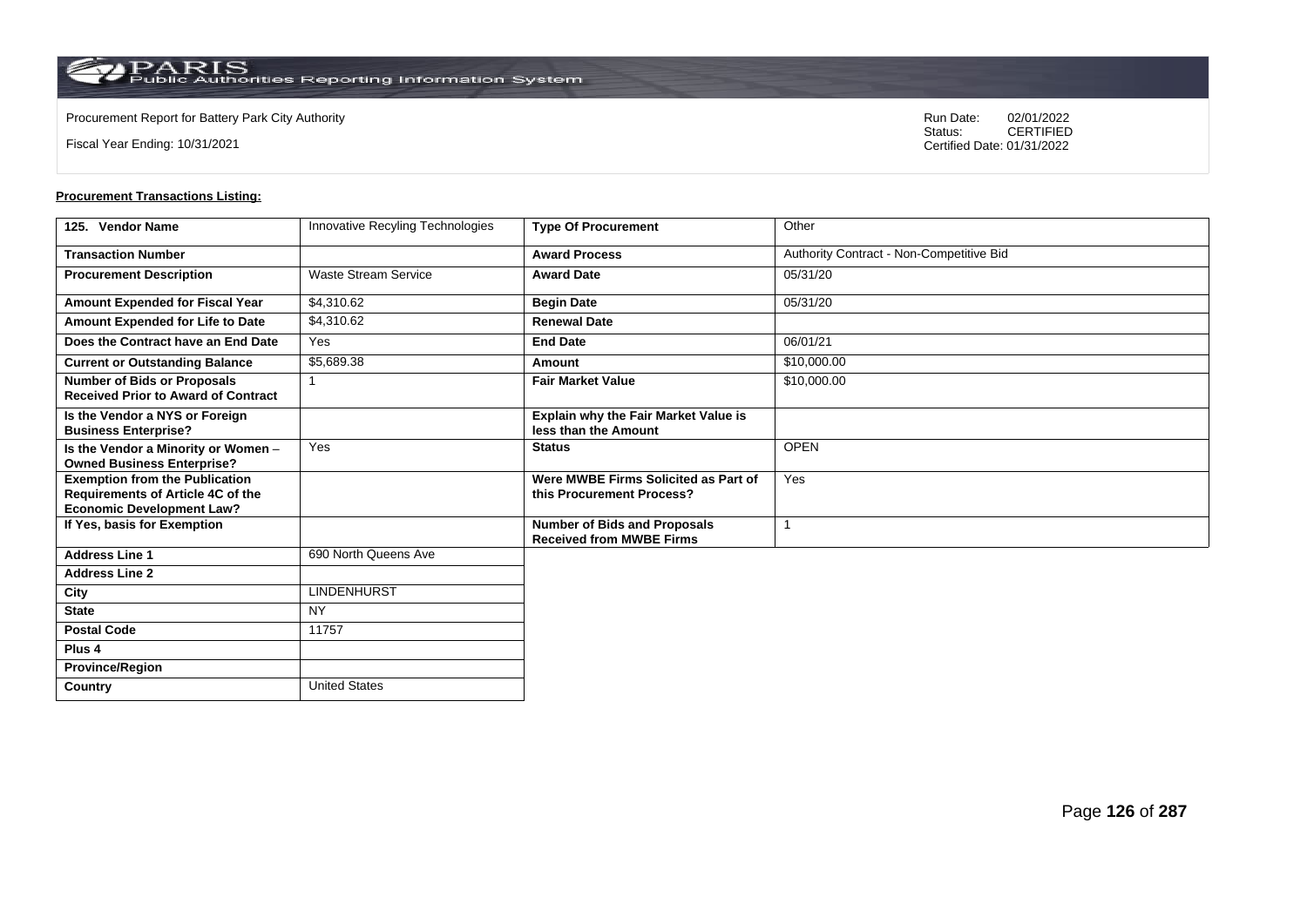Fiscal Year Ending: 10/31/2021

Procurement Report for Battery Park City Authority **National State Concrete Concrete Concrete Concrete Concrete Concrete Concrete Concrete Concrete Concrete Concrete Concrete Concrete Concrete Concrete Concrete Concrete Co** CERTIFIED Certified Date: 01/31/2022

| 126. Vendor Name                                                                                               | Intivity              | <b>Type Of Procurement</b>                                             | Other                                   |
|----------------------------------------------------------------------------------------------------------------|-----------------------|------------------------------------------------------------------------|-----------------------------------------|
| <b>Transaction Number</b>                                                                                      |                       | <b>Award Process</b>                                                   | Non Contract Procurement/Purchase Order |
| <b>Procurement Description</b>                                                                                 | Electrical supplies   | <b>Award Date</b>                                                      |                                         |
| Amount Expended for Fiscal Year                                                                                | \$6,824.05            | <b>Begin Date</b>                                                      |                                         |
| Amount Expended for Life to Date                                                                               |                       | <b>Renewal Date</b>                                                    |                                         |
| Does the Contract have an End Date                                                                             |                       | <b>End Date</b>                                                        |                                         |
| <b>Current or Outstanding Balance</b>                                                                          |                       | Amount                                                                 |                                         |
| Number of Bids or Proposals<br><b>Received Prior to Award of Contract</b>                                      |                       | <b>Fair Market Value</b>                                               |                                         |
| Is the Vendor a NYS or Foreign<br><b>Business Enterprise?</b>                                                  |                       | Explain why the Fair Market Value is<br>less than the Amount           |                                         |
| Is the Vendor a Minority or Women -<br><b>Owned Business Enterprise?</b>                                       | Yes                   | <b>Status</b>                                                          | <b>COMPLETED</b>                        |
| <b>Exemption from the Publication</b><br>Requirements of Article 4C of the<br><b>Economic Development Law?</b> |                       | Were MWBE Firms Solicited as Part of<br>this Procurement Process?      |                                         |
| If Yes, basis for Exemption                                                                                    |                       | <b>Number of Bids and Proposals</b><br><b>Received from MWBE Firms</b> |                                         |
| <b>Address Line 1</b>                                                                                          | 106 Despatch Dr.      |                                                                        |                                         |
| <b>Address Line 2</b>                                                                                          | Suite 2               |                                                                        |                                         |
| City                                                                                                           | <b>EAST ROCHESTER</b> |                                                                        |                                         |
| <b>State</b>                                                                                                   | <b>NY</b>             |                                                                        |                                         |
| <b>Postal Code</b>                                                                                             | 14445                 |                                                                        |                                         |
| Plus 4                                                                                                         |                       |                                                                        |                                         |
| <b>Province/Region</b>                                                                                         |                       |                                                                        |                                         |
| Country                                                                                                        | <b>United States</b>  |                                                                        |                                         |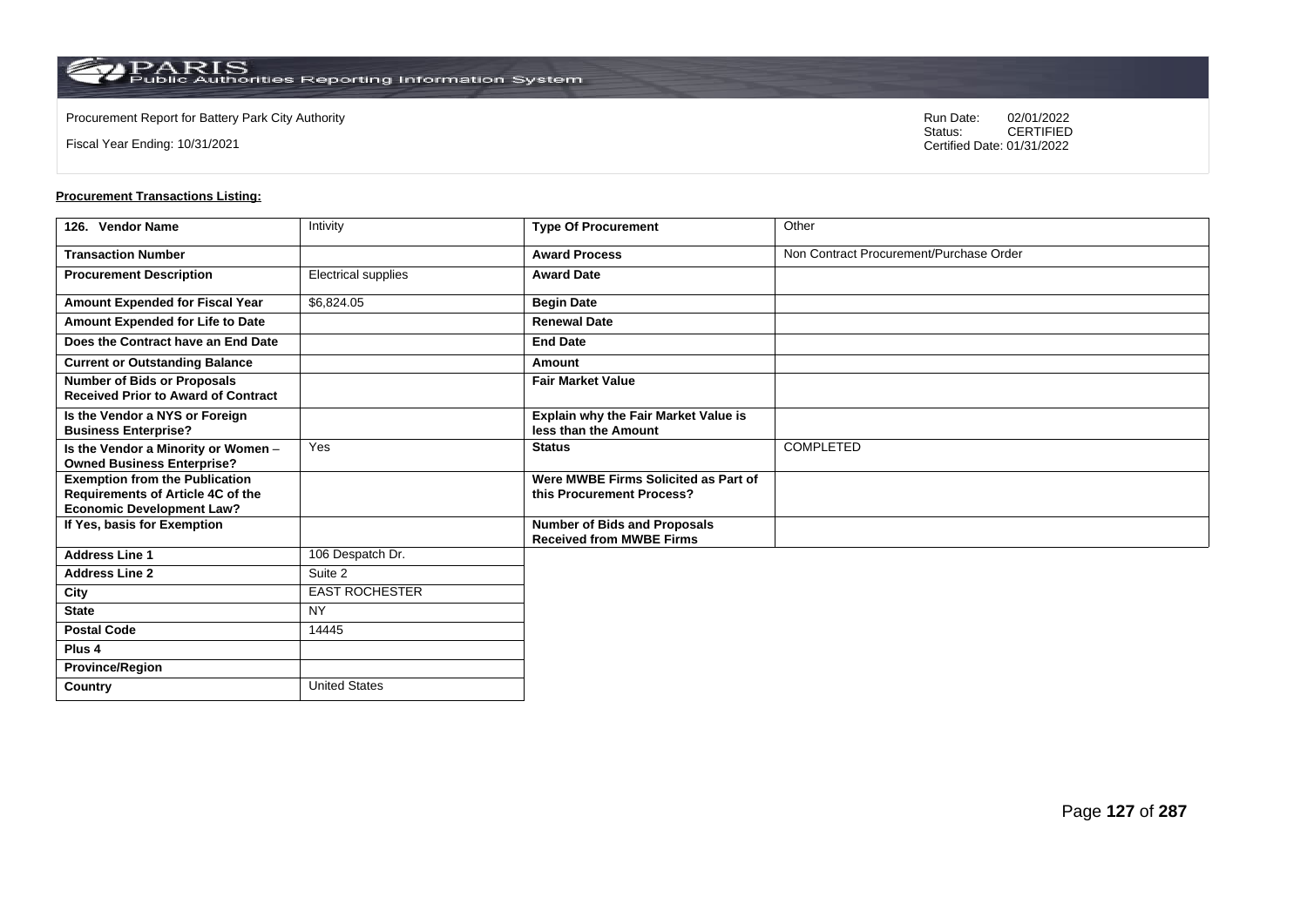$\operatorname{PARIS}_{\text{Public Authorities}\,\text{Reporting}\,\text{Information System}}$ 

**Country** United States

Fiscal Year Ending: 10/31/2021

Procurement Report for Battery Park City Authority **National State Concrete Concrete Concrete Concrete Concrete Concrete Concrete Concrete Concrete Concrete Concrete Concrete Concrete Concrete Concrete Concrete Concrete Co** CERTIFIED Certified Date: 01/31/2022

| 127. Vendor Name                                                                                               | Iron Mountain Inc.          | <b>Type Of Procurement</b>                                             | <b>Other Professional Services</b>   |
|----------------------------------------------------------------------------------------------------------------|-----------------------------|------------------------------------------------------------------------|--------------------------------------|
| <b>Transaction Number</b>                                                                                      |                             | <b>Award Process</b>                                                   | Authority Contract - Competitive Bid |
| <b>Procurement Description</b>                                                                                 | MIS, BPCA and Parks storage | <b>Award Date</b>                                                      | 07/01/18                             |
| Amount Expended for Fiscal Year                                                                                | \$39,431.03                 | <b>Begin Date</b>                                                      | 07/01/18                             |
| Amount Expended for Life to Date                                                                               | \$110,263.23                | <b>Renewal Date</b>                                                    |                                      |
| Does the Contract have an End Date                                                                             | Yes                         | <b>End Date</b>                                                        | 12/31/21                             |
| <b>Current or Outstanding Balance</b>                                                                          | \$2,319.77                  | Amount                                                                 | \$112,583.00                         |
| <b>Number of Bids or Proposals</b><br><b>Received Prior to Award of Contract</b>                               | $\overline{4}$              | <b>Fair Market Value</b>                                               |                                      |
| Is the Vendor a NYS or Foreign<br><b>Business Enterprise?</b>                                                  |                             | Explain why the Fair Market Value is<br>less than the Amount           |                                      |
| Is the Vendor a Minority or Women -<br><b>Owned Business Enterprise?</b>                                       | <b>No</b>                   | <b>Status</b>                                                          | <b>OPEN</b>                          |
| <b>Exemption from the Publication</b><br>Requirements of Article 4C of the<br><b>Economic Development Law?</b> |                             | Were MWBE Firms Solicited as Part of<br>this Procurement Process?      | Yes                                  |
| If Yes, basis for Exemption                                                                                    |                             | <b>Number of Bids and Proposals</b><br><b>Received from MWBE Firms</b> | 0                                    |
| <b>Address Line 1</b>                                                                                          | 1 Federal Street            |                                                                        |                                      |
| <b>Address Line 2</b>                                                                                          | 7th Floor                   |                                                                        |                                      |
| City                                                                                                           | <b>BOSTON</b>               |                                                                        |                                      |
| <b>State</b>                                                                                                   | <b>MA</b>                   |                                                                        |                                      |
| <b>Postal Code</b>                                                                                             | 02110                       |                                                                        |                                      |
| Plus <sub>4</sub>                                                                                              |                             |                                                                        |                                      |
| <b>Province/Region</b>                                                                                         |                             |                                                                        |                                      |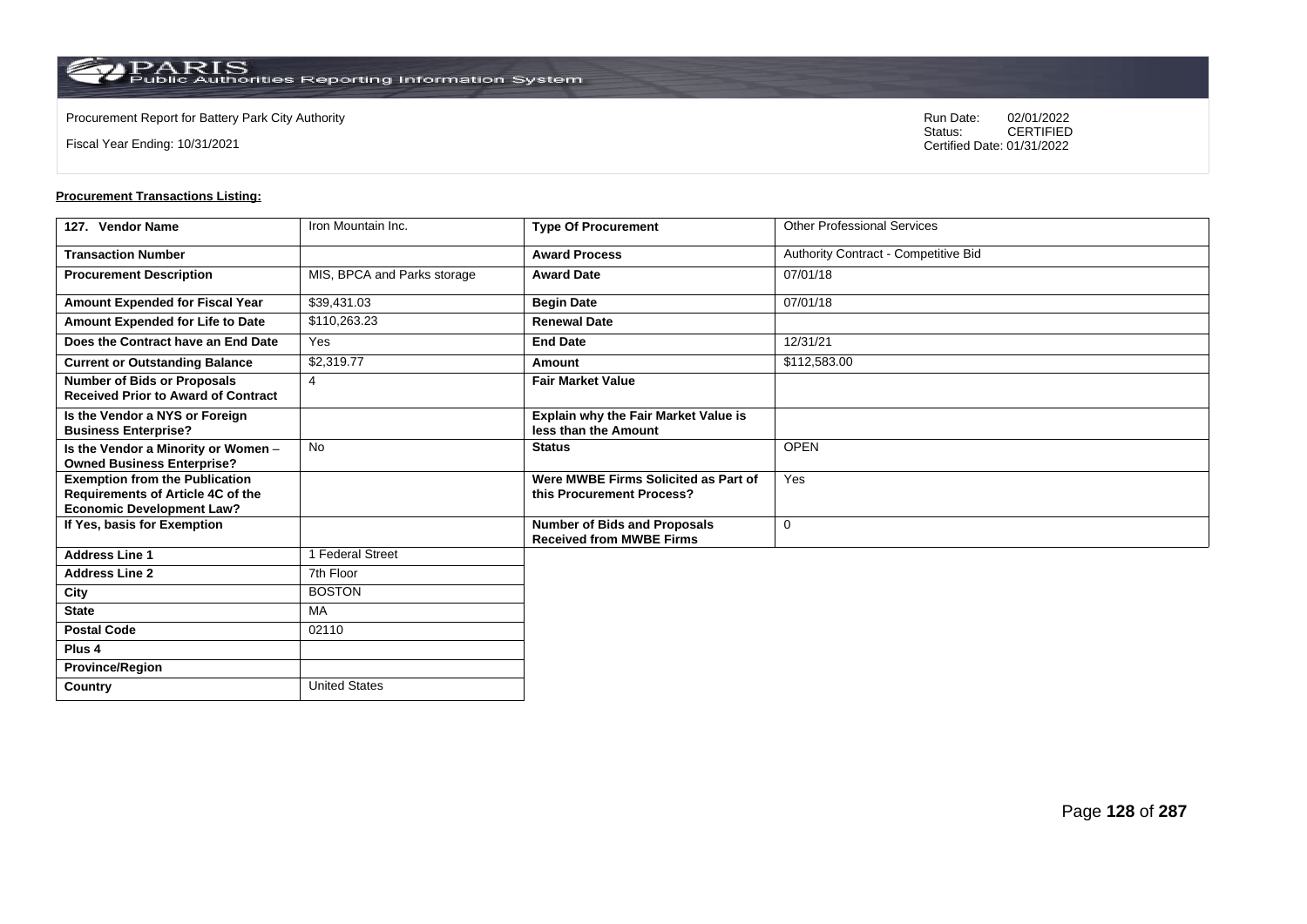$\operatorname{PARIS}_{\text{Public Authorities}\,\text{Reporting}\,\text{Information System}}$ 

**Country** United States

Fiscal Year Ending: 10/31/2021

Procurement Report for Battery Park City Authority **National State Concrete Concrete Concrete Concrete Concrete Concrete Concrete Concrete Concrete Concrete Concrete Concrete Concrete Concrete Concrete Concrete Concrete Co** CERTIFIED Certified Date: 01/31/2022

| 128. Vendor Name                                                                                               | JMT of New York, Inc.                       | <b>Type Of Procurement</b>                                             | <b>Consulting Services</b>           |
|----------------------------------------------------------------------------------------------------------------|---------------------------------------------|------------------------------------------------------------------------|--------------------------------------|
| <b>Transaction Number</b>                                                                                      |                                             | <b>Award Process</b>                                                   | Authority Contract - Competitive Bid |
| <b>Procurement Description</b>                                                                                 | On Call Construction Management<br>Services | <b>Award Date</b>                                                      | 10/10/19                             |
| Amount Expended for Fiscal Year                                                                                | \$44,832.60                                 | <b>Begin Date</b>                                                      | 10/10/19                             |
| Amount Expended for Life to Date                                                                               | \$67,681.60                                 | <b>Renewal Date</b>                                                    |                                      |
| Does the Contract have an End Date                                                                             | Yes                                         | <b>End Date</b>                                                        | 10/09/22                             |
| <b>Current or Outstanding Balance</b>                                                                          | \$132,318.40                                | Amount                                                                 | \$200,000.00                         |
| <b>Number of Bids or Proposals</b><br><b>Received Prior to Award of Contract</b>                               | 8                                           | <b>Fair Market Value</b>                                               |                                      |
| Is the Vendor a NYS or Foreign<br><b>Business Enterprise?</b>                                                  |                                             | Explain why the Fair Market Value is<br>less than the Amount           |                                      |
| Is the Vendor a Minority or Women -<br><b>Owned Business Enterprise?</b>                                       | <b>No</b>                                   | <b>Status</b>                                                          | <b>OPEN</b>                          |
| <b>Exemption from the Publication</b><br>Requirements of Article 4C of the<br><b>Economic Development Law?</b> |                                             | Were MWBE Firms Solicited as Part of<br>this Procurement Process?      | Yes                                  |
| If Yes, basis for Exemption                                                                                    |                                             | <b>Number of Bids and Proposals</b><br><b>Received from MWBE Firms</b> | $\overline{7}$                       |
| <b>Address Line 1</b>                                                                                          | 61 Broadway, Suite 2301                     |                                                                        |                                      |
| <b>Address Line 2</b>                                                                                          |                                             |                                                                        |                                      |
| City                                                                                                           | <b>NEW YORK</b>                             |                                                                        |                                      |
| <b>State</b>                                                                                                   | <b>NY</b>                                   |                                                                        |                                      |
| <b>Postal Code</b>                                                                                             | 10006                                       |                                                                        |                                      |
| Plus <sub>4</sub>                                                                                              |                                             |                                                                        |                                      |
| <b>Province/Region</b>                                                                                         |                                             |                                                                        |                                      |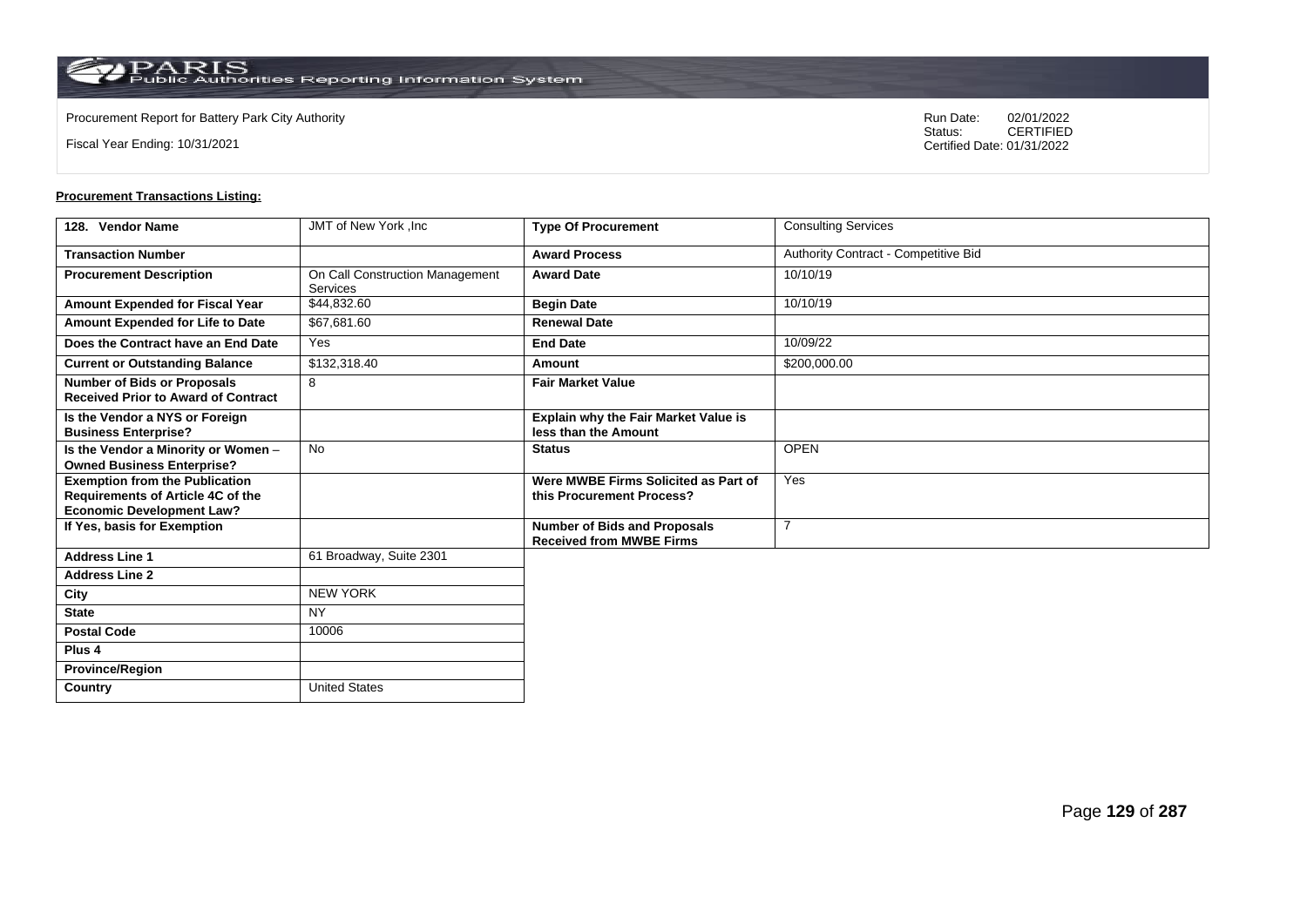Fiscal Year Ending: 10/31/2021

Procurement Report for Battery Park City Authority **National State Concrete Concrete Concrete Concrete Concrete Concrete Concrete Concrete Concrete Concrete Concrete Concrete Concrete Concrete Concrete Concrete Concrete Co** CERTIFIED Certified Date: 01/31/2022

| 129. Vendor Name                                                                                               | JP Morgan Chase Bank                    | <b>Type Of Procurement</b>                                             | <b>Financial Services</b>            |
|----------------------------------------------------------------------------------------------------------------|-----------------------------------------|------------------------------------------------------------------------|--------------------------------------|
| <b>Transaction Number</b>                                                                                      |                                         | <b>Award Process</b>                                                   | Authority Contract - Competitive Bid |
| <b>Procurement Description</b>                                                                                 | Banking and Cash Management<br>services | <b>Award Date</b>                                                      | 03/01/16                             |
| Amount Expended for Fiscal Year                                                                                | \$12,453.70                             | <b>Begin Date</b>                                                      | 03/01/16                             |
| Amount Expended for Life to Date                                                                               | \$30,963.48                             | <b>Renewal Date</b>                                                    |                                      |
| Does the Contract have an End Date                                                                             | Yes                                     | <b>End Date</b>                                                        | 12/15/21                             |
| <b>Current or Outstanding Balance</b>                                                                          | \$18,236.52                             | Amount                                                                 | \$49,200.00                          |
| <b>Number of Bids or Proposals</b><br><b>Received Prior to Award of Contract</b>                               | $\overline{4}$                          | <b>Fair Market Value</b>                                               |                                      |
| Is the Vendor a NYS or Foreign<br><b>Business Enterprise?</b>                                                  |                                         | <b>Explain why the Fair Market Value is</b><br>less than the Amount    |                                      |
| Is the Vendor a Minority or Women -<br><b>Owned Business Enterprise?</b>                                       | <b>No</b>                               | <b>Status</b>                                                          | <b>OPEN</b>                          |
| <b>Exemption from the Publication</b><br>Requirements of Article 4C of the<br><b>Economic Development Law?</b> |                                         | Were MWBE Firms Solicited as Part of<br>this Procurement Process?      | Yes                                  |
| If Yes, basis for Exemption                                                                                    |                                         | <b>Number of Bids and Proposals</b><br><b>Received from MWBE Firms</b> | $\mathbf 0$                          |
| <b>Address Line 1</b>                                                                                          | 277 Park Avenue                         |                                                                        |                                      |
| <b>Address Line 2</b>                                                                                          | 23rd fl.                                |                                                                        |                                      |
| City                                                                                                           | <b>NEW YORK</b>                         |                                                                        |                                      |
| <b>State</b>                                                                                                   | NY                                      |                                                                        |                                      |
| <b>Postal Code</b>                                                                                             | 10172                                   |                                                                        |                                      |
| Plus <sub>4</sub>                                                                                              |                                         |                                                                        |                                      |
| <b>Province/Region</b>                                                                                         |                                         |                                                                        |                                      |
| Country                                                                                                        | <b>United States</b>                    |                                                                        |                                      |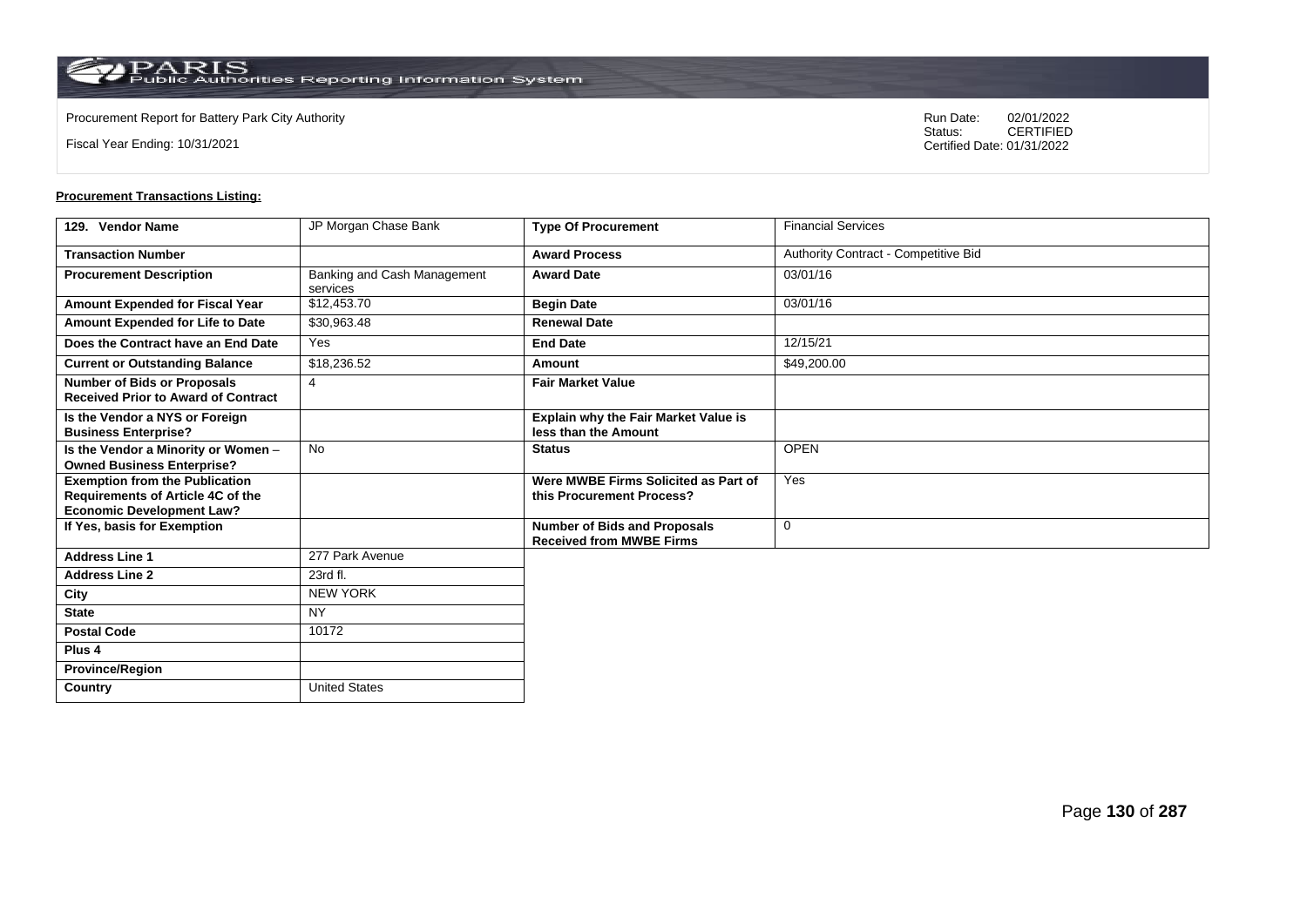**Country** United States

Fiscal Year Ending: 10/31/2021

Procurement Report for Battery Park City Authority **National State Concrete Concrete Concrete Concrete Concrete Concrete Concrete Concrete Concrete Concrete Concrete Concrete Concrete Concrete Concrete Concrete Concrete Co** CERTIFIED Certified Date: 01/31/2022

| 130. Vendor Name                                                                                                      | JR Languague Translation Services, | <b>Type Of Procurement</b>                                             | <b>Consulting Services</b>               |
|-----------------------------------------------------------------------------------------------------------------------|------------------------------------|------------------------------------------------------------------------|------------------------------------------|
| <b>Transaction Number</b>                                                                                             | inc                                | <b>Award Process</b>                                                   |                                          |
|                                                                                                                       |                                    |                                                                        | Authority Contract - Non-Competitive Bid |
| <b>Procurement Description</b>                                                                                        | <b>Translation Services</b>        | <b>Award Date</b>                                                      | 02/24/20                                 |
| Amount Expended for Fiscal Year                                                                                       | \$0.00                             | <b>Begin Date</b>                                                      | 02/24/20                                 |
| Amount Expended for Life to Date                                                                                      | \$478.64                           | <b>Renewal Date</b>                                                    |                                          |
| Does the Contract have an End Date                                                                                    | Yes                                | <b>End Date</b>                                                        | 02/24/21                                 |
| <b>Current or Outstanding Balance</b>                                                                                 | \$24,521.36                        | Amount                                                                 | \$25,000.00                              |
| <b>Number of Bids or Proposals</b><br><b>Received Prior to Award of Contract</b>                                      | 3                                  | <b>Fair Market Value</b>                                               | \$25,000.00                              |
| Is the Vendor a NYS or Foreign<br><b>Business Enterprise?</b>                                                         |                                    | Explain why the Fair Market Value is<br>less than the Amount           |                                          |
| Is the Vendor a Minority or Women -<br><b>Owned Business Enterprise?</b>                                              | Yes                                | <b>Status</b>                                                          | <b>COMPLETED</b>                         |
| <b>Exemption from the Publication</b><br><b>Requirements of Article 4C of the</b><br><b>Economic Development Law?</b> |                                    | Were MWBE Firms Solicited as Part of<br>this Procurement Process?      | Yes                                      |
| If Yes, basis for Exemption                                                                                           |                                    | <b>Number of Bids and Proposals</b><br><b>Received from MWBE Firms</b> | 3                                        |
| <b>Address Line 1</b>                                                                                                 | 2112 Empire Blvd. Ste 1-C          |                                                                        |                                          |
| <b>Address Line 2</b>                                                                                                 |                                    |                                                                        |                                          |
| City                                                                                                                  | <b>WEBSTER</b>                     |                                                                        |                                          |
| <b>State</b>                                                                                                          | <b>NY</b>                          |                                                                        |                                          |
| <b>Postal Code</b>                                                                                                    | 14580                              |                                                                        |                                          |
| Plus <sub>4</sub>                                                                                                     |                                    |                                                                        |                                          |
| <b>Province/Region</b>                                                                                                |                                    |                                                                        |                                          |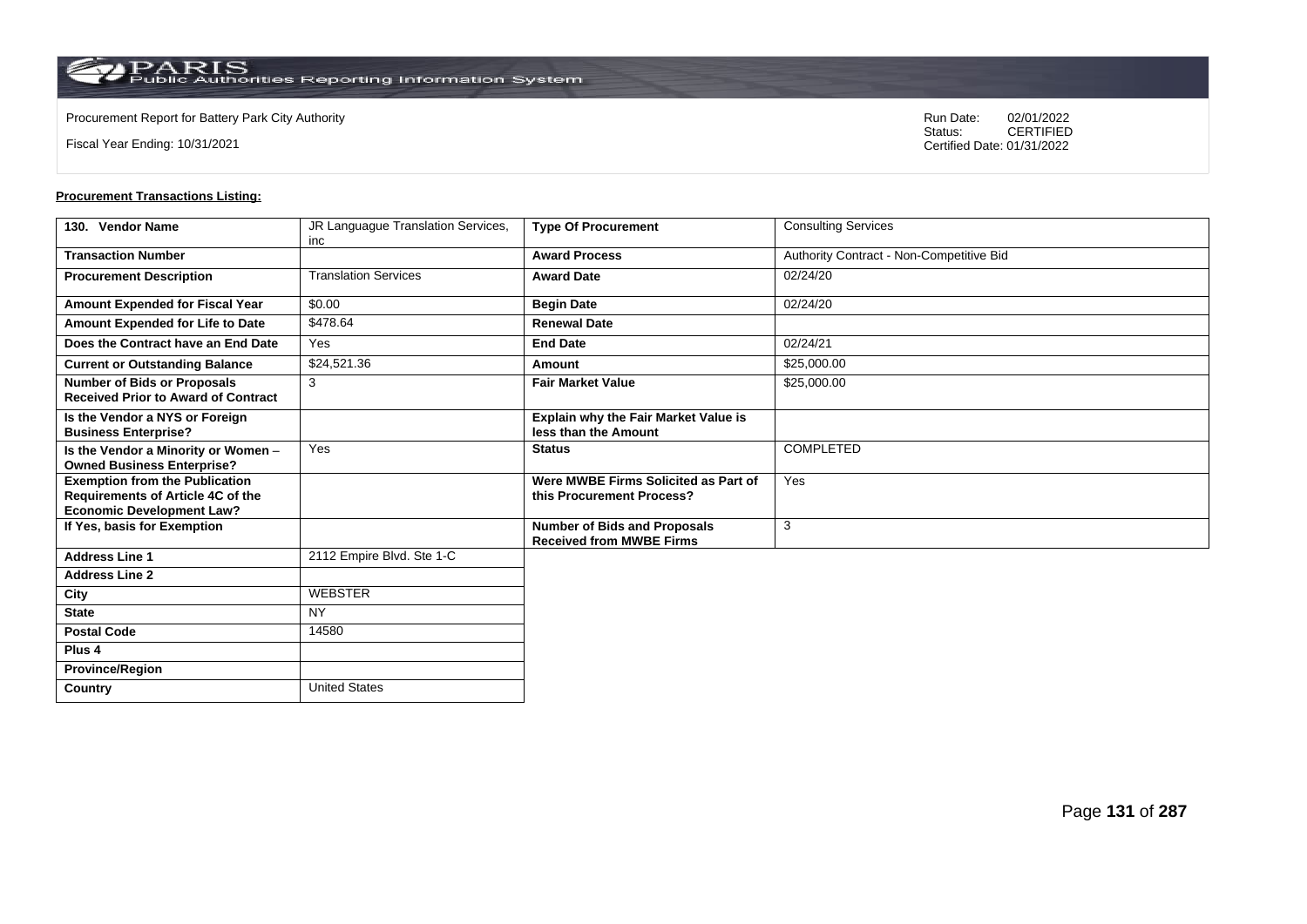**Country** United States

Fiscal Year Ending: 10/31/2021

Procurement Report for Battery Park City Authority **National State Concrete Concrete Concrete Concrete Concrete Concrete Concrete Concrete Concrete Concrete Concrete Concrete Concrete Concrete Concrete Concrete Concrete Co** CERTIFIED Certified Date: 01/31/2022

| 131. Vendor Name                                                                                               | Jakob Inc.                 | <b>Type Of Procurement</b>                                             | Commodities/Supplies                    |
|----------------------------------------------------------------------------------------------------------------|----------------------------|------------------------------------------------------------------------|-----------------------------------------|
| <b>Transaction Number</b>                                                                                      |                            | <b>Award Process</b>                                                   | Non Contract Procurement/Purchase Order |
| <b>Procurement Description</b>                                                                                 | Site structure maintenance | <b>Award Date</b>                                                      |                                         |
| Amount Expended for Fiscal Year                                                                                | \$10,483.65                | <b>Begin Date</b>                                                      |                                         |
| Amount Expended for Life to Date                                                                               |                            | <b>Renewal Date</b>                                                    |                                         |
| Does the Contract have an End Date                                                                             |                            | <b>End Date</b>                                                        |                                         |
| <b>Current or Outstanding Balance</b>                                                                          |                            | Amount                                                                 |                                         |
| <b>Number of Bids or Proposals</b><br><b>Received Prior to Award of Contract</b>                               |                            | <b>Fair Market Value</b>                                               |                                         |
| Is the Vendor a NYS or Foreign<br><b>Business Enterprise?</b>                                                  |                            | Explain why the Fair Market Value is<br>less than the Amount           |                                         |
| Is the Vendor a Minority or Women -<br><b>Owned Business Enterprise?</b>                                       | No                         | <b>Status</b>                                                          | <b>COMPLETED</b>                        |
| <b>Exemption from the Publication</b><br>Requirements of Article 4C of the<br><b>Economic Development Law?</b> |                            | Were MWBE Firms Solicited as Part of<br>this Procurement Process?      |                                         |
| If Yes, basis for Exemption                                                                                    |                            | <b>Number of Bids and Proposals</b><br><b>Received from MWBE Firms</b> |                                         |
| <b>Address Line 1</b>                                                                                          | 2665 NW 1st Avenue         |                                                                        |                                         |
| <b>Address Line 2</b>                                                                                          |                            |                                                                        |                                         |
| City                                                                                                           | <b>BOCA RATON</b>          |                                                                        |                                         |
| <b>State</b>                                                                                                   | <b>FL</b>                  |                                                                        |                                         |
| <b>Postal Code</b>                                                                                             | 33431                      |                                                                        |                                         |
| Plus <sub>4</sub>                                                                                              |                            |                                                                        |                                         |
| <b>Province/Region</b>                                                                                         |                            |                                                                        |                                         |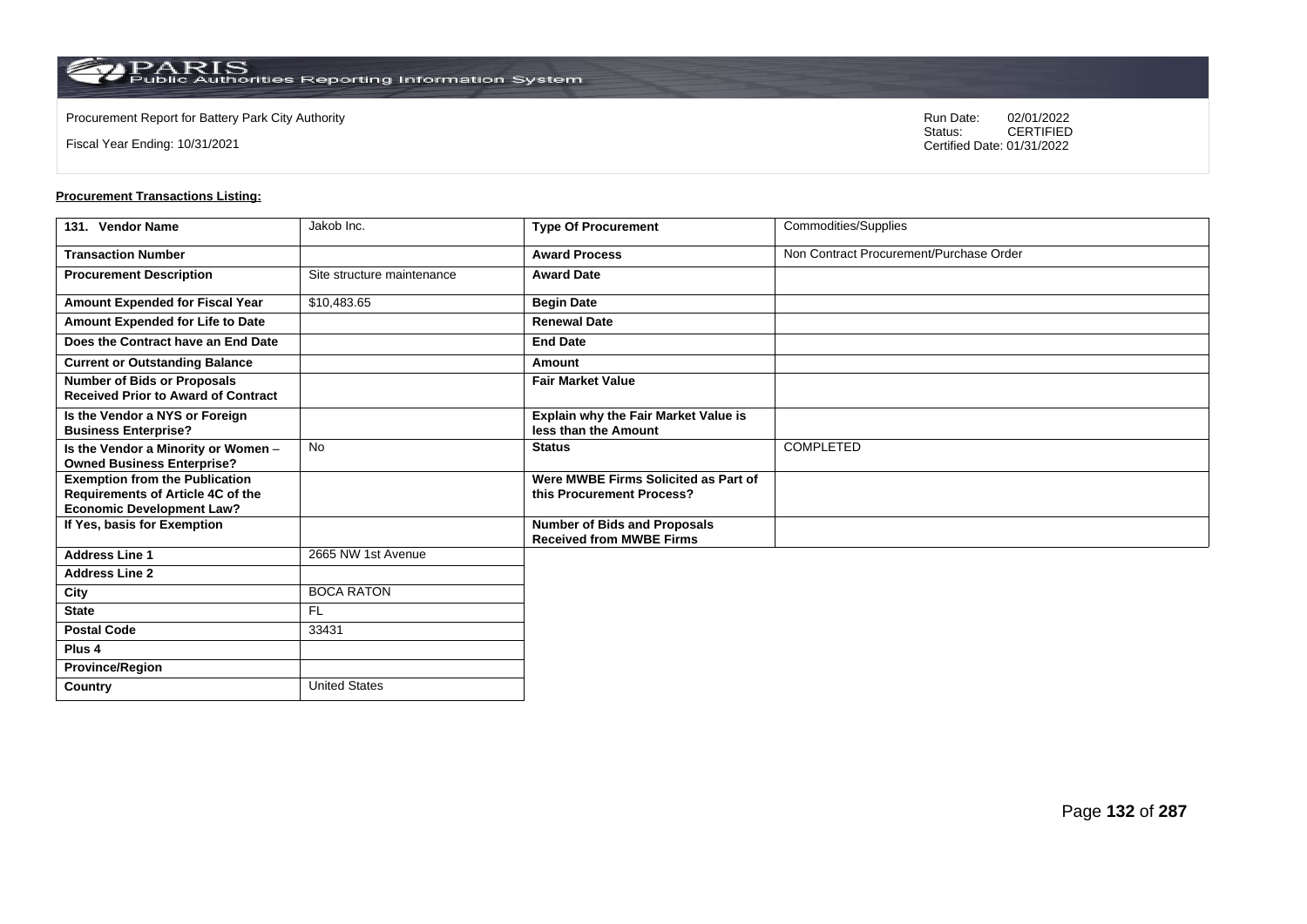Fiscal Year Ending: 10/31/2021

Procurement Report for Battery Park City Authority **National State Concrete Concrete Concrete Concrete Concrete Concrete Concrete Concrete Concrete Concrete Concrete Concrete Concrete Concrete Concrete Concrete Concrete Co** CERTIFIED Certified Date: 01/31/2022

| 132. Vendor Name                                                                                               | Jamaica Hardware & Paints, Inc. | <b>Type Of Procurement</b>                                             | Commodities/Supplies                    |
|----------------------------------------------------------------------------------------------------------------|---------------------------------|------------------------------------------------------------------------|-----------------------------------------|
| <b>Transaction Number</b>                                                                                      |                                 | <b>Award Process</b>                                                   | Non Contract Procurement/Purchase Order |
| <b>Procurement Description</b>                                                                                 | Paint supplies                  | <b>Award Date</b>                                                      |                                         |
| <b>Amount Expended for Fiscal Year</b>                                                                         | \$5,062.47                      | <b>Begin Date</b>                                                      |                                         |
| Amount Expended for Life to Date                                                                               |                                 | <b>Renewal Date</b>                                                    |                                         |
| Does the Contract have an End Date                                                                             |                                 | <b>End Date</b>                                                        |                                         |
| <b>Current or Outstanding Balance</b>                                                                          |                                 | Amount                                                                 |                                         |
| <b>Number of Bids or Proposals</b><br><b>Received Prior to Award of Contract</b>                               |                                 | <b>Fair Market Value</b>                                               |                                         |
| Is the Vendor a NYS or Foreign<br><b>Business Enterprise?</b>                                                  |                                 | <b>Explain why the Fair Market Value is</b><br>less than the Amount    |                                         |
| Is the Vendor a Minority or Women -<br><b>Owned Business Enterprise?</b>                                       | Yes                             | <b>Status</b>                                                          | <b>COMPLETED</b>                        |
| <b>Exemption from the Publication</b><br>Requirements of Article 4C of the<br><b>Economic Development Law?</b> |                                 | Were MWBE Firms Solicited as Part of<br>this Procurement Process?      |                                         |
| If Yes, basis for Exemption                                                                                    |                                 | <b>Number of Bids and Proposals</b><br><b>Received from MWBE Firms</b> |                                         |
| <b>Address Line 1</b>                                                                                          | 131-01 Jamaica Ave              |                                                                        |                                         |
| <b>Address Line 2</b>                                                                                          |                                 |                                                                        |                                         |
| City                                                                                                           | <b>RICHMOND HILL</b>            |                                                                        |                                         |
| <b>State</b>                                                                                                   | <b>NY</b>                       |                                                                        |                                         |
| <b>Postal Code</b>                                                                                             | 11418                           |                                                                        |                                         |
| Plus <sub>4</sub>                                                                                              |                                 |                                                                        |                                         |
| <b>Province/Region</b>                                                                                         |                                 |                                                                        |                                         |
| Country                                                                                                        | <b>United States</b>            |                                                                        |                                         |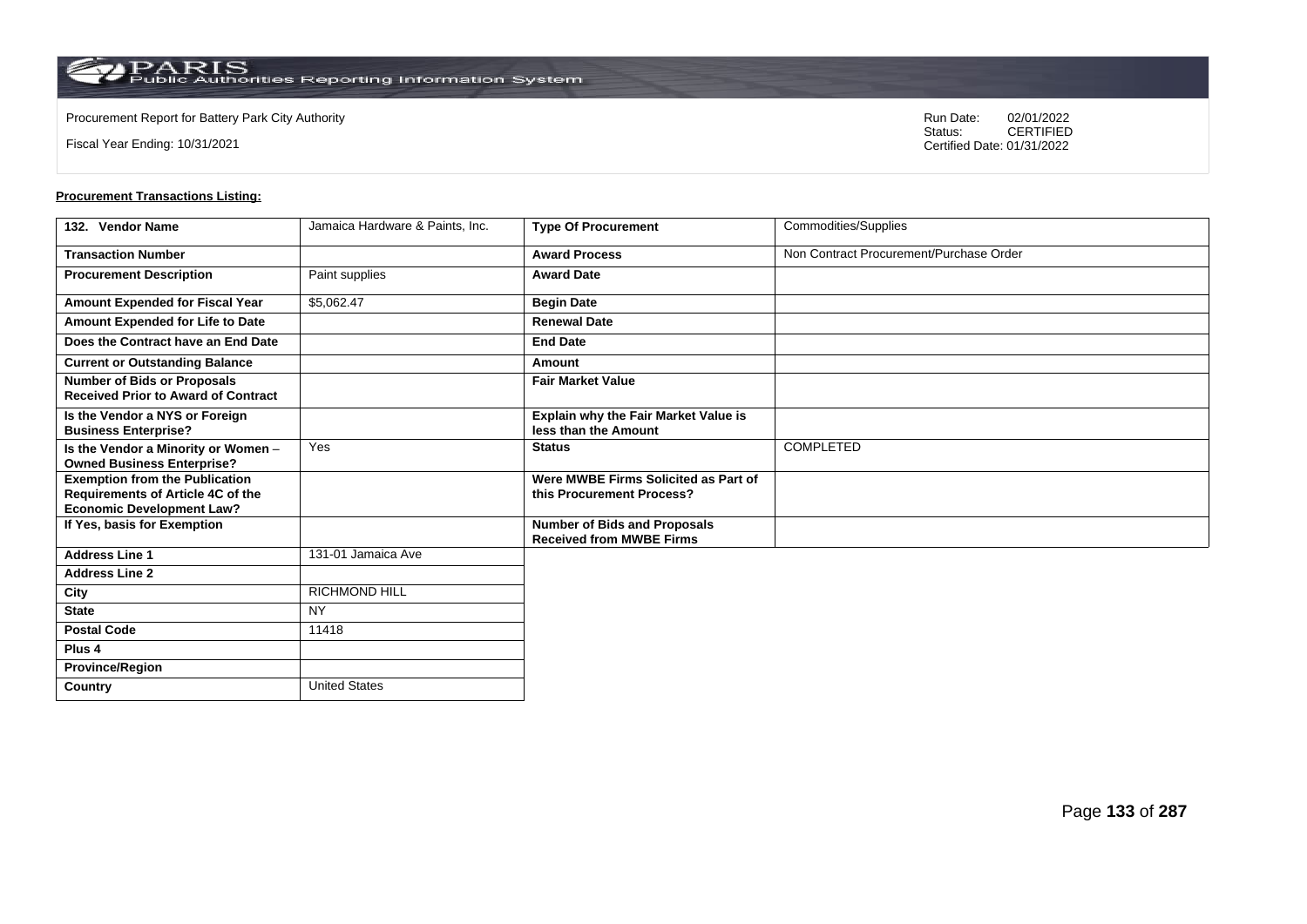Fiscal Year Ending: 10/31/2021

Procurement Report for Battery Park City Authority **National State Concrete Concrete Concrete Concrete Concrete Concrete Concrete Concrete Concrete Concrete Concrete Concrete Concrete Concrete Concrete Concrete Concrete Co** CERTIFIED Certified Date: 01/31/2022

| 133. Vendor Name                                                                                               | Jason Office Products | <b>Type Of Procurement</b>                                             | Commodities/Supplies                    |
|----------------------------------------------------------------------------------------------------------------|-----------------------|------------------------------------------------------------------------|-----------------------------------------|
| <b>Transaction Number</b>                                                                                      |                       | <b>Award Process</b>                                                   | Non Contract Procurement/Purchase Order |
| <b>Procurement Description</b>                                                                                 | Cleaning supplies     | <b>Award Date</b>                                                      |                                         |
| Amount Expended for Fiscal Year                                                                                | \$5,020.86            | <b>Begin Date</b>                                                      |                                         |
| Amount Expended for Life to Date                                                                               |                       | <b>Renewal Date</b>                                                    |                                         |
| Does the Contract have an End Date                                                                             |                       | <b>End Date</b>                                                        |                                         |
| <b>Current or Outstanding Balance</b>                                                                          |                       | Amount                                                                 |                                         |
| <b>Number of Bids or Proposals</b><br><b>Received Prior to Award of Contract</b>                               |                       | <b>Fair Market Value</b>                                               |                                         |
| Is the Vendor a NYS or Foreign<br><b>Business Enterprise?</b>                                                  |                       | <b>Explain why the Fair Market Value is</b><br>less than the Amount    |                                         |
| Is the Vendor a Minority or Women -<br><b>Owned Business Enterprise?</b>                                       | Yes                   | <b>Status</b>                                                          | <b>COMPLETED</b>                        |
| <b>Exemption from the Publication</b><br>Requirements of Article 4C of the<br><b>Economic Development Law?</b> |                       | Were MWBE Firms Solicited as Part of<br>this Procurement Process?      |                                         |
| If Yes, basis for Exemption                                                                                    |                       | <b>Number of Bids and Proposals</b><br><b>Received from MWBE Firms</b> |                                         |
| <b>Address Line 1</b>                                                                                          | 140 West 31st Street  |                                                                        |                                         |
| <b>Address Line 2</b>                                                                                          |                       |                                                                        |                                         |
| City                                                                                                           | <b>NEW YORK</b>       |                                                                        |                                         |
| <b>State</b>                                                                                                   | <b>NY</b>             |                                                                        |                                         |
| <b>Postal Code</b>                                                                                             | 10001                 |                                                                        |                                         |
| Plus <sub>4</sub>                                                                                              |                       |                                                                        |                                         |
| <b>Province/Region</b>                                                                                         |                       |                                                                        |                                         |
| Country                                                                                                        | <b>United States</b>  |                                                                        |                                         |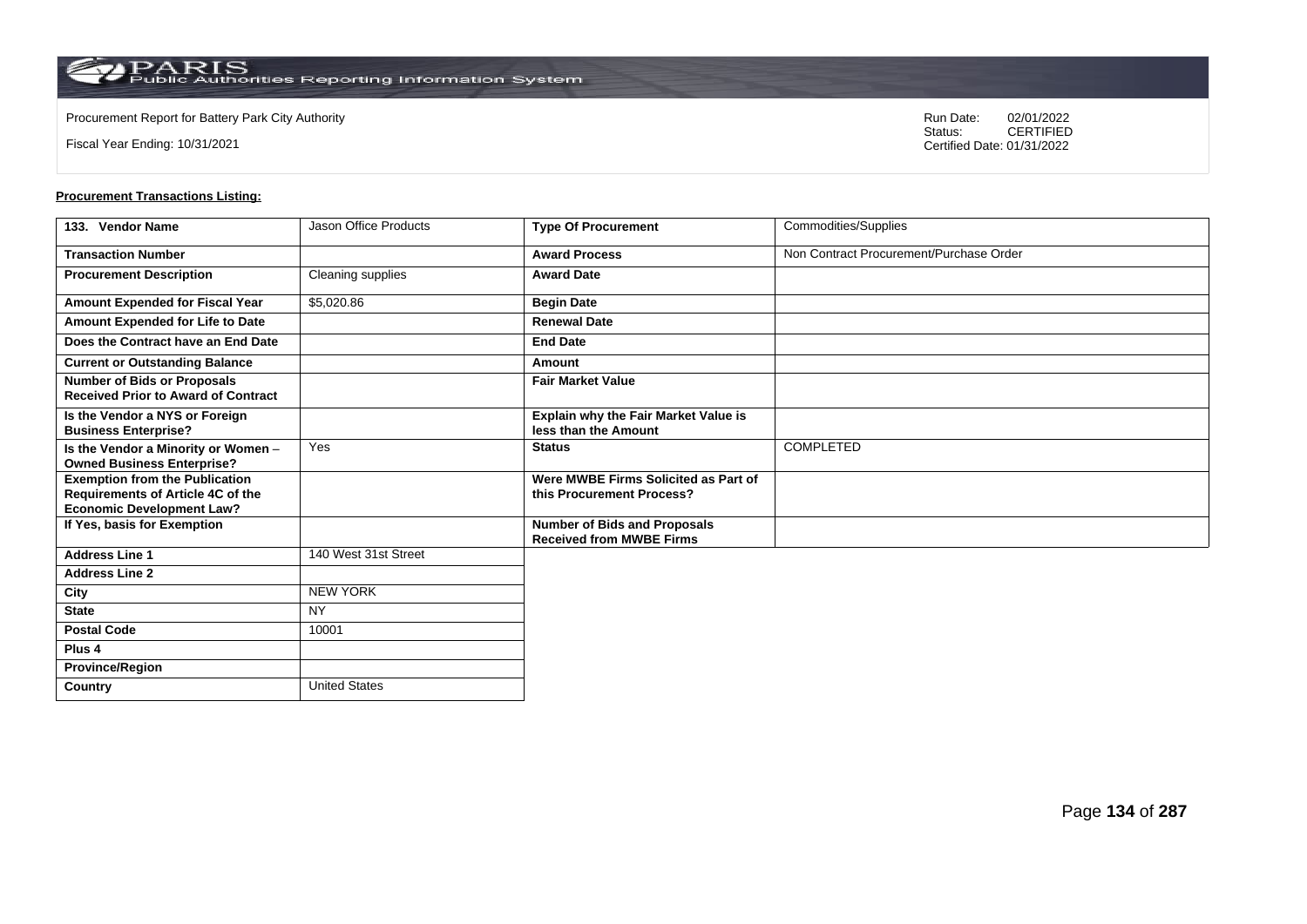**Country** United States

Fiscal Year Ending: 10/31/2021

Procurement Report for Battery Park City Authority **National State Concrete Concrete Concrete Concrete Concrete Concrete Concrete Concrete Concrete Concrete Concrete Concrete Concrete Concrete Concrete Concrete Concrete Co** CERTIFIED Certified Date: 01/31/2022

| 134. Vendor Name                                                                                               | KS Engineers, P.C.           | <b>Type Of Procurement</b>                                             | <b>Other Professional Services</b>   |
|----------------------------------------------------------------------------------------------------------------|------------------------------|------------------------------------------------------------------------|--------------------------------------|
| <b>Transaction Number</b>                                                                                      |                              | <b>Award Process</b>                                                   | Authority Contract - Competitive Bid |
| <b>Procurement Description</b>                                                                                 | On call Engineering Services | <b>Award Date</b>                                                      | 03/05/15                             |
| Amount Expended for Fiscal Year                                                                                | \$7,240.00                   | <b>Begin Date</b>                                                      | 03/05/15                             |
| Amount Expended for Life to Date                                                                               | \$444,427.38                 | <b>Renewal Date</b>                                                    |                                      |
| Does the Contract have an End Date                                                                             | Yes                          | <b>End Date</b>                                                        | 06/30/19                             |
| <b>Current or Outstanding Balance</b>                                                                          | \$230,572.62                 | Amount                                                                 | \$675,000.00                         |
| <b>Number of Bids or Proposals</b><br><b>Received Prior to Award of Contract</b>                               | 13                           | <b>Fair Market Value</b>                                               |                                      |
| Is the Vendor a NYS or Foreign<br><b>Business Enterprise?</b>                                                  |                              | <b>Explain why the Fair Market Value is</b><br>less than the Amount    |                                      |
| Is the Vendor a Minority or Women -<br><b>Owned Business Enterprise?</b>                                       | Yes                          | <b>Status</b>                                                          | <b>OPEN</b>                          |
| <b>Exemption from the Publication</b><br>Requirements of Article 4C of the<br><b>Economic Development Law?</b> |                              | Were MWBE Firms Solicited as Part of<br>this Procurement Process?      | Yes                                  |
| If Yes, basis for Exemption                                                                                    |                              | <b>Number of Bids and Proposals</b><br><b>Received from MWBE Firms</b> | 3                                    |
| <b>Address Line 1</b>                                                                                          | 65 Broadway, Suite 1002      |                                                                        |                                      |
| <b>Address Line 2</b>                                                                                          | 10th Floor                   |                                                                        |                                      |
| City                                                                                                           | <b>NEW YORK</b>              |                                                                        |                                      |
| <b>State</b>                                                                                                   | <b>NY</b>                    |                                                                        |                                      |
| <b>Postal Code</b>                                                                                             | 10006                        |                                                                        |                                      |
| Plus <sub>4</sub>                                                                                              |                              |                                                                        |                                      |
| <b>Province/Region</b>                                                                                         |                              |                                                                        |                                      |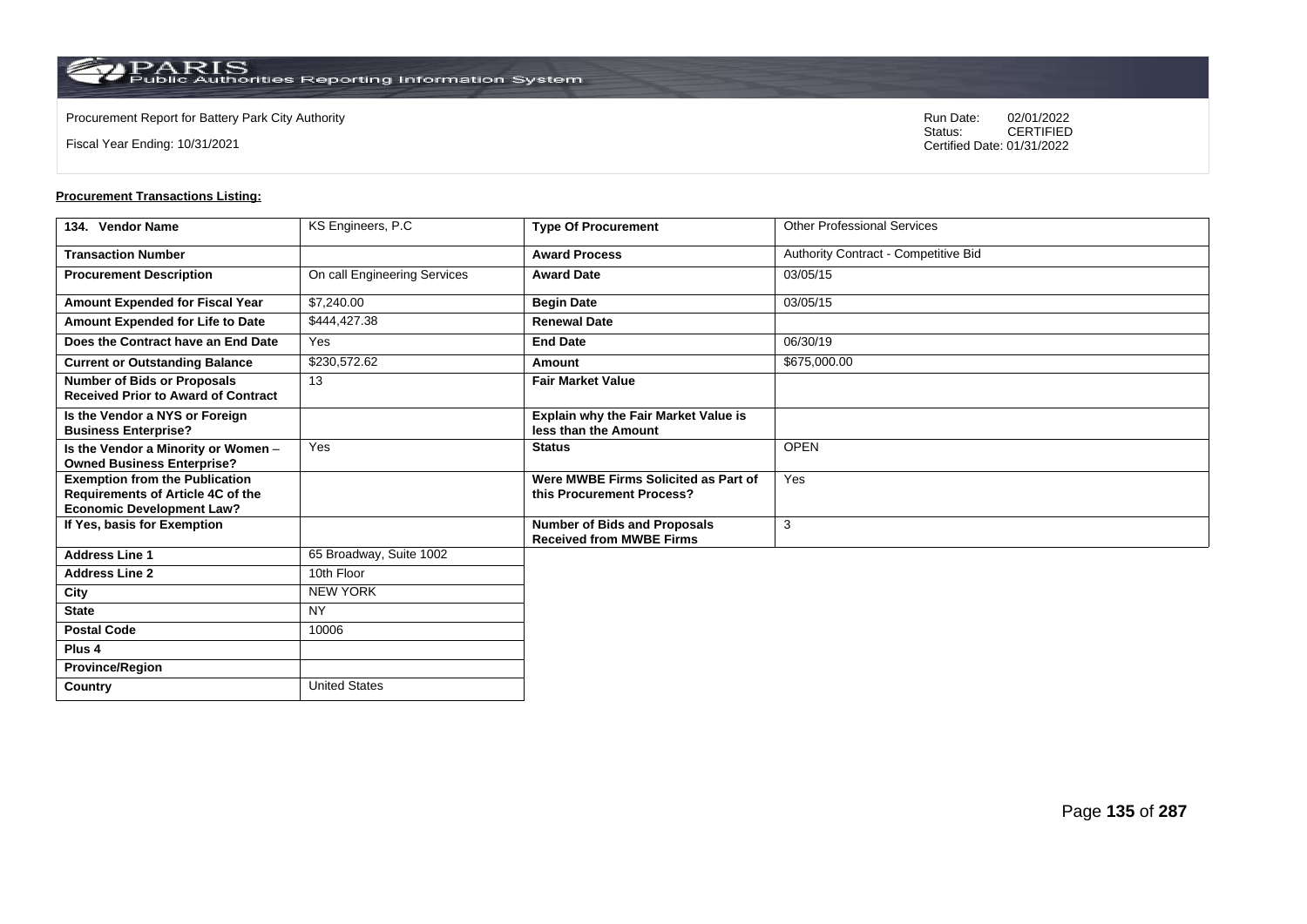**Country** United States

Fiscal Year Ending: 10/31/2021

Procurement Report for Battery Park City Authority **National State Concrete Concrete Concrete Concrete Concrete Concrete Concrete Concrete Concrete Concrete Concrete Concrete Concrete Concrete Concrete Concrete Concrete Co** CERTIFIED Certified Date: 01/31/2022

| 135. Vendor Name                                                                                               | Lemire LLC                  | <b>Type Of Procurement</b>                                             | <b>Other Professional Services</b>       |
|----------------------------------------------------------------------------------------------------------------|-----------------------------|------------------------------------------------------------------------|------------------------------------------|
| <b>Transaction Number</b>                                                                                      |                             | <b>Award Process</b>                                                   | Authority Contract - Non-Competitive Bid |
| <b>Procurement Description</b>                                                                                 | Background investigation    | <b>Award Date</b>                                                      | 04/01/16                                 |
| Amount Expended for Fiscal Year                                                                                | \$0.00                      | <b>Begin Date</b>                                                      | 04/01/16                                 |
| Amount Expended for Life to Date                                                                               | \$30,193.13                 | <b>Renewal Date</b>                                                    |                                          |
| Does the Contract have an End Date                                                                             | Yes                         | <b>End Date</b>                                                        | 03/31/19                                 |
| <b>Current or Outstanding Balance</b>                                                                          | \$17,806.87                 | Amount                                                                 | \$48,000.00                              |
| <b>Number of Bids or Proposals</b><br><b>Received Prior to Award of Contract</b>                               | 2                           | <b>Fair Market Value</b>                                               | \$48,000.00                              |
| Is the Vendor a NYS or Foreign<br><b>Business Enterprise?</b>                                                  |                             | Explain why the Fair Market Value is<br>less than the Amount           |                                          |
| Is the Vendor a Minority or Women -<br><b>Owned Business Enterprise?</b>                                       | Yes                         | <b>Status</b>                                                          | <b>OPEN</b>                              |
| <b>Exemption from the Publication</b><br>Requirements of Article 4C of the<br><b>Economic Development Law?</b> |                             | Were MWBE Firms Solicited as Part of<br>this Procurement Process?      | Yes                                      |
| If Yes, basis for Exemption                                                                                    |                             | <b>Number of Bids and Proposals</b><br><b>Received from MWBE Firms</b> |                                          |
| <b>Address Line 1</b>                                                                                          | 80 Broad Street, Suite 1201 |                                                                        |                                          |
| <b>Address Line 2</b>                                                                                          |                             |                                                                        |                                          |
| City                                                                                                           | <b>NEW YORK</b>             |                                                                        |                                          |
| <b>State</b>                                                                                                   | <b>NY</b>                   |                                                                        |                                          |
| <b>Postal Code</b>                                                                                             | 10004                       |                                                                        |                                          |
| Plus <sub>4</sub>                                                                                              |                             |                                                                        |                                          |
| <b>Province/Region</b>                                                                                         |                             |                                                                        |                                          |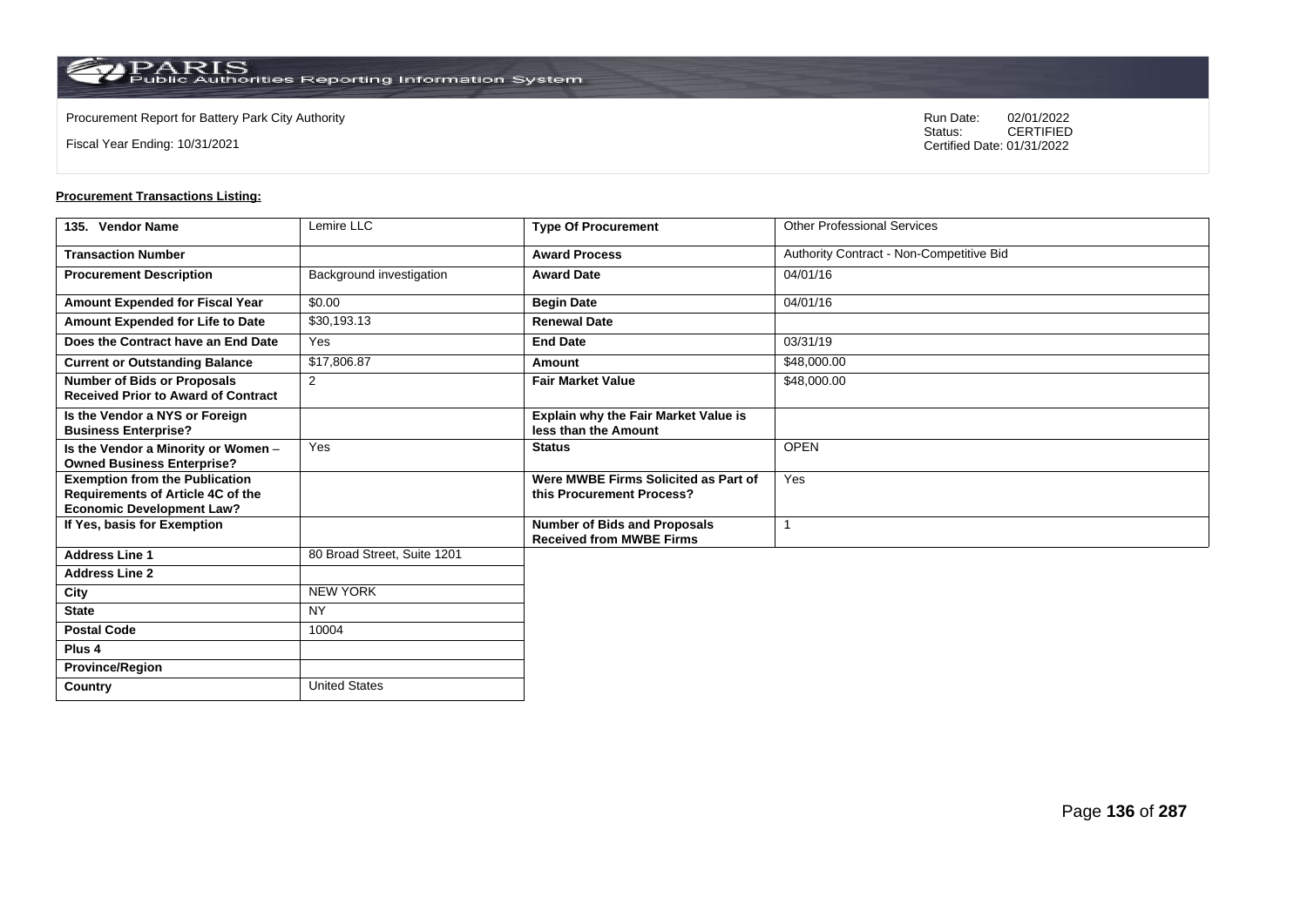$\operatorname{PARIS}_{\text{Public Authorities}\,\text{Reporting}\,\text{Information System}}$ 

**Country** United States

Fiscal Year Ending: 10/31/2021

Procurement Report for Battery Park City Authority **National State Concrete Concrete Concrete Concrete Concrete Concrete Concrete Concrete Concrete Concrete Concrete Concrete Concrete Concrete Concrete Concrete Concrete Co** CERTIFIED Certified Date: 01/31/2022

| 136. Vendor Name                                                                                               | Liberty Office Supplies & Equipment<br>Inc. | <b>Type Of Procurement</b>                                             | <b>Commodities/Supplies</b>             |
|----------------------------------------------------------------------------------------------------------------|---------------------------------------------|------------------------------------------------------------------------|-----------------------------------------|
| <b>Transaction Number</b>                                                                                      |                                             | <b>Award Process</b>                                                   | Non Contract Procurement/Purchase Order |
| <b>Procurement Description</b>                                                                                 | Windsor sensor vacuum                       | <b>Award Date</b>                                                      |                                         |
| Amount Expended for Fiscal Year                                                                                | \$5,419.70                                  | <b>Begin Date</b>                                                      |                                         |
| Amount Expended for Life to Date                                                                               |                                             | <b>Renewal Date</b>                                                    |                                         |
| Does the Contract have an End Date                                                                             |                                             | <b>End Date</b>                                                        |                                         |
| <b>Current or Outstanding Balance</b>                                                                          |                                             | Amount                                                                 |                                         |
| <b>Number of Bids or Proposals</b><br><b>Received Prior to Award of Contract</b>                               |                                             | <b>Fair Market Value</b>                                               |                                         |
| Is the Vendor a NYS or Foreign<br><b>Business Enterprise?</b>                                                  |                                             | Explain why the Fair Market Value is<br>less than the Amount           |                                         |
| Is the Vendor a Minority or Women -<br><b>Owned Business Enterprise?</b>                                       | Yes                                         | <b>Status</b>                                                          | COMPLETED                               |
| <b>Exemption from the Publication</b><br>Requirements of Article 4C of the<br><b>Economic Development Law?</b> |                                             | Were MWBE Firms Solicited as Part of<br>this Procurement Process?      |                                         |
| If Yes, basis for Exemption                                                                                    |                                             | <b>Number of Bids and Proposals</b><br><b>Received from MWBE Firms</b> |                                         |
| <b>Address Line 1</b>                                                                                          | 111-03 101 Avenue                           |                                                                        |                                         |
| <b>Address Line 2</b>                                                                                          |                                             |                                                                        |                                         |
| City                                                                                                           | SOUTH RICHMOND HILL                         |                                                                        |                                         |
| <b>State</b>                                                                                                   | <b>NY</b>                                   |                                                                        |                                         |
| <b>Postal Code</b>                                                                                             | 11419                                       |                                                                        |                                         |
| Plus <sub>4</sub>                                                                                              |                                             |                                                                        |                                         |
| <b>Province/Region</b>                                                                                         |                                             |                                                                        |                                         |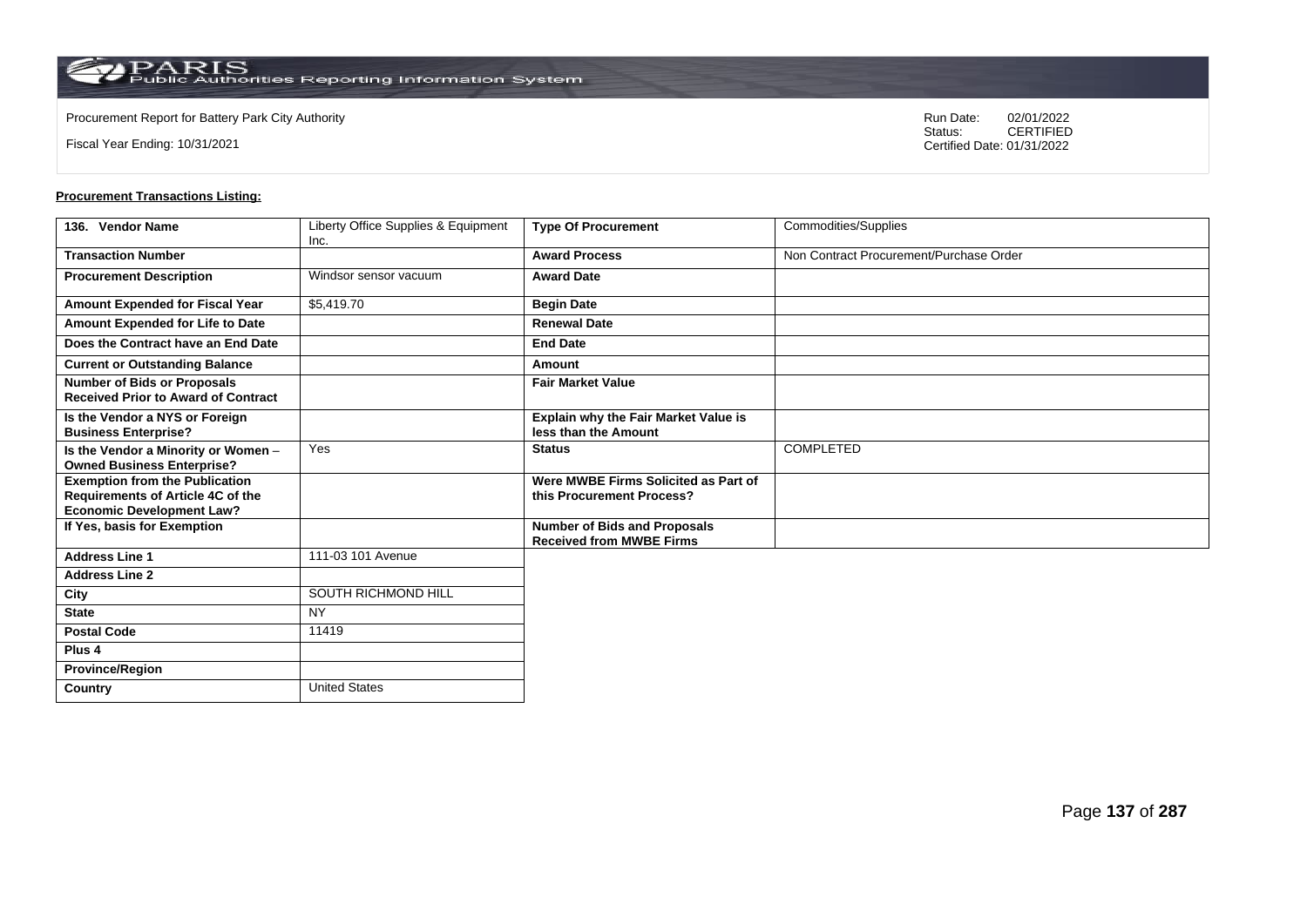Fiscal Year Ending: 10/31/2021

Procurement Report for Battery Park City Authority **National State Concrete Concrete Concrete Concrete Concrete Concrete Concrete Concrete Concrete Concrete Concrete Concrete Concrete Concrete Concrete Concrete Concrete Co** CERTIFIED Certified Date: 01/31/2022

| 137. Vendor Name                                                                                               | Lincoln Life & Annuity Company of<br>New York | <b>Type Of Procurement</b>                                             | <b>Financial Services</b>               |
|----------------------------------------------------------------------------------------------------------------|-----------------------------------------------|------------------------------------------------------------------------|-----------------------------------------|
| <b>Transaction Number</b>                                                                                      |                                               | <b>Award Process</b>                                                   | Non Contract Procurement/Purchase Order |
| <b>Procurement Description</b>                                                                                 | Insurance                                     | <b>Award Date</b>                                                      |                                         |
| Amount Expended for Fiscal Year                                                                                | \$5,360.84                                    | <b>Begin Date</b>                                                      |                                         |
| Amount Expended for Life to Date                                                                               |                                               | <b>Renewal Date</b>                                                    |                                         |
| Does the Contract have an End Date                                                                             |                                               | <b>End Date</b>                                                        |                                         |
| <b>Current or Outstanding Balance</b>                                                                          |                                               | Amount                                                                 |                                         |
| <b>Number of Bids or Proposals</b><br><b>Received Prior to Award of Contract</b>                               |                                               | <b>Fair Market Value</b>                                               |                                         |
| Is the Vendor a NYS or Foreign<br><b>Business Enterprise?</b>                                                  |                                               | Explain why the Fair Market Value is<br>less than the Amount           |                                         |
| Is the Vendor a Minority or Women -<br><b>Owned Business Enterprise?</b>                                       | <b>No</b>                                     | <b>Status</b>                                                          | <b>COMPLETED</b>                        |
| <b>Exemption from the Publication</b><br>Requirements of Article 4C of the<br><b>Economic Development Law?</b> |                                               | Were MWBE Firms Solicited as Part of<br>this Procurement Process?      |                                         |
| If Yes, basis for Exemption                                                                                    |                                               | <b>Number of Bids and Proposals</b><br><b>Received from MWBE Firms</b> |                                         |
| <b>Address Line 1</b>                                                                                          | PO Box 7247-0347                              |                                                                        |                                         |
| <b>Address Line 2</b>                                                                                          |                                               |                                                                        |                                         |
| City                                                                                                           | PHILADELPHIA                                  |                                                                        |                                         |
| <b>State</b>                                                                                                   | PA                                            |                                                                        |                                         |
| <b>Postal Code</b>                                                                                             | 19170                                         |                                                                        |                                         |
| Plus <sub>4</sub>                                                                                              |                                               |                                                                        |                                         |
| <b>Province/Region</b>                                                                                         |                                               |                                                                        |                                         |
| Country                                                                                                        | <b>United States</b>                          |                                                                        |                                         |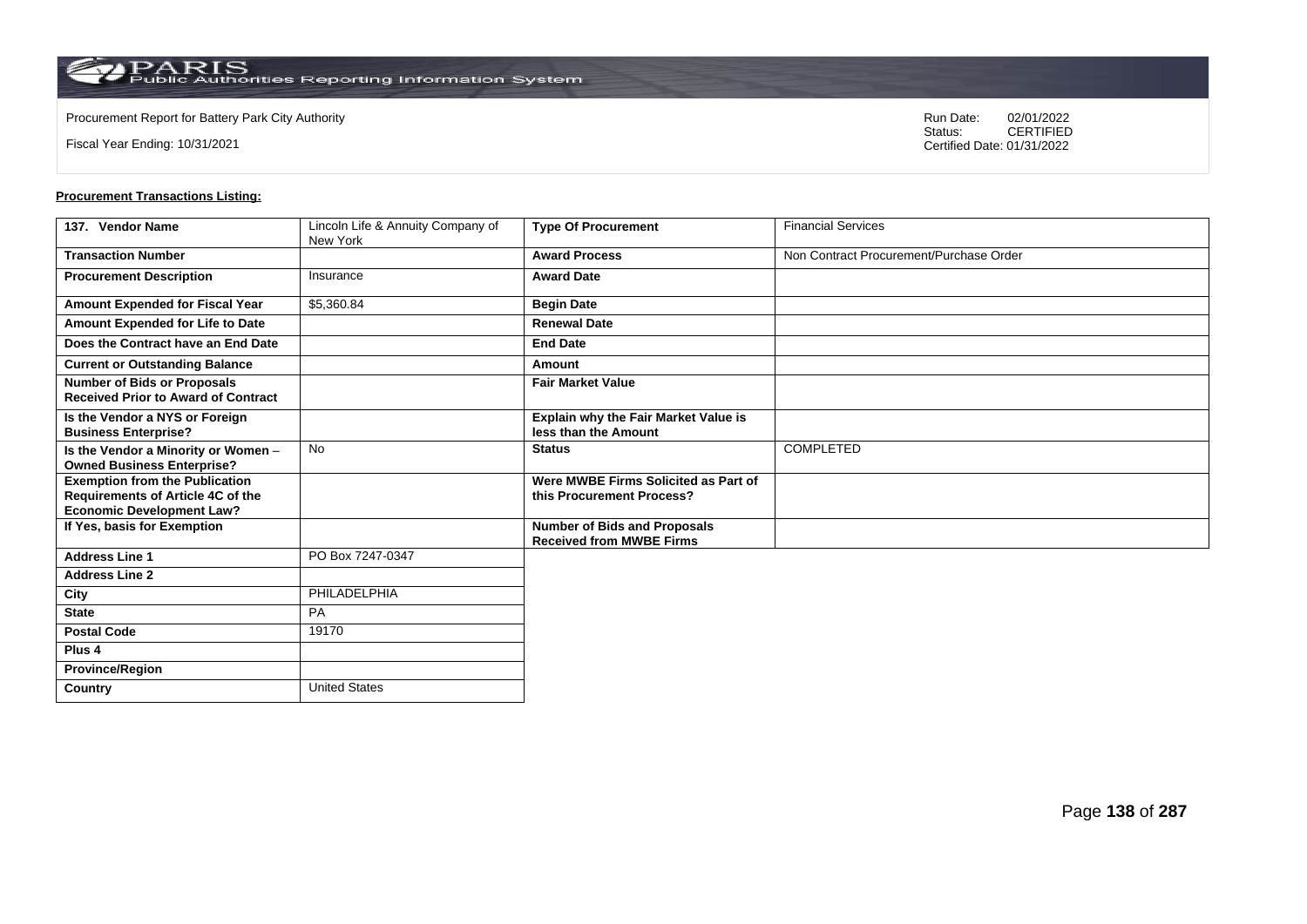Fiscal Year Ending: 10/31/2021

Procurement Report for Battery Park City Authority **National State Concrete Concrete Concrete Concrete Concrete Concrete Concrete Concrete Concrete Concrete Concrete Concrete Concrete Concrete Concrete Concrete Concrete Co** CERTIFIED Certified Date: 01/31/2022

| 138. Vendor Name                                                                                               | Liro Program and Construction<br>Management, PE, P.C         | <b>Type Of Procurement</b>                                             | <b>Consulting Services</b>           |
|----------------------------------------------------------------------------------------------------------------|--------------------------------------------------------------|------------------------------------------------------------------------|--------------------------------------|
| <b>Transaction Number</b>                                                                                      |                                                              | <b>Award Process</b>                                                   | Authority Contract - Competitive Bid |
| <b>Procurement Description</b>                                                                                 | South Battery City Park Resiliency<br><b>Construction MG</b> | <b>Award Date</b>                                                      | 03/19/20                             |
| Amount Expended for Fiscal Year                                                                                | \$209,913.20                                                 | <b>Begin Date</b>                                                      | 03/19/20                             |
| Amount Expended for Life to Date                                                                               | \$443,193.14                                                 | <b>Renewal Date</b>                                                    |                                      |
| Does the Contract have an End Date                                                                             | Yes                                                          | <b>End Date</b>                                                        | 09/19/22                             |
| <b>Current or Outstanding Balance</b>                                                                          | \$6,044,421.13                                               | Amount                                                                 | \$6,487,614.27                       |
| <b>Number of Bids or Proposals</b><br><b>Received Prior to Award of Contract</b>                               | 9                                                            | <b>Fair Market Value</b>                                               |                                      |
| Is the Vendor a NYS or Foreign<br><b>Business Enterprise?</b>                                                  |                                                              | Explain why the Fair Market Value is<br>less than the Amount           |                                      |
| Is the Vendor a Minority or Women -<br><b>Owned Business Enterprise?</b>                                       | <b>No</b>                                                    | <b>Status</b>                                                          | <b>OPEN</b>                          |
| <b>Exemption from the Publication</b><br>Requirements of Article 4C of the<br><b>Economic Development Law?</b> |                                                              | Were MWBE Firms Solicited as Part of<br>this Procurement Process?      | Yes                                  |
| If Yes, basis for Exemption                                                                                    |                                                              | <b>Number of Bids and Proposals</b><br><b>Received from MWBE Firms</b> |                                      |
| <b>Address Line 1</b>                                                                                          | 3 Aerial Way                                                 |                                                                        |                                      |
| <b>Address Line 2</b>                                                                                          |                                                              |                                                                        |                                      |
| City                                                                                                           | SYOSSET                                                      |                                                                        |                                      |
| <b>State</b>                                                                                                   | <b>NY</b>                                                    |                                                                        |                                      |
| <b>Postal Code</b>                                                                                             | 11791                                                        |                                                                        |                                      |
| Plus <sub>4</sub>                                                                                              |                                                              |                                                                        |                                      |
| <b>Province/Region</b>                                                                                         |                                                              |                                                                        |                                      |
| Country                                                                                                        | <b>United States</b>                                         |                                                                        |                                      |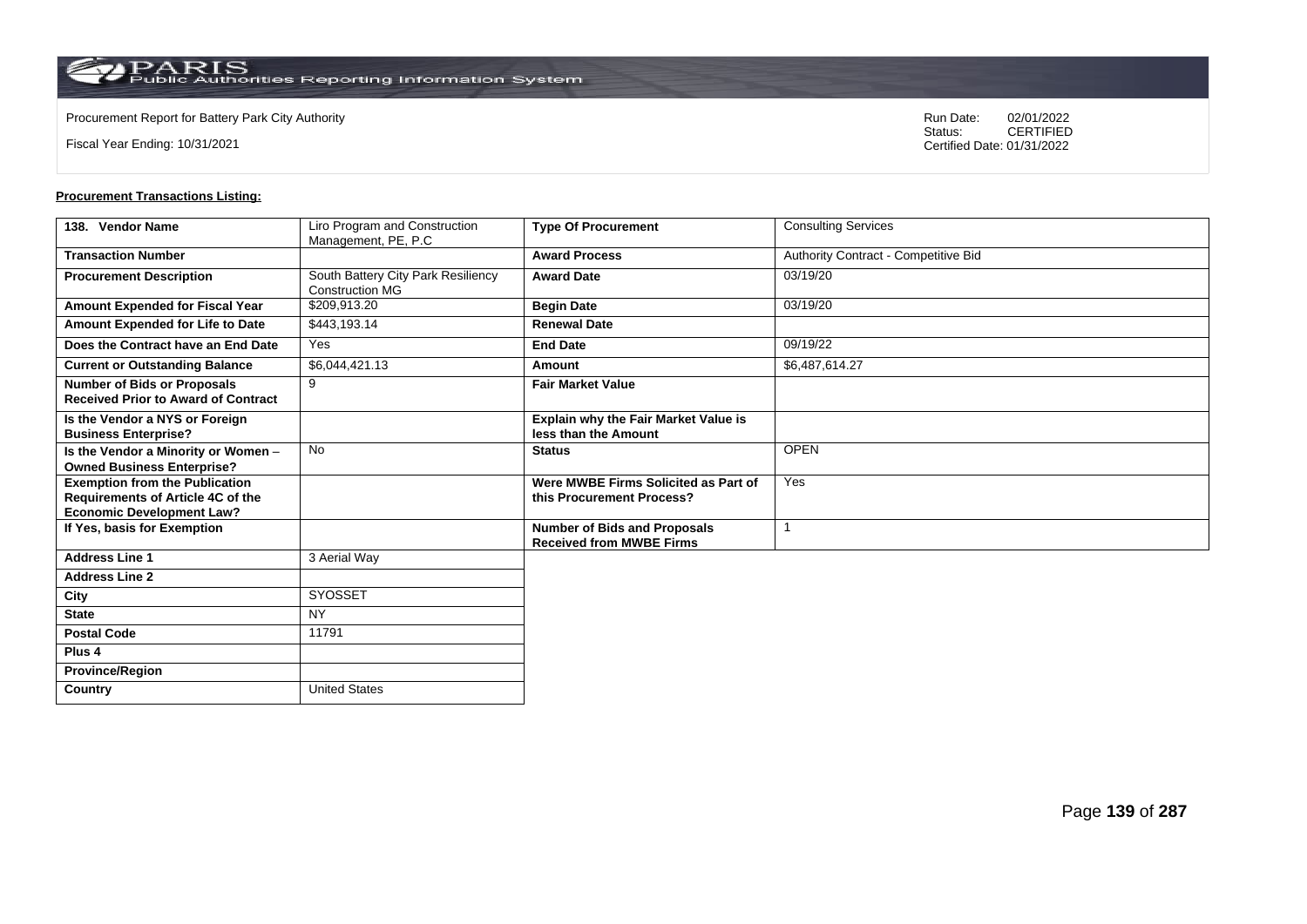$\operatorname{PARIS}_{\text{Public Authorities}\,\text{Reporting}\,\text{Information System}}$ 

Fiscal Year Ending: 10/31/2021

Procurement Report for Battery Park City Authority **National State Concrete Concrete Concrete Concrete Concrete Concrete Concrete Concrete Concrete Concrete Concrete Concrete Concrete Concrete Concrete Concrete Concrete Co** CERTIFIED Certified Date: 01/31/2022

| 139. Vendor Name                                                                                               | Liro Program and Construction<br>Management, PE, P.C | <b>Type Of Procurement</b>                                             | <b>Consulting Services</b>           |
|----------------------------------------------------------------------------------------------------------------|------------------------------------------------------|------------------------------------------------------------------------|--------------------------------------|
| <b>Transaction Number</b>                                                                                      |                                                      | <b>Award Process</b>                                                   | Authority Contract - Competitive Bid |
| <b>Procurement Description</b>                                                                                 | <b>BPC.CCTR Leak Remediation C.M.</b><br>Services    | <b>Award Date</b>                                                      | 12/15/18                             |
| Amount Expended for Fiscal Year                                                                                | \$319,792.95                                         | <b>Begin Date</b>                                                      | 12/15/18                             |
| Amount Expended for Life to Date                                                                               | \$657,958.11                                         | <b>Renewal Date</b>                                                    |                                      |
| Does the Contract have an End Date                                                                             | Yes                                                  | <b>End Date</b>                                                        | 12/15/21                             |
| <b>Current or Outstanding Balance</b>                                                                          | \$213,608.58                                         | Amount                                                                 | \$871,566.69                         |
| <b>Number of Bids or Proposals</b><br><b>Received Prior to Award of Contract</b>                               | $\overline{4}$                                       | <b>Fair Market Value</b>                                               |                                      |
| Is the Vendor a NYS or Foreign<br><b>Business Enterprise?</b>                                                  |                                                      | <b>Explain why the Fair Market Value is</b><br>less than the Amount    |                                      |
| Is the Vendor a Minority or Women -<br><b>Owned Business Enterprise?</b>                                       | <b>No</b>                                            | <b>Status</b>                                                          | <b>OPEN</b>                          |
| <b>Exemption from the Publication</b><br>Requirements of Article 4C of the<br><b>Economic Development Law?</b> |                                                      | Were MWBE Firms Solicited as Part of<br>this Procurement Process?      | Yes                                  |
| If Yes, basis for Exemption                                                                                    |                                                      | <b>Number of Bids and Proposals</b><br><b>Received from MWBE Firms</b> |                                      |
| <b>Address Line 1</b>                                                                                          | 3 Aerial Way                                         |                                                                        |                                      |
| <b>Address Line 2</b>                                                                                          |                                                      |                                                                        |                                      |
| City                                                                                                           | SYOSSET                                              |                                                                        |                                      |
| <b>State</b>                                                                                                   | <b>NY</b>                                            |                                                                        |                                      |
| <b>Postal Code</b>                                                                                             | 11791                                                |                                                                        |                                      |
| Plus <sub>4</sub>                                                                                              |                                                      |                                                                        |                                      |
| <b>Province/Region</b>                                                                                         |                                                      |                                                                        |                                      |
| Country                                                                                                        | <b>United States</b>                                 |                                                                        |                                      |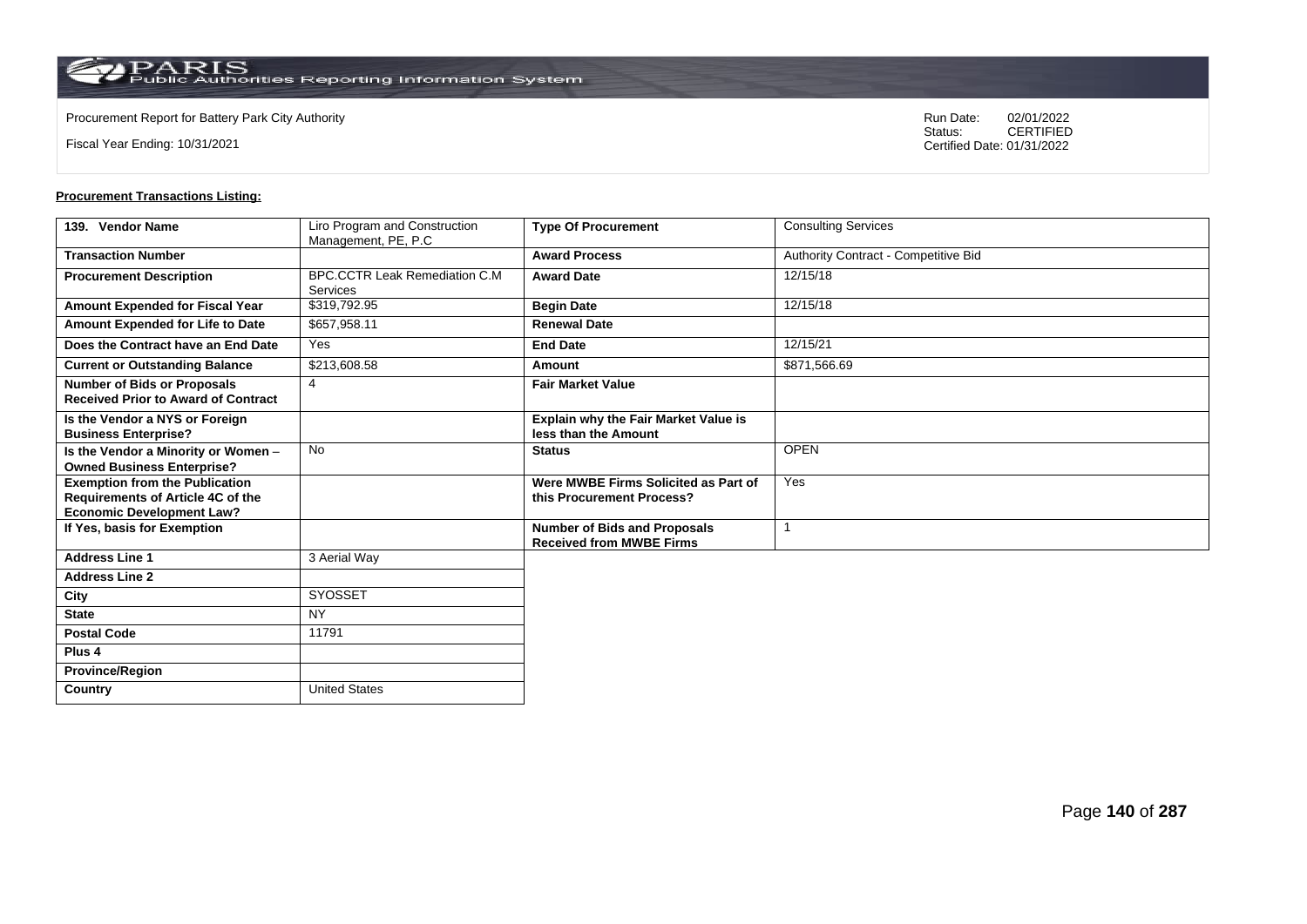$\operatorname{PARIS}_{\text{Public Authorities}\,\text{Reporting}\,\text{Information System}}$ 

Fiscal Year Ending: 10/31/2021

Procurement Report for Battery Park City Authority **National State Concrete Concrete Concrete Concrete Concrete Concrete Concrete Concrete Concrete Concrete Concrete Concrete Concrete Concrete Concrete Concrete Concrete Co** CERTIFIED Certified Date: 01/31/2022

| 140. Vendor Name                                                                                               | Liro Program and Construction<br>Management, PE, P.C | <b>Type Of Procurement</b>                                             | <b>Consulting Services</b>           |
|----------------------------------------------------------------------------------------------------------------|------------------------------------------------------|------------------------------------------------------------------------|--------------------------------------|
| <b>Transaction Number</b>                                                                                      |                                                      | <b>Award Process</b>                                                   | Authority Contract - Competitive Bid |
| <b>Procurement Description</b>                                                                                 | On Call Construction Management<br>Services          | <b>Award Date</b>                                                      | 10/10/19                             |
| Amount Expended for Fiscal Year                                                                                | \$70,338.83                                          | <b>Begin Date</b>                                                      | 10/10/19                             |
| Amount Expended for Life to Date                                                                               | \$196,677.49                                         | <b>Renewal Date</b>                                                    |                                      |
| Does the Contract have an End Date                                                                             | Yes                                                  | <b>End Date</b>                                                        | 10/09/22                             |
| <b>Current or Outstanding Balance</b>                                                                          | \$303,322.51                                         | Amount                                                                 | \$500,000.00                         |
| <b>Number of Bids or Proposals</b><br><b>Received Prior to Award of Contract</b>                               | 8                                                    | <b>Fair Market Value</b>                                               |                                      |
| Is the Vendor a NYS or Foreign<br><b>Business Enterprise?</b>                                                  |                                                      | <b>Explain why the Fair Market Value is</b><br>less than the Amount    |                                      |
| Is the Vendor a Minority or Women -<br><b>Owned Business Enterprise?</b>                                       | <b>No</b>                                            | <b>Status</b>                                                          | <b>OPEN</b>                          |
| <b>Exemption from the Publication</b><br>Requirements of Article 4C of the<br><b>Economic Development Law?</b> |                                                      | Were MWBE Firms Solicited as Part of<br>this Procurement Process?      | Yes                                  |
| If Yes, basis for Exemption                                                                                    |                                                      | <b>Number of Bids and Proposals</b><br><b>Received from MWBE Firms</b> | $\overline{7}$                       |
| <b>Address Line 1</b>                                                                                          | 3 Aerial Way                                         |                                                                        |                                      |
| <b>Address Line 2</b>                                                                                          |                                                      |                                                                        |                                      |
| City                                                                                                           | SYOSSET                                              |                                                                        |                                      |
| <b>State</b>                                                                                                   | <b>NY</b>                                            |                                                                        |                                      |
| <b>Postal Code</b>                                                                                             | 11791                                                |                                                                        |                                      |
| Plus <sub>4</sub>                                                                                              |                                                      |                                                                        |                                      |
| <b>Province/Region</b>                                                                                         |                                                      |                                                                        |                                      |
| Country                                                                                                        | <b>United States</b>                                 |                                                                        |                                      |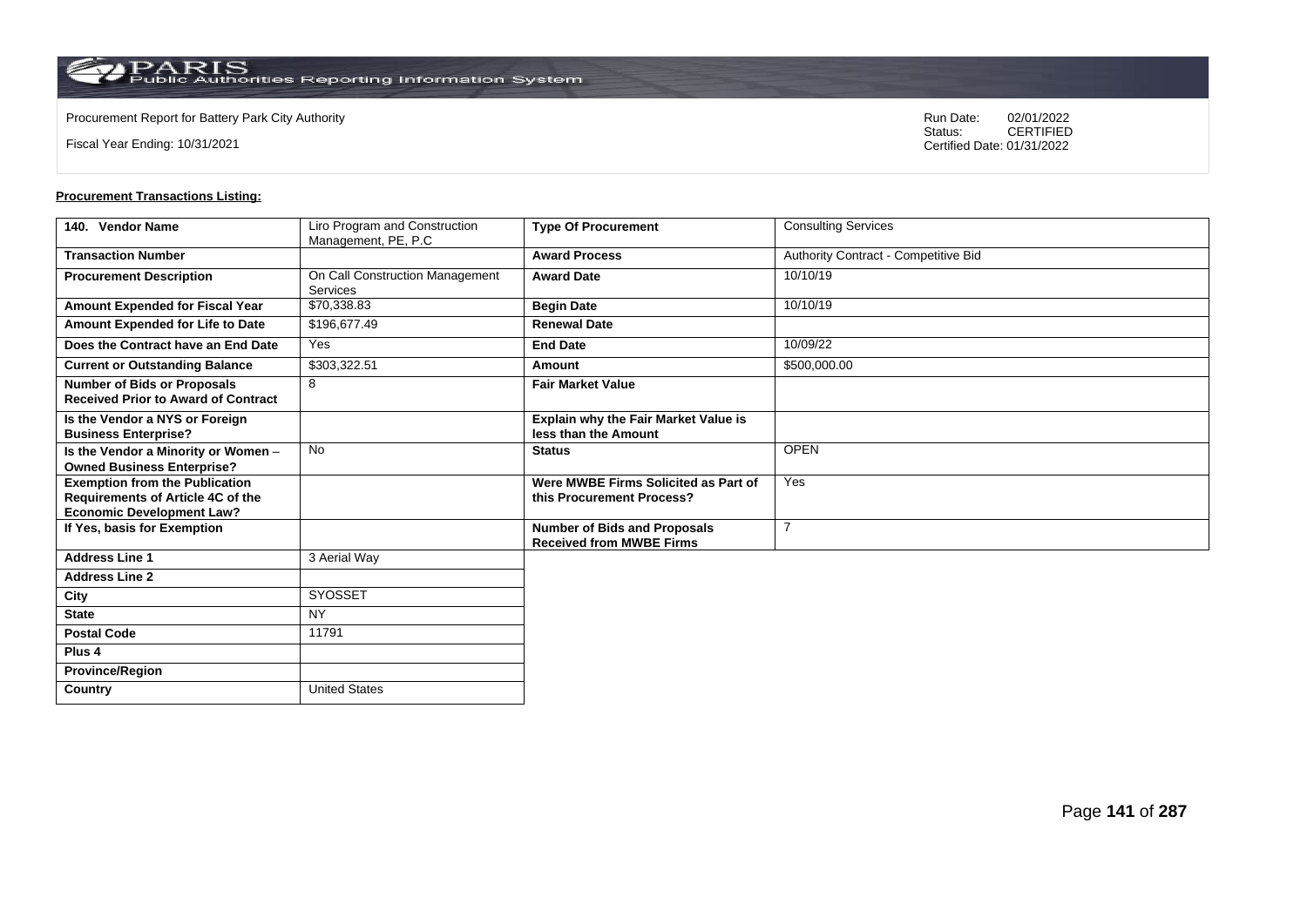**Country** United States

Fiscal Year Ending: 10/31/2021

Procurement Report for Battery Park City Authority **National State Concrete Concrete Concrete Concrete Concrete Concrete Concrete Concrete Concrete Concrete Concrete Concrete Concrete Concrete Concrete Concrete Concrete Co** CERTIFIED Certified Date: 01/31/2022

| 141. Vendor Name                                                                                               | Littler Mendelson PC | <b>Type Of Procurement</b>                                             | Legal Services                       |
|----------------------------------------------------------------------------------------------------------------|----------------------|------------------------------------------------------------------------|--------------------------------------|
| <b>Transaction Number</b>                                                                                      |                      | <b>Award Process</b>                                                   | Authority Contract - Competitive Bid |
| <b>Procurement Description</b>                                                                                 | Legal Services       | <b>Award Date</b>                                                      | 06/01/19                             |
| Amount Expended for Fiscal Year                                                                                | \$105,173.35         | <b>Begin Date</b>                                                      | 06/01/19                             |
| Amount Expended for Life to Date                                                                               | \$197,907.19         | <b>Renewal Date</b>                                                    |                                      |
| Does the Contract have an End Date                                                                             | <b>Yes</b>           | <b>End Date</b>                                                        | 03/26/22                             |
| <b>Current or Outstanding Balance</b>                                                                          | \$202,092.81         | Amount                                                                 | \$400,000.00                         |
| <b>Number of Bids or Proposals</b><br><b>Received Prior to Award of Contract</b>                               | 46                   | <b>Fair Market Value</b>                                               |                                      |
| Is the Vendor a NYS or Foreign<br><b>Business Enterprise?</b>                                                  |                      | Explain why the Fair Market Value is<br>less than the Amount           |                                      |
| Is the Vendor a Minority or Women -<br><b>Owned Business Enterprise?</b>                                       | <b>No</b>            | <b>Status</b>                                                          | <b>OPEN</b>                          |
| <b>Exemption from the Publication</b><br>Requirements of Article 4C of the<br><b>Economic Development Law?</b> |                      | Were MWBE Firms Solicited as Part of<br>this Procurement Process?      | Yes                                  |
| If Yes, basis for Exemption                                                                                    |                      | <b>Number of Bids and Proposals</b><br><b>Received from MWBE Firms</b> | $\mathbf 0$                          |
| <b>Address Line 1</b>                                                                                          | 290 Broadhollow Road |                                                                        |                                      |
| <b>Address Line 2</b>                                                                                          | Suite 305            |                                                                        |                                      |
| City                                                                                                           | <b>MELVILLE</b>      |                                                                        |                                      |
| <b>State</b>                                                                                                   | <b>NY</b>            |                                                                        |                                      |
| <b>Postal Code</b>                                                                                             | 11747                |                                                                        |                                      |
| Plus <sub>4</sub>                                                                                              |                      |                                                                        |                                      |
| <b>Province/Region</b>                                                                                         |                      |                                                                        |                                      |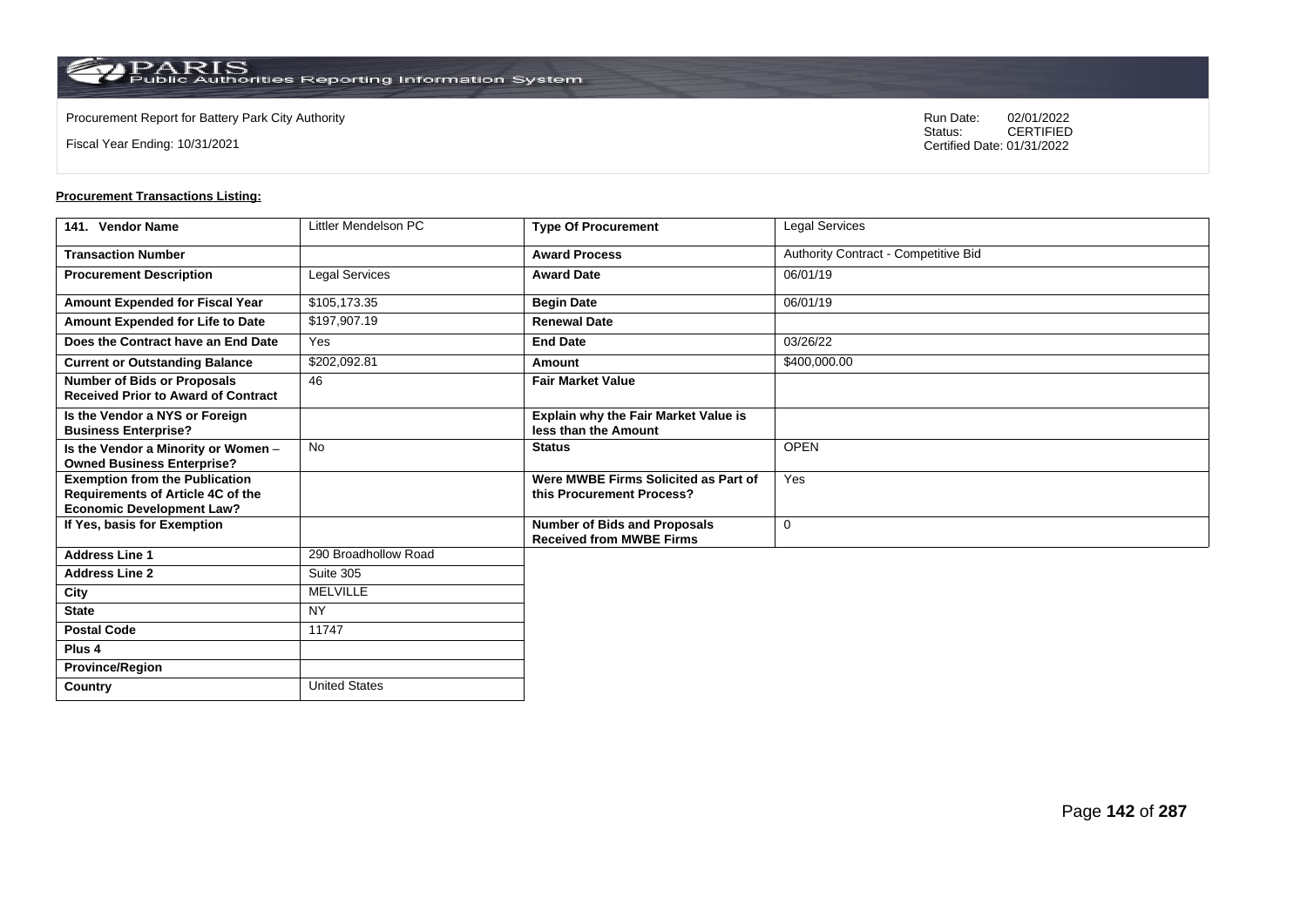**Country** United States

Fiscal Year Ending: 10/31/2021

Procurement Report for Battery Park City Authority **National State Concrete Concrete Concrete Concrete Concrete Concrete Concrete Concrete Concrete Concrete Concrete Concrete Concrete Concrete Concrete Concrete Concrete Co** CERTIFIED Certified Date: 01/31/2022

| 142. Vendor Name                                                                                               | Louis F. Gallo                | <b>Type Of Procurement</b>                                             | <b>Other Professional Services</b>       |
|----------------------------------------------------------------------------------------------------------------|-------------------------------|------------------------------------------------------------------------|------------------------------------------|
| <b>Transaction Number</b>                                                                                      |                               | <b>Award Process</b>                                                   | Authority Contract - Non-Competitive Bid |
| <b>Procurement Description</b>                                                                                 | Stories and Songs Performance | <b>Award Date</b>                                                      | 01/14/20                                 |
| Amount Expended for Fiscal Year                                                                                | \$0.00                        | <b>Begin Date</b>                                                      | 01/14/20                                 |
| Amount Expended for Life to Date                                                                               | \$2,560.00                    | <b>Renewal Date</b>                                                    |                                          |
| Does the Contract have an End Date                                                                             | Yes                           | <b>End Date</b>                                                        | 11/01/20                                 |
| <b>Current or Outstanding Balance</b>                                                                          | \$7,440.00                    | Amount                                                                 | \$10,000.00                              |
| <b>Number of Bids or Proposals</b><br><b>Received Prior to Award of Contract</b>                               | -1                            | <b>Fair Market Value</b>                                               | \$10,000.00                              |
| Is the Vendor a NYS or Foreign<br><b>Business Enterprise?</b>                                                  |                               | <b>Explain why the Fair Market Value is</b><br>less than the Amount    |                                          |
| Is the Vendor a Minority or Women -<br><b>Owned Business Enterprise?</b>                                       | No                            | <b>Status</b>                                                          | <b>COMPLETED</b>                         |
| <b>Exemption from the Publication</b><br>Requirements of Article 4C of the<br><b>Economic Development Law?</b> |                               | Were MWBE Firms Solicited as Part of<br>this Procurement Process?      | <b>No</b>                                |
| If Yes, basis for Exemption                                                                                    |                               | <b>Number of Bids and Proposals</b><br><b>Received from MWBE Firms</b> | $\mathbf 0$                              |
| <b>Address Line 1</b>                                                                                          | 2-19 Berdan Avenue            |                                                                        |                                          |
| <b>Address Line 2</b>                                                                                          |                               |                                                                        |                                          |
| City                                                                                                           | <b>FAIR LAWN</b>              |                                                                        |                                          |
| <b>State</b>                                                                                                   | <b>NJ</b>                     |                                                                        |                                          |
| <b>Postal Code</b>                                                                                             | 07410                         |                                                                        |                                          |
| Plus <sub>4</sub>                                                                                              |                               |                                                                        |                                          |
| <b>Province/Region</b>                                                                                         |                               |                                                                        |                                          |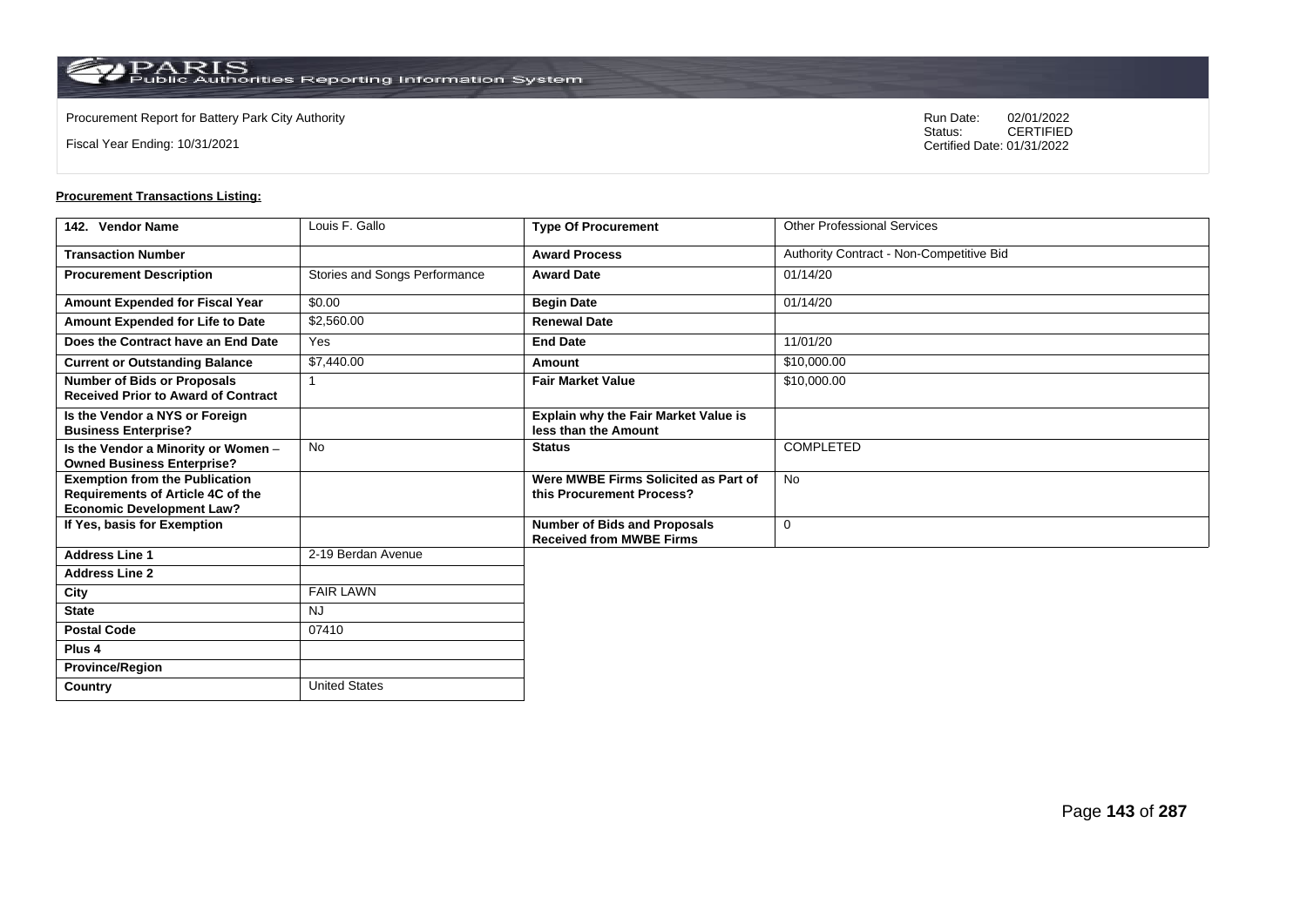**Country** United States

Fiscal Year Ending: 10/31/2021

Procurement Report for Battery Park City Authority **National State Concrete Concrete Concrete Concrete Concrete Concrete Concrete Concrete Concrete Concrete Concrete Concrete Concrete Concrete Concrete Concrete Concrete Co** CERTIFIED Certified Date: 01/31/2022

| 143. Vendor Name                                                                                               | Louis F. Gallo                 | <b>Type Of Procurement</b>                                             | Other                                    |
|----------------------------------------------------------------------------------------------------------------|--------------------------------|------------------------------------------------------------------------|------------------------------------------|
| <b>Transaction Number</b>                                                                                      |                                | <b>Award Process</b>                                                   | Authority Contract - Non-Competitive Bid |
| <b>Procurement Description</b>                                                                                 | Musical performer for Programs | <b>Award Date</b>                                                      | 05/01/21                                 |
| Amount Expended for Fiscal Year                                                                                | \$1,275.00                     | <b>Begin Date</b>                                                      | 05/01/21                                 |
| Amount Expended for Life to Date                                                                               | \$1,275.00                     | <b>Renewal Date</b>                                                    |                                          |
| Does the Contract have an End Date                                                                             | Yes                            | <b>End Date</b>                                                        | 04/30/22                                 |
| <b>Current or Outstanding Balance</b>                                                                          | \$3,725.00                     | Amount                                                                 | \$5,000.00                               |
| <b>Number of Bids or Proposals</b><br><b>Received Prior to Award of Contract</b>                               |                                | <b>Fair Market Value</b>                                               | \$5,000.00                               |
| Is the Vendor a NYS or Foreign<br><b>Business Enterprise?</b>                                                  |                                | Explain why the Fair Market Value is<br>less than the Amount           |                                          |
| Is the Vendor a Minority or Women -<br><b>Owned Business Enterprise?</b>                                       | No                             | <b>Status</b>                                                          | <b>OPEN</b>                              |
| <b>Exemption from the Publication</b><br>Requirements of Article 4C of the<br><b>Economic Development Law?</b> |                                | Were MWBE Firms Solicited as Part of<br>this Procurement Process?      | <b>No</b>                                |
| If Yes, basis for Exemption                                                                                    |                                | <b>Number of Bids and Proposals</b><br><b>Received from MWBE Firms</b> | 0                                        |
| <b>Address Line 1</b>                                                                                          | 2-19 Berdan Avenue             |                                                                        |                                          |
| <b>Address Line 2</b>                                                                                          |                                |                                                                        |                                          |
| City                                                                                                           | <b>FAIR LAWN</b>               |                                                                        |                                          |
| <b>State</b>                                                                                                   | <b>NJ</b>                      |                                                                        |                                          |
| <b>Postal Code</b>                                                                                             | 07410                          |                                                                        |                                          |
| Plus <sub>4</sub>                                                                                              |                                |                                                                        |                                          |
| <b>Province/Region</b>                                                                                         |                                |                                                                        |                                          |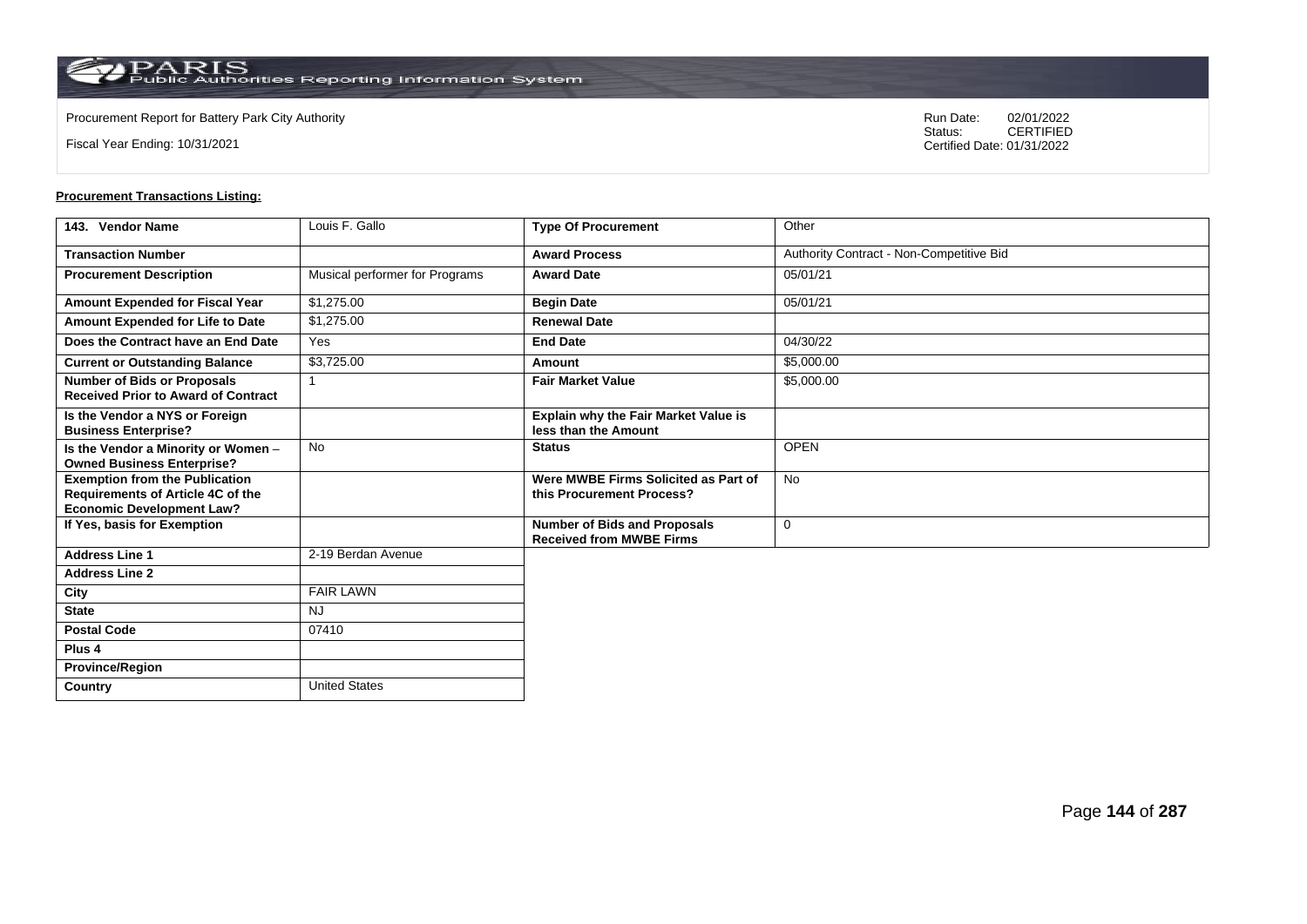**Country** United States

Fiscal Year Ending: 10/31/2021

Procurement Report for Battery Park City Authority **National State Concrete Concrete Concrete Concrete Concrete Concrete Concrete Concrete Concrete Concrete Concrete Concrete Concrete Concrete Concrete Concrete Concrete Co** CERTIFIED Certified Date: 01/31/2022

| 144. Vendor Name                                                                                               | Lower Manhattan Cultural Council    | <b>Type Of Procurement</b>                                             | <b>Other Professional Services</b>       |
|----------------------------------------------------------------------------------------------------------------|-------------------------------------|------------------------------------------------------------------------|------------------------------------------|
| <b>Transaction Number</b>                                                                                      |                                     | <b>Award Process</b>                                                   | Authority Contract - Non-Competitive Bid |
| <b>Procurement Description</b>                                                                                 | <b>LMCC River To River Festival</b> | <b>Award Date</b>                                                      | 06/11/21                                 |
| Amount Expended for Fiscal Year                                                                                | \$50,000.00                         | <b>Begin Date</b>                                                      | 06/11/21                                 |
| Amount Expended for Life to Date                                                                               | \$50,000.00                         | <b>Renewal Date</b>                                                    |                                          |
| Does the Contract have an End Date                                                                             | Yes                                 | <b>End Date</b>                                                        | 06/25/21                                 |
| <b>Current or Outstanding Balance</b>                                                                          | \$0.00                              | Amount                                                                 | \$50,000.00                              |
| <b>Number of Bids or Proposals</b><br><b>Received Prior to Award of Contract</b>                               |                                     | <b>Fair Market Value</b>                                               | \$50,000.00                              |
| Is the Vendor a NYS or Foreign<br><b>Business Enterprise?</b>                                                  |                                     | <b>Explain why the Fair Market Value is</b><br>less than the Amount    |                                          |
| Is the Vendor a Minority or Women -<br><b>Owned Business Enterprise?</b>                                       | <b>No</b>                           | <b>Status</b>                                                          | COMPLETED                                |
| <b>Exemption from the Publication</b><br>Requirements of Article 4C of the<br><b>Economic Development Law?</b> |                                     | Were MWBE Firms Solicited as Part of<br>this Procurement Process?      | <b>No</b>                                |
| If Yes, basis for Exemption                                                                                    |                                     | <b>Number of Bids and Proposals</b><br><b>Received from MWBE Firms</b> | $\mathbf 0$                              |
| <b>Address Line 1</b>                                                                                          | 125 Maiden Lane, 2nd Floor          |                                                                        |                                          |
| <b>Address Line 2</b>                                                                                          |                                     |                                                                        |                                          |
| City                                                                                                           | <b>NEW YORK</b>                     |                                                                        |                                          |
| <b>State</b>                                                                                                   | <b>NY</b>                           |                                                                        |                                          |
| <b>Postal Code</b>                                                                                             | 10038                               |                                                                        |                                          |
| Plus <sub>4</sub>                                                                                              |                                     |                                                                        |                                          |
| <b>Province/Region</b>                                                                                         |                                     |                                                                        |                                          |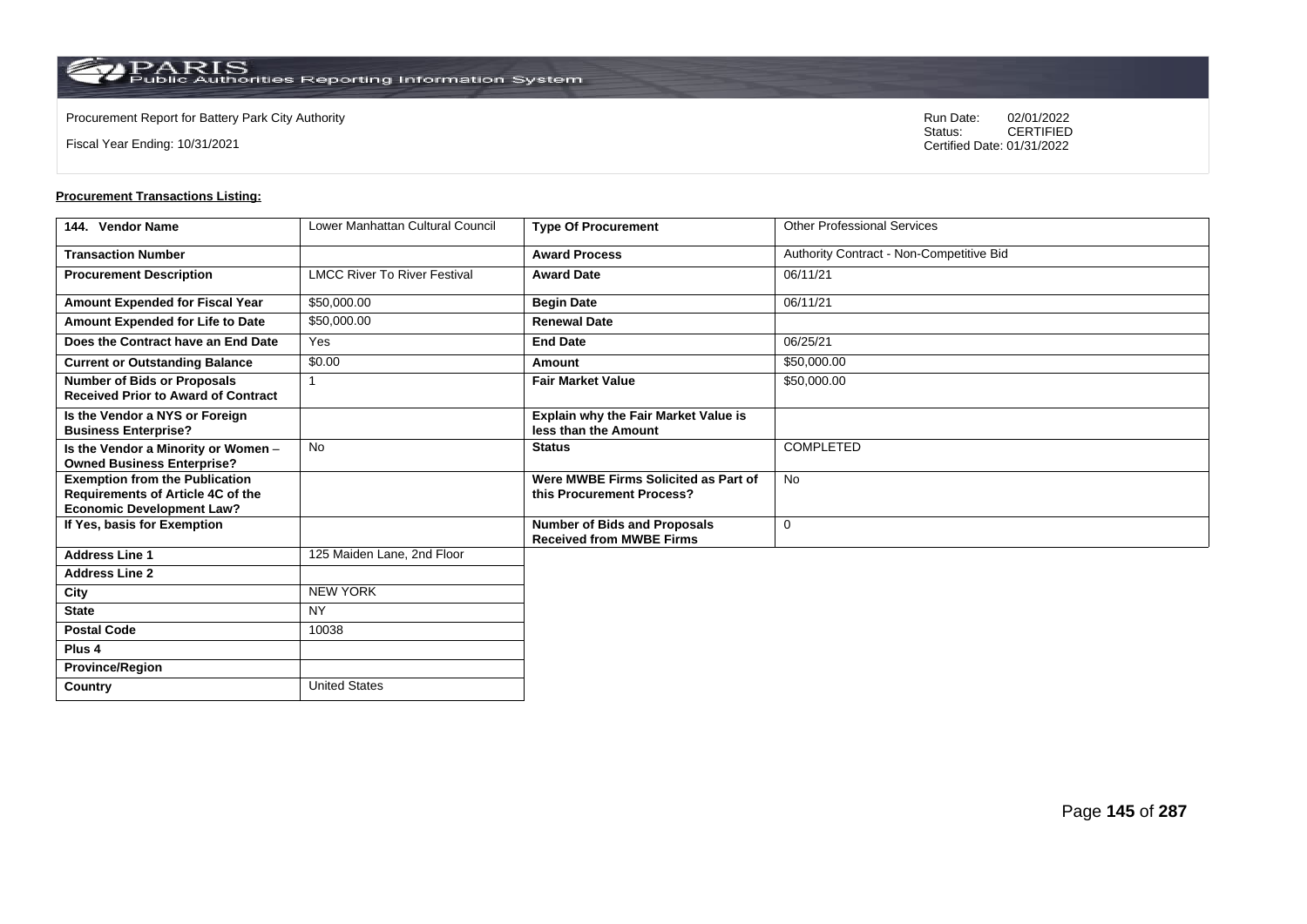**Country** United States

Fiscal Year Ending: 10/31/2021

Procurement Report for Battery Park City Authority **National State Concrete Concrete Concrete Concrete Concrete Concrete Concrete Concrete Concrete Concrete Concrete Concrete Concrete Concrete Concrete Concrete Concrete Co** CERTIFIED Certified Date: 01/31/2022

| 145. Vendor Name                                                                                               | Lower Manhattan Cultural Council          | <b>Type Of Procurement</b>                                             | <b>Other Professional Services</b>       |
|----------------------------------------------------------------------------------------------------------------|-------------------------------------------|------------------------------------------------------------------------|------------------------------------------|
| <b>Transaction Number</b>                                                                                      |                                           | <b>Award Process</b>                                                   | Authority Contract - Non-Competitive Bid |
| <b>Procurement Description</b>                                                                                 | September 11 Commemorative<br>Performance | <b>Award Date</b>                                                      | 08/30/21                                 |
| Amount Expended for Fiscal Year                                                                                | \$5,000.00                                | <b>Begin Date</b>                                                      | 08/30/21                                 |
| Amount Expended for Life to Date                                                                               | \$5,000.00                                | <b>Renewal Date</b>                                                    |                                          |
| Does the Contract have an End Date                                                                             | Yes                                       | <b>End Date</b>                                                        | 09/11/21                                 |
| <b>Current or Outstanding Balance</b>                                                                          | \$0.00                                    | Amount                                                                 | \$5,000.00                               |
| <b>Number of Bids or Proposals</b><br><b>Received Prior to Award of Contract</b>                               | 0                                         | <b>Fair Market Value</b>                                               | \$5,000.00                               |
| Is the Vendor a NYS or Foreign<br><b>Business Enterprise?</b>                                                  |                                           | Explain why the Fair Market Value is<br>less than the Amount           |                                          |
| Is the Vendor a Minority or Women -<br><b>Owned Business Enterprise?</b>                                       | <b>No</b>                                 | <b>Status</b>                                                          | <b>COMPLETED</b>                         |
| <b>Exemption from the Publication</b><br>Requirements of Article 4C of the<br><b>Economic Development Law?</b> |                                           | Were MWBE Firms Solicited as Part of<br>this Procurement Process?      | <b>No</b>                                |
| If Yes, basis for Exemption                                                                                    |                                           | <b>Number of Bids and Proposals</b><br><b>Received from MWBE Firms</b> | $\mathbf 0$                              |
| <b>Address Line 1</b>                                                                                          | 125 Maiden Lane, 2nd Floor                |                                                                        |                                          |
| <b>Address Line 2</b>                                                                                          |                                           |                                                                        |                                          |
| City                                                                                                           | <b>NEW YORK</b>                           |                                                                        |                                          |
| <b>State</b>                                                                                                   | <b>NY</b>                                 |                                                                        |                                          |
| <b>Postal Code</b>                                                                                             | 10038                                     |                                                                        |                                          |
| Plus <sub>4</sub>                                                                                              |                                           |                                                                        |                                          |
| <b>Province/Region</b>                                                                                         |                                           |                                                                        |                                          |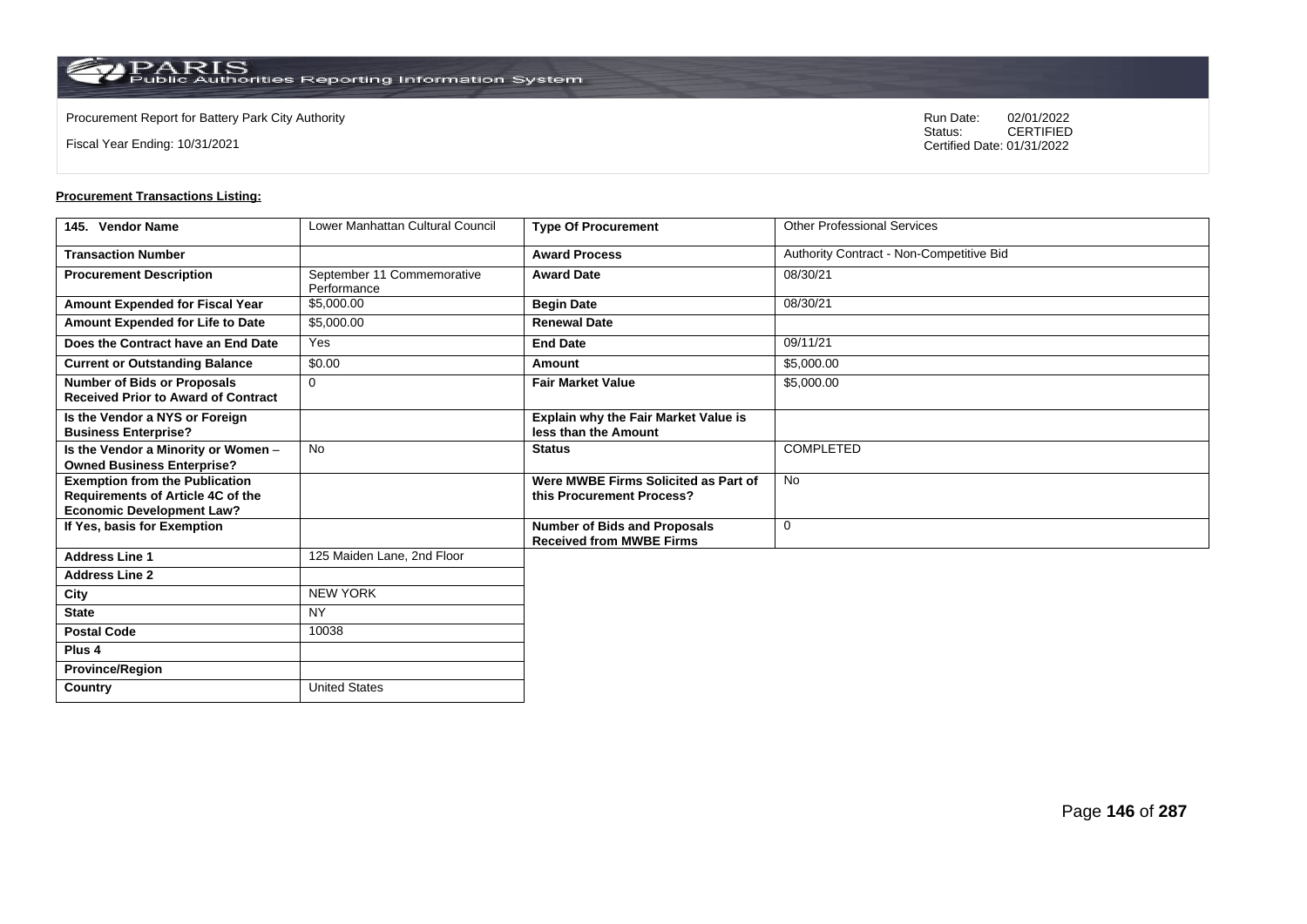Fiscal Year Ending: 10/31/2021

Procurement Report for Battery Park City Authority **National State Concrete Concrete Concrete Concrete Concrete Concrete Concrete Concrete Concrete Concrete Concrete Concrete Concrete Concrete Concrete Concrete Concrete Co** CERTIFIED Certified Date: 01/31/2022

| 146. Vendor Name                                                                                               | M&J Engineering, P.C                               | <b>Type Of Procurement</b>                                             | <b>Consulting Services</b>           |
|----------------------------------------------------------------------------------------------------------------|----------------------------------------------------|------------------------------------------------------------------------|--------------------------------------|
| <b>Transaction Number</b>                                                                                      |                                                    | <b>Award Process</b>                                                   | Authority Contract - Competitive Bid |
| <b>Procurement Description</b>                                                                                 | On Call Construction Management<br><b>Services</b> | <b>Award Date</b>                                                      | 11/20/19                             |
| Amount Expended for Fiscal Year                                                                                | \$0.00                                             | <b>Begin Date</b>                                                      | 11/20/19                             |
| Amount Expended for Life to Date                                                                               | \$0.00                                             | <b>Renewal Date</b>                                                    |                                      |
| Does the Contract have an End Date                                                                             | Yes                                                | <b>End Date</b>                                                        | 11/19/22                             |
| <b>Current or Outstanding Balance</b>                                                                          | \$200,000.00                                       | Amount                                                                 | \$200,000.00                         |
| <b>Number of Bids or Proposals</b><br><b>Received Prior to Award of Contract</b>                               | 8                                                  | <b>Fair Market Value</b>                                               |                                      |
| Is the Vendor a NYS or Foreign<br><b>Business Enterprise?</b>                                                  |                                                    | Explain why the Fair Market Value is<br>less than the Amount           |                                      |
| Is the Vendor a Minority or Women -<br><b>Owned Business Enterprise?</b>                                       | <b>No</b>                                          | <b>Status</b>                                                          | <b>OPEN</b>                          |
| <b>Exemption from the Publication</b><br>Requirements of Article 4C of the<br><b>Economic Development Law?</b> |                                                    | Were MWBE Firms Solicited as Part of<br>this Procurement Process?      | Yes                                  |
| If Yes, basis for Exemption                                                                                    |                                                    | <b>Number of Bids and Proposals</b><br><b>Received from MWBE Firms</b> | 7                                    |
| <b>Address Line 1</b>                                                                                          | 2003 Jericho Turnpike                              |                                                                        |                                      |
| <b>Address Line 2</b>                                                                                          |                                                    |                                                                        |                                      |
| City                                                                                                           | NEW HYDE PARK                                      |                                                                        |                                      |
| <b>State</b>                                                                                                   | <b>NY</b>                                          |                                                                        |                                      |
| <b>Postal Code</b>                                                                                             | 11040                                              |                                                                        |                                      |
| Plus <sub>4</sub>                                                                                              |                                                    |                                                                        |                                      |
| <b>Province/Region</b>                                                                                         |                                                    |                                                                        |                                      |
| <b>Country</b>                                                                                                 | <b>United States</b>                               |                                                                        |                                      |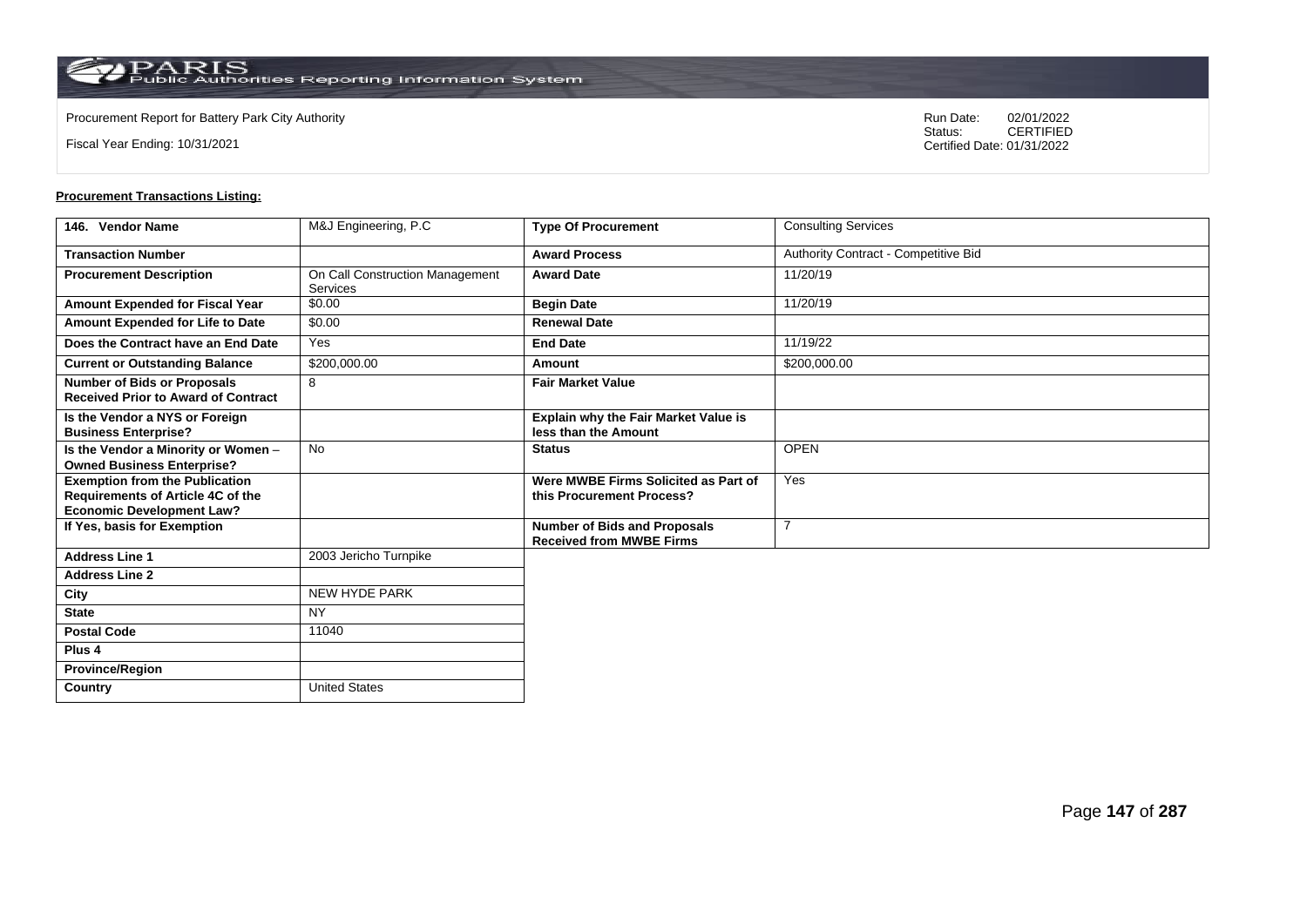**Country** United States

Fiscal Year Ending: 10/31/2021

Procurement Report for Battery Park City Authority **National State Concrete Concrete Concrete Concrete Concrete Concrete Concrete Concrete Concrete Concrete Concrete Concrete Concrete Concrete Concrete Concrete Concrete Co** CERTIFIED Certified Date: 01/31/2022

| 147. Vendor Name                                                                                                      | M&N Engineering, P.C.                              | <b>Type Of Procurement</b>                                             | <b>Consulting Services</b>           |
|-----------------------------------------------------------------------------------------------------------------------|----------------------------------------------------|------------------------------------------------------------------------|--------------------------------------|
| <b>Transaction Number</b>                                                                                             |                                                    | <b>Award Process</b>                                                   | Authority Contract - Competitive Bid |
| <b>Procurement Description</b>                                                                                        | Phase 7 Pile Remediation Design<br>and Engineering | <b>Award Date</b>                                                      | 04/03/20                             |
| <b>Amount Expended for Fiscal Year</b>                                                                                | \$9,644.05                                         | <b>Begin Date</b>                                                      | 04/03/20                             |
| Amount Expended for Life to Date                                                                                      | \$209,457.27                                       | <b>Renewal Date</b>                                                    |                                      |
| Does the Contract have an End Date                                                                                    | Yes                                                | <b>End Date</b>                                                        | 12/31/21                             |
| <b>Current or Outstanding Balance</b>                                                                                 | \$71,060.55                                        | Amount                                                                 | \$280,517.82                         |
| <b>Number of Bids or Proposals</b><br><b>Received Prior to Award of Contract</b>                                      | 5                                                  | <b>Fair Market Value</b>                                               |                                      |
| Is the Vendor a NYS or Foreign<br><b>Business Enterprise?</b>                                                         |                                                    | <b>Explain why the Fair Market Value is</b><br>less than the Amount    |                                      |
| Is the Vendor a Minority or Women -<br><b>Owned Business Enterprise?</b>                                              | <b>No</b>                                          | <b>Status</b>                                                          | <b>OPEN</b>                          |
| <b>Exemption from the Publication</b><br><b>Requirements of Article 4C of the</b><br><b>Economic Development Law?</b> |                                                    | Were MWBE Firms Solicited as Part of<br>this Procurement Process?      | Yes                                  |
| If Yes, basis for Exemption                                                                                           |                                                    | <b>Number of Bids and Proposals</b><br><b>Received from MWBE Firms</b> | $\mathbf 0$                          |
| <b>Address Line 1</b>                                                                                                 | P.O Box 51760                                      |                                                                        |                                      |
| <b>Address Line 2</b>                                                                                                 |                                                    |                                                                        |                                      |
| City                                                                                                                  | <b>LOS ANGELES</b>                                 |                                                                        |                                      |
| <b>State</b>                                                                                                          | CA                                                 |                                                                        |                                      |
| <b>Postal Code</b>                                                                                                    | 90051                                              |                                                                        |                                      |
| Plus <sub>4</sub>                                                                                                     |                                                    |                                                                        |                                      |
| <b>Province/Region</b>                                                                                                |                                                    |                                                                        |                                      |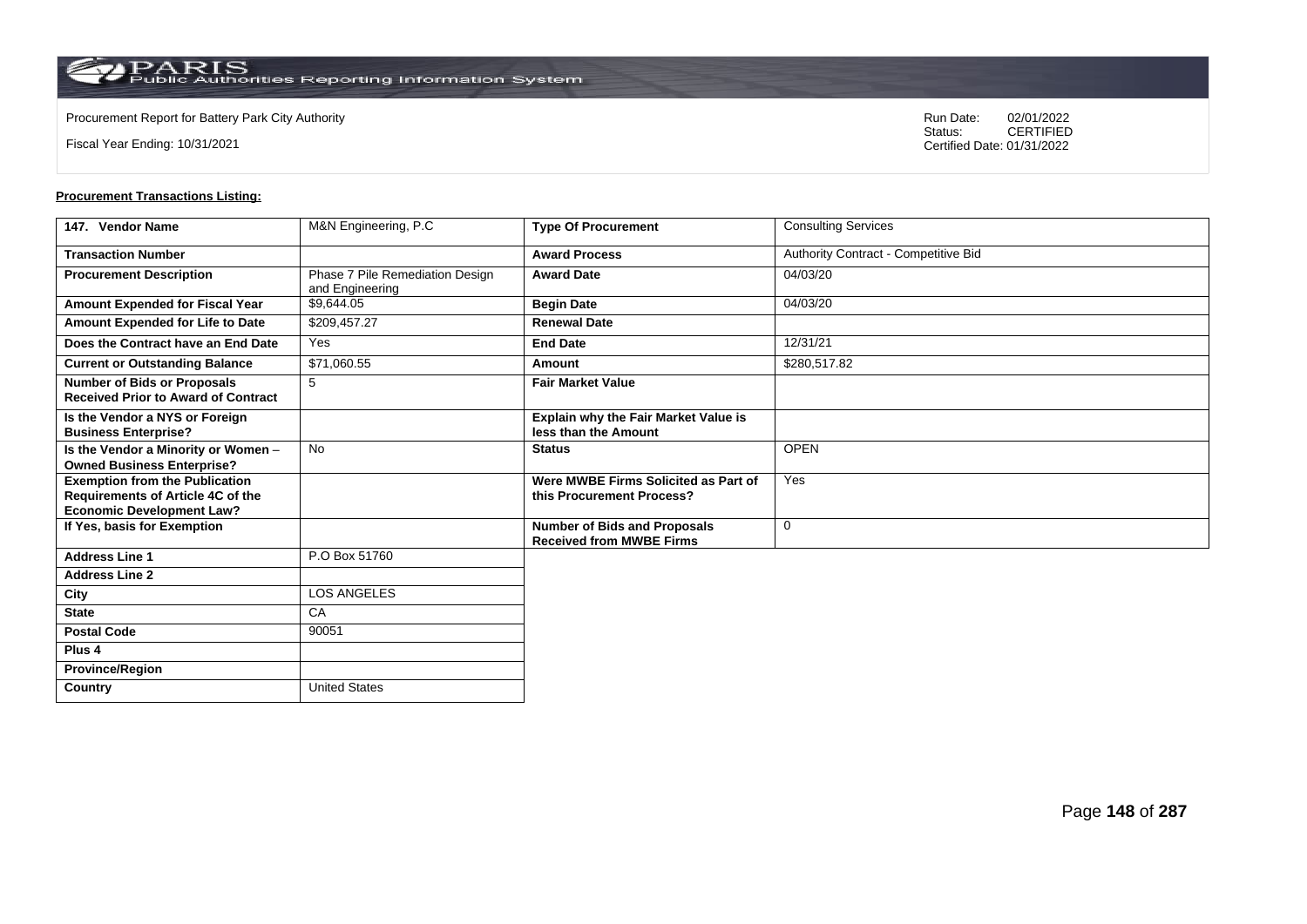**Country** United States

Fiscal Year Ending: 10/31/2021

Procurement Report for Battery Park City Authority **National State Concrete Concrete Concrete Concrete Concrete Concrete Concrete Concrete Concrete Concrete Concrete Concrete Concrete Concrete Concrete Concrete Concrete Co** CERTIFIED Certified Date: 01/31/2022

| 148. Vendor Name                                                                                               | M&N Engineering, P.C                                        | <b>Type Of Procurement</b>                                             | Design and Construction/Maintenance  |
|----------------------------------------------------------------------------------------------------------------|-------------------------------------------------------------|------------------------------------------------------------------------|--------------------------------------|
| <b>Transaction Number</b>                                                                                      |                                                             | <b>Award Process</b>                                                   | Authority Contract - Competitive Bid |
| <b>Procurement Description</b>                                                                                 | Phase 6 Pile Remediation Design<br>and Engineering Services | <b>Award Date</b>                                                      | 05/10/18                             |
| Amount Expended for Fiscal Year                                                                                | \$4,304.96                                                  | <b>Begin Date</b>                                                      | 05/10/18                             |
| Amount Expended for Life to Date                                                                               | \$126,267.84                                                | <b>Renewal Date</b>                                                    |                                      |
| Does the Contract have an End Date                                                                             | Yes                                                         | <b>End Date</b>                                                        | 08/05/20                             |
| <b>Current or Outstanding Balance</b>                                                                          | \$12,255.16                                                 | Amount                                                                 | \$138,523.00                         |
| <b>Number of Bids or Proposals</b><br><b>Received Prior to Award of Contract</b>                               | 3                                                           | <b>Fair Market Value</b>                                               |                                      |
| Is the Vendor a NYS or Foreign<br><b>Business Enterprise?</b>                                                  |                                                             | Explain why the Fair Market Value is<br>less than the Amount           |                                      |
| Is the Vendor a Minority or Women -<br><b>Owned Business Enterprise?</b>                                       | <b>No</b>                                                   | <b>Status</b>                                                          | <b>OPEN</b>                          |
| <b>Exemption from the Publication</b><br>Requirements of Article 4C of the<br><b>Economic Development Law?</b> |                                                             | Were MWBE Firms Solicited as Part of<br>this Procurement Process?      | Yes                                  |
| If Yes, basis for Exemption                                                                                    |                                                             | <b>Number of Bids and Proposals</b><br><b>Received from MWBE Firms</b> | $\mathbf 0$                          |
| <b>Address Line 1</b>                                                                                          | P.O Box 51760                                               |                                                                        |                                      |
| <b>Address Line 2</b>                                                                                          |                                                             |                                                                        |                                      |
| City                                                                                                           | <b>LOS ANGELES</b>                                          |                                                                        |                                      |
| <b>State</b>                                                                                                   | CA                                                          |                                                                        |                                      |
| <b>Postal Code</b>                                                                                             | 90051                                                       |                                                                        |                                      |
| Plus <sub>4</sub>                                                                                              |                                                             |                                                                        |                                      |
| <b>Province/Region</b>                                                                                         |                                                             |                                                                        |                                      |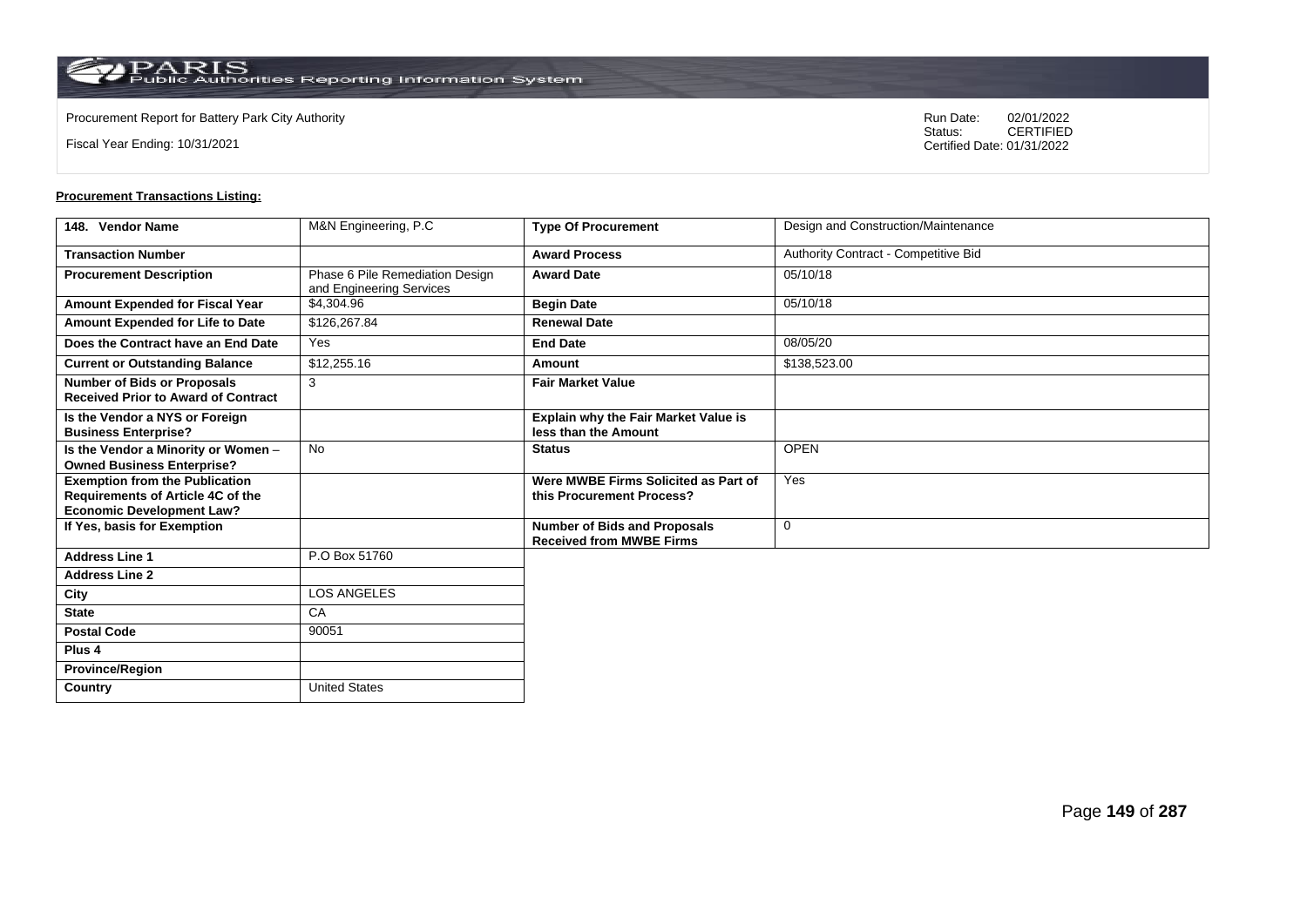**Country** United States

Fiscal Year Ending: 10/31/2021

Procurement Report for Battery Park City Authority **National State Concrete Concrete Concrete Concrete Concrete Concrete Concrete Concrete Concrete Concrete Concrete Concrete Concrete Concrete Concrete Concrete Concrete Co** CERTIFIED Certified Date: 01/31/2022

| 149. Vendor Name                                                                                                      | ManagerPlus Solutions, LLC     | <b>Type Of Procurement</b>                                             | Technology - Software                   |
|-----------------------------------------------------------------------------------------------------------------------|--------------------------------|------------------------------------------------------------------------|-----------------------------------------|
| <b>Transaction Number</b>                                                                                             |                                | <b>Award Process</b>                                                   | Non Contract Procurement/Purchase Order |
| <b>Procurement Description</b>                                                                                        | Parks Maintenance Software     | <b>Award Date</b>                                                      |                                         |
| <b>Amount Expended for Fiscal Year</b>                                                                                | \$17,920.00                    | <b>Begin Date</b>                                                      |                                         |
| Amount Expended for Life to Date                                                                                      |                                | <b>Renewal Date</b>                                                    |                                         |
| Does the Contract have an End Date                                                                                    |                                | <b>End Date</b>                                                        |                                         |
| <b>Current or Outstanding Balance</b>                                                                                 |                                | Amount                                                                 |                                         |
| <b>Number of Bids or Proposals</b><br><b>Received Prior to Award of Contract</b>                                      |                                | <b>Fair Market Value</b>                                               |                                         |
| Is the Vendor a NYS or Foreign<br><b>Business Enterprise?</b>                                                         |                                | <b>Explain why the Fair Market Value is</b><br>less than the Amount    |                                         |
| Is the Vendor a Minority or Women -<br><b>Owned Business Enterprise?</b>                                              | <b>No</b>                      | <b>Status</b>                                                          | COMPLETED                               |
| <b>Exemption from the Publication</b><br><b>Requirements of Article 4C of the</b><br><b>Economic Development Law?</b> |                                | Were MWBE Firms Solicited as Part of<br>this Procurement Process?      |                                         |
| If Yes, basis for Exemption                                                                                           |                                | <b>Number of Bids and Proposals</b><br><b>Received from MWBE Firms</b> |                                         |
| <b>Address Line 1</b>                                                                                                 | 9350 South 150 East, Suite 650 |                                                                        |                                         |
| <b>Address Line 2</b>                                                                                                 |                                |                                                                        |                                         |
| City                                                                                                                  | <b>SANDY</b>                   |                                                                        |                                         |
| <b>State</b>                                                                                                          | UT                             |                                                                        |                                         |
| <b>Postal Code</b>                                                                                                    | 84070                          |                                                                        |                                         |
| Plus <sub>4</sub>                                                                                                     |                                |                                                                        |                                         |
| <b>Province/Region</b>                                                                                                |                                |                                                                        |                                         |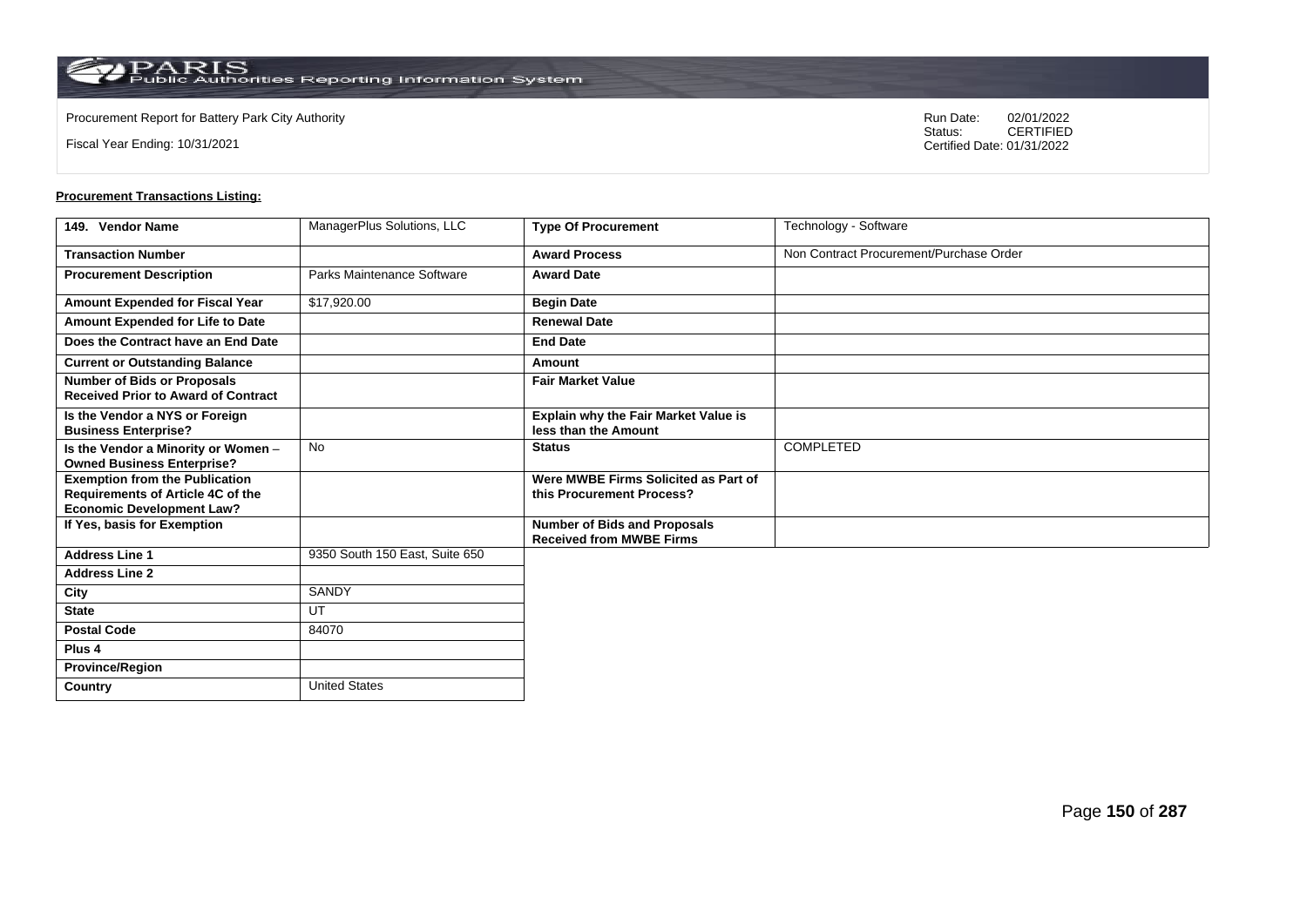**Country** United States

Fiscal Year Ending: 10/31/2021

Procurement Report for Battery Park City Authority **National State Concrete Concrete Concrete Concrete Concrete Concrete Concrete Concrete Concrete Concrete Concrete Concrete Concrete Concrete Concrete Concrete Concrete Co** CERTIFIED Certified Date: 01/31/2022

| 150. Vendor Name                                                                                               | ManagerPlus Solutions, LLC | <b>Type Of Procurement</b>                                             | Technology - Software                |
|----------------------------------------------------------------------------------------------------------------|----------------------------|------------------------------------------------------------------------|--------------------------------------|
| <b>Transaction Number</b>                                                                                      |                            | <b>Award Process</b>                                                   | Authority Contract - Competitive Bid |
| <b>Procurement Description</b>                                                                                 | Parks Maintenance Software | <b>Award Date</b>                                                      | 04/27/18                             |
| Amount Expended for Fiscal Year                                                                                | \$0.00                     | <b>Begin Date</b>                                                      | 04/27/18                             |
| Amount Expended for Life to Date                                                                               | \$24,668.80                | <b>Renewal Date</b>                                                    |                                      |
| Does the Contract have an End Date                                                                             | Yes                        | <b>End Date</b>                                                        | 04/24/21                             |
| <b>Current or Outstanding Balance</b>                                                                          | \$114.20                   | Amount                                                                 | \$24,783.00                          |
| <b>Number of Bids or Proposals</b><br><b>Received Prior to Award of Contract</b>                               | 3                          | <b>Fair Market Value</b>                                               |                                      |
| Is the Vendor a NYS or Foreign<br><b>Business Enterprise?</b>                                                  |                            | <b>Explain why the Fair Market Value is</b><br>less than the Amount    |                                      |
| Is the Vendor a Minority or Women -<br><b>Owned Business Enterprise?</b>                                       | <b>No</b>                  | <b>Status</b>                                                          | <b>COMPLETED</b>                     |
| <b>Exemption from the Publication</b><br>Requirements of Article 4C of the<br><b>Economic Development Law?</b> |                            | Were MWBE Firms Solicited as Part of<br>this Procurement Process?      | Yes                                  |
| If Yes, basis for Exemption                                                                                    |                            | <b>Number of Bids and Proposals</b><br><b>Received from MWBE Firms</b> | 0                                    |
| <b>Address Line 1</b>                                                                                          | 9350 S 150 E               |                                                                        |                                      |
| <b>Address Line 2</b>                                                                                          | Ste 650                    |                                                                        |                                      |
| City                                                                                                           | SANDY                      |                                                                        |                                      |
| <b>State</b>                                                                                                   | UT                         |                                                                        |                                      |
| <b>Postal Code</b>                                                                                             | 84070                      |                                                                        |                                      |
| Plus <sub>4</sub>                                                                                              |                            |                                                                        |                                      |
| <b>Province/Region</b>                                                                                         |                            |                                                                        |                                      |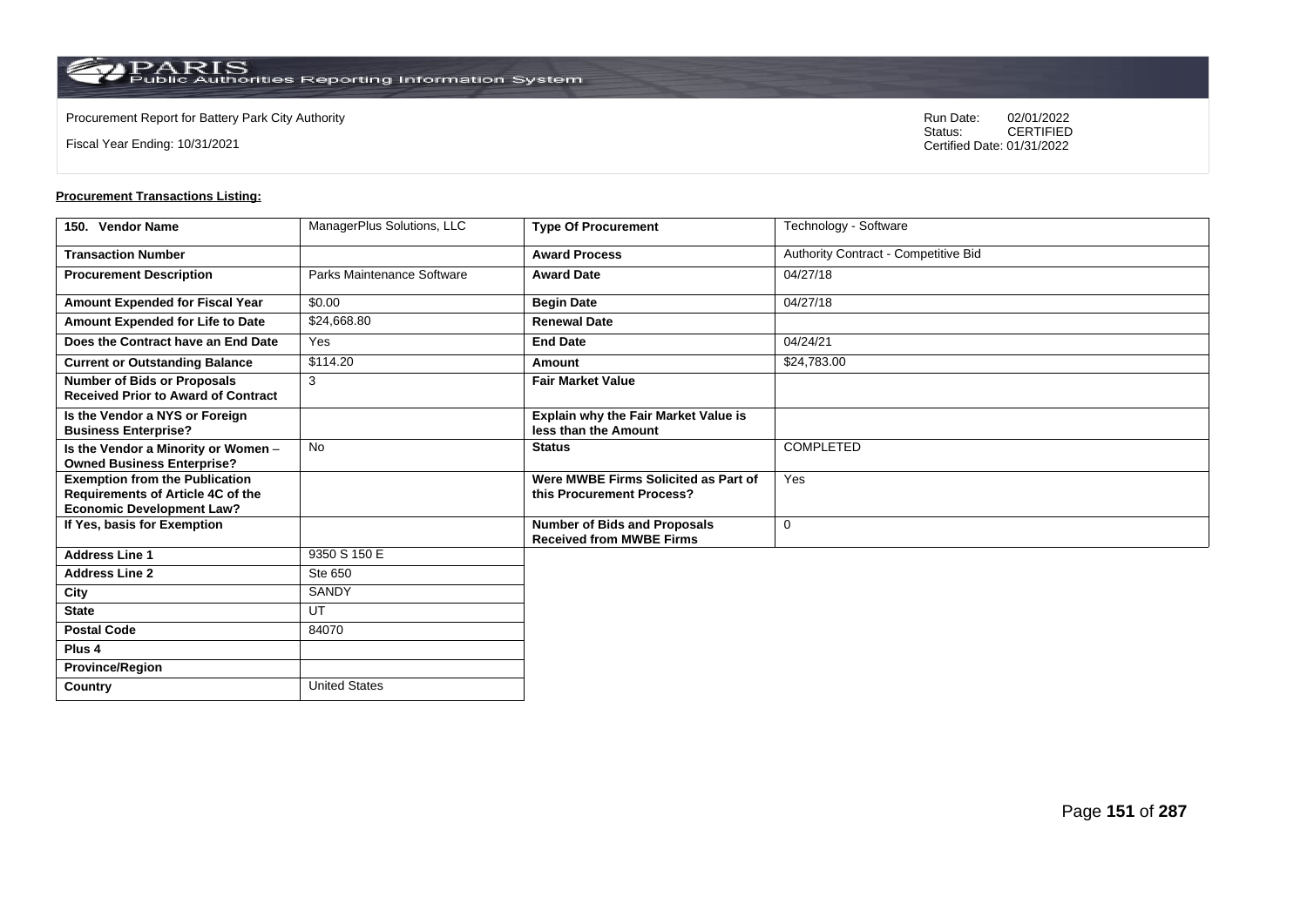**Country** United States

Fiscal Year Ending: 10/31/2021

Procurement Report for Battery Park City Authority **National State Concrete Concrete Concrete Concrete Concrete Concrete Concrete Concrete Concrete Concrete Concrete Concrete Concrete Concrete Concrete Concrete Concrete Co** CERTIFIED Certified Date: 01/31/2022

| 151. Vendor Name                                                                                               | Mariners Cove Site B Associates | <b>Type Of Procurement</b>                                             | Other                                   |
|----------------------------------------------------------------------------------------------------------------|---------------------------------|------------------------------------------------------------------------|-----------------------------------------|
| <b>Transaction Number</b>                                                                                      |                                 | <b>Award Process</b>                                                   | Non Contract Procurement/Purchase Order |
| <b>Procurement Description</b>                                                                                 | Rent-Regatta/Mariner's Cove     | <b>Award Date</b>                                                      |                                         |
| Amount Expended for Fiscal Year                                                                                | \$192,263.99                    | <b>Begin Date</b>                                                      |                                         |
| Amount Expended for Life to Date                                                                               |                                 | <b>Renewal Date</b>                                                    |                                         |
| Does the Contract have an End Date                                                                             |                                 | <b>End Date</b>                                                        |                                         |
| <b>Current or Outstanding Balance</b>                                                                          |                                 | Amount                                                                 |                                         |
| <b>Number of Bids or Proposals</b><br><b>Received Prior to Award of Contract</b>                               |                                 | <b>Fair Market Value</b>                                               |                                         |
| Is the Vendor a NYS or Foreign<br><b>Business Enterprise?</b>                                                  |                                 | Explain why the Fair Market Value is<br>less than the Amount           |                                         |
| Is the Vendor a Minority or Women -<br><b>Owned Business Enterprise?</b>                                       | No                              | <b>Status</b>                                                          | <b>COMPLETED</b>                        |
| <b>Exemption from the Publication</b><br>Requirements of Article 4C of the<br><b>Economic Development Law?</b> |                                 | Were MWBE Firms Solicited as Part of<br>this Procurement Process?      |                                         |
| If Yes, basis for Exemption                                                                                    |                                 | <b>Number of Bids and Proposals</b><br><b>Received from MWBE Firms</b> |                                         |
| <b>Address Line 1</b>                                                                                          | PO Box 350                      |                                                                        |                                         |
| <b>Address Line 2</b>                                                                                          | OAR DEP: P'R                    |                                                                        |                                         |
| City                                                                                                           | <b>EMERSON</b>                  |                                                                        |                                         |
| <b>State</b>                                                                                                   | <b>NJ</b>                       |                                                                        |                                         |
| <b>Postal Code</b>                                                                                             | 07630                           |                                                                        |                                         |
| Plus <sub>4</sub>                                                                                              |                                 |                                                                        |                                         |
| <b>Province/Region</b>                                                                                         |                                 |                                                                        |                                         |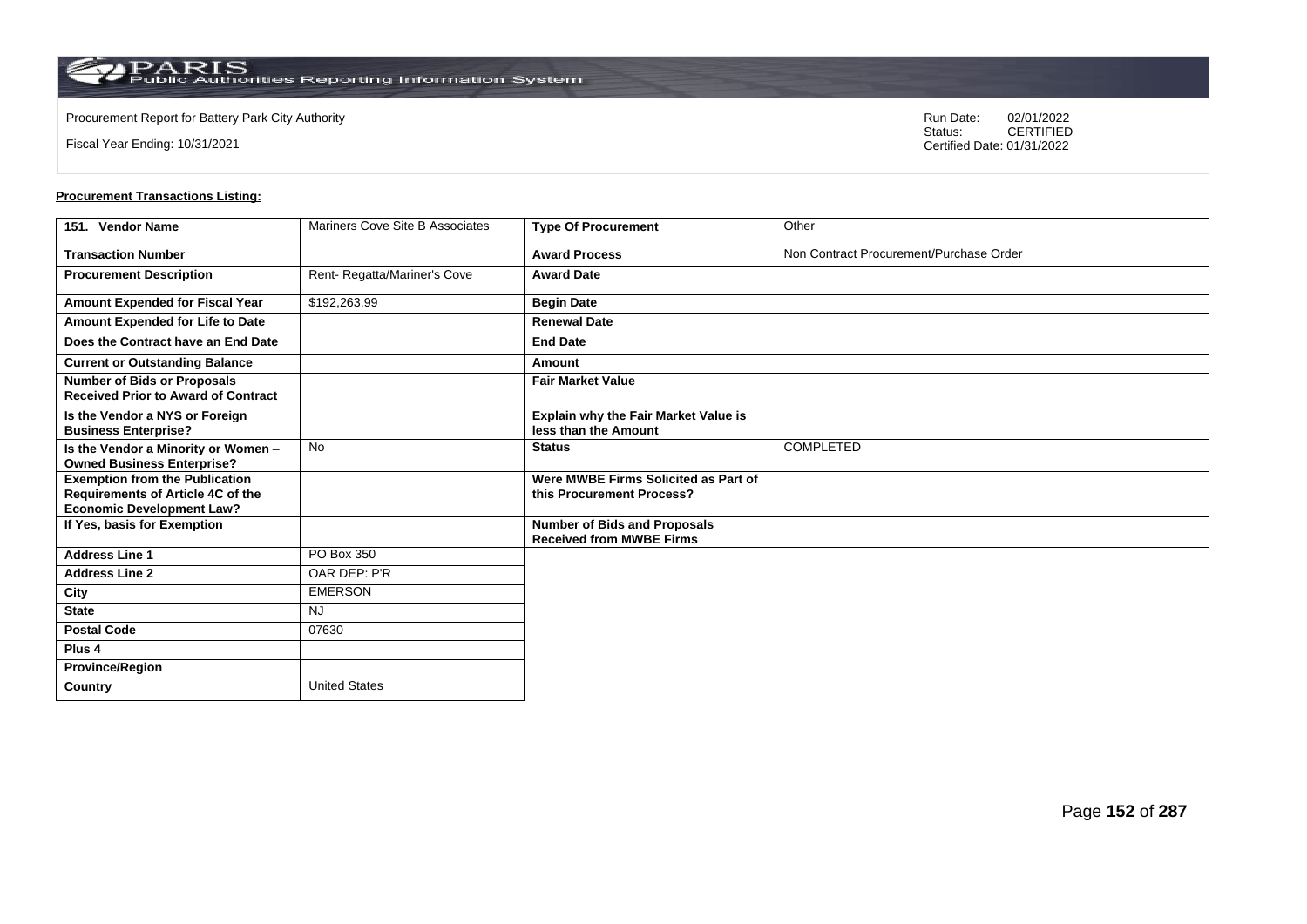**Country** United States

Fiscal Year Ending: 10/31/2021

Procurement Report for Battery Park City Authority **National State Concrete Concrete Concrete Concrete Concrete Concrete Concrete Concrete Concrete Concrete Concrete Concrete Concrete Concrete Concrete Concrete Concrete Co** CERTIFIED Certified Date: 01/31/2022

| 152. Vendor Name                                                                                               | Marks Paneth & Shron LLP                    | <b>Type Of Procurement</b>                                             | <b>Consulting Services</b>           |
|----------------------------------------------------------------------------------------------------------------|---------------------------------------------|------------------------------------------------------------------------|--------------------------------------|
| <b>Transaction Number</b>                                                                                      |                                             | <b>Award Process</b>                                                   | Authority Contract - Competitive Bid |
| <b>Procurement Description</b>                                                                                 | <b>Public accountant and Audit Services</b> | <b>Award Date</b>                                                      | 08/12/21                             |
| Amount Expended for Fiscal Year                                                                                | \$3,500.00                                  | <b>Begin Date</b>                                                      | 08/12/21                             |
| Amount Expended for Life to Date                                                                               | \$3,500.00                                  | <b>Renewal Date</b>                                                    |                                      |
| Does the Contract have an End Date                                                                             | Yes                                         | <b>End Date</b>                                                        | 02/29/24                             |
| <b>Current or Outstanding Balance</b>                                                                          | \$618,650.00                                | Amount                                                                 | \$622,150.00                         |
| <b>Number of Bids or Proposals</b><br><b>Received Prior to Award of Contract</b>                               | 2                                           | <b>Fair Market Value</b>                                               |                                      |
| Is the Vendor a NYS or Foreign<br><b>Business Enterprise?</b>                                                  |                                             | <b>Explain why the Fair Market Value is</b><br>less than the Amount    |                                      |
| Is the Vendor a Minority or Women -<br><b>Owned Business Enterprise?</b>                                       | <b>No</b>                                   | <b>Status</b>                                                          | <b>OPEN</b>                          |
| <b>Exemption from the Publication</b><br>Requirements of Article 4C of the<br><b>Economic Development Law?</b> |                                             | Were MWBE Firms Solicited as Part of<br>this Procurement Process?      | Yes                                  |
| If Yes, basis for Exemption                                                                                    |                                             | <b>Number of Bids and Proposals</b><br><b>Received from MWBE Firms</b> | $\mathbf 0$                          |
| <b>Address Line 1</b>                                                                                          | 685 Third Avenue,                           |                                                                        |                                      |
| <b>Address Line 2</b>                                                                                          |                                             |                                                                        |                                      |
| City                                                                                                           | <b>NEW YORK</b>                             |                                                                        |                                      |
| <b>State</b>                                                                                                   | <b>NY</b>                                   |                                                                        |                                      |
| <b>Postal Code</b>                                                                                             | 10017                                       |                                                                        |                                      |
| Plus <sub>4</sub>                                                                                              |                                             |                                                                        |                                      |
| <b>Province/Region</b>                                                                                         |                                             |                                                                        |                                      |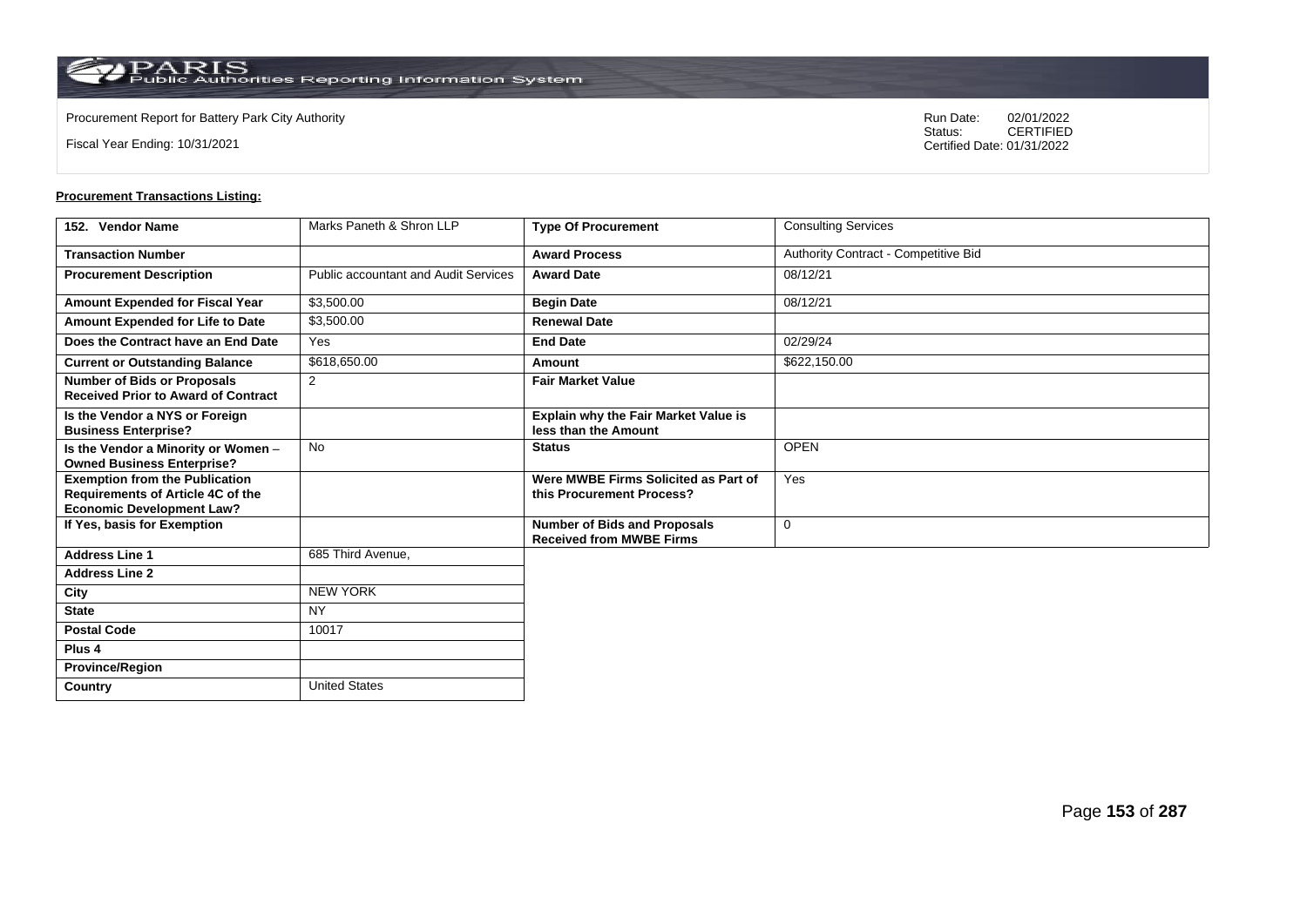**Country** United States

Fiscal Year Ending: 10/31/2021

Procurement Report for Battery Park City Authority **National State Concrete Concrete Concrete Concrete Concrete Concrete Concrete Concrete Concrete Concrete Concrete Concrete Concrete Concrete Concrete Concrete Concrete Co** CERTIFIED Certified Date: 01/31/2022

| 153. Vendor Name                                                                                                      | Marks Paneth & Shron LLP                | <b>Type Of Procurement</b>                                             | <b>Financial Services</b>            |
|-----------------------------------------------------------------------------------------------------------------------|-----------------------------------------|------------------------------------------------------------------------|--------------------------------------|
| <b>Transaction Number</b>                                                                                             |                                         | <b>Award Process</b>                                                   | Authority Contract - Competitive Bid |
| <b>Procurement Description</b>                                                                                        | <b>Public Accountant-Audit Services</b> | <b>Award Date</b>                                                      | 08/22/16                             |
| Amount Expended for Fiscal Year                                                                                       | \$118,700.00                            | <b>Begin Date</b>                                                      | 08/22/16                             |
| Amount Expended for Life to Date                                                                                      | \$575,000.00                            | <b>Renewal Date</b>                                                    |                                      |
| Does the Contract have an End Date                                                                                    | Yes                                     | <b>End Date</b>                                                        | 02/28/21                             |
| <b>Current or Outstanding Balance</b>                                                                                 | \$0.00                                  | Amount                                                                 | \$575,000.00                         |
| <b>Number of Bids or Proposals</b><br><b>Received Prior to Award of Contract</b>                                      | 3                                       | <b>Fair Market Value</b>                                               |                                      |
| Is the Vendor a NYS or Foreign<br><b>Business Enterprise?</b>                                                         |                                         | Explain why the Fair Market Value is<br>less than the Amount           |                                      |
| Is the Vendor a Minority or Women -<br><b>Owned Business Enterprise?</b>                                              | <b>No</b>                               | <b>Status</b>                                                          | COMPLETED                            |
| <b>Exemption from the Publication</b><br><b>Requirements of Article 4C of the</b><br><b>Economic Development Law?</b> |                                         | Were MWBE Firms Solicited as Part of<br>this Procurement Process?      | Yes                                  |
| If Yes, basis for Exemption                                                                                           |                                         | <b>Number of Bids and Proposals</b><br><b>Received from MWBE Firms</b> | 0                                    |
| <b>Address Line 1</b>                                                                                                 | 685 Third Avenue                        |                                                                        |                                      |
| <b>Address Line 2</b>                                                                                                 |                                         |                                                                        |                                      |
| City                                                                                                                  | <b>NEW YORK</b>                         |                                                                        |                                      |
| <b>State</b>                                                                                                          | <b>NY</b>                               |                                                                        |                                      |
| <b>Postal Code</b>                                                                                                    | 10017                                   |                                                                        |                                      |
| Plus <sub>4</sub>                                                                                                     |                                         |                                                                        |                                      |
| <b>Province/Region</b>                                                                                                |                                         |                                                                        |                                      |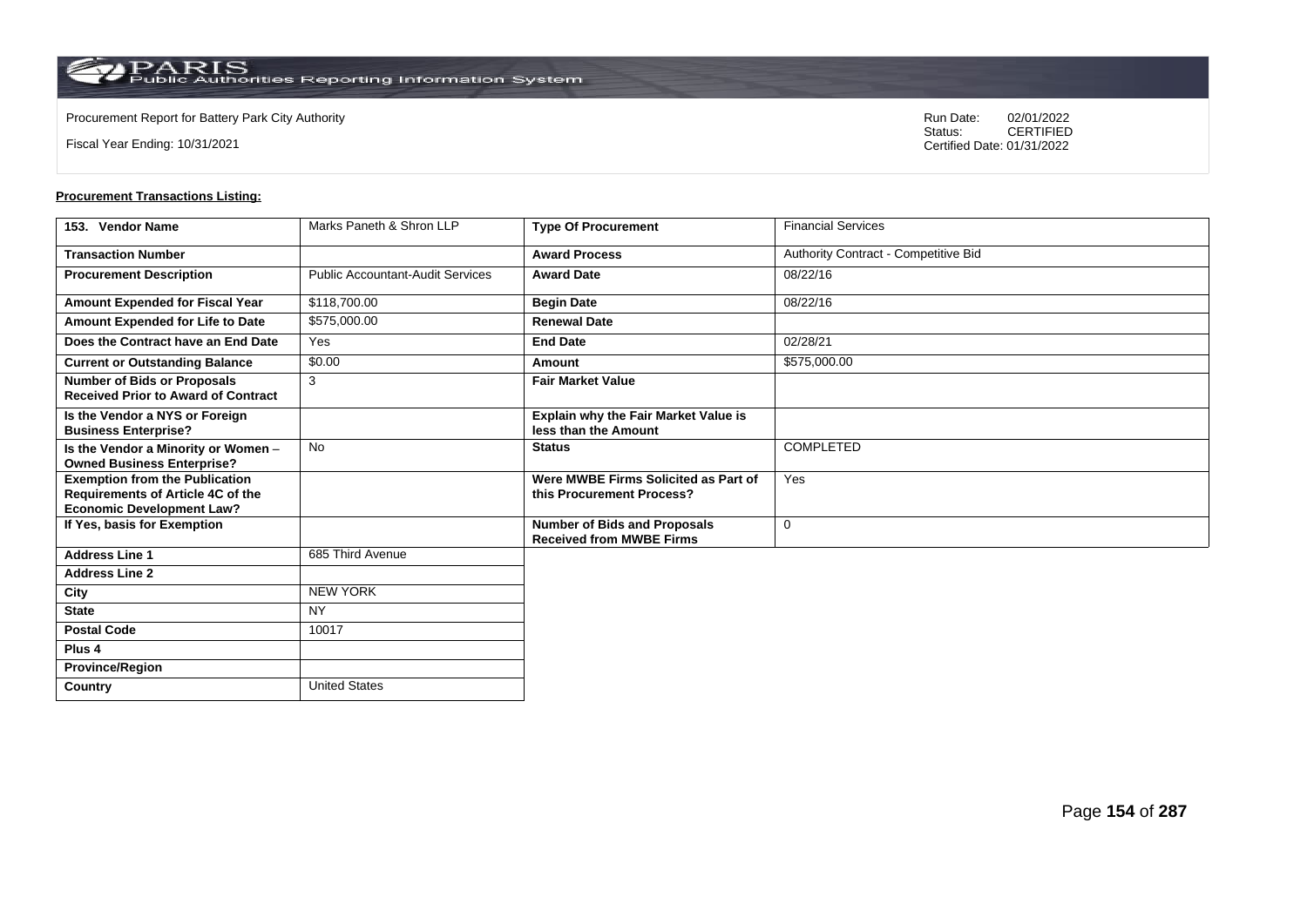**Country** United States

Fiscal Year Ending: 10/31/2021

Procurement Report for Battery Park City Authority **National State Concrete Concrete Concrete Concrete Concrete Concrete Concrete Concrete Concrete Concrete Concrete Concrete Concrete Concrete Concrete Concrete Concrete Co** CERTIFIED Certified Date: 01/31/2022

| 154. Vendor Name                                                                                               | Mason Technologies, Inc.                  | <b>Type Of Procurement</b>                                             | Other                                    |
|----------------------------------------------------------------------------------------------------------------|-------------------------------------------|------------------------------------------------------------------------|------------------------------------------|
| <b>Transaction Number</b>                                                                                      |                                           | <b>Award Process</b>                                                   | Authority Contract - Non-Competitive Bid |
| <b>Procurement Description</b>                                                                                 | Repair of 6 River Terrace Audio<br>System | <b>Award Date</b>                                                      | 06/07/21                                 |
| Amount Expended for Fiscal Year                                                                                | \$32,996.14                               | <b>Begin Date</b>                                                      | 06/07/21                                 |
| <b>Amount Expended for Life to Date</b>                                                                        | \$32,996.14                               | <b>Renewal Date</b>                                                    |                                          |
| Does the Contract have an End Date                                                                             | Yes                                       | <b>End Date</b>                                                        | 06/06/22                                 |
| <b>Current or Outstanding Balance</b>                                                                          | \$0.00                                    | Amount                                                                 | \$32,996.14                              |
| <b>Number of Bids or Proposals</b><br><b>Received Prior to Award of Contract</b>                               | 3                                         | <b>Fair Market Value</b>                                               | \$32,996.14                              |
| Is the Vendor a NYS or Foreign<br><b>Business Enterprise?</b>                                                  |                                           | Explain why the Fair Market Value is<br>less than the Amount           |                                          |
| Is the Vendor a Minority or Women -<br><b>Owned Business Enterprise?</b>                                       | Yes                                       | <b>Status</b>                                                          | <b>OPEN</b>                              |
| <b>Exemption from the Publication</b><br>Requirements of Article 4C of the<br><b>Economic Development Law?</b> |                                           | Were MWBE Firms Solicited as Part of<br>this Procurement Process?      | Yes                                      |
| If Yes, basis for Exemption                                                                                    |                                           | <b>Number of Bids and Proposals</b><br><b>Received from MWBE Firms</b> | 3                                        |
| <b>Address Line 1</b>                                                                                          | 517 Commack Rd.,                          |                                                                        |                                          |
| <b>Address Line 2</b>                                                                                          |                                           |                                                                        |                                          |
| City                                                                                                           | <b>DEER PARK</b>                          |                                                                        |                                          |
| <b>State</b>                                                                                                   | <b>NY</b>                                 |                                                                        |                                          |
| <b>Postal Code</b>                                                                                             | 11729                                     |                                                                        |                                          |
| Plus <sub>4</sub>                                                                                              |                                           |                                                                        |                                          |
| <b>Province/Region</b>                                                                                         |                                           |                                                                        |                                          |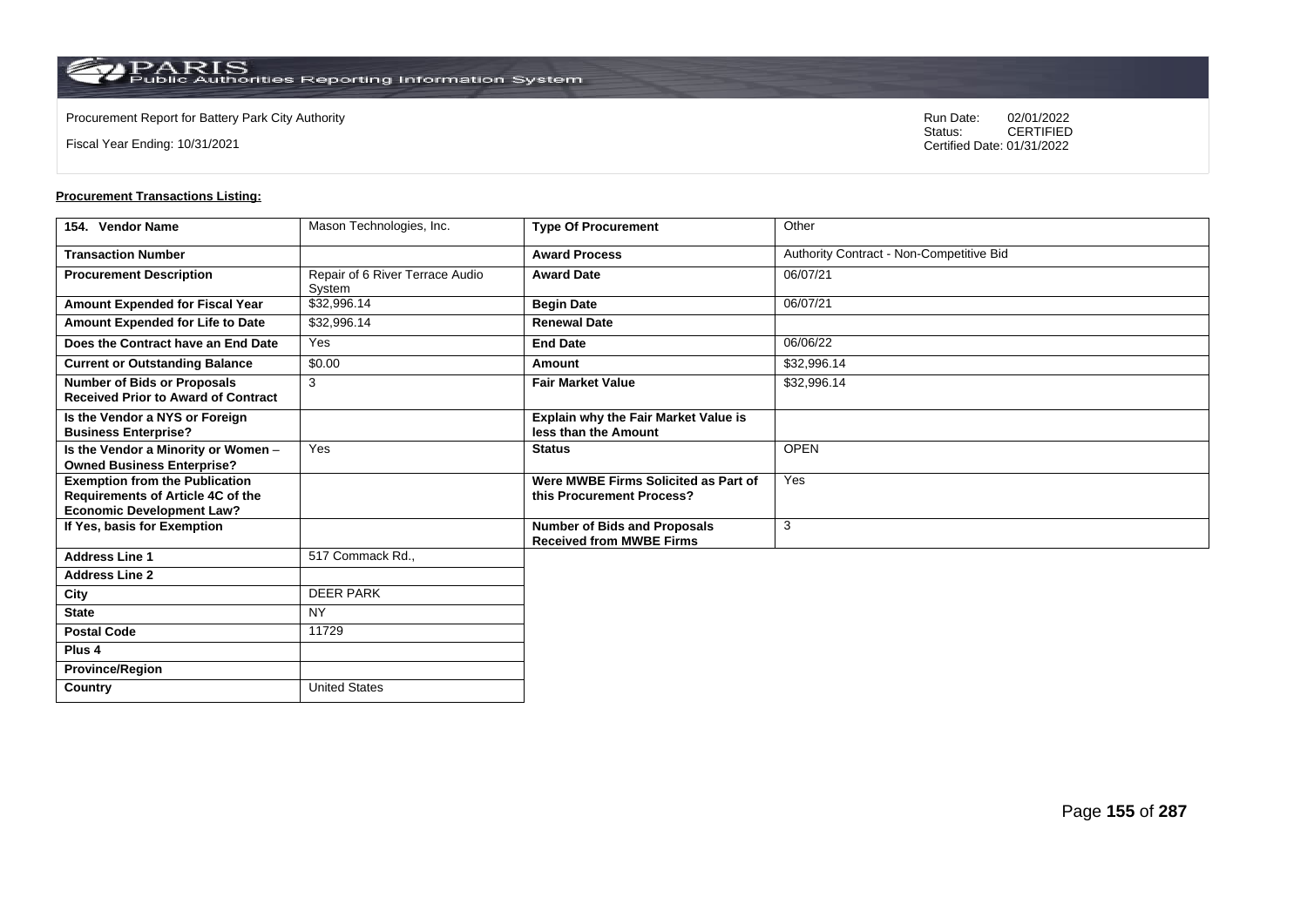**Country** United States

Fiscal Year Ending: 10/31/2021

Procurement Report for Battery Park City Authority **National State Concrete Concrete Concrete Concrete Concrete Concrete Concrete Concrete Concrete Concrete Concrete Concrete Concrete Concrete Concrete Concrete Concrete Co** CERTIFIED Certified Date: 01/31/2022

| 155. Vendor Name                                                                                               | Mateflex Corp.                              | <b>Type Of Procurement</b>                                             | Other                                   |
|----------------------------------------------------------------------------------------------------------------|---------------------------------------------|------------------------------------------------------------------------|-----------------------------------------|
| <b>Transaction Number</b>                                                                                      |                                             | <b>Award Process</b>                                                   | Non Contract Procurement/Purchase Order |
| <b>Procurement Description</b>                                                                                 | Office and outdoor furniture and<br>fixture | <b>Award Date</b>                                                      |                                         |
| <b>Amount Expended for Fiscal Year</b>                                                                         | \$10,267.40                                 | <b>Begin Date</b>                                                      |                                         |
| Amount Expended for Life to Date                                                                               |                                             | <b>Renewal Date</b>                                                    |                                         |
| Does the Contract have an End Date                                                                             |                                             | <b>End Date</b>                                                        |                                         |
| <b>Current or Outstanding Balance</b>                                                                          |                                             | Amount                                                                 |                                         |
| <b>Number of Bids or Proposals</b><br><b>Received Prior to Award of Contract</b>                               |                                             | <b>Fair Market Value</b>                                               |                                         |
| Is the Vendor a NYS or Foreign<br><b>Business Enterprise?</b>                                                  |                                             | Explain why the Fair Market Value is<br>less than the Amount           |                                         |
| Is the Vendor a Minority or Women -<br><b>Owned Business Enterprise?</b>                                       | <b>No</b>                                   | <b>Status</b>                                                          | <b>COMPLETED</b>                        |
| <b>Exemption from the Publication</b><br>Requirements of Article 4C of the<br><b>Economic Development Law?</b> |                                             | Were MWBE Firms Solicited as Part of<br>this Procurement Process?      |                                         |
| If Yes, basis for Exemption                                                                                    |                                             | <b>Number of Bids and Proposals</b><br><b>Received from MWBE Firms</b> |                                         |
| <b>Address Line 1</b>                                                                                          | 2007 Beechgrove Place                       |                                                                        |                                         |
| <b>Address Line 2</b>                                                                                          |                                             |                                                                        |                                         |
| City                                                                                                           | <b>UTICA</b>                                |                                                                        |                                         |
| <b>State</b>                                                                                                   | <b>NY</b>                                   |                                                                        |                                         |
| <b>Postal Code</b>                                                                                             | 13501                                       |                                                                        |                                         |
| Plus <sub>4</sub>                                                                                              |                                             |                                                                        |                                         |
| <b>Province/Region</b>                                                                                         |                                             |                                                                        |                                         |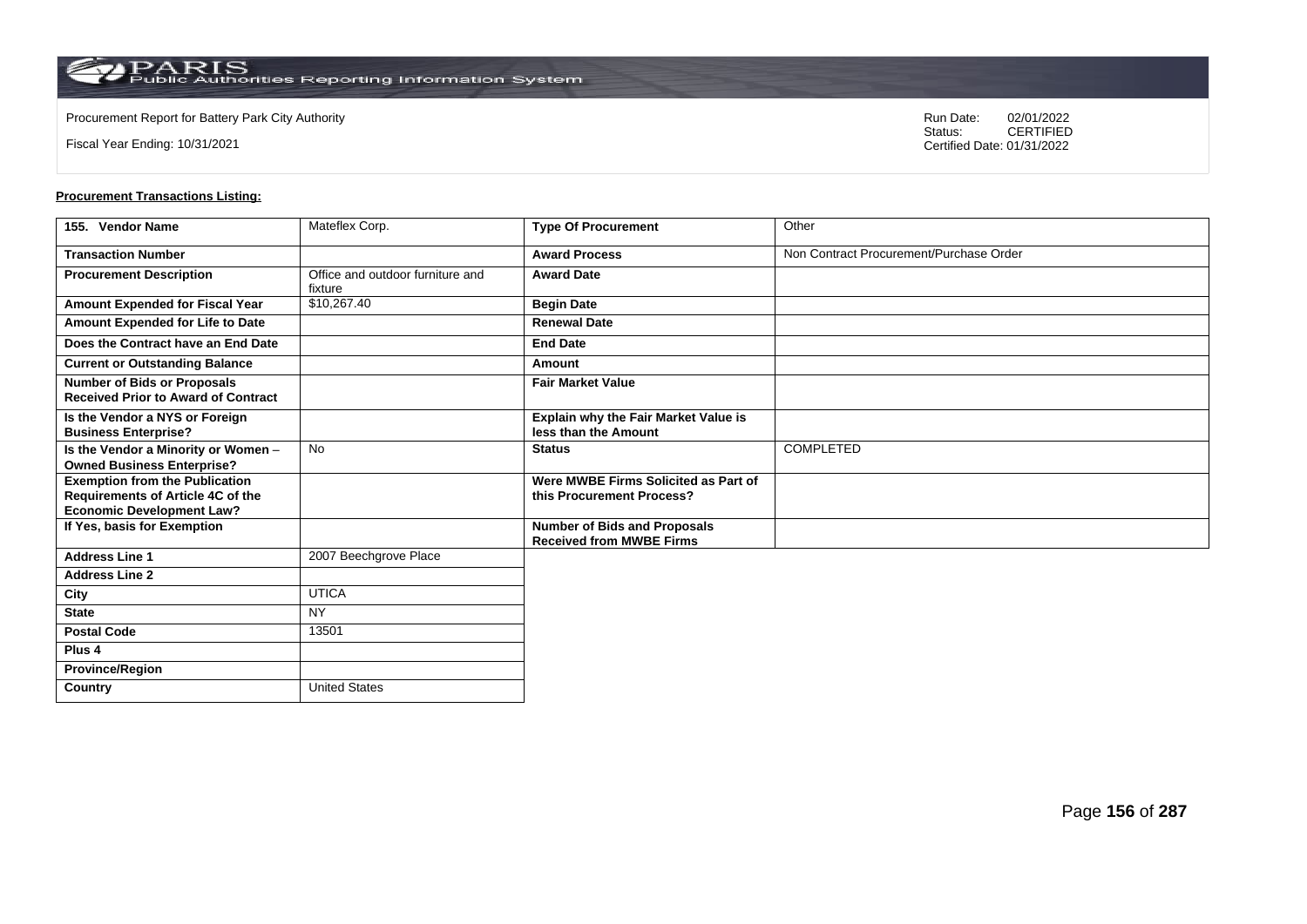**Country** United States

Fiscal Year Ending: 10/31/2021

Procurement Report for Battery Park City Authority **National State Concrete Concrete Concrete Concrete Concrete Concrete Concrete Concrete Concrete Concrete Concrete Concrete Concrete Concrete Concrete Concrete Concrete Co** CERTIFIED Certified Date: 01/31/2022

| 156. Vendor Name                                                                                               | McLaren Engineering Group | <b>Type Of Procurement</b>                                             | Design and Construction/Maintenance  |
|----------------------------------------------------------------------------------------------------------------|---------------------------|------------------------------------------------------------------------|--------------------------------------|
| <b>Transaction Number</b>                                                                                      |                           | <b>Award Process</b>                                                   | Authority Contract - Competitive Bid |
| <b>Procurement Description</b>                                                                                 | On call Engineering Group | <b>Award Date</b>                                                      | 03/05/15                             |
| Amount Expended for Fiscal Year                                                                                | \$52,173.99               | <b>Begin Date</b>                                                      | 03/05/15                             |
| Amount Expended for Life to Date                                                                               | \$817.627.05              | <b>Renewal Date</b>                                                    |                                      |
| Does the Contract have an End Date                                                                             | Yes                       | <b>End Date</b>                                                        | 12/31/19                             |
| <b>Current or Outstanding Balance</b>                                                                          | \$63,372.95               | Amount                                                                 | \$881,000.00                         |
| <b>Number of Bids or Proposals</b><br><b>Received Prior to Award of Contract</b>                               | 13                        | <b>Fair Market Value</b>                                               |                                      |
| Is the Vendor a NYS or Foreign<br><b>Business Enterprise?</b>                                                  |                           | Explain why the Fair Market Value is<br>less than the Amount           |                                      |
| Is the Vendor a Minority or Women -<br><b>Owned Business Enterprise?</b>                                       | No                        | <b>Status</b>                                                          | <b>OPEN</b>                          |
| <b>Exemption from the Publication</b><br>Requirements of Article 4C of the<br><b>Economic Development Law?</b> |                           | Were MWBE Firms Solicited as Part of<br>this Procurement Process?      | Yes                                  |
| If Yes, basis for Exemption                                                                                    |                           | <b>Number of Bids and Proposals</b><br><b>Received from MWBE Firms</b> | 3                                    |
| <b>Address Line 1</b>                                                                                          | 530 Chestnut Ridge Road   |                                                                        |                                      |
| <b>Address Line 2</b>                                                                                          |                           |                                                                        |                                      |
| City                                                                                                           | <b>WOODCLIFF LAKE</b>     |                                                                        |                                      |
| <b>State</b>                                                                                                   | <b>NJ</b>                 |                                                                        |                                      |
| <b>Postal Code</b>                                                                                             | 07677                     |                                                                        |                                      |
| Plus <sub>4</sub>                                                                                              |                           |                                                                        |                                      |
| <b>Province/Region</b>                                                                                         |                           |                                                                        |                                      |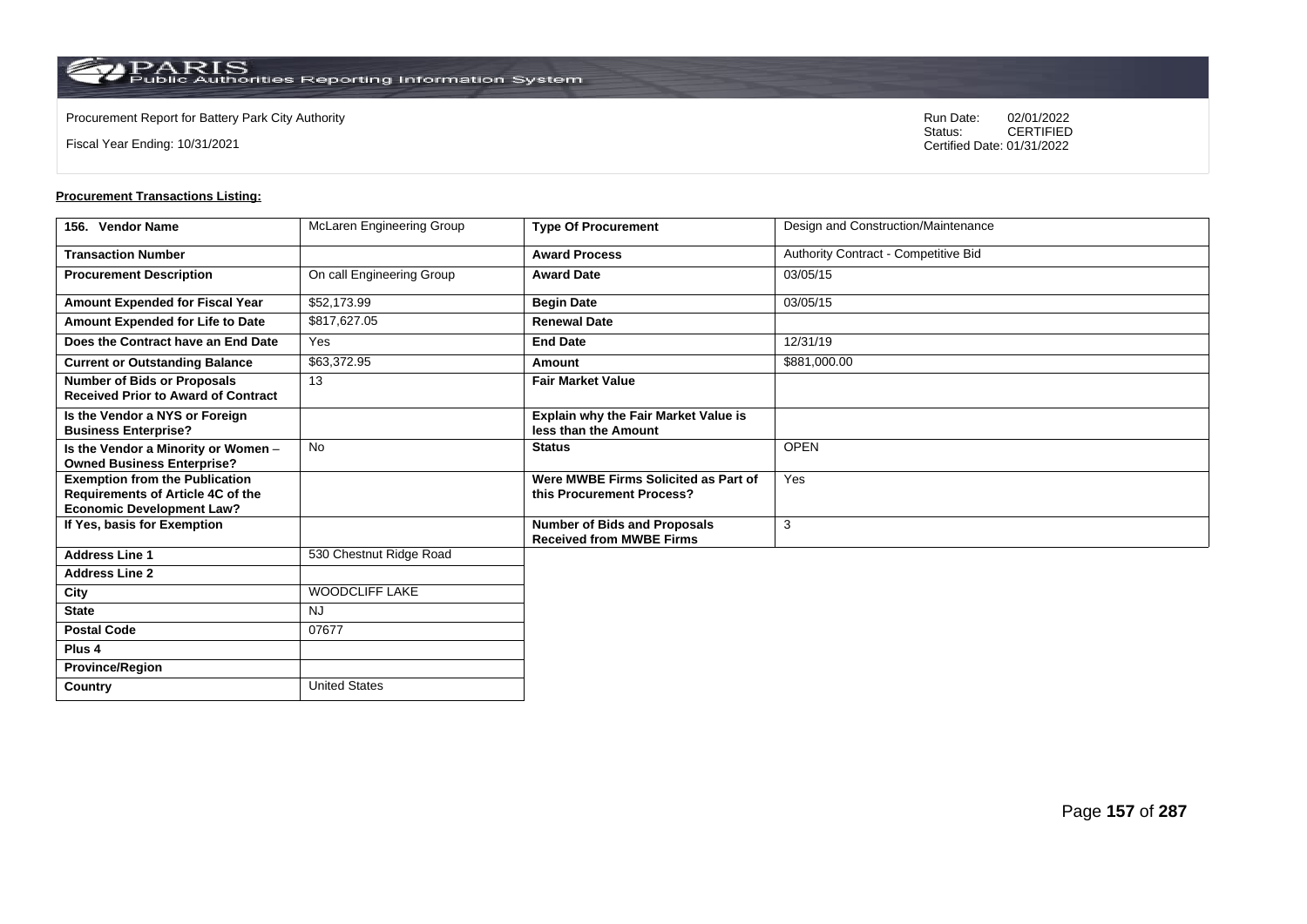**Country** United States

Fiscal Year Ending: 10/31/2021

Procurement Report for Battery Park City Authority **National State Concrete Concrete Concrete Concrete Concrete Concrete Concrete Concrete Concrete Concrete Concrete Concrete Concrete Concrete Concrete Concrete Concrete Co** CERTIFIED Certified Date: 01/31/2022

| 157. Vendor Name                                                                                               | McLaren Engineering Group                                 | <b>Type Of Procurement</b>                                             | <b>Consulting Services</b>           |
|----------------------------------------------------------------------------------------------------------------|-----------------------------------------------------------|------------------------------------------------------------------------|--------------------------------------|
| <b>Transaction Number</b>                                                                                      |                                                           | <b>Award Process</b>                                                   | Authority Contract - Competitive Bid |
| <b>Procurement Description</b>                                                                                 | On Call Engineering and<br><b>Archictectural Services</b> | <b>Award Date</b>                                                      | 08/31/20                             |
| Amount Expended for Fiscal Year                                                                                | \$522.56                                                  | <b>Begin Date</b>                                                      | 08/31/20                             |
| Amount Expended for Life to Date                                                                               | \$522.56                                                  | <b>Renewal Date</b>                                                    |                                      |
| Does the Contract have an End Date                                                                             | Yes                                                       | <b>End Date</b>                                                        | 11/19/22                             |
| <b>Current or Outstanding Balance</b>                                                                          | \$499,477.44                                              | Amount                                                                 | \$500,000.00                         |
| <b>Number of Bids or Proposals</b><br><b>Received Prior to Award of Contract</b>                               | 12                                                        | <b>Fair Market Value</b>                                               |                                      |
| Is the Vendor a NYS or Foreign<br><b>Business Enterprise?</b>                                                  |                                                           | Explain why the Fair Market Value is<br>less than the Amount           |                                      |
| Is the Vendor a Minority or Women -<br><b>Owned Business Enterprise?</b>                                       | <b>No</b>                                                 | <b>Status</b>                                                          | <b>OPEN</b>                          |
| <b>Exemption from the Publication</b><br>Requirements of Article 4C of the<br><b>Economic Development Law?</b> |                                                           | Were MWBE Firms Solicited as Part of<br>this Procurement Process?      | Yes                                  |
| If Yes, basis for Exemption                                                                                    |                                                           | <b>Number of Bids and Proposals</b><br><b>Received from MWBE Firms</b> | $\overline{4}$                       |
| <b>Address Line 1</b>                                                                                          | 530 Chestnut Ridge Road                                   |                                                                        |                                      |
| <b>Address Line 2</b>                                                                                          |                                                           |                                                                        |                                      |
| City                                                                                                           | <b>WOODCLIFF LAKE</b>                                     |                                                                        |                                      |
| <b>State</b>                                                                                                   | <b>NJ</b>                                                 |                                                                        |                                      |
| <b>Postal Code</b>                                                                                             | 07677                                                     |                                                                        |                                      |
| Plus <sub>4</sub>                                                                                              |                                                           |                                                                        |                                      |
| <b>Province/Region</b>                                                                                         |                                                           |                                                                        |                                      |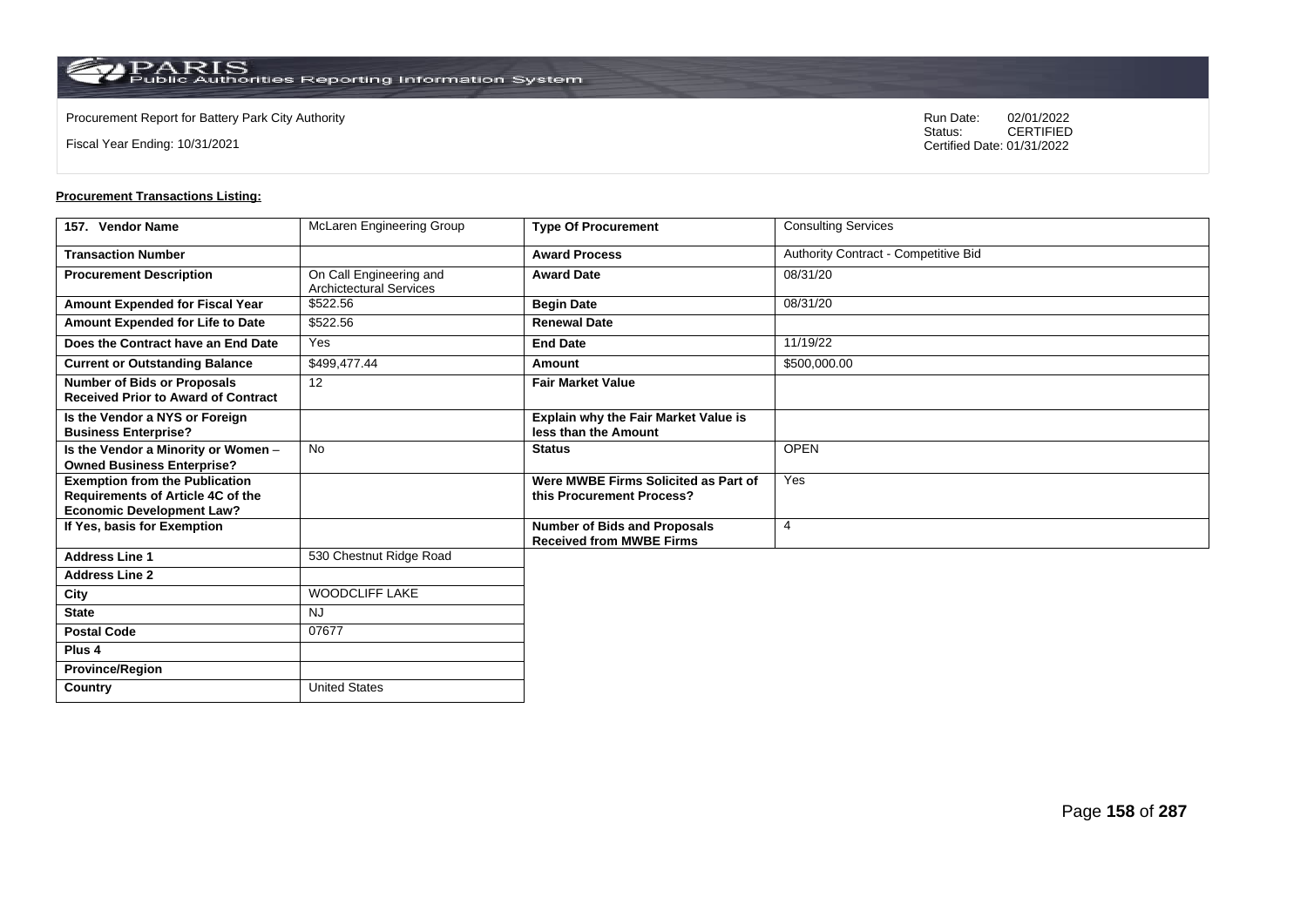**Country** United States

Fiscal Year Ending: 10/31/2021

Procurement Report for Battery Park City Authority **National State Concrete Concrete Concrete Concrete Concrete Concrete Concrete Concrete Concrete Concrete Concrete Concrete Concrete Concrete Concrete Concrete Concrete Co** CERTIFIED Certified Date: 01/31/2022

| 158. Vendor Name                                                                                               | Micro Force Inc.                                      | <b>Type Of Procurement</b>                                             | <b>Consulting Services</b>           |
|----------------------------------------------------------------------------------------------------------------|-------------------------------------------------------|------------------------------------------------------------------------|--------------------------------------|
| <b>Transaction Number</b>                                                                                      |                                                       | <b>Award Process</b>                                                   | Authority Contract - Competitive Bid |
| <b>Procurement Description</b>                                                                                 | On-call consulting support for Great<br>Plains and WP | <b>Award Date</b>                                                      | 01/13/21                             |
| Amount Expended for Fiscal Year                                                                                | \$68,773.24                                           | <b>Begin Date</b>                                                      | 01/13/21                             |
| Amount Expended for Life to Date                                                                               | \$68,773.24                                           | <b>Renewal Date</b>                                                    |                                      |
| Does the Contract have an End Date                                                                             | Yes                                                   | <b>End Date</b>                                                        | 01/18/23                             |
| <b>Current or Outstanding Balance</b>                                                                          | \$752,906.76                                          | Amount                                                                 | \$821,680.00                         |
| <b>Number of Bids or Proposals</b><br><b>Received Prior to Award of Contract</b>                               | -1                                                    | <b>Fair Market Value</b>                                               |                                      |
| Is the Vendor a NYS or Foreign<br><b>Business Enterprise?</b>                                                  |                                                       | <b>Explain why the Fair Market Value is</b><br>less than the Amount    |                                      |
| Is the Vendor a Minority or Women -<br><b>Owned Business Enterprise?</b>                                       | <b>No</b>                                             | <b>Status</b>                                                          | <b>OPEN</b>                          |
| <b>Exemption from the Publication</b><br>Requirements of Article 4C of the<br><b>Economic Development Law?</b> |                                                       | Were MWBE Firms Solicited as Part of<br>this Procurement Process?      | Yes                                  |
| If Yes, basis for Exemption                                                                                    |                                                       | <b>Number of Bids and Proposals</b><br><b>Received from MWBE Firms</b> |                                      |
| <b>Address Line 1</b>                                                                                          | 68 S. Service Road, suite 100                         |                                                                        |                                      |
| <b>Address Line 2</b>                                                                                          |                                                       |                                                                        |                                      |
| City                                                                                                           | <b>MELVILLE</b>                                       |                                                                        |                                      |
| <b>State</b>                                                                                                   | <b>NY</b>                                             |                                                                        |                                      |
| <b>Postal Code</b>                                                                                             | 11747                                                 |                                                                        |                                      |
| Plus <sub>4</sub>                                                                                              |                                                       |                                                                        |                                      |
| <b>Province/Region</b>                                                                                         |                                                       |                                                                        |                                      |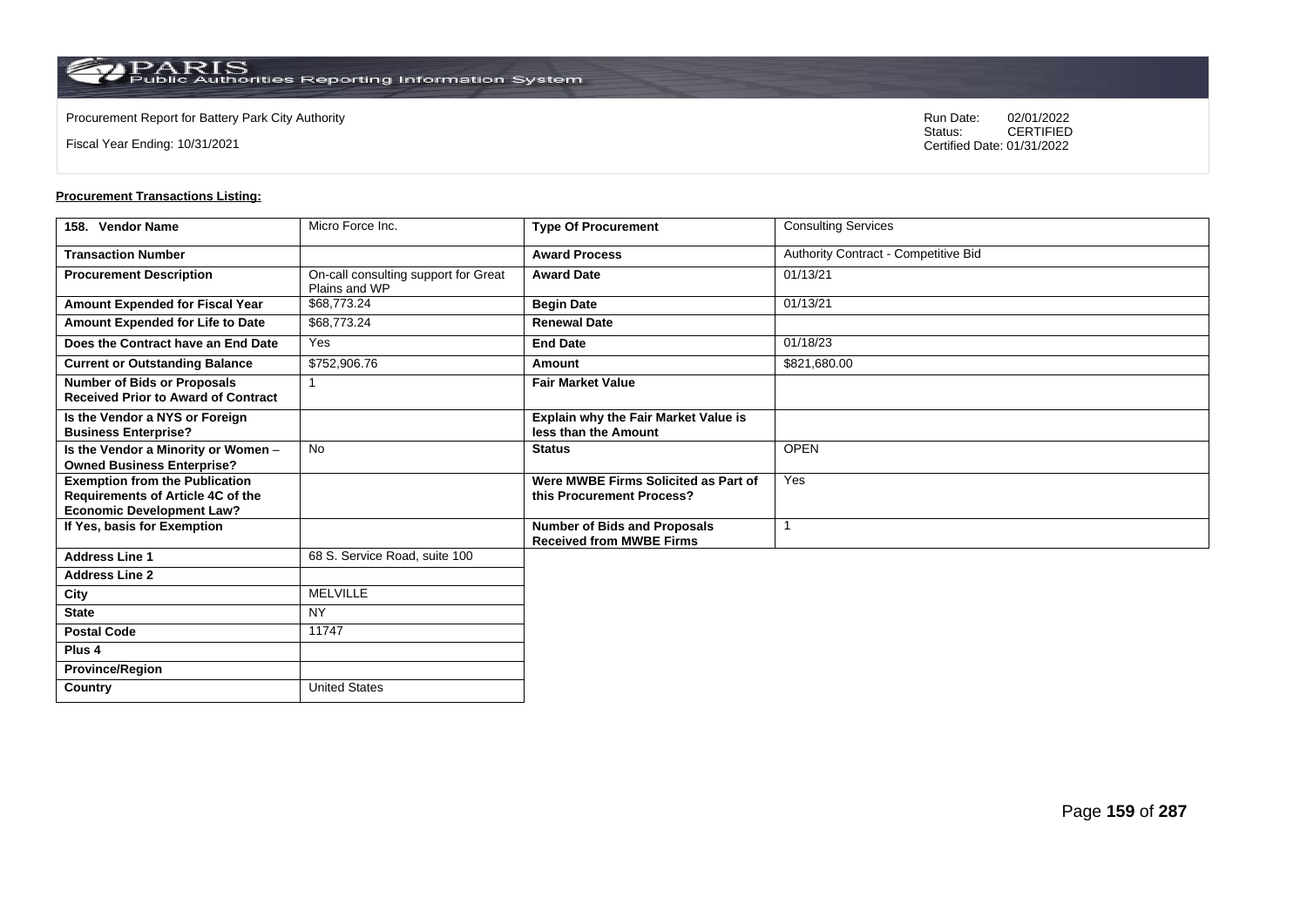**Country** United States

Fiscal Year Ending: 10/31/2021

Procurement Report for Battery Park City Authority **National State Concrete Concrete Concrete Concrete Concrete Concrete Concrete Concrete Concrete Concrete Concrete Concrete Concrete Concrete Concrete Concrete Concrete Co** CERTIFIED Certified Date: 01/31/2022

| 159. Vendor Name                                                                                                      | Micro Force Inc.                  | <b>Type Of Procurement</b>                                             | Technology - Consulting/Development or Support |
|-----------------------------------------------------------------------------------------------------------------------|-----------------------------------|------------------------------------------------------------------------|------------------------------------------------|
| <b>Transaction Number</b>                                                                                             |                                   | <b>Award Process</b>                                                   | Authority Contract - Non-Competitive Bid       |
| <b>Procurement Description</b>                                                                                        | WorkPlace Consulting and Training | <b>Award Date</b>                                                      | 01/15/13                                       |
| Amount Expended for Fiscal Year                                                                                       | \$2,185.00                        | <b>Begin Date</b>                                                      | 01/15/13                                       |
| Amount Expended for Life to Date                                                                                      | \$476,261.66                      | <b>Renewal Date</b>                                                    |                                                |
| Does the Contract have an End Date                                                                                    | Yes                               | <b>End Date</b>                                                        | 01/13/21                                       |
| <b>Current or Outstanding Balance</b>                                                                                 | \$31,738.34                       | Amount                                                                 | \$508,000.00                                   |
| <b>Number of Bids or Proposals</b><br><b>Received Prior to Award of Contract</b>                                      | $\Omega$                          | <b>Fair Market Value</b>                                               | \$508,000.00                                   |
| Is the Vendor a NYS or Foreign<br><b>Business Enterprise?</b>                                                         |                                   | Explain why the Fair Market Value is<br>less than the Amount           |                                                |
| Is the Vendor a Minority or Women -<br><b>Owned Business Enterprise?</b>                                              | <b>No</b>                         | <b>Status</b>                                                          | <b>COMPLETED</b>                               |
| <b>Exemption from the Publication</b><br><b>Requirements of Article 4C of the</b><br><b>Economic Development Law?</b> |                                   | Were MWBE Firms Solicited as Part of<br>this Procurement Process?      | <b>No</b>                                      |
| If Yes, basis for Exemption                                                                                           |                                   | <b>Number of Bids and Proposals</b><br><b>Received from MWBE Firms</b> | $\mathbf 0$                                    |
| <b>Address Line 1</b>                                                                                                 | 68 South Service Road             |                                                                        |                                                |
| <b>Address Line 2</b>                                                                                                 | Suite 100                         |                                                                        |                                                |
| City                                                                                                                  | <b>MELVILLE</b>                   |                                                                        |                                                |
| <b>State</b>                                                                                                          | <b>NY</b>                         |                                                                        |                                                |
| <b>Postal Code</b>                                                                                                    | 11747                             |                                                                        |                                                |
| Plus <sub>4</sub>                                                                                                     |                                   |                                                                        |                                                |
| <b>Province/Region</b>                                                                                                |                                   |                                                                        |                                                |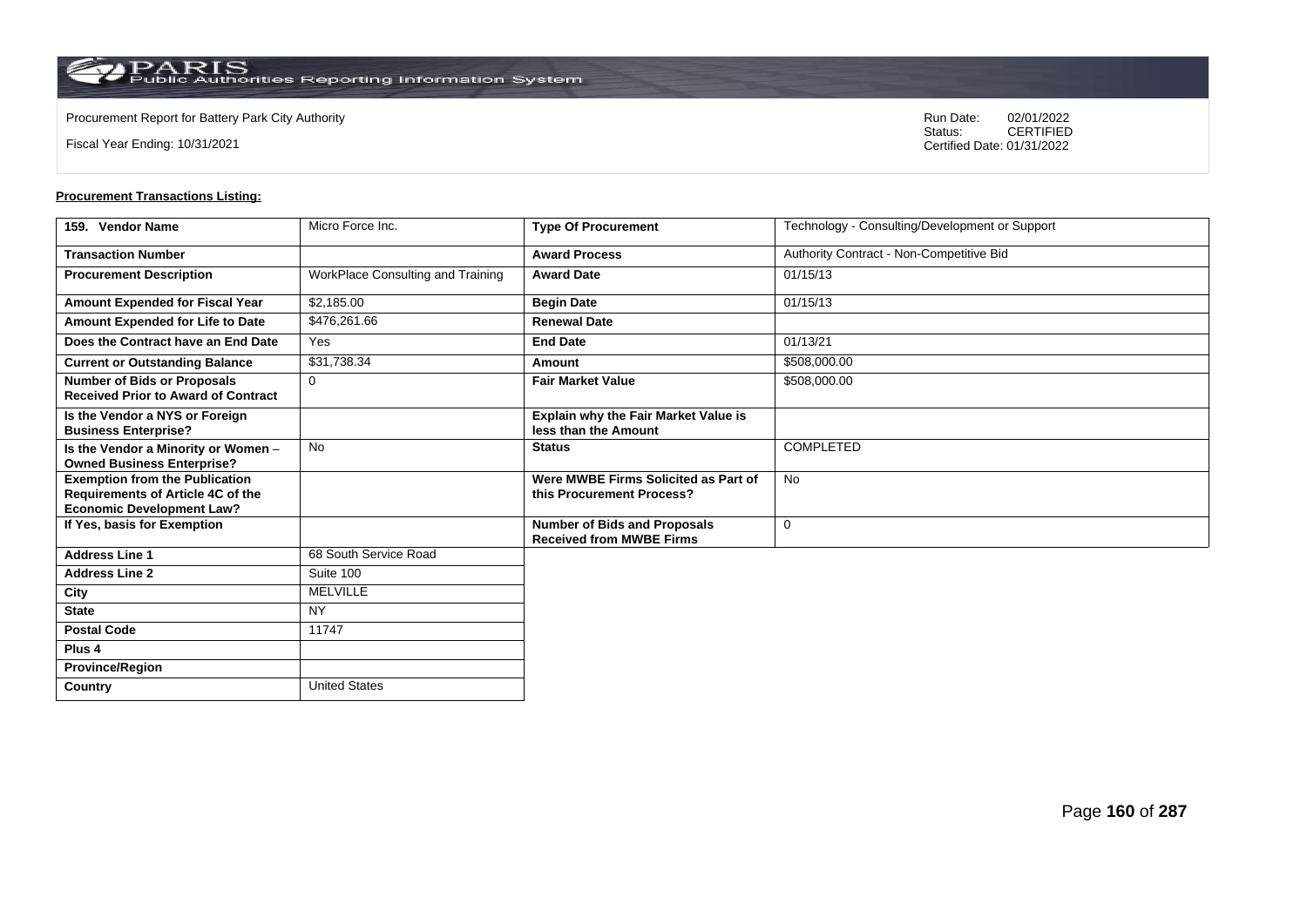**Country** United States

Fiscal Year Ending: 10/31/2021

Procurement Report for Battery Park City Authority **National State Concrete Concrete Concrete Concrete Concrete Concrete Concrete Concrete Concrete Concrete Concrete Concrete Concrete Concrete Concrete Concrete Concrete Co** CERTIFIED Certified Date: 01/31/2022

| 160. Vendor Name                                                                                               | <b>Mildred Howard</b>          | <b>Type Of Procurement</b>                                             | <b>Consulting Services</b>               |
|----------------------------------------------------------------------------------------------------------------|--------------------------------|------------------------------------------------------------------------|------------------------------------------|
| <b>Transaction Number</b>                                                                                      |                                | <b>Award Process</b>                                                   | Authority Contract - Non-Competitive Bid |
| <b>Procurement Description</b>                                                                                 | <b>Public Art Installation</b> | <b>Award Date</b>                                                      | 05/18/20                                 |
| Amount Expended for Fiscal Year                                                                                | \$27,500.00                    | <b>Begin Date</b>                                                      | 05/18/20                                 |
| Amount Expended for Life to Date                                                                               | \$135,000.00                   | <b>Renewal Date</b>                                                    |                                          |
| Does the Contract have an End Date                                                                             | Yes                            | <b>End Date</b>                                                        | 05/31/22                                 |
| <b>Current or Outstanding Balance</b>                                                                          | \$26,191.00                    | Amount                                                                 | \$161,191.00                             |
| <b>Number of Bids or Proposals</b><br><b>Received Prior to Award of Contract</b>                               |                                | <b>Fair Market Value</b>                                               | \$161.191.00                             |
| Is the Vendor a NYS or Foreign<br><b>Business Enterprise?</b>                                                  |                                | Explain why the Fair Market Value is<br>less than the Amount           |                                          |
| Is the Vendor a Minority or Women -<br><b>Owned Business Enterprise?</b>                                       | No                             | <b>Status</b>                                                          | <b>OPEN</b>                              |
| <b>Exemption from the Publication</b><br>Requirements of Article 4C of the<br><b>Economic Development Law?</b> |                                | Were MWBE Firms Solicited as Part of<br>this Procurement Process?      | No                                       |
| If Yes, basis for Exemption                                                                                    |                                | <b>Number of Bids and Proposals</b><br><b>Received from MWBE Firms</b> | 0                                        |
| <b>Address Line 1</b>                                                                                          | PO Box 99626                   |                                                                        |                                          |
| <b>Address Line 2</b>                                                                                          |                                |                                                                        |                                          |
| City                                                                                                           | <b>EMERYVILLE</b>              |                                                                        |                                          |
| <b>State</b>                                                                                                   | CA                             |                                                                        |                                          |
| <b>Postal Code</b>                                                                                             | 94662                          |                                                                        |                                          |
| Plus 4                                                                                                         |                                |                                                                        |                                          |
| <b>Province/Region</b>                                                                                         |                                |                                                                        |                                          |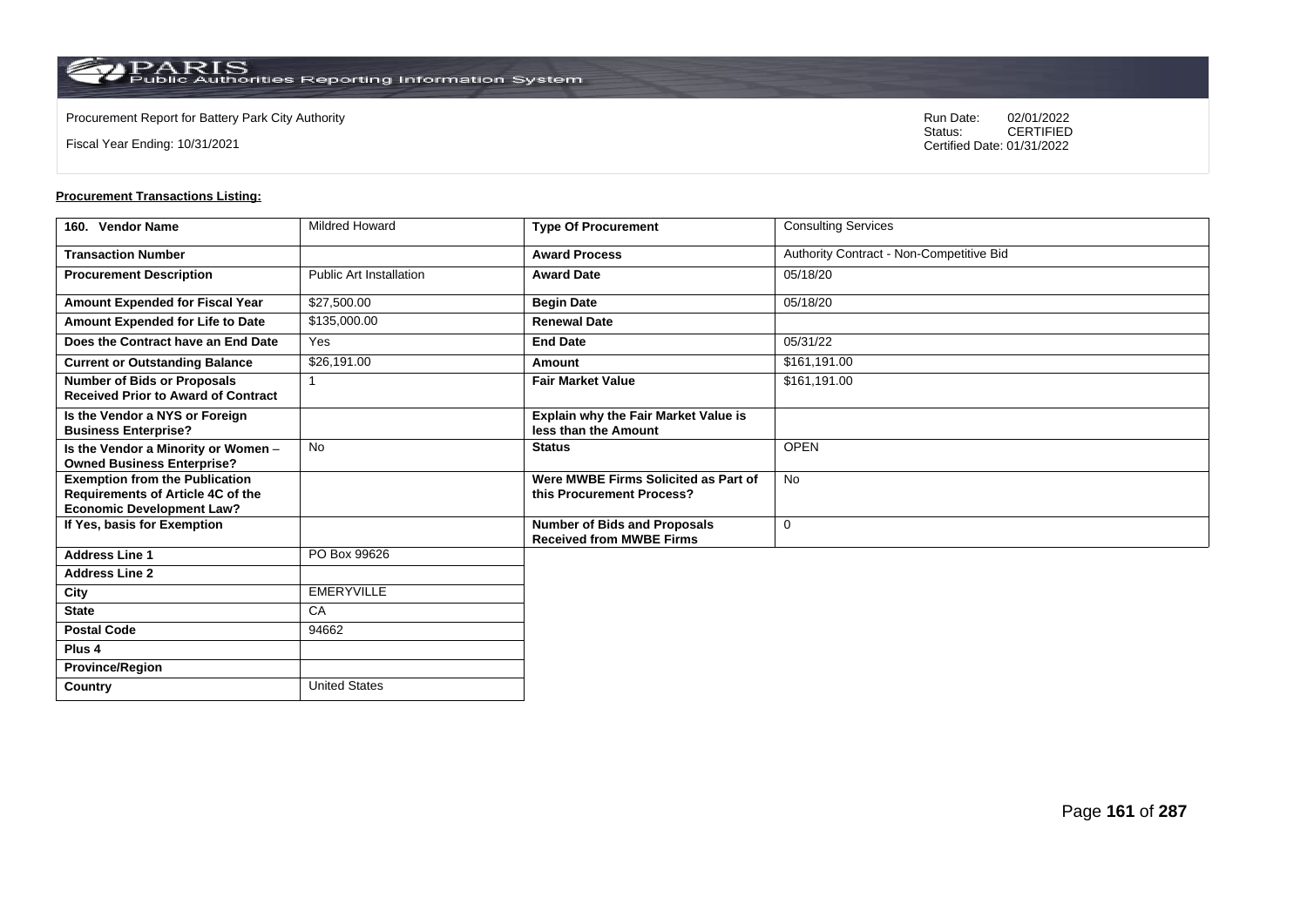**Country** United States

Fiscal Year Ending: 10/31/2021

Procurement Report for Battery Park City Authority **National State Concrete Concrete Concrete Concrete Concrete Concrete Concrete Concrete Concrete Concrete Concrete Concrete Concrete Concrete Concrete Concrete Concrete Co** CERTIFIED Certified Date: 01/31/2022

| 161. Vendor Name                                                                                                      | Milliman, Inc           | <b>Type Of Procurement</b>                                             | Other                                    |
|-----------------------------------------------------------------------------------------------------------------------|-------------------------|------------------------------------------------------------------------|------------------------------------------|
| <b>Transaction Number</b>                                                                                             |                         | <b>Award Process</b>                                                   | Authority Contract - Non-Competitive Bid |
| <b>Procurement Description</b>                                                                                        | <b>OPEB</b> valuation   | <b>Award Date</b>                                                      | 08/10/18                                 |
| Amount Expended for Fiscal Year                                                                                       | \$0.00                  | <b>Begin Date</b>                                                      | 08/10/18                                 |
| Amount Expended for Life to Date                                                                                      | \$27,500.00             | <b>Renewal Date</b>                                                    |                                          |
| Does the Contract have an End Date                                                                                    | Yes                     | <b>End Date</b>                                                        | 08/07/19                                 |
| <b>Current or Outstanding Balance</b>                                                                                 | \$0.00                  | Amount                                                                 | \$27,500.00                              |
| <b>Number of Bids or Proposals</b><br><b>Received Prior to Award of Contract</b>                                      | 0                       | <b>Fair Market Value</b>                                               | \$27,500.00                              |
| Is the Vendor a NYS or Foreign<br><b>Business Enterprise?</b>                                                         |                         | Explain why the Fair Market Value is<br>less than the Amount           |                                          |
| Is the Vendor a Minority or Women -<br><b>Owned Business Enterprise?</b>                                              | <b>No</b>               | <b>Status</b>                                                          | <b>OPEN</b>                              |
| <b>Exemption from the Publication</b><br><b>Requirements of Article 4C of the</b><br><b>Economic Development Law?</b> |                         | Were MWBE Firms Solicited as Part of<br>this Procurement Process?      | <b>No</b>                                |
| If Yes, basis for Exemption                                                                                           |                         | <b>Number of Bids and Proposals</b><br><b>Received from MWBE Firms</b> | 0                                        |
| <b>Address Line 1</b>                                                                                                 | 1301 Fifth Ave Ste 3800 |                                                                        |                                          |
| <b>Address Line 2</b>                                                                                                 |                         |                                                                        |                                          |
| City                                                                                                                  | <b>SEATTLE</b>          |                                                                        |                                          |
| <b>State</b>                                                                                                          | <b>WA</b>               |                                                                        |                                          |
| <b>Postal Code</b>                                                                                                    | 98101                   |                                                                        |                                          |
| Plus <sub>4</sub>                                                                                                     |                         |                                                                        |                                          |
| <b>Province/Region</b>                                                                                                |                         |                                                                        |                                          |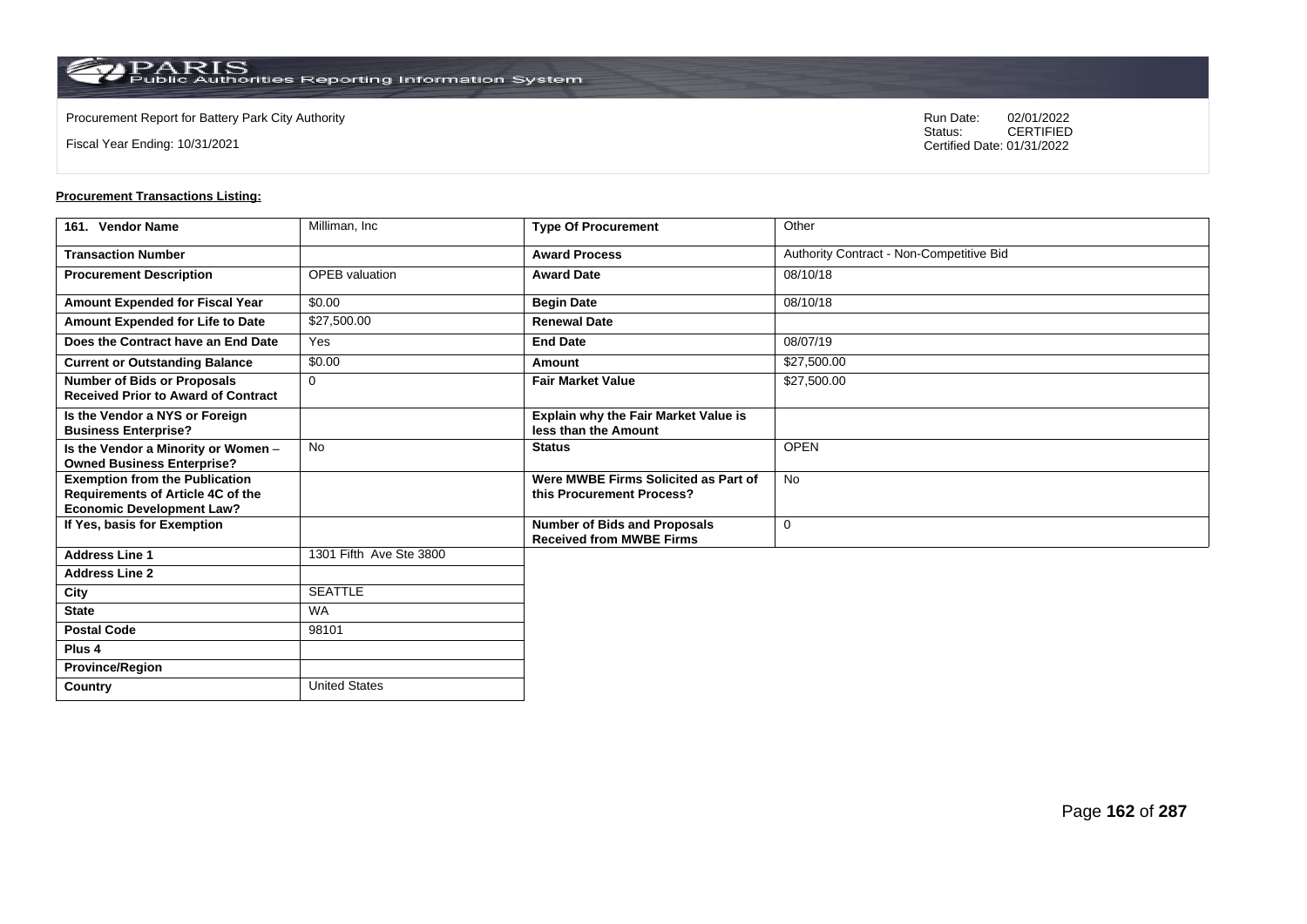**Country** United States

Fiscal Year Ending: 10/31/2021

Procurement Report for Battery Park City Authority **National State Concrete Concrete Concrete Concrete Concrete Concrete Concrete Concrete Concrete Concrete Concrete Concrete Concrete Concrete Concrete Concrete Concrete Co** CERTIFIED Certified Date: 01/31/2022

| 162. Vendor Name                                                                                                      | Milliman, Inc                   | <b>Type Of Procurement</b>                                             | <b>Financial Services</b>                |
|-----------------------------------------------------------------------------------------------------------------------|---------------------------------|------------------------------------------------------------------------|------------------------------------------|
| <b>Transaction Number</b>                                                                                             |                                 | <b>Award Process</b>                                                   | Authority Contract - Non-Competitive Bid |
| <b>Procurement Description</b>                                                                                        | <b>Interim Actuary Services</b> | <b>Award Date</b>                                                      | 09/09/20                                 |
| Amount Expended for Fiscal Year                                                                                       | \$19,000.00                     | <b>Begin Date</b>                                                      | 09/09/20                                 |
| Amount Expended for Life to Date                                                                                      | \$19,000.00                     | <b>Renewal Date</b>                                                    |                                          |
| Does the Contract have an End Date                                                                                    | Yes                             | <b>End Date</b>                                                        | 09/08/21                                 |
| <b>Current or Outstanding Balance</b>                                                                                 | \$0.00                          | Amount                                                                 | \$19,000.00                              |
| <b>Number of Bids or Proposals</b><br><b>Received Prior to Award of Contract</b>                                      | 2                               | <b>Fair Market Value</b>                                               | \$19,000.00                              |
| Is the Vendor a NYS or Foreign<br><b>Business Enterprise?</b>                                                         |                                 | Explain why the Fair Market Value is<br>less than the Amount           |                                          |
| Is the Vendor a Minority or Women -<br><b>Owned Business Enterprise?</b>                                              | <b>No</b>                       | <b>Status</b>                                                          | <b>COMPLETED</b>                         |
| <b>Exemption from the Publication</b><br><b>Requirements of Article 4C of the</b><br><b>Economic Development Law?</b> |                                 | Were MWBE Firms Solicited as Part of<br>this Procurement Process?      | <b>No</b>                                |
| If Yes, basis for Exemption                                                                                           |                                 | <b>Number of Bids and Proposals</b><br><b>Received from MWBE Firms</b> |                                          |
| <b>Address Line 1</b>                                                                                                 | 1301 Fifth Ave Ste 3800         |                                                                        |                                          |
| <b>Address Line 2</b>                                                                                                 |                                 |                                                                        |                                          |
| City                                                                                                                  | <b>SEATTLE</b>                  |                                                                        |                                          |
| <b>State</b>                                                                                                          | <b>WA</b>                       |                                                                        |                                          |
| <b>Postal Code</b>                                                                                                    | 98101                           |                                                                        |                                          |
| Plus <sub>4</sub>                                                                                                     |                                 |                                                                        |                                          |
| <b>Province/Region</b>                                                                                                |                                 |                                                                        |                                          |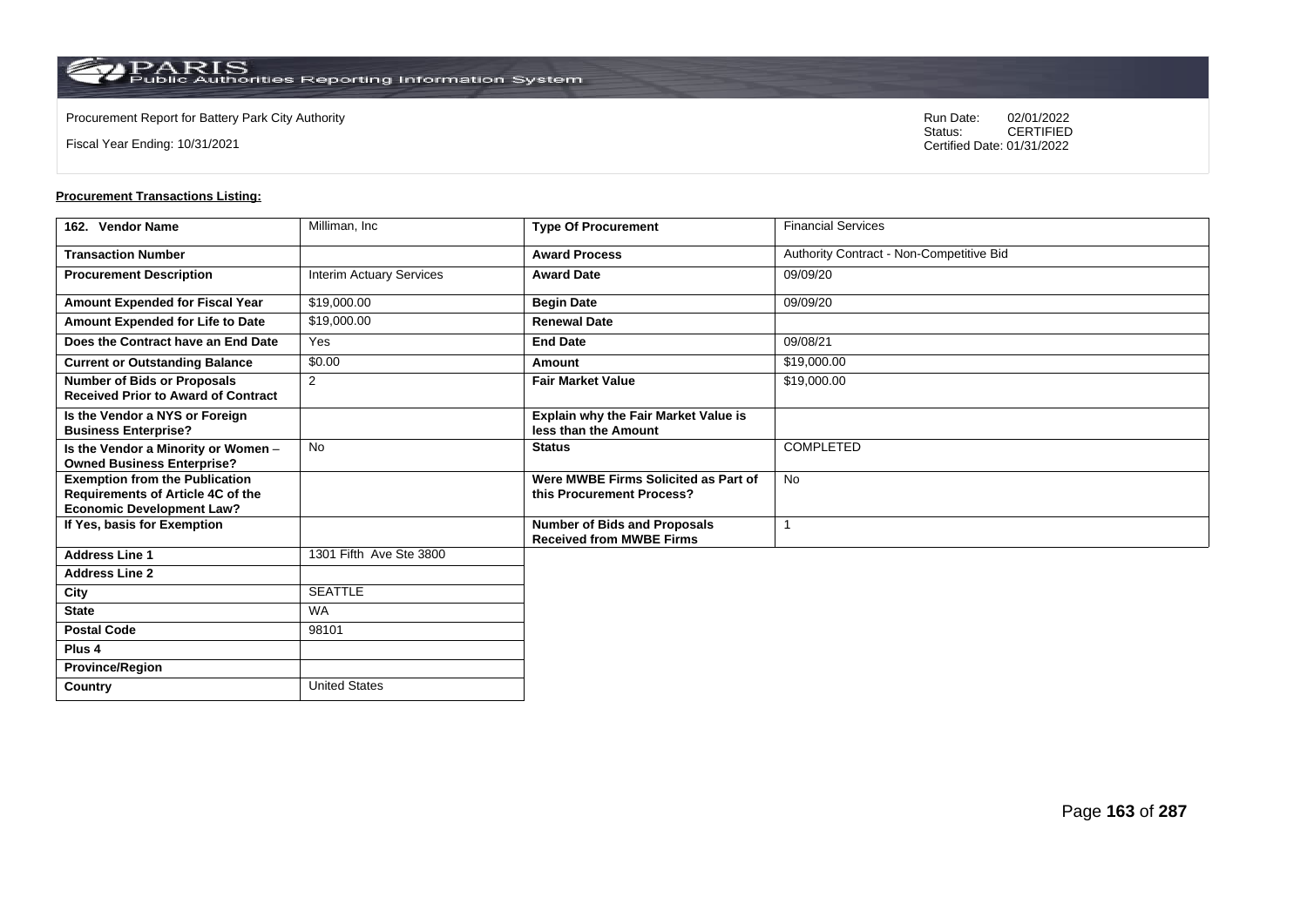Fiscal Year Ending: 10/31/2021

Procurement Report for Battery Park City Authority **National State Concrete Concrete Concrete Concrete Concrete Concrete Concrete Concrete Concrete Concrete Concrete Concrete Concrete Concrete Concrete Concrete Concrete Co** CERTIFIED Certified Date: 01/31/2022

| 163. Vendor Name                                                                 | Minoritech, Inc.     | <b>Type Of Procurement</b>                                        | Commodities/Supplies                    |
|----------------------------------------------------------------------------------|----------------------|-------------------------------------------------------------------|-----------------------------------------|
| <b>Transaction Number</b>                                                        |                      | <b>Award Process</b>                                              | Non Contract Procurement/Purchase Order |
| <b>Procurement Description</b>                                                   | Electrical supplies  | <b>Award Date</b>                                                 |                                         |
| Amount Expended for Fiscal Year                                                  | \$6,099.84           | <b>Begin Date</b>                                                 |                                         |
| Amount Expended for Life to Date                                                 |                      | <b>Renewal Date</b>                                               |                                         |
| Does the Contract have an End Date                                               |                      | <b>End Date</b>                                                   |                                         |
| <b>Current or Outstanding Balance</b>                                            |                      | Amount                                                            |                                         |
| <b>Number of Bids or Proposals</b><br><b>Received Prior to Award of Contract</b> |                      | <b>Fair Market Value</b>                                          |                                         |
| Is the Vendor a NYS or Foreign<br><b>Business Enterprise?</b>                    |                      | Explain why the Fair Market Value is<br>less than the Amount      |                                         |
| Is the Vendor a Minority or Women -<br><b>Owned Business Enterprise?</b>         | Yes                  | <b>Status</b>                                                     | <b>COMPLETED</b>                        |
| <b>Exemption from the Publication</b><br>Requirements of Article 4C of the       |                      | Were MWBE Firms Solicited as Part of<br>this Procurement Process? |                                         |
| <b>Economic Development Law?</b><br>If Yes, basis for Exemption                  |                      | <b>Number of Bids and Proposals</b>                               |                                         |
|                                                                                  |                      | <b>Received from MWBE Firms</b>                                   |                                         |
| <b>Address Line 1</b>                                                            | 15 Hytec Circle      |                                                                   |                                         |
| <b>Address Line 2</b>                                                            |                      |                                                                   |                                         |
| City                                                                             | <b>ROCHESTER</b>     |                                                                   |                                         |
| <b>State</b>                                                                     | <b>NY</b>            |                                                                   |                                         |
| <b>Postal Code</b>                                                               | 14606                |                                                                   |                                         |
| Plus 4                                                                           |                      |                                                                   |                                         |
| <b>Province/Region</b>                                                           |                      |                                                                   |                                         |
| Country                                                                          | <b>United States</b> |                                                                   |                                         |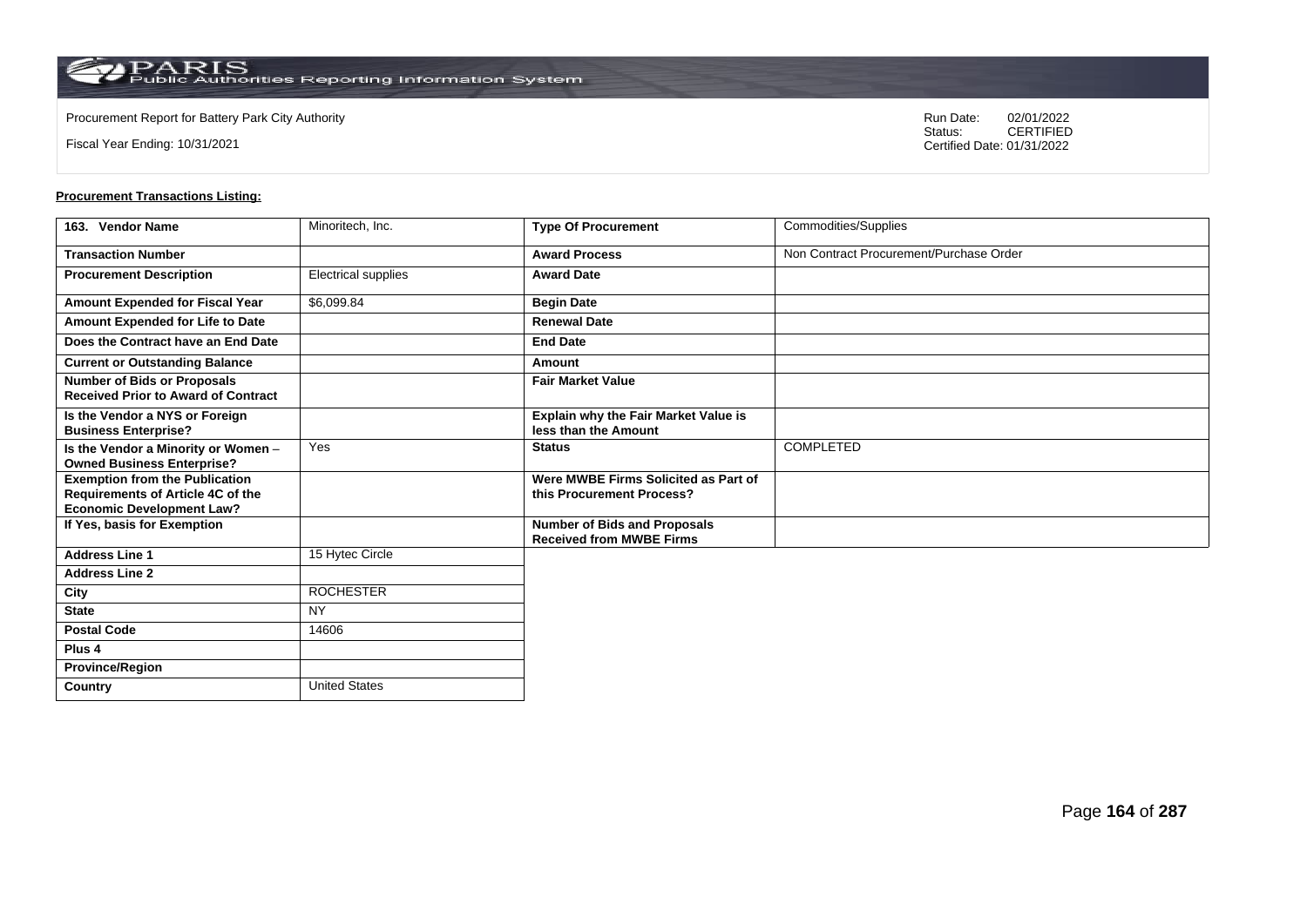**Country** United States

Fiscal Year Ending: 10/31/2021

Procurement Report for Battery Park City Authority **National State Concrete Concrete Concrete Concrete Concrete Concrete Concrete Concrete Concrete Concrete Concrete Concrete Concrete Concrete Concrete Concrete Concrete Co** CERTIFIED Certified Date: 01/31/2022

| 164. Vendor Name                                                                                                      | Mohanty Gargiulo LLC                 | <b>Type Of Procurement</b>                                             | <b>Consulting Services</b>               |
|-----------------------------------------------------------------------------------------------------------------------|--------------------------------------|------------------------------------------------------------------------|------------------------------------------|
| <b>Transaction Number</b>                                                                                             |                                      | <b>Award Process</b>                                                   | Authority Contract - Non-Competitive Bid |
| <b>Procurement Description</b>                                                                                        | <b>Municipal Advisory Activities</b> | <b>Award Date</b>                                                      | 02/01/21                                 |
| Amount Expended for Fiscal Year                                                                                       | \$40,000.00                          | <b>Begin Date</b>                                                      | 02/01/21                                 |
| Amount Expended for Life to Date                                                                                      | \$40,000.00                          | <b>Renewal Date</b>                                                    |                                          |
| Does the Contract have an End Date                                                                                    | Yes                                  | <b>End Date</b>                                                        | 01/31/23                                 |
| <b>Current or Outstanding Balance</b>                                                                                 | \$290,000.00                         | Amount                                                                 | \$330,000.00                             |
| <b>Number of Bids or Proposals</b><br><b>Received Prior to Award of Contract</b>                                      | 2                                    | <b>Fair Market Value</b>                                               | \$330,000.00                             |
| Is the Vendor a NYS or Foreign<br><b>Business Enterprise?</b>                                                         |                                      | Explain why the Fair Market Value is<br>less than the Amount           |                                          |
| Is the Vendor a Minority or Women -<br><b>Owned Business Enterprise?</b>                                              | <b>No</b>                            | <b>Status</b>                                                          | <b>OPEN</b>                              |
| <b>Exemption from the Publication</b><br><b>Requirements of Article 4C of the</b><br><b>Economic Development Law?</b> |                                      | Were MWBE Firms Solicited as Part of<br>this Procurement Process?      | <b>No</b>                                |
| If Yes, basis for Exemption                                                                                           |                                      | <b>Number of Bids and Proposals</b><br><b>Received from MWBE Firms</b> | $\overline{2}$                           |
| <b>Address Line 1</b>                                                                                                 | 230 Park Ave., 3rd Floor             |                                                                        |                                          |
| <b>Address Line 2</b>                                                                                                 |                                      |                                                                        |                                          |
| City                                                                                                                  | <b>NEW YORK</b>                      |                                                                        |                                          |
| <b>State</b>                                                                                                          | <b>NY</b>                            |                                                                        |                                          |
| <b>Postal Code</b>                                                                                                    | 10169                                |                                                                        |                                          |
| Plus <sub>4</sub>                                                                                                     |                                      |                                                                        |                                          |
| <b>Province/Region</b>                                                                                                |                                      |                                                                        |                                          |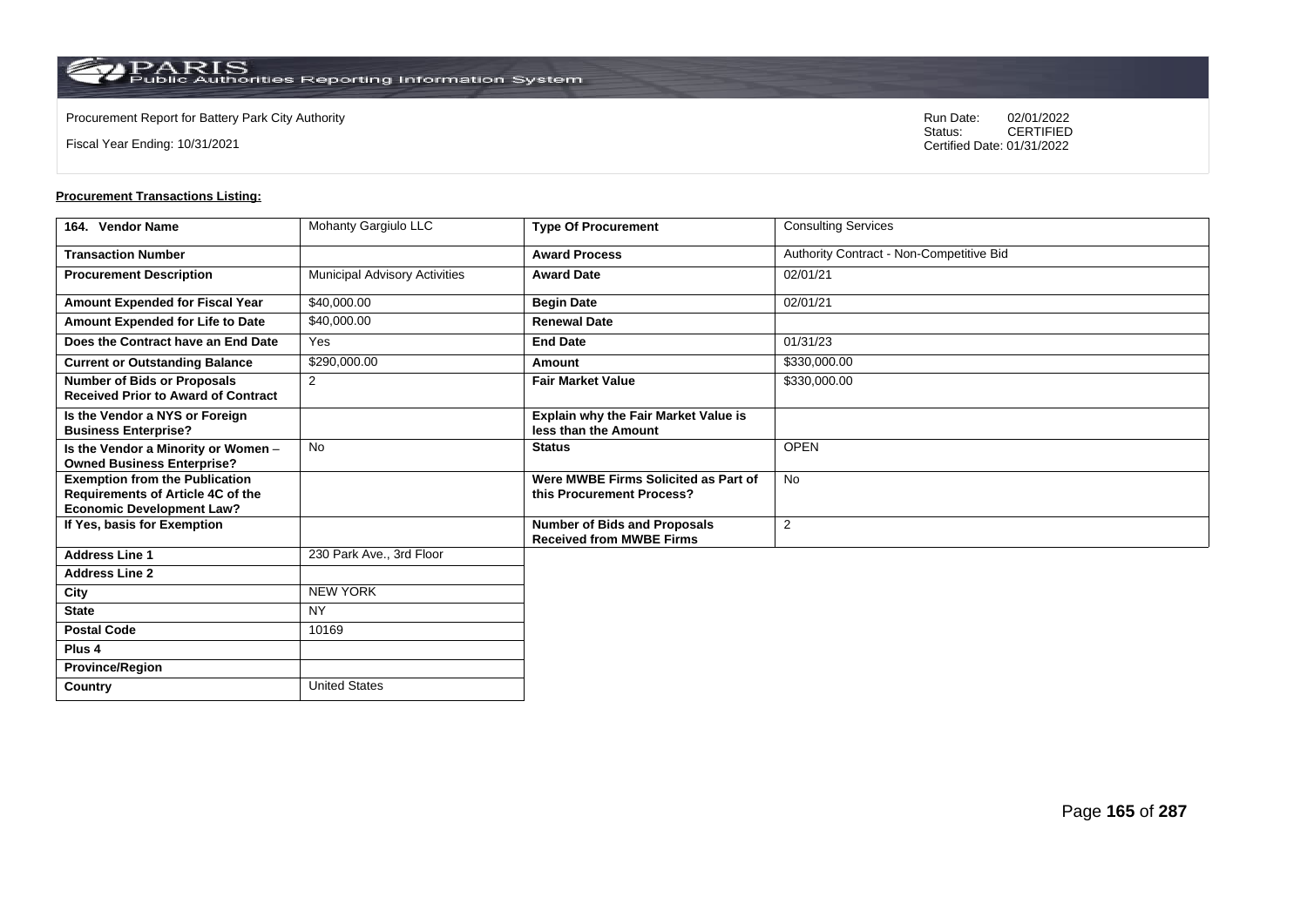Fiscal Year Ending: 10/31/2021

Procurement Report for Battery Park City Authority **National State Concrete Concrete Concrete Concrete Concrete Concrete Concrete Concrete Concrete Concrete Concrete Concrete Concrete Concrete Concrete Concrete Concrete Co** CERTIFIED Certified Date: 01/31/2022

| 165. Vendor Name                                                                                               | Moody's Investor's Serv.    | <b>Type Of Procurement</b>                                             | <b>Other Professional Services</b>      |
|----------------------------------------------------------------------------------------------------------------|-----------------------------|------------------------------------------------------------------------|-----------------------------------------|
| <b>Transaction Number</b>                                                                                      |                             | <b>Award Process</b>                                                   | Non Contract Procurement/Purchase Order |
| <b>Procurement Description</b>                                                                                 | <b>Bond Rating Services</b> | <b>Award Date</b>                                                      |                                         |
| Amount Expended for Fiscal Year                                                                                | \$18,500.00                 | <b>Begin Date</b>                                                      |                                         |
| Amount Expended for Life to Date                                                                               |                             | <b>Renewal Date</b>                                                    |                                         |
| Does the Contract have an End Date                                                                             |                             | <b>End Date</b>                                                        |                                         |
| <b>Current or Outstanding Balance</b>                                                                          |                             | Amount                                                                 |                                         |
| <b>Number of Bids or Proposals</b><br><b>Received Prior to Award of Contract</b>                               |                             | <b>Fair Market Value</b>                                               |                                         |
| Is the Vendor a NYS or Foreign<br><b>Business Enterprise?</b>                                                  |                             | <b>Explain why the Fair Market Value is</b><br>less than the Amount    |                                         |
| Is the Vendor a Minority or Women -<br><b>Owned Business Enterprise?</b>                                       | <b>No</b>                   | <b>Status</b>                                                          | <b>COMPLETED</b>                        |
| <b>Exemption from the Publication</b><br>Requirements of Article 4C of the<br><b>Economic Development Law?</b> |                             | Were MWBE Firms Solicited as Part of<br>this Procurement Process?      |                                         |
| If Yes, basis for Exemption                                                                                    |                             | <b>Number of Bids and Proposals</b><br><b>Received from MWBE Firms</b> |                                         |
| <b>Address Line 1</b>                                                                                          | PO Box 102597               |                                                                        |                                         |
| <b>Address Line 2</b>                                                                                          |                             |                                                                        |                                         |
| City                                                                                                           | <b>ATLANTA</b>              |                                                                        |                                         |
| <b>State</b>                                                                                                   | GA                          |                                                                        |                                         |
| <b>Postal Code</b>                                                                                             | 30368                       |                                                                        |                                         |
| Plus <sub>4</sub>                                                                                              |                             |                                                                        |                                         |
| <b>Province/Region</b>                                                                                         |                             |                                                                        |                                         |
| Country                                                                                                        | <b>United States</b>        |                                                                        |                                         |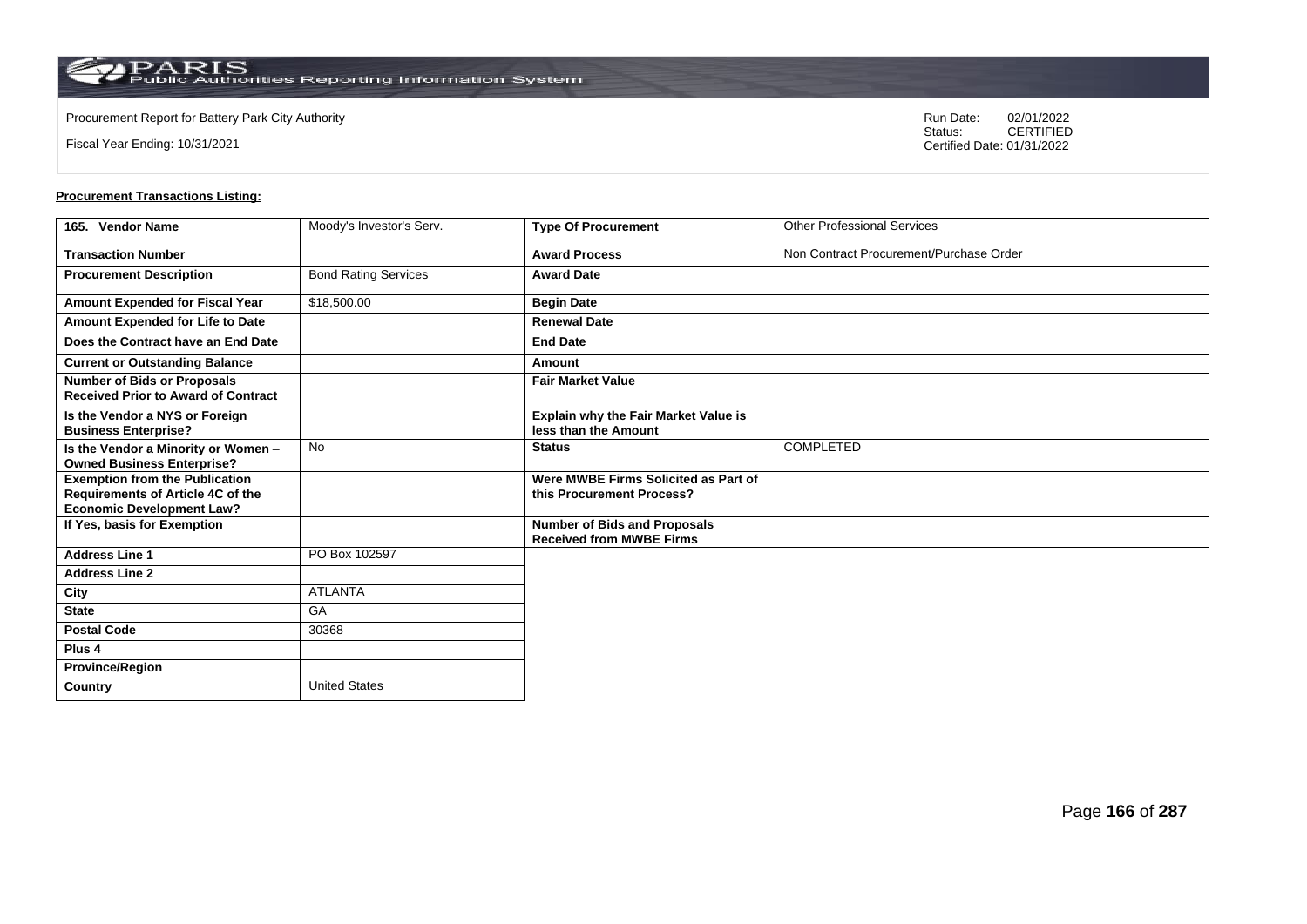**Country** United States

Fiscal Year Ending: 10/31/2021

Procurement Report for Battery Park City Authority **National State Concrete Concrete Concrete Concrete Concrete Concrete Concrete Concrete Concrete Concrete Concrete Concrete Concrete Concrete Concrete Concrete Concrete Co** CERTIFIED Certified Date: 01/31/2022

| 166. Vendor Name                                                                                                      | Motorworks Clean Vehicles Inc.                   | <b>Type Of Procurement</b>                                             | Other                                   |
|-----------------------------------------------------------------------------------------------------------------------|--------------------------------------------------|------------------------------------------------------------------------|-----------------------------------------|
| <b>Transaction Number</b>                                                                                             |                                                  | <b>Award Process</b>                                                   | Non Contract Procurement/Purchase Order |
| <b>Procurement Description</b>                                                                                        | Parks Operations outdoor assets and<br>equipment | <b>Award Date</b>                                                      |                                         |
| Amount Expended for Fiscal Year                                                                                       | \$45,515.71                                      | <b>Begin Date</b>                                                      |                                         |
| Amount Expended for Life to Date                                                                                      |                                                  | <b>Renewal Date</b>                                                    |                                         |
| Does the Contract have an End Date                                                                                    |                                                  | <b>End Date</b>                                                        |                                         |
| <b>Current or Outstanding Balance</b>                                                                                 |                                                  | Amount                                                                 |                                         |
| <b>Number of Bids or Proposals</b><br><b>Received Prior to Award of Contract</b>                                      |                                                  | <b>Fair Market Value</b>                                               |                                         |
| Is the Vendor a NYS or Foreign<br><b>Business Enterprise?</b>                                                         |                                                  | Explain why the Fair Market Value is<br>less than the Amount           |                                         |
| Is the Vendor a Minority or Women -<br><b>Owned Business Enterprise?</b>                                              | <b>No</b>                                        | <b>Status</b>                                                          | COMPLETED                               |
| <b>Exemption from the Publication</b><br><b>Requirements of Article 4C of the</b><br><b>Economic Development Law?</b> |                                                  | Were MWBE Firms Solicited as Part of<br>this Procurement Process?      |                                         |
| If Yes, basis for Exemption                                                                                           |                                                  | <b>Number of Bids and Proposals</b><br><b>Received from MWBE Firms</b> |                                         |
| <b>Address Line 1</b>                                                                                                 | 111 Sunrise Highway                              |                                                                        |                                         |
| <b>Address Line 2</b>                                                                                                 |                                                  |                                                                        |                                         |
| City                                                                                                                  | <b>AMITYVILLE</b>                                |                                                                        |                                         |
| <b>State</b>                                                                                                          | <b>NY</b>                                        |                                                                        |                                         |
| <b>Postal Code</b>                                                                                                    | 11701                                            |                                                                        |                                         |
| Plus <sub>4</sub>                                                                                                     |                                                  |                                                                        |                                         |
| <b>Province/Region</b>                                                                                                |                                                  |                                                                        |                                         |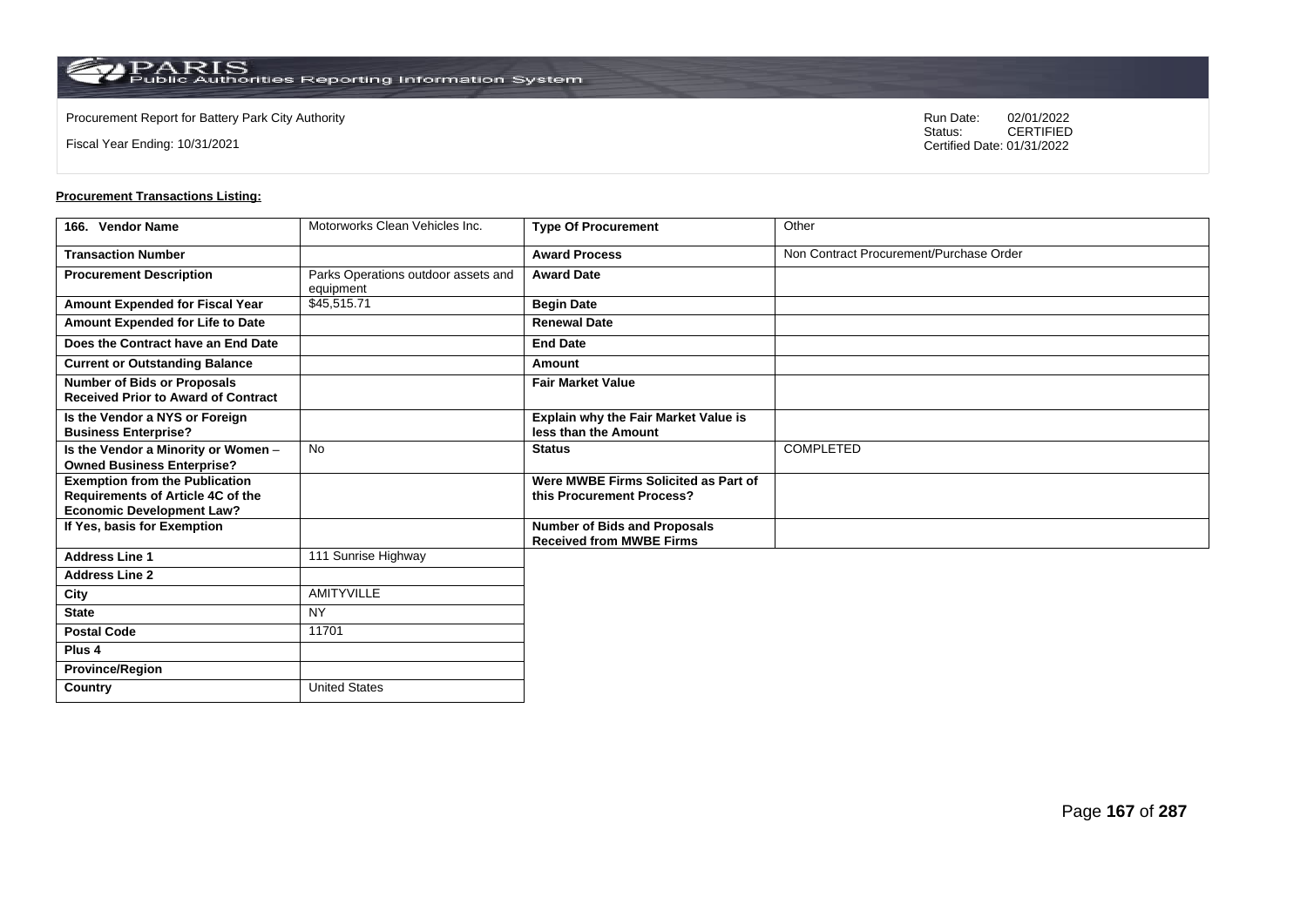**Country** United States

Fiscal Year Ending: 10/31/2021

Procurement Report for Battery Park City Authority **National State Concrete Concrete Concrete Concrete Concrete Concrete Concrete Concrete Concrete Concrete Concrete Concrete Concrete Concrete Concrete Concrete Concrete Co** CERTIFIED Certified Date: 01/31/2022

| 167. Vendor Name                                                                                                      | Motorworks Clean Vehicles, Inc. | <b>Type Of Procurement</b>                                             | Other                                    |
|-----------------------------------------------------------------------------------------------------------------------|---------------------------------|------------------------------------------------------------------------|------------------------------------------|
| <b>Transaction Number</b>                                                                                             |                                 | <b>Award Process</b>                                                   | Authority Contract - Non-Competitive Bid |
| <b>Procurement Description</b>                                                                                        | Vantage truck maintenance       | <b>Award Date</b>                                                      | 10/30/18                                 |
| Amount Expended for Fiscal Year                                                                                       | \$4,356.62                      | <b>Begin Date</b>                                                      | 10/30/18                                 |
| Amount Expended for Life to Date                                                                                      | \$10,271.09                     | <b>Renewal Date</b>                                                    |                                          |
| Does the Contract have an End Date                                                                                    | Yes                             | <b>End Date</b>                                                        | 10/30/21                                 |
| <b>Current or Outstanding Balance</b>                                                                                 | \$29,728.91                     | Amount                                                                 | \$40,000.00                              |
| <b>Number of Bids or Proposals</b><br><b>Received Prior to Award of Contract</b>                                      |                                 | <b>Fair Market Value</b>                                               | \$40,000.00                              |
| Is the Vendor a NYS or Foreign<br><b>Business Enterprise?</b>                                                         |                                 | Explain why the Fair Market Value is<br>less than the Amount           |                                          |
| Is the Vendor a Minority or Women -<br><b>Owned Business Enterprise?</b>                                              | <b>No</b>                       | <b>Status</b>                                                          | COMPLETED                                |
| <b>Exemption from the Publication</b><br><b>Requirements of Article 4C of the</b><br><b>Economic Development Law?</b> |                                 | Were MWBE Firms Solicited as Part of<br>this Procurement Process?      | No                                       |
| If Yes, basis for Exemption                                                                                           |                                 | <b>Number of Bids and Proposals</b><br><b>Received from MWBE Firms</b> | 0                                        |
| <b>Address Line 1</b>                                                                                                 | 111 Sunrise Highway             |                                                                        |                                          |
| <b>Address Line 2</b>                                                                                                 |                                 |                                                                        |                                          |
| City                                                                                                                  | <b>AMITYVILLE</b>               |                                                                        |                                          |
| <b>State</b>                                                                                                          | <b>NY</b>                       |                                                                        |                                          |
| <b>Postal Code</b>                                                                                                    | 11701                           |                                                                        |                                          |
| Plus <sub>4</sub>                                                                                                     |                                 |                                                                        |                                          |
| <b>Province/Region</b>                                                                                                |                                 |                                                                        |                                          |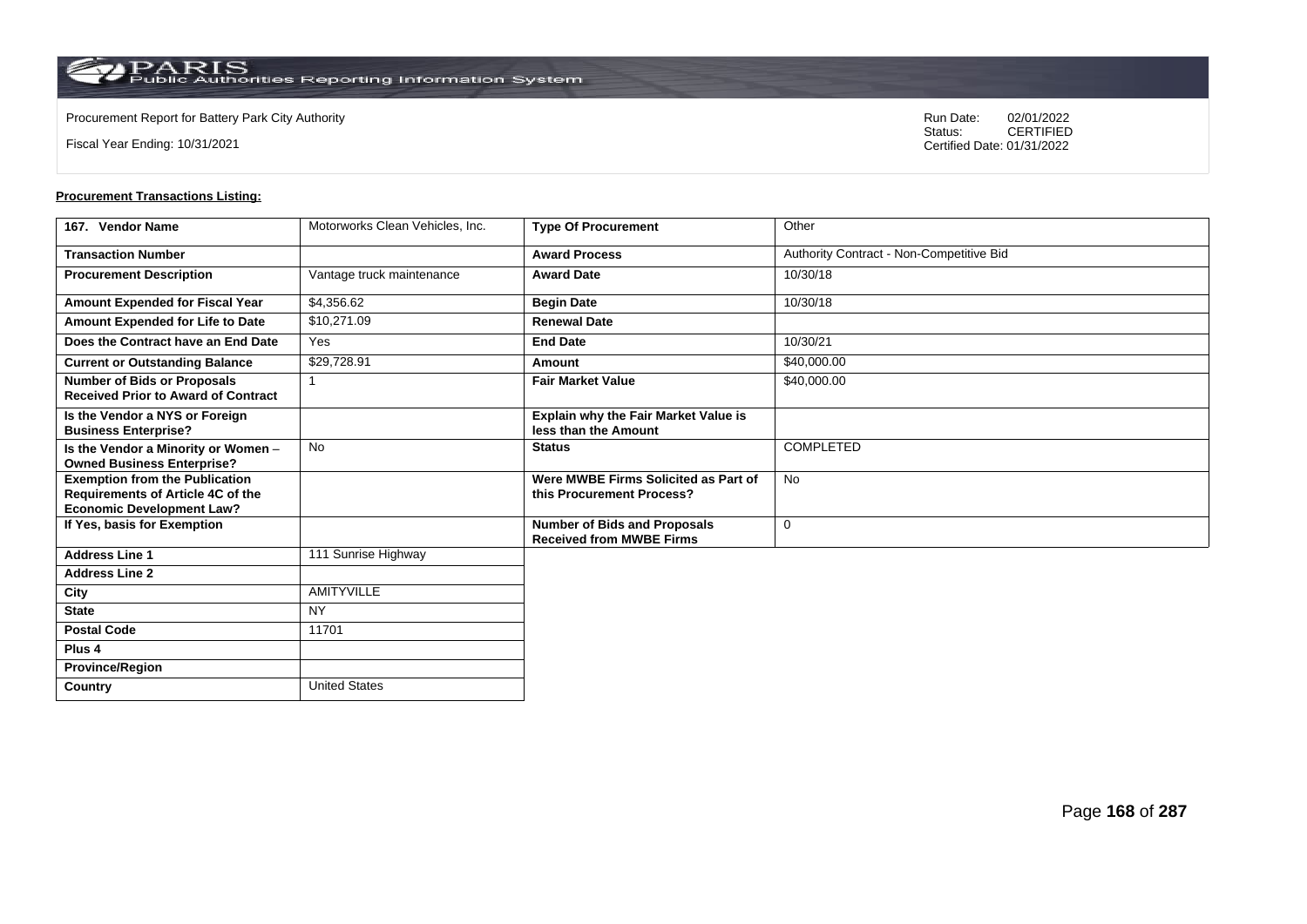Fiscal Year Ending: 10/31/2021

Procurement Report for Battery Park City Authority **National State Concrete Concrete Concrete Concrete Concrete Concrete Concrete Concrete Concrete Concrete Concrete Concrete Concrete Concrete Concrete Concrete Concrete Co** CERTIFIED Certified Date: 01/31/2022

| 168. Vendor Name                                                                                               | Mougondha Acharya dba PS<br><b>Business Solutions</b> | <b>Type Of Procurement</b>                                             | Technology - Hardware                   |
|----------------------------------------------------------------------------------------------------------------|-------------------------------------------------------|------------------------------------------------------------------------|-----------------------------------------|
| <b>Transaction Number</b>                                                                                      |                                                       | <b>Award Process</b>                                                   | Non Contract Procurement/Purchase Order |
| <b>Procurement Description</b>                                                                                 | <b>IT Equipment</b>                                   | <b>Award Date</b>                                                      |                                         |
| Amount Expended for Fiscal Year                                                                                | \$13,512.00                                           | <b>Begin Date</b>                                                      |                                         |
| Amount Expended for Life to Date                                                                               |                                                       | <b>Renewal Date</b>                                                    |                                         |
| Does the Contract have an End Date                                                                             |                                                       | <b>End Date</b>                                                        |                                         |
| <b>Current or Outstanding Balance</b>                                                                          |                                                       | Amount                                                                 |                                         |
| <b>Number of Bids or Proposals</b><br><b>Received Prior to Award of Contract</b>                               |                                                       | <b>Fair Market Value</b>                                               |                                         |
| Is the Vendor a NYS or Foreign<br><b>Business Enterprise?</b>                                                  |                                                       | Explain why the Fair Market Value is<br>less than the Amount           |                                         |
| Is the Vendor a Minority or Women -<br><b>Owned Business Enterprise?</b>                                       | <b>No</b>                                             | <b>Status</b>                                                          | <b>COMPLETED</b>                        |
| <b>Exemption from the Publication</b><br>Requirements of Article 4C of the<br><b>Economic Development Law?</b> |                                                       | Were MWBE Firms Solicited as Part of<br>this Procurement Process?      |                                         |
| If Yes, basis for Exemption                                                                                    |                                                       | <b>Number of Bids and Proposals</b><br><b>Received from MWBE Firms</b> |                                         |
| <b>Address Line 1</b>                                                                                          | 39 Van siclen Avenue                                  |                                                                        |                                         |
| <b>Address Line 2</b>                                                                                          |                                                       |                                                                        |                                         |
| City                                                                                                           | <b>FLORAL PARK</b>                                    |                                                                        |                                         |
| <b>State</b>                                                                                                   | <b>NY</b>                                             |                                                                        |                                         |
| <b>Postal Code</b>                                                                                             | 11001                                                 |                                                                        |                                         |
| Plus <sub>4</sub>                                                                                              |                                                       |                                                                        |                                         |
| <b>Province/Region</b>                                                                                         |                                                       |                                                                        |                                         |
| Country                                                                                                        | <b>United States</b>                                  |                                                                        |                                         |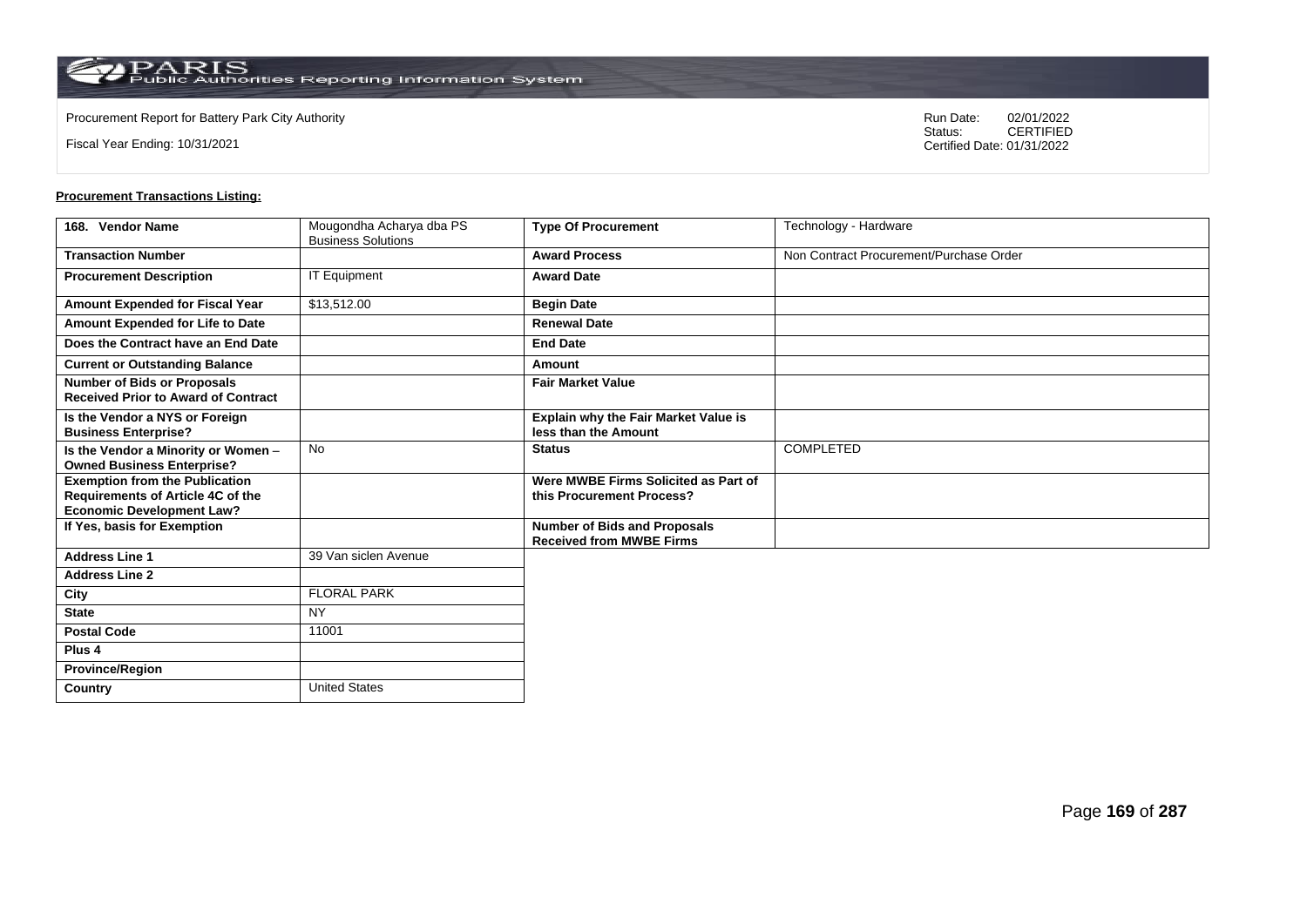**Country** United States

Fiscal Year Ending: 10/31/2021

Procurement Report for Battery Park City Authority **National State Concrete Concrete Concrete Concrete Concrete Concrete Concrete Concrete Concrete Concrete Concrete Concrete Concrete Concrete Concrete Concrete Concrete Co** CERTIFIED Certified Date: 01/31/2022

| 169. Vendor Name                                                                                               | <b>Municipal Credit Union</b>  | <b>Type Of Procurement</b>                                             | Other                                   |
|----------------------------------------------------------------------------------------------------------------|--------------------------------|------------------------------------------------------------------------|-----------------------------------------|
| <b>Transaction Number</b>                                                                                      |                                | <b>Award Process</b>                                                   | Non Contract Procurement/Purchase Order |
| <b>Procurement Description</b>                                                                                 | <b>MCU</b> withholds           | <b>Award Date</b>                                                      |                                         |
| Amount Expended for Fiscal Year                                                                                | \$223,606.45                   | <b>Begin Date</b>                                                      |                                         |
| Amount Expended for Life to Date                                                                               |                                | <b>Renewal Date</b>                                                    |                                         |
| Does the Contract have an End Date                                                                             |                                | <b>End Date</b>                                                        |                                         |
| <b>Current or Outstanding Balance</b>                                                                          |                                | Amount                                                                 |                                         |
| <b>Number of Bids or Proposals</b><br><b>Received Prior to Award of Contract</b>                               |                                | <b>Fair Market Value</b>                                               |                                         |
| Is the Vendor a NYS or Foreign<br><b>Business Enterprise?</b>                                                  |                                | Explain why the Fair Market Value is<br>less than the Amount           |                                         |
| Is the Vendor a Minority or Women -<br><b>Owned Business Enterprise?</b>                                       | No                             | <b>Status</b>                                                          | <b>COMPLETED</b>                        |
| <b>Exemption from the Publication</b><br>Requirements of Article 4C of the<br><b>Economic Development Law?</b> |                                | Were MWBE Firms Solicited as Part of<br>this Procurement Process?      |                                         |
| If Yes, basis for Exemption                                                                                    |                                | <b>Number of Bids and Proposals</b><br><b>Received from MWBE Firms</b> |                                         |
| <b>Address Line 1</b>                                                                                          | 22 Cortlandt Street            |                                                                        |                                         |
| <b>Address Line 2</b>                                                                                          | Attn: Cecily Moore-Payroll Ded |                                                                        |                                         |
| City                                                                                                           | <b>NEW YORK</b>                |                                                                        |                                         |
| <b>State</b>                                                                                                   | <b>NY</b>                      |                                                                        |                                         |
| <b>Postal Code</b>                                                                                             | 10007                          |                                                                        |                                         |
| Plus <sub>4</sub>                                                                                              |                                |                                                                        |                                         |
| <b>Province/Region</b>                                                                                         |                                |                                                                        |                                         |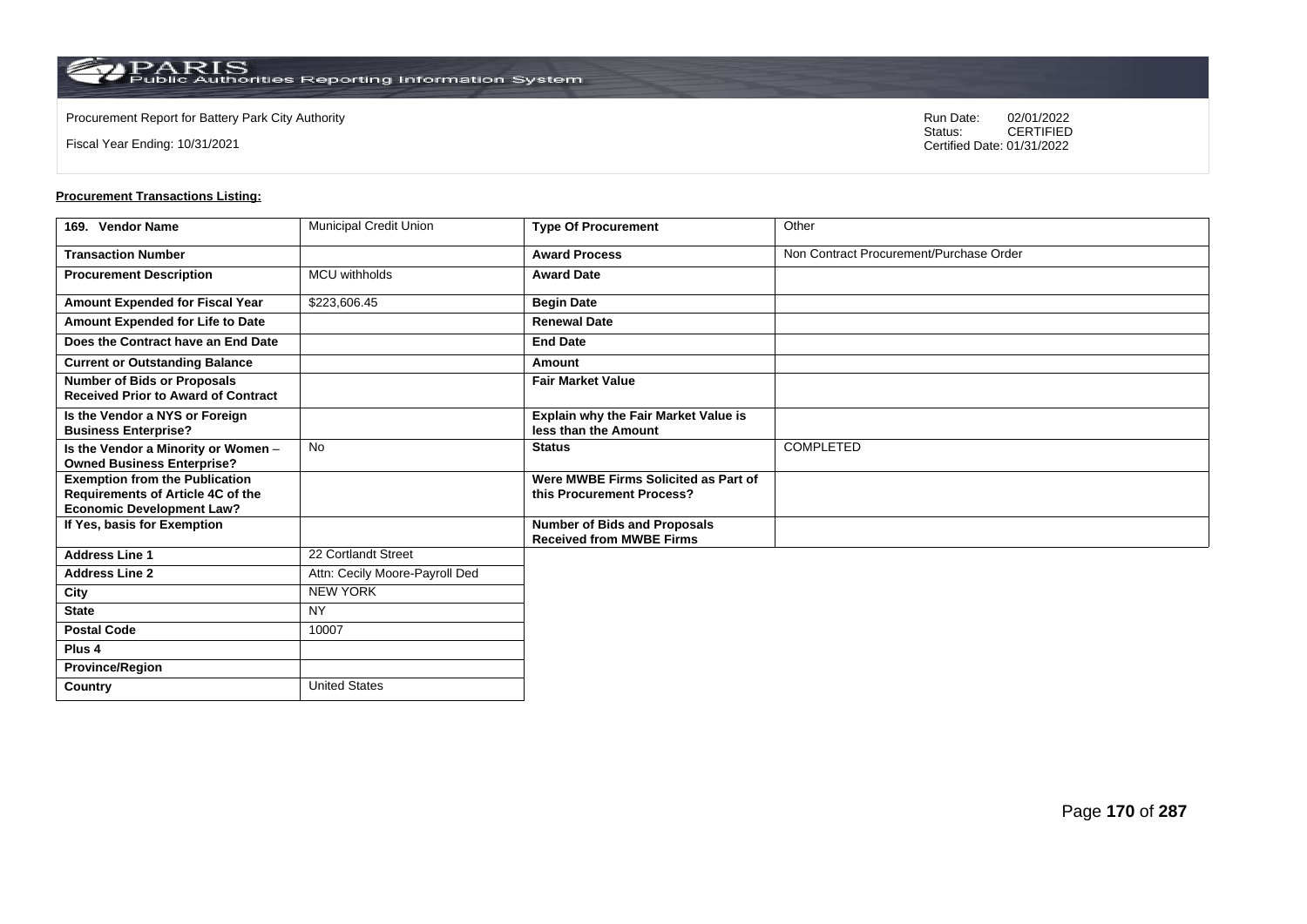Fiscal Year Ending: 10/31/2021

Procurement Report for Battery Park City Authority **National State Concrete Concrete Concrete Concrete Concrete Concrete Concrete Concrete Concrete Concrete Concrete Concrete Concrete Concrete Concrete Concrete Concrete Co** CERTIFIED Certified Date: 01/31/2022

| 170. Vendor Name                                                                                                      | Museum of Jewish Heritage             | <b>Type Of Procurement</b>                                             | <b>Other Professional Services</b>      |
|-----------------------------------------------------------------------------------------------------------------------|---------------------------------------|------------------------------------------------------------------------|-----------------------------------------|
| <b>Transaction Number</b>                                                                                             |                                       | <b>Award Process</b>                                                   | Non Contract Procurement/Purchase Order |
| <b>Procurement Description</b>                                                                                        | Amendment to Site 14B Ground<br>Lease | <b>Award Date</b>                                                      |                                         |
| <b>Amount Expended for Fiscal Year</b>                                                                                | \$2,900,000.00                        | <b>Begin Date</b>                                                      |                                         |
| Amount Expended for Life to Date                                                                                      |                                       | <b>Renewal Date</b>                                                    |                                         |
| Does the Contract have an End Date                                                                                    |                                       | <b>End Date</b>                                                        |                                         |
| <b>Current or Outstanding Balance</b>                                                                                 |                                       | Amount                                                                 |                                         |
| <b>Number of Bids or Proposals</b><br><b>Received Prior to Award of Contract</b>                                      |                                       | <b>Fair Market Value</b>                                               |                                         |
| Is the Vendor a NYS or Foreign<br><b>Business Enterprise?</b>                                                         |                                       | Explain why the Fair Market Value is<br>less than the Amount           |                                         |
| Is the Vendor a Minority or Women -<br><b>Owned Business Enterprise?</b>                                              | <b>No</b>                             | <b>Status</b>                                                          | <b>COMPLETED</b>                        |
| <b>Exemption from the Publication</b><br><b>Requirements of Article 4C of the</b><br><b>Economic Development Law?</b> |                                       | Were MWBE Firms Solicited as Part of<br>this Procurement Process?      |                                         |
| If Yes, basis for Exemption                                                                                           |                                       | <b>Number of Bids and Proposals</b><br><b>Received from MWBE Firms</b> |                                         |
| <b>Address Line 1</b>                                                                                                 | <b>Operations Department</b>          |                                                                        |                                         |
| <b>Address Line 2</b>                                                                                                 | 36 Battery Place                      |                                                                        |                                         |
| City                                                                                                                  | <b>NEW YORK</b>                       |                                                                        |                                         |
| <b>State</b>                                                                                                          | <b>NY</b>                             |                                                                        |                                         |
| <b>Postal Code</b>                                                                                                    | 10280                                 |                                                                        |                                         |
| Plus <sub>4</sub>                                                                                                     |                                       |                                                                        |                                         |
| <b>Province/Region</b>                                                                                                |                                       |                                                                        |                                         |
| Country                                                                                                               | <b>United States</b>                  |                                                                        |                                         |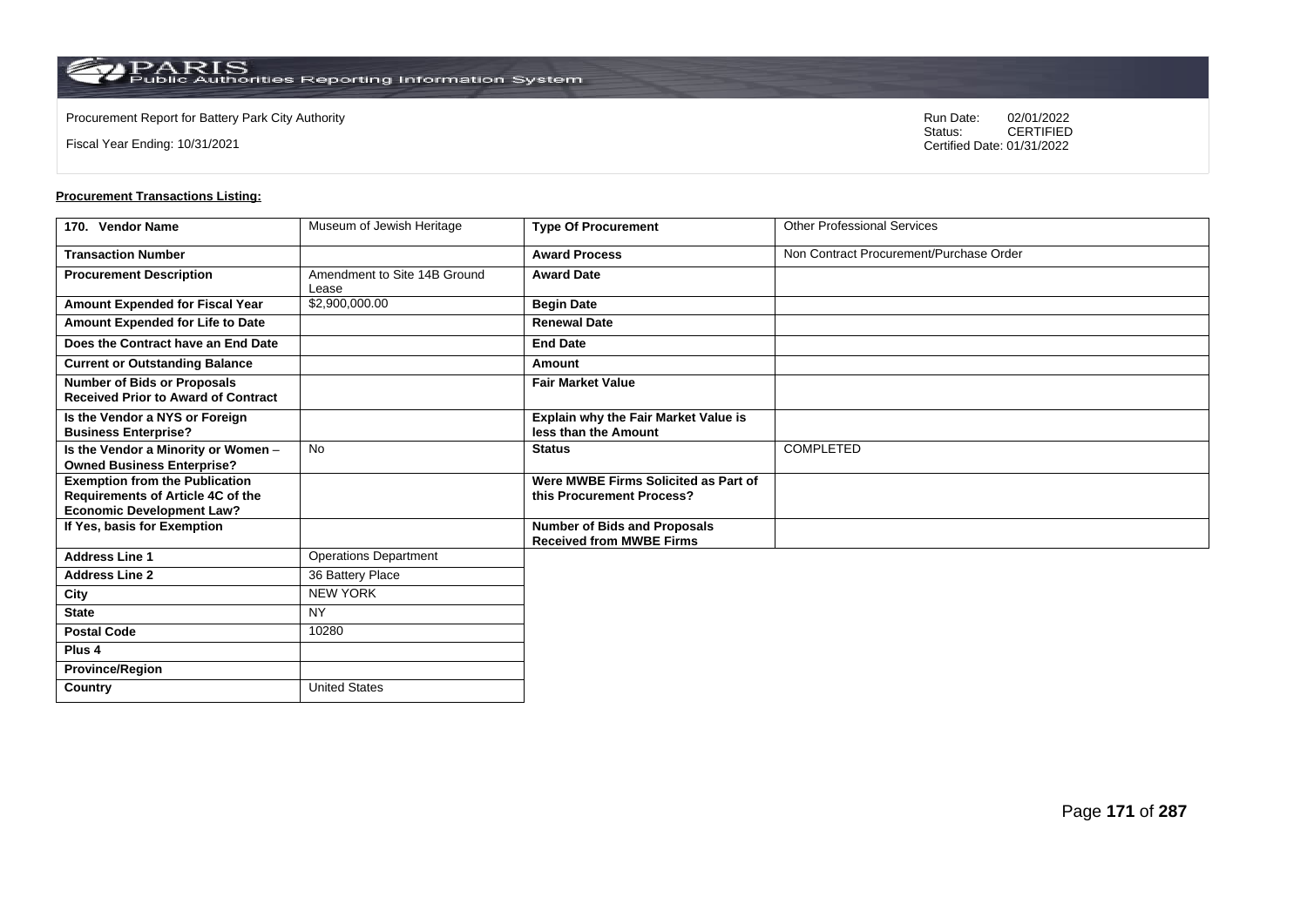Fiscal Year Ending: 10/31/2021

Procurement Report for Battery Park City Authority **National State Concrete Concrete Concrete Concrete Concrete Concrete Concrete Concrete Concrete Concrete Concrete Concrete Concrete Concrete Concrete Concrete Concrete Co** CERTIFIED Certified Date: 01/31/2022

| 171. Vendor Name                                                                                               | Museum of Jewish Heritage -Living<br>Memorial to the Holocaust | <b>Type Of Procurement</b>                                             | <b>Other Professional Services</b>       |
|----------------------------------------------------------------------------------------------------------------|----------------------------------------------------------------|------------------------------------------------------------------------|------------------------------------------|
| <b>Transaction Number</b>                                                                                      |                                                                | <b>Award Process</b>                                                   | Authority Contract - Non-Competitive Bid |
| <b>Procurement Description</b>                                                                                 | Museum of Jewish Heritage<br>Programs                          | <b>Award Date</b>                                                      | 04/30/21                                 |
| Amount Expended for Fiscal Year                                                                                | \$42,500.00                                                    | <b>Begin Date</b>                                                      | 04/30/21                                 |
| Amount Expended for Life to Date                                                                               | \$42,500.00                                                    | <b>Renewal Date</b>                                                    |                                          |
| Does the Contract have an End Date                                                                             | Yes                                                            | <b>End Date</b>                                                        | 09/30/21                                 |
| <b>Current or Outstanding Balance</b>                                                                          | \$0.00                                                         | Amount                                                                 | \$42,500.00                              |
| <b>Number of Bids or Proposals</b><br><b>Received Prior to Award of Contract</b>                               | $\mathbf{0}$                                                   | <b>Fair Market Value</b>                                               | \$42,500.00                              |
| Is the Vendor a NYS or Foreign<br><b>Business Enterprise?</b>                                                  |                                                                | <b>Explain why the Fair Market Value is</b><br>less than the Amount    |                                          |
| Is the Vendor a Minority or Women -<br><b>Owned Business Enterprise?</b>                                       | <b>No</b>                                                      | <b>Status</b>                                                          | <b>COMPLETED</b>                         |
| <b>Exemption from the Publication</b><br>Requirements of Article 4C of the<br><b>Economic Development Law?</b> |                                                                | Were MWBE Firms Solicited as Part of<br>this Procurement Process?      | <b>No</b>                                |
| If Yes, basis for Exemption                                                                                    |                                                                | <b>Number of Bids and Proposals</b><br><b>Received from MWBE Firms</b> | $\mathbf 0$                              |
| <b>Address Line 1</b>                                                                                          | 36 Battery Place                                               |                                                                        |                                          |
| <b>Address Line 2</b>                                                                                          |                                                                |                                                                        |                                          |
| City                                                                                                           | <b>NEW YORK</b>                                                |                                                                        |                                          |
| <b>State</b>                                                                                                   | <b>NY</b>                                                      |                                                                        |                                          |
| <b>Postal Code</b>                                                                                             | 10280                                                          |                                                                        |                                          |
| Plus <sub>4</sub>                                                                                              |                                                                |                                                                        |                                          |
| <b>Province/Region</b>                                                                                         |                                                                |                                                                        |                                          |
| Country                                                                                                        | <b>United States</b>                                           |                                                                        |                                          |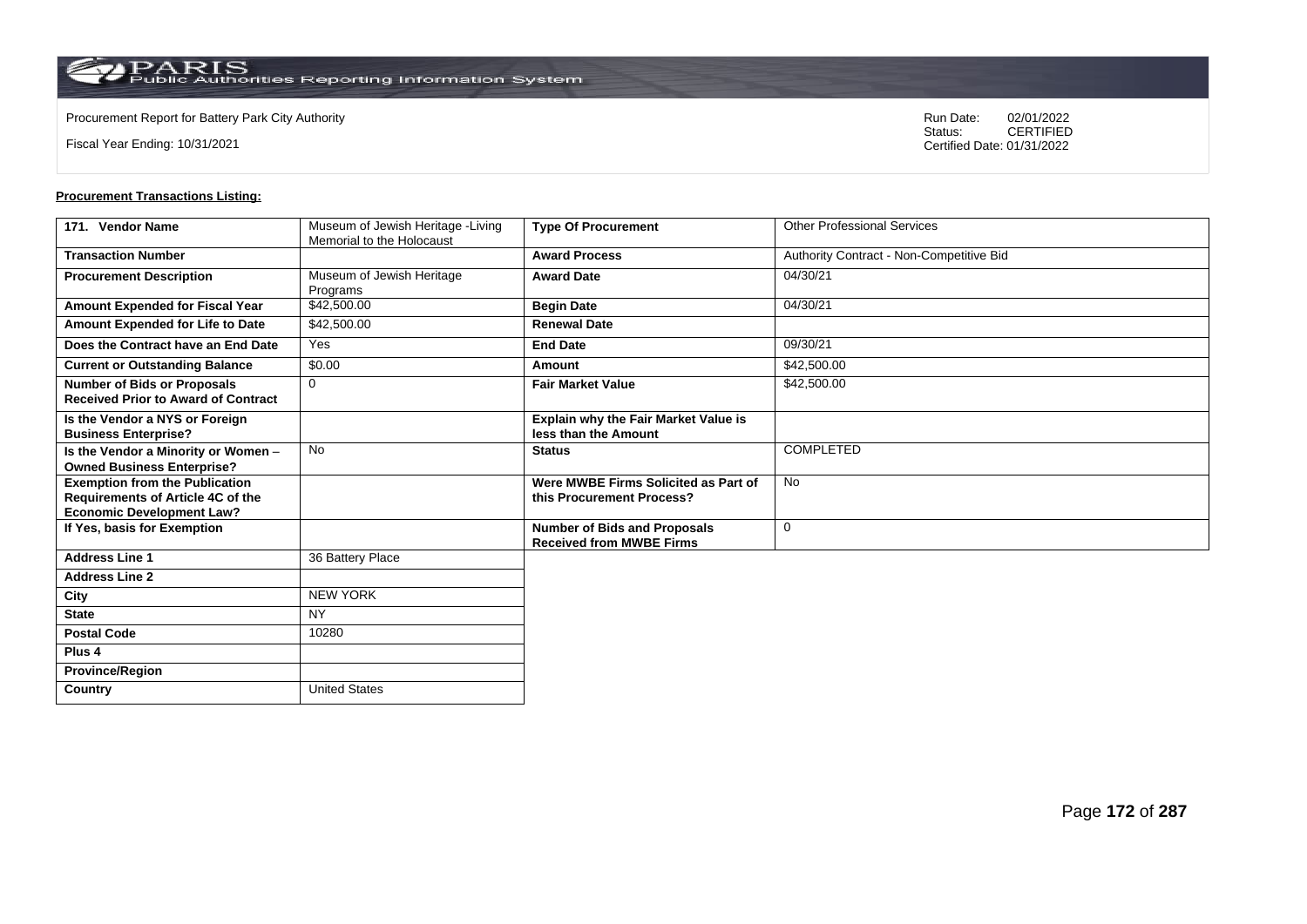Fiscal Year Ending: 10/31/2021

Procurement Report for Battery Park City Authority **National State Concrete Concrete Concrete Concrete Concrete Concrete Concrete Concrete Concrete Concrete Concrete Concrete Concrete Concrete Concrete Concrete Concrete Co** CERTIFIED Certified Date: 01/31/2022

| 172. Vendor Name                                                                                               | Museum of Jewish Heritage -Living<br>Memorial to the Holocaust | <b>Type Of Procurement</b>                                             | <b>Other Professional Services</b>       |
|----------------------------------------------------------------------------------------------------------------|----------------------------------------------------------------|------------------------------------------------------------------------|------------------------------------------|
| <b>Transaction Number</b>                                                                                      |                                                                | <b>Award Process</b>                                                   | Authority Contract - Non-Competitive Bid |
| <b>Procurement Description</b>                                                                                 | Museum of Jewish Heritage<br>Programs                          | <b>Award Date</b>                                                      | 02/13/20                                 |
| Amount Expended for Fiscal Year                                                                                | \$0.00                                                         | <b>Begin Date</b>                                                      | 02/13/20                                 |
| Amount Expended for Life to Date                                                                               | \$18,500.00                                                    | <b>Renewal Date</b>                                                    |                                          |
| Does the Contract have an End Date                                                                             | Yes                                                            | <b>End Date</b>                                                        | 03/03/21                                 |
| <b>Current or Outstanding Balance</b>                                                                          | \$0.00                                                         | Amount                                                                 | \$18,500.00                              |
| <b>Number of Bids or Proposals</b><br><b>Received Prior to Award of Contract</b>                               | $\mathbf{0}$                                                   | <b>Fair Market Value</b>                                               | \$18,500.00                              |
| Is the Vendor a NYS or Foreign<br><b>Business Enterprise?</b>                                                  |                                                                | <b>Explain why the Fair Market Value is</b><br>less than the Amount    |                                          |
| Is the Vendor a Minority or Women -<br><b>Owned Business Enterprise?</b>                                       | <b>No</b>                                                      | <b>Status</b>                                                          | <b>COMPLETED</b>                         |
| <b>Exemption from the Publication</b><br>Requirements of Article 4C of the<br><b>Economic Development Law?</b> |                                                                | Were MWBE Firms Solicited as Part of<br>this Procurement Process?      | <b>No</b>                                |
| If Yes, basis for Exemption                                                                                    |                                                                | <b>Number of Bids and Proposals</b><br><b>Received from MWBE Firms</b> | $\mathbf 0$                              |
| <b>Address Line 1</b>                                                                                          | 36 Battery Place                                               |                                                                        |                                          |
| <b>Address Line 2</b>                                                                                          |                                                                |                                                                        |                                          |
| City                                                                                                           | <b>NEW YORK</b>                                                |                                                                        |                                          |
| <b>State</b>                                                                                                   | <b>NY</b>                                                      |                                                                        |                                          |
| <b>Postal Code</b>                                                                                             | 10280                                                          |                                                                        |                                          |
| Plus <sub>4</sub>                                                                                              |                                                                |                                                                        |                                          |
| <b>Province/Region</b>                                                                                         |                                                                |                                                                        |                                          |
| Country                                                                                                        | <b>United States</b>                                           |                                                                        |                                          |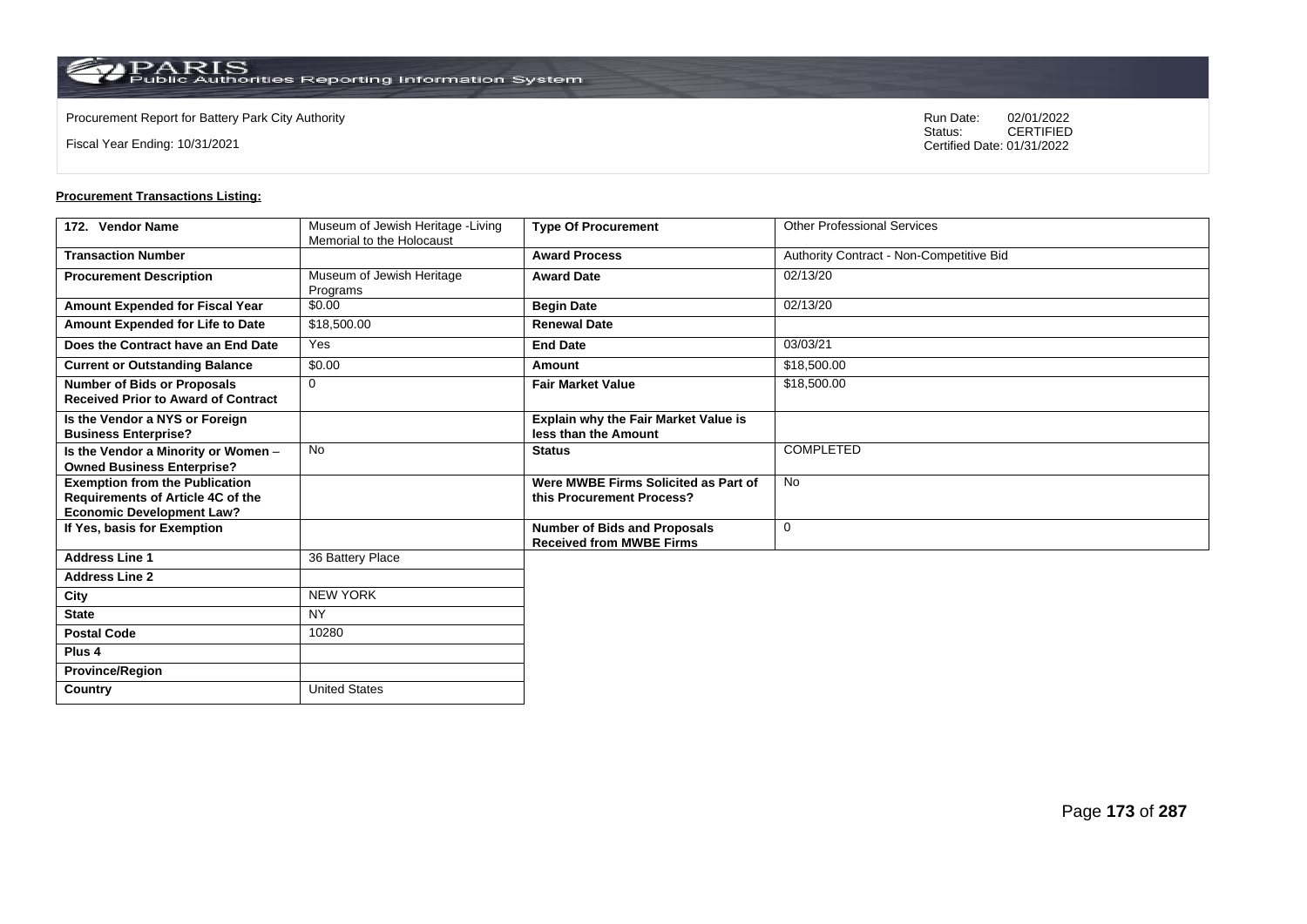**Country** United States

Fiscal Year Ending: 10/31/2021

Procurement Report for Battery Park City Authority **National State Concrete Concrete Concrete Concrete Concrete Concrete Concrete Concrete Concrete Concrete Concrete Concrete Concrete Concrete Concrete Concrete Concrete Co** CERTIFIED Certified Date: 01/31/2022

| 173. Vendor Name                                                                                               | My Priorities Ltd DBA Wayside | <b>Type Of Procurement</b>                                             | Commodities/Supplies                    |
|----------------------------------------------------------------------------------------------------------------|-------------------------------|------------------------------------------------------------------------|-----------------------------------------|
|                                                                                                                | Fence Company                 |                                                                        |                                         |
| <b>Transaction Number</b>                                                                                      |                               | <b>Award Process</b>                                                   | Non Contract Procurement/Purchase Order |
| <b>Procurement Description</b>                                                                                 | Fence wire                    | <b>Award Date</b>                                                      |                                         |
| Amount Expended for Fiscal Year                                                                                | \$10,000.50                   | <b>Begin Date</b>                                                      |                                         |
| Amount Expended for Life to Date                                                                               |                               | <b>Renewal Date</b>                                                    |                                         |
| Does the Contract have an End Date                                                                             |                               | <b>End Date</b>                                                        |                                         |
| <b>Current or Outstanding Balance</b>                                                                          |                               | Amount                                                                 |                                         |
| <b>Number of Bids or Proposals</b><br><b>Received Prior to Award of Contract</b>                               |                               | <b>Fair Market Value</b>                                               |                                         |
| Is the Vendor a NYS or Foreign<br><b>Business Enterprise?</b>                                                  |                               | <b>Explain why the Fair Market Value is</b><br>less than the Amount    |                                         |
| Is the Vendor a Minority or Women -<br><b>Owned Business Enterprise?</b>                                       | <b>No</b>                     | <b>Status</b>                                                          | <b>COMPLETED</b>                        |
| <b>Exemption from the Publication</b><br>Requirements of Article 4C of the<br><b>Economic Development Law?</b> |                               | Were MWBE Firms Solicited as Part of<br>this Procurement Process?      |                                         |
| If Yes, basis for Exemption                                                                                    |                               | <b>Number of Bids and Proposals</b><br><b>Received from MWBE Firms</b> |                                         |
| <b>Address Line 1</b>                                                                                          | 63 Third Ave                  |                                                                        |                                         |
| <b>Address Line 2</b>                                                                                          |                               |                                                                        |                                         |
| City                                                                                                           | <b>BAY SHORE</b>              |                                                                        |                                         |
| <b>State</b>                                                                                                   | <b>NY</b>                     |                                                                        |                                         |
| <b>Postal Code</b>                                                                                             | 11706                         |                                                                        |                                         |
| Plus <sub>4</sub>                                                                                              |                               |                                                                        |                                         |
| <b>Province/Region</b>                                                                                         |                               |                                                                        |                                         |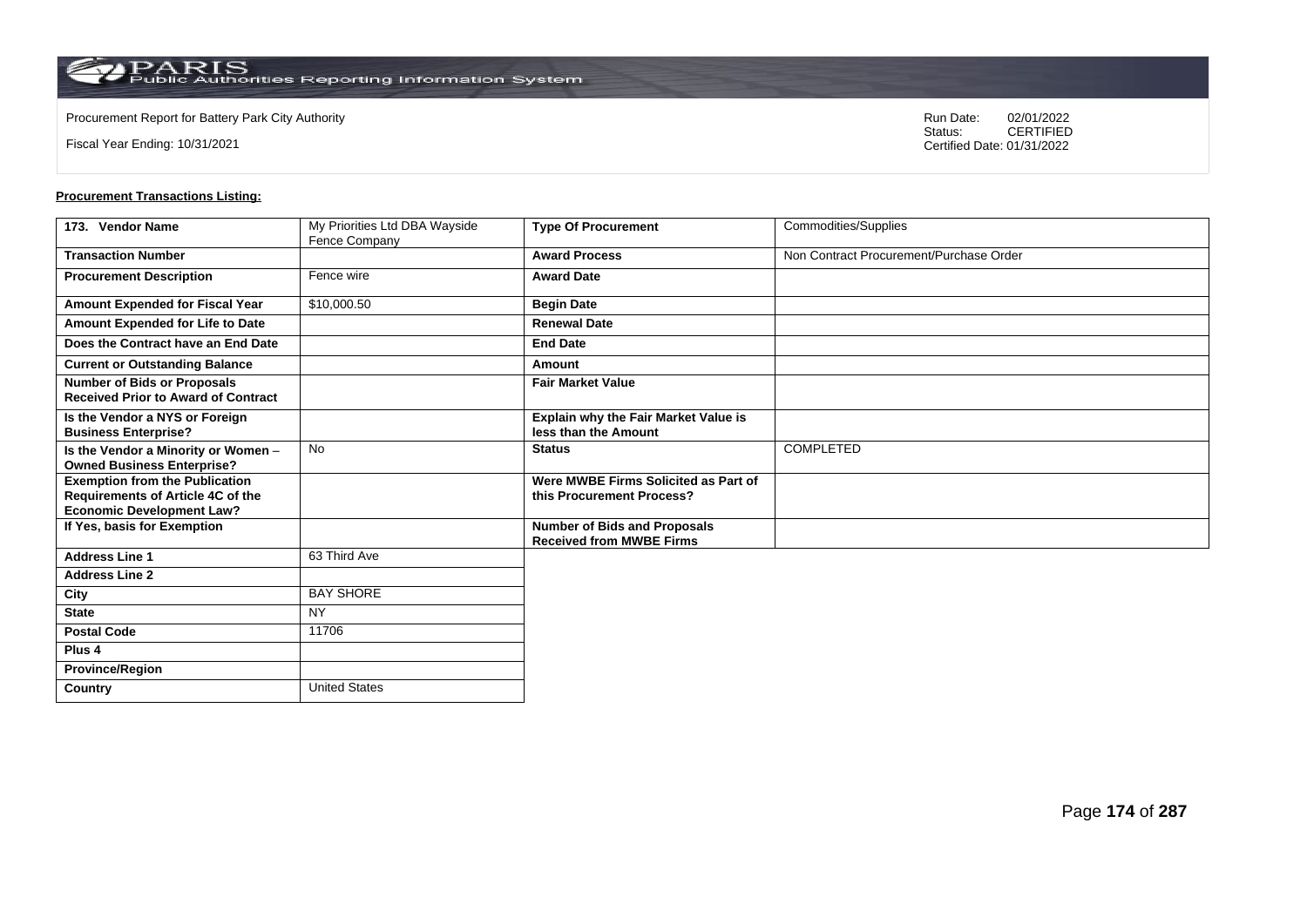Fiscal Year Ending: 10/31/2021

Procurement Report for Battery Park City Authority **National State Concrete Concrete Concrete Concrete Concrete Concrete Concrete Concrete Concrete Concrete Concrete Concrete Concrete Concrete Concrete Concrete Concrete Co** CERTIFIED Certified Date: 01/31/2022

| 174. Vendor Name                                                                                               | NBCUniversal, LLC       | <b>Type Of Procurement</b>                                             | Other                                   |
|----------------------------------------------------------------------------------------------------------------|-------------------------|------------------------------------------------------------------------|-----------------------------------------|
| <b>Transaction Number</b>                                                                                      |                         | <b>Award Process</b>                                                   | Non Contract Procurement/Purchase Order |
| <b>Procurement Description</b>                                                                                 | Security deposit refund | <b>Award Date</b>                                                      |                                         |
| Amount Expended for Fiscal Year                                                                                | \$10,000.00             | <b>Begin Date</b>                                                      |                                         |
| Amount Expended for Life to Date                                                                               |                         | <b>Renewal Date</b>                                                    |                                         |
| Does the Contract have an End Date                                                                             |                         | <b>End Date</b>                                                        |                                         |
| <b>Current or Outstanding Balance</b>                                                                          |                         | <b>Amount</b>                                                          |                                         |
| <b>Number of Bids or Proposals</b><br><b>Received Prior to Award of Contract</b>                               |                         | <b>Fair Market Value</b>                                               |                                         |
| Is the Vendor a NYS or Foreign<br><b>Business Enterprise?</b>                                                  |                         | Explain why the Fair Market Value is<br>less than the Amount           |                                         |
| Is the Vendor a Minority or Women -<br><b>Owned Business Enterprise?</b>                                       | No                      | <b>Status</b>                                                          | COMPLETED                               |
| <b>Exemption from the Publication</b><br>Requirements of Article 4C of the<br><b>Economic Development Law?</b> |                         | Were MWBE Firms Solicited as Part of<br>this Procurement Process?      |                                         |
| If Yes, basis for Exemption                                                                                    |                         | <b>Number of Bids and Proposals</b><br><b>Received from MWBE Firms</b> |                                         |
| <b>Address Line 1</b>                                                                                          | 30 Rockefeller Plaza    |                                                                        |                                         |
| <b>Address Line 2</b>                                                                                          |                         |                                                                        |                                         |
| City                                                                                                           | <b>NEW YORK</b>         |                                                                        |                                         |
| <b>State</b>                                                                                                   | <b>NY</b>               |                                                                        |                                         |
| <b>Postal Code</b>                                                                                             | 10112                   |                                                                        |                                         |
| Plus 4                                                                                                         |                         |                                                                        |                                         |
| <b>Province/Region</b>                                                                                         |                         |                                                                        |                                         |
| Country                                                                                                        | <b>United States</b>    |                                                                        |                                         |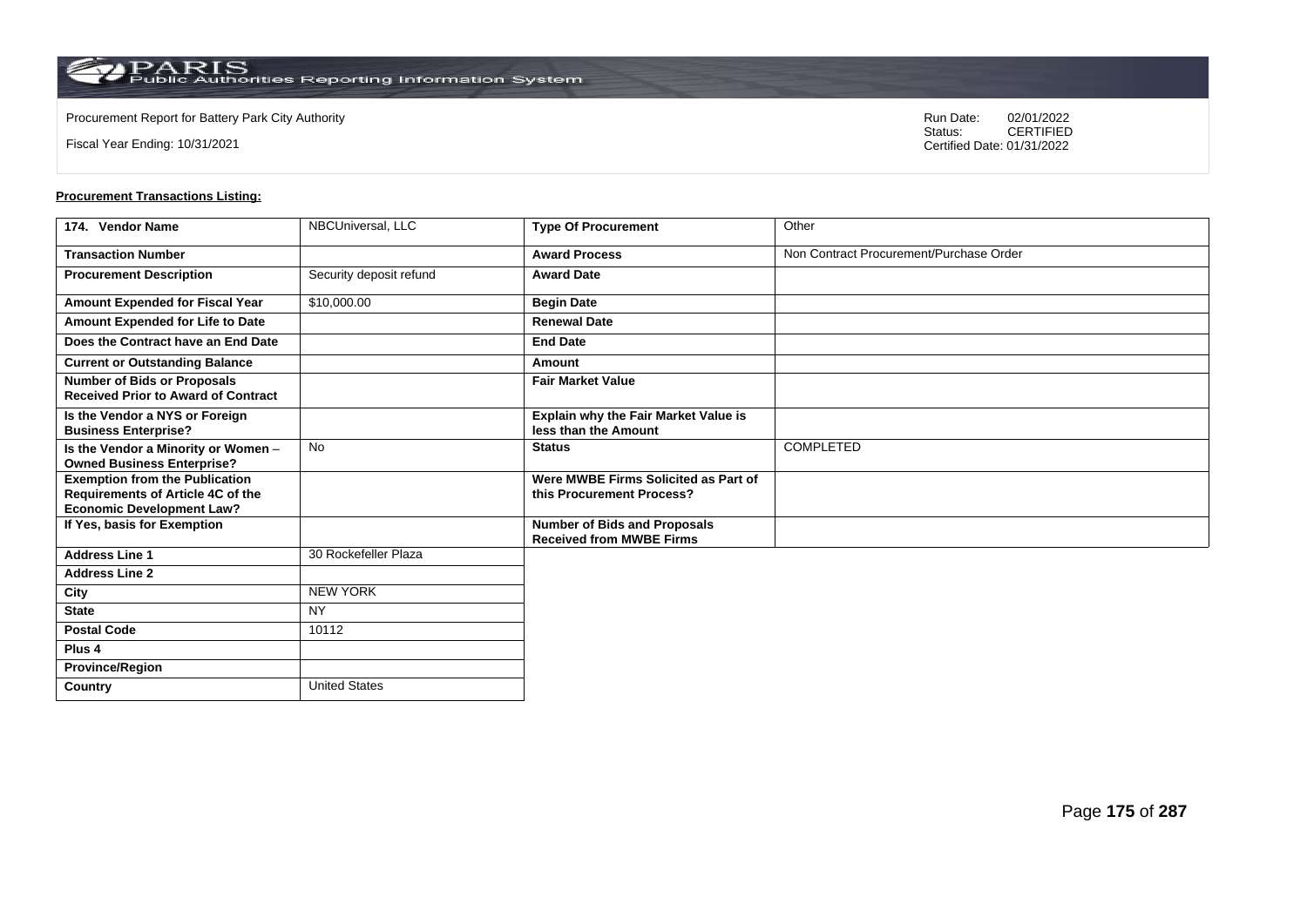**Country** United States

Fiscal Year Ending: 10/31/2021

Procurement Report for Battery Park City Authority **National State Concrete Concrete Concrete Concrete Concrete Concrete Concrete Concrete Concrete Concrete Concrete Concrete Concrete Concrete Concrete Concrete Concrete Co** CERTIFIED Certified Date: 01/31/2022

| 175. Vendor Name                                                                                               | NY Laughs, Inc.                 | <b>Type Of Procurement</b>                                             | <b>Other Professional Services</b>       |
|----------------------------------------------------------------------------------------------------------------|---------------------------------|------------------------------------------------------------------------|------------------------------------------|
| <b>Transaction Number</b>                                                                                      |                                 | <b>Award Process</b>                                                   | Authority Contract - Non-Competitive Bid |
| <b>Procurement Description</b>                                                                                 | <b>Comedy Performance</b>       | <b>Award Date</b>                                                      | 06/18/21                                 |
| Amount Expended for Fiscal Year                                                                                | \$6,000.00                      | <b>Begin Date</b>                                                      | 06/18/21                                 |
| Amount Expended for Life to Date                                                                               | \$6,000.00                      | <b>Renewal Date</b>                                                    |                                          |
| Does the Contract have an End Date                                                                             | Yes                             | <b>End Date</b>                                                        | 10/31/21                                 |
| <b>Current or Outstanding Balance</b>                                                                          | \$0.00                          | Amount                                                                 | \$6,000.00                               |
| <b>Number of Bids or Proposals</b><br><b>Received Prior to Award of Contract</b>                               | 1                               | <b>Fair Market Value</b>                                               | \$6,000.00                               |
| Is the Vendor a NYS or Foreign<br><b>Business Enterprise?</b>                                                  |                                 | Explain why the Fair Market Value is<br>less than the Amount           |                                          |
| Is the Vendor a Minority or Women -<br><b>Owned Business Enterprise?</b>                                       | <b>No</b>                       | <b>Status</b>                                                          | <b>OPEN</b>                              |
| <b>Exemption from the Publication</b><br>Requirements of Article 4C of the<br><b>Economic Development Law?</b> |                                 | Were MWBE Firms Solicited as Part of<br>this Procurement Process?      | <b>No</b>                                |
| If Yes, basis for Exemption                                                                                    |                                 | <b>Number of Bids and Proposals</b><br><b>Received from MWBE Firms</b> | 0                                        |
| <b>Address Line 1</b>                                                                                          | PO Box 1503 Old Chelsea Station |                                                                        |                                          |
| <b>Address Line 2</b>                                                                                          |                                 |                                                                        |                                          |
| City                                                                                                           | <b>NEW YORK</b>                 |                                                                        |                                          |
| <b>State</b>                                                                                                   | <b>NY</b>                       |                                                                        |                                          |
| <b>Postal Code</b>                                                                                             | 10113                           |                                                                        |                                          |
| Plus <sub>4</sub>                                                                                              |                                 |                                                                        |                                          |
| <b>Province/Region</b>                                                                                         |                                 |                                                                        |                                          |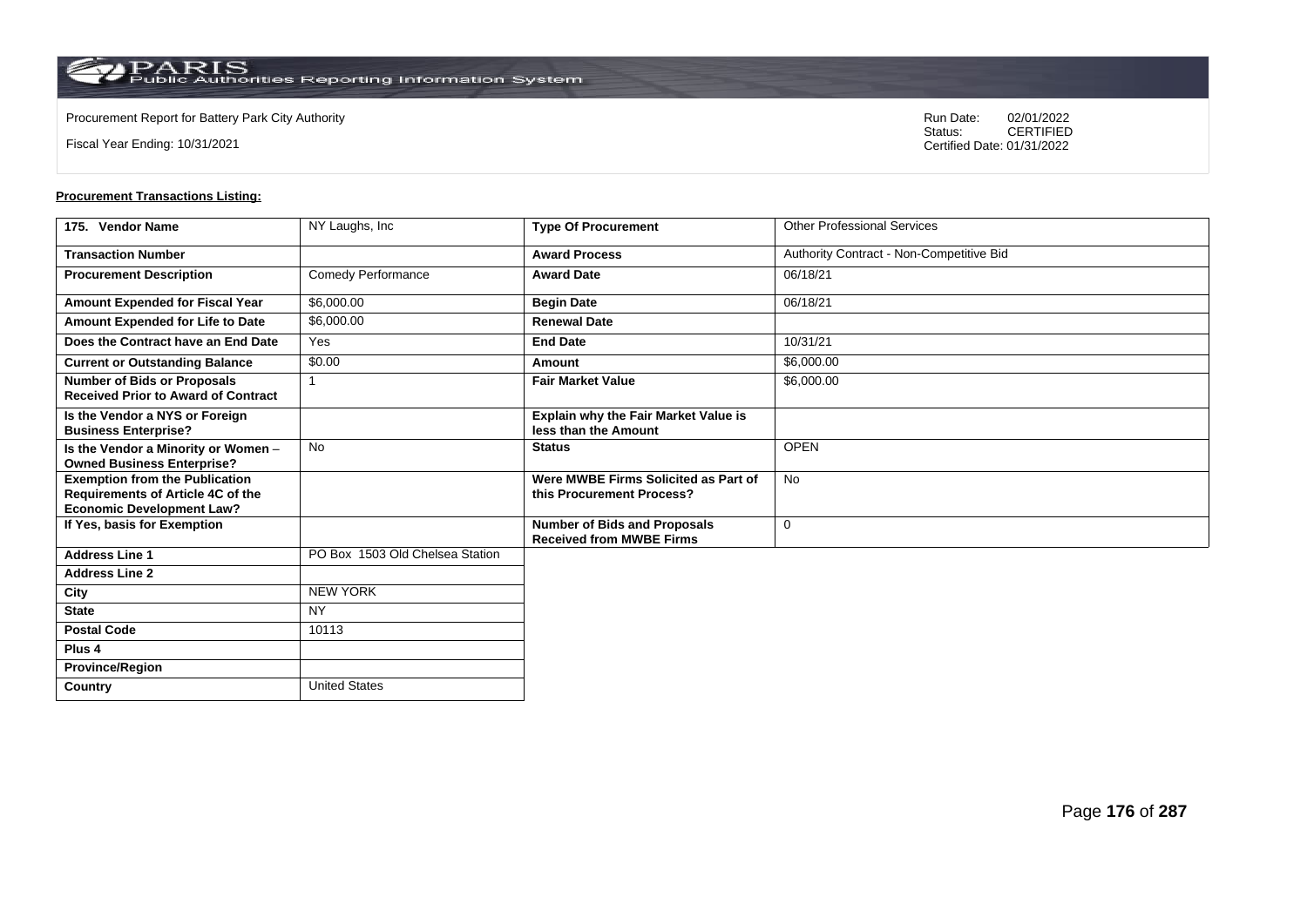**Country** United States

Fiscal Year Ending: 10/31/2021

Procurement Report for Battery Park City Authority **National State Concrete Concrete Concrete Concrete Concrete Concrete Concrete Concrete Concrete Concrete Concrete Concrete Concrete Concrete Concrete Concrete Concrete Co** CERTIFIED Certified Date: 01/31/2022

| 176. Vendor Name                                                                                                      | NYC Economic Development Corp | <b>Type Of Procurement</b>                                             | Other                                   |
|-----------------------------------------------------------------------------------------------------------------------|-------------------------------|------------------------------------------------------------------------|-----------------------------------------|
| <b>Transaction Number</b>                                                                                             |                               | <b>Award Process</b>                                                   | Non Contract Procurement/Purchase Order |
| <b>Procurement Description</b>                                                                                        | West Thames Bridge            | <b>Award Date</b>                                                      |                                         |
| Amount Expended for Fiscal Year                                                                                       | \$5,394,457.77                | <b>Begin Date</b>                                                      |                                         |
| Amount Expended for Life to Date                                                                                      |                               | <b>Renewal Date</b>                                                    |                                         |
| Does the Contract have an End Date                                                                                    |                               | <b>End Date</b>                                                        |                                         |
| <b>Current or Outstanding Balance</b>                                                                                 |                               | Amount                                                                 |                                         |
| <b>Number of Bids or Proposals</b><br><b>Received Prior to Award of Contract</b>                                      |                               | <b>Fair Market Value</b>                                               |                                         |
| Is the Vendor a NYS or Foreign<br><b>Business Enterprise?</b>                                                         |                               | Explain why the Fair Market Value is<br>less than the Amount           |                                         |
| Is the Vendor a Minority or Women -<br><b>Owned Business Enterprise?</b>                                              | <b>No</b>                     | <b>Status</b>                                                          | COMPLETED                               |
| <b>Exemption from the Publication</b><br><b>Requirements of Article 4C of the</b><br><b>Economic Development Law?</b> |                               | Were MWBE Firms Solicited as Part of<br>this Procurement Process?      |                                         |
| If Yes, basis for Exemption                                                                                           |                               | <b>Number of Bids and Proposals</b><br><b>Received from MWBE Firms</b> |                                         |
| <b>Address Line 1</b>                                                                                                 | One Liberty Plaza             |                                                                        |                                         |
| <b>Address Line 2</b>                                                                                                 |                               |                                                                        |                                         |
| City                                                                                                                  | <b>NEW YORK</b>               |                                                                        |                                         |
| <b>State</b>                                                                                                          | <b>NY</b>                     |                                                                        |                                         |
| <b>Postal Code</b>                                                                                                    | 10006                         |                                                                        |                                         |
| Plus <sub>4</sub>                                                                                                     |                               |                                                                        |                                         |
| <b>Province/Region</b>                                                                                                |                               |                                                                        |                                         |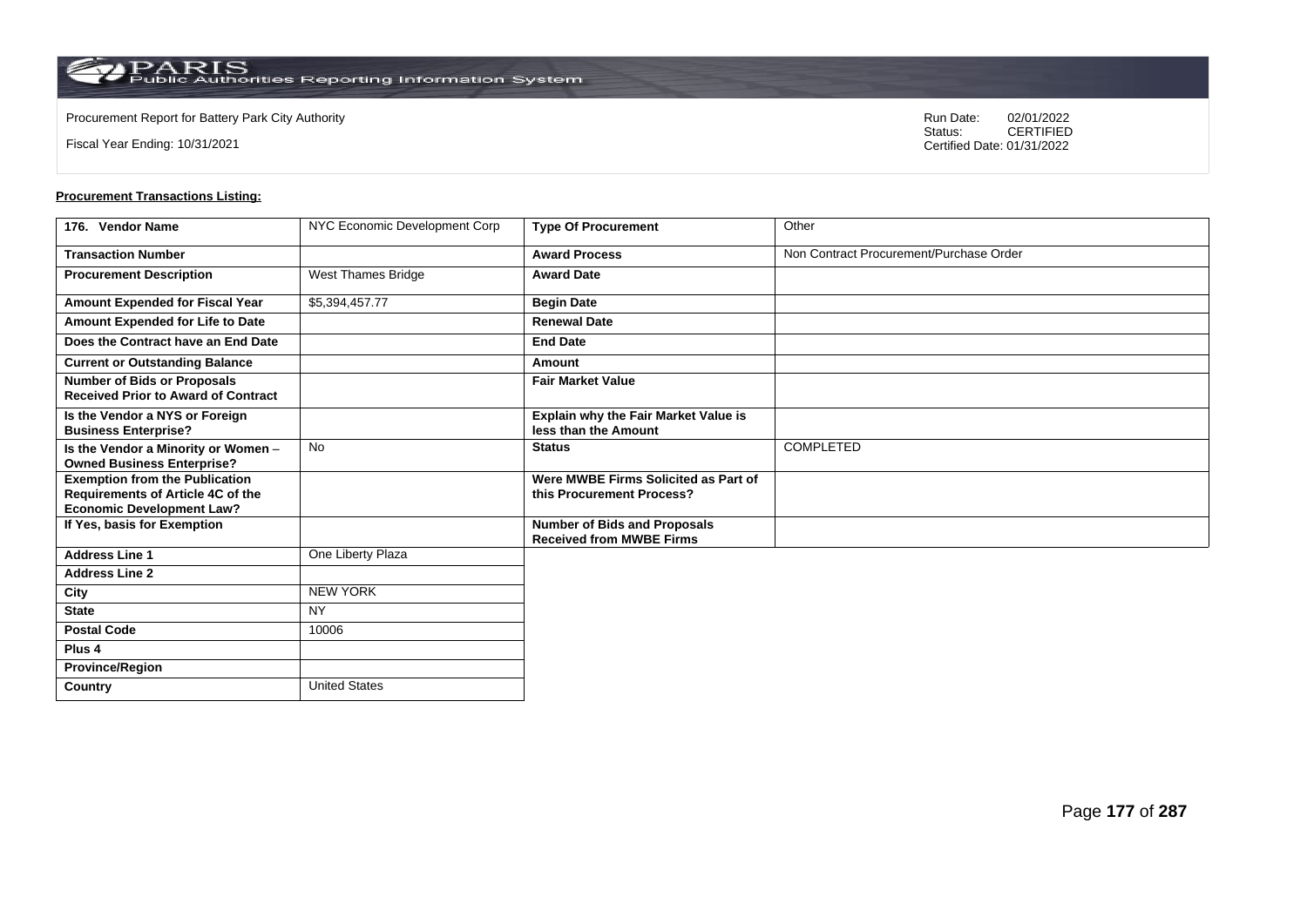Fiscal Year Ending: 10/31/2021

Procurement Report for Battery Park City Authority **National State Concrete Concrete Concrete Concrete Concrete Concrete Concrete Concrete Concrete Concrete Concrete Concrete Concrete Concrete Concrete Concrete Concrete Co** CERTIFIED Certified Date: 01/31/2022

| 177. Vendor Name                                                                                               | NYC Hispanic Chamber of<br>Commerce Inc. | <b>Type Of Procurement</b>                                             | Other                                   |
|----------------------------------------------------------------------------------------------------------------|------------------------------------------|------------------------------------------------------------------------|-----------------------------------------|
| <b>Transaction Number</b>                                                                                      |                                          | <b>Award Process</b>                                                   | Non Contract Procurement/Purchase Order |
| <b>Procurement Description</b>                                                                                 | Competitive Edge Conference              | <b>Award Date</b>                                                      |                                         |
| Amount Expended for Fiscal Year                                                                                | \$10,000.00                              | <b>Begin Date</b>                                                      |                                         |
| Amount Expended for Life to Date                                                                               |                                          | <b>Renewal Date</b>                                                    |                                         |
| Does the Contract have an End Date                                                                             |                                          | <b>End Date</b>                                                        |                                         |
| <b>Current or Outstanding Balance</b>                                                                          |                                          | Amount                                                                 |                                         |
| <b>Number of Bids or Proposals</b><br><b>Received Prior to Award of Contract</b>                               |                                          | <b>Fair Market Value</b>                                               |                                         |
| Is the Vendor a NYS or Foreign<br><b>Business Enterprise?</b>                                                  |                                          | Explain why the Fair Market Value is<br>less than the Amount           |                                         |
| Is the Vendor a Minority or Women -<br><b>Owned Business Enterprise?</b>                                       | <b>No</b>                                | <b>Status</b>                                                          | <b>COMPLETED</b>                        |
| <b>Exemption from the Publication</b><br>Requirements of Article 4C of the<br><b>Economic Development Law?</b> |                                          | Were MWBE Firms Solicited as Part of<br>this Procurement Process?      |                                         |
| If Yes, basis for Exemption                                                                                    |                                          | <b>Number of Bids and Proposals</b><br><b>Received from MWBE Firms</b> |                                         |
| <b>Address Line 1</b>                                                                                          | 159 East 116th Street                    |                                                                        |                                         |
| <b>Address Line 2</b>                                                                                          | Suite 2                                  |                                                                        |                                         |
| City                                                                                                           | <b>NEW YORK</b>                          |                                                                        |                                         |
| <b>State</b>                                                                                                   | <b>NY</b>                                |                                                                        |                                         |
| <b>Postal Code</b>                                                                                             | 10029                                    |                                                                        |                                         |
| Plus <sub>4</sub>                                                                                              |                                          |                                                                        |                                         |
| <b>Province/Region</b>                                                                                         |                                          |                                                                        |                                         |
| Country                                                                                                        | <b>United States</b>                     |                                                                        |                                         |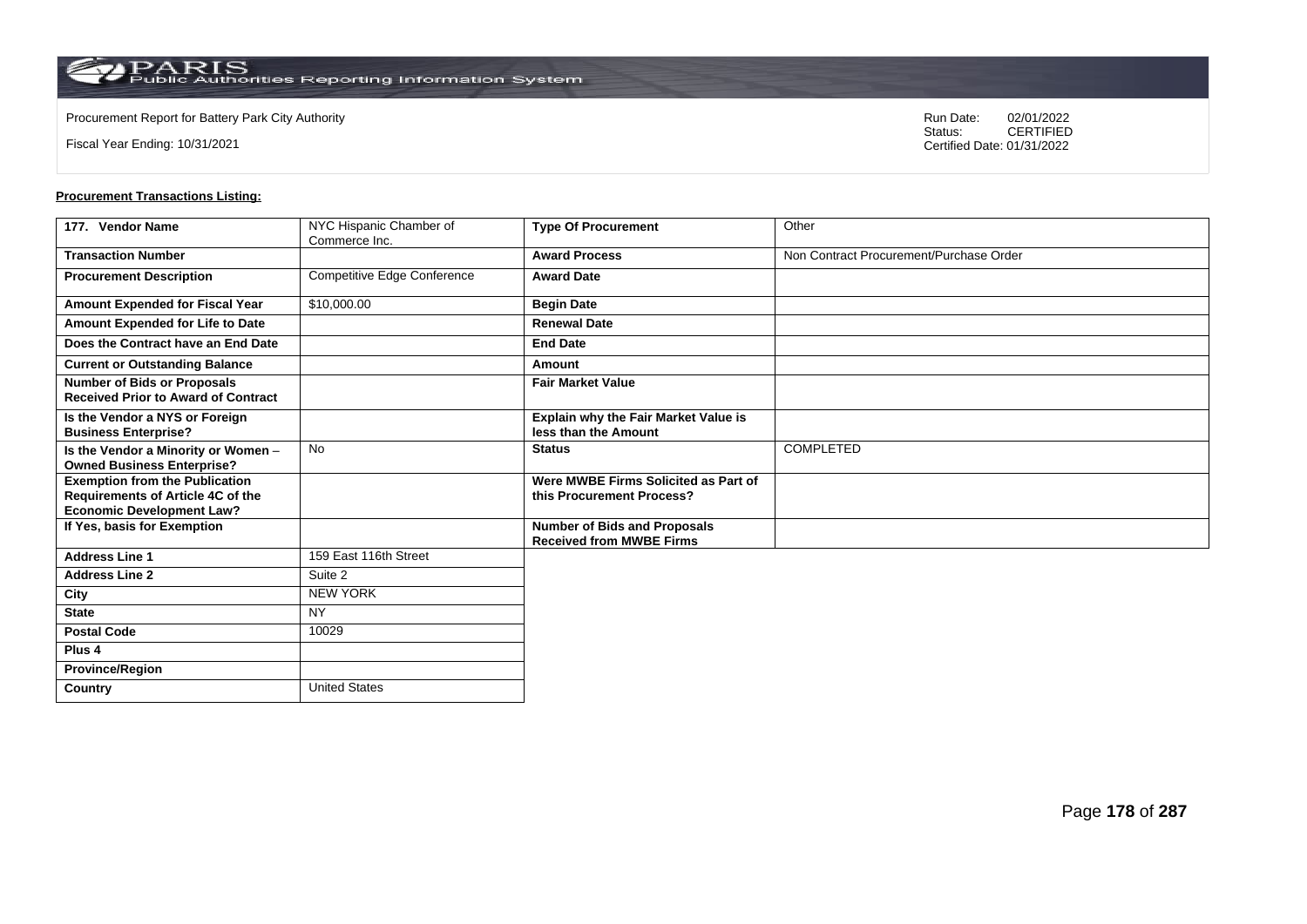**Country** United States

Fiscal Year Ending: 10/31/2021

Procurement Report for Battery Park City Authority **National State Concrete Concrete Concrete Concrete Concrete Concrete Concrete Concrete Concrete Concrete Concrete Concrete Concrete Concrete Concrete Concrete Concrete Co** CERTIFIED Certified Date: 01/31/2022

| 178. Vendor Name                                                                                                      | NYC Pumps Repair PM, LLC dba | <b>Type Of Procurement</b>                                             | <b>Other Professional Services</b>   |
|-----------------------------------------------------------------------------------------------------------------------|------------------------------|------------------------------------------------------------------------|--------------------------------------|
|                                                                                                                       | Pump Man                     |                                                                        |                                      |
| <b>Transaction Number</b>                                                                                             |                              | <b>Award Process</b>                                                   | Authority Contract - Competitive Bid |
| <b>Procurement Description</b>                                                                                        | Irrigation pump maintenance  | <b>Award Date</b>                                                      | 09/15/20                             |
| Amount Expended for Fiscal Year                                                                                       | \$1,750.00                   | <b>Begin Date</b>                                                      | 09/15/20                             |
| Amount Expended for Life to Date                                                                                      | \$1,750.00                   | <b>Renewal Date</b>                                                    |                                      |
| Does the Contract have an End Date                                                                                    | Yes                          | <b>End Date</b>                                                        | 09/14/23                             |
| <b>Current or Outstanding Balance</b>                                                                                 | \$88,250.00                  | Amount                                                                 | \$90,000.00                          |
| <b>Number of Bids or Proposals</b><br><b>Received Prior to Award of Contract</b>                                      |                              | <b>Fair Market Value</b>                                               |                                      |
| Is the Vendor a NYS or Foreign<br><b>Business Enterprise?</b>                                                         |                              | <b>Explain why the Fair Market Value is</b><br>less than the Amount    |                                      |
| Is the Vendor a Minority or Women -<br><b>Owned Business Enterprise?</b>                                              | <b>No</b>                    | <b>Status</b>                                                          | <b>OPEN</b>                          |
| <b>Exemption from the Publication</b><br><b>Requirements of Article 4C of the</b><br><b>Economic Development Law?</b> |                              | Were MWBE Firms Solicited as Part of<br>this Procurement Process?      | Yes                                  |
| If Yes, basis for Exemption                                                                                           |                              | <b>Number of Bids and Proposals</b><br><b>Received from MWBE Firms</b> | 0                                    |
| <b>Address Line 1</b>                                                                                                 | 1144 Utica Ave               |                                                                        |                                      |
| <b>Address Line 2</b>                                                                                                 |                              |                                                                        |                                      |
| City                                                                                                                  | <b>BROOKLYN</b>              |                                                                        |                                      |
| <b>State</b>                                                                                                          | <b>NY</b>                    |                                                                        |                                      |
| <b>Postal Code</b>                                                                                                    | 11203                        |                                                                        |                                      |
| Plus <sub>4</sub>                                                                                                     |                              |                                                                        |                                      |
| <b>Province/Region</b>                                                                                                |                              |                                                                        |                                      |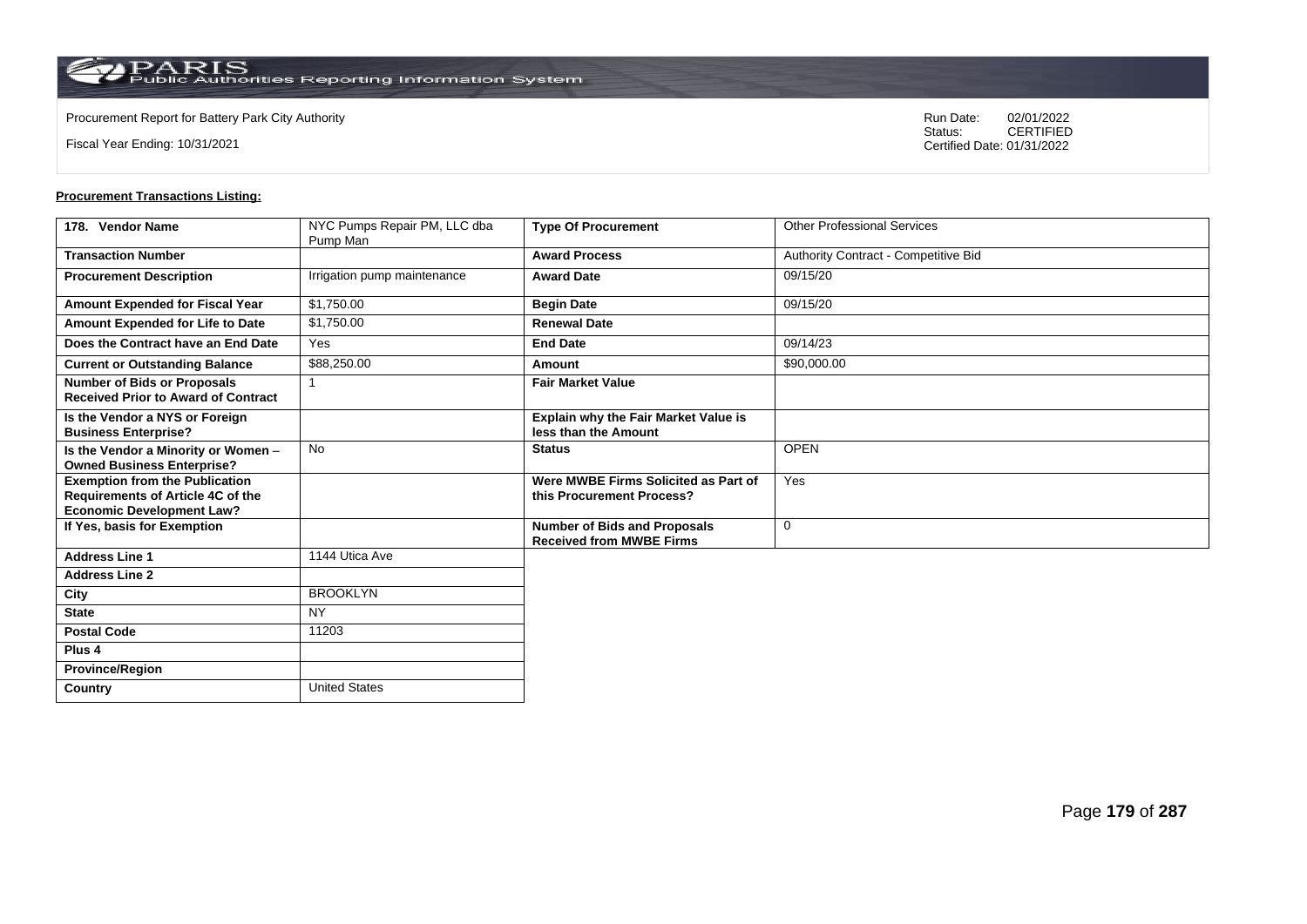Fiscal Year Ending: 10/31/2021

Procurement Report for Battery Park City Authority **National State Concrete Concrete Concrete Concrete Concrete Concrete Concrete Concrete Concrete Concrete Concrete Concrete Concrete Concrete Concrete Concrete Concrete Co** CERTIFIED Certified Date: 01/31/2022

| 179. Vendor Name                                                                                                      | NYC Radio Live, LLC dba David<br>Ellenbogen | <b>Type Of Procurement</b>                                             | Other                                    |
|-----------------------------------------------------------------------------------------------------------------------|---------------------------------------------|------------------------------------------------------------------------|------------------------------------------|
| <b>Transaction Number</b>                                                                                             |                                             | <b>Award Process</b>                                                   | Authority Contract - Non-Competitive Bid |
| <b>Procurement Description</b>                                                                                        | Performer for Strings Hudson<br>program     | <b>Award Date</b>                                                      | 10/20/21                                 |
| <b>Amount Expended for Fiscal Year</b>                                                                                | \$6,000.00                                  | <b>Begin Date</b>                                                      | 10/20/21                                 |
| Amount Expended for Life to Date                                                                                      | \$6,000.00                                  | <b>Renewal Date</b>                                                    |                                          |
| Does the Contract have an End Date                                                                                    | Yes                                         | <b>End Date</b>                                                        | 10/21/21                                 |
| <b>Current or Outstanding Balance</b>                                                                                 | \$0.00                                      | Amount                                                                 | \$6,000.00                               |
| <b>Number of Bids or Proposals</b><br><b>Received Prior to Award of Contract</b>                                      | $\mathbf 0$                                 | <b>Fair Market Value</b>                                               | \$6,000.00                               |
| Is the Vendor a NYS or Foreign<br><b>Business Enterprise?</b>                                                         |                                             | <b>Explain why the Fair Market Value is</b><br>less than the Amount    |                                          |
| Is the Vendor a Minority or Women -<br><b>Owned Business Enterprise?</b>                                              | <b>No</b>                                   | <b>Status</b>                                                          | <b>OPEN</b>                              |
| <b>Exemption from the Publication</b><br><b>Requirements of Article 4C of the</b><br><b>Economic Development Law?</b> |                                             | Were MWBE Firms Solicited as Part of<br>this Procurement Process?      | <b>No</b>                                |
| If Yes, basis for Exemption                                                                                           |                                             | <b>Number of Bids and Proposals</b><br><b>Received from MWBE Firms</b> | $\mathbf 0$                              |
| <b>Address Line 1</b>                                                                                                 | 55 Coralyn Ave.,                            |                                                                        |                                          |
| <b>Address Line 2</b>                                                                                                 |                                             |                                                                        |                                          |
| City                                                                                                                  | <b>WHITE PLAINS</b>                         |                                                                        |                                          |
| <b>State</b>                                                                                                          | <b>NY</b>                                   |                                                                        |                                          |
| <b>Postal Code</b>                                                                                                    | 10605                                       |                                                                        |                                          |
| Plus <sub>4</sub>                                                                                                     |                                             |                                                                        |                                          |
| <b>Province/Region</b>                                                                                                |                                             |                                                                        |                                          |
| Country                                                                                                               | <b>United States</b>                        |                                                                        |                                          |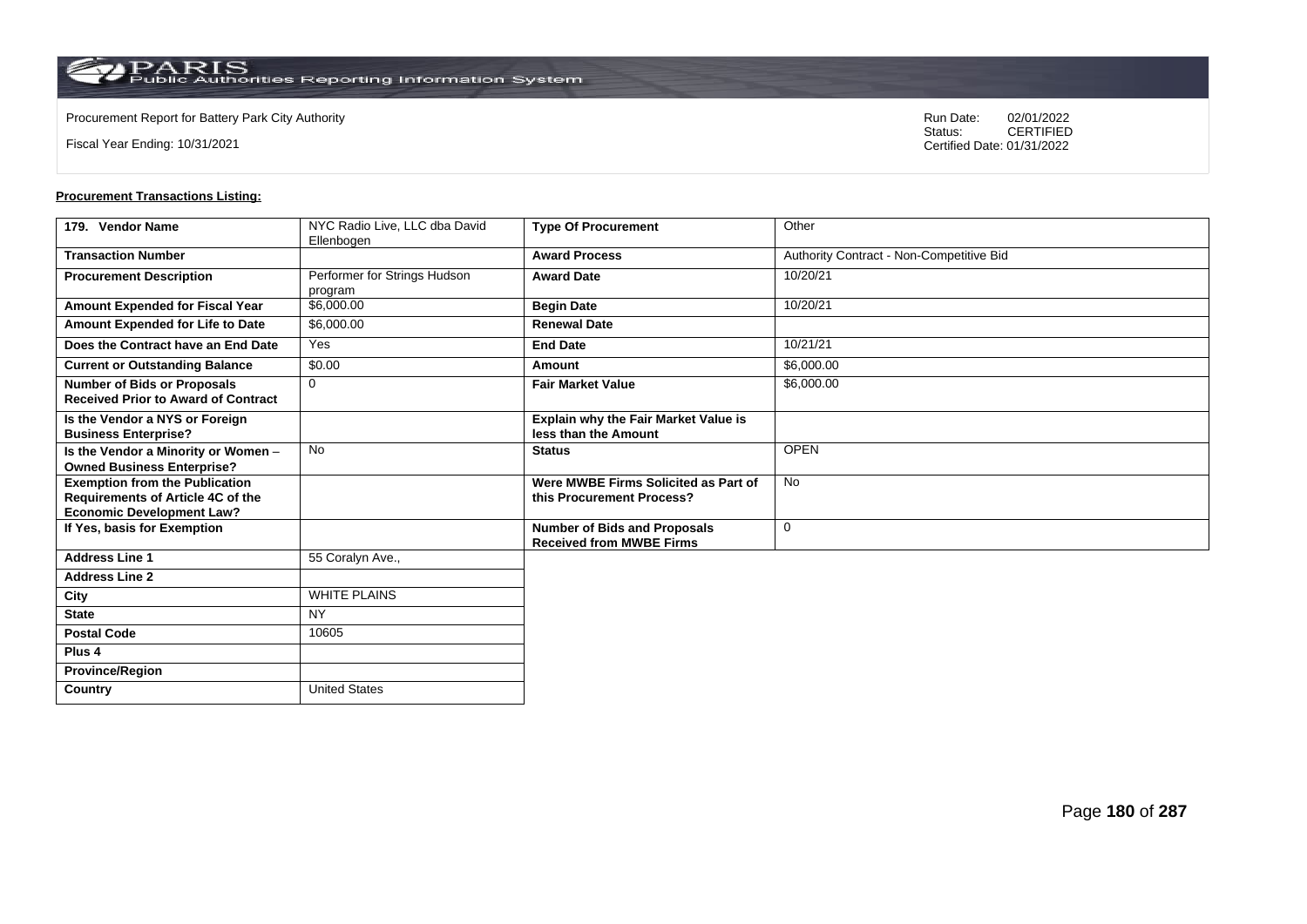Fiscal Year Ending: 10/31/2021

Procurement Report for Battery Park City Authority **National State Concrete Concrete Concrete Concrete Concrete Concrete Concrete Concrete Concrete Concrete Concrete Concrete Concrete Concrete Concrete Concrete Concrete Co** CERTIFIED Certified Date: 01/31/2022

| 180. Vendor Name                                                                                               | NYS & Local Employees' Retirement<br>System | <b>Type Of Procurement</b>                                             | Other                                   |
|----------------------------------------------------------------------------------------------------------------|---------------------------------------------|------------------------------------------------------------------------|-----------------------------------------|
| <b>Transaction Number</b>                                                                                      |                                             | <b>Award Process</b>                                                   | Non Contract Procurement/Purchase Order |
| <b>Procurement Description</b>                                                                                 | Pension retirement                          | <b>Award Date</b>                                                      |                                         |
| <b>Amount Expended for Fiscal Year</b>                                                                         | \$1,181,874.00                              | <b>Begin Date</b>                                                      |                                         |
| Amount Expended for Life to Date                                                                               |                                             | <b>Renewal Date</b>                                                    |                                         |
| Does the Contract have an End Date                                                                             |                                             | <b>End Date</b>                                                        |                                         |
| <b>Current or Outstanding Balance</b>                                                                          |                                             | Amount                                                                 |                                         |
| <b>Number of Bids or Proposals</b><br><b>Received Prior to Award of Contract</b>                               |                                             | <b>Fair Market Value</b>                                               |                                         |
| Is the Vendor a NYS or Foreign<br><b>Business Enterprise?</b>                                                  |                                             | <b>Explain why the Fair Market Value is</b><br>less than the Amount    |                                         |
| Is the Vendor a Minority or Women -<br><b>Owned Business Enterprise?</b>                                       | <b>No</b>                                   | <b>Status</b>                                                          | <b>COMPLETED</b>                        |
| <b>Exemption from the Publication</b><br>Requirements of Article 4C of the<br><b>Economic Development Law?</b> |                                             | Were MWBE Firms Solicited as Part of<br>this Procurement Process?      |                                         |
| If Yes, basis for Exemption                                                                                    |                                             | <b>Number of Bids and Proposals</b><br><b>Received from MWBE Firms</b> |                                         |
| <b>Address Line 1</b>                                                                                          | Gov. Smith S. Office Building               |                                                                        |                                         |
| <b>Address Line 2</b>                                                                                          | 110 State Street                            |                                                                        |                                         |
| City                                                                                                           | <b>ALBANY</b>                               |                                                                        |                                         |
| <b>State</b>                                                                                                   | <b>NY</b>                                   |                                                                        |                                         |
| <b>Postal Code</b>                                                                                             | 12244                                       |                                                                        |                                         |
| Plus <sub>4</sub>                                                                                              |                                             |                                                                        |                                         |
| <b>Province/Region</b>                                                                                         |                                             |                                                                        |                                         |
| Country                                                                                                        | <b>United States</b>                        |                                                                        |                                         |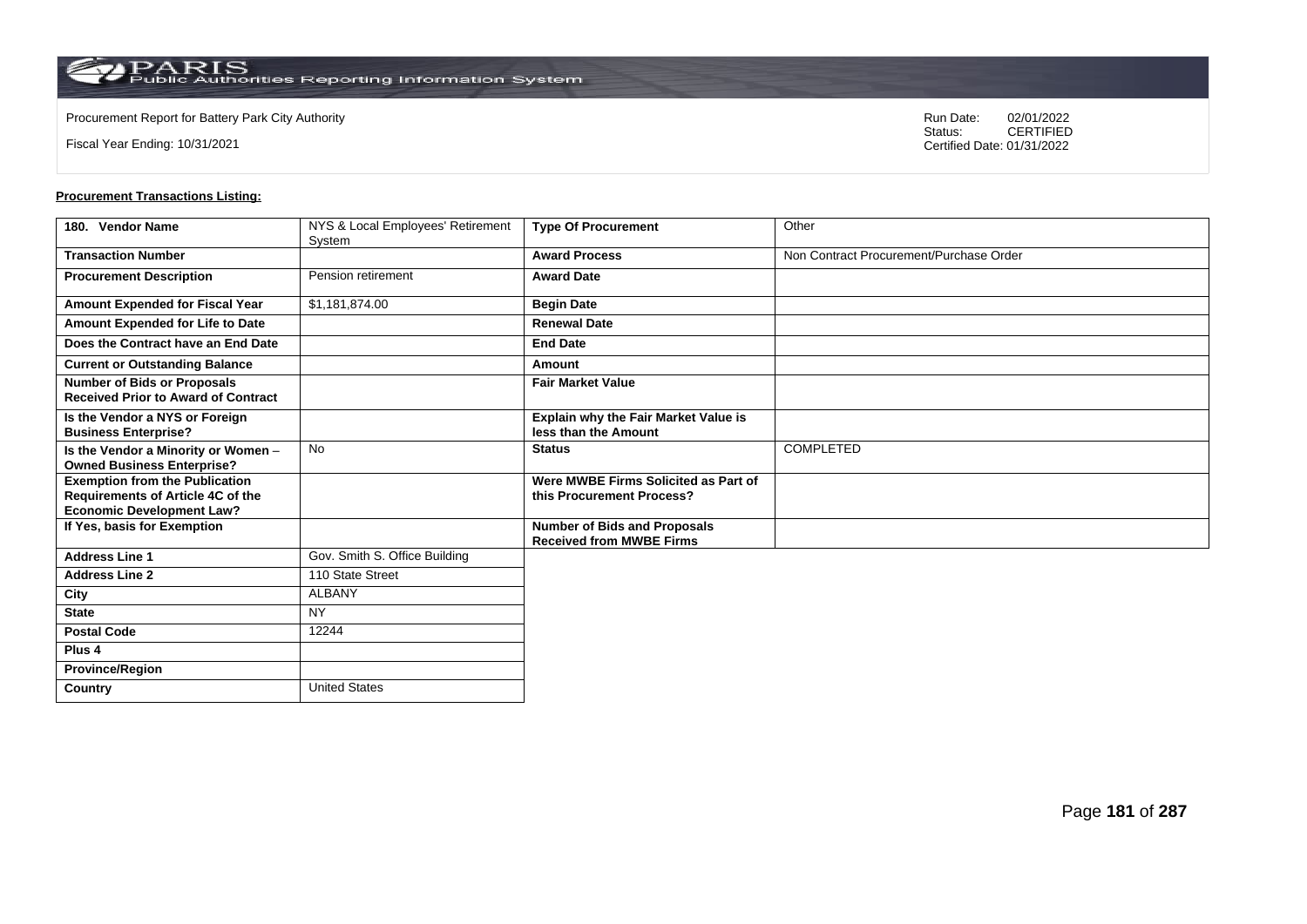$\operatorname{PARIS}_{\text{Public Authorities}\,\text{Reporting}\,\text{Information System}}$ 

**Country** United States

Fiscal Year Ending: 10/31/2021

Procurement Report for Battery Park City Authority **National State Concrete Concrete Concrete Concrete Concrete Concrete Concrete Concrete Concrete Concrete Concrete Concrete Concrete Concrete Concrete Concrete Concrete Co** CERTIFIED Certified Date: 01/31/2022

| 181. Vendor Name                                                                                                      | NYS Deferred Compensation Plan | <b>Type Of Procurement</b>                                             | Other                                   |
|-----------------------------------------------------------------------------------------------------------------------|--------------------------------|------------------------------------------------------------------------|-----------------------------------------|
| <b>Transaction Number</b>                                                                                             |                                | <b>Award Process</b>                                                   | Non Contract Procurement/Purchase Order |
| <b>Procurement Description</b>                                                                                        | Deferred compensation          | <b>Award Date</b>                                                      |                                         |
| Amount Expended for Fiscal Year                                                                                       | \$579,957.92                   | <b>Begin Date</b>                                                      |                                         |
| Amount Expended for Life to Date                                                                                      |                                | <b>Renewal Date</b>                                                    |                                         |
| Does the Contract have an End Date                                                                                    |                                | <b>End Date</b>                                                        |                                         |
| <b>Current or Outstanding Balance</b>                                                                                 |                                | Amount                                                                 |                                         |
| <b>Number of Bids or Proposals</b><br><b>Received Prior to Award of Contract</b>                                      |                                | <b>Fair Market Value</b>                                               |                                         |
| Is the Vendor a NYS or Foreign<br><b>Business Enterprise?</b>                                                         |                                | Explain why the Fair Market Value is<br>less than the Amount           |                                         |
| Is the Vendor a Minority or Women -<br><b>Owned Business Enterprise?</b>                                              | <b>No</b>                      | <b>Status</b>                                                          | COMPLETED                               |
| <b>Exemption from the Publication</b><br><b>Requirements of Article 4C of the</b><br><b>Economic Development Law?</b> |                                | Were MWBE Firms Solicited as Part of<br>this Procurement Process?      |                                         |
| If Yes, basis for Exemption                                                                                           |                                | <b>Number of Bids and Proposals</b><br><b>Received from MWBE Firms</b> |                                         |
| <b>Address Line 1</b>                                                                                                 | P.O. Box 182797                |                                                                        |                                         |
| <b>Address Line 2</b>                                                                                                 | Admin Service Agency, PW 03-01 |                                                                        |                                         |
| City                                                                                                                  | <b>COLUMBUS</b>                |                                                                        |                                         |
| <b>State</b>                                                                                                          | OH                             |                                                                        |                                         |
| <b>Postal Code</b>                                                                                                    | 43218                          |                                                                        |                                         |
| Plus <sub>4</sub>                                                                                                     |                                |                                                                        |                                         |
| <b>Province/Region</b>                                                                                                |                                |                                                                        |                                         |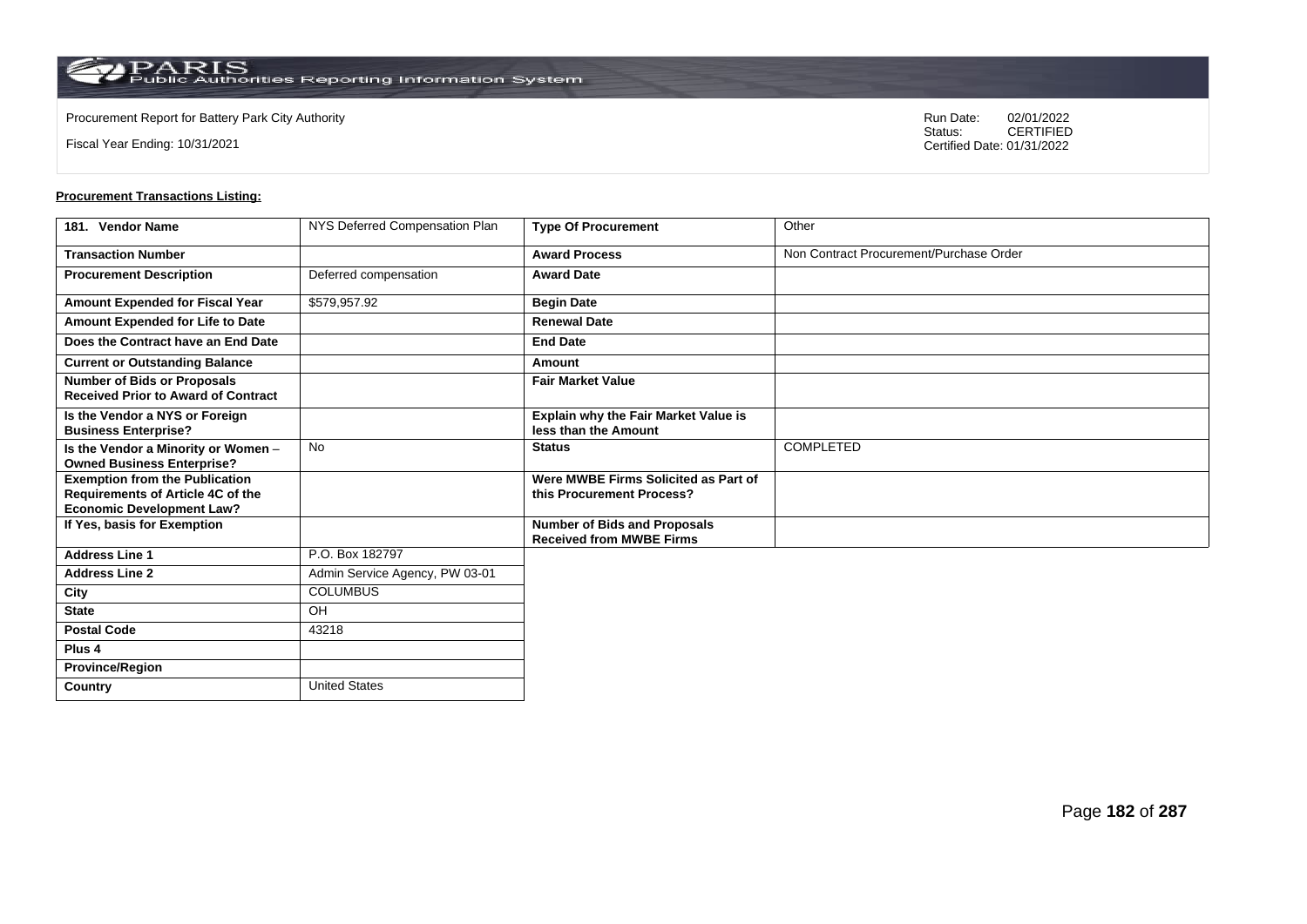**Country** United States

Fiscal Year Ending: 10/31/2021

Procurement Report for Battery Park City Authority **National State Concrete Concrete Concrete Concrete Concrete Concrete Concrete Concrete Concrete Concrete Concrete Concrete Concrete Concrete Concrete Concrete Concrete Co** CERTIFIED Certified Date: 01/31/2022

| 182. Vendor Name                                                                                               | NYS Dept of Tax.& Finance                               | <b>Type Of Procurement</b>                                             | Other                                   |
|----------------------------------------------------------------------------------------------------------------|---------------------------------------------------------|------------------------------------------------------------------------|-----------------------------------------|
| <b>Transaction Number</b>                                                                                      |                                                         | <b>Award Process</b>                                                   | Non Contract Procurement/Purchase Order |
| <b>Procurement Description</b>                                                                                 | NYS Cost Wide Recovery and Bond<br><b>Issuance Cost</b> | <b>Award Date</b>                                                      |                                         |
| <b>Amount Expended for Fiscal Year</b>                                                                         | \$8,893,000.00                                          | <b>Begin Date</b>                                                      |                                         |
| Amount Expended for Life to Date                                                                               |                                                         | <b>Renewal Date</b>                                                    |                                         |
| Does the Contract have an End Date                                                                             |                                                         | <b>End Date</b>                                                        |                                         |
| <b>Current or Outstanding Balance</b>                                                                          |                                                         | Amount                                                                 |                                         |
| <b>Number of Bids or Proposals</b><br><b>Received Prior to Award of Contract</b>                               |                                                         | <b>Fair Market Value</b>                                               |                                         |
| Is the Vendor a NYS or Foreign<br><b>Business Enterprise?</b>                                                  |                                                         | <b>Explain why the Fair Market Value is</b><br>less than the Amount    |                                         |
| Is the Vendor a Minority or Women -<br><b>Owned Business Enterprise?</b>                                       | <b>No</b>                                               | <b>Status</b>                                                          | <b>COMPLETED</b>                        |
| <b>Exemption from the Publication</b><br>Requirements of Article 4C of the<br><b>Economic Development Law?</b> |                                                         | Were MWBE Firms Solicited as Part of<br>this Procurement Process?      |                                         |
| If Yes, basis for Exemption                                                                                    |                                                         | <b>Number of Bids and Proposals</b><br><b>Received from MWBE Firms</b> |                                         |
| <b>Address Line 1</b>                                                                                          | PO Box 22119                                            |                                                                        |                                         |
| <b>Address Line 2</b>                                                                                          | Dvsn of the Treasury-Accounting unit                    |                                                                        |                                         |
| City                                                                                                           | <b>ALBANY</b>                                           |                                                                        |                                         |
| <b>State</b>                                                                                                   | <b>NY</b>                                               |                                                                        |                                         |
| <b>Postal Code</b>                                                                                             | 12201                                                   |                                                                        |                                         |
| Plus <sub>4</sub>                                                                                              |                                                         |                                                                        |                                         |
| <b>Province/Region</b>                                                                                         |                                                         |                                                                        |                                         |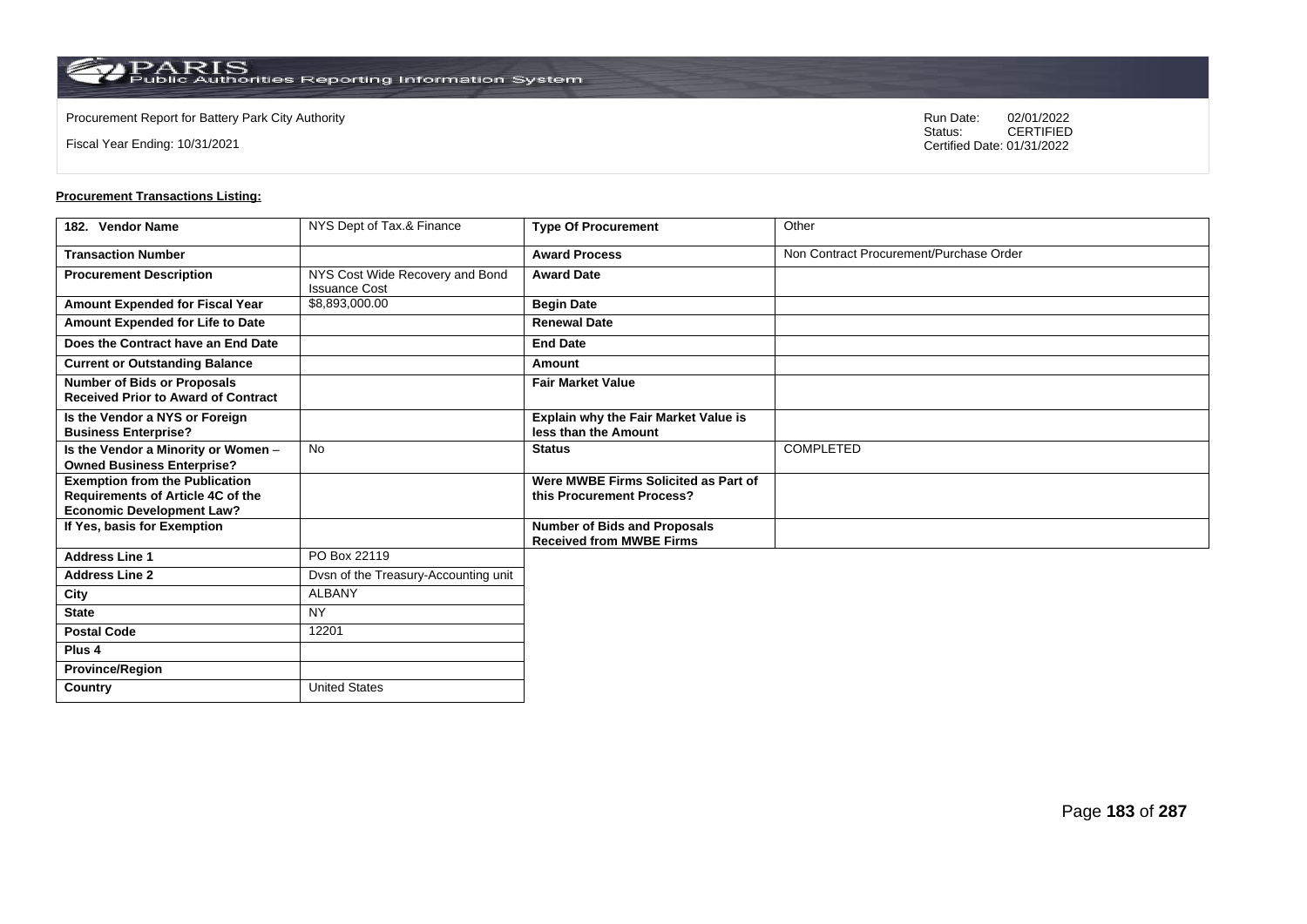Fiscal Year Ending: 10/31/2021

Procurement Report for Battery Park City Authority **National State Concrete Concrete Concrete Concrete Concrete Concrete Concrete Concrete Concrete Concrete Concrete Concrete Concrete Concrete Concrete Concrete Concrete Co** CERTIFIED Certified Date: 01/31/2022

| 183. Vendor Name                                                                 | NYS Dept. of Labor                     | <b>Type Of Procurement</b>                                             | <b>Staffing Services</b>                |
|----------------------------------------------------------------------------------|----------------------------------------|------------------------------------------------------------------------|-----------------------------------------|
| <b>Transaction Number</b>                                                        |                                        | <b>Award Process</b>                                                   | Non Contract Procurement/Purchase Order |
| <b>Procurement Description</b>                                                   | Public work enforcement fund           | <b>Award Date</b>                                                      |                                         |
| Amount Expended for Fiscal Year                                                  | \$18,563.41                            | <b>Begin Date</b>                                                      |                                         |
| Amount Expended for Life to Date                                                 |                                        | <b>Renewal Date</b>                                                    |                                         |
| Does the Contract have an End Date                                               |                                        | <b>End Date</b>                                                        |                                         |
| <b>Current or Outstanding Balance</b>                                            |                                        | Amount                                                                 |                                         |
| <b>Number of Bids or Proposals</b><br><b>Received Prior to Award of Contract</b> |                                        | <b>Fair Market Value</b>                                               |                                         |
| Is the Vendor a NYS or Foreign<br><b>Business Enterprise?</b>                    |                                        | <b>Explain why the Fair Market Value is</b><br>less than the Amount    |                                         |
| Is the Vendor a Minority or Women -<br><b>Owned Business Enterprise?</b>         | <b>No</b>                              | <b>Status</b>                                                          | <b>COMPLETED</b>                        |
| <b>Exemption from the Publication</b>                                            |                                        | Were MWBE Firms Solicited as Part of                                   |                                         |
| Requirements of Article 4C of the<br><b>Economic Development Law?</b>            |                                        | this Procurement Process?                                              |                                         |
| If Yes, basis for Exemption                                                      |                                        | <b>Number of Bids and Proposals</b><br><b>Received from MWBE Firms</b> |                                         |
| <b>Address Line 1</b>                                                            | Admin Finance Bureau-PWEF Unit         |                                                                        |                                         |
| <b>Address Line 2</b>                                                            | Bldg 12, Rm 464/State Office<br>Campus |                                                                        |                                         |
| City                                                                             | <b>ALBANY</b>                          |                                                                        |                                         |
| <b>State</b>                                                                     | <b>NY</b>                              |                                                                        |                                         |
| <b>Postal Code</b>                                                               | 12240                                  |                                                                        |                                         |
| Plus <sub>4</sub>                                                                |                                        |                                                                        |                                         |
| <b>Province/Region</b>                                                           |                                        |                                                                        |                                         |
| Country                                                                          | <b>United States</b>                   |                                                                        |                                         |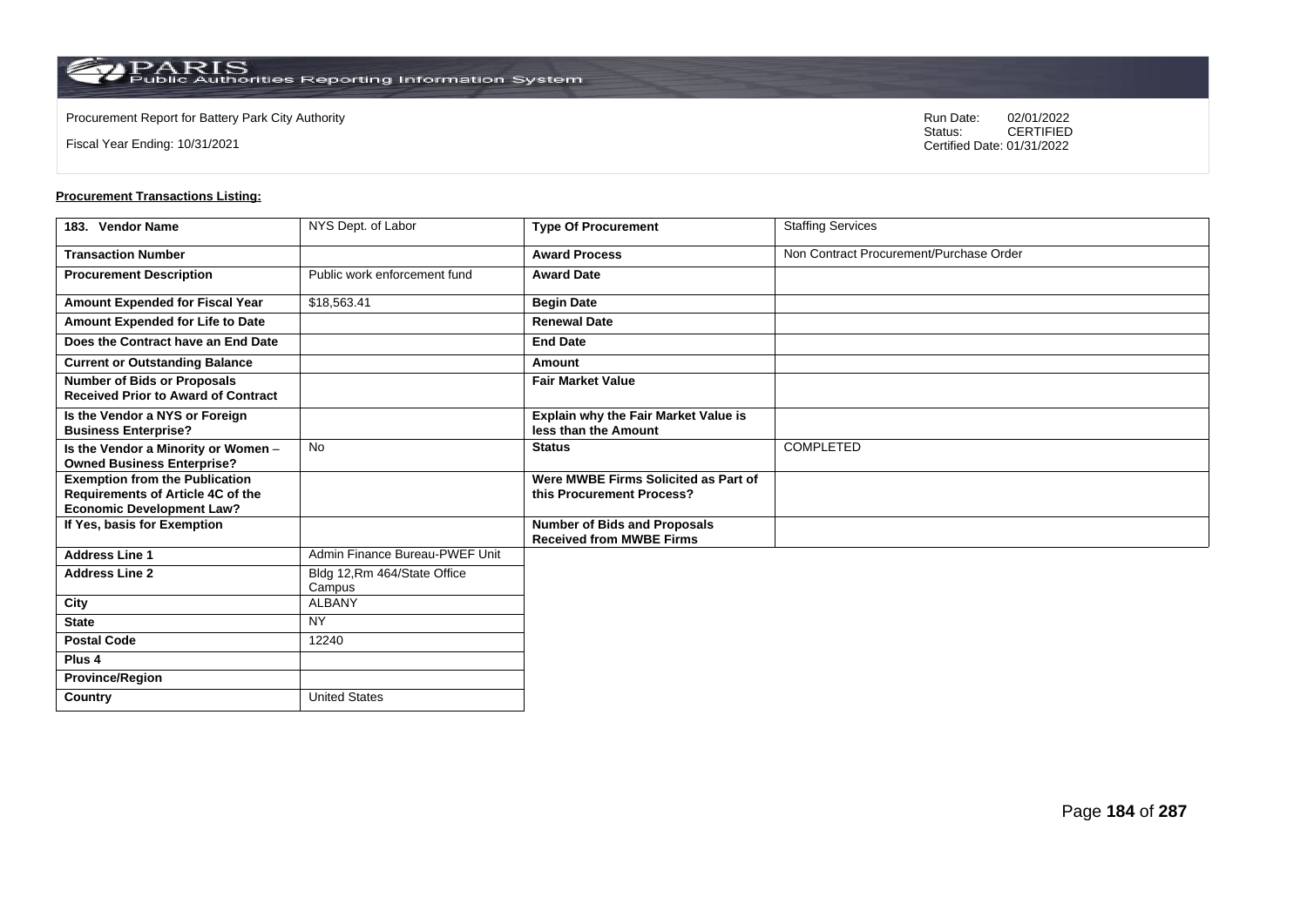**Country** United States

Fiscal Year Ending: 10/31/2021

Procurement Report for Battery Park City Authority **National State Concrete Concrete Concrete Concrete Concrete Concrete Concrete Concrete Concrete Concrete Concrete Concrete Concrete Concrete Concrete Concrete Concrete Co** CERTIFIED Certified Date: 01/31/2022

| 184. Vendor Name                                                                                                      | NYS Dept. of Labor-UI DIV    | <b>Type Of Procurement</b>                                             | <b>Staffing Services</b>                |
|-----------------------------------------------------------------------------------------------------------------------|------------------------------|------------------------------------------------------------------------|-----------------------------------------|
| <b>Transaction Number</b>                                                                                             |                              | <b>Award Process</b>                                                   | Non Contract Procurement/Purchase Order |
| <b>Procurement Description</b>                                                                                        | Public work enforcement fund | <b>Award Date</b>                                                      |                                         |
| <b>Amount Expended for Fiscal Year</b>                                                                                | \$16,560.38                  | <b>Begin Date</b>                                                      |                                         |
| Amount Expended for Life to Date                                                                                      |                              | <b>Renewal Date</b>                                                    |                                         |
| Does the Contract have an End Date                                                                                    |                              | <b>End Date</b>                                                        |                                         |
| <b>Current or Outstanding Balance</b>                                                                                 |                              | Amount                                                                 |                                         |
| <b>Number of Bids or Proposals</b><br><b>Received Prior to Award of Contract</b>                                      |                              | <b>Fair Market Value</b>                                               |                                         |
| Is the Vendor a NYS or Foreign<br><b>Business Enterprise?</b>                                                         |                              | <b>Explain why the Fair Market Value is</b><br>less than the Amount    |                                         |
| Is the Vendor a Minority or Women -<br><b>Owned Business Enterprise?</b>                                              | <b>No</b>                    | <b>Status</b>                                                          | COMPLETED                               |
| <b>Exemption from the Publication</b><br><b>Requirements of Article 4C of the</b><br><b>Economic Development Law?</b> |                              | Were MWBE Firms Solicited as Part of<br>this Procurement Process?      |                                         |
| If Yes, basis for Exemption                                                                                           |                              | <b>Number of Bids and Proposals</b><br><b>Received from MWBE Firms</b> |                                         |
| <b>Address Line 1</b>                                                                                                 | NYS Unemployment Ins         |                                                                        |                                         |
| <b>Address Line 2</b>                                                                                                 | PO Box 4301                  |                                                                        |                                         |
| City                                                                                                                  | <b>BINGHAMTON</b>            |                                                                        |                                         |
| <b>State</b>                                                                                                          | <b>NY</b>                    |                                                                        |                                         |
| <b>Postal Code</b>                                                                                                    | 13902                        |                                                                        |                                         |
| Plus <sub>4</sub>                                                                                                     |                              |                                                                        |                                         |
| <b>Province/Region</b>                                                                                                |                              |                                                                        |                                         |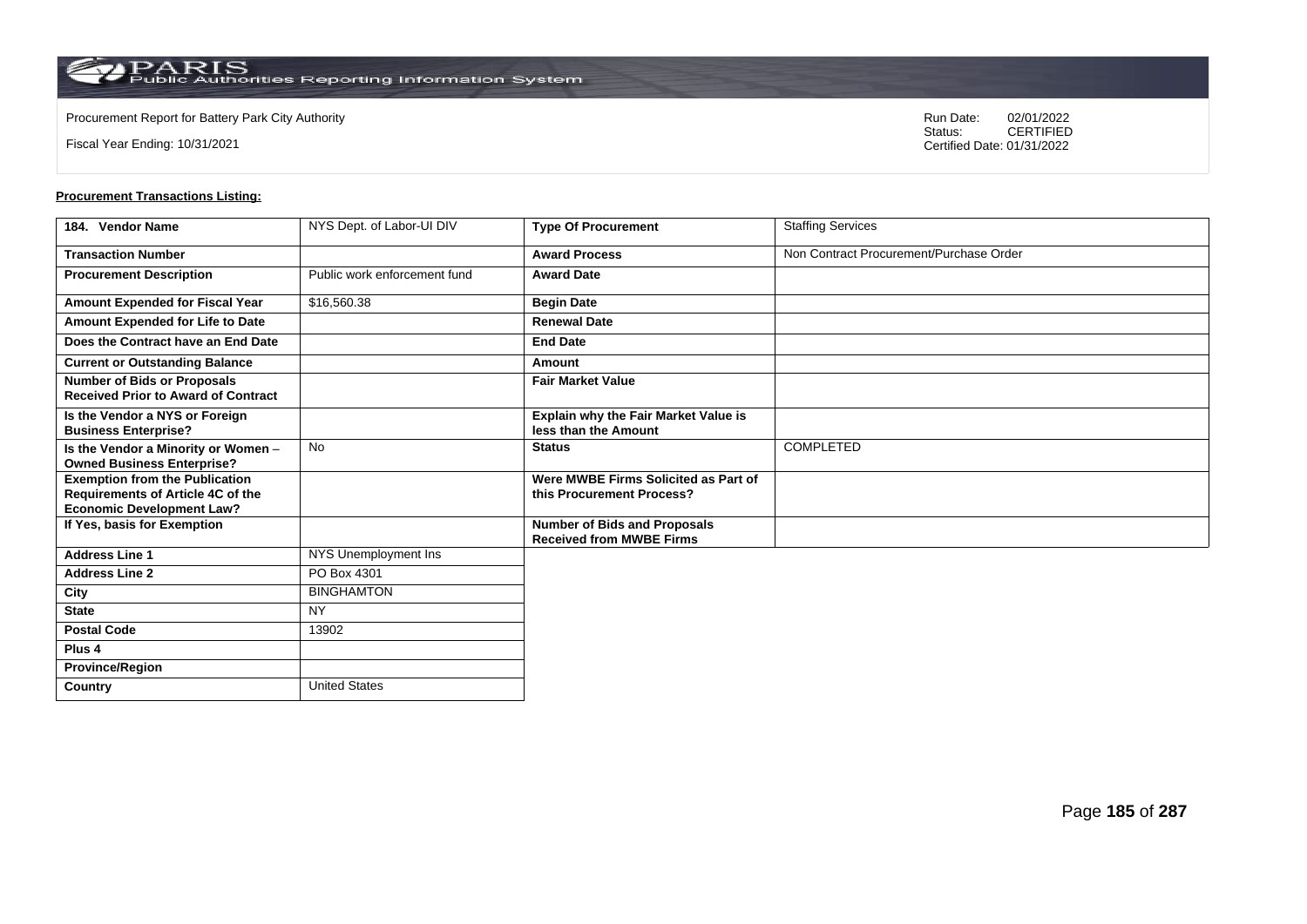**Country** United States

Fiscal Year Ending: 10/31/2021

Procurement Report for Battery Park City Authority **National State Concrete Concrete Concrete Concrete Concrete Concrete Concrete Concrete Concrete Concrete Concrete Concrete Concrete Concrete Concrete Concrete Concrete Co** CERTIFIED Certified Date: 01/31/2022

| 185. Vendor Name                                                                                               | NYS Empl. Ret. System               | <b>Type Of Procurement</b>                                             | <b>Staffing Services</b>                |
|----------------------------------------------------------------------------------------------------------------|-------------------------------------|------------------------------------------------------------------------|-----------------------------------------|
| <b>Transaction Number</b>                                                                                      |                                     | <b>Award Process</b>                                                   | Non Contract Procurement/Purchase Order |
| <b>Procurement Description</b>                                                                                 | NYS Retirement withholding/ pension | <b>Award Date</b>                                                      |                                         |
| Amount Expended for Fiscal Year                                                                                | \$390,450.29                        | <b>Begin Date</b>                                                      |                                         |
| Amount Expended for Life to Date                                                                               |                                     | <b>Renewal Date</b>                                                    |                                         |
| Does the Contract have an End Date                                                                             |                                     | <b>End Date</b>                                                        |                                         |
| <b>Current or Outstanding Balance</b>                                                                          |                                     | Amount                                                                 |                                         |
| <b>Number of Bids or Proposals</b><br><b>Received Prior to Award of Contract</b>                               |                                     | <b>Fair Market Value</b>                                               |                                         |
| Is the Vendor a NYS or Foreign<br><b>Business Enterprise?</b>                                                  |                                     | Explain why the Fair Market Value is<br>less than the Amount           |                                         |
| Is the Vendor a Minority or Women -<br><b>Owned Business Enterprise?</b>                                       | No                                  | <b>Status</b>                                                          | <b>COMPLETED</b>                        |
| <b>Exemption from the Publication</b><br>Requirements of Article 4C of the<br><b>Economic Development Law?</b> |                                     | Were MWBE Firms Solicited as Part of<br>this Procurement Process?      |                                         |
| If Yes, basis for Exemption                                                                                    |                                     | <b>Number of Bids and Proposals</b><br><b>Received from MWBE Firms</b> |                                         |
| <b>Address Line 1</b>                                                                                          | Gov. Smith State Office Bldg        |                                                                        |                                         |
| <b>Address Line 2</b>                                                                                          |                                     |                                                                        |                                         |
| City                                                                                                           | <b>ALBANY</b>                       |                                                                        |                                         |
| <b>State</b>                                                                                                   | <b>NY</b>                           |                                                                        |                                         |
| <b>Postal Code</b>                                                                                             | 12244                               |                                                                        |                                         |
| Plus <sub>4</sub>                                                                                              |                                     |                                                                        |                                         |
| <b>Province/Region</b>                                                                                         |                                     |                                                                        |                                         |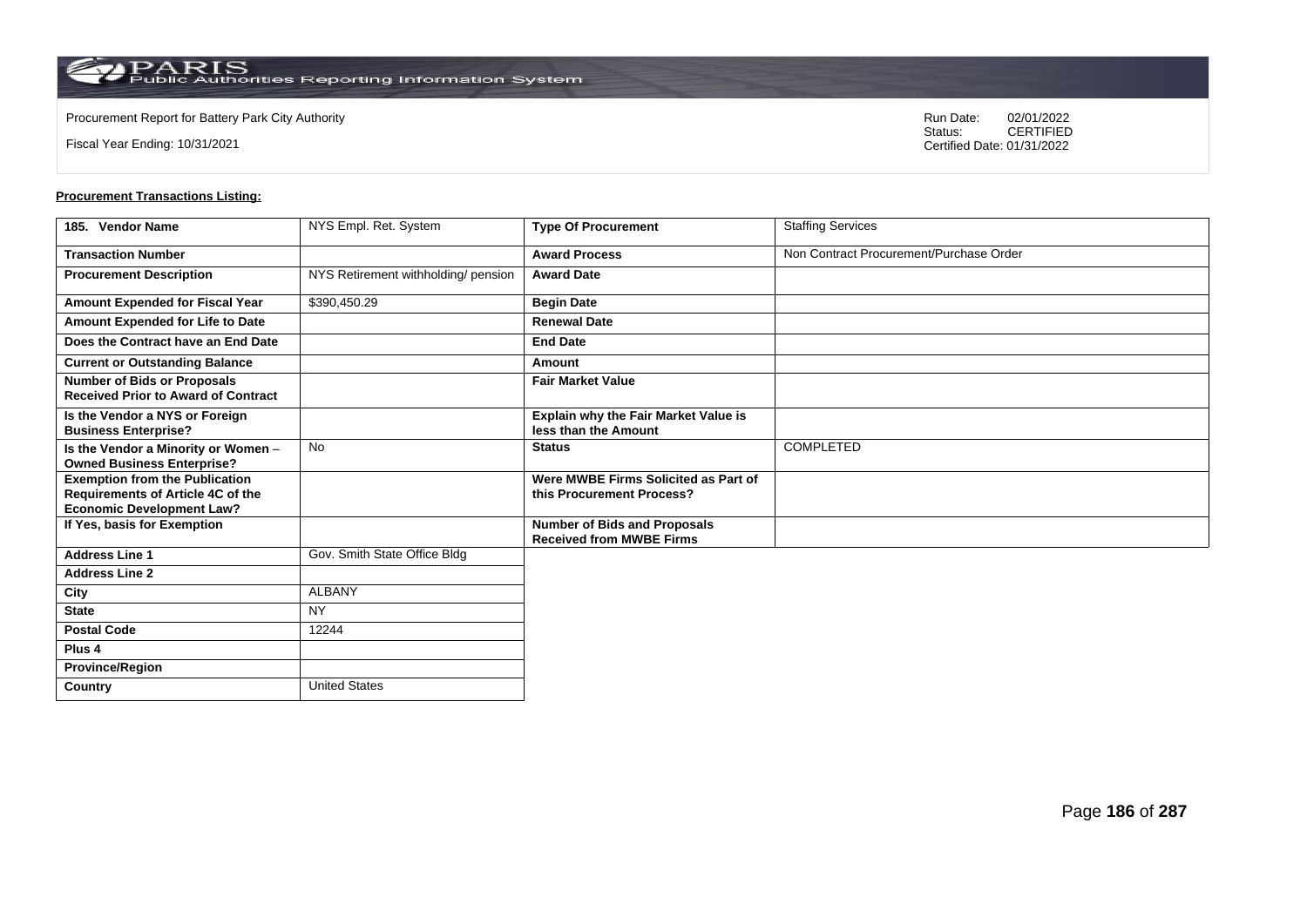Fiscal Year Ending: 10/31/2021

Procurement Report for Battery Park City Authority **National State Concrete Concrete Concrete Concrete Concrete Concrete Concrete Concrete Concrete Concrete Concrete Concrete Concrete Concrete Concrete Concrete Concrete Co** CERTIFIED Certified Date: 01/31/2022

| 186. Vendor Name                                                                                               | NYS Employees' Health                    | <b>Type Of Procurement</b>                                             | <b>Staffing Services</b>                |
|----------------------------------------------------------------------------------------------------------------|------------------------------------------|------------------------------------------------------------------------|-----------------------------------------|
| <b>Transaction Number</b>                                                                                      |                                          | <b>Award Process</b>                                                   | Non Contract Procurement/Purchase Order |
| <b>Procurement Description</b>                                                                                 | Health and dental insurance              | <b>Award Date</b>                                                      |                                         |
| Amount Expended for Fiscal Year                                                                                | \$3,348,271.60                           | <b>Begin Date</b>                                                      |                                         |
| Amount Expended for Life to Date                                                                               |                                          | <b>Renewal Date</b>                                                    |                                         |
| Does the Contract have an End Date                                                                             |                                          | <b>End Date</b>                                                        |                                         |
| <b>Current or Outstanding Balance</b>                                                                          |                                          | Amount                                                                 |                                         |
| <b>Number of Bids or Proposals</b><br><b>Received Prior to Award of Contract</b>                               |                                          | <b>Fair Market Value</b>                                               |                                         |
| Is the Vendor a NYS or Foreign<br><b>Business Enterprise?</b>                                                  |                                          | <b>Explain why the Fair Market Value is</b><br>less than the Amount    |                                         |
| Is the Vendor a Minority or Women -<br><b>Owned Business Enterprise?</b>                                       | <b>No</b>                                | <b>Status</b>                                                          | <b>COMPLETED</b>                        |
| <b>Exemption from the Publication</b><br>Requirements of Article 4C of the<br><b>Economic Development Law?</b> |                                          | Were MWBE Firms Solicited as Part of<br>this Procurement Process?      |                                         |
| If Yes, basis for Exemption                                                                                    |                                          | <b>Number of Bids and Proposals</b><br><b>Received from MWBE Firms</b> |                                         |
| <b>Address Line 1</b>                                                                                          | <b>Employee Benefits Division-Agency</b> |                                                                        |                                         |
| <b>Address Line 2</b>                                                                                          | PO Box 645481                            |                                                                        |                                         |
| City                                                                                                           | <b>CINCINNATI</b>                        |                                                                        |                                         |
| <b>State</b>                                                                                                   | OH                                       |                                                                        |                                         |
| <b>Postal Code</b>                                                                                             | 45264                                    |                                                                        |                                         |
| Plus <sub>4</sub>                                                                                              |                                          |                                                                        |                                         |
| <b>Province/Region</b>                                                                                         |                                          |                                                                        |                                         |
| Country                                                                                                        | <b>United States</b>                     |                                                                        |                                         |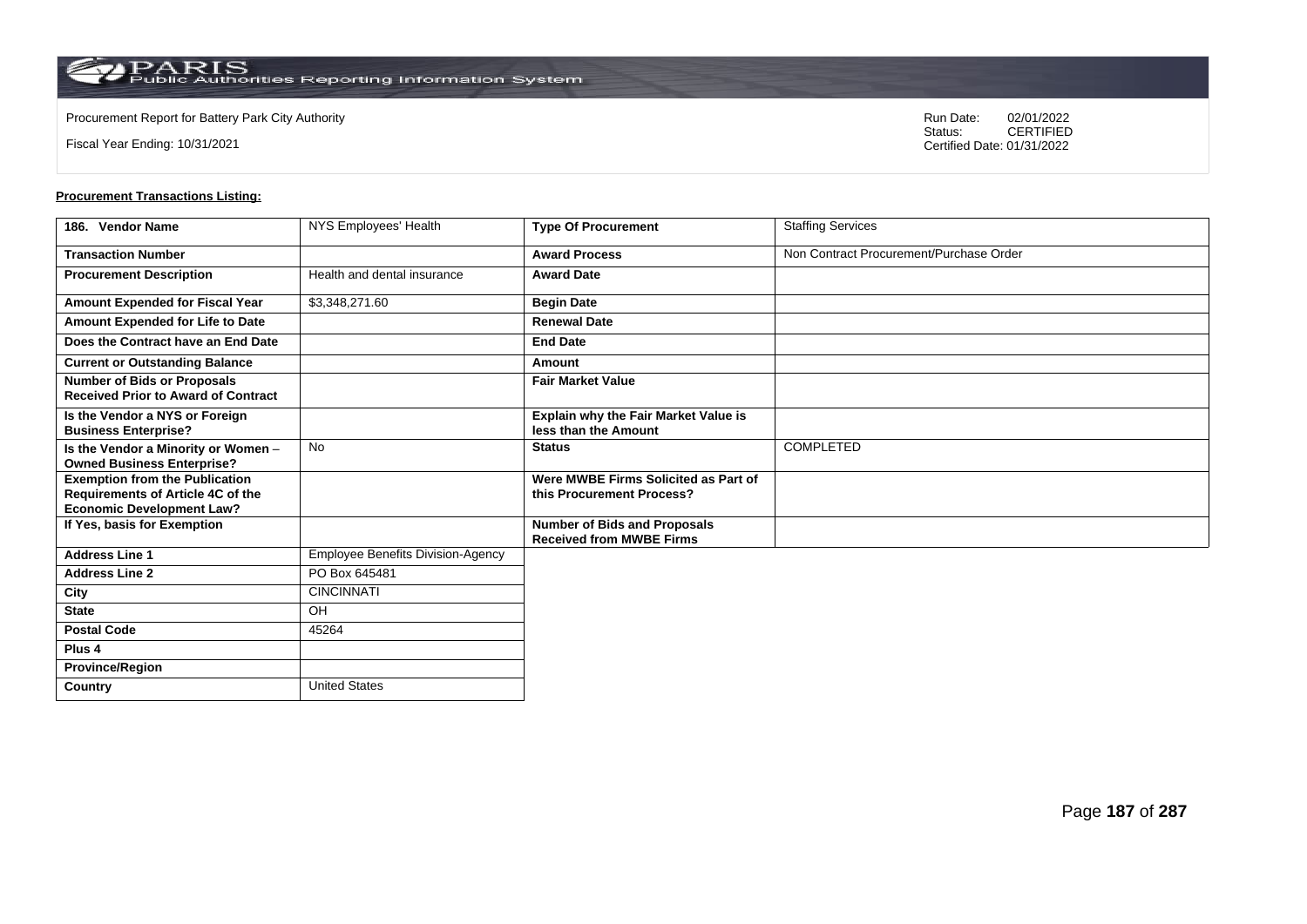**Country** United States

Fiscal Year Ending: 10/31/2021

Procurement Report for Battery Park City Authority **National State Concrete Concrete Concrete Concrete Concrete Concrete Concrete Concrete Concrete Concrete Concrete Concrete Concrete Concrete Concrete Concrete Concrete Co** CERTIFIED Certified Date: 01/31/2022

| 187. Vendor Name                                                                                               | NYS Office of General Services     | <b>Type Of Procurement</b>                                             | <b>Consulting Services</b>              |
|----------------------------------------------------------------------------------------------------------------|------------------------------------|------------------------------------------------------------------------|-----------------------------------------|
| <b>Transaction Number</b>                                                                                      |                                    | <b>Award Process</b>                                                   | Non Contract Procurement/Purchase Order |
| <b>Procurement Description</b>                                                                                 | Corp and Public property insurance | <b>Award Date</b>                                                      |                                         |
| Amount Expended for Fiscal Year                                                                                | \$5,475,815.08                     | <b>Begin Date</b>                                                      |                                         |
| Amount Expended for Life to Date                                                                               |                                    | <b>Renewal Date</b>                                                    |                                         |
| Does the Contract have an End Date                                                                             |                                    | <b>End Date</b>                                                        |                                         |
| <b>Current or Outstanding Balance</b>                                                                          |                                    | Amount                                                                 |                                         |
| <b>Number of Bids or Proposals</b><br><b>Received Prior to Award of Contract</b>                               |                                    | <b>Fair Market Value</b>                                               |                                         |
| Is the Vendor a NYS or Foreign<br><b>Business Enterprise?</b>                                                  |                                    | Explain why the Fair Market Value is<br>less than the Amount           |                                         |
| Is the Vendor a Minority or Women -<br><b>Owned Business Enterprise?</b>                                       | No                                 | <b>Status</b>                                                          | COMPLETED                               |
| <b>Exemption from the Publication</b><br>Requirements of Article 4C of the<br><b>Economic Development Law?</b> |                                    | Were MWBE Firms Solicited as Part of<br>this Procurement Process?      |                                         |
| If Yes, basis for Exemption                                                                                    |                                    | <b>Number of Bids and Proposals</b><br><b>Received from MWBE Firms</b> |                                         |
| <b>Address Line 1</b>                                                                                          | BSC Finance, 6th Floor             |                                                                        |                                         |
| <b>Address Line 2</b>                                                                                          | 1220 Washington Avenue, Bldg. 5    |                                                                        |                                         |
| City                                                                                                           | <b>ALBANY</b>                      |                                                                        |                                         |
| <b>State</b>                                                                                                   | <b>NY</b>                          |                                                                        |                                         |
| <b>Postal Code</b>                                                                                             | 12226                              |                                                                        |                                         |
| Plus <sub>4</sub>                                                                                              |                                    |                                                                        |                                         |
| <b>Province/Region</b>                                                                                         |                                    |                                                                        |                                         |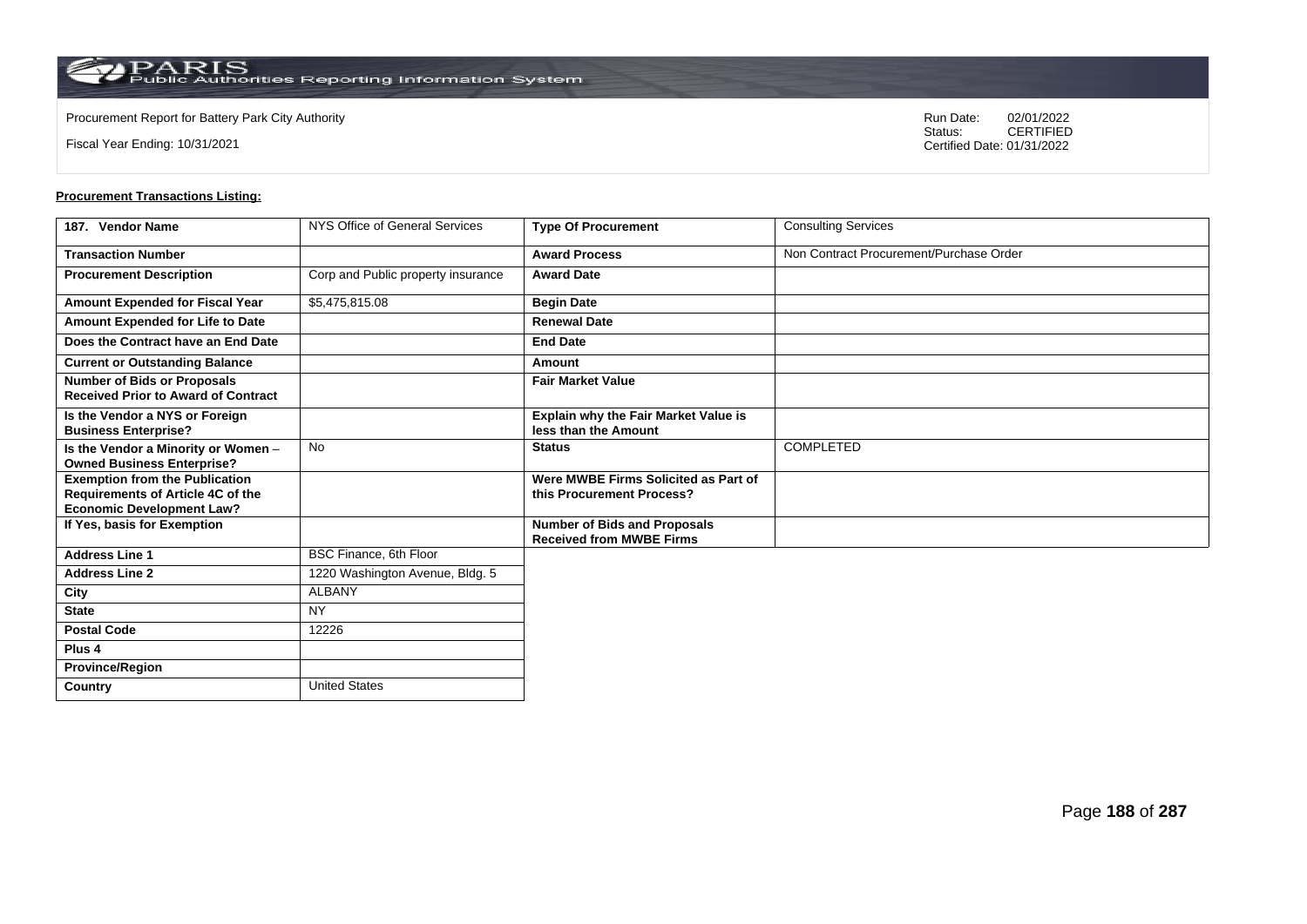$\operatorname{PARIS}_{\text{Public Authorities}\,\text{Reporting}\,\text{Information System}}$ 

**Country** United States

Fiscal Year Ending: 10/31/2021

Procurement Report for Battery Park City Authority **National State Concrete Concrete Concrete Concrete Concrete Concrete Concrete Concrete Concrete Concrete Concrete Concrete Concrete Concrete Concrete Concrete Concrete Co** CERTIFIED Certified Date: 01/31/2022

| 188. Vendor Name                                                                                                      | <b>NYSIF Workers' Compensation</b> | <b>Type Of Procurement</b>                                             | <b>Other Professional Services</b>      |
|-----------------------------------------------------------------------------------------------------------------------|------------------------------------|------------------------------------------------------------------------|-----------------------------------------|
| <b>Transaction Number</b>                                                                                             |                                    | <b>Award Process</b>                                                   | Non Contract Procurement/Purchase Order |
| <b>Procurement Description</b>                                                                                        | Worker compensation                | <b>Award Date</b>                                                      |                                         |
| Amount Expended for Fiscal Year                                                                                       | \$255,437.27                       | <b>Begin Date</b>                                                      |                                         |
| Amount Expended for Life to Date                                                                                      |                                    | <b>Renewal Date</b>                                                    |                                         |
| Does the Contract have an End Date                                                                                    |                                    | <b>End Date</b>                                                        |                                         |
| <b>Current or Outstanding Balance</b>                                                                                 |                                    | Amount                                                                 |                                         |
| <b>Number of Bids or Proposals</b><br><b>Received Prior to Award of Contract</b>                                      |                                    | <b>Fair Market Value</b>                                               |                                         |
| Is the Vendor a NYS or Foreign<br><b>Business Enterprise?</b>                                                         |                                    | <b>Explain why the Fair Market Value is</b><br>less than the Amount    |                                         |
| Is the Vendor a Minority or Women -<br><b>Owned Business Enterprise?</b>                                              | <b>No</b>                          | <b>Status</b>                                                          | <b>COMPLETED</b>                        |
| <b>Exemption from the Publication</b><br><b>Requirements of Article 4C of the</b><br><b>Economic Development Law?</b> |                                    | Were MWBE Firms Solicited as Part of<br>this Procurement Process?      |                                         |
| If Yes, basis for Exemption                                                                                           |                                    | <b>Number of Bids and Proposals</b><br><b>Received from MWBE Firms</b> |                                         |
| <b>Address Line 1</b>                                                                                                 | PO Box 5238                        |                                                                        |                                         |
| <b>Address Line 2</b>                                                                                                 |                                    |                                                                        |                                         |
| City                                                                                                                  | <b>NEW YORK</b>                    |                                                                        |                                         |
| <b>State</b>                                                                                                          | <b>NY</b>                          |                                                                        |                                         |
| <b>Postal Code</b>                                                                                                    | 10008                              |                                                                        |                                         |
| Plus <sub>4</sub>                                                                                                     |                                    |                                                                        |                                         |
| <b>Province/Region</b>                                                                                                |                                    |                                                                        |                                         |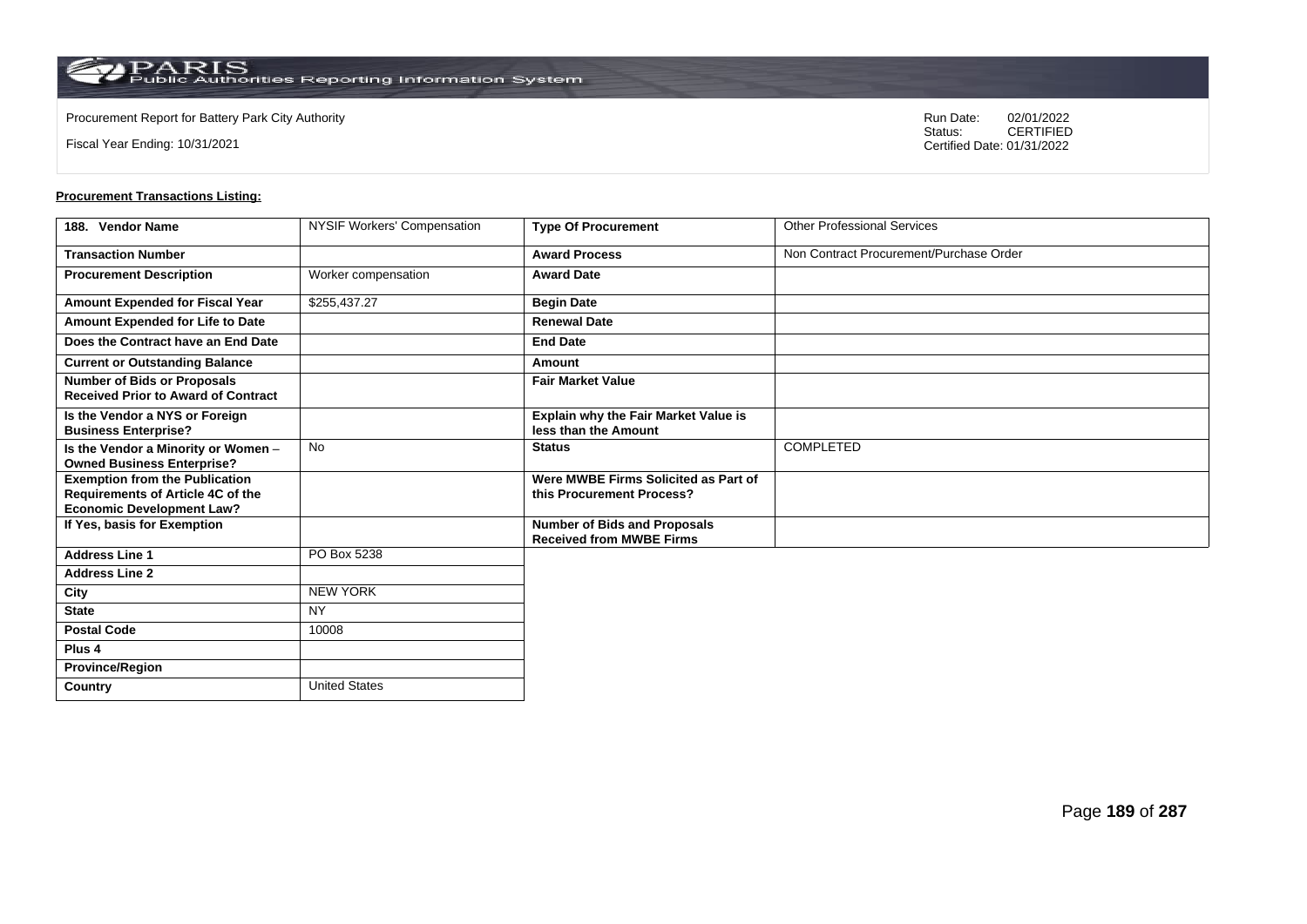$\operatorname{PARIS}_{\text{Public Authorities}\,\text{Reporting}\,\text{Information System}}$ 

**Country** United States

Fiscal Year Ending: 10/31/2021

Procurement Report for Battery Park City Authority **National State Concrete Concrete Concrete Concrete Concrete Concrete Concrete Concrete Concrete Concrete Concrete Concrete Concrete Concrete Concrete Concrete Concrete Co** CERTIFIED Certified Date: 01/31/2022

| 189. Vendor Name                                                                                               | Nest Wireless Global LLC          | <b>Type Of Procurement</b>                                             | Technology - Consulting/Development or Support |
|----------------------------------------------------------------------------------------------------------------|-----------------------------------|------------------------------------------------------------------------|------------------------------------------------|
| <b>Transaction Number</b>                                                                                      |                                   | <b>Award Process</b>                                                   | Authority Contract - Non-Competitive Bid       |
| <b>Procurement Description</b>                                                                                 | Wireless Network Cabling Services | <b>Award Date</b>                                                      | 12/18/20                                       |
| Amount Expended for Fiscal Year                                                                                | \$31,921.36                       | <b>Begin Date</b>                                                      | 12/18/20                                       |
| Amount Expended for Life to Date                                                                               | \$31,921.36                       | <b>Renewal Date</b>                                                    |                                                |
| Does the Contract have an End Date                                                                             | Yes                               | <b>End Date</b>                                                        | 12/17/21                                       |
| <b>Current or Outstanding Balance</b>                                                                          | \$0.00                            | Amount                                                                 | \$31,921.36                                    |
| <b>Number of Bids or Proposals</b><br><b>Received Prior to Award of Contract</b>                               | $\overline{4}$                    | <b>Fair Market Value</b>                                               | \$31,921.36                                    |
| Is the Vendor a NYS or Foreign<br><b>Business Enterprise?</b>                                                  |                                   | <b>Explain why the Fair Market Value is</b><br>less than the Amount    |                                                |
| Is the Vendor a Minority or Women -<br><b>Owned Business Enterprise?</b>                                       | Yes                               | <b>Status</b>                                                          | <b>COMPLETED</b>                               |
| <b>Exemption from the Publication</b><br>Requirements of Article 4C of the<br><b>Economic Development Law?</b> |                                   | Were MWBE Firms Solicited as Part of<br>this Procurement Process?      | Yes                                            |
| If Yes, basis for Exemption                                                                                    |                                   | <b>Number of Bids and Proposals</b><br><b>Received from MWBE Firms</b> | 3                                              |
| <b>Address Line 1</b>                                                                                          | 4115 Kissena Blvd                 |                                                                        |                                                |
| <b>Address Line 2</b>                                                                                          |                                   |                                                                        |                                                |
| City                                                                                                           | <b>FLUSHING</b>                   |                                                                        |                                                |
| <b>State</b>                                                                                                   | <b>NY</b>                         |                                                                        |                                                |
| <b>Postal Code</b>                                                                                             | 11355                             |                                                                        |                                                |
| Plus <sub>4</sub>                                                                                              |                                   |                                                                        |                                                |
| <b>Province/Region</b>                                                                                         |                                   |                                                                        |                                                |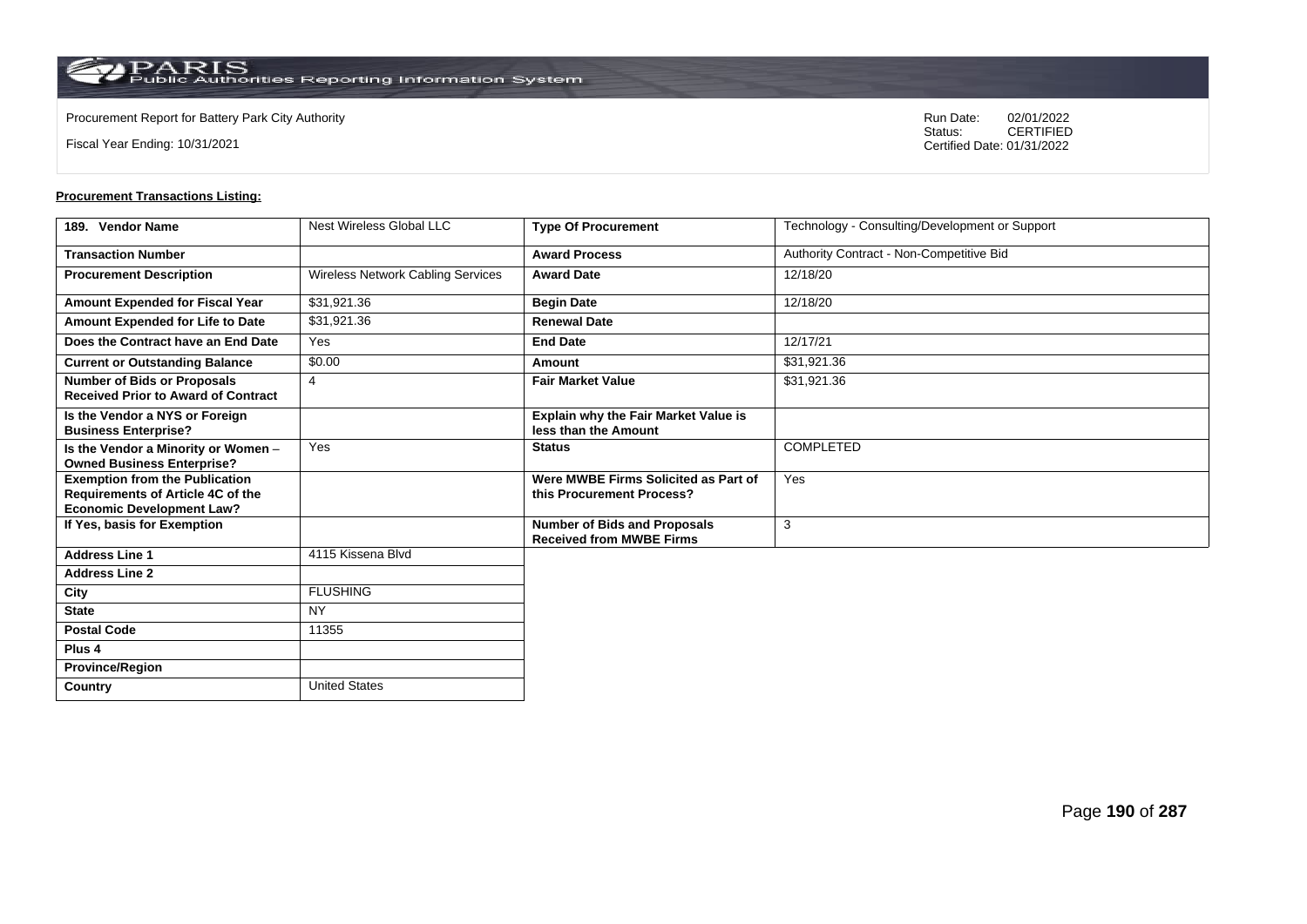**Country** United States

Fiscal Year Ending: 10/31/2021

Procurement Report for Battery Park City Authority **National State Concrete Concrete Concrete Concrete Concrete Concrete Concrete Concrete Concrete Concrete Concrete Concrete Concrete Concrete Concrete Concrete Concrete Co** CERTIFIED Certified Date: 01/31/2022

| 190. Vendor Name                                                                                                      | New York City Water Board | <b>Type Of Procurement</b>                                             | Other                                   |
|-----------------------------------------------------------------------------------------------------------------------|---------------------------|------------------------------------------------------------------------|-----------------------------------------|
| <b>Transaction Number</b>                                                                                             |                           | <b>Award Process</b>                                                   | Non Contract Procurement/Purchase Order |
| <b>Procurement Description</b>                                                                                        | <b>Water utilities</b>    | <b>Award Date</b>                                                      |                                         |
| Amount Expended for Fiscal Year                                                                                       | \$544,710.52              | <b>Begin Date</b>                                                      |                                         |
| Amount Expended for Life to Date                                                                                      |                           | <b>Renewal Date</b>                                                    |                                         |
| Does the Contract have an End Date                                                                                    |                           | <b>End Date</b>                                                        |                                         |
| <b>Current or Outstanding Balance</b>                                                                                 |                           | Amount                                                                 |                                         |
| <b>Number of Bids or Proposals</b><br><b>Received Prior to Award of Contract</b>                                      |                           | <b>Fair Market Value</b>                                               |                                         |
| Is the Vendor a NYS or Foreign<br><b>Business Enterprise?</b>                                                         |                           | Explain why the Fair Market Value is<br>less than the Amount           |                                         |
| Is the Vendor a Minority or Women -<br><b>Owned Business Enterprise?</b>                                              | <b>No</b>                 | <b>Status</b>                                                          | <b>COMPLETED</b>                        |
| <b>Exemption from the Publication</b><br><b>Requirements of Article 4C of the</b><br><b>Economic Development Law?</b> |                           | Were MWBE Firms Solicited as Part of<br>this Procurement Process?      |                                         |
| If Yes, basis for Exemption                                                                                           |                           | <b>Number of Bids and Proposals</b><br><b>Received from MWBE Firms</b> |                                         |
| <b>Address Line 1</b>                                                                                                 | P.O. Box 11863            |                                                                        |                                         |
| <b>Address Line 2</b>                                                                                                 |                           |                                                                        |                                         |
| City                                                                                                                  | <b>NEWARK</b>             |                                                                        |                                         |
| <b>State</b>                                                                                                          | <b>NJ</b>                 |                                                                        |                                         |
| <b>Postal Code</b>                                                                                                    | 07101                     |                                                                        |                                         |
| Plus <sub>4</sub>                                                                                                     |                           |                                                                        |                                         |
| <b>Province/Region</b>                                                                                                |                           |                                                                        |                                         |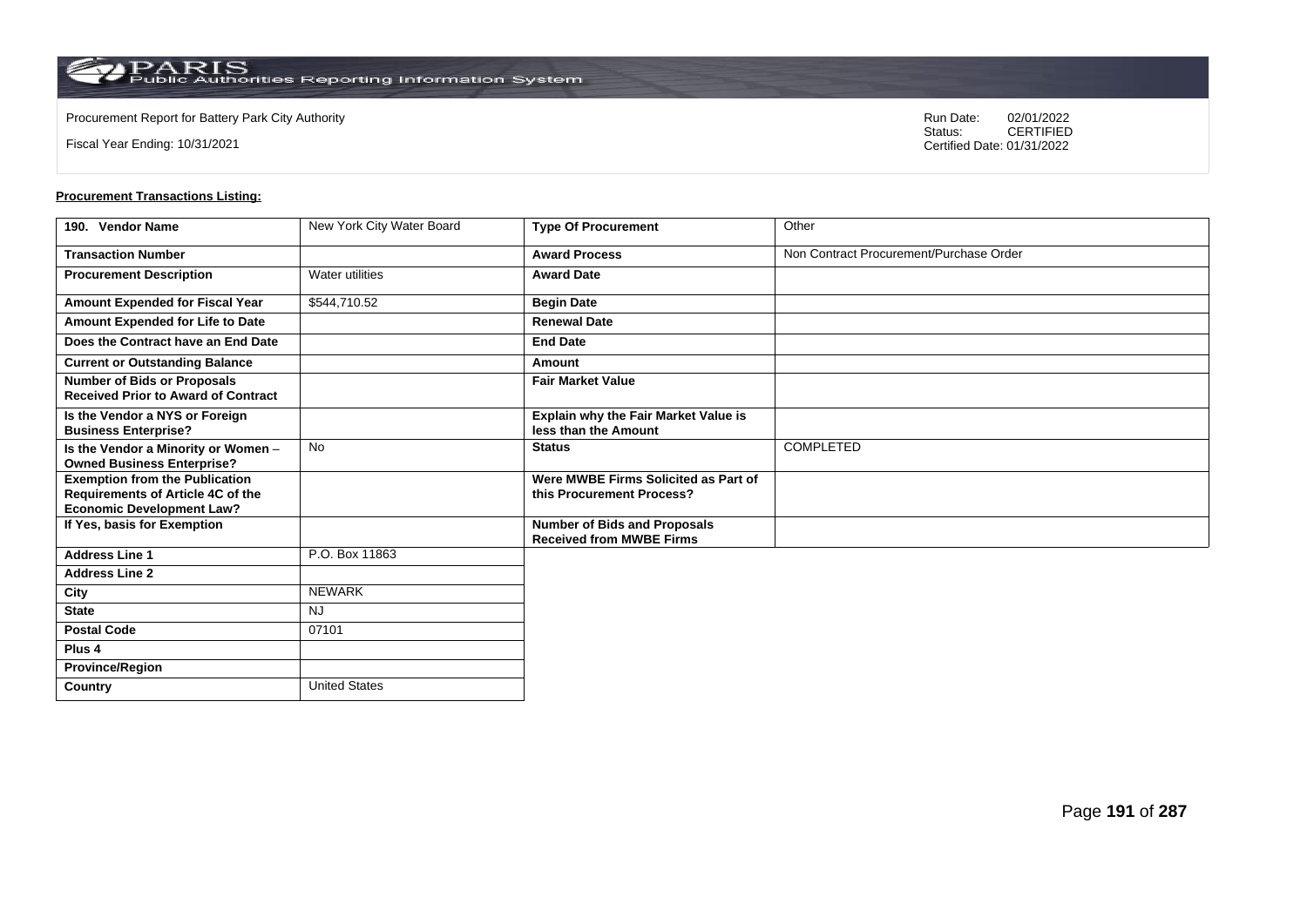**Country** United States

Fiscal Year Ending: 10/31/2021

Procurement Report for Battery Park City Authority **National State Concrete Concrete Concrete Concrete Concrete Concrete Concrete Concrete Concrete Concrete Concrete Concrete Concrete Concrete Concrete Concrete Concrete Co** CERTIFIED Certified Date: 01/31/2022

| 191. Vendor Name                                                                                               | New York Power Authority | <b>Type Of Procurement</b>                                             | Other                                   |
|----------------------------------------------------------------------------------------------------------------|--------------------------|------------------------------------------------------------------------|-----------------------------------------|
| <b>Transaction Number</b>                                                                                      |                          | <b>Award Process</b>                                                   | Non Contract Procurement/Purchase Order |
| <b>Procurement Description</b>                                                                                 | Electric utilities       | <b>Award Date</b>                                                      |                                         |
| Amount Expended for Fiscal Year                                                                                | \$591,459.86             | <b>Begin Date</b>                                                      |                                         |
| Amount Expended for Life to Date                                                                               |                          | <b>Renewal Date</b>                                                    |                                         |
| Does the Contract have an End Date                                                                             |                          | <b>End Date</b>                                                        |                                         |
| <b>Current or Outstanding Balance</b>                                                                          |                          | Amount                                                                 |                                         |
| <b>Number of Bids or Proposals</b><br><b>Received Prior to Award of Contract</b>                               |                          | <b>Fair Market Value</b>                                               |                                         |
| Is the Vendor a NYS or Foreign<br><b>Business Enterprise?</b>                                                  |                          | Explain why the Fair Market Value is<br>less than the Amount           |                                         |
| Is the Vendor a Minority or Women -<br><b>Owned Business Enterprise?</b>                                       | No                       | <b>Status</b>                                                          | <b>COMPLETED</b>                        |
| <b>Exemption from the Publication</b><br>Requirements of Article 4C of the<br><b>Economic Development Law?</b> |                          | Were MWBE Firms Solicited as Part of<br>this Procurement Process?      |                                         |
| If Yes, basis for Exemption                                                                                    |                          | <b>Number of Bids and Proposals</b><br><b>Received from MWBE Firms</b> |                                         |
| <b>Address Line 1</b>                                                                                          | 123 Main Street          |                                                                        |                                         |
| <b>Address Line 2</b>                                                                                          |                          |                                                                        |                                         |
| City                                                                                                           | <b>WHITE PLAINS</b>      |                                                                        |                                         |
| <b>State</b>                                                                                                   | <b>NY</b>                |                                                                        |                                         |
| <b>Postal Code</b>                                                                                             | 10601                    |                                                                        |                                         |
| Plus <sub>4</sub>                                                                                              |                          |                                                                        |                                         |
| <b>Province/Region</b>                                                                                         |                          |                                                                        |                                         |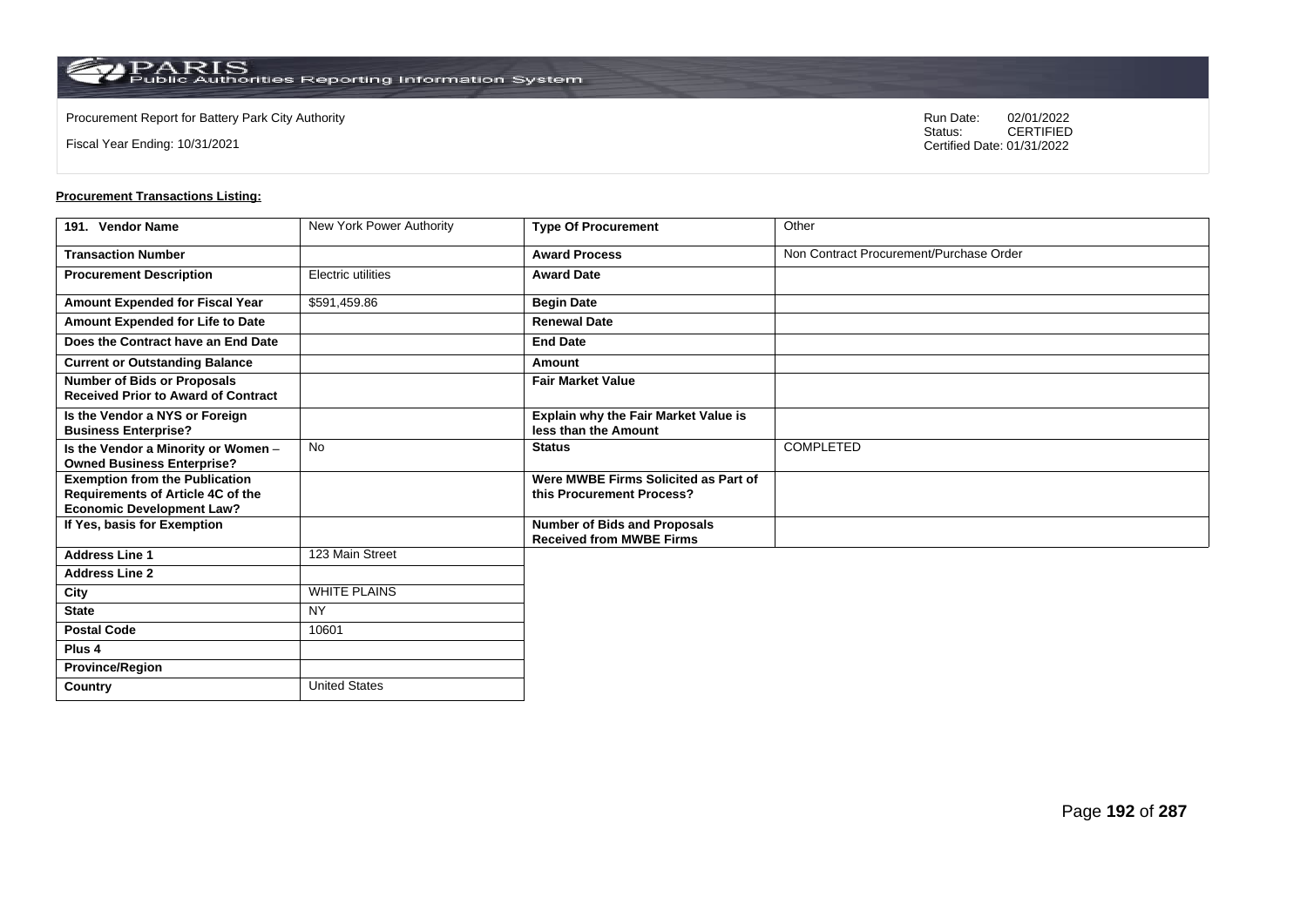**Country** United States

Fiscal Year Ending: 10/31/2021

Procurement Report for Battery Park City Authority **National State Concrete Concrete Concrete Concrete Concrete Concrete Concrete Concrete Concrete Concrete Concrete Concrete Concrete Concrete Concrete Concrete Concrete Co** CERTIFIED Certified Date: 01/31/2022

| 192. Vendor Name                                                                                               | Nicholas Buffon                             | <b>Type Of Procurement</b>                                             | <b>Consulting Services</b>               |
|----------------------------------------------------------------------------------------------------------------|---------------------------------------------|------------------------------------------------------------------------|------------------------------------------|
| <b>Transaction Number</b>                                                                                      |                                             | <b>Award Process</b>                                                   | Authority Contract - Non-Competitive Bid |
| <b>Procurement Description</b>                                                                                 | <b>Public Art Video Production Services</b> | <b>Award Date</b>                                                      | 06/10/21                                 |
| Amount Expended for Fiscal Year                                                                                | \$28,105.00                                 | <b>Begin Date</b>                                                      | 06/10/21                                 |
| Amount Expended for Life to Date                                                                               | \$28,105.00                                 | <b>Renewal Date</b>                                                    |                                          |
| Does the Contract have an End Date                                                                             | Yes                                         | <b>End Date</b>                                                        | 12/10/21                                 |
| <b>Current or Outstanding Balance</b>                                                                          | \$11,352.00                                 | Amount                                                                 | \$39,457.00                              |
| <b>Number of Bids or Proposals</b><br><b>Received Prior to Award of Contract</b>                               | 6                                           | <b>Fair Market Value</b>                                               | \$39,457.00                              |
| Is the Vendor a NYS or Foreign<br><b>Business Enterprise?</b>                                                  |                                             | <b>Explain why the Fair Market Value is</b><br>less than the Amount    |                                          |
| Is the Vendor a Minority or Women -<br><b>Owned Business Enterprise?</b>                                       | <b>No</b>                                   | <b>Status</b>                                                          | <b>OPEN</b>                              |
| <b>Exemption from the Publication</b><br>Requirements of Article 4C of the<br><b>Economic Development Law?</b> |                                             | Were MWBE Firms Solicited as Part of<br>this Procurement Process?      | <b>No</b>                                |
| If Yes, basis for Exemption                                                                                    |                                             | <b>Number of Bids and Proposals</b><br><b>Received from MWBE Firms</b> | 4                                        |
| <b>Address Line 1</b>                                                                                          | 507 E. 5th St. #5                           |                                                                        |                                          |
| <b>Address Line 2</b>                                                                                          |                                             |                                                                        |                                          |
| City                                                                                                           | <b>NEW YORK</b>                             |                                                                        |                                          |
| <b>State</b>                                                                                                   | <b>NY</b>                                   |                                                                        |                                          |
| <b>Postal Code</b>                                                                                             | 10009                                       |                                                                        |                                          |
| Plus <sub>4</sub>                                                                                              |                                             |                                                                        |                                          |
| <b>Province/Region</b>                                                                                         |                                             |                                                                        |                                          |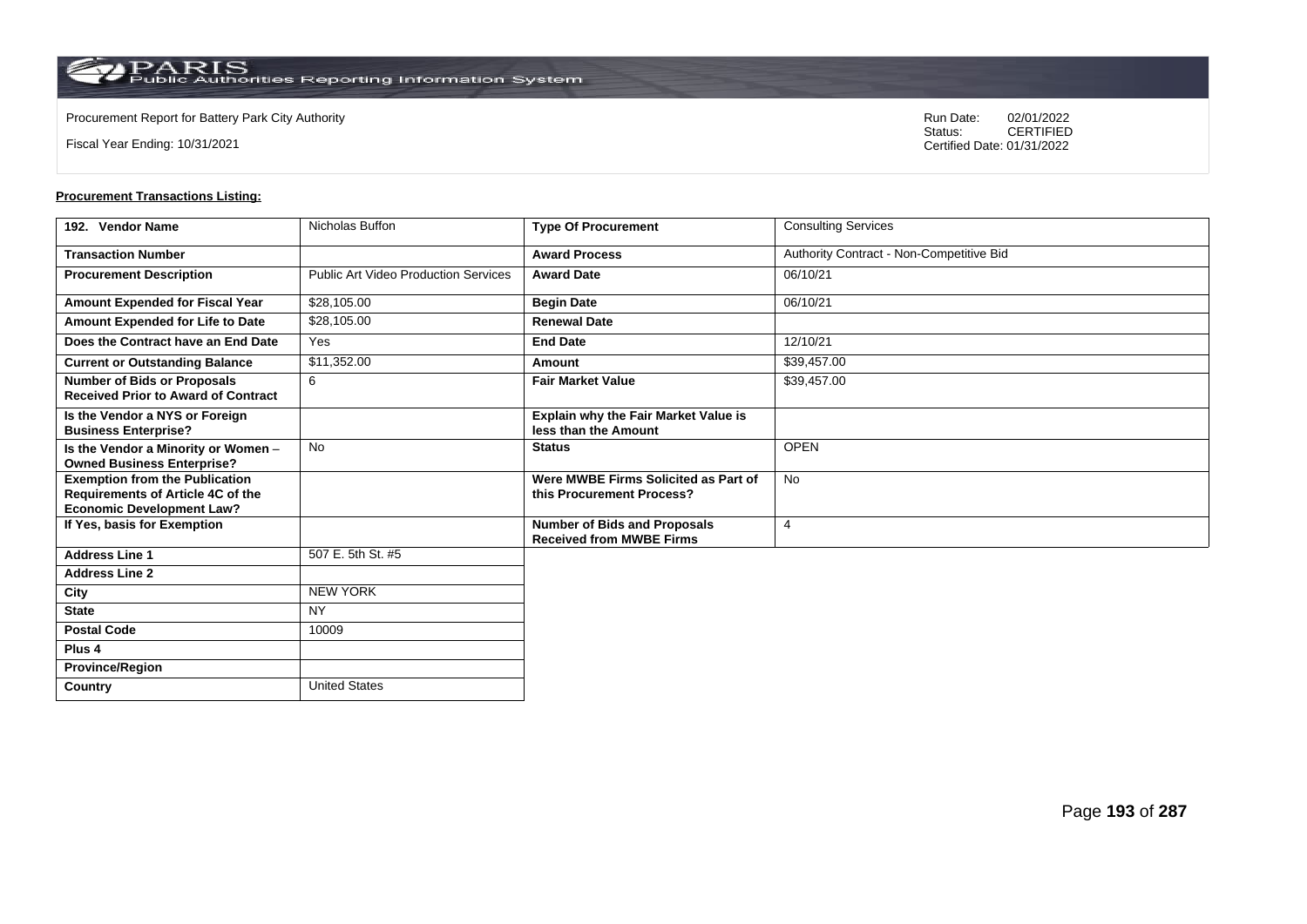$\operatorname{PARIS}_{\text{Public Authorities Reporting Information System}}$ 

**Country** United States

Fiscal Year Ending: 10/31/2021

Procurement Report for Battery Park City Authority **National State Concrete Concrete Concrete Concrete Concrete Concrete Concrete Concrete Concrete Concrete Concrete Concrete Concrete Concrete Concrete Concrete Concrete Co** CERTIFIED Certified Date: 01/31/2022

| 193. Vendor Name                                                                                               | Nicholson & Galloway, Inc.                       | <b>Type Of Procurement</b>                                             | Design and Construction/Maintenance  |
|----------------------------------------------------------------------------------------------------------------|--------------------------------------------------|------------------------------------------------------------------------|--------------------------------------|
| <b>Transaction Number</b>                                                                                      |                                                  | <b>Award Process</b>                                                   | Authority Contract - Competitive Bid |
| <b>Procurement Description</b>                                                                                 | Site 23-24 Leak Remediaiton and<br>Waterproofing | <b>Award Date</b>                                                      | 07/30/19                             |
| Amount Expended for Fiscal Year                                                                                | \$2,150,510.12                                   | <b>Begin Date</b>                                                      | 07/30/19                             |
| Amount Expended for Life to Date                                                                               | \$6,479,715.77                                   | <b>Renewal Date</b>                                                    |                                      |
| Does the Contract have an End Date                                                                             | Yes                                              | <b>End Date</b>                                                        | 11/01/21                             |
| <b>Current or Outstanding Balance</b>                                                                          | \$976,556.47                                     | Amount                                                                 | \$7,456,272.24                       |
| <b>Number of Bids or Proposals</b><br><b>Received Prior to Award of Contract</b>                               | $\overline{4}$                                   | <b>Fair Market Value</b>                                               |                                      |
| Is the Vendor a NYS or Foreign<br><b>Business Enterprise?</b>                                                  |                                                  | <b>Explain why the Fair Market Value is</b><br>less than the Amount    |                                      |
| Is the Vendor a Minority or Women -<br><b>Owned Business Enterprise?</b>                                       | <b>No</b>                                        | <b>Status</b>                                                          | <b>OPEN</b>                          |
| <b>Exemption from the Publication</b><br>Requirements of Article 4C of the<br><b>Economic Development Law?</b> |                                                  | Were MWBE Firms Solicited as Part of<br>this Procurement Process?      | Yes                                  |
| If Yes, basis for Exemption                                                                                    |                                                  | <b>Number of Bids and Proposals</b><br><b>Received from MWBE Firms</b> | $\overline{1}$                       |
| <b>Address Line 1</b>                                                                                          | 261 Glen Head Road                               |                                                                        |                                      |
| <b>Address Line 2</b>                                                                                          |                                                  |                                                                        |                                      |
| City                                                                                                           | <b>GLEN HEAD</b>                                 |                                                                        |                                      |
| <b>State</b>                                                                                                   | <b>NY</b>                                        |                                                                        |                                      |
| <b>Postal Code</b>                                                                                             | 11545                                            |                                                                        |                                      |
| Plus <sub>4</sub>                                                                                              |                                                  |                                                                        |                                      |
| <b>Province/Region</b>                                                                                         |                                                  |                                                                        |                                      |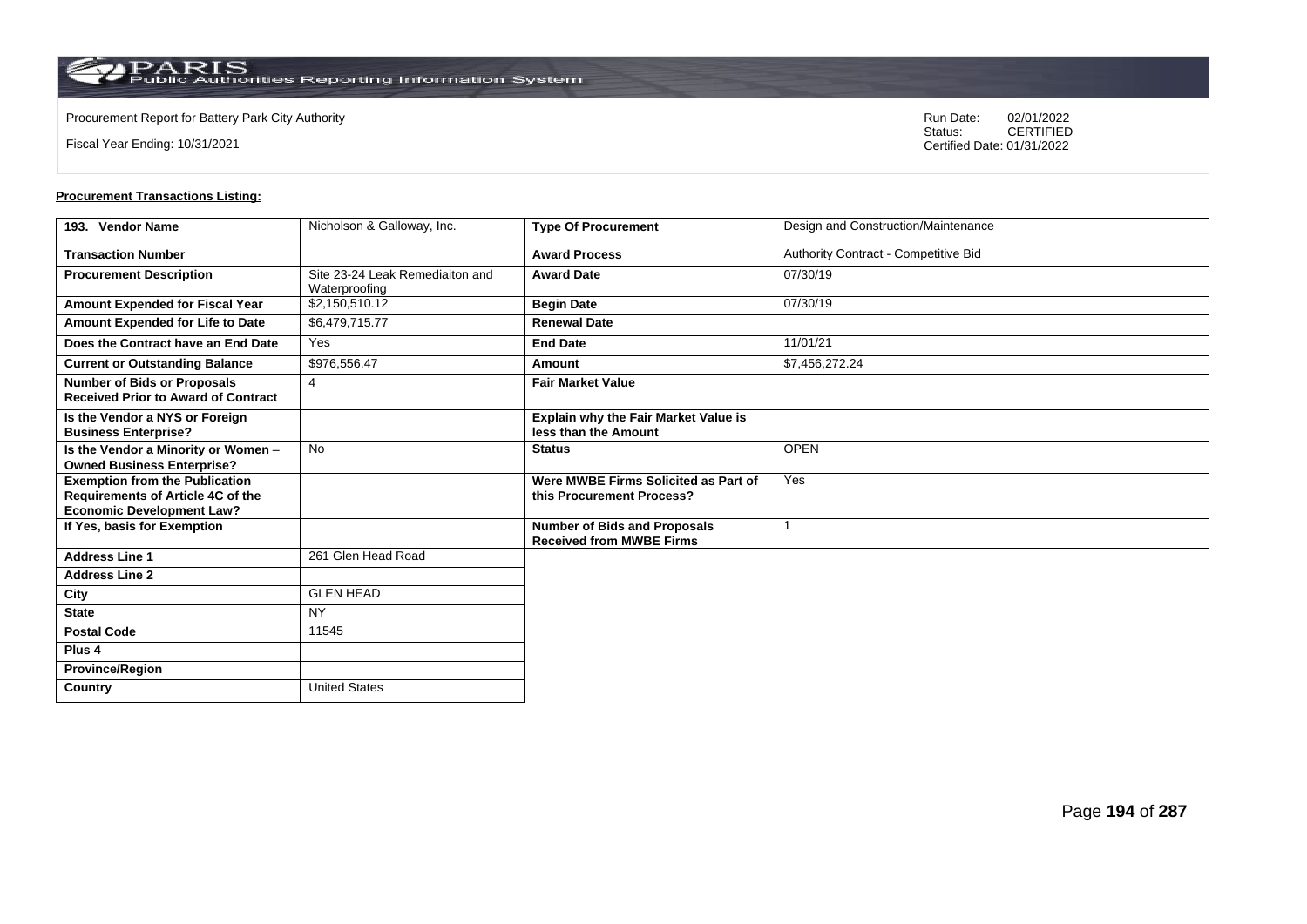$\operatorname{PARIS}_{\text{Public Authorities Reporting Information System}}$ 

**Country** United States

Fiscal Year Ending: 10/31/2021

Procurement Report for Battery Park City Authority **National State Concrete Concrete Concrete Concrete Concrete Concrete Concrete Concrete Concrete Concrete Concrete Concrete Concrete Concrete Concrete Concrete Concrete Co** CERTIFIED Certified Date: 01/31/2022

| 194. Vendor Name                                                                                                      | Nicole Atkins, LLC                 | <b>Type Of Procurement</b>                                             | <b>Other Professional Services</b>       |
|-----------------------------------------------------------------------------------------------------------------------|------------------------------------|------------------------------------------------------------------------|------------------------------------------|
| <b>Transaction Number</b>                                                                                             |                                    | <b>Award Process</b>                                                   | Authority Contract - Non-Competitive Bid |
| <b>Procurement Description</b>                                                                                        | <b>River and Blues Performance</b> | <b>Award Date</b>                                                      | 07/01/21                                 |
| Amount Expended for Fiscal Year                                                                                       | \$11,000.00                        | <b>Begin Date</b>                                                      | 07/01/21                                 |
| Amount Expended for Life to Date                                                                                      | \$11,000.00                        | <b>Renewal Date</b>                                                    |                                          |
| Does the Contract have an End Date                                                                                    | Yes                                | <b>End Date</b>                                                        | 07/09/21                                 |
| <b>Current or Outstanding Balance</b>                                                                                 | \$0.00                             | Amount                                                                 | \$11,000.00                              |
| <b>Number of Bids or Proposals</b><br><b>Received Prior to Award of Contract</b>                                      | 0                                  | <b>Fair Market Value</b>                                               | \$11,000.00                              |
| Is the Vendor a NYS or Foreign<br><b>Business Enterprise?</b>                                                         |                                    | Explain why the Fair Market Value is<br>less than the Amount           |                                          |
| Is the Vendor a Minority or Women -<br><b>Owned Business Enterprise?</b>                                              | <b>No</b>                          | <b>Status</b>                                                          | <b>COMPLETED</b>                         |
| <b>Exemption from the Publication</b><br><b>Requirements of Article 4C of the</b><br><b>Economic Development Law?</b> |                                    | Were MWBE Firms Solicited as Part of<br>this Procurement Process?      | <b>No</b>                                |
| If Yes, basis for Exemption                                                                                           |                                    | <b>Number of Bids and Proposals</b><br><b>Received from MWBE Firms</b> | 0                                        |
| <b>Address Line 1</b>                                                                                                 | 313 Pullen Ave                     |                                                                        |                                          |
| <b>Address Line 2</b>                                                                                                 |                                    |                                                                        |                                          |
| City                                                                                                                  | <b>NASHVILLE</b>                   |                                                                        |                                          |
| <b>State</b>                                                                                                          | <b>TN</b>                          |                                                                        |                                          |
| <b>Postal Code</b>                                                                                                    | 37207                              |                                                                        |                                          |
| Plus <sub>4</sub>                                                                                                     |                                    |                                                                        |                                          |
| <b>Province/Region</b>                                                                                                |                                    |                                                                        |                                          |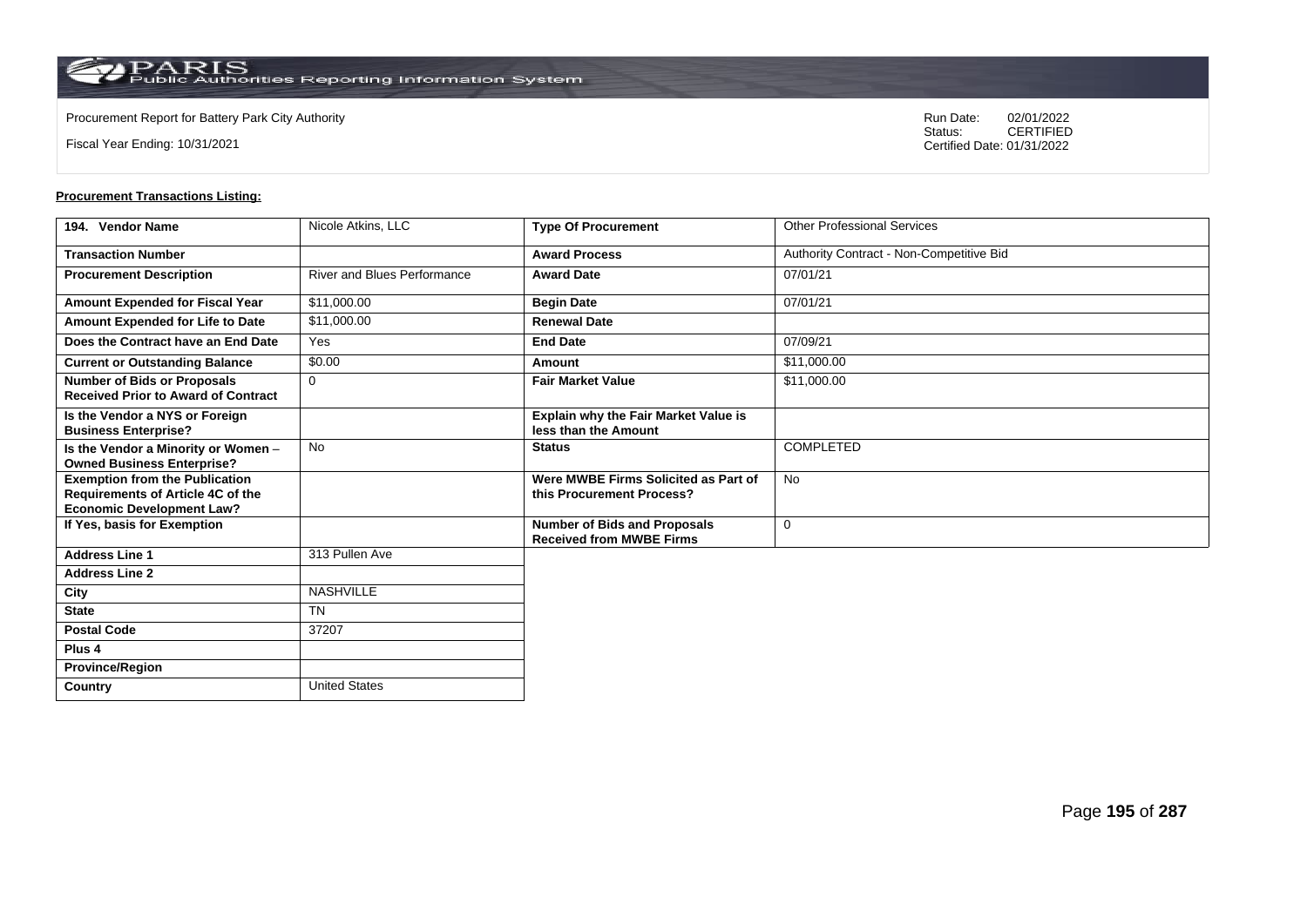Fiscal Year Ending: 10/31/2021

Procurement Report for Battery Park City Authority **National State Concrete Concrete Concrete Concrete Concrete Concrete Concrete Concrete Concrete Concrete Concrete Concrete Concrete Concrete Concrete Concrete Concrete Co** CERTIFIED Certified Date: 01/31/2022

| 195. Vendor Name                                                                 | <b>North Creek Nurseries</b> | <b>Type Of Procurement</b>                                             | Other                                   |
|----------------------------------------------------------------------------------|------------------------------|------------------------------------------------------------------------|-----------------------------------------|
| <b>Transaction Number</b>                                                        |                              | <b>Award Process</b>                                                   | Non Contract Procurement/Purchase Order |
| <b>Procurement Description</b>                                                   | Horticulture plants          | <b>Award Date</b>                                                      |                                         |
| Amount Expended for Fiscal Year                                                  | \$7,080.82                   | <b>Begin Date</b>                                                      |                                         |
| Amount Expended for Life to Date                                                 |                              | <b>Renewal Date</b>                                                    |                                         |
| Does the Contract have an End Date                                               |                              | <b>End Date</b>                                                        |                                         |
| <b>Current or Outstanding Balance</b>                                            |                              | Amount                                                                 |                                         |
| <b>Number of Bids or Proposals</b><br><b>Received Prior to Award of Contract</b> |                              | <b>Fair Market Value</b>                                               |                                         |
| Is the Vendor a NYS or Foreign<br><b>Business Enterprise?</b>                    |                              | Explain why the Fair Market Value is<br>less than the Amount           |                                         |
| Is the Vendor a Minority or Women -<br><b>Owned Business Enterprise?</b>         | <b>No</b>                    | <b>Status</b>                                                          | <b>COMPLETED</b>                        |
| <b>Exemption from the Publication</b><br>Requirements of Article 4C of the       |                              | Were MWBE Firms Solicited as Part of<br>this Procurement Process?      |                                         |
| <b>Economic Development Law?</b>                                                 |                              |                                                                        |                                         |
| If Yes, basis for Exemption                                                      |                              | <b>Number of Bids and Proposals</b><br><b>Received from MWBE Firms</b> |                                         |
| <b>Address Line 1</b>                                                            | 388 North Creek Road         |                                                                        |                                         |
| <b>Address Line 2</b>                                                            |                              |                                                                        |                                         |
| City                                                                             | LANDENBERG                   |                                                                        |                                         |
| <b>State</b>                                                                     | <b>PA</b>                    |                                                                        |                                         |
| <b>Postal Code</b>                                                               | 19350                        |                                                                        |                                         |
| Plus 4                                                                           |                              |                                                                        |                                         |
| <b>Province/Region</b>                                                           |                              |                                                                        |                                         |
| <b>Country</b>                                                                   | <b>United States</b>         |                                                                        |                                         |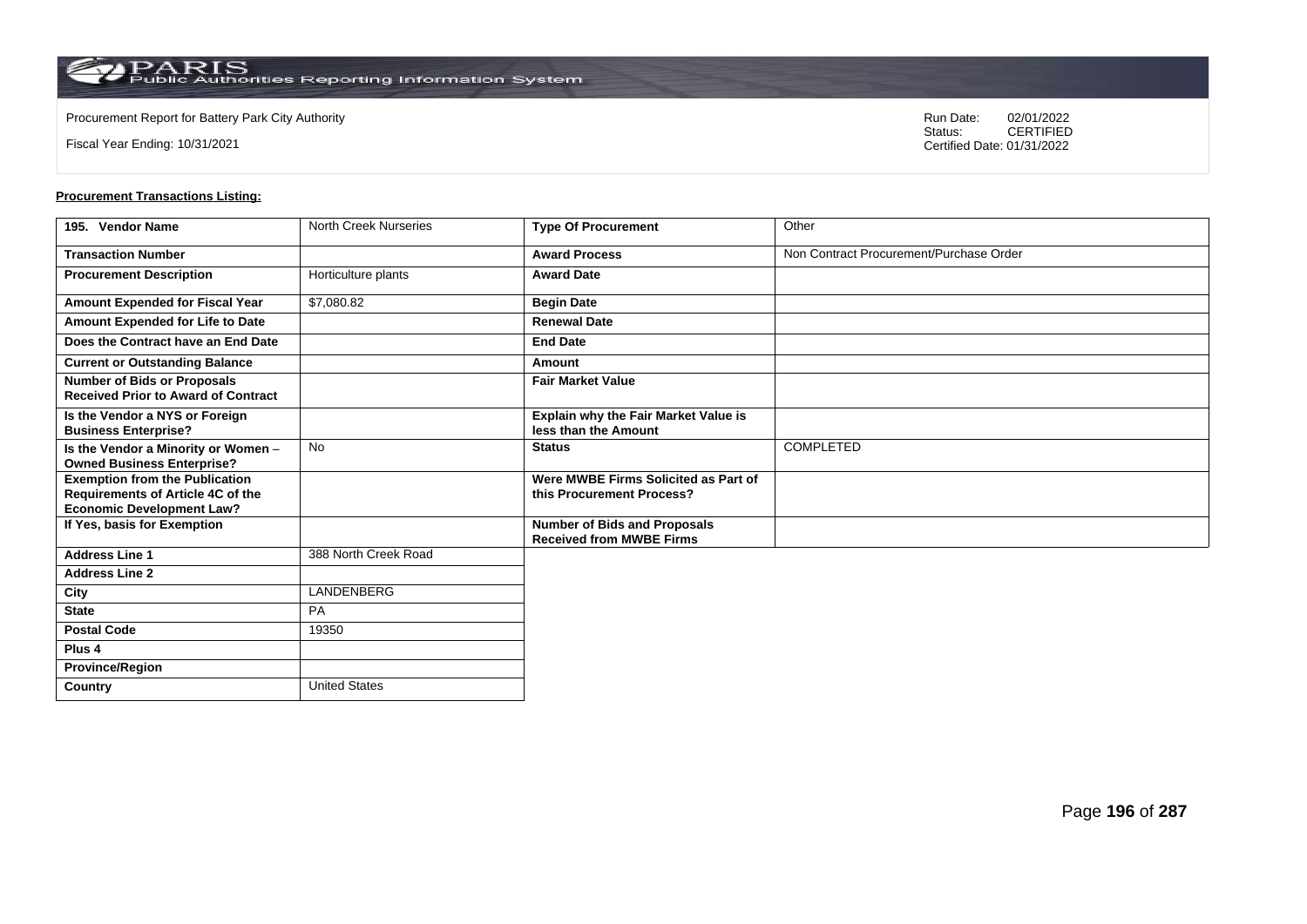$\operatorname{PARIS}_{\text{Public Authorities}\,\text{Reporting}\,\text{Information System}}$ 

**Country** United States

Fiscal Year Ending: 10/31/2021

Procurement Report for Battery Park City Authority **National State Concrete Concrete Concrete Concrete Concrete Concrete Concrete Concrete Concrete Concrete Concrete Concrete Concrete Concrete Concrete Concrete Concrete Co** CERTIFIED Certified Date: 01/31/2022

| 196. Vendor Name                                                                                               | Offit Kurman, P.A.                | <b>Type Of Procurement</b>                                          | Legal Services                           |
|----------------------------------------------------------------------------------------------------------------|-----------------------------------|---------------------------------------------------------------------|------------------------------------------|
| <b>Transaction Number</b>                                                                                      |                                   | <b>Award Process</b>                                                | Authority Contract - Non-Competitive Bid |
| <b>Procurement Description</b>                                                                                 | Legal Counsel: Employment Counsel | <b>Award Date</b>                                                   | 06/15/18                                 |
| Amount Expended for Fiscal Year                                                                                | \$0.00                            | <b>Begin Date</b>                                                   | 06/15/18                                 |
| Amount Expended for Life to Date                                                                               | \$47,153.25                       | <b>Renewal Date</b>                                                 |                                          |
| Does the Contract have an End Date                                                                             | Yes                               | <b>End Date</b>                                                     | 06/14/19                                 |
| <b>Current or Outstanding Balance</b>                                                                          | \$302,846.75                      | Amount                                                              | \$350,000.00                             |
| <b>Number of Bids or Proposals</b><br><b>Received Prior to Award of Contract</b>                               | $\Omega$                          | <b>Fair Market Value</b>                                            | \$350,000.00                             |
| Is the Vendor a NYS or Foreign<br><b>Business Enterprise?</b>                                                  |                                   | <b>Explain why the Fair Market Value is</b><br>less than the Amount |                                          |
| Is the Vendor a Minority or Women -<br><b>Owned Business Enterprise?</b>                                       | <b>No</b>                         | <b>Status</b>                                                       | <b>OPEN</b>                              |
| <b>Exemption from the Publication</b><br>Requirements of Article 4C of the<br><b>Economic Development Law?</b> |                                   | Were MWBE Firms Solicited as Part of<br>this Procurement Process?   | <b>No</b>                                |
| If Yes, basis for Exemption                                                                                    |                                   | Number of Bids and Proposals<br><b>Received from MWBE Firms</b>     | 0                                        |
| <b>Address Line 1</b>                                                                                          | 8171 Maple Lawn Blvd              |                                                                     |                                          |
| <b>Address Line 2</b>                                                                                          | Ste. 200                          |                                                                     |                                          |
| City                                                                                                           | <b>FULTON</b>                     |                                                                     |                                          |
| <b>State</b>                                                                                                   | MD                                |                                                                     |                                          |
| <b>Postal Code</b>                                                                                             | 20759                             |                                                                     |                                          |
| Plus <sub>4</sub>                                                                                              |                                   |                                                                     |                                          |
| <b>Province/Region</b>                                                                                         |                                   |                                                                     |                                          |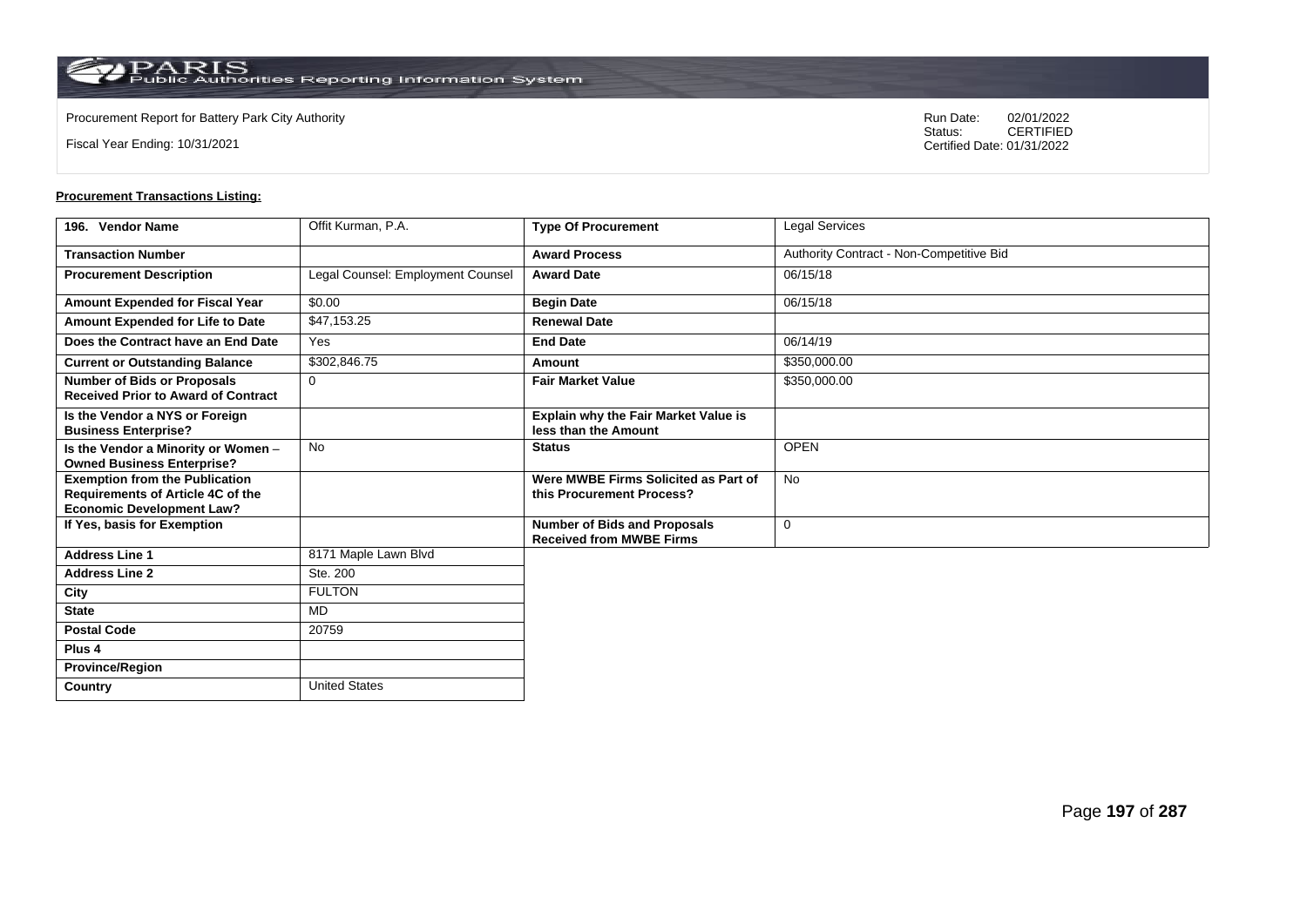Fiscal Year Ending: 10/31/2021

Procurement Report for Battery Park City Authority **National State Concrete Concrete Concrete Concrete Concrete Concrete Concrete Concrete Concrete Concrete Concrete Concrete Concrete Concrete Concrete Concrete Concrete Co** CERTIFIED Certified Date: 01/31/2022

| 197. Vendor Name                                                                 | Oracle America Inc.    | <b>Type Of Procurement</b>                                             | Technology - Software                   |
|----------------------------------------------------------------------------------|------------------------|------------------------------------------------------------------------|-----------------------------------------|
| <b>Transaction Number</b>                                                        |                        | <b>Award Process</b>                                                   | Non Contract Procurement/Purchase Order |
| <b>Procurement Description</b>                                                   | Netsuite cloud service | <b>Award Date</b>                                                      |                                         |
| Amount Expended for Fiscal Year                                                  | \$17,943.46            | <b>Begin Date</b>                                                      |                                         |
| Amount Expended for Life to Date                                                 |                        | <b>Renewal Date</b>                                                    |                                         |
| Does the Contract have an End Date                                               |                        | <b>End Date</b>                                                        |                                         |
| <b>Current or Outstanding Balance</b>                                            |                        | Amount                                                                 |                                         |
| <b>Number of Bids or Proposals</b><br><b>Received Prior to Award of Contract</b> |                        | <b>Fair Market Value</b>                                               |                                         |
| Is the Vendor a NYS or Foreign<br><b>Business Enterprise?</b>                    |                        | Explain why the Fair Market Value is<br>less than the Amount           |                                         |
| Is the Vendor a Minority or Women -<br><b>Owned Business Enterprise?</b>         | <b>No</b>              | <b>Status</b>                                                          | <b>COMPLETED</b>                        |
| <b>Exemption from the Publication</b><br>Requirements of Article 4C of the       |                        | Were MWBE Firms Solicited as Part of<br>this Procurement Process?      |                                         |
| <b>Economic Development Law?</b>                                                 |                        |                                                                        |                                         |
| If Yes, basis for Exemption                                                      |                        | <b>Number of Bids and Proposals</b><br><b>Received from MWBE Firms</b> |                                         |
| <b>Address Line 1</b>                                                            | 500 Oracle Parkway     |                                                                        |                                         |
| <b>Address Line 2</b>                                                            |                        |                                                                        |                                         |
| City                                                                             | REDWOOD CITY           |                                                                        |                                         |
| <b>State</b>                                                                     | CA                     |                                                                        |                                         |
| <b>Postal Code</b>                                                               | 94065                  |                                                                        |                                         |
| Plus 4                                                                           |                        |                                                                        |                                         |
| <b>Province/Region</b>                                                           |                        |                                                                        |                                         |
| <b>Country</b>                                                                   | <b>United States</b>   |                                                                        |                                         |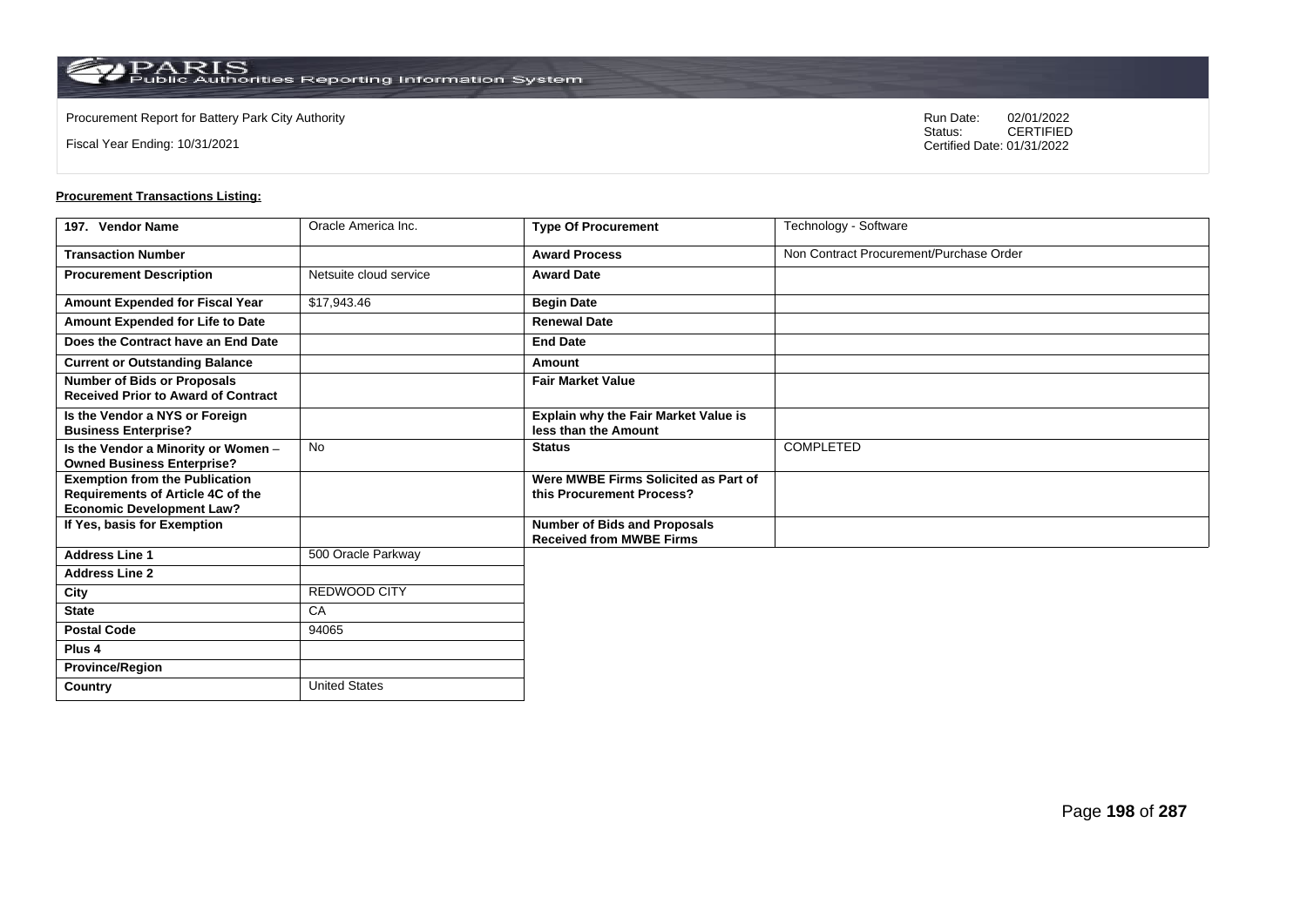**Country** United States

Fiscal Year Ending: 10/31/2021

Procurement Report for Battery Park City Authority **National State Concrete Concrete Concrete Concrete Concrete Concrete Concrete Concrete Concrete Concrete Concrete Concrete Concrete Concrete Concrete Concrete Concrete Co** CERTIFIED Certified Date: 01/31/2022

| 198. Vendor Name                                                                                                      | <b>PFM Asset Management</b>         | <b>Type Of Procurement</b>                                             | <b>Financial Services</b>            |
|-----------------------------------------------------------------------------------------------------------------------|-------------------------------------|------------------------------------------------------------------------|--------------------------------------|
| <b>Transaction Number</b>                                                                                             |                                     | <b>Award Process</b>                                                   | Authority Contract - Competitive Bid |
| <b>Procurement Description</b>                                                                                        | <b>Investment Advisory Services</b> | <b>Award Date</b>                                                      | 10/01/20                             |
| Amount Expended for Fiscal Year                                                                                       | \$350,000.00                        | <b>Begin Date</b>                                                      | 10/01/20                             |
| Amount Expended for Life to Date                                                                                      | \$350,000.00                        | <b>Renewal Date</b>                                                    |                                      |
| Does the Contract have an End Date                                                                                    | Yes                                 | <b>End Date</b>                                                        | 10/01/25                             |
| <b>Current or Outstanding Balance</b>                                                                                 | \$1,400,000.00                      | Amount                                                                 | \$1,750,000.00                       |
| <b>Number of Bids or Proposals</b><br><b>Received Prior to Award of Contract</b>                                      | 2                                   | <b>Fair Market Value</b>                                               |                                      |
| Is the Vendor a NYS or Foreign<br><b>Business Enterprise?</b>                                                         |                                     | Explain why the Fair Market Value is<br>less than the Amount           |                                      |
| Is the Vendor a Minority or Women -<br><b>Owned Business Enterprise?</b>                                              | <b>No</b>                           | <b>Status</b>                                                          | <b>OPEN</b>                          |
| <b>Exemption from the Publication</b><br><b>Requirements of Article 4C of the</b><br><b>Economic Development Law?</b> |                                     | Were MWBE Firms Solicited as Part of<br>this Procurement Process?      | Yes                                  |
| If Yes, basis for Exemption                                                                                           |                                     | <b>Number of Bids and Proposals</b><br><b>Received from MWBE Firms</b> |                                      |
| <b>Address Line 1</b>                                                                                                 | 1735 Market Street, 43 rd Floor     |                                                                        |                                      |
| <b>Address Line 2</b>                                                                                                 |                                     |                                                                        |                                      |
| City                                                                                                                  | PHILADELPHIA                        |                                                                        |                                      |
| <b>State</b>                                                                                                          | PA                                  |                                                                        |                                      |
| <b>Postal Code</b>                                                                                                    | 19103                               |                                                                        |                                      |
| Plus <sub>4</sub>                                                                                                     |                                     |                                                                        |                                      |
| <b>Province/Region</b>                                                                                                |                                     |                                                                        |                                      |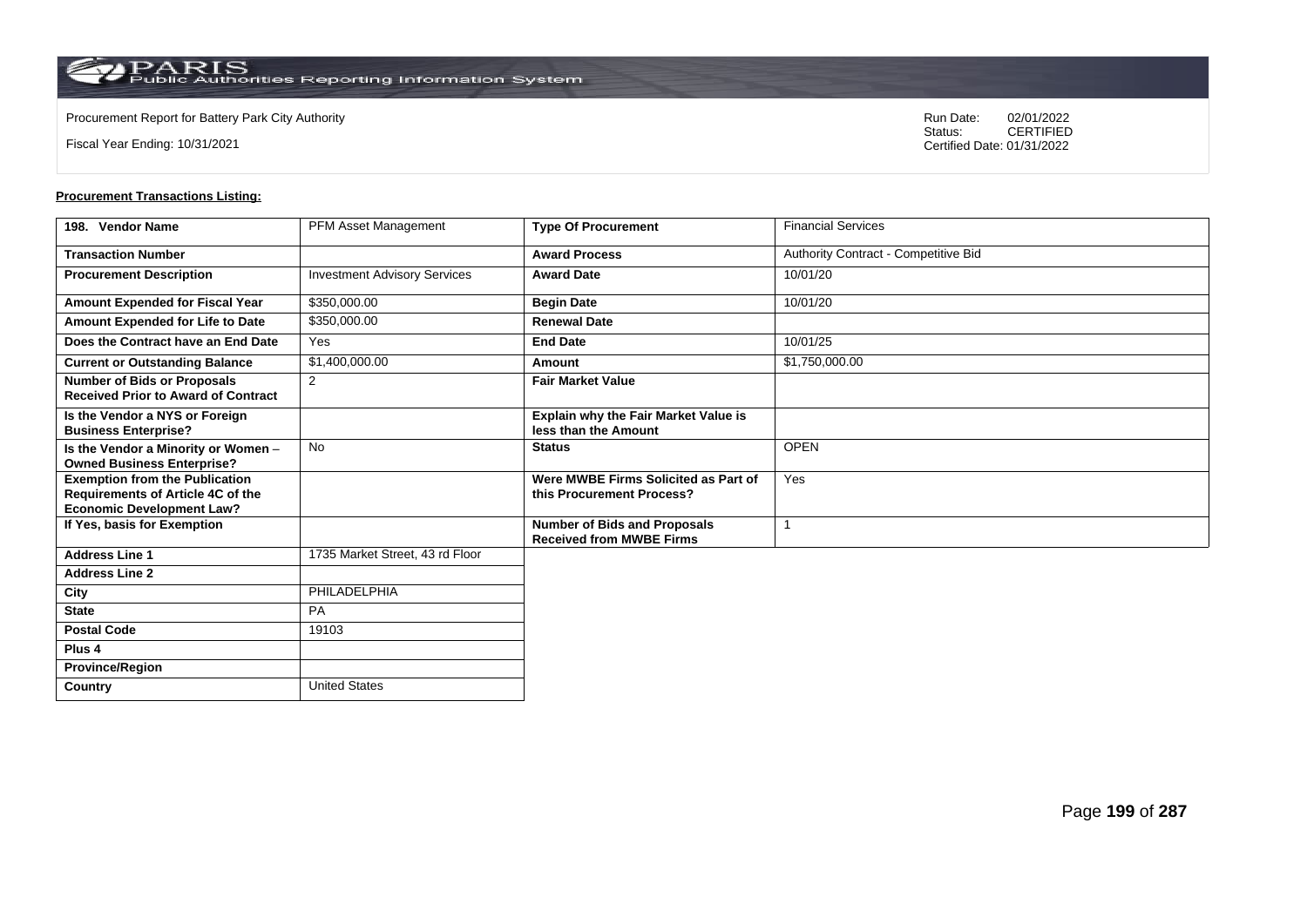**Country** United States

Fiscal Year Ending: 10/31/2021

Procurement Report for Battery Park City Authority **National State Concrete Concrete Concrete Concrete Concrete Concrete Concrete Concrete Concrete Concrete Concrete Concrete Concrete Concrete Concrete Concrete Concrete Co** CERTIFIED Certified Date: 01/31/2022

| 199. Vendor Name                                                                                                      | PFM Financial Advisorys LLC                                                    | <b>Type Of Procurement</b>                                             | <b>Financial Services</b>            |
|-----------------------------------------------------------------------------------------------------------------------|--------------------------------------------------------------------------------|------------------------------------------------------------------------|--------------------------------------|
| <b>Transaction Number</b>                                                                                             |                                                                                | <b>Award Process</b>                                                   | Authority Contract - Competitive Bid |
| <b>Procurement Description</b>                                                                                        | Financial Advisory Services and<br>Independent Registered municipal<br>advisor | <b>Award Date</b>                                                      | 10/02/17                             |
| Amount Expended for Fiscal Year                                                                                       | \$0.00                                                                         | <b>Begin Date</b>                                                      | 10/02/17                             |
| Amount Expended for Life to Date                                                                                      | \$597,133.75                                                                   | <b>Renewal Date</b>                                                    |                                      |
| Does the Contract have an End Date                                                                                    | Yes                                                                            | <b>End Date</b>                                                        | 10/01/21                             |
| <b>Current or Outstanding Balance</b>                                                                                 | \$51,666.25                                                                    | Amount                                                                 | \$648,800.00                         |
| <b>Number of Bids or Proposals</b><br><b>Received Prior to Award of Contract</b>                                      | 3                                                                              | <b>Fair Market Value</b>                                               |                                      |
| Is the Vendor a NYS or Foreign<br><b>Business Enterprise?</b>                                                         |                                                                                | Explain why the Fair Market Value is<br>less than the Amount           |                                      |
| Is the Vendor a Minority or Women -<br><b>Owned Business Enterprise?</b>                                              | <b>No</b>                                                                      | <b>Status</b>                                                          | <b>OPEN</b>                          |
| <b>Exemption from the Publication</b><br><b>Requirements of Article 4C of the</b><br><b>Economic Development Law?</b> |                                                                                | Were MWBE Firms Solicited as Part of<br>this Procurement Process?      | Yes                                  |
| If Yes, basis for Exemption                                                                                           |                                                                                | <b>Number of Bids and Proposals</b><br><b>Received from MWBE Firms</b> | $\mathbf 0$                          |
| <b>Address Line 1</b>                                                                                                 | 1735 Market Street 43 FI                                                       |                                                                        |                                      |
| <b>Address Line 2</b>                                                                                                 |                                                                                |                                                                        |                                      |
| City                                                                                                                  | PHILADELPHIA                                                                   |                                                                        |                                      |
| <b>State</b>                                                                                                          | PA                                                                             |                                                                        |                                      |
| <b>Postal Code</b>                                                                                                    | 19103                                                                          |                                                                        |                                      |
| Plus <sub>4</sub>                                                                                                     |                                                                                |                                                                        |                                      |
| <b>Province/Region</b>                                                                                                |                                                                                |                                                                        |                                      |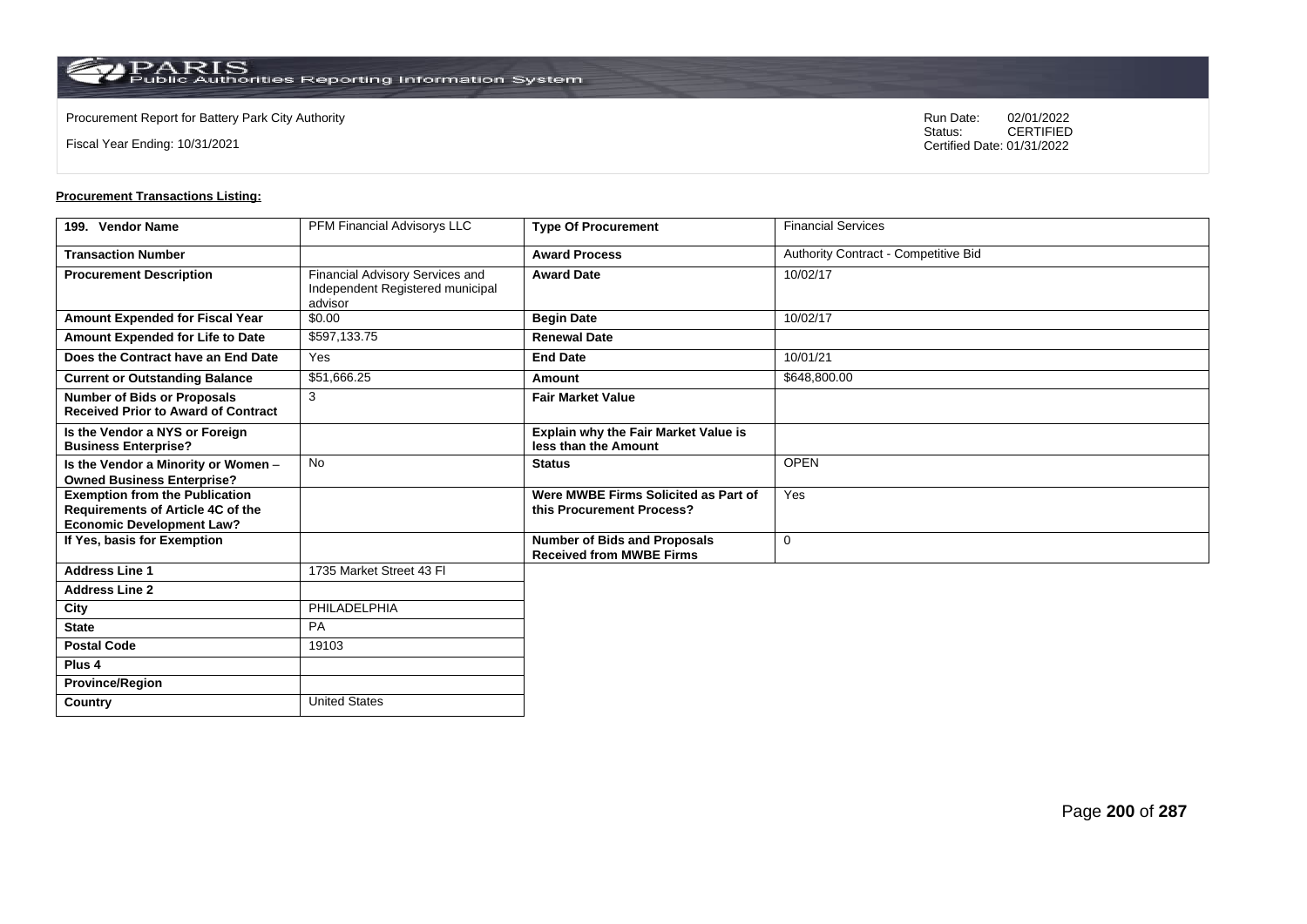Fiscal Year Ending: 10/31/2021

Procurement Report for Battery Park City Authority **National State Concrete Concrete Concrete Concrete Concrete Concrete Concrete Concrete Concrete Concrete Concrete Concrete Concrete Concrete Concrete Concrete Concrete Co** CERTIFIED Certified Date: 01/31/2022

| 200. Vendor Name                                                                 | PFM Swap Advisors LLC      | <b>Type Of Procurement</b>                                             | <b>Financial Services</b>               |
|----------------------------------------------------------------------------------|----------------------------|------------------------------------------------------------------------|-----------------------------------------|
| <b>Transaction Number</b>                                                        |                            | <b>Award Process</b>                                                   | Non Contract Procurement/Purchase Order |
| <b>Procurement Description</b>                                                   | Annual swap monitoring     | <b>Award Date</b>                                                      |                                         |
| Amount Expended for Fiscal Year                                                  | \$13,000.00                | <b>Begin Date</b>                                                      |                                         |
| Amount Expended for Life to Date                                                 |                            | <b>Renewal Date</b>                                                    |                                         |
| Does the Contract have an End Date                                               |                            | <b>End Date</b>                                                        |                                         |
| <b>Current or Outstanding Balance</b>                                            |                            | Amount                                                                 |                                         |
| <b>Number of Bids or Proposals</b><br><b>Received Prior to Award of Contract</b> |                            | <b>Fair Market Value</b>                                               |                                         |
| Is the Vendor a NYS or Foreign<br><b>Business Enterprise?</b>                    |                            | Explain why the Fair Market Value is<br>less than the Amount           |                                         |
| Is the Vendor a Minority or Women -<br><b>Owned Business Enterprise?</b>         | <b>No</b>                  | <b>Status</b>                                                          | <b>COMPLETED</b>                        |
| <b>Exemption from the Publication</b><br>Requirements of Article 4C of the       |                            | Were MWBE Firms Solicited as Part of<br>this Procurement Process?      |                                         |
| <b>Economic Development Law?</b><br>If Yes, basis for Exemption                  |                            | <b>Number of Bids and Proposals</b><br><b>Received from MWBE Firms</b> |                                         |
| <b>Address Line 1</b>                                                            | 2 Logan Square, suite 1600 |                                                                        |                                         |
| <b>Address Line 2</b>                                                            | 18th and Arch Streets      |                                                                        |                                         |
| City                                                                             | PHILADELPHIA               |                                                                        |                                         |
| <b>State</b>                                                                     | <b>PA</b>                  |                                                                        |                                         |
| <b>Postal Code</b>                                                               | 19103                      |                                                                        |                                         |
| Plus 4                                                                           |                            |                                                                        |                                         |
| <b>Province/Region</b>                                                           |                            |                                                                        |                                         |
| Country                                                                          | <b>United States</b>       |                                                                        |                                         |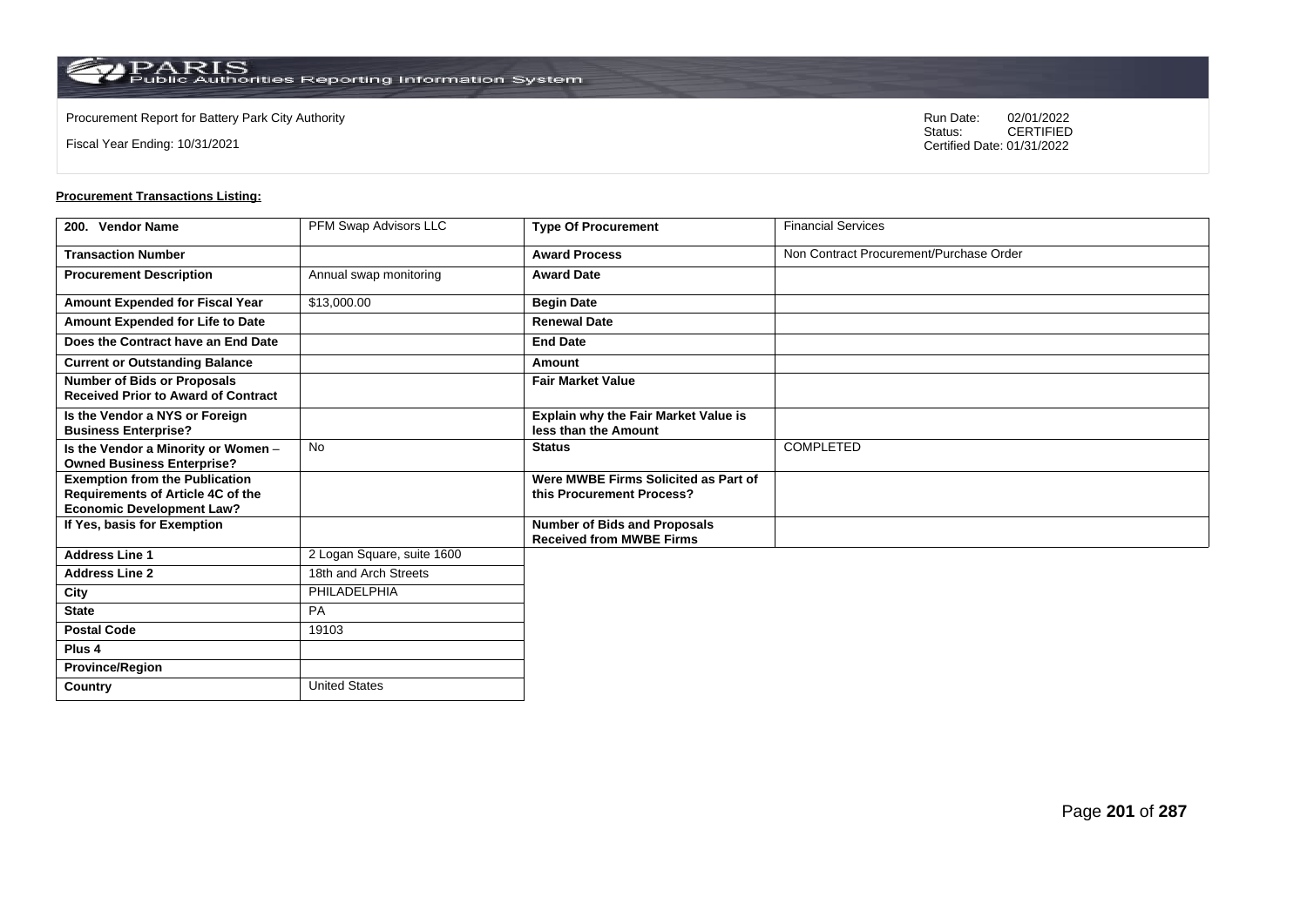$\operatorname{PARIS}_{\text{Public Authorities}\,\text{Reporting}\,\text{Information System}}$ 

**Country** United States

Fiscal Year Ending: 10/31/2021

Procurement Report for Battery Park City Authority **National State Concrete Concrete Concrete Concrete Concrete Concrete Concrete Concrete Concrete Concrete Concrete Concrete Concrete Concrete Concrete Concrete Concrete Co** CERTIFIED Certified Date: 01/31/2022

| 201. Vendor Name                                                                                                      | Page Southerland Page Architecs,<br><b>PC</b> | <b>Type Of Procurement</b>                                             | <b>Consulting Services</b>               |
|-----------------------------------------------------------------------------------------------------------------------|-----------------------------------------------|------------------------------------------------------------------------|------------------------------------------|
| <b>Transaction Number</b>                                                                                             |                                               | <b>Award Process</b>                                                   | Authority Contract - Non-Competitive Bid |
| <b>Procurement Description</b>                                                                                        | <b>NYC Police Memorial Vault</b><br>Expansion | <b>Award Date</b>                                                      | 04/03/19                                 |
| Amount Expended for Fiscal Year                                                                                       | \$100.997.47                                  | <b>Begin Date</b>                                                      | 04/03/19                                 |
| <b>Amount Expended for Life to Date</b>                                                                               | \$316,478.30                                  | <b>Renewal Date</b>                                                    |                                          |
| Does the Contract have an End Date                                                                                    | Yes                                           | <b>End Date</b>                                                        | 12/20/21                                 |
| <b>Current or Outstanding Balance</b>                                                                                 | \$23,713.50                                   | Amount                                                                 | \$340,191.80                             |
| <b>Number of Bids or Proposals</b><br><b>Received Prior to Award of Contract</b>                                      | $\mathbf 0$                                   | <b>Fair Market Value</b>                                               | \$340,191.80                             |
| Is the Vendor a NYS or Foreign<br><b>Business Enterprise?</b>                                                         |                                               | <b>Explain why the Fair Market Value is</b><br>less than the Amount    |                                          |
| Is the Vendor a Minority or Women -<br><b>Owned Business Enterprise?</b>                                              | <b>No</b>                                     | <b>Status</b>                                                          | <b>OPEN</b>                              |
| <b>Exemption from the Publication</b><br><b>Requirements of Article 4C of the</b><br><b>Economic Development Law?</b> |                                               | Were MWBE Firms Solicited as Part of<br>this Procurement Process?      | <b>No</b>                                |
| If Yes, basis for Exemption                                                                                           |                                               | <b>Number of Bids and Proposals</b><br><b>Received from MWBE Firms</b> | $\mathbf 0$                              |
| <b>Address Line 1</b>                                                                                                 | 1100 Lousiana, Suite One                      |                                                                        |                                          |
| <b>Address Line 2</b>                                                                                                 |                                               |                                                                        |                                          |
| City                                                                                                                  | <b>HOUSTON</b>                                |                                                                        |                                          |
| <b>State</b>                                                                                                          | <b>TX</b>                                     |                                                                        |                                          |
| <b>Postal Code</b>                                                                                                    | 77002                                         |                                                                        |                                          |
| Plus <sub>4</sub>                                                                                                     |                                               |                                                                        |                                          |
| <b>Province/Region</b>                                                                                                |                                               |                                                                        |                                          |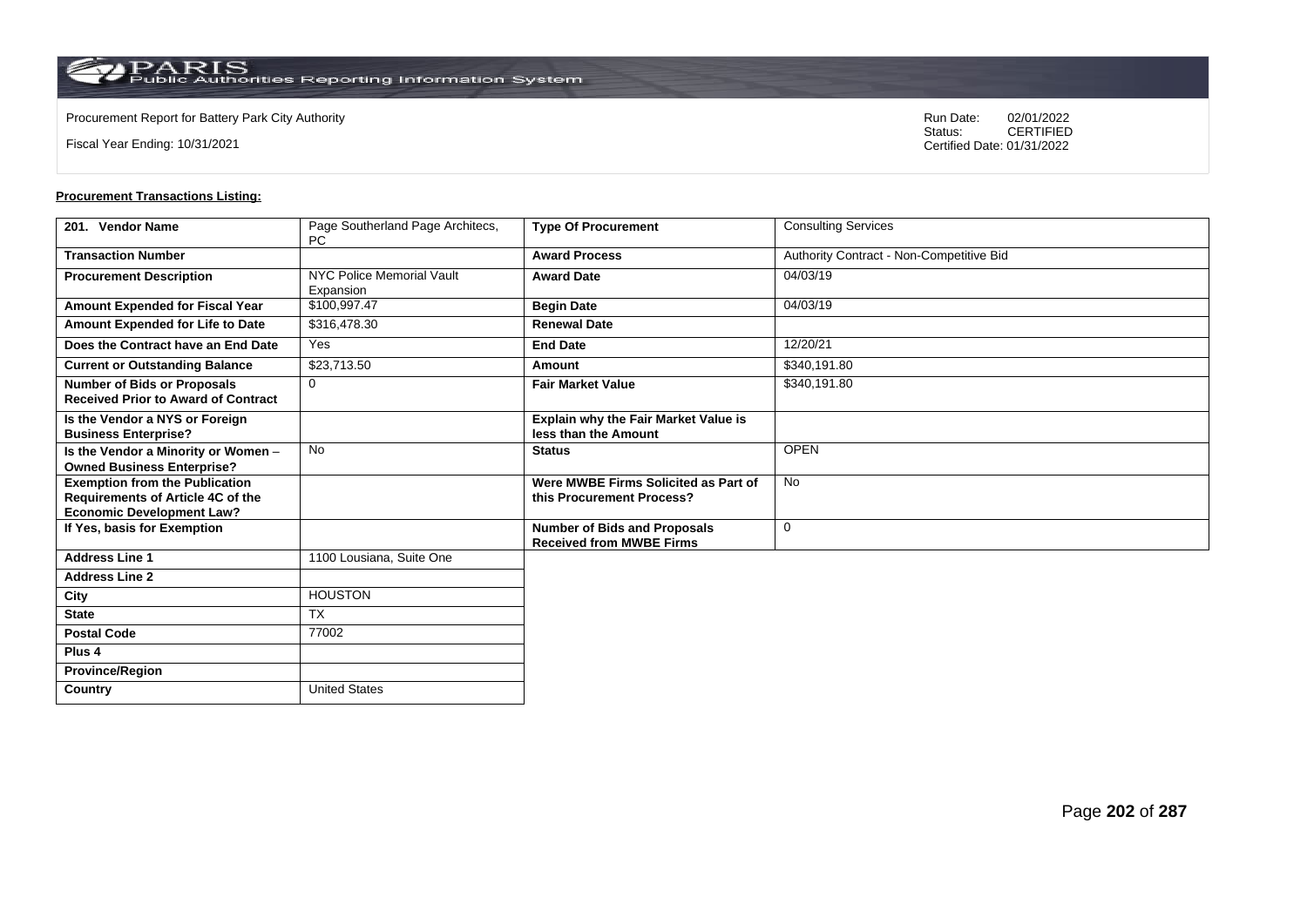**Country** United States

Fiscal Year Ending: 10/31/2021

Procurement Report for Battery Park City Authority **National State Concrete Concrete Concrete Concrete Concrete Concrete Concrete Concrete Concrete Concrete Concrete Concrete Concrete Concrete Concrete Concrete Concrete Co** CERTIFIED Certified Date: 01/31/2022

| 202. Vendor Name                                                                                               | Paramount Technologies, Inc. | <b>Type Of Procurement</b>                                             | Technology - Software                   |
|----------------------------------------------------------------------------------------------------------------|------------------------------|------------------------------------------------------------------------|-----------------------------------------|
| <b>Transaction Number</b>                                                                                      |                              | <b>Award Process</b>                                                   | Non Contract Procurement/Purchase Order |
| <b>Procurement Description</b>                                                                                 | License and software renewal | <b>Award Date</b>                                                      |                                         |
| Amount Expended for Fiscal Year                                                                                | \$36,619.00                  | <b>Begin Date</b>                                                      |                                         |
| Amount Expended for Life to Date                                                                               |                              | <b>Renewal Date</b>                                                    |                                         |
| Does the Contract have an End Date                                                                             |                              | <b>End Date</b>                                                        |                                         |
| <b>Current or Outstanding Balance</b>                                                                          |                              | Amount                                                                 |                                         |
| <b>Number of Bids or Proposals</b><br><b>Received Prior to Award of Contract</b>                               |                              | <b>Fair Market Value</b>                                               |                                         |
| Is the Vendor a NYS or Foreign<br><b>Business Enterprise?</b>                                                  |                              | Explain why the Fair Market Value is<br>less than the Amount           |                                         |
| Is the Vendor a Minority or Women -<br><b>Owned Business Enterprise?</b>                                       | <b>No</b>                    | <b>Status</b>                                                          | <b>COMPLETED</b>                        |
| <b>Exemption from the Publication</b><br>Requirements of Article 4C of the<br><b>Economic Development Law?</b> |                              | Were MWBE Firms Solicited as Part of<br>this Procurement Process?      |                                         |
| If Yes, basis for Exemption                                                                                    |                              | <b>Number of Bids and Proposals</b><br><b>Received from MWBE Firms</b> |                                         |
| <b>Address Line 1</b>                                                                                          | 1374 East West Maple Road    |                                                                        |                                         |
| <b>Address Line 2</b>                                                                                          |                              |                                                                        |                                         |
| City                                                                                                           | <b>WALLED LAKE</b>           |                                                                        |                                         |
| <b>State</b>                                                                                                   | MI                           |                                                                        |                                         |
| <b>Postal Code</b>                                                                                             | 48390                        |                                                                        |                                         |
| Plus <sub>4</sub>                                                                                              |                              |                                                                        |                                         |
| <b>Province/Region</b>                                                                                         |                              |                                                                        |                                         |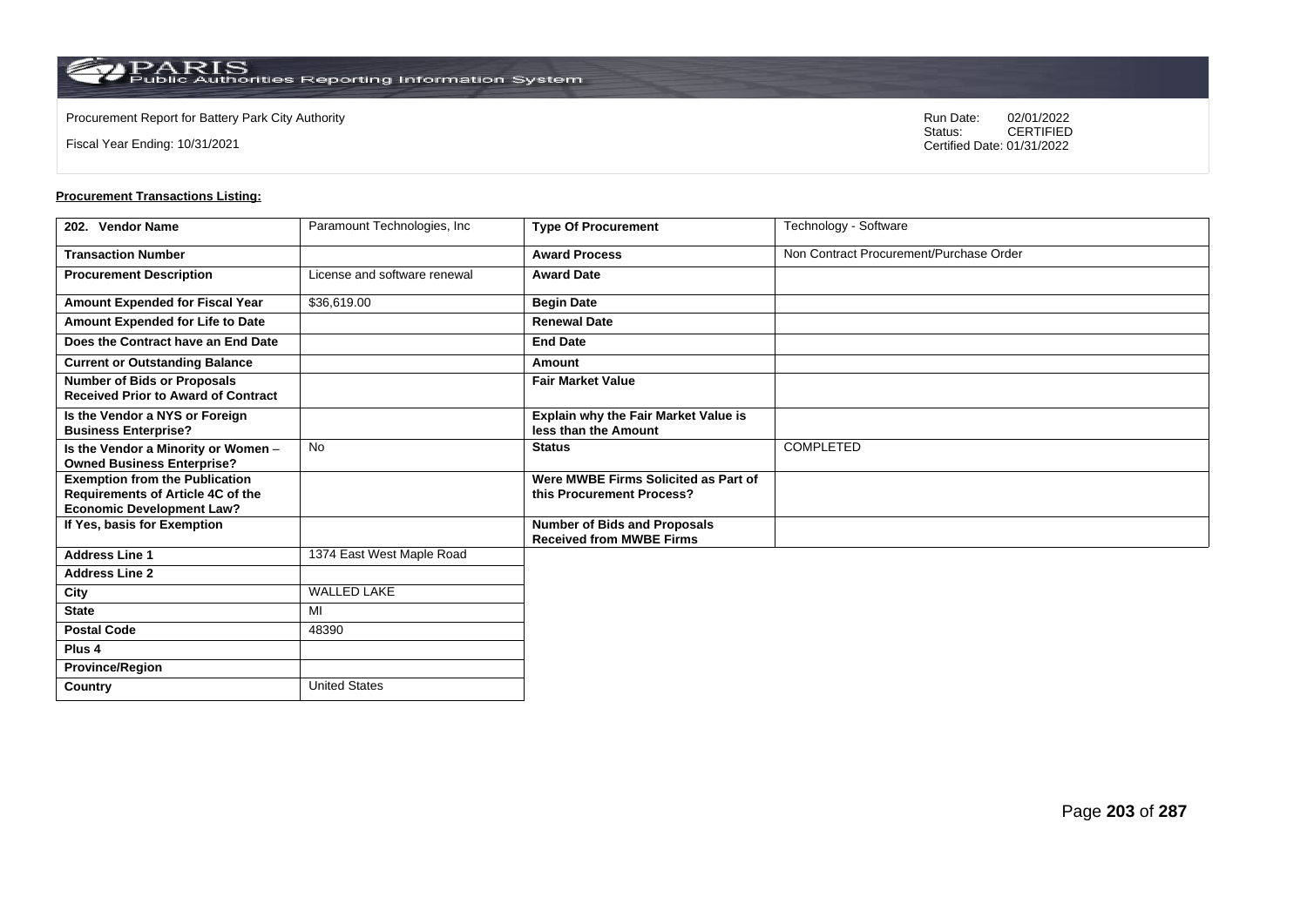**Country** United States

Fiscal Year Ending: 10/31/2021

Procurement Report for Battery Park City Authority **National State Concrete Concrete Concrete Concrete Concrete Concrete Concrete Concrete Concrete Concrete Concrete Concrete Concrete Concrete Concrete Concrete Concrete Co** CERTIFIED Certified Date: 01/31/2022

| 203. Vendor Name                                                                                                      | Paul J. Scariano, Inc.                  | <b>Type Of Procurement</b>                                             | Design and Construction/Maintenance  |
|-----------------------------------------------------------------------------------------------------------------------|-----------------------------------------|------------------------------------------------------------------------|--------------------------------------|
| <b>Transaction Number</b>                                                                                             |                                         | <b>Award Process</b>                                                   | Authority Contract - Competitive Bid |
| <b>Procurement Description</b>                                                                                        | On Call General Contracting<br>Services | <b>Award Date</b>                                                      | 07/30/19                             |
| Amount Expended for Fiscal Year                                                                                       | \$59,765.50                             | <b>Begin Date</b>                                                      | 07/30/19                             |
| Amount Expended for Life to Date                                                                                      | \$230,986.73                            | <b>Renewal Date</b>                                                    |                                      |
| Does the Contract have an End Date                                                                                    | Yes                                     | <b>End Date</b>                                                        | 06/24/22                             |
| <b>Current or Outstanding Balance</b>                                                                                 | \$19,013.27                             | Amount                                                                 | \$250,000.00                         |
| <b>Number of Bids or Proposals</b><br><b>Received Prior to Award of Contract</b>                                      | 6                                       | <b>Fair Market Value</b>                                               |                                      |
| Is the Vendor a NYS or Foreign<br><b>Business Enterprise?</b>                                                         |                                         | Explain why the Fair Market Value is<br>less than the Amount           |                                      |
| Is the Vendor a Minority or Women -<br><b>Owned Business Enterprise?</b>                                              | <b>No</b>                               | <b>Status</b>                                                          | <b>OPEN</b>                          |
| <b>Exemption from the Publication</b><br><b>Requirements of Article 4C of the</b><br><b>Economic Development Law?</b> |                                         | Were MWBE Firms Solicited as Part of<br>this Procurement Process?      | Yes                                  |
| If Yes, basis for Exemption                                                                                           |                                         | <b>Number of Bids and Proposals</b><br><b>Received from MWBE Firms</b> |                                      |
| <b>Address Line 1</b>                                                                                                 | 12 Potter Avenue                        |                                                                        |                                      |
| <b>Address Line 2</b>                                                                                                 |                                         |                                                                        |                                      |
| City                                                                                                                  | <b>NEW ROCHELLE</b>                     |                                                                        |                                      |
| <b>State</b>                                                                                                          | <b>NY</b>                               |                                                                        |                                      |
| <b>Postal Code</b>                                                                                                    | 10801                                   |                                                                        |                                      |
| Plus <sub>4</sub>                                                                                                     |                                         |                                                                        |                                      |
| <b>Province/Region</b>                                                                                                |                                         |                                                                        |                                      |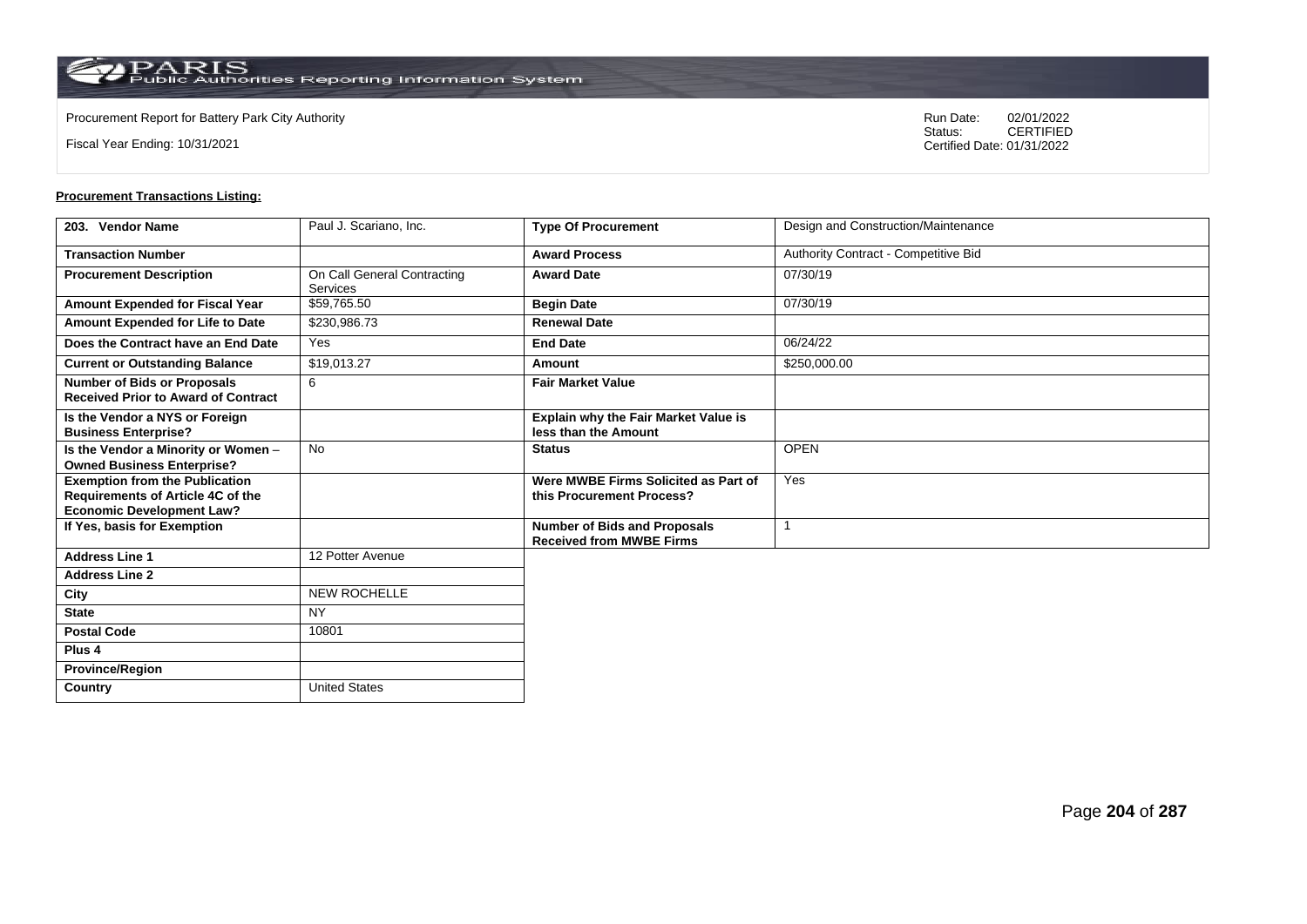**Country** United States

Fiscal Year Ending: 10/31/2021

Procurement Report for Battery Park City Authority **National State Concrete Concrete Concrete Concrete Concrete Concrete Concrete Concrete Concrete Concrete Concrete Concrete Concrete Concrete Concrete Concrete Concrete Co** CERTIFIED Certified Date: 01/31/2022

| 204. Vendor Name                                                                                                      | Pitney Bowes Global Financial<br>Services LLC | <b>Type Of Procurement</b>                                             | Other                                   |
|-----------------------------------------------------------------------------------------------------------------------|-----------------------------------------------|------------------------------------------------------------------------|-----------------------------------------|
| <b>Transaction Number</b>                                                                                             |                                               | <b>Award Process</b>                                                   | Non Contract Procurement/Purchase Order |
| <b>Procurement Description</b>                                                                                        | Sendpro Auto Pro shipping                     | <b>Award Date</b>                                                      |                                         |
| <b>Amount Expended for Fiscal Year</b>                                                                                | \$8,661.73                                    | <b>Begin Date</b>                                                      |                                         |
| Amount Expended for Life to Date                                                                                      |                                               | <b>Renewal Date</b>                                                    |                                         |
| Does the Contract have an End Date                                                                                    |                                               | <b>End Date</b>                                                        |                                         |
| <b>Current or Outstanding Balance</b>                                                                                 |                                               | Amount                                                                 |                                         |
| <b>Number of Bids or Proposals</b><br><b>Received Prior to Award of Contract</b>                                      |                                               | <b>Fair Market Value</b>                                               |                                         |
| Is the Vendor a NYS or Foreign<br><b>Business Enterprise?</b>                                                         |                                               | <b>Explain why the Fair Market Value is</b><br>less than the Amount    |                                         |
| Is the Vendor a Minority or Women -<br><b>Owned Business Enterprise?</b>                                              | <b>No</b>                                     | <b>Status</b>                                                          | <b>COMPLETED</b>                        |
| <b>Exemption from the Publication</b><br><b>Requirements of Article 4C of the</b><br><b>Economic Development Law?</b> |                                               | Were MWBE Firms Solicited as Part of<br>this Procurement Process?      |                                         |
| If Yes, basis for Exemption                                                                                           |                                               | <b>Number of Bids and Proposals</b><br><b>Received from MWBE Firms</b> |                                         |
| <b>Address Line 1</b>                                                                                                 | PO Box 371874                                 |                                                                        |                                         |
| <b>Address Line 2</b>                                                                                                 |                                               |                                                                        |                                         |
| City                                                                                                                  | PITTSBURGH                                    |                                                                        |                                         |
| <b>State</b>                                                                                                          | <b>PA</b>                                     |                                                                        |                                         |
| <b>Postal Code</b>                                                                                                    | 15250                                         |                                                                        |                                         |
| Plus <sub>4</sub>                                                                                                     |                                               |                                                                        |                                         |
| <b>Province/Region</b>                                                                                                |                                               |                                                                        |                                         |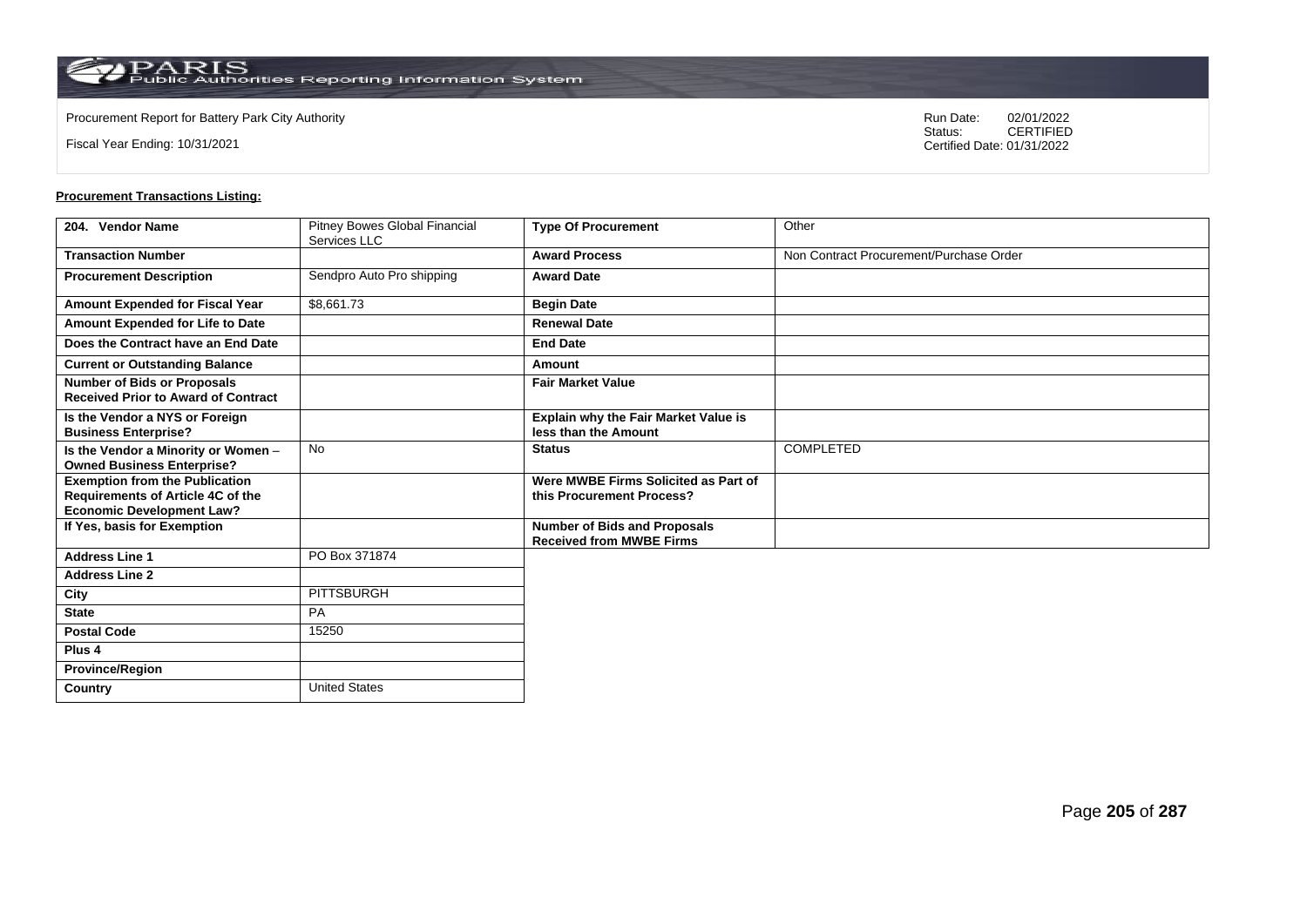**Country** United States

Fiscal Year Ending: 10/31/2021

Procurement Report for Battery Park City Authority **National State Concrete Concrete Concrete Concrete Concrete Concrete Concrete Concrete Concrete Concrete Concrete Concrete Concrete Concrete Concrete Concrete Concrete Co** CERTIFIED Certified Date: 01/31/2022

| 205. Vendor Name                                                                                               | Pleasant Run Nursery Inc. | <b>Type Of Procurement</b>                                             | Other                                   |
|----------------------------------------------------------------------------------------------------------------|---------------------------|------------------------------------------------------------------------|-----------------------------------------|
| <b>Transaction Number</b>                                                                                      |                           | <b>Award Process</b>                                                   | Non Contract Procurement/Purchase Order |
| <b>Procurement Description</b>                                                                                 | Shrub replacements        | <b>Award Date</b>                                                      |                                         |
| Amount Expended for Fiscal Year                                                                                | \$7,478.50                | <b>Begin Date</b>                                                      |                                         |
| Amount Expended for Life to Date                                                                               |                           | <b>Renewal Date</b>                                                    |                                         |
| Does the Contract have an End Date                                                                             |                           | <b>End Date</b>                                                        |                                         |
| <b>Current or Outstanding Balance</b>                                                                          |                           | Amount                                                                 |                                         |
| <b>Number of Bids or Proposals</b><br><b>Received Prior to Award of Contract</b>                               |                           | <b>Fair Market Value</b>                                               |                                         |
| Is the Vendor a NYS or Foreign<br><b>Business Enterprise?</b>                                                  |                           | Explain why the Fair Market Value is<br>less than the Amount           |                                         |
| Is the Vendor a Minority or Women -<br><b>Owned Business Enterprise?</b>                                       | No                        | <b>Status</b>                                                          | <b>COMPLETED</b>                        |
| <b>Exemption from the Publication</b><br>Requirements of Article 4C of the<br><b>Economic Development Law?</b> |                           | Were MWBE Firms Solicited as Part of<br>this Procurement Process?      |                                         |
| If Yes, basis for Exemption                                                                                    |                           | <b>Number of Bids and Proposals</b><br><b>Received from MWBE Firms</b> |                                         |
| <b>Address Line 1</b>                                                                                          | PO Box 247                |                                                                        |                                         |
| <b>Address Line 2</b>                                                                                          |                           |                                                                        |                                         |
| City                                                                                                           | ALLENTOWN                 |                                                                        |                                         |
| <b>State</b>                                                                                                   | <b>NJ</b>                 |                                                                        |                                         |
| <b>Postal Code</b>                                                                                             | 08501                     |                                                                        |                                         |
| Plus <sub>4</sub>                                                                                              |                           |                                                                        |                                         |
| <b>Province/Region</b>                                                                                         |                           |                                                                        |                                         |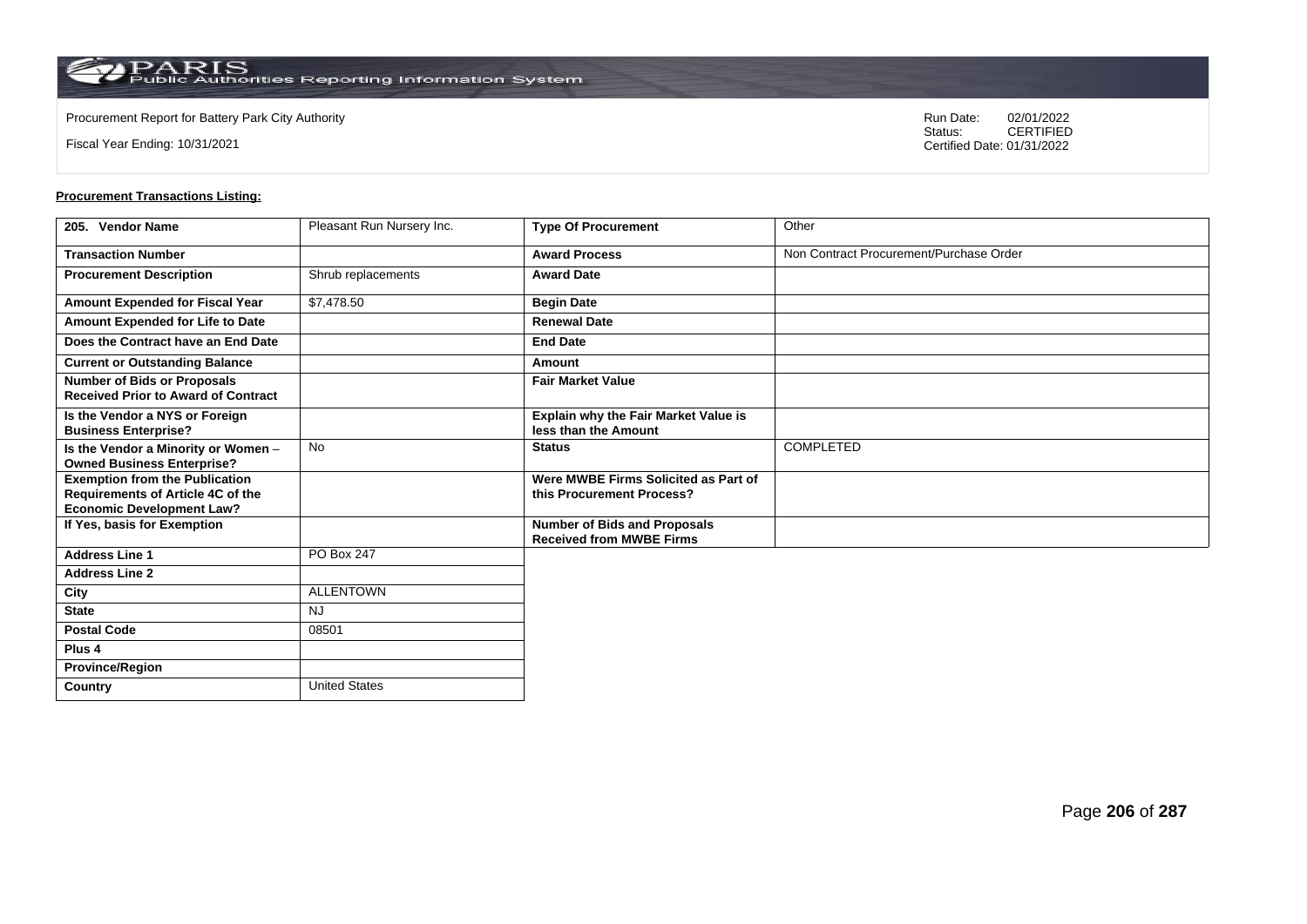Fiscal Year Ending: 10/31/2021

Procurement Report for Battery Park City Authority **National State Concrete Concrete Concrete Concrete Concrete Concrete Concrete Concrete Concrete Concrete Concrete Concrete Concrete Concrete Concrete Concrete Concrete Co** CERTIFIED Certified Date: 01/31/2022

| 206. Vendor Name                                                                                               | Politico, LLC        | <b>Type Of Procurement</b>                                             | <b>Other Professional Services</b>      |
|----------------------------------------------------------------------------------------------------------------|----------------------|------------------------------------------------------------------------|-----------------------------------------|
| <b>Transaction Number</b>                                                                                      |                      | <b>Award Process</b>                                                   | Non Contract Procurement/Purchase Order |
| <b>Procurement Description</b>                                                                                 | Membership renewal   | <b>Award Date</b>                                                      |                                         |
| Amount Expended for Fiscal Year                                                                                | \$6,123.00           | <b>Begin Date</b>                                                      |                                         |
| Amount Expended for Life to Date                                                                               |                      | <b>Renewal Date</b>                                                    |                                         |
| Does the Contract have an End Date                                                                             |                      | <b>End Date</b>                                                        |                                         |
| <b>Current or Outstanding Balance</b>                                                                          |                      | Amount                                                                 |                                         |
| <b>Number of Bids or Proposals</b><br><b>Received Prior to Award of Contract</b>                               |                      | <b>Fair Market Value</b>                                               |                                         |
| Is the Vendor a NYS or Foreign<br><b>Business Enterprise?</b>                                                  |                      | Explain why the Fair Market Value is<br>less than the Amount           |                                         |
| Is the Vendor a Minority or Women -<br><b>Owned Business Enterprise?</b>                                       | No                   | <b>Status</b>                                                          | <b>COMPLETED</b>                        |
| <b>Exemption from the Publication</b><br>Requirements of Article 4C of the<br><b>Economic Development Law?</b> |                      | Were MWBE Firms Solicited as Part of<br>this Procurement Process?      |                                         |
| If Yes, basis for Exemption                                                                                    |                      | <b>Number of Bids and Proposals</b><br><b>Received from MWBE Firms</b> |                                         |
| <b>Address Line 1</b>                                                                                          | 1000 Wilson Blvd.    |                                                                        |                                         |
| <b>Address Line 2</b>                                                                                          | 8th fl               |                                                                        |                                         |
| City                                                                                                           | <b>ARLINGTON</b>     |                                                                        |                                         |
| <b>State</b>                                                                                                   | <b>VA</b>            |                                                                        |                                         |
| <b>Postal Code</b>                                                                                             | 22209                |                                                                        |                                         |
| Plus 4                                                                                                         |                      |                                                                        |                                         |
| <b>Province/Region</b>                                                                                         |                      |                                                                        |                                         |
| Country                                                                                                        | <b>United States</b> |                                                                        |                                         |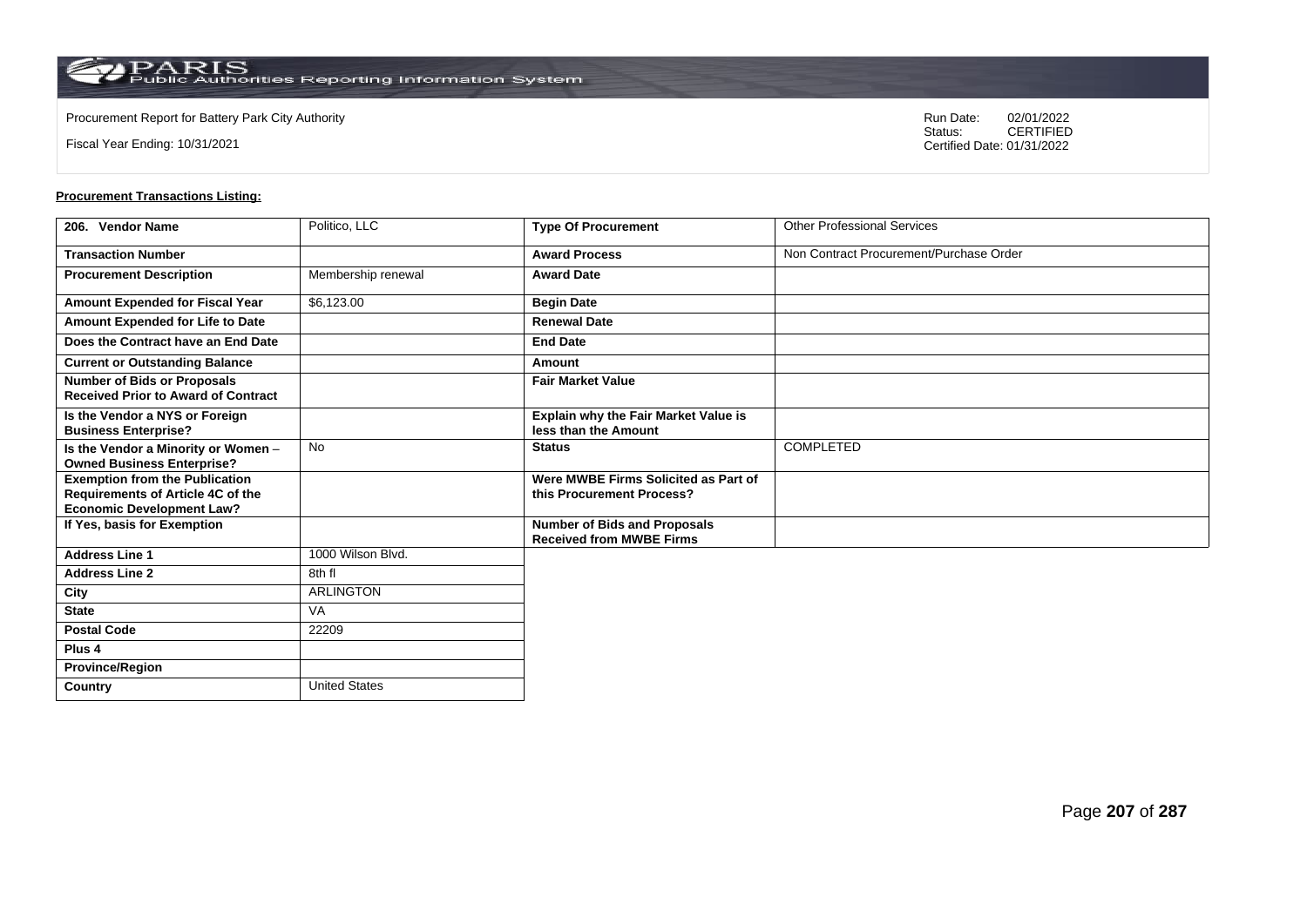$\operatorname{PARIS}_{\text{Public Authorities}\,\text{Reporting}\,\text{Information System}}$ 

**Country** United States

Fiscal Year Ending: 10/31/2021

Procurement Report for Battery Park City Authority **National State Concrete Concrete Concrete Concrete Concrete Concrete Concrete Concrete Concrete Concrete Concrete Concrete Concrete Concrete Concrete Concrete Concrete Co** CERTIFIED Certified Date: 01/31/2022

| 207. Vendor Name                                                                                                      | QED, INC.                                         | <b>Type Of Procurement</b>                                             | Technology - Consulting/Development or Support |
|-----------------------------------------------------------------------------------------------------------------------|---------------------------------------------------|------------------------------------------------------------------------|------------------------------------------------|
| <b>Transaction Number</b>                                                                                             |                                                   | <b>Award Process</b>                                                   | Authority Contract - Competitive Bid           |
| <b>Procurement Description</b>                                                                                        | Security Information and Event<br>Management Tool | <b>Award Date</b>                                                      | 12/22/20                                       |
| Amount Expended for Fiscal Year                                                                                       | \$27,128.05                                       | <b>Begin Date</b>                                                      | 12/22/20                                       |
| Amount Expended for Life to Date                                                                                      | \$27,128.05                                       | <b>Renewal Date</b>                                                    |                                                |
| Does the Contract have an End Date                                                                                    | Yes                                               | <b>End Date</b>                                                        | 12/21/23                                       |
| <b>Current or Outstanding Balance</b>                                                                                 | \$27,720.00                                       | Amount                                                                 | \$54,848.05                                    |
| <b>Number of Bids or Proposals</b><br><b>Received Prior to Award of Contract</b>                                      | 5                                                 | <b>Fair Market Value</b>                                               |                                                |
| Is the Vendor a NYS or Foreign<br><b>Business Enterprise?</b>                                                         |                                                   | <b>Explain why the Fair Market Value is</b><br>less than the Amount    |                                                |
| Is the Vendor a Minority or Women -<br><b>Owned Business Enterprise?</b>                                              | Yes                                               | <b>Status</b>                                                          | <b>OPEN</b>                                    |
| <b>Exemption from the Publication</b><br><b>Requirements of Article 4C of the</b><br><b>Economic Development Law?</b> |                                                   | Were MWBE Firms Solicited as Part of<br>this Procurement Process?      | Yes                                            |
| If Yes, basis for Exemption                                                                                           |                                                   | <b>Number of Bids and Proposals</b><br><b>Received from MWBE Firms</b> | 5                                              |
| <b>Address Line 1</b>                                                                                                 | 350 7th Ave, 10th floor                           |                                                                        |                                                |
| <b>Address Line 2</b>                                                                                                 |                                                   |                                                                        |                                                |
| City                                                                                                                  | <b>NEW YORK</b>                                   |                                                                        |                                                |
| <b>State</b>                                                                                                          | <b>NY</b>                                         |                                                                        |                                                |
| <b>Postal Code</b>                                                                                                    | 10001                                             |                                                                        |                                                |
| Plus <sub>4</sub>                                                                                                     |                                                   |                                                                        |                                                |
| <b>Province/Region</b>                                                                                                |                                                   |                                                                        |                                                |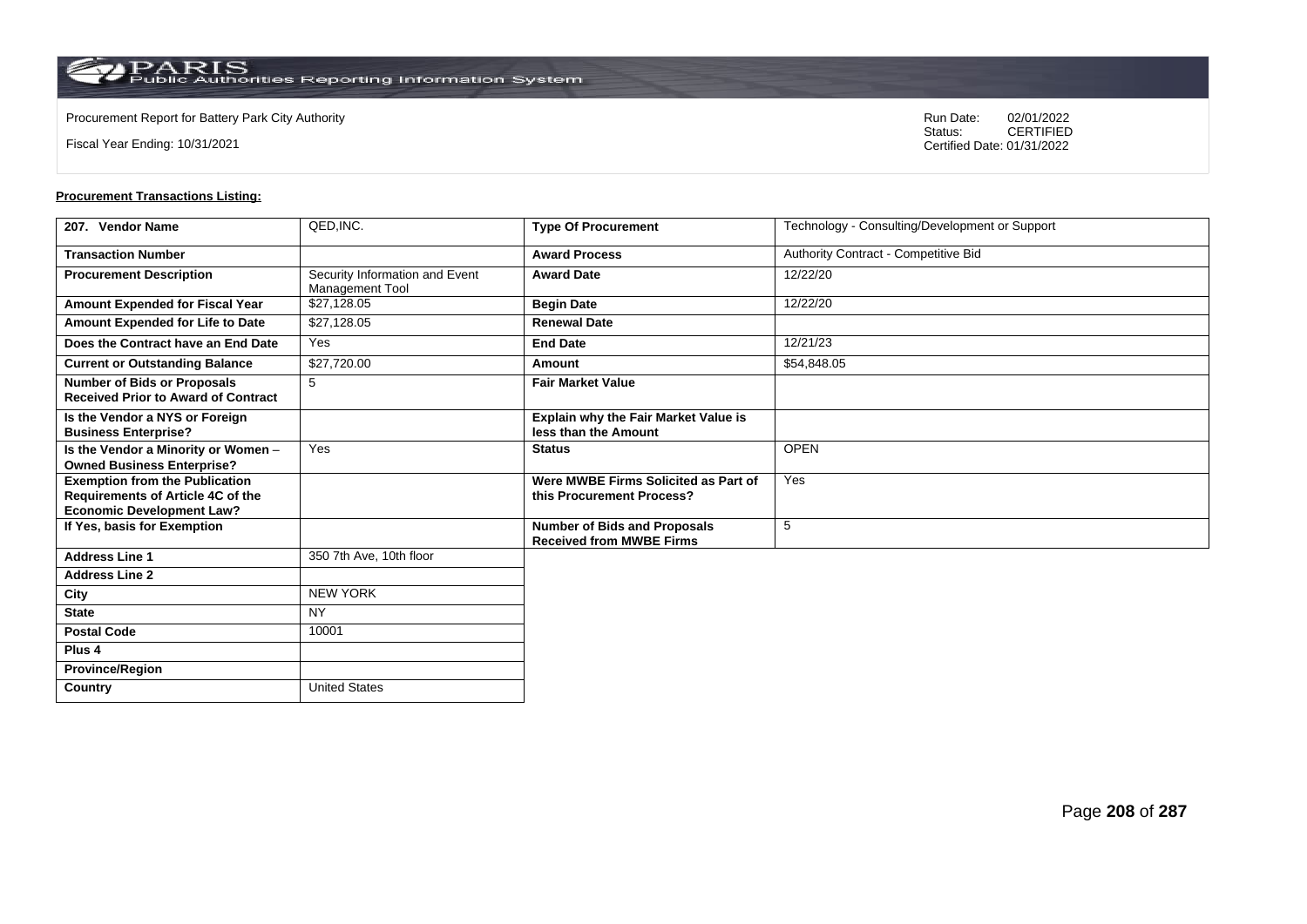**Country** United States

Fiscal Year Ending: 10/31/2021

Procurement Report for Battery Park City Authority **National State Concrete Concrete Concrete Concrete Concrete Concrete Concrete Concrete Concrete Concrete Concrete Concrete Concrete Concrete Concrete Concrete Concrete Co** CERTIFIED Certified Date: 01/31/2022

| 208. Vendor Name                                                                                               | Qualtrics, LLC           | <b>Type Of Procurement</b>                                             | Technology - Software                   |
|----------------------------------------------------------------------------------------------------------------|--------------------------|------------------------------------------------------------------------|-----------------------------------------|
| <b>Transaction Number</b>                                                                                      |                          | <b>Award Process</b>                                                   | Non Contract Procurement/Purchase Order |
| <b>Procurement Description</b>                                                                                 | Human Resources software | <b>Award Date</b>                                                      |                                         |
| Amount Expended for Fiscal Year                                                                                | \$7,187.50               | <b>Begin Date</b>                                                      |                                         |
| Amount Expended for Life to Date                                                                               |                          | <b>Renewal Date</b>                                                    |                                         |
| Does the Contract have an End Date                                                                             |                          | <b>End Date</b>                                                        |                                         |
| <b>Current or Outstanding Balance</b>                                                                          |                          | Amount                                                                 |                                         |
| <b>Number of Bids or Proposals</b><br><b>Received Prior to Award of Contract</b>                               |                          | <b>Fair Market Value</b>                                               |                                         |
| Is the Vendor a NYS or Foreign<br><b>Business Enterprise?</b>                                                  |                          | Explain why the Fair Market Value is<br>less than the Amount           |                                         |
| Is the Vendor a Minority or Women -<br><b>Owned Business Enterprise?</b>                                       | No                       | <b>Status</b>                                                          | <b>COMPLETED</b>                        |
| <b>Exemption from the Publication</b><br>Requirements of Article 4C of the<br><b>Economic Development Law?</b> |                          | Were MWBE Firms Solicited as Part of<br>this Procurement Process?      |                                         |
| If Yes, basis for Exemption                                                                                    |                          | <b>Number of Bids and Proposals</b><br><b>Received from MWBE Firms</b> |                                         |
| <b>Address Line 1</b>                                                                                          | 333 West River Park Dr.  |                                                                        |                                         |
| <b>Address Line 2</b>                                                                                          |                          |                                                                        |                                         |
| City                                                                                                           | <b>PROVO</b>             |                                                                        |                                         |
| <b>State</b>                                                                                                   | UT                       |                                                                        |                                         |
| <b>Postal Code</b>                                                                                             | 84604                    |                                                                        |                                         |
| Plus <sub>4</sub>                                                                                              |                          |                                                                        |                                         |
| <b>Province/Region</b>                                                                                         |                          |                                                                        |                                         |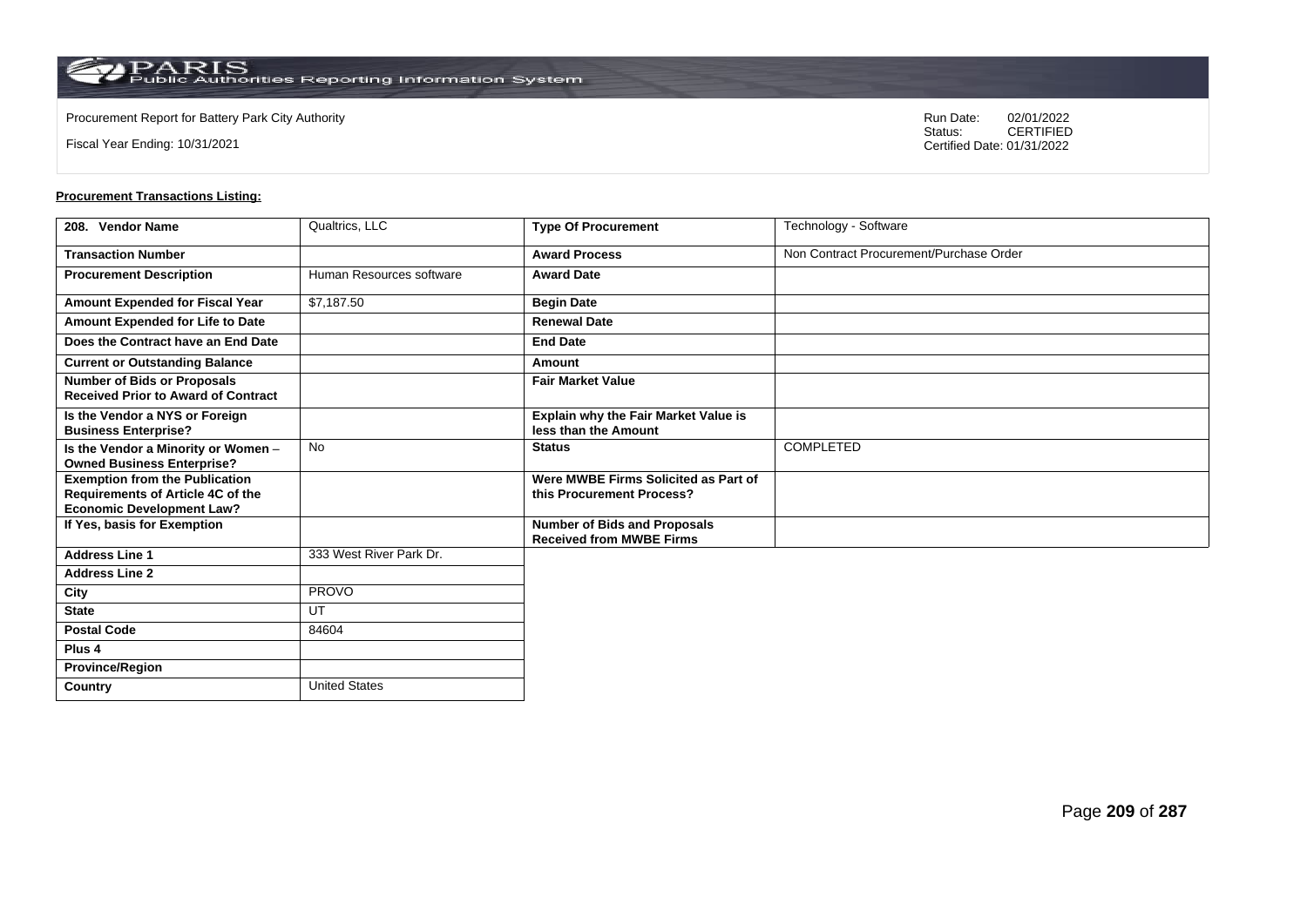Fiscal Year Ending: 10/31/2021

**Province/Region**

**Country** United States

Procurement Report for Battery Park City Authority **National State Concrete Concrete Concrete Concrete Concrete Concrete Concrete Concrete Concrete Concrete Concrete Concrete Concrete Concrete Concrete Concrete Concrete Co** CERTIFIED Certified Date: 01/31/2022

| 209. Vendor Name                                                                                               | R K Software, Inc.        | <b>Type Of Procurement</b>                                             | Technology - Consulting/Development or Support |
|----------------------------------------------------------------------------------------------------------------|---------------------------|------------------------------------------------------------------------|------------------------------------------------|
| <b>Transaction Number</b>                                                                                      |                           | <b>Award Process</b>                                                   | Authority Contract - Competitive Bid           |
| <b>Procurement Description</b>                                                                                 | <b>Webmaster Services</b> | <b>Award Date</b>                                                      | 03/01/18                                       |
| <b>Amount Expended for Fiscal Year</b>                                                                         | \$18,631.65               | <b>Begin Date</b>                                                      | 03/01/18                                       |
| Amount Expended for Life to Date                                                                               | \$97,341.35               | <b>Renewal Date</b>                                                    |                                                |
| Does the Contract have an End Date                                                                             | Yes                       | <b>End Date</b>                                                        | 02/28/22                                       |
| <b>Current or Outstanding Balance</b>                                                                          | \$157,540.38              | Amount                                                                 | \$254,881.73                                   |
| <b>Number of Bids or Proposals</b><br><b>Received Prior to Award of Contract</b>                               | 2                         | <b>Fair Market Value</b>                                               |                                                |
| Is the Vendor a NYS or Foreign<br><b>Business Enterprise?</b>                                                  |                           | Explain why the Fair Market Value is<br>less than the Amount           |                                                |
| Is the Vendor a Minority or Women -<br><b>Owned Business Enterprise?</b>                                       | Yes                       | <b>Status</b>                                                          | <b>OPEN</b>                                    |
| <b>Exemption from the Publication</b><br>Requirements of Article 4C of the<br><b>Economic Development Law?</b> |                           | Were MWBE Firms Solicited as Part of<br>this Procurement Process?      | Yes                                            |
| If Yes, basis for Exemption                                                                                    |                           | <b>Number of Bids and Proposals</b><br><b>Received from MWBE Firms</b> | $\overline{2}$                                 |
| <b>Address Line 1</b>                                                                                          | 36-30 37TH Street, 2nd FL |                                                                        |                                                |
| <b>Address Line 2</b>                                                                                          |                           |                                                                        |                                                |
| City                                                                                                           | LONG ISLAND CITY          |                                                                        |                                                |
| <b>State</b>                                                                                                   | <b>NY</b>                 |                                                                        |                                                |
| <b>Postal Code</b>                                                                                             | 11101                     |                                                                        |                                                |
| Plus 4                                                                                                         |                           |                                                                        |                                                |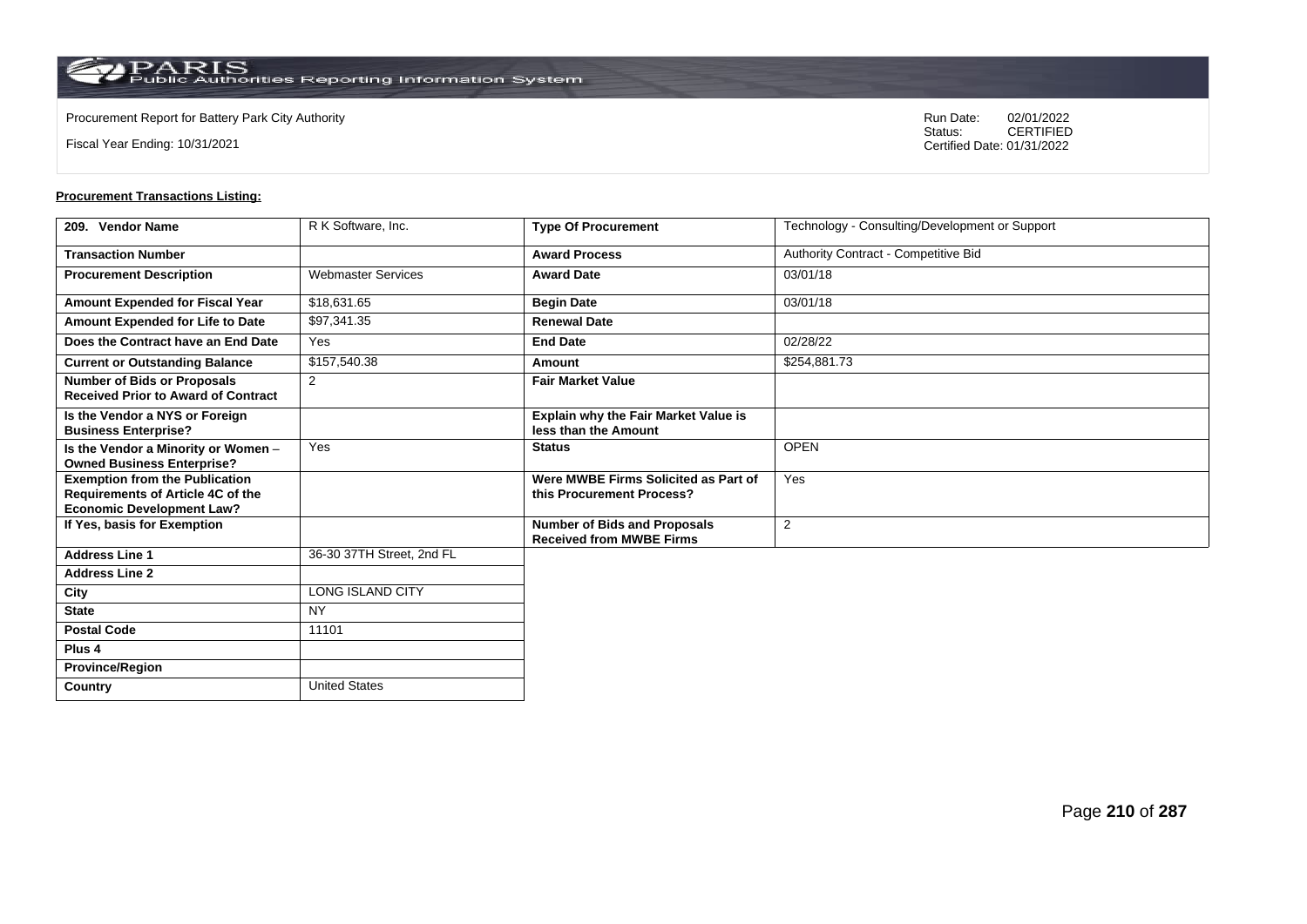**Country** United States

Fiscal Year Ending: 10/31/2021

Procurement Report for Battery Park City Authority **National State Concrete Concrete Concrete Concrete Concrete Concrete Concrete Concrete Concrete Concrete Concrete Concrete Concrete Concrete Concrete Concrete Concrete Co** CERTIFIED Certified Date: 01/31/2022

| 210. Vendor Name                                                                                                      | Ranky Tanky                          | <b>Type Of Procurement</b>                                             | <b>Other Professional Services</b>       |
|-----------------------------------------------------------------------------------------------------------------------|--------------------------------------|------------------------------------------------------------------------|------------------------------------------|
| <b>Transaction Number</b>                                                                                             |                                      | <b>Award Process</b>                                                   | Authority Contract - Non-Competitive Bid |
| <b>Procurement Description</b>                                                                                        | <b>River &amp; Blues Performance</b> | <b>Award Date</b>                                                      | 07/20/21                                 |
| Amount Expended for Fiscal Year                                                                                       | \$10,000.00                          | <b>Begin Date</b>                                                      | 07/20/21                                 |
| Amount Expended for Life to Date                                                                                      | \$10,000.00                          | <b>Renewal Date</b>                                                    |                                          |
| Does the Contract have an End Date                                                                                    | Yes                                  | <b>End Date</b>                                                        | 07/23/21                                 |
| <b>Current or Outstanding Balance</b>                                                                                 | \$0.00                               | Amount                                                                 | \$10,000.00                              |
| <b>Number of Bids or Proposals</b><br><b>Received Prior to Award of Contract</b>                                      |                                      | <b>Fair Market Value</b>                                               | \$10,000.00                              |
| Is the Vendor a NYS or Foreign<br><b>Business Enterprise?</b>                                                         |                                      | Explain why the Fair Market Value is<br>less than the Amount           |                                          |
| Is the Vendor a Minority or Women -<br><b>Owned Business Enterprise?</b>                                              | <b>No</b>                            | <b>Status</b>                                                          | <b>COMPLETED</b>                         |
| <b>Exemption from the Publication</b><br><b>Requirements of Article 4C of the</b><br><b>Economic Development Law?</b> |                                      | Were MWBE Firms Solicited as Part of<br>this Procurement Process?      | <b>No</b>                                |
| If Yes, basis for Exemption                                                                                           |                                      | <b>Number of Bids and Proposals</b><br><b>Received from MWBE Firms</b> | 0                                        |
| <b>Address Line 1</b>                                                                                                 | 140 E. 2nd Str. 6-L                  |                                                                        |                                          |
| <b>Address Line 2</b>                                                                                                 |                                      |                                                                        |                                          |
| City                                                                                                                  | <b>BROOKLYN</b>                      |                                                                        |                                          |
| <b>State</b>                                                                                                          | <b>NY</b>                            |                                                                        |                                          |
| <b>Postal Code</b>                                                                                                    | 11218                                |                                                                        |                                          |
| Plus <sub>4</sub>                                                                                                     |                                      |                                                                        |                                          |
| <b>Province/Region</b>                                                                                                |                                      |                                                                        |                                          |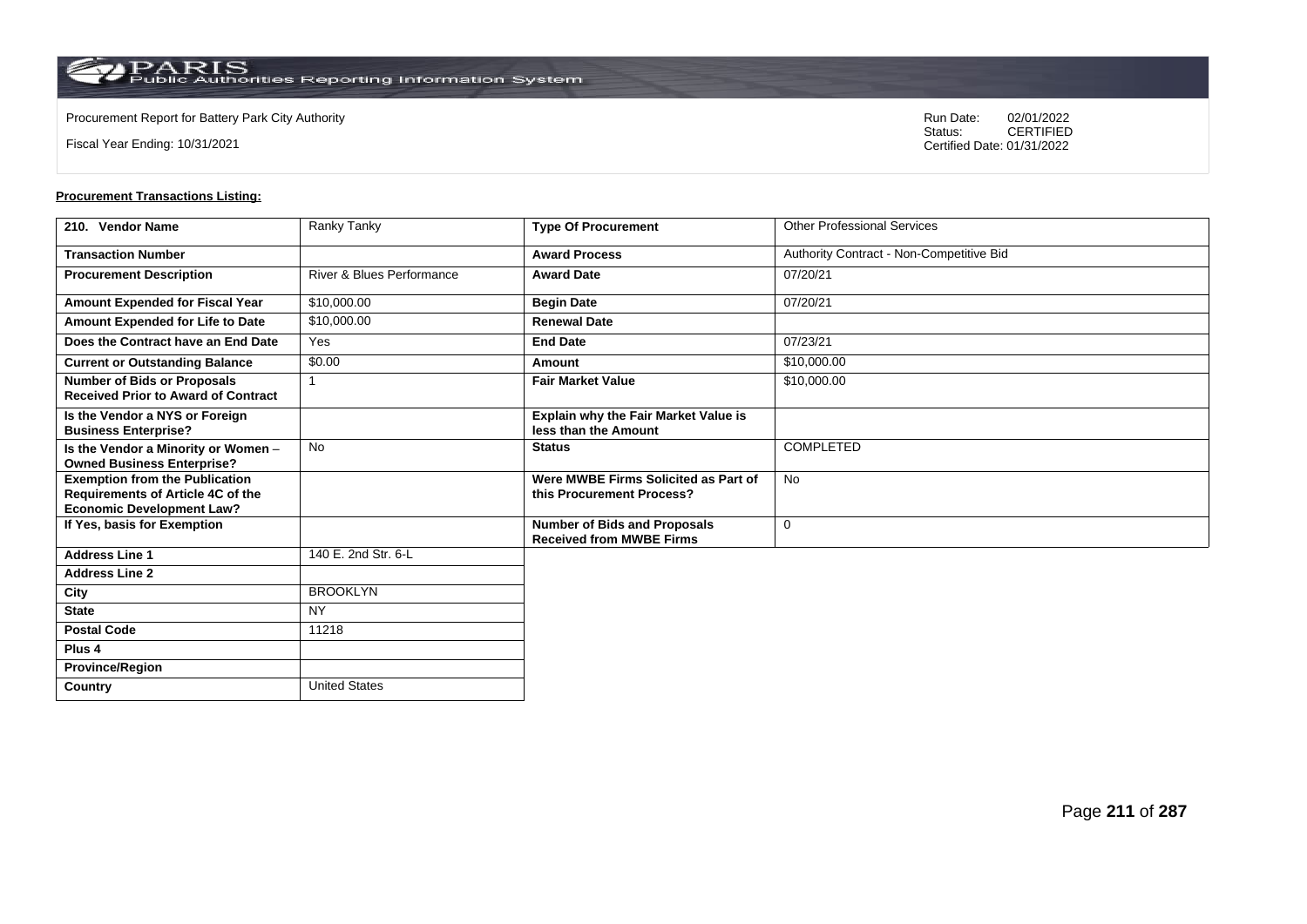**Country** United States

Fiscal Year Ending: 10/31/2021

Procurement Report for Battery Park City Authority **National State Concrete Concrete Concrete Concrete Concrete Concrete Concrete Concrete Concrete Concrete Concrete Concrete Concrete Concrete Concrete Concrete Concrete Co** CERTIFIED Certified Date: 01/31/2022

| 211. Vendor Name                                                                                                      | Raymond of New Jersey, LLC                | <b>Type Of Procurement</b>                                             | <b>Other Professional Services</b>       |
|-----------------------------------------------------------------------------------------------------------------------|-------------------------------------------|------------------------------------------------------------------------|------------------------------------------|
| <b>Transaction Number</b>                                                                                             |                                           | <b>Award Process</b>                                                   | Authority Contract - Non-Competitive Bid |
| <b>Procurement Description</b>                                                                                        | Parks Operations equipment<br>maintenance | <b>Award Date</b>                                                      | 11/01/17                                 |
| Amount Expended for Fiscal Year                                                                                       | \$49,082.76                               | <b>Begin Date</b>                                                      | 11/01/17                                 |
| Amount Expended for Life to Date                                                                                      | \$137,019.46                              | <b>Renewal Date</b>                                                    |                                          |
| Does the Contract have an End Date                                                                                    | Yes                                       | <b>End Date</b>                                                        | 10/31/22                                 |
| <b>Current or Outstanding Balance</b>                                                                                 | \$49,305.90                               | Amount                                                                 | \$186,325.00                             |
| <b>Number of Bids or Proposals</b><br><b>Received Prior to Award of Contract</b>                                      |                                           | <b>Fair Market Value</b>                                               | \$186,325.00                             |
| Is the Vendor a NYS or Foreign<br><b>Business Enterprise?</b>                                                         |                                           | Explain why the Fair Market Value is<br>less than the Amount           |                                          |
| Is the Vendor a Minority or Women -<br><b>Owned Business Enterprise?</b>                                              | No                                        | <b>Status</b>                                                          | <b>OPEN</b>                              |
| <b>Exemption from the Publication</b><br><b>Requirements of Article 4C of the</b><br><b>Economic Development Law?</b> |                                           | Were MWBE Firms Solicited as Part of<br>this Procurement Process?      | <b>No</b>                                |
| If Yes, basis for Exemption                                                                                           |                                           | <b>Number of Bids and Proposals</b><br><b>Received from MWBE Firms</b> | $\mathbf 0$                              |
| <b>Address Line 1</b>                                                                                                 | 100 Brighton Street                       |                                                                        |                                          |
| <b>Address Line 2</b>                                                                                                 |                                           |                                                                        |                                          |
| City                                                                                                                  | <b>UNION</b>                              |                                                                        |                                          |
| <b>State</b>                                                                                                          | <b>NJ</b>                                 |                                                                        |                                          |
| <b>Postal Code</b>                                                                                                    | 07083                                     |                                                                        |                                          |
| Plus <sub>4</sub>                                                                                                     |                                           |                                                                        |                                          |
| <b>Province/Region</b>                                                                                                |                                           |                                                                        |                                          |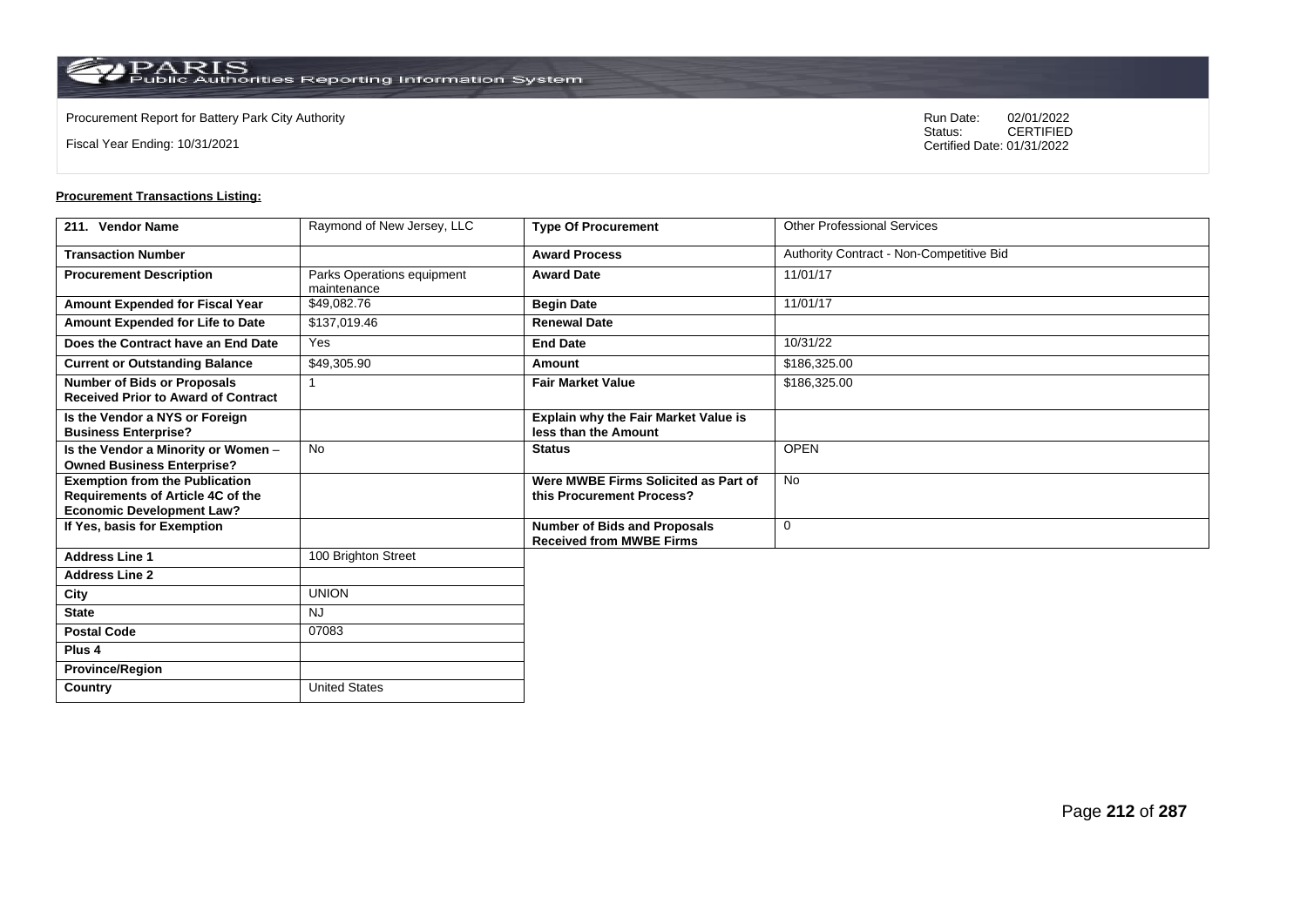**Country** United States

Fiscal Year Ending: 10/31/2021

Procurement Report for Battery Park City Authority **National State Concrete Concrete Concrete Concrete Concrete Concrete Concrete Concrete Concrete Concrete Concrete Concrete Concrete Concrete Concrete Concrete Concrete Co** CERTIFIED Certified Date: 01/31/2022

| 212. Vendor Name                                                                                               | Recycle Away, LLC  | <b>Type Of Procurement</b>                                             | Other                                   |
|----------------------------------------------------------------------------------------------------------------|--------------------|------------------------------------------------------------------------|-----------------------------------------|
| <b>Transaction Number</b>                                                                                      |                    | <b>Award Process</b>                                                   | Non Contract Procurement/Purchase Order |
| <b>Procurement Description</b>                                                                                 | Waste containers   | <b>Award Date</b>                                                      |                                         |
| Amount Expended for Fiscal Year                                                                                | \$14,375.00        | <b>Begin Date</b>                                                      |                                         |
| Amount Expended for Life to Date                                                                               |                    | <b>Renewal Date</b>                                                    |                                         |
| Does the Contract have an End Date                                                                             |                    | <b>End Date</b>                                                        |                                         |
| <b>Current or Outstanding Balance</b>                                                                          |                    | Amount                                                                 |                                         |
| <b>Number of Bids or Proposals</b><br><b>Received Prior to Award of Contract</b>                               |                    | <b>Fair Market Value</b>                                               |                                         |
| Is the Vendor a NYS or Foreign<br><b>Business Enterprise?</b>                                                  |                    | Explain why the Fair Market Value is<br>less than the Amount           |                                         |
| Is the Vendor a Minority or Women -<br><b>Owned Business Enterprise?</b>                                       | No                 | <b>Status</b>                                                          | <b>COMPLETED</b>                        |
| <b>Exemption from the Publication</b><br>Requirements of Article 4C of the<br><b>Economic Development Law?</b> |                    | Were MWBE Firms Solicited as Part of<br>this Procurement Process?      |                                         |
| If Yes, basis for Exemption                                                                                    |                    | <b>Number of Bids and Proposals</b><br><b>Received from MWBE Firms</b> |                                         |
| <b>Address Line 1</b>                                                                                          | PO Box 1757        |                                                                        |                                         |
| <b>Address Line 2</b>                                                                                          |                    |                                                                        |                                         |
| City                                                                                                           | <b>BRATTLEBORO</b> |                                                                        |                                         |
| <b>State</b>                                                                                                   | <b>VT</b>          |                                                                        |                                         |
| <b>Postal Code</b>                                                                                             | 05302              |                                                                        |                                         |
| Plus <sub>4</sub>                                                                                              |                    |                                                                        |                                         |
| <b>Province/Region</b>                                                                                         |                    |                                                                        |                                         |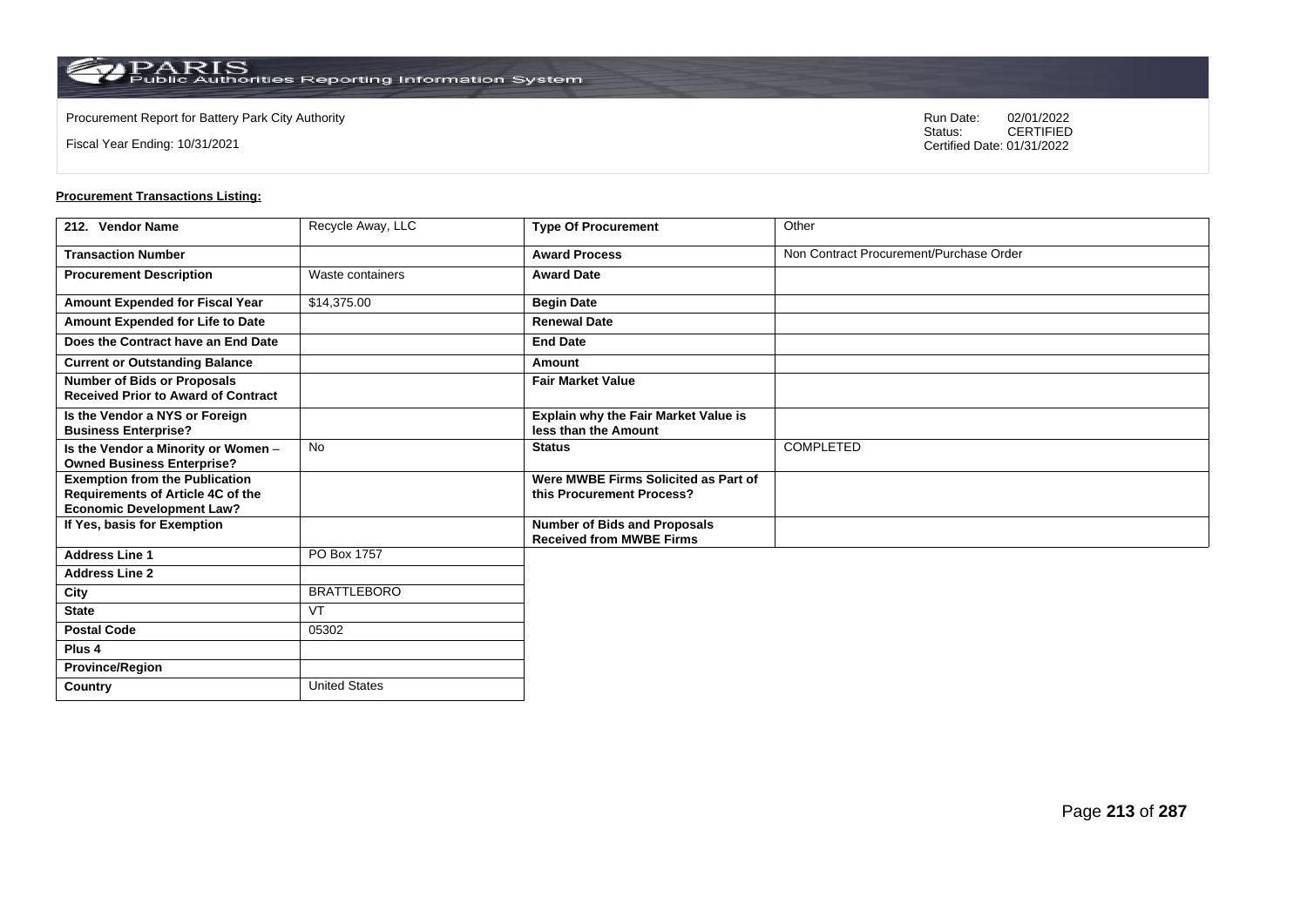$\operatorname{PARIS}_{\text{Public Authorities}\,\text{Reporting}\,\text{Information System}}$ 

**Country** United States

Fiscal Year Ending: 10/31/2021

Procurement Report for Battery Park City Authority **National State Concrete Concrete Concrete Concrete Concrete Concrete Concrete Concrete Concrete Concrete Concrete Concrete Concrete Concrete Concrete Concrete Concrete Co** CERTIFIED Certified Date: 01/31/2022

| 213. Vendor Name                                                                                                      | Redsoft Technologies, Inc.           | <b>Type Of Procurement</b>                                             | Technology - Consulting/Development or Support |
|-----------------------------------------------------------------------------------------------------------------------|--------------------------------------|------------------------------------------------------------------------|------------------------------------------------|
| <b>Transaction Number</b>                                                                                             |                                      | <b>Award Process</b>                                                   | Authority Contract - Non-Competitive Bid       |
| <b>Procurement Description</b>                                                                                        | <b>BPCA Online Deficiency System</b> | <b>Award Date</b>                                                      | 01/31/18                                       |
| Amount Expended for Fiscal Year                                                                                       | \$10,256.25                          | <b>Begin Date</b>                                                      | 01/31/18                                       |
| Amount Expended for Life to Date                                                                                      | \$50,837.50                          | <b>Renewal Date</b>                                                    |                                                |
| Does the Contract have an End Date                                                                                    | Yes                                  | <b>End Date</b>                                                        | 01/29/22                                       |
| <b>Current or Outstanding Balance</b>                                                                                 | \$49,162.50                          | Amount                                                                 | \$100,000.00                                   |
| <b>Number of Bids or Proposals</b><br><b>Received Prior to Award of Contract</b>                                      | $\Omega$                             | <b>Fair Market Value</b>                                               | \$100,000.00                                   |
| Is the Vendor a NYS or Foreign<br><b>Business Enterprise?</b>                                                         |                                      | <b>Explain why the Fair Market Value is</b><br>less than the Amount    |                                                |
| Is the Vendor a Minority or Women -<br><b>Owned Business Enterprise?</b>                                              | No                                   | <b>Status</b>                                                          | <b>OPEN</b>                                    |
| <b>Exemption from the Publication</b><br><b>Requirements of Article 4C of the</b><br><b>Economic Development Law?</b> |                                      | Were MWBE Firms Solicited as Part of<br>this Procurement Process?      | <b>No</b>                                      |
| If Yes, basis for Exemption                                                                                           |                                      | <b>Number of Bids and Proposals</b><br><b>Received from MWBE Firms</b> | $\mathbf 0$                                    |
| <b>Address Line 1</b>                                                                                                 | 30 Tuthill Creek Drive               |                                                                        |                                                |
| <b>Address Line 2</b>                                                                                                 |                                      |                                                                        |                                                |
| City                                                                                                                  | <b>PATCHOGUE</b>                     |                                                                        |                                                |
| <b>State</b>                                                                                                          | <b>NY</b>                            |                                                                        |                                                |
| <b>Postal Code</b>                                                                                                    | 11772                                |                                                                        |                                                |
| Plus <sub>4</sub>                                                                                                     |                                      |                                                                        |                                                |
| <b>Province/Region</b>                                                                                                |                                      |                                                                        |                                                |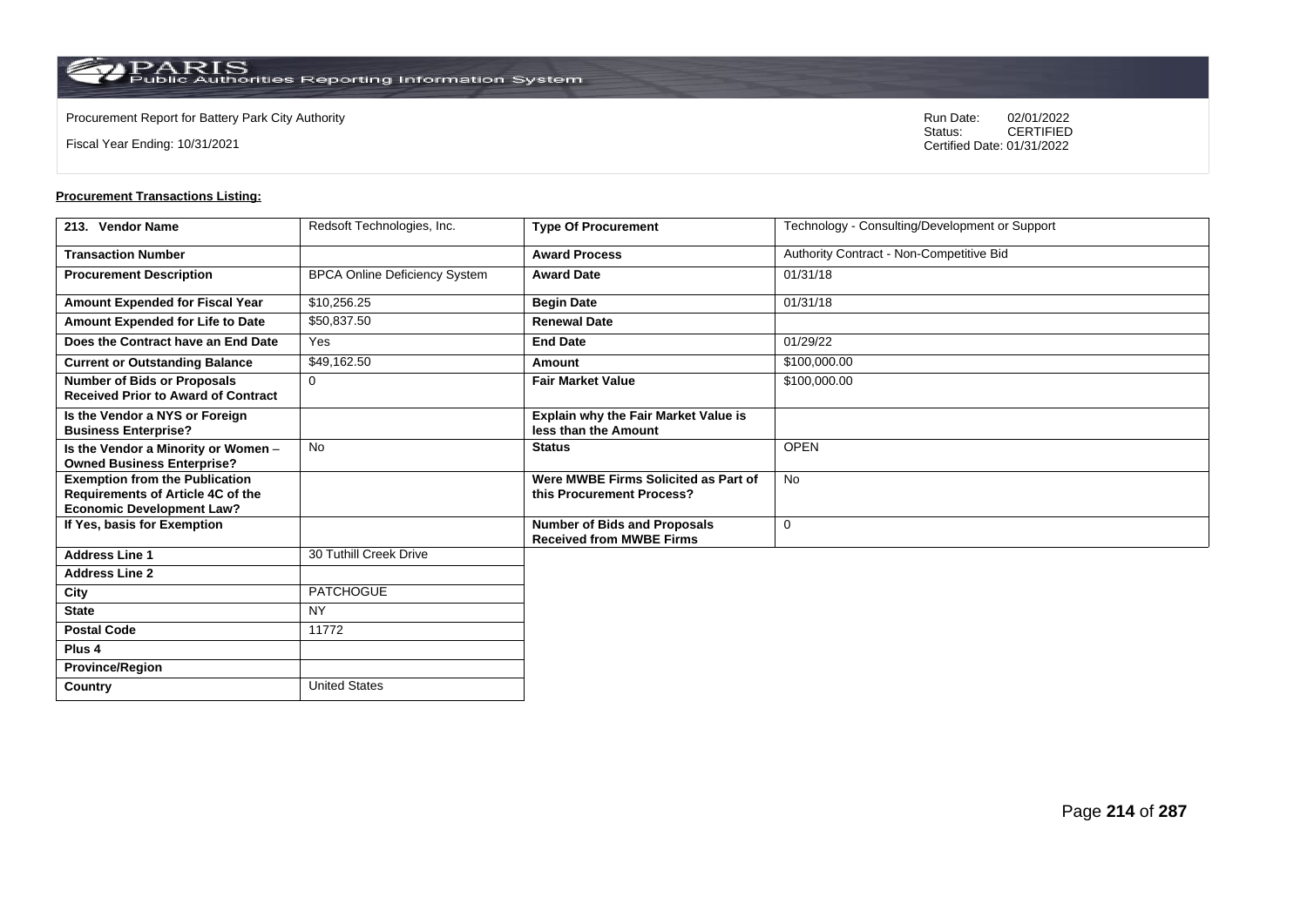Fiscal Year Ending: 10/31/2021

Procurement Report for Battery Park City Authority **National State Concrete Concrete Concrete Concrete Concrete Concrete Concrete Concrete Concrete Concrete Concrete Concrete Concrete Concrete Concrete Concrete Concrete Co** CERTIFIED Certified Date: 01/31/2022

| 214. Vendor Name                                                                                                      | Republic Office Supply (Jamore Inc.) | <b>Type Of Procurement</b>                                             | Commodities/Supplies                    |
|-----------------------------------------------------------------------------------------------------------------------|--------------------------------------|------------------------------------------------------------------------|-----------------------------------------|
| <b>Transaction Number</b>                                                                                             |                                      | <b>Award Process</b>                                                   | Non Contract Procurement/Purchase Order |
| <b>Procurement Description</b>                                                                                        | Office supplies                      | <b>Award Date</b>                                                      |                                         |
| Amount Expended for Fiscal Year                                                                                       | \$5,058.78                           | <b>Begin Date</b>                                                      |                                         |
| Amount Expended for Life to Date                                                                                      |                                      | <b>Renewal Date</b>                                                    |                                         |
| Does the Contract have an End Date                                                                                    |                                      | <b>End Date</b>                                                        |                                         |
| <b>Current or Outstanding Balance</b>                                                                                 |                                      | Amount                                                                 |                                         |
| <b>Number of Bids or Proposals</b><br><b>Received Prior to Award of Contract</b>                                      |                                      | <b>Fair Market Value</b>                                               |                                         |
| Is the Vendor a NYS or Foreign<br><b>Business Enterprise?</b>                                                         |                                      | Explain why the Fair Market Value is<br>less than the Amount           |                                         |
| Is the Vendor a Minority or Women -<br><b>Owned Business Enterprise?</b>                                              | Yes                                  | <b>Status</b>                                                          | COMPLETED                               |
| <b>Exemption from the Publication</b><br><b>Requirements of Article 4C of the</b><br><b>Economic Development Law?</b> |                                      | Were MWBE Firms Solicited as Part of<br>this Procurement Process?      |                                         |
| If Yes, basis for Exemption                                                                                           |                                      | <b>Number of Bids and Proposals</b><br><b>Received from MWBE Firms</b> |                                         |
| <b>Address Line 1</b>                                                                                                 | 23 Jaegger Drive                     |                                                                        |                                         |
| <b>Address Line 2</b>                                                                                                 |                                      |                                                                        |                                         |
| City                                                                                                                  | <b>GLEN HEAD</b>                     |                                                                        |                                         |
| <b>State</b>                                                                                                          | <b>NY</b>                            |                                                                        |                                         |
| <b>Postal Code</b>                                                                                                    | 11545                                |                                                                        |                                         |
| Plus 4                                                                                                                |                                      |                                                                        |                                         |
| <b>Province/Region</b>                                                                                                |                                      |                                                                        |                                         |
| Country                                                                                                               | <b>United States</b>                 |                                                                        |                                         |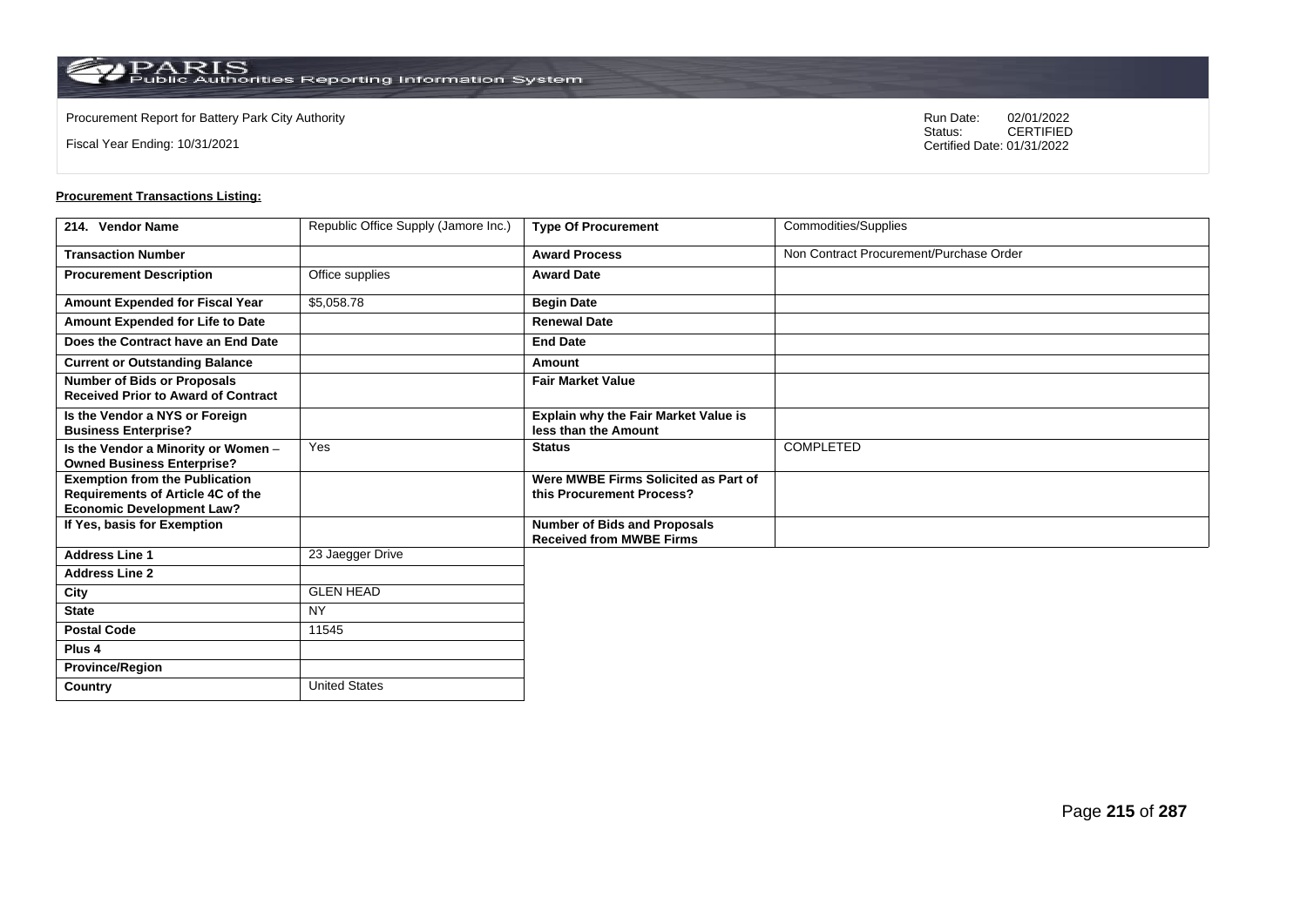**Country** United States

Fiscal Year Ending: 10/31/2021

Procurement Report for Battery Park City Authority **National State Concrete Concrete Concrete Concrete Concrete Concrete Concrete Concrete Concrete Concrete Concrete Concrete Concrete Concrete Concrete Concrete Concrete Co** CERTIFIED Certified Date: 01/31/2022

| 215. Vendor Name                                                                                                      | <b>Risa Heller Communications</b> | <b>Type Of Procurement</b>                                             | <b>Consulting Services</b>               |
|-----------------------------------------------------------------------------------------------------------------------|-----------------------------------|------------------------------------------------------------------------|------------------------------------------|
| <b>Transaction Number</b>                                                                                             |                                   | <b>Award Process</b>                                                   | Authority Contract - Non-Competitive Bid |
| <b>Procurement Description</b>                                                                                        | <b>Public Relations</b>           | <b>Award Date</b>                                                      | 02/02/21                                 |
| Amount Expended for Fiscal Year                                                                                       | \$48,000.00                       | <b>Begin Date</b>                                                      | 02/02/21                                 |
| Amount Expended for Life to Date                                                                                      | \$48,000.00                       | <b>Renewal Date</b>                                                    |                                          |
| Does the Contract have an End Date                                                                                    | Yes                               | <b>End Date</b>                                                        | 02/01/22                                 |
| <b>Current or Outstanding Balance</b>                                                                                 | \$48,000.00                       | Amount                                                                 | \$96,000.00                              |
| <b>Number of Bids or Proposals</b><br><b>Received Prior to Award of Contract</b>                                      | $\overline{4}$                    | <b>Fair Market Value</b>                                               | \$96,000.00                              |
| Is the Vendor a NYS or Foreign<br><b>Business Enterprise?</b>                                                         |                                   | Explain why the Fair Market Value is<br>less than the Amount           |                                          |
| Is the Vendor a Minority or Women -<br><b>Owned Business Enterprise?</b>                                              | <b>No</b>                         | <b>Status</b>                                                          | <b>OPEN</b>                              |
| <b>Exemption from the Publication</b><br><b>Requirements of Article 4C of the</b><br><b>Economic Development Law?</b> |                                   | Were MWBE Firms Solicited as Part of<br>this Procurement Process?      | <b>No</b>                                |
| If Yes, basis for Exemption                                                                                           |                                   | <b>Number of Bids and Proposals</b><br><b>Received from MWBE Firms</b> | $\overline{2}$                           |
| <b>Address Line 1</b>                                                                                                 | 233 Broadway, #2701               |                                                                        |                                          |
| <b>Address Line 2</b>                                                                                                 |                                   |                                                                        |                                          |
| City                                                                                                                  | <b>NEW YORK</b>                   |                                                                        |                                          |
| <b>State</b>                                                                                                          | <b>NY</b>                         |                                                                        |                                          |
| <b>Postal Code</b>                                                                                                    | 10279                             |                                                                        |                                          |
| Plus <sub>4</sub>                                                                                                     |                                   |                                                                        |                                          |
| <b>Province/Region</b>                                                                                                |                                   |                                                                        |                                          |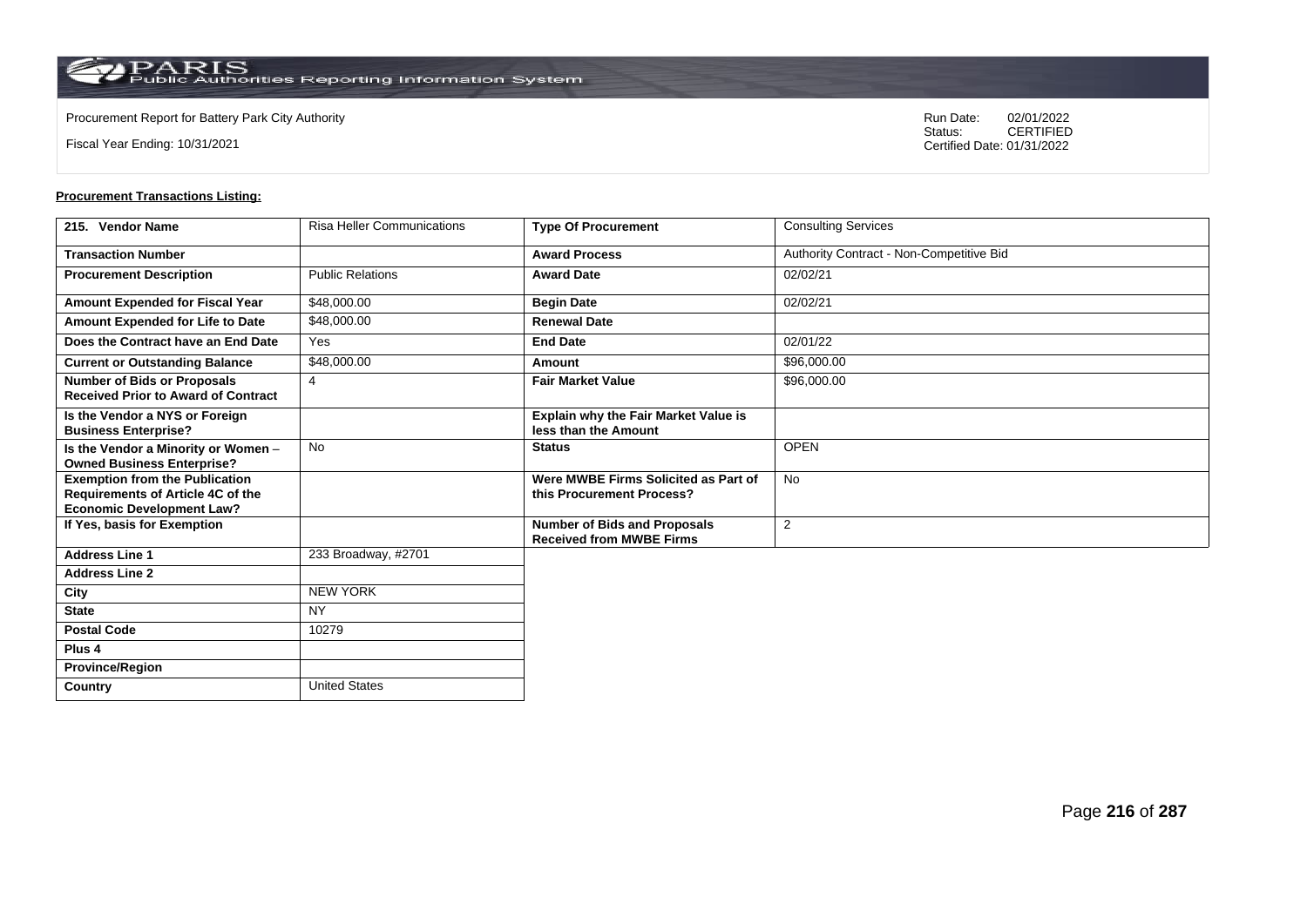**Country** United States

Fiscal Year Ending: 10/31/2021

Procurement Report for Battery Park City Authority **National State Concrete Concrete Concrete Concrete Concrete Concrete Concrete Concrete Concrete Concrete Concrete Concrete Concrete Concrete Concrete Concrete Concrete Co** CERTIFIED Certified Date: 01/31/2022

| 216. Vendor Name                                                                                               | Ronnette Riley Architect, LLC                             | <b>Type Of Procurement</b>                                             | <b>Consulting Services</b>           |
|----------------------------------------------------------------------------------------------------------------|-----------------------------------------------------------|------------------------------------------------------------------------|--------------------------------------|
| <b>Transaction Number</b>                                                                                      |                                                           | <b>Award Process</b>                                                   | Authority Contract - Competitive Bid |
| <b>Procurement Description</b>                                                                                 | On Call Engineering and<br><b>Archictectural Services</b> | <b>Award Date</b>                                                      | 12/01/20                             |
| Amount Expended for Fiscal Year                                                                                | \$0.00                                                    | <b>Begin Date</b>                                                      | 12/01/20                             |
| Amount Expended for Life to Date                                                                               | \$0.00                                                    | <b>Renewal Date</b>                                                    |                                      |
| Does the Contract have an End Date                                                                             | Yes                                                       | <b>End Date</b>                                                        | 11/30/22                             |
| <b>Current or Outstanding Balance</b>                                                                          | \$300,000.00                                              | Amount                                                                 | \$300,000.00                         |
| <b>Number of Bids or Proposals</b><br><b>Received Prior to Award of Contract</b>                               | 12                                                        | <b>Fair Market Value</b>                                               |                                      |
| Is the Vendor a NYS or Foreign<br><b>Business Enterprise?</b>                                                  |                                                           | Explain why the Fair Market Value is<br>less than the Amount           |                                      |
| Is the Vendor a Minority or Women -<br><b>Owned Business Enterprise?</b>                                       | Yes                                                       | <b>Status</b>                                                          | <b>OPEN</b>                          |
| <b>Exemption from the Publication</b><br>Requirements of Article 4C of the<br><b>Economic Development Law?</b> |                                                           | Were MWBE Firms Solicited as Part of<br>this Procurement Process?      | Yes                                  |
| If Yes, basis for Exemption                                                                                    |                                                           | <b>Number of Bids and Proposals</b><br><b>Received from MWBE Firms</b> | $\overline{4}$                       |
| <b>Address Line 1</b>                                                                                          | 494 Eighth Avenue, 15 Floor                               |                                                                        |                                      |
| <b>Address Line 2</b>                                                                                          |                                                           |                                                                        |                                      |
| City                                                                                                           | <b>NEW YORK</b>                                           |                                                                        |                                      |
| <b>State</b>                                                                                                   | <b>NY</b>                                                 |                                                                        |                                      |
| <b>Postal Code</b>                                                                                             | 10001                                                     |                                                                        |                                      |
| Plus <sub>4</sub>                                                                                              |                                                           |                                                                        |                                      |
| <b>Province/Region</b>                                                                                         |                                                           |                                                                        |                                      |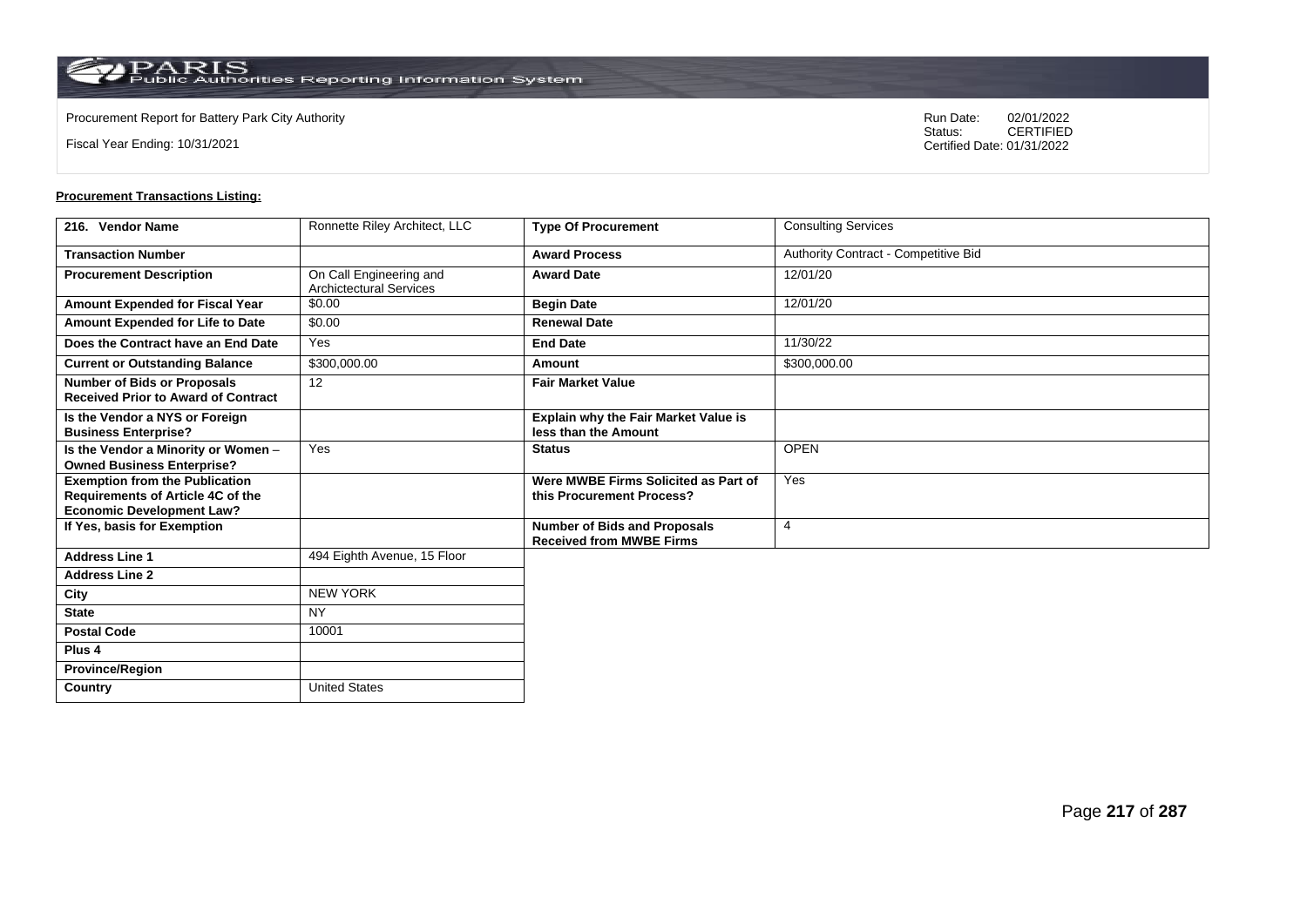**Country** United States

Fiscal Year Ending: 10/31/2021

Procurement Report for Battery Park City Authority **National State Concrete Concrete Concrete Concrete Concrete Concrete Concrete Concrete Concrete Concrete Concrete Concrete Concrete Concrete Concrete Concrete Concrete Co** CERTIFIED Certified Date: 01/31/2022

| 217. Vendor Name                                                                                               | SCF, SRL                                              | <b>Type Of Procurement</b>                                             | <b>Consulting Services</b>               |
|----------------------------------------------------------------------------------------------------------------|-------------------------------------------------------|------------------------------------------------------------------------|------------------------------------------|
| <b>Transaction Number</b>                                                                                      |                                                       | <b>Award Process</b>                                                   | Authority Contract - Non-Competitive Bid |
| <b>Procurement Description</b>                                                                                 | Hurricane Maria Memorial Artist                       | <b>Award Date</b>                                                      | 03/06/20                                 |
| <b>Amount Expended for Fiscal Year</b>                                                                         | \$70,000.00                                           | <b>Begin Date</b>                                                      | 03/06/20                                 |
| Amount Expended for Life to Date                                                                               | \$140,000.00                                          | <b>Renewal Date</b>                                                    |                                          |
| Does the Contract have an End Date                                                                             | Yes                                                   | <b>End Date</b>                                                        | 09/30/21                                 |
| <b>Current or Outstanding Balance</b>                                                                          | \$0.00                                                | Amount                                                                 | \$140,000,00                             |
| <b>Number of Bids or Proposals</b><br><b>Received Prior to Award of Contract</b>                               | $\mathbf 0$                                           | <b>Fair Market Value</b>                                               | \$140,000.00                             |
| Is the Vendor a NYS or Foreign<br><b>Business Enterprise?</b>                                                  |                                                       | <b>Explain why the Fair Market Value is</b><br>less than the Amount    |                                          |
| Is the Vendor a Minority or Women -<br><b>Owned Business Enterprise?</b>                                       | <b>No</b>                                             | <b>Status</b>                                                          | <b>COMPLETED</b>                         |
| <b>Exemption from the Publication</b><br>Requirements of Article 4C of the<br><b>Economic Development Law?</b> |                                                       | Were MWBE Firms Solicited as Part of<br>this Procurement Process?      | <b>No</b>                                |
| If Yes, basis for Exemption                                                                                    |                                                       | <b>Number of Bids and Proposals</b><br><b>Received from MWBE Firms</b> | $\mathbf 0$                              |
| <b>Address Line 1</b>                                                                                          | Lot 13 Calle 2 Suite 301, Metro<br><b>Office Park</b> |                                                                        |                                          |
| <b>Address Line 2</b>                                                                                          |                                                       |                                                                        |                                          |
| City                                                                                                           | <b>GUAYNABO</b>                                       |                                                                        |                                          |
| <b>State</b>                                                                                                   | <b>PR</b>                                             |                                                                        |                                          |
| <b>Postal Code</b>                                                                                             | 00968                                                 |                                                                        |                                          |
| Plus <sub>4</sub>                                                                                              |                                                       |                                                                        |                                          |
| <b>Province/Region</b>                                                                                         |                                                       |                                                                        |                                          |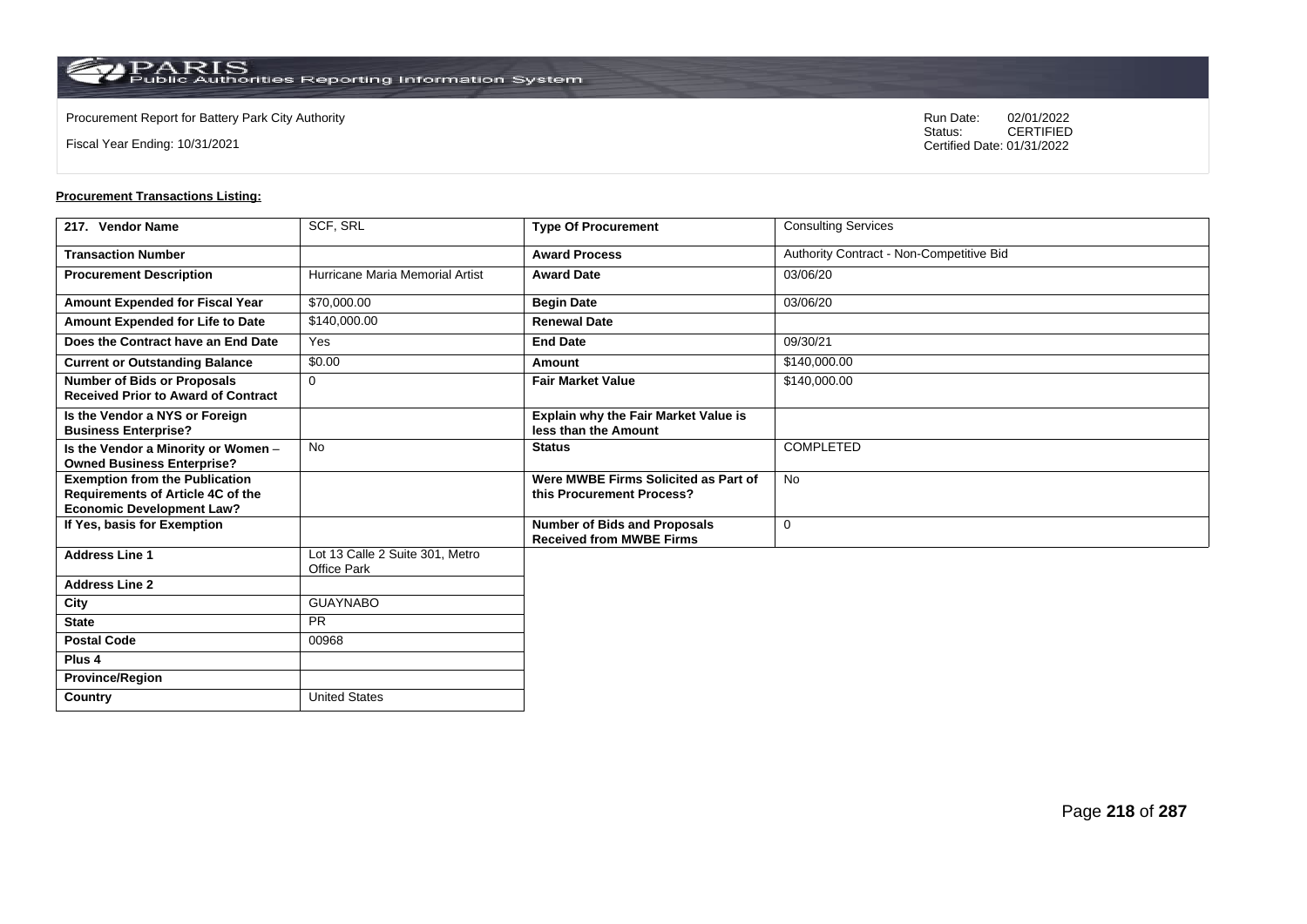**Country** United States

Fiscal Year Ending: 10/31/2021

Procurement Report for Battery Park City Authority **National State Concrete Concrete Concrete Concrete Concrete Concrete Concrete Concrete Concrete Concrete Concrete Concrete Concrete Concrete Concrete Concrete Concrete Co** CERTIFIED Certified Date: 01/31/2022

| 218. Vendor Name                                                                                                      | STV Incorporated                                           | <b>Type Of Procurement</b>                                             | <b>Consulting Services</b>           |
|-----------------------------------------------------------------------------------------------------------------------|------------------------------------------------------------|------------------------------------------------------------------------|--------------------------------------|
| <b>Transaction Number</b>                                                                                             |                                                            | <b>Award Process</b>                                                   | Authority Contract - Competitive Bid |
| <b>Procurement Description</b>                                                                                        | CPC Ballfield and Community CTR<br><b>Recsiliency Svcs</b> | <b>Award Date</b>                                                      | 08/27/18                             |
| <b>Amount Expended for Fiscal Year</b>                                                                                | \$145,574.11                                               | <b>Begin Date</b>                                                      | 08/27/18                             |
| Amount Expended for Life to Date                                                                                      | \$830,841.61                                               | <b>Renewal Date</b>                                                    |                                      |
| Does the Contract have an End Date                                                                                    | Yes                                                        | <b>End Date</b>                                                        | 11/30/21                             |
| <b>Current or Outstanding Balance</b>                                                                                 | \$123,715.94                                               | Amount                                                                 | \$954,557.55                         |
| <b>Number of Bids or Proposals</b><br><b>Received Prior to Award of Contract</b>                                      | 8                                                          | <b>Fair Market Value</b>                                               |                                      |
| Is the Vendor a NYS or Foreign<br><b>Business Enterprise?</b>                                                         |                                                            | <b>Explain why the Fair Market Value is</b><br>less than the Amount    |                                      |
| Is the Vendor a Minority or Women -<br><b>Owned Business Enterprise?</b>                                              | <b>No</b>                                                  | <b>Status</b>                                                          | <b>OPEN</b>                          |
| <b>Exemption from the Publication</b><br><b>Requirements of Article 4C of the</b><br><b>Economic Development Law?</b> |                                                            | Were MWBE Firms Solicited as Part of<br>this Procurement Process?      | Yes                                  |
| If Yes, basis for Exemption                                                                                           |                                                            | <b>Number of Bids and Proposals</b><br><b>Received from MWBE Firms</b> | 0                                    |
| <b>Address Line 1</b>                                                                                                 | 225 Park Avenue South                                      |                                                                        |                                      |
| <b>Address Line 2</b>                                                                                                 |                                                            |                                                                        |                                      |
| City                                                                                                                  | <b>NEW YORK</b>                                            |                                                                        |                                      |
| <b>State</b>                                                                                                          | <b>NY</b>                                                  |                                                                        |                                      |
| <b>Postal Code</b>                                                                                                    | 10003                                                      |                                                                        |                                      |
| Plus <sub>4</sub>                                                                                                     |                                                            |                                                                        |                                      |
| <b>Province/Region</b>                                                                                                |                                                            |                                                                        |                                      |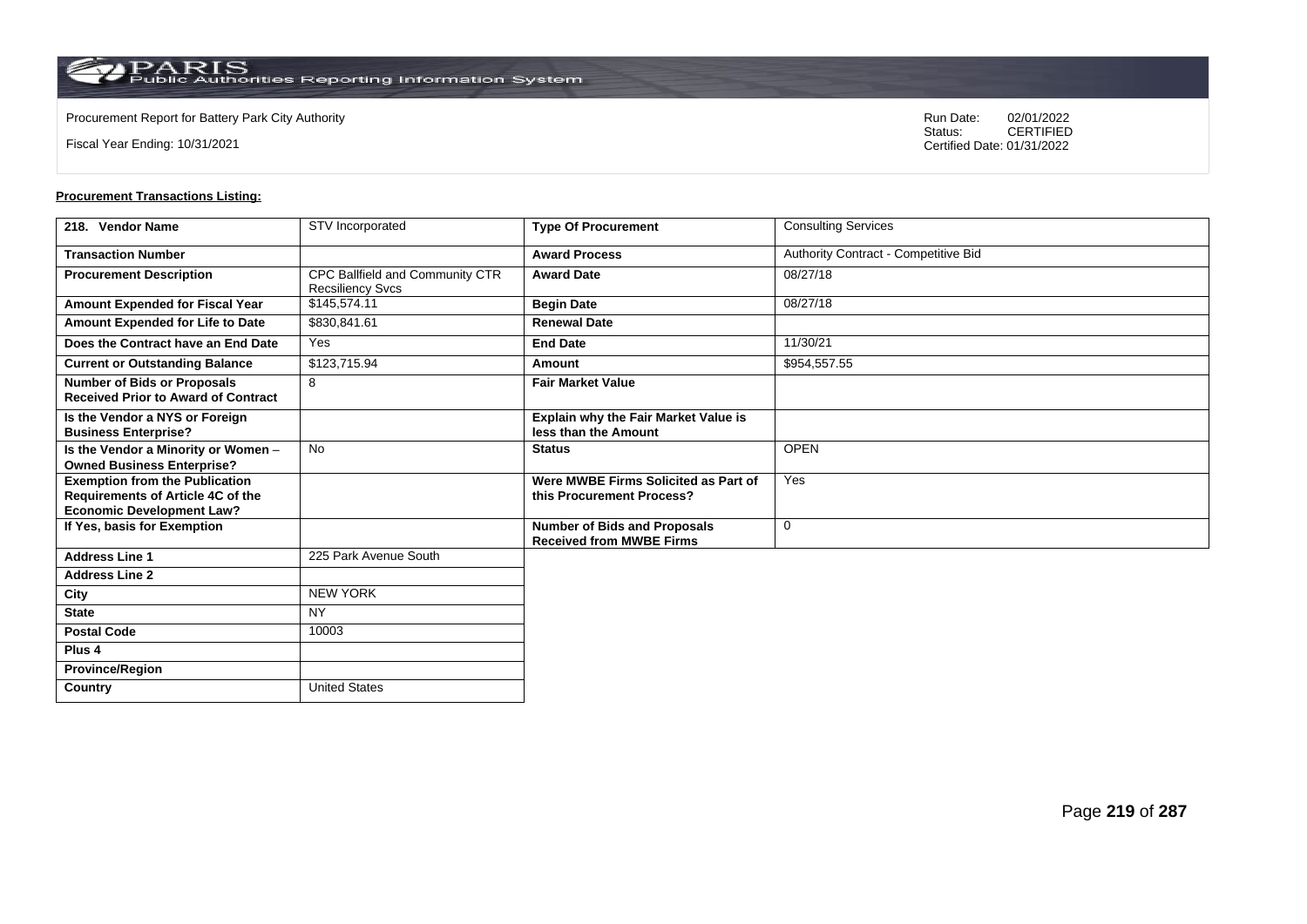**Country** United States

Fiscal Year Ending: 10/31/2021

Procurement Report for Battery Park City Authority **National State Concrete Concrete Concrete Concrete Concrete Concrete Concrete Concrete Concrete Concrete Concrete Concrete Concrete Concrete Concrete Concrete Concrete Co** CERTIFIED Certified Date: 01/31/2022

| 219. Vendor Name                                                                                               | Safer Training, Inc        | <b>Type Of Procurement</b>                                             | <b>Consulting Services</b>               |
|----------------------------------------------------------------------------------------------------------------|----------------------------|------------------------------------------------------------------------|------------------------------------------|
| <b>Transaction Number</b>                                                                                      |                            | <b>Award Process</b>                                                   | Authority Contract - Non-Competitive Bid |
| <b>Procurement Description</b>                                                                                 | CPR and First Aid Training | <b>Award Date</b>                                                      | 04/08/21                                 |
| Amount Expended for Fiscal Year                                                                                | \$6,400.00                 | <b>Begin Date</b>                                                      | 04/08/21                                 |
| Amount Expended for Life to Date                                                                               | \$6,400.00                 | <b>Renewal Date</b>                                                    |                                          |
| Does the Contract have an End Date                                                                             | Yes                        | <b>End Date</b>                                                        | 04/07/22                                 |
| <b>Current or Outstanding Balance</b>                                                                          | \$8,600.00                 | Amount                                                                 | \$15,000.00                              |
| <b>Number of Bids or Proposals</b><br><b>Received Prior to Award of Contract</b>                               | $\overline{4}$             | <b>Fair Market Value</b>                                               | \$15,000.00                              |
| Is the Vendor a NYS or Foreign<br><b>Business Enterprise?</b>                                                  |                            | Explain why the Fair Market Value is<br>less than the Amount           |                                          |
| Is the Vendor a Minority or Women -<br><b>Owned Business Enterprise?</b>                                       | Yes                        | <b>Status</b>                                                          | <b>OPEN</b>                              |
| <b>Exemption from the Publication</b><br>Requirements of Article 4C of the<br><b>Economic Development Law?</b> |                            | Were MWBE Firms Solicited as Part of<br>this Procurement Process?      | Yes                                      |
| If Yes, basis for Exemption                                                                                    |                            | <b>Number of Bids and Proposals</b><br><b>Received from MWBE Firms</b> | 2                                        |
| <b>Address Line 1</b>                                                                                          | 117-32 144 Street          |                                                                        |                                          |
| <b>Address Line 2</b>                                                                                          |                            |                                                                        |                                          |
| City                                                                                                           | <b>JAMAICA</b>             |                                                                        |                                          |
| <b>State</b>                                                                                                   | <b>NY</b>                  |                                                                        |                                          |
| <b>Postal Code</b>                                                                                             | 11436                      |                                                                        |                                          |
| Plus <sub>4</sub>                                                                                              |                            |                                                                        |                                          |
| <b>Province/Region</b>                                                                                         |                            |                                                                        |                                          |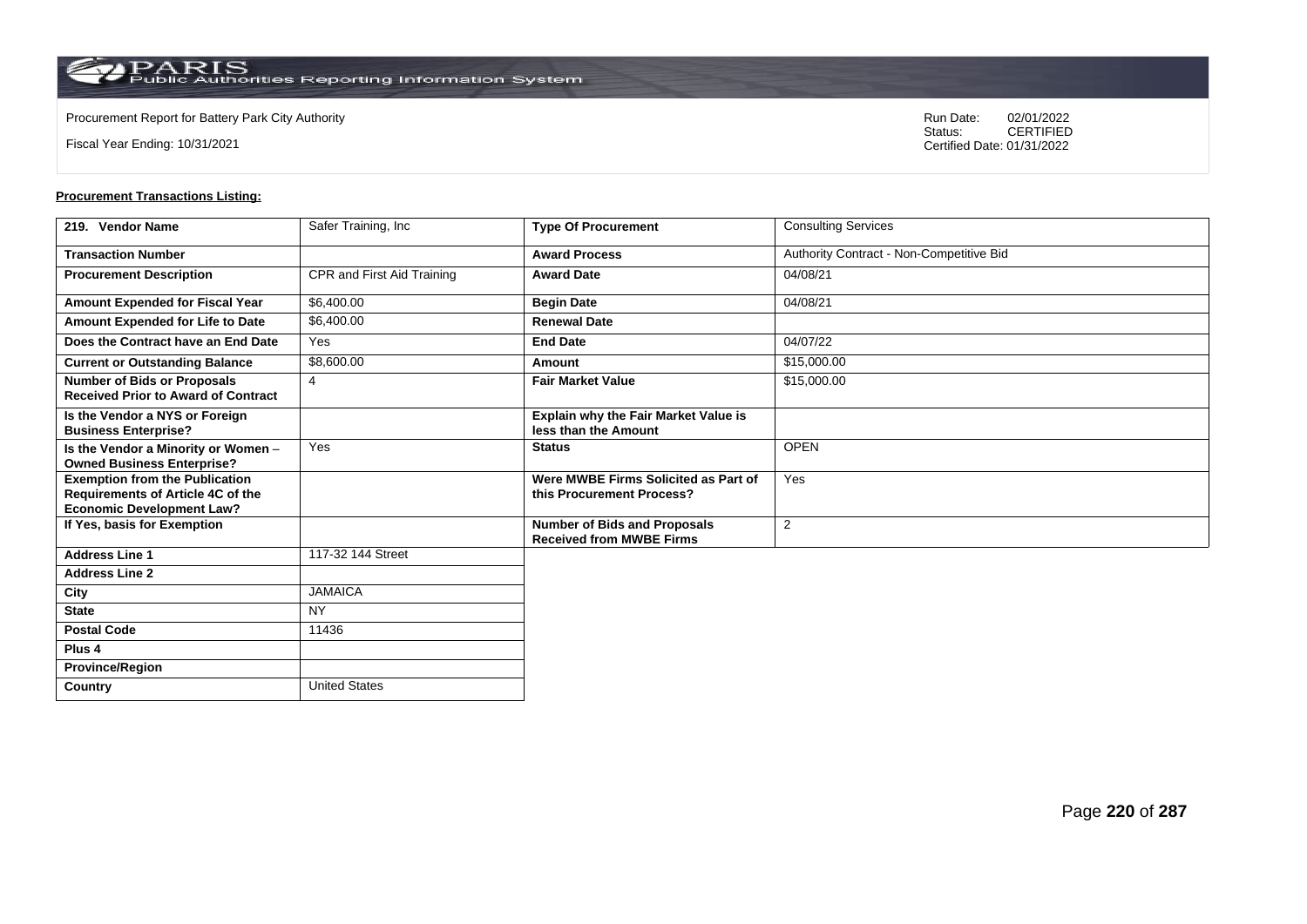Fiscal Year Ending: 10/31/2021

Procurement Report for Battery Park City Authority **National State Concrete Concrete Concrete Concrete Concrete Concrete Concrete Concrete Concrete Concrete Concrete Concrete Concrete Concrete Concrete Concrete Concrete Co** CERTIFIED Certified Date: 01/31/2022

| 220. Vendor Name                                                                                               | Schoeman Updike & Kaufman &<br>Gerber LLP | <b>Type Of Procurement</b>                                             | <b>Legal Services</b>                |
|----------------------------------------------------------------------------------------------------------------|-------------------------------------------|------------------------------------------------------------------------|--------------------------------------|
| <b>Transaction Number</b>                                                                                      |                                           | <b>Award Process</b>                                                   | Authority Contract - Competitive Bid |
| <b>Procurement Description</b>                                                                                 | <b>Legal Services</b>                     | <b>Award Date</b>                                                      | 09/01/19                             |
| <b>Amount Expended for Fiscal Year</b>                                                                         | \$14,584.03                               | <b>Begin Date</b>                                                      | 09/01/19                             |
| Amount Expended for Life to Date                                                                               | \$141.401.65                              | <b>Renewal Date</b>                                                    |                                      |
| Does the Contract have an End Date                                                                             | Yes                                       | <b>End Date</b>                                                        | 03/26/22                             |
| <b>Current or Outstanding Balance</b>                                                                          | \$208,598.35                              | Amount                                                                 | \$350,000.00                         |
| <b>Number of Bids or Proposals</b><br><b>Received Prior to Award of Contract</b>                               | 46                                        | <b>Fair Market Value</b>                                               |                                      |
| Is the Vendor a NYS or Foreign<br><b>Business Enterprise?</b>                                                  |                                           | Explain why the Fair Market Value is<br>less than the Amount           |                                      |
| Is the Vendor a Minority or Women -<br><b>Owned Business Enterprise?</b>                                       | Yes                                       | <b>Status</b>                                                          | <b>OPEN</b>                          |
| <b>Exemption from the Publication</b><br>Requirements of Article 4C of the<br><b>Economic Development Law?</b> |                                           | Were MWBE Firms Solicited as Part of<br>this Procurement Process?      | Yes                                  |
| If Yes, basis for Exemption                                                                                    |                                           | <b>Number of Bids and Proposals</b><br><b>Received from MWBE Firms</b> | 12                                   |
| <b>Address Line 1</b>                                                                                          | 551 Fifth Avenue                          |                                                                        |                                      |
| <b>Address Line 2</b>                                                                                          | 12th fl                                   |                                                                        |                                      |
| City                                                                                                           | <b>NEW YORK</b>                           |                                                                        |                                      |
| <b>State</b>                                                                                                   | <b>NY</b>                                 |                                                                        |                                      |
| <b>Postal Code</b>                                                                                             | 10176                                     |                                                                        |                                      |
| Plus <sub>4</sub>                                                                                              |                                           |                                                                        |                                      |
| <b>Province/Region</b>                                                                                         |                                           |                                                                        |                                      |
| Country                                                                                                        | <b>United States</b>                      |                                                                        |                                      |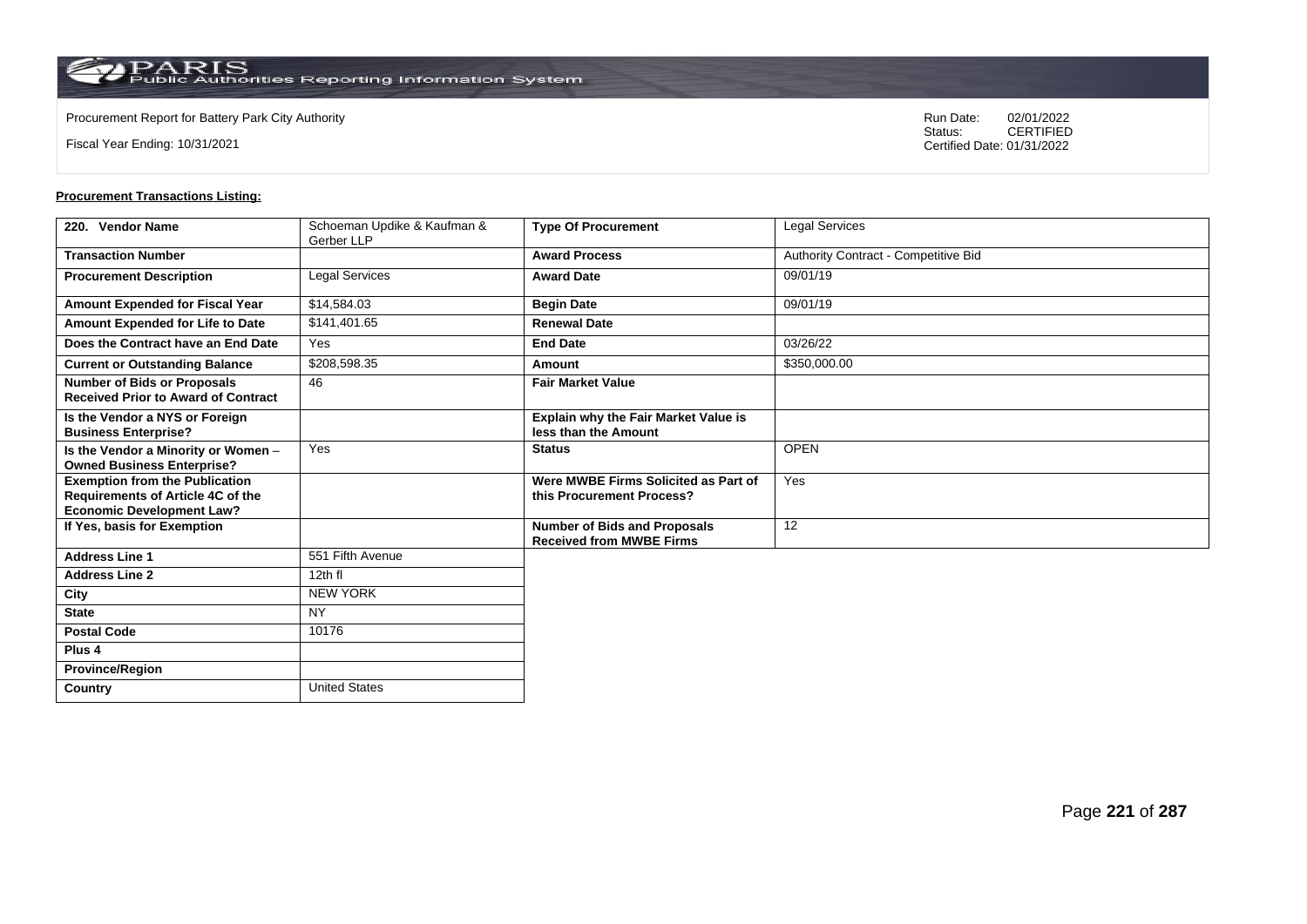Fiscal Year Ending: 10/31/2021

Procurement Report for Battery Park City Authority **National State Concrete Concrete Concrete Concrete Concrete Concrete Concrete Concrete Concrete Concrete Concrete Concrete Concrete Concrete Concrete Concrete Concrete Co** CERTIFIED Certified Date: 01/31/2022

| 221. Vendor Name                                                                                               | Schoeman Updike & Kaufman &<br>Gerber LLP | <b>Type Of Procurement</b>                                             | <b>Legal Services</b>                |
|----------------------------------------------------------------------------------------------------------------|-------------------------------------------|------------------------------------------------------------------------|--------------------------------------|
| <b>Transaction Number</b>                                                                                      |                                           | <b>Award Process</b>                                                   | Authority Contract - Competitive Bid |
| <b>Procurement Description</b>                                                                                 | Legal Counsel Real Estate                 | <b>Award Date</b>                                                      | 06/01/18                             |
| <b>Amount Expended for Fiscal Year</b>                                                                         | \$0.00                                    | <b>Begin Date</b>                                                      | 06/01/18                             |
| Amount Expended for Life to Date                                                                               | \$120,802.82                              | <b>Renewal Date</b>                                                    |                                      |
| Does the Contract have an End Date                                                                             | Yes                                       | <b>End Date</b>                                                        | 10/31/19                             |
| <b>Current or Outstanding Balance</b>                                                                          | \$79,197.18                               | Amount                                                                 | \$200,000.00                         |
| <b>Number of Bids or Proposals</b><br><b>Received Prior to Award of Contract</b>                               | 22                                        | <b>Fair Market Value</b>                                               |                                      |
| Is the Vendor a NYS or Foreign<br><b>Business Enterprise?</b>                                                  |                                           | Explain why the Fair Market Value is<br>less than the Amount           |                                      |
| Is the Vendor a Minority or Women -<br><b>Owned Business Enterprise?</b>                                       | Yes                                       | <b>Status</b>                                                          | <b>OPEN</b>                          |
| <b>Exemption from the Publication</b><br>Requirements of Article 4C of the<br><b>Economic Development Law?</b> |                                           | Were MWBE Firms Solicited as Part of<br>this Procurement Process?      | Yes                                  |
| If Yes, basis for Exemption                                                                                    |                                           | <b>Number of Bids and Proposals</b><br><b>Received from MWBE Firms</b> | 6                                    |
| <b>Address Line 1</b>                                                                                          | 551 Fifth Avenue                          |                                                                        |                                      |
| <b>Address Line 2</b>                                                                                          | 12th fl                                   |                                                                        |                                      |
| City                                                                                                           | <b>NEW YORK</b>                           |                                                                        |                                      |
| <b>State</b>                                                                                                   | <b>NY</b>                                 |                                                                        |                                      |
| <b>Postal Code</b>                                                                                             | 10176                                     |                                                                        |                                      |
| Plus <sub>4</sub>                                                                                              |                                           |                                                                        |                                      |
| <b>Province/Region</b>                                                                                         |                                           |                                                                        |                                      |
| Country                                                                                                        | <b>United States</b>                      |                                                                        |                                      |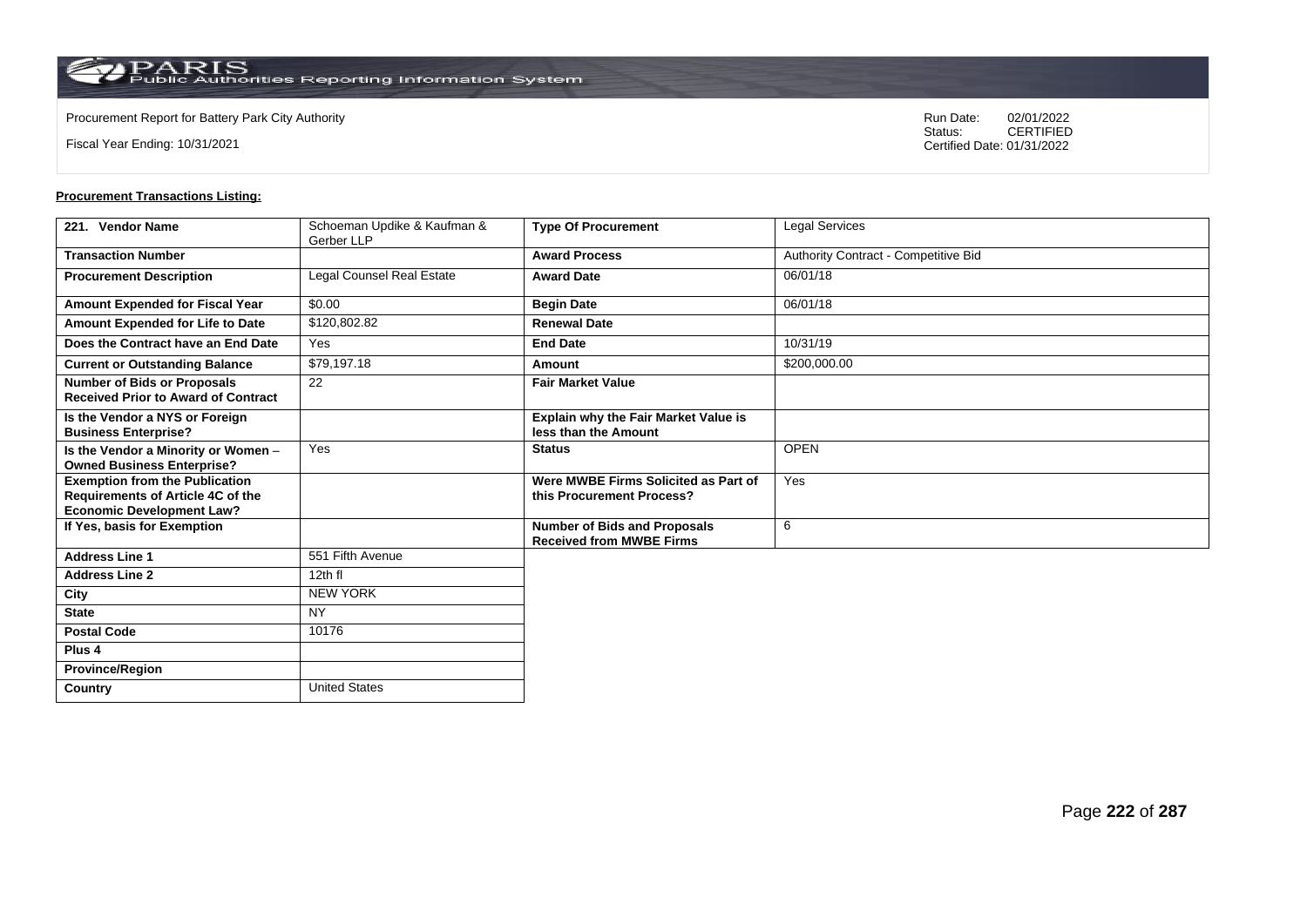Fiscal Year Ending: 10/31/2021

Procurement Report for Battery Park City Authority **National State Concrete Concrete Concrete Concrete Concrete Concrete Concrete Concrete Concrete Concrete Concrete Concrete Concrete Concrete Concrete Concrete Concrete Co** CERTIFIED Certified Date: 01/31/2022

| 222. Vendor Name                                                                                               | <b>Sentry Electric LLC</b> | <b>Type Of Procurement</b>                                             | Commodities/Supplies                    |
|----------------------------------------------------------------------------------------------------------------|----------------------------|------------------------------------------------------------------------|-----------------------------------------|
| <b>Transaction Number</b>                                                                                      |                            | <b>Award Process</b>                                                   | Non Contract Procurement/Purchase Order |
| <b>Procurement Description</b>                                                                                 | <b>Financial services</b>  | <b>Award Date</b>                                                      |                                         |
| Amount Expended for Fiscal Year                                                                                | \$28,590.00                | <b>Begin Date</b>                                                      |                                         |
| Amount Expended for Life to Date                                                                               |                            | <b>Renewal Date</b>                                                    |                                         |
| Does the Contract have an End Date                                                                             |                            | <b>End Date</b>                                                        |                                         |
| <b>Current or Outstanding Balance</b>                                                                          |                            | Amount                                                                 |                                         |
| <b>Number of Bids or Proposals</b><br><b>Received Prior to Award of Contract</b>                               |                            | <b>Fair Market Value</b>                                               |                                         |
| Is the Vendor a NYS or Foreign<br><b>Business Enterprise?</b>                                                  |                            | Explain why the Fair Market Value is<br>less than the Amount           |                                         |
| Is the Vendor a Minority or Women -<br><b>Owned Business Enterprise?</b>                                       | Yes                        | <b>Status</b>                                                          | <b>COMPLETED</b>                        |
| <b>Exemption from the Publication</b><br>Requirements of Article 4C of the<br><b>Economic Development Law?</b> |                            | Were MWBE Firms Solicited as Part of<br>this Procurement Process?      |                                         |
| If Yes, basis for Exemption                                                                                    |                            | <b>Number of Bids and Proposals</b><br><b>Received from MWBE Firms</b> |                                         |
| <b>Address Line 1</b>                                                                                          | 185 Buffalo Ave.           |                                                                        |                                         |
| <b>Address Line 2</b>                                                                                          |                            |                                                                        |                                         |
| City                                                                                                           | <b>FREEPORT</b>            |                                                                        |                                         |
| <b>State</b>                                                                                                   | <b>NY</b>                  |                                                                        |                                         |
| <b>Postal Code</b>                                                                                             | 11520                      |                                                                        |                                         |
| Plus 4                                                                                                         |                            |                                                                        |                                         |
| <b>Province/Region</b>                                                                                         |                            |                                                                        |                                         |
| Country                                                                                                        | <b>United States</b>       |                                                                        |                                         |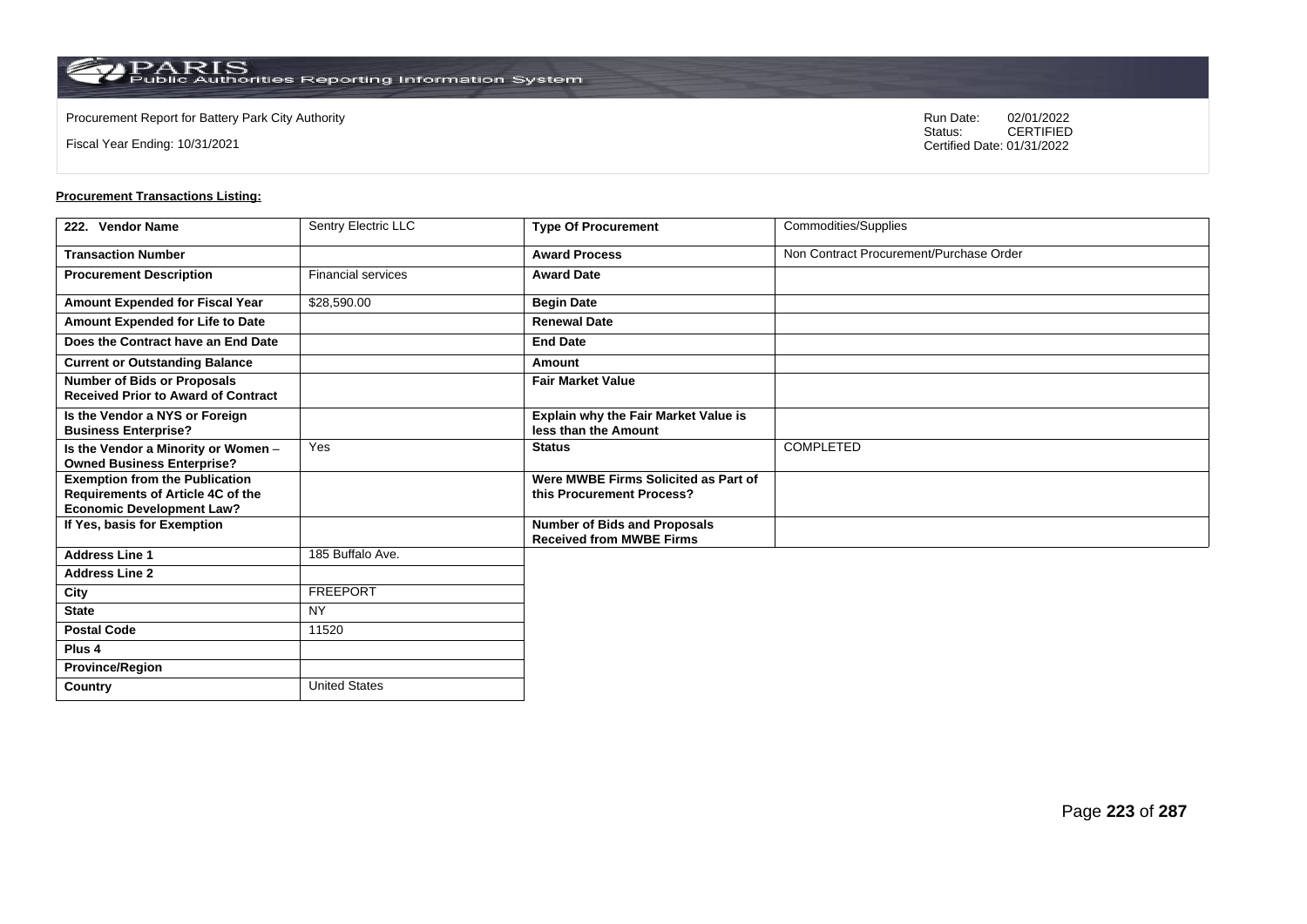Fiscal Year Ending: 10/31/2021

Procurement Report for Battery Park City Authority **National State Concrete Concrete Concrete Concrete Concrete Concrete Concrete Concrete Concrete Concrete Concrete Concrete Concrete Concrete Concrete Concrete Concrete Co** CERTIFIED Certified Date: 01/31/2022

| 223. Vendor Name                                                                                                      | Sher Tremonte LLP    | <b>Type Of Procurement</b>                                             | Legal Services                           |
|-----------------------------------------------------------------------------------------------------------------------|----------------------|------------------------------------------------------------------------|------------------------------------------|
| <b>Transaction Number</b>                                                                                             |                      | <b>Award Process</b>                                                   | Authority Contract - Non-Competitive Bid |
| <b>Procurement Description</b>                                                                                        | Litigation           | <b>Award Date</b>                                                      | 12/20/16                                 |
| <b>Amount Expended for Fiscal Year</b>                                                                                | \$0.00               | <b>Begin Date</b>                                                      | 12/20/16                                 |
| Amount Expended for Life to Date                                                                                      | \$304.855.72         | <b>Renewal Date</b>                                                    |                                          |
| Does the Contract have an End Date                                                                                    | Yes                  | <b>End Date</b>                                                        | 12/20/19                                 |
| <b>Current or Outstanding Balance</b>                                                                                 | \$195,144.28         | Amount                                                                 | \$500,000.00                             |
| <b>Number of Bids or Proposals</b><br><b>Received Prior to Award of Contract</b>                                      | 3                    | <b>Fair Market Value</b>                                               | \$500,000.00                             |
| Is the Vendor a NYS or Foreign<br><b>Business Enterprise?</b>                                                         |                      | <b>Explain why the Fair Market Value is</b><br>less than the Amount    |                                          |
| Is the Vendor a Minority or Women -<br><b>Owned Business Enterprise?</b>                                              | <b>No</b>            | <b>Status</b>                                                          | <b>OPEN</b>                              |
| <b>Exemption from the Publication</b><br><b>Requirements of Article 4C of the</b><br><b>Economic Development Law?</b> |                      | Were MWBE Firms Solicited as Part of<br>this Procurement Process?      | No                                       |
| If Yes, basis for Exemption                                                                                           |                      | <b>Number of Bids and Proposals</b><br><b>Received from MWBE Firms</b> | 0                                        |
| <b>Address Line 1</b>                                                                                                 | 90 Broad Street      |                                                                        |                                          |
| <b>Address Line 2</b>                                                                                                 | 23rd Floor           |                                                                        |                                          |
| City                                                                                                                  | <b>NEW YORK</b>      |                                                                        |                                          |
| <b>State</b>                                                                                                          | <b>NY</b>            |                                                                        |                                          |
| <b>Postal Code</b>                                                                                                    | 10004                |                                                                        |                                          |
| Plus <sub>4</sub>                                                                                                     |                      |                                                                        |                                          |
| <b>Province/Region</b>                                                                                                |                      |                                                                        |                                          |
| Country                                                                                                               | <b>United States</b> |                                                                        |                                          |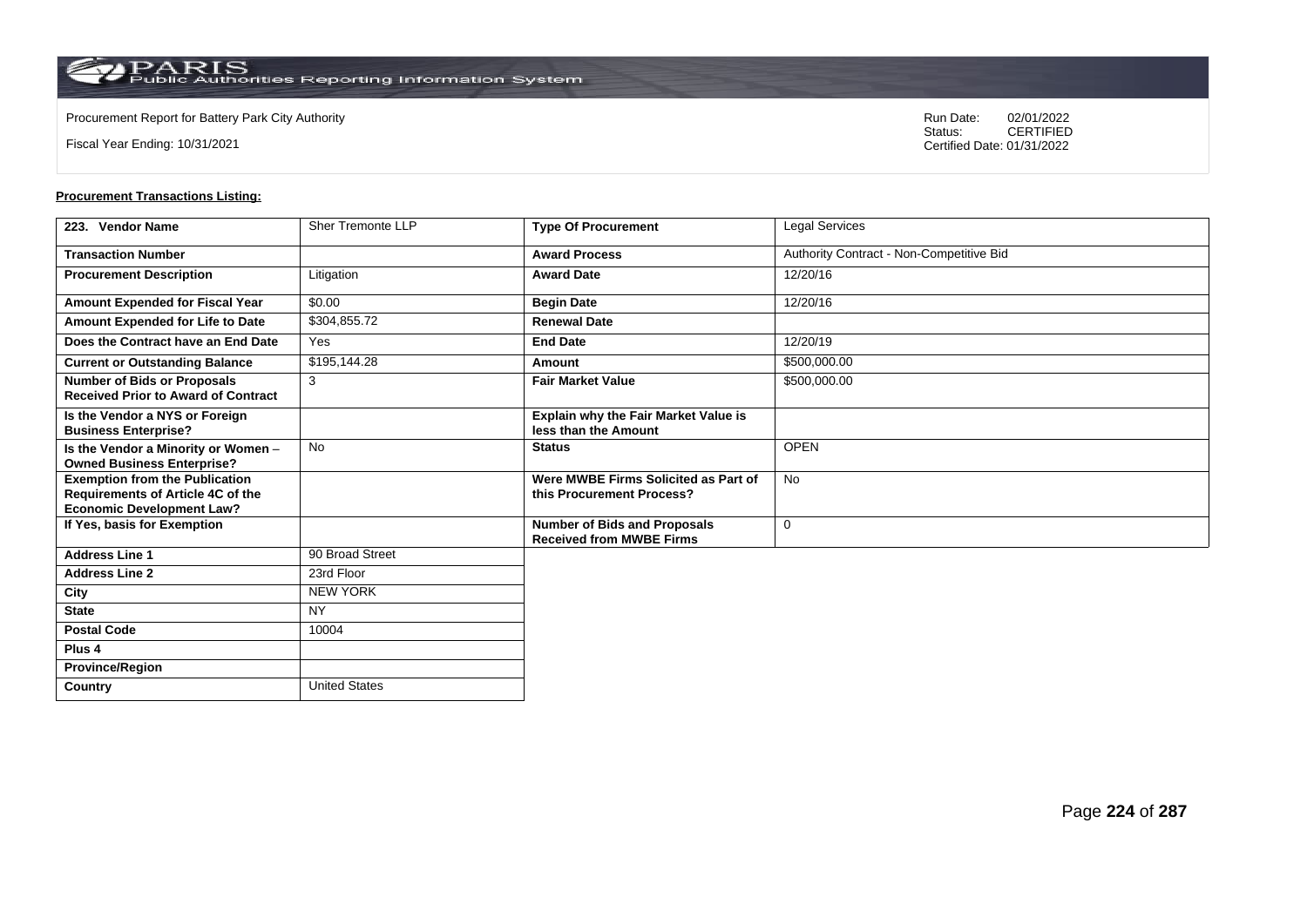**Country** United States

Fiscal Year Ending: 10/31/2021

Procurement Report for Battery Park City Authority **National State Concrete Concrete Concrete Concrete Concrete Concrete Concrete Concrete Concrete Concrete Concrete Concrete Concrete Concrete Concrete Concrete Concrete Co** CERTIFIED Certified Date: 01/31/2022

| 224. Vendor Name                                                                                               | Shoreline Graphics, Inc. | <b>Type Of Procurement</b>                                             | <b>Other Professional Services</b>       |
|----------------------------------------------------------------------------------------------------------------|--------------------------|------------------------------------------------------------------------|------------------------------------------|
| <b>Transaction Number</b>                                                                                      |                          | <b>Award Process</b>                                                   | Authority Contract - Non-Competitive Bid |
| <b>Procurement Description</b>                                                                                 | <b>Printing Services</b> | <b>Award Date</b>                                                      | 08/01/18                                 |
| Amount Expended for Fiscal Year                                                                                | \$12,773.32              | <b>Begin Date</b>                                                      | 08/01/18                                 |
| Amount Expended for Life to Date                                                                               | \$110,170.55             | <b>Renewal Date</b>                                                    |                                          |
| Does the Contract have an End Date                                                                             | Yes                      | <b>End Date</b>                                                        | 07/31/21                                 |
| <b>Current or Outstanding Balance</b>                                                                          | \$69,829.45              | Amount                                                                 | \$180,000.00                             |
| <b>Number of Bids or Proposals</b><br><b>Received Prior to Award of Contract</b>                               | $\Omega$                 | <b>Fair Market Value</b>                                               | \$180,000.00                             |
| Is the Vendor a NYS or Foreign<br><b>Business Enterprise?</b>                                                  |                          | <b>Explain why the Fair Market Value is</b><br>less than the Amount    |                                          |
| Is the Vendor a Minority or Women -<br><b>Owned Business Enterprise?</b>                                       | Yes                      | <b>Status</b>                                                          | <b>COMPLETED</b>                         |
| <b>Exemption from the Publication</b><br>Requirements of Article 4C of the<br><b>Economic Development Law?</b> |                          | Were MWBE Firms Solicited as Part of<br>this Procurement Process?      | Yes                                      |
| If Yes, basis for Exemption                                                                                    |                          | <b>Number of Bids and Proposals</b><br><b>Received from MWBE Firms</b> | $\mathbf 0$                              |
| <b>Address Line 1</b>                                                                                          | 7 Dickerson Avenue       |                                                                        |                                          |
| <b>Address Line 2</b>                                                                                          |                          |                                                                        |                                          |
| City                                                                                                           | <b>BAYVILLE</b>          |                                                                        |                                          |
| <b>State</b>                                                                                                   | <b>NY</b>                |                                                                        |                                          |
| <b>Postal Code</b>                                                                                             | 11709                    |                                                                        |                                          |
| Plus <sub>4</sub>                                                                                              |                          |                                                                        |                                          |
| <b>Province/Region</b>                                                                                         |                          |                                                                        |                                          |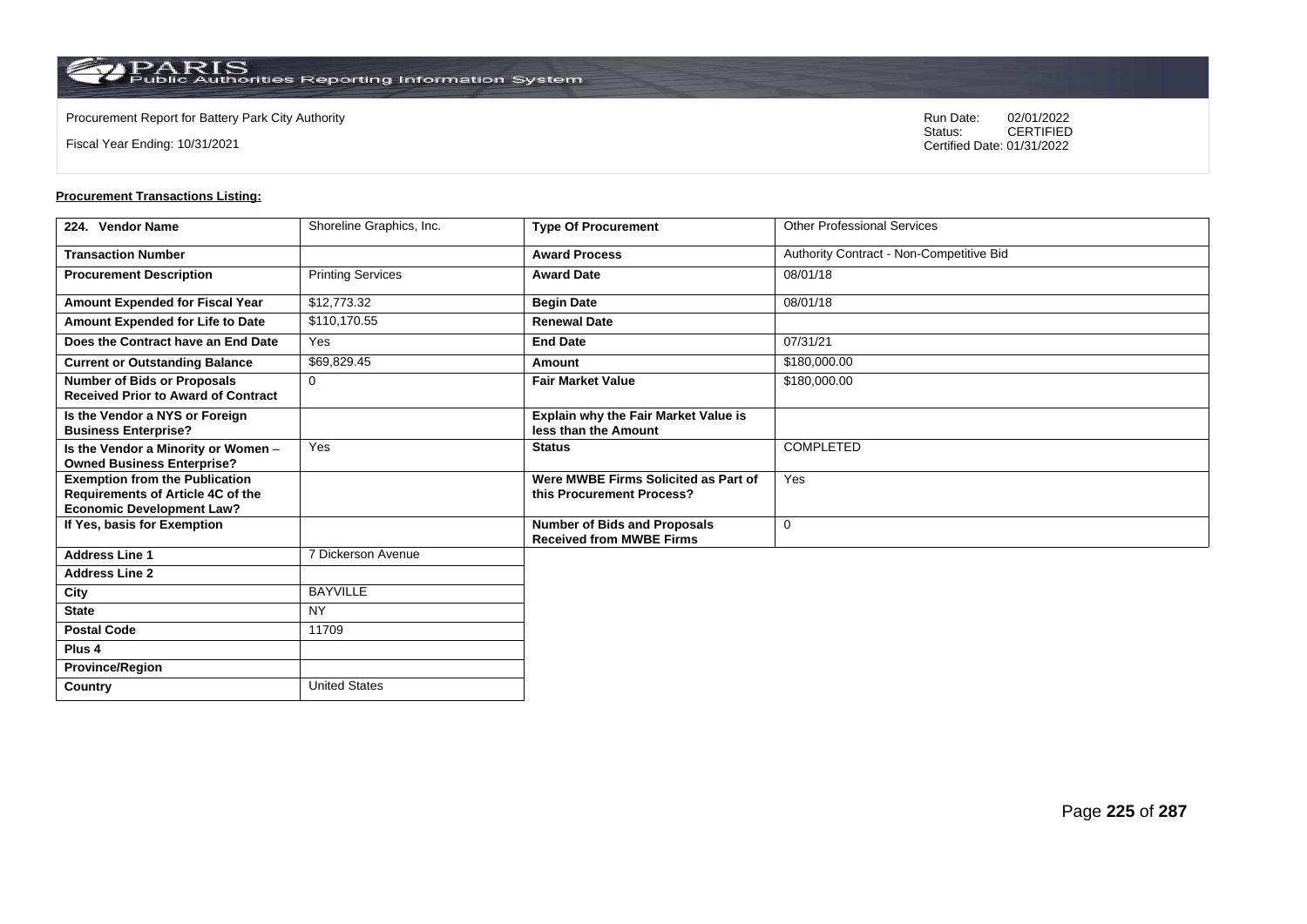**Country** United States

Fiscal Year Ending: 10/31/2021

Procurement Report for Battery Park City Authority **National State Concrete Concrete Concrete Concrete Concrete Concrete Concrete Concrete Concrete Concrete Concrete Concrete Concrete Concrete Concrete Concrete Concrete Co** CERTIFIED Certified Date: 01/31/2022

| 225. Vendor Name                                                                                               | Signs and Decal Corp                                       | <b>Type Of Procurement</b>                                             | <b>Consulting Services</b>           |
|----------------------------------------------------------------------------------------------------------------|------------------------------------------------------------|------------------------------------------------------------------------|--------------------------------------|
| <b>Transaction Number</b>                                                                                      |                                                            | <b>Award Process</b>                                                   | Authority Contract - Competitive Bid |
| <b>Procurement Description</b>                                                                                 | Wayfinding Signage Program<br>Fabrication and Installation | <b>Award Date</b>                                                      | 12/15/20                             |
| <b>Amount Expended for Fiscal Year</b>                                                                         | \$358,298.87                                               | <b>Begin Date</b>                                                      | 12/15/20                             |
| Amount Expended for Life to Date                                                                               | \$398,109.86                                               | <b>Renewal Date</b>                                                    |                                      |
| Does the Contract have an End Date                                                                             | Yes                                                        | <b>End Date</b>                                                        | 04/15/22                             |
| <b>Current or Outstanding Balance</b>                                                                          | \$237,015.14                                               | Amount                                                                 | \$635,125.00                         |
| <b>Number of Bids or Proposals</b><br><b>Received Prior to Award of Contract</b>                               | 5                                                          | <b>Fair Market Value</b>                                               |                                      |
| Is the Vendor a NYS or Foreign<br><b>Business Enterprise?</b>                                                  |                                                            | <b>Explain why the Fair Market Value is</b><br>less than the Amount    |                                      |
| Is the Vendor a Minority or Women -<br><b>Owned Business Enterprise?</b>                                       | Yes                                                        | <b>Status</b>                                                          | <b>OPEN</b>                          |
| <b>Exemption from the Publication</b><br>Requirements of Article 4C of the<br><b>Economic Development Law?</b> |                                                            | Were MWBE Firms Solicited as Part of<br>this Procurement Process?      | Yes                                  |
| If Yes, basis for Exemption                                                                                    |                                                            | <b>Number of Bids and Proposals</b><br><b>Received from MWBE Firms</b> | 2                                    |
| <b>Address Line 1</b>                                                                                          | 410 Morgan Avenue                                          |                                                                        |                                      |
| <b>Address Line 2</b>                                                                                          |                                                            |                                                                        |                                      |
| City                                                                                                           | <b>BROOKLYN</b>                                            |                                                                        |                                      |
| <b>State</b>                                                                                                   | <b>NY</b>                                                  |                                                                        |                                      |
| <b>Postal Code</b>                                                                                             | 11211                                                      |                                                                        |                                      |
| Plus <sub>4</sub>                                                                                              |                                                            |                                                                        |                                      |
| <b>Province/Region</b>                                                                                         |                                                            |                                                                        |                                      |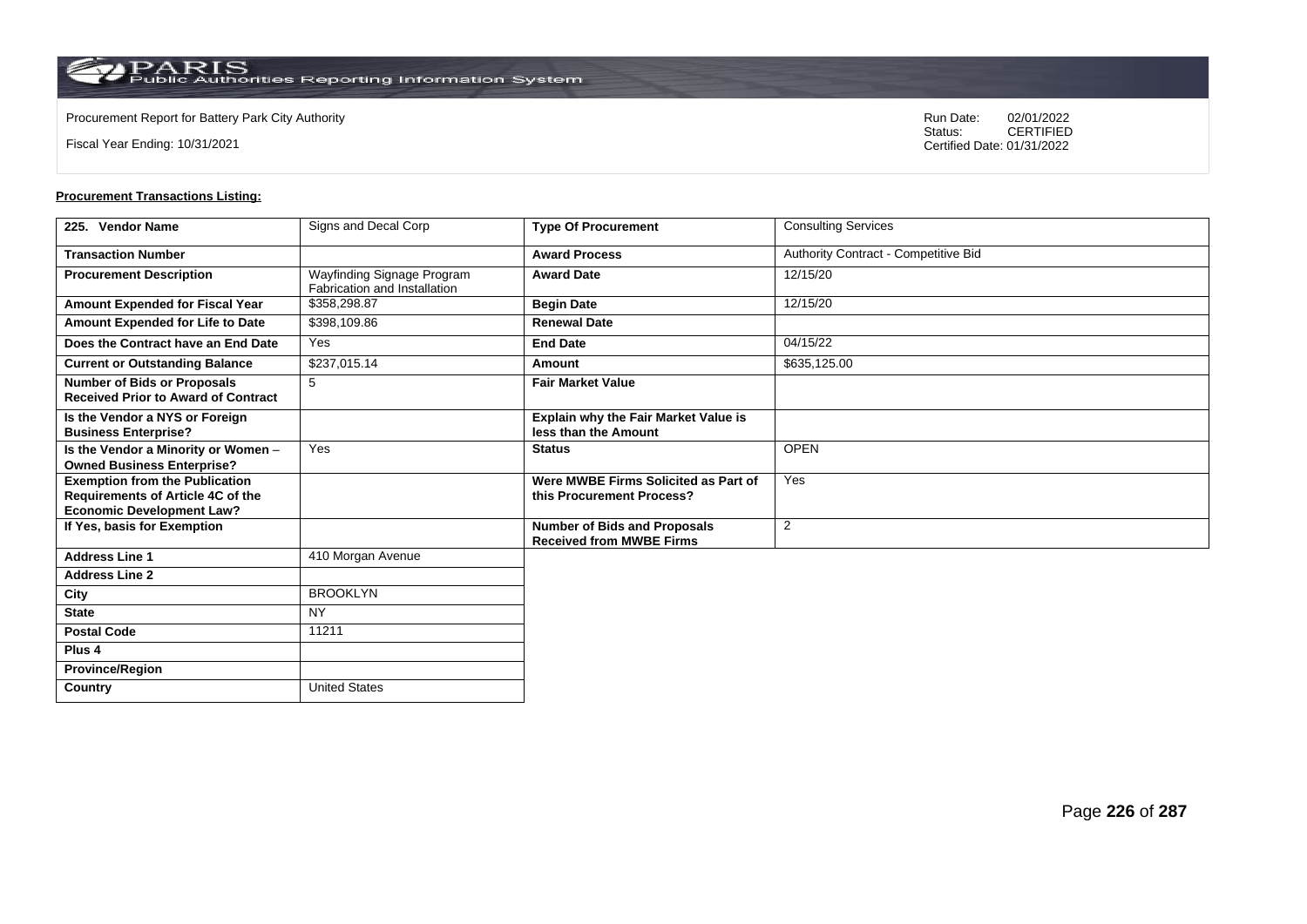**Country** United States

Fiscal Year Ending: 10/31/2021

Procurement Report for Battery Park City Authority **National State Concrete Concrete Concrete Concrete Concrete Concrete Concrete Concrete Concrete Concrete Concrete Concrete Concrete Concrete Concrete Concrete Concrete Co** CERTIFIED Certified Date: 01/31/2022

| 226. Vendor Name                                                                                               | Sive Paget Riesel PC | <b>Type Of Procurement</b>                                             | Legal Services                       |
|----------------------------------------------------------------------------------------------------------------|----------------------|------------------------------------------------------------------------|--------------------------------------|
| <b>Transaction Number</b>                                                                                      |                      | <b>Award Process</b>                                                   | Authority Contract - Competitive Bid |
| <b>Procurement Description</b>                                                                                 | Legal services       | <b>Award Date</b>                                                      | 09/01/19                             |
| Amount Expended for Fiscal Year                                                                                | \$234,225.73         | <b>Begin Date</b>                                                      | 09/01/19                             |
| Amount Expended for Life to Date                                                                               | \$656,431.04         | <b>Renewal Date</b>                                                    |                                      |
| Does the Contract have an End Date                                                                             | Yes                  | <b>End Date</b>                                                        | 03/26/22                             |
| <b>Current or Outstanding Balance</b>                                                                          | \$43,568.96          | Amount                                                                 | \$700,000.00                         |
| <b>Number of Bids or Proposals</b><br><b>Received Prior to Award of Contract</b>                               | 46                   | <b>Fair Market Value</b>                                               |                                      |
| Is the Vendor a NYS or Foreign<br><b>Business Enterprise?</b>                                                  |                      | Explain why the Fair Market Value is<br>less than the Amount           |                                      |
| Is the Vendor a Minority or Women -<br><b>Owned Business Enterprise?</b>                                       | <b>No</b>            | <b>Status</b>                                                          | <b>OPEN</b>                          |
| <b>Exemption from the Publication</b><br>Requirements of Article 4C of the<br><b>Economic Development Law?</b> |                      | Were MWBE Firms Solicited as Part of<br>this Procurement Process?      | Yes                                  |
| If Yes, basis for Exemption                                                                                    |                      | <b>Number of Bids and Proposals</b><br><b>Received from MWBE Firms</b> | 0                                    |
| <b>Address Line 1</b>                                                                                          | 560 Lexington Avenue |                                                                        |                                      |
| <b>Address Line 2</b>                                                                                          | 15th fl              |                                                                        |                                      |
| City                                                                                                           | <b>NEW YORK</b>      |                                                                        |                                      |
| <b>State</b>                                                                                                   | <b>NY</b>            |                                                                        |                                      |
| <b>Postal Code</b>                                                                                             | 10022                |                                                                        |                                      |
| Plus <sub>4</sub>                                                                                              |                      |                                                                        |                                      |
| <b>Province/Region</b>                                                                                         |                      |                                                                        |                                      |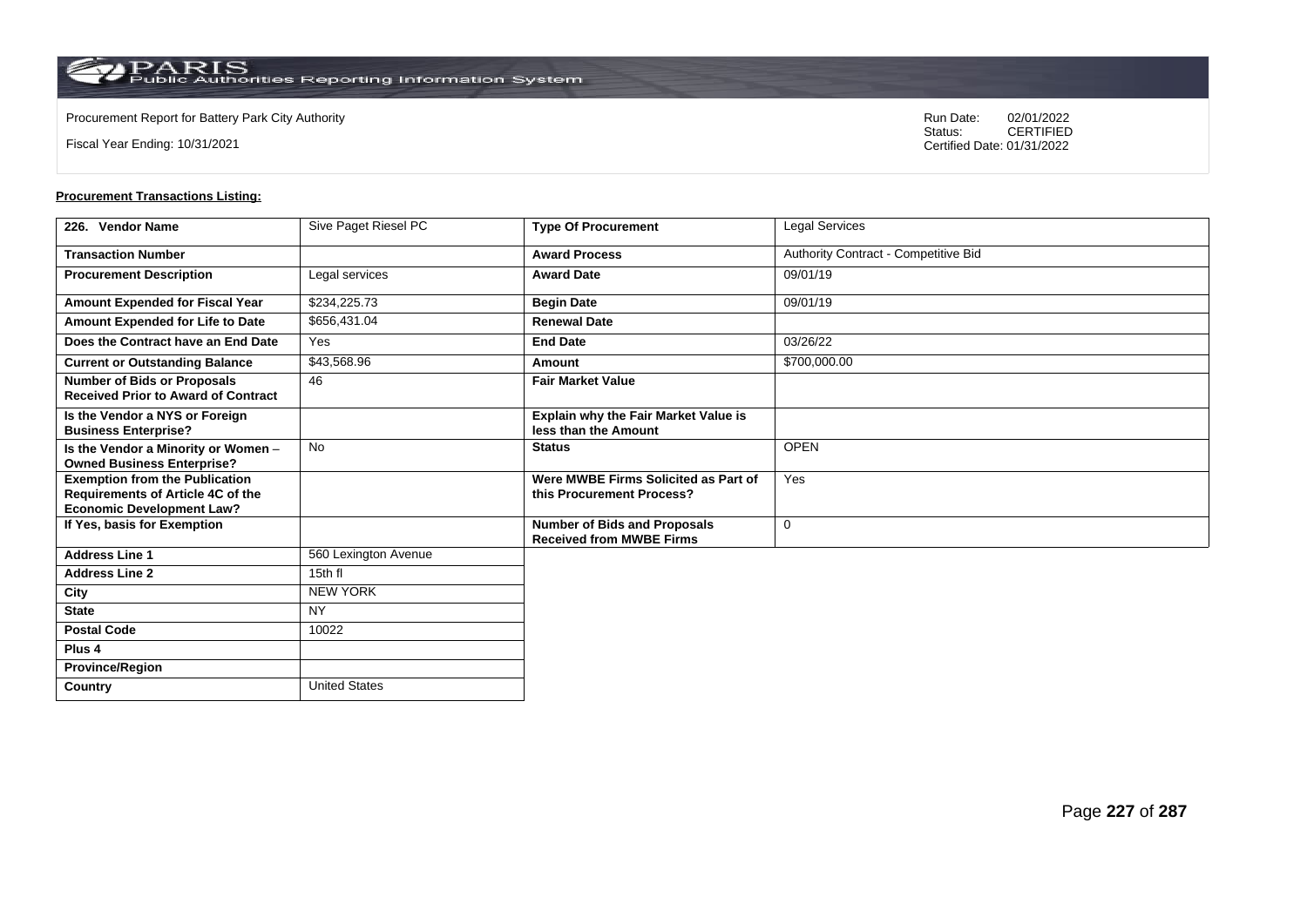**Country** United States

Fiscal Year Ending: 10/31/2021

Procurement Report for Battery Park City Authority **National State Concrete Concrete Concrete Concrete Concrete Concrete Concrete Concrete Concrete Concrete Concrete Concrete Concrete Concrete Concrete Concrete Concrete Co** CERTIFIED Certified Date: 01/31/2022

| 227. Vendor Name                                                                                               | Sive Paget Riesel PC | <b>Type Of Procurement</b>                                        | Legal Services                       |
|----------------------------------------------------------------------------------------------------------------|----------------------|-------------------------------------------------------------------|--------------------------------------|
| <b>Transaction Number</b>                                                                                      |                      | <b>Award Process</b>                                              | Authority Contract - Competitive Bid |
| <b>Procurement Description</b>                                                                                 | Legal Counsel        | <b>Award Date</b>                                                 | 05/01/18                             |
| Amount Expended for Fiscal Year                                                                                | \$0.00               | <b>Begin Date</b>                                                 | 05/01/18                             |
| Amount Expended for Life to Date                                                                               | \$63,053.13          | <b>Renewal Date</b>                                               |                                      |
| Does the Contract have an End Date                                                                             | Yes                  | <b>End Date</b>                                                   | 10/31/19                             |
| <b>Current or Outstanding Balance</b>                                                                          | \$186,946.87         | Amount                                                            | \$250,000.00                         |
| <b>Number of Bids or Proposals</b><br><b>Received Prior to Award of Contract</b>                               | 22                   | <b>Fair Market Value</b>                                          |                                      |
| Is the Vendor a NYS or Foreign<br><b>Business Enterprise?</b>                                                  |                      | Explain why the Fair Market Value is<br>less than the Amount      |                                      |
| Is the Vendor a Minority or Women -<br><b>Owned Business Enterprise?</b>                                       | <b>No</b>            | <b>Status</b>                                                     | <b>OPEN</b>                          |
| <b>Exemption from the Publication</b><br>Requirements of Article 4C of the<br><b>Economic Development Law?</b> |                      | Were MWBE Firms Solicited as Part of<br>this Procurement Process? | Yes                                  |
| If Yes, basis for Exemption                                                                                    |                      | Number of Bids and Proposals<br><b>Received from MWBE Firms</b>   | 6                                    |
| <b>Address Line 1</b>                                                                                          | 560 Lexington Avenue |                                                                   |                                      |
| <b>Address Line 2</b>                                                                                          | 15th fl              |                                                                   |                                      |
| City                                                                                                           | <b>NEW YORK</b>      |                                                                   |                                      |
| <b>State</b>                                                                                                   | <b>NY</b>            |                                                                   |                                      |
| <b>Postal Code</b>                                                                                             | 10022                |                                                                   |                                      |
| Plus <sub>4</sub>                                                                                              |                      |                                                                   |                                      |
| <b>Province/Region</b>                                                                                         |                      |                                                                   |                                      |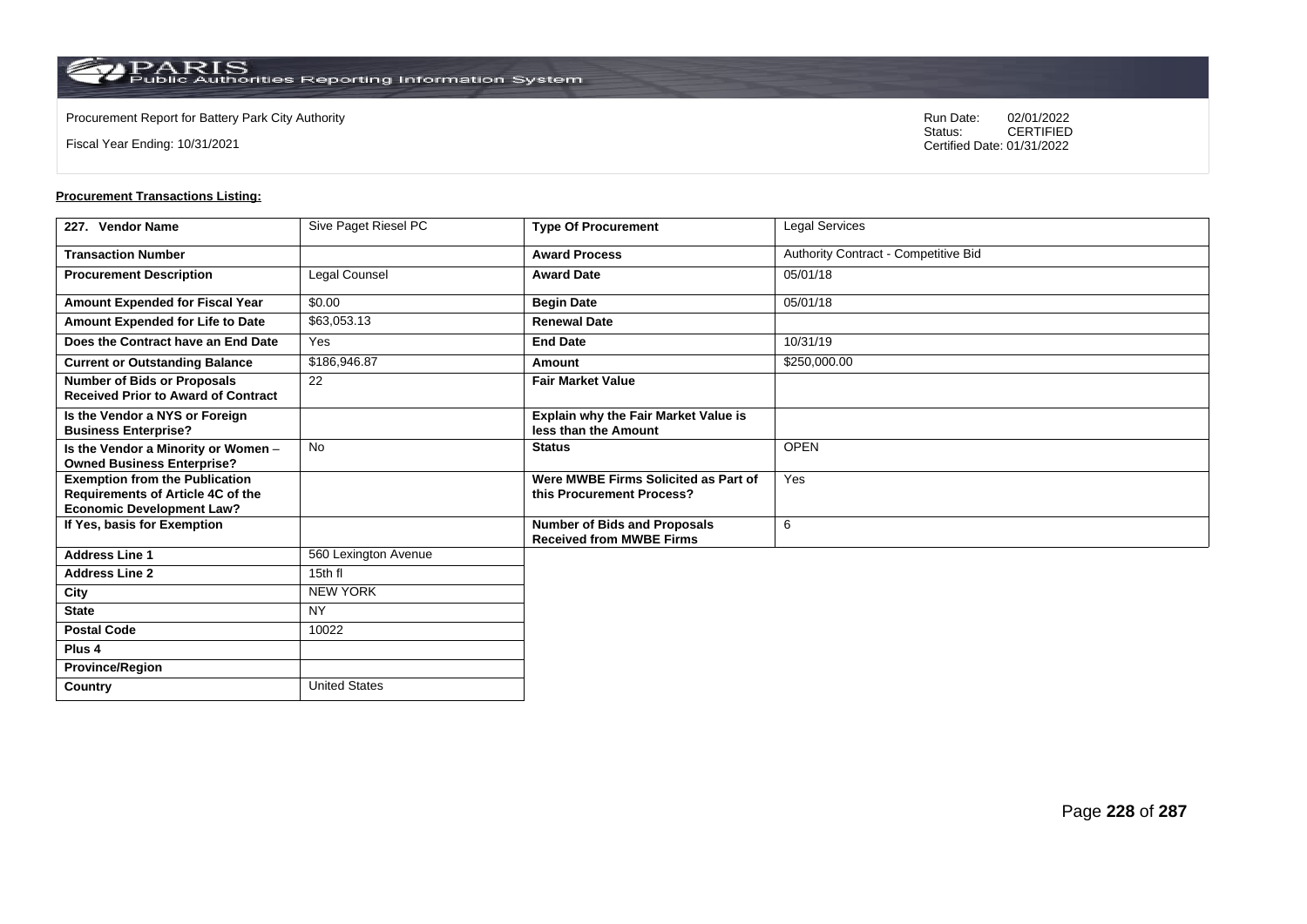**Country** United States

Fiscal Year Ending: 10/31/2021

Procurement Report for Battery Park City Authority **National State Concrete Concrete Concrete Concrete Concrete Concrete Concrete Concrete Concrete Concrete Concrete Concrete Concrete Concrete Concrete Concrete Concrete Co** CERTIFIED Certified Date: 01/31/2022

| 228. Vendor Name                                                                                               | Skyscraper Museum  | <b>Type Of Procurement</b>                                             | <b>Other Professional Services</b>       |
|----------------------------------------------------------------------------------------------------------------|--------------------|------------------------------------------------------------------------|------------------------------------------|
| <b>Transaction Number</b>                                                                                      |                    | <b>Award Process</b>                                                   | Authority Contract - Non-Competitive Bid |
| <b>Procurement Description</b>                                                                                 | Programming events | <b>Award Date</b>                                                      | 04/15/21                                 |
| Amount Expended for Fiscal Year                                                                                | \$10,000.00        | <b>Begin Date</b>                                                      | 04/15/21                                 |
| Amount Expended for Life to Date                                                                               | \$10,000.00        | <b>Renewal Date</b>                                                    |                                          |
| Does the Contract have an End Date                                                                             | Yes                | <b>End Date</b>                                                        | 09/15/21                                 |
| <b>Current or Outstanding Balance</b>                                                                          | \$0.00             | Amount                                                                 | \$10,000.00                              |
| <b>Number of Bids or Proposals</b><br><b>Received Prior to Award of Contract</b>                               | 0                  | <b>Fair Market Value</b>                                               | \$10,000.00                              |
| Is the Vendor a NYS or Foreign<br><b>Business Enterprise?</b>                                                  |                    | <b>Explain why the Fair Market Value is</b><br>less than the Amount    |                                          |
| Is the Vendor a Minority or Women -<br><b>Owned Business Enterprise?</b>                                       | <b>No</b>          | <b>Status</b>                                                          | COMPLETED                                |
| <b>Exemption from the Publication</b><br>Requirements of Article 4C of the<br><b>Economic Development Law?</b> |                    | Were MWBE Firms Solicited as Part of<br>this Procurement Process?      | <b>No</b>                                |
| If Yes, basis for Exemption                                                                                    |                    | <b>Number of Bids and Proposals</b><br><b>Received from MWBE Firms</b> | $\mathbf 0$                              |
| <b>Address Line 1</b>                                                                                          | 39 Battery Place   |                                                                        |                                          |
| <b>Address Line 2</b>                                                                                          |                    |                                                                        |                                          |
| City                                                                                                           | <b>NEW YORK</b>    |                                                                        |                                          |
| <b>State</b>                                                                                                   | NY.                |                                                                        |                                          |
| <b>Postal Code</b>                                                                                             | 10280              |                                                                        |                                          |
| Plus <sub>4</sub>                                                                                              |                    |                                                                        |                                          |
| <b>Province/Region</b>                                                                                         |                    |                                                                        |                                          |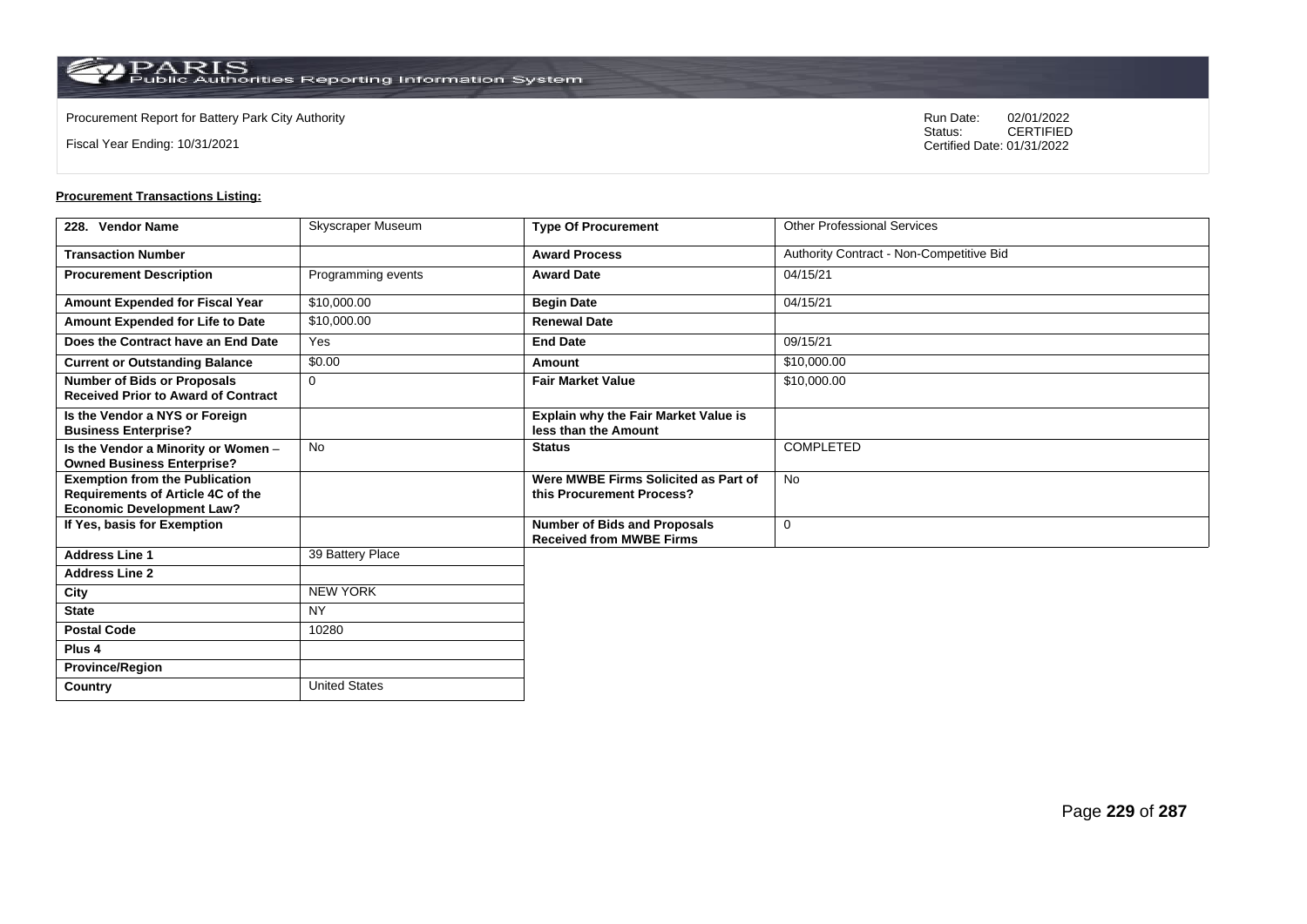$\operatorname{PARIS}_{\text{Public Authorities Reporting Information System}}$ 

**Country** United States

Fiscal Year Ending: 10/31/2021

Procurement Report for Battery Park City Authority **National State Concrete Concrete Concrete Concrete Concrete Concrete Concrete Concrete Concrete Concrete Concrete Concrete Concrete Concrete Concrete Concrete Concrete Co** CERTIFIED Certified Date: 01/31/2022

| 229. Vendor Name                                                                                                      | Slade Industries, Inc.                         | <b>Type Of Procurement</b>                                             | Design and Construction/Maintenance  |
|-----------------------------------------------------------------------------------------------------------------------|------------------------------------------------|------------------------------------------------------------------------|--------------------------------------|
| <b>Transaction Number</b>                                                                                             |                                                | <b>Award Process</b>                                                   | Authority Contract - Competitive Bid |
| <b>Procurement Description</b>                                                                                        | Elevator Inspection, Maintenance<br>and Repair | <b>Award Date</b>                                                      | 06/12/18                             |
| Amount Expended for Fiscal Year                                                                                       | \$11,892.90                                    | <b>Begin Date</b>                                                      | 06/12/18                             |
| Amount Expended for Life to Date                                                                                      | \$68,239.78                                    | <b>Renewal Date</b>                                                    |                                      |
| Does the Contract have an End Date                                                                                    | Yes                                            | <b>End Date</b>                                                        | 04/30/23                             |
| <b>Current or Outstanding Balance</b>                                                                                 | \$38,183.48                                    | Amount                                                                 | \$106,423.26                         |
| <b>Number of Bids or Proposals</b><br><b>Received Prior to Award of Contract</b>                                      | 2                                              | <b>Fair Market Value</b>                                               |                                      |
| Is the Vendor a NYS or Foreign<br><b>Business Enterprise?</b>                                                         |                                                | Explain why the Fair Market Value is<br>less than the Amount           |                                      |
| Is the Vendor a Minority or Women -<br><b>Owned Business Enterprise?</b>                                              | <b>No</b>                                      | <b>Status</b>                                                          | <b>OPEN</b>                          |
| <b>Exemption from the Publication</b><br><b>Requirements of Article 4C of the</b><br><b>Economic Development Law?</b> |                                                | Were MWBE Firms Solicited as Part of<br>this Procurement Process?      | Yes                                  |
| If Yes, basis for Exemption                                                                                           |                                                | <b>Number of Bids and Proposals</b><br><b>Received from MWBE Firms</b> | $\mathbf 0$                          |
| <b>Address Line 1</b>                                                                                                 | 1101 Bristol Rd                                |                                                                        |                                      |
| <b>Address Line 2</b>                                                                                                 |                                                |                                                                        |                                      |
| City                                                                                                                  | <b>MOUNTAINSIDE</b>                            |                                                                        |                                      |
| <b>State</b>                                                                                                          | <b>NJ</b>                                      |                                                                        |                                      |
| <b>Postal Code</b>                                                                                                    | 07092                                          |                                                                        |                                      |
| Plus <sub>4</sub>                                                                                                     |                                                |                                                                        |                                      |
| <b>Province/Region</b>                                                                                                |                                                |                                                                        |                                      |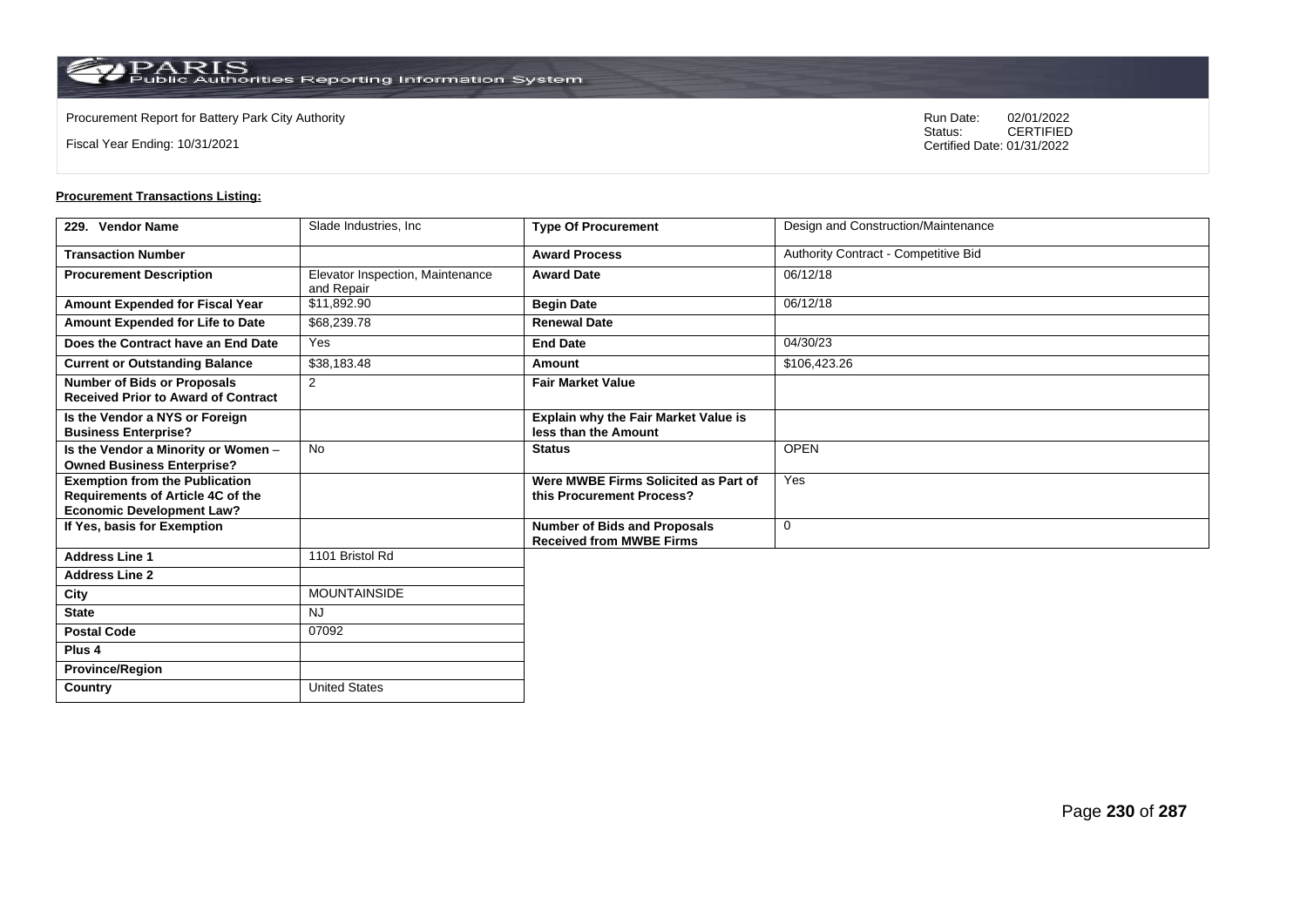**Country** United States

Fiscal Year Ending: 10/31/2021

Procurement Report for Battery Park City Authority **National State Concrete Concrete Concrete Concrete Concrete Concrete Concrete Concrete Concrete Concrete Concrete Concrete Concrete Concrete Concrete Concrete Concrete Co** CERTIFIED Certified Date: 01/31/2022

| 230. Vendor Name                                                                                               | Specialty Construciton Systems, Inc.                                                          | <b>Type Of Procurement</b>                                             | Design and Construction/Maintenance  |
|----------------------------------------------------------------------------------------------------------------|-----------------------------------------------------------------------------------------------|------------------------------------------------------------------------|--------------------------------------|
| <b>Transaction Number</b>                                                                                      |                                                                                               | <b>Award Process</b>                                                   | Authority Contract - Competitive Bid |
| <b>Procurement Description</b>                                                                                 | BPC Ballfield and Community Center<br><b>Resiliency General Contractor</b><br><b>Services</b> | <b>Award Date</b>                                                      | 03/03/21                             |
| Amount Expended for Fiscal Year                                                                                | \$2,675,496.15                                                                                | <b>Begin Date</b>                                                      | 03/03/21                             |
| Amount Expended for Life to Date                                                                               | \$2,972,773.50                                                                                | <b>Renewal Date</b>                                                    |                                      |
| Does the Contract have an End Date                                                                             | Yes                                                                                           | <b>End Date</b>                                                        | 03/30/22                             |
| <b>Current or Outstanding Balance</b>                                                                          | \$2,234,226.50                                                                                | Amount                                                                 | \$5,207,000.00                       |
| <b>Number of Bids or Proposals</b><br><b>Received Prior to Award of Contract</b>                               | $\overline{4}$                                                                                | <b>Fair Market Value</b>                                               |                                      |
| Is the Vendor a NYS or Foreign<br><b>Business Enterprise?</b>                                                  |                                                                                               | Explain why the Fair Market Value is<br>less than the Amount           |                                      |
| Is the Vendor a Minority or Women -<br><b>Owned Business Enterprise?</b>                                       | No                                                                                            | <b>Status</b>                                                          | <b>OPEN</b>                          |
| <b>Exemption from the Publication</b><br>Requirements of Article 4C of the<br><b>Economic Development Law?</b> |                                                                                               | Were MWBE Firms Solicited as Part of<br>this Procurement Process?      | Yes                                  |
| If Yes, basis for Exemption                                                                                    |                                                                                               | <b>Number of Bids and Proposals</b><br><b>Received from MWBE Firms</b> | 2                                    |
| <b>Address Line 1</b>                                                                                          | 100 Pearl Street                                                                              |                                                                        |                                      |
| <b>Address Line 2</b>                                                                                          |                                                                                               |                                                                        |                                      |
| City                                                                                                           | <b>MOUNT VERNON</b>                                                                           |                                                                        |                                      |
| <b>State</b>                                                                                                   | <b>NY</b>                                                                                     |                                                                        |                                      |
| <b>Postal Code</b>                                                                                             | 10550                                                                                         |                                                                        |                                      |
| Plus <sub>4</sub>                                                                                              |                                                                                               |                                                                        |                                      |
| <b>Province/Region</b>                                                                                         |                                                                                               |                                                                        |                                      |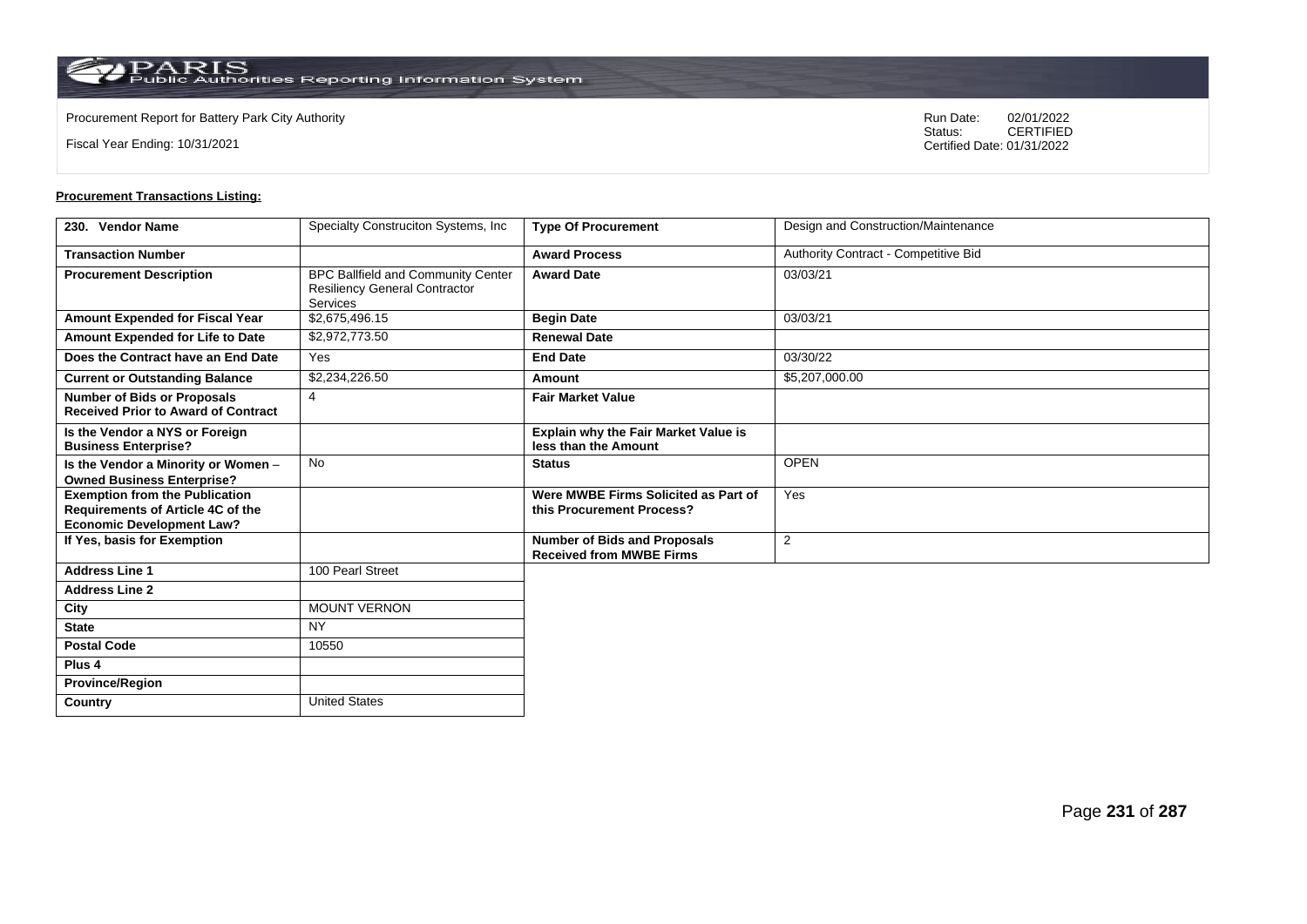**Country** United States

Fiscal Year Ending: 10/31/2021

Procurement Report for Battery Park City Authority **National State Concrete Concrete Concrete Concrete Concrete Concrete Concrete Concrete Concrete Concrete Concrete Concrete Concrete Concrete Concrete Concrete Concrete Co** CERTIFIED Certified Date: 01/31/2022

| 231. Vendor Name                                                                                               | Spruce Technology Inc.                       | <b>Type Of Procurement</b>                                             | Technology - Consulting/Development or Support |
|----------------------------------------------------------------------------------------------------------------|----------------------------------------------|------------------------------------------------------------------------|------------------------------------------------|
| <b>Transaction Number</b>                                                                                      |                                              | <b>Award Process</b>                                                   | Authority Contract - Competitive Bid           |
| <b>Procurement Description</b>                                                                                 | Support for Microsoft SharePoint<br>Services | <b>Award Date</b>                                                      | 12/09/16                                       |
| Amount Expended for Fiscal Year                                                                                | \$156,790.00                                 | <b>Begin Date</b>                                                      | 12/09/16                                       |
| Amount Expended for Life to Date                                                                               | \$930,910.00                                 | <b>Renewal Date</b>                                                    |                                                |
| Does the Contract have an End Date                                                                             | Yes                                          | <b>End Date</b>                                                        | 06/08/21                                       |
| <b>Current or Outstanding Balance</b>                                                                          | \$19,090.00                                  | Amount                                                                 | \$950,000.00                                   |
| <b>Number of Bids or Proposals</b><br><b>Received Prior to Award of Contract</b>                               | 13                                           | <b>Fair Market Value</b>                                               |                                                |
| Is the Vendor a NYS or Foreign<br><b>Business Enterprise?</b>                                                  |                                              | Explain why the Fair Market Value is<br>less than the Amount           |                                                |
| Is the Vendor a Minority or Women -<br><b>Owned Business Enterprise?</b>                                       | <b>No</b>                                    | <b>Status</b>                                                          | <b>COMPLETED</b>                               |
| <b>Exemption from the Publication</b><br>Requirements of Article 4C of the<br><b>Economic Development Law?</b> |                                              | Were MWBE Firms Solicited as Part of<br>this Procurement Process?      | Yes                                            |
| If Yes, basis for Exemption                                                                                    |                                              | <b>Number of Bids and Proposals</b><br><b>Received from MWBE Firms</b> | 13                                             |
| <b>Address Line 1</b>                                                                                          | 1149 Bloomfield Ave Ste G                    |                                                                        |                                                |
| <b>Address Line 2</b>                                                                                          |                                              |                                                                        |                                                |
| City                                                                                                           | <b>CLIFTON</b>                               |                                                                        |                                                |
| <b>State</b>                                                                                                   | <b>NJ</b>                                    |                                                                        |                                                |
| <b>Postal Code</b>                                                                                             | 07012                                        |                                                                        |                                                |
| Plus <sub>4</sub>                                                                                              |                                              |                                                                        |                                                |
| <b>Province/Region</b>                                                                                         |                                              |                                                                        |                                                |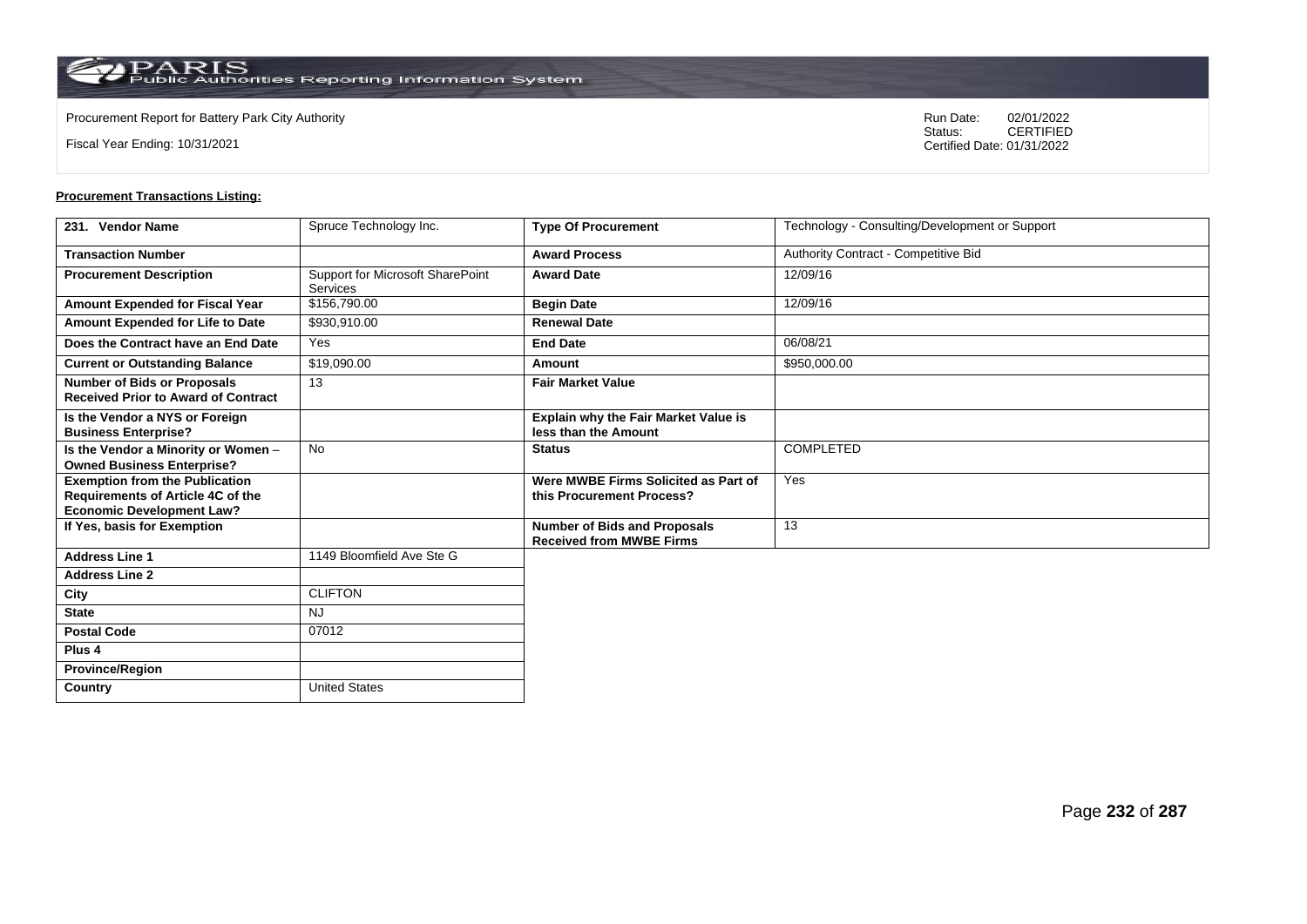**Country** United States

Fiscal Year Ending: 10/31/2021

Procurement Report for Battery Park City Authority **National State Concrete Concrete Concrete Concrete Concrete Concrete Concrete Concrete Concrete Concrete Concrete Concrete Concrete Concrete Concrete Concrete Concrete Co** CERTIFIED Certified Date: 01/31/2022

| 232. Vendor Name                                                                                                      | Stalco Construction, Inc.                      | <b>Type Of Procurement</b>                                             | Design and Construction/Maintenance  |
|-----------------------------------------------------------------------------------------------------------------------|------------------------------------------------|------------------------------------------------------------------------|--------------------------------------|
| <b>Transaction Number</b>                                                                                             |                                                | <b>Award Process</b>                                                   | Authority Contract - Competitive Bid |
| <b>Procurement Description</b>                                                                                        | On Call General Contracting<br><b>Services</b> | <b>Award Date</b>                                                      | 04/15/21                             |
| Amount Expended for Fiscal Year                                                                                       | \$0.00                                         | <b>Begin Date</b>                                                      | 04/15/21                             |
| Amount Expended for Life to Date                                                                                      | \$0.00                                         | <b>Renewal Date</b>                                                    |                                      |
| Does the Contract have an End Date                                                                                    | Yes                                            | <b>End Date</b>                                                        | 01/29/23                             |
| <b>Current or Outstanding Balance</b>                                                                                 | \$750,000.00                                   | Amount                                                                 | \$750,000.00                         |
| <b>Number of Bids or Proposals</b><br><b>Received Prior to Award of Contract</b>                                      | 6                                              | <b>Fair Market Value</b>                                               |                                      |
| Is the Vendor a NYS or Foreign<br><b>Business Enterprise?</b>                                                         |                                                | Explain why the Fair Market Value is<br>less than the Amount           |                                      |
| Is the Vendor a Minority or Women -<br><b>Owned Business Enterprise?</b>                                              | <b>No</b>                                      | <b>Status</b>                                                          | <b>OPEN</b>                          |
| <b>Exemption from the Publication</b><br><b>Requirements of Article 4C of the</b><br><b>Economic Development Law?</b> |                                                | Were MWBE Firms Solicited as Part of<br>this Procurement Process?      | Yes                                  |
| If Yes, basis for Exemption                                                                                           |                                                | <b>Number of Bids and Proposals</b><br><b>Received from MWBE Firms</b> | $\overline{2}$                       |
| <b>Address Line 1</b>                                                                                                 | 1316 Motor Parkway                             |                                                                        |                                      |
| <b>Address Line 2</b>                                                                                                 |                                                |                                                                        |                                      |
| City                                                                                                                  | <b>ISLANDIA</b>                                |                                                                        |                                      |
| <b>State</b>                                                                                                          | <b>NY</b>                                      |                                                                        |                                      |
| <b>Postal Code</b>                                                                                                    | 11749                                          |                                                                        |                                      |
| Plus <sub>4</sub>                                                                                                     |                                                |                                                                        |                                      |
| <b>Province/Region</b>                                                                                                |                                                |                                                                        |                                      |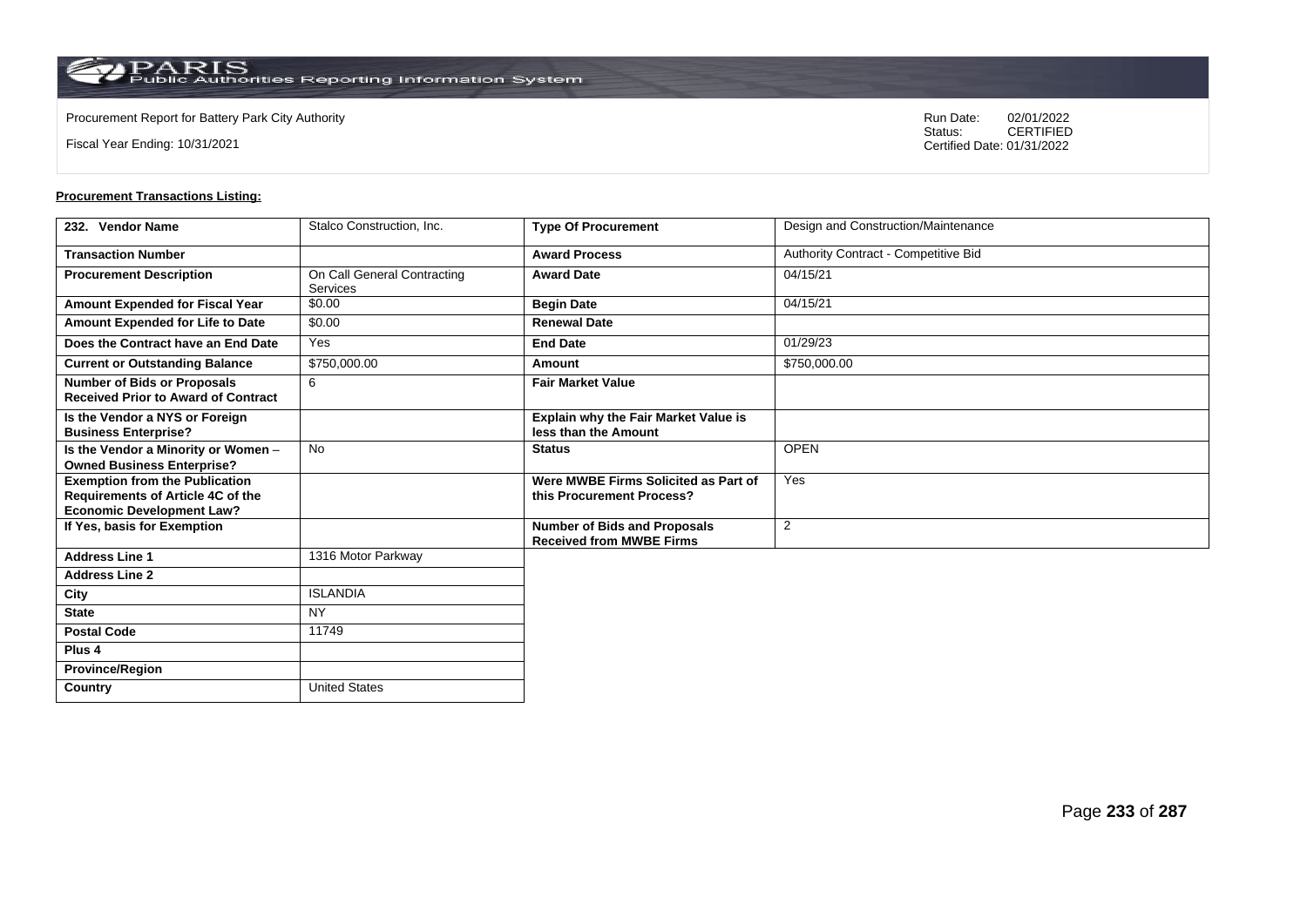**Country** United States

Fiscal Year Ending: 10/31/2021

Procurement Report for Battery Park City Authority **National State Concrete Concrete Concrete Concrete Concrete Concrete Concrete Concrete Concrete Concrete Concrete Concrete Concrete Concrete Concrete Concrete Concrete Co** CERTIFIED Certified Date: 01/31/2022

| 233. Vendor Name                                                                                               | Stantec Consulting Services Inc.                          | <b>Type Of Procurement</b>                                             | <b>Consulting Services</b>           |
|----------------------------------------------------------------------------------------------------------------|-----------------------------------------------------------|------------------------------------------------------------------------|--------------------------------------|
| <b>Transaction Number</b>                                                                                      |                                                           | <b>Award Process</b>                                                   | Authority Contract - Competitive Bid |
| <b>Procurement Description</b>                                                                                 | On Call Engineering and<br><b>Archictectural Services</b> | <b>Award Date</b>                                                      | 12/15/20                             |
| Amount Expended for Fiscal Year                                                                                | \$8,697.43                                                | <b>Begin Date</b>                                                      | 12/15/20                             |
| Amount Expended for Life to Date                                                                               | \$8,697.43                                                | <b>Renewal Date</b>                                                    |                                      |
| Does the Contract have an End Date                                                                             | Yes                                                       | <b>End Date</b>                                                        | 12/15/22                             |
| <b>Current or Outstanding Balance</b>                                                                          | \$491,302.57                                              | Amount                                                                 | \$500,000.00                         |
| <b>Number of Bids or Proposals</b><br><b>Received Prior to Award of Contract</b>                               | 12                                                        | <b>Fair Market Value</b>                                               |                                      |
| Is the Vendor a NYS or Foreign<br><b>Business Enterprise?</b>                                                  |                                                           | Explain why the Fair Market Value is<br>less than the Amount           |                                      |
| Is the Vendor a Minority or Women -<br><b>Owned Business Enterprise?</b>                                       | <b>No</b>                                                 | <b>Status</b>                                                          | <b>OPEN</b>                          |
| <b>Exemption from the Publication</b><br>Requirements of Article 4C of the<br><b>Economic Development Law?</b> |                                                           | Were MWBE Firms Solicited as Part of<br>this Procurement Process?      | Yes                                  |
| If Yes, basis for Exemption                                                                                    |                                                           | <b>Number of Bids and Proposals</b><br><b>Received from MWBE Firms</b> | $\overline{4}$                       |
| <b>Address Line 1</b>                                                                                          | 13980 Collections Center Drive                            |                                                                        |                                      |
| <b>Address Line 2</b>                                                                                          |                                                           |                                                                        |                                      |
| City                                                                                                           | CHICAGO                                                   |                                                                        |                                      |
| <b>State</b>                                                                                                   | IL                                                        |                                                                        |                                      |
| <b>Postal Code</b>                                                                                             | 60693                                                     |                                                                        |                                      |
| Plus <sub>4</sub>                                                                                              |                                                           |                                                                        |                                      |
| <b>Province/Region</b>                                                                                         |                                                           |                                                                        |                                      |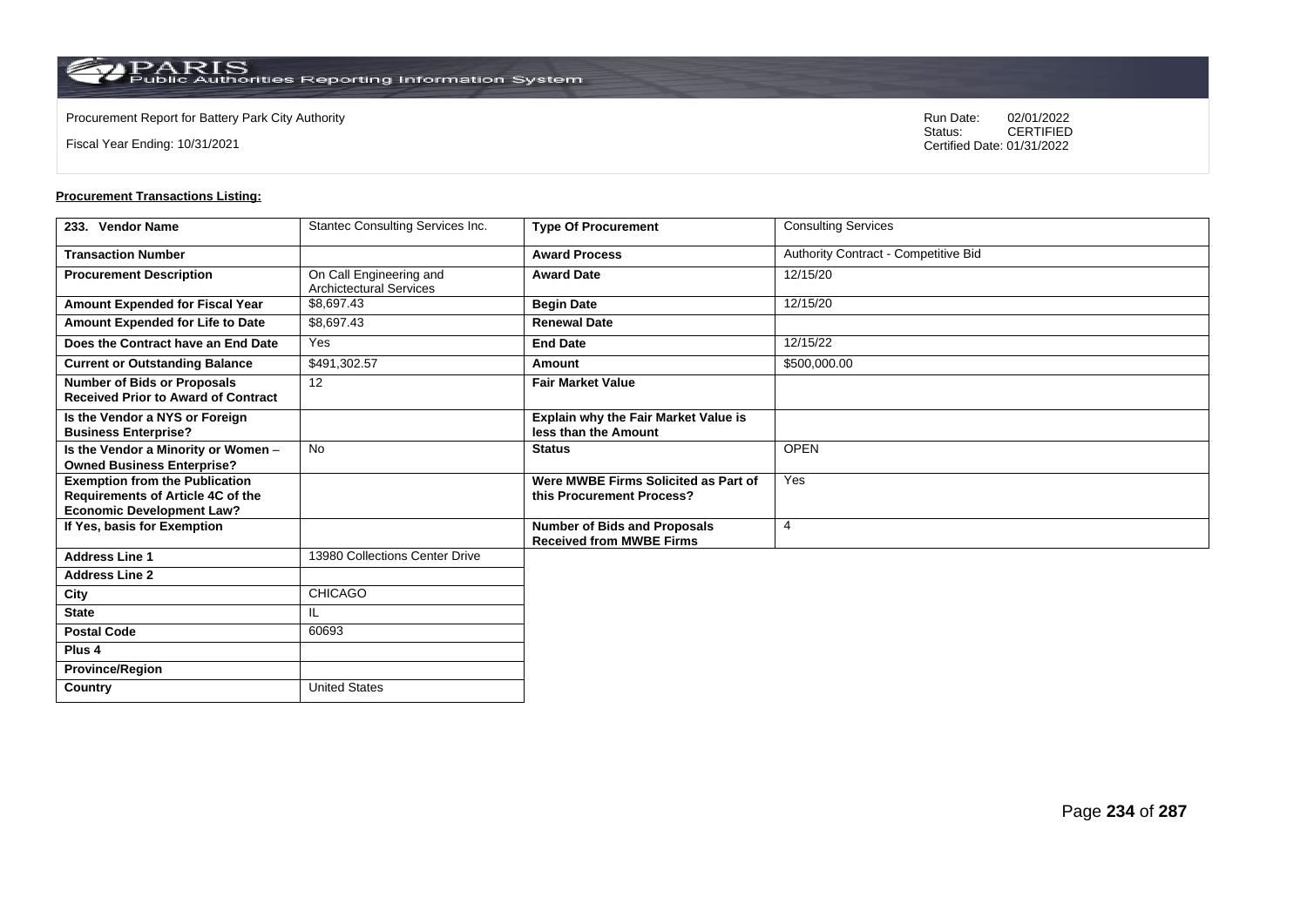Fiscal Year Ending: 10/31/2021

Procurement Report for Battery Park City Authority **National State Concrete Concrete Concrete Concrete Concrete Concrete Concrete Concrete Concrete Concrete Concrete Concrete Concrete Concrete Concrete Concrete Concrete Co** CERTIFIED Certified Date: 01/31/2022

| 234. Vendor Name                                                                                                      | Stellar Services, Inc.                                                 | <b>Type Of Procurement</b>                                             | <b>Other Professional Services</b>   |
|-----------------------------------------------------------------------------------------------------------------------|------------------------------------------------------------------------|------------------------------------------------------------------------|--------------------------------------|
| <b>Transaction Number</b>                                                                                             |                                                                        | <b>Award Process</b>                                                   | Authority Contract - Competitive Bid |
| <b>Procurement Description</b>                                                                                        | Microsoft Sharepoint Development,<br>Maintenance, and Support Services | <b>Award Date</b>                                                      | 04/19/21                             |
| Amount Expended for Fiscal Year                                                                                       | \$81,565.00                                                            | <b>Begin Date</b>                                                      | 04/19/21                             |
| Amount Expended for Life to Date                                                                                      | \$81,565.00                                                            | <b>Renewal Date</b>                                                    |                                      |
| Does the Contract have an End Date                                                                                    | Yes                                                                    | <b>End Date</b>                                                        | 04/18/24                             |
| <b>Current or Outstanding Balance</b>                                                                                 | \$440,435.00                                                           | Amount                                                                 | \$522,000.00                         |
| <b>Number of Bids or Proposals</b><br><b>Received Prior to Award of Contract</b>                                      | 9                                                                      | <b>Fair Market Value</b>                                               |                                      |
| Is the Vendor a NYS or Foreign<br><b>Business Enterprise?</b>                                                         |                                                                        | <b>Explain why the Fair Market Value is</b><br>less than the Amount    |                                      |
| Is the Vendor a Minority or Women -<br><b>Owned Business Enterprise?</b>                                              | Yes                                                                    | <b>Status</b>                                                          | <b>OPEN</b>                          |
| <b>Exemption from the Publication</b><br><b>Requirements of Article 4C of the</b><br><b>Economic Development Law?</b> |                                                                        | Were MWBE Firms Solicited as Part of<br>this Procurement Process?      | Yes                                  |
| If Yes, basis for Exemption                                                                                           |                                                                        | <b>Number of Bids and Proposals</b><br><b>Received from MWBE Firms</b> | 5                                    |
| <b>Address Line 1</b>                                                                                                 | 70 W 36th St. 7th FI                                                   |                                                                        |                                      |
| <b>Address Line 2</b>                                                                                                 |                                                                        |                                                                        |                                      |
| City                                                                                                                  | <b>NEW YORK</b>                                                        |                                                                        |                                      |
| <b>State</b>                                                                                                          | <b>NY</b>                                                              |                                                                        |                                      |
| <b>Postal Code</b>                                                                                                    | 10018                                                                  |                                                                        |                                      |
| Plus <sub>4</sub>                                                                                                     |                                                                        |                                                                        |                                      |
| <b>Province/Region</b>                                                                                                |                                                                        |                                                                        |                                      |
| Country                                                                                                               | <b>United States</b>                                                   |                                                                        |                                      |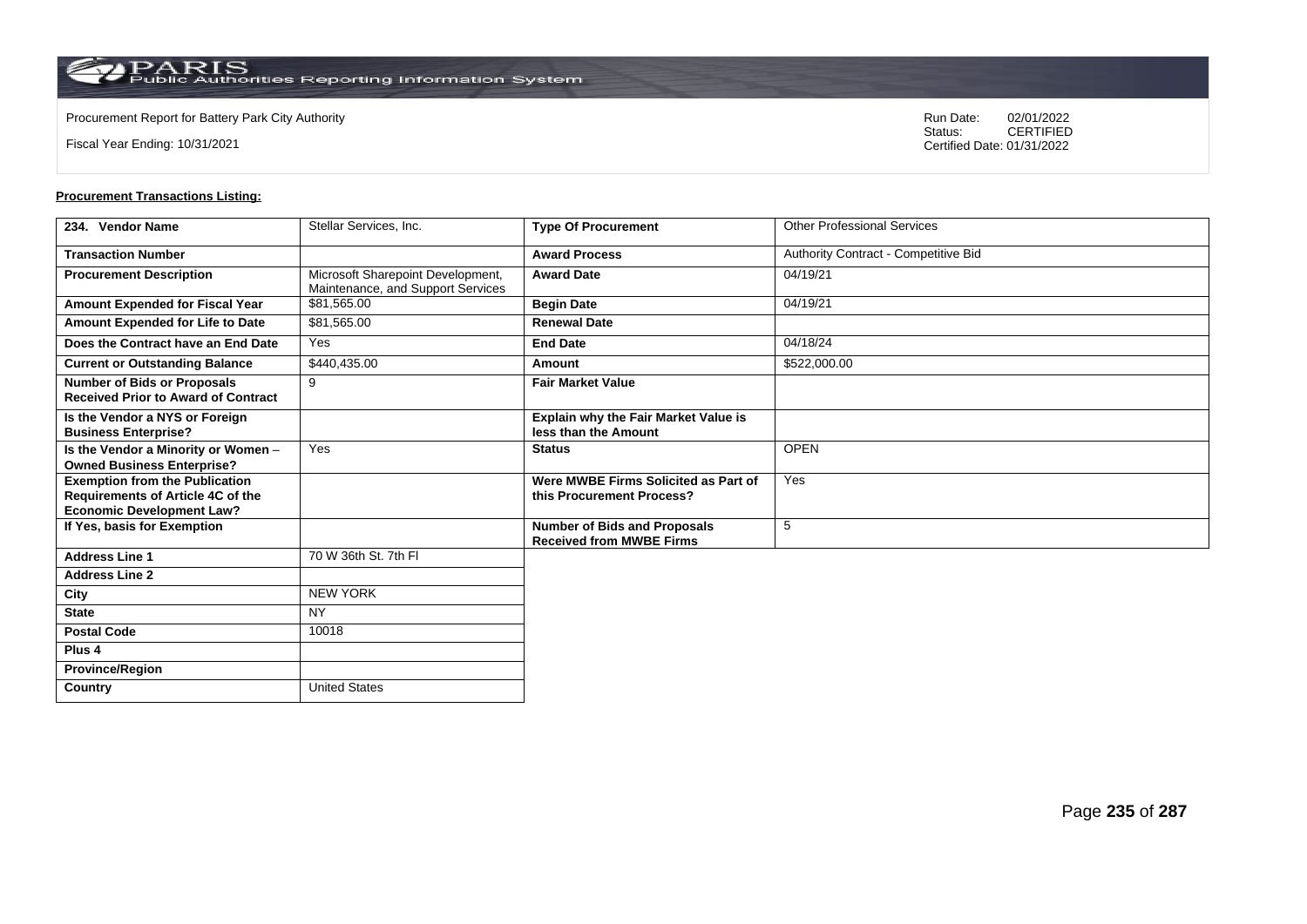**Country** United States

Fiscal Year Ending: 10/31/2021

Procurement Report for Battery Park City Authority **National State Concrete Concrete Concrete Concrete Concrete Concrete Concrete Concrete Concrete Concrete Concrete Concrete Concrete Concrete Concrete Concrete Concrete Co** CERTIFIED Certified Date: 01/31/2022

| 235. Vendor Name                                                                                               | Stephen Siller Tunnel to Towers<br>Foundation | <b>Type Of Procurement</b>                                             | Other                                   |
|----------------------------------------------------------------------------------------------------------------|-----------------------------------------------|------------------------------------------------------------------------|-----------------------------------------|
| <b>Transaction Number</b>                                                                                      |                                               | <b>Award Process</b>                                                   | Non Contract Procurement/Purchase Order |
| <b>Procurement Description</b>                                                                                 | Permit deposit reimbursement                  | <b>Award Date</b>                                                      |                                         |
| Amount Expended for Fiscal Year                                                                                | \$5,000.00                                    | <b>Begin Date</b>                                                      |                                         |
| Amount Expended for Life to Date                                                                               |                                               | <b>Renewal Date</b>                                                    |                                         |
| Does the Contract have an End Date                                                                             |                                               | <b>End Date</b>                                                        |                                         |
| <b>Current or Outstanding Balance</b>                                                                          |                                               | Amount                                                                 |                                         |
| <b>Number of Bids or Proposals</b><br><b>Received Prior to Award of Contract</b>                               |                                               | <b>Fair Market Value</b>                                               |                                         |
| Is the Vendor a NYS or Foreign<br><b>Business Enterprise?</b>                                                  |                                               | Explain why the Fair Market Value is<br>less than the Amount           |                                         |
| Is the Vendor a Minority or Women -<br><b>Owned Business Enterprise?</b>                                       | <b>No</b>                                     | <b>Status</b>                                                          | <b>COMPLETED</b>                        |
| <b>Exemption from the Publication</b><br>Requirements of Article 4C of the<br><b>Economic Development Law?</b> |                                               | Were MWBE Firms Solicited as Part of<br>this Procurement Process?      |                                         |
| If Yes, basis for Exemption                                                                                    |                                               | <b>Number of Bids and Proposals</b><br><b>Received from MWBE Firms</b> |                                         |
| <b>Address Line 1</b>                                                                                          | 2361 Hylan Blvd                               |                                                                        |                                         |
| <b>Address Line 2</b>                                                                                          |                                               |                                                                        |                                         |
| City                                                                                                           | <b>STATEN ISLAND</b>                          |                                                                        |                                         |
| <b>State</b>                                                                                                   | <b>NY</b>                                     |                                                                        |                                         |
| <b>Postal Code</b>                                                                                             | 10306                                         |                                                                        |                                         |
| Plus <sub>4</sub>                                                                                              |                                               |                                                                        |                                         |
| <b>Province/Region</b>                                                                                         |                                               |                                                                        |                                         |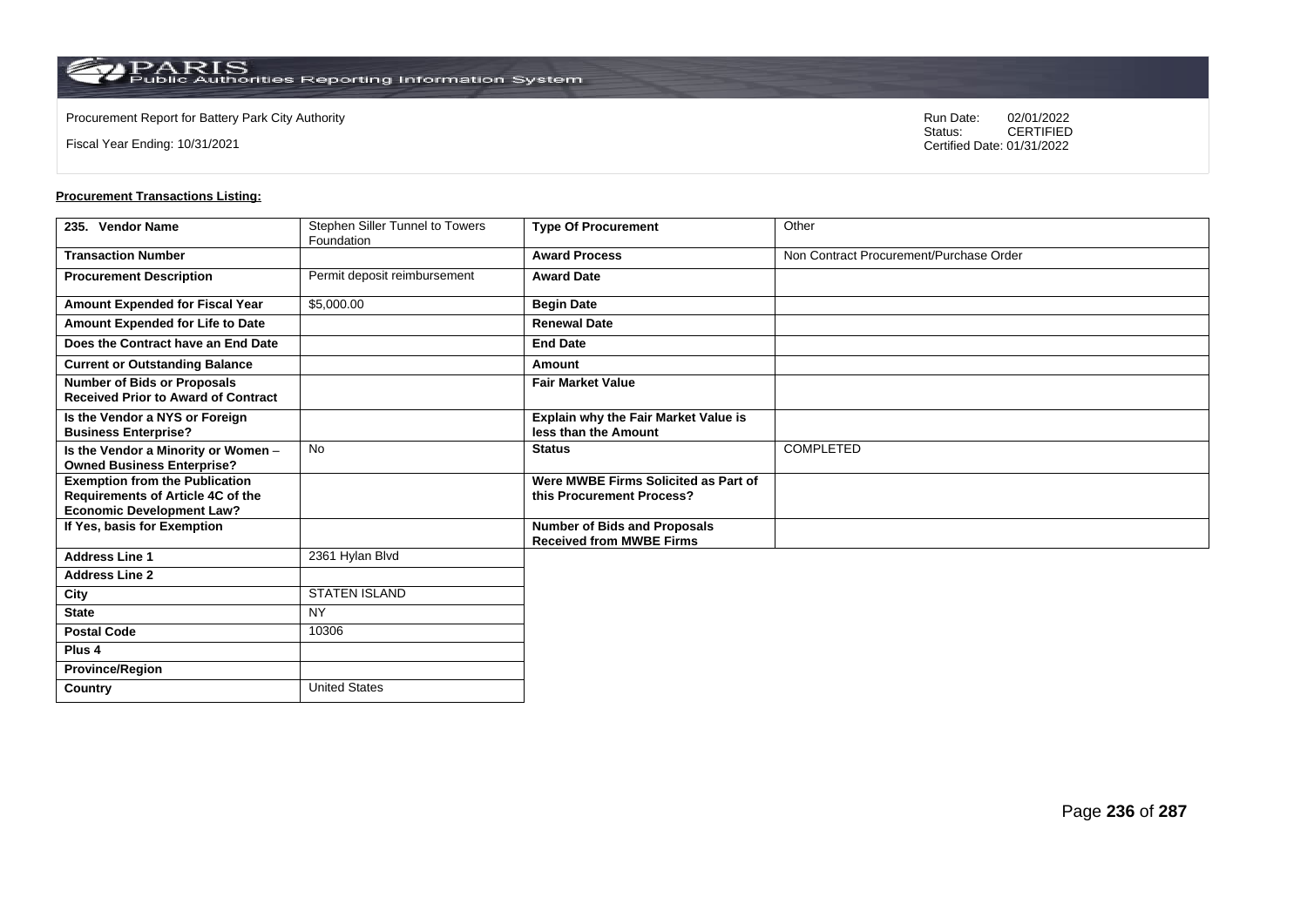$\operatorname{PARIS}_{\text{Public Authorities Reporting Information System}}$ 

Fiscal Year Ending: 10/31/2021

Procurement Report for Battery Park City Authority **National State Concrete Concrete Concrete Concrete Concrete Concrete Concrete Concrete Concrete Concrete Concrete Concrete Concrete Concrete Concrete Concrete Concrete Co** CERTIFIED Certified Date: 01/31/2022

| 236. Vendor Name                                                                                               | Superstrutures Engineering and<br>Architecture, PLLC      | <b>Type Of Procurement</b>                                             | <b>Consulting Services</b>           |
|----------------------------------------------------------------------------------------------------------------|-----------------------------------------------------------|------------------------------------------------------------------------|--------------------------------------|
| <b>Transaction Number</b>                                                                                      |                                                           | <b>Award Process</b>                                                   | Authority Contract - Competitive Bid |
| <b>Procurement Description</b>                                                                                 | On Call Engineering and<br><b>Archictectural Services</b> | <b>Award Date</b>                                                      | 08/24/20                             |
| <b>Amount Expended for Fiscal Year</b>                                                                         | \$0.00                                                    | <b>Begin Date</b>                                                      | 08/24/20                             |
| Amount Expended for Life to Date                                                                               | \$0.00                                                    | <b>Renewal Date</b>                                                    |                                      |
| Does the Contract have an End Date                                                                             | Yes                                                       | <b>End Date</b>                                                        | 11/19/22                             |
| <b>Current or Outstanding Balance</b>                                                                          | \$300,000.00                                              | Amount                                                                 | \$300,000.00                         |
| <b>Number of Bids or Proposals</b><br><b>Received Prior to Award of Contract</b>                               | 12                                                        | <b>Fair Market Value</b>                                               |                                      |
| Is the Vendor a NYS or Foreign<br><b>Business Enterprise?</b>                                                  |                                                           | Explain why the Fair Market Value is<br>less than the Amount           |                                      |
| Is the Vendor a Minority or Women -<br><b>Owned Business Enterprise?</b>                                       | <b>No</b>                                                 | <b>Status</b>                                                          | <b>OPEN</b>                          |
| <b>Exemption from the Publication</b><br>Requirements of Article 4C of the<br><b>Economic Development Law?</b> |                                                           | Were MWBE Firms Solicited as Part of<br>this Procurement Process?      | Yes                                  |
| If Yes, basis for Exemption                                                                                    |                                                           | <b>Number of Bids and Proposals</b><br><b>Received from MWBE Firms</b> | $\overline{4}$                       |
| <b>Address Line 1</b>                                                                                          | 32 Avenue of the Americas, 13TH<br>Floor                  |                                                                        |                                      |
| <b>Address Line 2</b>                                                                                          |                                                           |                                                                        |                                      |
| City                                                                                                           | <b>NEW YORK</b>                                           |                                                                        |                                      |
| <b>State</b>                                                                                                   | <b>NY</b>                                                 |                                                                        |                                      |
| <b>Postal Code</b>                                                                                             | 10013                                                     |                                                                        |                                      |
| Plus <sub>4</sub>                                                                                              |                                                           |                                                                        |                                      |
| <b>Province/Region</b>                                                                                         |                                                           |                                                                        |                                      |
| Country                                                                                                        | <b>United States</b>                                      |                                                                        |                                      |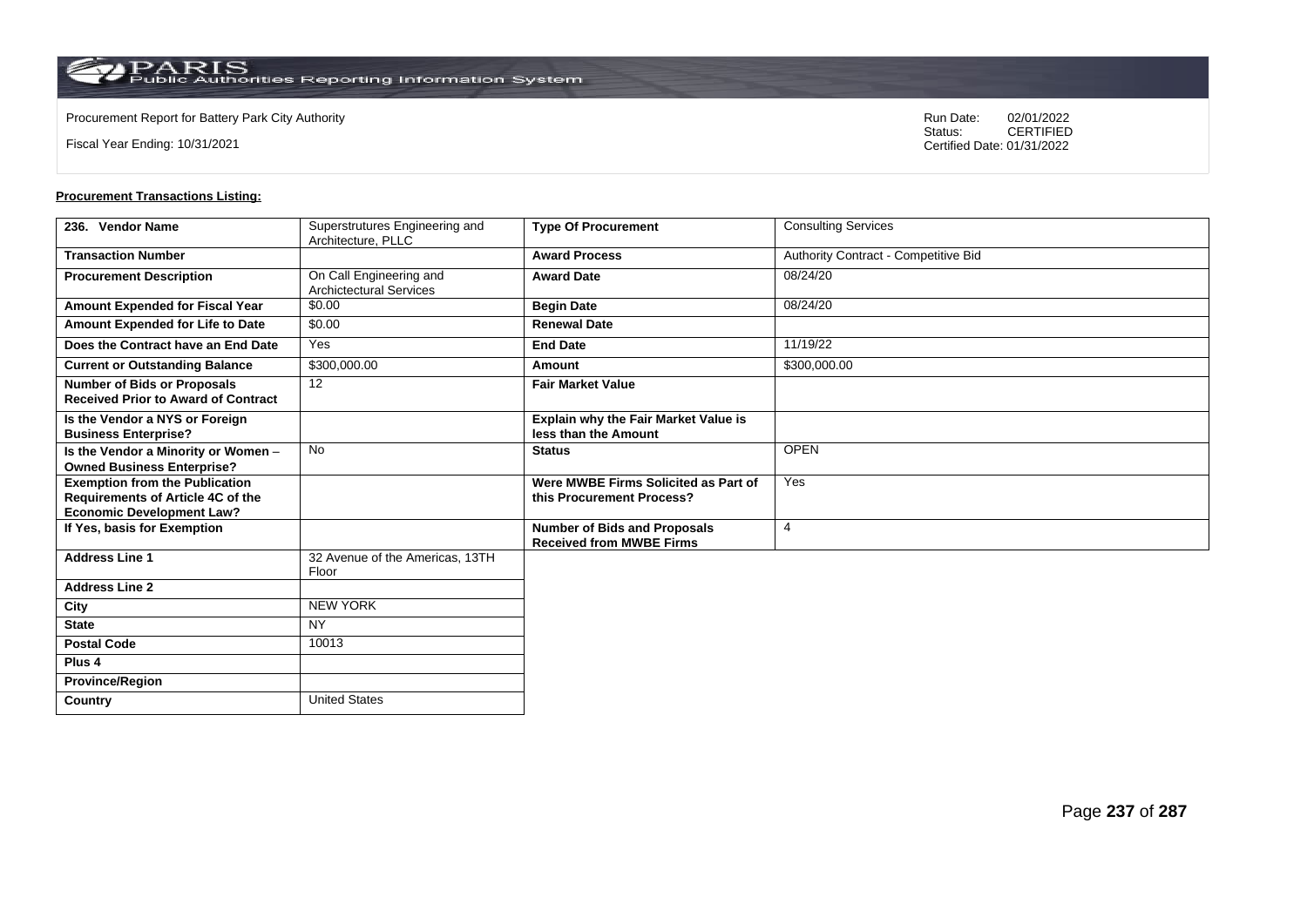**Country** United States

Fiscal Year Ending: 10/31/2021

Procurement Report for Battery Park City Authority **National State Concrete Concrete Concrete Concrete Concrete Concrete Concrete Concrete Concrete Concrete Concrete Concrete Concrete Concrete Concrete Concrete Concrete Co** CERTIFIED Certified Date: 01/31/2022

| 237. Vendor Name                                                                                                      | Suzanne Randolph Fine Arts                                     | <b>Type Of Procurement</b>                                             | <b>Consulting Services</b>           |
|-----------------------------------------------------------------------------------------------------------------------|----------------------------------------------------------------|------------------------------------------------------------------------|--------------------------------------|
| <b>Transaction Number</b>                                                                                             |                                                                | <b>Award Process</b>                                                   | Authority Contract - Competitive Bid |
| <b>Procurement Description</b>                                                                                        | Public Art Consulting Services for<br>Hurricane Maria Memorial | <b>Award Date</b>                                                      | 08/02/19                             |
| Amount Expended for Fiscal Year                                                                                       | \$49,519.70                                                    | <b>Begin Date</b>                                                      | 08/02/19                             |
| Amount Expended for Life to Date                                                                                      | \$302,733.00                                                   | <b>Renewal Date</b>                                                    |                                      |
| Does the Contract have an End Date                                                                                    | Yes                                                            | <b>End Date</b>                                                        | 04/15/21                             |
| <b>Current or Outstanding Balance</b>                                                                                 | \$0.00                                                         | Amount                                                                 | \$302,733.00                         |
| <b>Number of Bids or Proposals</b><br><b>Received Prior to Award of Contract</b>                                      |                                                                | <b>Fair Market Value</b>                                               |                                      |
| Is the Vendor a NYS or Foreign<br><b>Business Enterprise?</b>                                                         |                                                                | <b>Explain why the Fair Market Value is</b><br>less than the Amount    |                                      |
| Is the Vendor a Minority or Women -<br><b>Owned Business Enterprise?</b>                                              | Yes                                                            | <b>Status</b>                                                          | <b>COMPLETED</b>                     |
| <b>Exemption from the Publication</b><br><b>Requirements of Article 4C of the</b><br><b>Economic Development Law?</b> |                                                                | Were MWBE Firms Solicited as Part of<br>this Procurement Process?      | Yes                                  |
| If Yes, basis for Exemption                                                                                           |                                                                | <b>Number of Bids and Proposals</b><br><b>Received from MWBE Firms</b> |                                      |
| <b>Address Line 1</b>                                                                                                 | 400 Central Park West #8P                                      |                                                                        |                                      |
| <b>Address Line 2</b>                                                                                                 |                                                                |                                                                        |                                      |
| City                                                                                                                  | <b>NEW YORK</b>                                                |                                                                        |                                      |
| <b>State</b>                                                                                                          | <b>NY</b>                                                      |                                                                        |                                      |
| <b>Postal Code</b>                                                                                                    | 10025                                                          |                                                                        |                                      |
| Plus <sub>4</sub>                                                                                                     |                                                                |                                                                        |                                      |
| <b>Province/Region</b>                                                                                                |                                                                |                                                                        |                                      |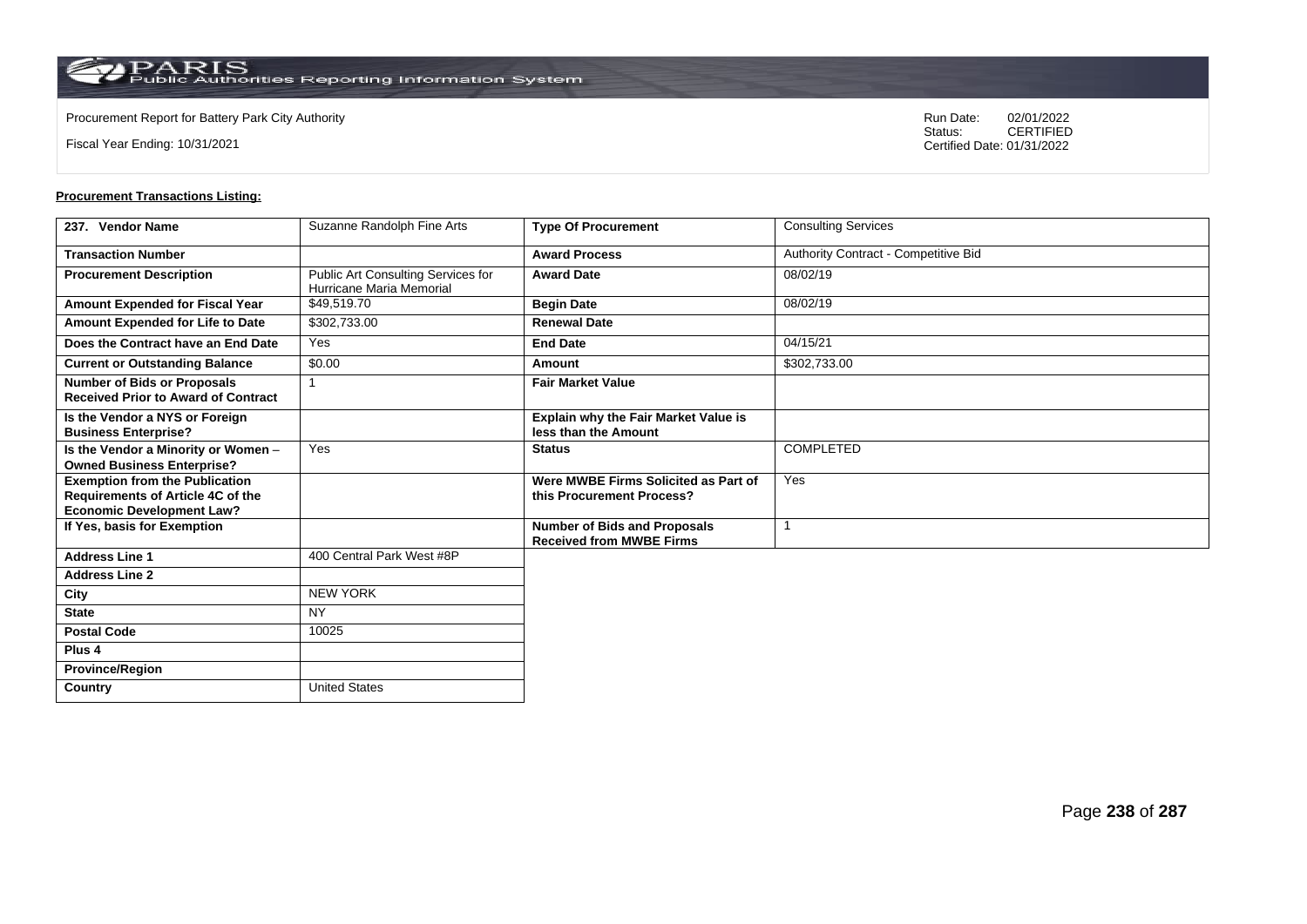**Country** United States

Fiscal Year Ending: 10/31/2021

Procurement Report for Battery Park City Authority **National State Concrete Concrete Concrete Concrete Concrete Concrete Concrete Concrete Concrete Concrete Concrete Concrete Concrete Concrete Concrete Concrete Concrete Co** CERTIFIED Certified Date: 01/31/2022

| 238. Vendor Name                                                                                               | SuziMusic, LLC                    | <b>Type Of Procurement</b>                                             | <b>Other Professional Services</b>       |
|----------------------------------------------------------------------------------------------------------------|-----------------------------------|------------------------------------------------------------------------|------------------------------------------|
| <b>Transaction Number</b>                                                                                      |                                   | <b>Award Process</b>                                                   | Authority Contract - Non-Competitive Bid |
| <b>Procurement Description</b>                                                                                 | Musical Performer for programming | <b>Award Date</b>                                                      | 05/11/21                                 |
| <b>Amount Expended for Fiscal Year</b>                                                                         | \$300.00                          | <b>Begin Date</b>                                                      | 05/11/21                                 |
| Amount Expended for Life to Date                                                                               | \$300.00                          | <b>Renewal Date</b>                                                    |                                          |
| Does the Contract have an End Date                                                                             | Yes                               | <b>End Date</b>                                                        | 04/30/22                                 |
| <b>Current or Outstanding Balance</b>                                                                          | \$4,700.00                        | Amount                                                                 | \$5,000.00                               |
| <b>Number of Bids or Proposals</b><br><b>Received Prior to Award of Contract</b>                               | 0                                 | <b>Fair Market Value</b>                                               | \$5,000.00                               |
| Is the Vendor a NYS or Foreign<br><b>Business Enterprise?</b>                                                  |                                   | Explain why the Fair Market Value is<br>less than the Amount           |                                          |
| Is the Vendor a Minority or Women -<br><b>Owned Business Enterprise?</b>                                       | No                                | <b>Status</b>                                                          | <b>OPEN</b>                              |
| <b>Exemption from the Publication</b><br>Requirements of Article 4C of the<br><b>Economic Development Law?</b> |                                   | Were MWBE Firms Solicited as Part of<br>this Procurement Process?      | <b>No</b>                                |
| If Yes, basis for Exemption                                                                                    |                                   | <b>Number of Bids and Proposals</b><br><b>Received from MWBE Firms</b> | $\mathbf 0$                              |
| <b>Address Line 1</b>                                                                                          | 451 18th Street                   |                                                                        |                                          |
| <b>Address Line 2</b>                                                                                          |                                   |                                                                        |                                          |
| City                                                                                                           | <b>BROOKLYN</b>                   |                                                                        |                                          |
| <b>State</b>                                                                                                   | <b>NY</b>                         |                                                                        |                                          |
| <b>Postal Code</b>                                                                                             | 11215                             |                                                                        |                                          |
| Plus <sub>4</sub>                                                                                              |                                   |                                                                        |                                          |
| <b>Province/Region</b>                                                                                         |                                   |                                                                        |                                          |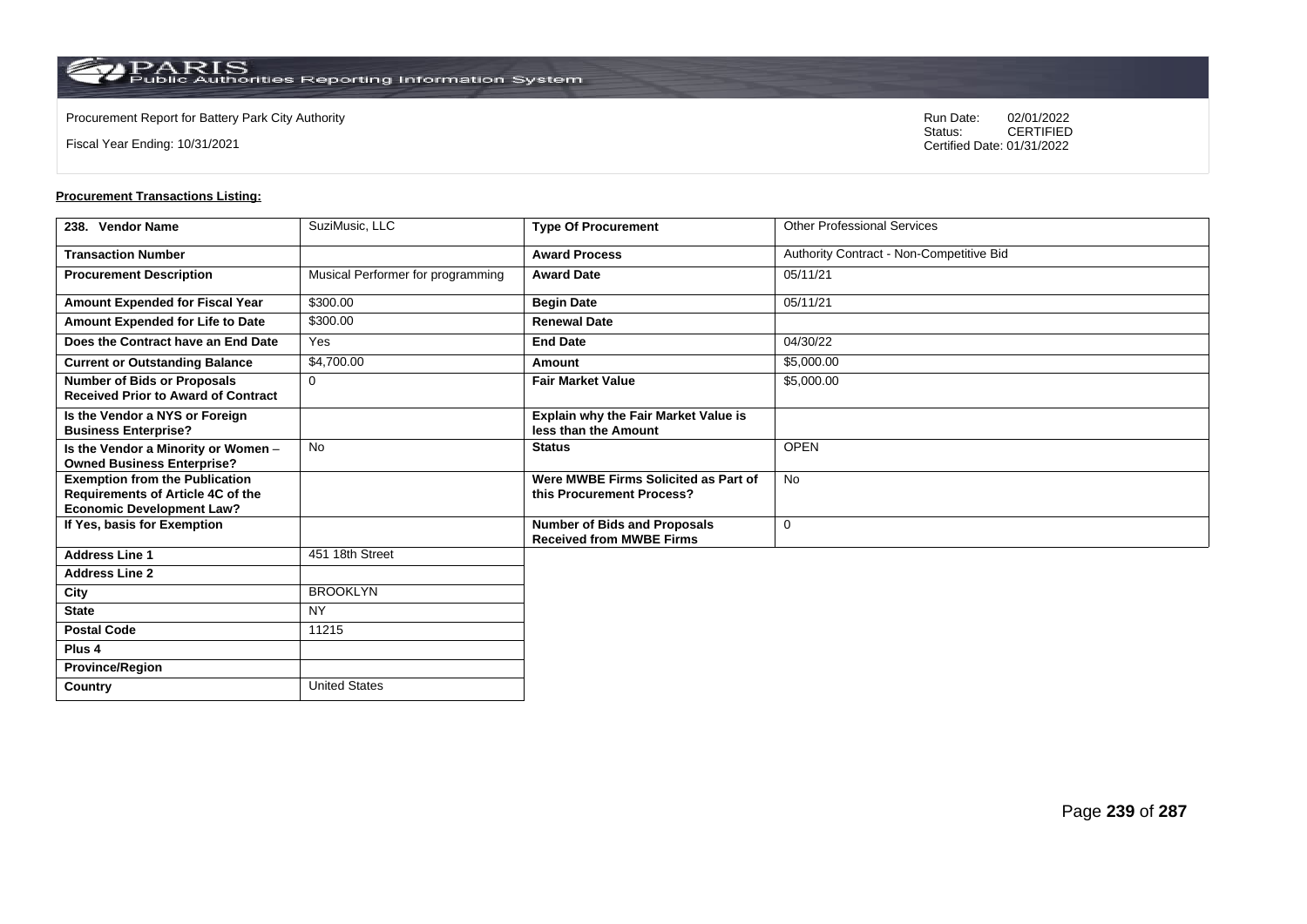**Country** United States

Fiscal Year Ending: 10/31/2021

Procurement Report for Battery Park City Authority **National State Concrete Concrete Concrete Concrete Concrete Concrete Concrete Concrete Concrete Concrete Concrete Concrete Concrete Concrete Concrete Concrete Concrete Co** CERTIFIED Certified Date: 01/31/2022

| 239. Vendor Name                                                                                               | TEC Solutions Concepts Inc. | <b>Type Of Procurement</b>                                             | Commodities/Supplies                    |
|----------------------------------------------------------------------------------------------------------------|-----------------------------|------------------------------------------------------------------------|-----------------------------------------|
| <b>Transaction Number</b>                                                                                      |                             | <b>Award Process</b>                                                   | Non Contract Procurement/Purchase Order |
| <b>Procurement Description</b>                                                                                 | Maintenance supplies        | <b>Award Date</b>                                                      |                                         |
| Amount Expended for Fiscal Year                                                                                | \$8,590.00                  | <b>Begin Date</b>                                                      |                                         |
| Amount Expended for Life to Date                                                                               |                             | <b>Renewal Date</b>                                                    |                                         |
| Does the Contract have an End Date                                                                             |                             | <b>End Date</b>                                                        |                                         |
| <b>Current or Outstanding Balance</b>                                                                          |                             | Amount                                                                 |                                         |
| <b>Number of Bids or Proposals</b><br><b>Received Prior to Award of Contract</b>                               |                             | <b>Fair Market Value</b>                                               |                                         |
| Is the Vendor a NYS or Foreign<br><b>Business Enterprise?</b>                                                  |                             | Explain why the Fair Market Value is<br>less than the Amount           |                                         |
| Is the Vendor a Minority or Women -<br><b>Owned Business Enterprise?</b>                                       | No                          | <b>Status</b>                                                          | COMPLETED                               |
| <b>Exemption from the Publication</b><br>Requirements of Article 4C of the<br><b>Economic Development Law?</b> |                             | Were MWBE Firms Solicited as Part of<br>this Procurement Process?      |                                         |
| If Yes, basis for Exemption                                                                                    |                             | <b>Number of Bids and Proposals</b><br><b>Received from MWBE Firms</b> |                                         |
| <b>Address Line 1</b>                                                                                          | 463 5th Street              |                                                                        |                                         |
| <b>Address Line 2</b>                                                                                          |                             |                                                                        |                                         |
| City                                                                                                           | <b>HOBOKEN</b>              |                                                                        |                                         |
| <b>State</b>                                                                                                   | <b>NJ</b>                   |                                                                        |                                         |
| <b>Postal Code</b>                                                                                             | 07030                       |                                                                        |                                         |
| Plus <sub>4</sub>                                                                                              |                             |                                                                        |                                         |
| <b>Province/Region</b>                                                                                         |                             |                                                                        |                                         |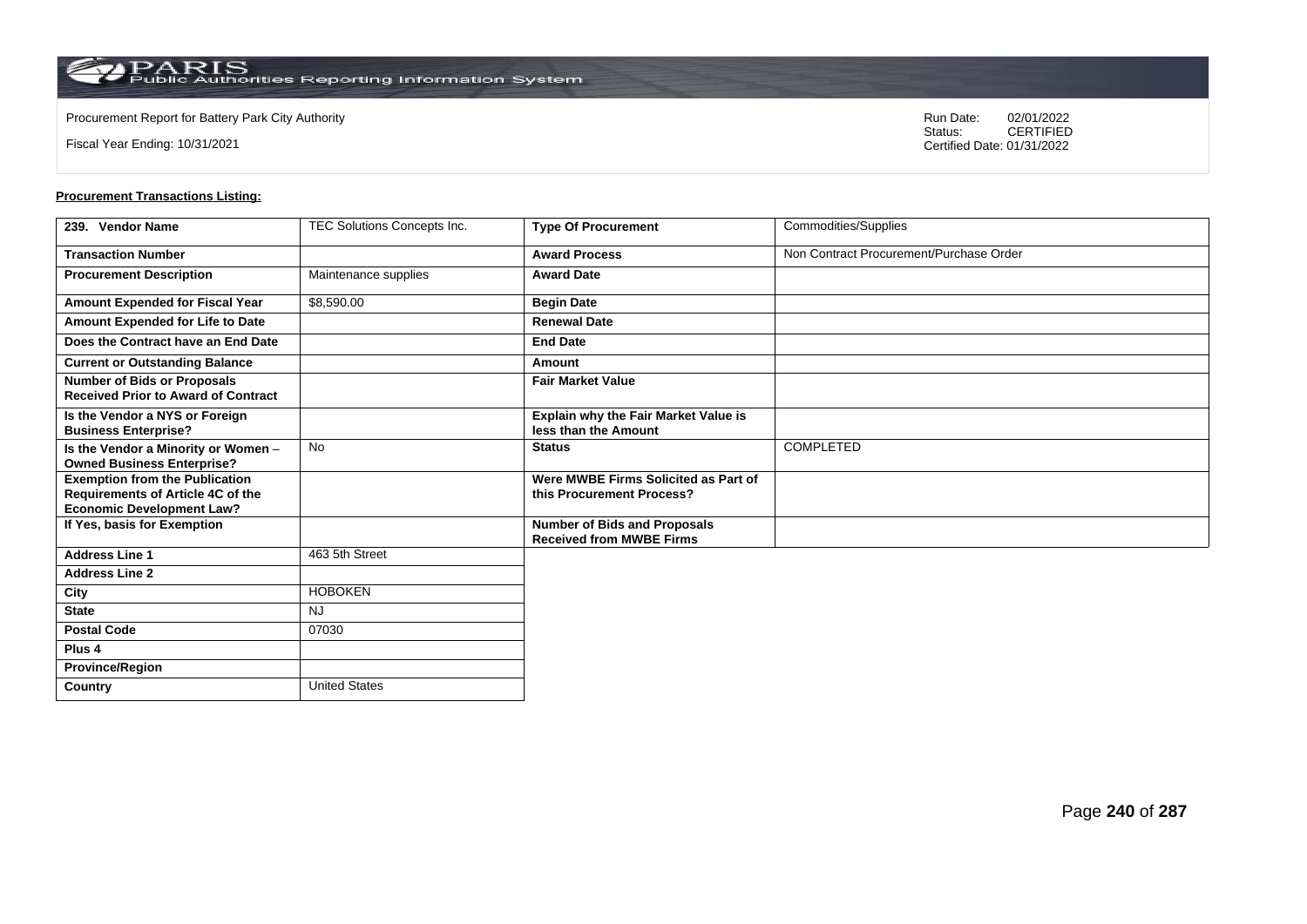**Country** United States

Fiscal Year Ending: 10/31/2021

Procurement Report for Battery Park City Authority **National State Concrete Concrete Concrete Concrete Concrete Concrete Concrete Concrete Concrete Concrete Concrete Concrete Concrete Concrete Concrete Concrete Concrete Co** CERTIFIED Certified Date: 01/31/2022

| 240. Vendor Name                                                                                               | <b>TIAA-CREF</b>           | <b>Type Of Procurement</b>                                             | Other                                   |
|----------------------------------------------------------------------------------------------------------------|----------------------------|------------------------------------------------------------------------|-----------------------------------------|
| <b>Transaction Number</b>                                                                                      |                            | <b>Award Process</b>                                                   | Non Contract Procurement/Purchase Order |
| <b>Procurement Description</b>                                                                                 | NYS Retirement withold     | <b>Award Date</b>                                                      |                                         |
| Amount Expended for Fiscal Year                                                                                | \$123,633.05               | <b>Begin Date</b>                                                      |                                         |
| Amount Expended for Life to Date                                                                               |                            | <b>Renewal Date</b>                                                    |                                         |
| Does the Contract have an End Date                                                                             |                            | <b>End Date</b>                                                        |                                         |
| <b>Current or Outstanding Balance</b>                                                                          |                            | Amount                                                                 |                                         |
| <b>Number of Bids or Proposals</b><br><b>Received Prior to Award of Contract</b>                               |                            | <b>Fair Market Value</b>                                               |                                         |
| Is the Vendor a NYS or Foreign<br><b>Business Enterprise?</b>                                                  |                            | <b>Explain why the Fair Market Value is</b><br>less than the Amount    |                                         |
| Is the Vendor a Minority or Women -<br><b>Owned Business Enterprise?</b>                                       | No                         | <b>Status</b>                                                          | <b>COMPLETED</b>                        |
| <b>Exemption from the Publication</b><br>Requirements of Article 4C of the<br><b>Economic Development Law?</b> |                            | Were MWBE Firms Solicited as Part of<br>this Procurement Process?      |                                         |
| If Yes, basis for Exemption                                                                                    |                            | <b>Number of Bids and Proposals</b><br><b>Received from MWBE Firms</b> |                                         |
| <b>Address Line 1</b>                                                                                          | 8500 Andrew Carnegie Blvd. |                                                                        |                                         |
| <b>Address Line 2</b>                                                                                          |                            |                                                                        |                                         |
| City                                                                                                           | <b>CHARLOTTE</b>           |                                                                        |                                         |
| <b>State</b>                                                                                                   | <b>NC</b>                  |                                                                        |                                         |
| <b>Postal Code</b>                                                                                             | 28262                      |                                                                        |                                         |
| Plus <sub>4</sub>                                                                                              |                            |                                                                        |                                         |
| <b>Province/Region</b>                                                                                         |                            |                                                                        |                                         |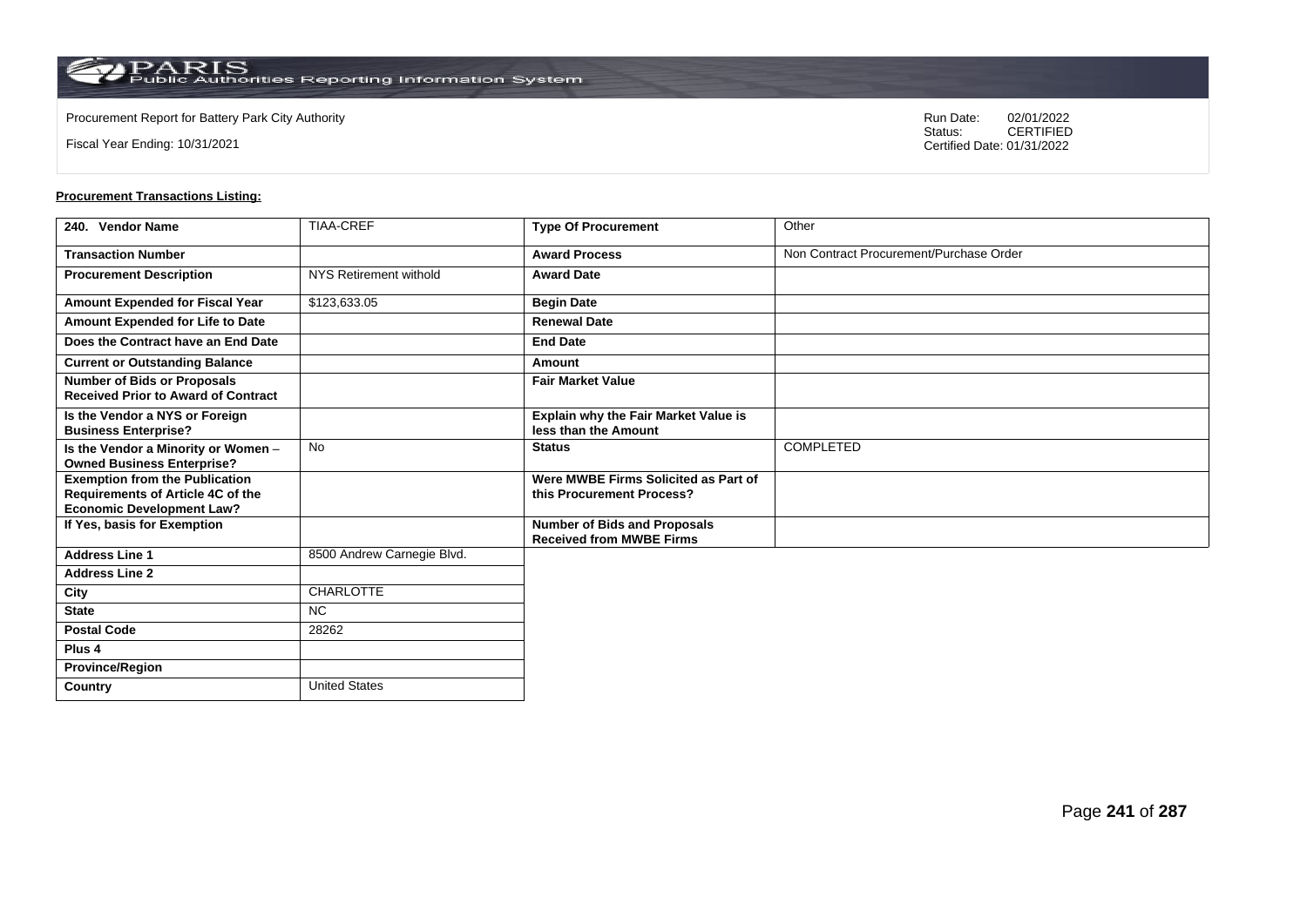**Country** United States

Fiscal Year Ending: 10/31/2021

Procurement Report for Battery Park City Authority **National State Concrete Concrete Concrete Concrete Concrete Concrete Concrete Concrete Concrete Concrete Concrete Concrete Concrete Concrete Concrete Concrete Concrete Co** CERTIFIED Certified Date: 01/31/2022

| 241. Vendor Name                                                                                                      | Technology Professionals Group,<br>INC. dba Clouds and Things | <b>Type Of Procurement</b>                                             | Technology - Software                   |
|-----------------------------------------------------------------------------------------------------------------------|---------------------------------------------------------------|------------------------------------------------------------------------|-----------------------------------------|
| <b>Transaction Number</b>                                                                                             |                                                               | <b>Award Process</b>                                                   | Non Contract Procurement/Purchase Order |
| <b>Procurement Description</b>                                                                                        | Electronic signature software                                 | <b>Award Date</b>                                                      |                                         |
| Amount Expended for Fiscal Year                                                                                       | \$15,840.00                                                   | <b>Begin Date</b>                                                      |                                         |
| Amount Expended for Life to Date                                                                                      |                                                               | <b>Renewal Date</b>                                                    |                                         |
| Does the Contract have an End Date                                                                                    |                                                               | <b>End Date</b>                                                        |                                         |
| <b>Current or Outstanding Balance</b>                                                                                 |                                                               | Amount                                                                 |                                         |
| <b>Number of Bids or Proposals</b><br><b>Received Prior to Award of Contract</b>                                      |                                                               | <b>Fair Market Value</b>                                               |                                         |
| Is the Vendor a NYS or Foreign<br><b>Business Enterprise?</b>                                                         |                                                               | <b>Explain why the Fair Market Value is</b><br>less than the Amount    |                                         |
| Is the Vendor a Minority or Women -<br><b>Owned Business Enterprise?</b>                                              | Yes                                                           | <b>Status</b>                                                          | <b>COMPLETED</b>                        |
| <b>Exemption from the Publication</b><br><b>Requirements of Article 4C of the</b><br><b>Economic Development Law?</b> |                                                               | Were MWBE Firms Solicited as Part of<br>this Procurement Process?      |                                         |
| If Yes, basis for Exemption                                                                                           |                                                               | <b>Number of Bids and Proposals</b><br><b>Received from MWBE Firms</b> |                                         |
| <b>Address Line 1</b>                                                                                                 | 15 Yardley Ct                                                 |                                                                        |                                         |
| <b>Address Line 2</b>                                                                                                 |                                                               |                                                                        |                                         |
| City                                                                                                                  | LOUDONVILLE                                                   |                                                                        |                                         |
| <b>State</b>                                                                                                          | <b>NY</b>                                                     |                                                                        |                                         |
| <b>Postal Code</b>                                                                                                    | 12211                                                         |                                                                        |                                         |
| Plus <sub>4</sub>                                                                                                     |                                                               |                                                                        |                                         |
| <b>Province/Region</b>                                                                                                |                                                               |                                                                        |                                         |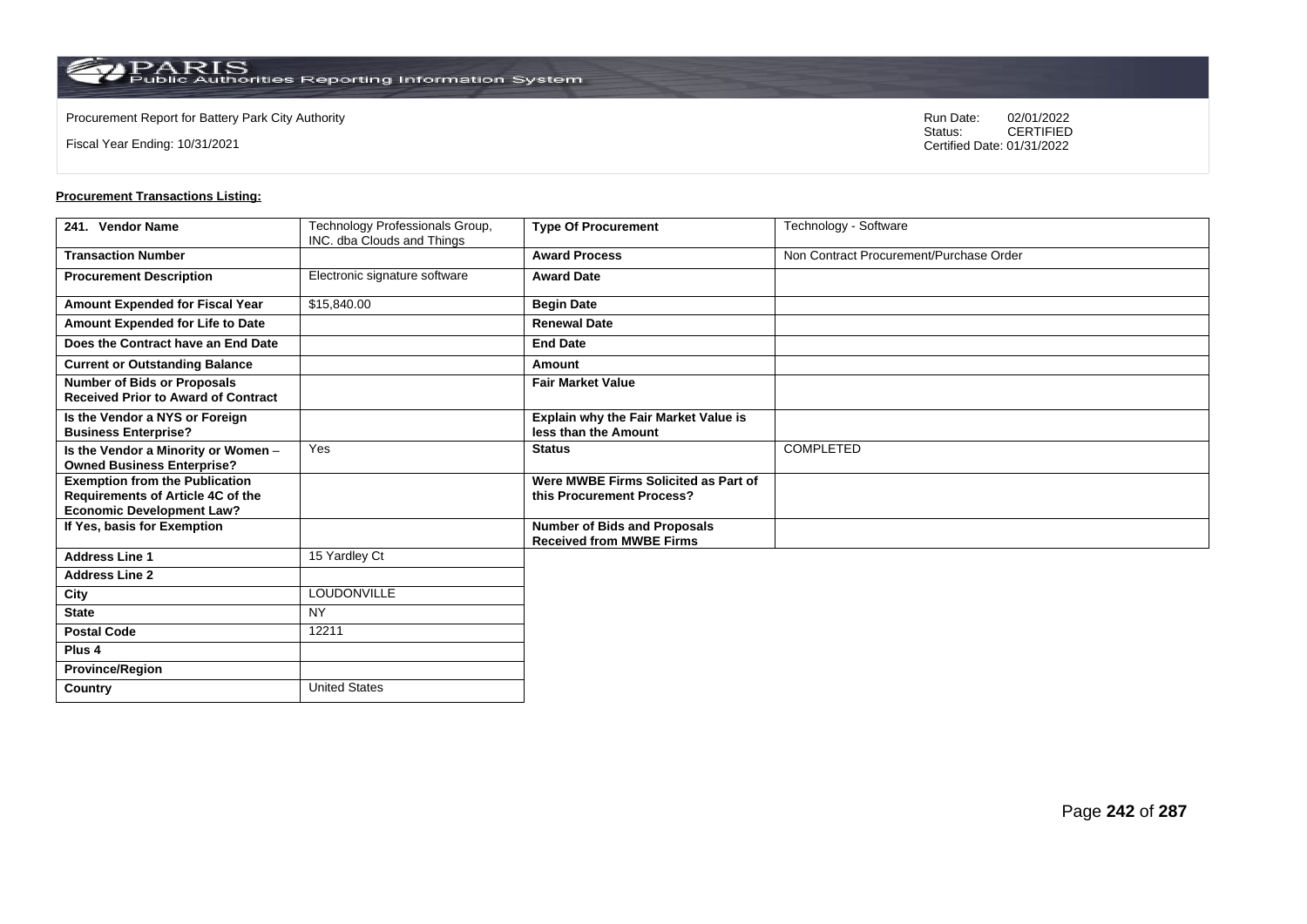Fiscal Year Ending: 10/31/2021

Procurement Report for Battery Park City Authority **National State Concrete Concrete Concrete Concrete Concrete Concrete Concrete Concrete Concrete Concrete Concrete Concrete Concrete Concrete Concrete Concrete Concrete Co** CERTIFIED Certified Date: 01/31/2022

| 242. Vendor Name                                                                                               | Tetra Tech Engineers Architects &<br>Landscape Architects PC | <b>Type Of Procurement</b>                                             | <b>Consulting Services</b>           |
|----------------------------------------------------------------------------------------------------------------|--------------------------------------------------------------|------------------------------------------------------------------------|--------------------------------------|
| <b>Transaction Number</b>                                                                                      |                                                              | <b>Award Process</b>                                                   | Authority Contract - Competitive Bid |
| <b>Procurement Description</b>                                                                                 | On Call Engineering and<br><b>Archictectural Services</b>    | <b>Award Date</b>                                                      | 12/01/20                             |
| Amount Expended for Fiscal Year                                                                                | \$0.00                                                       | <b>Begin Date</b>                                                      | 12/01/20                             |
| Amount Expended for Life to Date                                                                               | \$0.00                                                       | <b>Renewal Date</b>                                                    |                                      |
| Does the Contract have an End Date                                                                             | Yes                                                          | <b>End Date</b>                                                        | 12/01/22                             |
| <b>Current or Outstanding Balance</b>                                                                          | \$300,000.00                                                 | Amount                                                                 | \$300,000.00                         |
| <b>Number of Bids or Proposals</b><br><b>Received Prior to Award of Contract</b>                               | 12                                                           | <b>Fair Market Value</b>                                               |                                      |
| Is the Vendor a NYS or Foreign<br><b>Business Enterprise?</b>                                                  |                                                              | <b>Explain why the Fair Market Value is</b><br>less than the Amount    |                                      |
| Is the Vendor a Minority or Women -<br><b>Owned Business Enterprise?</b>                                       | No                                                           | <b>Status</b>                                                          | <b>OPEN</b>                          |
| <b>Exemption from the Publication</b><br>Requirements of Article 4C of the<br><b>Economic Development Law?</b> |                                                              | Were MWBE Firms Solicited as Part of<br>this Procurement Process?      | Yes                                  |
| If Yes, basis for Exemption                                                                                    |                                                              | <b>Number of Bids and Proposals</b><br><b>Received from MWBE Firms</b> | $\overline{4}$                       |
| <b>Address Line 1</b>                                                                                          | 5 Hanover SQ Ste 1003                                        |                                                                        |                                      |
| <b>Address Line 2</b>                                                                                          |                                                              |                                                                        |                                      |
| City                                                                                                           | <b>NEW YORK</b>                                              |                                                                        |                                      |
| <b>State</b>                                                                                                   | <b>NY</b>                                                    |                                                                        |                                      |
| <b>Postal Code</b>                                                                                             | 10004                                                        |                                                                        |                                      |
| Plus <sub>4</sub>                                                                                              |                                                              |                                                                        |                                      |
| <b>Province/Region</b>                                                                                         |                                                              |                                                                        |                                      |
| Country                                                                                                        | <b>United States</b>                                         |                                                                        |                                      |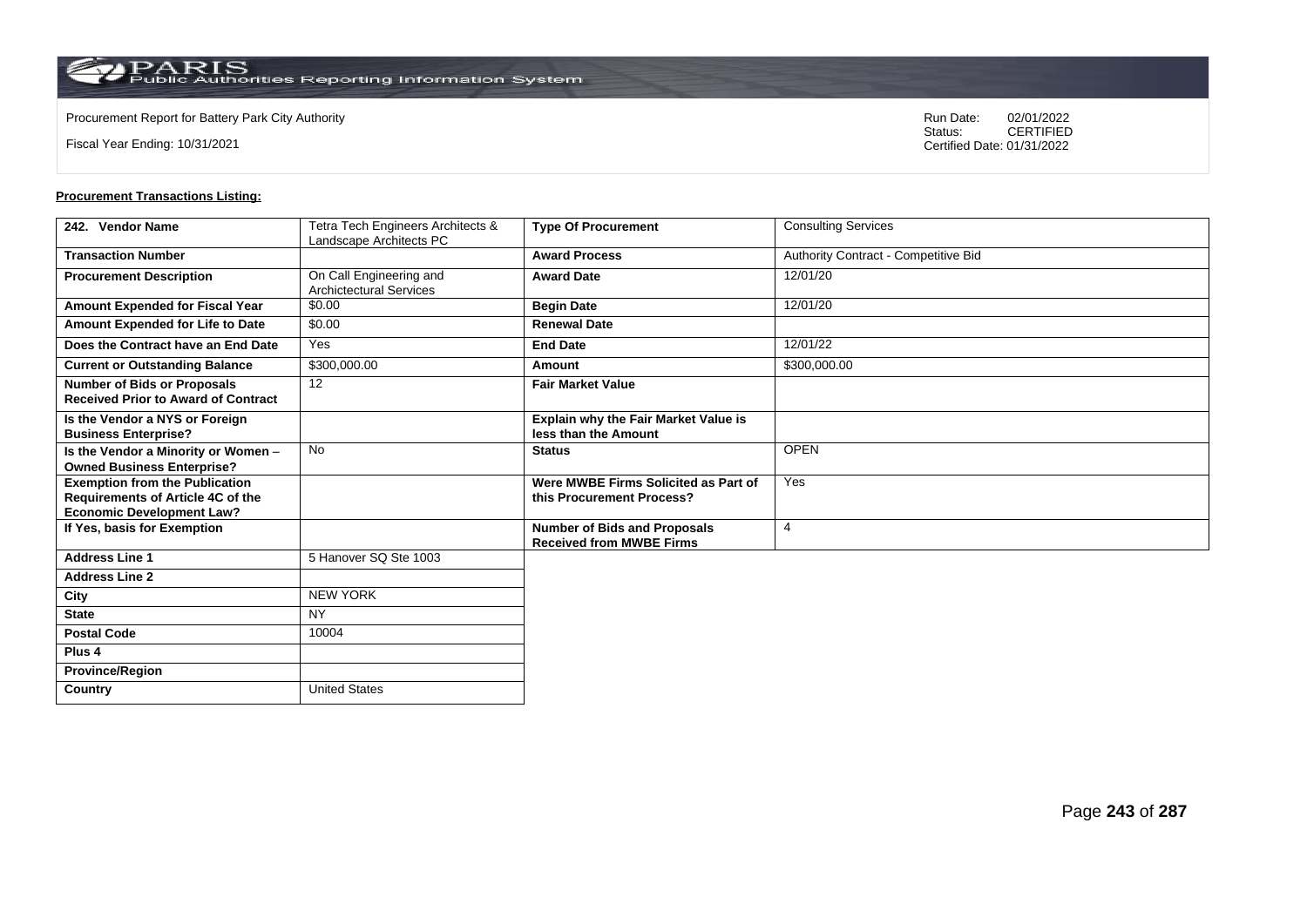Fiscal Year Ending: 10/31/2021

Procurement Report for Battery Park City Authority **National State Concrete Concrete Concrete Concrete Concrete Concrete Concrete Concrete Concrete Concrete Concrete Concrete Concrete Concrete Concrete Concrete Concrete Co** CERTIFIED Certified Date: 01/31/2022

| 243. Vendor Name                                                                                               | The Bank of New York          | <b>Type Of Procurement</b>                                             | <b>Financial Services</b>               |
|----------------------------------------------------------------------------------------------------------------|-------------------------------|------------------------------------------------------------------------|-----------------------------------------|
| <b>Transaction Number</b>                                                                                      |                               | <b>Award Process</b>                                                   | Non Contract Procurement/Purchase Order |
| <b>Procurement Description</b>                                                                                 | <b>Financial services</b>     | <b>Award Date</b>                                                      |                                         |
| Amount Expended for Fiscal Year                                                                                | \$24,000.00                   | <b>Begin Date</b>                                                      |                                         |
| Amount Expended for Life to Date                                                                               |                               | <b>Renewal Date</b>                                                    |                                         |
| Does the Contract have an End Date                                                                             |                               | <b>End Date</b>                                                        |                                         |
| <b>Current or Outstanding Balance</b>                                                                          |                               | Amount                                                                 |                                         |
| <b>Number of Bids or Proposals</b><br><b>Received Prior to Award of Contract</b>                               |                               | <b>Fair Market Value</b>                                               |                                         |
| Is the Vendor a NYS or Foreign<br><b>Business Enterprise?</b>                                                  |                               | Explain why the Fair Market Value is<br>less than the Amount           |                                         |
| Is the Vendor a Minority or Women -<br><b>Owned Business Enterprise?</b>                                       | <b>No</b>                     | <b>Status</b>                                                          | <b>COMPLETED</b>                        |
| <b>Exemption from the Publication</b><br>Requirements of Article 4C of the<br><b>Economic Development Law?</b> |                               | Were MWBE Firms Solicited as Part of<br>this Procurement Process?      |                                         |
| If Yes, basis for Exemption                                                                                    |                               | <b>Number of Bids and Proposals</b><br><b>Received from MWBE Firms</b> |                                         |
| <b>Address Line 1</b>                                                                                          | P.O. Box 392013               |                                                                        |                                         |
| <b>Address Line 2</b>                                                                                          | Corporate Trust Billing Dept. |                                                                        |                                         |
| City                                                                                                           | <b>PITTSBURGH</b>             |                                                                        |                                         |
| <b>State</b>                                                                                                   | <b>PA</b>                     |                                                                        |                                         |
| <b>Postal Code</b>                                                                                             | 15251                         |                                                                        |                                         |
| Plus 4                                                                                                         |                               |                                                                        |                                         |
| <b>Province/Region</b>                                                                                         |                               |                                                                        |                                         |
| Country                                                                                                        | <b>United States</b>          |                                                                        |                                         |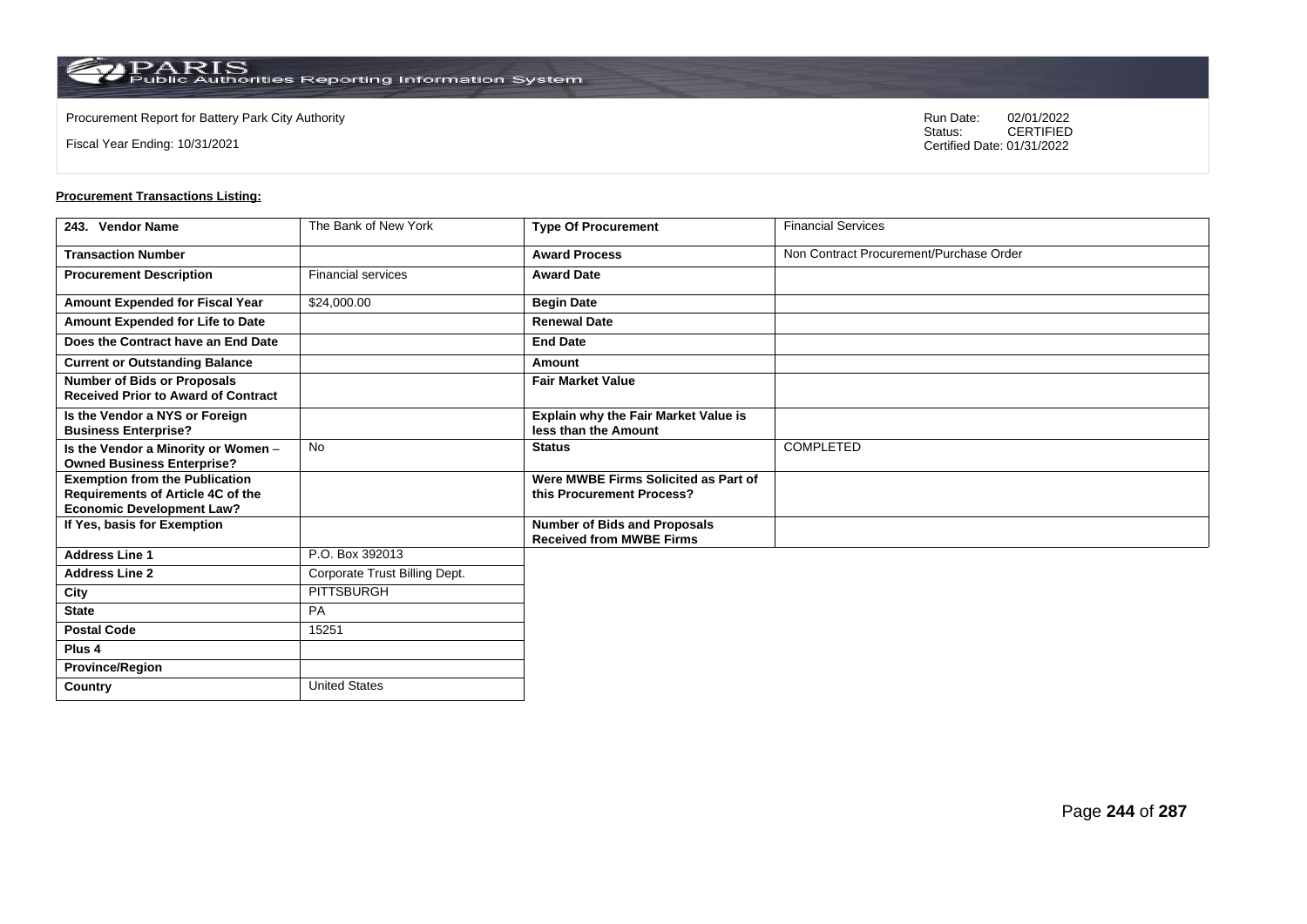Fiscal Year Ending: 10/31/2021

Procurement Report for Battery Park City Authority **National State Concrete Concrete Concrete Concrete Concrete Concrete Concrete Concrete Concrete Concrete Concrete Concrete Concrete Concrete Concrete Concrete Concrete Co** CERTIFIED Certified Date: 01/31/2022

| 244. Vendor Name                                                                 | The Broadsheet Inc.  | <b>Type Of Procurement</b>                                             | Other                                   |
|----------------------------------------------------------------------------------|----------------------|------------------------------------------------------------------------|-----------------------------------------|
| <b>Transaction Number</b>                                                        |                      | <b>Award Process</b>                                                   | Non Contract Procurement/Purchase Order |
| <b>Procurement Description</b>                                                   | <b>BPCA</b> ads      | <b>Award Date</b>                                                      |                                         |
| Amount Expended for Fiscal Year                                                  | \$32,775.00          | <b>Begin Date</b>                                                      |                                         |
| Amount Expended for Life to Date                                                 |                      | <b>Renewal Date</b>                                                    |                                         |
| Does the Contract have an End Date                                               |                      | <b>End Date</b>                                                        |                                         |
| <b>Current or Outstanding Balance</b>                                            |                      | Amount                                                                 |                                         |
| <b>Number of Bids or Proposals</b><br><b>Received Prior to Award of Contract</b> |                      | <b>Fair Market Value</b>                                               |                                         |
| Is the Vendor a NYS or Foreign<br><b>Business Enterprise?</b>                    |                      | Explain why the Fair Market Value is<br>less than the Amount           |                                         |
| Is the Vendor a Minority or Women -<br><b>Owned Business Enterprise?</b>         | <b>No</b>            | <b>Status</b>                                                          | <b>COMPLETED</b>                        |
| <b>Exemption from the Publication</b><br>Requirements of Article 4C of the       |                      | Were MWBE Firms Solicited as Part of<br>this Procurement Process?      |                                         |
| <b>Economic Development Law?</b><br>If Yes, basis for Exemption                  |                      | <b>Number of Bids and Proposals</b><br><b>Received from MWBE Firms</b> |                                         |
| <b>Address Line 1</b>                                                            | 375 South End Ave.   |                                                                        |                                         |
| <b>Address Line 2</b>                                                            | 12E                  |                                                                        |                                         |
| City                                                                             | <b>NEW YORK</b>      |                                                                        |                                         |
| <b>State</b>                                                                     | <b>NY</b>            |                                                                        |                                         |
| <b>Postal Code</b>                                                               | 10280                |                                                                        |                                         |
| Plus 4                                                                           |                      |                                                                        |                                         |
| <b>Province/Region</b>                                                           |                      |                                                                        |                                         |
| Country                                                                          | <b>United States</b> |                                                                        |                                         |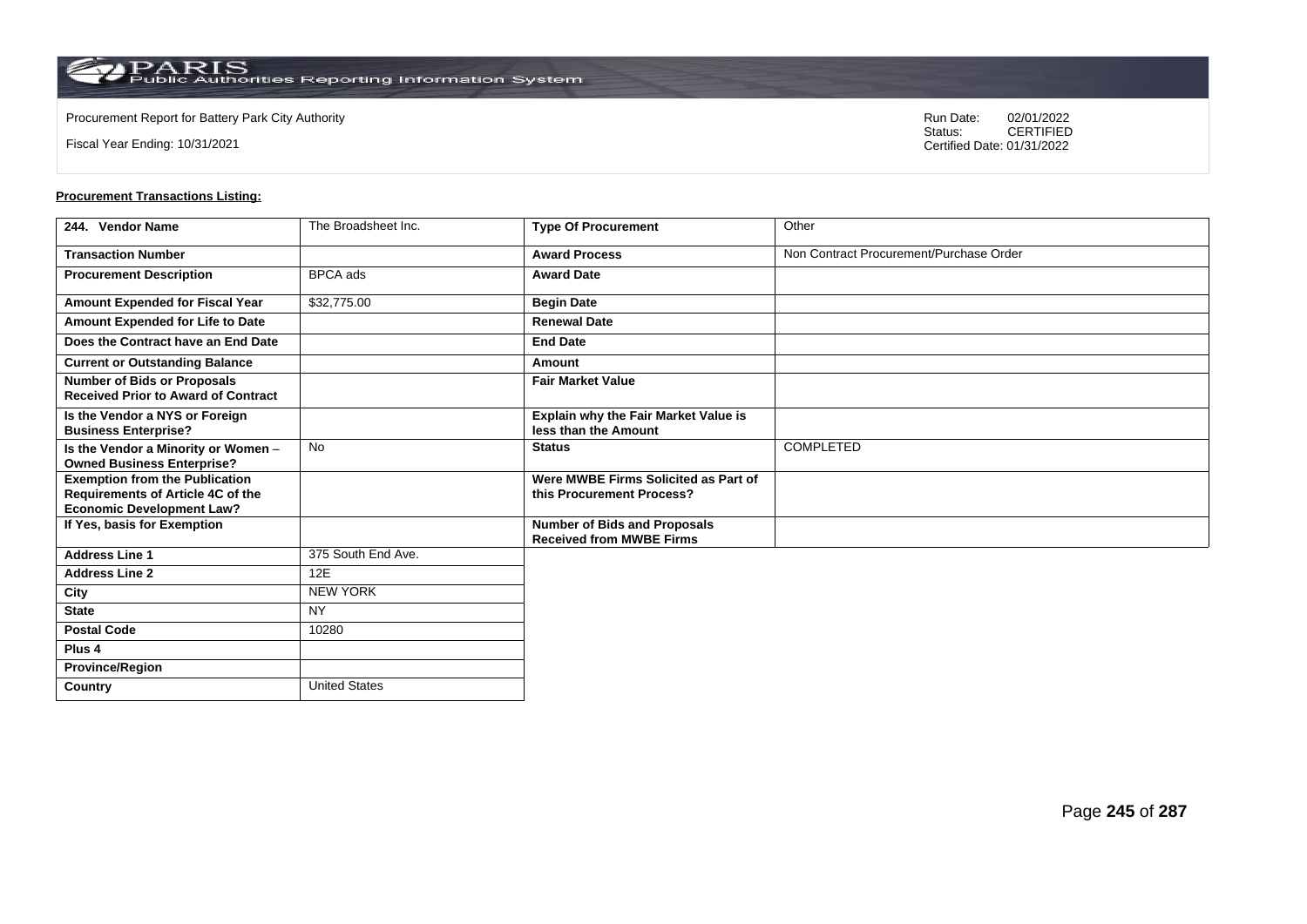**Country** United States

Fiscal Year Ending: 10/31/2021

Procurement Report for Battery Park City Authority **National State Concrete Concrete Concrete Concrete Concrete Concrete Concrete Concrete Concrete Concrete Concrete Concrete Concrete Concrete Concrete Concrete Concrete Co** CERTIFIED Certified Date: 01/31/2022

| 245. Vendor Name                                                                                                      | The Conference Center, Inc. | <b>Type Of Procurement</b>                                             | Other                                   |
|-----------------------------------------------------------------------------------------------------------------------|-----------------------------|------------------------------------------------------------------------|-----------------------------------------|
| <b>Transaction Number</b>                                                                                             |                             | <b>Award Process</b>                                                   | Non Contract Procurement/Purchase Order |
| <b>Procurement Description</b>                                                                                        | Edge conference             | <b>Award Date</b>                                                      |                                         |
| <b>Amount Expended for Fiscal Year</b>                                                                                | \$10,000.00                 | <b>Begin Date</b>                                                      |                                         |
| Amount Expended for Life to Date                                                                                      |                             | <b>Renewal Date</b>                                                    |                                         |
| Does the Contract have an End Date                                                                                    |                             | <b>End Date</b>                                                        |                                         |
| <b>Current or Outstanding Balance</b>                                                                                 |                             | Amount                                                                 |                                         |
| <b>Number of Bids or Proposals</b><br><b>Received Prior to Award of Contract</b>                                      |                             | <b>Fair Market Value</b>                                               |                                         |
| Is the Vendor a NYS or Foreign<br><b>Business Enterprise?</b>                                                         |                             | Explain why the Fair Market Value is<br>less than the Amount           |                                         |
| Is the Vendor a Minority or Women -<br><b>Owned Business Enterprise?</b>                                              | <b>No</b>                   | <b>Status</b>                                                          | COMPLETED                               |
| <b>Exemption from the Publication</b><br><b>Requirements of Article 4C of the</b><br><b>Economic Development Law?</b> |                             | Were MWBE Firms Solicited as Part of<br>this Procurement Process?      |                                         |
| If Yes, basis for Exemption                                                                                           |                             | <b>Number of Bids and Proposals</b><br><b>Received from MWBE Firms</b> |                                         |
| <b>Address Line 1</b>                                                                                                 | 61 Broadway                 |                                                                        |                                         |
| <b>Address Line 2</b>                                                                                                 | <b>Suite 2501</b>           |                                                                        |                                         |
| City                                                                                                                  | <b>NEW YORK</b>             |                                                                        |                                         |
| <b>State</b>                                                                                                          | <b>NY</b>                   |                                                                        |                                         |
| <b>Postal Code</b>                                                                                                    | 10006                       |                                                                        |                                         |
| Plus <sub>4</sub>                                                                                                     |                             |                                                                        |                                         |
| <b>Province/Region</b>                                                                                                |                             |                                                                        |                                         |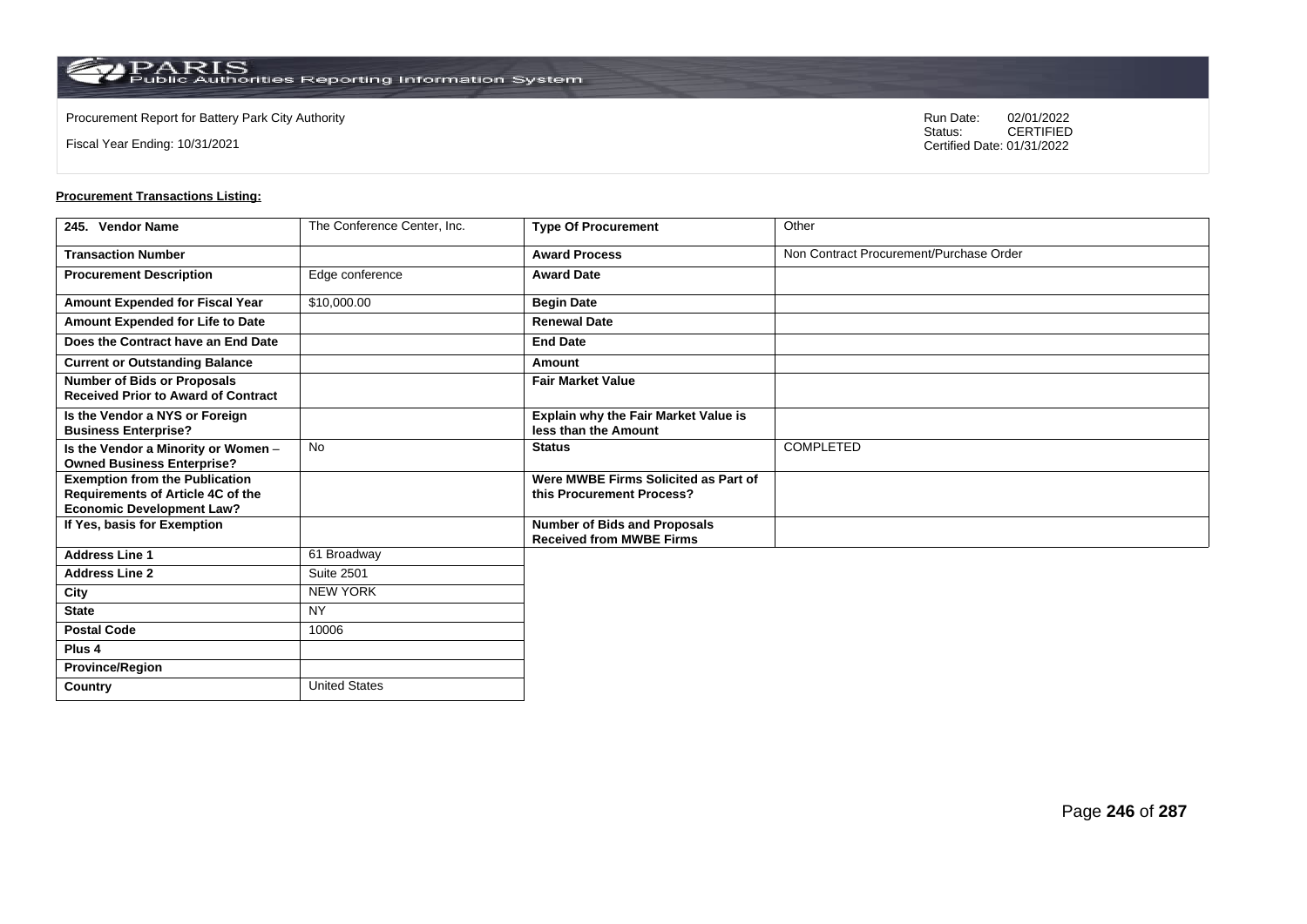Fiscal Year Ending: 10/31/2021

Procurement Report for Battery Park City Authority **National State Concrete Concrete Concrete Concrete Concrete Concrete Concrete Concrete Concrete Concrete Concrete Concrete Concrete Concrete Concrete Concrete Concrete Co** CERTIFIED Certified Date: 01/31/2022

| 246. Vendor Name                                                                                                      | The Gottesman Organization,<br>Inc/dba Altus Metal & Marble<br>Maintenance | <b>Type Of Procurement</b>                                             | <b>Consulting Services</b>               |
|-----------------------------------------------------------------------------------------------------------------------|----------------------------------------------------------------------------|------------------------------------------------------------------------|------------------------------------------|
| <b>Transaction Number</b>                                                                                             |                                                                            | <b>Award Process</b>                                                   | Authority Contract - Non-Competitive Bid |
| <b>Procurement Description</b>                                                                                        | Metal and Stone Sculpture<br>Maitnenance and Conservation<br>Services      | <b>Award Date</b>                                                      | 08/28/20                                 |
| <b>Amount Expended for Fiscal Year</b>                                                                                | \$114,350.00                                                               | <b>Begin Date</b>                                                      | 08/28/20                                 |
| Amount Expended for Life to Date                                                                                      | \$162,225.00                                                               | <b>Renewal Date</b>                                                    |                                          |
| Does the Contract have an End Date                                                                                    | Yes                                                                        | <b>End Date</b>                                                        | 08/28/23                                 |
| <b>Current or Outstanding Balance</b>                                                                                 | \$236,625.00                                                               | Amount                                                                 | \$398,850.00                             |
| <b>Number of Bids or Proposals</b><br><b>Received Prior to Award of Contract</b>                                      | 3                                                                          | <b>Fair Market Value</b>                                               | \$398,850.00                             |
| Is the Vendor a NYS or Foreign<br><b>Business Enterprise?</b>                                                         |                                                                            | Explain why the Fair Market Value is<br>less than the Amount           |                                          |
| Is the Vendor a Minority or Women -<br><b>Owned Business Enterprise?</b>                                              | Yes                                                                        | <b>Status</b>                                                          | <b>OPEN</b>                              |
| <b>Exemption from the Publication</b><br><b>Requirements of Article 4C of the</b><br><b>Economic Development Law?</b> |                                                                            | Were MWBE Firms Solicited as Part of<br>this Procurement Process?      | Yes                                      |
| If Yes, basis for Exemption                                                                                           |                                                                            | <b>Number of Bids and Proposals</b><br><b>Received from MWBE Firms</b> | 3                                        |
| <b>Address Line 1</b>                                                                                                 | 732 Smithtown Bypass, Suite 304                                            |                                                                        |                                          |
| <b>Address Line 2</b>                                                                                                 |                                                                            |                                                                        |                                          |
| City                                                                                                                  | <b>SMITHTOWN</b>                                                           |                                                                        |                                          |
| <b>State</b>                                                                                                          | <b>NY</b>                                                                  |                                                                        |                                          |
| <b>Postal Code</b>                                                                                                    | 11787                                                                      |                                                                        |                                          |
| Plus <sub>4</sub>                                                                                                     |                                                                            |                                                                        |                                          |
| <b>Province/Region</b>                                                                                                |                                                                            |                                                                        |                                          |
| Country                                                                                                               | <b>United States</b>                                                       |                                                                        |                                          |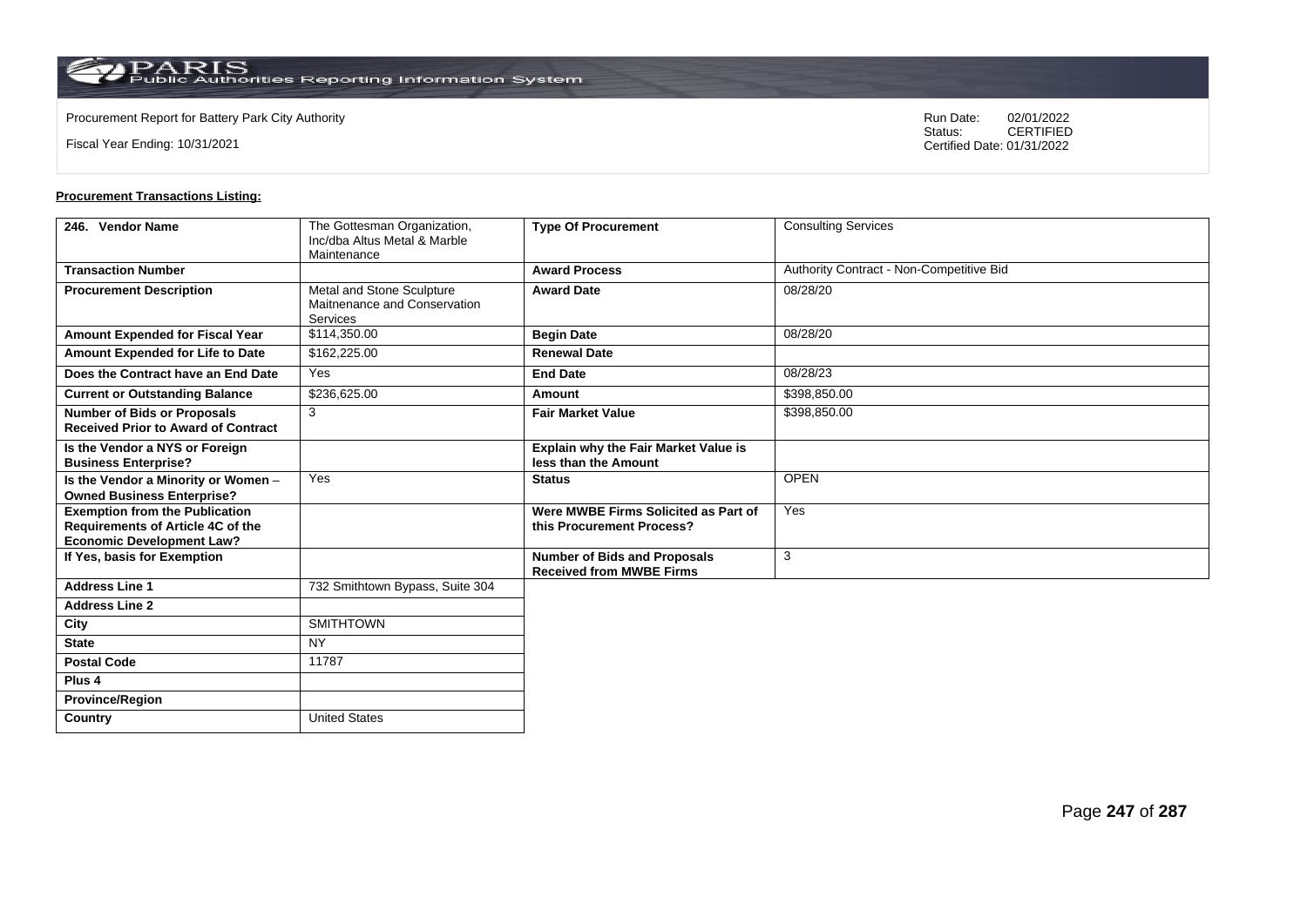**Country** United States

Fiscal Year Ending: 10/31/2021

Procurement Report for Battery Park City Authority **National State Concrete Concrete Concrete Concrete Concrete Concrete Concrete Concrete Concrete Concrete Concrete Concrete Concrete Concrete Concrete Concrete Concrete Co** CERTIFIED Certified Date: 01/31/2022

| 247. Vendor Name                                                                                               | The Trust Of Governors Island | <b>Type Of Procurement</b>                                             | <b>Other Professional Services</b>       |
|----------------------------------------------------------------------------------------------------------------|-------------------------------|------------------------------------------------------------------------|------------------------------------------|
| <b>Transaction Number</b>                                                                                      |                               | <b>Award Process</b>                                                   | Authority Contract - Non-Competitive Bid |
| <b>Procurement Description</b>                                                                                 | Off-Site Storage              | <b>Award Date</b>                                                      | 12/20/19                                 |
| Amount Expended for Fiscal Year                                                                                | \$36,000.00                   | <b>Begin Date</b>                                                      | 12/20/19                                 |
| Amount Expended for Life to Date                                                                               | \$64,000.00                   | <b>Renewal Date</b>                                                    |                                          |
| Does the Contract have an End Date                                                                             | Yes                           | <b>End Date</b>                                                        | 12/31/22                                 |
| <b>Current or Outstanding Balance</b>                                                                          | \$44,000.00                   | Amount                                                                 | \$108,000.00                             |
| <b>Number of Bids or Proposals</b><br><b>Received Prior to Award of Contract</b>                               | $\mathbf 0$                   | <b>Fair Market Value</b>                                               | \$108,000.00                             |
| Is the Vendor a NYS or Foreign<br><b>Business Enterprise?</b>                                                  |                               | <b>Explain why the Fair Market Value is</b><br>less than the Amount    |                                          |
| Is the Vendor a Minority or Women -<br><b>Owned Business Enterprise?</b>                                       | <b>No</b>                     | <b>Status</b>                                                          | <b>OPEN</b>                              |
| <b>Exemption from the Publication</b><br>Requirements of Article 4C of the<br><b>Economic Development Law?</b> |                               | Were MWBE Firms Solicited as Part of<br>this Procurement Process?      | <b>No</b>                                |
| If Yes, basis for Exemption                                                                                    |                               | <b>Number of Bids and Proposals</b><br><b>Received from MWBE Firms</b> | 0                                        |
| <b>Address Line 1</b>                                                                                          | 10 South Street, Slip 7       |                                                                        |                                          |
| <b>Address Line 2</b>                                                                                          |                               |                                                                        |                                          |
| City                                                                                                           | <b>NEW YORK</b>               |                                                                        |                                          |
| <b>State</b>                                                                                                   | <b>NY</b>                     |                                                                        |                                          |
| <b>Postal Code</b>                                                                                             | 10004                         |                                                                        |                                          |
| Plus <sub>4</sub>                                                                                              |                               |                                                                        |                                          |
| <b>Province/Region</b>                                                                                         |                               |                                                                        |                                          |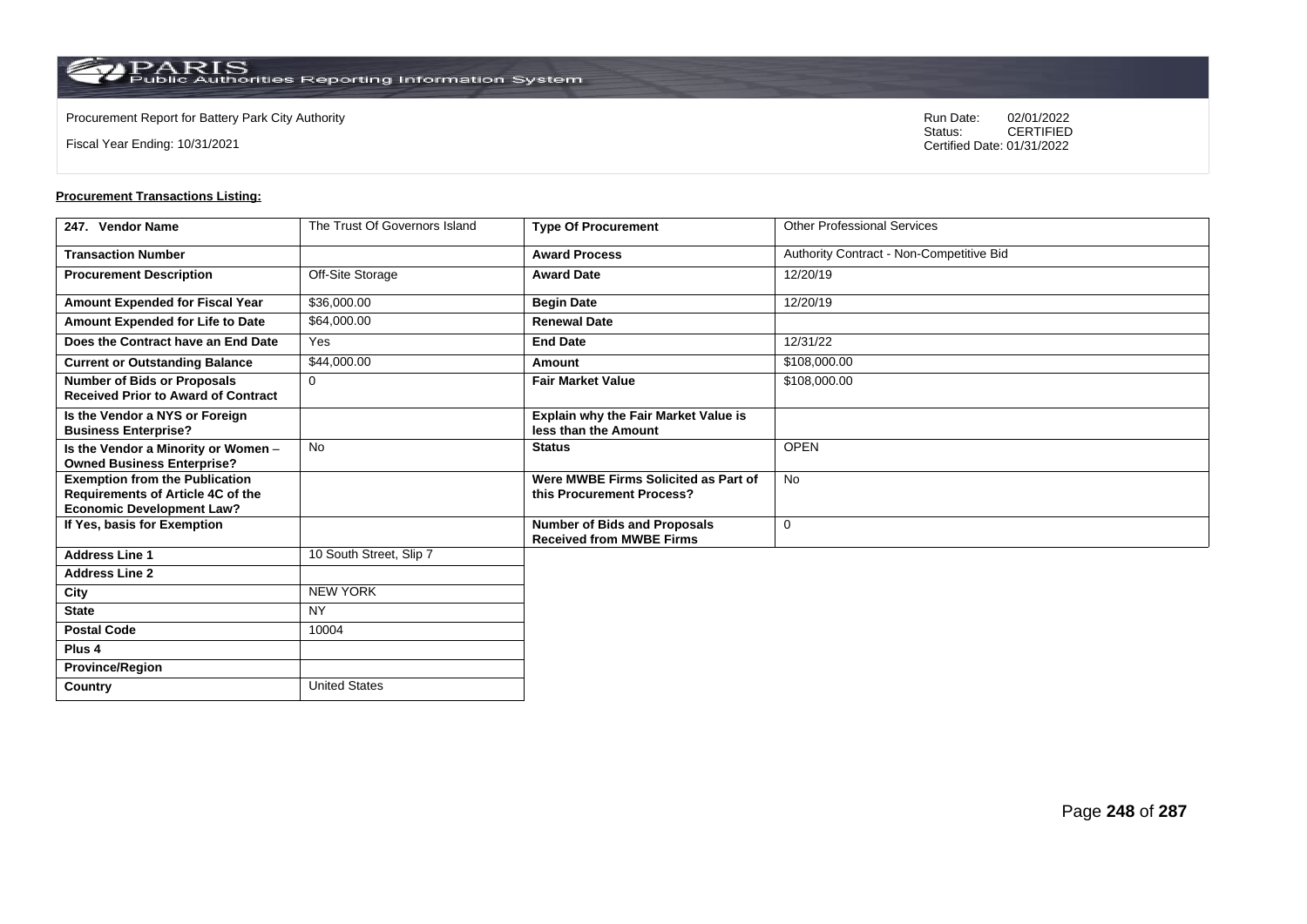Fiscal Year Ending: 10/31/2021

Procurement Report for Battery Park City Authority **National State Concrete Concrete Concrete Concrete Concrete Concrete Concrete Concrete Concrete Concrete Concrete Concrete Concrete Concrete Concrete Concrete Concrete Co** CERTIFIED Certified Date: 01/31/2022

| 248. Vendor Name                                                                                               | Thornton-Tomasetti Group, Inc.                       | <b>Type Of Procurement</b>                                             | <b>Consulting Services</b>           |
|----------------------------------------------------------------------------------------------------------------|------------------------------------------------------|------------------------------------------------------------------------|--------------------------------------|
| <b>Transaction Number</b>                                                                                      |                                                      | <b>Award Process</b>                                                   | Authority Contract - Competitive Bid |
| <b>Procurement Description</b>                                                                                 | <b>Physical Site Security Consulting</b><br>Services | <b>Award Date</b>                                                      | 10/04/19                             |
| Amount Expended for Fiscal Year                                                                                | \$0.00                                               | <b>Begin Date</b>                                                      | 10/04/19                             |
| Amount Expended for Life to Date                                                                               | \$276,105.20                                         | <b>Renewal Date</b>                                                    |                                      |
| Does the Contract have an End Date                                                                             | Yes                                                  | <b>End Date</b>                                                        | 10/04/20                             |
| <b>Current or Outstanding Balance</b>                                                                          | \$21.34                                              | Amount                                                                 | \$276,126.54                         |
| <b>Number of Bids or Proposals</b><br><b>Received Prior to Award of Contract</b>                               | 8                                                    | <b>Fair Market Value</b>                                               |                                      |
| Is the Vendor a NYS or Foreign<br><b>Business Enterprise?</b>                                                  |                                                      | <b>Explain why the Fair Market Value is</b><br>less than the Amount    |                                      |
| Is the Vendor a Minority or Women -<br><b>Owned Business Enterprise?</b>                                       | <b>No</b>                                            | <b>Status</b>                                                          | <b>OPEN</b>                          |
| <b>Exemption from the Publication</b><br>Requirements of Article 4C of the<br><b>Economic Development Law?</b> |                                                      | Were MWBE Firms Solicited as Part of<br>this Procurement Process?      | Yes                                  |
| If Yes, basis for Exemption                                                                                    |                                                      | <b>Number of Bids and Proposals</b><br><b>Received from MWBE Firms</b> | 7                                    |
| <b>Address Line 1</b>                                                                                          | 51 Madison Avenue                                    |                                                                        |                                      |
| <b>Address Line 2</b>                                                                                          | 19th Floor                                           |                                                                        |                                      |
| City                                                                                                           | <b>NEW YORK</b>                                      |                                                                        |                                      |
| <b>State</b>                                                                                                   | <b>NY</b>                                            |                                                                        |                                      |
| <b>Postal Code</b>                                                                                             | 10010                                                |                                                                        |                                      |
| Plus <sub>4</sub>                                                                                              |                                                      |                                                                        |                                      |
| <b>Province/Region</b>                                                                                         |                                                      |                                                                        |                                      |
| Country                                                                                                        | <b>United States</b>                                 |                                                                        |                                      |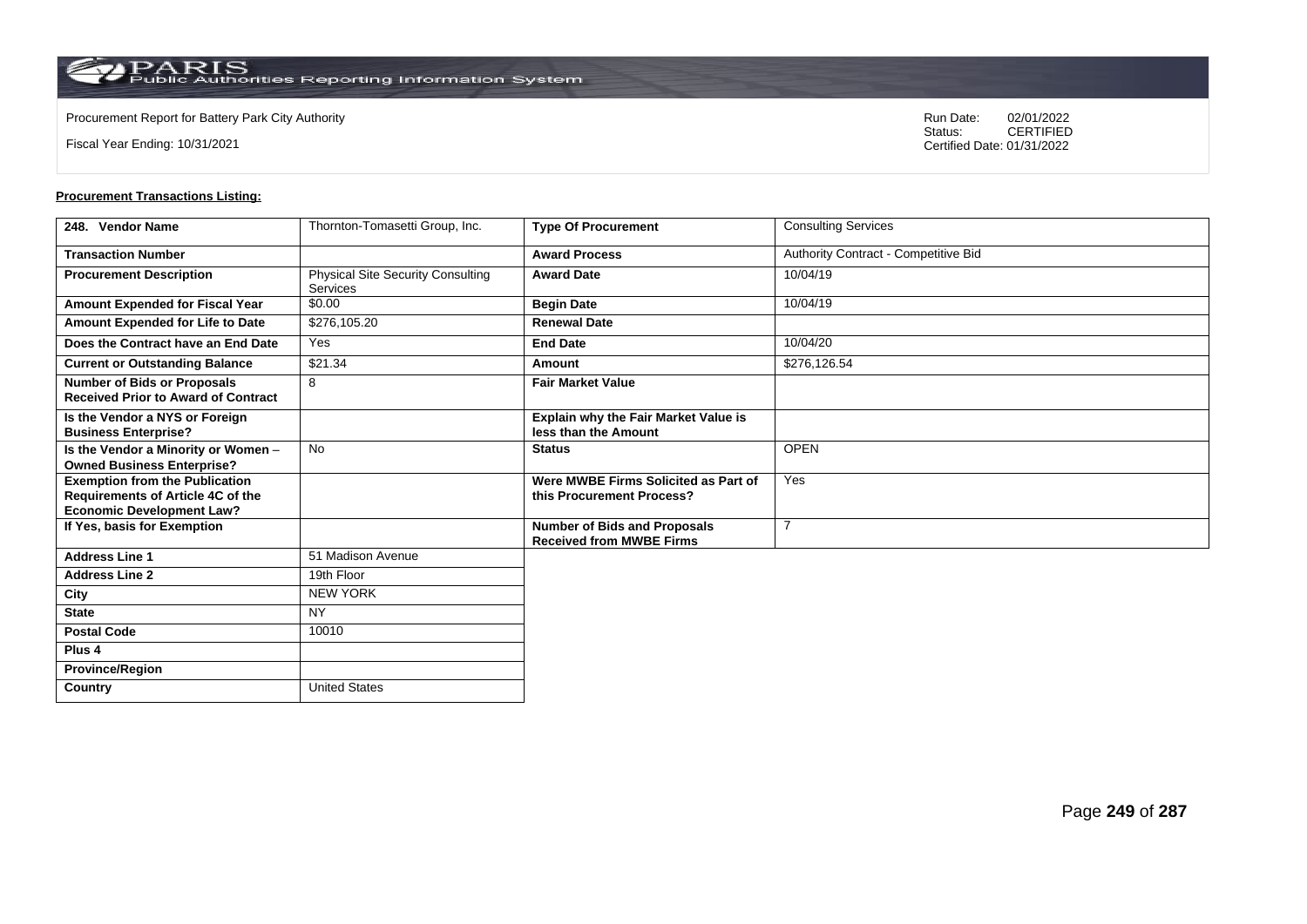**Country** United States

Fiscal Year Ending: 10/31/2021

Procurement Report for Battery Park City Authority **National State Concrete Concrete Concrete Concrete Concrete Concrete Concrete Concrete Concrete Concrete Concrete Concrete Concrete Concrete Concrete Concrete Concrete Co** CERTIFIED Certified Date: 01/31/2022

| 249. Vendor Name                                                                                                      | Tony Baird Electronics, Inc. | <b>Type Of Procurement</b>                                             | Commodities/Supplies                    |
|-----------------------------------------------------------------------------------------------------------------------|------------------------------|------------------------------------------------------------------------|-----------------------------------------|
| <b>Transaction Number</b>                                                                                             |                              | <b>Award Process</b>                                                   | Non Contract Procurement/Purchase Order |
| <b>Procurement Description</b>                                                                                        | Maintenance supplies         | <b>Award Date</b>                                                      |                                         |
| Amount Expended for Fiscal Year                                                                                       | \$7,500.59                   | <b>Begin Date</b>                                                      |                                         |
| Amount Expended for Life to Date                                                                                      |                              | <b>Renewal Date</b>                                                    |                                         |
| Does the Contract have an End Date                                                                                    |                              | <b>End Date</b>                                                        |                                         |
| <b>Current or Outstanding Balance</b>                                                                                 |                              | Amount                                                                 |                                         |
| <b>Number of Bids or Proposals</b><br><b>Received Prior to Award of Contract</b>                                      |                              | <b>Fair Market Value</b>                                               |                                         |
| Is the Vendor a NYS or Foreign<br><b>Business Enterprise?</b>                                                         |                              | Explain why the Fair Market Value is<br>less than the Amount           |                                         |
| Is the Vendor a Minority or Women -<br><b>Owned Business Enterprise?</b>                                              | Yes                          | <b>Status</b>                                                          | <b>COMPLETED</b>                        |
| <b>Exemption from the Publication</b><br><b>Requirements of Article 4C of the</b><br><b>Economic Development Law?</b> |                              | Were MWBE Firms Solicited as Part of<br>this Procurement Process?      |                                         |
| If Yes, basis for Exemption                                                                                           |                              | <b>Number of Bids and Proposals</b><br><b>Received from MWBE Firms</b> |                                         |
| <b>Address Line 1</b>                                                                                                 | 461 E Brighton Avenue        |                                                                        |                                         |
| <b>Address Line 2</b>                                                                                                 |                              |                                                                        |                                         |
| City                                                                                                                  | <b>SYRACUSE</b>              |                                                                        |                                         |
| <b>State</b>                                                                                                          | <b>NY</b>                    |                                                                        |                                         |
| <b>Postal Code</b>                                                                                                    | 13210                        |                                                                        |                                         |
| Plus <sub>4</sub>                                                                                                     |                              |                                                                        |                                         |
| <b>Province/Region</b>                                                                                                |                              |                                                                        |                                         |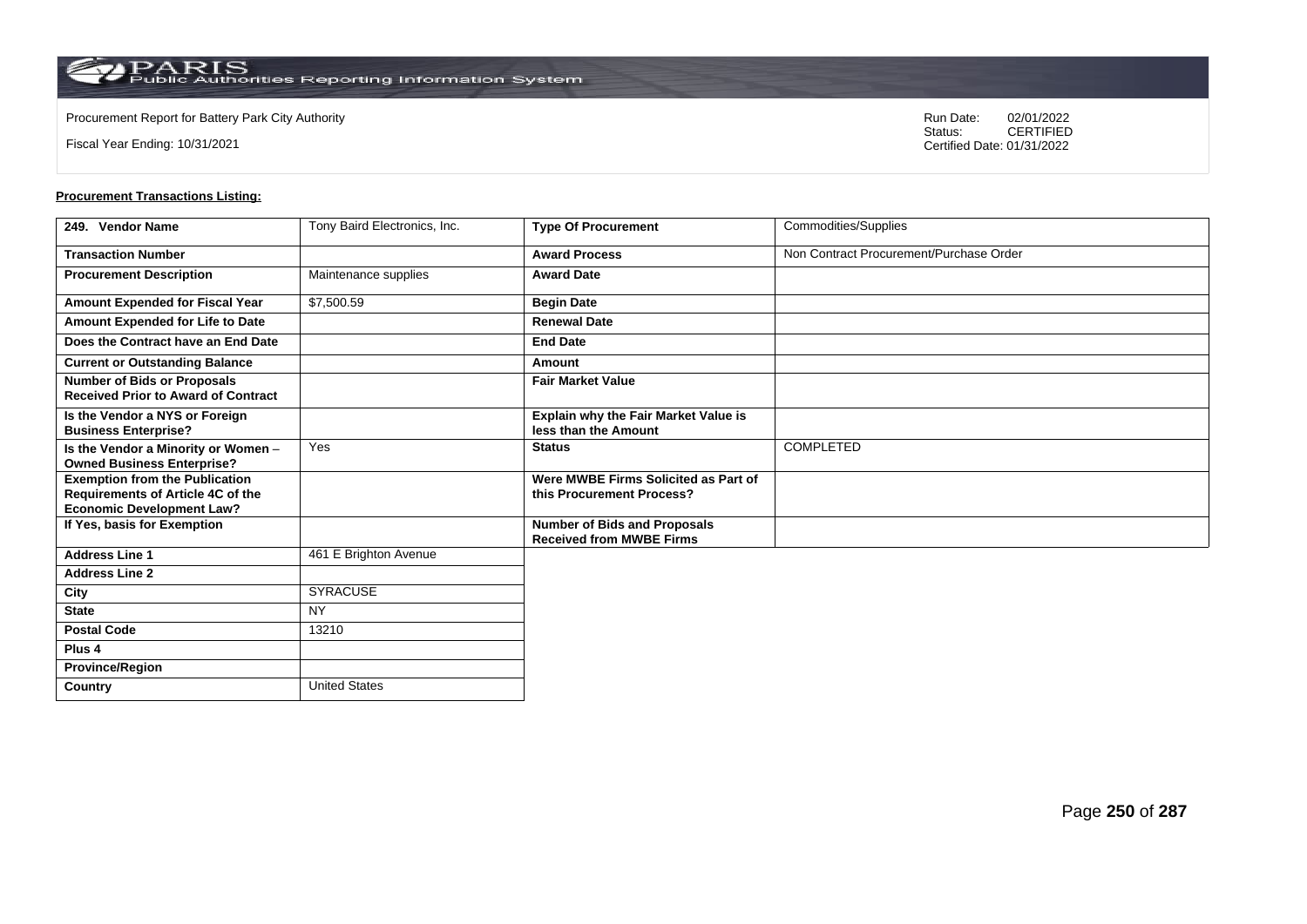**Country** United States

Fiscal Year Ending: 10/31/2021

Procurement Report for Battery Park City Authority **National State Concrete Concrete Concrete Concrete Concrete Concrete Concrete Concrete Concrete Concrete Concrete Concrete Concrete Concrete Concrete Concrete Concrete Co** CERTIFIED Certified Date: 01/31/2022

| 250. Vendor Name                                                                                                      | <b>Tutela Solutions, LLC</b> | <b>Type Of Procurement</b>                                             | Technology - Software                   |
|-----------------------------------------------------------------------------------------------------------------------|------------------------------|------------------------------------------------------------------------|-----------------------------------------|
| <b>Transaction Number</b>                                                                                             |                              | <b>Award Process</b>                                                   | Non Contract Procurement/Purchase Order |
| <b>Procurement Description</b>                                                                                        | OnSpring license renewal     | <b>Award Date</b>                                                      |                                         |
| Amount Expended for Fiscal Year                                                                                       | \$37,785.00                  | <b>Begin Date</b>                                                      |                                         |
| Amount Expended for Life to Date                                                                                      |                              | <b>Renewal Date</b>                                                    |                                         |
| Does the Contract have an End Date                                                                                    |                              | <b>End Date</b>                                                        |                                         |
| <b>Current or Outstanding Balance</b>                                                                                 |                              | Amount                                                                 |                                         |
| <b>Number of Bids or Proposals</b><br><b>Received Prior to Award of Contract</b>                                      |                              | <b>Fair Market Value</b>                                               |                                         |
| Is the Vendor a NYS or Foreign<br><b>Business Enterprise?</b>                                                         |                              | Explain why the Fair Market Value is<br>less than the Amount           |                                         |
| Is the Vendor a Minority or Women -<br><b>Owned Business Enterprise?</b>                                              | <b>No</b>                    | <b>Status</b>                                                          | <b>COMPLETED</b>                        |
| <b>Exemption from the Publication</b><br><b>Requirements of Article 4C of the</b><br><b>Economic Development Law?</b> |                              | Were MWBE Firms Solicited as Part of<br>this Procurement Process?      |                                         |
| If Yes, basis for Exemption                                                                                           |                              | <b>Number of Bids and Proposals</b><br><b>Received from MWBE Firms</b> |                                         |
| <b>Address Line 1</b>                                                                                                 | 1456 Periwinkle Way, Unit B  |                                                                        |                                         |
| <b>Address Line 2</b>                                                                                                 |                              |                                                                        |                                         |
| City                                                                                                                  | <b>SANIBEL</b>               |                                                                        |                                         |
| <b>State</b>                                                                                                          | <b>FL</b>                    |                                                                        |                                         |
| <b>Postal Code</b>                                                                                                    | 33957                        |                                                                        |                                         |
| Plus <sub>4</sub>                                                                                                     |                              |                                                                        |                                         |
| <b>Province/Region</b>                                                                                                |                              |                                                                        |                                         |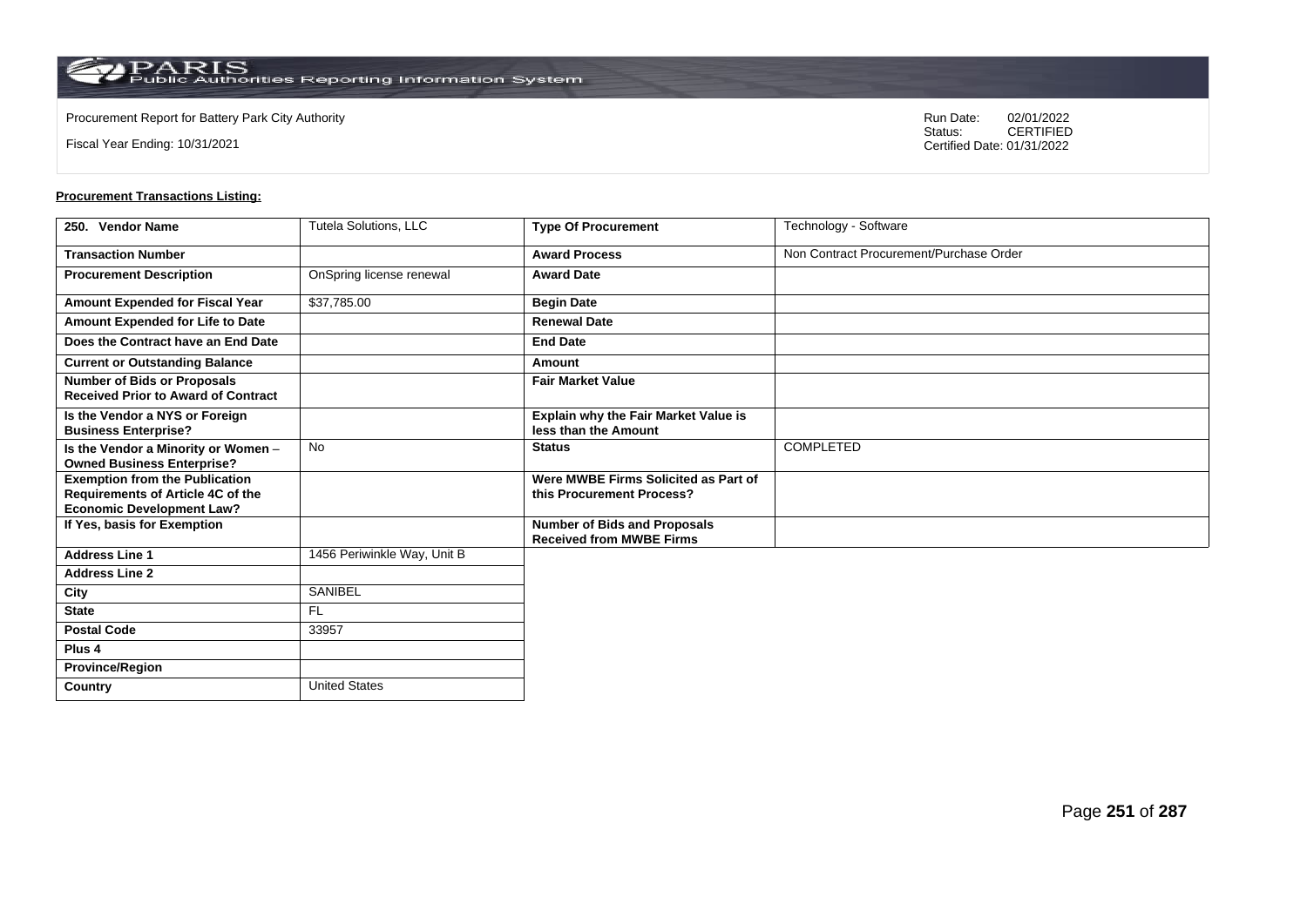**Country** United States

Fiscal Year Ending: 10/31/2021

Procurement Report for Battery Park City Authority **National State Concrete Concrete Concrete Concrete Concrete Concrete Concrete Concrete Concrete Concrete Concrete Concrete Concrete Concrete Concrete Concrete Concrete Co** CERTIFIED Certified Date: 01/31/2022

| 251. Vendor Name                                                                                               | <b>UNISYS Electric Inc.</b>                               | <b>Type Of Procurement</b>                                             | <b>Other Professional Services</b>   |
|----------------------------------------------------------------------------------------------------------------|-----------------------------------------------------------|------------------------------------------------------------------------|--------------------------------------|
| <b>Transaction Number</b>                                                                                      |                                                           | <b>Award Process</b>                                                   | Authority Contract - Competitive Bid |
| <b>Procurement Description</b>                                                                                 | Site 3 BPCPC Maintenance Facility<br><b>Electric Work</b> | <b>Award Date</b>                                                      | 07/24/07                             |
| Amount Expended for Fiscal Year                                                                                | \$0.00                                                    | <b>Begin Date</b>                                                      | 07/24/07                             |
| Amount Expended for Life to Date                                                                               | \$4,285,331.51                                            | <b>Renewal Date</b>                                                    |                                      |
| Does the Contract have an End Date                                                                             | Yes                                                       | <b>End Date</b>                                                        | 08/31/10                             |
| <b>Current or Outstanding Balance</b>                                                                          | \$0.00                                                    | Amount                                                                 | \$4,285,331.51                       |
| <b>Number of Bids or Proposals</b><br><b>Received Prior to Award of Contract</b>                               | $\mathbf 0$                                               | <b>Fair Market Value</b>                                               |                                      |
| Is the Vendor a NYS or Foreign<br><b>Business Enterprise?</b>                                                  |                                                           | Explain why the Fair Market Value is<br>less than the Amount           |                                      |
| Is the Vendor a Minority or Women -<br><b>Owned Business Enterprise?</b>                                       | <b>No</b>                                                 | <b>Status</b>                                                          | <b>OPEN</b>                          |
| <b>Exemption from the Publication</b><br>Requirements of Article 4C of the<br><b>Economic Development Law?</b> |                                                           | Were MWBE Firms Solicited as Part of<br>this Procurement Process?      | Yes                                  |
| If Yes, basis for Exemption                                                                                    |                                                           | <b>Number of Bids and Proposals</b><br><b>Received from MWBE Firms</b> | $\mathbf 0$                          |
| <b>Address Line 1</b>                                                                                          | 19 Irving Place                                           |                                                                        |                                      |
| <b>Address Line 2</b>                                                                                          |                                                           |                                                                        |                                      |
| City                                                                                                           | <b>STATEN ISLAND</b>                                      |                                                                        |                                      |
| <b>State</b>                                                                                                   | <b>NY</b>                                                 |                                                                        |                                      |
| <b>Postal Code</b>                                                                                             | 10304                                                     |                                                                        |                                      |
| Plus <sub>4</sub>                                                                                              |                                                           |                                                                        |                                      |
| <b>Province/Region</b>                                                                                         |                                                           |                                                                        |                                      |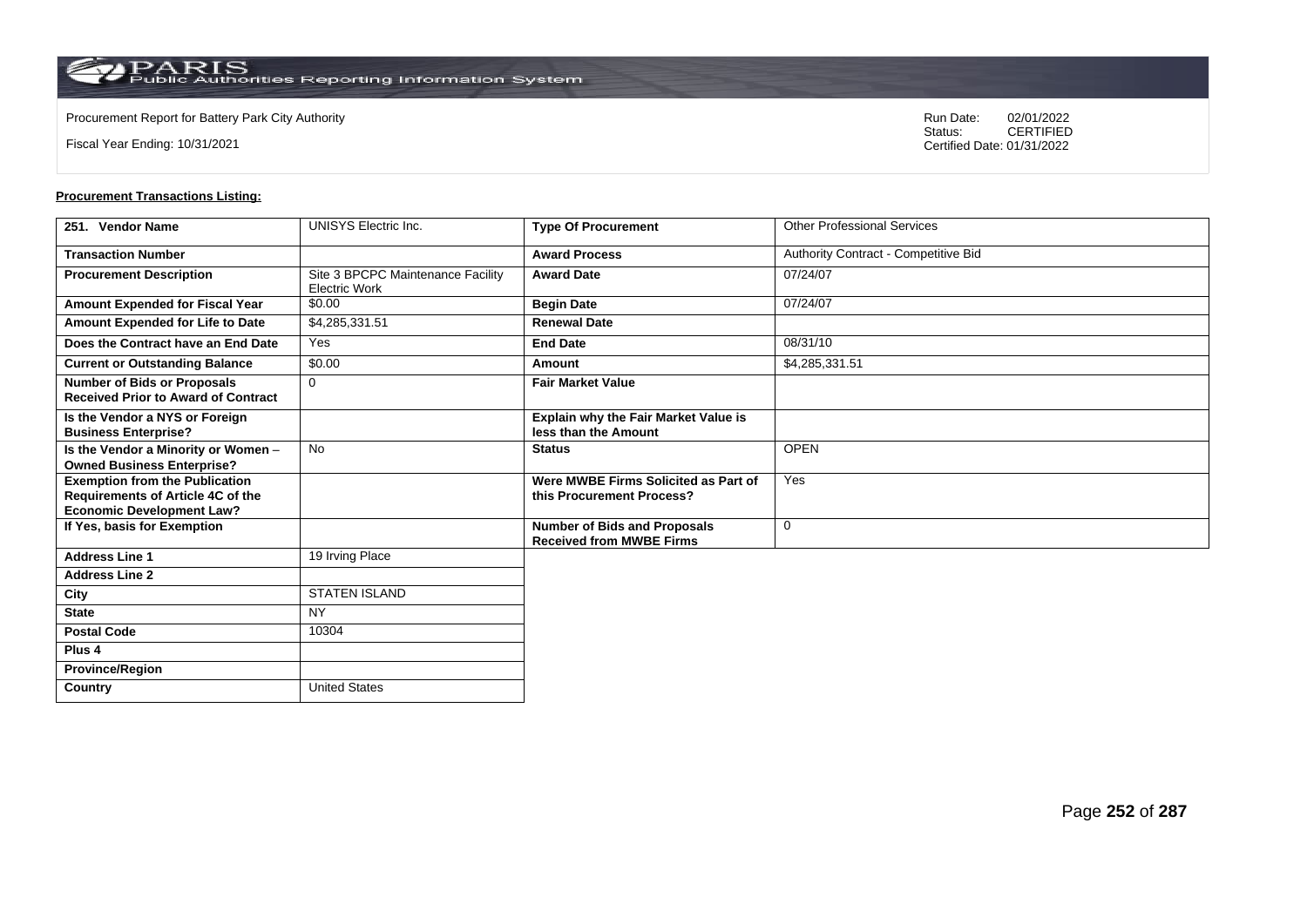**Country** United States

Fiscal Year Ending: 10/31/2021

Procurement Report for Battery Park City Authority **National State Concrete Concrete Concrete Concrete Concrete Concrete Concrete Concrete Concrete Concrete Concrete Concrete Concrete Concrete Concrete Concrete Concrete Co** CERTIFIED Certified Date: 01/31/2022

| 252. Vendor Name                                                                                               | US Internet Corp.     | <b>Type Of Procurement</b>                                             | <b>Other Professional Services</b>       |
|----------------------------------------------------------------------------------------------------------------|-----------------------|------------------------------------------------------------------------|------------------------------------------|
| <b>Transaction Number</b>                                                                                      |                       | <b>Award Process</b>                                                   | Authority Contract - Non-Competitive Bid |
| <b>Procurement Description</b>                                                                                 | Email account hosting | <b>Award Date</b>                                                      | 06/02/20                                 |
| Amount Expended for Fiscal Year                                                                                | \$36,164.30           | <b>Begin Date</b>                                                      | 06/02/20                                 |
| Amount Expended for Life to Date                                                                               | \$42,746.02           | <b>Renewal Date</b>                                                    |                                          |
| Does the Contract have an End Date                                                                             | Yes                   | <b>End Date</b>                                                        | 06/01/23                                 |
| <b>Current or Outstanding Balance</b>                                                                          | \$257,253.98          | Amount                                                                 | \$300,000.00                             |
| <b>Number of Bids or Proposals</b><br><b>Received Prior to Award of Contract</b>                               |                       | <b>Fair Market Value</b>                                               | \$300,000.00                             |
| Is the Vendor a NYS or Foreign<br><b>Business Enterprise?</b>                                                  |                       | <b>Explain why the Fair Market Value is</b><br>less than the Amount    |                                          |
| Is the Vendor a Minority or Women -<br><b>Owned Business Enterprise?</b>                                       | No                    | <b>Status</b>                                                          | <b>OPEN</b>                              |
| <b>Exemption from the Publication</b><br>Requirements of Article 4C of the<br><b>Economic Development Law?</b> |                       | Were MWBE Firms Solicited as Part of<br>this Procurement Process?      | No                                       |
| If Yes, basis for Exemption                                                                                    |                       | <b>Number of Bids and Proposals</b><br><b>Received from MWBE Firms</b> | 0                                        |
| <b>Address Line 1</b>                                                                                          | 12450 Wayzata Blvd.   |                                                                        |                                          |
| <b>Address Line 2</b>                                                                                          | suite 315             |                                                                        |                                          |
| City                                                                                                           | <b>MINNETONKA</b>     |                                                                        |                                          |
| <b>State</b>                                                                                                   | MN                    |                                                                        |                                          |
| <b>Postal Code</b>                                                                                             | 55305                 |                                                                        |                                          |
| Plus <sub>4</sub>                                                                                              |                       |                                                                        |                                          |
| <b>Province/Region</b>                                                                                         |                       |                                                                        |                                          |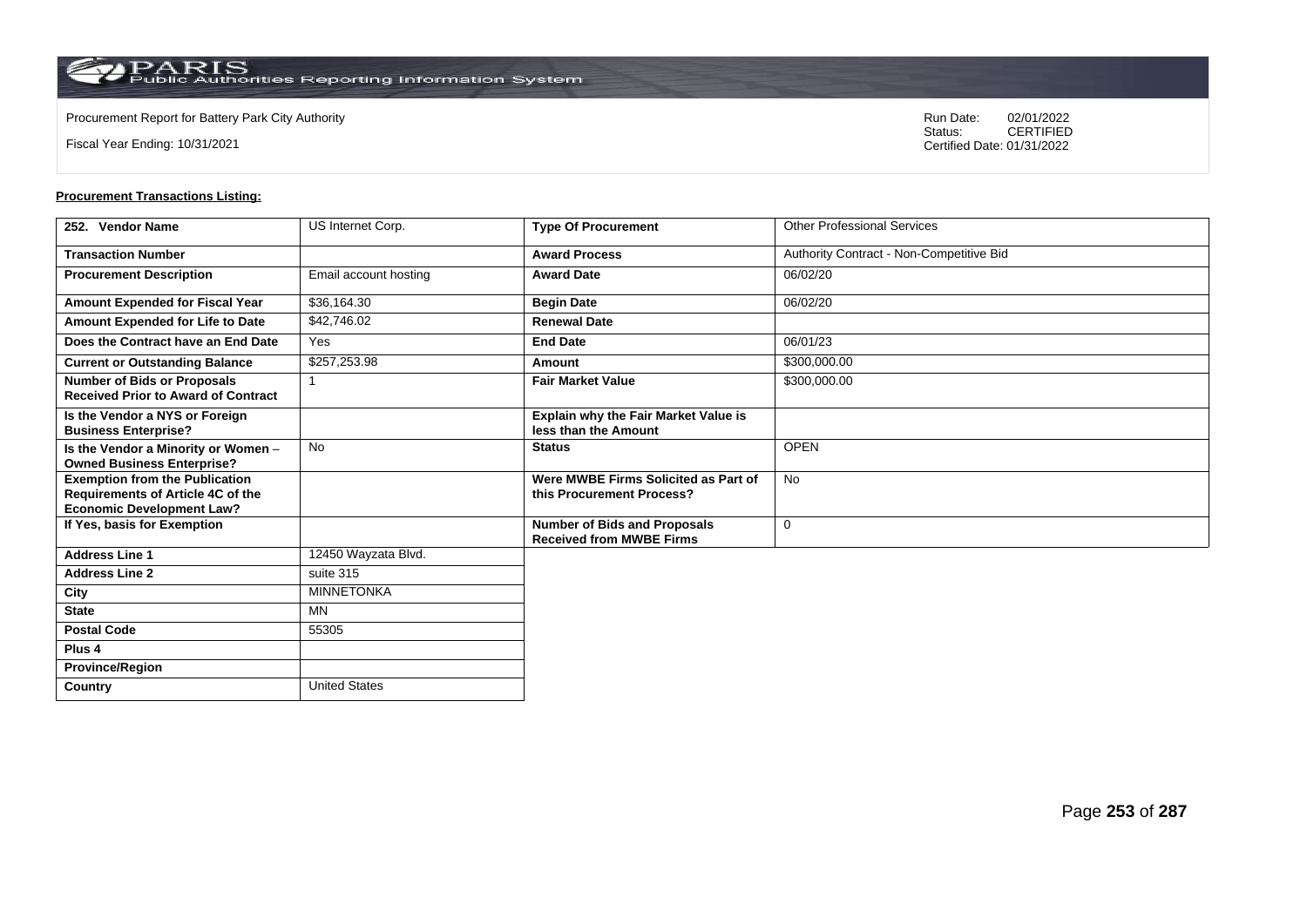**Country** United States

Fiscal Year Ending: 10/31/2021

Procurement Report for Battery Park City Authority **National State Concrete Concrete Concrete Concrete Concrete Concrete Concrete Concrete Concrete Concrete Concrete Concrete Concrete Concrete Concrete Concrete Concrete Co** CERTIFIED Certified Date: 01/31/2022

| 253. Vendor Name                                                                                               | United Rentals (North America), Inc.                  | <b>Type Of Procurement</b>                                             | Other                                    |
|----------------------------------------------------------------------------------------------------------------|-------------------------------------------------------|------------------------------------------------------------------------|------------------------------------------|
| <b>Transaction Number</b>                                                                                      |                                                       | <b>Award Process</b>                                                   | Authority Contract - Non-Competitive Bid |
| <b>Procurement Description</b>                                                                                 | On Call Aerial Lift Maintenance and<br>Repair Service | <b>Award Date</b>                                                      | 10/15/21                                 |
| Amount Expended for Fiscal Year                                                                                | \$0.00                                                | <b>Begin Date</b>                                                      | 10/15/21                                 |
| <b>Amount Expended for Life to Date</b>                                                                        | \$0.00                                                | <b>Renewal Date</b>                                                    |                                          |
| Does the Contract have an End Date                                                                             | Yes                                                   | <b>End Date</b>                                                        | 10/15/22                                 |
| <b>Current or Outstanding Balance</b>                                                                          | \$7,000.00                                            | Amount                                                                 | \$7,000.00                               |
| <b>Number of Bids or Proposals</b><br><b>Received Prior to Award of Contract</b>                               |                                                       | <b>Fair Market Value</b>                                               | \$7,000.00                               |
| Is the Vendor a NYS or Foreign<br><b>Business Enterprise?</b>                                                  |                                                       | Explain why the Fair Market Value is<br>less than the Amount           |                                          |
| Is the Vendor a Minority or Women -<br><b>Owned Business Enterprise?</b>                                       | <b>No</b>                                             | <b>Status</b>                                                          | <b>OPEN</b>                              |
| <b>Exemption from the Publication</b><br>Requirements of Article 4C of the<br><b>Economic Development Law?</b> |                                                       | Were MWBE Firms Solicited as Part of<br>this Procurement Process?      | <b>No</b>                                |
| If Yes, basis for Exemption                                                                                    |                                                       | <b>Number of Bids and Proposals</b><br><b>Received from MWBE Firms</b> | $\mathbf 0$                              |
| <b>Address Line 1</b>                                                                                          | 100 First Stamford Place, Suite 70                    |                                                                        |                                          |
| <b>Address Line 2</b>                                                                                          |                                                       |                                                                        |                                          |
| City                                                                                                           | <b>STAMFORD</b>                                       |                                                                        |                                          |
| <b>State</b>                                                                                                   | <b>CT</b>                                             |                                                                        |                                          |
| <b>Postal Code</b>                                                                                             | 06902                                                 |                                                                        |                                          |
| Plus <sub>4</sub>                                                                                              |                                                       |                                                                        |                                          |
| <b>Province/Region</b>                                                                                         |                                                       |                                                                        |                                          |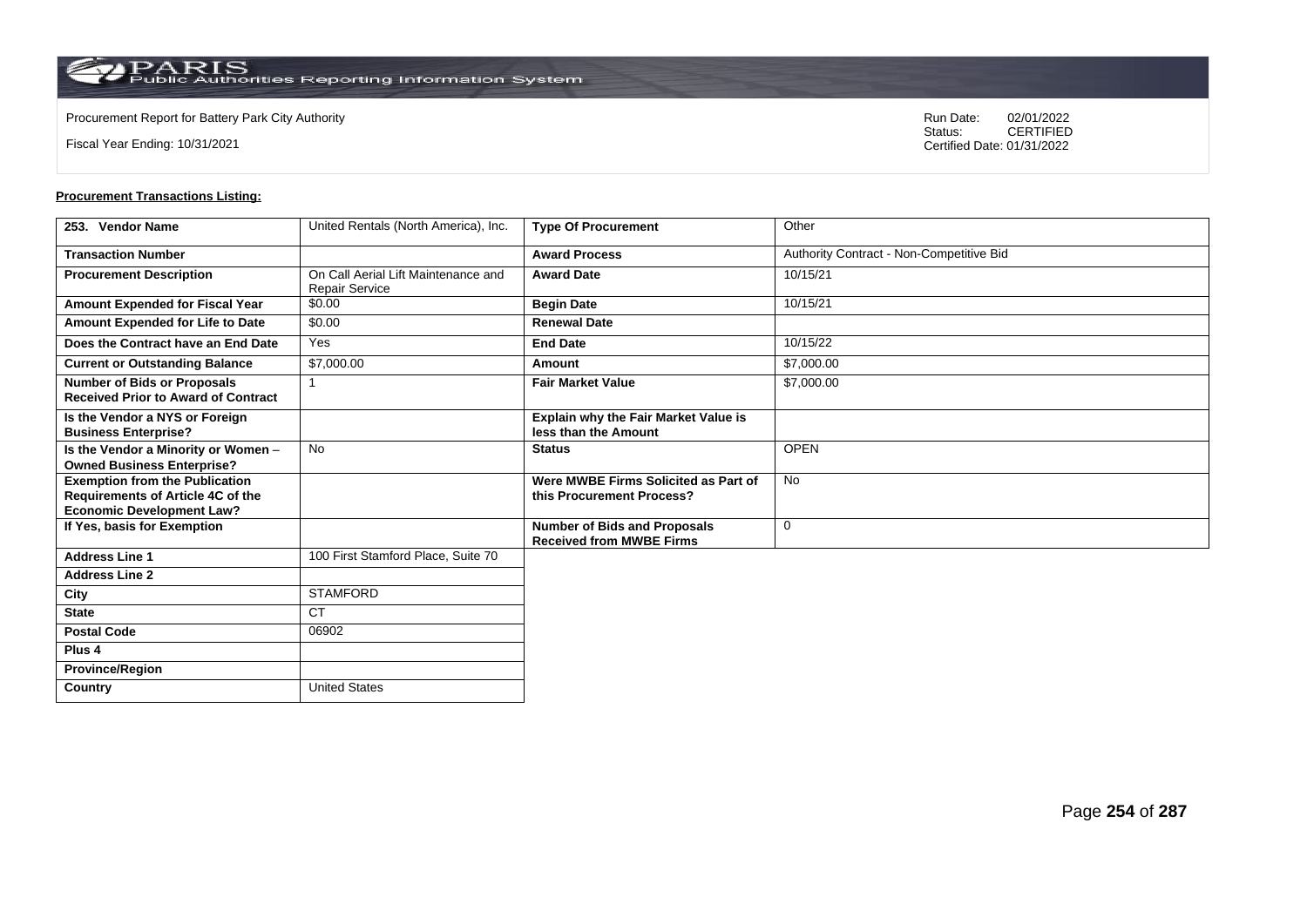$\operatorname{PARIS}_{\text{Public Authorities Reporting Information System}}$ 

Fiscal Year Ending: 10/31/2021

Procurement Report for Battery Park City Authority **National State Concrete Concrete Concrete Concrete Concrete Concrete Concrete Concrete Concrete Concrete Concrete Concrete Concrete Concrete Concrete Concrete Concrete Co** CERTIFIED Certified Date: 01/31/2022

| 254. Vendor Name                                                                                               | United States Merchants Protective<br>Co, Inc                    | <b>Type Of Procurement</b>                                             | <b>Other Professional Services</b>       |
|----------------------------------------------------------------------------------------------------------------|------------------------------------------------------------------|------------------------------------------------------------------------|------------------------------------------|
| <b>Transaction Number</b>                                                                                      |                                                                  | <b>Award Process</b>                                                   | Authority Contract - Non-Competitive Bid |
| <b>Procurement Description</b>                                                                                 | BPCPC Alarm Monitoring and Alarm<br><b>Equipment Maintenance</b> | <b>Award Date</b>                                                      | 07/03/19                                 |
| Amount Expended for Fiscal Year                                                                                | \$5,085.24                                                       | <b>Begin Date</b>                                                      | 07/03/19                                 |
| Amount Expended for Life to Date                                                                               | \$13,810.80                                                      | <b>Renewal Date</b>                                                    |                                          |
| Does the Contract have an End Date                                                                             | Yes                                                              | <b>End Date</b>                                                        | 07/01/21                                 |
| <b>Current or Outstanding Balance</b>                                                                          | \$18,648.80                                                      | Amount                                                                 | \$32,459.60                              |
| <b>Number of Bids or Proposals</b><br><b>Received Prior to Award of Contract</b>                               | $\mathbf 0$                                                      | <b>Fair Market Value</b>                                               | \$32,459.60                              |
| Is the Vendor a NYS or Foreign<br><b>Business Enterprise?</b>                                                  |                                                                  | Explain why the Fair Market Value is<br>less than the Amount           |                                          |
| Is the Vendor a Minority or Women -<br><b>Owned Business Enterprise?</b>                                       | No                                                               | <b>Status</b>                                                          | <b>OPEN</b>                              |
| <b>Exemption from the Publication</b><br>Requirements of Article 4C of the<br><b>Economic Development Law?</b> |                                                                  | Were MWBE Firms Solicited as Part of<br>this Procurement Process?      | <b>No</b>                                |
| If Yes, basis for Exemption                                                                                    |                                                                  | <b>Number of Bids and Proposals</b><br><b>Received from MWBE Firms</b> | $\mathbf 0$                              |
| <b>Address Line 1</b>                                                                                          | PO Box 1189                                                      |                                                                        |                                          |
| <b>Address Line 2</b>                                                                                          |                                                                  |                                                                        |                                          |
| City                                                                                                           | <b>BELLMORE</b>                                                  |                                                                        |                                          |
| <b>State</b>                                                                                                   | <b>NY</b>                                                        |                                                                        |                                          |
| <b>Postal Code</b>                                                                                             | 11710                                                            |                                                                        |                                          |
| Plus <sub>4</sub>                                                                                              |                                                                  |                                                                        |                                          |
| <b>Province/Region</b>                                                                                         |                                                                  |                                                                        |                                          |
| Country                                                                                                        | <b>United States</b>                                             |                                                                        |                                          |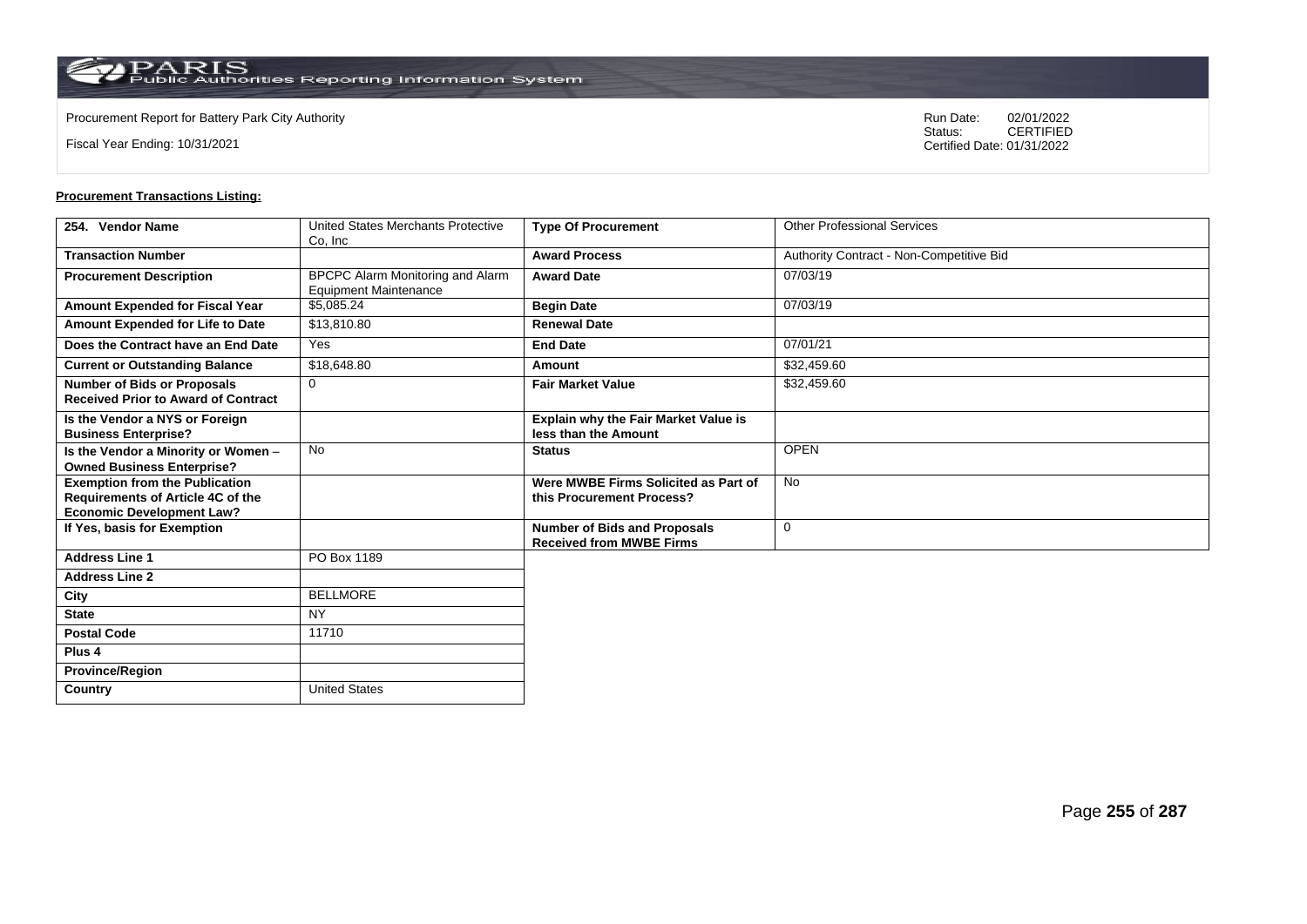$\operatorname{PARIS}_{\text{Public Authorities}\,\text{Reporting}\,\text{Information System}}$ 

**Country** United States

Fiscal Year Ending: 10/31/2021

Procurement Report for Battery Park City Authority **National State Concrete Concrete Concrete Concrete Concrete Concrete Concrete Concrete Concrete Concrete Concrete Concrete Concrete Concrete Concrete Concrete Concrete Co** CERTIFIED Certified Date: 01/31/2022

| 255. Vendor Name                                                                                               | Universal Protection Services.           | <b>Type Of Procurement</b>                                             | <b>Other Professional Services</b>   |
|----------------------------------------------------------------------------------------------------------------|------------------------------------------|------------------------------------------------------------------------|--------------------------------------|
|                                                                                                                | <b>LLC/DBA Allied Universal Security</b> |                                                                        |                                      |
| <b>Transaction Number</b>                                                                                      |                                          | <b>Award Process</b>                                                   | Authority Contract - Competitive Bid |
| <b>Procurement Description</b>                                                                                 | <b>Comprehensive Security Services</b>   | <b>Award Date</b>                                                      | 11/20/19                             |
| <b>Amount Expended for Fiscal Year</b>                                                                         | \$1,886,375.42                           | <b>Begin Date</b>                                                      | 11/20/19                             |
| Amount Expended for Life to Date                                                                               | \$3,866,310.84                           | <b>Renewal Date</b>                                                    |                                      |
| Does the Contract have an End Date                                                                             | Yes                                      | <b>End Date</b>                                                        | 11/20/24                             |
| <b>Current or Outstanding Balance</b>                                                                          | \$11,133,689.07                          | Amount                                                                 | \$15,000,000.00                      |
| <b>Number of Bids or Proposals</b><br><b>Received Prior to Award of Contract</b>                               | 6                                        | <b>Fair Market Value</b>                                               |                                      |
| Is the Vendor a NYS or Foreign<br><b>Business Enterprise?</b>                                                  |                                          | Explain why the Fair Market Value is<br>less than the Amount           |                                      |
| Is the Vendor a Minority or Women -<br><b>Owned Business Enterprise?</b>                                       | <b>No</b>                                | <b>Status</b>                                                          | <b>OPEN</b>                          |
| <b>Exemption from the Publication</b><br>Requirements of Article 4C of the<br><b>Economic Development Law?</b> |                                          | Were MWBE Firms Solicited as Part of<br>this Procurement Process?      | Yes                                  |
| If Yes, basis for Exemption                                                                                    |                                          | <b>Number of Bids and Proposals</b><br><b>Received from MWBE Firms</b> |                                      |
| <b>Address Line 1</b>                                                                                          | P.O Box 828854                           |                                                                        |                                      |
| <b>Address Line 2</b>                                                                                          |                                          |                                                                        |                                      |
| City                                                                                                           | PHILADELPHIA                             |                                                                        |                                      |
| <b>State</b>                                                                                                   | <b>PA</b>                                |                                                                        |                                      |
| <b>Postal Code</b>                                                                                             | 19182                                    |                                                                        |                                      |
| Plus <sub>4</sub>                                                                                              |                                          |                                                                        |                                      |
| <b>Province/Region</b>                                                                                         |                                          |                                                                        |                                      |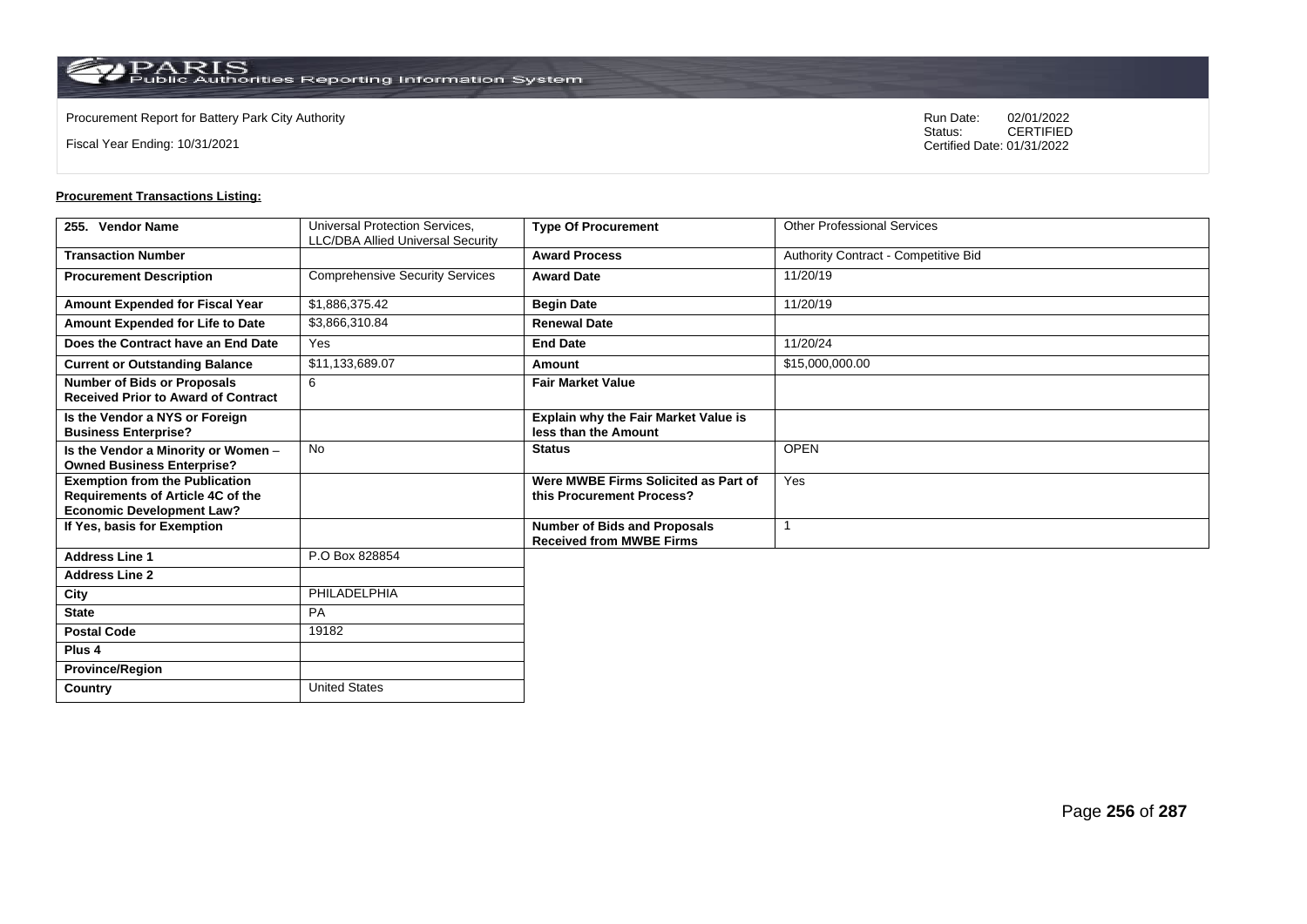$\operatorname{PARIS}_{\text{Public Authorities}\,\text{Reporting}\,\text{Information System}}$ 

**Country** United States

Fiscal Year Ending: 10/31/2021

Procurement Report for Battery Park City Authority **National State Concrete Concrete Concrete Concrete Concrete Concrete Concrete Concrete Concrete Concrete Concrete Concrete Concrete Concrete Concrete Concrete Concrete Co** CERTIFIED Certified Date: 01/31/2022

| 256. Vendor Name                                                                                                      | Unum Life Insurance             | <b>Type Of Procurement</b>                                             | <b>Other Professional Services</b>      |
|-----------------------------------------------------------------------------------------------------------------------|---------------------------------|------------------------------------------------------------------------|-----------------------------------------|
| <b>Transaction Number</b>                                                                                             |                                 | <b>Award Process</b>                                                   | Non Contract Procurement/Purchase Order |
| <b>Procurement Description</b>                                                                                        | Short term disability insurance | <b>Award Date</b>                                                      |                                         |
| Amount Expended for Fiscal Year                                                                                       | \$71,683.35                     | <b>Begin Date</b>                                                      |                                         |
| Amount Expended for Life to Date                                                                                      |                                 | <b>Renewal Date</b>                                                    |                                         |
| Does the Contract have an End Date                                                                                    |                                 | <b>End Date</b>                                                        |                                         |
| <b>Current or Outstanding Balance</b>                                                                                 |                                 | Amount                                                                 |                                         |
| <b>Number of Bids or Proposals</b><br><b>Received Prior to Award of Contract</b>                                      |                                 | <b>Fair Market Value</b>                                               |                                         |
| Is the Vendor a NYS or Foreign<br><b>Business Enterprise?</b>                                                         |                                 | Explain why the Fair Market Value is<br>less than the Amount           |                                         |
| Is the Vendor a Minority or Women -<br><b>Owned Business Enterprise?</b>                                              | <b>No</b>                       | <b>Status</b>                                                          | COMPLETED                               |
| <b>Exemption from the Publication</b><br><b>Requirements of Article 4C of the</b><br><b>Economic Development Law?</b> |                                 | Were MWBE Firms Solicited as Part of<br>this Procurement Process?      |                                         |
| If Yes, basis for Exemption                                                                                           |                                 | <b>Number of Bids and Proposals</b><br><b>Received from MWBE Firms</b> |                                         |
| <b>Address Line 1</b>                                                                                                 | 1 Fountain Sq                   |                                                                        |                                         |
| <b>Address Line 2</b>                                                                                                 |                                 |                                                                        |                                         |
| City                                                                                                                  | CHATTANOOGA                     |                                                                        |                                         |
| <b>State</b>                                                                                                          | <b>TN</b>                       |                                                                        |                                         |
| <b>Postal Code</b>                                                                                                    | 37402                           |                                                                        |                                         |
| Plus <sub>4</sub>                                                                                                     |                                 |                                                                        |                                         |
| <b>Province/Region</b>                                                                                                |                                 |                                                                        |                                         |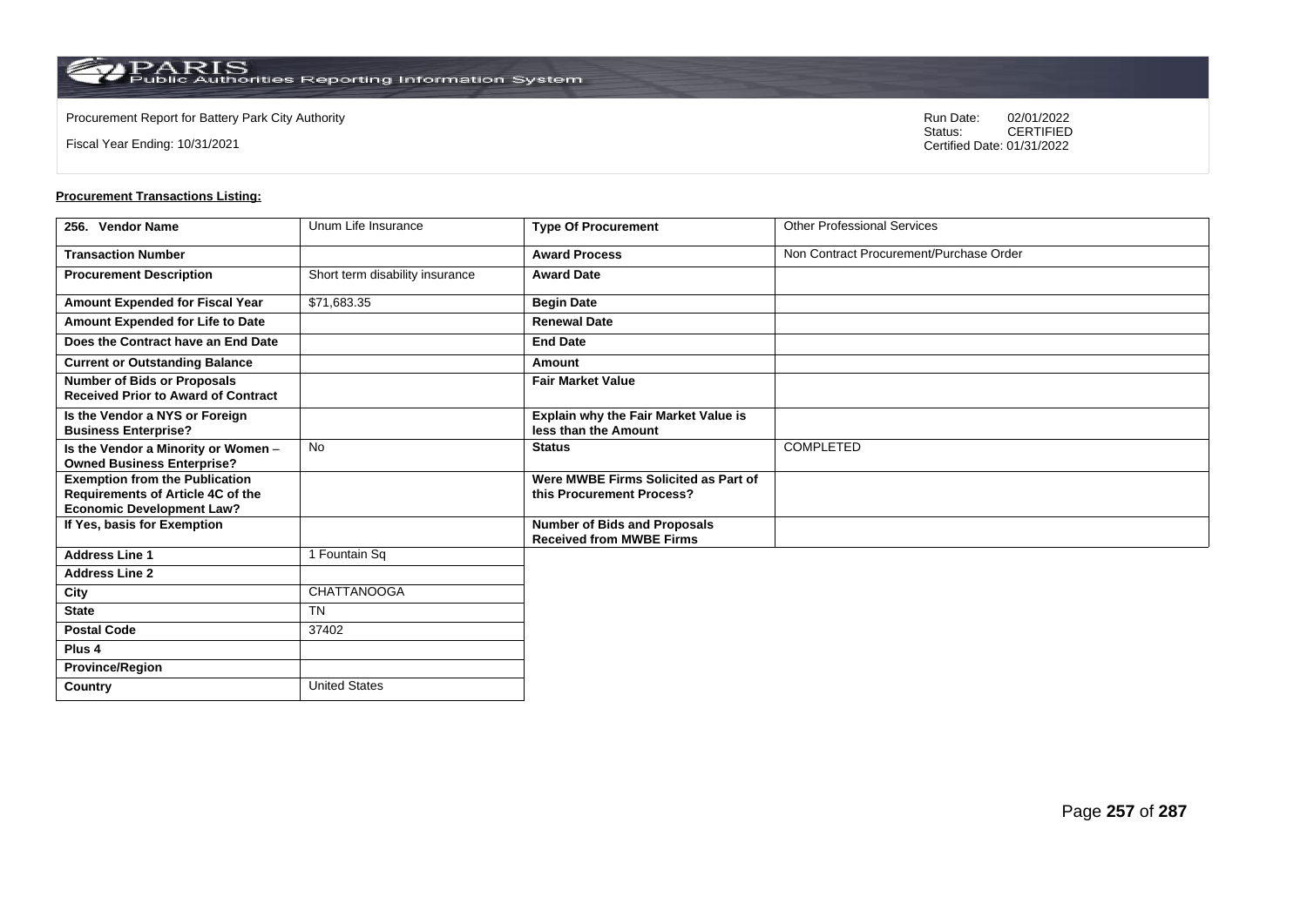**Country** United States

Fiscal Year Ending: 10/31/2021

Procurement Report for Battery Park City Authority **National State Concrete Concrete Concrete Concrete Concrete Concrete Concrete Concrete Concrete Concrete Concrete Concrete Concrete Concrete Concrete Concrete Concrete Co** CERTIFIED Certified Date: 01/31/2022

| 257. Vendor Name                                                                                               | Urban Engineers of New York P.C | <b>Type Of Procurement</b>                                             | Design and Construction/Maintenance  |
|----------------------------------------------------------------------------------------------------------------|---------------------------------|------------------------------------------------------------------------|--------------------------------------|
| <b>Transaction Number</b>                                                                                      |                                 | <b>Award Process</b>                                                   | Authority Contract - Competitive Bid |
| <b>Procurement Description</b>                                                                                 | On call Engineering Services    | <b>Award Date</b>                                                      | 07/31/17                             |
| Amount Expended for Fiscal Year                                                                                | \$49,098.26                     | <b>Begin Date</b>                                                      | 07/31/17                             |
| Amount Expended for Life to Date                                                                               | \$595,011.49                    | <b>Renewal Date</b>                                                    |                                      |
| Does the Contract have an End Date                                                                             | Yes                             | <b>End Date</b>                                                        | 07/29/20                             |
| <b>Current or Outstanding Balance</b>                                                                          | \$304,988.51                    | Amount                                                                 | \$900,000.00                         |
| <b>Number of Bids or Proposals</b><br><b>Received Prior to Award of Contract</b>                               | 19                              | <b>Fair Market Value</b>                                               |                                      |
| Is the Vendor a NYS or Foreign<br><b>Business Enterprise?</b>                                                  |                                 | <b>Explain why the Fair Market Value is</b><br>less than the Amount    |                                      |
| Is the Vendor a Minority or Women -<br><b>Owned Business Enterprise?</b>                                       | <b>No</b>                       | <b>Status</b>                                                          | <b>OPEN</b>                          |
| <b>Exemption from the Publication</b><br>Requirements of Article 4C of the<br><b>Economic Development Law?</b> |                                 | Were MWBE Firms Solicited as Part of<br>this Procurement Process?      | Yes                                  |
| If Yes, basis for Exemption                                                                                    |                                 | <b>Number of Bids and Proposals</b><br><b>Received from MWBE Firms</b> | 5                                    |
| <b>Address Line 1</b>                                                                                          | One Penn Plaza Suite 4125       |                                                                        |                                      |
| <b>Address Line 2</b>                                                                                          |                                 |                                                                        |                                      |
| City                                                                                                           | <b>NEW YORK</b>                 |                                                                        |                                      |
| <b>State</b>                                                                                                   | <b>NY</b>                       |                                                                        |                                      |
| <b>Postal Code</b>                                                                                             | 10119                           |                                                                        |                                      |
| Plus <sub>4</sub>                                                                                              |                                 |                                                                        |                                      |
| <b>Province/Region</b>                                                                                         |                                 |                                                                        |                                      |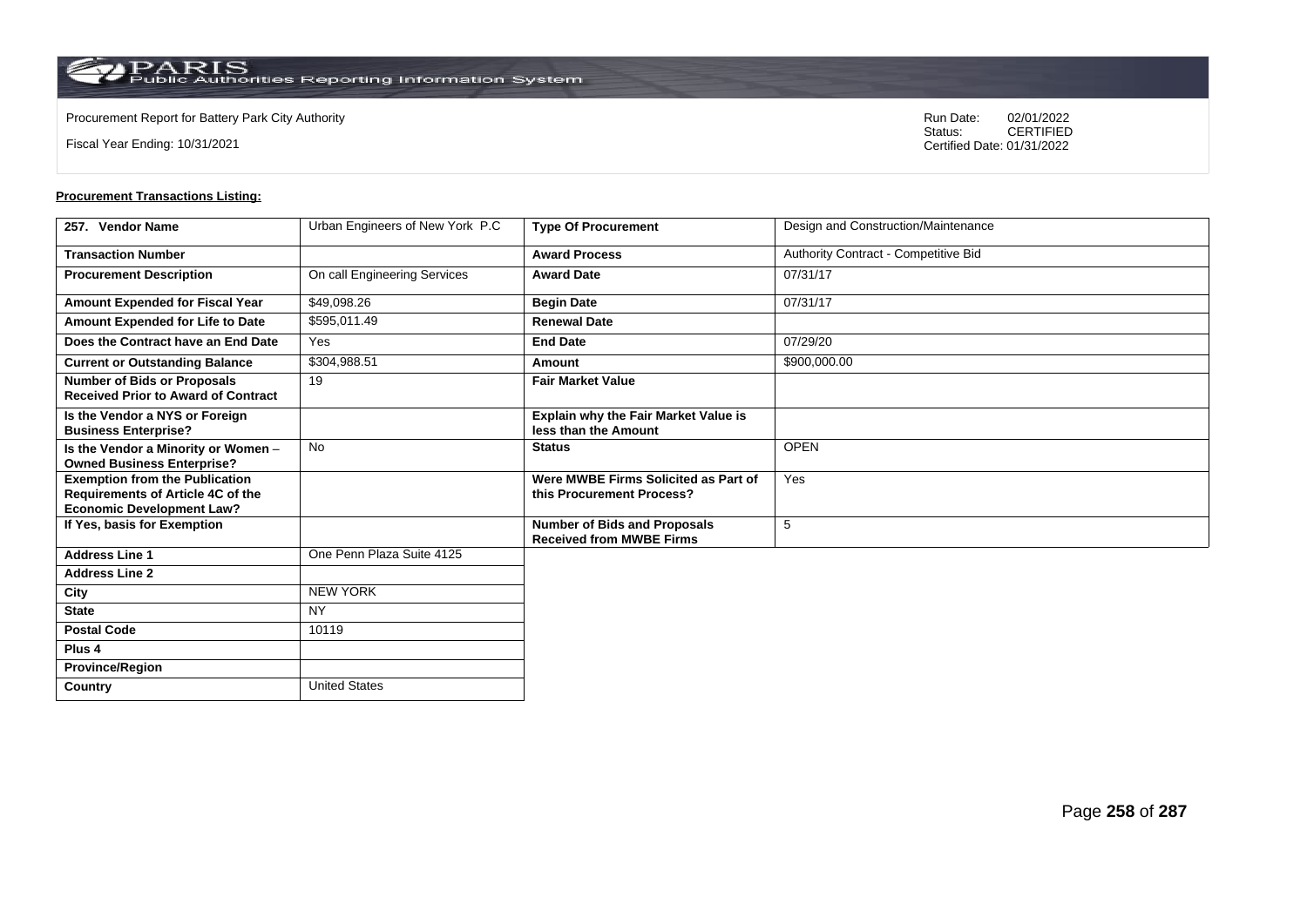**Country** United States

Fiscal Year Ending: 10/31/2021

Procurement Report for Battery Park City Authority **National State Concrete Concrete Concrete Concrete Concrete Concrete Concrete Concrete Concrete Concrete Concrete Concrete Concrete Concrete Concrete Concrete Concrete Co** CERTIFIED Certified Date: 01/31/2022

| 258. Vendor Name                                                                                               | Urban Engineers of New York P.C                           | <b>Type Of Procurement</b>                                             | <b>Consulting Services</b>           |
|----------------------------------------------------------------------------------------------------------------|-----------------------------------------------------------|------------------------------------------------------------------------|--------------------------------------|
| <b>Transaction Number</b>                                                                                      |                                                           | <b>Award Process</b>                                                   | Authority Contract - Competitive Bid |
| <b>Procurement Description</b>                                                                                 | On Call Engineering and<br><b>Archictectural Services</b> | <b>Award Date</b>                                                      | 09/15/20                             |
| Amount Expended for Fiscal Year                                                                                | \$91,981.27                                               | <b>Begin Date</b>                                                      | 09/15/20                             |
| Amount Expended for Life to Date                                                                               | \$91,981.27                                               | <b>Renewal Date</b>                                                    |                                      |
| Does the Contract have an End Date                                                                             | Yes                                                       | <b>End Date</b>                                                        | 11/19/22                             |
| <b>Current or Outstanding Balance</b>                                                                          | \$408,018.73                                              | Amount                                                                 | \$500,000.00                         |
| <b>Number of Bids or Proposals</b><br><b>Received Prior to Award of Contract</b>                               | 12                                                        | <b>Fair Market Value</b>                                               |                                      |
| Is the Vendor a NYS or Foreign<br><b>Business Enterprise?</b>                                                  |                                                           | <b>Explain why the Fair Market Value is</b><br>less than the Amount    |                                      |
| Is the Vendor a Minority or Women -<br><b>Owned Business Enterprise?</b>                                       | <b>No</b>                                                 | <b>Status</b>                                                          | <b>OPEN</b>                          |
| <b>Exemption from the Publication</b><br>Requirements of Article 4C of the<br><b>Economic Development Law?</b> |                                                           | Were MWBE Firms Solicited as Part of<br>this Procurement Process?      | Yes                                  |
| If Yes, basis for Exemption                                                                                    |                                                           | <b>Number of Bids and Proposals</b><br><b>Received from MWBE Firms</b> | $\overline{4}$                       |
| <b>Address Line 1</b>                                                                                          | One Penn Plaza Suite 4125                                 |                                                                        |                                      |
| <b>Address Line 2</b>                                                                                          |                                                           |                                                                        |                                      |
| City                                                                                                           | <b>NEW YORK</b>                                           |                                                                        |                                      |
| <b>State</b>                                                                                                   | <b>NY</b>                                                 |                                                                        |                                      |
| <b>Postal Code</b>                                                                                             | 10119                                                     |                                                                        |                                      |
| Plus <sub>4</sub>                                                                                              |                                                           |                                                                        |                                      |
| <b>Province/Region</b>                                                                                         |                                                           |                                                                        |                                      |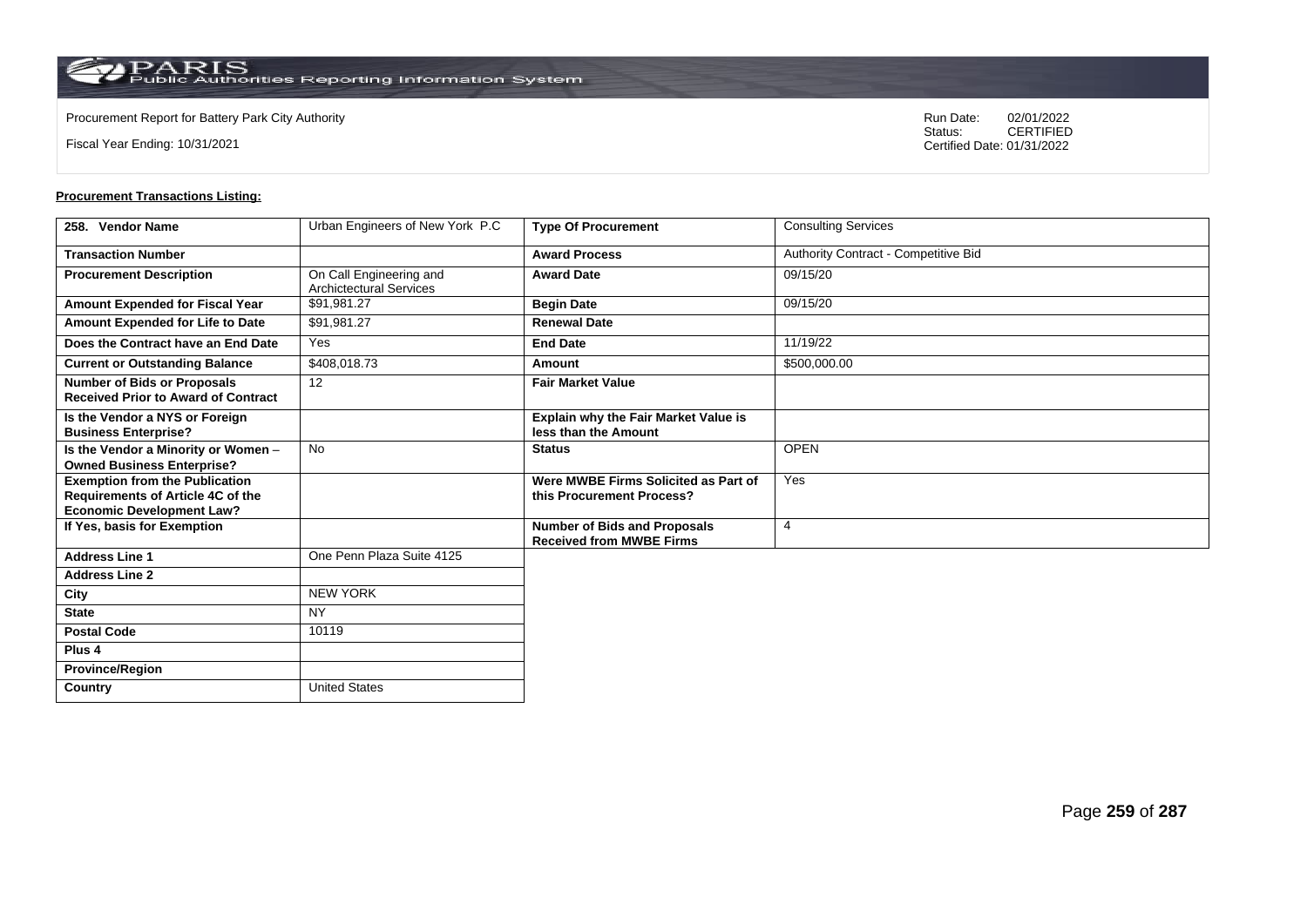**Country** United States

Fiscal Year Ending: 10/31/2021

Procurement Report for Battery Park City Authority **National State Concrete Concrete Concrete Concrete Concrete Concrete Concrete Concrete Concrete Concrete Concrete Concrete Concrete Concrete Concrete Concrete Concrete Co** CERTIFIED Certified Date: 01/31/2022

| 259. Vendor Name                                                                                                      | Urban Engineers of New York P.C                    | <b>Type Of Procurement</b>                                             | <b>Consulting Services</b>           |
|-----------------------------------------------------------------------------------------------------------------------|----------------------------------------------------|------------------------------------------------------------------------|--------------------------------------|
| <b>Transaction Number</b>                                                                                             |                                                    | <b>Award Process</b>                                                   | Authority Contract - Competitive Bid |
| <b>Procurement Description</b>                                                                                        | On Call Construction Management<br><b>Services</b> | <b>Award Date</b>                                                      | 12/12/19                             |
| Amount Expended for Fiscal Year                                                                                       | \$0.00                                             | <b>Begin Date</b>                                                      | 12/12/19                             |
| Amount Expended for Life to Date                                                                                      | \$0.00                                             | <b>Renewal Date</b>                                                    |                                      |
| Does the Contract have an End Date                                                                                    | Yes                                                | <b>End Date</b>                                                        | 12/11/22                             |
| <b>Current or Outstanding Balance</b>                                                                                 | \$200,000.00                                       | Amount                                                                 | \$200,000.00                         |
| <b>Number of Bids or Proposals</b><br><b>Received Prior to Award of Contract</b>                                      | 8                                                  | <b>Fair Market Value</b>                                               |                                      |
| Is the Vendor a NYS or Foreign<br><b>Business Enterprise?</b>                                                         |                                                    | <b>Explain why the Fair Market Value is</b><br>less than the Amount    |                                      |
| Is the Vendor a Minority or Women -<br><b>Owned Business Enterprise?</b>                                              | <b>No</b>                                          | <b>Status</b>                                                          | <b>OPEN</b>                          |
| <b>Exemption from the Publication</b><br><b>Requirements of Article 4C of the</b><br><b>Economic Development Law?</b> |                                                    | Were MWBE Firms Solicited as Part of<br>this Procurement Process?      | Yes                                  |
| If Yes, basis for Exemption                                                                                           |                                                    | <b>Number of Bids and Proposals</b><br><b>Received from MWBE Firms</b> | 7                                    |
| <b>Address Line 1</b>                                                                                                 | One Penn Plaza Suite 4125                          |                                                                        |                                      |
| <b>Address Line 2</b>                                                                                                 |                                                    |                                                                        |                                      |
| City                                                                                                                  | <b>NEW YORK</b>                                    |                                                                        |                                      |
| <b>State</b>                                                                                                          | <b>NY</b>                                          |                                                                        |                                      |
| <b>Postal Code</b>                                                                                                    | 10119                                              |                                                                        |                                      |
| Plus <sub>4</sub>                                                                                                     |                                                    |                                                                        |                                      |
| <b>Province/Region</b>                                                                                                |                                                    |                                                                        |                                      |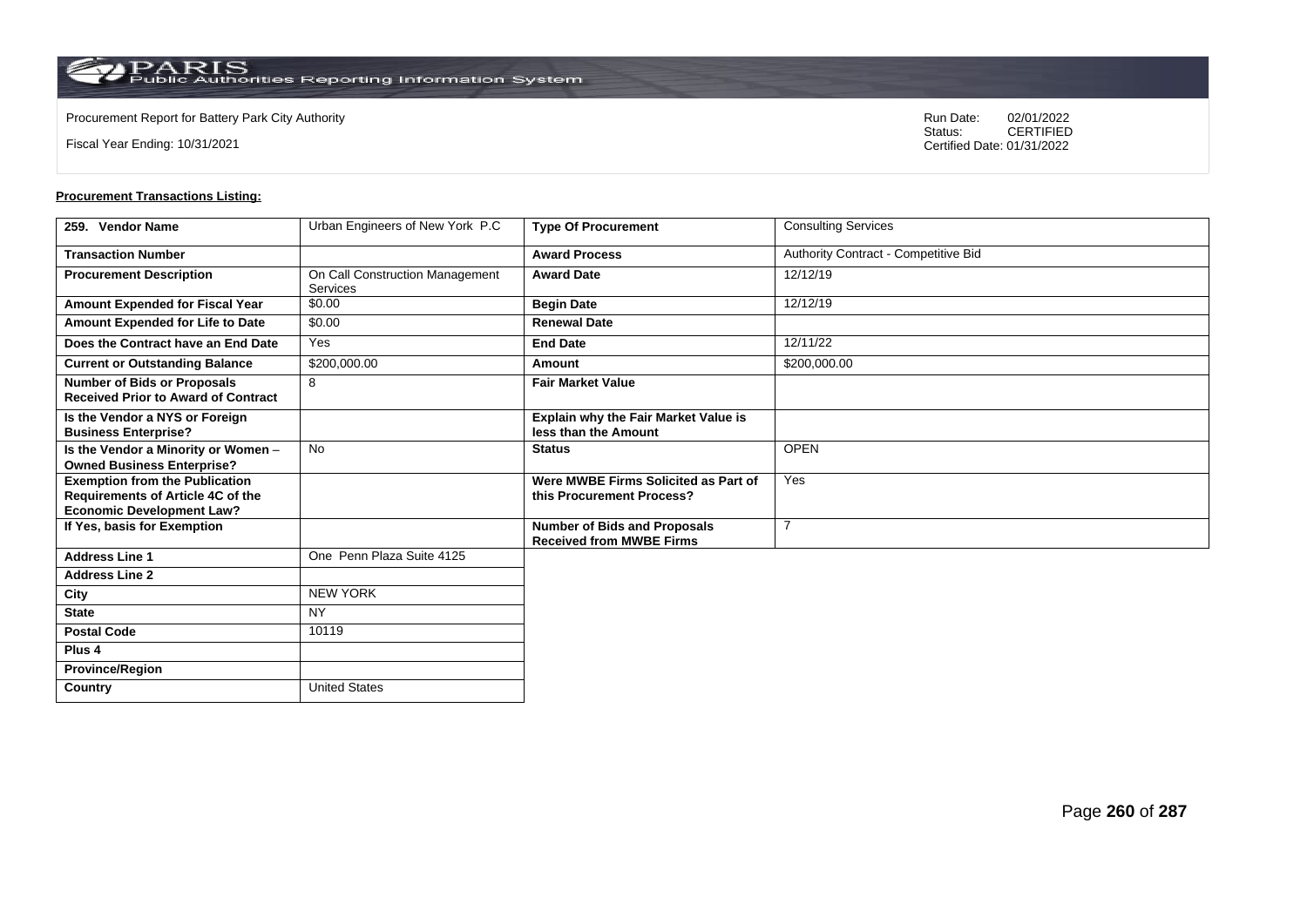**Country** United States

Fiscal Year Ending: 10/31/2021

Procurement Report for Battery Park City Authority **National State Concrete Concrete Concrete Concrete Concrete Concrete Concrete Concrete Concrete Concrete Concrete Concrete Concrete Concrete Concrete Concrete Concrete Co** CERTIFIED Certified Date: 01/31/2022

| 260. Vendor Name                                                                                               | V3Gate LLC                      | <b>Type Of Procurement</b>                                             | Technology - Software                   |
|----------------------------------------------------------------------------------------------------------------|---------------------------------|------------------------------------------------------------------------|-----------------------------------------|
| <b>Transaction Number</b>                                                                                      |                                 | <b>Award Process</b>                                                   | Non Contract Procurement/Purchase Order |
| <b>Procurement Description</b>                                                                                 | <b>Creative Cloud services</b>  | <b>Award Date</b>                                                      |                                         |
| Amount Expended for Fiscal Year                                                                                | \$13,221.13                     | <b>Begin Date</b>                                                      |                                         |
| Amount Expended for Life to Date                                                                               |                                 | <b>Renewal Date</b>                                                    |                                         |
| Does the Contract have an End Date                                                                             |                                 | <b>End Date</b>                                                        |                                         |
| <b>Current or Outstanding Balance</b>                                                                          |                                 | Amount                                                                 |                                         |
| <b>Number of Bids or Proposals</b><br><b>Received Prior to Award of Contract</b>                               |                                 | <b>Fair Market Value</b>                                               |                                         |
| Is the Vendor a NYS or Foreign<br><b>Business Enterprise?</b>                                                  |                                 | Explain why the Fair Market Value is<br>less than the Amount           |                                         |
| Is the Vendor a Minority or Women -<br><b>Owned Business Enterprise?</b>                                       | No                              | <b>Status</b>                                                          | <b>COMPLETED</b>                        |
| <b>Exemption from the Publication</b><br>Requirements of Article 4C of the<br><b>Economic Development Law?</b> |                                 | Were MWBE Firms Solicited as Part of<br>this Procurement Process?      |                                         |
| If Yes, basis for Exemption                                                                                    |                                 | <b>Number of Bids and Proposals</b><br><b>Received from MWBE Firms</b> |                                         |
| <b>Address Line 1</b>                                                                                          | 555 Middle Creek Pkwy Suite 120 |                                                                        |                                         |
| <b>Address Line 2</b>                                                                                          |                                 |                                                                        |                                         |
| City                                                                                                           | <b>COLORADO SPRINGS</b>         |                                                                        |                                         |
| <b>State</b>                                                                                                   | <b>CO</b>                       |                                                                        |                                         |
| <b>Postal Code</b>                                                                                             | 80921                           |                                                                        |                                         |
| Plus <sub>4</sub>                                                                                              |                                 |                                                                        |                                         |
| <b>Province/Region</b>                                                                                         |                                 |                                                                        |                                         |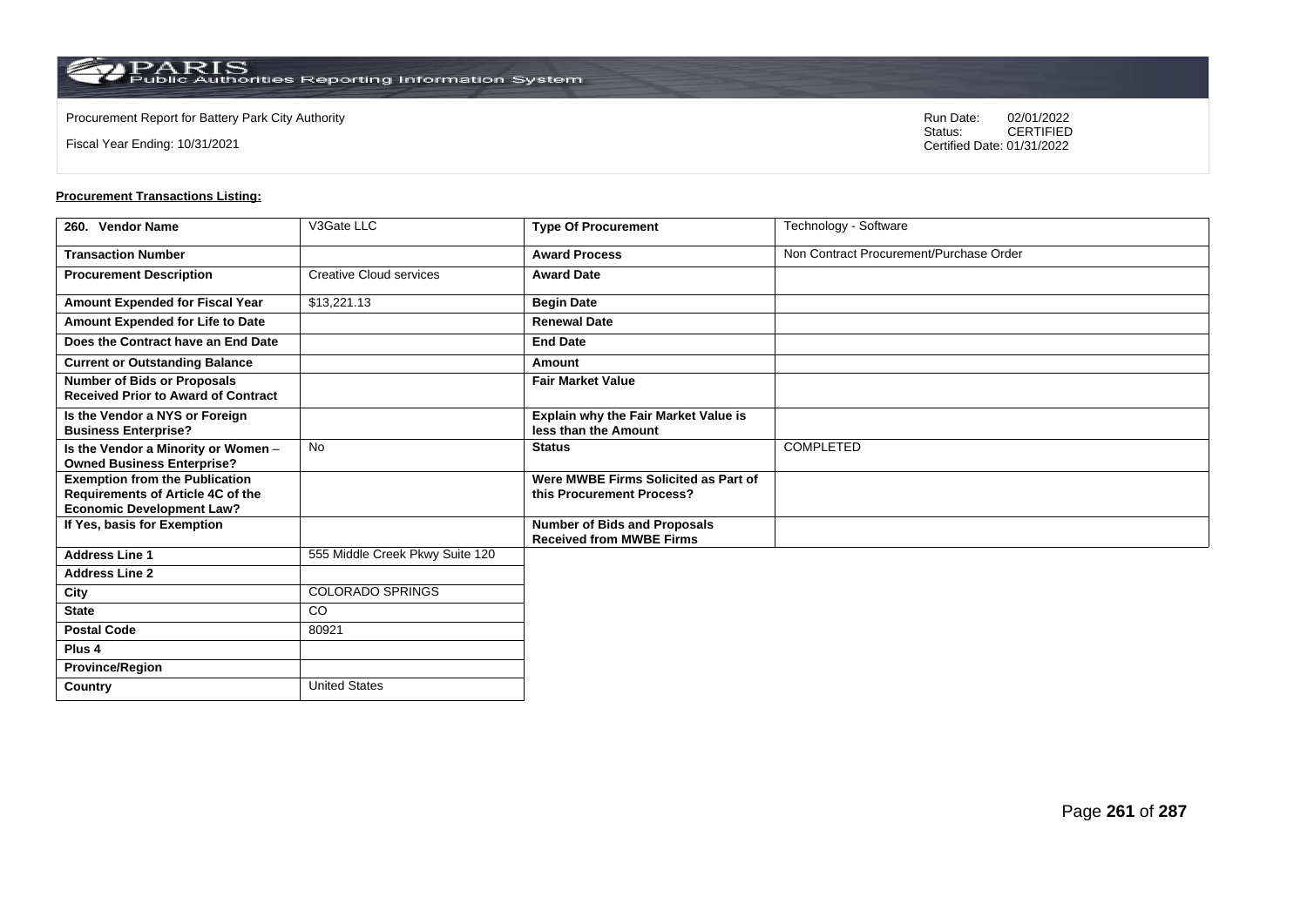**Country** United States

Fiscal Year Ending: 10/31/2021

Procurement Report for Battery Park City Authority **National State Concrete Concrete Concrete Concrete Concrete Concrete Concrete Concrete Concrete Concrete Concrete Concrete Concrete Concrete Concrete Concrete Concrete Co** CERTIFIED Certified Date: 01/31/2022

| 261. Vendor Name                                                                                                      | Van Engelen & Co. Inc. | <b>Type Of Procurement</b>                                             | Other                                   |
|-----------------------------------------------------------------------------------------------------------------------|------------------------|------------------------------------------------------------------------|-----------------------------------------|
| <b>Transaction Number</b>                                                                                             |                        | <b>Award Process</b>                                                   | Non Contract Procurement/Purchase Order |
| <b>Procurement Description</b>                                                                                        | Horticulture supplies  | <b>Award Date</b>                                                      |                                         |
| Amount Expended for Fiscal Year                                                                                       | \$18,831.36            | <b>Begin Date</b>                                                      |                                         |
| Amount Expended for Life to Date                                                                                      |                        | <b>Renewal Date</b>                                                    |                                         |
| Does the Contract have an End Date                                                                                    |                        | <b>End Date</b>                                                        |                                         |
| <b>Current or Outstanding Balance</b>                                                                                 |                        | Amount                                                                 |                                         |
| <b>Number of Bids or Proposals</b><br><b>Received Prior to Award of Contract</b>                                      |                        | <b>Fair Market Value</b>                                               |                                         |
| Is the Vendor a NYS or Foreign<br><b>Business Enterprise?</b>                                                         |                        | Explain why the Fair Market Value is<br>less than the Amount           |                                         |
| Is the Vendor a Minority or Women -<br><b>Owned Business Enterprise?</b>                                              | <b>No</b>              | <b>Status</b>                                                          | COMPLETED                               |
| <b>Exemption from the Publication</b><br><b>Requirements of Article 4C of the</b><br><b>Economic Development Law?</b> |                        | Were MWBE Firms Solicited as Part of<br>this Procurement Process?      |                                         |
| If Yes, basis for Exemption                                                                                           |                        | <b>Number of Bids and Proposals</b><br><b>Received from MWBE Firms</b> |                                         |
| <b>Address Line 1</b>                                                                                                 | 23 Tulip Drive         |                                                                        |                                         |
| <b>Address Line 2</b>                                                                                                 |                        |                                                                        |                                         |
| City                                                                                                                  | <b>BANTAM</b>          |                                                                        |                                         |
| <b>State</b>                                                                                                          | <b>CT</b>              |                                                                        |                                         |
| <b>Postal Code</b>                                                                                                    | 06750                  |                                                                        |                                         |
| Plus <sub>4</sub>                                                                                                     |                        |                                                                        |                                         |
| <b>Province/Region</b>                                                                                                |                        |                                                                        |                                         |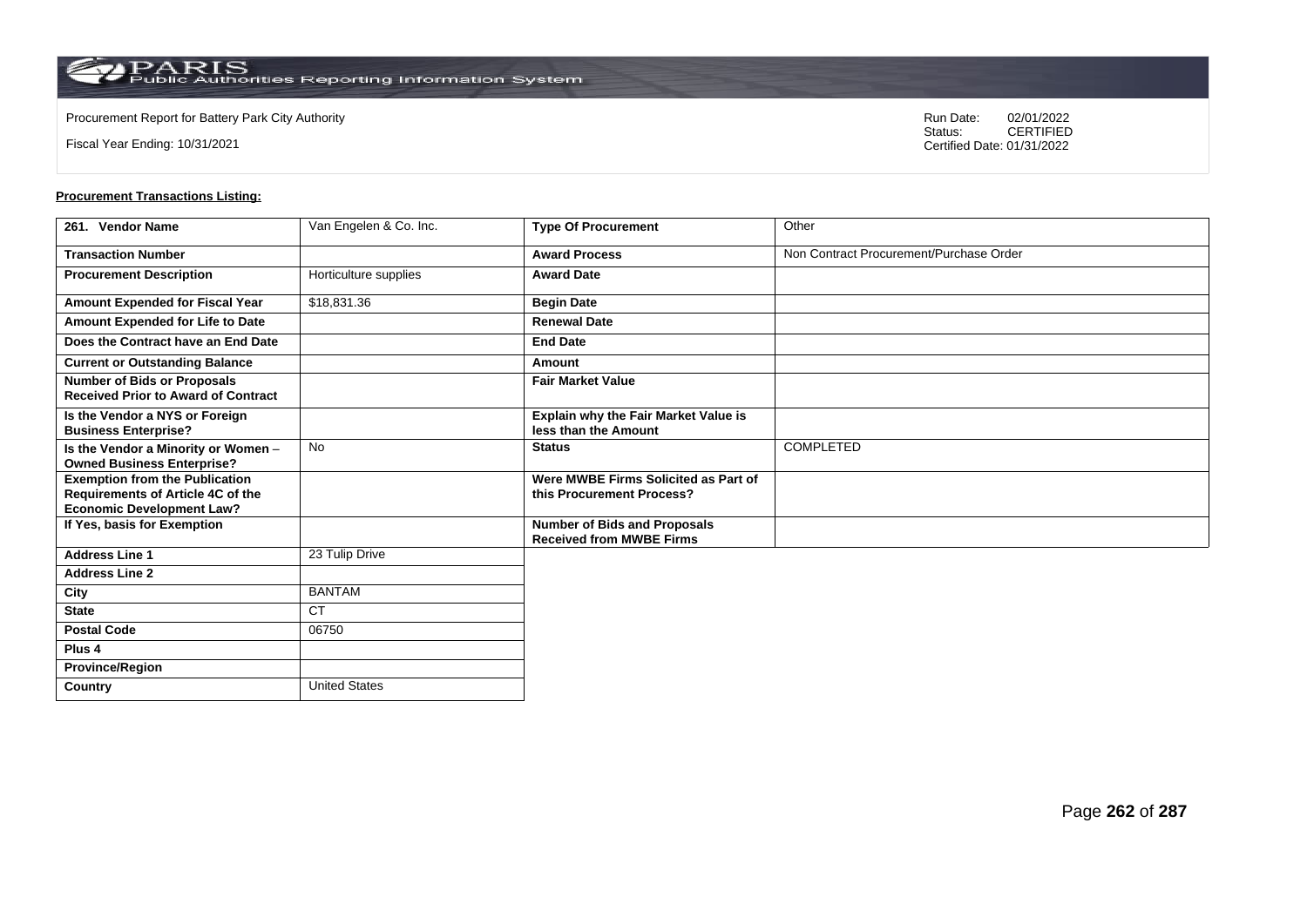**Country** United States

Fiscal Year Ending: 10/31/2021

Procurement Report for Battery Park City Authority **National State Concrete Concrete Concrete Concrete Concrete Concrete Concrete Concrete Concrete Concrete Concrete Concrete Concrete Concrete Concrete Concrete Concrete Co** CERTIFIED Certified Date: 01/31/2022

| 262. Vendor Name                                                                                               | Venus Fire Protection & Safety | <b>Type Of Procurement</b>                                             | <b>Other Professional Services</b>       |
|----------------------------------------------------------------------------------------------------------------|--------------------------------|------------------------------------------------------------------------|------------------------------------------|
| <b>Transaction Number</b>                                                                                      |                                | <b>Award Process</b>                                                   | Authority Contract - Non-Competitive Bid |
| <b>Procurement Description</b>                                                                                 | Fire extinguisher maintenance  | <b>Award Date</b>                                                      | 01/01/21                                 |
| Amount Expended for Fiscal Year                                                                                | \$4,207.00                     | <b>Begin Date</b>                                                      | 01/01/21                                 |
| Amount Expended for Life to Date                                                                               | \$4,207.00                     | <b>Renewal Date</b>                                                    |                                          |
| Does the Contract have an End Date                                                                             | Yes                            | <b>End Date</b>                                                        | 12/31/27                                 |
| <b>Current or Outstanding Balance</b>                                                                          | \$15,793.00                    | Amount                                                                 | \$20,000.00                              |
| <b>Number of Bids or Proposals</b><br><b>Received Prior to Award of Contract</b>                               | $\Omega$                       | <b>Fair Market Value</b>                                               | \$20,000.00                              |
| Is the Vendor a NYS or Foreign<br><b>Business Enterprise?</b>                                                  |                                | <b>Explain why the Fair Market Value is</b><br>less than the Amount    |                                          |
| Is the Vendor a Minority or Women -<br><b>Owned Business Enterprise?</b>                                       | Yes                            | <b>Status</b>                                                          | <b>OPEN</b>                              |
| <b>Exemption from the Publication</b><br>Requirements of Article 4C of the<br><b>Economic Development Law?</b> |                                | Were MWBE Firms Solicited as Part of<br>this Procurement Process?      | Yes                                      |
| If Yes, basis for Exemption                                                                                    |                                | <b>Number of Bids and Proposals</b><br><b>Received from MWBE Firms</b> | 0                                        |
| <b>Address Line 1</b>                                                                                          | 159 21st St                    |                                                                        |                                          |
| <b>Address Line 2</b>                                                                                          |                                |                                                                        |                                          |
| City                                                                                                           | <b>BROOKLYN</b>                |                                                                        |                                          |
| <b>State</b>                                                                                                   | <b>NY</b>                      |                                                                        |                                          |
| <b>Postal Code</b>                                                                                             | 11232                          |                                                                        |                                          |
| Plus <sub>4</sub>                                                                                              |                                |                                                                        |                                          |
| <b>Province/Region</b>                                                                                         |                                |                                                                        |                                          |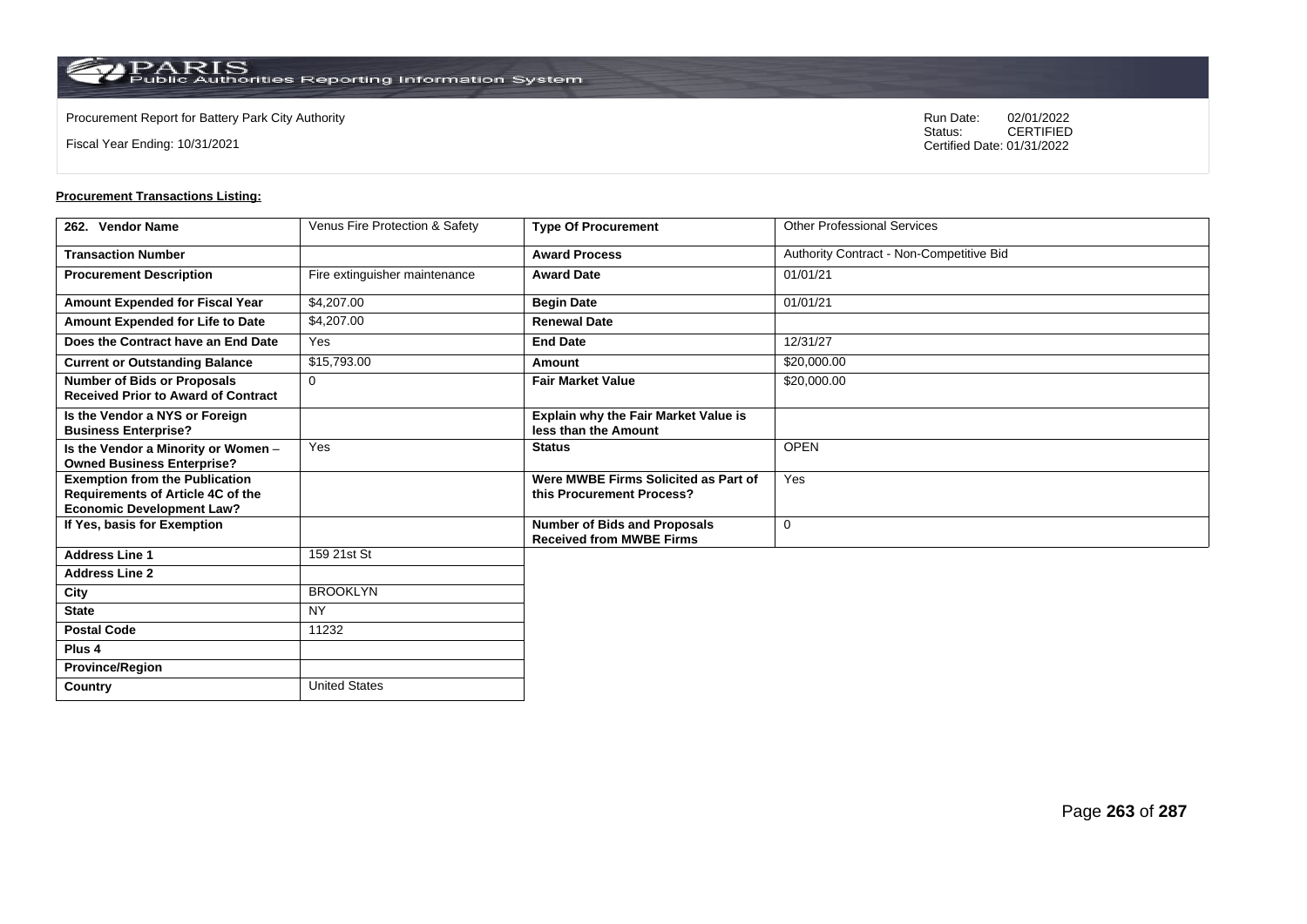**Country** United States

Fiscal Year Ending: 10/31/2021

Procurement Report for Battery Park City Authority **National State Concrete Concrete Concrete Concrete Concrete Concrete Concrete Concrete Concrete Concrete Concrete Concrete Concrete Concrete Concrete Concrete Concrete Co** CERTIFIED Certified Date: 01/31/2022

| 263. Vendor Name                                                                                                      | Verizon         | <b>Type Of Procurement</b>                                             | Technology - Consulting/Development or Support |
|-----------------------------------------------------------------------------------------------------------------------|-----------------|------------------------------------------------------------------------|------------------------------------------------|
| <b>Transaction Number</b>                                                                                             |                 | <b>Award Process</b>                                                   | Non Contract Procurement/Purchase Order        |
| <b>Procurement Description</b>                                                                                        | Office services | <b>Award Date</b>                                                      |                                                |
| <b>Amount Expended for Fiscal Year</b>                                                                                | \$15,558.52     | <b>Begin Date</b>                                                      |                                                |
| Amount Expended for Life to Date                                                                                      |                 | <b>Renewal Date</b>                                                    |                                                |
| Does the Contract have an End Date                                                                                    |                 | <b>End Date</b>                                                        |                                                |
| <b>Current or Outstanding Balance</b>                                                                                 |                 | Amount                                                                 |                                                |
| <b>Number of Bids or Proposals</b><br><b>Received Prior to Award of Contract</b>                                      |                 | <b>Fair Market Value</b>                                               |                                                |
| Is the Vendor a NYS or Foreign<br><b>Business Enterprise?</b>                                                         |                 | Explain why the Fair Market Value is<br>less than the Amount           |                                                |
| Is the Vendor a Minority or Women -<br><b>Owned Business Enterprise?</b>                                              | <b>No</b>       | <b>Status</b>                                                          | COMPLETED                                      |
| <b>Exemption from the Publication</b><br><b>Requirements of Article 4C of the</b><br><b>Economic Development Law?</b> |                 | Were MWBE Firms Solicited as Part of<br>this Procurement Process?      |                                                |
| If Yes, basis for Exemption                                                                                           |                 | <b>Number of Bids and Proposals</b><br><b>Received from MWBE Firms</b> |                                                |
| <b>Address Line 1</b>                                                                                                 | P.O. Box 15124  |                                                                        |                                                |
| <b>Address Line 2</b>                                                                                                 |                 |                                                                        |                                                |
| City                                                                                                                  | <b>ALBANY</b>   |                                                                        |                                                |
| <b>State</b>                                                                                                          | <b>NY</b>       |                                                                        |                                                |
| <b>Postal Code</b>                                                                                                    | 12212           |                                                                        |                                                |
| Plus <sub>4</sub>                                                                                                     |                 |                                                                        |                                                |
| <b>Province/Region</b>                                                                                                |                 |                                                                        |                                                |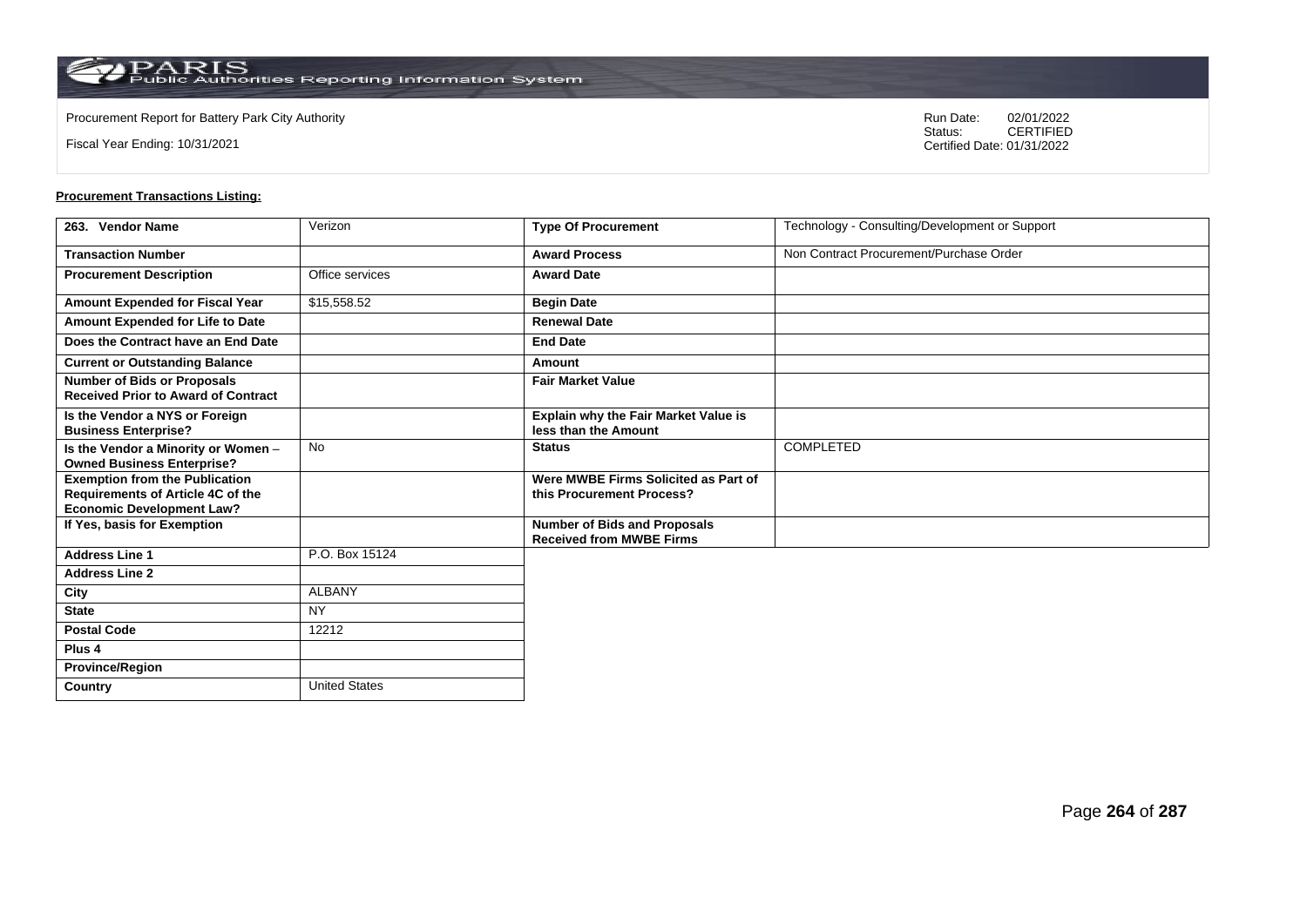**Country** United States

Fiscal Year Ending: 10/31/2021

Procurement Report for Battery Park City Authority **National State Concrete Concrete Concrete Concrete Concrete Concrete Concrete Concrete Concrete Concrete Concrete Concrete Concrete Concrete Concrete Concrete Concrete Co** CERTIFIED Certified Date: 01/31/2022

| 264. Vendor Name                                                                                               | Verizon                 | <b>Type Of Procurement</b>                                             | Telecommunication Equipment or Services |
|----------------------------------------------------------------------------------------------------------------|-------------------------|------------------------------------------------------------------------|-----------------------------------------|
| <b>Transaction Number</b>                                                                                      |                         | <b>Award Process</b>                                                   | Non Contract Procurement/Purchase Order |
| <b>Procurement Description</b>                                                                                 | Landline communications | <b>Award Date</b>                                                      |                                         |
| Amount Expended for Fiscal Year                                                                                | \$22,547.12             | <b>Begin Date</b>                                                      |                                         |
| Amount Expended for Life to Date                                                                               |                         | <b>Renewal Date</b>                                                    |                                         |
| Does the Contract have an End Date                                                                             |                         | <b>End Date</b>                                                        |                                         |
| <b>Current or Outstanding Balance</b>                                                                          |                         | Amount                                                                 |                                         |
| Number of Bids or Proposals<br><b>Received Prior to Award of Contract</b>                                      |                         | <b>Fair Market Value</b>                                               |                                         |
| Is the Vendor a NYS or Foreign<br><b>Business Enterprise?</b>                                                  |                         | Explain why the Fair Market Value is<br>less than the Amount           |                                         |
| Is the Vendor a Minority or Women -<br><b>Owned Business Enterprise?</b>                                       | No                      | <b>Status</b>                                                          | <b>COMPLETED</b>                        |
| <b>Exemption from the Publication</b><br>Requirements of Article 4C of the<br><b>Economic Development Law?</b> |                         | Were MWBE Firms Solicited as Part of<br>this Procurement Process?      |                                         |
| If Yes, basis for Exemption                                                                                    |                         | <b>Number of Bids and Proposals</b><br><b>Received from MWBE Firms</b> |                                         |
| <b>Address Line 1</b>                                                                                          | P.O. Box 15124          |                                                                        |                                         |
| <b>Address Line 2</b>                                                                                          |                         |                                                                        |                                         |
| City                                                                                                           | <b>ALBANY</b>           |                                                                        |                                         |
| <b>State</b>                                                                                                   | <b>NY</b>               |                                                                        |                                         |
| <b>Postal Code</b>                                                                                             | 12212                   |                                                                        |                                         |
| Plus <sub>4</sub>                                                                                              |                         |                                                                        |                                         |
| <b>Province/Region</b>                                                                                         |                         |                                                                        |                                         |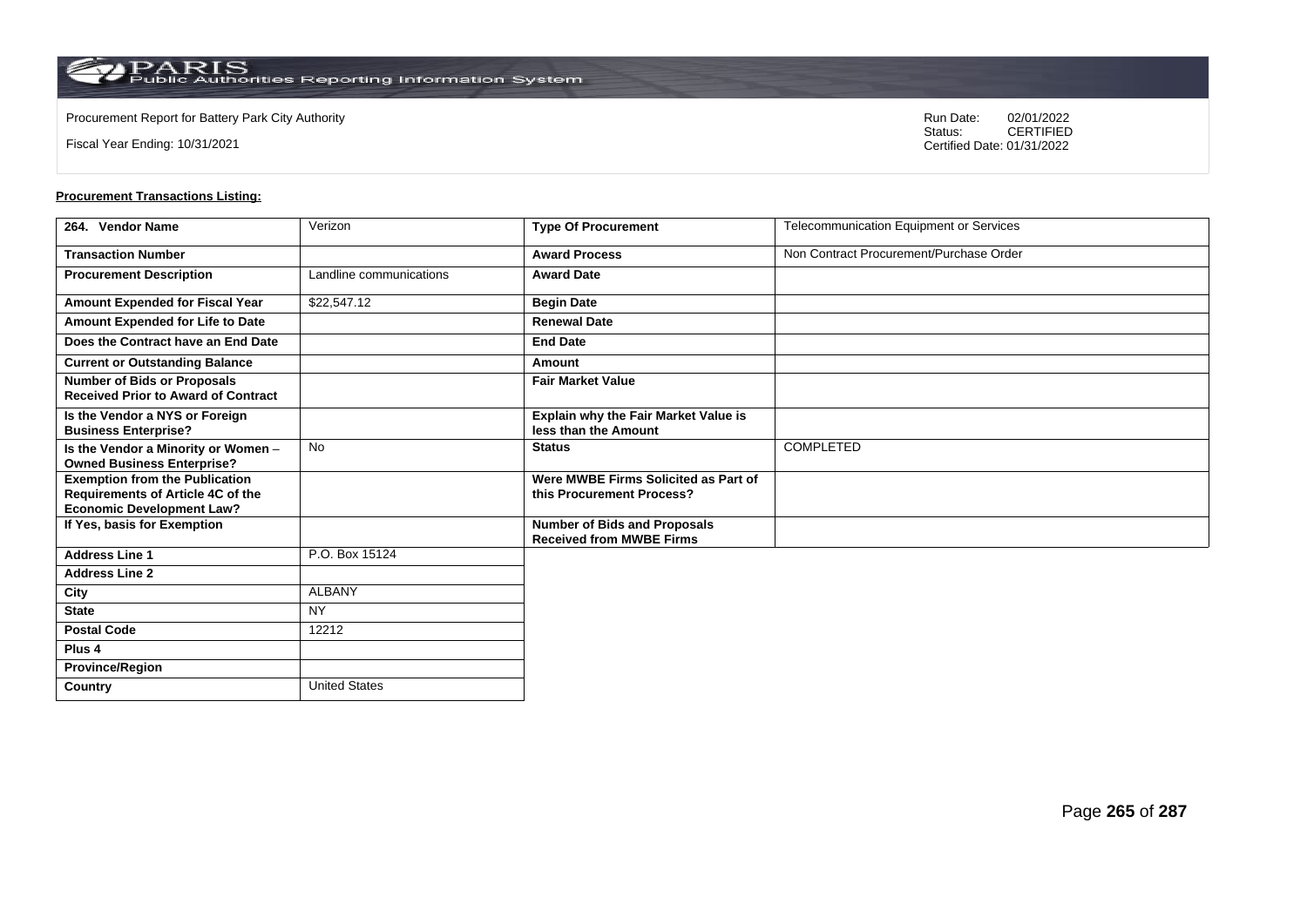**Country** United States

Fiscal Year Ending: 10/31/2021

Procurement Report for Battery Park City Authority **National State Concrete Concrete Concrete Concrete Concrete Concrete Concrete Concrete Concrete Concrete Concrete Concrete Concrete Concrete Concrete Concrete Concrete Co** CERTIFIED Certified Date: 01/31/2022

| 265. Vendor Name                                                                                                      | Verizon                 | <b>Type Of Procurement</b>                                             | Other                                   |
|-----------------------------------------------------------------------------------------------------------------------|-------------------------|------------------------------------------------------------------------|-----------------------------------------|
| <b>Transaction Number</b>                                                                                             |                         | <b>Award Process</b>                                                   | Non Contract Procurement/Purchase Order |
| <b>Procurement Description</b>                                                                                        | Landline communications | <b>Award Date</b>                                                      |                                         |
| Amount Expended for Fiscal Year                                                                                       | \$37,522.24             | <b>Begin Date</b>                                                      |                                         |
| Amount Expended for Life to Date                                                                                      |                         | <b>Renewal Date</b>                                                    |                                         |
| Does the Contract have an End Date                                                                                    |                         | <b>End Date</b>                                                        |                                         |
| <b>Current or Outstanding Balance</b>                                                                                 |                         | Amount                                                                 |                                         |
| <b>Number of Bids or Proposals</b><br><b>Received Prior to Award of Contract</b>                                      |                         | <b>Fair Market Value</b>                                               |                                         |
| Is the Vendor a NYS or Foreign<br><b>Business Enterprise?</b>                                                         |                         | Explain why the Fair Market Value is<br>less than the Amount           |                                         |
| Is the Vendor a Minority or Women -<br><b>Owned Business Enterprise?</b>                                              | <b>No</b>               | <b>Status</b>                                                          | <b>COMPLETED</b>                        |
| <b>Exemption from the Publication</b><br><b>Requirements of Article 4C of the</b><br><b>Economic Development Law?</b> |                         | Were MWBE Firms Solicited as Part of<br>this Procurement Process?      |                                         |
| If Yes, basis for Exemption                                                                                           |                         | <b>Number of Bids and Proposals</b><br><b>Received from MWBE Firms</b> |                                         |
| <b>Address Line 1</b>                                                                                                 | PO Box 4820             |                                                                        |                                         |
| <b>Address Line 2</b>                                                                                                 |                         |                                                                        |                                         |
| City                                                                                                                  | <b>TRENTON</b>          |                                                                        |                                         |
| <b>State</b>                                                                                                          | <b>NJ</b>               |                                                                        |                                         |
| <b>Postal Code</b>                                                                                                    | 08650                   |                                                                        |                                         |
| Plus <sub>4</sub>                                                                                                     |                         |                                                                        |                                         |
| <b>Province/Region</b>                                                                                                |                         |                                                                        |                                         |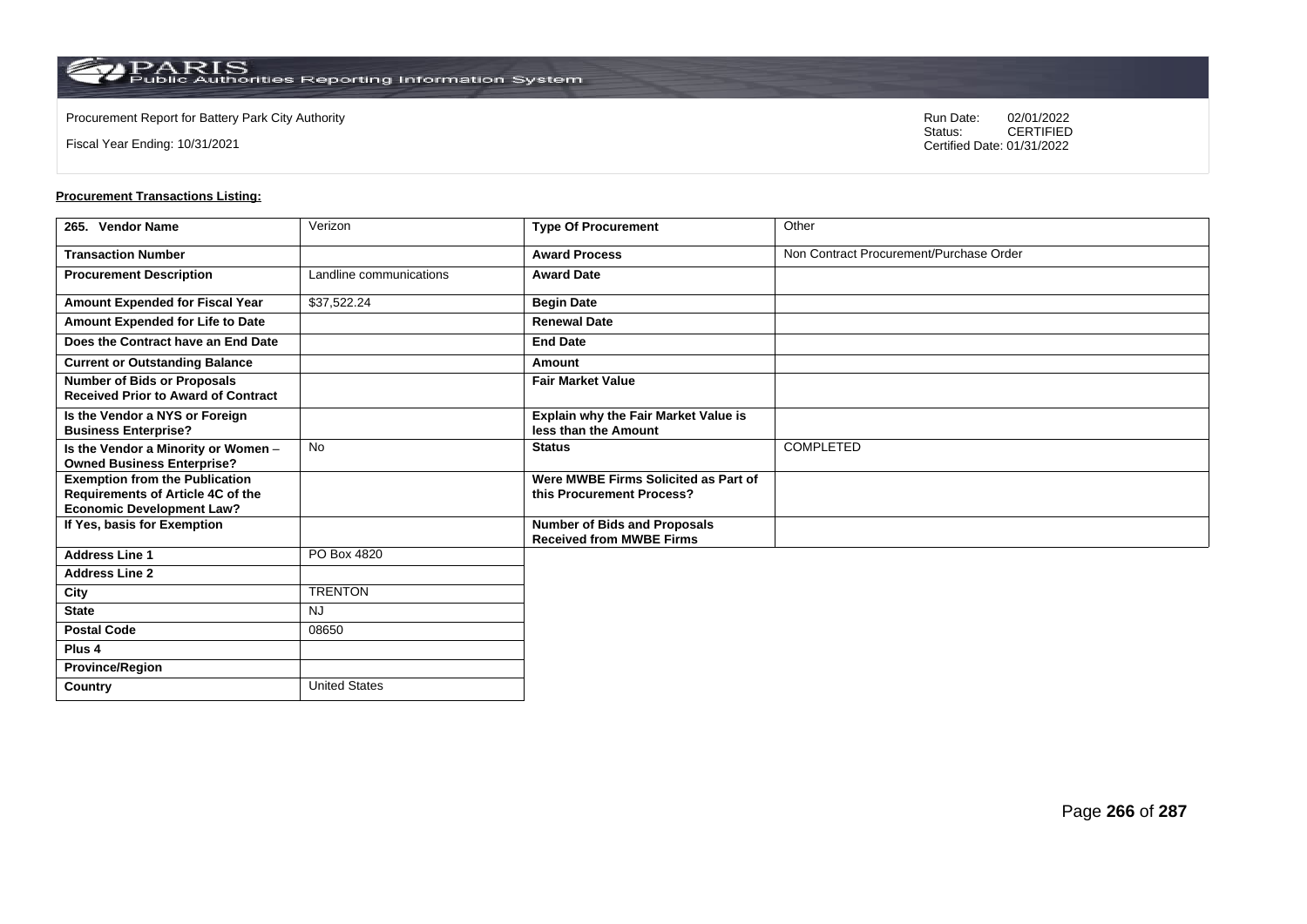**Country** United States

Fiscal Year Ending: 10/31/2021

Procurement Report for Battery Park City Authority **National State Concrete Concrete Concrete Concrete Concrete Concrete Concrete Concrete Concrete Concrete Concrete Concrete Concrete Concrete Concrete Concrete Concrete Co** CERTIFIED Certified Date: 01/31/2022

| 266. Vendor Name                                                                                               | <b>Verizon Business</b> | <b>Type Of Procurement</b>                                             | Other                                   |
|----------------------------------------------------------------------------------------------------------------|-------------------------|------------------------------------------------------------------------|-----------------------------------------|
| <b>Transaction Number</b>                                                                                      |                         | <b>Award Process</b>                                                   | Non Contract Procurement/Purchase Order |
| <b>Procurement Description</b>                                                                                 | Office network services | <b>Award Date</b>                                                      |                                         |
| Amount Expended for Fiscal Year                                                                                | \$144,960.17            | <b>Begin Date</b>                                                      |                                         |
| Amount Expended for Life to Date                                                                               |                         | <b>Renewal Date</b>                                                    |                                         |
| Does the Contract have an End Date                                                                             |                         | <b>End Date</b>                                                        |                                         |
| <b>Current or Outstanding Balance</b>                                                                          |                         | Amount                                                                 |                                         |
| <b>Number of Bids or Proposals</b><br><b>Received Prior to Award of Contract</b>                               |                         | <b>Fair Market Value</b>                                               |                                         |
| Is the Vendor a NYS or Foreign<br><b>Business Enterprise?</b>                                                  |                         | Explain why the Fair Market Value is<br>less than the Amount           |                                         |
| Is the Vendor a Minority or Women -<br><b>Owned Business Enterprise?</b>                                       | No                      | <b>Status</b>                                                          | <b>COMPLETED</b>                        |
| <b>Exemption from the Publication</b><br>Requirements of Article 4C of the<br><b>Economic Development Law?</b> |                         | Were MWBE Firms Solicited as Part of<br>this Procurement Process?      |                                         |
| If Yes, basis for Exemption                                                                                    |                         | <b>Number of Bids and Proposals</b><br><b>Received from MWBE Firms</b> |                                         |
| <b>Address Line 1</b>                                                                                          | PO Box 15043            |                                                                        |                                         |
| <b>Address Line 2</b>                                                                                          |                         |                                                                        |                                         |
| City                                                                                                           | <b>ALBANY</b>           |                                                                        |                                         |
| <b>State</b>                                                                                                   | <b>NY</b>               |                                                                        |                                         |
| <b>Postal Code</b>                                                                                             | 12212                   |                                                                        |                                         |
| Plus <sub>4</sub>                                                                                              |                         |                                                                        |                                         |
| <b>Province/Region</b>                                                                                         |                         |                                                                        |                                         |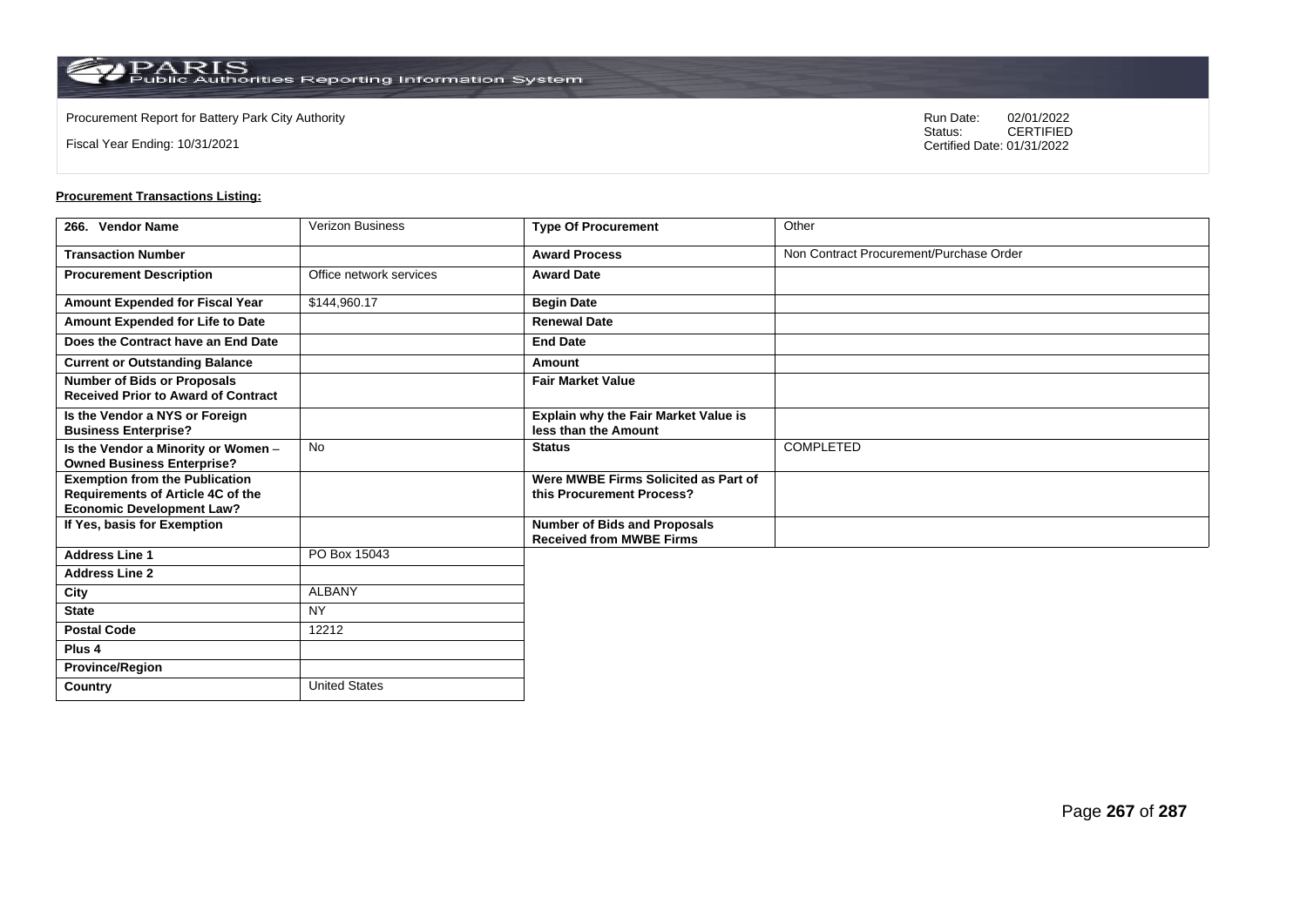**Country** United States

Fiscal Year Ending: 10/31/2021

Procurement Report for Battery Park City Authority **National State Concrete Concrete Concrete Concrete Concrete Concrete Concrete Concrete Concrete Concrete Concrete Concrete Concrete Concrete Concrete Concrete Concrete Co** CERTIFIED Certified Date: 01/31/2022

| 267. Vendor Name                                                                                               | <b>Verizon Business Network Services</b> | <b>Type Of Procurement</b>                                             | Other                                    |
|----------------------------------------------------------------------------------------------------------------|------------------------------------------|------------------------------------------------------------------------|------------------------------------------|
| <b>Transaction Number</b>                                                                                      | Inc.                                     | <b>Award Process</b>                                                   | Authority Contract - Non-Competitive Bid |
|                                                                                                                |                                          |                                                                        |                                          |
| <b>Procurement Description</b>                                                                                 | Network services                         | <b>Award Date</b>                                                      | 07/01/20                                 |
| Amount Expended for Fiscal Year                                                                                | \$204,373.08                             | <b>Begin Date</b>                                                      | 07/01/20                                 |
| Amount Expended for Life to Date                                                                               | \$204,373.08                             | <b>Renewal Date</b>                                                    |                                          |
| Does the Contract have an End Date                                                                             | Yes                                      | <b>End Date</b>                                                        | 11/30/21                                 |
| <b>Current or Outstanding Balance</b>                                                                          | \$53,824.28                              | Amount                                                                 | \$258,197.36                             |
| <b>Number of Bids or Proposals</b><br><b>Received Prior to Award of Contract</b>                               |                                          | <b>Fair Market Value</b>                                               | \$258,197.36                             |
| Is the Vendor a NYS or Foreign<br><b>Business Enterprise?</b>                                                  |                                          | <b>Explain why the Fair Market Value is</b><br>less than the Amount    |                                          |
| Is the Vendor a Minority or Women -<br><b>Owned Business Enterprise?</b>                                       | <b>No</b>                                | <b>Status</b>                                                          | <b>OPEN</b>                              |
| <b>Exemption from the Publication</b><br>Requirements of Article 4C of the<br><b>Economic Development Law?</b> |                                          | Were MWBE Firms Solicited as Part of<br>this Procurement Process?      | <b>No</b>                                |
| If Yes, basis for Exemption                                                                                    |                                          | <b>Number of Bids and Proposals</b><br><b>Received from MWBE Firms</b> | 0                                        |
| <b>Address Line 1</b>                                                                                          | One Verizon Way                          |                                                                        |                                          |
| <b>Address Line 2</b>                                                                                          |                                          |                                                                        |                                          |
| City                                                                                                           | <b>BASKING RIDGE</b>                     |                                                                        |                                          |
| <b>State</b>                                                                                                   | <b>NJ</b>                                |                                                                        |                                          |
| <b>Postal Code</b>                                                                                             | 07920                                    |                                                                        |                                          |
| Plus <sub>4</sub>                                                                                              |                                          |                                                                        |                                          |
| <b>Province/Region</b>                                                                                         |                                          |                                                                        |                                          |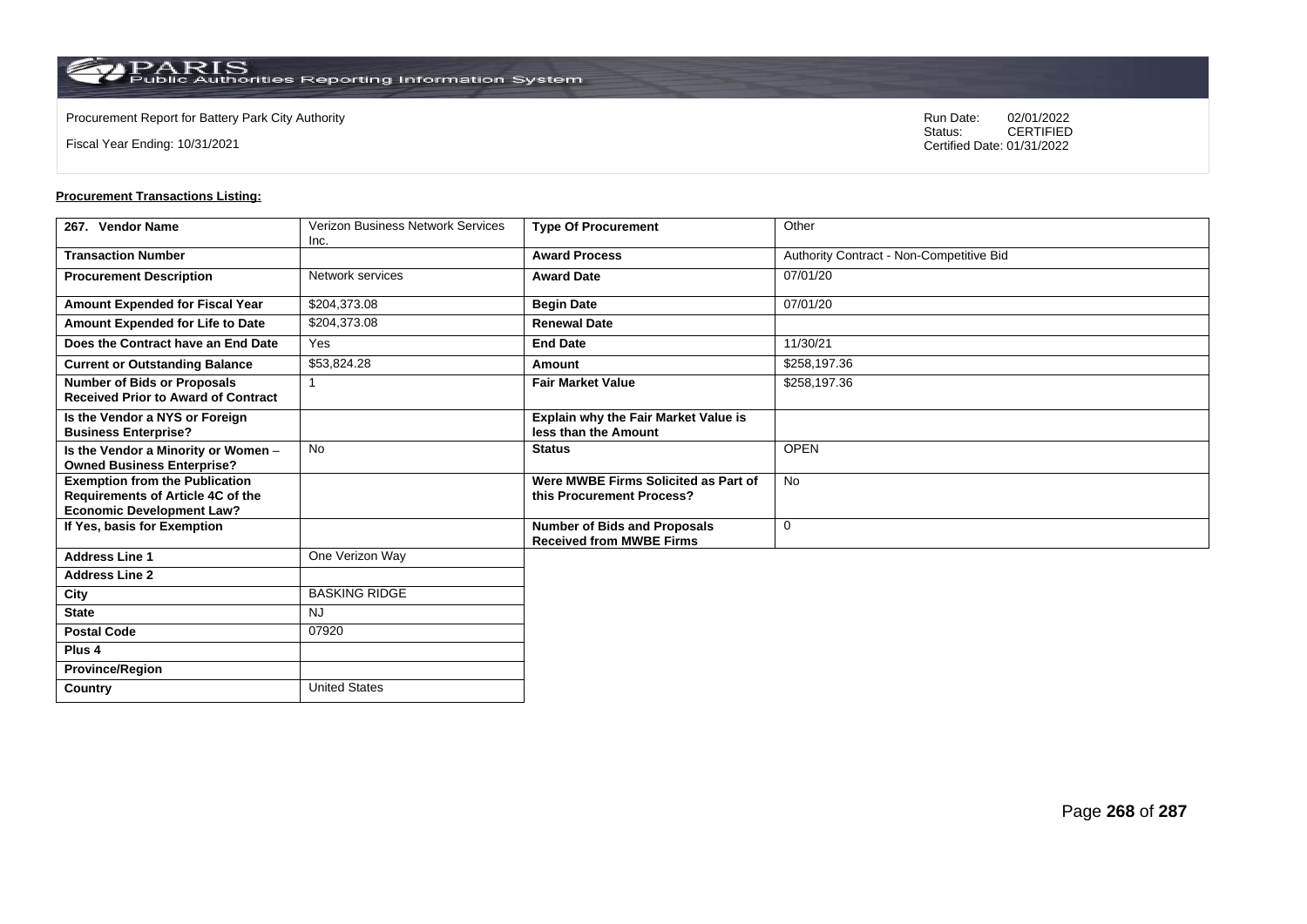$\operatorname{PARIS}_{\text{Public Authorities Reporting Information System}}$ 

**Country** United States

Fiscal Year Ending: 10/31/2021

Procurement Report for Battery Park City Authority **National State Concrete Concrete Concrete Concrete Concrete Concrete Concrete Concrete Concrete Concrete Concrete Concrete Concrete Concrete Concrete Concrete Concrete Co** CERTIFIED Certified Date: 01/31/2022

| 268. Vendor Name                                                                                                      | <b>Verizon Business Network Services</b> | <b>Type Of Procurement</b>                                             | <b>Other Professional Services</b>       |
|-----------------------------------------------------------------------------------------------------------------------|------------------------------------------|------------------------------------------------------------------------|------------------------------------------|
|                                                                                                                       | Inc.                                     |                                                                        |                                          |
| <b>Transaction Number</b>                                                                                             |                                          | <b>Award Process</b>                                                   | Authority Contract - Non-Competitive Bid |
| <b>Procurement Description</b>                                                                                        | Network Services for 200 Liberty         | <b>Award Date</b>                                                      | 01/01/21                                 |
| Amount Expended for Fiscal Year                                                                                       | \$0.00                                   | <b>Begin Date</b>                                                      | 01/01/21                                 |
| Amount Expended for Life to Date                                                                                      | \$0.00                                   | <b>Renewal Date</b>                                                    |                                          |
| Does the Contract have an End Date                                                                                    | Yes                                      | <b>End Date</b>                                                        | 01/01/22                                 |
| <b>Current or Outstanding Balance</b>                                                                                 | \$21,758.00                              | Amount                                                                 | \$21,758.00                              |
| <b>Number of Bids or Proposals</b><br><b>Received Prior to Award of Contract</b>                                      |                                          | <b>Fair Market Value</b>                                               | \$21,758.00                              |
| Is the Vendor a NYS or Foreign<br><b>Business Enterprise?</b>                                                         |                                          | <b>Explain why the Fair Market Value is</b><br>less than the Amount    |                                          |
| Is the Vendor a Minority or Women -<br><b>Owned Business Enterprise?</b>                                              | <b>No</b>                                | <b>Status</b>                                                          | <b>OPEN</b>                              |
| <b>Exemption from the Publication</b><br><b>Requirements of Article 4C of the</b><br><b>Economic Development Law?</b> |                                          | Were MWBE Firms Solicited as Part of<br>this Procurement Process?      | <b>No</b>                                |
| If Yes, basis for Exemption                                                                                           |                                          | <b>Number of Bids and Proposals</b><br><b>Received from MWBE Firms</b> | $\mathbf 0$                              |
| <b>Address Line 1</b>                                                                                                 | One Verizon Way                          |                                                                        |                                          |
| <b>Address Line 2</b>                                                                                                 |                                          |                                                                        |                                          |
| City                                                                                                                  | <b>BASKING RIDGE</b>                     |                                                                        |                                          |
| <b>State</b>                                                                                                          | NJ                                       |                                                                        |                                          |
| <b>Postal Code</b>                                                                                                    | 07920                                    |                                                                        |                                          |
| Plus <sub>4</sub>                                                                                                     |                                          |                                                                        |                                          |
| <b>Province/Region</b>                                                                                                |                                          |                                                                        |                                          |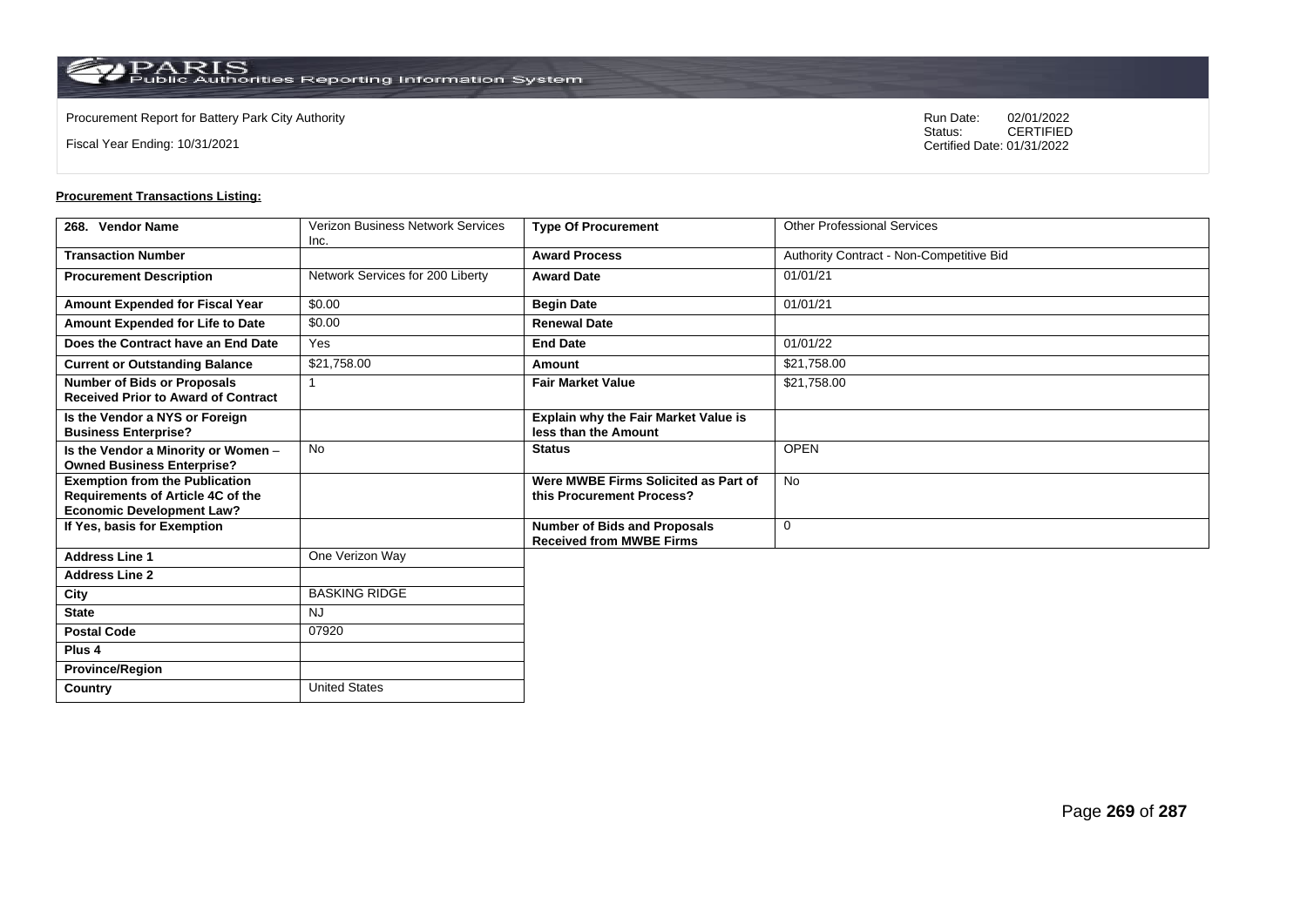$\operatorname{PARIS}_{\text{Public Authorities}\,\text{Reporting}\,\text{Information System}}$ 

**Country** United States

Fiscal Year Ending: 10/31/2021

Procurement Report for Battery Park City Authority **National State Concrete Concrete Concrete Concrete Concrete Concrete Concrete Concrete Concrete Concrete Concrete Concrete Concrete Concrete Concrete Concrete Concrete Co** CERTIFIED Certified Date: 01/31/2022

| 269. Vendor Name                                                                                                      | Verizon Select Services Inc.                                | <b>Type Of Procurement</b>                                             | Technology - Consulting/Development or Support |
|-----------------------------------------------------------------------------------------------------------------------|-------------------------------------------------------------|------------------------------------------------------------------------|------------------------------------------------|
| <b>Transaction Number</b>                                                                                             |                                                             | <b>Award Process</b>                                                   | Authority Contract - Non-Competitive Bid       |
| <b>Procurement Description</b>                                                                                        | Promotion of public access to<br>government decision making | <b>Award Date</b>                                                      | 02/22/18                                       |
| Amount Expended for Fiscal Year                                                                                       | \$0.00                                                      | <b>Begin Date</b>                                                      | 02/22/18                                       |
| Amount Expended for Life to Date                                                                                      | \$105,112.53                                                | <b>Renewal Date</b>                                                    |                                                |
| Does the Contract have an End Date                                                                                    | Yes                                                         | <b>End Date</b>                                                        | 02/22/21                                       |
| <b>Current or Outstanding Balance</b>                                                                                 | \$7,607.47                                                  | Amount                                                                 | \$112,720.00                                   |
| <b>Number of Bids or Proposals</b><br><b>Received Prior to Award of Contract</b>                                      | $\Omega$                                                    | <b>Fair Market Value</b>                                               | \$112,720.00                                   |
| Is the Vendor a NYS or Foreign<br><b>Business Enterprise?</b>                                                         |                                                             | <b>Explain why the Fair Market Value is</b><br>less than the Amount    |                                                |
| Is the Vendor a Minority or Women -<br><b>Owned Business Enterprise?</b>                                              | <b>No</b>                                                   | <b>Status</b>                                                          | <b>COMPLETED</b>                               |
| <b>Exemption from the Publication</b><br><b>Requirements of Article 4C of the</b><br><b>Economic Development Law?</b> |                                                             | Were MWBE Firms Solicited as Part of<br>this Procurement Process?      | <b>No</b>                                      |
| If Yes, basis for Exemption                                                                                           |                                                             | <b>Number of Bids and Proposals</b><br><b>Received from MWBE Firms</b> | $\mathbf 0$                                    |
| <b>Address Line 1</b>                                                                                                 | PO Box 4864                                                 |                                                                        |                                                |
| <b>Address Line 2</b>                                                                                                 |                                                             |                                                                        |                                                |
| City                                                                                                                  | <b>TRENTON</b>                                              |                                                                        |                                                |
| <b>State</b>                                                                                                          | <b>NJ</b>                                                   |                                                                        |                                                |
| <b>Postal Code</b>                                                                                                    | 08650                                                       |                                                                        |                                                |
| Plus <sub>4</sub>                                                                                                     |                                                             |                                                                        |                                                |
| <b>Province/Region</b>                                                                                                |                                                             |                                                                        |                                                |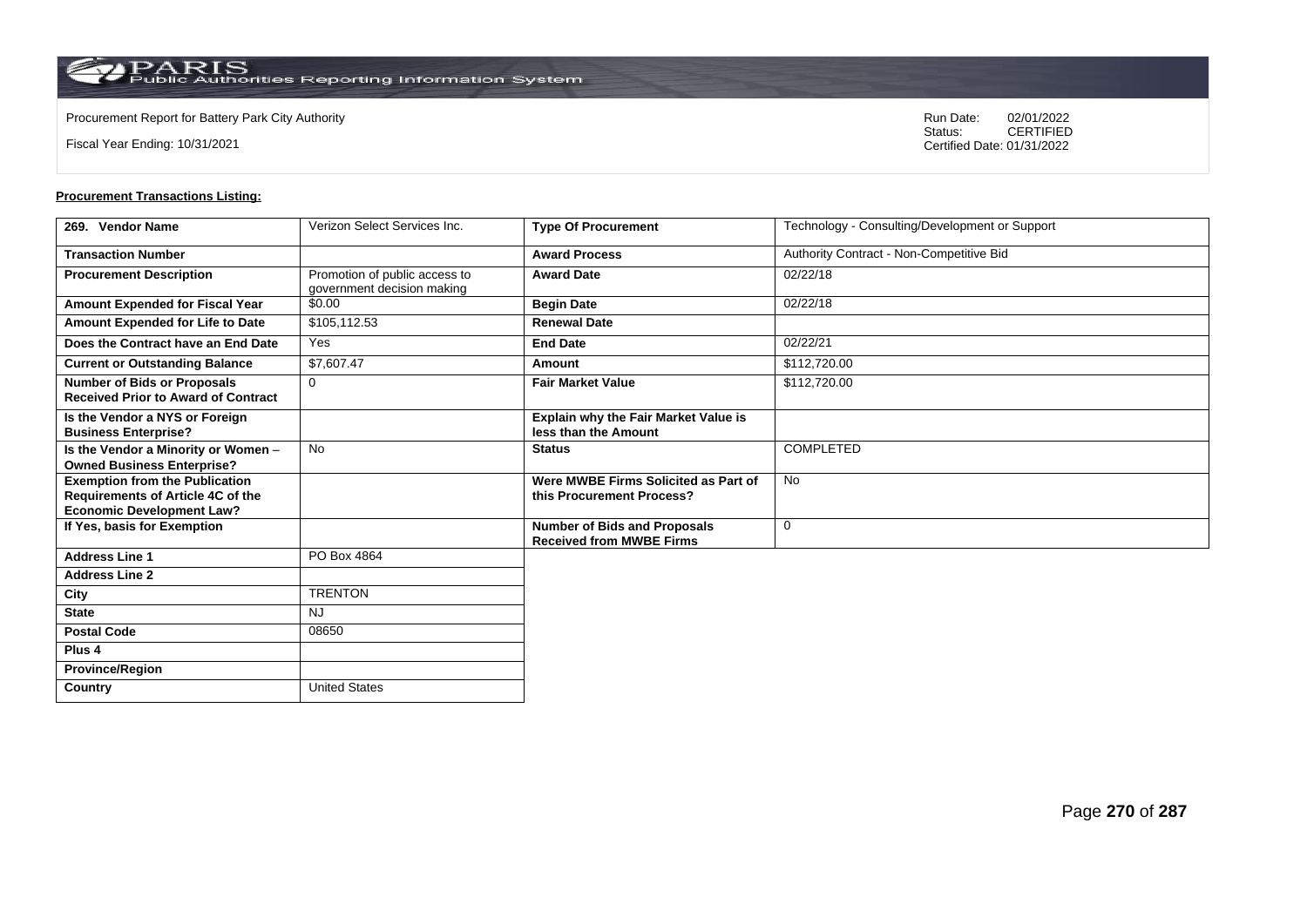**Country** United States

Fiscal Year Ending: 10/31/2021

Procurement Report for Battery Park City Authority **National State Concrete Concrete Concrete Concrete Concrete Concrete Concrete Concrete Concrete Concrete Concrete Concrete Concrete Concrete Concrete Concrete Concrete Co** CERTIFIED Certified Date: 01/31/2022

| 270. Vendor Name                                                                                                      | <b>Verizon Wireless</b>   | <b>Type Of Procurement</b>                                             | Telecommunication Equipment or Services |
|-----------------------------------------------------------------------------------------------------------------------|---------------------------|------------------------------------------------------------------------|-----------------------------------------|
| <b>Transaction Number</b>                                                                                             |                           | <b>Award Process</b>                                                   | Non Contract Procurement/Purchase Order |
| <b>Procurement Description</b>                                                                                        | Wireless service provider | <b>Award Date</b>                                                      |                                         |
| Amount Expended for Fiscal Year                                                                                       | \$127,714.62              | <b>Begin Date</b>                                                      |                                         |
| Amount Expended for Life to Date                                                                                      |                           | <b>Renewal Date</b>                                                    |                                         |
| Does the Contract have an End Date                                                                                    |                           | <b>End Date</b>                                                        |                                         |
| <b>Current or Outstanding Balance</b>                                                                                 |                           | Amount                                                                 |                                         |
| <b>Number of Bids or Proposals</b><br><b>Received Prior to Award of Contract</b>                                      |                           | <b>Fair Market Value</b>                                               |                                         |
| Is the Vendor a NYS or Foreign<br><b>Business Enterprise?</b>                                                         |                           | Explain why the Fair Market Value is<br>less than the Amount           |                                         |
| Is the Vendor a Minority or Women -<br><b>Owned Business Enterprise?</b>                                              | <b>No</b>                 | <b>Status</b>                                                          | <b>COMPLETED</b>                        |
| <b>Exemption from the Publication</b><br><b>Requirements of Article 4C of the</b><br><b>Economic Development Law?</b> |                           | Were MWBE Firms Solicited as Part of<br>this Procurement Process?      |                                         |
| If Yes, basis for Exemption                                                                                           |                           | <b>Number of Bids and Proposals</b><br><b>Received from MWBE Firms</b> |                                         |
| <b>Address Line 1</b>                                                                                                 | P.O.Box408                |                                                                        |                                         |
| <b>Address Line 2</b>                                                                                                 |                           |                                                                        |                                         |
| City                                                                                                                  | <b>NEWARK</b>             |                                                                        |                                         |
| <b>State</b>                                                                                                          | <b>NJ</b>                 |                                                                        |                                         |
| <b>Postal Code</b>                                                                                                    | 07101                     |                                                                        |                                         |
| Plus <sub>4</sub>                                                                                                     |                           |                                                                        |                                         |
| <b>Province/Region</b>                                                                                                |                           |                                                                        |                                         |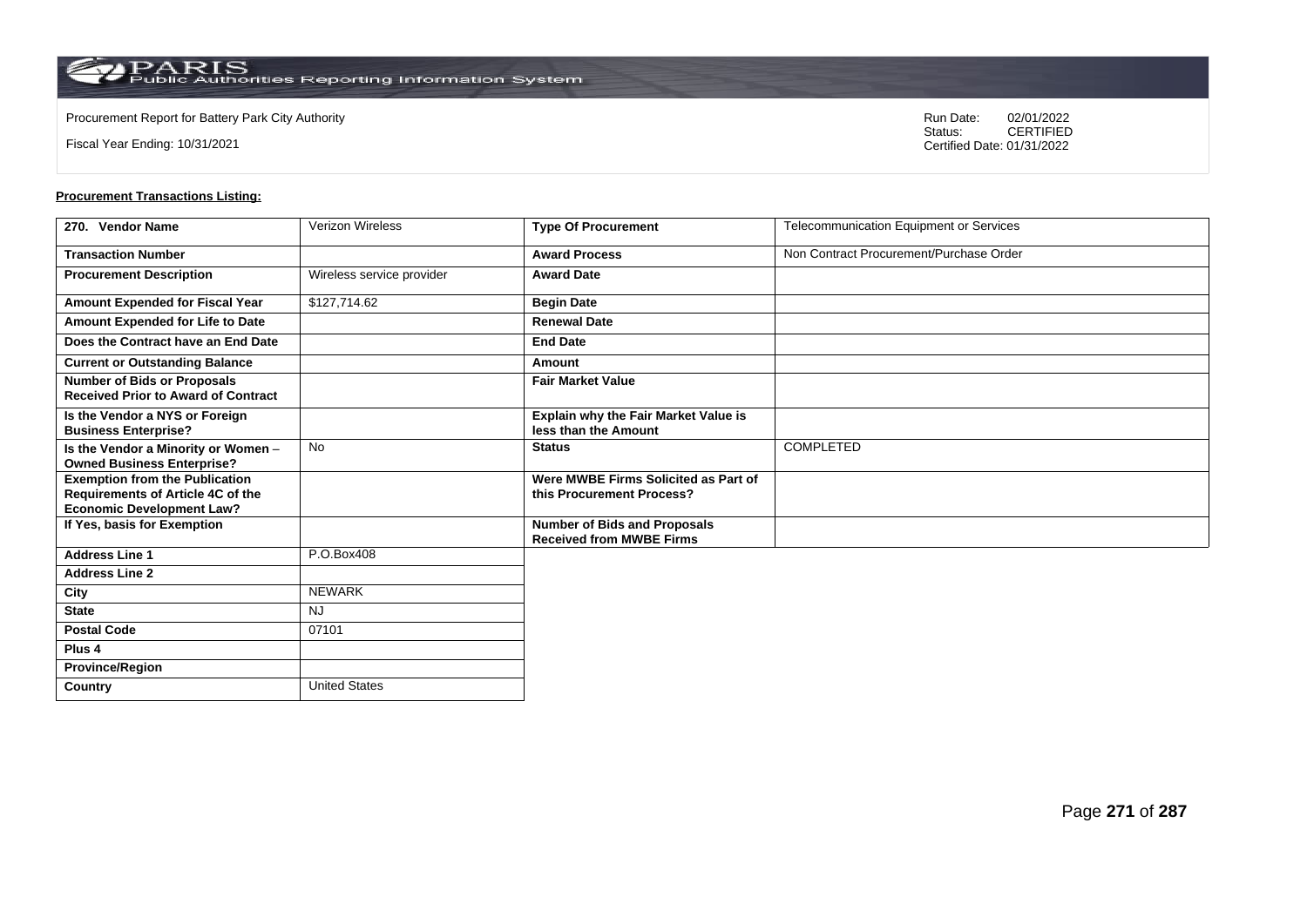**Country** United States

Fiscal Year Ending: 10/31/2021

Procurement Report for Battery Park City Authority **National State Concrete Concrete Concrete Concrete Concrete Concrete Concrete Concrete Concrete Concrete Concrete Concrete Concrete Concrete Concrete Concrete Concrete Co** CERTIFIED Certified Date: 01/31/2022

| 271. Vendor Name                                                                                               | WEX Bank dba Wright Express FSC                  | <b>Type Of Procurement</b>                                             | Commodities/Supplies                     |
|----------------------------------------------------------------------------------------------------------------|--------------------------------------------------|------------------------------------------------------------------------|------------------------------------------|
| <b>Transaction Number</b>                                                                                      |                                                  | <b>Award Process</b>                                                   | Authority Contract - Non-Competitive Bid |
| <b>Procurement Description</b>                                                                                 | Fuel card services for vehicles and<br>equipment | <b>Award Date</b>                                                      | 06/22/18                                 |
| Amount Expended for Fiscal Year                                                                                | \$11,898.67                                      | <b>Begin Date</b>                                                      | 06/22/18                                 |
| Amount Expended for Life to Date                                                                               | \$23,884.87                                      | <b>Renewal Date</b>                                                    |                                          |
| Does the Contract have an End Date                                                                             | Yes                                              | <b>End Date</b>                                                        | 06/21/23                                 |
| <b>Current or Outstanding Balance</b>                                                                          | \$26,115.13                                      | Amount                                                                 | \$50,000.00                              |
| <b>Number of Bids or Proposals</b><br><b>Received Prior to Award of Contract</b>                               |                                                  | <b>Fair Market Value</b>                                               | \$50,000.00                              |
| Is the Vendor a NYS or Foreign<br><b>Business Enterprise?</b>                                                  |                                                  | <b>Explain why the Fair Market Value is</b><br>less than the Amount    |                                          |
| Is the Vendor a Minority or Women -<br><b>Owned Business Enterprise?</b>                                       | No                                               | <b>Status</b>                                                          | <b>OPEN</b>                              |
| <b>Exemption from the Publication</b><br>Requirements of Article 4C of the<br><b>Economic Development Law?</b> |                                                  | Were MWBE Firms Solicited as Part of<br>this Procurement Process?      | <b>No</b>                                |
| If Yes, basis for Exemption                                                                                    |                                                  | <b>Number of Bids and Proposals</b><br><b>Received from MWBE Firms</b> | $\mathbf 0$                              |
| <b>Address Line 1</b>                                                                                          | PO Box 6923                                      |                                                                        |                                          |
| <b>Address Line 2</b>                                                                                          |                                                  |                                                                        |                                          |
| City                                                                                                           | <b>CAROL STREAM</b>                              |                                                                        |                                          |
| <b>State</b>                                                                                                   | IL                                               |                                                                        |                                          |
| <b>Postal Code</b>                                                                                             | 60197                                            |                                                                        |                                          |
| Plus <sub>4</sub>                                                                                              |                                                  |                                                                        |                                          |
| <b>Province/Region</b>                                                                                         |                                                  |                                                                        |                                          |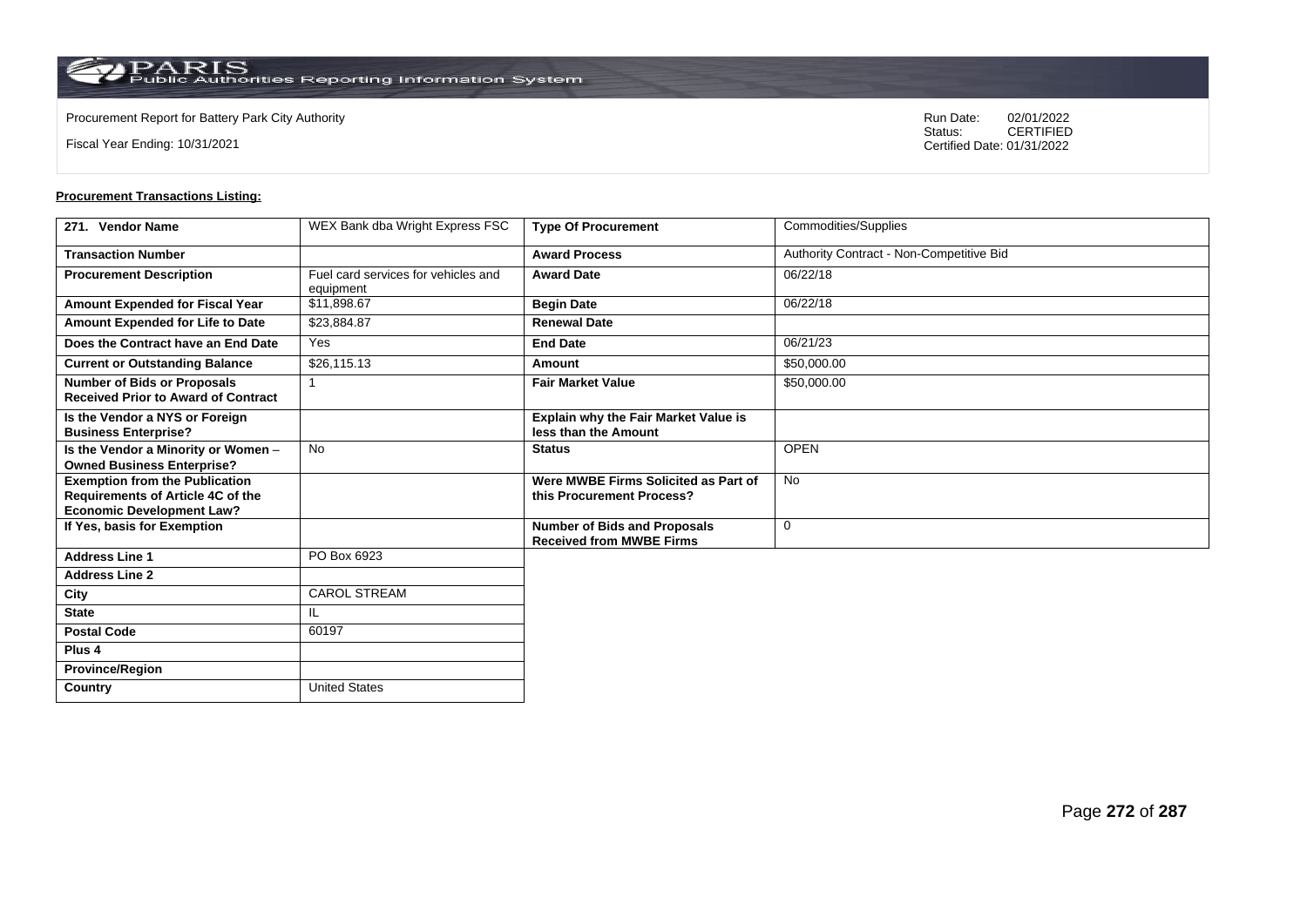$\operatorname{PARIS}_{\text{Public Authorities}\,\text{Reporting}\,\text{Information System}}$ 

**Country** United States

Fiscal Year Ending: 10/31/2021

Procurement Report for Battery Park City Authority **National State Concrete Concrete Concrete Concrete Concrete Concrete Concrete Concrete Concrete Concrete Concrete Concrete Concrete Concrete Concrete Concrete Concrete Co** CERTIFIED Certified Date: 01/31/2022

| 272. Vendor Name                                                                                               | WJE Engineers Architects, P.C.                   | <b>Type Of Procurement</b>                                             | <b>Other Professional Services</b>       |
|----------------------------------------------------------------------------------------------------------------|--------------------------------------------------|------------------------------------------------------------------------|------------------------------------------|
| <b>Transaction Number</b>                                                                                      |                                                  | <b>Award Process</b>                                                   | Authority Contract - Non-Competitive Bid |
| <b>Procurement Description</b>                                                                                 | 212 North End Avenue Leak Probe<br>Investigation | <b>Award Date</b>                                                      | 04/29/13                                 |
| Amount Expended for Fiscal Year                                                                                | \$5,900.75                                       | <b>Begin Date</b>                                                      | 04/29/13                                 |
| Amount Expended for Life to Date                                                                               | \$77,554.30                                      | <b>Renewal Date</b>                                                    |                                          |
| Does the Contract have an End Date                                                                             | Yes                                              | <b>End Date</b>                                                        | 10/31/20                                 |
| <b>Current or Outstanding Balance</b>                                                                          | \$18.70                                          | Amount                                                                 | \$77,573.00                              |
| <b>Number of Bids or Proposals</b><br><b>Received Prior to Award of Contract</b>                               | $\mathbf 0$                                      | <b>Fair Market Value</b>                                               | \$77,573.00                              |
| Is the Vendor a NYS or Foreign<br><b>Business Enterprise?</b>                                                  |                                                  | <b>Explain why the Fair Market Value is</b><br>less than the Amount    |                                          |
| Is the Vendor a Minority or Women -<br><b>Owned Business Enterprise?</b>                                       | <b>No</b>                                        | <b>Status</b>                                                          | <b>COMPLETED</b>                         |
| <b>Exemption from the Publication</b><br>Requirements of Article 4C of the<br><b>Economic Development Law?</b> |                                                  | Were MWBE Firms Solicited as Part of<br>this Procurement Process?      | <b>No</b>                                |
| If Yes, basis for Exemption                                                                                    |                                                  | <b>Number of Bids and Proposals</b><br><b>Received from MWBE Firms</b> | $\mathbf 0$                              |
| <b>Address Line 1</b>                                                                                          | 330 Pfingsten Road                               |                                                                        |                                          |
| <b>Address Line 2</b>                                                                                          |                                                  |                                                                        |                                          |
| City                                                                                                           | <b>NORTHBROOK</b>                                |                                                                        |                                          |
| <b>State</b>                                                                                                   | IL.                                              |                                                                        |                                          |
| <b>Postal Code</b>                                                                                             | 60062                                            |                                                                        |                                          |
| Plus <sub>4</sub>                                                                                              |                                                  |                                                                        |                                          |
| <b>Province/Region</b>                                                                                         |                                                  |                                                                        |                                          |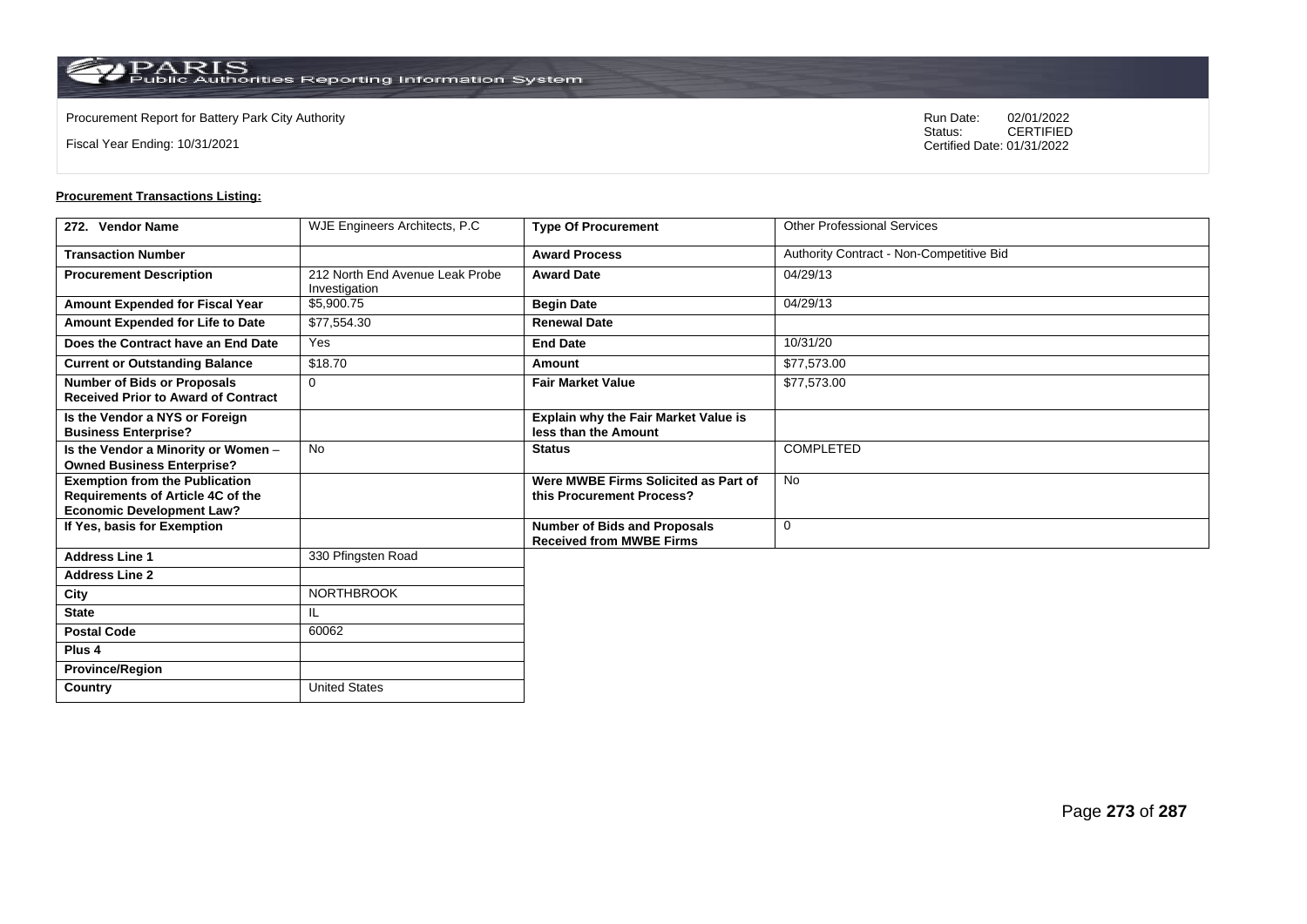$\operatorname{PARIS}_{\text{Public Authorities}\,\text{Reporting}\,\text{Information System}}$ 

**Country** United States

Fiscal Year Ending: 10/31/2021

Procurement Report for Battery Park City Authority **National State Concrete Concrete Concrete Concrete Concrete Concrete Concrete Concrete Concrete Concrete Concrete Concrete Concrete Concrete Concrete Concrete Concrete Co** CERTIFIED Certified Date: 01/31/2022

| 273. Vendor Name                                                                                                      | WJE Engineers Architects, P.C.             | <b>Type Of Procurement</b>                                             | <b>Consulting Services</b>               |
|-----------------------------------------------------------------------------------------------------------------------|--------------------------------------------|------------------------------------------------------------------------|------------------------------------------|
| <b>Transaction Number</b>                                                                                             |                                            | <b>Award Process</b>                                                   | Authority Contract - Non-Competitive Bid |
| <b>Procurement Description</b>                                                                                        | Alphalt Green Leak Forensic<br>Engineering | <b>Award Date</b>                                                      | 03/01/21                                 |
| Amount Expended for Fiscal Year                                                                                       | \$0.00                                     | <b>Begin Date</b>                                                      | 03/01/21                                 |
| Amount Expended for Life to Date                                                                                      | \$0.00                                     | <b>Renewal Date</b>                                                    |                                          |
| Does the Contract have an End Date                                                                                    | Yes                                        | <b>End Date</b>                                                        | 10/31/21                                 |
| <b>Current or Outstanding Balance</b>                                                                                 | \$45,000.00                                | Amount                                                                 | \$45,000.00                              |
| <b>Number of Bids or Proposals</b><br><b>Received Prior to Award of Contract</b>                                      | $\Omega$                                   | <b>Fair Market Value</b>                                               | \$45,000.00                              |
| Is the Vendor a NYS or Foreign<br><b>Business Enterprise?</b>                                                         |                                            | <b>Explain why the Fair Market Value is</b><br>less than the Amount    |                                          |
| Is the Vendor a Minority or Women -<br><b>Owned Business Enterprise?</b>                                              | <b>No</b>                                  | <b>Status</b>                                                          | <b>OPEN</b>                              |
| <b>Exemption from the Publication</b><br><b>Requirements of Article 4C of the</b><br><b>Economic Development Law?</b> |                                            | Were MWBE Firms Solicited as Part of<br>this Procurement Process?      | <b>No</b>                                |
| If Yes, basis for Exemption                                                                                           |                                            | <b>Number of Bids and Proposals</b><br><b>Received from MWBE Firms</b> | $\mathbf 0$                              |
| <b>Address Line 1</b>                                                                                                 | 330 Pfingsten Road                         |                                                                        |                                          |
| <b>Address Line 2</b>                                                                                                 |                                            |                                                                        |                                          |
| City                                                                                                                  | <b>NORTHBROOK</b>                          |                                                                        |                                          |
| <b>State</b>                                                                                                          | IL                                         |                                                                        |                                          |
| <b>Postal Code</b>                                                                                                    | 60062                                      |                                                                        |                                          |
| Plus <sub>4</sub>                                                                                                     |                                            |                                                                        |                                          |
| <b>Province/Region</b>                                                                                                |                                            |                                                                        |                                          |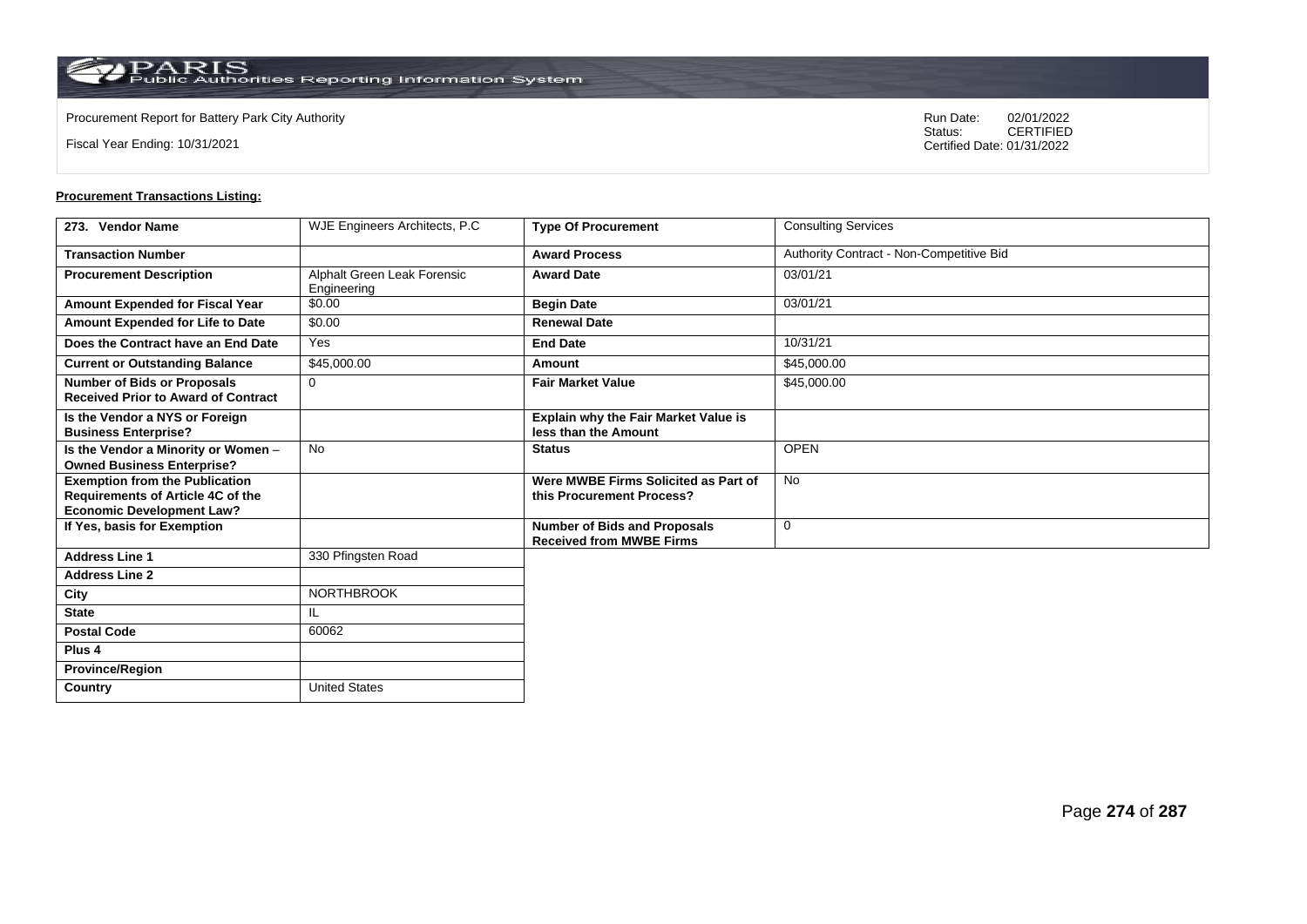$\operatorname{PARIS}_{\text{Public Authorities Reporting Information System}}$ 

Fiscal Year Ending: 10/31/2021

Procurement Report for Battery Park City Authority **National State Concrete Concrete Concrete Concrete Concrete Concrete Concrete Concrete Concrete Concrete Concrete Concrete Concrete Concrete Concrete Concrete Concrete Co** CERTIFIED Certified Date: 01/31/2022

| 274. Vendor Name                                                                                               | <b>Walker Diving Underwater</b><br>Construction, LLC            | <b>Type Of Procurement</b>                                             | Design and Construction/Maintenance  |
|----------------------------------------------------------------------------------------------------------------|-----------------------------------------------------------------|------------------------------------------------------------------------|--------------------------------------|
| <b>Transaction Number</b>                                                                                      |                                                                 | <b>Award Process</b>                                                   | Authority Contract - Competitive Bid |
| <b>Procurement Description</b>                                                                                 | Phase 7 Pile Remediation Marine<br><b>Construction services</b> | <b>Award Date</b>                                                      | 08/25/20                             |
| <b>Amount Expended for Fiscal Year</b>                                                                         | \$4,798,350.00                                                  | <b>Begin Date</b>                                                      | 08/25/20                             |
| Amount Expended for Life to Date                                                                               | \$6,161,650.00                                                  | <b>Renewal Date</b>                                                    |                                      |
| Does the Contract have an End Date                                                                             | Yes                                                             | <b>End Date</b>                                                        | 02/28/22                             |
| <b>Current or Outstanding Balance</b>                                                                          | \$4,236,950.00                                                  | Amount                                                                 | \$10,398,600.00                      |
| <b>Number of Bids or Proposals</b><br><b>Received Prior to Award of Contract</b>                               | 5                                                               | <b>Fair Market Value</b>                                               |                                      |
| Is the Vendor a NYS or Foreign<br><b>Business Enterprise?</b>                                                  |                                                                 | Explain why the Fair Market Value is<br>less than the Amount           |                                      |
| Is the Vendor a Minority or Women -<br><b>Owned Business Enterprise?</b>                                       | <b>No</b>                                                       | <b>Status</b>                                                          | <b>OPEN</b>                          |
| <b>Exemption from the Publication</b><br>Requirements of Article 4C of the<br><b>Economic Development Law?</b> |                                                                 | Were MWBE Firms Solicited as Part of<br>this Procurement Process?      | Yes                                  |
| If Yes, basis for Exemption                                                                                    |                                                                 | <b>Number of Bids and Proposals</b><br><b>Received from MWBE Firms</b> | $\mathbf 0$                          |
| <b>Address Line 1</b>                                                                                          | 75 Waterford Road                                               |                                                                        |                                      |
| <b>Address Line 2</b>                                                                                          |                                                                 |                                                                        |                                      |
| City                                                                                                           | <b>HAMMONTON</b>                                                |                                                                        |                                      |
| <b>State</b>                                                                                                   | <b>NJ</b>                                                       |                                                                        |                                      |
| <b>Postal Code</b>                                                                                             | 08037                                                           |                                                                        |                                      |
| Plus 4                                                                                                         |                                                                 |                                                                        |                                      |
| <b>Province/Region</b>                                                                                         |                                                                 |                                                                        |                                      |
| Country                                                                                                        | United States                                                   |                                                                        |                                      |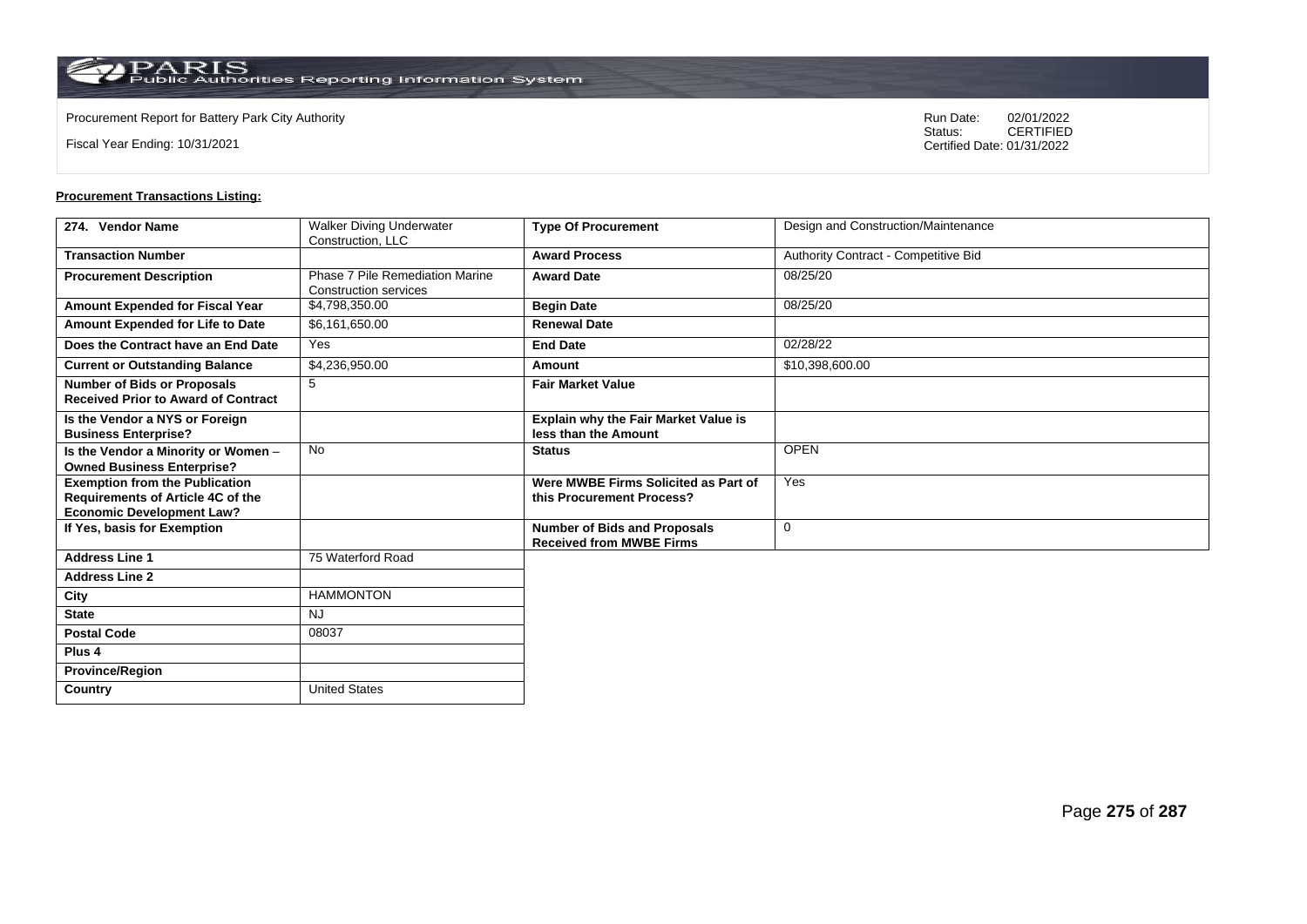$\operatorname{PARIS}_{\text{Public Authorities}\,\text{Reporting}\,\text{Information System}}$ 

Fiscal Year Ending: 10/31/2021

Procurement Report for Battery Park City Authority **National State Concrete Concrete Concrete Concrete Concrete Concrete Concrete Concrete Concrete Concrete Concrete Concrete Concrete Concrete Concrete Concrete Concrete Co** CERTIFIED Certified Date: 01/31/2022

| 275. Vendor Name                                                                                               | <b>Walker Diving Underwater</b><br>Construction, LLC | <b>Type Of Procurement</b>                                             | Design and Construction/Maintenance  |
|----------------------------------------------------------------------------------------------------------------|------------------------------------------------------|------------------------------------------------------------------------|--------------------------------------|
| <b>Transaction Number</b>                                                                                      |                                                      | <b>Award Process</b>                                                   | Authority Contract - Competitive Bid |
| <b>Procurement Description</b>                                                                                 | South Cove Jetty Decking<br>Replacement              | <b>Award Date</b>                                                      | 02/15/19                             |
| Amount Expended for Fiscal Year                                                                                | \$107,223.86                                         | <b>Begin Date</b>                                                      | 02/15/19                             |
| Amount Expended for Life to Date                                                                               | \$1,711,915.86                                       | <b>Renewal Date</b>                                                    |                                      |
| Does the Contract have an End Date                                                                             | Yes                                                  | <b>End Date</b>                                                        | 02/27/20                             |
| <b>Current or Outstanding Balance</b>                                                                          | \$0.00                                               | Amount                                                                 | \$1,711,915.86                       |
| <b>Number of Bids or Proposals</b><br><b>Received Prior to Award of Contract</b>                               | 5                                                    | <b>Fair Market Value</b>                                               |                                      |
| Is the Vendor a NYS or Foreign<br><b>Business Enterprise?</b>                                                  |                                                      | Explain why the Fair Market Value is<br>less than the Amount           |                                      |
| Is the Vendor a Minority or Women -<br><b>Owned Business Enterprise?</b>                                       | No                                                   | <b>Status</b>                                                          | COMPLETED                            |
| <b>Exemption from the Publication</b><br>Requirements of Article 4C of the<br><b>Economic Development Law?</b> |                                                      | Were MWBE Firms Solicited as Part of<br>this Procurement Process?      | Yes                                  |
| If Yes, basis for Exemption                                                                                    |                                                      | <b>Number of Bids and Proposals</b><br><b>Received from MWBE Firms</b> | $\overline{4}$                       |
| <b>Address Line 1</b>                                                                                          | 75 Waterford Road                                    |                                                                        |                                      |
| <b>Address Line 2</b>                                                                                          |                                                      |                                                                        |                                      |
| City                                                                                                           | <b>HAMMONTON</b>                                     |                                                                        |                                      |
| <b>State</b>                                                                                                   | <b>NJ</b>                                            |                                                                        |                                      |
| <b>Postal Code</b>                                                                                             | 08037                                                |                                                                        |                                      |
| Plus <sub>4</sub>                                                                                              |                                                      |                                                                        |                                      |
| <b>Province/Region</b>                                                                                         |                                                      |                                                                        |                                      |
| Country                                                                                                        | <b>United States</b>                                 |                                                                        |                                      |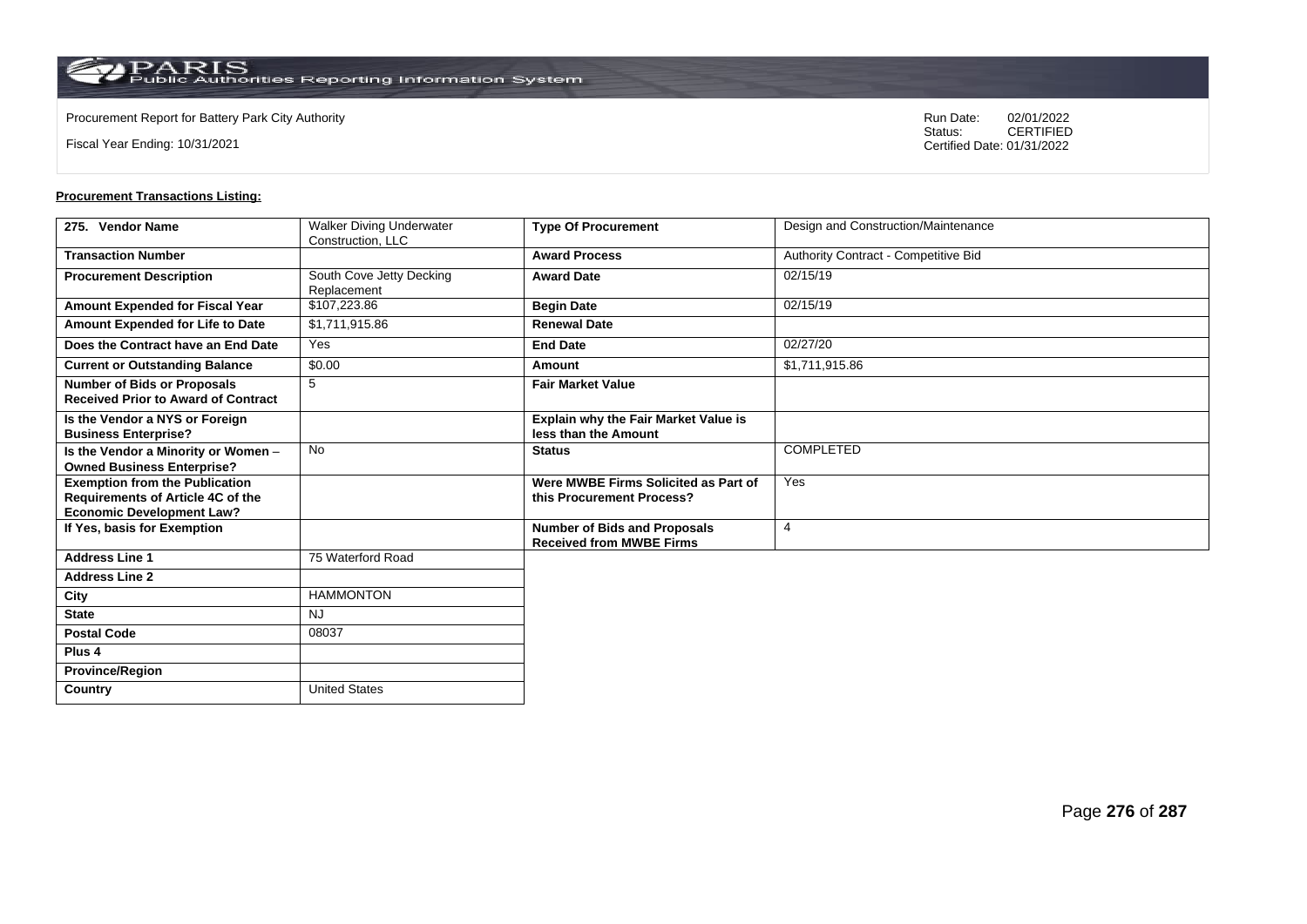**Country** United States

Fiscal Year Ending: 10/31/2021

Procurement Report for Battery Park City Authority **National State Concrete Concrete Concrete Concrete Concrete Concrete Concrete Concrete Concrete Concrete Concrete Concrete Concrete Concrete Concrete Concrete Concrete Co** CERTIFIED Certified Date: 01/31/2022

| 276. Vendor Name                                                                                               | Washington Square Partners Inc.        | <b>Type Of Procurement</b>                                          | <b>Consulting Services</b>           |
|----------------------------------------------------------------------------------------------------------------|----------------------------------------|---------------------------------------------------------------------|--------------------------------------|
| <b>Transaction Number</b>                                                                                      |                                        | <b>Award Process</b>                                                | Authority Contract - Competitive Bid |
| <b>Procurement Description</b>                                                                                 | <b>Real Estate Consulting Services</b> | <b>Award Date</b>                                                   | 07/01/19                             |
| Amount Expended for Fiscal Year                                                                                | \$9,100.00                             | <b>Begin Date</b>                                                   | 07/01/19                             |
| Amount Expended for Life to Date                                                                               | \$110,243.00                           | <b>Renewal Date</b>                                                 |                                      |
| Does the Contract have an End Date                                                                             | Yes                                    | <b>End Date</b>                                                     | 06/30/24                             |
| <b>Current or Outstanding Balance</b>                                                                          | \$139,757.00                           | Amount                                                              | \$250,000.00                         |
| <b>Number of Bids or Proposals</b><br><b>Received Prior to Award of Contract</b>                               | 5                                      | <b>Fair Market Value</b>                                            |                                      |
| Is the Vendor a NYS or Foreign<br><b>Business Enterprise?</b>                                                  |                                        | <b>Explain why the Fair Market Value is</b><br>less than the Amount |                                      |
| Is the Vendor a Minority or Women -<br><b>Owned Business Enterprise?</b>                                       | <b>No</b>                              | <b>Status</b>                                                       | <b>OPEN</b>                          |
| <b>Exemption from the Publication</b><br>Requirements of Article 4C of the<br><b>Economic Development Law?</b> |                                        | Were MWBE Firms Solicited as Part of<br>this Procurement Process?   | Yes                                  |
| If Yes, basis for Exemption                                                                                    |                                        | Number of Bids and Proposals<br><b>Received from MWBE Firms</b>     | 0                                    |
| <b>Address Line 1</b>                                                                                          | 675 Third Avenue                       |                                                                     |                                      |
| <b>Address Line 2</b>                                                                                          | 25th floor                             |                                                                     |                                      |
| City                                                                                                           | <b>NEW YORK</b>                        |                                                                     |                                      |
| <b>State</b>                                                                                                   | <b>NY</b>                              |                                                                     |                                      |
| <b>Postal Code</b>                                                                                             | 10017                                  |                                                                     |                                      |
| Plus <sub>4</sub>                                                                                              |                                        |                                                                     |                                      |
| <b>Province/Region</b>                                                                                         |                                        |                                                                     |                                      |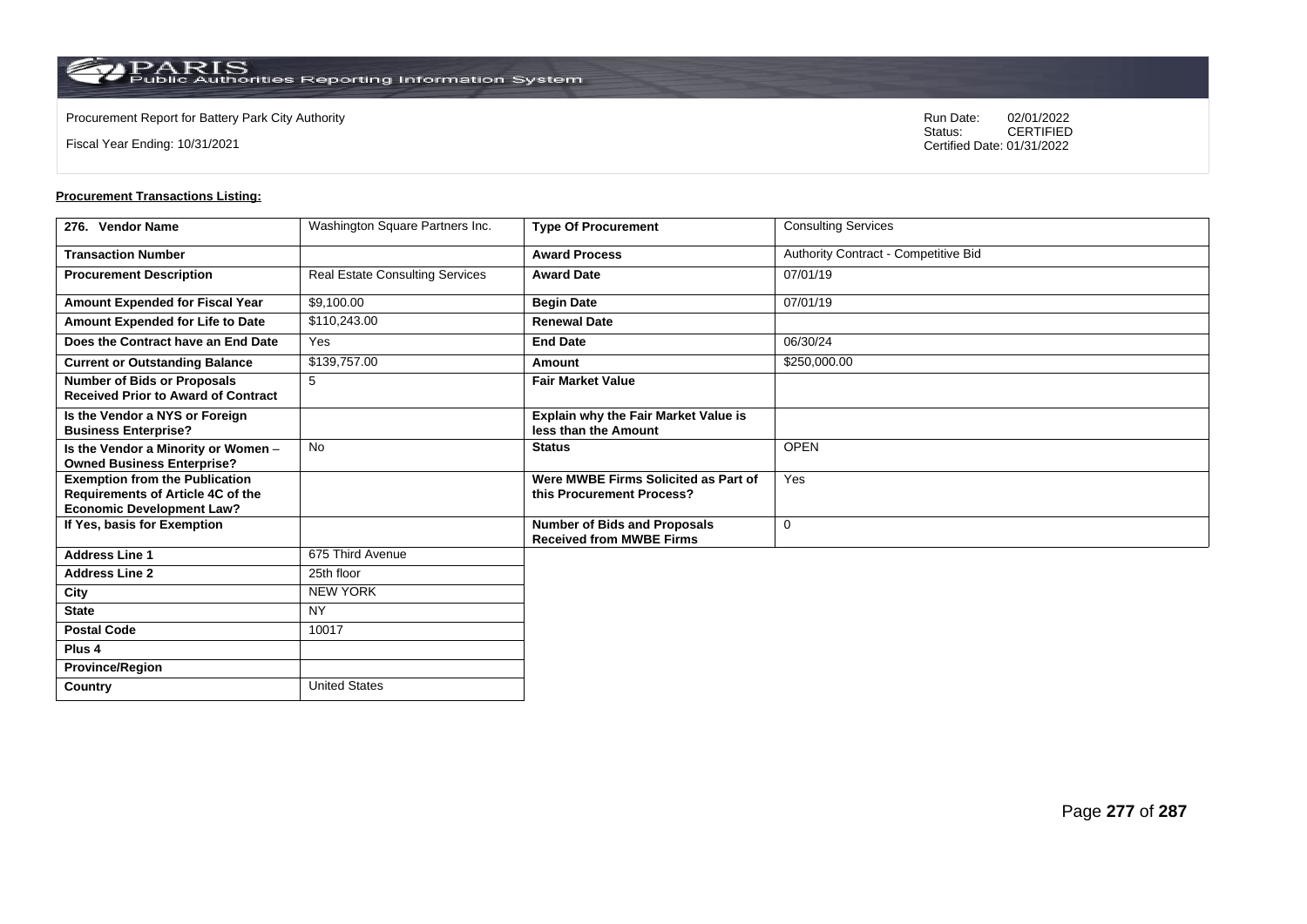**Country** United States

Fiscal Year Ending: 10/31/2021

Procurement Report for Battery Park City Authority **National State Concrete Concrete Concrete Concrete Concrete Concrete Concrete Concrete Concrete Concrete Concrete Concrete Concrete Concrete Concrete Concrete Concrete Co** CERTIFIED Certified Date: 01/31/2022

| 277. Vendor Name                                                                                                      | Waterfront Alliance, Inc.                     | <b>Type Of Procurement</b>                                             | <b>Consulting Services</b>               |
|-----------------------------------------------------------------------------------------------------------------------|-----------------------------------------------|------------------------------------------------------------------------|------------------------------------------|
| <b>Transaction Number</b>                                                                                             |                                               | <b>Award Process</b>                                                   | Authority Contract - Non-Competitive Bid |
| <b>Procurement Description</b>                                                                                        | South BPC Resiliency Verification<br>Services | <b>Award Date</b>                                                      | 02/04/21                                 |
| <b>Amount Expended for Fiscal Year</b>                                                                                | \$20,500.00                                   | <b>Begin Date</b>                                                      | 02/04/21                                 |
| Amount Expended for Life to Date                                                                                      | \$20,500.00                                   | <b>Renewal Date</b>                                                    |                                          |
| Does the Contract have an End Date                                                                                    | Yes                                           | <b>End Date</b>                                                        | 03/31/22                                 |
| <b>Current or Outstanding Balance</b>                                                                                 | \$0.00                                        | Amount                                                                 | \$20,500.00                              |
| <b>Number of Bids or Proposals</b><br><b>Received Prior to Award of Contract</b>                                      | $\mathbf 0$                                   | <b>Fair Market Value</b>                                               | \$20,500.00                              |
| Is the Vendor a NYS or Foreign<br><b>Business Enterprise?</b>                                                         |                                               | <b>Explain why the Fair Market Value is</b><br>less than the Amount    |                                          |
| Is the Vendor a Minority or Women -<br><b>Owned Business Enterprise?</b>                                              | <b>No</b>                                     | <b>Status</b>                                                          | <b>OPEN</b>                              |
| <b>Exemption from the Publication</b><br><b>Requirements of Article 4C of the</b><br><b>Economic Development Law?</b> |                                               | Were MWBE Firms Solicited as Part of<br>this Procurement Process?      | No                                       |
| If Yes, basis for Exemption                                                                                           |                                               | <b>Number of Bids and Proposals</b><br><b>Received from MWBE Firms</b> | 0                                        |
| <b>Address Line 1</b>                                                                                                 | 217 Water Street, Suite 300                   |                                                                        |                                          |
| <b>Address Line 2</b>                                                                                                 |                                               |                                                                        |                                          |
| City                                                                                                                  | <b>NEW YORK</b>                               |                                                                        |                                          |
| <b>State</b>                                                                                                          | <b>NY</b>                                     |                                                                        |                                          |
| <b>Postal Code</b>                                                                                                    | 10038                                         |                                                                        |                                          |
| Plus <sub>4</sub>                                                                                                     |                                               |                                                                        |                                          |
| <b>Province/Region</b>                                                                                                |                                               |                                                                        |                                          |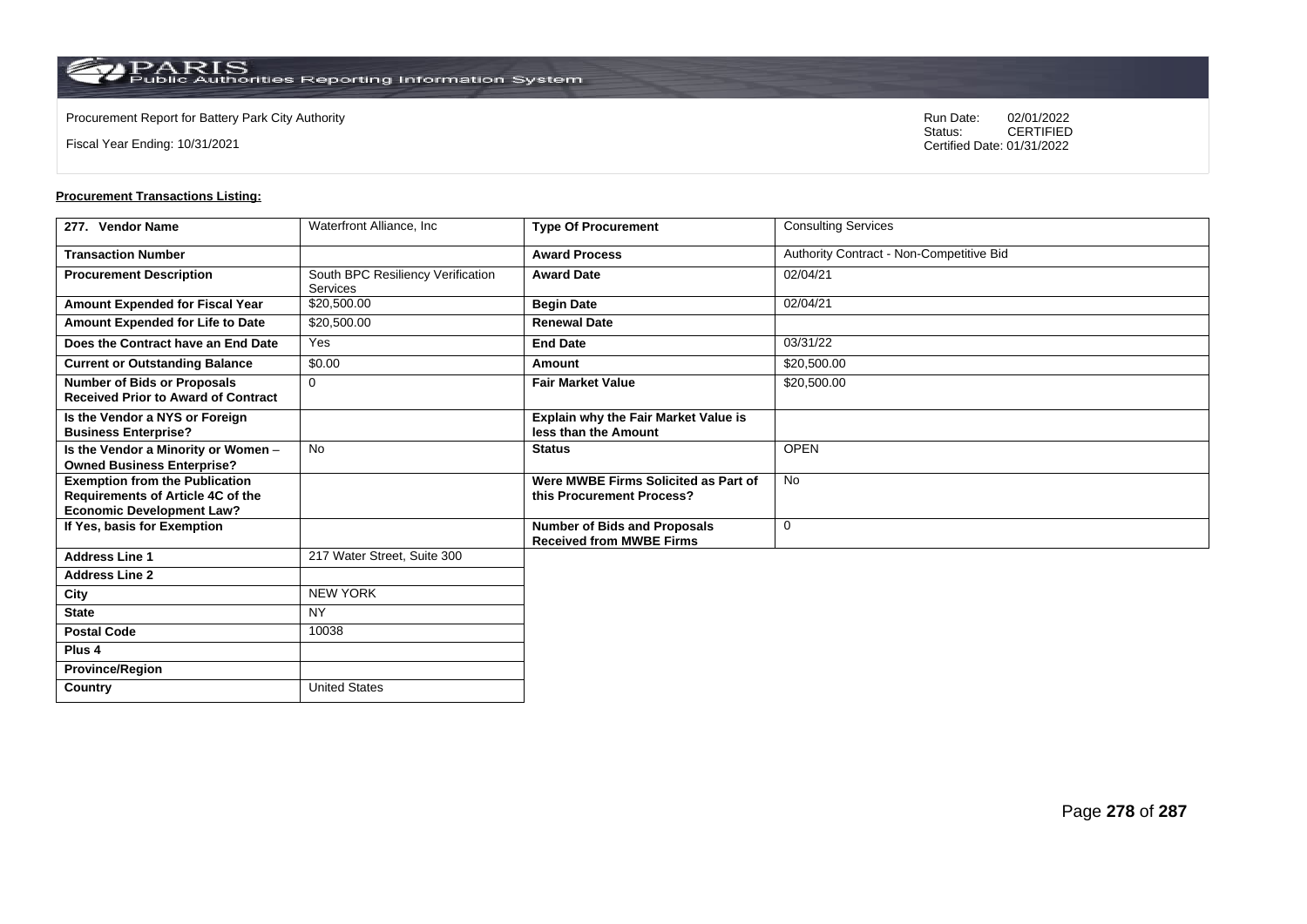$\operatorname{PARIS}_{\text{Public Authorities Reporting Information System}}$ 

**Country** United States

Fiscal Year Ending: 10/31/2021

Procurement Report for Battery Park City Authority **National State Concrete Concrete Concrete Concrete Concrete Concrete Concrete Concrete Concrete Concrete Concrete Concrete Concrete Concrete Concrete Concrete Concrete Co** CERTIFIED Certified Date: 01/31/2022

| 278. Vendor Name                                                                                                      | Watts Architecture & Engineering,<br>DPC                  | <b>Type Of Procurement</b>                                             | <b>Consulting Services</b>           |
|-----------------------------------------------------------------------------------------------------------------------|-----------------------------------------------------------|------------------------------------------------------------------------|--------------------------------------|
| <b>Transaction Number</b>                                                                                             |                                                           | <b>Award Process</b>                                                   | Authority Contract - Competitive Bid |
| <b>Procurement Description</b>                                                                                        | On Call Engineering and<br><b>Archictectural Services</b> | <b>Award Date</b>                                                      | 08/24/20                             |
| Amount Expended for Fiscal Year                                                                                       | \$35,376.59                                               | <b>Begin Date</b>                                                      | 08/24/20                             |
| Amount Expended for Life to Date                                                                                      | \$35,376.59                                               | <b>Renewal Date</b>                                                    |                                      |
| Does the Contract have an End Date                                                                                    | Yes                                                       | <b>End Date</b>                                                        | 08/23/22                             |
| <b>Current or Outstanding Balance</b>                                                                                 | \$264,623.41                                              | Amount                                                                 | \$300,000.00                         |
| <b>Number of Bids or Proposals</b><br><b>Received Prior to Award of Contract</b>                                      | 12                                                        | <b>Fair Market Value</b>                                               |                                      |
| Is the Vendor a NYS or Foreign<br><b>Business Enterprise?</b>                                                         |                                                           | <b>Explain why the Fair Market Value is</b><br>less than the Amount    |                                      |
| Is the Vendor a Minority or Women -<br><b>Owned Business Enterprise?</b>                                              | Yes                                                       | <b>Status</b>                                                          | <b>OPEN</b>                          |
| <b>Exemption from the Publication</b><br><b>Requirements of Article 4C of the</b><br><b>Economic Development Law?</b> |                                                           | Were MWBE Firms Solicited as Part of<br>this Procurement Process?      | Yes                                  |
| If Yes, basis for Exemption                                                                                           |                                                           | <b>Number of Bids and Proposals</b><br><b>Received from MWBE Firms</b> | $\overline{4}$                       |
| <b>Address Line 1</b>                                                                                                 | 95 Perry Street, Suite 300                                |                                                                        |                                      |
| <b>Address Line 2</b>                                                                                                 |                                                           |                                                                        |                                      |
| City                                                                                                                  | <b>BUFFALO</b>                                            |                                                                        |                                      |
| <b>State</b>                                                                                                          | <b>NY</b>                                                 |                                                                        |                                      |
| <b>Postal Code</b>                                                                                                    | 14203                                                     |                                                                        |                                      |
| Plus <sub>4</sub>                                                                                                     |                                                           |                                                                        |                                      |
| <b>Province/Region</b>                                                                                                |                                                           |                                                                        |                                      |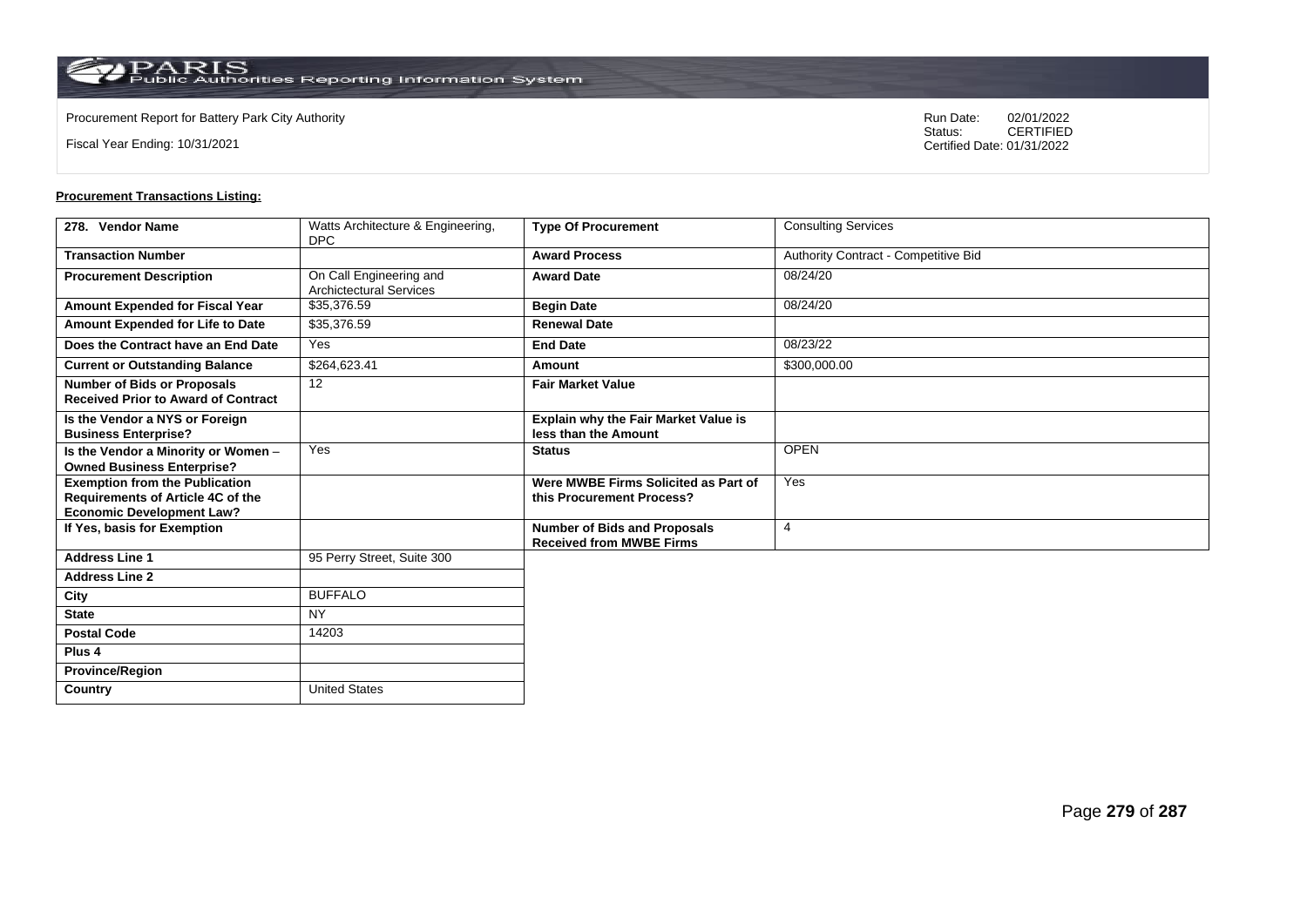**Country** United States

Fiscal Year Ending: 10/31/2021

Procurement Report for Battery Park City Authority **National State Concrete Concrete Concrete Concrete Concrete Concrete Concrete Concrete Concrete Concrete Concrete Concrete Concrete Concrete Concrete Concrete Concrete Co** CERTIFIED Certified Date: 01/31/2022

| 279. Vendor Name                                                                                               | West Publishing Corporation | <b>Type Of Procurement</b>                                             | <b>Legal Services</b>                    |
|----------------------------------------------------------------------------------------------------------------|-----------------------------|------------------------------------------------------------------------|------------------------------------------|
| <b>Transaction Number</b>                                                                                      |                             | <b>Award Process</b>                                                   | Authority Contract - Non-Competitive Bid |
| <b>Procurement Description</b>                                                                                 | Legal Research Services     | <b>Award Date</b>                                                      | 08/01/17                                 |
| Amount Expended for Fiscal Year                                                                                | \$403.20                    | <b>Begin Date</b>                                                      | 08/01/17                                 |
| Amount Expended for Life to Date                                                                               | \$47,609.28                 | <b>Renewal Date</b>                                                    |                                          |
| Does the Contract have an End Date                                                                             | Yes                         | <b>End Date</b>                                                        | 08/15/20                                 |
| <b>Current or Outstanding Balance</b>                                                                          | (\$355.12)                  | Amount                                                                 | \$47,254.16                              |
| <b>Number of Bids or Proposals</b><br><b>Received Prior to Award of Contract</b>                               | 0                           | <b>Fair Market Value</b>                                               | \$47,254.16                              |
| Is the Vendor a NYS or Foreign<br><b>Business Enterprise?</b>                                                  |                             | <b>Explain why the Fair Market Value is</b><br>less than the Amount    |                                          |
| Is the Vendor a Minority or Women -<br><b>Owned Business Enterprise?</b>                                       | No                          | <b>Status</b>                                                          | <b>OPEN</b>                              |
| <b>Exemption from the Publication</b><br>Requirements of Article 4C of the<br><b>Economic Development Law?</b> |                             | Were MWBE Firms Solicited as Part of<br>this Procurement Process?      | <b>No</b>                                |
| If Yes, basis for Exemption                                                                                    |                             | <b>Number of Bids and Proposals</b><br><b>Received from MWBE Firms</b> | $\mathbf 0$                              |
| <b>Address Line 1</b>                                                                                          | 620 Opperman Drive          |                                                                        |                                          |
| <b>Address Line 2</b>                                                                                          |                             |                                                                        |                                          |
| City                                                                                                           | EAGAN                       |                                                                        |                                          |
| <b>State</b>                                                                                                   | MN                          |                                                                        |                                          |
| <b>Postal Code</b>                                                                                             | 55123                       |                                                                        |                                          |
| Plus <sub>4</sub>                                                                                              |                             |                                                                        |                                          |
| <b>Province/Region</b>                                                                                         |                             |                                                                        |                                          |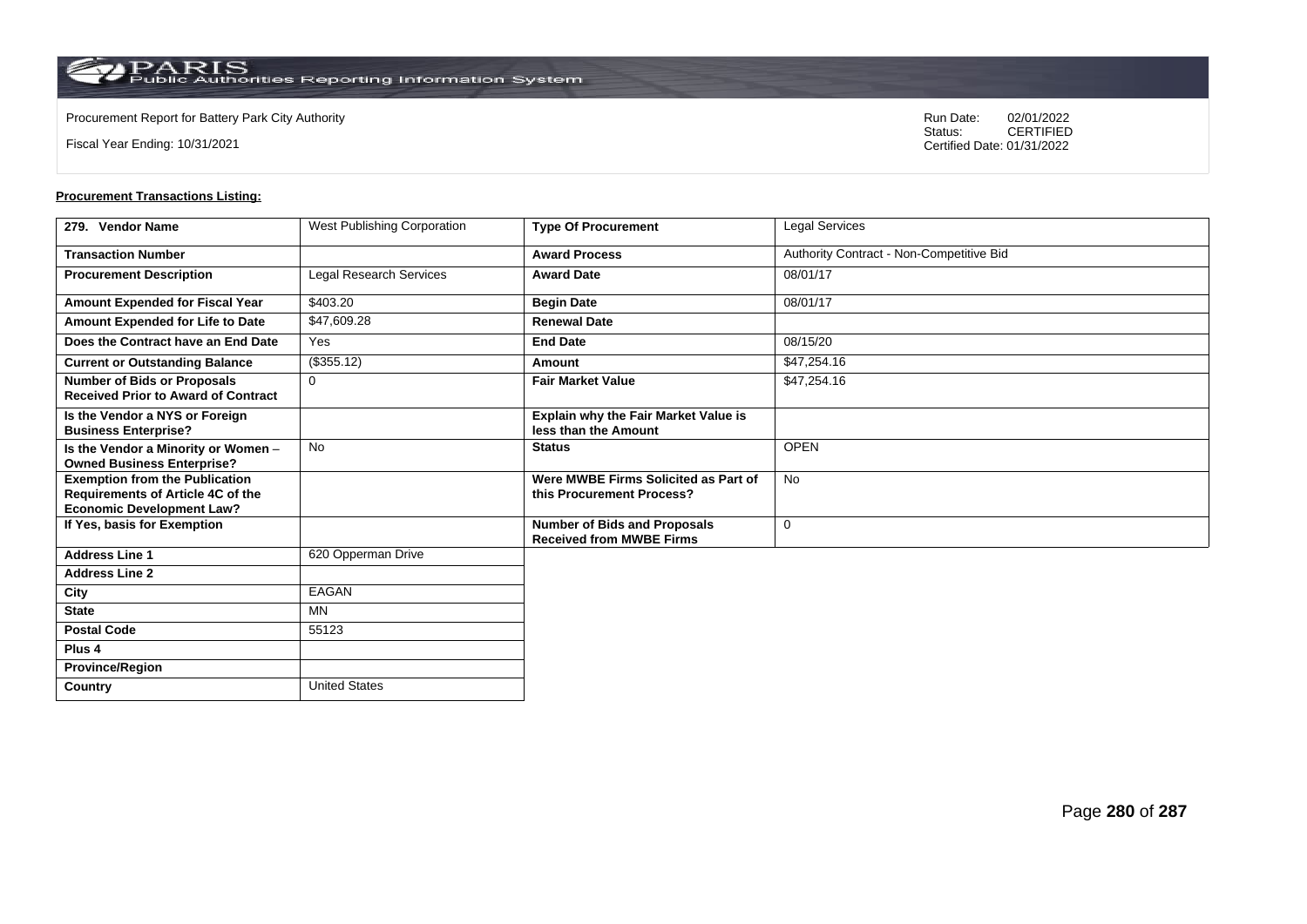**Country** United States

Fiscal Year Ending: 10/31/2021

Procurement Report for Battery Park City Authority **National State Concrete Concrete Concrete Concrete Concrete Concrete Concrete Concrete Concrete Concrete Concrete Concrete Concrete Concrete Concrete Concrete Concrete Co** CERTIFIED Certified Date: 01/31/2022

| 280. Vendor Name                                                                                               | West Publishing Corporation | <b>Type Of Procurement</b>                                             | Legal Services                           |
|----------------------------------------------------------------------------------------------------------------|-----------------------------|------------------------------------------------------------------------|------------------------------------------|
| <b>Transaction Number</b>                                                                                      |                             | <b>Award Process</b>                                                   | Authority Contract - Non-Competitive Bid |
| <b>Procurement Description</b>                                                                                 | Serials and Database Access | <b>Award Date</b>                                                      | 08/15/20                                 |
| Amount Expended for Fiscal Year                                                                                | \$21,104.65                 | <b>Begin Date</b>                                                      | 08/15/20                                 |
| Amount Expended for Life to Date                                                                               | \$21,104.65                 | <b>Renewal Date</b>                                                    |                                          |
| Does the Contract have an End Date                                                                             | Yes                         | <b>End Date</b>                                                        | 08/15/21                                 |
| <b>Current or Outstanding Balance</b>                                                                          | \$1,553.75                  | Amount                                                                 | \$22,658.40                              |
| <b>Number of Bids or Proposals</b><br><b>Received Prior to Award of Contract</b>                               | 1                           | <b>Fair Market Value</b>                                               | \$22,658.40                              |
| Is the Vendor a NYS or Foreign<br><b>Business Enterprise?</b>                                                  |                             | <b>Explain why the Fair Market Value is</b><br>less than the Amount    |                                          |
| Is the Vendor a Minority or Women -<br><b>Owned Business Enterprise?</b>                                       | <b>No</b>                   | <b>Status</b>                                                          | <b>OPEN</b>                              |
| <b>Exemption from the Publication</b><br>Requirements of Article 4C of the<br><b>Economic Development Law?</b> |                             | Were MWBE Firms Solicited as Part of<br>this Procurement Process?      | <b>No</b>                                |
| If Yes, basis for Exemption                                                                                    |                             | <b>Number of Bids and Proposals</b><br><b>Received from MWBE Firms</b> | $\mathbf 0$                              |
| <b>Address Line 1</b>                                                                                          | 620 Opperman Drive          |                                                                        |                                          |
| <b>Address Line 2</b>                                                                                          |                             |                                                                        |                                          |
| City                                                                                                           | EAGAN                       |                                                                        |                                          |
| <b>State</b>                                                                                                   | <b>MN</b>                   |                                                                        |                                          |
| <b>Postal Code</b>                                                                                             | 55123                       |                                                                        |                                          |
| Plus <sub>4</sub>                                                                                              |                             |                                                                        |                                          |
| <b>Province/Region</b>                                                                                         |                             |                                                                        |                                          |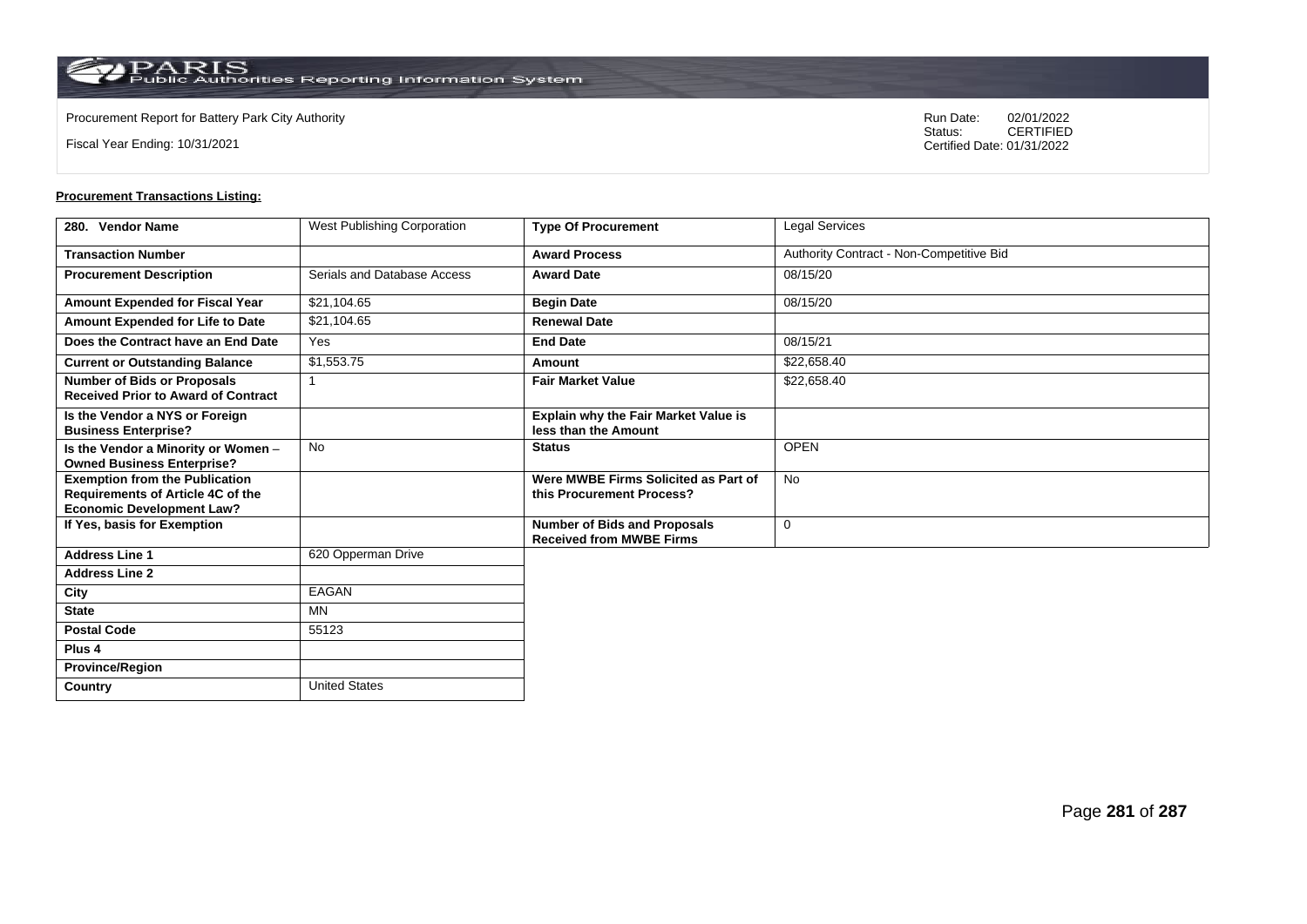**Country** United States

Fiscal Year Ending: 10/31/2021

Procurement Report for Battery Park City Authority **National State Concrete Concrete Concrete Concrete Concrete Concrete Concrete Concrete Concrete Concrete Concrete Concrete Concrete Concrete Concrete Concrete Concrete Co** CERTIFIED Certified Date: 01/31/2022

| 281. Vendor Name                                                                                               | William Key Wilde, Jr          | <b>Type Of Procurement</b>                                             | <b>Other Professional Services</b>       |
|----------------------------------------------------------------------------------------------------------------|--------------------------------|------------------------------------------------------------------------|------------------------------------------|
| <b>Transaction Number</b>                                                                                      |                                | <b>Award Process</b>                                                   | Authority Contract - Non-Competitive Bid |
| <b>Procurement Description</b>                                                                                 | Stories and Songs Performances | <b>Award Date</b>                                                      | 05/01/21                                 |
| <b>Amount Expended for Fiscal Year</b>                                                                         | \$500.00                       | <b>Begin Date</b>                                                      | 05/01/21                                 |
| Amount Expended for Life to Date                                                                               | \$500.00                       | <b>Renewal Date</b>                                                    |                                          |
| Does the Contract have an End Date                                                                             | Yes                            | <b>End Date</b>                                                        | 04/30/22                                 |
| <b>Current or Outstanding Balance</b>                                                                          | \$4,500.00                     | Amount                                                                 | \$5,000.00                               |
| <b>Number of Bids or Proposals</b><br><b>Received Prior to Award of Contract</b>                               |                                | <b>Fair Market Value</b>                                               | \$5,000.00                               |
| Is the Vendor a NYS or Foreign<br><b>Business Enterprise?</b>                                                  |                                | <b>Explain why the Fair Market Value is</b><br>less than the Amount    |                                          |
| Is the Vendor a Minority or Women -<br><b>Owned Business Enterprise?</b>                                       | No                             | <b>Status</b>                                                          | <b>OPEN</b>                              |
| <b>Exemption from the Publication</b><br>Requirements of Article 4C of the<br><b>Economic Development Law?</b> |                                | Were MWBE Firms Solicited as Part of<br>this Procurement Process?      | <b>No</b>                                |
| If Yes, basis for Exemption                                                                                    |                                | <b>Number of Bids and Proposals</b><br><b>Received from MWBE Firms</b> | $\mathbf 0$                              |
| <b>Address Line 1</b>                                                                                          | 2 Sky Manor Rd                 |                                                                        |                                          |
| <b>Address Line 2</b>                                                                                          |                                |                                                                        |                                          |
| City                                                                                                           | PITTSTOWN                      |                                                                        |                                          |
| <b>State</b>                                                                                                   | <b>NJ</b>                      |                                                                        |                                          |
| <b>Postal Code</b>                                                                                             | 08867                          |                                                                        |                                          |
| Plus <sub>4</sub>                                                                                              |                                |                                                                        |                                          |
| <b>Province/Region</b>                                                                                         |                                |                                                                        |                                          |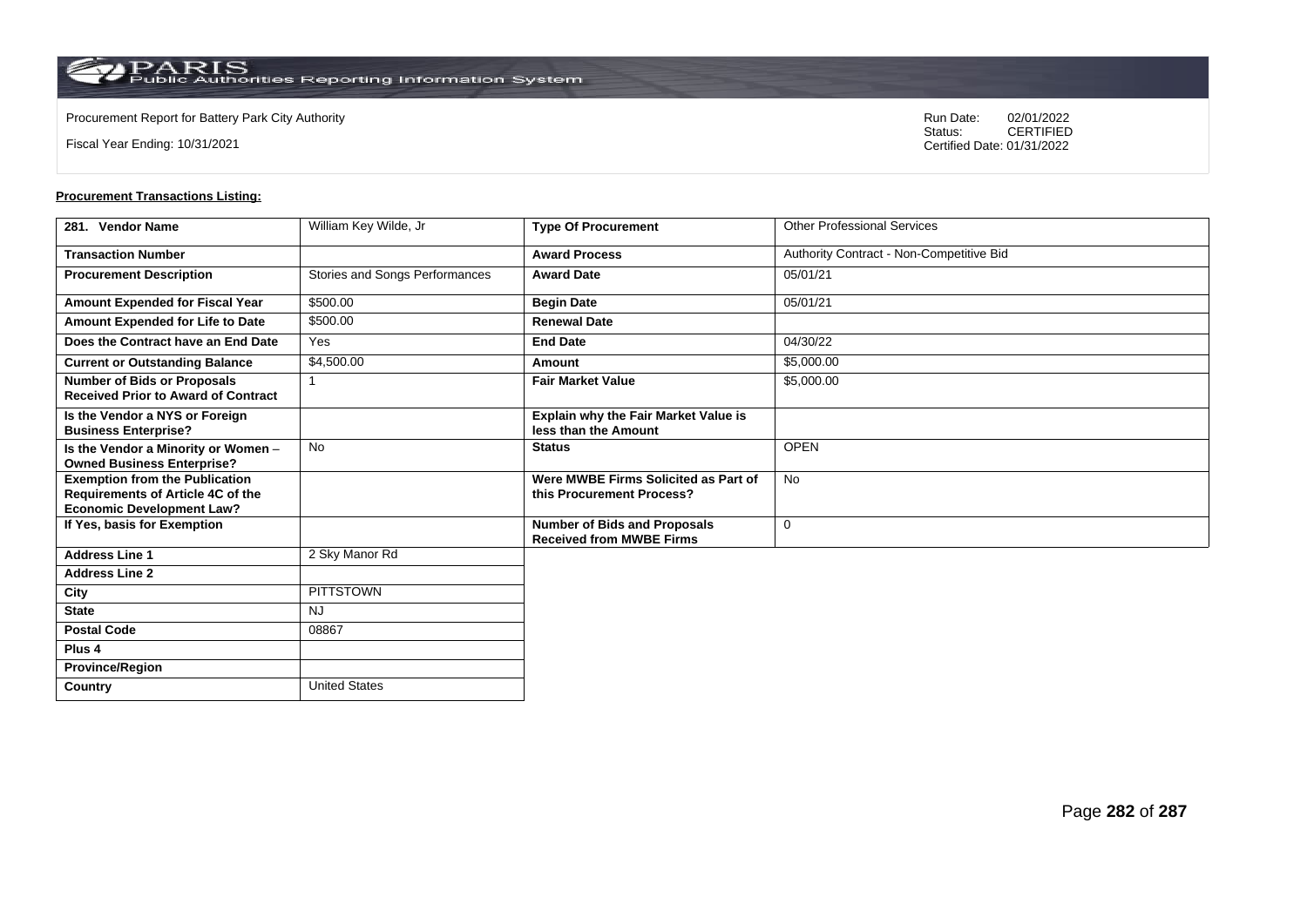Fiscal Year Ending: 10/31/2021

Procurement Report for Battery Park City Authority **National State Concrete Concrete Concrete Concrete Concrete Concrete Concrete Concrete Concrete Concrete Concrete Concrete Concrete Concrete Concrete Concrete Concrete Co** CERTIFIED Certified Date: 01/31/2022

| 282. Vendor Name                                                                                               | Wilson, Elser, Moskowitz, Edelman &<br>Dicker LLP | <b>Type Of Procurement</b>                                             | <b>Legal Services</b>                |
|----------------------------------------------------------------------------------------------------------------|---------------------------------------------------|------------------------------------------------------------------------|--------------------------------------|
| <b>Transaction Number</b>                                                                                      |                                                   | <b>Award Process</b>                                                   | Authority Contract - Competitive Bid |
| <b>Procurement Description</b>                                                                                 | Tort Litigation Legal services                    | <b>Award Date</b>                                                      | 05/01/18                             |
| <b>Amount Expended for Fiscal Year</b>                                                                         | \$0.00                                            | <b>Begin Date</b>                                                      | 05/01/18                             |
| <b>Amount Expended for Life to Date</b>                                                                        | \$2,810.55                                        | <b>Renewal Date</b>                                                    |                                      |
| Does the Contract have an End Date                                                                             | Yes                                               | <b>End Date</b>                                                        | 10/31/19                             |
| <b>Current or Outstanding Balance</b>                                                                          | \$147,189.45                                      | Amount                                                                 | \$150,000.00                         |
| <b>Number of Bids or Proposals</b><br><b>Received Prior to Award of Contract</b>                               | 22                                                | <b>Fair Market Value</b>                                               |                                      |
| Is the Vendor a NYS or Foreign<br><b>Business Enterprise?</b>                                                  |                                                   | Explain why the Fair Market Value is<br>less than the Amount           |                                      |
| Is the Vendor a Minority or Women -<br><b>Owned Business Enterprise?</b>                                       | <b>No</b>                                         | <b>Status</b>                                                          | <b>OPEN</b>                          |
| <b>Exemption from the Publication</b><br>Requirements of Article 4C of the<br><b>Economic Development Law?</b> |                                                   | Were MWBE Firms Solicited as Part of<br>this Procurement Process?      | Yes                                  |
| If Yes, basis for Exemption                                                                                    |                                                   | <b>Number of Bids and Proposals</b><br><b>Received from MWBE Firms</b> | $\Omega$                             |
| <b>Address Line 1</b>                                                                                          | 150 East 42nd Street                              |                                                                        |                                      |
| <b>Address Line 2</b>                                                                                          |                                                   |                                                                        |                                      |
| City                                                                                                           | <b>NEW YORK</b>                                   |                                                                        |                                      |
| <b>State</b>                                                                                                   | <b>NY</b>                                         |                                                                        |                                      |
| <b>Postal Code</b>                                                                                             | 10017                                             |                                                                        |                                      |
| Plus <sub>4</sub>                                                                                              |                                                   |                                                                        |                                      |
| <b>Province/Region</b>                                                                                         |                                                   |                                                                        |                                      |
| Country                                                                                                        | <b>United States</b>                              |                                                                        |                                      |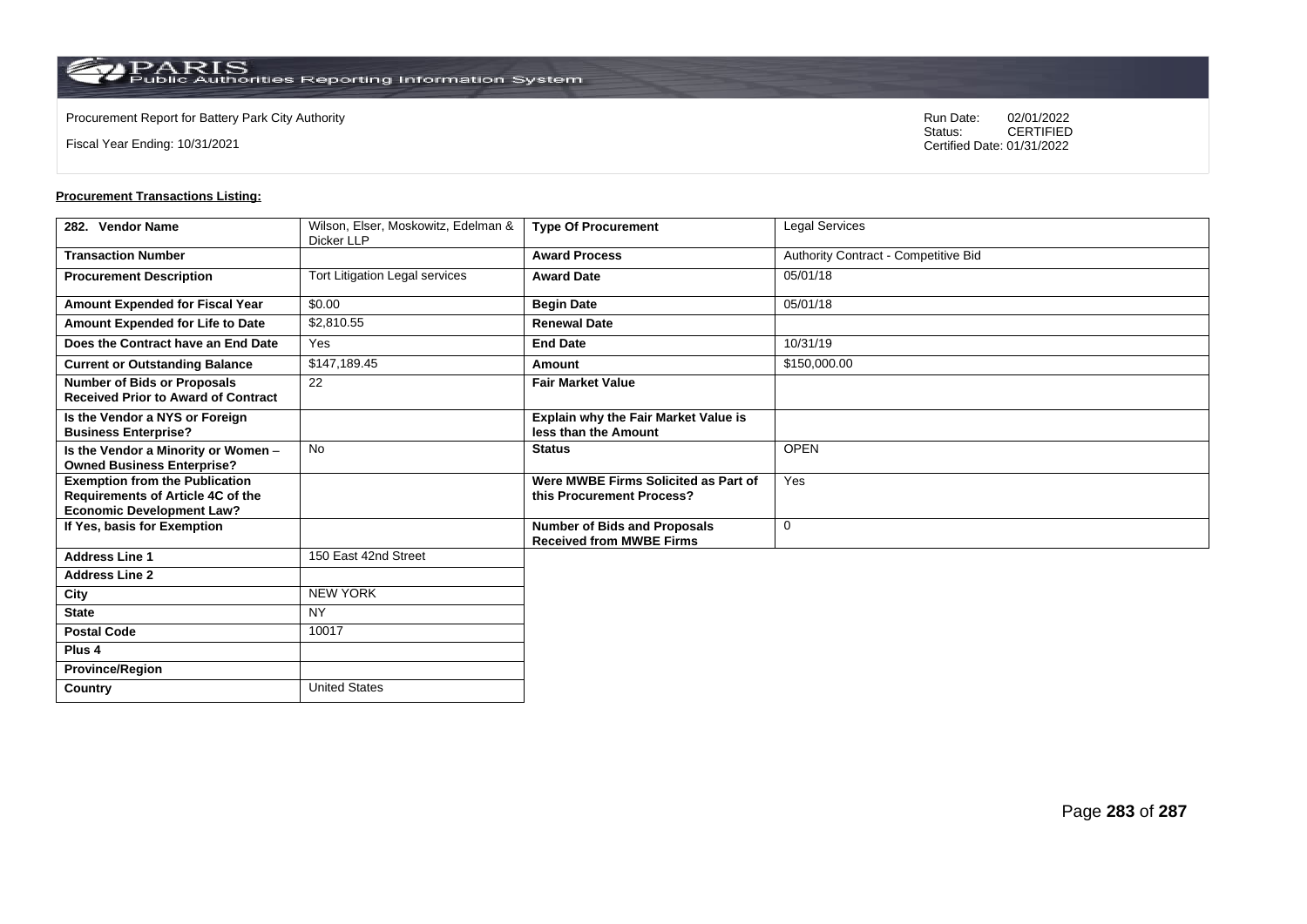Fiscal Year Ending: 10/31/2021

Procurement Report for Battery Park City Authority **National State Concrete Concrete Concrete Concrete Concrete Concrete Concrete Concrete Concrete Concrete Concrete Concrete Concrete Concrete Concrete Concrete Concrete Co** CERTIFIED Certified Date: 01/31/2022

| 283. Vendor Name                                                                                               | Wilson, Elser, Moskowitz, Edelman &<br>Dicker LLP | <b>Type Of Procurement</b>                                             | <b>Legal Services</b>                |
|----------------------------------------------------------------------------------------------------------------|---------------------------------------------------|------------------------------------------------------------------------|--------------------------------------|
| <b>Transaction Number</b>                                                                                      |                                                   | <b>Award Process</b>                                                   | Authority Contract - Competitive Bid |
| <b>Procurement Description</b>                                                                                 | <b>Legal Services</b>                             | <b>Award Date</b>                                                      | 09/01/19                             |
| <b>Amount Expended for Fiscal Year</b>                                                                         | \$0.00                                            | <b>Begin Date</b>                                                      | 09/01/19                             |
| Amount Expended for Life to Date                                                                               | \$0.00                                            | <b>Renewal Date</b>                                                    |                                      |
| Does the Contract have an End Date                                                                             | Yes                                               | <b>End Date</b>                                                        | 03/26/22                             |
| <b>Current or Outstanding Balance</b>                                                                          | \$50,000.00                                       | Amount                                                                 | \$50,000.00                          |
| <b>Number of Bids or Proposals</b><br><b>Received Prior to Award of Contract</b>                               | 46                                                | <b>Fair Market Value</b>                                               |                                      |
| Is the Vendor a NYS or Foreign<br><b>Business Enterprise?</b>                                                  |                                                   | Explain why the Fair Market Value is<br>less than the Amount           |                                      |
| Is the Vendor a Minority or Women -<br><b>Owned Business Enterprise?</b>                                       | <b>No</b>                                         | <b>Status</b>                                                          | <b>OPEN</b>                          |
| <b>Exemption from the Publication</b><br>Requirements of Article 4C of the<br><b>Economic Development Law?</b> |                                                   | Were MWBE Firms Solicited as Part of<br>this Procurement Process?      | Yes                                  |
| If Yes, basis for Exemption                                                                                    |                                                   | <b>Number of Bids and Proposals</b><br><b>Received from MWBE Firms</b> | 12                                   |
| <b>Address Line 1</b>                                                                                          | 150 East 42nd Street                              |                                                                        |                                      |
| <b>Address Line 2</b>                                                                                          |                                                   |                                                                        |                                      |
| City                                                                                                           | <b>NEW YORK</b>                                   |                                                                        |                                      |
| <b>State</b>                                                                                                   | <b>NY</b>                                         |                                                                        |                                      |
| <b>Postal Code</b>                                                                                             | 10017                                             |                                                                        |                                      |
| Plus <sub>4</sub>                                                                                              |                                                   |                                                                        |                                      |
| <b>Province/Region</b>                                                                                         |                                                   |                                                                        |                                      |
| Country                                                                                                        | <b>United States</b>                              |                                                                        |                                      |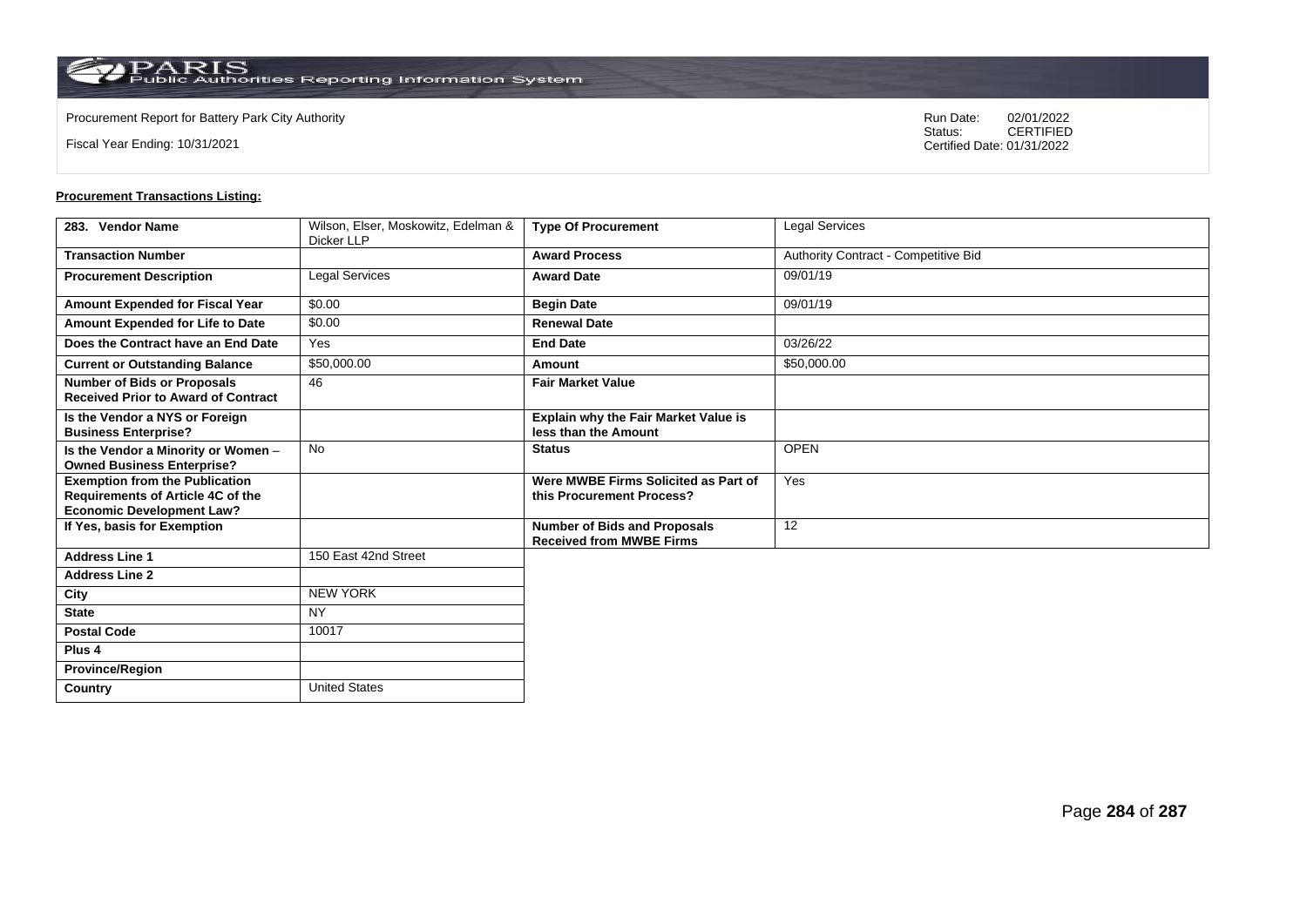**Country** United States

Fiscal Year Ending: 10/31/2021

Procurement Report for Battery Park City Authority **National State Concrete Concrete Concrete Concrete Concrete Concrete Concrete Concrete Concrete Concrete Concrete Concrete Concrete Concrete Concrete Concrete Concrete Co** CERTIFIED Certified Date: 01/31/2022

| 284. Vendor Name                                                                                               | Windels Marx Lane & Mittendorf LLP | <b>Type Of Procurement</b>                                             | Legal Services                       |
|----------------------------------------------------------------------------------------------------------------|------------------------------------|------------------------------------------------------------------------|--------------------------------------|
| <b>Transaction Number</b>                                                                                      |                                    | <b>Award Process</b>                                                   | Authority Contract - Competitive Bid |
| <b>Procurement Description</b>                                                                                 | Legal Counsel                      | <b>Award Date</b>                                                      | 05/01/15                             |
| Amount Expended for Fiscal Year                                                                                | \$0.00                             | <b>Begin Date</b>                                                      | 05/01/15                             |
| Amount Expended for Life to Date                                                                               | \$1,479,906.05                     | <b>Renewal Date</b>                                                    |                                      |
| Does the Contract have an End Date                                                                             | Yes                                | <b>End Date</b>                                                        | 10/31/19                             |
| <b>Current or Outstanding Balance</b>                                                                          | \$45,093.95                        | Amount                                                                 | \$1,525,000.00                       |
| <b>Number of Bids or Proposals</b><br><b>Received Prior to Award of Contract</b>                               | 11                                 | <b>Fair Market Value</b>                                               |                                      |
| Is the Vendor a NYS or Foreign<br><b>Business Enterprise?</b>                                                  |                                    | <b>Explain why the Fair Market Value is</b><br>less than the Amount    |                                      |
| Is the Vendor a Minority or Women -<br><b>Owned Business Enterprise?</b>                                       | <b>No</b>                          | <b>Status</b>                                                          | <b>OPEN</b>                          |
| <b>Exemption from the Publication</b><br>Requirements of Article 4C of the<br><b>Economic Development Law?</b> |                                    | Were MWBE Firms Solicited as Part of<br>this Procurement Process?      | Yes                                  |
| If Yes, basis for Exemption                                                                                    |                                    | <b>Number of Bids and Proposals</b><br><b>Received from MWBE Firms</b> | $\mathbf 0$                          |
| <b>Address Line 1</b>                                                                                          | 156 West 56th Street               |                                                                        |                                      |
| <b>Address Line 2</b>                                                                                          | 22nd fl                            |                                                                        |                                      |
| City                                                                                                           | <b>NEW YORK</b>                    |                                                                        |                                      |
| <b>State</b>                                                                                                   | <b>NY</b>                          |                                                                        |                                      |
| <b>Postal Code</b>                                                                                             | 10019                              |                                                                        |                                      |
| Plus <sub>4</sub>                                                                                              |                                    |                                                                        |                                      |
| <b>Province/Region</b>                                                                                         |                                    |                                                                        |                                      |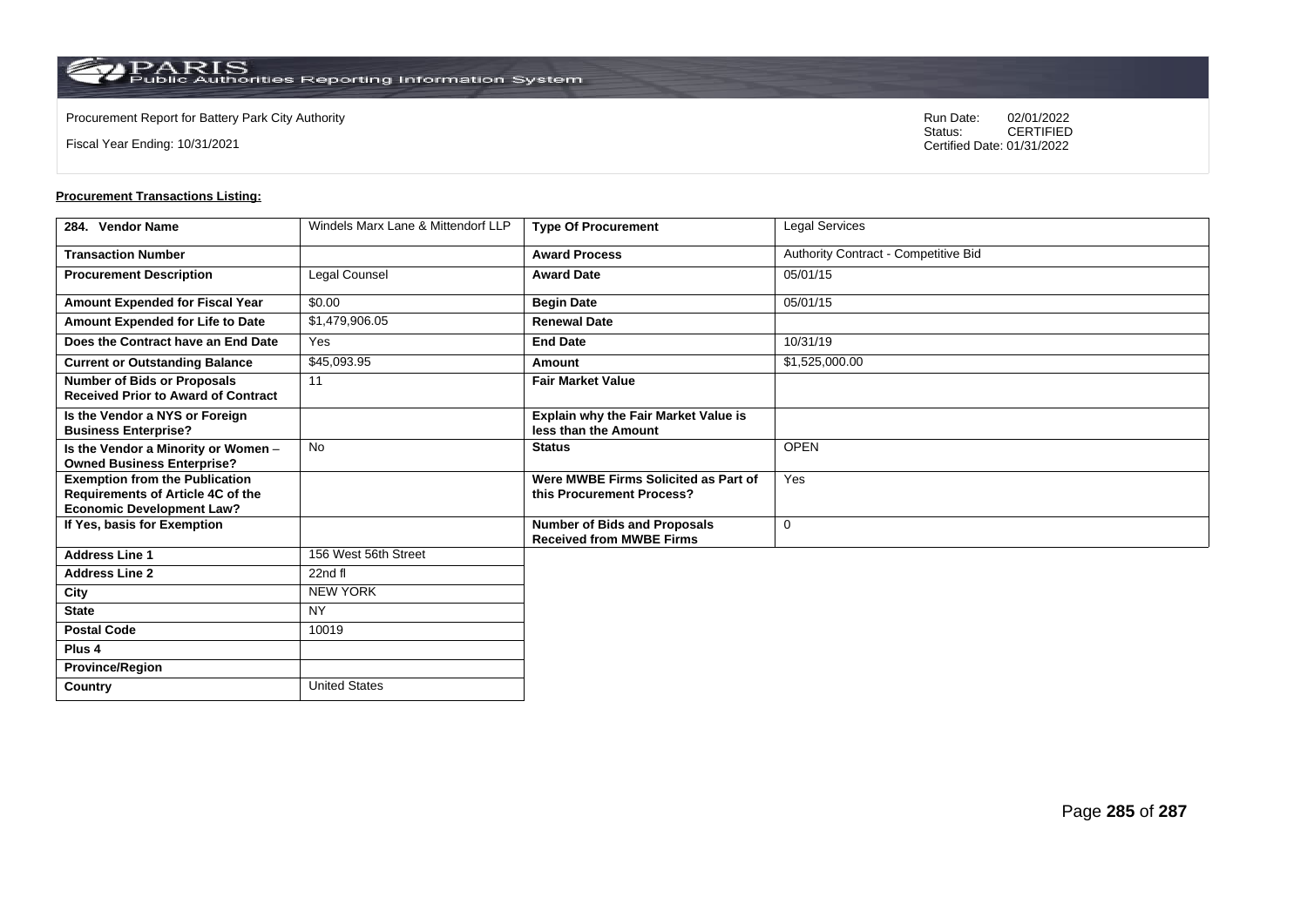**Country** United States

Fiscal Year Ending: 10/31/2021

Procurement Report for Battery Park City Authority **National State Concrete Concrete Concrete Concrete Concrete Concrete Concrete Concrete Concrete Concrete Concrete Concrete Concrete Concrete Concrete Concrete Concrete Co** CERTIFIED Certified Date: 01/31/2022

| 285. Vendor Name                                                                                               | Windels Marx Lane & Mittendorf LLP | <b>Type Of Procurement</b>                                             | Legal Services                       |
|----------------------------------------------------------------------------------------------------------------|------------------------------------|------------------------------------------------------------------------|--------------------------------------|
| <b>Transaction Number</b>                                                                                      |                                    | <b>Award Process</b>                                                   | Authority Contract - Competitive Bid |
| <b>Procurement Description</b>                                                                                 | Legal Services                     | <b>Award Date</b>                                                      | 09/01/19                             |
| Amount Expended for Fiscal Year                                                                                | \$626,980.35                       | <b>Begin Date</b>                                                      | 09/01/19                             |
| Amount Expended for Life to Date                                                                               | \$1,499,750.46                     | <b>Renewal Date</b>                                                    |                                      |
| Does the Contract have an End Date                                                                             | Yes                                | <b>End Date</b>                                                        | 03/26/22                             |
| <b>Current or Outstanding Balance</b>                                                                          | \$249.54                           | Amount                                                                 | \$1,500,000.00                       |
| <b>Number of Bids or Proposals</b><br><b>Received Prior to Award of Contract</b>                               | 46                                 | <b>Fair Market Value</b>                                               |                                      |
| Is the Vendor a NYS or Foreign<br><b>Business Enterprise?</b>                                                  |                                    | Explain why the Fair Market Value is<br>less than the Amount           |                                      |
| Is the Vendor a Minority or Women -<br><b>Owned Business Enterprise?</b>                                       | No                                 | <b>Status</b>                                                          | <b>OPEN</b>                          |
| <b>Exemption from the Publication</b><br>Requirements of Article 4C of the<br><b>Economic Development Law?</b> |                                    | Were MWBE Firms Solicited as Part of<br>this Procurement Process?      | Yes                                  |
| If Yes, basis for Exemption                                                                                    |                                    | <b>Number of Bids and Proposals</b><br><b>Received from MWBE Firms</b> | 12                                   |
| <b>Address Line 1</b>                                                                                          | 156 West 56th Street               |                                                                        |                                      |
| <b>Address Line 2</b>                                                                                          | 22nd fl                            |                                                                        |                                      |
| City                                                                                                           | <b>NEW YORK</b>                    |                                                                        |                                      |
| <b>State</b>                                                                                                   | <b>NY</b>                          |                                                                        |                                      |
| <b>Postal Code</b>                                                                                             | 10019                              |                                                                        |                                      |
| Plus <sub>4</sub>                                                                                              |                                    |                                                                        |                                      |
| <b>Province/Region</b>                                                                                         |                                    |                                                                        |                                      |